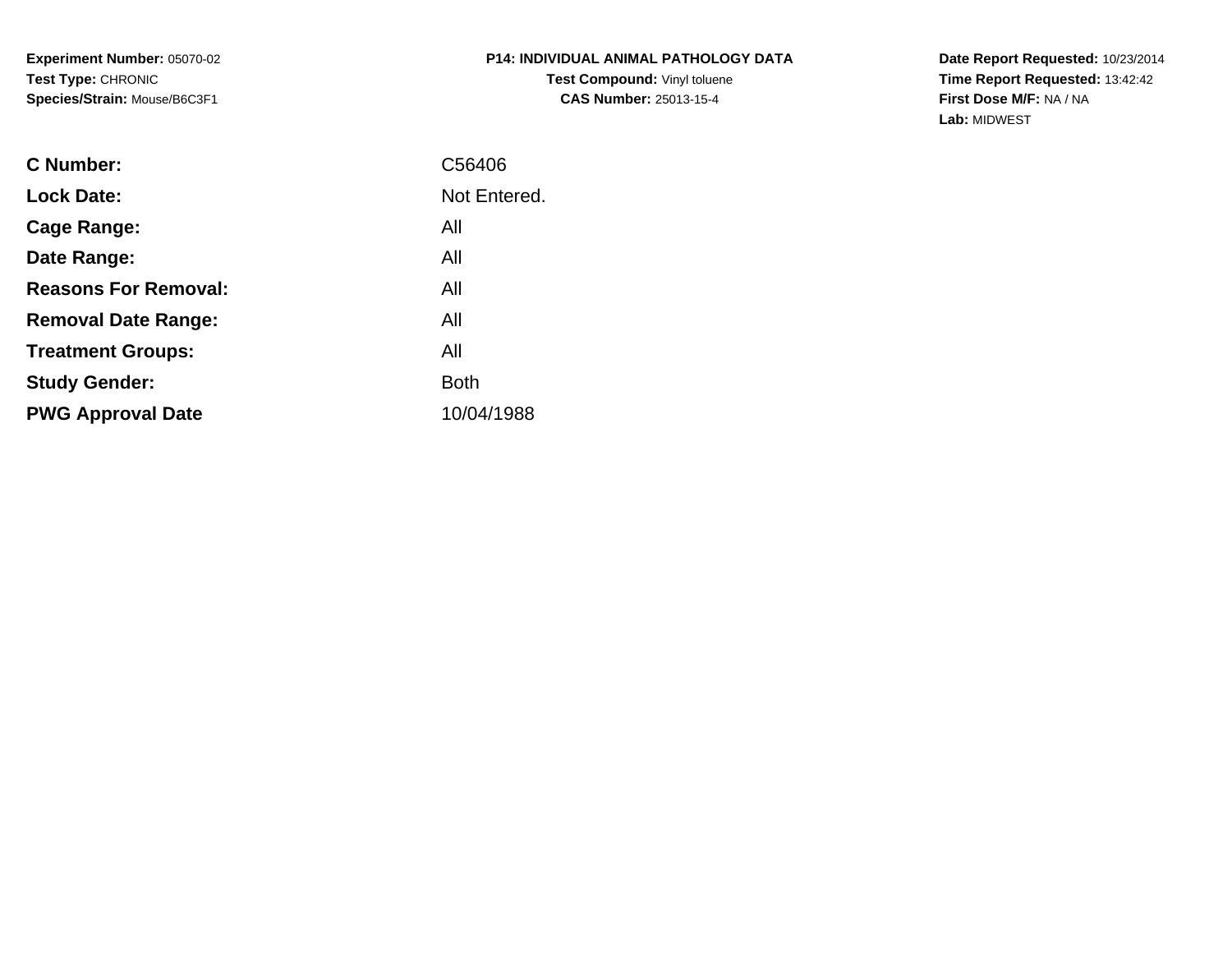| Experiment Number: 05070-02<br>Test Type: CHRONIC<br>Species/Strain: Mouse/B6C3F1                                                                          |                           | P14: INDIVIDUAL ANIMAL PATHOLOGY DATA<br>Test Compound: Vinyl toluene<br><b>CAS Number: 25013-15-4</b> | Date Report Requested: 10/23/2014<br>Time Report Requested: 13:42:42<br>First Dose M/F: NA / NA<br>Lab: MIDWEST |  |
|------------------------------------------------------------------------------------------------------------------------------------------------------------|---------------------------|--------------------------------------------------------------------------------------------------------|-----------------------------------------------------------------------------------------------------------------|--|
| <b>ANIMAL ID: 1</b>                                                                                                                                        | <b>TRT#: 4</b>            | <b>SEX: Male</b>                                                                                       | DAY ON TEST: 673                                                                                                |  |
|                                                                                                                                                            | <b>DOSE: CONTROL</b>      | <b>DISP:</b> Moribund Sacrifice                                                                        | HISTO:                                                                                                          |  |
|                                                                                                                                                            |                           | ORGAN AND ACCOUNTABLE SITE STATUS                                                                      |                                                                                                                 |  |
| <b>NORMAL</b>                                                                                                                                              |                           |                                                                                                        |                                                                                                                 |  |
| <b>Adrenal Gland - Cortex</b>                                                                                                                              | Adrenal Gland - Medulla   | Bone                                                                                                   | <b>Brain</b>                                                                                                    |  |
| Epididymis                                                                                                                                                 | Esophagus                 | Gallbladder                                                                                            | Heart                                                                                                           |  |
| Intestine Large - Cecum                                                                                                                                    | Intestine Large - Colon   | Intestine Large - Rectum                                                                               | Intestine Small - Duodenum                                                                                      |  |
| Intestine Small - Ileum                                                                                                                                    | Intestine Small - Jejunum | Islets, Pancreatic                                                                                     | Larynx                                                                                                          |  |
| Lymph Node - Mandibular                                                                                                                                    | Nose                      | Parathyroid Gland                                                                                      | <b>Pituitary Gland</b>                                                                                          |  |
| Prostate                                                                                                                                                   | <b>Seminal Vesicle</b>    | Stomach - Forestomach                                                                                  | Stomach - Glandular                                                                                             |  |
| Testes                                                                                                                                                     | <b>Thyroid Gland</b>      | Trachea                                                                                                |                                                                                                                 |  |
| <b>MISSING</b>                                                                                                                                             |                           |                                                                                                        |                                                                                                                 |  |
| <b>Mammary Gland</b>                                                                                                                                       | Thymus                    |                                                                                                        |                                                                                                                 |  |
| <b>OBSERVATIONS</b>                                                                                                                                        |                           |                                                                                                        |                                                                                                                 |  |
| <b>Adrenal Gland</b>                                                                                                                                       | Capsule                   | Hyperplasia                                                                                            | Multifocal, Minimal                                                                                             |  |
| <b>Bone Marrow</b>                                                                                                                                         | <b>Myeloid Cell</b>       | Hyperplasia                                                                                            | Moderate                                                                                                        |  |
| <b>Coagulating Gland</b>                                                                                                                                   |                           | Inflammation                                                                                           | Chronic Active, Moderate                                                                                        |  |
| Kidney                                                                                                                                                     |                           | <b>Infiltration Cellular</b>                                                                           | Mixed Cell, Multifocal, Minimal                                                                                 |  |
| Liver                                                                                                                                                      |                           | Hepatocellular Carcinoma                                                                               | Multiple                                                                                                        |  |
|                                                                                                                                                            |                           | Necrosis                                                                                               | Subacute, Multifocal, Moderate                                                                                  |  |
| Note: NECROSIS<br>$TGLs = 9-5$<br>Note: NECROSIS<br>$TGLs = 8-5$ ,<br>Note: HEPATOCLR CARC<br>$TGLs = 7-5$ ,<br>Note: HEPATOCLR CARC<br>$TGLs = 6-10+11$ , |                           |                                                                                                        |                                                                                                                 |  |
| Lung                                                                                                                                                       |                           | Hepatocellular Carcinoma                                                                               | Metastatic (Liver)                                                                                              |  |
| Lymph Node                                                                                                                                                 | Mesenteric                | Hematopoietic Cell Proliferation                                                                       | Marked                                                                                                          |  |
|                                                                                                                                                            | Mesenteric                | Hemorrhage                                                                                             | Mild                                                                                                            |  |
| Note: HEMA CELL PROL TGLs = 3-7,<br>Note: HEMORRHAGE<br>$TGLs = 3-7$ ,                                                                                     |                           |                                                                                                        |                                                                                                                 |  |
| Mesentery                                                                                                                                                  |                           | <b>Infiltration Cellular</b>                                                                           | Lymphocyte, Multifocal, Mild                                                                                    |  |
| Pancreas                                                                                                                                                   | Acinus                    | Atrophy                                                                                                | Multifocal, Mild                                                                                                |  |
| Salivary Glands                                                                                                                                            |                           | <b>Infiltration Cellular</b>                                                                           | Lymphocyte, Multifocal, Minimal                                                                                 |  |
| Skin                                                                                                                                                       | Prepuce                   | Necrosis                                                                                               | Marked                                                                                                          |  |
| Note: NECROSIS<br>$TGLs = 2-12$                                                                                                                            |                           |                                                                                                        |                                                                                                                 |  |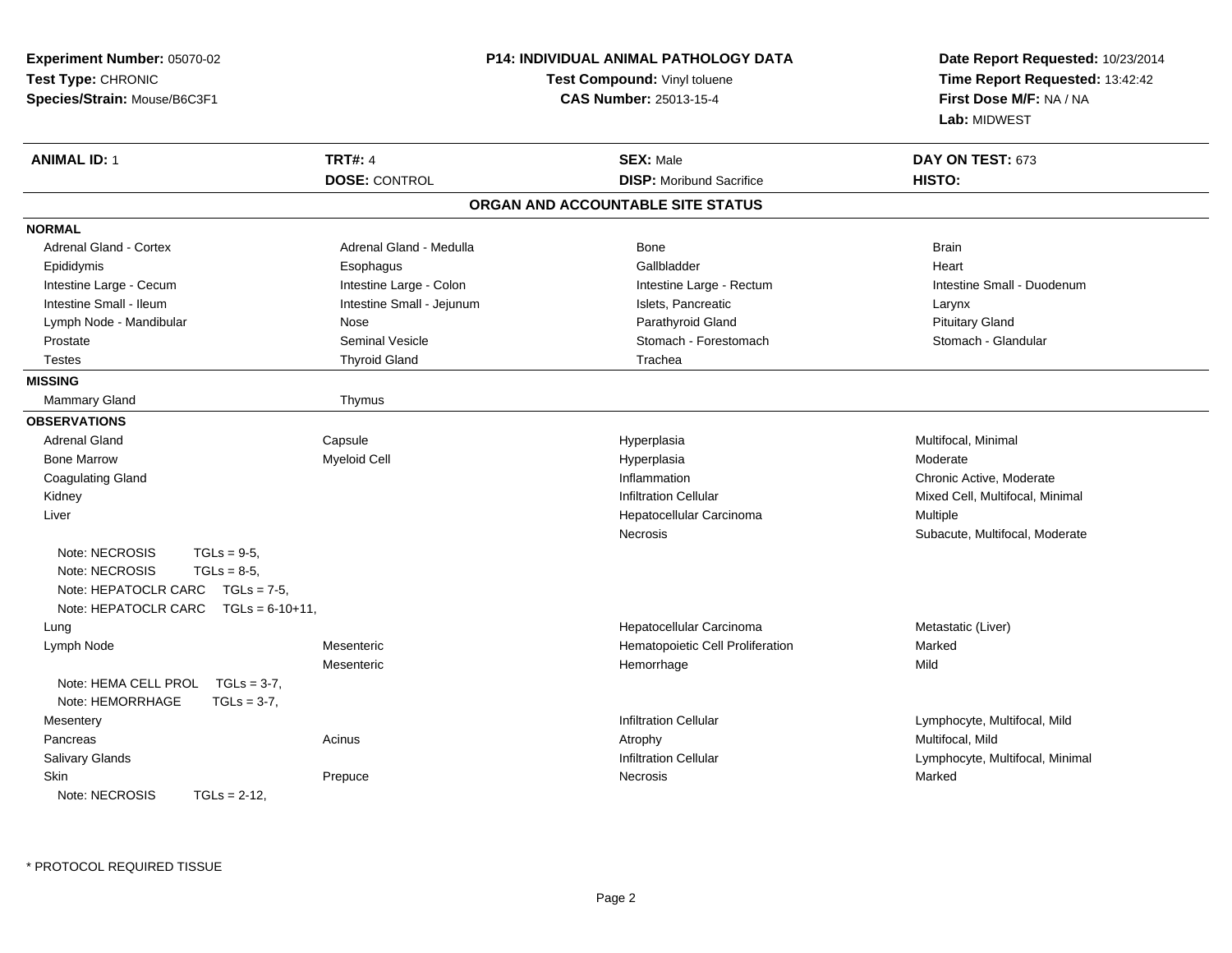| <b>P14: INDIVIDUAL ANIMAL PATHOLOGY DATA</b><br><b>Experiment Number: 05070-02</b><br>Test Type: CHRONIC<br>Test Compound: Vinyl toluene<br>Species/Strain: Mouse/B6C3F1<br><b>CAS Number: 25013-15-4</b> |                      | Date Report Requested: 10/23/2014<br>Time Report Requested: 13:42:42<br>First Dose M/F: NA / NA<br>Lab: MIDWEST |                                 |
|-----------------------------------------------------------------------------------------------------------------------------------------------------------------------------------------------------------|----------------------|-----------------------------------------------------------------------------------------------------------------|---------------------------------|
| <b>ANIMAL ID: 1</b>                                                                                                                                                                                       | <b>TRT#: 4</b>       | <b>SEX: Male</b>                                                                                                | <b>DAY ON TEST: 673</b>         |
|                                                                                                                                                                                                           | <b>DOSE: CONTROL</b> | <b>DISP:</b> Moribund Sacrifice                                                                                 | HISTO:                          |
|                                                                                                                                                                                                           |                      | ORGAN AND ACCOUNTABLE SITE STATUS                                                                               |                                 |
| Spleen                                                                                                                                                                                                    |                      | Hematopoietic Cell Proliferation                                                                                | Marked                          |
| <b>Urinary Bladder</b>                                                                                                                                                                                    |                      | <b>Calculus Micro Observation Only</b>                                                                          |                                 |
|                                                                                                                                                                                                           |                      | Inflammation                                                                                                    | Chronic Active, Diffuse, Marked |
| Note: INFLAMMATION<br>$TGLs = 5-7.$                                                                                                                                                                       |                      |                                                                                                                 |                                 |
| PRIMARY CAUSE OF DEATH                                                                                                                                                                                    |                      |                                                                                                                 |                                 |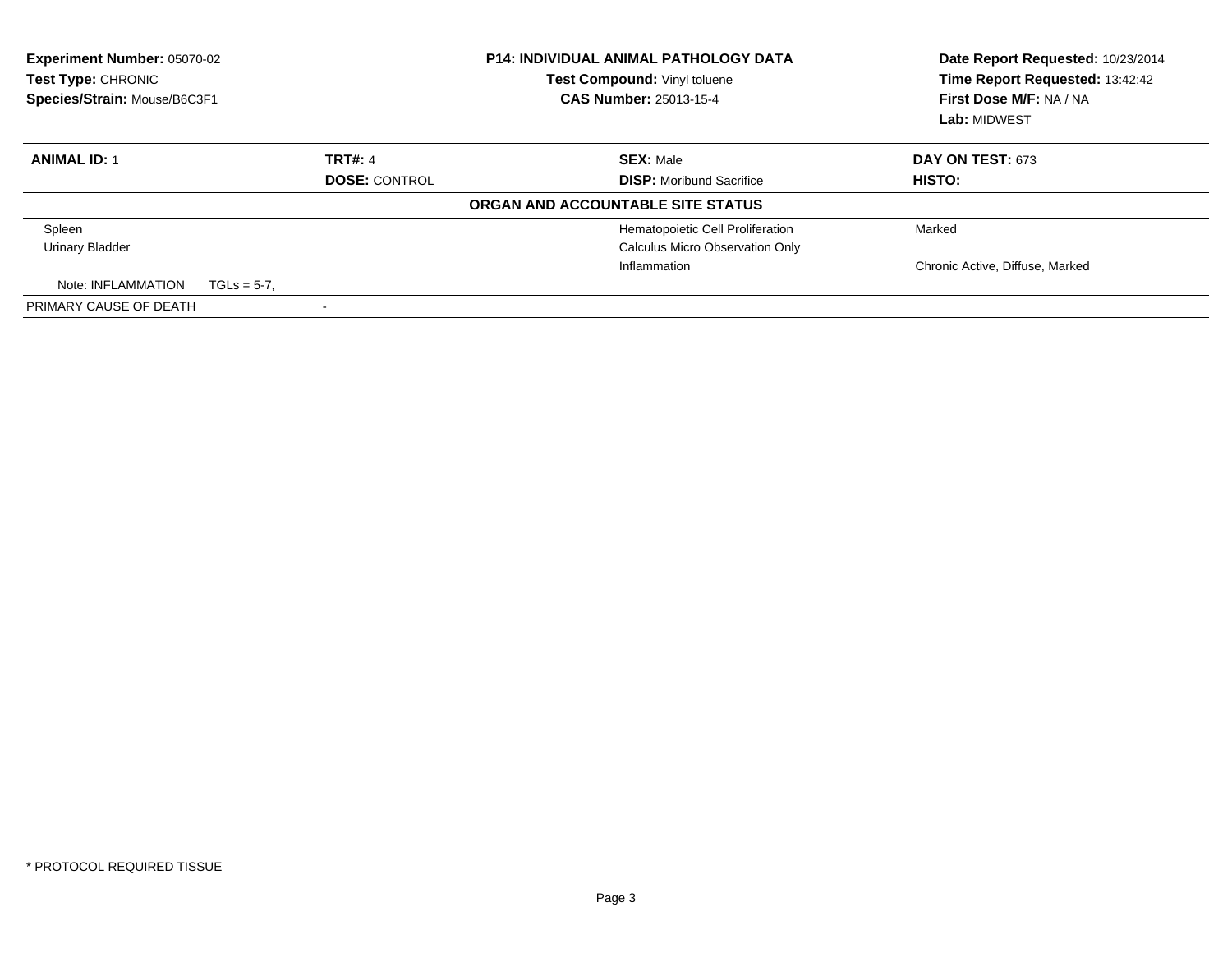| <b>Experiment Number: 05070-02</b><br>Test Type: CHRONIC<br>Species/Strain: Mouse/B6C3F1 | <b>P14: INDIVIDUAL ANIMAL PATHOLOGY DATA</b><br>Test Compound: Vinyl toluene<br><b>CAS Number: 25013-15-4</b> |                                                     | Date Report Requested: 10/23/2014<br>Time Report Requested: 13:42:42<br>First Dose M/F: NA / NA<br>Lab: MIDWEST |
|------------------------------------------------------------------------------------------|---------------------------------------------------------------------------------------------------------------|-----------------------------------------------------|-----------------------------------------------------------------------------------------------------------------|
| <b>ANIMAL ID: 1</b>                                                                      | <b>TRT#: 5</b><br>DOSE: 25 PPM                                                                                | <b>SEX: Male</b><br><b>DISP: Terminal Sacrifice</b> | DAY ON TEST: 732<br>HISTO:                                                                                      |
|                                                                                          |                                                                                                               |                                                     |                                                                                                                 |
|                                                                                          |                                                                                                               | ORGAN AND ACCOUNTABLE SITE STATUS                   |                                                                                                                 |
| <b>NORMAL</b>                                                                            |                                                                                                               |                                                     |                                                                                                                 |
| Adrenal Gland - Medulla                                                                  | Bone                                                                                                          | <b>Bone Marrow</b>                                  | <b>Brain</b>                                                                                                    |
| Epididymis                                                                               | Esophagus                                                                                                     | Gallbladder                                         | Heart                                                                                                           |
| Intestine Large - Cecum                                                                  | Intestine Large - Colon                                                                                       | Intestine Large - Rectum                            | Intestine Small - Duodenum                                                                                      |
| Intestine Small - Ileum                                                                  | Islets. Pancreatic                                                                                            | Kidney                                              | Larynx                                                                                                          |
| Liver                                                                                    | Lymph Node - Mandibular                                                                                       | Lymph Node - Mesenteric                             | Pancreas                                                                                                        |
| Parathyroid Gland                                                                        | Seminal Vesicle                                                                                               | Skin                                                | Spleen                                                                                                          |
| Stomach - Forestomach                                                                    | Stomach - Glandular                                                                                           | <b>Testes</b>                                       | Thymus                                                                                                          |
| <b>Thyroid Gland</b>                                                                     | Trachea                                                                                                       | <b>Urinary Bladder</b>                              |                                                                                                                 |
| <b>MISSING</b>                                                                           |                                                                                                               |                                                     |                                                                                                                 |
| Intestine Small - Jejunum                                                                | Mammary Gland                                                                                                 | Prostate                                            |                                                                                                                 |
| <b>OBSERVATIONS</b>                                                                      |                                                                                                               |                                                     |                                                                                                                 |
| <b>Adrenal Gland</b>                                                                     | Capsule                                                                                                       | Hyperplasia                                         | Multifocal, Mild                                                                                                |
|                                                                                          | Cortex                                                                                                        | Hypertrophy                                         | Multifocal, Marked                                                                                              |
| Lung                                                                                     | Alveolus                                                                                                      | Inflammation                                        | Chronic Active, Multifocal, Minimal                                                                             |
| Nose                                                                                     | <b>Respirat Epith</b>                                                                                         | Hyperplasia                                         | Moderate                                                                                                        |
|                                                                                          | Mucosa                                                                                                        | Inflammation                                        | Chronic Active, Mild                                                                                            |
| <b>Pituitary Gland</b>                                                                   | <b>Pars Distalis</b>                                                                                          | Adenoma                                             |                                                                                                                 |
| Note: ADENOMA<br>$TGLs = 1-1.1$ ,                                                        |                                                                                                               |                                                     |                                                                                                                 |
| Salivary Glands                                                                          |                                                                                                               | <b>Infiltration Cellular</b>                        | Lymphocyte, Multifocal, Minimal                                                                                 |
| PRIMARY CAUSE OF DEATH                                                                   |                                                                                                               |                                                     |                                                                                                                 |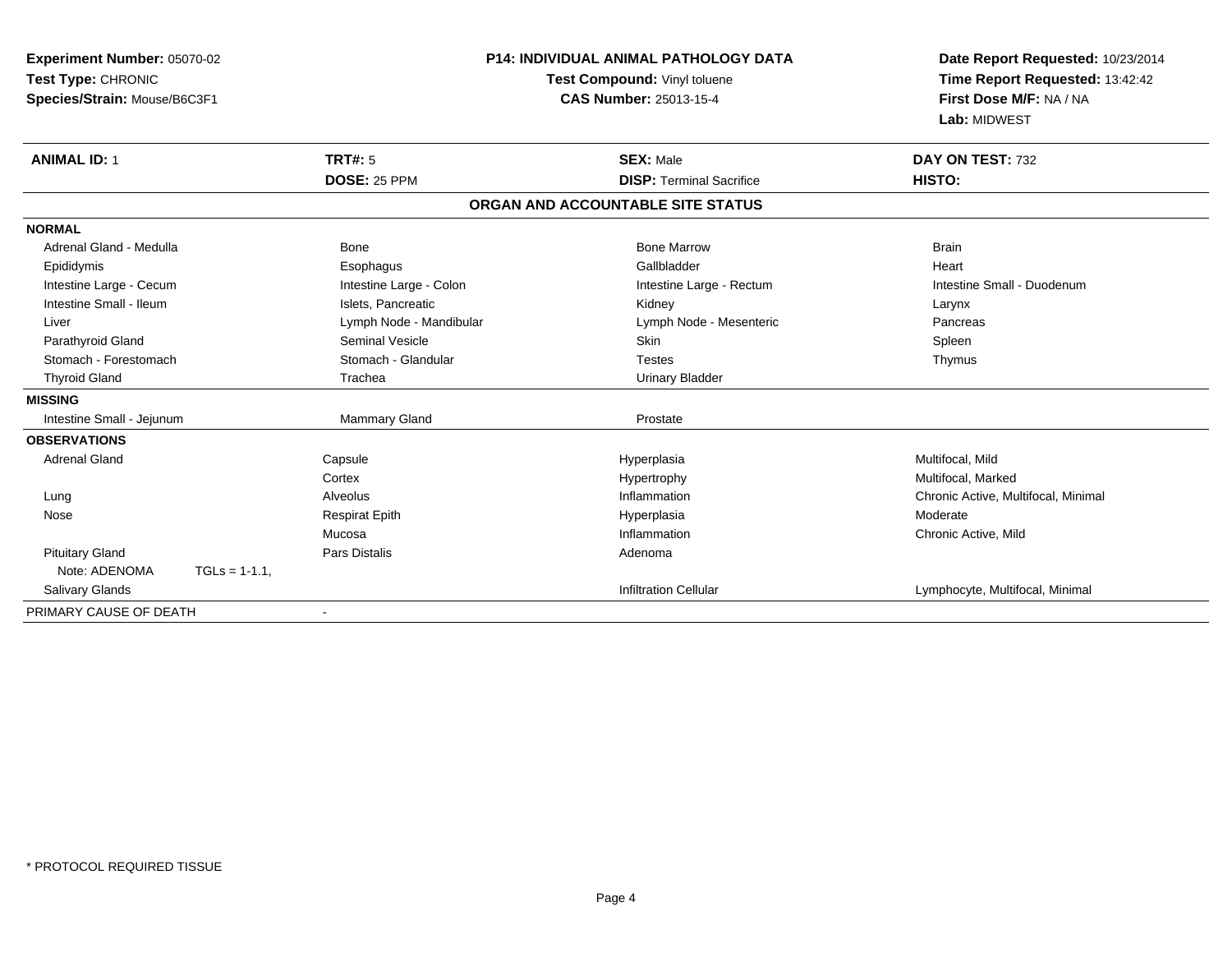| Experiment Number: 05070-02<br>Test Type: CHRONIC<br>Species/Strain: Mouse/B6C3F1 | <b>P14: INDIVIDUAL ANIMAL PATHOLOGY DATA</b><br>Test Compound: Vinyl toluene<br><b>CAS Number: 25013-15-4</b> |                                   | Date Report Requested: 10/23/2014<br>Time Report Requested: 13:42:42<br>First Dose M/F: NA / NA<br>Lab: MIDWEST |
|-----------------------------------------------------------------------------------|---------------------------------------------------------------------------------------------------------------|-----------------------------------|-----------------------------------------------------------------------------------------------------------------|
| <b>ANIMAL ID: 1</b>                                                               | <b>TRT#: 6</b>                                                                                                | <b>SEX: Male</b>                  | DAY ON TEST: 623                                                                                                |
|                                                                                   | DOSE: 10 PPM                                                                                                  | <b>DISP:</b> Moribund Sacrifice   | HISTO:                                                                                                          |
|                                                                                   |                                                                                                               | ORGAN AND ACCOUNTABLE SITE STATUS |                                                                                                                 |
| <b>NORMAL</b>                                                                     |                                                                                                               |                                   |                                                                                                                 |
| <b>Adrenal Gland - Cortex</b>                                                     | Adrenal Gland - Medulla                                                                                       | <b>Bone</b>                       | <b>Brain</b>                                                                                                    |
| Epididymis                                                                        | Esophagus                                                                                                     | Gallbladder                       | Heart                                                                                                           |
| Intestine Large - Colon                                                           | Intestine Large - Rectum                                                                                      | Intestine Small - Duodenum        | Intestine Small - Ileum                                                                                         |
| Intestine Small - Jejunum                                                         | Islets, Pancreatic                                                                                            | Kidney                            | Lung                                                                                                            |
| Lymph Node - Mesenteric                                                           | Mammary Gland                                                                                                 | Pancreas                          | <b>Pituitary Gland</b>                                                                                          |
| Salivary Glands                                                                   | <b>Seminal Vesicle</b>                                                                                        | Stomach - Forestomach             | Stomach - Glandular                                                                                             |
| <b>Testes</b>                                                                     | Thymus                                                                                                        | <b>Thyroid Gland</b>              | Trachea                                                                                                         |
| <b>Urinary Bladder</b>                                                            |                                                                                                               |                                   |                                                                                                                 |
| <b>MISSING</b>                                                                    |                                                                                                               |                                   |                                                                                                                 |
| Intestine Large - Cecum                                                           | Larynx                                                                                                        | Lymph Node - Mandibular           | Parathyroid Gland                                                                                               |
| Prostate                                                                          |                                                                                                               |                                   |                                                                                                                 |
| <b>OBSERVATIONS</b>                                                               |                                                                                                               |                                   |                                                                                                                 |
| <b>Adrenal Gland</b>                                                              | Capsule                                                                                                       | Hyperplasia                       | Multifocal, Minimal                                                                                             |
| <b>Bone Marrow</b>                                                                | <b>Myeloid Cell</b>                                                                                           | Hyperplasia                       | Moderate                                                                                                        |
| Liver                                                                             |                                                                                                               | <b>Necrosis</b>                   | Acute, Focal, Minimal                                                                                           |
| Nose                                                                              | <b>Respirat Epith</b>                                                                                         | Hyperplasia                       | Marked                                                                                                          |
|                                                                                   | Mucosa                                                                                                        | Inflammation                      | Chronic Active, Mild                                                                                            |
| <b>Skin</b>                                                                       | Prepuce                                                                                                       | Abscess                           | Marked                                                                                                          |
|                                                                                   | Prepuce                                                                                                       | Ulcer                             | Marked                                                                                                          |
| Note: ABSCESS<br>$TGLs = 1-10$                                                    |                                                                                                               |                                   |                                                                                                                 |
| Note: ULCER<br>$TGLs = 3-10$                                                      |                                                                                                               |                                   |                                                                                                                 |
| Spleen                                                                            |                                                                                                               | Hematopoietic Cell Proliferation  | Marked                                                                                                          |
| PRIMARY CAUSE OF DEATH                                                            |                                                                                                               |                                   |                                                                                                                 |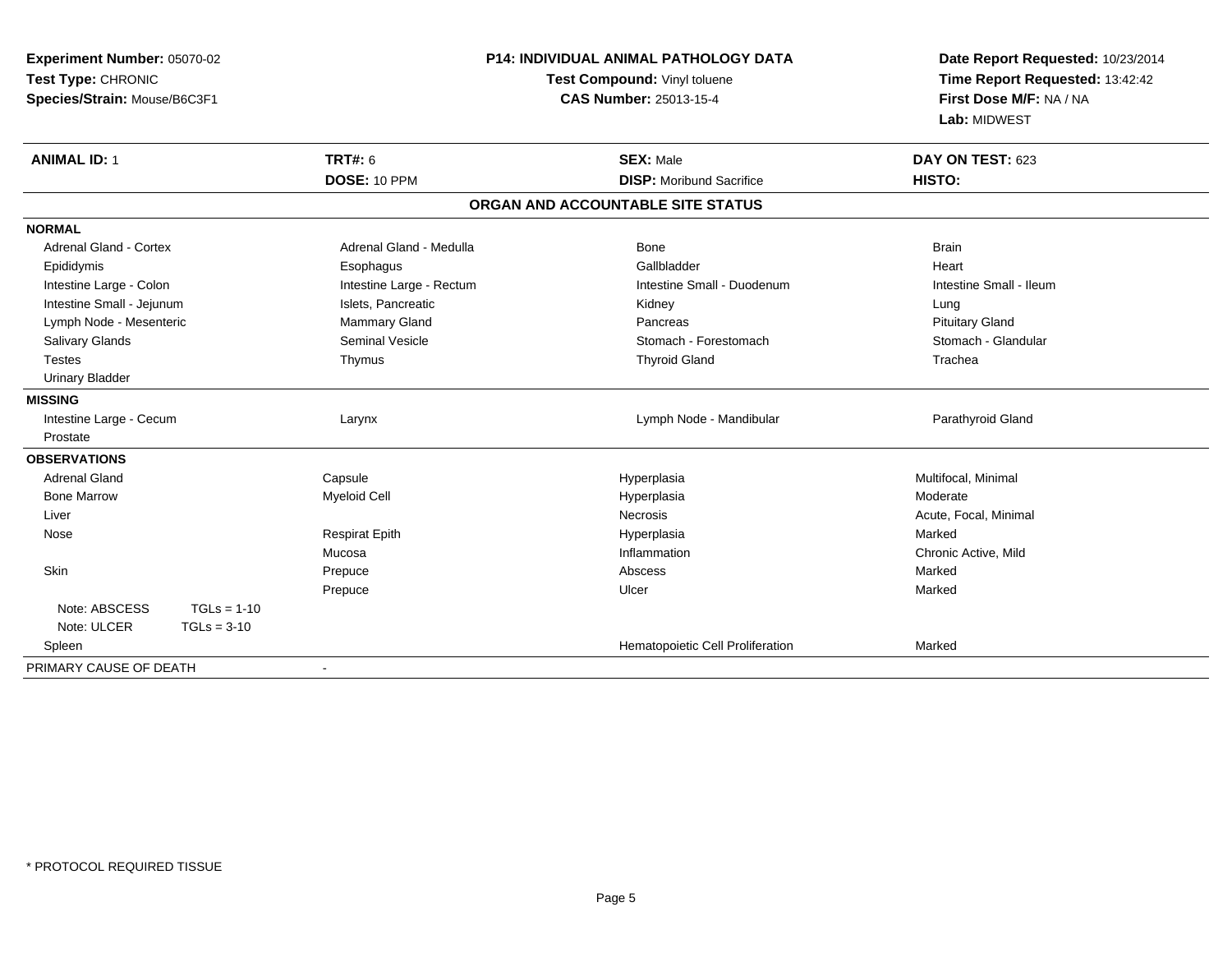| <b>Experiment Number: 05070-02</b><br>Test Type: CHRONIC<br>Species/Strain: Mouse/B6C3F1 |                           | <b>P14: INDIVIDUAL ANIMAL PATHOLOGY DATA</b><br>Test Compound: Vinyl toluene<br><b>CAS Number: 25013-15-4</b> | Date Report Requested: 10/23/2014<br>Time Report Requested: 13:42:42<br>First Dose M/F: NA / NA<br>Lab: MIDWEST |
|------------------------------------------------------------------------------------------|---------------------------|---------------------------------------------------------------------------------------------------------------|-----------------------------------------------------------------------------------------------------------------|
| <b>ANIMAL ID: 2</b>                                                                      | <b>TRT#: 4</b>            | <b>SEX: Male</b>                                                                                              | DAY ON TEST: 717                                                                                                |
|                                                                                          | <b>DOSE: CONTROL</b>      | <b>DISP:</b> Moribund Sacrifice                                                                               | HISTO:                                                                                                          |
|                                                                                          |                           | ORGAN AND ACCOUNTABLE SITE STATUS                                                                             |                                                                                                                 |
| <b>NORMAL</b>                                                                            |                           |                                                                                                               |                                                                                                                 |
| <b>Adrenal Gland - Cortex</b>                                                            | Adrenal Gland - Medulla   | <b>Bone</b>                                                                                                   | <b>Bone Marrow</b>                                                                                              |
| Epididymis                                                                               | Esophagus                 | Gallbladder                                                                                                   | Heart                                                                                                           |
| Intestine Large - Cecum                                                                  | Intestine Large - Colon   | Intestine Large - Rectum                                                                                      | Intestine Small - Duodenum                                                                                      |
| Intestine Small - Ileum                                                                  | Intestine Small - Jejunum | Islets, Pancreatic                                                                                            | Kidney                                                                                                          |
| Larynx                                                                                   | Liver                     | Lung                                                                                                          | Lymph Node - Mandibular                                                                                         |
| Lymph Node - Mesenteric                                                                  | Nose                      | Pancreas                                                                                                      | Parathyroid Gland                                                                                               |
| <b>Pituitary Gland</b>                                                                   | Seminal Vesicle           | <b>Skin</b>                                                                                                   | Spleen                                                                                                          |
| Stomach - Forestomach                                                                    | Stomach - Glandular       | <b>Testes</b>                                                                                                 | Thymus                                                                                                          |
| Trachea                                                                                  | <b>Urinary Bladder</b>    |                                                                                                               |                                                                                                                 |
| <b>MISSING</b>                                                                           |                           |                                                                                                               |                                                                                                                 |
| <b>Mammary Gland</b>                                                                     | Prostate                  |                                                                                                               |                                                                                                                 |
| <b>OBSERVATIONS</b>                                                                      |                           |                                                                                                               |                                                                                                                 |
| <b>Adrenal Gland</b>                                                                     | Capsule                   | Hyperplasia                                                                                                   | Multifocal, Minimal                                                                                             |
| <b>Brain</b>                                                                             |                           | Mineralization                                                                                                | Multifocal, Marked                                                                                              |
| <b>Salivary Glands</b>                                                                   |                           | <b>Infiltration Cellular</b>                                                                                  | Lymphocyte, Multifocal, Minimal                                                                                 |
| <b>Thyroid Gland</b>                                                                     | <b>Follicular Cel</b>     | Hyperplasia                                                                                                   | Multifocal, Minimal                                                                                             |
| PRIMARY CAUSE OF DEATH                                                                   |                           |                                                                                                               |                                                                                                                 |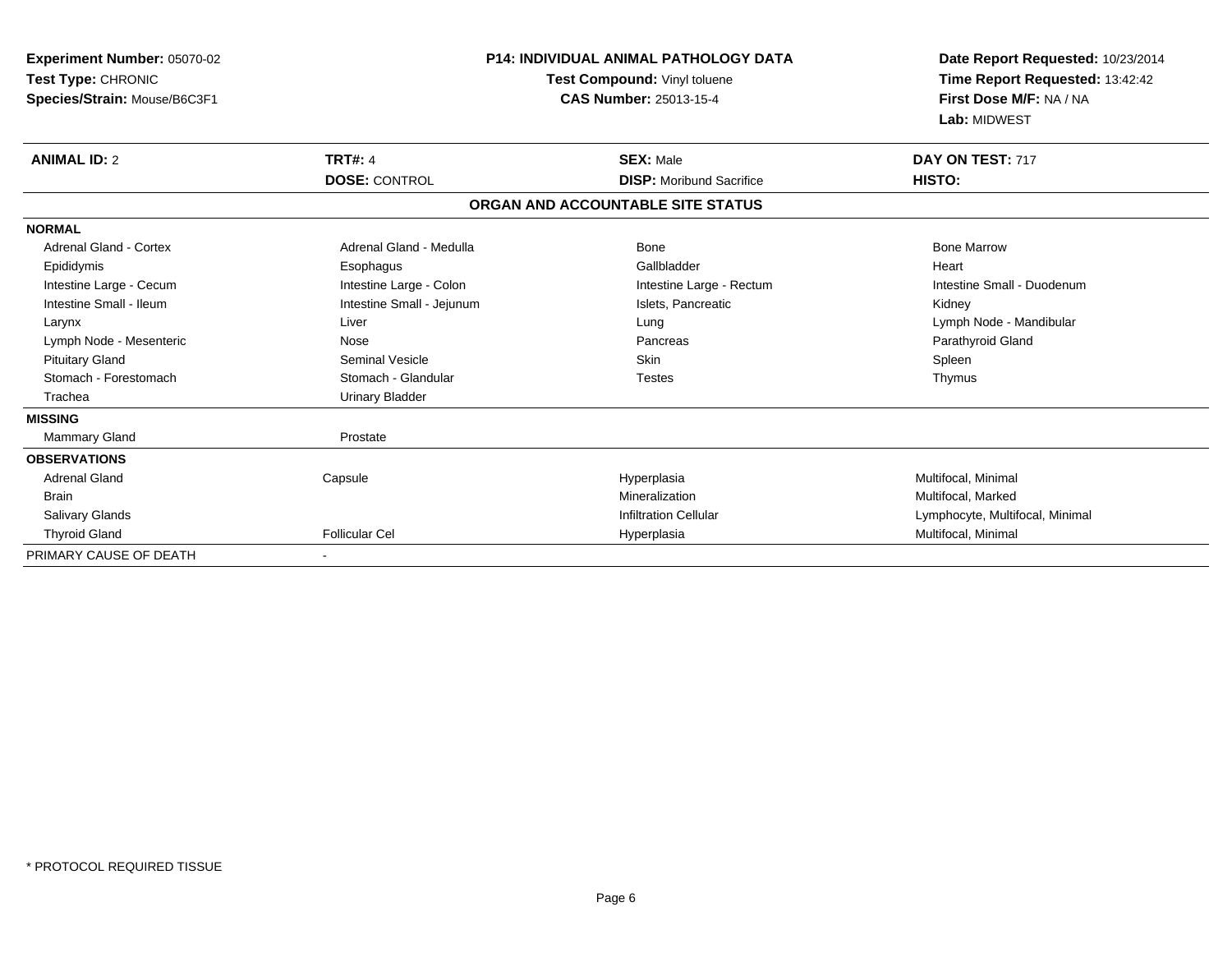| <b>Experiment Number: 05070-02</b><br>Test Type: CHRONIC<br>Species/Strain: Mouse/B6C3F1<br><b>ANIMAL ID: 2</b> | <b>TRT#: 5</b>            | <b>P14: INDIVIDUAL ANIMAL PATHOLOGY DATA</b><br>Test Compound: Vinyl toluene<br><b>CAS Number: 25013-15-4</b><br><b>SEX: Male</b> | Date Report Requested: 10/23/2014<br>Time Report Requested: 13:42:42<br>First Dose M/F: NA / NA<br>Lab: MIDWEST<br>DAY ON TEST: 732 |
|-----------------------------------------------------------------------------------------------------------------|---------------------------|-----------------------------------------------------------------------------------------------------------------------------------|-------------------------------------------------------------------------------------------------------------------------------------|
|                                                                                                                 | DOSE: 25 PPM              | <b>DISP: Terminal Sacrifice</b>                                                                                                   | HISTO:                                                                                                                              |
|                                                                                                                 |                           | ORGAN AND ACCOUNTABLE SITE STATUS                                                                                                 |                                                                                                                                     |
| <b>NORMAL</b>                                                                                                   |                           |                                                                                                                                   |                                                                                                                                     |
| Adrenal Gland - Cortex                                                                                          | Adrenal Gland - Medulla   | Bone                                                                                                                              | <b>Bone Marrow</b>                                                                                                                  |
| Epididymis                                                                                                      | Esophagus                 | Gallbladder                                                                                                                       | Heart                                                                                                                               |
| Intestine Large - Cecum                                                                                         | Intestine Large - Colon   | Intestine Large - Rectum                                                                                                          | Intestine Small - Duodenum                                                                                                          |
| Intestine Small - Ileum                                                                                         | Intestine Small - Jejunum | Islets, Pancreatic                                                                                                                | Larynx                                                                                                                              |
| Liver                                                                                                           | <b>Mammary Gland</b>      | Pancreas                                                                                                                          | Parathyroid Gland                                                                                                                   |
| <b>Pituitary Gland</b>                                                                                          | <b>Seminal Vesicle</b>    | <b>Skin</b>                                                                                                                       | Spleen                                                                                                                              |
| Stomach - Forestomach                                                                                           | <b>Testes</b>             | Thymus                                                                                                                            | Trachea                                                                                                                             |
| <b>MISSING</b>                                                                                                  |                           |                                                                                                                                   |                                                                                                                                     |
| Lymph Node - Mandibular                                                                                         | Lymph Node - Mesenteric   | Prostate                                                                                                                          | <b>Urinary Bladder</b>                                                                                                              |
| <b>OBSERVATIONS</b>                                                                                             |                           |                                                                                                                                   |                                                                                                                                     |
| <b>Brain</b>                                                                                                    |                           | Mineralization                                                                                                                    | Multifocal, Mild                                                                                                                    |
| Kidney                                                                                                          |                           | Hydronephrosis                                                                                                                    | Mild                                                                                                                                |
| Lung                                                                                                            | Alveolus, Bronchiole      | Inflammation                                                                                                                      | Chronic Active, Multifocal, Mild                                                                                                    |
| Nose                                                                                                            | <b>Respirat Epith</b>     | Hyperplasia                                                                                                                       | Moderate                                                                                                                            |
|                                                                                                                 | Mucosa                    | Inflammation                                                                                                                      | Chronic Active, Mild                                                                                                                |
| <b>Salivary Glands</b>                                                                                          |                           | <b>Infiltration Cellular</b>                                                                                                      | Lymphocyte, Multifocal, Mild                                                                                                        |
| Stomach                                                                                                         | Glandular                 | Inflammation                                                                                                                      | Chronic Active, Multifocal, Mild                                                                                                    |
| <b>Thyroid Gland</b>                                                                                            |                           | <b>Infiltration Cellular</b>                                                                                                      | Lymphocyte, Focal, Mild                                                                                                             |
| PRIMARY CAUSE OF DEATH                                                                                          |                           |                                                                                                                                   |                                                                                                                                     |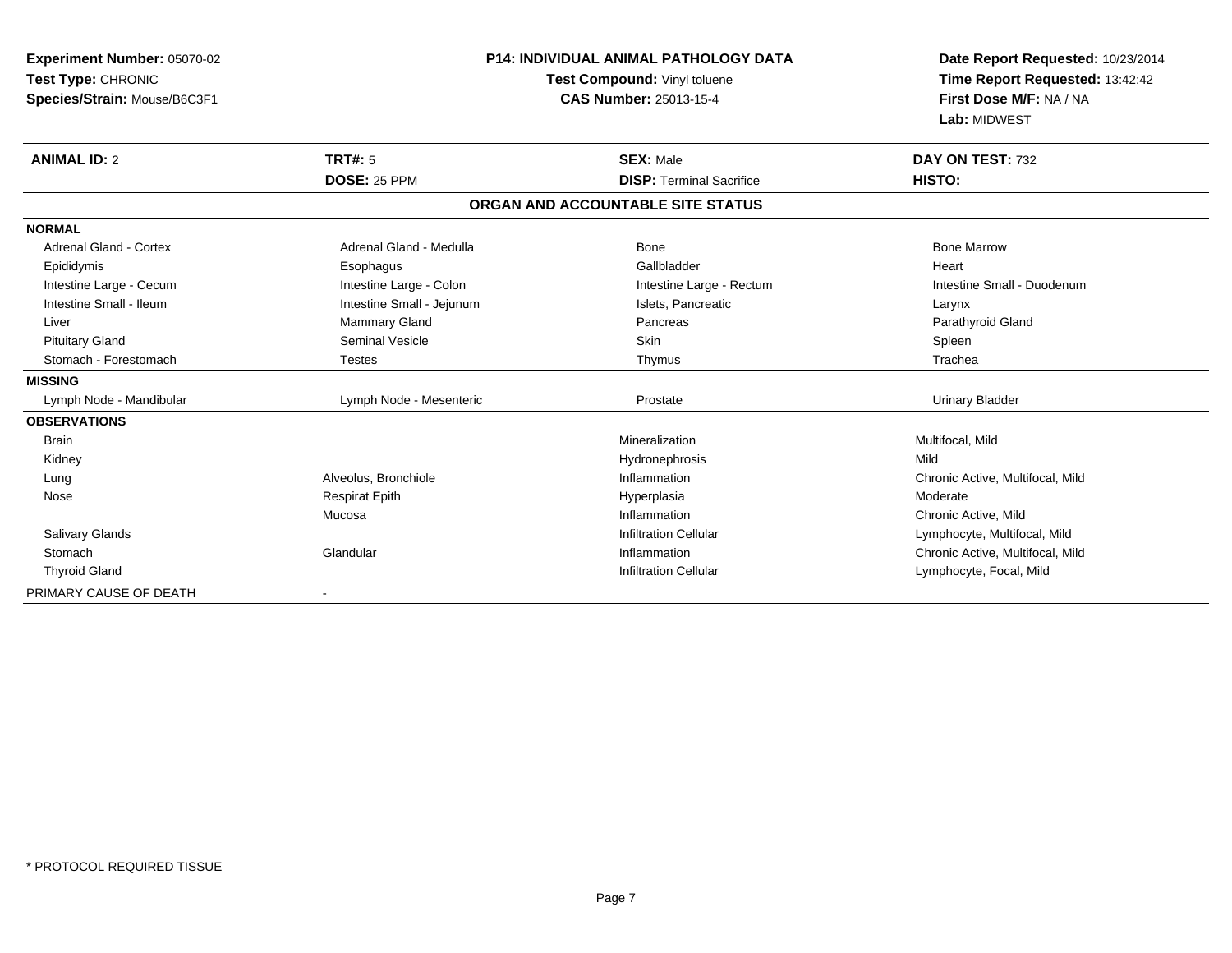| Experiment Number: 05070-02<br>Test Type: CHRONIC<br>Species/Strain: Mouse/B6C3F1 |                                                   | <b>P14: INDIVIDUAL ANIMAL PATHOLOGY DATA</b><br>Test Compound: Vinyl toluene<br><b>CAS Number: 25013-15-4</b> | Date Report Requested: 10/23/2014<br>Time Report Requested: 13:42:42<br>First Dose M/F: NA / NA<br>Lab: MIDWEST |
|-----------------------------------------------------------------------------------|---------------------------------------------------|---------------------------------------------------------------------------------------------------------------|-----------------------------------------------------------------------------------------------------------------|
| <b>ANIMAL ID: 2</b>                                                               | TRT#: 6                                           | <b>SEX: Male</b>                                                                                              | DAY ON TEST: 732                                                                                                |
|                                                                                   | DOSE: 10 PPM                                      | <b>DISP: Terminal Sacrifice</b>                                                                               | <b>HISTO:</b>                                                                                                   |
|                                                                                   |                                                   | ORGAN AND ACCOUNTABLE SITE STATUS                                                                             |                                                                                                                 |
| <b>NORMAL</b>                                                                     |                                                   |                                                                                                               |                                                                                                                 |
| <b>Preputial Gland</b>                                                            |                                                   |                                                                                                               |                                                                                                                 |
| <b>OBSERVATIONS</b>                                                               |                                                   |                                                                                                               |                                                                                                                 |
| Liver                                                                             |                                                   | Hepatocellular Carcinoma                                                                                      |                                                                                                                 |
|                                                                                   |                                                   | <b>Necrosis</b>                                                                                               | Acute, Multifocal, Moderate                                                                                     |
| Note: NECROSIS<br>$TGLs = 9-3$                                                    |                                                   |                                                                                                               |                                                                                                                 |
| Note: HEPATOCLR CARC $TGLs = 7-3$                                                 |                                                   |                                                                                                               |                                                                                                                 |
| Lung                                                                              |                                                   | Lymphoma Malignant Histiocytic                                                                                |                                                                                                                 |
|                                                                                   | [ Lymphoma Malignant Histiocytic TGLS = 2+3+4-1 ] |                                                                                                               |                                                                                                                 |
| Lymph Node                                                                        | Mediastinal                                       | Lymphoma Malignant Histiocytic                                                                                |                                                                                                                 |
| Note: LYMPH MAL HIST $TGLs = 5-4$                                                 |                                                   |                                                                                                               |                                                                                                                 |
| Nose                                                                              | <b>Respirat Epith</b>                             | Hyperplasia                                                                                                   | Marked                                                                                                          |
|                                                                                   | Mucosa                                            | Inflammation                                                                                                  | Chronic Active, Moderate                                                                                        |
| Spleen                                                                            |                                                   | Lymphoma Malignant Histiocytic                                                                                |                                                                                                                 |
| Note: LYMPH MAL HIST                                                              | $TGLs = 6-3$                                      |                                                                                                               |                                                                                                                 |
| PRIMARY CAUSE OF DEATH                                                            |                                                   |                                                                                                               |                                                                                                                 |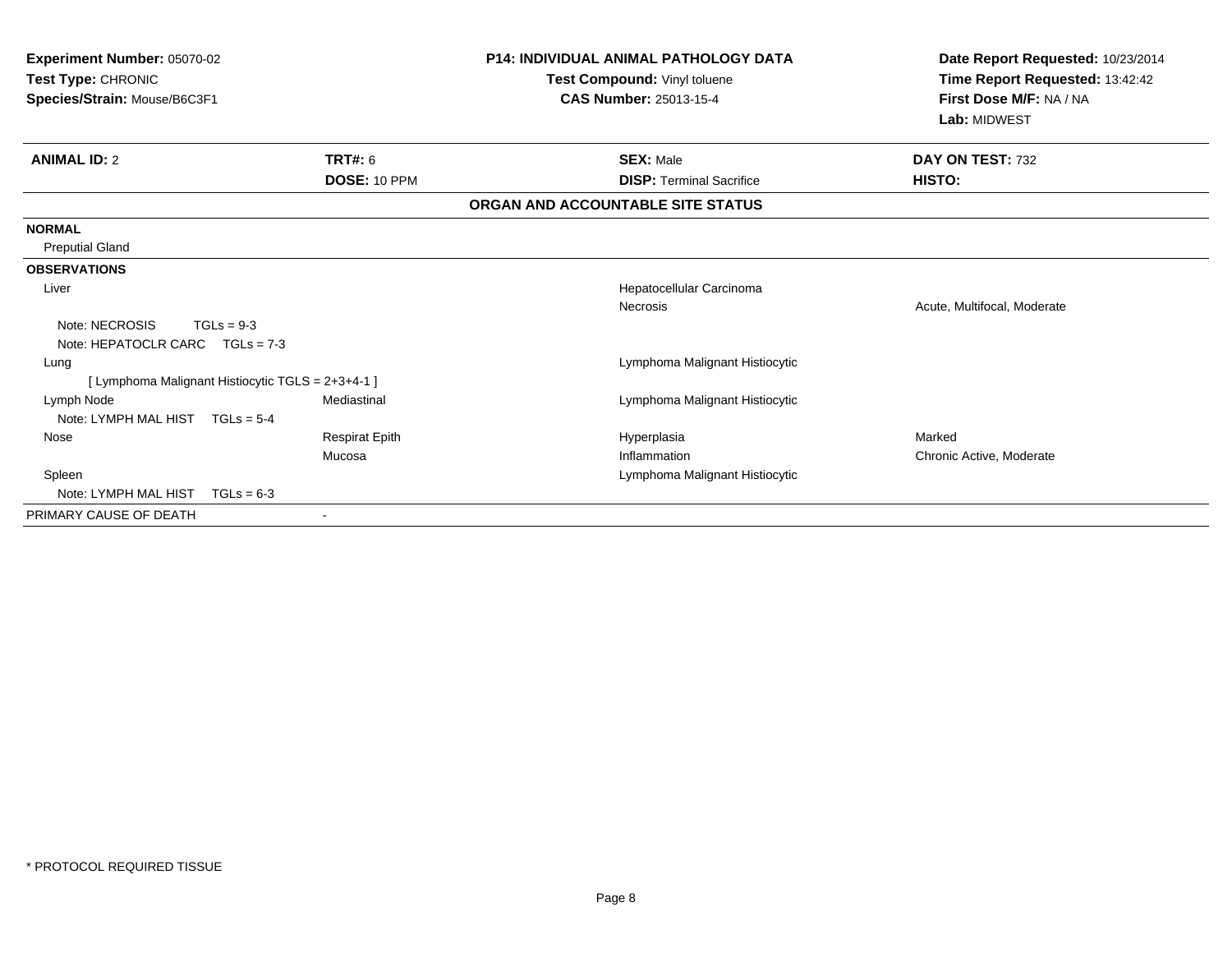| Experiment Number: 05070-02      | <b>P14: INDIVIDUAL ANIMAL PATHOLOGY DATA</b><br>Test Compound: Vinyl toluene |                                   | Date Report Requested: 10/23/2014 |
|----------------------------------|------------------------------------------------------------------------------|-----------------------------------|-----------------------------------|
| Test Type: CHRONIC               |                                                                              |                                   | Time Report Requested: 13:42:42   |
| Species/Strain: Mouse/B6C3F1     |                                                                              | <b>CAS Number: 25013-15-4</b>     | First Dose M/F: NA / NA           |
|                                  |                                                                              |                                   | Lab: MIDWEST                      |
| <b>ANIMAL ID: 3</b>              | <b>TRT#: 4</b>                                                               | <b>SEX: Male</b>                  | DAY ON TEST: 687                  |
|                                  | <b>DOSE: CONTROL</b>                                                         | <b>DISP:</b> Moribund Sacrifice   | HISTO:                            |
|                                  |                                                                              | ORGAN AND ACCOUNTABLE SITE STATUS |                                   |
| <b>NORMAL</b>                    |                                                                              |                                   |                                   |
| <b>Adrenal Gland - Cortex</b>    | Adrenal Gland - Medulla                                                      | <b>Bone</b>                       | <b>Bone Marrow</b>                |
| Epididymis                       | Esophagus                                                                    | Intestine Large - Cecum           | Intestine Large - Colon           |
| Intestine Large - Rectum         | Intestine Small - Duodenum                                                   | Intestine Small - Ileum           | Intestine Small - Jejunum         |
| Islets, Pancreatic               | Larynx                                                                       | Lymph Node - Mandibular           | Mammary Gland                     |
| Pancreas                         | Parathyroid Gland                                                            | <b>Pituitary Gland</b>            | Prostate                          |
| Seminal Vesicle                  | Stomach - Forestomach                                                        | Stomach - Glandular               | <b>Testes</b>                     |
| <b>Thyroid Gland</b>             | Trachea                                                                      | <b>Urinary Bladder</b>            |                                   |
| <b>MISSING</b>                   |                                                                              |                                   |                                   |
| Gallbladder                      | Thymus                                                                       |                                   |                                   |
| <b>OBSERVATIONS</b>              |                                                                              |                                   |                                   |
| <b>Adrenal Gland</b>             | Capsule                                                                      | Hyperplasia                       | Multifocal, Mild                  |
| <b>Brain</b>                     |                                                                              | Mineralization                    | Multifocal, Mild                  |
| Note: POSSIBLE FREEZING ARTIFACT |                                                                              |                                   |                                   |
| Heart                            | Coron Artery                                                                 | <b>Infiltration Cellular</b>      | Mixed Cell, Focal, Moderate       |
| Kidney                           |                                                                              | Hydronephrosis                    | Moderate                          |
| Liver                            |                                                                              | <b>Basophilic Focus</b>           |                                   |
| Lung                             |                                                                              | Alveolar/Bronchiolar Adenoma      |                                   |
| Lymph Node                       | Mesenteric                                                                   | Hematopoietic Cell Proliferation  | Mild                              |
| Mesentery                        | Adventitia, Artery                                                           | <b>Infiltration Cellular</b>      | Mixed Cell, Focal, Moderate       |
| Nose                             | <b>Respirat Epith</b>                                                        | Hyperplasia                       | Minimal                           |
| <b>Preputial Gland</b>           |                                                                              | Cyst                              |                                   |
|                                  |                                                                              | Inflammation                      | Chronic Active, Moderate          |
| Salivary Glands                  |                                                                              | <b>Infiltration Cellular</b>      | Lymphocyte, Multifocal, Minimal   |
| Skin                             | Prepuce                                                                      | Ulcer                             | Marked                            |
| Note: ULCER<br>$TGLs = 1-10$ ,   |                                                                              |                                   |                                   |
| Spleen                           |                                                                              | Hematopoietic Cell Proliferation  | Mild                              |
| PRIMARY CAUSE OF DEATH           | $\sim$                                                                       |                                   |                                   |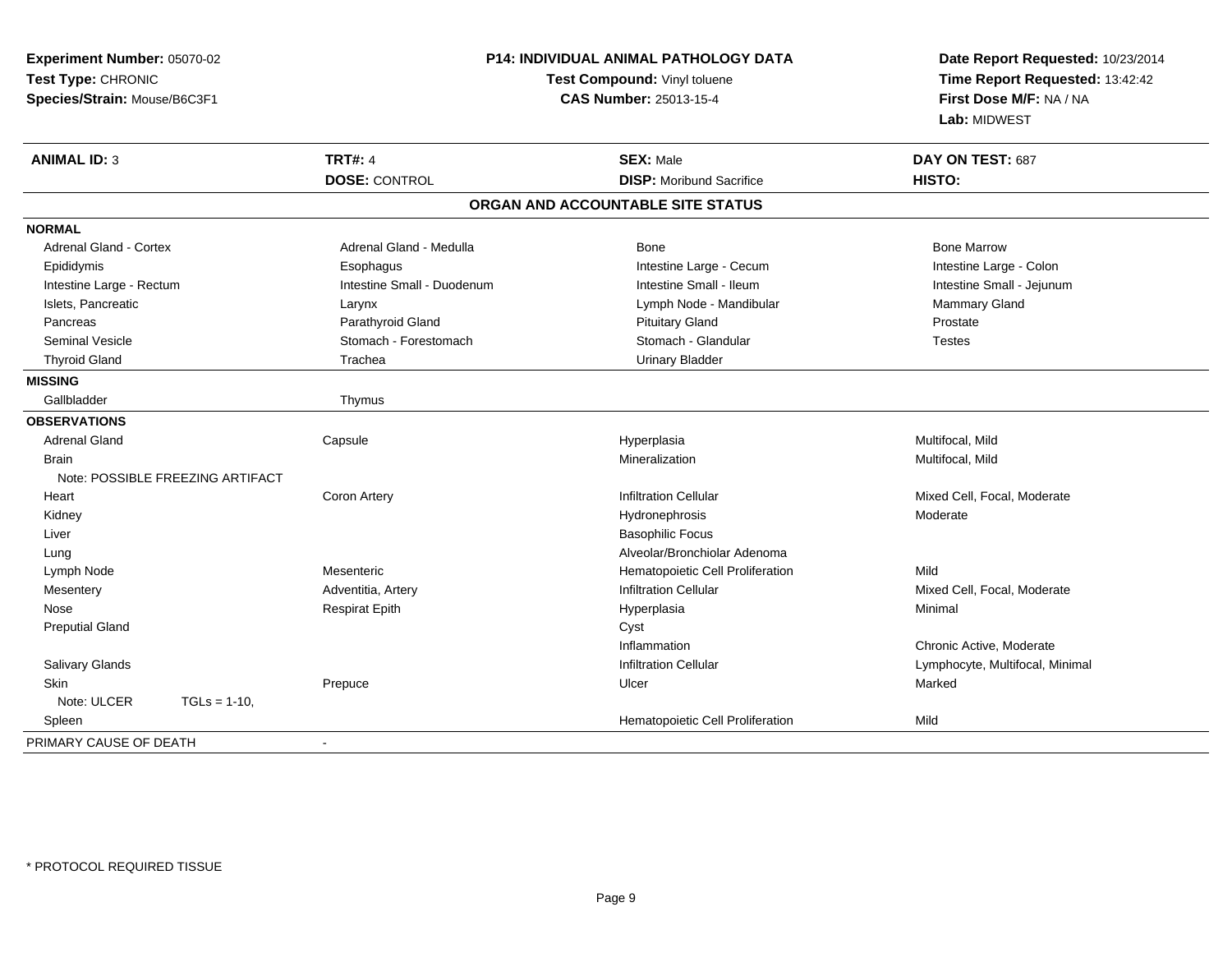| <b>Experiment Number: 05070-02</b><br>Test Type: CHRONIC<br>Species/Strain: Mouse/B6C3F1 |                            | <b>P14: INDIVIDUAL ANIMAL PATHOLOGY DATA</b><br>Test Compound: Vinyl toluene<br>CAS Number: 25013-15-4 |                                      |
|------------------------------------------------------------------------------------------|----------------------------|--------------------------------------------------------------------------------------------------------|--------------------------------------|
| <b>ANIMAL ID: 3</b>                                                                      | TRT#: 5                    | <b>SEX: Male</b>                                                                                       | DAY ON TEST: 148                     |
|                                                                                          | DOSE: 25 PPM               | <b>DISP: Dosing Accident</b>                                                                           | HISTO:                               |
|                                                                                          |                            | ORGAN AND ACCOUNTABLE SITE STATUS                                                                      |                                      |
| <b>NORMAL</b>                                                                            |                            |                                                                                                        |                                      |
| <b>Adrenal Gland - Cortex</b>                                                            | Adrenal Gland - Medulla    | Bone                                                                                                   | <b>Bone Marrow</b>                   |
| <b>Brain</b>                                                                             | Epididymis                 | Esophagus                                                                                              | Heart                                |
| Intestine Large - Colon                                                                  | Intestine Small - Duodenum | Islets, Pancreatic                                                                                     | Kidney                               |
| Liver                                                                                    | Pancreas                   | <b>Pituitary Gland</b>                                                                                 | Prostate                             |
| Salivary Glands                                                                          | <b>Seminal Vesicle</b>     | Skin                                                                                                   | Spleen                               |
| Stomach - Forestomach                                                                    | Stomach - Glandular        | <b>Testes</b>                                                                                          | <b>Thyroid Gland</b>                 |
| Trachea                                                                                  | <b>Urinary Bladder</b>     |                                                                                                        |                                      |
| <b>MISSING</b>                                                                           |                            |                                                                                                        |                                      |
| Gallbladder                                                                              | Intestine Large - Cecum    | Intestine Large - Rectum                                                                               | Intestine Small - Ileum              |
| Intestine Small - Jejunum                                                                | Larynx                     | Lymph Node - Mandibular                                                                                | Lymph Node - Mesenteric              |
| Mammary Gland                                                                            | Parathyroid Gland          |                                                                                                        |                                      |
| <b>OBSERVATIONS</b>                                                                      |                            |                                                                                                        |                                      |
| Intest Large                                                                             |                            |                                                                                                        |                                      |
| Lung                                                                                     | Alveolus, Bronchiole       | Inflammation                                                                                           | Chronic Active, Multifocal, Moderate |
| Nose                                                                                     | <b>Respirat Epith</b>      | Hyperplasia                                                                                            | Marked                               |
|                                                                                          | Mucosa                     | Inflammation                                                                                           | Chronic Active, Moderate             |
| PRIMARY CAUSE OF DEATH                                                                   |                            |                                                                                                        |                                      |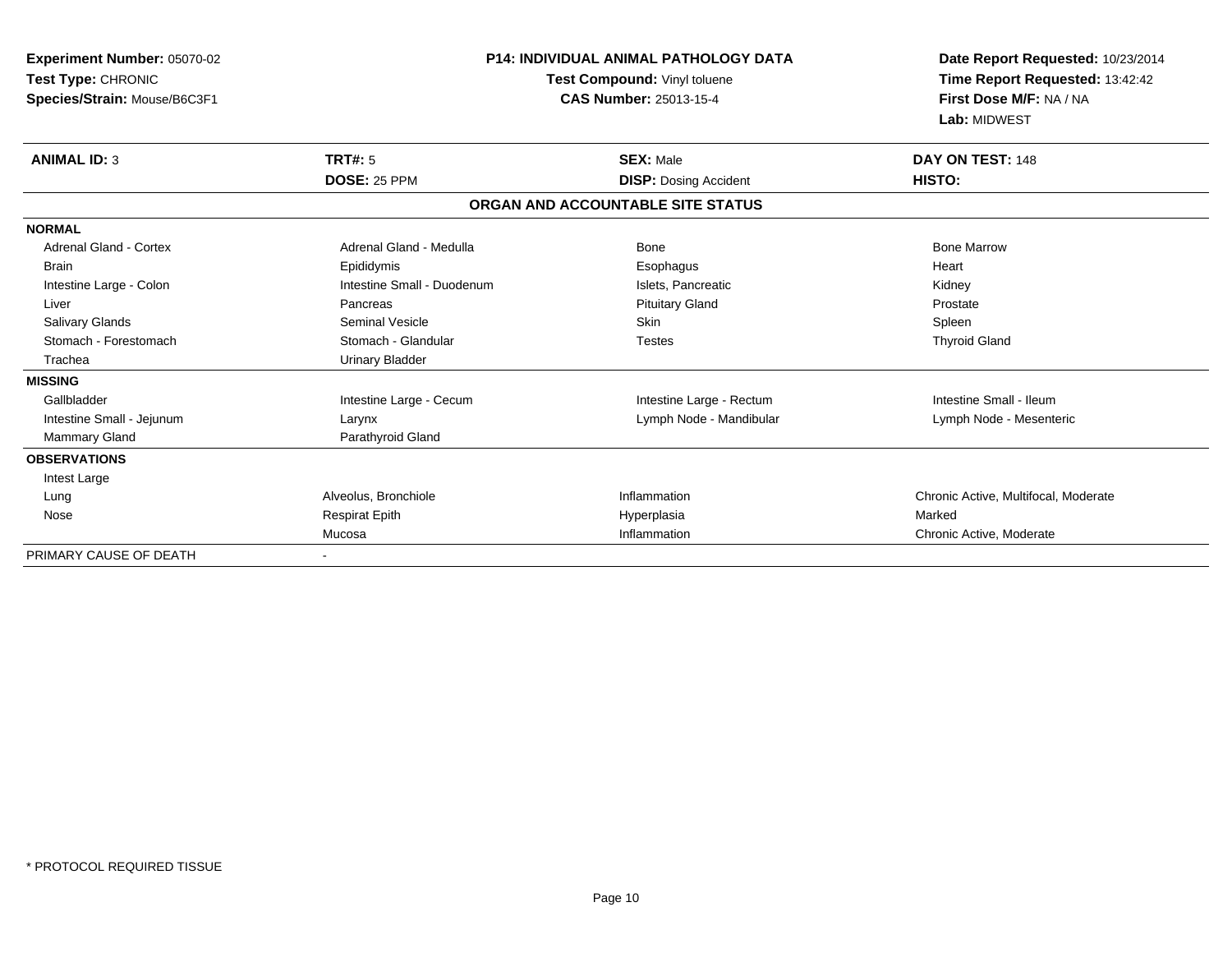| Experiment Number: 05070-02<br>Test Type: CHRONIC<br>Species/Strain: Mouse/B6C3F1 | <b>P14: INDIVIDUAL ANIMAL PATHOLOGY DATA</b><br>Test Compound: Vinyl toluene<br><b>CAS Number: 25013-15-4</b> |                                   | Date Report Requested: 10/23/2014<br>Time Report Requested: 13:42:42<br>First Dose M/F: NA / NA<br>Lab: MIDWEST |  |
|-----------------------------------------------------------------------------------|---------------------------------------------------------------------------------------------------------------|-----------------------------------|-----------------------------------------------------------------------------------------------------------------|--|
| <b>ANIMAL ID: 3</b>                                                               | <b>TRT#: 6</b>                                                                                                | <b>SEX: Male</b>                  | DAY ON TEST: 567                                                                                                |  |
|                                                                                   | DOSE: 10 PPM                                                                                                  | <b>DISP:</b> Moribund Sacrifice   | HISTO:                                                                                                          |  |
|                                                                                   |                                                                                                               | ORGAN AND ACCOUNTABLE SITE STATUS |                                                                                                                 |  |
| <b>NORMAL</b>                                                                     |                                                                                                               |                                   |                                                                                                                 |  |
| Adrenal Gland - Cortex                                                            | Adrenal Gland - Medulla                                                                                       | Bone                              | <b>Bone Marrow</b>                                                                                              |  |
| <b>Brain</b>                                                                      | Epididymis                                                                                                    | Esophagus                         | Gallbladder                                                                                                     |  |
| Heart                                                                             | Intestine Large - Cecum                                                                                       | Intestine Large - Colon           | Intestine Large - Rectum                                                                                        |  |
| Intestine Small - Duodenum                                                        | Intestine Small - Ileum                                                                                       | Intestine Small - Jejunum         | Islets, Pancreatic                                                                                              |  |
| Larynx                                                                            | Lung                                                                                                          | Lymph Node - Mandibular           | Pancreas                                                                                                        |  |
| <b>Pituitary Gland</b>                                                            | Prostate                                                                                                      | Seminal Vesicle                   | Skin                                                                                                            |  |
| Stomach - Forestomach                                                             | Stomach - Glandular                                                                                           | <b>Testes</b>                     | Thymus                                                                                                          |  |
| <b>Thyroid Gland</b>                                                              | Trachea                                                                                                       | <b>Urinary Bladder</b>            |                                                                                                                 |  |
| <b>MISSING</b>                                                                    |                                                                                                               |                                   |                                                                                                                 |  |
| Mammary Gland                                                                     | Parathyroid Gland                                                                                             |                                   |                                                                                                                 |  |
| <b>OBSERVATIONS</b>                                                               |                                                                                                               |                                   |                                                                                                                 |  |
| Kidney                                                                            |                                                                                                               | Mineralization                    | Multifocal, Mild                                                                                                |  |
| Liver                                                                             |                                                                                                               | Hepatocellular Carcinoma          |                                                                                                                 |  |
| Note: HEPATOCLR CARC<br>$TGLs = 1-10$                                             |                                                                                                               |                                   |                                                                                                                 |  |
| Lymph Node                                                                        | Mesenteric                                                                                                    | Hemorrhage                        | Marked                                                                                                          |  |
| Nose                                                                              | <b>Respirat Epith</b>                                                                                         | Hyperplasia                       | Moderate                                                                                                        |  |
|                                                                                   | Mucosa                                                                                                        | Inflammation                      | Chronic Active, Minimal                                                                                         |  |
| Salivary Glands                                                                   |                                                                                                               | <b>Infiltration Cellular</b>      | Lymphocyte, Multifocal, Minimal                                                                                 |  |
| Spleen                                                                            |                                                                                                               | Hematopoietic Cell Proliferation  | Moderate                                                                                                        |  |
| PRIMARY CAUSE OF DEATH                                                            |                                                                                                               |                                   |                                                                                                                 |  |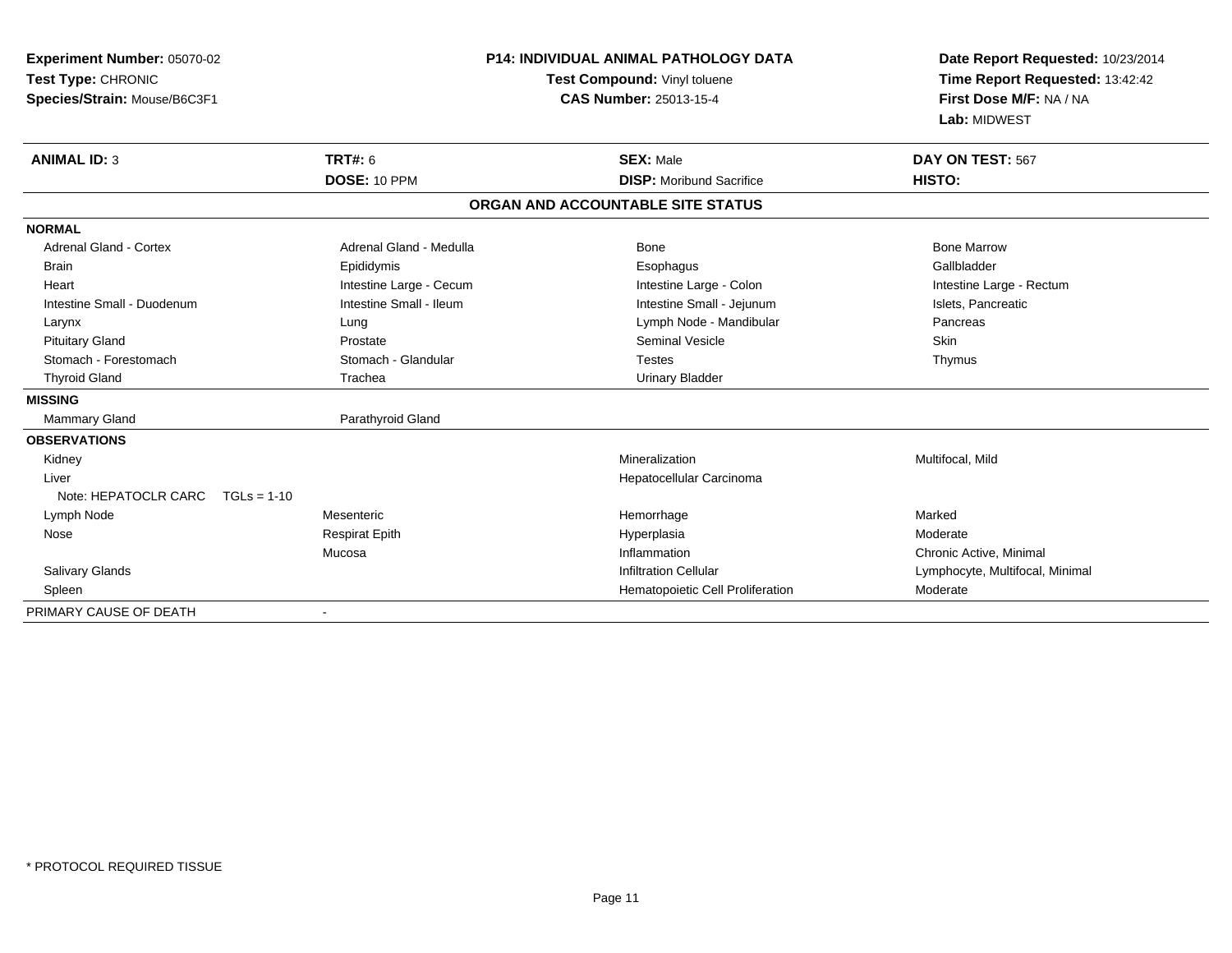| Experiment Number: 05070-02<br>Test Type: CHRONIC<br>Species/Strain: Mouse/B6C3F1 |                           | <b>P14: INDIVIDUAL ANIMAL PATHOLOGY DATA</b><br>Test Compound: Vinyl toluene<br><b>CAS Number: 25013-15-4</b> |                            |
|-----------------------------------------------------------------------------------|---------------------------|---------------------------------------------------------------------------------------------------------------|----------------------------|
| <b>ANIMAL ID: 4</b>                                                               | <b>TRT#: 4</b>            | <b>SEX: Male</b>                                                                                              | DAY ON TEST: 732           |
|                                                                                   | <b>DOSE: CONTROL</b>      | <b>DISP: Terminal Sacrifice</b>                                                                               | HISTO:                     |
|                                                                                   |                           | ORGAN AND ACCOUNTABLE SITE STATUS                                                                             |                            |
| <b>NORMAL</b>                                                                     |                           |                                                                                                               |                            |
| <b>Adrenal Gland - Cortex</b>                                                     | Adrenal Gland - Medulla   | Bone                                                                                                          | <b>Bone Marrow</b>         |
| Epididymis                                                                        | Esophagus                 | Gallbladder                                                                                                   | Heart                      |
| Intestine Large - Cecum                                                           | Intestine Large - Colon   | Intestine Large - Rectum                                                                                      | Intestine Small - Duodenum |
| Intestine Small - Ileum                                                           | Intestine Small - Jejunum | Islets, Pancreatic                                                                                            | Larynx                     |
| Liver                                                                             | Lymph Node - Mandibular   | Nose                                                                                                          | Pancreas                   |
| <b>Pituitary Gland</b>                                                            | Prostate                  | <b>Salivary Glands</b>                                                                                        | <b>Seminal Vesicle</b>     |
| <b>Skin</b>                                                                       | Spleen                    | Stomach - Forestomach                                                                                         | Stomach - Glandular        |
| Thymus                                                                            | Trachea                   | <b>Urinary Bladder</b>                                                                                        |                            |
| <b>MISSING</b>                                                                    |                           |                                                                                                               |                            |
| Mammary Gland                                                                     | Parathyroid Gland         |                                                                                                               |                            |
| <b>OBSERVATIONS</b>                                                               |                           |                                                                                                               |                            |
| <b>Adrenal Gland</b>                                                              | Capsule                   | Hyperplasia                                                                                                   | Multifocal, Minimal        |
| <b>Brain</b>                                                                      |                           | Mineralization                                                                                                | Multifocal, Mild           |
| Kidney                                                                            |                           | Lymphoma Malignant Lymphocytic                                                                                |                            |
| Note: LYMPH MAL LYMP $TGLs = 6-6$ .                                               |                           |                                                                                                               |                            |
| Lung                                                                              |                           | Alveolar/Bronchiolar Adenoma                                                                                  |                            |
|                                                                                   |                           | Lymphoma Malignant Lymphocytic                                                                                |                            |
| Lymph Node                                                                        | Mesenteric                | Hematopoietic Cell Proliferation                                                                              | Moderate                   |
|                                                                                   | Mesenteric                | Hemorrhage                                                                                                    | Moderate                   |
|                                                                                   | Lumbar                    | Hyperplasia                                                                                                   | Lymphoid, Moderate         |
| Note: HEMORRHAGE<br>$TGLs = 5-7$ .                                                |                           |                                                                                                               |                            |
| [ Hematopoietic Cell Proliferation TGLS = 7-10, ]                                 |                           |                                                                                                               |                            |
| <b>Preputial Gland</b>                                                            |                           | Abscess                                                                                                       | Moderate                   |
|                                                                                   |                           | Inflammation                                                                                                  | Chronic Active, Marked     |
| Note: INFLAMMATION<br>$TGLs = 1-2$                                                |                           |                                                                                                               |                            |
| <b>Testes</b>                                                                     | Seminif Tub               | Atrophy                                                                                                       | Mild                       |
| <b>Thyroid Gland</b>                                                              | <b>Follicular Cel</b>     | Hyperplasia                                                                                                   | Minimal                    |
| PRIMARY CAUSE OF DEATH                                                            |                           |                                                                                                               |                            |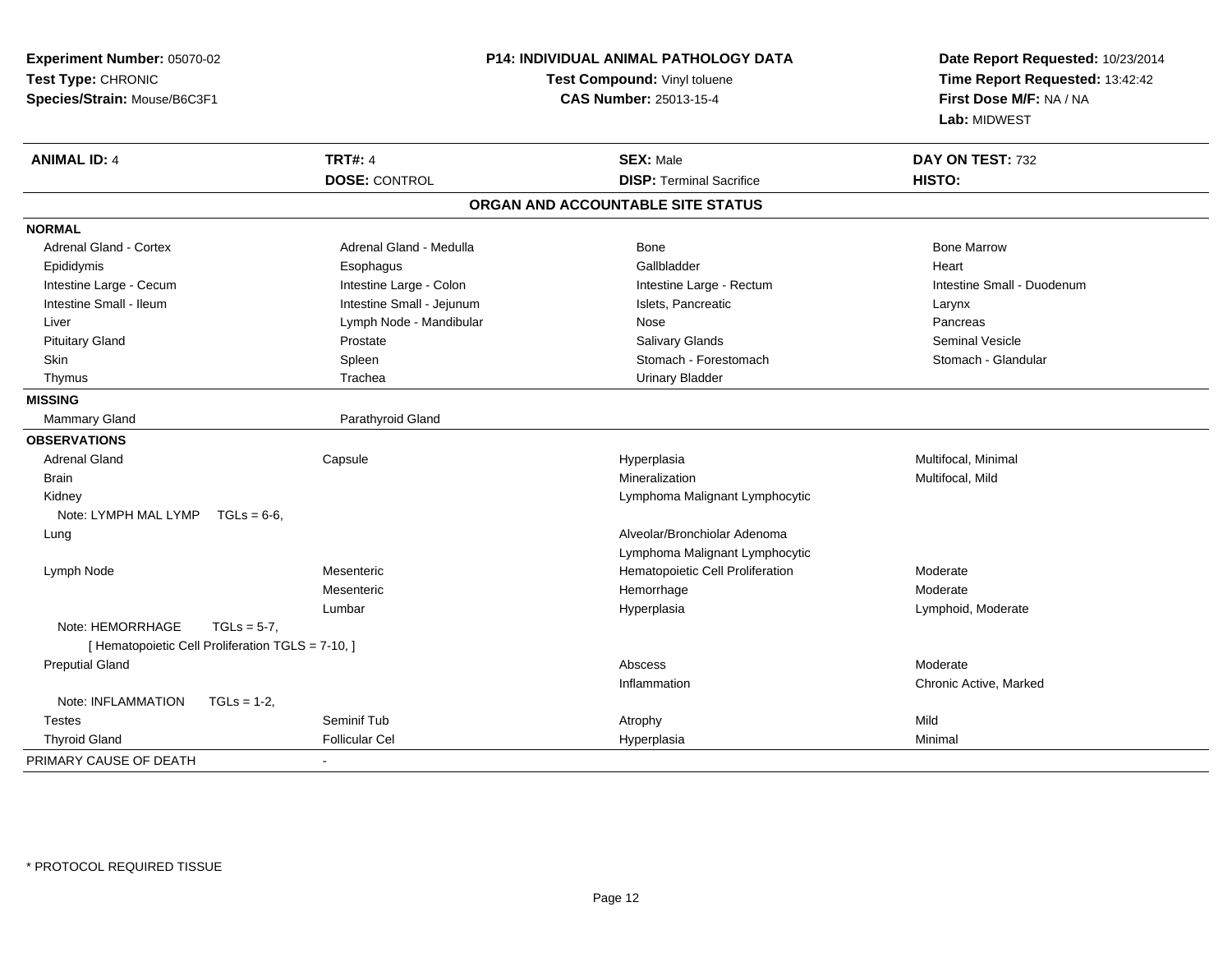| Experiment Number: 05070-02<br>Test Type: CHRONIC<br>Species/Strain: Mouse/B6C3F1 |                            | <b>P14: INDIVIDUAL ANIMAL PATHOLOGY DATA</b><br>Test Compound: Vinyl toluene<br><b>CAS Number: 25013-15-4</b> | Date Report Requested: 10/23/2014<br>Time Report Requested: 13:42:42<br>First Dose M/F: NA / NA<br>Lab: MIDWEST |
|-----------------------------------------------------------------------------------|----------------------------|---------------------------------------------------------------------------------------------------------------|-----------------------------------------------------------------------------------------------------------------|
| <b>ANIMAL ID: 4</b>                                                               | <b>TRT#: 5</b>             | <b>SEX: Male</b>                                                                                              | DAY ON TEST: 148                                                                                                |
|                                                                                   | DOSE: 25 PPM               | <b>DISP: Dosing Accident</b>                                                                                  | HISTO:                                                                                                          |
|                                                                                   |                            | ORGAN AND ACCOUNTABLE SITE STATUS                                                                             |                                                                                                                 |
| <b>NORMAL</b>                                                                     |                            |                                                                                                               |                                                                                                                 |
| Adrenal Gland - Cortex                                                            | Bone                       | <b>Bone Marrow</b>                                                                                            | <b>Brain</b>                                                                                                    |
| Epididymis                                                                        | Esophagus                  | Gallbladder                                                                                                   | Heart                                                                                                           |
| Intestine Large - Colon                                                           | Intestine Small - Duodenum | Intestine Small - Jejunum                                                                                     | Islets. Pancreatic                                                                                              |
| Kidney                                                                            | Lung                       | Lymph Node - Mandibular                                                                                       | Pancreas                                                                                                        |
| <b>Pituitary Gland</b>                                                            | Prostate                   | <b>Salivary Glands</b>                                                                                        | <b>Seminal Vesicle</b>                                                                                          |
| <b>Skin</b>                                                                       | Spleen                     | Stomach - Glandular                                                                                           | <b>Testes</b>                                                                                                   |
| Thymus                                                                            | Trachea                    |                                                                                                               |                                                                                                                 |
| <b>MISSING</b>                                                                    |                            |                                                                                                               |                                                                                                                 |
| Adrenal Gland - Medulla                                                           | Intestine Large - Cecum    | Intestine Large - Rectum                                                                                      | Intestine Small - Ileum                                                                                         |
| Larynx                                                                            | Lymph Node - Mesenteric    | <b>Mammary Gland</b>                                                                                          | Parathyroid Gland                                                                                               |
| Stomach - Forestomach                                                             | <b>Urinary Bladder</b>     |                                                                                                               |                                                                                                                 |
| <b>OBSERVATIONS</b>                                                               |                            |                                                                                                               |                                                                                                                 |
| Liver                                                                             |                            | Degeneration                                                                                                  | Ballooning, Multifocal, Minimal                                                                                 |
| Nose                                                                              | <b>Respirat Epith</b>      | Hyperplasia                                                                                                   | Marked                                                                                                          |
|                                                                                   | Mucosa                     | Inflammation                                                                                                  | Acute, Minimal                                                                                                  |
| Note: MARKED RETENTION OF SECRETION IN SURFACE EPITHELIUM                         |                            |                                                                                                               |                                                                                                                 |
| PRIMARY CAUSE OF DEATH                                                            |                            |                                                                                                               |                                                                                                                 |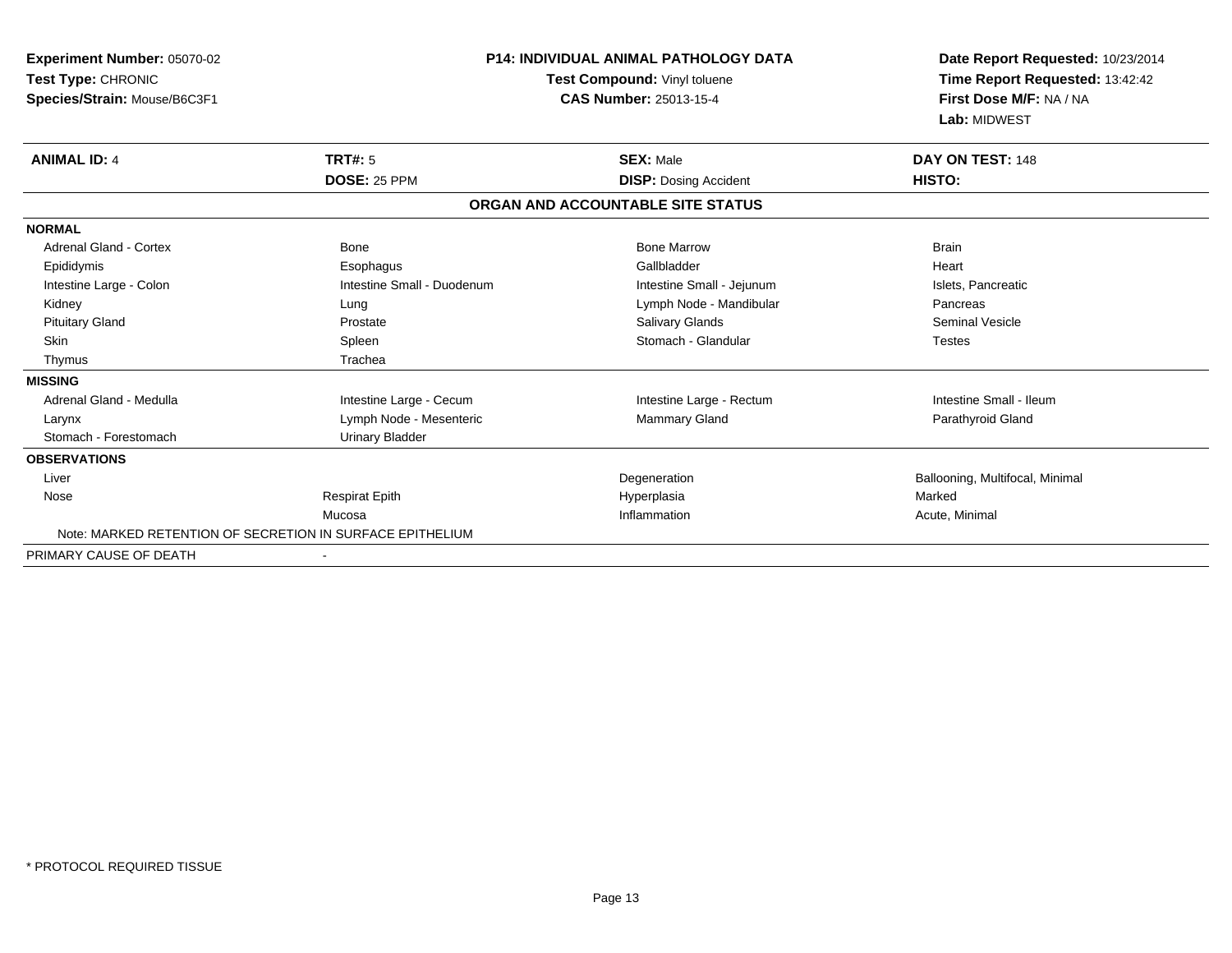| Experiment Number: 05070-02<br>Test Type: CHRONIC<br>Species/Strain: Mouse/B6C3F1 |                       | <b>P14: INDIVIDUAL ANIMAL PATHOLOGY DATA</b><br>Test Compound: Vinyl toluene<br><b>CAS Number: 25013-15-4</b> | Date Report Requested: 10/23/2014<br>Time Report Requested: 13:42:42<br>First Dose M/F: NA / NA<br><b>Lab: MIDWEST</b> |
|-----------------------------------------------------------------------------------|-----------------------|---------------------------------------------------------------------------------------------------------------|------------------------------------------------------------------------------------------------------------------------|
| <b>ANIMAL ID: 4</b>                                                               | <b>TRT#:</b> 6        | <b>SEX: Male</b>                                                                                              | DAY ON TEST: 731                                                                                                       |
|                                                                                   | DOSE: 10 PPM          | <b>DISP:</b> Terminal Sacrifice                                                                               | <b>HISTO:</b>                                                                                                          |
| <b>OBSERVATIONS</b>                                                               |                       |                                                                                                               |                                                                                                                        |
| Lung                                                                              | Alveolus, Bronchiole  | Inflammation                                                                                                  | Chronic, Multifocal, Minimal                                                                                           |
| Nose                                                                              | <b>Respirat Epith</b> | Hyperplasia                                                                                                   | Marked                                                                                                                 |
|                                                                                   | Mucosa                | Inflammation                                                                                                  | Chronic Active, Mild                                                                                                   |
| <b>Skin</b>                                                                       | Subcut Tiss           | Fibrous Histiocytoma                                                                                          |                                                                                                                        |
| Note: FIB HISTIOCYT<br>$TGLs = 1-3$                                               |                       |                                                                                                               |                                                                                                                        |
| Spleen                                                                            |                       | Hemangiosarcoma                                                                                               |                                                                                                                        |
| $TGLs = 2-3$<br>Note: HEMANGIOSARC                                                |                       |                                                                                                               |                                                                                                                        |
| PRIMARY CAUSE OF DEATH                                                            |                       |                                                                                                               |                                                                                                                        |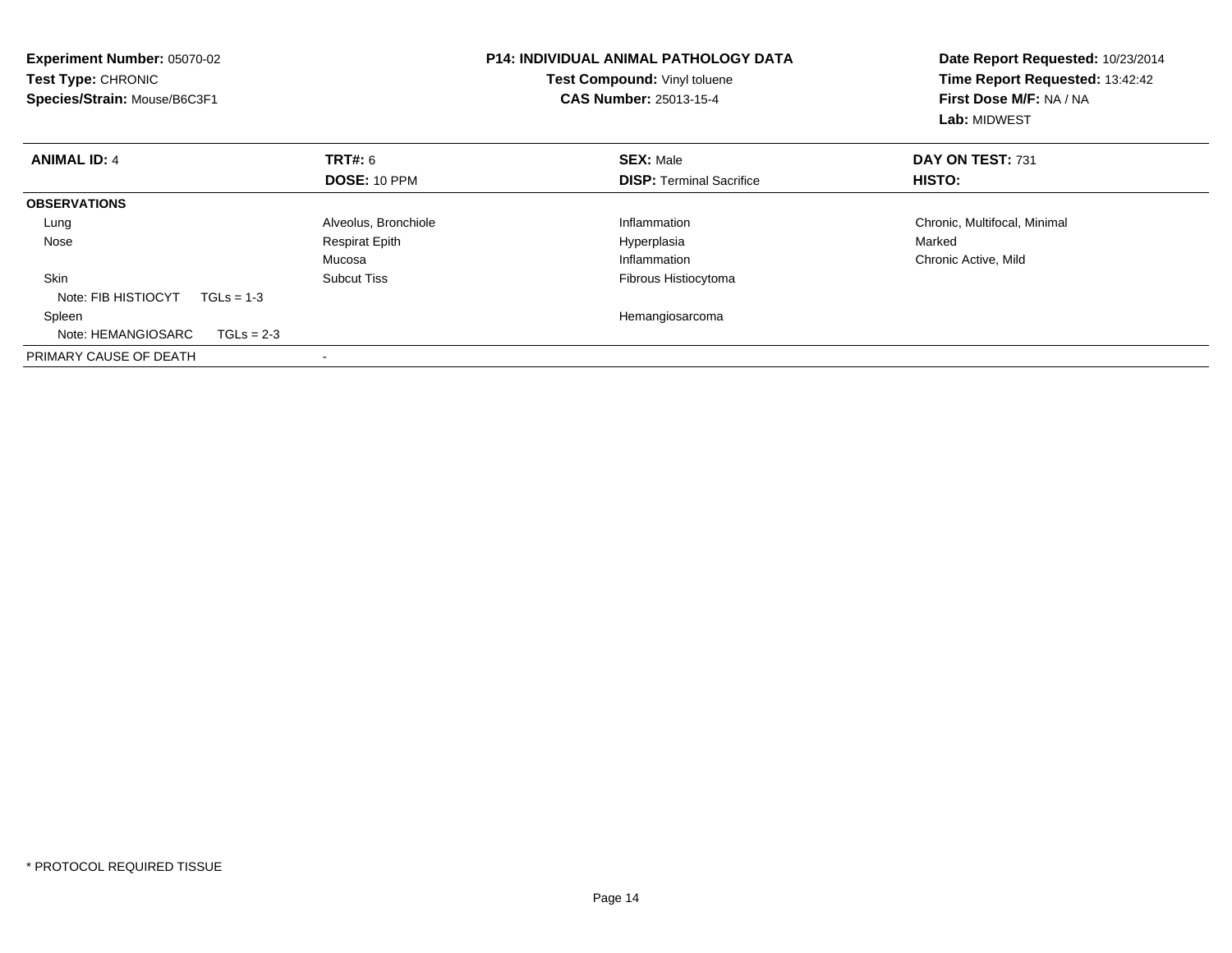| Experiment Number: 05070-02<br>Test Type: CHRONIC<br>Species/Strain: Mouse/B6C3F1 | <b>P14: INDIVIDUAL ANIMAL PATHOLOGY DATA</b><br>Test Compound: Vinyl toluene<br><b>CAS Number: 25013-15-4</b> |                                        | Date Report Requested: 10/23/2014<br>Time Report Requested: 13:42:42<br>First Dose M/F: NA / NA<br>Lab: MIDWEST |
|-----------------------------------------------------------------------------------|---------------------------------------------------------------------------------------------------------------|----------------------------------------|-----------------------------------------------------------------------------------------------------------------|
| <b>ANIMAL ID: 5</b>                                                               | <b>TRT#: 4</b>                                                                                                | <b>SEX: Male</b>                       | DAY ON TEST: 567                                                                                                |
|                                                                                   | <b>DOSE: CONTROL</b>                                                                                          | <b>DISP: Moribund Sacrifice</b>        | HISTO:                                                                                                          |
|                                                                                   |                                                                                                               | ORGAN AND ACCOUNTABLE SITE STATUS      |                                                                                                                 |
| <b>NORMAL</b>                                                                     |                                                                                                               |                                        |                                                                                                                 |
| <b>Adrenal Gland - Cortex</b>                                                     | Adrenal Gland - Medulla                                                                                       | <b>Bone</b>                            | <b>Brain</b>                                                                                                    |
| Epididymis                                                                        | Esophagus                                                                                                     | Heart                                  | Intestine Large - Colon                                                                                         |
| Intestine Large - Rectum                                                          | Intestine Small - Duodenum                                                                                    | Intestine Small - Ileum                | Intestine Small - Jejunum                                                                                       |
| Islets, Pancreatic                                                                | Larynx                                                                                                        | Lymph Node - Mandibular                | Lymph Node - Mesenteric                                                                                         |
| Nose                                                                              | Pancreas                                                                                                      | Parathyroid Gland                      | <b>Pituitary Gland</b>                                                                                          |
| Salivary Glands                                                                   | <b>Seminal Vesicle</b>                                                                                        | Skin                                   | Stomach - Forestomach                                                                                           |
| Stomach - Glandular                                                               | <b>Testes</b>                                                                                                 | Thymus                                 | <b>Thyroid Gland</b>                                                                                            |
| Trachea                                                                           | <b>Urinary Bladder</b>                                                                                        |                                        |                                                                                                                 |
| <b>MISSING</b>                                                                    |                                                                                                               |                                        |                                                                                                                 |
| Gallbladder                                                                       | Intestine Large - Cecum                                                                                       | Mammary Gland                          |                                                                                                                 |
| <b>OBSERVATIONS</b>                                                               |                                                                                                               |                                        |                                                                                                                 |
| <b>Bone Marrow</b>                                                                | <b>Myeloid Cell</b>                                                                                           | Hyperplasia                            | Moderate                                                                                                        |
| Kidney                                                                            |                                                                                                               | Inflammation                           | Suppurative, Chronic Active, Multifocal, Marked                                                                 |
| Note: INFLAMMATION<br>$TGLs = 2+3-6$                                              |                                                                                                               |                                        |                                                                                                                 |
| Liver                                                                             |                                                                                                               | Hepatocellular Carcinoma               |                                                                                                                 |
|                                                                                   |                                                                                                               | Karyomegaly                            | Multifocal, Mild                                                                                                |
|                                                                                   |                                                                                                               | Necrosis                               | Acute, Multifocal, Mild                                                                                         |
| Note: HEPATOCLR CARC TGLs = 1-5,                                                  |                                                                                                               |                                        |                                                                                                                 |
| Lung                                                                              |                                                                                                               | Hepatocellular Carcinoma               | Metastatic (Liver)                                                                                              |
| Prostate                                                                          |                                                                                                               | Inflammation                           | Chronic Active, Marked                                                                                          |
| Spleen                                                                            |                                                                                                               | Hematopoietic Cell Proliferation       | Mild                                                                                                            |
| Urethra                                                                           |                                                                                                               | <b>Calculus Micro Observation Only</b> |                                                                                                                 |
| PRIMARY CAUSE OF DEATH                                                            | $\overline{\phantom{a}}$                                                                                      |                                        |                                                                                                                 |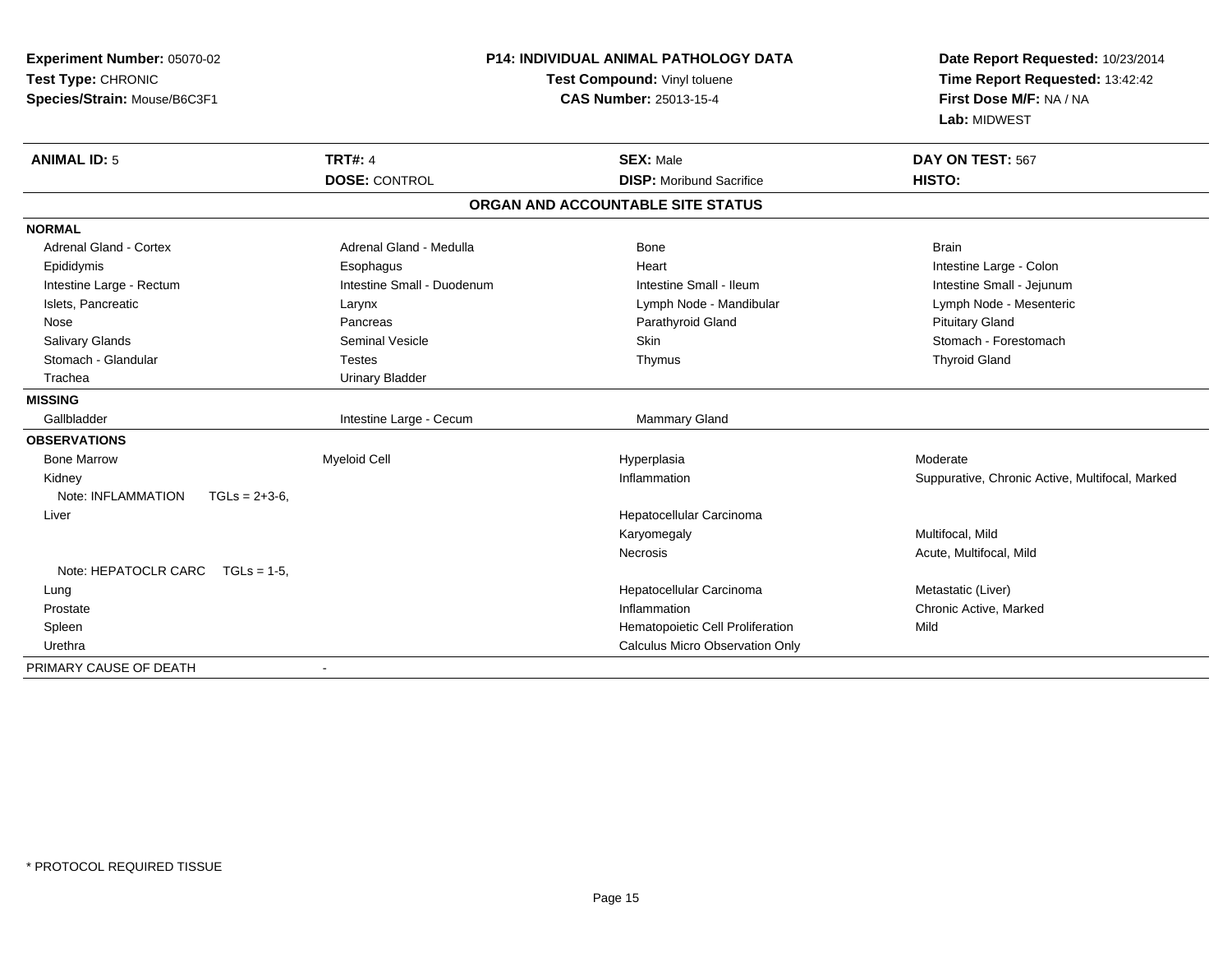| Experiment Number: 05070-02        |                              | <b>P14: INDIVIDUAL ANIMAL PATHOLOGY DATA</b> | Date Report Requested: 10/23/2014 |
|------------------------------------|------------------------------|----------------------------------------------|-----------------------------------|
| Test Type: CHRONIC                 | Test Compound: Vinyl toluene |                                              | Time Report Requested: 13:42:42   |
| Species/Strain: Mouse/B6C3F1       |                              | <b>CAS Number: 25013-15-4</b>                | First Dose M/F: NA / NA           |
|                                    |                              |                                              | Lab: MIDWEST                      |
| <b>ANIMAL ID: 5</b>                | <b>TRT#: 5</b>               | <b>SEX: Male</b>                             | DAY ON TEST: 732                  |
|                                    | DOSE: 25 PPM                 | <b>DISP: Terminal Sacrifice</b>              | HISTO:                            |
|                                    |                              | ORGAN AND ACCOUNTABLE SITE STATUS            |                                   |
| <b>NORMAL</b>                      |                              |                                              |                                   |
| <b>Adrenal Gland - Cortex</b>      | Adrenal Gland - Medulla      | Bone                                         | <b>Bone Marrow</b>                |
| <b>Brain</b>                       | Epididymis                   | Esophagus                                    | Gallbladder                       |
| Heart                              | Intestine Large - Cecum      | Intestine Large - Colon                      | Intestine Large - Rectum          |
| Intestine Small - Duodenum         | Intestine Small - Ileum      | Intestine Small - Jejunum                    | Islets, Pancreatic                |
| Kidney                             | Liver                        | Lymph Node - Mandibular                      | <b>Mammary Gland</b>              |
| <b>Pituitary Gland</b>             | Prostate                     | Salivary Glands                              | <b>Seminal Vesicle</b>            |
| <b>Skin</b>                        | Spleen                       | Stomach - Forestomach                        | Stomach - Glandular               |
| <b>Testes</b>                      | Thymus                       | <b>Thyroid Gland</b>                         | <b>Urinary Bladder</b>            |
| <b>MISSING</b>                     |                              |                                              |                                   |
| Parathyroid Gland                  |                              |                                              |                                   |
| <b>OBSERVATIONS</b>                |                              |                                              |                                   |
| <b>Adrenal Gland</b>               | Capsule                      | Hyperplasia                                  | Focal. Mild                       |
| Larynx                             |                              | Inflammation                                 | Chronic, Multifocal, Minimal      |
| Lung                               | Alveolus, Bronchiole         | Inflammation                                 | Chronic Active, Multifocal, Mild  |
| Lymph Node                         | Mesenteric                   | Hemorrhage                                   | Moderate                          |
| Note: HEMORRHAGE<br>$TGLs = 2-7$ , |                              |                                              |                                   |
| Mesentery                          | Fat                          | Inflammation                                 | Chronic Active, Focal, Mild       |
| Nose                               | <b>Respirat Epith</b>        | Hyperplasia                                  | Marked                            |
|                                    | Mucosa                       | Inflammation                                 | Chronic Active, Moderate          |
| Pancreas                           |                              | <b>Infiltration Cellular</b>                 | Lymphocyte, Multifocal, Mild      |
| Trachea                            |                              | Inflammation                                 | Chronic, Focal, Minimal           |
| PRIMARY CAUSE OF DEATH             | $\blacksquare$               |                                              |                                   |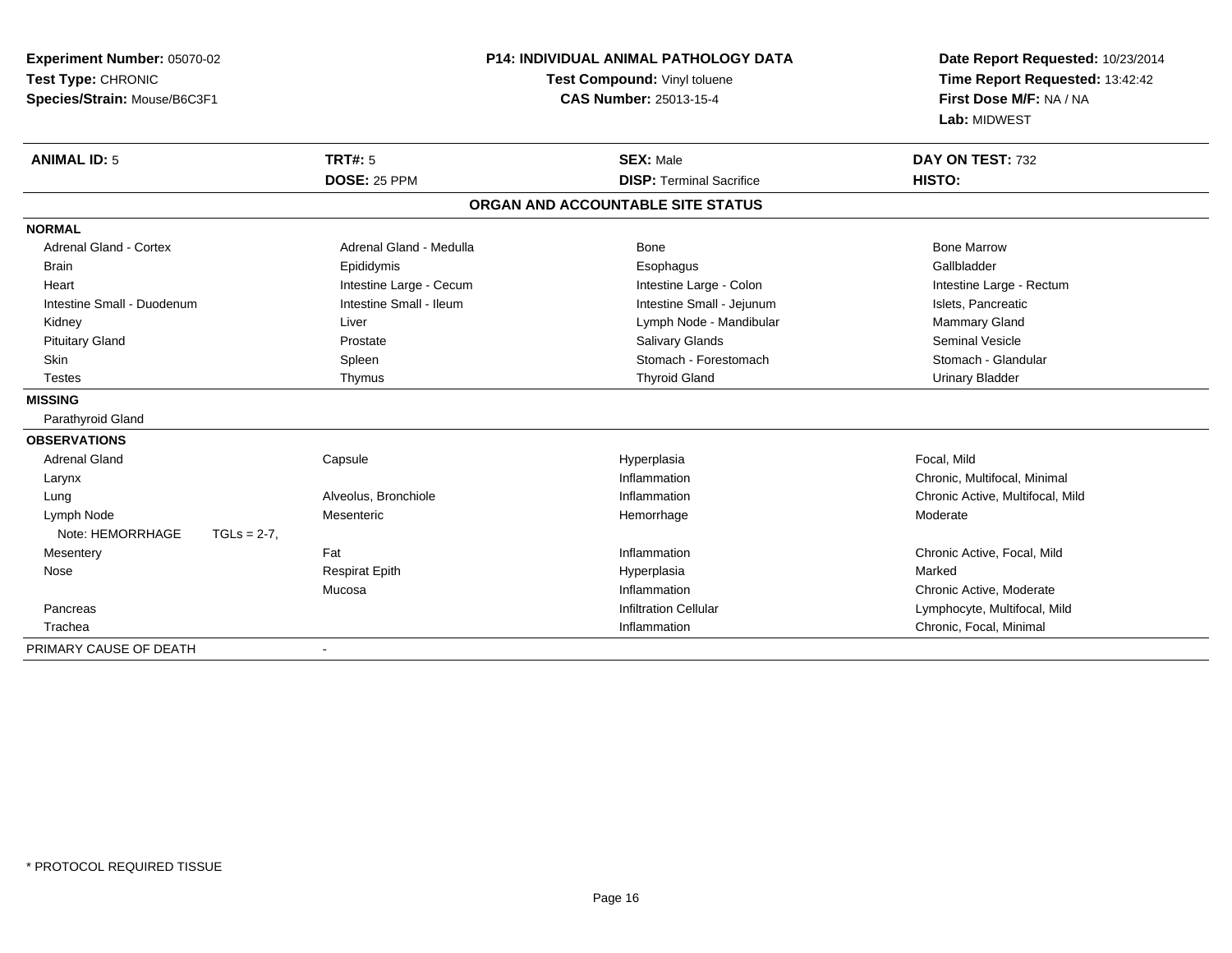| <b>Experiment Number: 05070-02</b><br><b>Test Type: CHRONIC</b><br>Species/Strain: Mouse/B6C3F1 |                        | <b>P14: INDIVIDUAL ANIMAL PATHOLOGY DATA</b><br>Test Compound: Vinyl toluene<br><b>CAS Number: 25013-15-4</b> | Date Report Requested: 10/23/2014<br>Time Report Requested: 13:42:42<br>First Dose M/F: NA / NA<br>Lab: MIDWEST |
|-------------------------------------------------------------------------------------------------|------------------------|---------------------------------------------------------------------------------------------------------------|-----------------------------------------------------------------------------------------------------------------|
| <b>ANIMAL ID: 5</b>                                                                             | <b>TRT#: 6</b>         | <b>SEX: Male</b>                                                                                              | DAY ON TEST: 553                                                                                                |
|                                                                                                 | DOSE: 10 PPM           | <b>DISP:</b> Moribund Sacrifice                                                                               | <b>HISTO:</b>                                                                                                   |
|                                                                                                 |                        | ORGAN AND ACCOUNTABLE SITE STATUS                                                                             |                                                                                                                 |
| <b>NORMAL</b>                                                                                   |                        |                                                                                                               |                                                                                                                 |
| <b>Seminal Vesicle</b>                                                                          | <b>Urinary Bladder</b> |                                                                                                               |                                                                                                                 |
| <b>OBSERVATIONS</b>                                                                             |                        |                                                                                                               |                                                                                                                 |
| Liver                                                                                           |                        | Hepatocellular Carcinoma                                                                                      |                                                                                                                 |
| Note: HEPATOCLR CARC                                                                            | $TGLs = 1-3$           |                                                                                                               |                                                                                                                 |
| Lung                                                                                            | Alveolus, Bronchiole   | Inflammation                                                                                                  | Chronic Active, Multifocal, Moderate                                                                            |
| Nose                                                                                            | <b>Respirat Epith</b>  | Hyperplasia                                                                                                   | Moderate                                                                                                        |
|                                                                                                 | Mucosa                 | Inflammation                                                                                                  | Chronic Active, Minimal                                                                                         |
| PRIMARY CAUSE OF DEATH                                                                          |                        |                                                                                                               |                                                                                                                 |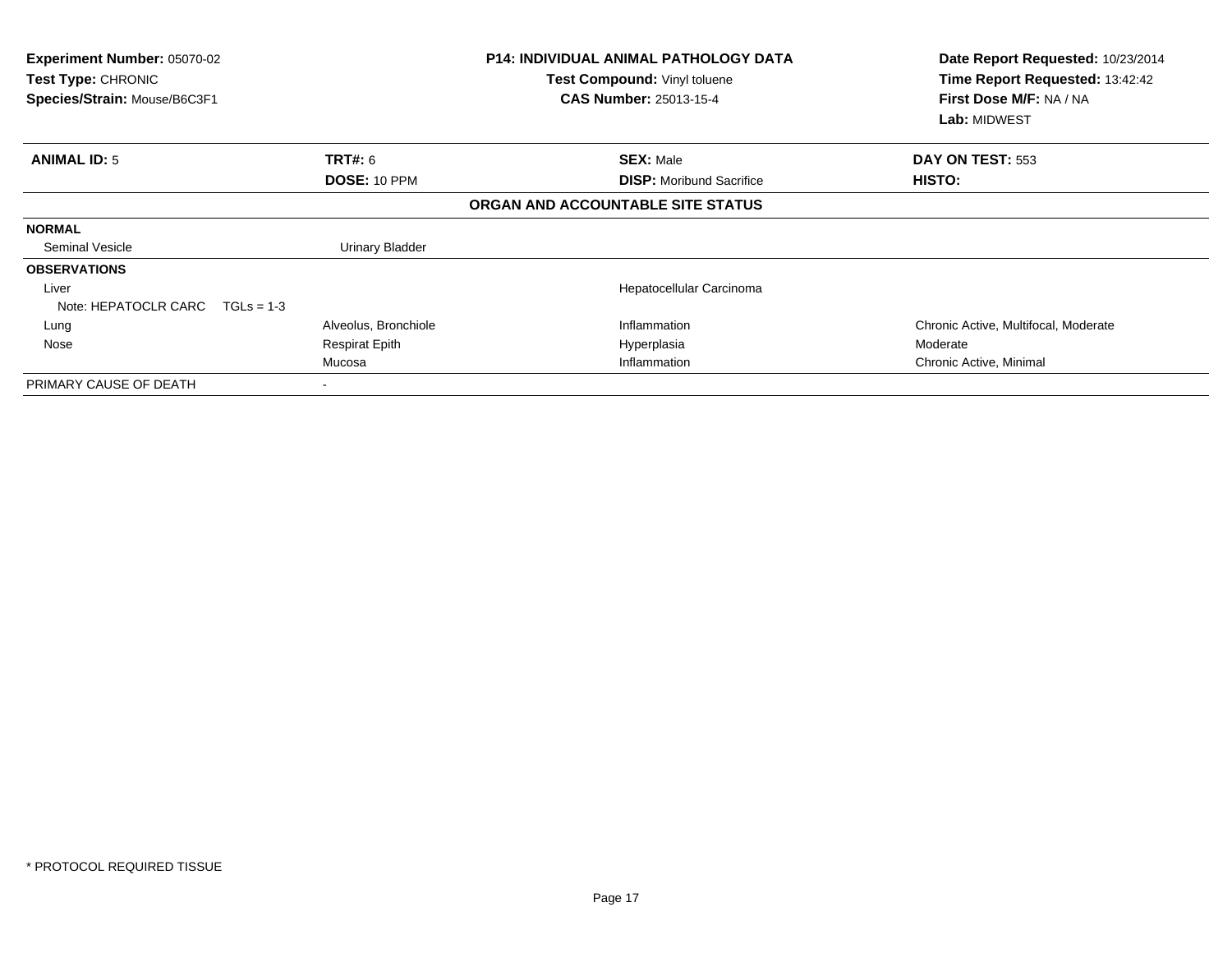| Experiment Number: 05070-02<br>Test Type: CHRONIC<br>Species/Strain: Mouse/B6C3F1 | P14: INDIVIDUAL ANIMAL PATHOLOGY DATA<br>Test Compound: Vinyl toluene<br>CAS Number: 25013-15-4 |                                   | Date Report Requested: 10/23/2014<br>Time Report Requested: 13:42:42<br>First Dose M/F: NA / NA<br>Lab: MIDWEST |
|-----------------------------------------------------------------------------------|-------------------------------------------------------------------------------------------------|-----------------------------------|-----------------------------------------------------------------------------------------------------------------|
| <b>ANIMAL ID: 6</b>                                                               | <b>TRT#: 4</b>                                                                                  | <b>SEX: Male</b>                  | DAY ON TEST: 696                                                                                                |
|                                                                                   | <b>DOSE: CONTROL</b>                                                                            | <b>DISP:</b> Moribund Sacrifice   | HISTO:                                                                                                          |
|                                                                                   |                                                                                                 | ORGAN AND ACCOUNTABLE SITE STATUS |                                                                                                                 |
| <b>NORMAL</b>                                                                     |                                                                                                 |                                   |                                                                                                                 |
| <b>Adrenal Gland - Cortex</b>                                                     | Adrenal Gland - Medulla                                                                         | Bone                              | <b>Bone Marrow</b>                                                                                              |
| Epididymis                                                                        | Esophagus                                                                                       | Gallbladder                       | Intestine Large - Cecum                                                                                         |
| Intestine Large - Colon                                                           | Intestine Large - Rectum                                                                        | Intestine Small - Duodenum        | Intestine Small - Ileum                                                                                         |
| Intestine Small - Jejunum                                                         | Islets, Pancreatic                                                                              | Larynx                            | Liver                                                                                                           |
| Lymph Node - Mesenteric                                                           | Nose                                                                                            | Pancreas                          | Parathyroid Gland                                                                                               |
| <b>Pituitary Gland</b>                                                            | Salivary Glands                                                                                 | <b>Seminal Vesicle</b>            | <b>Skin</b>                                                                                                     |
| Stomach - Forestomach                                                             | Stomach - Glandular                                                                             | <b>Testes</b>                     | Thymus                                                                                                          |
| <b>Thyroid Gland</b>                                                              | Trachea                                                                                         | <b>Urinary Bladder</b>            |                                                                                                                 |
| <b>MISSING</b>                                                                    |                                                                                                 |                                   |                                                                                                                 |
| Lymph Node - Mandibular                                                           | <b>Mammary Gland</b>                                                                            | Prostate                          |                                                                                                                 |
| <b>OBSERVATIONS</b>                                                               |                                                                                                 |                                   |                                                                                                                 |
| <b>Brain</b>                                                                      |                                                                                                 | Mineralization                    | Multifocal, Mild                                                                                                |
| Heart                                                                             | Ventricle                                                                                       | Karyomegaly                       | Multifocal, Moderate                                                                                            |
| Kidney                                                                            | Cortex, Epithelium, Renal Tubule                                                                | Hyperplasia                       | Atypical, Focal, Mild                                                                                           |
|                                                                                   |                                                                                                 | <b>Infiltration Cellular</b>      | Lymphocyte, Multifocal, Minimal                                                                                 |
| Lung                                                                              |                                                                                                 | Alveolar/Bronchiolar Carcinoma    | Multiple                                                                                                        |
|                                                                                   |                                                                                                 | <b>Infiltration Cellular</b>      | Histiocyte, Diffuse, Moderate                                                                                   |
| Note: ALV BRON CARC<br>$TGLS = 2-4$                                               |                                                                                                 |                                   |                                                                                                                 |
| Note: ALV BRON CARC<br>$TGLS = 2-4$                                               |                                                                                                 |                                   |                                                                                                                 |
| Mesentery                                                                         |                                                                                                 | Inflammation                      | Acute, Focal, Moderate                                                                                          |
| <b>Preputial Gland</b>                                                            |                                                                                                 | Cyst                              |                                                                                                                 |
|                                                                                   |                                                                                                 | Inflammation                      | Chronic, Moderate                                                                                               |
| Note: INFLAMMATION<br>$TGLs = 1-10$ ,                                             |                                                                                                 |                                   |                                                                                                                 |
| Note: CYST<br>$TGLs = 1-10$                                                       |                                                                                                 |                                   |                                                                                                                 |
| Spleen                                                                            |                                                                                                 | Hematopoietic Cell Proliferation  | Mild                                                                                                            |
| PRIMARY CAUSE OF DEATH                                                            | $\blacksquare$                                                                                  |                                   |                                                                                                                 |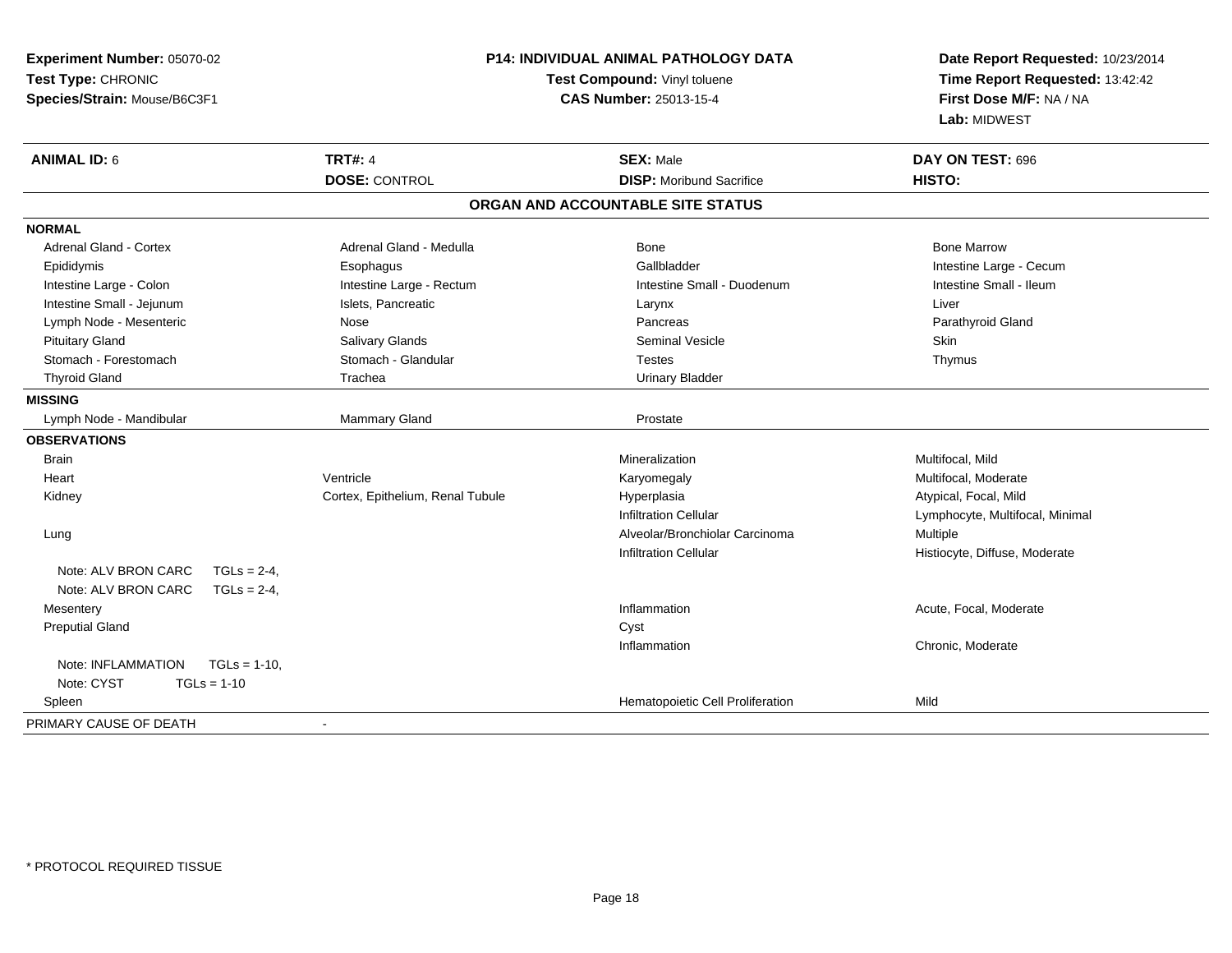| Experiment Number: 05070-02<br>Test Type: CHRONIC<br>Species/Strain: Mouse/B6C3F1 |                           | <b>P14: INDIVIDUAL ANIMAL PATHOLOGY DATA</b><br>Test Compound: Vinyl toluene<br><b>CAS Number: 25013-15-4</b> | Date Report Requested: 10/23/2014<br>Time Report Requested: 13:42:42<br>First Dose M/F: NA / NA<br>Lab: MIDWEST |
|-----------------------------------------------------------------------------------|---------------------------|---------------------------------------------------------------------------------------------------------------|-----------------------------------------------------------------------------------------------------------------|
| <b>ANIMAL ID: 6</b>                                                               | <b>TRT#: 5</b>            | <b>SEX: Male</b>                                                                                              | DAY ON TEST: 732                                                                                                |
|                                                                                   | DOSE: 25 PPM              | <b>DISP: Terminal Sacrifice</b>                                                                               | HISTO:                                                                                                          |
|                                                                                   |                           | ORGAN AND ACCOUNTABLE SITE STATUS                                                                             |                                                                                                                 |
| <b>NORMAL</b>                                                                     |                           |                                                                                                               |                                                                                                                 |
| Adrenal Gland - Medulla                                                           | Bone                      | <b>Bone Marrow</b>                                                                                            | <b>Brain</b>                                                                                                    |
| Epididymis                                                                        | Esophagus                 | Gallbladder                                                                                                   | Heart                                                                                                           |
| Intestine Large - Cecum                                                           | Intestine Large - Colon   | Intestine Large - Rectum                                                                                      | Intestine Small - Duodenum                                                                                      |
| Intestine Small - Ileum                                                           | Intestine Small - Jejunum | Islets, Pancreatic                                                                                            | Kidney                                                                                                          |
| Larynx                                                                            | <b>Mammary Gland</b>      | Pancreas                                                                                                      | <b>Pituitary Gland</b>                                                                                          |
| Prostate                                                                          | <b>Salivary Glands</b>    | Seminal Vesicle                                                                                               | Skin                                                                                                            |
| Spleen                                                                            | Stomach - Forestomach     | Stomach - Glandular                                                                                           | <b>Testes</b>                                                                                                   |
| <b>Thyroid Gland</b>                                                              | Trachea                   | <b>Urinary Bladder</b>                                                                                        |                                                                                                                 |
| <b>MISSING</b>                                                                    |                           |                                                                                                               |                                                                                                                 |
| Lymph Node - Mandibular                                                           | Parathyroid Gland         | Thymus                                                                                                        |                                                                                                                 |
| <b>OBSERVATIONS</b>                                                               |                           |                                                                                                               |                                                                                                                 |
| <b>Adrenal Gland</b>                                                              | Capsule                   | Hyperplasia                                                                                                   | Multifocal, Moderate                                                                                            |
|                                                                                   | Cortex                    | Hyperplasia                                                                                                   | Focal, Moderate                                                                                                 |
| Liver                                                                             |                           | Cytomegaly                                                                                                    | Focal, Mild                                                                                                     |
| Lung                                                                              | Alveolus                  | Inflammation                                                                                                  | Chronic Active, Focal, Mild                                                                                     |
| Lymph Node                                                                        | Mesenteric                | Hemorrhage                                                                                                    | Marked                                                                                                          |
| Note: HEMORRHAGE<br>$TGLs = 1-7$ ,                                                |                           |                                                                                                               |                                                                                                                 |
| Nose                                                                              | <b>Respirat Epith</b>     | Hyperplasia                                                                                                   | Marked                                                                                                          |
|                                                                                   | Mucosa                    | Inflammation                                                                                                  | Chronic Active, Moderate                                                                                        |
| PRIMARY CAUSE OF DEATH                                                            |                           |                                                                                                               |                                                                                                                 |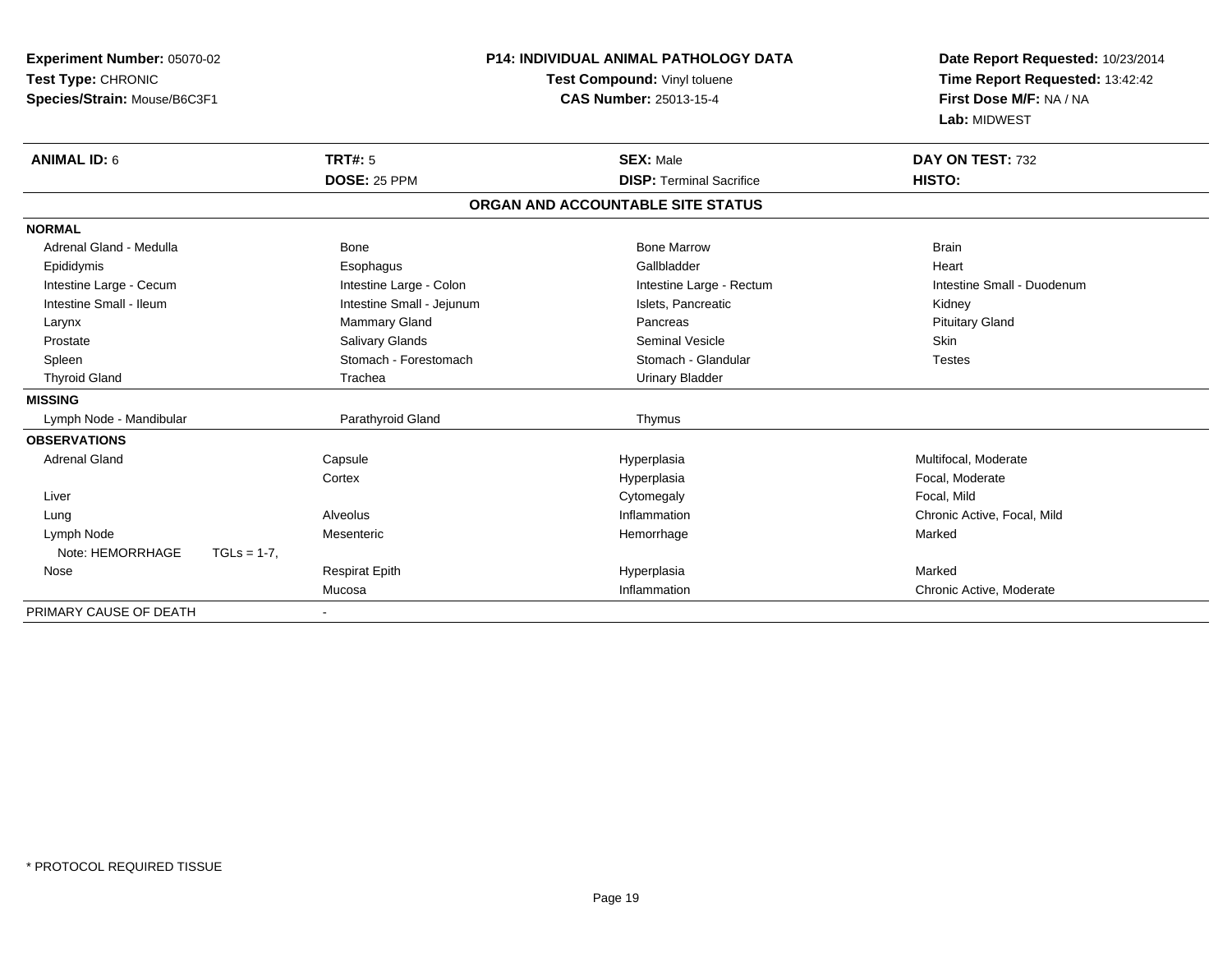| Experiment Number: 05070-02<br>Test Type: CHRONIC<br>Species/Strain: Mouse/B6C3F1 |                       | <b>P14: INDIVIDUAL ANIMAL PATHOLOGY DATA</b><br>Test Compound: Vinyl toluene<br><b>CAS Number: 25013-15-4</b> | Date Report Requested: 10/23/2014<br>Time Report Requested: 13:42:42<br>First Dose M/F: NA / NA<br>Lab: MIDWEST |
|-----------------------------------------------------------------------------------|-----------------------|---------------------------------------------------------------------------------------------------------------|-----------------------------------------------------------------------------------------------------------------|
| <b>ANIMAL ID: 6</b>                                                               | TRT#: 6               | <b>SEX: Male</b>                                                                                              | DAY ON TEST: 731                                                                                                |
|                                                                                   | DOSE: 10 PPM          | <b>DISP: Terminal Sacrifice</b>                                                                               | HISTO:                                                                                                          |
|                                                                                   |                       | ORGAN AND ACCOUNTABLE SITE STATUS                                                                             |                                                                                                                 |
| <b>NORMAL</b>                                                                     |                       |                                                                                                               |                                                                                                                 |
| Lung                                                                              |                       |                                                                                                               |                                                                                                                 |
| <b>OBSERVATIONS</b>                                                               |                       |                                                                                                               |                                                                                                                 |
| Nose                                                                              | <b>Respirat Epith</b> | Hyperplasia                                                                                                   | Marked                                                                                                          |
|                                                                                   | Mucosa                | Inflammation                                                                                                  | Chronic Active, Mild                                                                                            |
| PRIMARY CAUSE OF DEATH                                                            |                       |                                                                                                               |                                                                                                                 |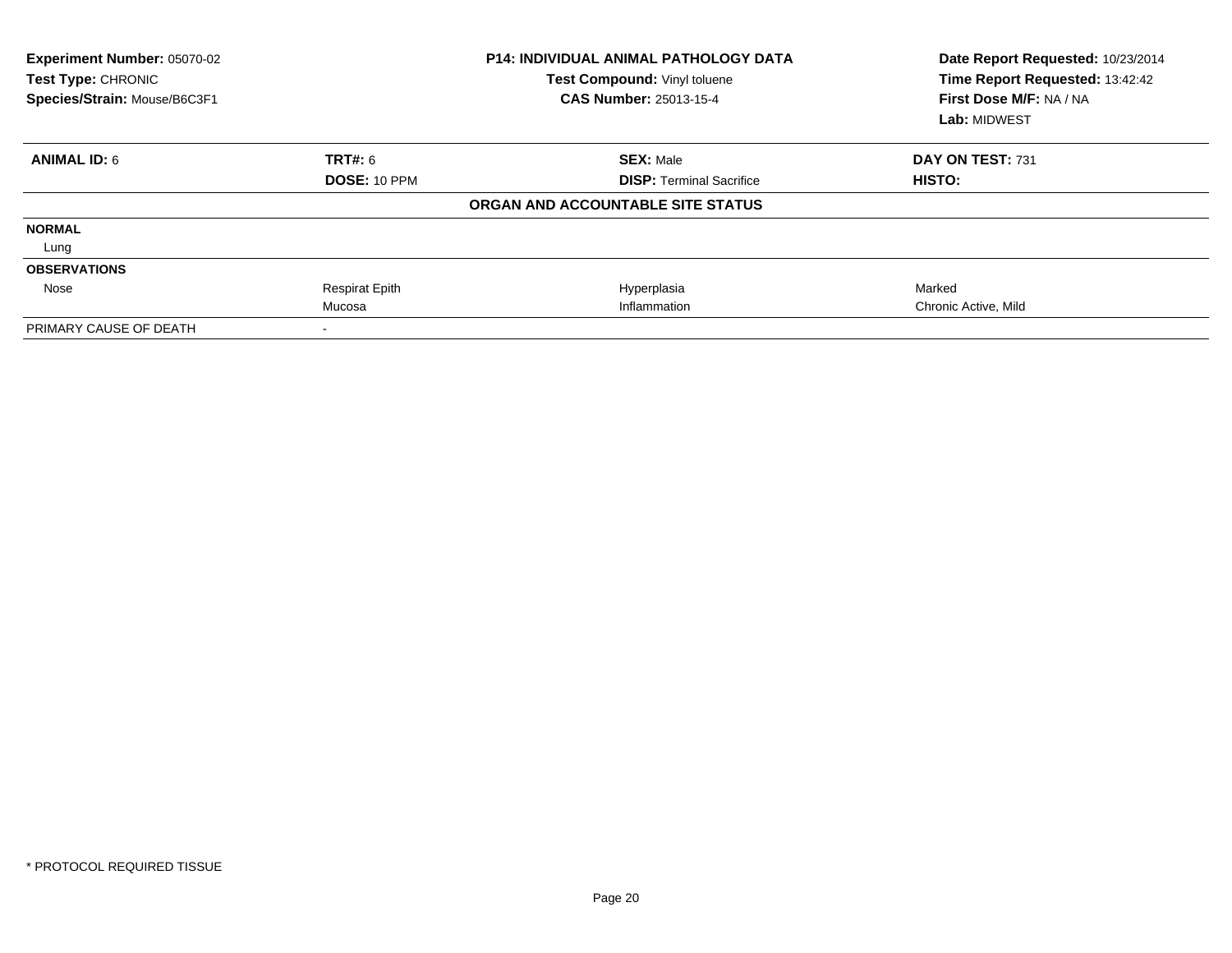| Experiment Number: 05070-02<br>Test Type: CHRONIC<br>Species/Strain: Mouse/B6C3F1 |                                                              | <b>P14: INDIVIDUAL ANIMAL PATHOLOGY DATA</b><br>Test Compound: Vinyl toluene<br><b>CAS Number: 25013-15-4</b> | Date Report Requested: 10/23/2014<br>Time Report Requested: 13:42:42<br>First Dose M/F: NA / NA<br><b>Lab: MIDWEST</b> |
|-----------------------------------------------------------------------------------|--------------------------------------------------------------|---------------------------------------------------------------------------------------------------------------|------------------------------------------------------------------------------------------------------------------------|
| <b>ANIMAL ID: 7</b>                                                               | <b>TRT#: 4</b>                                               | <b>SEX: Male</b>                                                                                              | DAY ON TEST: 670                                                                                                       |
|                                                                                   | <b>DOSE: CONTROL</b>                                         | <b>DISP:</b> Moribund Sacrifice                                                                               | HISTO:                                                                                                                 |
|                                                                                   |                                                              | ORGAN AND ACCOUNTABLE SITE STATUS                                                                             |                                                                                                                        |
| <b>NORMAL</b>                                                                     |                                                              |                                                                                                               |                                                                                                                        |
| <b>Adrenal Gland - Cortex</b>                                                     | Adrenal Gland - Medulla                                      | Bone                                                                                                          | Heart                                                                                                                  |
| Intestine Large - Cecum                                                           | Intestine Large - Colon                                      | Intestine Large - Rectum                                                                                      | Intestine Small - Duodenum                                                                                             |
| Intestine Small - Ileum                                                           | Intestine Small - Jejunum                                    | Islets, Pancreatic                                                                                            | <b>Pituitary Gland</b>                                                                                                 |
| <b>Testes</b>                                                                     | <b>Thyroid Gland</b>                                         | Trachea                                                                                                       |                                                                                                                        |
| <b>MISSING</b>                                                                    |                                                              |                                                                                                               |                                                                                                                        |
| Gallbladder                                                                       | Lymph Node - Mesenteric                                      | Mammary Gland                                                                                                 | Stomach - Glandular                                                                                                    |
| <b>OBSERVATIONS</b>                                                               |                                                              |                                                                                                               |                                                                                                                        |
| <b>Adrenal Gland</b>                                                              | Capsule                                                      | Lymphoma Malignant Mixed                                                                                      |                                                                                                                        |
| <b>Bone Marrow</b>                                                                |                                                              | Lymphoma Malignant Mixed                                                                                      |                                                                                                                        |
| Note: MORE EASILY SEEN IN SKULL BONES THAN FEMUR                                  |                                                              |                                                                                                               |                                                                                                                        |
| <b>Brain</b>                                                                      |                                                              | Mineralization                                                                                                | Multifocal, Mild                                                                                                       |
| Epididymis                                                                        |                                                              | Lymphoma Malignant Mixed                                                                                      |                                                                                                                        |
| Esophagus                                                                         |                                                              | Lymphoma Malignant Mixed                                                                                      |                                                                                                                        |
| Heart                                                                             |                                                              |                                                                                                               |                                                                                                                        |
|                                                                                   | Note: PERICARDIUM NOT WITH HEART - NODULES PROBABLY LYMPHOMA |                                                                                                               |                                                                                                                        |
| Kidney                                                                            |                                                              | Lymphoma Malignant Mixed                                                                                      |                                                                                                                        |
| Larynx                                                                            |                                                              | Lymphoma Malignant Mixed                                                                                      |                                                                                                                        |
| Liver                                                                             |                                                              | Hepatocellular Carcinoma                                                                                      |                                                                                                                        |
|                                                                                   |                                                              | Infarct                                                                                                       | Single, Marked                                                                                                         |
|                                                                                   |                                                              | <b>Infiltration Cellular</b>                                                                                  | Histiocyte, Multifocal, Mild                                                                                           |
| Note: INFARCT<br>$TGLs = 4-10$ ,<br>Note: HEPATOCLR CARC $TGLs = 5-5$ ,           |                                                              |                                                                                                               |                                                                                                                        |
| Lung                                                                              |                                                              | Lymphoma Malignant Mixed                                                                                      |                                                                                                                        |
| Lymph Node                                                                        | Mandibular                                                   | Lymphoma Malignant Mixed                                                                                      |                                                                                                                        |
| Mesentery                                                                         |                                                              | Lymphoma Malignant Mixed                                                                                      |                                                                                                                        |
| Nose                                                                              | Mucosa                                                       | Inflammation                                                                                                  | Chronic Active, Mild                                                                                                   |
| Pancreas                                                                          | Acinus                                                       | Hypertrophy                                                                                                   | Multifocal, Mild                                                                                                       |
| Parathyroid Gland                                                                 |                                                              | Lymphoma Malignant Mixed                                                                                      |                                                                                                                        |
| Prostate                                                                          |                                                              | Lymphoma Malignant Mixed                                                                                      |                                                                                                                        |
| Salivary Glands                                                                   |                                                              | Lymphoma Malignant Mixed                                                                                      |                                                                                                                        |
|                                                                                   |                                                              |                                                                                                               |                                                                                                                        |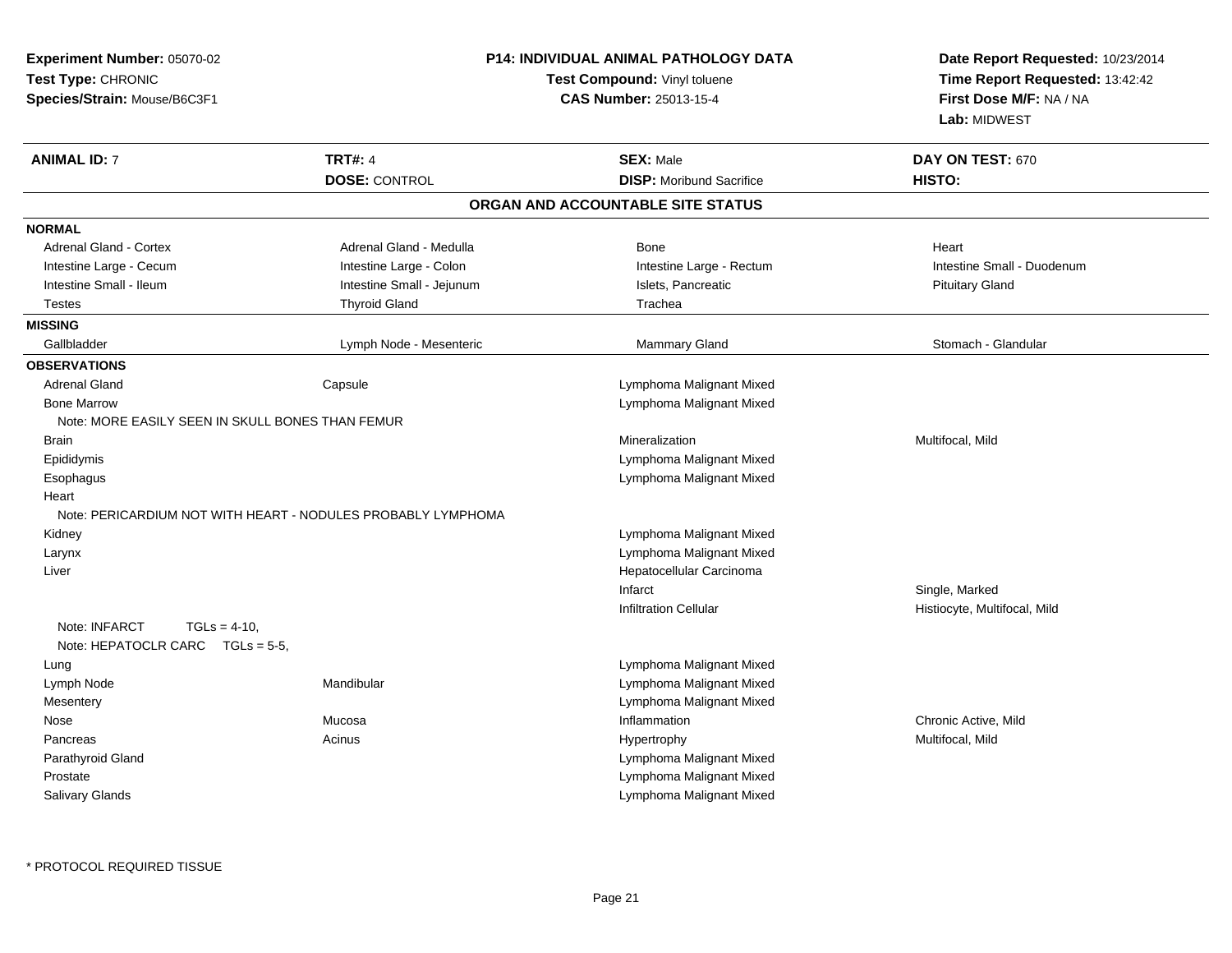| <b>Experiment Number: 05070-02</b><br><b>Test Type: CHRONIC</b><br>Species/Strain: Mouse/B6C3F1 |                      | <b>P14: INDIVIDUAL ANIMAL PATHOLOGY DATA</b><br><b>Test Compound: Vinyl toluene</b><br><b>CAS Number: 25013-15-4</b> | Date Report Requested: 10/23/2014<br>Time Report Requested: 13:42:42<br>First Dose M/F: NA / NA<br>Lab: MIDWEST |
|-------------------------------------------------------------------------------------------------|----------------------|----------------------------------------------------------------------------------------------------------------------|-----------------------------------------------------------------------------------------------------------------|
| <b>ANIMAL ID: 7</b>                                                                             | <b>TRT#: 4</b>       | <b>SEX: Male</b>                                                                                                     | DAY ON TEST: 670                                                                                                |
|                                                                                                 | <b>DOSE: CONTROL</b> | <b>DISP:</b> Moribund Sacrifice                                                                                      | HISTO:                                                                                                          |
|                                                                                                 |                      | ORGAN AND ACCOUNTABLE SITE STATUS                                                                                    |                                                                                                                 |
| <b>Seminal Vesicle</b>                                                                          |                      | Lymphoma Malignant Mixed                                                                                             |                                                                                                                 |
| Skin                                                                                            | Prepuce              | Ulcer                                                                                                                | Marked                                                                                                          |
| Note: ULCER<br>$TGLs = 6-7$ ,                                                                   |                      |                                                                                                                      |                                                                                                                 |
| Spleen                                                                                          |                      | Lymphoma Malignant Mixed                                                                                             |                                                                                                                 |
| Note: [LYMPH MAL MIXD ] TGLs = 3-5                                                              |                      |                                                                                                                      |                                                                                                                 |
| Stomach                                                                                         | Forestomach          | Lymphoma Malignant Mixed                                                                                             |                                                                                                                 |
| Thymus                                                                                          |                      | Lymphoma Malignant Mixed                                                                                             |                                                                                                                 |
| <b>Urinary Bladder</b>                                                                          |                      | Lymphoma Malignant Mixed                                                                                             |                                                                                                                 |
| Note: [ LYMPH MAL MIXD ] TGLs = 2-7                                                             |                      |                                                                                                                      |                                                                                                                 |
| PRIMARY CAUSE OF DEATH                                                                          |                      |                                                                                                                      |                                                                                                                 |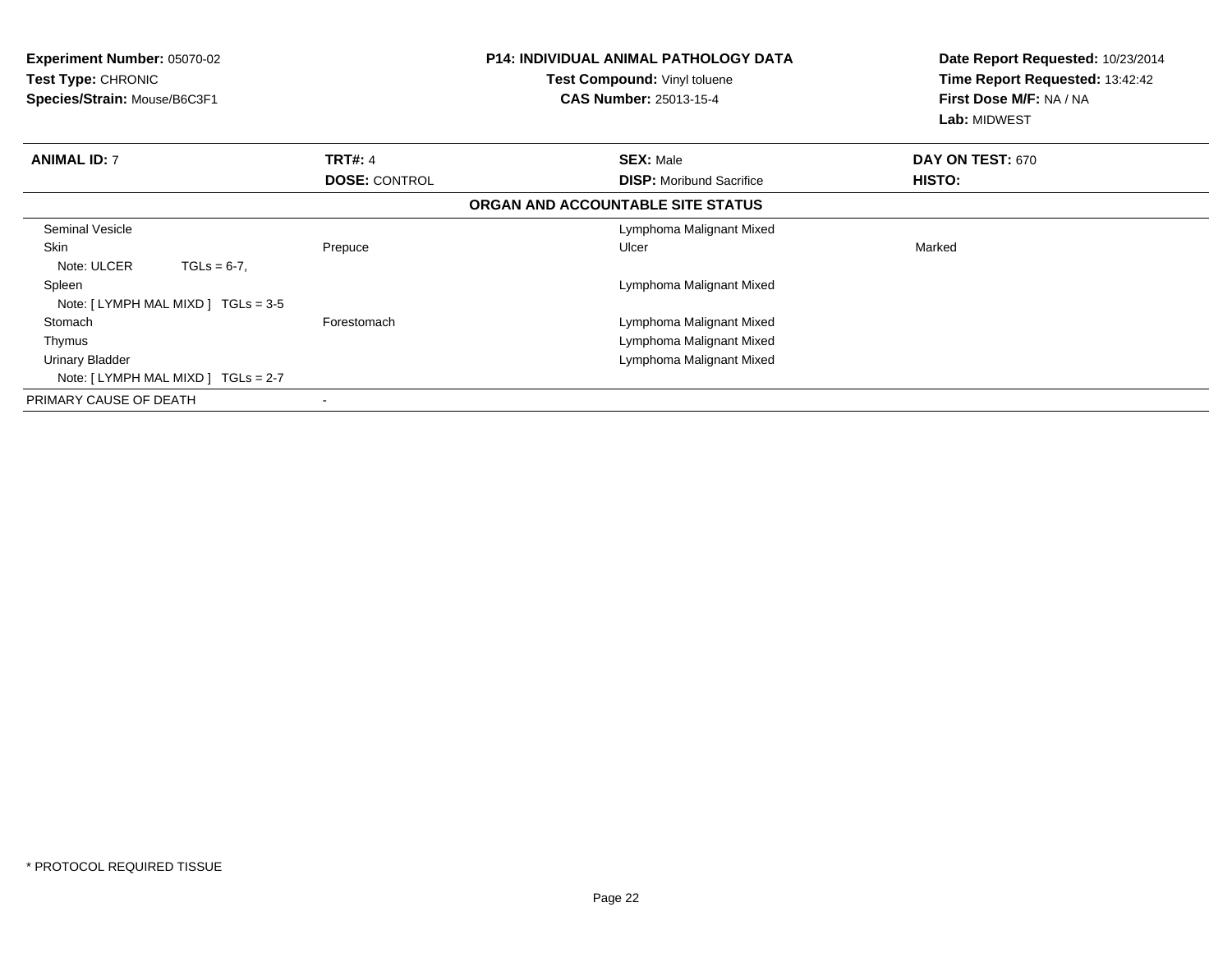| Experiment Number: 05070-02<br>Test Type: CHRONIC<br>Species/Strain: Mouse/B6C3F1 |                | <b>P14: INDIVIDUAL ANIMAL PATHOLOGY DATA</b><br>Test Compound: Vinyl toluene<br><b>CAS Number: 25013-15-4</b> |                                   | Date Report Requested: 10/23/2014<br>Time Report Requested: 13:42:42<br>First Dose M/F: NA / NA<br>Lab: MIDWEST |
|-----------------------------------------------------------------------------------|----------------|---------------------------------------------------------------------------------------------------------------|-----------------------------------|-----------------------------------------------------------------------------------------------------------------|
| <b>ANIMAL ID: 7</b>                                                               |                | <b>TRT#: 5</b>                                                                                                | <b>SEX: Male</b>                  | DAY ON TEST: 732                                                                                                |
|                                                                                   |                | <b>DOSE: 25 PPM</b>                                                                                           | <b>DISP: Terminal Sacrifice</b>   | HISTO:                                                                                                          |
|                                                                                   |                |                                                                                                               | ORGAN AND ACCOUNTABLE SITE STATUS |                                                                                                                 |
| <b>NORMAL</b>                                                                     |                |                                                                                                               |                                   |                                                                                                                 |
| <b>Adrenal Gland - Cortex</b>                                                     |                | Adrenal Gland - Medulla                                                                                       | Bone                              | <b>Bone Marrow</b>                                                                                              |
| Brain                                                                             |                | Epididymis                                                                                                    | Esophagus                         | Gallbladder                                                                                                     |
| Heart                                                                             |                | Intestine Large - Cecum                                                                                       | Intestine Large - Colon           | Intestine Large - Rectum                                                                                        |
| Intestine Small - Duodenum                                                        |                | Intestine Small - Ileum                                                                                       | Intestine Small - Jejunum         | Islets, Pancreatic                                                                                              |
| Larynx                                                                            |                | Lymph Node - Mandibular                                                                                       | Pancreas                          | Parathyroid Gland                                                                                               |
| <b>Pituitary Gland</b>                                                            |                | Prostate                                                                                                      | <b>Salivary Glands</b>            | <b>Seminal Vesicle</b>                                                                                          |
| Skin                                                                              |                | Stomach - Forestomach                                                                                         | Stomach - Glandular               | <b>Testes</b>                                                                                                   |
| Thymus                                                                            |                | <b>Thyroid Gland</b>                                                                                          | Trachea                           | <b>Urinary Bladder</b>                                                                                          |
| <b>MISSING</b>                                                                    |                |                                                                                                               |                                   |                                                                                                                 |
| <b>Mammary Gland</b>                                                              |                |                                                                                                               |                                   |                                                                                                                 |
| <b>OBSERVATIONS</b>                                                               |                |                                                                                                               |                                   |                                                                                                                 |
| Kidney                                                                            |                |                                                                                                               | <b>Infiltration Cellular</b>      | Lymphocyte, Multifocal, Mild                                                                                    |
| Liver                                                                             |                |                                                                                                               | Hepatocellular Carcinoma          | Multiple                                                                                                        |
| Note: HEPATOCLR CARC                                                              | $TGLs = 2-5.$  |                                                                                                               |                                   |                                                                                                                 |
| Note: HEPATOCLR CARC                                                              | $TGLs = 1-10.$ |                                                                                                               |                                   |                                                                                                                 |
| Lung                                                                              |                | Alveolus, Bronchiole                                                                                          | Inflammation                      | Chronic Active, Multifocal, Mild                                                                                |
| Lymph Node                                                                        |                | Mesenteric                                                                                                    | Hemorrhage                        | Moderate                                                                                                        |
| Nose                                                                              |                | <b>Respirat Epith</b>                                                                                         | Hyperplasia                       | Marked                                                                                                          |
|                                                                                   |                | Mucosa                                                                                                        | Inflammation                      | Chronic Active, Moderate                                                                                        |
| Spleen                                                                            |                |                                                                                                               | Hematopoietic Cell Proliferation  | Moderate                                                                                                        |
| PRIMARY CAUSE OF DEATH                                                            |                | $\overline{\phantom{a}}$                                                                                      |                                   |                                                                                                                 |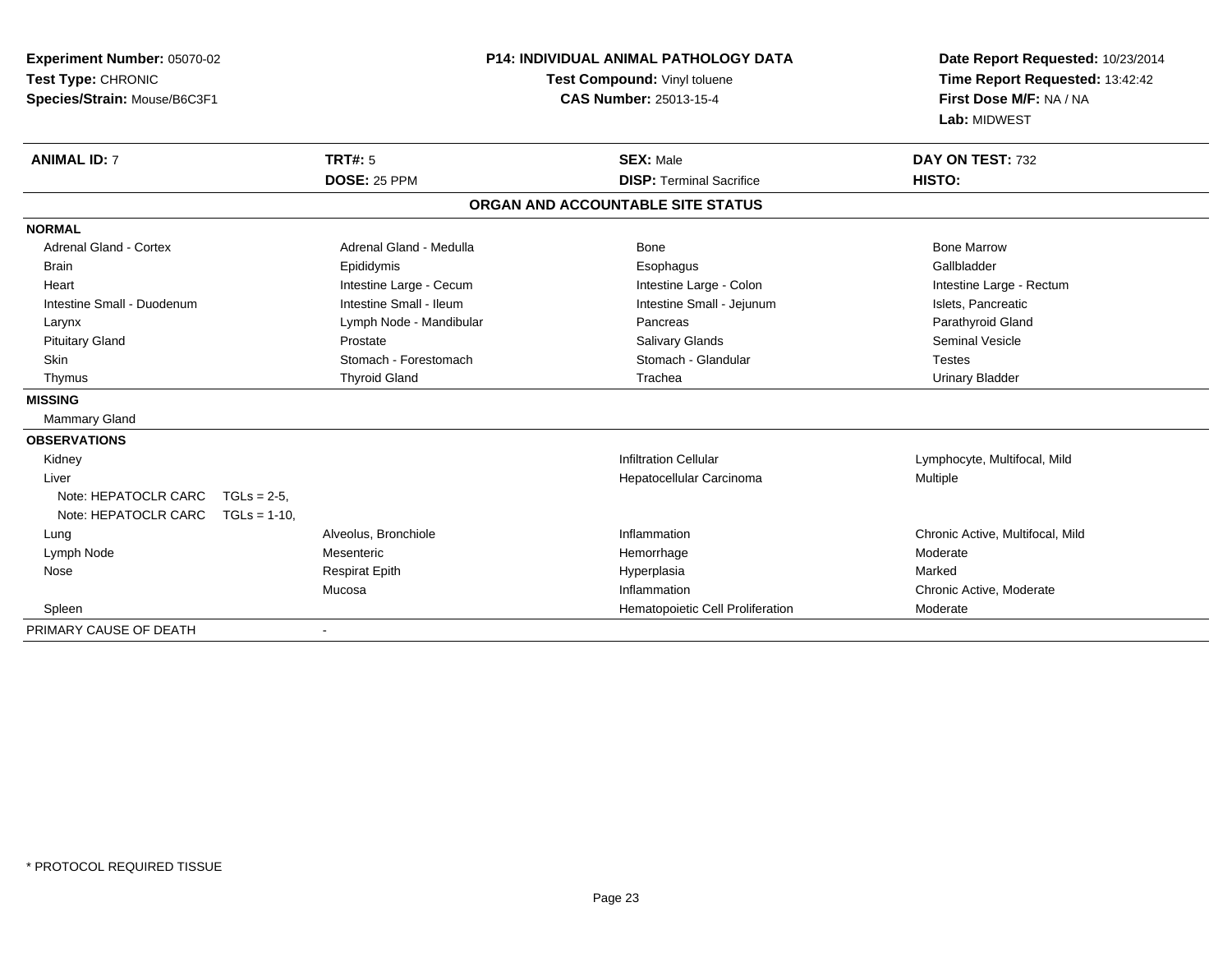| Experiment Number: 05070-02                   | <b>P14: INDIVIDUAL ANIMAL PATHOLOGY DATA</b><br>Test Compound: Vinyl toluene |                                   | Date Report Requested: 10/23/2014<br>Time Report Requested: 13:42:42 |
|-----------------------------------------------|------------------------------------------------------------------------------|-----------------------------------|----------------------------------------------------------------------|
| Test Type: CHRONIC                            |                                                                              |                                   |                                                                      |
| Species/Strain: Mouse/B6C3F1                  |                                                                              | <b>CAS Number: 25013-15-4</b>     | First Dose M/F: NA / NA                                              |
|                                               |                                                                              |                                   | Lab: MIDWEST                                                         |
| <b>ANIMAL ID: 7</b>                           | <b>TRT#: 6</b>                                                               | <b>SEX: Male</b>                  | DAY ON TEST: 724                                                     |
|                                               | DOSE: 10 PPM                                                                 | <b>DISP: Moribund Sacrifice</b>   | <b>HISTO:</b>                                                        |
|                                               |                                                                              | ORGAN AND ACCOUNTABLE SITE STATUS |                                                                      |
| <b>NORMAL</b>                                 |                                                                              |                                   |                                                                      |
| Adrenal Gland - Cortex                        | <b>Bone</b>                                                                  | <b>Bone Marrow</b>                | Epididymis                                                           |
| Esophagus                                     | Gallbladder                                                                  | Heart                             | Intestine Large - Cecum                                              |
| Intestine Large - Colon                       | Intestine Large - Rectum                                                     | Intestine Small - Duodenum        | Intestine Small - Ileum                                              |
| Intestine Small - Jejunum                     | Islets, Pancreatic                                                           | Kidney                            | Larynx                                                               |
| Lung                                          | Lymph Node - Mandibular                                                      | Lymph Node - Mesenteric           | Pancreas                                                             |
| <b>Pituitary Gland</b>                        | Prostate                                                                     | <b>Salivary Glands</b>            | <b>Seminal Vesicle</b>                                               |
| <b>Skin</b>                                   | Spleen                                                                       | Stomach - Forestomach             | Stomach - Glandular                                                  |
| <b>Thyroid Gland</b>                          | Trachea                                                                      | <b>Urinary Bladder</b>            |                                                                      |
| <b>MISSING</b>                                |                                                                              |                                   |                                                                      |
| Adrenal Gland - Medulla                       | <b>Mammary Gland</b>                                                         | Parathyroid Gland                 | Thymus                                                               |
| <b>OBSERVATIONS</b>                           |                                                                              |                                   |                                                                      |
| <b>Adrenal Gland</b>                          | Capsule                                                                      | Hyperplasia                       | Multifocal, Mild                                                     |
| Note: ADRENAL TISSUE DEPLETED                 |                                                                              |                                   |                                                                      |
| Brain                                         |                                                                              | Mineralization                    | Multifocal, Minimal                                                  |
| Liver                                         |                                                                              | Hepatocellular Carcinoma          |                                                                      |
| Note: HEPATOCLR CARC<br>$TGLs = 2-5$          |                                                                              |                                   |                                                                      |
| Nose                                          | <b>Respirat Epith</b>                                                        | Hyperplasia                       | Moderate                                                             |
|                                               | Mucosa                                                                       | Inflammation                      | Chronic Active, Minimal                                              |
| <b>Testes</b>                                 | Seminif Tub                                                                  | Atrophy                           | Moderate                                                             |
| Note: ATROPHY<br>$TGLs = 5-8$                 |                                                                              |                                   |                                                                      |
| <b>Tissue NOS</b>                             |                                                                              | Inflammation                      | Chronic Active, Multifocal, Marked                                   |
| Note: TISSUE NOS IS SOFT TISSUE OVER THE NOSE |                                                                              |                                   |                                                                      |
| PRIMARY CAUSE OF DEATH                        |                                                                              |                                   |                                                                      |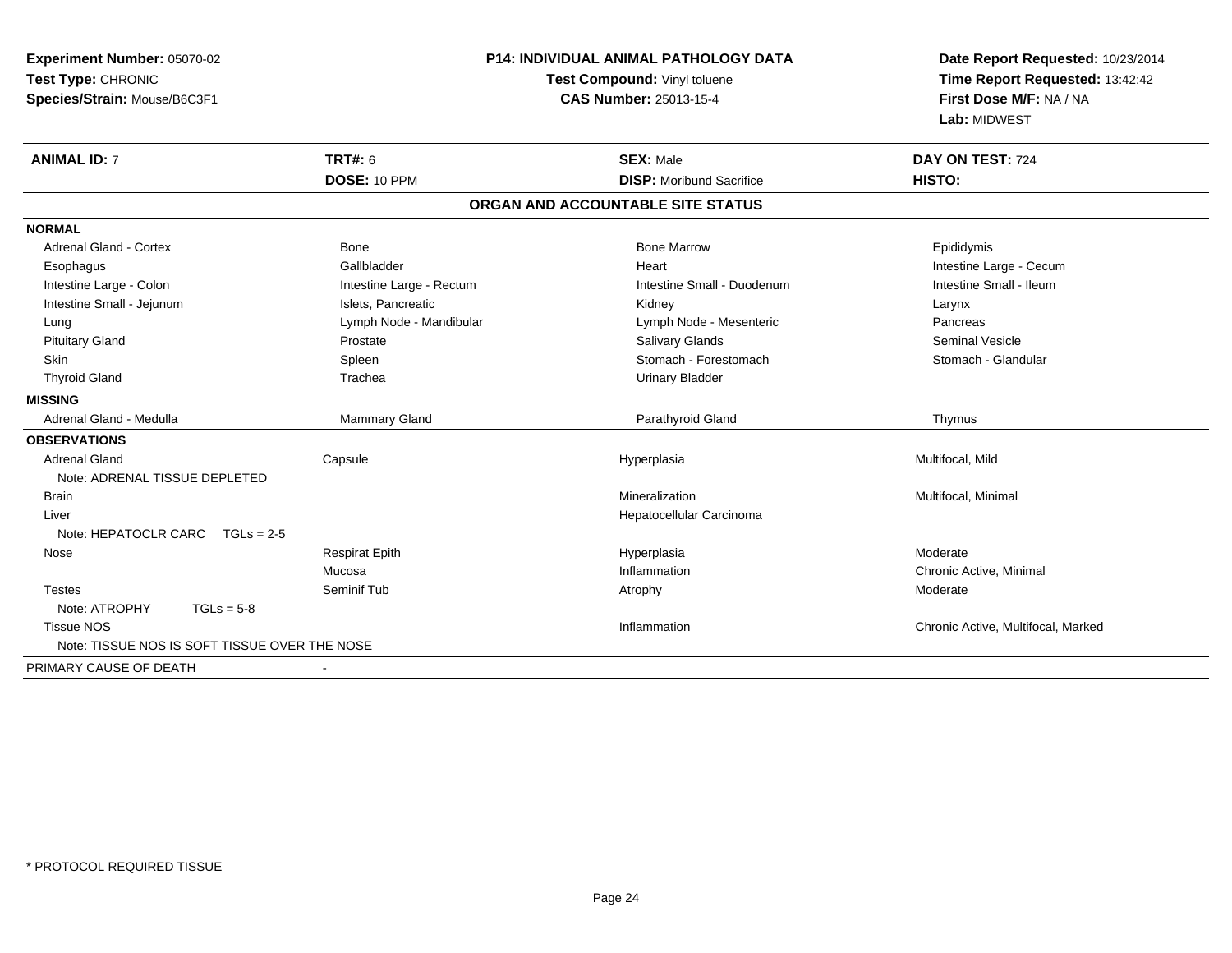| Experiment Number: 05070-02<br>Test Type: CHRONIC | P14: INDIVIDUAL ANIMAL PATHOLOGY DATA<br>Test Compound: Vinyl toluene |                                   | Date Report Requested: 10/23/2014<br>Time Report Requested: 13:42:42 |  |
|---------------------------------------------------|-----------------------------------------------------------------------|-----------------------------------|----------------------------------------------------------------------|--|
| Species/Strain: Mouse/B6C3F1                      |                                                                       | CAS Number: 25013-15-4            | First Dose M/F: NA / NA<br>Lab: MIDWEST                              |  |
| <b>ANIMAL ID: 8</b>                               | <b>TRT#: 4</b>                                                        | <b>SEX: Male</b>                  | DAY ON TEST: 732                                                     |  |
|                                                   | <b>DOSE: CONTROL</b>                                                  | <b>DISP: Terminal Sacrifice</b>   | HISTO:                                                               |  |
|                                                   |                                                                       | ORGAN AND ACCOUNTABLE SITE STATUS |                                                                      |  |
| <b>NORMAL</b>                                     |                                                                       |                                   |                                                                      |  |
| Bone                                              | <b>Bone Marrow</b>                                                    | <b>Brain</b>                      | Epididymis                                                           |  |
| Esophagus                                         | Gallbladder                                                           | Intestine Large - Cecum           | Intestine Large - Colon                                              |  |
| Intestine Large - Rectum                          | Intestine Small - Duodenum                                            | Intestine Small - Ileum           | Intestine Small - Jejunum                                            |  |
| Islets, Pancreatic                                | Larynx                                                                | Liver                             | Lung                                                                 |  |
| Lymph Node - Mandibular                           | Lymph Node - Mesenteric                                               | Pancreas                          | Parathyroid Gland                                                    |  |
| Prostate                                          | <b>Seminal Vesicle</b>                                                | <b>Skin</b>                       | Spleen                                                               |  |
| Stomach - Forestomach                             | Stomach - Glandular                                                   | <b>Testes</b>                     | <b>Thyroid Gland</b>                                                 |  |
| Trachea                                           | <b>Urinary Bladder</b>                                                |                                   |                                                                      |  |
| <b>MISSING</b>                                    |                                                                       |                                   |                                                                      |  |
| Mammary Gland                                     | Thymus                                                                |                                   |                                                                      |  |
| <b>OBSERVATIONS</b>                               |                                                                       |                                   |                                                                      |  |
| <b>Adrenal Gland</b>                              | Capsule                                                               | Hyperplasia                       | Multifocal, Mild                                                     |  |
|                                                   | Cortex                                                                | Hypertrophy                       | Multifocal, Mild                                                     |  |
|                                                   | Medulla                                                               | Pheochromocytoma Benign           |                                                                      |  |
| Heart                                             | <b>Mitral Valve</b>                                                   | Pigmentation                      | Hemosiderin, Focal, Moderate                                         |  |
| Kidney                                            |                                                                       | Hydronephrosis                    | Moderate                                                             |  |
| <b>Mammary GI</b>                                 |                                                                       |                                   |                                                                      |  |
| Note: GROSS "MAMMARY MASS" IS LYMPH NODE          |                                                                       |                                   |                                                                      |  |
| Nose                                              | Mucosa                                                                | Inflammation                      | Acute, Mild                                                          |  |
| <b>Pituitary Gland</b>                            | <b>Pars Distalis</b>                                                  | Adenoma                           |                                                                      |  |
| <b>Preputial Gland</b>                            |                                                                       | Inflammation                      | Chronic, Moderate                                                    |  |
| <b>Salivary Glands</b>                            |                                                                       | <b>Infiltration Cellular</b>      | Lymphocyte, Multifocal, Minimal                                      |  |
| PRIMARY CAUSE OF DEATH                            | $\sim$                                                                |                                   |                                                                      |  |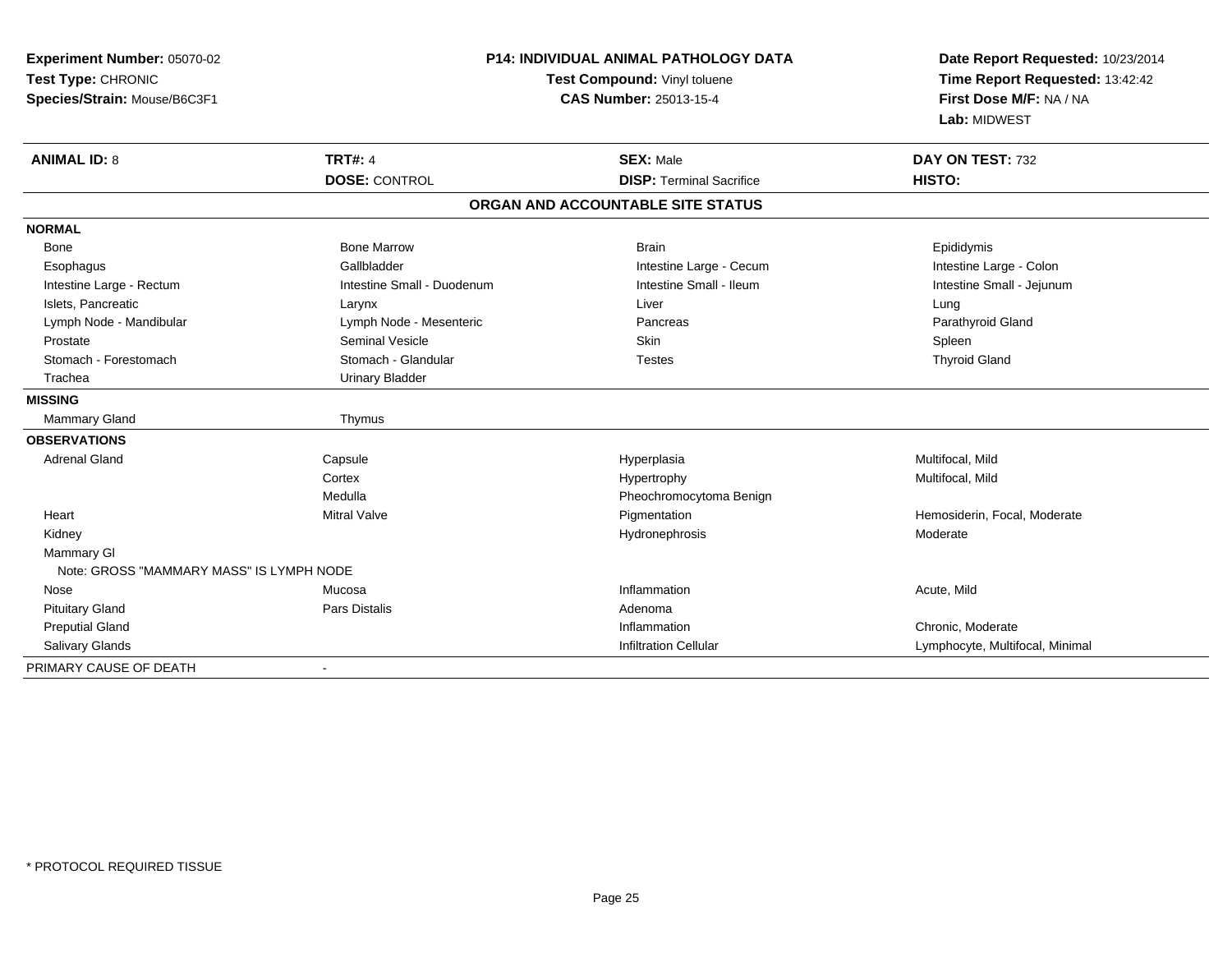| Experiment Number: 05070-02<br>Test Type: CHRONIC<br>Species/Strain: Mouse/B6C3F1 |                          | <b>P14: INDIVIDUAL ANIMAL PATHOLOGY DATA</b><br>Test Compound: Vinyl toluene<br><b>CAS Number: 25013-15-4</b> | Date Report Requested: 10/23/2014<br>Time Report Requested: 13:42:42<br>First Dose M/F: NA / NA<br>Lab: MIDWEST |  |
|-----------------------------------------------------------------------------------|--------------------------|---------------------------------------------------------------------------------------------------------------|-----------------------------------------------------------------------------------------------------------------|--|
| <b>ANIMAL ID: 8</b>                                                               | <b>TRT#: 5</b>           | <b>SEX: Male</b>                                                                                              | DAY ON TEST: 732                                                                                                |  |
|                                                                                   | <b>DOSE: 25 PPM</b>      | <b>DISP: Terminal Sacrifice</b>                                                                               | HISTO:                                                                                                          |  |
|                                                                                   |                          | ORGAN AND ACCOUNTABLE SITE STATUS                                                                             |                                                                                                                 |  |
| <b>NORMAL</b>                                                                     |                          |                                                                                                               |                                                                                                                 |  |
| <b>Adrenal Gland - Cortex</b>                                                     | Adrenal Gland - Medulla  | <b>Bone</b>                                                                                                   | <b>Bone Marrow</b>                                                                                              |  |
| Epididymis                                                                        | Esophagus                | Heart                                                                                                         | Intestine Large - Cecum                                                                                         |  |
| Intestine Large - Colon                                                           | Intestine Large - Rectum | Intestine Small - Duodenum                                                                                    | Intestine Small - Ileum                                                                                         |  |
| Intestine Small - Jejunum                                                         | Islets, Pancreatic       | Kidney                                                                                                        | Larynx                                                                                                          |  |
| Pancreas                                                                          | Parathyroid Gland        | Prostate                                                                                                      | Salivary Glands                                                                                                 |  |
| <b>Seminal Vesicle</b>                                                            | Skin                     | Spleen                                                                                                        | Stomach - Forestomach                                                                                           |  |
| Stomach - Glandular                                                               | <b>Testes</b>            | Thymus                                                                                                        | Trachea                                                                                                         |  |
| <b>Urinary Bladder</b>                                                            |                          |                                                                                                               |                                                                                                                 |  |
| <b>MISSING</b>                                                                    |                          |                                                                                                               |                                                                                                                 |  |
| Gallbladder                                                                       | Mammary Gland            |                                                                                                               |                                                                                                                 |  |
| <b>OBSERVATIONS</b>                                                               |                          |                                                                                                               |                                                                                                                 |  |
| <b>Adrenal Gland</b>                                                              | Capsule                  | Hyperplasia                                                                                                   | Multifocal, Moderate                                                                                            |  |
| <b>Brain</b>                                                                      |                          | Mineralization                                                                                                | Multifocal, Minimal                                                                                             |  |
| Liver                                                                             |                          | Hepatodiaphragmatic Nodule                                                                                    |                                                                                                                 |  |
| Note: ANOM HEPAT LOB<br>$TGLs = 3-5$                                              |                          |                                                                                                               |                                                                                                                 |  |
| Lung                                                                              | Alveolus, Bronchiole     | Inflammation                                                                                                  | Chronic Active, Multifocal, Mild                                                                                |  |
| Note: INFLAMMATION<br>$TGLs = 1-4$ ,                                              |                          |                                                                                                               |                                                                                                                 |  |
| Lymph Node                                                                        | Mesenteric               | Hemorrhage                                                                                                    | Mild                                                                                                            |  |
|                                                                                   | Mandibular               | Hyperplasia                                                                                                   | Reticulum Cell, Mild                                                                                            |  |
|                                                                                   | Mesenteric               | Hyperplasia                                                                                                   | Reticulum Cell, Moderate                                                                                        |  |
| Nose                                                                              | <b>Respirat Epith</b>    | Hyperplasia                                                                                                   | Moderate                                                                                                        |  |
|                                                                                   | Mucosa                   | Inflammation                                                                                                  | Chronic Active, Moderate                                                                                        |  |
| <b>Pituitary Gland</b>                                                            | Pars Distalis            | Cyst                                                                                                          | Mild                                                                                                            |  |
| <b>Thyroid Gland</b>                                                              |                          | <b>Ultimobranchial Cyst</b>                                                                                   |                                                                                                                 |  |
| PRIMARY CAUSE OF DEATH                                                            | $\blacksquare$           |                                                                                                               |                                                                                                                 |  |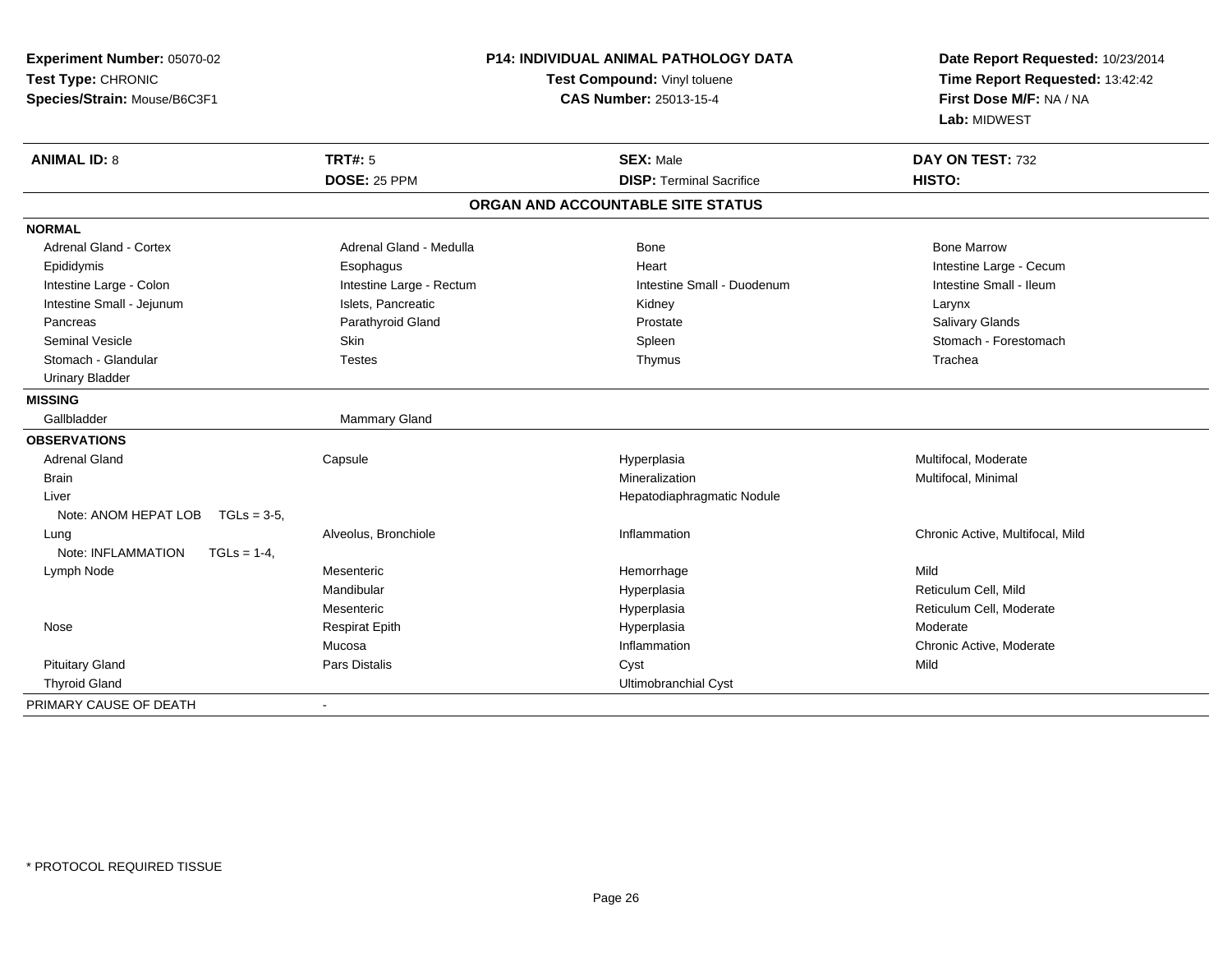| <b>Experiment Number: 05070-02</b><br>Test Type: CHRONIC<br>Species/Strain: Mouse/B6C3F1 |                          | <b>P14: INDIVIDUAL ANIMAL PATHOLOGY DATA</b><br>Test Compound: Vinyl toluene<br><b>CAS Number: 25013-15-4</b> | Date Report Requested: 10/23/2014<br>Time Report Requested: 13:42:42<br>First Dose M/F: NA / NA<br>Lab: MIDWEST |  |
|------------------------------------------------------------------------------------------|--------------------------|---------------------------------------------------------------------------------------------------------------|-----------------------------------------------------------------------------------------------------------------|--|
| <b>ANIMAL ID: 8</b>                                                                      | <b>TRT#: 6</b>           | <b>SEX: Male</b>                                                                                              | DAY ON TEST: 632                                                                                                |  |
|                                                                                          | DOSE: 10 PPM             | <b>DISP: Natural Death</b>                                                                                    | HISTO:                                                                                                          |  |
|                                                                                          |                          | ORGAN AND ACCOUNTABLE SITE STATUS                                                                             |                                                                                                                 |  |
| <b>NORMAL</b>                                                                            |                          |                                                                                                               |                                                                                                                 |  |
| Adrenal Gland - Cortex                                                                   | Adrenal Gland - Medulla  | Bone                                                                                                          | <b>Brain</b>                                                                                                    |  |
| Epididymis                                                                               | Esophagus                | Gallbladder                                                                                                   | Heart                                                                                                           |  |
| Intestine Large - Colon                                                                  | Intestine Large - Rectum | Intestine Small - Duodenum                                                                                    | Intestine Small - Ileum                                                                                         |  |
| Intestine Small - Jejunum                                                                | Islets, Pancreatic       | Larynx                                                                                                        | Lymph Node - Mandibular                                                                                         |  |
| Pancreas                                                                                 | Parathyroid Gland        | <b>Pituitary Gland</b>                                                                                        | Prostate                                                                                                        |  |
| Salivary Glands                                                                          | Seminal Vesicle          | Stomach - Forestomach                                                                                         | Stomach - Glandular                                                                                             |  |
| <b>Testes</b>                                                                            | <b>Thyroid Gland</b>     | Trachea                                                                                                       | <b>Urinary Bladder</b>                                                                                          |  |
| <b>MISSING</b>                                                                           |                          |                                                                                                               |                                                                                                                 |  |
| Mammary Gland                                                                            | Thymus                   |                                                                                                               |                                                                                                                 |  |
| <b>OBSERVATIONS</b>                                                                      |                          |                                                                                                               |                                                                                                                 |  |
| <b>Bone Marrow</b>                                                                       |                          | Lymphoma Malignant Histiocytic                                                                                |                                                                                                                 |  |
| Intestine Large                                                                          | Cecum                    | Lymphoma Malignant Histiocytic                                                                                |                                                                                                                 |  |
| Note: LYMPH MAL HIST TGLs = 3-7                                                          |                          |                                                                                                               |                                                                                                                 |  |
| Kidney                                                                                   |                          | Lymphoma Malignant Histiocytic                                                                                |                                                                                                                 |  |
| Liver                                                                                    |                          | Hepatocellular Carcinoma                                                                                      |                                                                                                                 |  |
|                                                                                          |                          | Lymphoma Malignant Histiocytic                                                                                |                                                                                                                 |  |
|                                                                                          |                          | Necrosis                                                                                                      | Acute, Multifocal, Marked                                                                                       |  |
| Note: HEPATOCLR CARC $TGLs = 8-5$                                                        |                          |                                                                                                               |                                                                                                                 |  |
| Note: LYMPH MAL HIST $TGLs = 7+9-5$                                                      |                          |                                                                                                               |                                                                                                                 |  |
| Note: NECROSIS<br>$TGLs = 7-5$                                                           |                          |                                                                                                               |                                                                                                                 |  |
| Lung                                                                                     | Alveolar Epith           | Hyperplasia                                                                                                   | Focal, Mild                                                                                                     |  |
| Lymph Node                                                                               | Mesenteric               | Hemorrhage                                                                                                    | Marked                                                                                                          |  |
|                                                                                          | Mesenteric               | Lymphoma Malignant Histiocytic                                                                                |                                                                                                                 |  |
| Note: HEMORRHAGE<br>$TGLs = 4-7$                                                         |                          |                                                                                                               |                                                                                                                 |  |
| Nose                                                                                     | <b>Respirat Epith</b>    | Hyperplasia                                                                                                   | Moderate                                                                                                        |  |
|                                                                                          | Mucosa                   | Inflammation                                                                                                  | Chronic Active, Mild                                                                                            |  |
| Skin                                                                                     | <b>Subcut Tiss</b>       | Edema                                                                                                         | Mild                                                                                                            |  |
| Note: EDEMA<br>$TGLs = 2-7$                                                              |                          |                                                                                                               |                                                                                                                 |  |
| Spleen                                                                                   |                          | Lymphoma Malignant Histiocytic                                                                                |                                                                                                                 |  |
| Note: LYMPH MAL HIST $TGLs = 5+6-5$                                                      |                          |                                                                                                               |                                                                                                                 |  |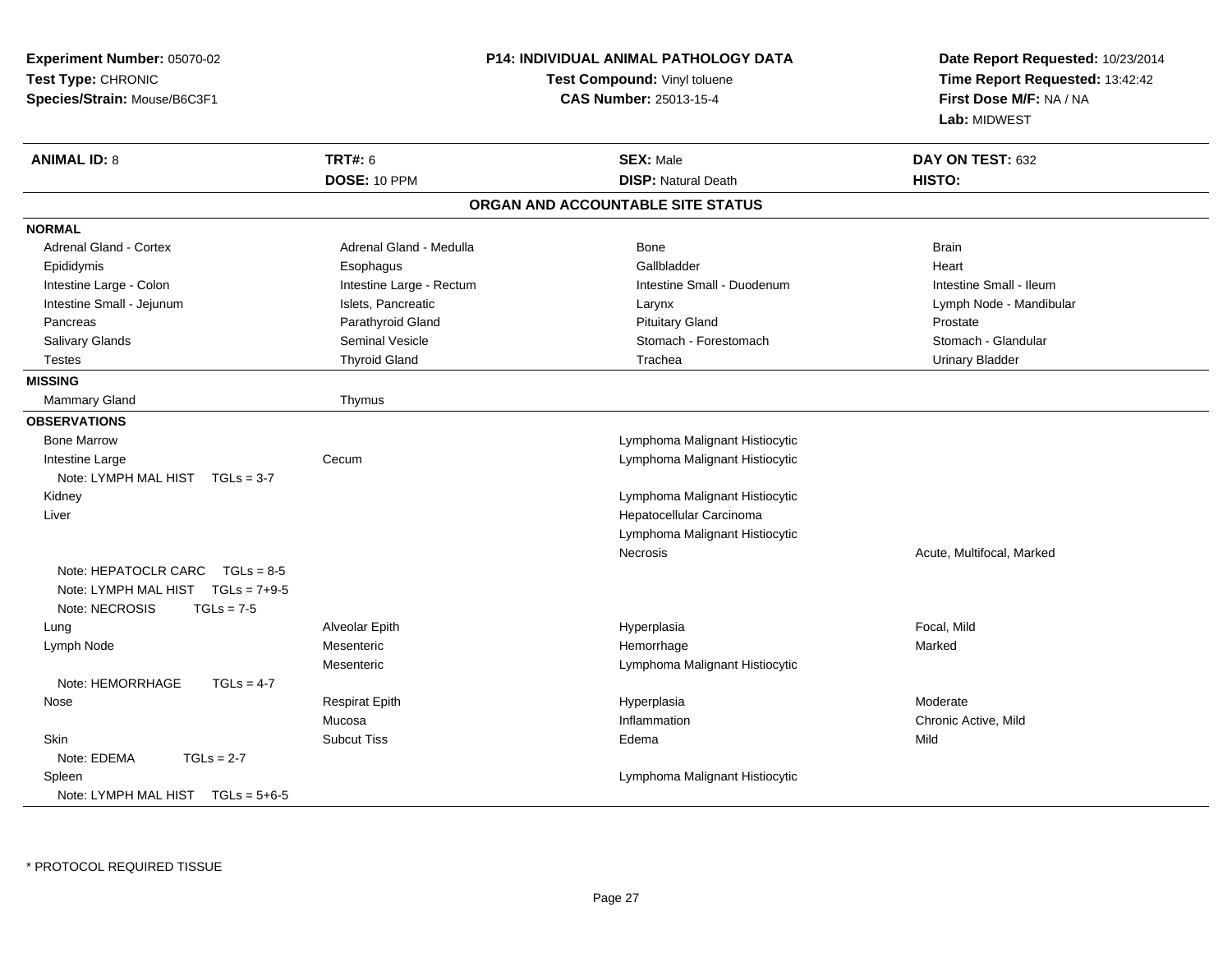| <b>Experiment Number: 05070-02</b><br>Test Type: CHRONIC<br>Species/Strain: Mouse/B6C3F1 |                          | <b>P14: INDIVIDUAL ANIMAL PATHOLOGY DATA</b><br>Test Compound: Vinyl toluene<br><b>CAS Number: 25013-15-4</b> | Date Report Requested: 10/23/2014<br>Time Report Requested: 13:42:42<br>First Dose M/F: NA / NA<br>Lab: MIDWEST |
|------------------------------------------------------------------------------------------|--------------------------|---------------------------------------------------------------------------------------------------------------|-----------------------------------------------------------------------------------------------------------------|
| <b>ANIMAL ID: 8</b>                                                                      | <b>TRT#: 6</b>           | <b>SEX: Male</b>                                                                                              | <b>DAY ON TEST: 632</b>                                                                                         |
|                                                                                          | <b>DOSE: 10 PPM</b>      | <b>DISP:</b> Natural Death                                                                                    | HISTO:                                                                                                          |
|                                                                                          |                          | ORGAN AND ACCOUNTABLE SITE STATUS                                                                             |                                                                                                                 |
| PRIMARY CAUSE OF DEATH                                                                   | $\overline{\phantom{a}}$ |                                                                                                               |                                                                                                                 |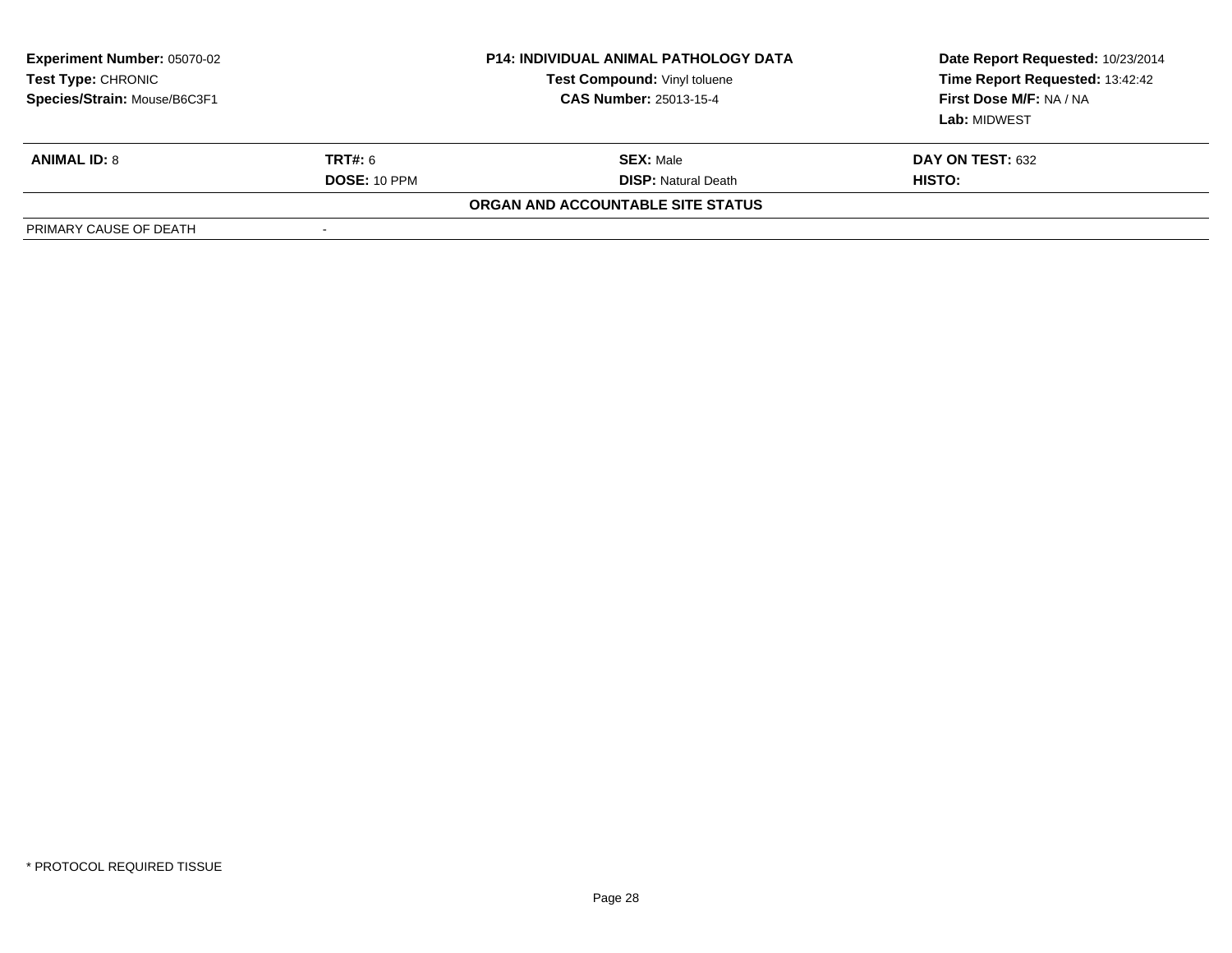| Experiment Number: 05070-02<br>Test Type: CHRONIC<br>Species/Strain: Mouse/B6C3F1 |                                        | <b>P14: INDIVIDUAL ANIMAL PATHOLOGY DATA</b><br>Test Compound: Vinyl toluene<br>CAS Number: 25013-15-4 | Date Report Requested: 10/23/2014<br>Time Report Requested: 13:42:42<br>First Dose M/F: NA / NA<br>Lab: MIDWEST |  |
|-----------------------------------------------------------------------------------|----------------------------------------|--------------------------------------------------------------------------------------------------------|-----------------------------------------------------------------------------------------------------------------|--|
| <b>ANIMAL ID: 9</b>                                                               | <b>TRT#: 4</b><br><b>DOSE: CONTROL</b> | <b>SEX: Male</b><br><b>DISP: Terminal Sacrifice</b>                                                    | DAY ON TEST: 732<br>HISTO:                                                                                      |  |
|                                                                                   |                                        | ORGAN AND ACCOUNTABLE SITE STATUS                                                                      |                                                                                                                 |  |
| <b>NORMAL</b>                                                                     |                                        |                                                                                                        |                                                                                                                 |  |
| Adrenal Gland - Medulla                                                           | <b>Bone</b>                            | <b>Bone Marrow</b>                                                                                     | Epididymis                                                                                                      |  |
| Esophagus                                                                         | Gallbladder                            | Heart                                                                                                  | Intestine Large - Cecum                                                                                         |  |
| Intestine Large - Colon                                                           | Intestine Large - Rectum               | Intestine Small - Duodenum                                                                             | Intestine Small - Ileum                                                                                         |  |
| Intestine Small - Jejunum                                                         | Islets, Pancreatic                     | Kidney                                                                                                 | Larynx                                                                                                          |  |
| Lung                                                                              | Lymph Node - Mandibular                | Lymph Node - Mesenteric                                                                                | Parathyroid Gland                                                                                               |  |
| <b>Pituitary Gland</b>                                                            | Prostate                               | <b>Seminal Vesicle</b>                                                                                 | <b>Skin</b>                                                                                                     |  |
| Spleen                                                                            | Stomach - Forestomach                  | Stomach - Glandular                                                                                    | <b>Testes</b>                                                                                                   |  |
| Thymus                                                                            | <b>Thyroid Gland</b>                   | Trachea                                                                                                | <b>Urinary Bladder</b>                                                                                          |  |
| <b>MISSING</b>                                                                    |                                        |                                                                                                        |                                                                                                                 |  |
| Mammary Gland                                                                     |                                        |                                                                                                        |                                                                                                                 |  |
| <b>OBSERVATIONS</b>                                                               |                                        |                                                                                                        |                                                                                                                 |  |
| <b>Adrenal Gland</b>                                                              | Capsule                                | Hyperplasia                                                                                            | Multifocal, Mild                                                                                                |  |
|                                                                                   | Cortex                                 | Hypertrophy                                                                                            | Multifocal. Mild                                                                                                |  |
| <b>Brain</b>                                                                      |                                        | Mineralization                                                                                         | Multifocal, Moderate                                                                                            |  |
| Liver                                                                             |                                        | Hepatocellular Carcinoma                                                                               |                                                                                                                 |  |
| Note: HEPATOCLR CARC $TGLs = 1-10$ .                                              |                                        |                                                                                                        |                                                                                                                 |  |
| Nose                                                                              | <b>Respirat Epith</b>                  | Hyperplasia                                                                                            | Minimal                                                                                                         |  |
| Pancreas                                                                          | Acinus                                 | Hyperplasia                                                                                            | Focal, Moderate                                                                                                 |  |
| <b>Preputial Gland</b>                                                            |                                        | <b>Cyst Multilocular</b>                                                                               |                                                                                                                 |  |
|                                                                                   |                                        | Inflammation                                                                                           | Chronic Active, Moderate                                                                                        |  |
| Salivary Glands                                                                   |                                        | <b>Infiltration Cellular</b>                                                                           | Lymphocyte, Multifocal, Mild                                                                                    |  |
| PRIMARY CAUSE OF DEATH                                                            |                                        |                                                                                                        |                                                                                                                 |  |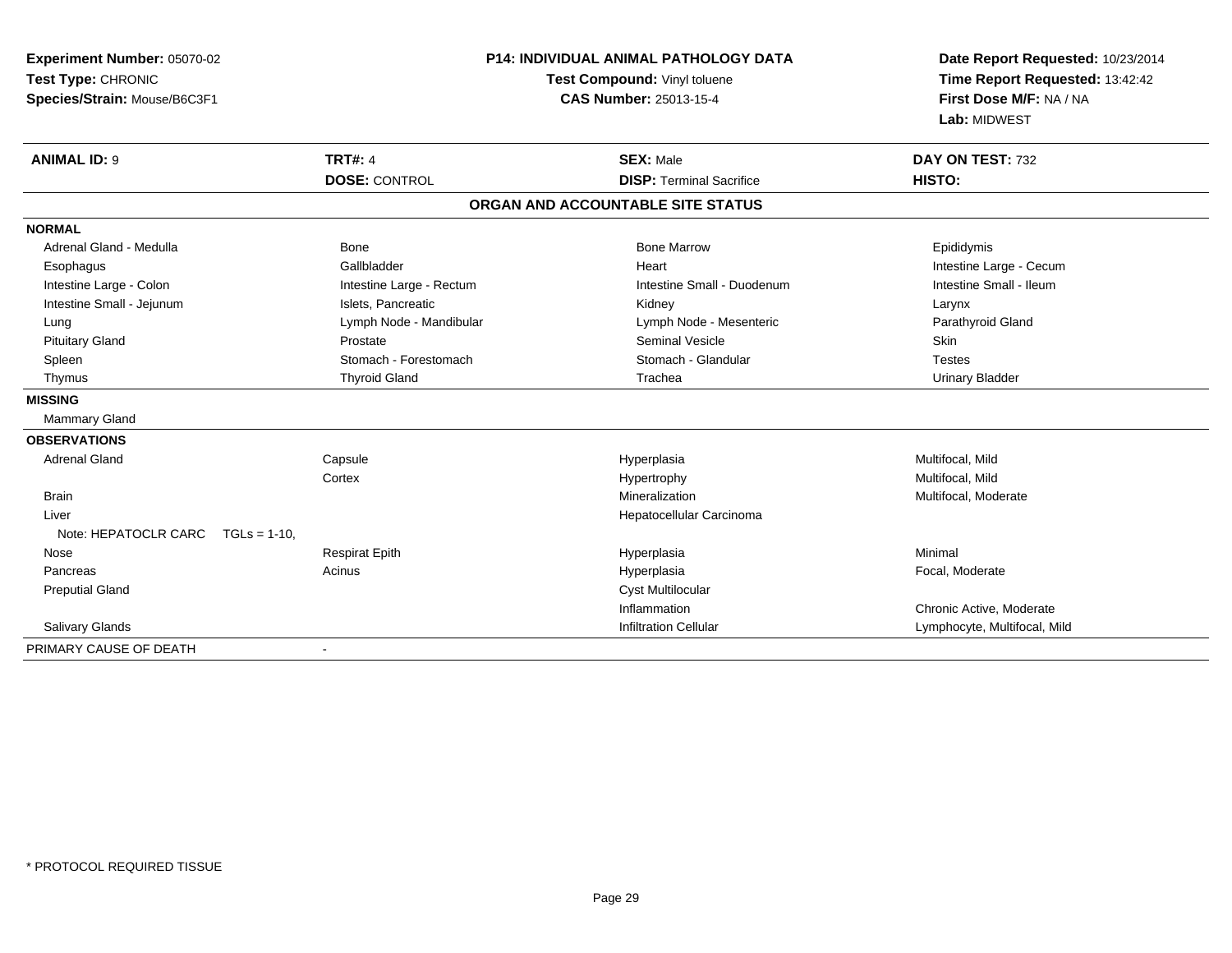| Experiment Number: 05070-02  |                              | P14: INDIVIDUAL ANIMAL PATHOLOGY DATA |                                  |  |
|------------------------------|------------------------------|---------------------------------------|----------------------------------|--|
| Test Type: CHRONIC           | Test Compound: Vinyl toluene |                                       | Time Report Requested: 13:42:42  |  |
| Species/Strain: Mouse/B6C3F1 |                              | <b>CAS Number: 25013-15-4</b>         | First Dose M/F: NA / NA          |  |
|                              |                              |                                       | Lab: MIDWEST                     |  |
| <b>ANIMAL ID: 9</b>          | <b>TRT#: 5</b>               | <b>SEX: Male</b>                      | DAY ON TEST: 731                 |  |
|                              | DOSE: 25 PPM                 | <b>DISP: Terminal Sacrifice</b>       | HISTO:                           |  |
|                              |                              | ORGAN AND ACCOUNTABLE SITE STATUS     |                                  |  |
| <b>NORMAL</b>                |                              |                                       |                                  |  |
| Adrenal Gland - Medulla      | <b>Bone</b>                  | <b>Bone Marrow</b>                    | Epididymis                       |  |
| Esophagus                    | Gallbladder                  | Heart                                 | Intestine Large - Colon          |  |
| Intestine Large - Rectum     | Intestine Small - Duodenum   | Intestine Small - Ileum               | Intestine Small - Jejunum        |  |
| Islets, Pancreatic           | Kidney                       | Larynx                                | Lymph Node - Mandibular          |  |
| Pancreas                     | Parathyroid Gland            | <b>Pituitary Gland</b>                | Prostate                         |  |
| <b>Seminal Vesicle</b>       | Skin                         | Spleen                                | Stomach - Forestomach            |  |
| Stomach - Glandular          | <b>Testes</b>                | <b>Thyroid Gland</b>                  | Trachea                          |  |
| <b>Urinary Bladder</b>       |                              |                                       |                                  |  |
| <b>MISSING</b>               |                              |                                       |                                  |  |
| Intestine Large - Cecum      | Mammary Gland                | Thymus                                |                                  |  |
| <b>OBSERVATIONS</b>          |                              |                                       |                                  |  |
| <b>Adrenal Gland</b>         | Capsule                      | Hyperplasia                           | Multifocal, Mild                 |  |
|                              | Cortex                       | Hypertrophy                           | Focal, Mild                      |  |
| <b>Brain</b>                 |                              | Mineralization                        | Multifocal, Mild                 |  |
| Liver                        |                              | Hepatocellular Carcinoma              |                                  |  |
| Note: HEPATOCLR CARC         | $TGLs = 1-10.$               |                                       |                                  |  |
| Lung                         | Alveolus, Bronchiole         | Inflammation                          | Chronic Active, Multifocal, Mild |  |
| Nose                         | <b>Respirat Epith</b>        | Hyperplasia                           | Marked                           |  |
|                              | Mucosa                       | Inflammation                          | Chronic Active, Moderate         |  |
| Salivary Glands              |                              | <b>Infiltration Cellular</b>          | Lymphocyte, Multifocal, Mild     |  |
| PRIMARY CAUSE OF DEATH       |                              |                                       |                                  |  |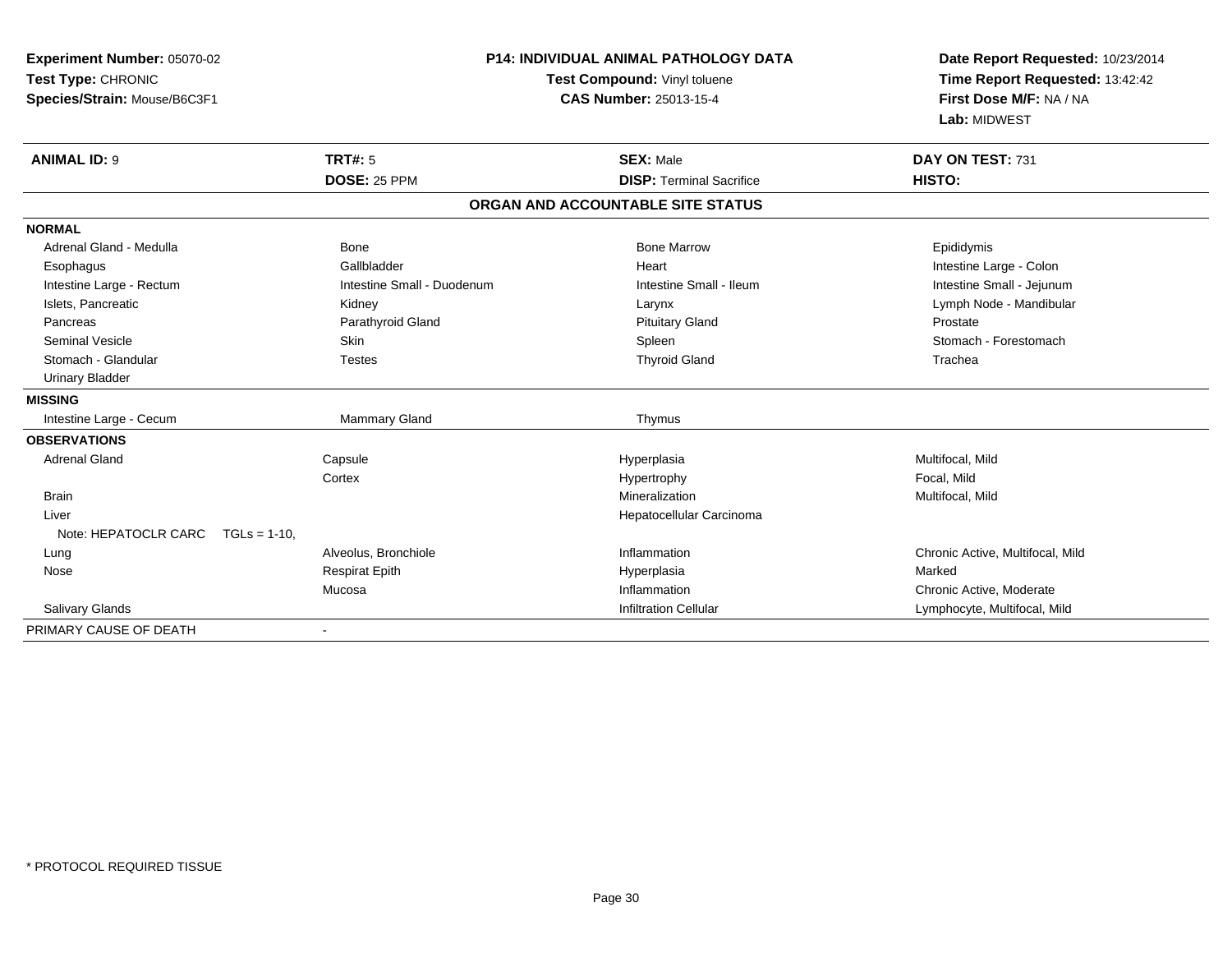| Experiment Number: 05070-02<br>Test Type: CHRONIC<br>Species/Strain: Mouse/B6C3F1                                                | <b>P14: INDIVIDUAL ANIMAL PATHOLOGY DATA</b><br>Test Compound: Vinyl toluene<br><b>CAS Number: 25013-15-4</b> |                                   | Date Report Requested: 10/23/2014<br>Time Report Requested: 13:42:42<br>First Dose M/F: NA / NA<br>Lab: MIDWEST |  |
|----------------------------------------------------------------------------------------------------------------------------------|---------------------------------------------------------------------------------------------------------------|-----------------------------------|-----------------------------------------------------------------------------------------------------------------|--|
| <b>ANIMAL ID: 9</b>                                                                                                              | <b>TRT#: 6</b>                                                                                                | <b>SEX: Male</b>                  | DAY ON TEST: 574                                                                                                |  |
|                                                                                                                                  | DOSE: 10 PPM                                                                                                  | <b>DISP:</b> Moribund Sacrifice   | HISTO:                                                                                                          |  |
|                                                                                                                                  |                                                                                                               | ORGAN AND ACCOUNTABLE SITE STATUS |                                                                                                                 |  |
| <b>NORMAL</b>                                                                                                                    |                                                                                                               |                                   |                                                                                                                 |  |
| Adrenal Gland - Medulla                                                                                                          | Bone                                                                                                          | <b>Bone Marrow</b>                | <b>Brain</b>                                                                                                    |  |
| Epididymis                                                                                                                       | Esophagus                                                                                                     | Gallbladder                       | Heart                                                                                                           |  |
| Intestine Large - Cecum                                                                                                          | Intestine Large - Colon                                                                                       | Intestine Large - Rectum          | Intestine Small - Duodenum                                                                                      |  |
| Intestine Small - Ileum                                                                                                          | Intestine Small - Jejunum                                                                                     | Islets, Pancreatic                | Lymph Node - Mandibular                                                                                         |  |
| Pancreas                                                                                                                         | Parathyroid Gland                                                                                             | <b>Pituitary Gland</b>            | Prostate                                                                                                        |  |
| Salivary Glands                                                                                                                  | <b>Seminal Vesicle</b>                                                                                        | Skin                              | Stomach - Forestomach                                                                                           |  |
| Stomach - Glandular                                                                                                              | Testes                                                                                                        | Thymus                            | <b>Thyroid Gland</b>                                                                                            |  |
| Trachea                                                                                                                          | <b>Urinary Bladder</b>                                                                                        |                                   |                                                                                                                 |  |
| <b>MISSING</b>                                                                                                                   |                                                                                                               |                                   |                                                                                                                 |  |
| Larynx                                                                                                                           | Mammary Gland                                                                                                 |                                   |                                                                                                                 |  |
| <b>OBSERVATIONS</b>                                                                                                              |                                                                                                               |                                   |                                                                                                                 |  |
| <b>Adrenal Gland</b>                                                                                                             | Cortex                                                                                                        | Hypertrophy                       | Focal, Mild                                                                                                     |  |
| Bone                                                                                                                             |                                                                                                               |                                   |                                                                                                                 |  |
| Note: BONE IS STERNUM                                                                                                            |                                                                                                               |                                   |                                                                                                                 |  |
| Kidney                                                                                                                           |                                                                                                               | Nephropathy                       | Chronic, Minimal                                                                                                |  |
| Liver                                                                                                                            |                                                                                                               | Hepatocellular Carcinoma          | <b>Multiple</b>                                                                                                 |  |
| Note: HEPATOCLR CARC $TGLs = 1+2+3-8+8.1+8.2$<br>Note: THERE ARE 2 SLIDE/BLOCKS #8.<br>Note: SLIDE 8.1 IS ACTUALLY 8A, 8.2 IS 8B |                                                                                                               |                                   |                                                                                                                 |  |
| Lung                                                                                                                             |                                                                                                               | Hepatocellular Carcinoma          | Metastatic (Liver)                                                                                              |  |
| Lymph Node                                                                                                                       | Mesenteric                                                                                                    | Hemorrhage                        | Mild                                                                                                            |  |
| Nose                                                                                                                             | <b>Respirat Epith</b>                                                                                         | Hyperplasia                       | Moderate                                                                                                        |  |
|                                                                                                                                  | Mucosa                                                                                                        | Inflammation                      | Chronic Active, Minimal                                                                                         |  |
| Spleen                                                                                                                           |                                                                                                               | Hematopoietic Cell Proliferation  | Moderate                                                                                                        |  |
| PRIMARY CAUSE OF DEATH                                                                                                           |                                                                                                               |                                   |                                                                                                                 |  |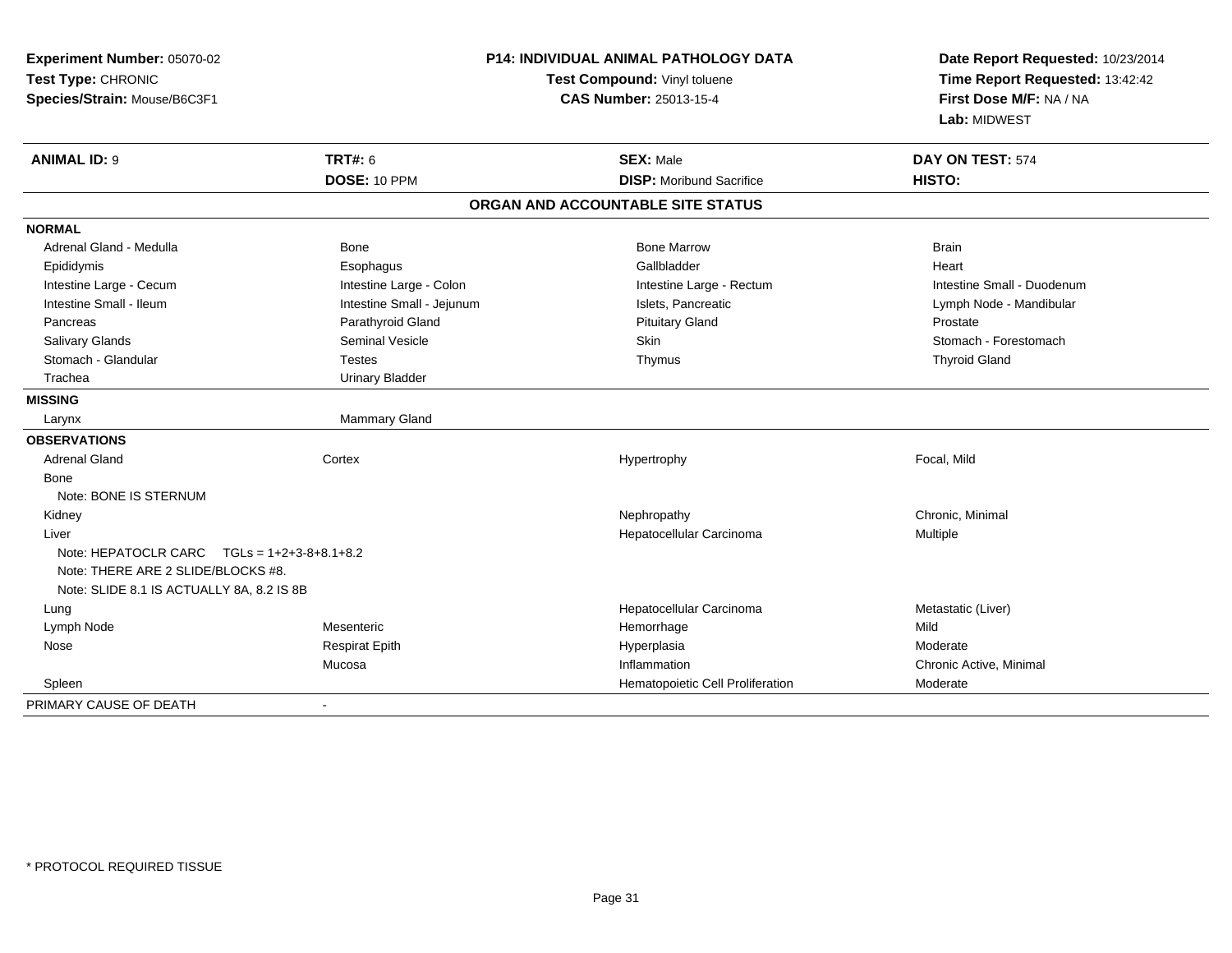| <b>Experiment Number: 05070-02</b><br>Test Type: CHRONIC<br>Species/Strain: Mouse/B6C3F1 |                         | <b>P14: INDIVIDUAL ANIMAL PATHOLOGY DATA</b><br>Test Compound: Vinyl toluene<br><b>CAS Number: 25013-15-4</b> | Date Report Requested: 10/23/2014<br>Time Report Requested: 13:42:42<br>First Dose M/F: NA / NA |
|------------------------------------------------------------------------------------------|-------------------------|---------------------------------------------------------------------------------------------------------------|-------------------------------------------------------------------------------------------------|
|                                                                                          |                         |                                                                                                               | Lab: MIDWEST                                                                                    |
| <b>ANIMAL ID: 10</b>                                                                     | <b>TRT#: 4</b>          | <b>SEX: Male</b>                                                                                              | DAY ON TEST: 732                                                                                |
|                                                                                          | <b>DOSE: CONTROL</b>    | <b>DISP: Terminal Sacrifice</b>                                                                               | HISTO:                                                                                          |
|                                                                                          |                         | ORGAN AND ACCOUNTABLE SITE STATUS                                                                             |                                                                                                 |
| <b>NORMAL</b>                                                                            |                         |                                                                                                               |                                                                                                 |
| <b>Adrenal Gland - Cortex</b>                                                            | Adrenal Gland - Medulla | <b>Bone</b>                                                                                                   | <b>Bone Marrow</b>                                                                              |
| <b>Brain</b>                                                                             | Epididymis              | Esophagus                                                                                                     | Gallbladder                                                                                     |
| Heart                                                                                    | Intestine Large - Cecum | Intestine Large - Colon                                                                                       | Intestine Large - Rectum                                                                        |
| Intestine Small - Duodenum                                                               | Intestine Small - Ileum | Intestine Small - Jejunum                                                                                     | Islets, Pancreatic                                                                              |
| Kidney                                                                                   | Larynx                  | Liver                                                                                                         | Lung                                                                                            |
| Lymph Node - Mandibular                                                                  | Mammary Gland           | Nose                                                                                                          | Pancreas                                                                                        |
| Parathyroid Gland                                                                        | <b>Pituitary Gland</b>  | Prostate                                                                                                      | Salivary Glands                                                                                 |
| <b>Seminal Vesicle</b>                                                                   | <b>Skin</b>             | Spleen                                                                                                        | Stomach - Forestomach                                                                           |
| Stomach - Glandular                                                                      | <b>Testes</b>           | Thymus                                                                                                        | <b>Thyroid Gland</b>                                                                            |
| Trachea                                                                                  | <b>Urinary Bladder</b>  |                                                                                                               |                                                                                                 |
| <b>OBSERVATIONS</b>                                                                      |                         |                                                                                                               |                                                                                                 |
| <b>Adrenal Gland</b>                                                                     | Capsule                 | Hyperplasia                                                                                                   | Multifocal, Mild                                                                                |
| Lymph Node                                                                               | Mesenteric              | Lymphoma Malignant Mixed                                                                                      |                                                                                                 |
| Note: LYMPH MAL MIXD                                                                     | $TGLs = 3-7$ ,          |                                                                                                               |                                                                                                 |
| PRIMARY CAUSE OF DEATH                                                                   |                         |                                                                                                               |                                                                                                 |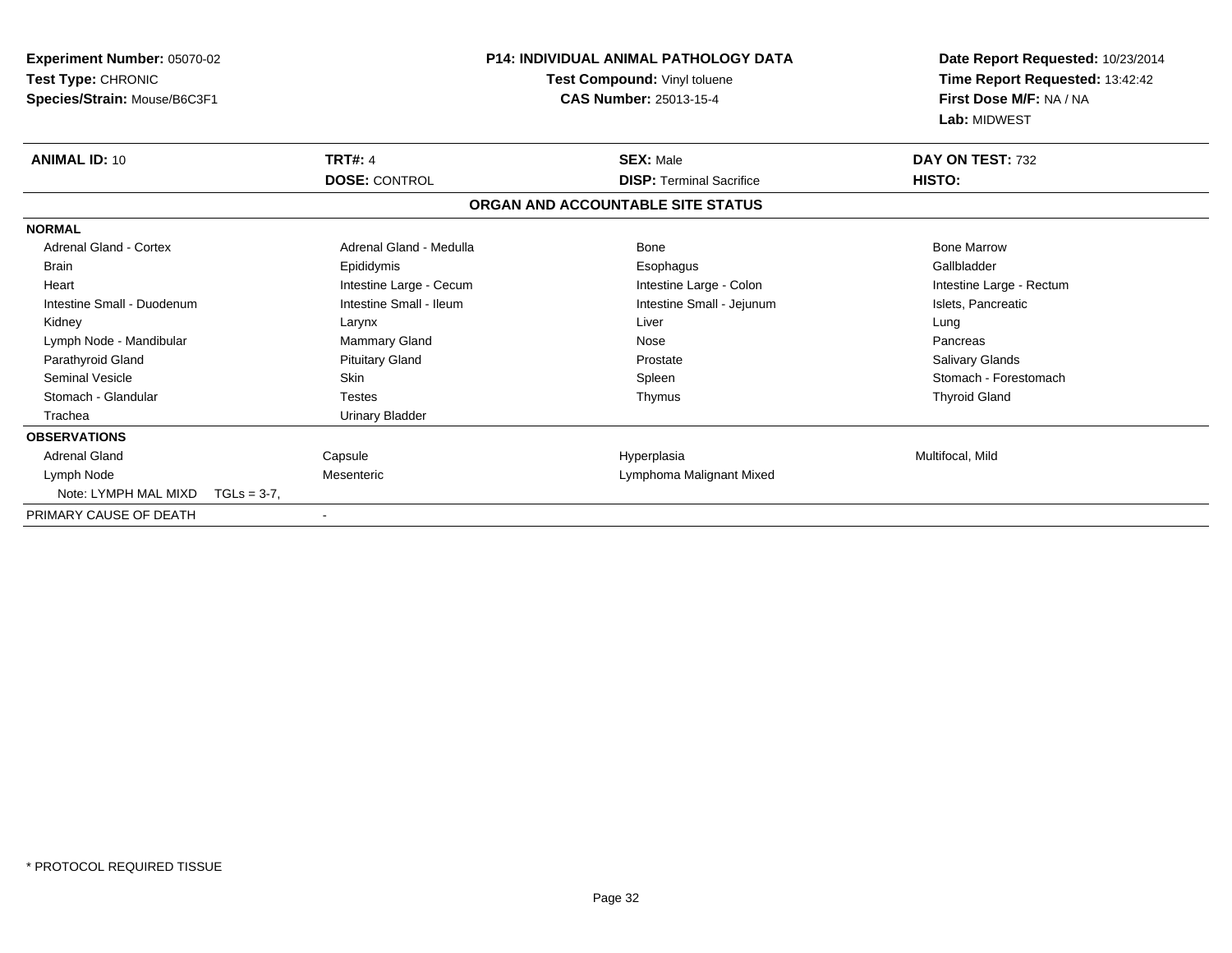| Experiment Number: 05070-02<br>Test Type: CHRONIC<br>Species/Strain: Mouse/B6C3F1 | P14: INDIVIDUAL ANIMAL PATHOLOGY DATA<br>Test Compound: Vinyl toluene<br><b>CAS Number: 25013-15-4</b> |                                                     | Date Report Requested: 10/23/2014<br>Time Report Requested: 13:42:42<br>First Dose M/F: NA / NA<br>Lab: MIDWEST |  |
|-----------------------------------------------------------------------------------|--------------------------------------------------------------------------------------------------------|-----------------------------------------------------|-----------------------------------------------------------------------------------------------------------------|--|
| <b>ANIMAL ID: 10</b>                                                              | <b>TRT#: 5</b><br><b>DOSE: 25 PPM</b>                                                                  | <b>SEX: Male</b><br><b>DISP: Terminal Sacrifice</b> | DAY ON TEST: 731<br>HISTO:                                                                                      |  |
|                                                                                   |                                                                                                        | ORGAN AND ACCOUNTABLE SITE STATUS                   |                                                                                                                 |  |
|                                                                                   |                                                                                                        |                                                     |                                                                                                                 |  |
| <b>NORMAL</b><br>Adrenal Gland - Cortex<br>Epididymis                             | Adrenal Gland - Medulla<br>Esophagus                                                                   | Bone<br>Gallbladder                                 | <b>Bone Marrow</b><br>Intestine Large - Colon                                                                   |  |
| Intestine Large - Rectum                                                          | Intestine Small - Duodenum                                                                             | Intestine Small - Ileum                             | Intestine Small - Jejunum                                                                                       |  |
| Islets, Pancreatic                                                                | Larynx                                                                                                 | Liver                                               | Pancreas                                                                                                        |  |
| <b>Pituitary Gland</b>                                                            | Prostate                                                                                               | <b>Seminal Vesicle</b>                              | Skin                                                                                                            |  |
| Spleen                                                                            | Stomach - Forestomach                                                                                  | Stomach - Glandular                                 | Thymus                                                                                                          |  |
| <b>Thyroid Gland</b>                                                              | Trachea                                                                                                | <b>Urinary Bladder</b>                              |                                                                                                                 |  |
| <b>MISSING</b>                                                                    |                                                                                                        |                                                     |                                                                                                                 |  |
| Mammary Gland                                                                     | Parathyroid Gland                                                                                      |                                                     |                                                                                                                 |  |
| <b>OBSERVATIONS</b>                                                               |                                                                                                        |                                                     |                                                                                                                 |  |
| <b>Adrenal Gland</b>                                                              | Capsule                                                                                                | Hyperplasia                                         | Multifocal, Marked                                                                                              |  |
| <b>Brain</b>                                                                      |                                                                                                        | Mineralization                                      | Multifocal, Minimal                                                                                             |  |
| Heart                                                                             |                                                                                                        | Cardiomyopathy                                      | Minimal                                                                                                         |  |
| Intestine Large                                                                   | Cecum                                                                                                  | Hyperplasia                                         | Lymphoid, Focal, Moderate                                                                                       |  |
| Kidney                                                                            |                                                                                                        | Nephropathy                                         | Chronic, Mild                                                                                                   |  |
| Lung                                                                              | Alveolus, Bronchiole                                                                                   | Inflammation                                        | Chronic Active, Multifocal, Minimal                                                                             |  |
| Lymph Node                                                                        | Mandibular                                                                                             | Hyperplasia                                         | Lymphoid, Mild                                                                                                  |  |
| Mesentery                                                                         |                                                                                                        | <b>Infiltration Cellular</b>                        | Lymphocyte, Multifocal, Mild                                                                                    |  |
| Nose                                                                              | <b>Respirat Epith</b>                                                                                  | Hyperplasia                                         | Moderate                                                                                                        |  |
|                                                                                   | Mucosa                                                                                                 | Inflammation                                        | Chronic Active, Mild                                                                                            |  |
| <b>Salivary Glands</b>                                                            |                                                                                                        | <b>Infiltration Cellular</b>                        | Lymphocyte, Multifocal, Moderate                                                                                |  |
| <b>Testes</b>                                                                     | Seminif Tub                                                                                            | Atrophy                                             | Moderate                                                                                                        |  |
| PRIMARY CAUSE OF DEATH                                                            | $\blacksquare$                                                                                         |                                                     |                                                                                                                 |  |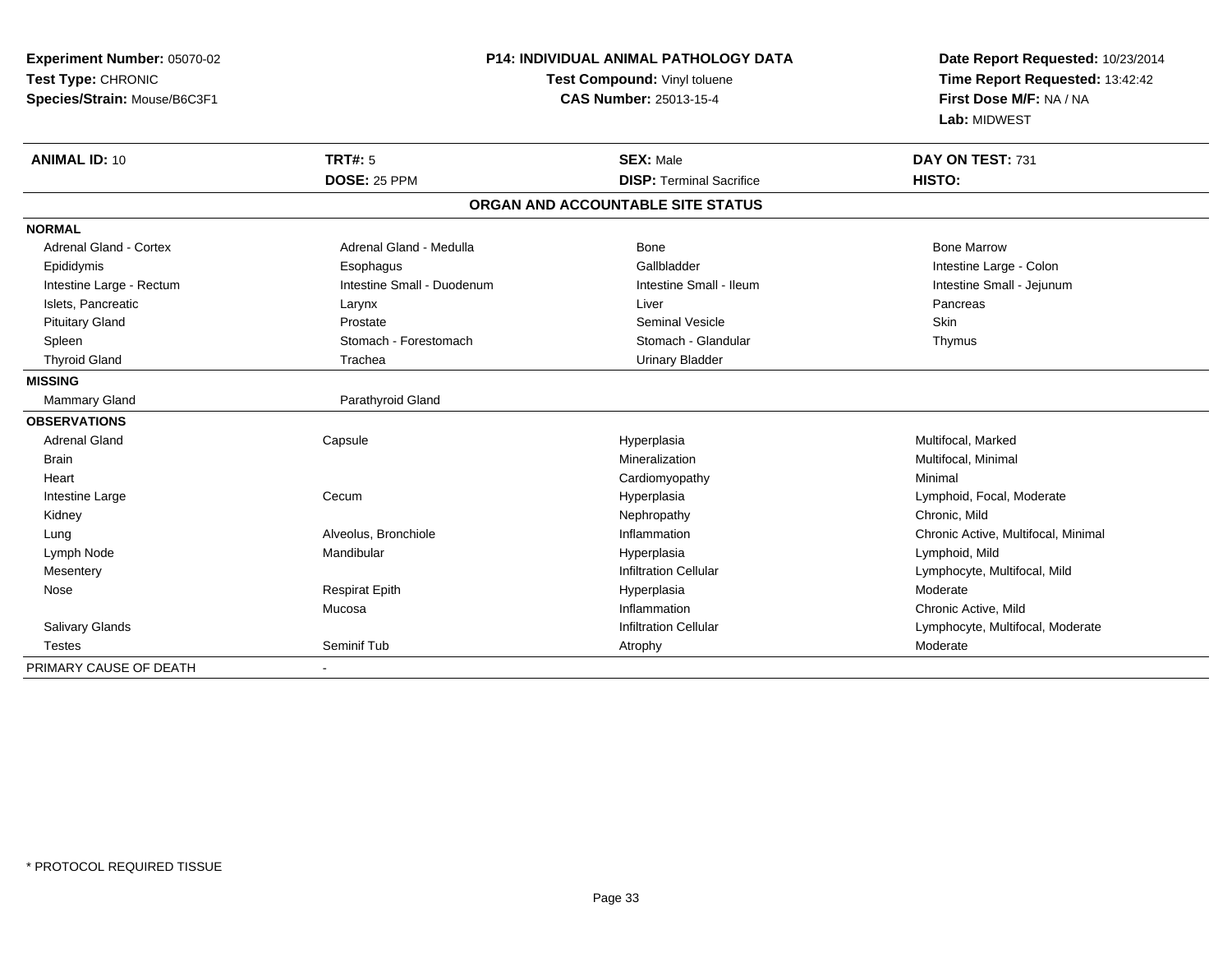| <b>Experiment Number: 05070-02</b><br>Test Type: CHRONIC<br>Species/Strain: Mouse/B6C3F1 | <b>P14: INDIVIDUAL ANIMAL PATHOLOGY DATA</b><br>Test Compound: Vinyl toluene<br><b>CAS Number: 25013-15-4</b> |                                   | Date Report Requested: 10/23/2014<br>Time Report Requested: 13:42:42<br>First Dose M/F: NA / NA<br>Lab: MIDWEST |
|------------------------------------------------------------------------------------------|---------------------------------------------------------------------------------------------------------------|-----------------------------------|-----------------------------------------------------------------------------------------------------------------|
| <b>ANIMAL ID: 10</b>                                                                     | TRT#: 6                                                                                                       | <b>SEX: Male</b>                  | DAY ON TEST: 676                                                                                                |
|                                                                                          | <b>DOSE: 10 PPM</b>                                                                                           | <b>DISP:</b> Moribund Sacrifice   | HISTO:                                                                                                          |
|                                                                                          |                                                                                                               | ORGAN AND ACCOUNTABLE SITE STATUS |                                                                                                                 |
| <b>NORMAL</b>                                                                            |                                                                                                               |                                   |                                                                                                                 |
| Gallbladder                                                                              | Seminal Vesicle                                                                                               | Skin                              | <b>Urinary Bladder</b>                                                                                          |
| <b>OBSERVATIONS</b>                                                                      |                                                                                                               |                                   |                                                                                                                 |
| Lung                                                                                     | <b>Bronchiole</b>                                                                                             | Hyperplasia                       | Multifocal, Mild                                                                                                |
|                                                                                          | Alveolus, Bronchiole                                                                                          | Inflammation                      | Chronic Active, Focal, Mild                                                                                     |
| [Hyperplasia TGLS = 3-3.1]                                                               |                                                                                                               |                                   |                                                                                                                 |
| Nose                                                                                     | <b>Respirat Epith</b>                                                                                         | Hyperplasia                       | Moderate                                                                                                        |
|                                                                                          | Mucosa                                                                                                        | Inflammation                      | Chronic Active, Minimal                                                                                         |
| PRIMARY CAUSE OF DEATH                                                                   | $\,$                                                                                                          |                                   |                                                                                                                 |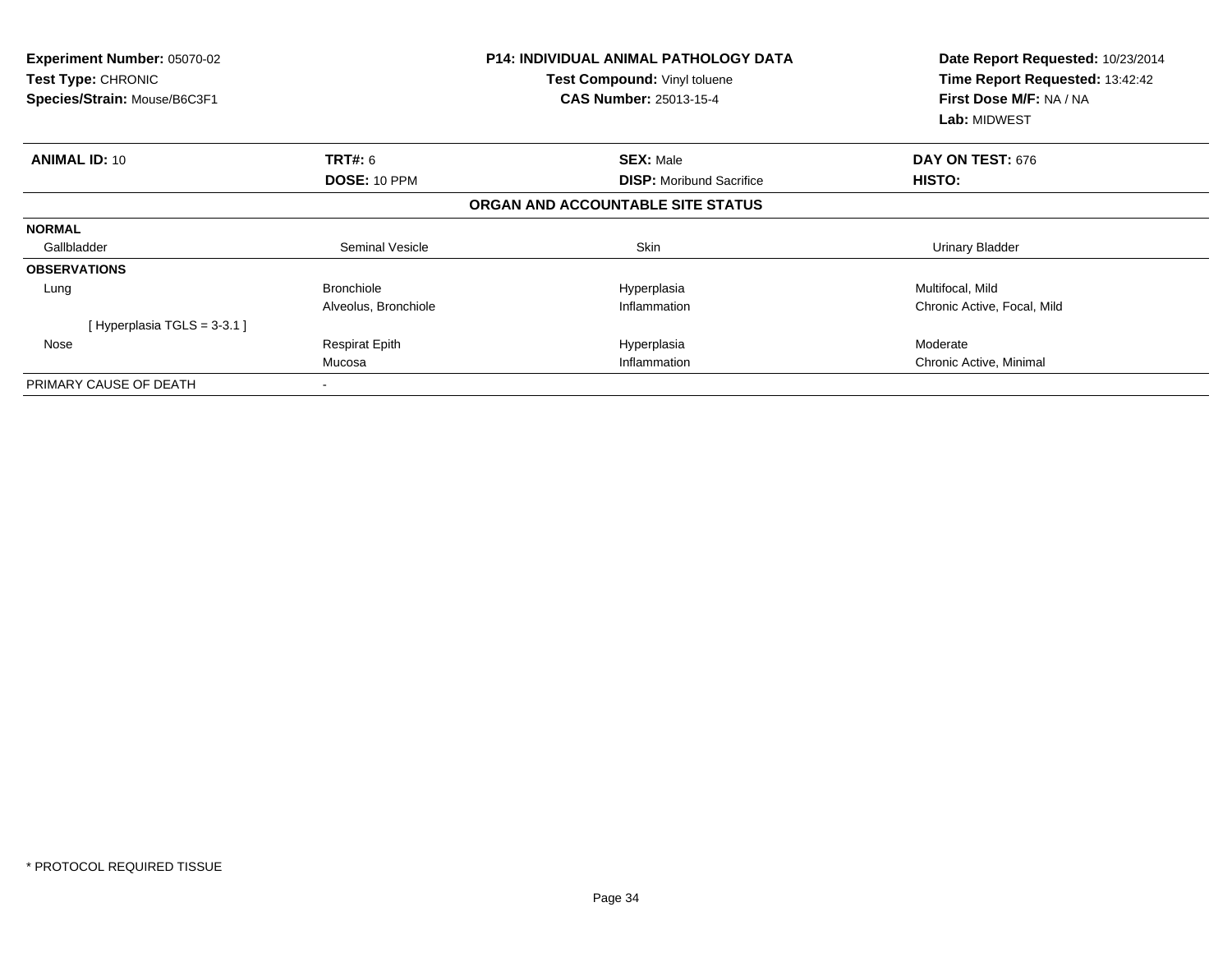| Experiment Number: 05070-02<br>Test Type: CHRONIC<br>Species/Strain: Mouse/B6C3F1 |                |                           | <b>P14: INDIVIDUAL ANIMAL PATHOLOGY DATA</b><br>Test Compound: Vinyl toluene<br><b>CAS Number: 25013-15-4</b> |                                   | Date Report Requested: 10/23/2014<br>Time Report Requested: 13:42:42<br>First Dose M/F: NA / NA<br>Lab: MIDWEST |  |
|-----------------------------------------------------------------------------------|----------------|---------------------------|---------------------------------------------------------------------------------------------------------------|-----------------------------------|-----------------------------------------------------------------------------------------------------------------|--|
| <b>ANIMAL ID: 11</b>                                                              |                | <b>TRT#: 4</b>            |                                                                                                               | <b>SEX: Male</b>                  | DAY ON TEST: 735                                                                                                |  |
|                                                                                   |                | <b>DOSE: CONTROL</b>      |                                                                                                               | <b>DISP: Terminal Sacrifice</b>   | HISTO:                                                                                                          |  |
|                                                                                   |                |                           |                                                                                                               | ORGAN AND ACCOUNTABLE SITE STATUS |                                                                                                                 |  |
| <b>NORMAL</b>                                                                     |                |                           |                                                                                                               |                                   |                                                                                                                 |  |
| Adrenal Gland - Cortex                                                            |                | Adrenal Gland - Medulla   |                                                                                                               | Bone                              | <b>Bone Marrow</b>                                                                                              |  |
| Epididymis                                                                        |                | Esophagus                 |                                                                                                               | Gallbladder                       | Heart                                                                                                           |  |
| Intestine Large - Cecum                                                           |                | Intestine Large - Colon   |                                                                                                               | Intestine Large - Rectum          | Intestine Small - Duodenum                                                                                      |  |
| Intestine Small - Ileum                                                           |                | Intestine Small - Jejunum |                                                                                                               | Islets, Pancreatic                | Kidney                                                                                                          |  |
| Larynx                                                                            |                | Liver                     |                                                                                                               | Lymph Node - Mandibular           | <b>Mammary Gland</b>                                                                                            |  |
| Nose                                                                              |                | Pancreas                  |                                                                                                               | Parathyroid Gland                 | <b>Pituitary Gland</b>                                                                                          |  |
| Prostate                                                                          |                | Salivary Glands           |                                                                                                               | <b>Seminal Vesicle</b>            | Skin                                                                                                            |  |
| Spleen                                                                            |                | Stomach - Glandular       |                                                                                                               | <b>Testes</b>                     | Thymus                                                                                                          |  |
| <b>Thyroid Gland</b>                                                              |                | Trachea                   |                                                                                                               | <b>Urinary Bladder</b>            |                                                                                                                 |  |
| <b>OBSERVATIONS</b>                                                               |                |                           |                                                                                                               |                                   |                                                                                                                 |  |
| <b>Brain</b>                                                                      |                |                           |                                                                                                               | Mineralization                    | Multifocal, Moderate                                                                                            |  |
| Lung                                                                              |                |                           |                                                                                                               | Alveolar/Bronchiolar Carcinoma    |                                                                                                                 |  |
| Note: ALV BRON CARC                                                               | $TGLs = 3-10.$ |                           |                                                                                                               |                                   |                                                                                                                 |  |
| Lymph Node                                                                        |                | Mesenteric                |                                                                                                               | Hemorrhage                        | Moderate                                                                                                        |  |
| Note: HEMORRHAGE                                                                  | $TGLs = 2-7$ , |                           |                                                                                                               |                                   |                                                                                                                 |  |
| Stomach                                                                           |                | Epithelium, Forestomach   |                                                                                                               | Hyperplasia                       | Focal, Mild                                                                                                     |  |
| PRIMARY CAUSE OF DEATH                                                            |                |                           |                                                                                                               |                                   |                                                                                                                 |  |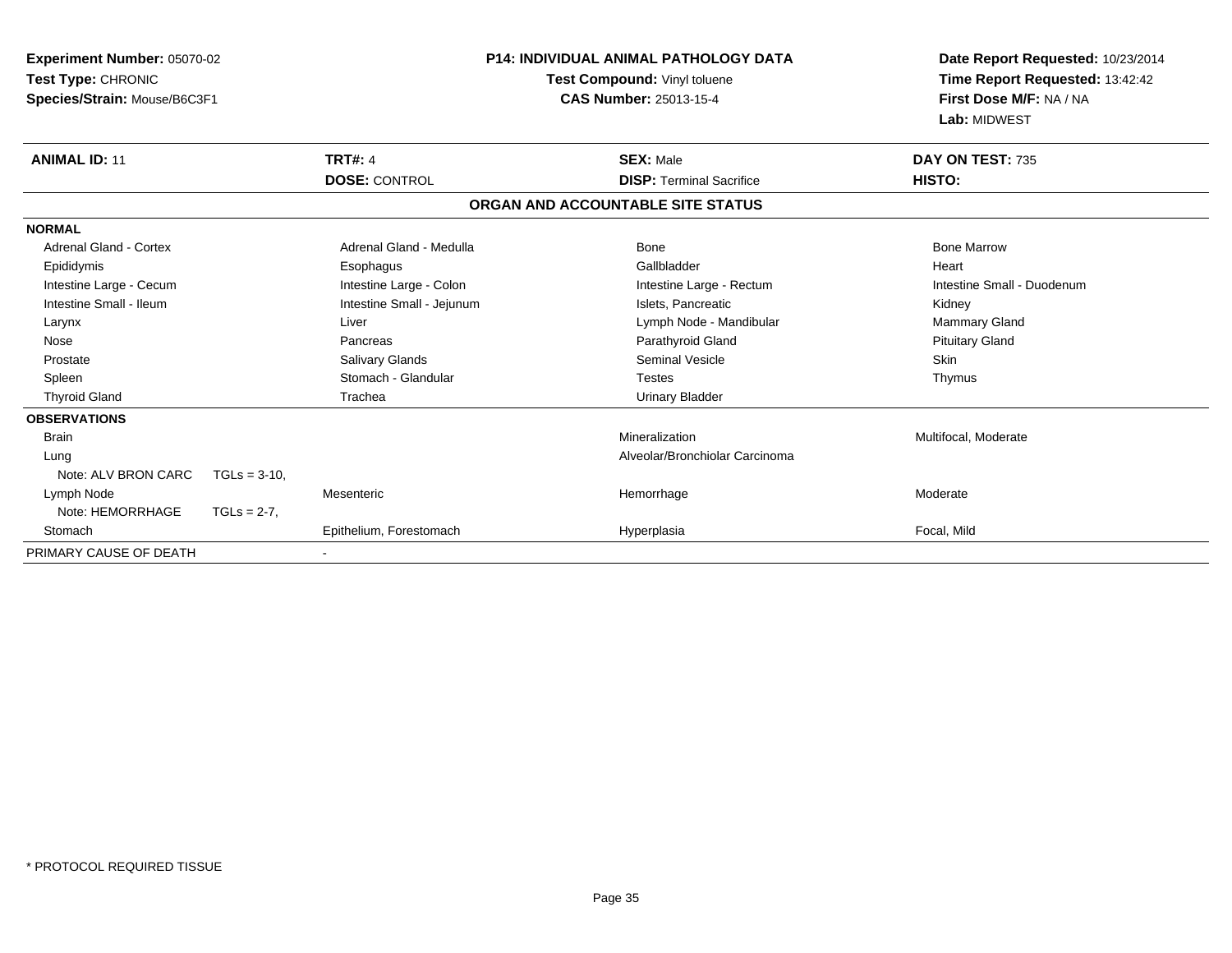| Experiment Number: 05070-02<br>Test Type: CHRONIC<br>Species/Strain: Mouse/B6C3F1 |                                      | <b>P14: INDIVIDUAL ANIMAL PATHOLOGY DATA</b><br>Test Compound: Vinyl toluene<br><b>CAS Number: 25013-15-4</b> | Date Report Requested: 10/23/2014<br>Time Report Requested: 13:42:42<br>First Dose M/F: NA / NA<br>Lab: MIDWEST |  |
|-----------------------------------------------------------------------------------|--------------------------------------|---------------------------------------------------------------------------------------------------------------|-----------------------------------------------------------------------------------------------------------------|--|
| <b>ANIMAL ID: 11</b>                                                              | <b>TRT#: 5</b>                       | <b>SEX: Male</b>                                                                                              | DAY ON TEST: 735                                                                                                |  |
|                                                                                   | DOSE: 25 PPM                         | <b>DISP: Terminal Sacrifice</b>                                                                               | HISTO:                                                                                                          |  |
|                                                                                   |                                      | ORGAN AND ACCOUNTABLE SITE STATUS                                                                             |                                                                                                                 |  |
| <b>NORMAL</b>                                                                     |                                      |                                                                                                               |                                                                                                                 |  |
| Adrenal Gland - Medulla                                                           | Bone                                 | <b>Bone Marrow</b>                                                                                            | <b>Brain</b>                                                                                                    |  |
| Epididymis                                                                        | Esophagus                            | Gallbladder                                                                                                   | Heart                                                                                                           |  |
| Intestine Large - Cecum                                                           | Intestine Large - Colon              | Intestine Large - Rectum                                                                                      | Intestine Small - Duodenum                                                                                      |  |
| Intestine Small - Ileum                                                           | Intestine Small - Jejunum            | Islets, Pancreatic                                                                                            | Kidney                                                                                                          |  |
| Larynx                                                                            | Liver                                | Lymph Node - Mandibular                                                                                       | Lymph Node - Mesenteric                                                                                         |  |
| Pancreas                                                                          | Parathyroid Gland                    | <b>Pituitary Gland</b>                                                                                        | Prostate                                                                                                        |  |
| <b>Salivary Glands</b>                                                            | <b>Seminal Vesicle</b>               | Skin                                                                                                          | Spleen                                                                                                          |  |
| Stomach - Forestomach                                                             | Stomach - Glandular                  | <b>Testes</b>                                                                                                 | Thymus                                                                                                          |  |
| <b>Thyroid Gland</b>                                                              | <b>Urinary Bladder</b>               |                                                                                                               |                                                                                                                 |  |
| <b>MISSING</b>                                                                    |                                      |                                                                                                               |                                                                                                                 |  |
| <b>Mammary Gland</b>                                                              |                                      |                                                                                                               |                                                                                                                 |  |
| <b>OBSERVATIONS</b>                                                               |                                      |                                                                                                               |                                                                                                                 |  |
| <b>Adrenal Gland</b>                                                              | Capsule                              | Hyperplasia                                                                                                   | Multifocal, Marked                                                                                              |  |
|                                                                                   | Cortex                               | Hypertrophy                                                                                                   | Focal, Marked                                                                                                   |  |
| Lung<br>Note: INFLAMMATION                                                        | Alveolus, Bronchiole<br>$TGLs = 3-4$ | Inflammation                                                                                                  | Chronic Active, Multifocal, Mild                                                                                |  |
| Nose                                                                              | <b>Respirat Epith</b>                | Hyperplasia                                                                                                   | Marked                                                                                                          |  |
|                                                                                   | Mucosa                               | Inflammation                                                                                                  | Chronic Active, Moderate                                                                                        |  |
| Trachea                                                                           | Glands                               | Hyperplasia                                                                                                   | Diffuse, Moderate                                                                                               |  |
| PRIMARY CAUSE OF DEATH                                                            | $\blacksquare$                       |                                                                                                               |                                                                                                                 |  |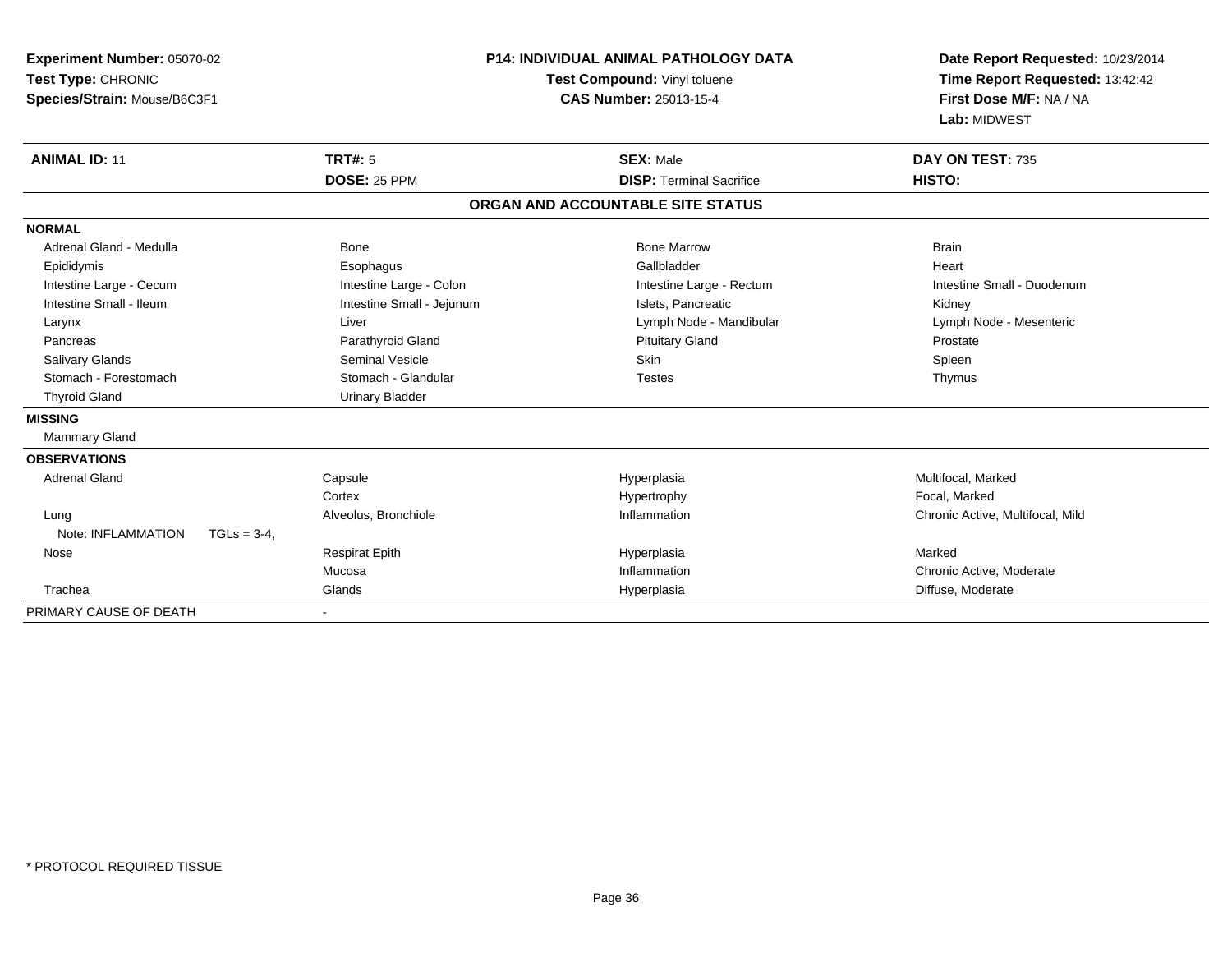| <b>Experiment Number: 05070-02</b><br>Test Compound: Vinyl toluene<br><b>Test Type: CHRONIC</b><br><b>CAS Number: 25013-15-4</b><br>Species/Strain: Mouse/B6C3F1 |                         | <b>P14: INDIVIDUAL ANIMAL PATHOLOGY DATA</b> | Date Report Requested: 10/23/2014<br>Time Report Requested: 13:42:42<br>First Dose M/F: NA / NA<br>Lab: MIDWEST |
|------------------------------------------------------------------------------------------------------------------------------------------------------------------|-------------------------|----------------------------------------------|-----------------------------------------------------------------------------------------------------------------|
| <b>ANIMAL ID: 11</b>                                                                                                                                             | TRT#: 6                 | <b>SEX: Male</b>                             | DAY ON TEST: 735                                                                                                |
|                                                                                                                                                                  | DOSE: 10 PPM            | <b>DISP: Terminal Sacrifice</b>              | HISTO:                                                                                                          |
|                                                                                                                                                                  |                         | ORGAN AND ACCOUNTABLE SITE STATUS            |                                                                                                                 |
| <b>NORMAL</b>                                                                                                                                                    |                         |                                              |                                                                                                                 |
| Intestine Small - Duodenum                                                                                                                                       | Intestine Small - Ileum | Liver                                        |                                                                                                                 |
| <b>OBSERVATIONS</b>                                                                                                                                              |                         |                                              |                                                                                                                 |
| Intestine Small                                                                                                                                                  | Jejunum                 | Lymphoma Malignant Mixed                     |                                                                                                                 |
| Note: LYMPH MAL MIXD<br>$TGLs = 2-3$                                                                                                                             |                         |                                              |                                                                                                                 |
| Lung                                                                                                                                                             | <b>Bronchiole</b>       | Hyperplasia                                  | Multifocal, Minimal                                                                                             |
| Lymph Node                                                                                                                                                       | Mesenteric              | Lymphoma Malignant Mixed                     |                                                                                                                 |
| Note: LYMPH MAL MIXD<br>$TGLS = 1-3$                                                                                                                             |                         |                                              |                                                                                                                 |
| Nose                                                                                                                                                             | <b>Respirat Epith</b>   | Hyperplasia                                  | Moderate                                                                                                        |
|                                                                                                                                                                  | Mucosa                  | Inflammation                                 | Chronic Active, Mild                                                                                            |
| PRIMARY CAUSE OF DEATH                                                                                                                                           |                         |                                              |                                                                                                                 |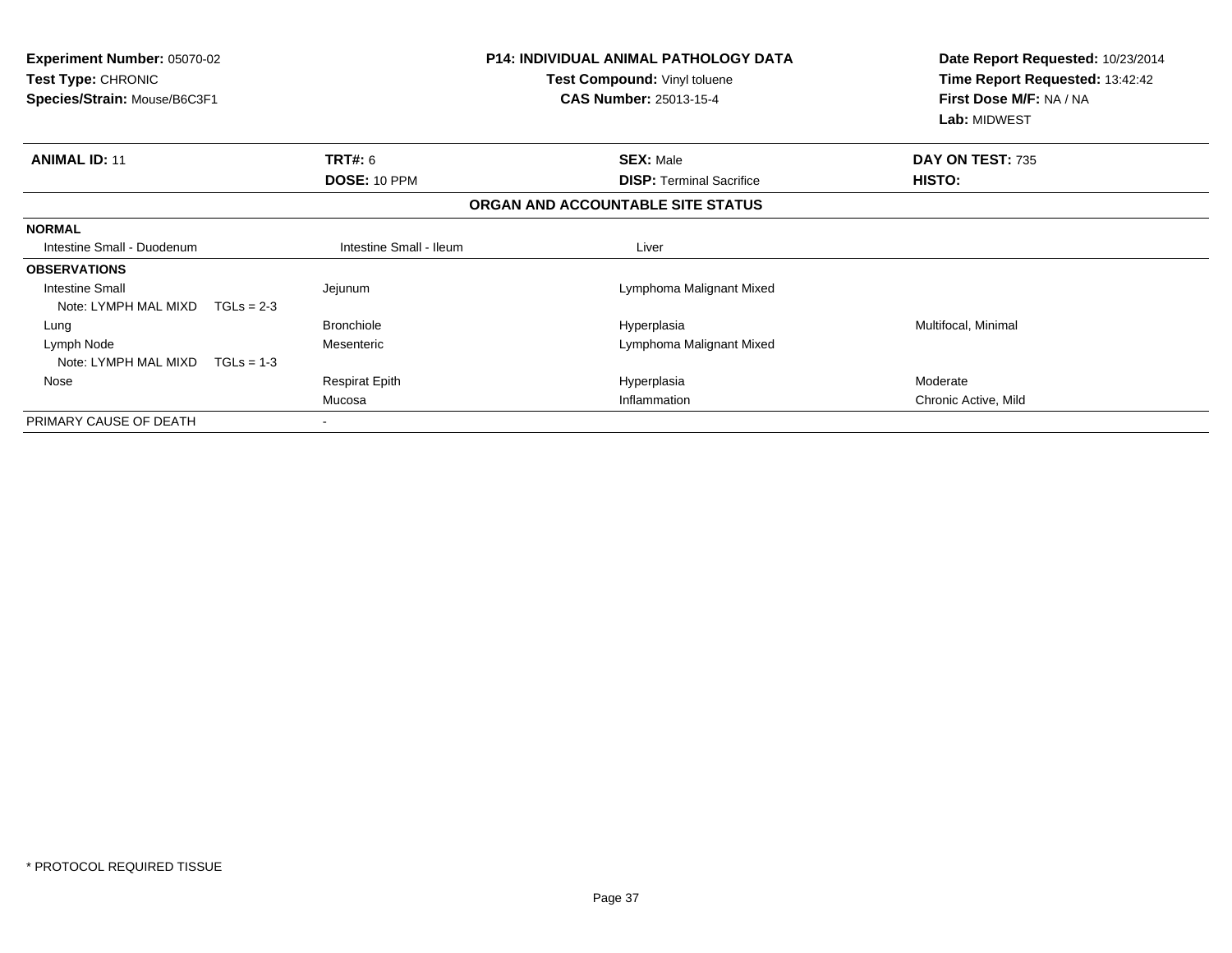| Experiment Number: 05070-02<br>Test Type: CHRONIC<br>Species/Strain: Mouse/B6C3F1 |                          | <b>P14: INDIVIDUAL ANIMAL PATHOLOGY DATA</b><br>Test Compound: Vinyl toluene<br><b>CAS Number: 25013-15-4</b> | Date Report Requested: 10/23/2014<br>Time Report Requested: 13:42:42<br>First Dose M/F: NA / NA<br>Lab: MIDWEST |  |
|-----------------------------------------------------------------------------------|--------------------------|---------------------------------------------------------------------------------------------------------------|-----------------------------------------------------------------------------------------------------------------|--|
| <b>ANIMAL ID: 12</b>                                                              | <b>TRT#: 4</b>           | <b>SEX: Male</b>                                                                                              | DAY ON TEST: 734                                                                                                |  |
|                                                                                   | <b>DOSE: CONTROL</b>     | <b>DISP: Terminal Sacrifice</b>                                                                               | HISTO:                                                                                                          |  |
|                                                                                   |                          | ORGAN AND ACCOUNTABLE SITE STATUS                                                                             |                                                                                                                 |  |
| <b>NORMAL</b>                                                                     |                          |                                                                                                               |                                                                                                                 |  |
| Adrenal Gland - Medulla                                                           | Bone                     | <b>Bone Marrow</b>                                                                                            | Epididymis                                                                                                      |  |
| Esophagus                                                                         | Gallbladder              | Heart                                                                                                         | Intestine Large - Cecum                                                                                         |  |
| Intestine Large - Colon                                                           | Intestine Large - Rectum | Intestine Small - Duodenum                                                                                    | Intestine Small - Ileum                                                                                         |  |
| Intestine Small - Jejunum                                                         | Islets, Pancreatic       | Kidney                                                                                                        | Lung                                                                                                            |  |
| Lymph Node - Mandibular                                                           | Lymph Node - Mesenteric  | Nose                                                                                                          | Pancreas                                                                                                        |  |
| Parathyroid Gland                                                                 | <b>Pituitary Gland</b>   | Prostate                                                                                                      | Salivary Glands                                                                                                 |  |
| <b>Seminal Vesicle</b>                                                            | Skin                     | Spleen                                                                                                        | Stomach - Forestomach                                                                                           |  |
| Stomach - Glandular                                                               | <b>Testes</b>            | Thymus                                                                                                        | <b>Thyroid Gland</b>                                                                                            |  |
| Trachea                                                                           | <b>Urinary Bladder</b>   |                                                                                                               |                                                                                                                 |  |
| <b>MISSING</b>                                                                    |                          |                                                                                                               |                                                                                                                 |  |
| Mammary Gland                                                                     |                          |                                                                                                               |                                                                                                                 |  |
| <b>OBSERVATIONS</b>                                                               |                          |                                                                                                               |                                                                                                                 |  |
| <b>Adrenal Gland</b>                                                              | Capsule                  | Hyperplasia                                                                                                   | Multifocal, Marked                                                                                              |  |
|                                                                                   | Cortex                   | Hyperplasia                                                                                                   | Multifocal, Moderate                                                                                            |  |
| <b>Brain</b>                                                                      |                          | Mineralization                                                                                                | Multifocal, Mild                                                                                                |  |
| Larynx                                                                            |                          | Inflammation                                                                                                  | Chronic, Focal, Mild                                                                                            |  |
| Liver                                                                             |                          | <b>Syncytial Alteration</b>                                                                                   | Multifocal, Mild                                                                                                |  |
| PRIMARY CAUSE OF DEATH                                                            |                          |                                                                                                               |                                                                                                                 |  |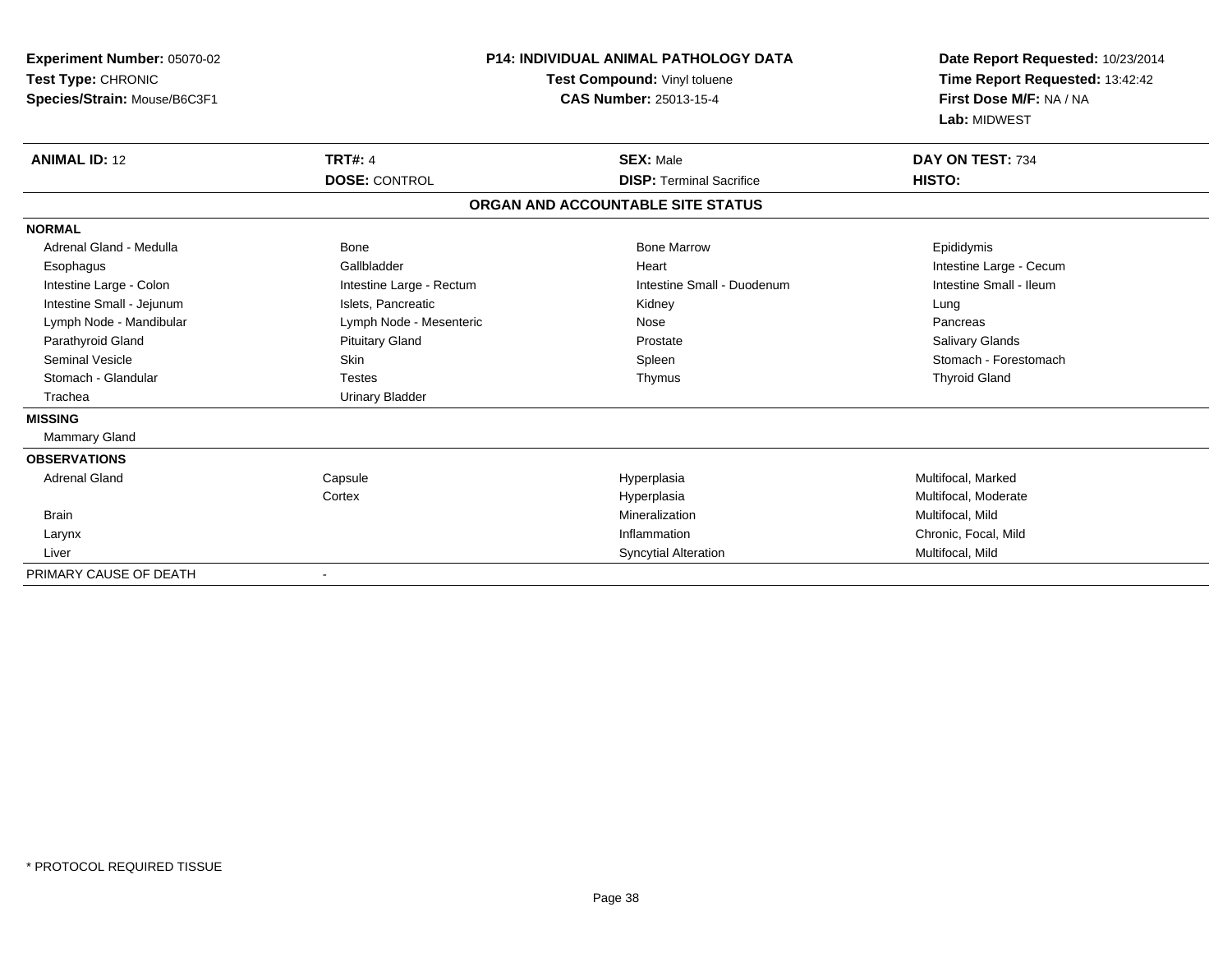| Experiment Number: 05070-02  | <b>P14: INDIVIDUAL ANIMAL PATHOLOGY DATA</b> |                                   | Date Report Requested: 10/23/2014 |
|------------------------------|----------------------------------------------|-----------------------------------|-----------------------------------|
| Test Type: CHRONIC           |                                              | Test Compound: Vinyl toluene      | Time Report Requested: 13:42:42   |
| Species/Strain: Mouse/B6C3F1 |                                              | <b>CAS Number: 25013-15-4</b>     | First Dose M/F: NA / NA           |
|                              |                                              |                                   | Lab: MIDWEST                      |
| <b>ANIMAL ID: 12</b>         | <b>TRT#: 5</b>                               | <b>SEX: Male</b>                  | DAY ON TEST: 735                  |
|                              | DOSE: 25 PPM                                 | <b>DISP: Terminal Sacrifice</b>   | HISTO:                            |
|                              |                                              | ORGAN AND ACCOUNTABLE SITE STATUS |                                   |
| <b>NORMAL</b>                |                                              |                                   |                                   |
| Adrenal Gland - Cortex       | Adrenal Gland - Medulla                      | <b>Bone</b>                       | <b>Bone Marrow</b>                |
| <b>Brain</b>                 | Epididymis                                   | Esophagus                         | Gallbladder                       |
| Heart                        | Intestine Large - Cecum                      | Intestine Large - Colon           | Intestine Large - Rectum          |
| Intestine Small - Duodenum   | Intestine Small - Ileum                      | Intestine Small - Jejunum         | Islets, Pancreatic                |
| Kidney                       | Larynx                                       | Liver                             | Lymph Node - Mandibular           |
| Lymph Node - Mesenteric      | Parathyroid Gland                            | <b>Seminal Vesicle</b>            | <b>Skin</b>                       |
| Spleen                       | Stomach - Forestomach                        | Stomach - Glandular               | <b>Testes</b>                     |
| Thymus                       | <b>Thyroid Gland</b>                         | Trachea                           | <b>Urinary Bladder</b>            |
| <b>MISSING</b>               |                                              |                                   |                                   |
| Mammary Gland                | Prostate                                     |                                   |                                   |
| <b>OBSERVATIONS</b>          |                                              |                                   |                                   |
| <b>Adrenal Gland</b>         | Capsule                                      | Hyperplasia                       | Multifocal, Moderate              |
| Lung                         | Alveolus, Bronchiole                         | Inflammation                      | Chronic Active, Multifocal, Mild  |
| Nose                         | <b>Respirat Epith</b>                        | Hyperplasia                       | Marked                            |
|                              | Mucosa                                       | Inflammation                      | Chronic Active, Mild              |
| Pancreas                     |                                              | <b>Infiltration Cellular</b>      | Lymphocyte, Multifocal, Mild      |
| <b>Pituitary Gland</b>       | <b>Pars Distalis</b>                         | Cyst                              | Mild                              |
| Salivary Glands              |                                              | <b>Infiltration Cellular</b>      | Lymphocyte, Multifocal, Moderate  |
| PRIMARY CAUSE OF DEATH       | $\blacksquare$                               |                                   |                                   |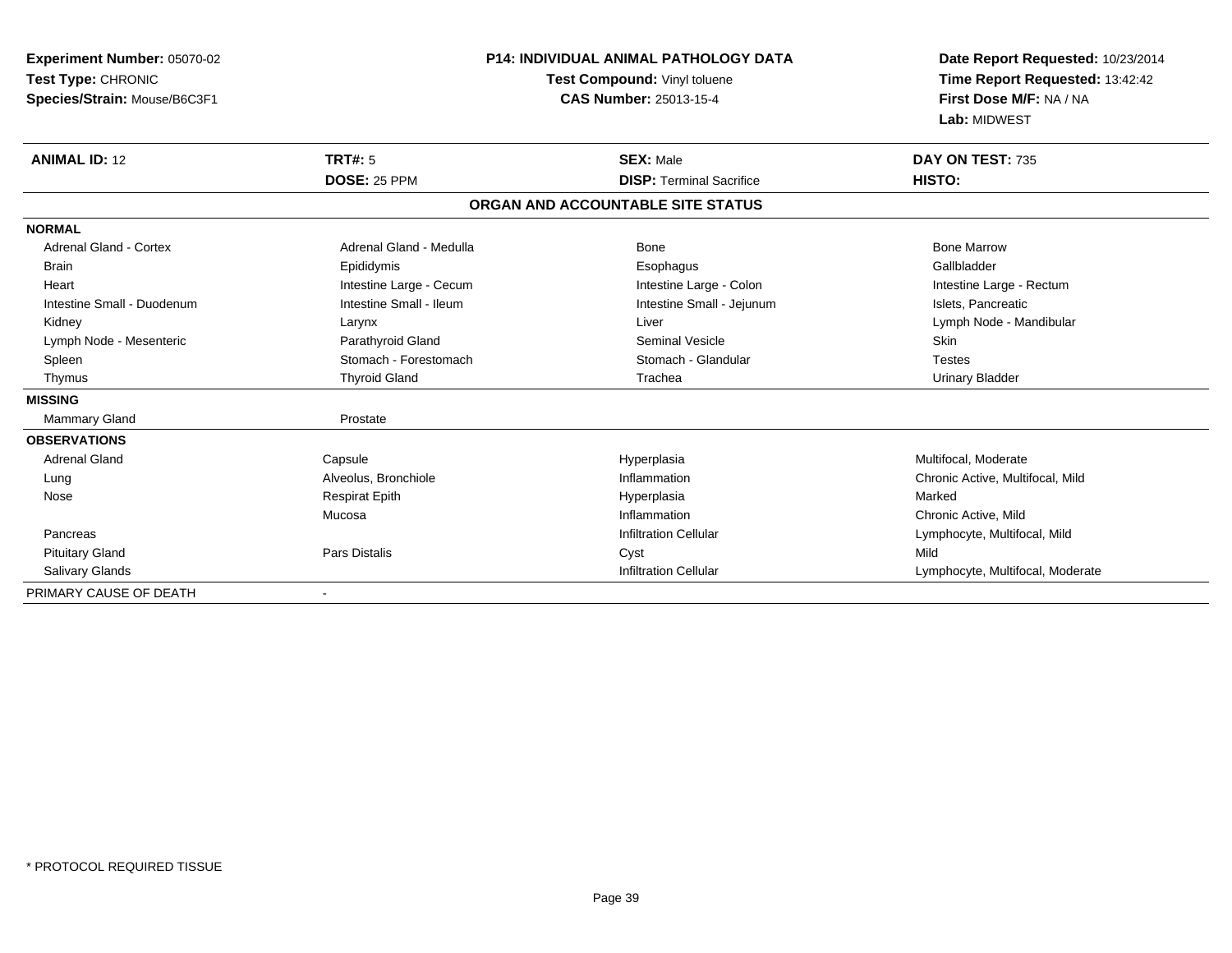| Experiment Number: 05070-02<br>Test Type: CHRONIC<br>Species/Strain: Mouse/B6C3F1 |                       | <b>P14: INDIVIDUAL ANIMAL PATHOLOGY DATA</b><br>Test Compound: Vinyl toluene<br><b>CAS Number: 25013-15-4</b> | Date Report Requested: 10/23/2014<br>Time Report Requested: 13:42:42<br>First Dose M/F: NA / NA<br>Lab: MIDWEST |  |
|-----------------------------------------------------------------------------------|-----------------------|---------------------------------------------------------------------------------------------------------------|-----------------------------------------------------------------------------------------------------------------|--|
| <b>ANIMAL ID: 12</b>                                                              | TRT#: 6               | <b>SEX: Male</b>                                                                                              | <b>DAY ON TEST: 735</b>                                                                                         |  |
|                                                                                   | DOSE: 10 PPM          | <b>DISP: Terminal Sacrifice</b>                                                                               | <b>HISTO:</b>                                                                                                   |  |
|                                                                                   |                       | ORGAN AND ACCOUNTABLE SITE STATUS                                                                             |                                                                                                                 |  |
| <b>NORMAL</b>                                                                     |                       |                                                                                                               |                                                                                                                 |  |
| Skin                                                                              |                       |                                                                                                               |                                                                                                                 |  |
| <b>OBSERVATIONS</b>                                                               |                       |                                                                                                               |                                                                                                                 |  |
| Lung                                                                              |                       | Alveolar/Bronchiolar Adenoma                                                                                  |                                                                                                                 |  |
| [Alveolar/Bronchiolar Adenoma TGLS = 2-1 ]                                        |                       |                                                                                                               |                                                                                                                 |  |
| Nose                                                                              | <b>Respirat Epith</b> | Hyperplasia                                                                                                   | Mild                                                                                                            |  |
|                                                                                   | Mucosa                | Inflammation                                                                                                  | Chronic Active, Minimal                                                                                         |  |
| PRIMARY CAUSE OF DEATH                                                            |                       |                                                                                                               |                                                                                                                 |  |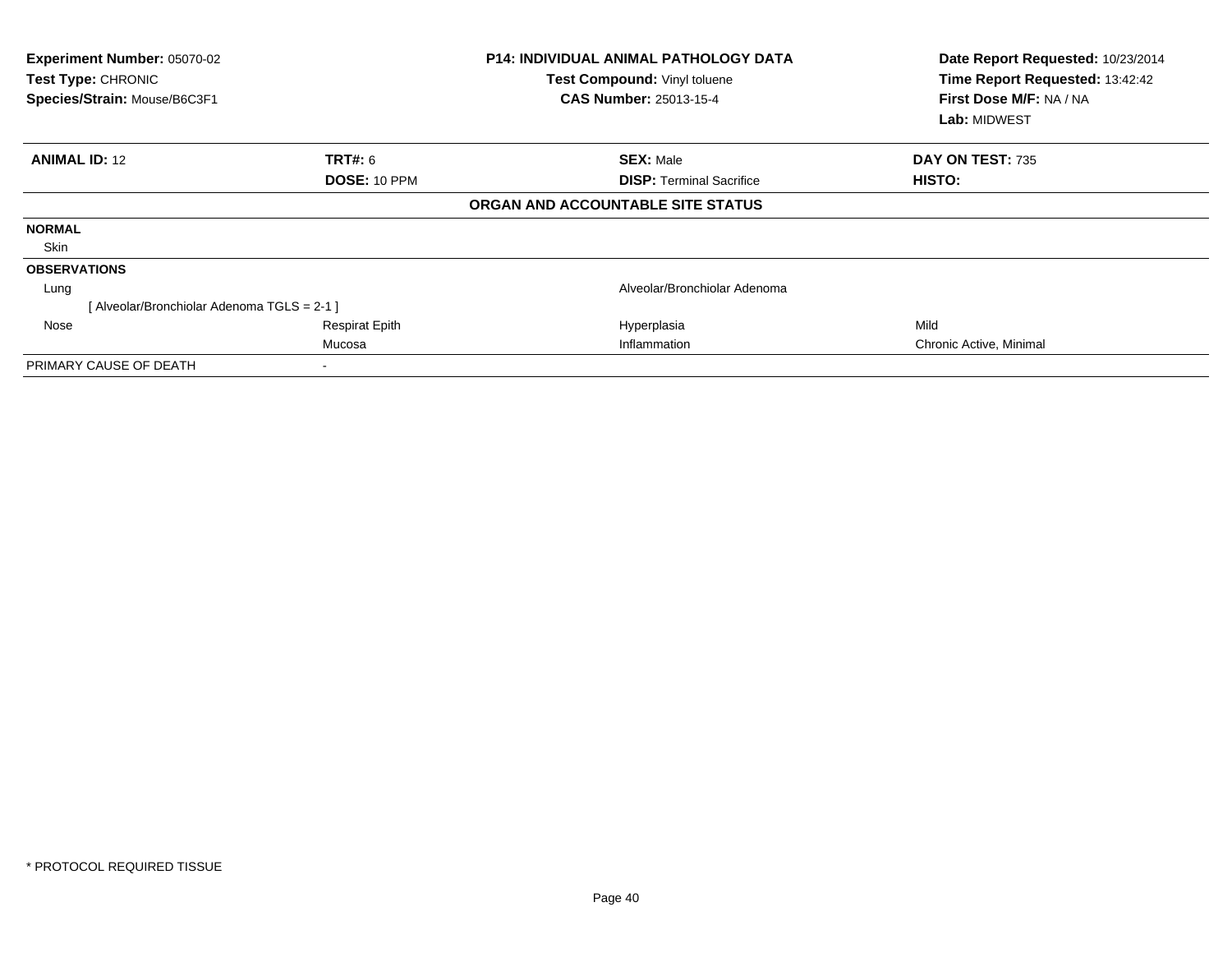| Experiment Number: 05070-02         |                               | P14: INDIVIDUAL ANIMAL PATHOLOGY DATA | Date Report Requested: 10/23/2014<br>Time Report Requested: 13:42:42 |  |
|-------------------------------------|-------------------------------|---------------------------------------|----------------------------------------------------------------------|--|
| Test Type: CHRONIC                  |                               | Test Compound: Vinyl toluene          |                                                                      |  |
| Species/Strain: Mouse/B6C3F1        | <b>CAS Number: 25013-15-4</b> |                                       | First Dose M/F: NA / NA                                              |  |
|                                     |                               |                                       | Lab: MIDWEST                                                         |  |
|                                     |                               |                                       |                                                                      |  |
| <b>ANIMAL ID: 13</b>                | <b>TRT#: 4</b>                | <b>SEX: Male</b>                      | DAY ON TEST: 529                                                     |  |
|                                     | <b>DOSE: CONTROL</b>          | <b>DISP: Natural Death</b>            | HISTO:                                                               |  |
|                                     |                               | ORGAN AND ACCOUNTABLE SITE STATUS     |                                                                      |  |
| <b>NORMAL</b>                       |                               |                                       |                                                                      |  |
| <b>Adrenal Gland - Cortex</b>       | Adrenal Gland - Medulla       | <b>Bone</b>                           | <b>Bone Marrow</b>                                                   |  |
| Epididymis                          | Esophagus                     | Gallbladder                           | Intestine Large - Colon                                              |  |
| Intestine Large - Rectum            | Intestine Small - Duodenum    | Intestine Small - Jejunum             | Islets, Pancreatic                                                   |  |
| Kidney                              | Larynx                        | Lung                                  | Lymph Node - Mandibular                                              |  |
| Nose                                | Parathyroid Gland             | <b>Pituitary Gland</b>                | Prostate                                                             |  |
| Salivary Glands                     | <b>Seminal Vesicle</b>        | <b>Skin</b>                           | Stomach - Forestomach                                                |  |
| Stomach - Glandular                 | <b>Testes</b>                 | <b>Thyroid Gland</b>                  | Trachea                                                              |  |
| <b>Urinary Bladder</b>              |                               |                                       |                                                                      |  |
| <b>MISSING</b>                      |                               |                                       |                                                                      |  |
| Intestine Large - Cecum             | <b>Mammary Gland</b>          | Thymus                                |                                                                      |  |
| <b>AUTO PRECLUDES DIAG.</b>         |                               |                                       |                                                                      |  |
| Intestine Small - Ileum             |                               |                                       |                                                                      |  |
| <b>OBSERVATIONS</b>                 |                               |                                       |                                                                      |  |
| <b>Adrenal Gland</b>                | Capsule                       | Hyperplasia                           | Multifocal, Mild                                                     |  |
| <b>Brain</b>                        |                               | Mineralization                        | Multifocal, Moderate                                                 |  |
| Heart                               | <b>Ventricl Lft</b>           | Inflammation                          | Subacute, Focal, Moderate                                            |  |
| Liver                               |                               | Anisokaryosis                         | Moderate                                                             |  |
|                                     |                               | Hemangiosarcoma                       | Multiple                                                             |  |
| Note: HEMANGIOSARC<br>$TGLs = 3-8$  |                               |                                       |                                                                      |  |
| Note: HEMANGIOSARC<br>$TGLs = 4-8$  |                               |                                       |                                                                      |  |
| Lymph Node                          | Mesenteric                    | Hemorrhage                            | Moderate                                                             |  |
|                                     | Mesenteric                    | Hyperplasia                           | Reticulum Cell, Moderate                                             |  |
| Note: HEMORRHAGE<br>$TGLs = 1-6$ ,  |                               |                                       |                                                                      |  |
| Note: HYPERPLASIA<br>$TGLs = 1-6$ , |                               |                                       |                                                                      |  |
| Pancreas                            | Artery                        | Inflammation                          | Chronic Active, Focal, Moderate                                      |  |
| <b>Preputial Gland</b>              |                               | Inflammation                          | Chronic, Mild                                                        |  |
| Spleen                              |                               | Hematopoietic Cell Proliferation      | Moderate                                                             |  |
| PRIMARY CAUSE OF DEATH              | $\blacksquare$                |                                       |                                                                      |  |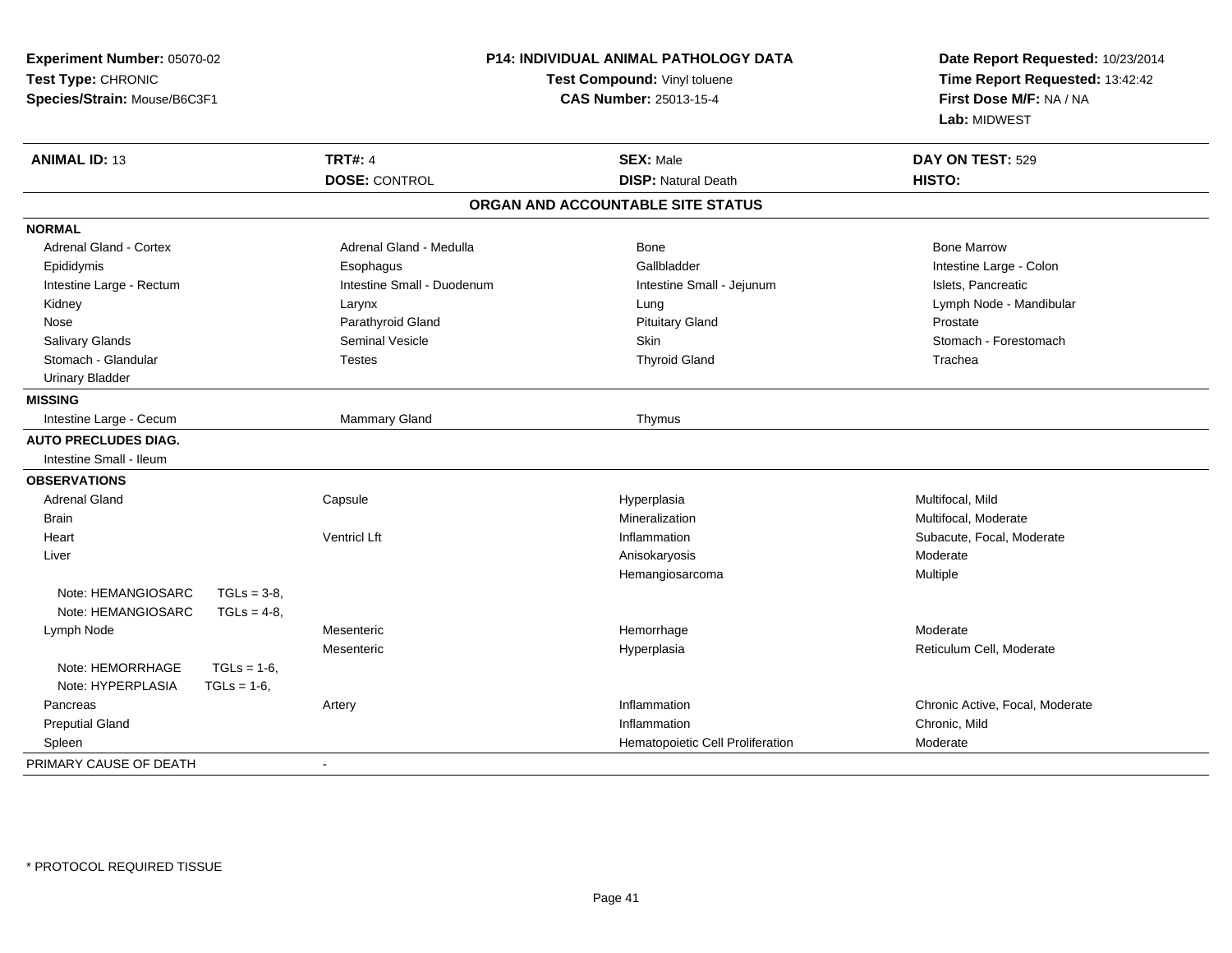| Experiment Number: 05070-02<br>Test Type: CHRONIC<br>Species/Strain: Mouse/B6C3F1 |                         | <b>P14: INDIVIDUAL ANIMAL PATHOLOGY DATA</b><br>Test Compound: Vinyl toluene<br><b>CAS Number: 25013-15-4</b> |                                 |  |
|-----------------------------------------------------------------------------------|-------------------------|---------------------------------------------------------------------------------------------------------------|---------------------------------|--|
| <b>ANIMAL ID: 13</b>                                                              | <b>TRT#: 5</b>          | <b>SEX: Male</b>                                                                                              | DAY ON TEST: 735                |  |
|                                                                                   | <b>DOSE: 25 PPM</b>     | <b>DISP: Terminal Sacrifice</b>                                                                               | HISTO:                          |  |
|                                                                                   |                         | ORGAN AND ACCOUNTABLE SITE STATUS                                                                             |                                 |  |
| <b>NORMAL</b>                                                                     |                         |                                                                                                               |                                 |  |
| Adrenal Gland - Cortex                                                            | Adrenal Gland - Medulla | Bone                                                                                                          | <b>Bone Marrow</b>              |  |
| <b>Brain</b>                                                                      | Epididymis              | Esophagus                                                                                                     | Gallbladder                     |  |
| Heart                                                                             | Intestine Large - Cecum | Intestine Large - Colon                                                                                       | Intestine Large - Rectum        |  |
| Intestine Small - Duodenum                                                        | Intestine Small - Ileum | Intestine Small - Jejunum                                                                                     | Islets, Pancreatic              |  |
| Larynx                                                                            | Liver                   | Lymph Node - Mandibular                                                                                       | Lymph Node - Mesenteric         |  |
| Pancreas                                                                          | Parathyroid Gland       | <b>Pituitary Gland</b>                                                                                        | Prostate                        |  |
| <b>Seminal Vesicle</b>                                                            | Skin                    | Spleen                                                                                                        | Stomach - Glandular             |  |
| <b>Testes</b>                                                                     | Thymus                  | <b>Thyroid Gland</b>                                                                                          | Trachea                         |  |
| <b>Urinary Bladder</b>                                                            |                         |                                                                                                               |                                 |  |
| <b>MISSING</b>                                                                    |                         |                                                                                                               |                                 |  |
| Mammary Gland                                                                     |                         |                                                                                                               |                                 |  |
| <b>OBSERVATIONS</b>                                                               |                         |                                                                                                               |                                 |  |
| <b>Adrenal Gland</b>                                                              | Capsule                 | Hyperplasia                                                                                                   | Multifocal, Moderate            |  |
| <b>Brain</b>                                                                      |                         |                                                                                                               |                                 |  |
| Note: POSSIBLE MILD FREEZING ARTIFACT                                             |                         |                                                                                                               |                                 |  |
| Kidney                                                                            |                         | Nephropathy                                                                                                   | Chronic. Minimal                |  |
| Lung                                                                              |                         | <b>Infiltration Cellular</b>                                                                                  | Lymphocyte, Multifocal, Minimal |  |
| Nose                                                                              | <b>Respirat Epith</b>   | Hyperplasia                                                                                                   | Marked                          |  |
|                                                                                   | Mucosa                  | Inflammation                                                                                                  | Chronic Active, Marked          |  |
| <b>Preputial Gland</b>                                                            |                         | Cyst                                                                                                          | Moderate                        |  |
| Salivary Glands                                                                   |                         | <b>Infiltration Cellular</b>                                                                                  | Lymphocyte, Focal, Mild         |  |
| Stomach                                                                           | Epithelium, Forestomach | Hyperplasia                                                                                                   | Focal, Minimal                  |  |
| PRIMARY CAUSE OF DEATH                                                            |                         |                                                                                                               |                                 |  |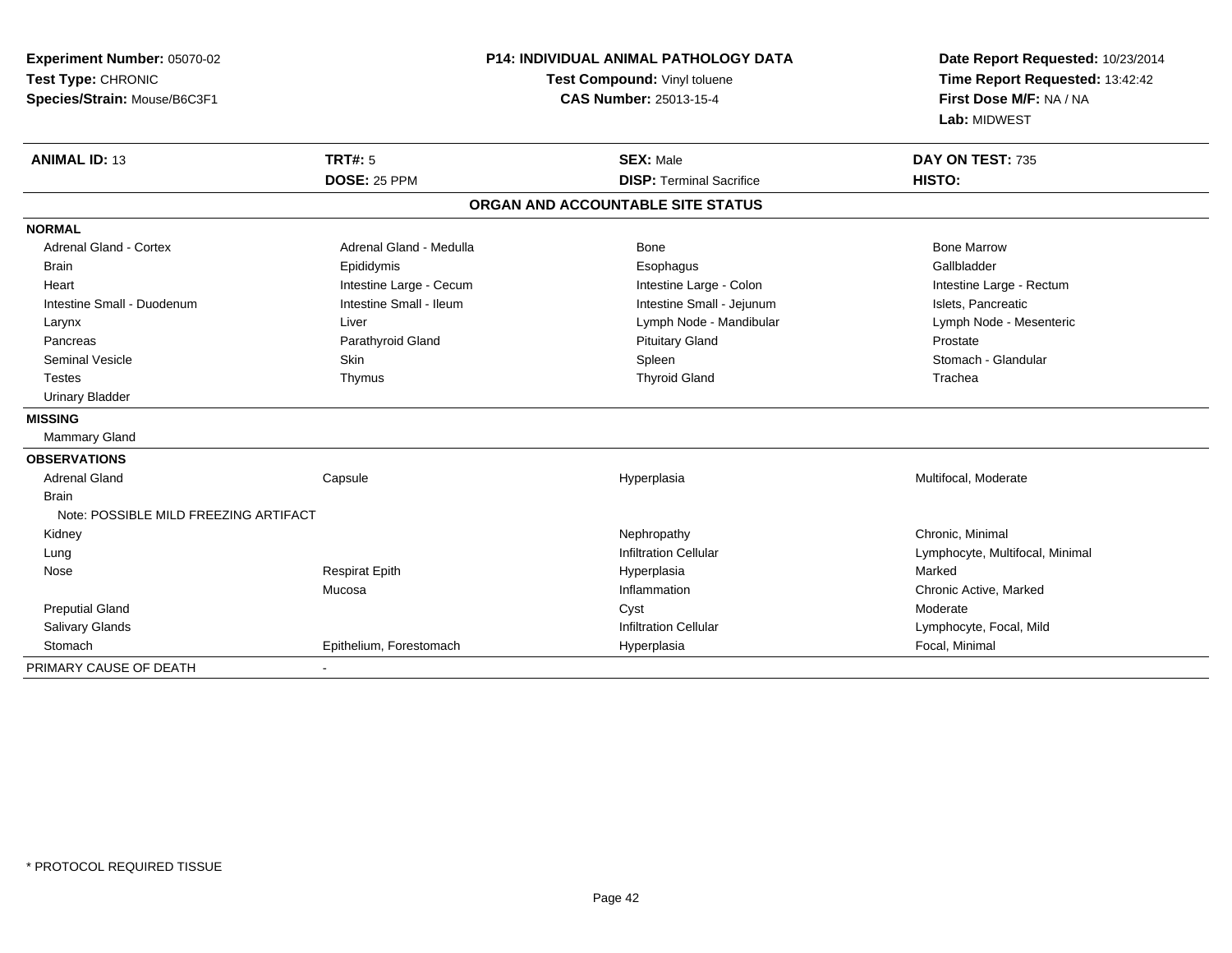| <b>Experiment Number: 05070-02</b><br><b>Test Type: CHRONIC</b><br>Species/Strain: Mouse/B6C3F1 |                        | <b>P14: INDIVIDUAL ANIMAL PATHOLOGY DATA</b><br>Test Compound: Vinyl toluene<br><b>CAS Number: 25013-15-4</b> | Date Report Requested: 10/23/2014<br>Time Report Requested: 13:42:42<br>First Dose M/F: NA / NA<br><b>Lab: MIDWEST</b> |  |
|-------------------------------------------------------------------------------------------------|------------------------|---------------------------------------------------------------------------------------------------------------|------------------------------------------------------------------------------------------------------------------------|--|
| <b>ANIMAL ID: 13</b>                                                                            | TRT#: 6                | <b>SEX: Male</b>                                                                                              | DAY ON TEST: 735                                                                                                       |  |
|                                                                                                 | DOSE: 10 PPM           | <b>DISP: Terminal Sacrifice</b>                                                                               | HISTO:                                                                                                                 |  |
|                                                                                                 |                        | ORGAN AND ACCOUNTABLE SITE STATUS                                                                             |                                                                                                                        |  |
| <b>NORMAL</b>                                                                                   |                        |                                                                                                               |                                                                                                                        |  |
| Skin                                                                                            | <b>Urinary Bladder</b> |                                                                                                               |                                                                                                                        |  |
| <b>OBSERVATIONS</b>                                                                             |                        |                                                                                                               |                                                                                                                        |  |
| Lung                                                                                            |                        | <b>Infiltration Cellular</b>                                                                                  | Lymphocyte, Multifocal, Mild                                                                                           |  |
| Nose                                                                                            | <b>Respirat Epith</b>  | Hyperplasia                                                                                                   | Moderate                                                                                                               |  |
|                                                                                                 | Mucosa                 | Inflammation                                                                                                  | Chronic Active, Minimal                                                                                                |  |
| PRIMARY CAUSE OF DEATH                                                                          |                        |                                                                                                               |                                                                                                                        |  |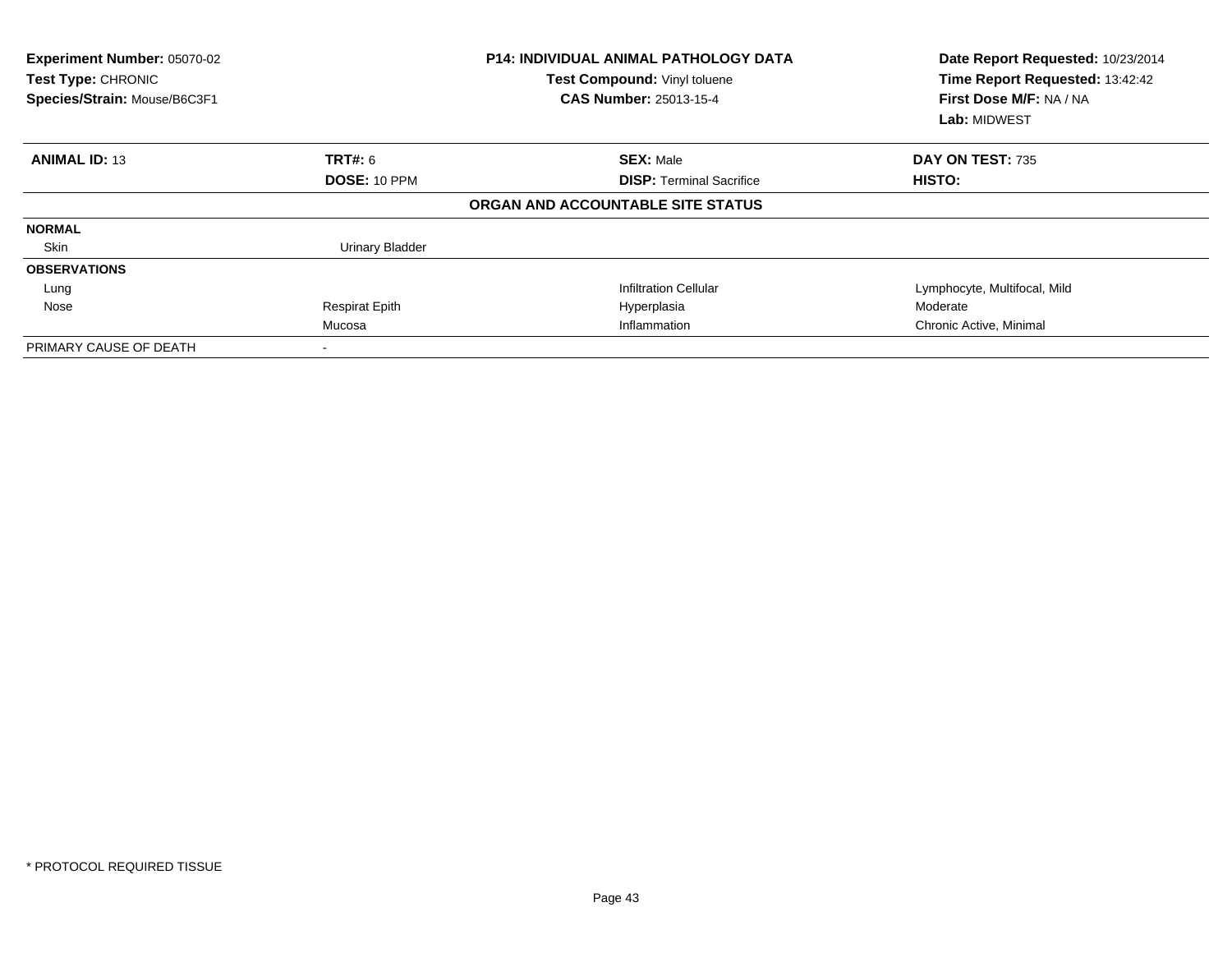| <b>Experiment Number: 05070-02</b><br>Test Type: CHRONIC<br>Species/Strain: Mouse/B6C3F1 |                           | <b>P14: INDIVIDUAL ANIMAL PATHOLOGY DATA</b><br>Test Compound: Vinyl toluene<br><b>CAS Number: 25013-15-4</b> | Date Report Requested: 10/23/2014<br>Time Report Requested: 13:42:42<br>First Dose M/F: NA / NA<br>Lab: MIDWEST |
|------------------------------------------------------------------------------------------|---------------------------|---------------------------------------------------------------------------------------------------------------|-----------------------------------------------------------------------------------------------------------------|
| <b>ANIMAL ID: 14</b>                                                                     | <b>TRT#: 4</b>            | <b>SEX: Male</b>                                                                                              | DAY ON TEST: 733                                                                                                |
|                                                                                          | <b>DOSE: CONTROL</b>      | <b>DISP: Terminal Sacrifice</b>                                                                               | HISTO:                                                                                                          |
|                                                                                          |                           | ORGAN AND ACCOUNTABLE SITE STATUS                                                                             |                                                                                                                 |
| <b>NORMAL</b>                                                                            |                           |                                                                                                               |                                                                                                                 |
| <b>Adrenal Gland - Cortex</b>                                                            | Adrenal Gland - Medulla   | Bone                                                                                                          | <b>Bone Marrow</b>                                                                                              |
| Epididymis                                                                               | Esophagus                 | Gallbladder                                                                                                   | Heart                                                                                                           |
| Intestine Large - Cecum                                                                  | Intestine Large - Colon   | Intestine Large - Rectum                                                                                      | Intestine Small - Duodenum                                                                                      |
| Intestine Small - Ileum                                                                  | Intestine Small - Jejunum | Islets. Pancreatic                                                                                            | Kidney                                                                                                          |
| Larynx                                                                                   | Lung                      | Lymph Node - Mandibular                                                                                       | <b>Mammary Gland</b>                                                                                            |
| Nose                                                                                     | Pancreas                  | Parathyroid Gland                                                                                             | <b>Pituitary Gland</b>                                                                                          |
| Prostate                                                                                 | Salivary Glands           | Seminal Vesicle                                                                                               | <b>Skin</b>                                                                                                     |
| Spleen                                                                                   | Stomach - Forestomach     | Stomach - Glandular                                                                                           | <b>Testes</b>                                                                                                   |
| Thymus                                                                                   | <b>Thyroid Gland</b>      | Trachea                                                                                                       | <b>Urinary Bladder</b>                                                                                          |
| <b>OBSERVATIONS</b>                                                                      |                           |                                                                                                               |                                                                                                                 |
| <b>Adrenal Gland</b>                                                                     | Capsule                   | Hyperplasia                                                                                                   | Multifocal, Mild                                                                                                |
| <b>Brain</b>                                                                             |                           | Mineralization                                                                                                | Multifocal, Mild                                                                                                |
| Liver                                                                                    |                           | Hepatocellular Adenoma                                                                                        |                                                                                                                 |
| Note: HEPATOCLR ADEN                                                                     | $TGLs = 2-5.$             |                                                                                                               |                                                                                                                 |
| Lymph Node                                                                               | Mesenteric                | Hemorrhage                                                                                                    | Moderate                                                                                                        |
| PRIMARY CAUSE OF DEATH                                                                   |                           |                                                                                                               |                                                                                                                 |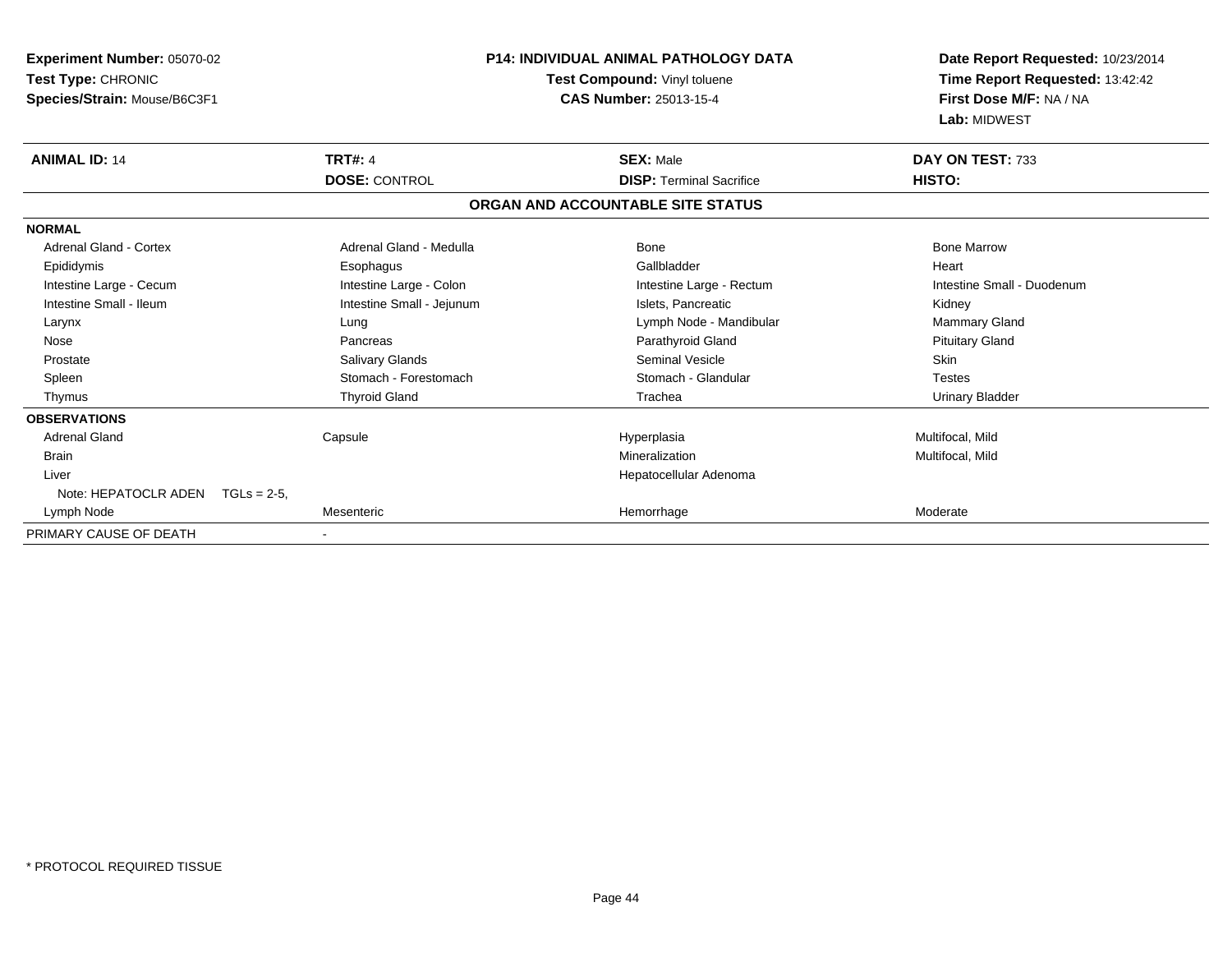| Experiment Number: 05070-02  | <b>P14: INDIVIDUAL ANIMAL PATHOLOGY DATA</b> |                                   | Date Report Requested: 10/23/2014 |  |
|------------------------------|----------------------------------------------|-----------------------------------|-----------------------------------|--|
| Test Type: CHRONIC           |                                              | Test Compound: Vinyl toluene      | Time Report Requested: 13:42:42   |  |
| Species/Strain: Mouse/B6C3F1 |                                              | <b>CAS Number: 25013-15-4</b>     | First Dose M/F: NA / NA           |  |
|                              |                                              |                                   | Lab: MIDWEST                      |  |
| <b>ANIMAL ID: 14</b>         | TRT#: 5                                      | <b>SEX: Male</b>                  | DAY ON TEST: 735                  |  |
|                              | DOSE: 25 PPM                                 | <b>DISP: Terminal Sacrifice</b>   | HISTO:                            |  |
|                              |                                              | ORGAN AND ACCOUNTABLE SITE STATUS |                                   |  |
| <b>NORMAL</b>                |                                              |                                   |                                   |  |
| Adrenal Gland - Medulla      | <b>Bone</b>                                  | <b>Bone Marrow</b>                | <b>Brain</b>                      |  |
| Epididymis                   | Esophagus                                    | Gallbladder                       | Heart                             |  |
| Intestine Large - Cecum      | Intestine Large - Colon                      | Intestine Large - Rectum          | Intestine Small - Duodenum        |  |
| Intestine Small - Ileum      | Intestine Small - Jejunum                    | Islets, Pancreatic                | Kidney                            |  |
| Larynx                       | Liver                                        | Lung                              | Lymph Node - Mandibular           |  |
| <b>Mammary Gland</b>         | Pancreas                                     | Parathyroid Gland                 | <b>Pituitary Gland</b>            |  |
| Prostate                     | <b>Seminal Vesicle</b>                       | Skin                              | Spleen                            |  |
| Stomach - Forestomach        | Stomach - Glandular                          | Thymus                            | <b>Thyroid Gland</b>              |  |
| Trachea                      | <b>Urinary Bladder</b>                       |                                   |                                   |  |
| <b>OBSERVATIONS</b>          |                                              |                                   |                                   |  |
| <b>Adrenal Gland</b>         | Capsule                                      | Hyperplasia                       | Multifocal, Moderate              |  |
|                              | Cortex                                       | Hypertrophy                       | Focal, Marked                     |  |
| Lymph Node                   | Mesenteric                                   | Hyperplasia                       | Reticulum Cell, Moderate          |  |
| Nose                         | <b>Respirat Epith</b>                        | Hyperplasia                       | Marked                            |  |
|                              | Mucosa                                       | Inflammation                      | Chronic Active, Mild              |  |
| <b>Preputial Gland</b>       |                                              | Cyst                              | Mild                              |  |
| Salivary Glands              |                                              | <b>Infiltration Cellular</b>      | Lymphocyte, Multifocal, Mild      |  |
| <b>Testes</b>                | <b>Interstit Cell</b>                        | Adenoma                           |                                   |  |
| PRIMARY CAUSE OF DEATH       |                                              |                                   |                                   |  |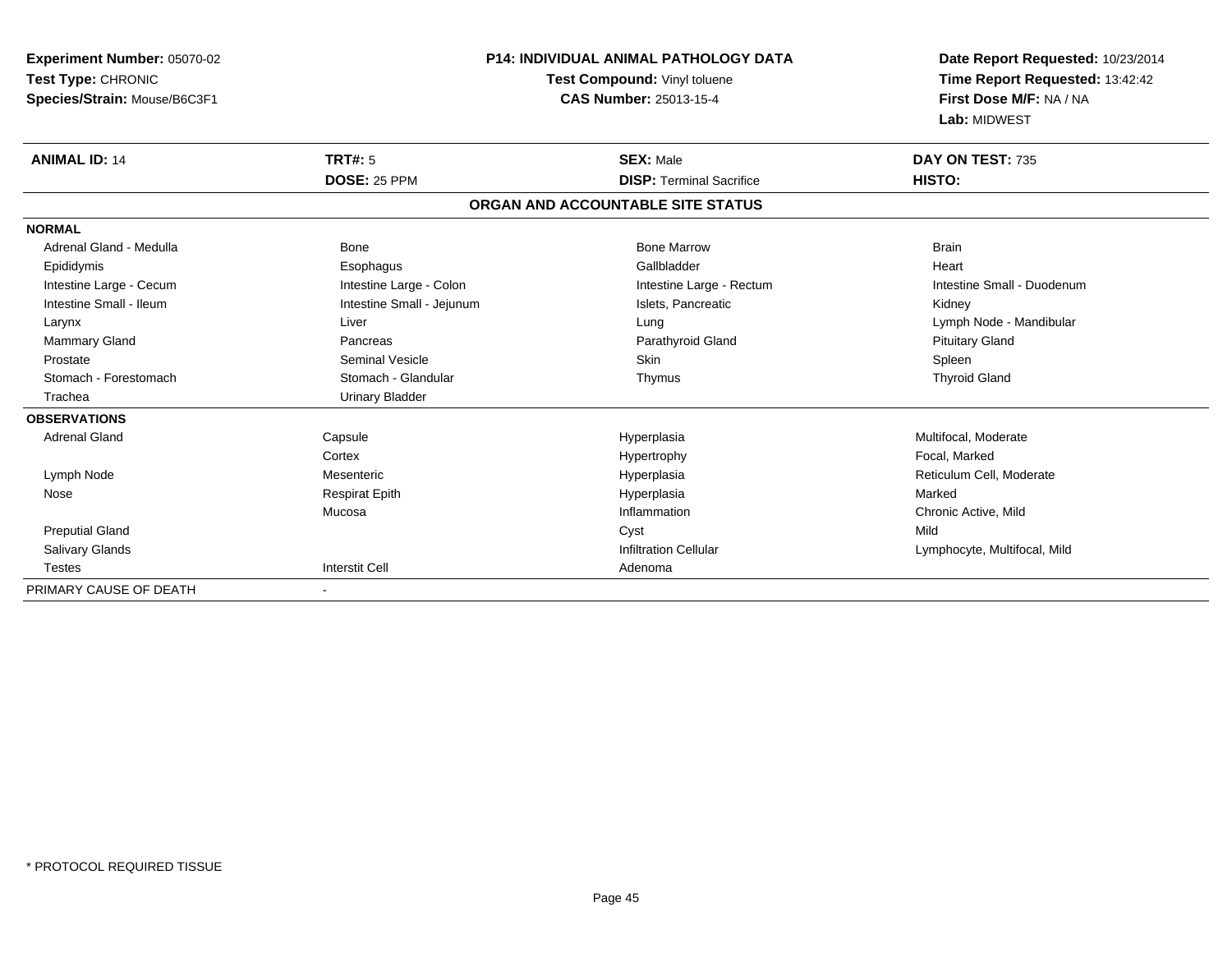| <b>Experiment Number: 05070-02</b><br>Test Type: CHRONIC<br>Species/Strain: Mouse/B6C3F1 |                       | <b>P14: INDIVIDUAL ANIMAL PATHOLOGY DATA</b><br>Test Compound: Vinyl toluene<br>CAS Number: 25013-15-4 | Date Report Requested: 10/23/2014<br>Time Report Requested: 13:42:42<br>First Dose M/F: NA / NA<br>Lab: MIDWEST |
|------------------------------------------------------------------------------------------|-----------------------|--------------------------------------------------------------------------------------------------------|-----------------------------------------------------------------------------------------------------------------|
| <b>ANIMAL ID: 14</b>                                                                     | TRT#: 6               | <b>SEX: Male</b>                                                                                       | DAY ON TEST: 735                                                                                                |
|                                                                                          | DOSE: 10 PPM          | <b>DISP:</b> Terminal Sacrifice                                                                        | HISTO:                                                                                                          |
| <b>OBSERVATIONS</b>                                                                      |                       |                                                                                                        |                                                                                                                 |
| Lung                                                                                     | <b>Bronchiole</b>     | Inflammation                                                                                           | Chronic, Focal, Minimal                                                                                         |
| Lymph Node                                                                               | Mesenteric            | Hemorrhage                                                                                             | Mild                                                                                                            |
| Note: HEMORRHAGE<br>$TGLs = 1-3$                                                         |                       |                                                                                                        |                                                                                                                 |
| Nose                                                                                     | <b>Respirat Epith</b> | Hyperplasia                                                                                            | Moderate                                                                                                        |
|                                                                                          | Mucosa                | Inflammation                                                                                           | Chronic Active, Mild                                                                                            |
| PRIMARY CAUSE OF DEATH                                                                   |                       |                                                                                                        |                                                                                                                 |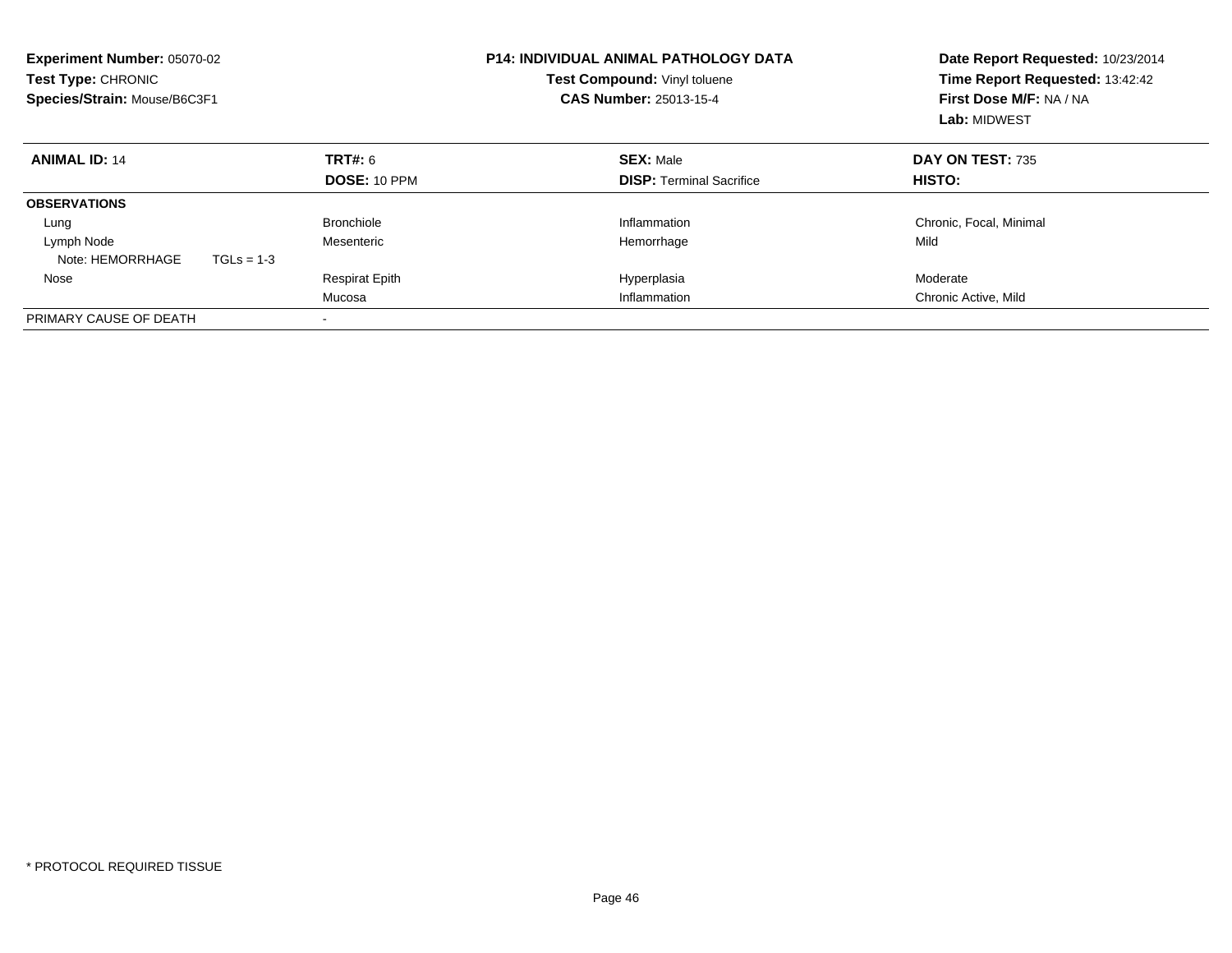| <b>P14: INDIVIDUAL ANIMAL PATHOLOGY DATA</b><br>Experiment Number: 05070-02<br>Test Type: CHRONIC<br>Test Compound: Vinyl toluene<br>Species/Strain: Mouse/B6C3F1<br><b>CAS Number: 25013-15-4</b> |                    |                                        | Date Report Requested: 10/23/2014<br>Time Report Requested: 13:42:42<br>First Dose M/F: NA / NA<br>Lab: MIDWEST |                                                     |                                 |
|----------------------------------------------------------------------------------------------------------------------------------------------------------------------------------------------------|--------------------|----------------------------------------|-----------------------------------------------------------------------------------------------------------------|-----------------------------------------------------|---------------------------------|
| <b>ANIMAL ID: 15</b>                                                                                                                                                                               |                    | <b>TRT#: 4</b><br><b>DOSE: CONTROL</b> |                                                                                                                 | <b>SEX: Male</b><br><b>DISP: Terminal Sacrifice</b> | DAY ON TEST: 733<br>HISTO:      |
|                                                                                                                                                                                                    |                    |                                        |                                                                                                                 | ORGAN AND ACCOUNTABLE SITE STATUS                   |                                 |
| <b>NORMAL</b>                                                                                                                                                                                      |                    |                                        |                                                                                                                 |                                                     |                                 |
| <b>Adrenal Gland - Cortex</b>                                                                                                                                                                      |                    | Adrenal Gland - Medulla                |                                                                                                                 | <b>Bone</b>                                         | <b>Bone Marrow</b>              |
| Epididymis                                                                                                                                                                                         |                    | Esophagus                              |                                                                                                                 | Gallbladder                                         | Heart                           |
| Intestine Large - Cecum                                                                                                                                                                            |                    | Intestine Large - Colon                |                                                                                                                 | Intestine Large - Rectum                            | Intestine Small - Duodenum      |
| Intestine Small - Ileum                                                                                                                                                                            |                    | Intestine Small - Jejunum              |                                                                                                                 | Islets, Pancreatic                                  | Larynx                          |
| Lung                                                                                                                                                                                               |                    | Lymph Node - Mandibular                |                                                                                                                 | Nose                                                | Pancreas                        |
| Parathyroid Gland                                                                                                                                                                                  |                    | Prostate                               |                                                                                                                 | Salivary Glands                                     | <b>Seminal Vesicle</b>          |
| Skin                                                                                                                                                                                               |                    | Spleen                                 |                                                                                                                 | Stomach - Forestomach                               | Stomach - Glandular             |
| Testes                                                                                                                                                                                             |                    | Thymus                                 |                                                                                                                 | <b>Thyroid Gland</b>                                | Trachea                         |
| <b>Urinary Bladder</b>                                                                                                                                                                             |                    |                                        |                                                                                                                 |                                                     |                                 |
| <b>MISSING</b>                                                                                                                                                                                     |                    |                                        |                                                                                                                 |                                                     |                                 |
| <b>Mammary Gland</b>                                                                                                                                                                               |                    | <b>Pituitary Gland</b>                 |                                                                                                                 |                                                     |                                 |
| <b>OBSERVATIONS</b>                                                                                                                                                                                |                    |                                        |                                                                                                                 |                                                     |                                 |
| <b>Adrenal Gland</b>                                                                                                                                                                               |                    | Capsule                                |                                                                                                                 | Adenoma                                             | Multiple                        |
|                                                                                                                                                                                                    |                    | Capsule                                |                                                                                                                 | Hyperplasia                                         | Multifocal, Moderate            |
| <b>Brain</b>                                                                                                                                                                                       |                    |                                        |                                                                                                                 | Mineralization                                      | Multifocal, Mild                |
| Kidney                                                                                                                                                                                             |                    |                                        |                                                                                                                 | <b>Infiltration Cellular</b>                        | Lymphocyte, Multifocal, Minimal |
| Liver                                                                                                                                                                                              |                    |                                        |                                                                                                                 | Hepatocellular Adenoma                              | Multiple                        |
| Note: HEPATOCLR ADEN                                                                                                                                                                               | $TGLs = 2-5+5.1$ . |                                        |                                                                                                                 |                                                     |                                 |
| Note: HEPATOCLR ADEN                                                                                                                                                                               | $TGLs = 4-5+5.1$ . |                                        |                                                                                                                 |                                                     |                                 |
| Lymph Node                                                                                                                                                                                         |                    | Mesenteric                             |                                                                                                                 | Hemorrhage                                          | Mild                            |
| PRIMARY CAUSE OF DEATH                                                                                                                                                                             |                    |                                        |                                                                                                                 |                                                     |                                 |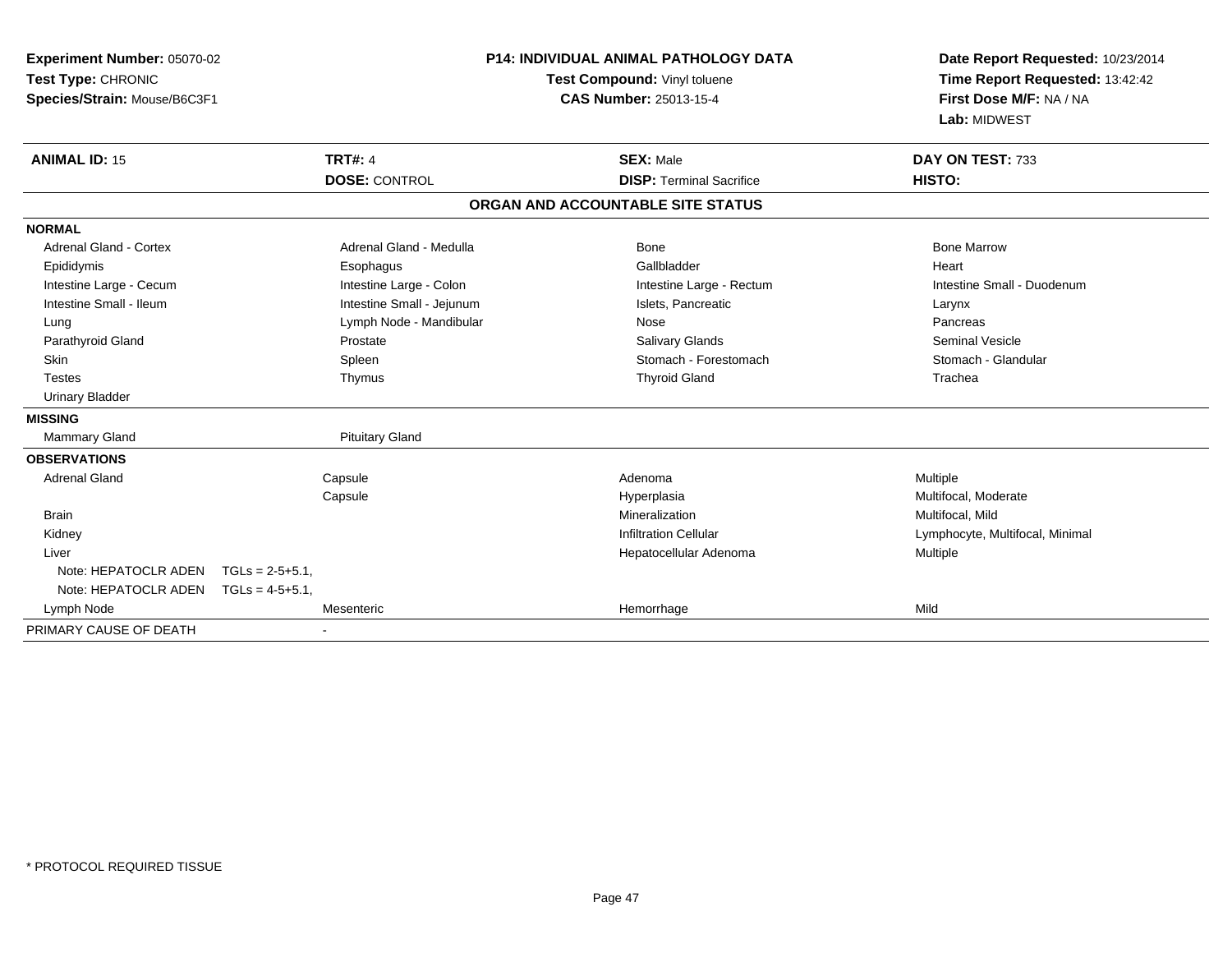| Experiment Number: 05070-02<br>Test Type: CHRONIC<br>Species/Strain: Mouse/B6C3F1 |                          | <b>P14: INDIVIDUAL ANIMAL PATHOLOGY DATA</b><br>Test Compound: Vinyl toluene<br><b>CAS Number: 25013-15-4</b> | Date Report Requested: 10/23/2014<br>Time Report Requested: 13:42:42<br>First Dose M/F: NA / NA<br>Lab: MIDWEST |  |
|-----------------------------------------------------------------------------------|--------------------------|---------------------------------------------------------------------------------------------------------------|-----------------------------------------------------------------------------------------------------------------|--|
| <b>ANIMAL ID: 15</b>                                                              | <b>TRT#: 5</b>           | <b>SEX: Male</b>                                                                                              | DAY ON TEST: 735                                                                                                |  |
|                                                                                   | DOSE: 25 PPM             | <b>DISP: Terminal Sacrifice</b>                                                                               | <b>HISTO:</b>                                                                                                   |  |
|                                                                                   |                          | ORGAN AND ACCOUNTABLE SITE STATUS                                                                             |                                                                                                                 |  |
| <b>NORMAL</b>                                                                     |                          |                                                                                                               |                                                                                                                 |  |
| Adrenal Gland - Medulla                                                           | Bone                     | <b>Bone Marrow</b>                                                                                            | <b>Brain</b>                                                                                                    |  |
| Epididymis                                                                        | Esophagus                | Heart                                                                                                         | Intestine Large - Cecum                                                                                         |  |
| Intestine Large - Colon                                                           | Intestine Large - Rectum | Intestine Small - Duodenum                                                                                    | Intestine Small - Ileum                                                                                         |  |
| Intestine Small - Jejunum                                                         | Larynx                   | Lymph Node - Mesenteric                                                                                       | Mammary Gland                                                                                                   |  |
| Pancreas                                                                          | Parathyroid Gland        | Prostate                                                                                                      | <b>Salivary Glands</b>                                                                                          |  |
| <b>Seminal Vesicle</b>                                                            | Spleen                   | Stomach - Forestomach                                                                                         | Stomach - Glandular                                                                                             |  |
| <b>Testes</b>                                                                     | Thymus                   | Trachea                                                                                                       | <b>Urinary Bladder</b>                                                                                          |  |
| <b>MISSING</b>                                                                    |                          |                                                                                                               |                                                                                                                 |  |
| Gallbladder                                                                       | Lymph Node - Mandibular  | <b>Pituitary Gland</b>                                                                                        |                                                                                                                 |  |
| <b>OBSERVATIONS</b>                                                               |                          |                                                                                                               |                                                                                                                 |  |
| <b>Adrenal Gland</b>                                                              | Capsule                  | Hyperplasia                                                                                                   | Multifocal, Moderate                                                                                            |  |
|                                                                                   | Cortex                   | Hypertrophy                                                                                                   | Focal, Minimal                                                                                                  |  |
| Islets, Pancreatic                                                                |                          | Hyperplasia                                                                                                   | Focal, Moderate                                                                                                 |  |
| Kidney                                                                            |                          | <b>Infiltration Cellular</b>                                                                                  | Lymphocyte, Focal, Mild                                                                                         |  |
| Liver                                                                             |                          | Hepatocellular Carcinoma                                                                                      |                                                                                                                 |  |
| Note: HEPATOCLR CARC<br>$TGLs = 7-5$ ,                                            |                          |                                                                                                               |                                                                                                                 |  |
| Lung                                                                              |                          | Alveolar/Bronchiolar Adenoma                                                                                  |                                                                                                                 |  |
|                                                                                   | Alveolus, Bronchiole     | Inflammation                                                                                                  | Chronic Active, Multifocal, Marked                                                                              |  |
| Note: INFLAMMATION<br>Note: ALV BRON ADEN<br>$TGLs = 3-11$ .                      | $TGLs = 2+3+4+5+6-4+11.$ |                                                                                                               |                                                                                                                 |  |
| Nose                                                                              | <b>Respirat Epith</b>    | Hyperplasia                                                                                                   | Marked                                                                                                          |  |
|                                                                                   | Mucosa                   | Inflammation                                                                                                  | Chronic Active, Moderate                                                                                        |  |
| Skin                                                                              |                          | Inflammation                                                                                                  | Chronic Active, Mild                                                                                            |  |
| <b>Thyroid Gland</b>                                                              |                          | Ultimobranchial Cyst                                                                                          |                                                                                                                 |  |
| PRIMARY CAUSE OF DEATH                                                            | $\blacksquare$           |                                                                                                               |                                                                                                                 |  |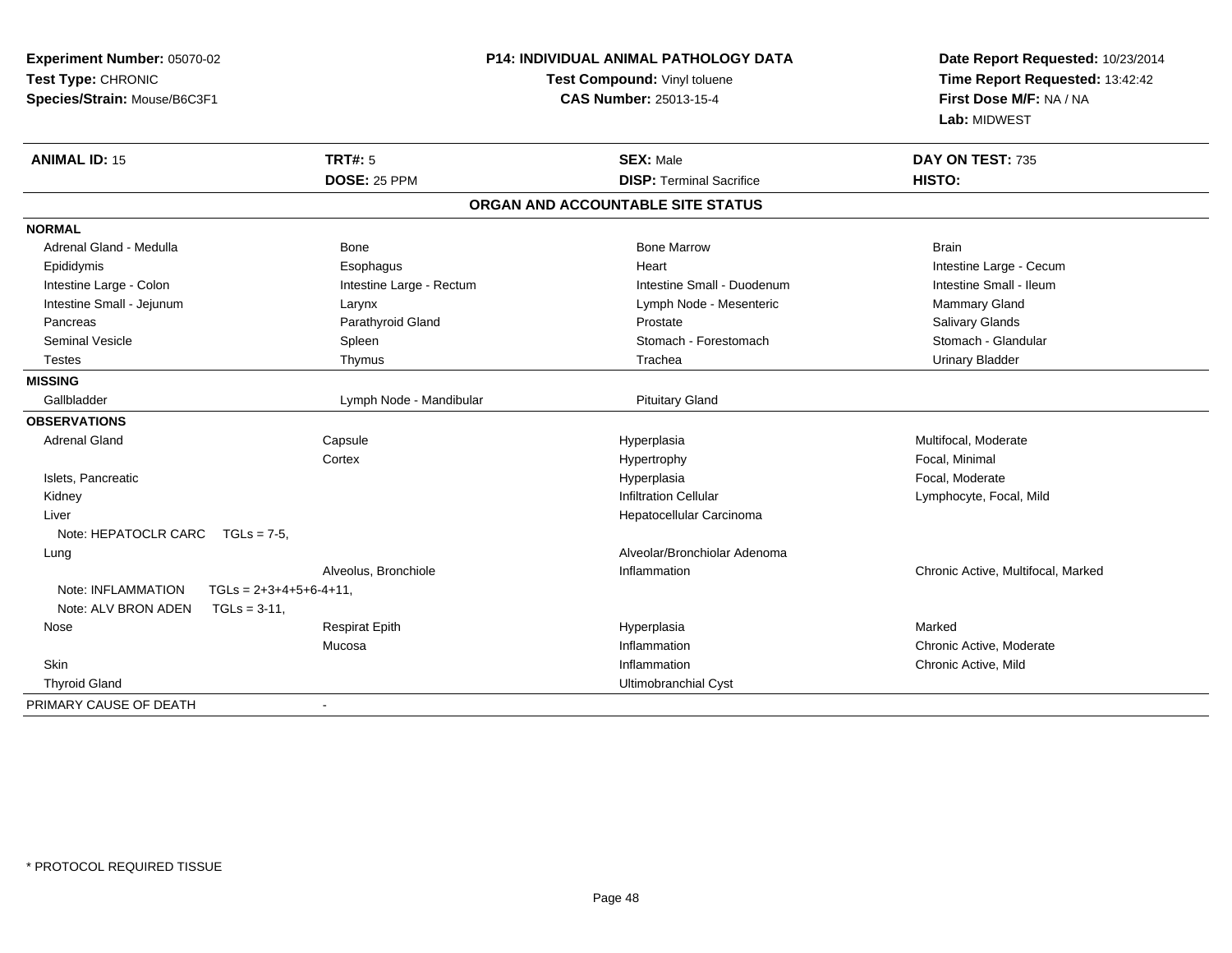| <b>Experiment Number: 05070-02</b><br>Test Type: CHRONIC<br>Species/Strain: Mouse/B6C3F1 |                 |                           | <b>P14: INDIVIDUAL ANIMAL PATHOLOGY DATA</b><br>Test Compound: Vinyl toluene<br><b>CAS Number: 25013-15-4</b> |                                   | Date Report Requested: 10/23/2014<br>Time Report Requested: 13:42:42<br>First Dose M/F: NA / NA<br>Lab: MIDWEST |  |
|------------------------------------------------------------------------------------------|-----------------|---------------------------|---------------------------------------------------------------------------------------------------------------|-----------------------------------|-----------------------------------------------------------------------------------------------------------------|--|
| <b>ANIMAL ID: 15</b>                                                                     |                 | <b>TRT#: 6</b>            |                                                                                                               | <b>SEX: Male</b>                  | DAY ON TEST: 358                                                                                                |  |
|                                                                                          |                 | DOSE: 10 PPM              |                                                                                                               | <b>DISP: Natural Death</b>        | HISTO:                                                                                                          |  |
|                                                                                          |                 |                           |                                                                                                               | ORGAN AND ACCOUNTABLE SITE STATUS |                                                                                                                 |  |
| <b>NORMAL</b>                                                                            |                 |                           |                                                                                                               |                                   |                                                                                                                 |  |
| <b>Adrenal Gland - Cortex</b>                                                            |                 | Adrenal Gland - Medulla   |                                                                                                               | <b>Brain</b>                      | Epididymis                                                                                                      |  |
| Heart                                                                                    |                 | Intestine Large - Cecum   |                                                                                                               | Intestine Large - Colon           | Intestine Small - Duodenum                                                                                      |  |
| Intestine Small - Ileum                                                                  |                 | Intestine Small - Jejunum |                                                                                                               | Islets. Pancreatic                | Kidney                                                                                                          |  |
| Liver                                                                                    |                 | Lymph Node - Mandibular   |                                                                                                               | Pancreas                          | <b>Pituitary Gland</b>                                                                                          |  |
| Prostate                                                                                 |                 | Salivary Glands           |                                                                                                               | <b>Skin</b>                       | Spleen                                                                                                          |  |
| Stomach - Forestomach                                                                    |                 | Stomach - Glandular       |                                                                                                               | <b>Testes</b>                     | <b>Urinary Bladder</b>                                                                                          |  |
| <b>MISSING</b>                                                                           |                 |                           |                                                                                                               |                                   |                                                                                                                 |  |
| <b>Bone</b>                                                                              |                 | <b>Bone Marrow</b>        |                                                                                                               | Esophagus                         | Gallbladder                                                                                                     |  |
| Intestine Large - Rectum                                                                 |                 | Larynx                    |                                                                                                               | Lymph Node - Mesenteric           | Mammary Gland                                                                                                   |  |
| Nose                                                                                     |                 | Parathyroid Gland         |                                                                                                               | Seminal Vesicle                   | Thymus                                                                                                          |  |
| <b>Thyroid Gland</b>                                                                     |                 | Trachea                   |                                                                                                               |                                   |                                                                                                                 |  |
| <b>OBSERVATIONS</b>                                                                      |                 |                           |                                                                                                               |                                   |                                                                                                                 |  |
| Lung                                                                                     |                 |                           |                                                                                                               | Alveolar/Bronchiolar Carcinoma    | Multiple                                                                                                        |  |
|                                                                                          |                 | <b>Bronchiole</b>         |                                                                                                               | Hyperplasia                       | Multifocal, Minimal                                                                                             |  |
|                                                                                          |                 |                           |                                                                                                               | <b>Infiltration Cellular</b>      | Histiocyte, Multifocal, Moderate                                                                                |  |
| Note: ALV BRON CARC                                                                      | $TGLs = 1-4+12$ |                           |                                                                                                               |                                   |                                                                                                                 |  |
| PRIMARY CAUSE OF DEATH                                                                   |                 | $\overline{\phantom{a}}$  |                                                                                                               |                                   |                                                                                                                 |  |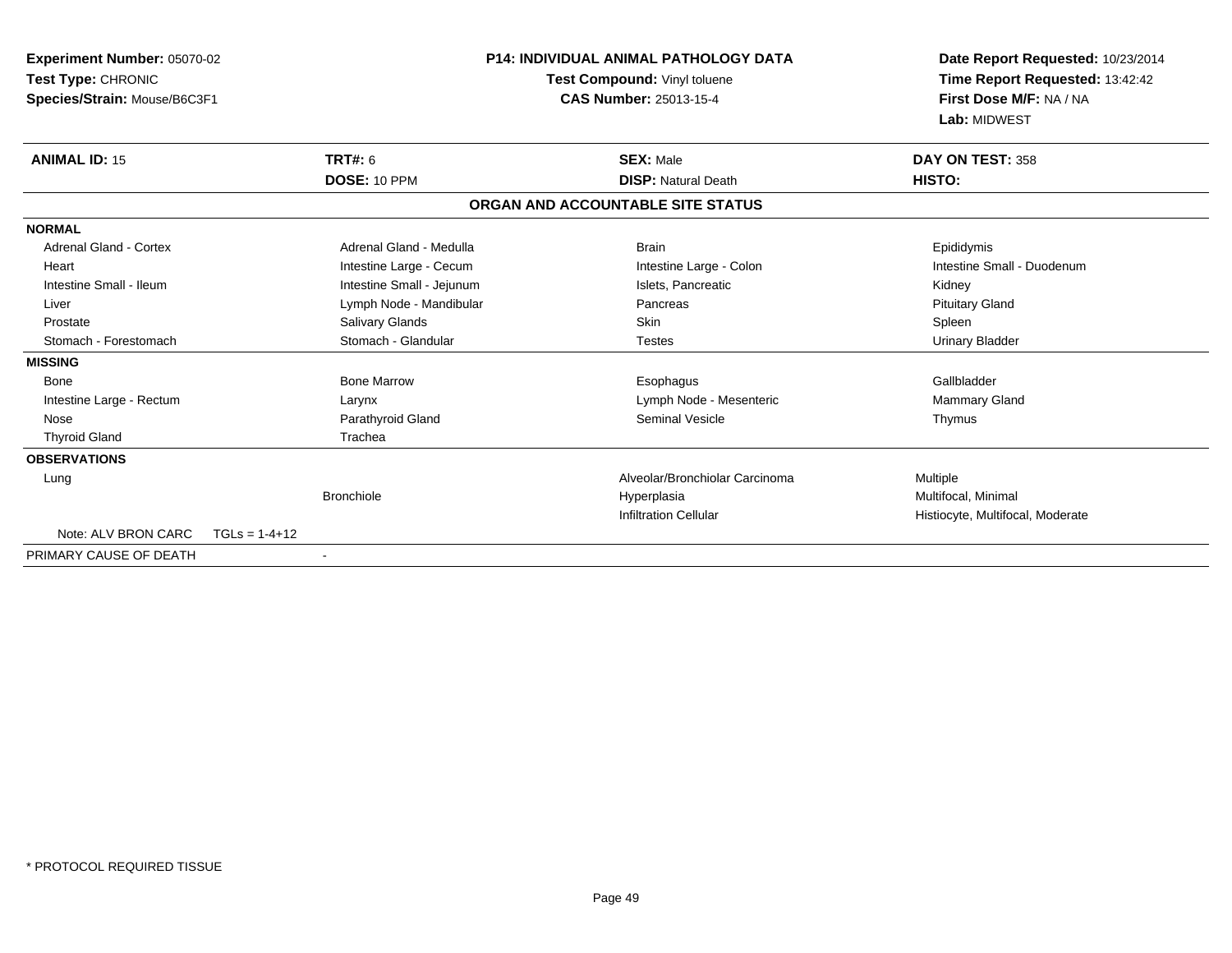| Experiment Number: 05070-02<br>Test Type: CHRONIC<br>Species/Strain: Mouse/B6C3F1 |                          | <b>P14: INDIVIDUAL ANIMAL PATHOLOGY DATA</b><br>Test Compound: Vinyl toluene<br>CAS Number: 25013-15-4 | Date Report Requested: 10/23/2014<br>Time Report Requested: 13:42:42<br>First Dose M/F: NA / NA<br>Lab: MIDWEST |  |
|-----------------------------------------------------------------------------------|--------------------------|--------------------------------------------------------------------------------------------------------|-----------------------------------------------------------------------------------------------------------------|--|
| <b>ANIMAL ID: 16</b>                                                              | <b>TRT#: 4</b>           | <b>SEX: Male</b>                                                                                       | DAY ON TEST: 673                                                                                                |  |
|                                                                                   | <b>DOSE: CONTROL</b>     | <b>DISP:</b> Moribund Sacrifice                                                                        | HISTO:                                                                                                          |  |
|                                                                                   |                          | ORGAN AND ACCOUNTABLE SITE STATUS                                                                      |                                                                                                                 |  |
| <b>NORMAL</b>                                                                     |                          |                                                                                                        |                                                                                                                 |  |
| Adrenal Gland - Medulla                                                           | <b>Bone</b>              | <b>Bone Marrow</b>                                                                                     | Epididymis                                                                                                      |  |
| Esophagus                                                                         | Gallbladder              | Heart                                                                                                  | Intestine Large - Cecum                                                                                         |  |
| Intestine Large - Colon                                                           | Intestine Large - Rectum | Intestine Small - Duodenum                                                                             | Intestine Small - Ileum                                                                                         |  |
| Intestine Small - Jejunum                                                         | Islets, Pancreatic       | Larynx                                                                                                 | Lung                                                                                                            |  |
| Lymph Node - Mandibular                                                           | Nose                     | Pancreas                                                                                               | Parathyroid Gland                                                                                               |  |
| <b>Pituitary Gland</b>                                                            | Prostate                 | <b>Seminal Vesicle</b>                                                                                 | Skin                                                                                                            |  |
| Spleen                                                                            | Stomach - Forestomach    | Stomach - Glandular                                                                                    | <b>Testes</b>                                                                                                   |  |
| Thymus                                                                            | <b>Thyroid Gland</b>     | Trachea                                                                                                | <b>Urinary Bladder</b>                                                                                          |  |
| <b>MISSING</b>                                                                    |                          |                                                                                                        |                                                                                                                 |  |
| Mammary Gland                                                                     |                          |                                                                                                        |                                                                                                                 |  |
| <b>OBSERVATIONS</b>                                                               |                          |                                                                                                        |                                                                                                                 |  |
| <b>Adrenal Gland</b>                                                              | Capsule                  | Hyperplasia                                                                                            | Focal, Minimal                                                                                                  |  |
|                                                                                   | Cortex                   | Hypertrophy                                                                                            | Focal, Mild                                                                                                     |  |
| <b>Brain</b>                                                                      | Meninges                 | Hamartoma                                                                                              |                                                                                                                 |  |
| Kidney                                                                            |                          | <b>Infiltration Cellular</b>                                                                           | Lymphocyte, Multifocal, Mild                                                                                    |  |
| Liver                                                                             |                          | Cyst Multilocular                                                                                      |                                                                                                                 |  |
| Note: CYST MULTILOC<br>$TGLs = 5-10$ ,                                            |                          |                                                                                                        |                                                                                                                 |  |
| Lymph Node                                                                        | Lumbar                   | Hemorrhage                                                                                             | Marked                                                                                                          |  |
|                                                                                   | Mesenteric               | Hemorrhage                                                                                             | Moderate                                                                                                        |  |
| Note: HEMORRHAGE<br>$TGLs = 4-12$ ,                                               |                          |                                                                                                        |                                                                                                                 |  |
| <b>Preputial Gland</b>                                                            |                          | Cyst                                                                                                   |                                                                                                                 |  |
|                                                                                   |                          | Inflammation                                                                                           | Chronic Active, Marked                                                                                          |  |
| Note: INFLAMMATION<br>$TGLs = 3-13$ ,                                             |                          |                                                                                                        |                                                                                                                 |  |
| Note: CYST<br>$TGLs = 3-13$                                                       |                          |                                                                                                        |                                                                                                                 |  |
| Salivary Glands                                                                   |                          | <b>Infiltration Cellular</b>                                                                           | Lymphocyte, Multifocal, Minimal                                                                                 |  |
| PRIMARY CAUSE OF DEATH                                                            | $\overline{\phantom{a}}$ |                                                                                                        |                                                                                                                 |  |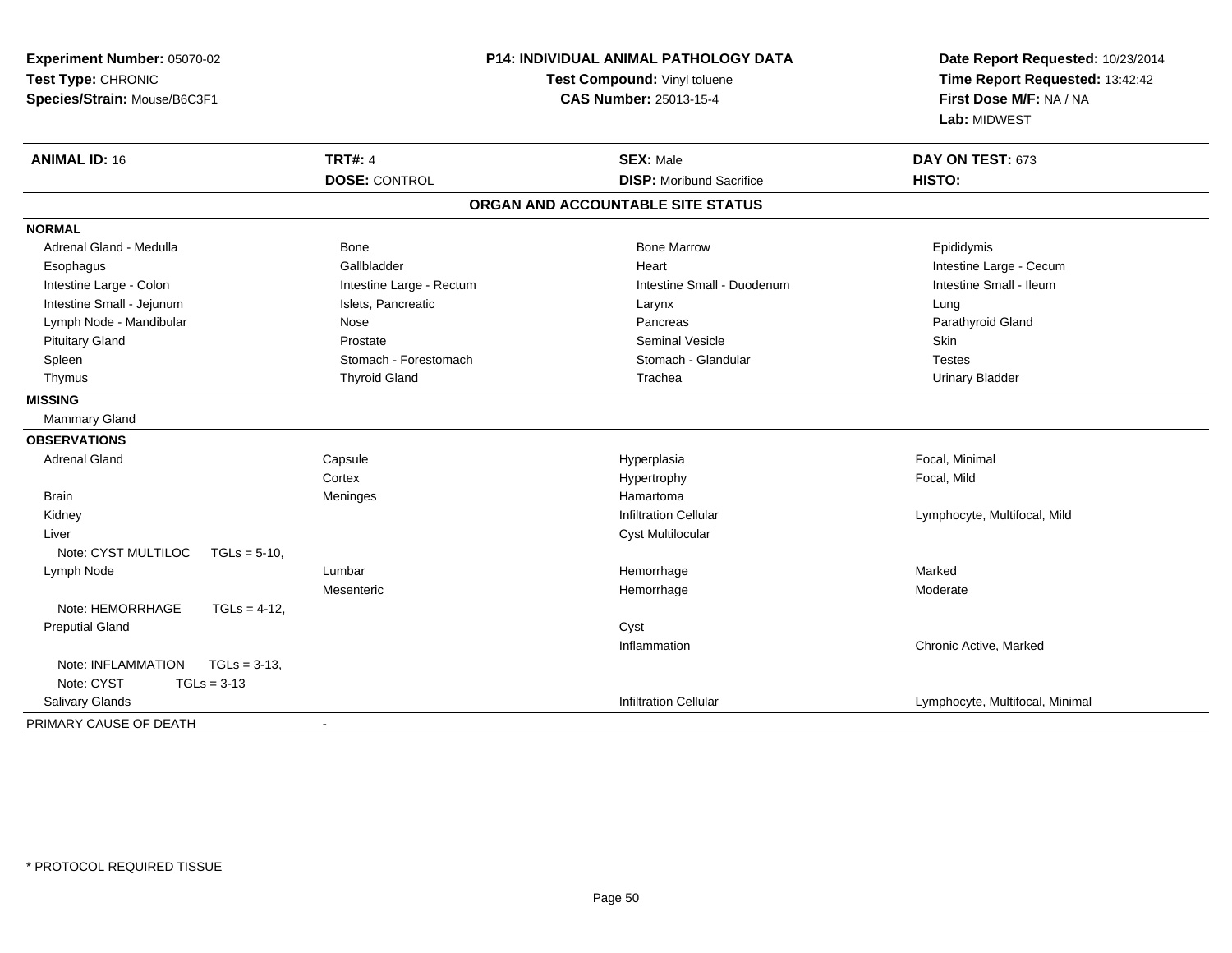| Experiment Number: 05070-02       | <b>P14: INDIVIDUAL ANIMAL PATHOLOGY DATA</b> |                                   | Date Report Requested: 10/23/2014 |
|-----------------------------------|----------------------------------------------|-----------------------------------|-----------------------------------|
| Test Type: CHRONIC                |                                              | Test Compound: Vinyl toluene      | Time Report Requested: 13:42:42   |
| Species/Strain: Mouse/B6C3F1      |                                              | First Dose M/F: NA / NA           |                                   |
|                                   |                                              |                                   | Lab: MIDWEST                      |
| <b>ANIMAL ID: 16</b>              | TRT#: 5                                      | <b>SEX: Male</b>                  | DAY ON TEST: 735                  |
|                                   | DOSE: 25 PPM                                 | <b>DISP: Terminal Sacrifice</b>   | HISTO:                            |
|                                   |                                              | ORGAN AND ACCOUNTABLE SITE STATUS |                                   |
| <b>NORMAL</b>                     |                                              |                                   |                                   |
| Adrenal Gland - Cortex            | Adrenal Gland - Medulla                      | Bone                              | <b>Bone Marrow</b>                |
| Epididymis                        | Esophagus                                    | Gallbladder                       | Heart                             |
| Intestine Large - Cecum           | Intestine Large - Colon                      | Intestine Large - Rectum          | Intestine Small - Duodenum        |
| Intestine Small - Ileum           | Intestine Small - Jejunum                    | Islets, Pancreatic                | Kidney                            |
| Larynx                            | Lymph Node - Mandibular                      | Mammary Gland                     | Pancreas                          |
| Parathyroid Gland                 | <b>Pituitary Gland</b>                       | Prostate                          | Seminal Vesicle                   |
| <b>Skin</b>                       | Spleen                                       | Stomach - Forestomach             | Stomach - Glandular               |
| <b>Testes</b>                     | Thymus                                       | <b>Thyroid Gland</b>              | Trachea                           |
| <b>Urinary Bladder</b>            |                                              |                                   |                                   |
| <b>OBSERVATIONS</b>               |                                              |                                   |                                   |
| <b>Adrenal Gland</b>              | Capsule                                      | Hyperplasia                       | Focal, Mild                       |
| <b>Brain</b>                      |                                              | Mineralization                    | Multifocal, Mild                  |
| Liver                             |                                              | <b>Syncytial Alteration</b>       | Focal, Minimal                    |
| Lung                              | Alveolus, Bronchiole                         | Inflammation                      | Chronic Active, Multifocal, Mild  |
| Note: [ INFLAMMATION ] TGLs = 1-4 |                                              |                                   |                                   |
| Lymph Node                        | Mesenteric                                   | Hemorrhage                        | Mild                              |
| Nose                              | <b>Respirat Epith</b>                        | Hyperplasia                       | Marked                            |
|                                   | Mucosa                                       | Inflammation                      | Chronic Active, Moderate          |
| Salivary Glands                   |                                              | <b>Infiltration Cellular</b>      | Lymphocyte, Multifocal, Mild      |
| PRIMARY CAUSE OF DEATH            |                                              |                                   |                                   |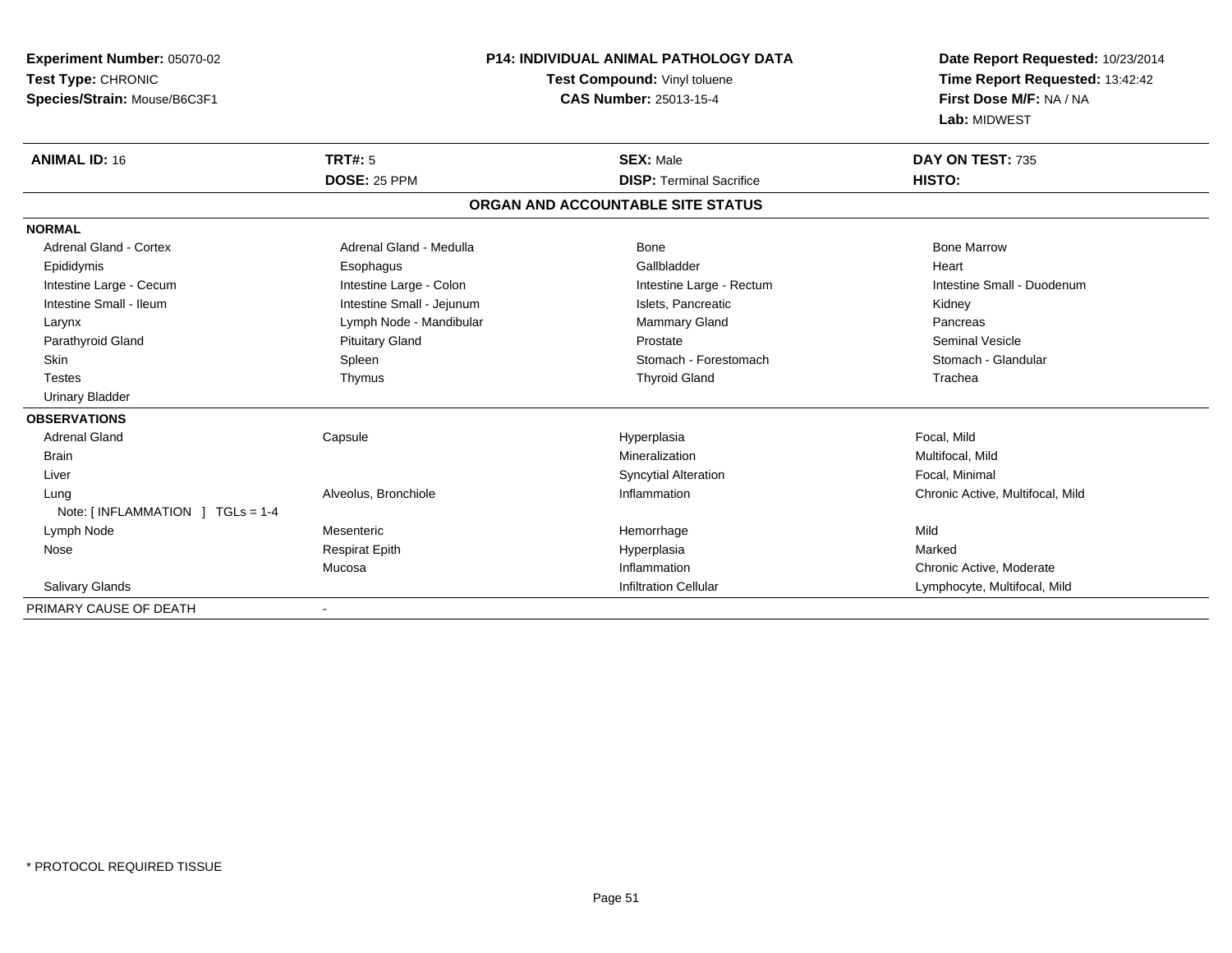| Experiment Number: 05070-02<br>Test Type: CHRONIC<br>Species/Strain: Mouse/B6C3F1 |                       | <b>P14: INDIVIDUAL ANIMAL PATHOLOGY DATA</b><br>Test Compound: Vinyl toluene<br><b>CAS Number: 25013-15-4</b> | Date Report Requested: 10/23/2014<br>Time Report Requested: 13:42:43<br>First Dose M/F: NA / NA<br>Lab: MIDWEST |
|-----------------------------------------------------------------------------------|-----------------------|---------------------------------------------------------------------------------------------------------------|-----------------------------------------------------------------------------------------------------------------|
| <b>ANIMAL ID: 16</b>                                                              | TRT#: 6               | <b>SEX: Male</b>                                                                                              | DAY ON TEST: 734                                                                                                |
|                                                                                   | DOSE: 10 PPM          | <b>DISP: Terminal Sacrifice</b>                                                                               | HISTO:                                                                                                          |
|                                                                                   |                       | ORGAN AND ACCOUNTABLE SITE STATUS                                                                             |                                                                                                                 |
| <b>NORMAL</b>                                                                     |                       |                                                                                                               |                                                                                                                 |
| Skin                                                                              |                       |                                                                                                               |                                                                                                                 |
| <b>OBSERVATIONS</b>                                                               |                       |                                                                                                               |                                                                                                                 |
| Liver                                                                             |                       | Hepatocellular Carcinoma                                                                                      |                                                                                                                 |
| Note: HEPATOCLR CARC<br>$TGLs = 5-4$                                              |                       |                                                                                                               |                                                                                                                 |
| Lung                                                                              |                       | Alveolar/Bronchiolar Carcinoma                                                                                |                                                                                                                 |
|                                                                                   | Alveolus, Bronchiole  | Inflammation                                                                                                  | Chronic Active, Multifocal, Moderate                                                                            |
| Note: INFLAMMATION<br>$TGLs = 3-1$                                                |                       |                                                                                                               |                                                                                                                 |
| [Inflammation TGLS = $2-1$ ]                                                      |                       |                                                                                                               |                                                                                                                 |
| Lymph Node                                                                        | Mesenteric            | Hemorrhage                                                                                                    | Mild                                                                                                            |
| Note: HEMORRHAGE<br>$TGLs = 4-3$                                                  |                       |                                                                                                               |                                                                                                                 |
| Nose                                                                              | <b>Respirat Epith</b> | Hyperplasia                                                                                                   | Moderate                                                                                                        |
|                                                                                   | Mucosa                | Inflammation                                                                                                  | Chronic Active, Minimal                                                                                         |
| PRIMARY CAUSE OF DEATH                                                            |                       |                                                                                                               |                                                                                                                 |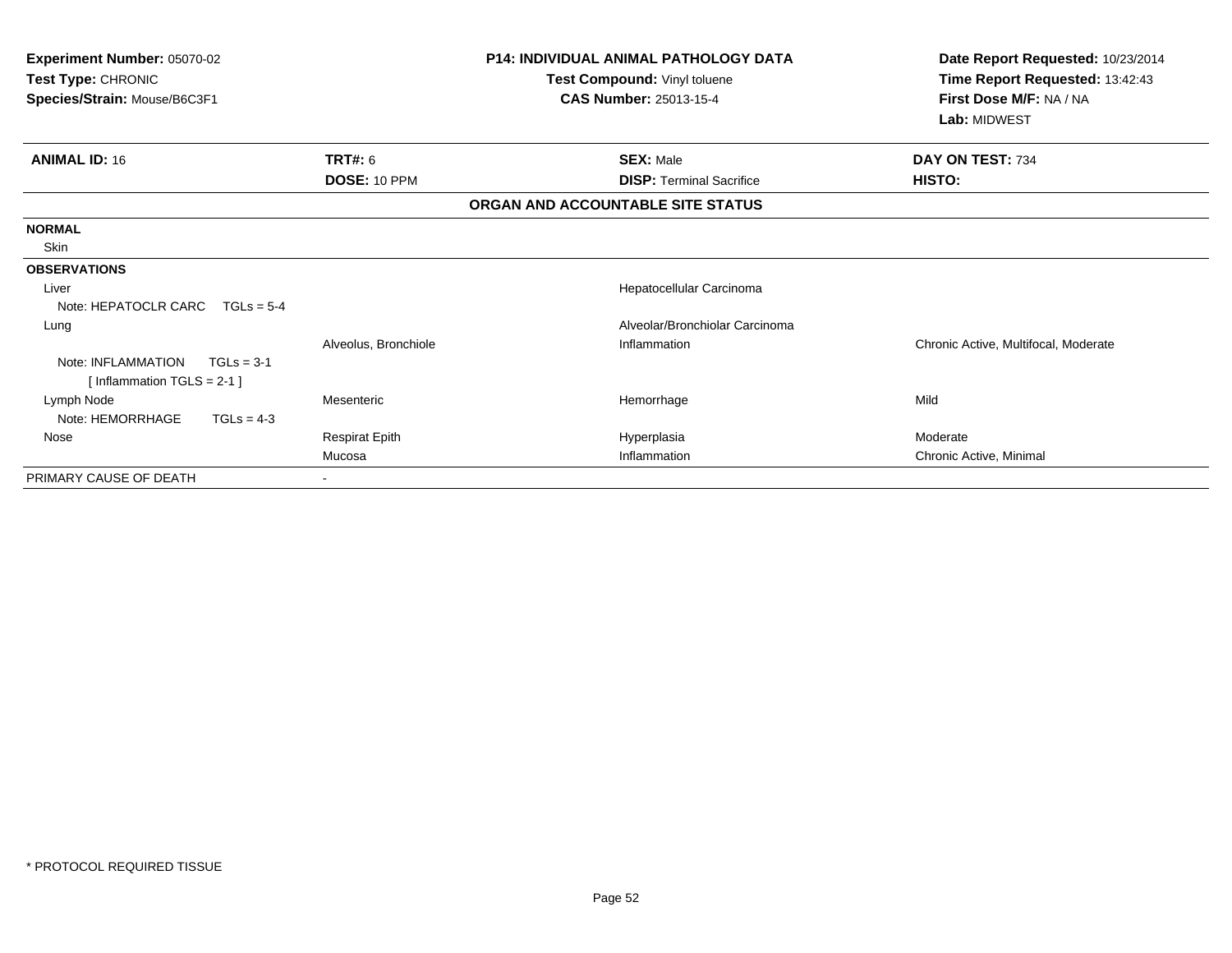| Experiment Number: 05070-02<br>Test Type: CHRONIC<br>Species/Strain: Mouse/B6C3F1 |                   |                           | P14: INDIVIDUAL ANIMAL PATHOLOGY DATA<br>Test Compound: Vinyl toluene<br><b>CAS Number: 25013-15-4</b> | Date Report Requested: 10/23/2014<br>Time Report Requested: 13:42:43<br>First Dose M/F: NA / NA<br>Lab: MIDWEST |  |
|-----------------------------------------------------------------------------------|-------------------|---------------------------|--------------------------------------------------------------------------------------------------------|-----------------------------------------------------------------------------------------------------------------|--|
| <b>ANIMAL ID: 17</b>                                                              | <b>TRT#: 4</b>    |                           | <b>SEX: Male</b>                                                                                       | DAY ON TEST: 733                                                                                                |  |
|                                                                                   |                   | <b>DOSE: CONTROL</b>      | <b>DISP: Terminal Sacrifice</b>                                                                        | HISTO:                                                                                                          |  |
|                                                                                   |                   |                           | ORGAN AND ACCOUNTABLE SITE STATUS                                                                      |                                                                                                                 |  |
| <b>NORMAL</b>                                                                     |                   |                           |                                                                                                        |                                                                                                                 |  |
| <b>Adrenal Gland - Cortex</b>                                                     |                   | Adrenal Gland - Medulla   | Bone                                                                                                   | <b>Bone Marrow</b>                                                                                              |  |
| Epididymis                                                                        |                   | Esophagus                 | Gallbladder                                                                                            | Heart                                                                                                           |  |
| Intestine Large - Cecum                                                           |                   | Intestine Large - Colon   | Intestine Large - Rectum                                                                               | Intestine Small - Duodenum                                                                                      |  |
| Intestine Small - Ileum                                                           |                   | Intestine Small - Jejunum | Islets, Pancreatic                                                                                     | Larynx                                                                                                          |  |
| Lymph Node - Mandibular                                                           |                   | Lymph Node - Mesenteric   | <b>Nose</b>                                                                                            | Pancreas                                                                                                        |  |
| <b>Pituitary Gland</b>                                                            |                   | Prostate                  | <b>Seminal Vesicle</b>                                                                                 | Skin                                                                                                            |  |
| Spleen                                                                            |                   | Stomach - Forestomach     | Stomach - Glandular                                                                                    | Thymus                                                                                                          |  |
| <b>Thyroid Gland</b>                                                              |                   | Trachea                   | <b>Urinary Bladder</b>                                                                                 |                                                                                                                 |  |
| <b>MISSING</b>                                                                    |                   |                           |                                                                                                        |                                                                                                                 |  |
| Mammary Gland                                                                     |                   | Parathyroid Gland         |                                                                                                        |                                                                                                                 |  |
| <b>OBSERVATIONS</b>                                                               |                   |                           |                                                                                                        |                                                                                                                 |  |
| <b>Adrenal Gland</b>                                                              | Capsule           |                           | Hyperplasia                                                                                            | Multifocal, Moderate                                                                                            |  |
| <b>Brain</b>                                                                      |                   |                           | Hydrocephalus                                                                                          | Mild                                                                                                            |  |
|                                                                                   |                   |                           | Mineralization                                                                                         | Focal, Minimal                                                                                                  |  |
| Kidney                                                                            |                   |                           | <b>Infiltration Cellular</b>                                                                           | Lymphocyte, Multifocal, Mild                                                                                    |  |
| Liver                                                                             |                   |                           | <b>Basophilic Focus</b>                                                                                |                                                                                                                 |  |
|                                                                                   |                   |                           | Hepatocellular Adenoma                                                                                 |                                                                                                                 |  |
| Lung                                                                              |                   |                           | Alveolar/Bronchiolar Adenoma                                                                           |                                                                                                                 |  |
| Note: ALV BRON ADEN                                                               | $TGLs = 2-4+10$ , |                           |                                                                                                        |                                                                                                                 |  |
| <b>Salivary Glands</b>                                                            |                   |                           | <b>Infiltration Cellular</b>                                                                           | Lymphocyte, Multifocal, Mild                                                                                    |  |
| <b>Testes</b>                                                                     |                   | Seminif Tub               | Atrophy                                                                                                | Mild                                                                                                            |  |
| PRIMARY CAUSE OF DEATH                                                            |                   |                           |                                                                                                        |                                                                                                                 |  |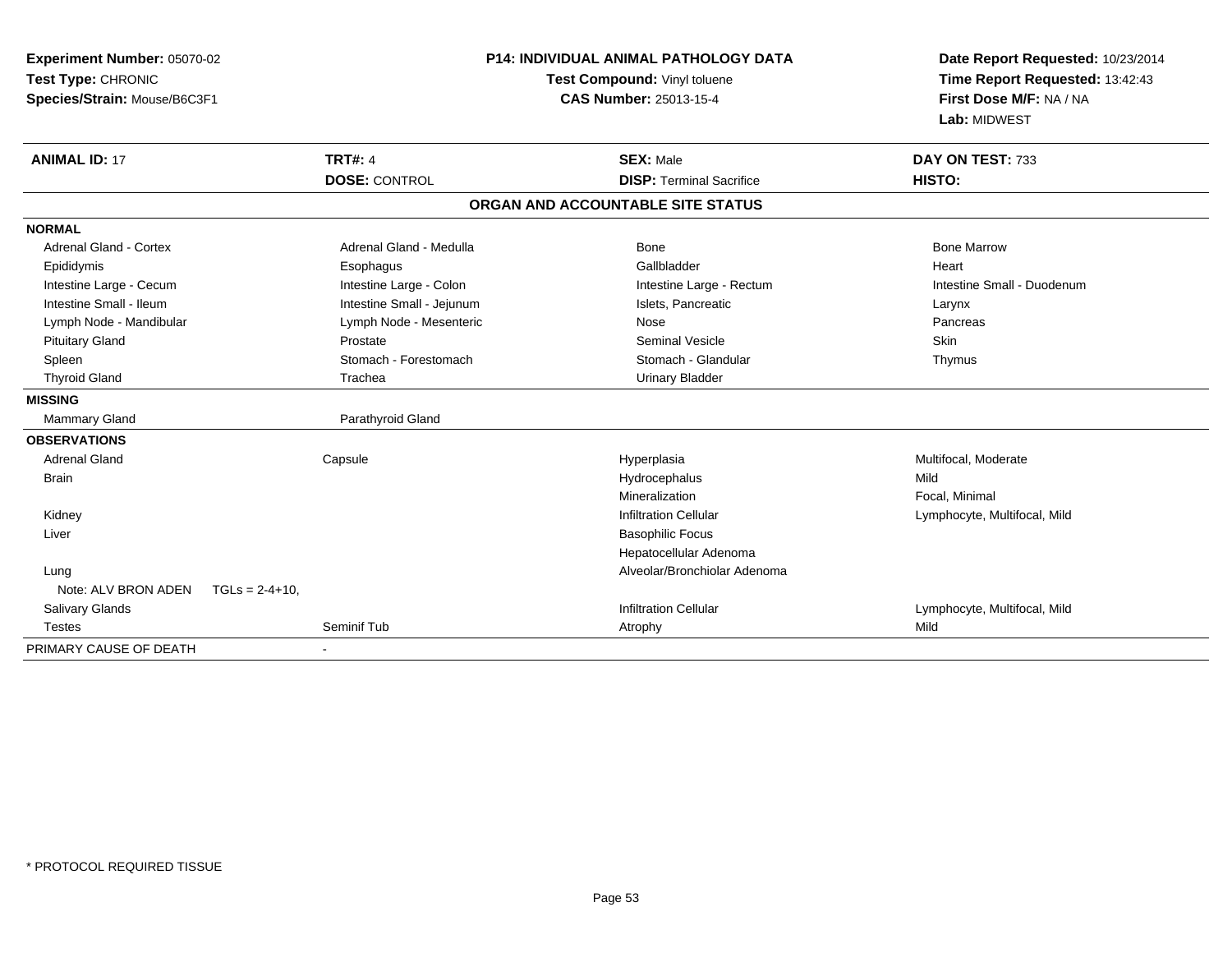| Experiment Number: 05070-02<br>Test Type: CHRONIC<br>Species/Strain: Mouse/B6C3F1 | P14: INDIVIDUAL ANIMAL PATHOLOGY DATA<br>Test Compound: Vinyl toluene<br>CAS Number: 25013-15-4 |                                   | Date Report Requested: 10/23/2014<br>Time Report Requested: 13:42:43<br>First Dose M/F: NA / NA<br>Lab: MIDWEST |  |
|-----------------------------------------------------------------------------------|-------------------------------------------------------------------------------------------------|-----------------------------------|-----------------------------------------------------------------------------------------------------------------|--|
| <b>ANIMAL ID: 17</b>                                                              | <b>TRT#: 5</b>                                                                                  | <b>SEX: Male</b>                  | DAY ON TEST: 735                                                                                                |  |
|                                                                                   | <b>DOSE: 25 PPM</b>                                                                             | <b>DISP: Terminal Sacrifice</b>   | <b>HISTO:</b>                                                                                                   |  |
|                                                                                   |                                                                                                 | ORGAN AND ACCOUNTABLE SITE STATUS |                                                                                                                 |  |
| <b>NORMAL</b>                                                                     |                                                                                                 |                                   |                                                                                                                 |  |
| Adrenal Gland - Medulla                                                           | <b>Bone</b>                                                                                     | <b>Bone Marrow</b>                | <b>Brain</b>                                                                                                    |  |
| Epididymis                                                                        | Gallbladder                                                                                     | Heart                             | Intestine Large - Cecum                                                                                         |  |
| Intestine Large - Colon                                                           | Intestine Large - Rectum                                                                        | Intestine Small - Duodenum        | Intestine Small - Ileum                                                                                         |  |
| Intestine Small - Jejunum                                                         | Islets, Pancreatic                                                                              | Kidney                            | Larynx                                                                                                          |  |
| Lymph Node - Mandibular                                                           | <b>Mammary Gland</b>                                                                            | Pancreas                          | Parathyroid Gland                                                                                               |  |
| <b>Pituitary Gland</b>                                                            | Prostate                                                                                        | <b>Salivary Glands</b>            | <b>Seminal Vesicle</b>                                                                                          |  |
| Skin                                                                              | Spleen                                                                                          | Stomach - Forestomach             | Stomach - Glandular                                                                                             |  |
| <b>Testes</b>                                                                     | Thymus                                                                                          | <b>Thyroid Gland</b>              | Trachea                                                                                                         |  |
| <b>Urinary Bladder</b>                                                            |                                                                                                 |                                   |                                                                                                                 |  |
| <b>MISSING</b>                                                                    |                                                                                                 |                                   |                                                                                                                 |  |
| Esophagus                                                                         |                                                                                                 |                                   |                                                                                                                 |  |
| <b>OBSERVATIONS</b>                                                               |                                                                                                 |                                   |                                                                                                                 |  |
| <b>Adrenal Gland</b>                                                              | Capsule                                                                                         | Hyperplasia                       | Multifocal. Moderate                                                                                            |  |
|                                                                                   | Cortex                                                                                          | Hyperplasia                       | Focal, Mild                                                                                                     |  |
| Liver                                                                             |                                                                                                 | <b>Basophilic Focus</b>           | Multiple                                                                                                        |  |
| Lung                                                                              | Alveolus, Bronchiole                                                                            | Inflammation                      | Chronic Active, Multifocal, Minimal                                                                             |  |
| Lymph Node                                                                        | Mesenteric                                                                                      | Hemorrhage                        | Moderate                                                                                                        |  |
| Note: HEMORRHAGE<br>$TGLs = 2-7$ ,                                                |                                                                                                 |                                   |                                                                                                                 |  |
| Mesentery                                                                         | Fat                                                                                             | Hemangiosarcoma                   |                                                                                                                 |  |
| Note: [HEMANGIOSARC ] TGLs = 3-11                                                 |                                                                                                 |                                   |                                                                                                                 |  |
| Nose                                                                              | <b>Respirat Epith</b>                                                                           | Hyperplasia                       | Marked                                                                                                          |  |
|                                                                                   | Mucosa                                                                                          | Inflammation                      | Chronic Active, Mild                                                                                            |  |
| PRIMARY CAUSE OF DEATH                                                            |                                                                                                 |                                   |                                                                                                                 |  |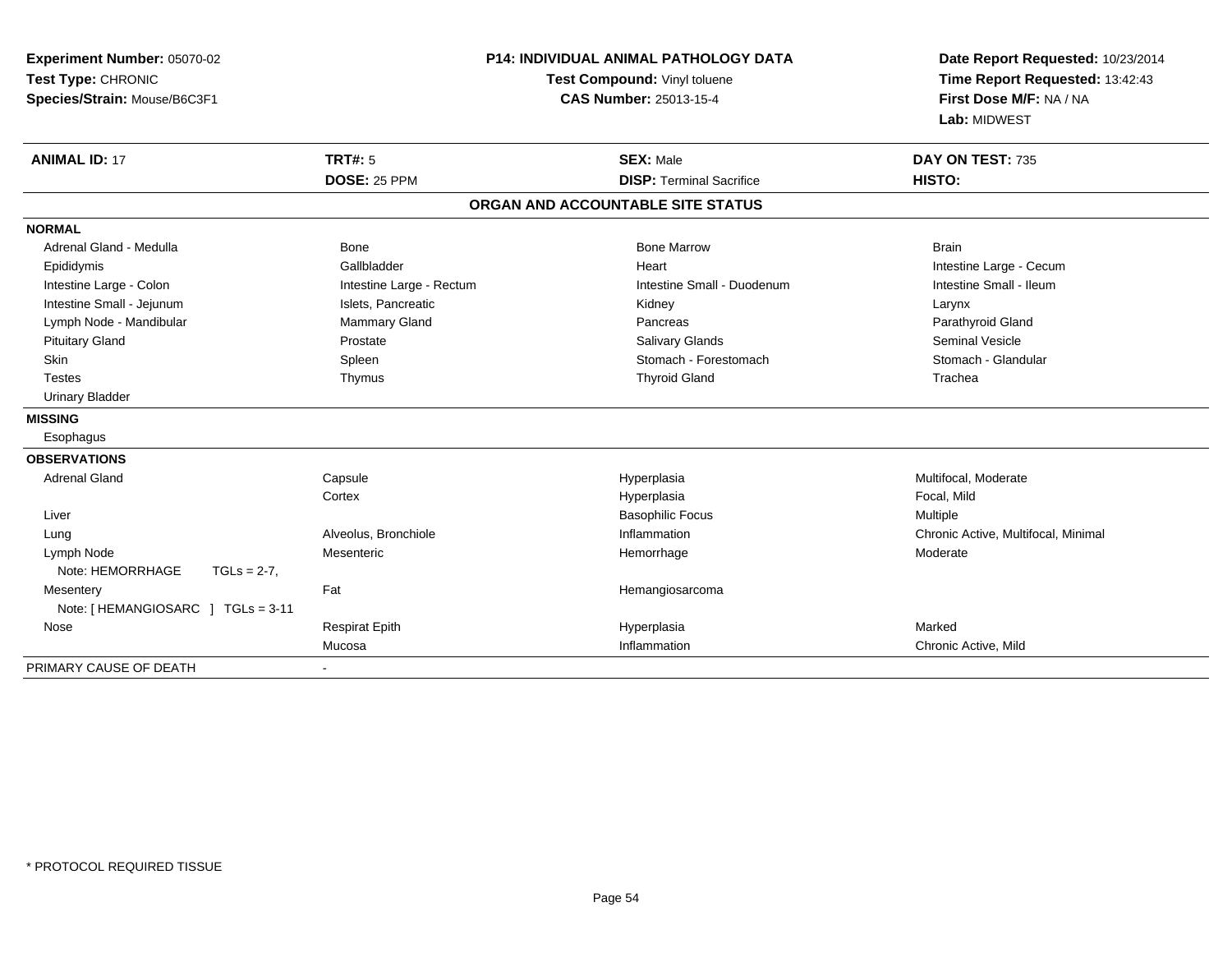| Experiment Number: 05070-02<br>Test Type: CHRONIC<br>Species/Strain: Mouse/B6C3F1 |                    |                                                         | <b>P14: INDIVIDUAL ANIMAL PATHOLOGY DATA</b><br>Test Compound: Vinyl toluene<br><b>CAS Number: 25013-15-4</b> | Date Report Requested: 10/23/2014<br>Time Report Requested: 13:42:43<br>First Dose M/F: NA / NA<br>Lab: MIDWEST |  |
|-----------------------------------------------------------------------------------|--------------------|---------------------------------------------------------|---------------------------------------------------------------------------------------------------------------|-----------------------------------------------------------------------------------------------------------------|--|
| <b>ANIMAL ID: 17</b>                                                              |                    | TRT#: 6                                                 | <b>SEX: Male</b>                                                                                              | DAY ON TEST: 734                                                                                                |  |
|                                                                                   |                    | DOSE: 10 PPM                                            | <b>DISP: Terminal Sacrifice</b>                                                                               | HISTO:                                                                                                          |  |
|                                                                                   |                    |                                                         | ORGAN AND ACCOUNTABLE SITE STATUS                                                                             |                                                                                                                 |  |
| <b>NORMAL</b>                                                                     |                    |                                                         |                                                                                                               |                                                                                                                 |  |
| Heart                                                                             |                    | Skin                                                    |                                                                                                               |                                                                                                                 |  |
| <b>OBSERVATIONS</b>                                                               |                    |                                                         |                                                                                                               |                                                                                                                 |  |
| Heart                                                                             |                    |                                                         |                                                                                                               |                                                                                                                 |  |
|                                                                                   |                    | Note: GROSS FOCUS NOT IN SECTION, RECUT, RETRIM OR WETS |                                                                                                               |                                                                                                                 |  |
| Kidney                                                                            |                    | Capsule                                                 | <b>Fibrosis</b>                                                                                               | Multifocal, Mild                                                                                                |  |
| Note: FIBROSIS                                                                    | $TGLs = 6-3.3+3.4$ |                                                         |                                                                                                               |                                                                                                                 |  |
| Lung                                                                              |                    | Alveolus, Bronchiole                                    | Inflammation                                                                                                  | Chronic Active, Multifocal, Moderate                                                                            |  |
| [Inflammation $TGLS = 4-1$ ]                                                      |                    |                                                         |                                                                                                               |                                                                                                                 |  |
| Nose                                                                              |                    | <b>Respirat Epith</b>                                   | Hyperplasia                                                                                                   | Moderate                                                                                                        |  |
|                                                                                   |                    | Mucosa                                                  | Inflammation                                                                                                  | Chronic Active, Mild                                                                                            |  |
| <b>Preputial Gland</b>                                                            |                    |                                                         | <b>Dilatation</b>                                                                                             | Moderate                                                                                                        |  |
|                                                                                   |                    |                                                         | Inflammation                                                                                                  | Chronic, Mild                                                                                                   |  |
| Note: DILATATION                                                                  | $TGLs = 3-4$       |                                                         |                                                                                                               |                                                                                                                 |  |
| PRIMARY CAUSE OF DEATH                                                            |                    |                                                         |                                                                                                               |                                                                                                                 |  |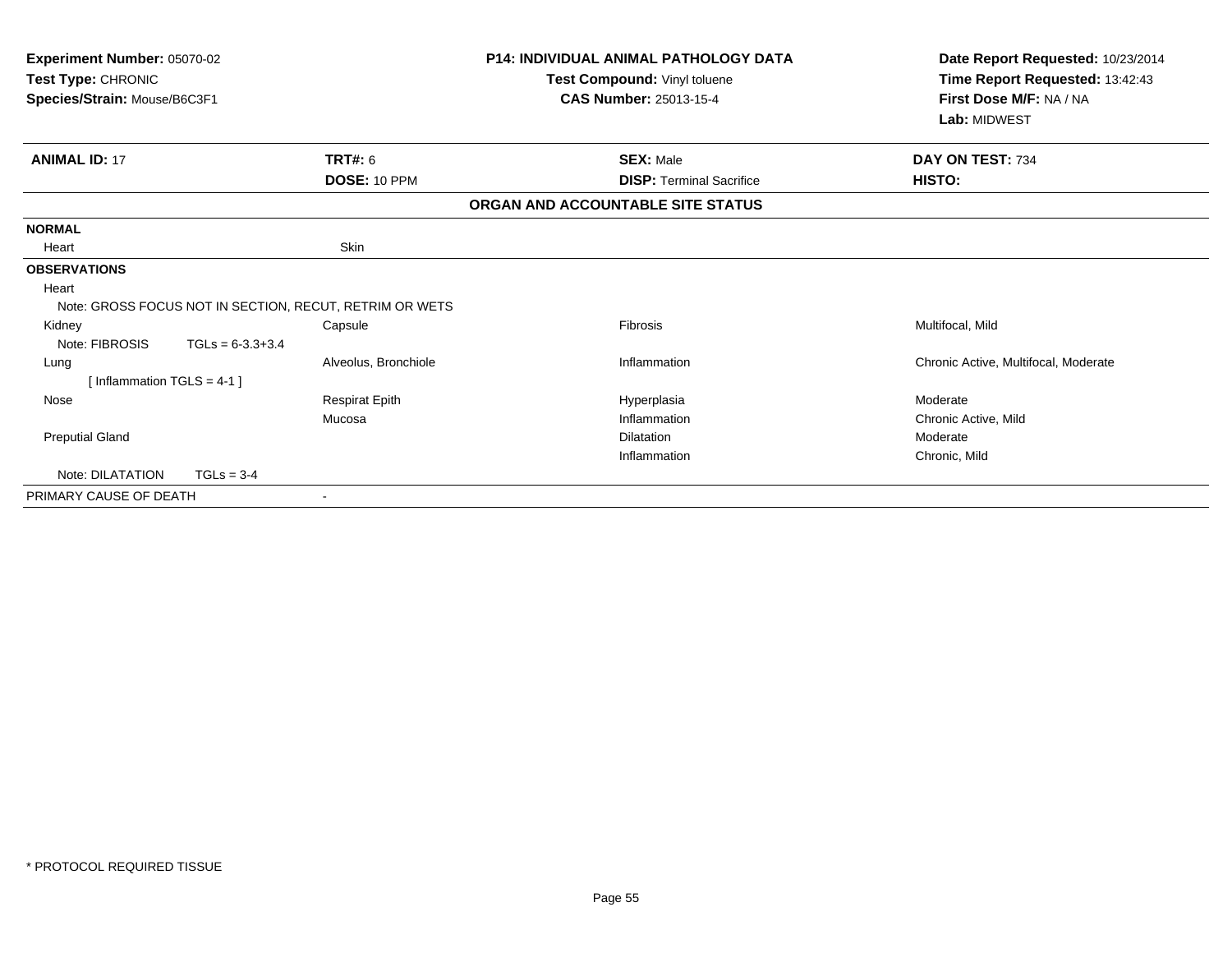| Experiment Number: 05070-02<br>Test Type: CHRONIC<br>Species/Strain: Mouse/B6C3F1 |                           | <b>P14: INDIVIDUAL ANIMAL PATHOLOGY DATA</b><br>Test Compound: Vinyl toluene<br>CAS Number: 25013-15-4 | Date Report Requested: 10/23/2014<br>Time Report Requested: 13:42:43<br>First Dose M/F: NA / NA<br>Lab: MIDWEST |
|-----------------------------------------------------------------------------------|---------------------------|--------------------------------------------------------------------------------------------------------|-----------------------------------------------------------------------------------------------------------------|
| <b>ANIMAL ID: 18</b>                                                              | <b>TRT#: 4</b>            | <b>SEX: Male</b>                                                                                       | DAY ON TEST: 733                                                                                                |
|                                                                                   | <b>DOSE: CONTROL</b>      | <b>DISP: Terminal Sacrifice</b>                                                                        | HISTO:                                                                                                          |
|                                                                                   |                           | ORGAN AND ACCOUNTABLE SITE STATUS                                                                      |                                                                                                                 |
| <b>NORMAL</b>                                                                     |                           |                                                                                                        |                                                                                                                 |
| <b>Adrenal Gland - Cortex</b>                                                     | Adrenal Gland - Medulla   | <b>Bone</b>                                                                                            | <b>Bone Marrow</b>                                                                                              |
| Epididymis                                                                        | Esophagus                 | Gallbladder                                                                                            | Heart                                                                                                           |
| Intestine Large - Cecum                                                           | Intestine Large - Colon   | Intestine Large - Rectum                                                                               | Intestine Small - Duodenum                                                                                      |
| Intestine Small - Ileum                                                           | Intestine Small - Jejunum | Islets, Pancreatic                                                                                     | Larynx                                                                                                          |
| Lung                                                                              | Lymph Node - Mandibular   | Pancreas                                                                                               | Parathyroid Gland                                                                                               |
| <b>Pituitary Gland</b>                                                            | Prostate                  | <b>Salivary Glands</b>                                                                                 | <b>Seminal Vesicle</b>                                                                                          |
| Skin                                                                              | Spleen                    | Stomach - Forestomach                                                                                  | Stomach - Glandular                                                                                             |
| <b>Testes</b>                                                                     | Thymus                    | <b>Thyroid Gland</b>                                                                                   | Trachea                                                                                                         |
| <b>Urinary Bladder</b>                                                            |                           |                                                                                                        |                                                                                                                 |
| <b>MISSING</b>                                                                    |                           |                                                                                                        |                                                                                                                 |
| Mammary Gland                                                                     |                           |                                                                                                        |                                                                                                                 |
| <b>OBSERVATIONS</b>                                                               |                           |                                                                                                        |                                                                                                                 |
| <b>Adrenal Gland</b>                                                              | Cortex                    | <b>Accessory Adrenal Cortical Nodule</b>                                                               |                                                                                                                 |
|                                                                                   | Capsule                   | Hyperplasia                                                                                            | Multifocal, Marked                                                                                              |
| Note: 1991 CONVERSION DISCREPANCY, ORIGINAL DIAGNOSIS SITE NOT SPECIFIED.         |                           |                                                                                                        |                                                                                                                 |
| <b>Brain</b>                                                                      |                           | Mineralization                                                                                         | Multifocal, Minimal                                                                                             |
| Kidney                                                                            |                           | Cyst                                                                                                   | Single, Moderate                                                                                                |
| Liver                                                                             |                           | Hepatocellular Adenoma                                                                                 |                                                                                                                 |
| Note: HEPATOCLR ADEN<br>$TGLs = 3-10,$                                            |                           |                                                                                                        |                                                                                                                 |
| Lymph Node                                                                        | Mesenteric                | Lymphoma Malignant Lymphocytic                                                                         |                                                                                                                 |
| Note: LYMPH MAL LYMP<br>$TGLs = 2-7+7.1$ .                                        |                           |                                                                                                        |                                                                                                                 |
| Nose                                                                              | Mucosa                    | Inflammation                                                                                           | Acute, Minimal                                                                                                  |
| <b>Preputial Gland</b>                                                            |                           | Inflammation                                                                                           | Chronic Active, Marked                                                                                          |
| Note: INFLAMMATION<br>$TGLs = 1-10$ ,                                             |                           |                                                                                                        |                                                                                                                 |
| PRIMARY CAUSE OF DEATH                                                            | $\sim$                    |                                                                                                        |                                                                                                                 |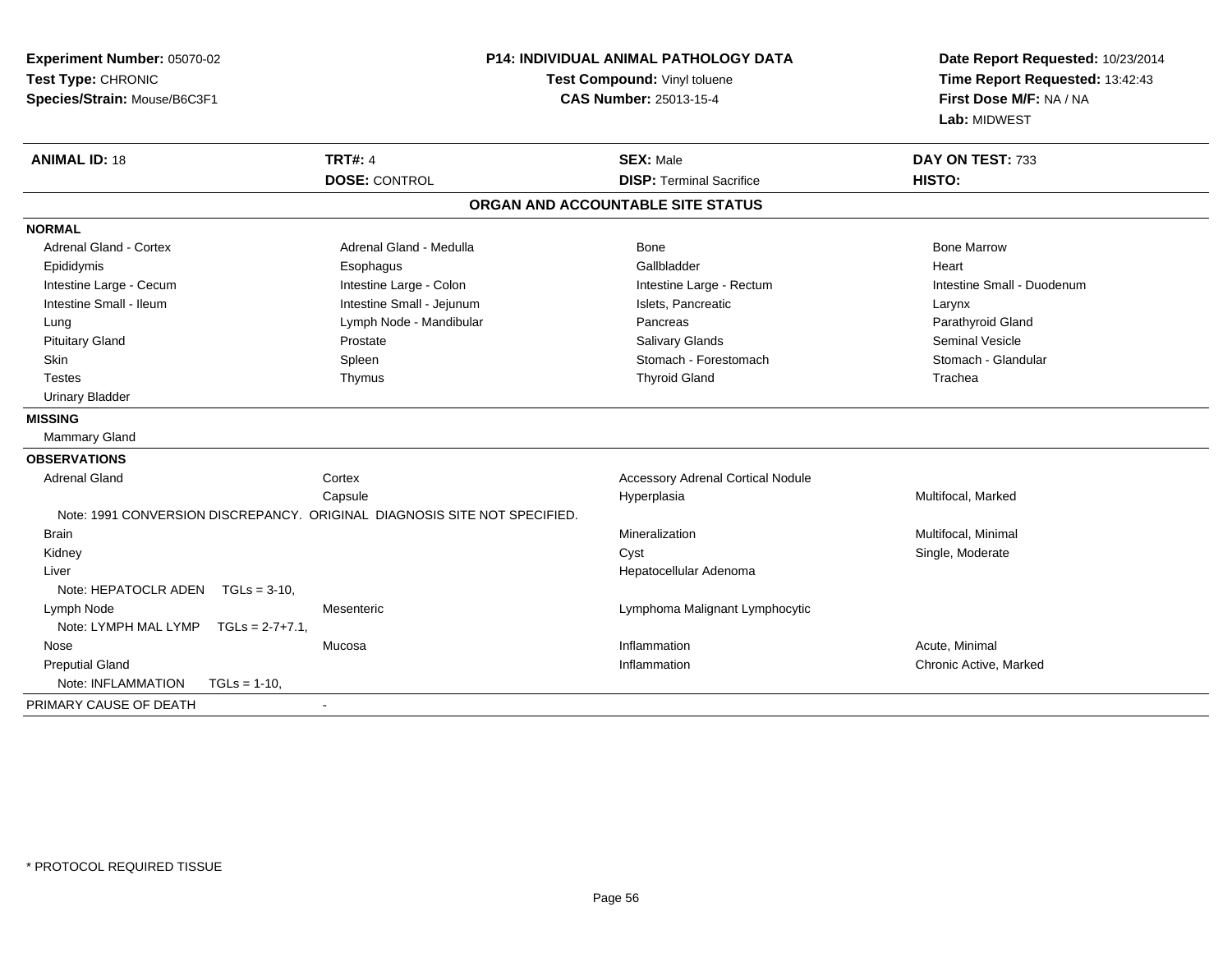| Experiment Number: 05070-02          |                          | <b>P14: INDIVIDUAL ANIMAL PATHOLOGY DATA</b> | Date Report Requested: 10/23/2014<br>Time Report Requested: 13:42:43<br>First Dose M/F: NA / NA<br>Lab: MIDWEST |  |
|--------------------------------------|--------------------------|----------------------------------------------|-----------------------------------------------------------------------------------------------------------------|--|
| Test Type: CHRONIC                   |                          | Test Compound: Vinyl toluene                 |                                                                                                                 |  |
| Species/Strain: Mouse/B6C3F1         |                          | <b>CAS Number: 25013-15-4</b>                |                                                                                                                 |  |
|                                      |                          |                                              |                                                                                                                 |  |
| <b>ANIMAL ID: 18</b>                 | <b>TRT#: 5</b>           | <b>SEX: Male</b>                             | DAY ON TEST: 735                                                                                                |  |
|                                      | DOSE: 25 PPM             | <b>DISP: Terminal Sacrifice</b>              | HISTO:                                                                                                          |  |
|                                      |                          | ORGAN AND ACCOUNTABLE SITE STATUS            |                                                                                                                 |  |
| <b>NORMAL</b>                        |                          |                                              |                                                                                                                 |  |
| Adrenal Gland - Medulla              | <b>Bone</b>              | <b>Bone Marrow</b>                           | Epididymis                                                                                                      |  |
| Esophagus                            | Gallbladder              | Heart                                        | Intestine Large - Cecum                                                                                         |  |
| Intestine Large - Colon              | Intestine Large - Rectum | Intestine Small - Duodenum                   | Intestine Small - Ileum                                                                                         |  |
| Intestine Small - Jejunum            | Islets, Pancreatic       | Larynx                                       | Lymph Node - Mandibular                                                                                         |  |
| Mammary Gland                        | Pancreas                 | Parathyroid Gland                            | <b>Pituitary Gland</b>                                                                                          |  |
| Prostate                             | <b>Seminal Vesicle</b>   | Skin                                         | Spleen                                                                                                          |  |
| Stomach - Forestomach                | Stomach - Glandular      | <b>Testes</b>                                | <b>Thyroid Gland</b>                                                                                            |  |
| Trachea                              | <b>Urinary Bladder</b>   |                                              |                                                                                                                 |  |
| <b>MISSING</b>                       |                          |                                              |                                                                                                                 |  |
| Thymus                               |                          |                                              |                                                                                                                 |  |
| <b>OBSERVATIONS</b>                  |                          |                                              |                                                                                                                 |  |
| <b>Adrenal Gland</b>                 | Capsule                  | Hyperplasia                                  | Multifocal, Mild                                                                                                |  |
|                                      | Cortex                   | Hyperplasia                                  | Multifocal, Moderate                                                                                            |  |
| <b>Brain</b>                         |                          | Mineralization                               | Multifocal, Moderate                                                                                            |  |
| Kidney                               |                          | Degeneration                                 | Chronic, Focal, Two, Marked                                                                                     |  |
|                                      |                          | Degeneration                                 | Chronic, Multifocal, Marked                                                                                     |  |
|                                      | Artery                   | Inflammation                                 | Marked                                                                                                          |  |
| Note: ISCHEMIC DEGENERATION          |                          |                                              |                                                                                                                 |  |
| Liver                                |                          | Hepatocellular Carcinoma                     |                                                                                                                 |  |
|                                      |                          | Necrosis                                     | Acute, Focal, Marked                                                                                            |  |
| Note: HEPATOCLR CARC $TGLs = 2-10$ . |                          |                                              |                                                                                                                 |  |
| Lung                                 | Alveolus, Bronchiole     | Inflammation                                 | Chronic Active, Multifocal, Minimal                                                                             |  |
| Lymph Node                           | Mesenteric               | Hemorrhage                                   | Moderate                                                                                                        |  |
|                                      | Mesenteric               | Hyperplasia                                  | Lymphoid, Mild                                                                                                  |  |
| Nose                                 | <b>Respirat Epith</b>    | Hyperplasia                                  | Marked                                                                                                          |  |
|                                      | Mucosa                   | Inflammation                                 | Chronic Active, Moderate                                                                                        |  |
| <b>Salivary Glands</b>               |                          | <b>Infiltration Cellular</b>                 | Lymphocyte, Multifocal, Moderate                                                                                |  |
| PRIMARY CAUSE OF DEATH               | $\blacksquare$           |                                              |                                                                                                                 |  |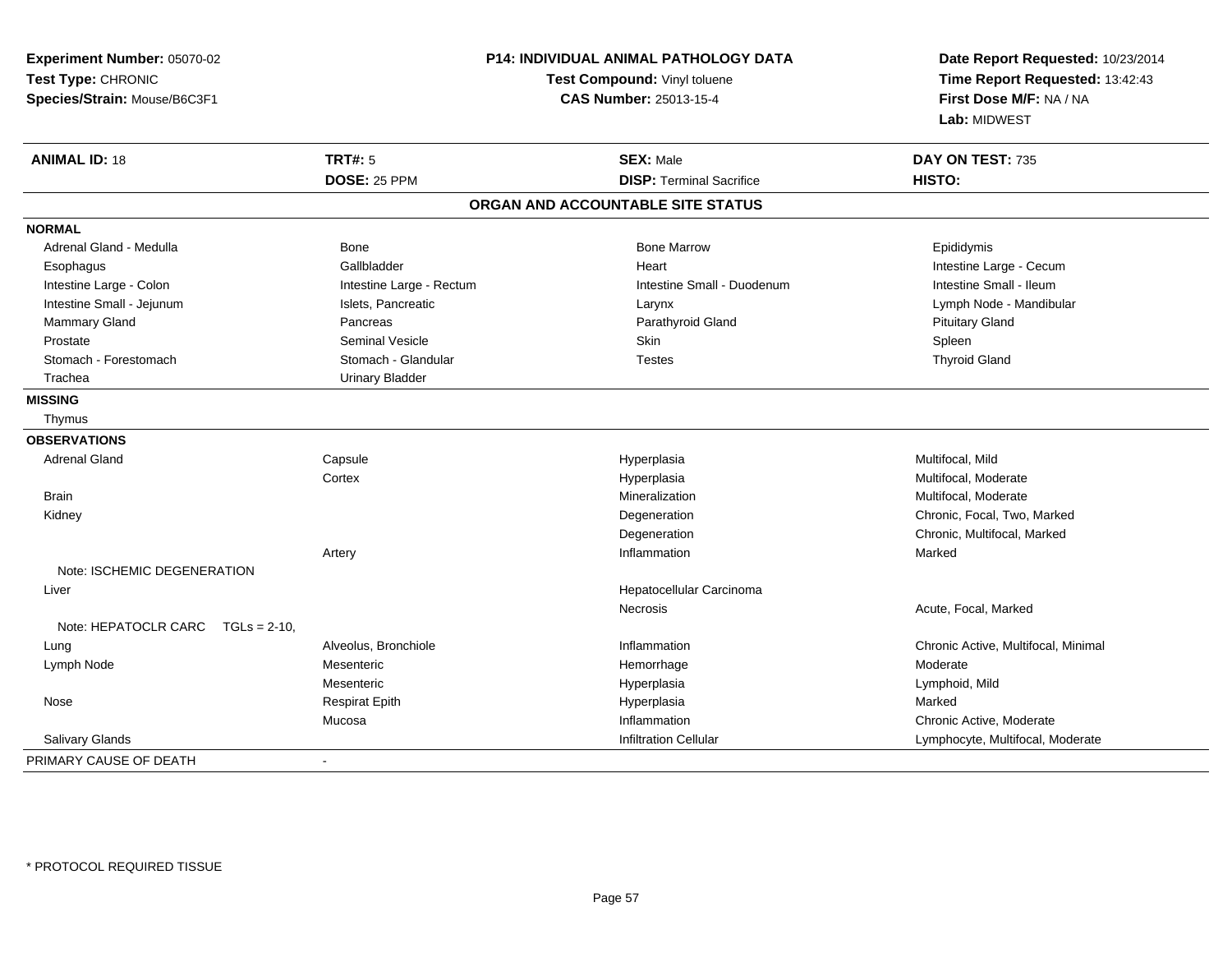| Experiment Number: 05070-02<br>Test Type: CHRONIC<br>Species/Strain: Mouse/B6C3F1 |                          | <b>P14: INDIVIDUAL ANIMAL PATHOLOGY DATA</b><br>Test Compound: Vinyl toluene<br><b>CAS Number: 25013-15-4</b> | Date Report Requested: 10/23/2014<br>Time Report Requested: 13:42:43<br>First Dose M/F: NA / NA<br>Lab: MIDWEST |  |
|-----------------------------------------------------------------------------------|--------------------------|---------------------------------------------------------------------------------------------------------------|-----------------------------------------------------------------------------------------------------------------|--|
| <b>ANIMAL ID: 18</b>                                                              | <b>TRT#: 6</b>           | <b>SEX: Male</b>                                                                                              | DAY ON TEST: 434                                                                                                |  |
|                                                                                   | DOSE: 10 PPM             | <b>DISP: Natural Death</b>                                                                                    | HISTO:                                                                                                          |  |
|                                                                                   |                          | ORGAN AND ACCOUNTABLE SITE STATUS                                                                             |                                                                                                                 |  |
| <b>NORMAL</b>                                                                     |                          |                                                                                                               |                                                                                                                 |  |
| <b>Adrenal Gland - Cortex</b>                                                     | Adrenal Gland - Medulla  | Bone                                                                                                          | <b>Bone Marrow</b>                                                                                              |  |
| <b>Brain</b>                                                                      | Epididymis               | Esophagus                                                                                                     | Heart                                                                                                           |  |
| Intestine Large - Colon                                                           | Kidney                   | Lung                                                                                                          | Parathyroid Gland                                                                                               |  |
| <b>Pituitary Gland</b>                                                            | Prostate                 | Salivary Glands                                                                                               | <b>Seminal Vesicle</b>                                                                                          |  |
| <b>Skin</b>                                                                       | Stomach - Forestomach    | Stomach - Glandular                                                                                           | <b>Testes</b>                                                                                                   |  |
| <b>Thyroid Gland</b>                                                              | Trachea                  | <b>Urinary Bladder</b>                                                                                        |                                                                                                                 |  |
| <b>MISSING</b>                                                                    |                          |                                                                                                               |                                                                                                                 |  |
| Larynx                                                                            | Lymph Node - Mandibular  | Lymph Node - Mesenteric                                                                                       | Mammary Gland                                                                                                   |  |
| Thymus                                                                            |                          |                                                                                                               |                                                                                                                 |  |
| <b>AUTO PRECLUDES DIAG.</b>                                                       |                          |                                                                                                               |                                                                                                                 |  |
| Intestine Large - Cecum                                                           | Intestine Large - Rectum | Intestine Small - Duodenum                                                                                    | Intestine Small - Ileum                                                                                         |  |
| Intestine Small - Jejunum                                                         | Islets, Pancreatic       | Pancreas                                                                                                      | Spleen                                                                                                          |  |
| <b>OBSERVATIONS</b>                                                               |                          |                                                                                                               |                                                                                                                 |  |
| Liver                                                                             |                          | Hepatocellular Carcinoma                                                                                      |                                                                                                                 |  |
| Note: HEPATOCLR CARC<br>$TGLs = 1-13$                                             |                          |                                                                                                               |                                                                                                                 |  |
| Nose                                                                              | <b>Respirat Epith</b>    | Hyperplasia                                                                                                   | Mild                                                                                                            |  |
|                                                                                   | Mucosa                   | Inflammation                                                                                                  | Chronic Active, Mild                                                                                            |  |
| PRIMARY CAUSE OF DEATH                                                            |                          |                                                                                                               |                                                                                                                 |  |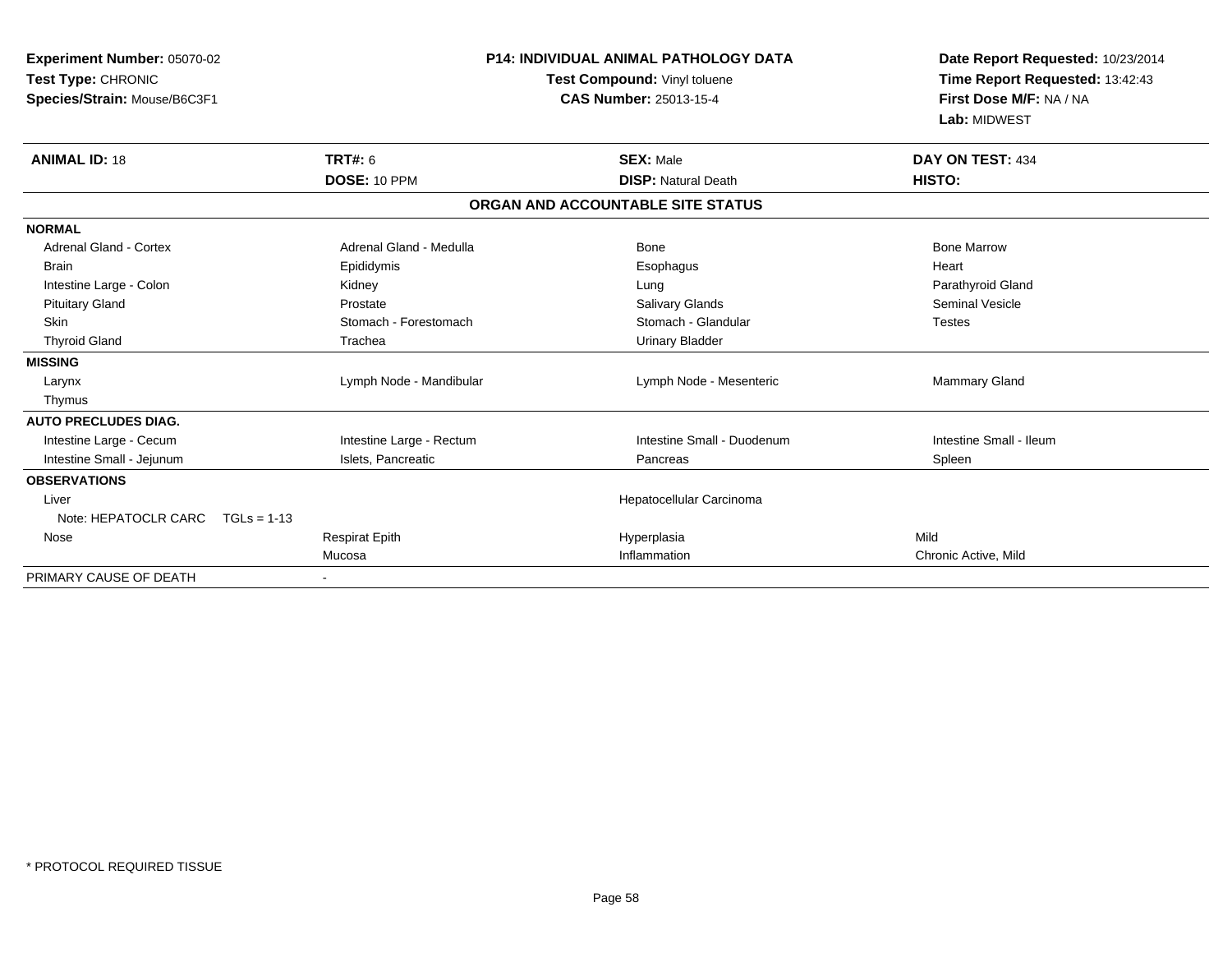| Experiment Number: 05070-02<br>Test Type: CHRONIC<br>Species/Strain: Mouse/B6C3F1 | <b>P14: INDIVIDUAL ANIMAL PATHOLOGY DATA</b><br>Test Compound: Vinyl toluene<br><b>CAS Number: 25013-15-4</b> |                                   | Date Report Requested: 10/23/2014<br>Time Report Requested: 13:42:43<br>First Dose M/F: NA / NA<br>Lab: MIDWEST |  |
|-----------------------------------------------------------------------------------|---------------------------------------------------------------------------------------------------------------|-----------------------------------|-----------------------------------------------------------------------------------------------------------------|--|
| <b>ANIMAL ID: 19</b>                                                              | <b>TRT#: 4</b>                                                                                                | <b>SEX: Male</b>                  | DAY ON TEST: 732                                                                                                |  |
|                                                                                   | <b>DOSE: CONTROL</b>                                                                                          | <b>DISP: Terminal Sacrifice</b>   | HISTO:                                                                                                          |  |
|                                                                                   |                                                                                                               | ORGAN AND ACCOUNTABLE SITE STATUS |                                                                                                                 |  |
| <b>NORMAL</b>                                                                     |                                                                                                               |                                   |                                                                                                                 |  |
| Adrenal Gland - Medulla                                                           | <b>Bone Marrow</b>                                                                                            | <b>Brain</b>                      | Epididymis                                                                                                      |  |
| Esophagus                                                                         | Gallbladder                                                                                                   | Heart                             | Intestine Large - Cecum                                                                                         |  |
| Intestine Large - Colon                                                           | Intestine Large - Rectum                                                                                      | Intestine Small - Duodenum        | Intestine Small - Ileum                                                                                         |  |
| Islets, Pancreatic                                                                | Kidney                                                                                                        | Larynx                            | Liver                                                                                                           |  |
| Lung                                                                              | Lymph Node - Mandibular                                                                                       | <b>Mammary Gland</b>              | Nose                                                                                                            |  |
| Pancreas                                                                          | Parathyroid Gland                                                                                             | <b>Pituitary Gland</b>            | Prostate                                                                                                        |  |
| <b>Seminal Vesicle</b>                                                            | Skin                                                                                                          | Stomach - Forestomach             | Stomach - Glandular                                                                                             |  |
| Thymus                                                                            | <b>Thyroid Gland</b>                                                                                          | Trachea                           | <b>Urinary Bladder</b>                                                                                          |  |
| <b>MISSING</b>                                                                    |                                                                                                               |                                   |                                                                                                                 |  |
| Intestine Small - Jejunum                                                         |                                                                                                               |                                   |                                                                                                                 |  |
| <b>OBSERVATIONS</b>                                                               |                                                                                                               |                                   |                                                                                                                 |  |
| <b>Adrenal Gland</b>                                                              | Capsule                                                                                                       | Hyperplasia                       | Multifocal, Moderate                                                                                            |  |
|                                                                                   | Cortex                                                                                                        | Hypertrophy                       | Focal, Mild                                                                                                     |  |
| Bone                                                                              | Sternum                                                                                                       | Developmental Malformation        |                                                                                                                 |  |
| Note: DEVELOP MALFOR<br>$TGLs = 3-10$ ,                                           |                                                                                                               |                                   |                                                                                                                 |  |
| Lymph Node                                                                        | Mesenteric                                                                                                    | Hemorrhage                        | Moderate                                                                                                        |  |
| Note: HEMORRHAGE<br>$TGLs = 4-7$ ,                                                |                                                                                                               |                                   |                                                                                                                 |  |
| <b>Preputial Gland</b>                                                            |                                                                                                               | Abscess                           | Moderate                                                                                                        |  |
|                                                                                   |                                                                                                               | Cyst                              |                                                                                                                 |  |
| Note: ABSCESS<br>$TGLs = 2-11$ ,                                                  |                                                                                                               |                                   |                                                                                                                 |  |
| Salivary Glands                                                                   |                                                                                                               | <b>Infiltration Cellular</b>      | Lymphocyte, Multifocal, Mild                                                                                    |  |
| Spleen                                                                            |                                                                                                               | Hyperplasia                       | Lymphoid, Moderate                                                                                              |  |
| Testes                                                                            | Seminif Tub                                                                                                   | Atrophy                           | Moderate                                                                                                        |  |
| PRIMARY CAUSE OF DEATH                                                            | $\blacksquare$                                                                                                |                                   |                                                                                                                 |  |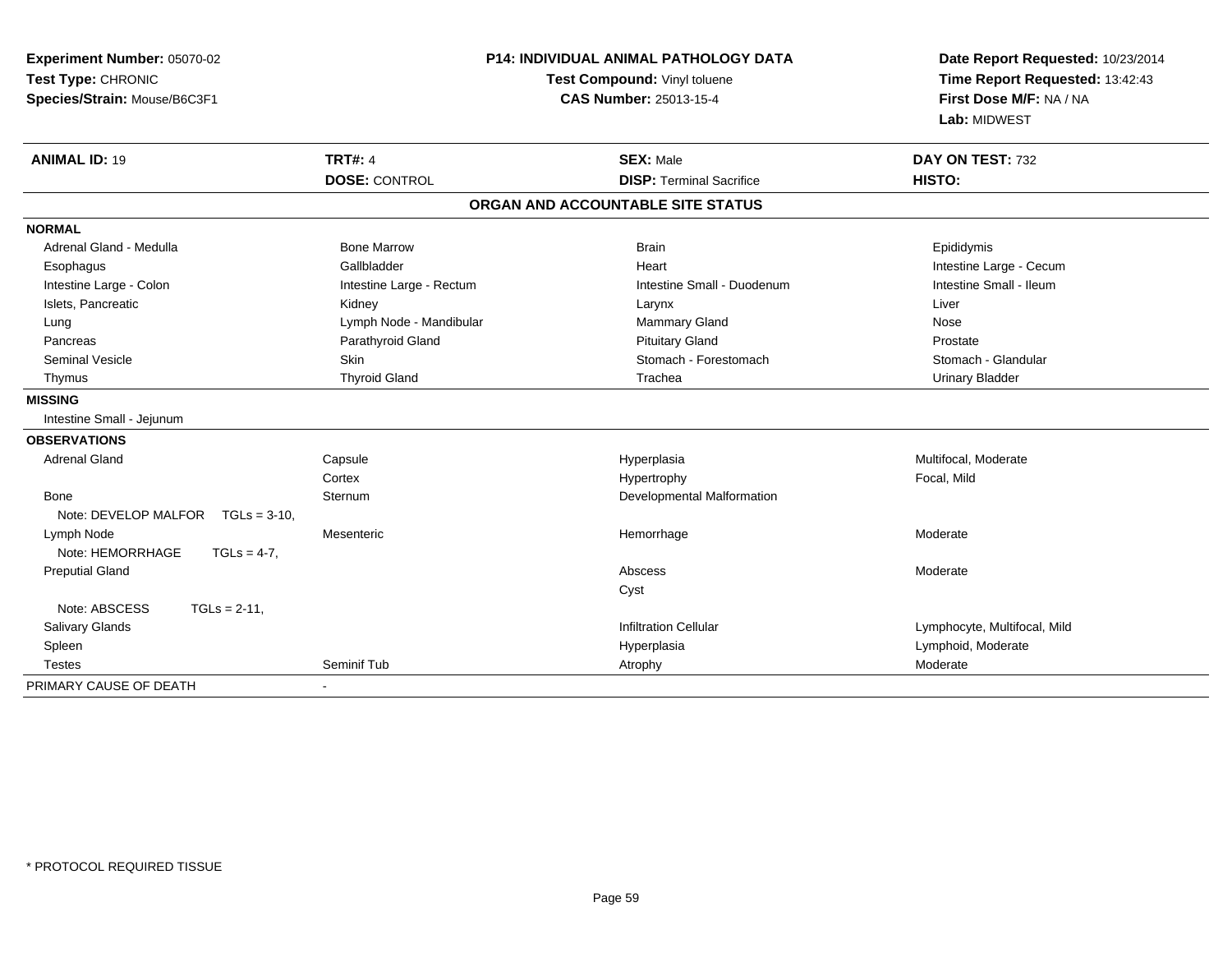| Experiment Number: 05070-02<br>Test Type: CHRONIC<br>Species/Strain: Mouse/B6C3F1 |                           | <b>P14: INDIVIDUAL ANIMAL PATHOLOGY DATA</b><br>Test Compound: Vinyl toluene<br><b>CAS Number: 25013-15-4</b> | Date Report Requested: 10/23/2014<br>Time Report Requested: 13:42:43<br>First Dose M/F: NA / NA<br>Lab: MIDWEST |
|-----------------------------------------------------------------------------------|---------------------------|---------------------------------------------------------------------------------------------------------------|-----------------------------------------------------------------------------------------------------------------|
| <b>ANIMAL ID: 19</b>                                                              | <b>TRT#: 5</b>            | <b>SEX: Male</b>                                                                                              | DAY ON TEST: 734                                                                                                |
|                                                                                   | DOSE: 25 PPM              | <b>DISP: Terminal Sacrifice</b>                                                                               | HISTO:                                                                                                          |
|                                                                                   |                           | ORGAN AND ACCOUNTABLE SITE STATUS                                                                             |                                                                                                                 |
| <b>NORMAL</b>                                                                     |                           |                                                                                                               |                                                                                                                 |
| Adrenal Gland - Cortex                                                            | Adrenal Gland - Medulla   | <b>Bone</b>                                                                                                   | <b>Bone Marrow</b>                                                                                              |
| Epididymis                                                                        | Esophagus                 | Gallbladder                                                                                                   | Heart                                                                                                           |
| Intestine Large - Cecum                                                           | Intestine Large - Colon   | Intestine Large - Rectum                                                                                      | Intestine Small - Duodenum                                                                                      |
| Intestine Small - Ileum                                                           | Intestine Small - Jejunum | Islets. Pancreatic                                                                                            | Kidney                                                                                                          |
| Larynx                                                                            | Liver                     | Lymph Node - Mandibular                                                                                       | Mammary Gland                                                                                                   |
| Pancreas                                                                          | Parathyroid Gland         | <b>Pituitary Gland</b>                                                                                        | Prostate                                                                                                        |
| <b>Salivary Glands</b>                                                            | <b>Seminal Vesicle</b>    | <b>Skin</b>                                                                                                   | Stomach - Forestomach                                                                                           |
| Stomach - Glandular                                                               | <b>Testes</b>             | Thymus                                                                                                        | <b>Thyroid Gland</b>                                                                                            |
| Trachea                                                                           | <b>Urinary Bladder</b>    |                                                                                                               |                                                                                                                 |
| <b>MISSING</b>                                                                    |                           |                                                                                                               |                                                                                                                 |
| Lymph Node - Mesenteric                                                           |                           |                                                                                                               |                                                                                                                 |
| <b>OBSERVATIONS</b>                                                               |                           |                                                                                                               |                                                                                                                 |
| <b>Adrenal Gland</b>                                                              | Capsule                   | Hyperplasia                                                                                                   | Multifocal, Moderate                                                                                            |
| <b>Brain</b>                                                                      |                           | Mineralization                                                                                                | Multifocal, Mild                                                                                                |
| Lung                                                                              | Alveolus                  | <b>Infiltration Cellular</b>                                                                                  | Histiocyte, Multifocal, Mild                                                                                    |
|                                                                                   | Alveolus                  | Inflammation                                                                                                  | Chronic Active, Multifocal, Mild                                                                                |
| Nose                                                                              | <b>Respirat Epith</b>     | Hyperplasia                                                                                                   | Marked                                                                                                          |
|                                                                                   | Mucosa                    | Inflammation                                                                                                  | Chronic Active, Marked                                                                                          |
| Spleen                                                                            |                           | Angiectasis                                                                                                   | Multifocal, Mild                                                                                                |
| PRIMARY CAUSE OF DEATH                                                            |                           |                                                                                                               |                                                                                                                 |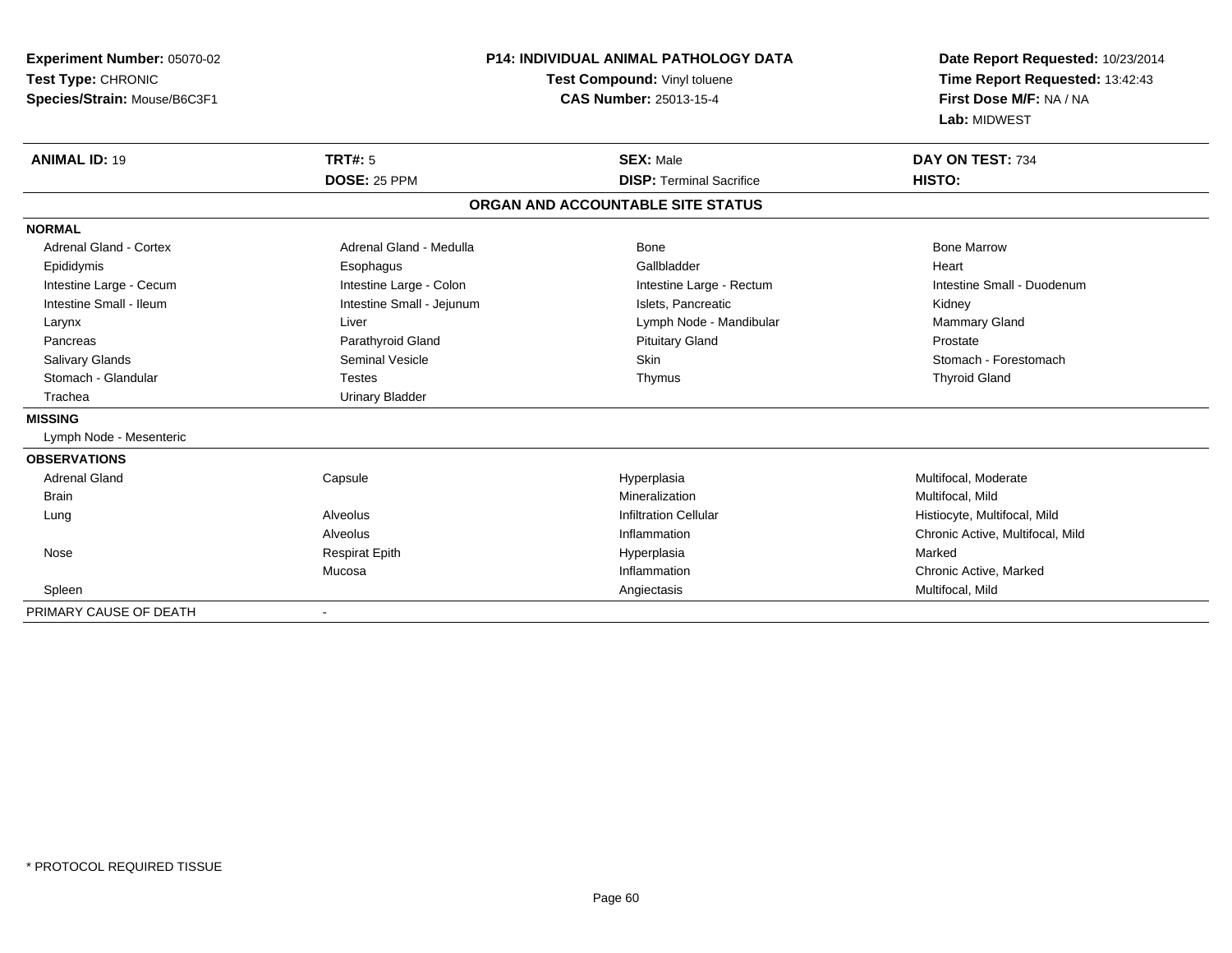| <b>Experiment Number: 05070-02</b><br>Test Type: CHRONIC<br>Species/Strain: Mouse/B6C3F1 |              |                       |                                   | P14: INDIVIDUAL ANIMAL PATHOLOGY DATA<br>Test Compound: Vinyl toluene<br><b>CAS Number: 25013-15-4</b> | Date Report Requested: 10/23/2014<br>Time Report Requested: 13:42:43<br>First Dose M/F: NA / NA<br>Lab: MIDWEST |
|------------------------------------------------------------------------------------------|--------------|-----------------------|-----------------------------------|--------------------------------------------------------------------------------------------------------|-----------------------------------------------------------------------------------------------------------------|
| <b>ANIMAL ID: 19</b>                                                                     |              | <b>TRT#: 6</b>        |                                   | <b>SEX: Male</b>                                                                                       | DAY ON TEST: 733                                                                                                |
|                                                                                          |              | DOSE: 10 PPM          |                                   | <b>DISP: Terminal Sacrifice</b>                                                                        | HISTO:                                                                                                          |
|                                                                                          |              |                       | ORGAN AND ACCOUNTABLE SITE STATUS |                                                                                                        |                                                                                                                 |
| <b>NORMAL</b>                                                                            |              |                       |                                   |                                                                                                        |                                                                                                                 |
| Lung                                                                                     |              | Skin                  |                                   |                                                                                                        |                                                                                                                 |
| <b>OBSERVATIONS</b>                                                                      |              |                       |                                   |                                                                                                        |                                                                                                                 |
| Liver<br>Note: [ HEPATOCLR ADEN ] TGLs = 3-4                                             |              |                       |                                   | Hepatocellular Adenoma                                                                                 |                                                                                                                 |
| Lymph Node                                                                               |              | Mesenteric            |                                   | Hematopoietic Cell Proliferation                                                                       | Mild                                                                                                            |
| Note: HEMORRHAGE                                                                         | $TGLs = 2-3$ | Mesenteric            |                                   | Hemorrhage                                                                                             | Moderate                                                                                                        |
| Nose                                                                                     |              | <b>Respirat Epith</b> |                                   | Hyperplasia                                                                                            | Moderate                                                                                                        |
|                                                                                          |              | Mucosa                |                                   | Inflammation                                                                                           | Chronic Active, Mild                                                                                            |
| PRIMARY CAUSE OF DEATH                                                                   |              |                       |                                   |                                                                                                        |                                                                                                                 |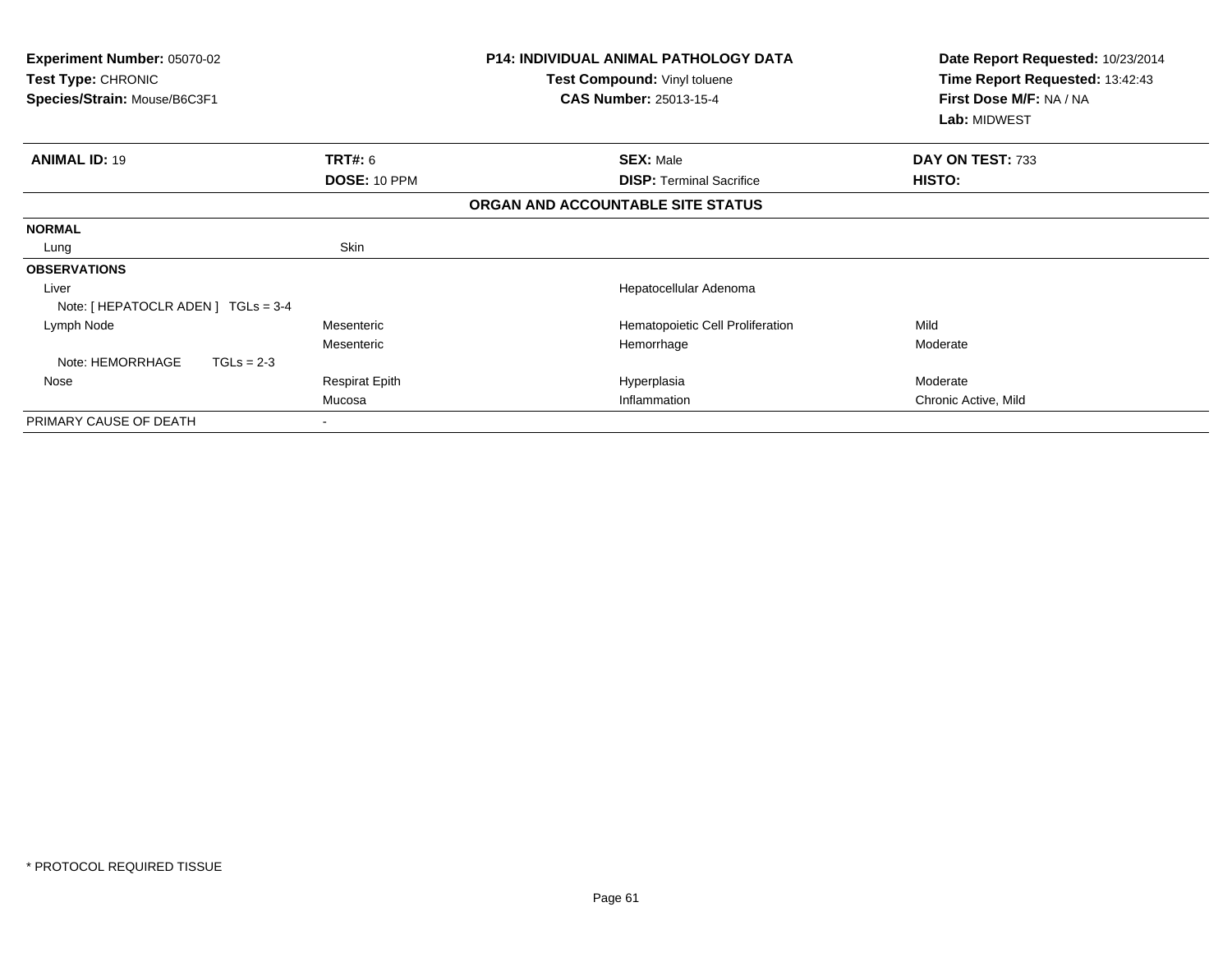| Experiment Number: 05070-02         |                         | <b>P14: INDIVIDUAL ANIMAL PATHOLOGY DATA</b> | Date Report Requested: 10/23/2014                          |
|-------------------------------------|-------------------------|----------------------------------------------|------------------------------------------------------------|
| Test Type: CHRONIC                  |                         | Test Compound: Vinyl toluene                 | Time Report Requested: 13:42:43<br>First Dose M/F: NA / NA |
| Species/Strain: Mouse/B6C3F1        |                         | <b>CAS Number: 25013-15-4</b>                |                                                            |
|                                     |                         |                                              | Lab: MIDWEST                                               |
| <b>ANIMAL ID: 20</b>                | <b>TRT#: 4</b>          | <b>SEX: Male</b>                             | DAY ON TEST: 607                                           |
|                                     | <b>DOSE: CONTROL</b>    | <b>DISP: Natural Death</b>                   | HISTO:                                                     |
|                                     |                         | ORGAN AND ACCOUNTABLE SITE STATUS            |                                                            |
| <b>NORMAL</b>                       |                         |                                              |                                                            |
| <b>Adrenal Gland - Cortex</b>       | Adrenal Gland - Medulla | <b>Bone</b>                                  | <b>Bone Marrow</b>                                         |
| <b>Brain</b>                        | Epididymis              | Heart                                        | Intestine Large - Cecum                                    |
| Intestine Large - Colon             | Islets, Pancreatic      | Kidney                                       | Lung                                                       |
| Lymph Node - Mandibular             | Nose                    | Pancreas                                     | <b>Pituitary Gland</b>                                     |
| Prostate                            | <b>Seminal Vesicle</b>  | Skin                                         | Stomach - Forestomach                                      |
| Stomach - Glandular                 | <b>Testes</b>           | Thymus                                       | <b>Urinary Bladder</b>                                     |
| <b>MISSING</b>                      |                         |                                              |                                                            |
| Esophagus                           | Gallbladder             | Intestine Large - Rectum                     | Larynx                                                     |
| Lymph Node - Mesenteric             | Mammary Gland           | Parathyroid Gland                            | <b>Thyroid Gland</b>                                       |
| Trachea                             |                         |                                              |                                                            |
| <b>AUTO PRECLUDES DIAG.</b>         |                         |                                              |                                                            |
| <b>Intestine Small</b>              |                         |                                              |                                                            |
| <b>OBSERVATIONS</b>                 |                         |                                              |                                                            |
| <b>Adrenal Gland</b>                | Capsule                 | Hyperplasia                                  | Multifocal, Mild                                           |
| Liver                               | Hepatocyte, Median Lobe | Atrophy                                      | Diffuse, Marked                                            |
|                                     | Median Lobe             | Congestion                                   | Diffuse, Marked                                            |
|                                     | Median Lobe             | Fibrosis                                     | Moderate                                                   |
|                                     | Median Lobe             | Thrombosis                                   | Marked                                                     |
| Note: CONGESTION<br>$TGLs = 2-10$ , |                         |                                              |                                                            |
| Salivary Glands                     |                         | <b>Infiltration Cellular</b>                 | Lymphocyte, Multifocal, Minimal                            |
| Spleen                              |                         | Hematopoietic Cell Proliferation             | Moderate                                                   |
| PRIMARY CAUSE OF DEATH              | $\blacksquare$          |                                              |                                                            |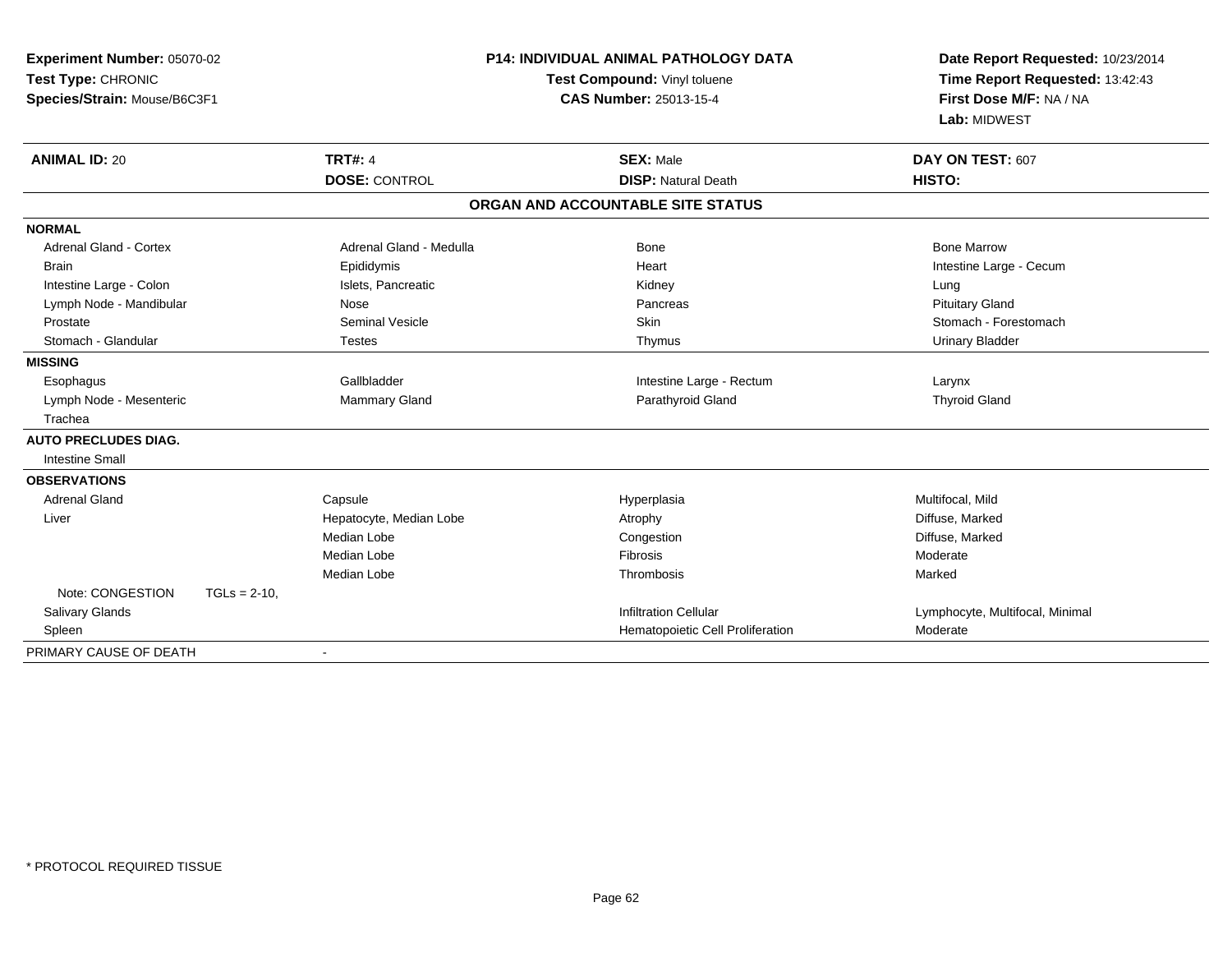| Experiment Number: 05070-02<br>Test Type: CHRONIC<br>Species/Strain: Mouse/B6C3F1 |                                       | <b>P14: INDIVIDUAL ANIMAL PATHOLOGY DATA</b><br>Test Compound: Vinyl toluene<br><b>CAS Number: 25013-15-4</b> | Date Report Requested: 10/23/2014<br>Time Report Requested: 13:42:43<br>First Dose M/F: NA / NA<br>Lab: MIDWEST |
|-----------------------------------------------------------------------------------|---------------------------------------|---------------------------------------------------------------------------------------------------------------|-----------------------------------------------------------------------------------------------------------------|
| <b>ANIMAL ID: 20</b>                                                              | <b>TRT#: 5</b><br><b>DOSE: 25 PPM</b> | <b>SEX: Male</b><br><b>DISP:</b> Terminal Sacrifice                                                           | DAY ON TEST: 734<br>HISTO:                                                                                      |
|                                                                                   |                                       |                                                                                                               |                                                                                                                 |
|                                                                                   |                                       | ORGAN AND ACCOUNTABLE SITE STATUS                                                                             |                                                                                                                 |
| <b>NORMAL</b>                                                                     |                                       |                                                                                                               |                                                                                                                 |
| Adrenal Gland - Medulla                                                           | Bone                                  | <b>Bone Marrow</b>                                                                                            | Epididymis                                                                                                      |
| Esophagus                                                                         | Gallbladder                           | Heart                                                                                                         | Intestine Large - Cecum                                                                                         |
| Intestine Large - Colon                                                           | Intestine Large - Rectum              | Intestine Small - Duodenum                                                                                    | Intestine Small - Ileum                                                                                         |
| Intestine Small - Jejunum                                                         | Islets, Pancreatic                    | Kidney                                                                                                        | Larynx                                                                                                          |
| Liver                                                                             | Lymph Node - Mandibular               | <b>Mammary Gland</b>                                                                                          | Pancreas                                                                                                        |
| Parathyroid Gland                                                                 | <b>Pituitary Gland</b>                | Prostate                                                                                                      | Salivary Glands                                                                                                 |
| <b>Seminal Vesicle</b>                                                            | Skin                                  | Spleen                                                                                                        | Stomach - Forestomach                                                                                           |
| Stomach - Glandular                                                               | <b>Testes</b>                         | <b>Thyroid Gland</b>                                                                                          | Trachea                                                                                                         |
| <b>Urinary Bladder</b>                                                            |                                       |                                                                                                               |                                                                                                                 |
| <b>MISSING</b>                                                                    |                                       |                                                                                                               |                                                                                                                 |
| Lymph Node - Mesenteric                                                           | Thymus                                |                                                                                                               |                                                                                                                 |
| <b>OBSERVATIONS</b>                                                               |                                       |                                                                                                               |                                                                                                                 |
| <b>Adrenal Gland</b>                                                              | Capsule                               | Hyperplasia                                                                                                   | Multifocal, Mild                                                                                                |
|                                                                                   | Cortex                                | Hyperplasia                                                                                                   | Focal, Mild                                                                                                     |
| <b>Brain</b>                                                                      |                                       | Mineralization                                                                                                | Multifocal, Minimal                                                                                             |
| Lung                                                                              | Alveolus, Bronchiole                  | Inflammation                                                                                                  | Chronic Active, Multifocal, Moderate                                                                            |
| Nose                                                                              | <b>Respirat Epith</b>                 | Hyperplasia                                                                                                   | Marked                                                                                                          |
|                                                                                   | Mucosa                                | Inflammation                                                                                                  | Chronic Active, Moderate                                                                                        |
| PRIMARY CAUSE OF DEATH                                                            | $\overline{\phantom{a}}$              |                                                                                                               |                                                                                                                 |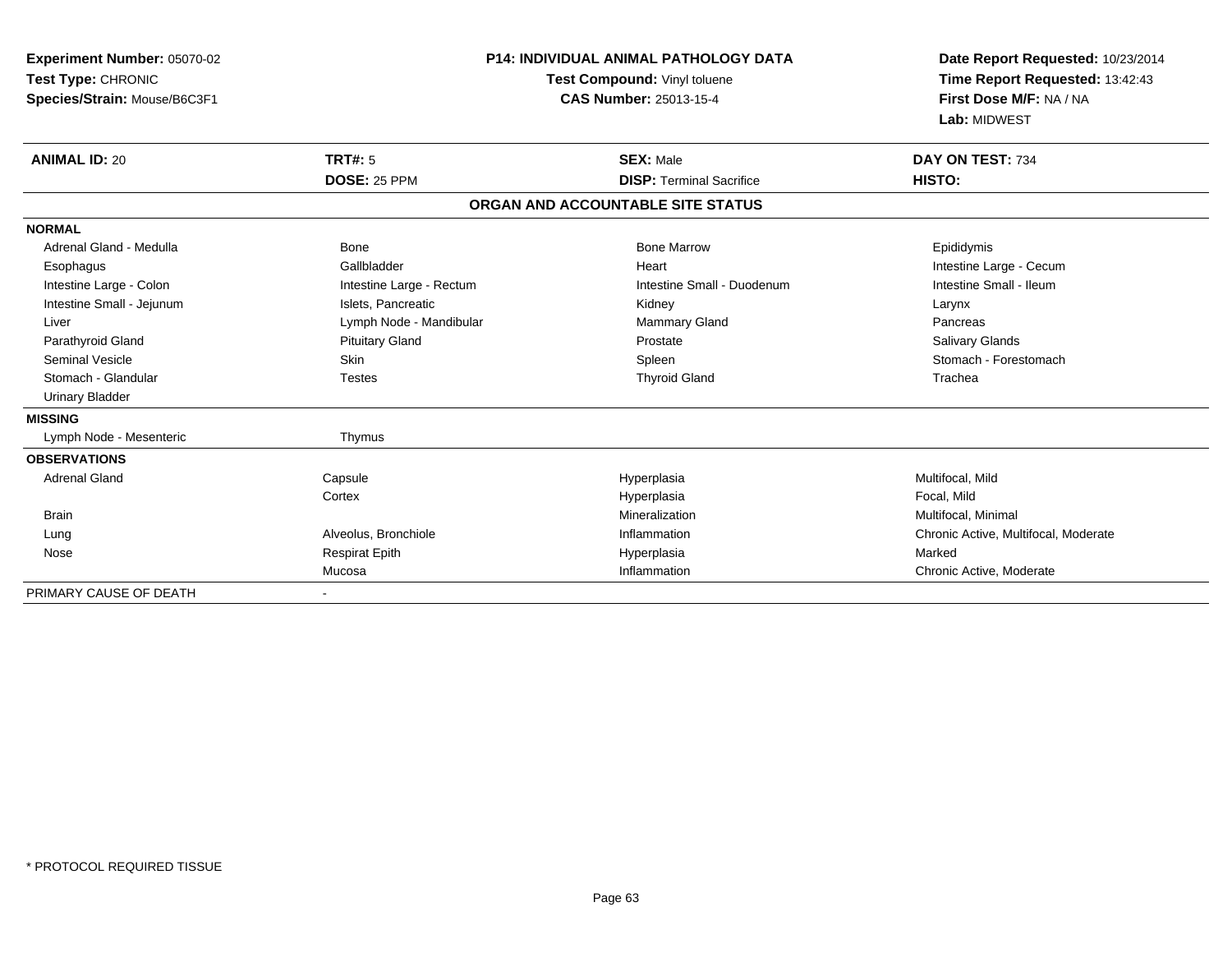| <b>Experiment Number: 05070-02</b><br>Test Type: CHRONIC<br>Species/Strain: Mouse/B6C3F1 |              |                        | <b>P14: INDIVIDUAL ANIMAL PATHOLOGY DATA</b><br>Test Compound: Vinyl toluene<br><b>CAS Number: 25013-15-4</b> | Date Report Requested: 10/23/2014<br>Time Report Requested: 13:42:43<br>First Dose M/F: NA / NA<br>Lab: MIDWEST |
|------------------------------------------------------------------------------------------|--------------|------------------------|---------------------------------------------------------------------------------------------------------------|-----------------------------------------------------------------------------------------------------------------|
| <b>ANIMAL ID: 20</b>                                                                     |              | TRT#: 6                | <b>SEX: Male</b>                                                                                              | DAY ON TEST: 733                                                                                                |
|                                                                                          |              | DOSE: 10 PPM           | <b>DISP: Terminal Sacrifice</b>                                                                               | HISTO:                                                                                                          |
|                                                                                          |              |                        | ORGAN AND ACCOUNTABLE SITE STATUS                                                                             |                                                                                                                 |
| <b>NORMAL</b>                                                                            |              |                        |                                                                                                               |                                                                                                                 |
| Lung                                                                                     |              |                        |                                                                                                               |                                                                                                                 |
| <b>OBSERVATIONS</b>                                                                      |              |                        |                                                                                                               |                                                                                                                 |
| Nose                                                                                     |              | <b>Respirat Epith</b>  | Hyperplasia                                                                                                   | Mild                                                                                                            |
|                                                                                          |              | Mucosa                 | Inflammation                                                                                                  | Chronic Active, Minimal                                                                                         |
| Skin                                                                                     |              | Hair Follicle, Scrotal | Hyperplasia                                                                                                   | Focal, Mild                                                                                                     |
|                                                                                          |              | Scrotal                | Pigmentation                                                                                                  | Melanin, Focal, Marked                                                                                          |
| Note: PIGMENT                                                                            | $TGLs = 2-3$ |                        |                                                                                                               |                                                                                                                 |
| PRIMARY CAUSE OF DEATH                                                                   |              | $\,$                   |                                                                                                               |                                                                                                                 |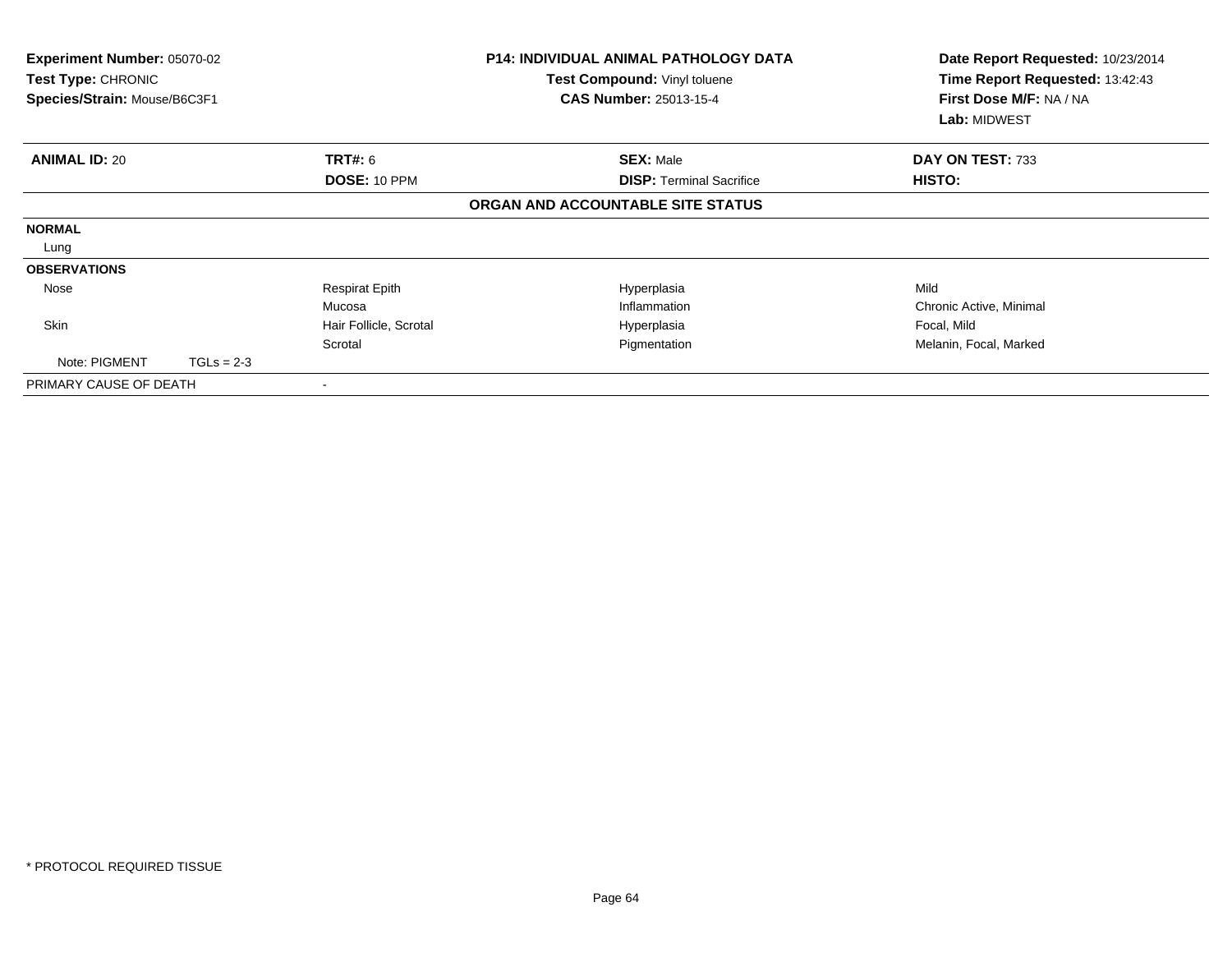| Experiment Number: 05070-02<br>Test Type: CHRONIC<br>Species/Strain: Mouse/B6C3F1 |                          | <b>P14: INDIVIDUAL ANIMAL PATHOLOGY DATA</b><br>Test Compound: Vinyl toluene<br><b>CAS Number: 25013-15-4</b> | Date Report Requested: 10/23/2014<br>Time Report Requested: 13:42:43<br>First Dose M/F: NA / NA<br>Lab: MIDWEST |
|-----------------------------------------------------------------------------------|--------------------------|---------------------------------------------------------------------------------------------------------------|-----------------------------------------------------------------------------------------------------------------|
| <b>ANIMAL ID: 21</b>                                                              | <b>TRT#: 4</b>           | <b>SEX: Male</b>                                                                                              | DAY ON TEST: 732                                                                                                |
|                                                                                   | <b>DOSE: CONTROL</b>     | <b>DISP: Terminal Sacrifice</b>                                                                               | HISTO:                                                                                                          |
|                                                                                   |                          | ORGAN AND ACCOUNTABLE SITE STATUS                                                                             |                                                                                                                 |
| <b>NORMAL</b>                                                                     |                          |                                                                                                               |                                                                                                                 |
| Adrenal Gland - Medulla                                                           | <b>Bone</b>              | <b>Bone Marrow</b>                                                                                            | Epididymis                                                                                                      |
| Esophagus                                                                         | Gallbladder              | Heart                                                                                                         | Intestine Large - Cecum                                                                                         |
| Intestine Large - Colon                                                           | Intestine Large - Rectum | Intestine Small - Duodenum                                                                                    | Intestine Small - Ileum                                                                                         |
| Intestine Small - Jejunum                                                         | Islets, Pancreatic       | Larynx                                                                                                        | Liver                                                                                                           |
| Lymph Node - Mandibular                                                           | Nose                     | Pancreas                                                                                                      | Parathyroid Gland                                                                                               |
| Prostate                                                                          | Salivary Glands          | Seminal Vesicle                                                                                               | <b>Skin</b>                                                                                                     |
| Spleen                                                                            | Stomach - Forestomach    | Stomach - Glandular                                                                                           | <b>Testes</b>                                                                                                   |
| Thymus                                                                            | <b>Thyroid Gland</b>     | Trachea                                                                                                       | <b>Urinary Bladder</b>                                                                                          |
| <b>MISSING</b>                                                                    |                          |                                                                                                               |                                                                                                                 |
| Mammary Gland                                                                     |                          |                                                                                                               |                                                                                                                 |
| <b>OBSERVATIONS</b>                                                               |                          |                                                                                                               |                                                                                                                 |
| <b>Adrenal Gland</b>                                                              | Capsule                  | Hyperplasia                                                                                                   | Multifocal, Mild                                                                                                |
|                                                                                   | Cortex                   | Hyperplasia                                                                                                   | Focal, Moderate                                                                                                 |
| <b>Brain</b>                                                                      |                          | Mineralization                                                                                                | Multifocal, Mild                                                                                                |
| Kidney                                                                            |                          | <b>Infiltration Cellular</b>                                                                                  | Lymphocyte, Focal, Minimal                                                                                      |
| Lung                                                                              |                          | <b>Infiltration Cellular</b>                                                                                  | Lymphocyte, Multifocal, Minimal                                                                                 |
| Lymph Node                                                                        | Mesenteric               | Hemorrhage                                                                                                    | Mild                                                                                                            |
| <b>Pituitary Gland</b>                                                            | Pars Distalis            | Cyst                                                                                                          | Mild                                                                                                            |
| PRIMARY CAUSE OF DEATH                                                            |                          |                                                                                                               |                                                                                                                 |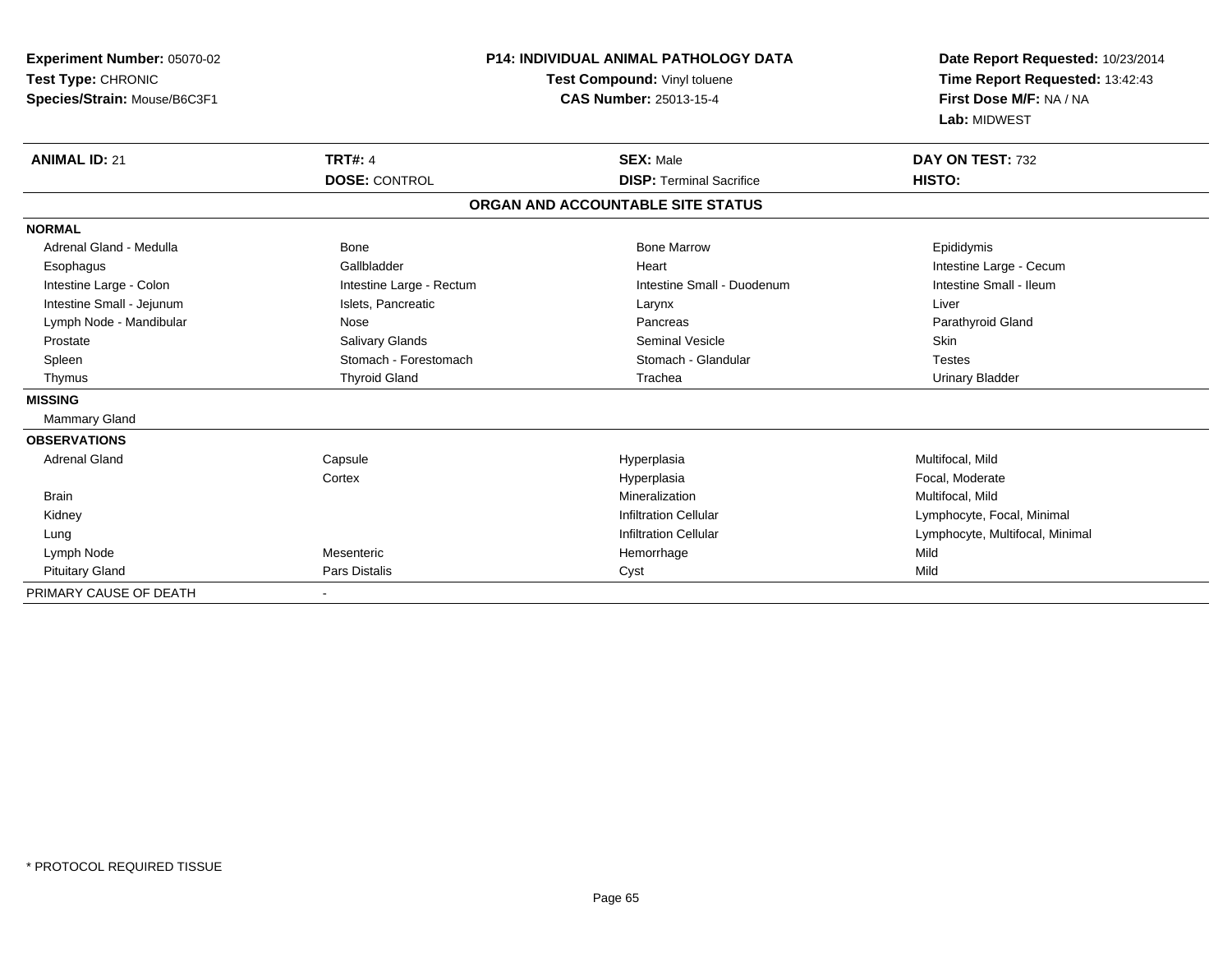| Experiment Number: 05070-02                             |                            | P14: INDIVIDUAL ANIMAL PATHOLOGY DATA | Date Report Requested: 10/23/2014       |  |
|---------------------------------------------------------|----------------------------|---------------------------------------|-----------------------------------------|--|
| Test Type: CHRONIC                                      |                            | Test Compound: Vinyl toluene          | Time Report Requested: 13:42:43         |  |
| Species/Strain: Mouse/B6C3F1                            |                            | <b>CAS Number: 25013-15-4</b>         | First Dose M/F: NA / NA<br>Lab: MIDWEST |  |
|                                                         |                            |                                       |                                         |  |
| <b>ANIMAL ID: 21</b>                                    | <b>TRT#: 5</b>             | <b>SEX: Male</b>                      | DAY ON TEST: 733                        |  |
|                                                         | <b>DOSE: 25 PPM</b>        | <b>DISP: Terminal Sacrifice</b>       | HISTO:                                  |  |
|                                                         |                            | ORGAN AND ACCOUNTABLE SITE STATUS     |                                         |  |
| <b>NORMAL</b>                                           |                            |                                       |                                         |  |
| Adrenal Gland - Medulla                                 | Bone                       | <b>Bone Marrow</b>                    | Epididymis                              |  |
| Esophagus                                               | Gallbladder                | Heart                                 | Intestine Large - Cecum                 |  |
| Intestine Large - Rectum                                | Intestine Small - Duodenum | Intestine Small - Ileum               | Intestine Small - Jejunum               |  |
| Kidney                                                  | Larynx                     | Liver                                 | Lymph Node - Mandibular                 |  |
| Pancreas                                                | <b>Pituitary Gland</b>     | Prostate                              | Salivary Glands                         |  |
| <b>Seminal Vesicle</b>                                  | Skin                       | Spleen                                | Stomach - Forestomach                   |  |
| Stomach - Glandular                                     | <b>Testes</b>              | Thymus                                | <b>Thyroid Gland</b>                    |  |
| Trachea                                                 | <b>Urinary Bladder</b>     |                                       |                                         |  |
| <b>MISSING</b>                                          |                            |                                       |                                         |  |
| Intestine Large - Colon                                 | Mammary Gland              | Parathyroid Gland                     |                                         |  |
| <b>OBSERVATIONS</b>                                     |                            |                                       |                                         |  |
| <b>Adrenal Gland</b>                                    | Capsule                    | Hyperplasia                           | Multifocal, Mild                        |  |
|                                                         | Cortex                     | Hyperplasia                           | Multifocal, Minimal                     |  |
| <b>Brain</b>                                            |                            | Mineralization                        | Multifocal, Minimal                     |  |
| Islets, Pancreatic                                      |                            | Adenoma                               |                                         |  |
| Note: ADENOMA NOT IN RECUT SECTION                      |                            |                                       |                                         |  |
| Lung                                                    |                            | Alveolar/Bronchiolar Adenoma          |                                         |  |
|                                                         | Alveolus, Bronchiole       | Inflammation                          | Chronic Active, Multifocal, Mild        |  |
| Note: ALV BRON ADEN NOT RELATED TO INFLAMMATORY LESIONS |                            |                                       |                                         |  |
| Note: ALV BRON ADEN $TGLs = 3-4$ ,                      |                            |                                       |                                         |  |
| Lymph Node                                              | Mesenteric                 | Hemorrhage                            | Mild                                    |  |
|                                                         | Mesenteric                 | Hyperplasia                           | Lymphoid, Mild                          |  |
| Note: HEMORRHAGE<br>$TGLs = 4-7.$                       |                            |                                       |                                         |  |
| Nose                                                    | <b>Respirat Epith</b>      | Hyperplasia                           | Marked                                  |  |
|                                                         | Mucosa                     | Inflammation                          | Chronic Active, Moderate                |  |
| <b>Preputial Gland</b>                                  |                            | Cyst                                  | Moderate                                |  |
| PRIMARY CAUSE OF DEATH                                  |                            |                                       |                                         |  |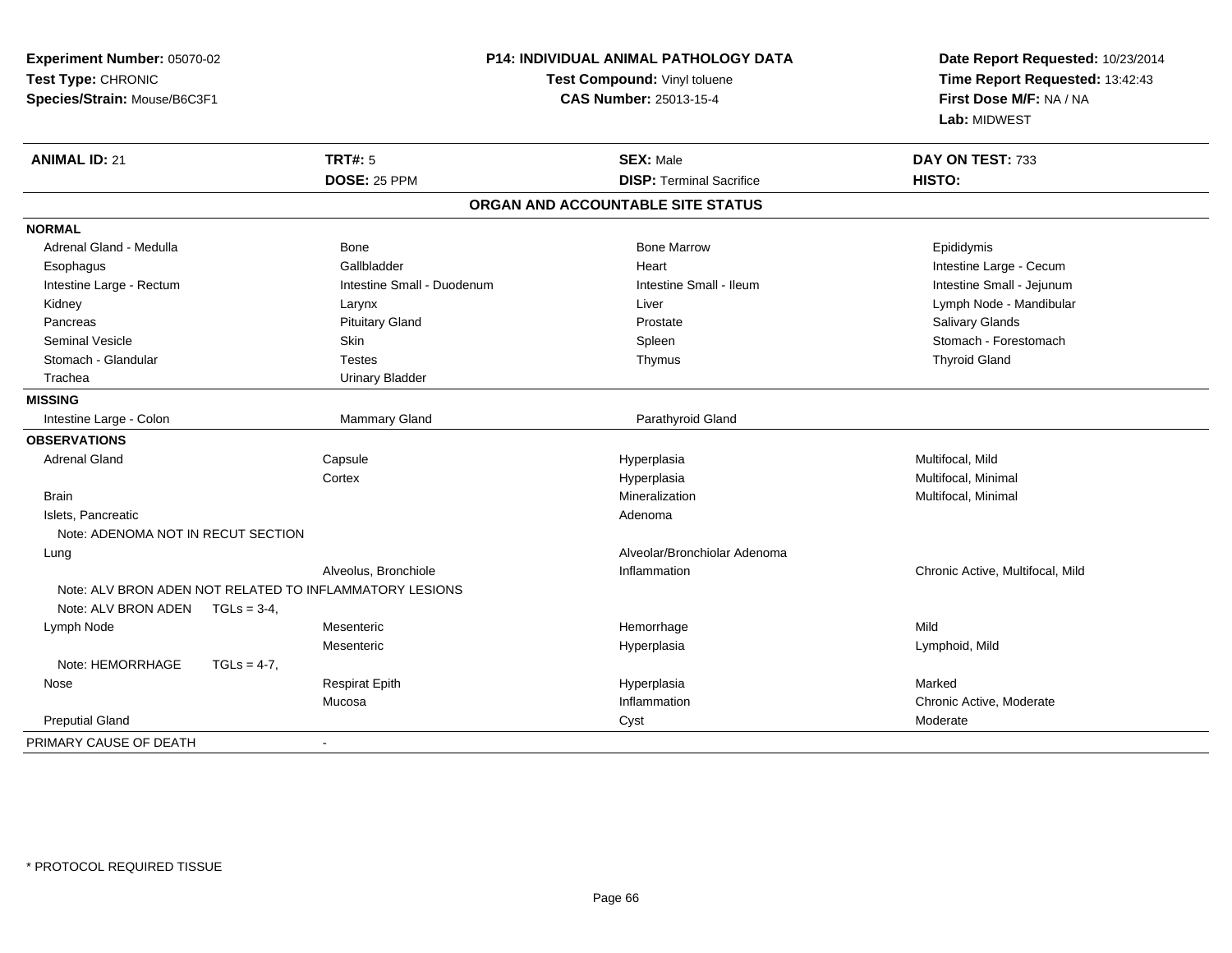| Experiment Number: 05070-02<br>Test Type: CHRONIC<br>Species/Strain: Mouse/B6C3F1 |              |                        | <b>P14: INDIVIDUAL ANIMAL PATHOLOGY DATA</b><br>Test Compound: Vinyl toluene<br><b>CAS Number: 25013-15-4</b> | Date Report Requested: 10/23/2014<br>Time Report Requested: 13:42:43<br>First Dose M/F: NA / NA<br>Lab: MIDWEST |
|-----------------------------------------------------------------------------------|--------------|------------------------|---------------------------------------------------------------------------------------------------------------|-----------------------------------------------------------------------------------------------------------------|
| <b>ANIMAL ID: 21</b>                                                              |              | <b>TRT#: 6</b>         | <b>SEX: Male</b>                                                                                              | DAY ON TEST: 732                                                                                                |
|                                                                                   |              | DOSE: 10 PPM           | <b>DISP:</b> Terminal Sacrifice                                                                               | <b>HISTO:</b>                                                                                                   |
|                                                                                   |              |                        | ORGAN AND ACCOUNTABLE SITE STATUS                                                                             |                                                                                                                 |
| <b>NORMAL</b>                                                                     |              |                        |                                                                                                               |                                                                                                                 |
| Lung                                                                              |              | <b>Urinary Bladder</b> |                                                                                                               |                                                                                                                 |
| <b>OBSERVATIONS</b>                                                               |              |                        |                                                                                                               |                                                                                                                 |
| Lymph Node                                                                        |              | Mesenteric             | Hemorrhage                                                                                                    | Mild                                                                                                            |
| Note: HEMORRHAGE                                                                  | $TGLs = 2-3$ |                        |                                                                                                               |                                                                                                                 |
| Nose                                                                              |              | <b>Respirat Epith</b>  | Hyperplasia                                                                                                   | Moderate                                                                                                        |
|                                                                                   |              | Mucosa                 | Inflammation                                                                                                  | Chronic Active, Mild                                                                                            |
| PRIMARY CAUSE OF DEATH                                                            |              |                        |                                                                                                               |                                                                                                                 |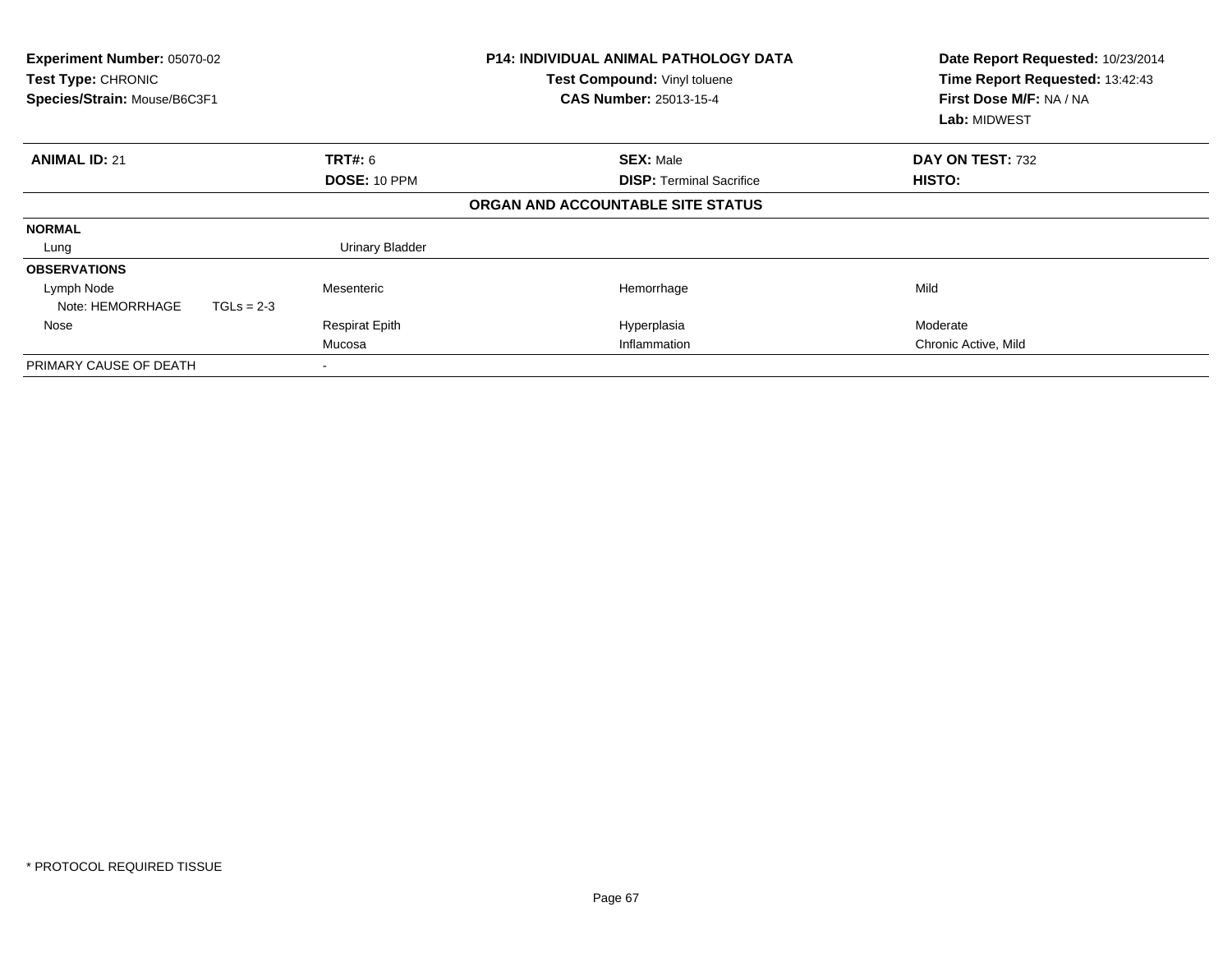| Experiment Number: 05070-02<br>Test Type: CHRONIC<br>Species/Strain: Mouse/B6C3F1 | <b>P14: INDIVIDUAL ANIMAL PATHOLOGY DATA</b><br>Test Compound: Vinyl toluene<br><b>CAS Number: 25013-15-4</b> |                                   | Date Report Requested: 10/23/2014<br>Time Report Requested: 13:42:43<br>First Dose M/F: NA / NA<br>Lab: MIDWEST |
|-----------------------------------------------------------------------------------|---------------------------------------------------------------------------------------------------------------|-----------------------------------|-----------------------------------------------------------------------------------------------------------------|
| <b>ANIMAL ID: 22</b>                                                              | <b>TRT#: 4</b>                                                                                                | <b>SEX: Male</b>                  | DAY ON TEST: 266                                                                                                |
|                                                                                   | <b>DOSE: CONTROL</b>                                                                                          | <b>DISP:</b> Accidentally Killed  | HISTO:                                                                                                          |
|                                                                                   |                                                                                                               | ORGAN AND ACCOUNTABLE SITE STATUS |                                                                                                                 |
| <b>NORMAL</b>                                                                     |                                                                                                               |                                   |                                                                                                                 |
| Adrenal Gland - Cortex                                                            | Adrenal Gland - Medulla                                                                                       | <b>Bone</b>                       | <b>Bone Marrow</b>                                                                                              |
| <b>Brain</b>                                                                      | Epididymis                                                                                                    | Esophagus                         | Gallbladder                                                                                                     |
| Heart                                                                             | Intestine Large - Colon                                                                                       | Intestine Small - Duodenum        | Intestine Small - Ileum                                                                                         |
| Intestine Small - Jejunum                                                         | Islets, Pancreatic                                                                                            | Kidney                            | Larynx                                                                                                          |
| Liver                                                                             | Lung                                                                                                          | Nose                              | Pancreas                                                                                                        |
| <b>Pituitary Gland</b>                                                            | <b>Preputial Gland</b>                                                                                        | Prostate                          | <b>Salivary Glands</b>                                                                                          |
| <b>Seminal Vesicle</b>                                                            | <b>Skin</b>                                                                                                   | Spleen                            | Stomach - Forestomach                                                                                           |
| Stomach - Glandular                                                               | <b>Testes</b>                                                                                                 | Thymus                            | <b>Thyroid Gland</b>                                                                                            |
| Trachea                                                                           | <b>Urinary Bladder</b>                                                                                        |                                   |                                                                                                                 |
| <b>MISSING</b>                                                                    |                                                                                                               |                                   |                                                                                                                 |
| Intestine Large - Cecum                                                           | Intestine Large - Rectum                                                                                      | Lymph Node - Mandibular           | Lymph Node - Mesenteric                                                                                         |
| <b>Mammary Gland</b>                                                              | Parathyroid Gland                                                                                             |                                   |                                                                                                                 |
| <b>OBSERVATIONS</b>                                                               |                                                                                                               |                                   |                                                                                                                 |
| <b>Adrenal Gland</b>                                                              | Capsule                                                                                                       | Hyperplasia                       | Focal, Minimal                                                                                                  |
| PRIMARY CAUSE OF DEATH                                                            |                                                                                                               |                                   |                                                                                                                 |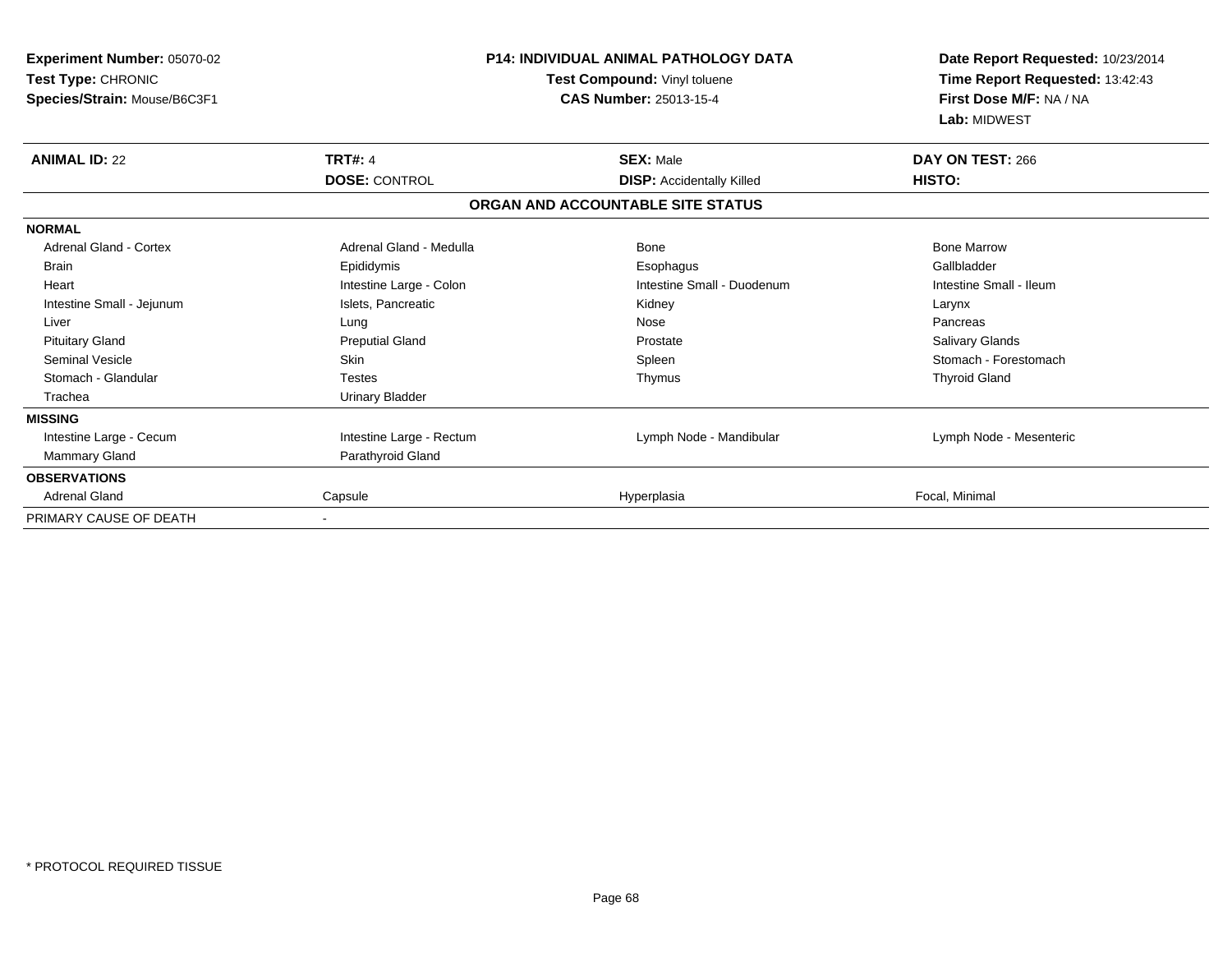| <b>Experiment Number: 05070-02</b><br>Test Type: CHRONIC<br>Species/Strain: Mouse/B6C3F1 |                           | <b>P14: INDIVIDUAL ANIMAL PATHOLOGY DATA</b><br>Test Compound: Vinyl toluene<br><b>CAS Number: 25013-15-4</b> | Date Report Requested: 10/23/2014<br>Time Report Requested: 13:42:43<br>First Dose M/F: NA / NA<br>Lab: MIDWEST |
|------------------------------------------------------------------------------------------|---------------------------|---------------------------------------------------------------------------------------------------------------|-----------------------------------------------------------------------------------------------------------------|
| <b>ANIMAL ID: 22</b>                                                                     | <b>TRT#: 5</b>            | <b>SEX: Male</b>                                                                                              | DAY ON TEST: 733                                                                                                |
|                                                                                          | <b>DOSE: 25 PPM</b>       | <b>DISP: Terminal Sacrifice</b>                                                                               | HISTO:                                                                                                          |
|                                                                                          |                           | ORGAN AND ACCOUNTABLE SITE STATUS                                                                             |                                                                                                                 |
| <b>NORMAL</b>                                                                            |                           |                                                                                                               |                                                                                                                 |
| <b>Adrenal Gland - Cortex</b>                                                            | Adrenal Gland - Medulla   | Bone                                                                                                          | <b>Bone Marrow</b>                                                                                              |
| Epididymis                                                                               | Esophagus                 | Gallbladder                                                                                                   | Heart                                                                                                           |
| Intestine Large - Cecum                                                                  | Intestine Large - Colon   | Intestine Large - Rectum                                                                                      | Intestine Small - Duodenum                                                                                      |
| Intestine Small - Ileum                                                                  | Intestine Small - Jejunum | Islets, Pancreatic                                                                                            | Kidney                                                                                                          |
| Larynx                                                                                   | Liver                     | Lung                                                                                                          | Lymph Node - Mesenteric                                                                                         |
| Pancreas                                                                                 | Parathyroid Gland         | <b>Pituitary Gland</b>                                                                                        | Prostate                                                                                                        |
| Seminal Vesicle                                                                          | Skin                      | Spleen                                                                                                        | Stomach - Forestomach                                                                                           |
| Stomach - Glandular                                                                      | Testes                    | Thymus                                                                                                        | <b>Thyroid Gland</b>                                                                                            |
| Trachea                                                                                  | <b>Urinary Bladder</b>    |                                                                                                               |                                                                                                                 |
| <b>MISSING</b>                                                                           |                           |                                                                                                               |                                                                                                                 |
| Lymph Node - Mandibular                                                                  | <b>Mammary Gland</b>      |                                                                                                               |                                                                                                                 |
| <b>OBSERVATIONS</b>                                                                      |                           |                                                                                                               |                                                                                                                 |
| <b>Adrenal Gland</b>                                                                     | Capsule                   | Hyperplasia                                                                                                   | Multifocal, Moderate                                                                                            |
| <b>Brain</b>                                                                             |                           | Mineralization                                                                                                | Multifocal, Mild                                                                                                |
| Nose                                                                                     | <b>Respirat Epith</b>     | Hyperplasia                                                                                                   | Marked                                                                                                          |
|                                                                                          | Mucosa                    | Inflammation                                                                                                  | Chronic Active, Mild                                                                                            |
| <b>Salivary Glands</b>                                                                   |                           | <b>Infiltration Cellular</b>                                                                                  | Lymphocyte, Multifocal, Mild                                                                                    |
| PRIMARY CAUSE OF DEATH                                                                   | $\overline{\phantom{a}}$  |                                                                                                               |                                                                                                                 |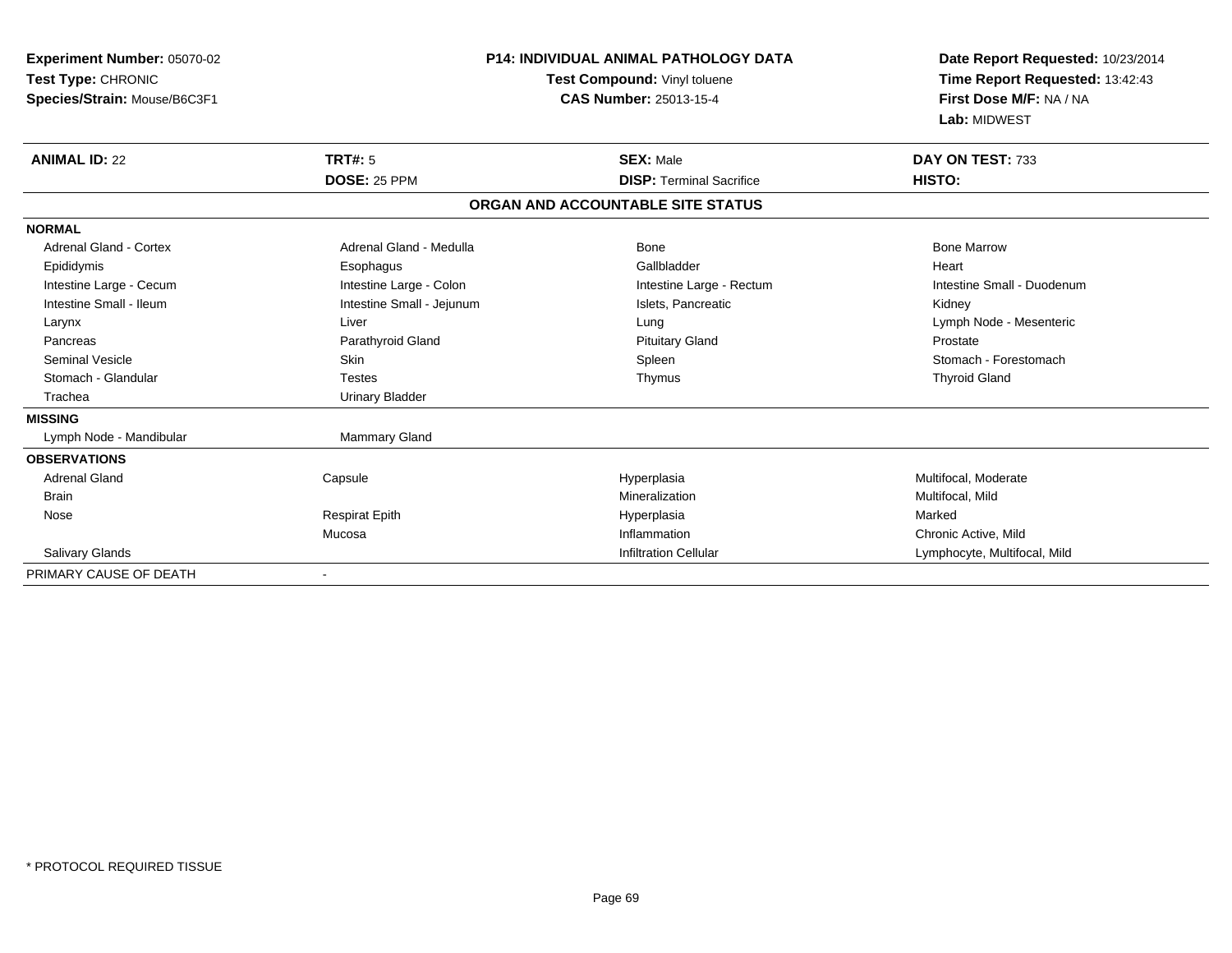| <b>Experiment Number: 05070-02</b><br>Test Type: CHRONIC<br>Species/Strain: Mouse/B6C3F1 |                       | <b>P14: INDIVIDUAL ANIMAL PATHOLOGY DATA</b><br>Test Compound: Vinyl toluene<br><b>CAS Number: 25013-15-4</b> | Date Report Requested: 10/23/2014<br>Time Report Requested: 13:42:43<br>First Dose M/F: NA / NA<br>Lab: MIDWEST |
|------------------------------------------------------------------------------------------|-----------------------|---------------------------------------------------------------------------------------------------------------|-----------------------------------------------------------------------------------------------------------------|
| <b>ANIMAL ID: 22</b>                                                                     | TRT#: 6               | <b>SEX: Male</b>                                                                                              | DAY ON TEST: 732                                                                                                |
|                                                                                          | <b>DOSE: 10 PPM</b>   | <b>DISP:</b> Terminal Sacrifice                                                                               | <b>HISTO:</b>                                                                                                   |
| <b>OBSERVATIONS</b>                                                                      |                       |                                                                                                               |                                                                                                                 |
| Lung                                                                                     |                       | Alveolar/Bronchiolar Adenoma                                                                                  |                                                                                                                 |
|                                                                                          | Alveolus, Bronchiole  | Inflammation                                                                                                  | Chronic Active, Multifocal, Moderate                                                                            |
| Note: $[ALV$ BRON ADEN $]$ TGLs = 1-1                                                    |                       |                                                                                                               |                                                                                                                 |
| [Inflammation TGLS = $2+3-1$ ]                                                           |                       |                                                                                                               |                                                                                                                 |
| Nose                                                                                     | <b>Respirat Epith</b> | Hyperplasia                                                                                                   | Moderate                                                                                                        |
|                                                                                          | Mucosa                | Inflammation                                                                                                  | Chronic Active, Moderate                                                                                        |
| PRIMARY CAUSE OF DEATH                                                                   |                       |                                                                                                               |                                                                                                                 |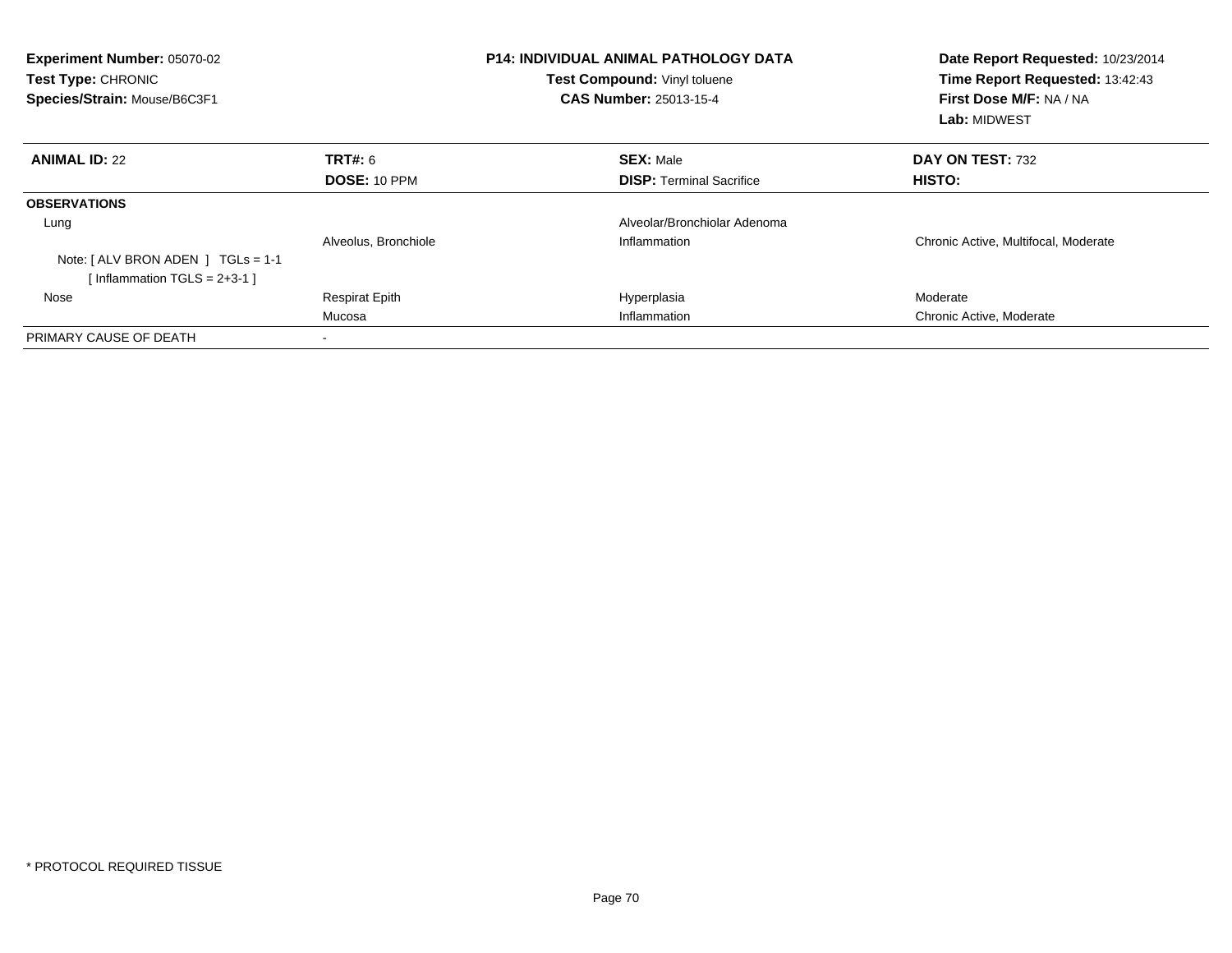| Experiment Number: 05070-02<br>Test Type: CHRONIC<br>Species/Strain: Mouse/B6C3F1<br><b>ANIMAL ID: 23</b> |                | <b>TRT#: 4</b>           | <b>P14: INDIVIDUAL ANIMAL PATHOLOGY DATA</b><br>Test Compound: Vinyl toluene<br><b>CAS Number: 25013-15-4</b><br><b>SEX: Male</b> | Date Report Requested: 10/23/2014<br>Time Report Requested: 13:42:43<br>First Dose M/F: NA / NA<br>Lab: MIDWEST<br>DAY ON TEST: 731 |
|-----------------------------------------------------------------------------------------------------------|----------------|--------------------------|-----------------------------------------------------------------------------------------------------------------------------------|-------------------------------------------------------------------------------------------------------------------------------------|
|                                                                                                           |                | <b>DOSE: CONTROL</b>     | <b>DISP: Terminal Sacrifice</b>                                                                                                   | HISTO:                                                                                                                              |
|                                                                                                           |                |                          | ORGAN AND ACCOUNTABLE SITE STATUS                                                                                                 |                                                                                                                                     |
| <b>NORMAL</b>                                                                                             |                |                          |                                                                                                                                   |                                                                                                                                     |
| Adrenal Gland - Medulla                                                                                   |                | <b>Bone</b>              | <b>Bone Marrow</b>                                                                                                                | Epididymis                                                                                                                          |
| Esophagus                                                                                                 |                | Gallbladder              | Heart                                                                                                                             | Intestine Large - Cecum                                                                                                             |
| Intestine Large - Colon                                                                                   |                | Intestine Large - Rectum | Intestine Small - Duodenum                                                                                                        | Intestine Small - Ileum                                                                                                             |
| Intestine Small - Jejunum                                                                                 |                | Islets, Pancreatic       | Kidney                                                                                                                            | Larynx                                                                                                                              |
| Lymph Node - Mandibular                                                                                   |                | Nose                     | Pancreas                                                                                                                          | Parathyroid Gland                                                                                                                   |
| Salivary Glands                                                                                           |                | <b>Seminal Vesicle</b>   | Skin                                                                                                                              | Spleen                                                                                                                              |
| Stomach - Forestomach                                                                                     |                | Stomach - Glandular      | <b>Testes</b>                                                                                                                     | Thymus                                                                                                                              |
| <b>Thyroid Gland</b>                                                                                      |                | Trachea                  | <b>Urinary Bladder</b>                                                                                                            |                                                                                                                                     |
| <b>MISSING</b>                                                                                            |                |                          |                                                                                                                                   |                                                                                                                                     |
| Mammary Gland                                                                                             |                | <b>Pituitary Gland</b>   | Prostate                                                                                                                          |                                                                                                                                     |
| <b>OBSERVATIONS</b>                                                                                       |                |                          |                                                                                                                                   |                                                                                                                                     |
| <b>Adrenal Gland</b>                                                                                      |                | Capsule                  | Hyperplasia                                                                                                                       | Multifocal, Moderate                                                                                                                |
|                                                                                                           |                | Cortex                   | Hypertrophy                                                                                                                       | Focal, Mild                                                                                                                         |
| <b>Brain</b>                                                                                              |                |                          | Mineralization                                                                                                                    | Multifocal, Moderate                                                                                                                |
| Liver                                                                                                     |                |                          | Cyst Multilocular                                                                                                                 | Moderate                                                                                                                            |
| Note: CYST MULTILOC                                                                                       | $TGLs = 6-5$ , |                          |                                                                                                                                   |                                                                                                                                     |
| Lung                                                                                                      |                |                          | Alveolar/Bronchiolar Adenoma                                                                                                      |                                                                                                                                     |
| Note: ALV BRON ADEN                                                                                       | $TGLs = 2-4.$  |                          |                                                                                                                                   |                                                                                                                                     |
| Lymph Node                                                                                                |                | Mesenteric               | Hemorrhage                                                                                                                        | Moderate                                                                                                                            |
| Note: HEMORRHAGE                                                                                          | $TGLs = 5-7$ , |                          |                                                                                                                                   |                                                                                                                                     |
| PRIMARY CAUSE OF DEATH                                                                                    |                |                          |                                                                                                                                   |                                                                                                                                     |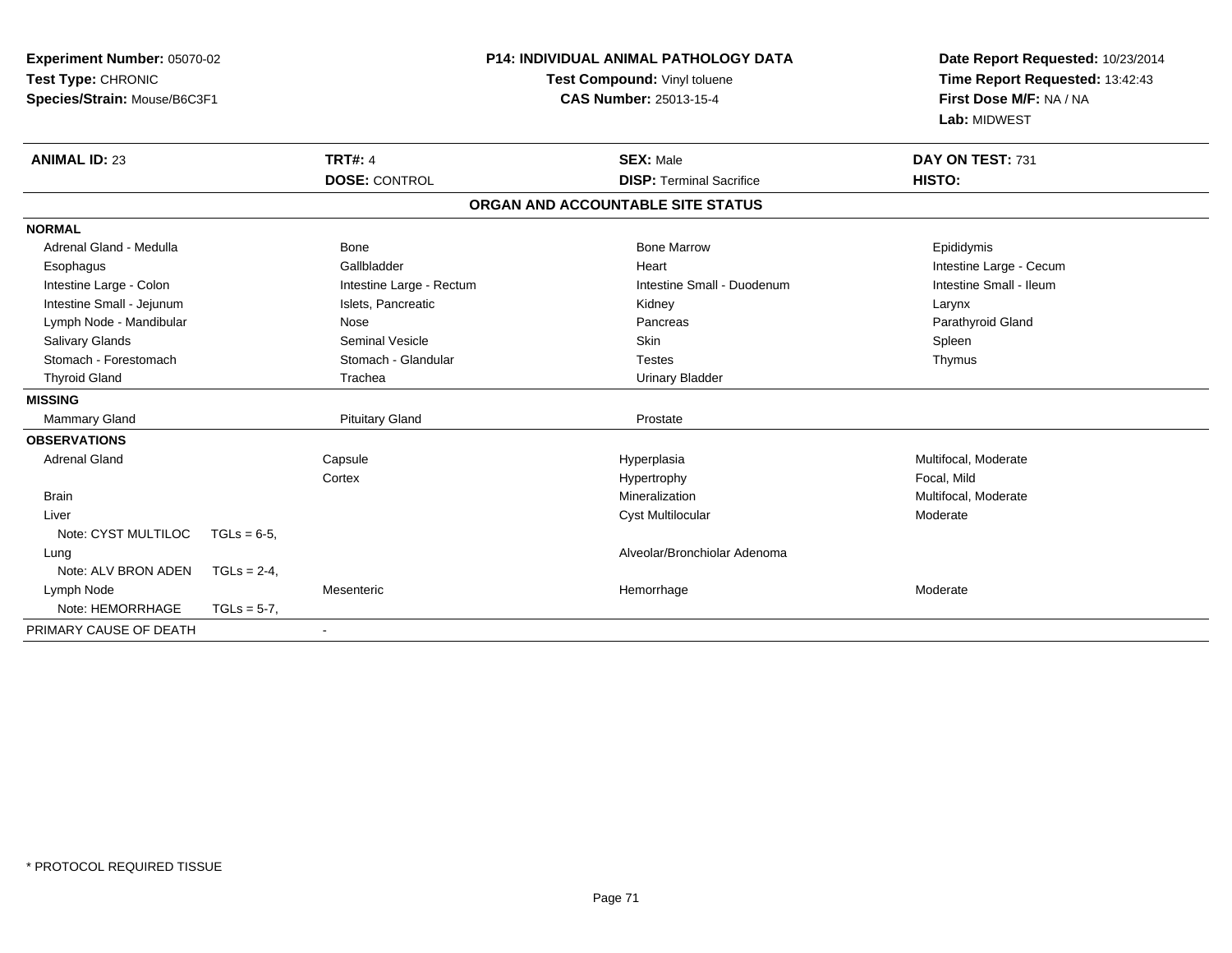| Experiment Number: 05070-02<br>Test Type: CHRONIC<br>Species/Strain: Mouse/B6C3F1 |                                                                      | <b>P14: INDIVIDUAL ANIMAL PATHOLOGY DATA</b><br>Test Compound: Vinyl toluene<br><b>CAS Number: 25013-15-4</b> | Date Report Requested: 10/23/2014<br>Time Report Requested: 13:42:43<br>First Dose M/F: NA / NA<br>Lab: MIDWEST |
|-----------------------------------------------------------------------------------|----------------------------------------------------------------------|---------------------------------------------------------------------------------------------------------------|-----------------------------------------------------------------------------------------------------------------|
| <b>ANIMAL ID: 23</b>                                                              | <b>TRT#: 5</b>                                                       | <b>SEX: Male</b>                                                                                              | DAY ON TEST: 733                                                                                                |
|                                                                                   | <b>DOSE: 25 PPM</b>                                                  | <b>DISP: Terminal Sacrifice</b>                                                                               | HISTO:                                                                                                          |
|                                                                                   |                                                                      | ORGAN AND ACCOUNTABLE SITE STATUS                                                                             |                                                                                                                 |
| <b>NORMAL</b>                                                                     |                                                                      |                                                                                                               |                                                                                                                 |
| Adrenal Gland - Medulla                                                           | <b>Bone</b>                                                          | <b>Bone Marrow</b>                                                                                            | <b>Brain</b>                                                                                                    |
| Epididymis                                                                        | Esophagus                                                            | Gallbladder                                                                                                   | Heart                                                                                                           |
| Intestine Large - Cecum                                                           | Intestine Large - Colon                                              | Intestine Large - Rectum                                                                                      | Intestine Small - Duodenum                                                                                      |
| Intestine Small - Ileum                                                           | Intestine Small - Jejunum                                            | Islets. Pancreatic                                                                                            | Kidney                                                                                                          |
| Liver                                                                             | Lymph Node - Mandibular                                              | Lymph Node - Mesenteric                                                                                       | Pancreas                                                                                                        |
| <b>Pituitary Gland</b>                                                            | Prostate                                                             | <b>Seminal Vesicle</b>                                                                                        | Skin                                                                                                            |
| Spleen                                                                            | Stomach - Forestomach                                                | Stomach - Glandular                                                                                           | <b>Testes</b>                                                                                                   |
| <b>Thyroid Gland</b>                                                              | Trachea                                                              | <b>Urinary Bladder</b>                                                                                        |                                                                                                                 |
| <b>MISSING</b>                                                                    |                                                                      |                                                                                                               |                                                                                                                 |
| Larynx                                                                            | Mammary Gland                                                        | Parathyroid Gland                                                                                             | Thymus                                                                                                          |
| <b>OBSERVATIONS</b>                                                               |                                                                      |                                                                                                               |                                                                                                                 |
| <b>Adrenal Gland</b>                                                              | Cortex                                                               | <b>Accessory Adrenal Cortical Nodule</b>                                                                      |                                                                                                                 |
|                                                                                   | Capsule                                                              | Hyperplasia                                                                                                   | Multifocal, Mild                                                                                                |
|                                                                                   | Cortex                                                               | Hypertrophy                                                                                                   | Multifocal, Mild                                                                                                |
|                                                                                   | Note: 1991 CONVERSION DISCREPANCY. ORIGINAL DIAGNOSIS SITE NOT FOUND |                                                                                                               |                                                                                                                 |
| Lung                                                                              | Alveolus, Bronchiole                                                 | Inflammation                                                                                                  | Chronic Active, Multifocal, Mild                                                                                |
| Nose                                                                              | <b>Respirat Epith</b>                                                | Hyperplasia                                                                                                   | Moderate                                                                                                        |
|                                                                                   | Mucosa                                                               | Inflammation                                                                                                  | Chronic Active, Mild                                                                                            |
| Salivary Glands                                                                   |                                                                      | <b>Infiltration Cellular</b>                                                                                  | Lymphocyte, Multifocal, Mild                                                                                    |
| PRIMARY CAUSE OF DEATH                                                            |                                                                      |                                                                                                               |                                                                                                                 |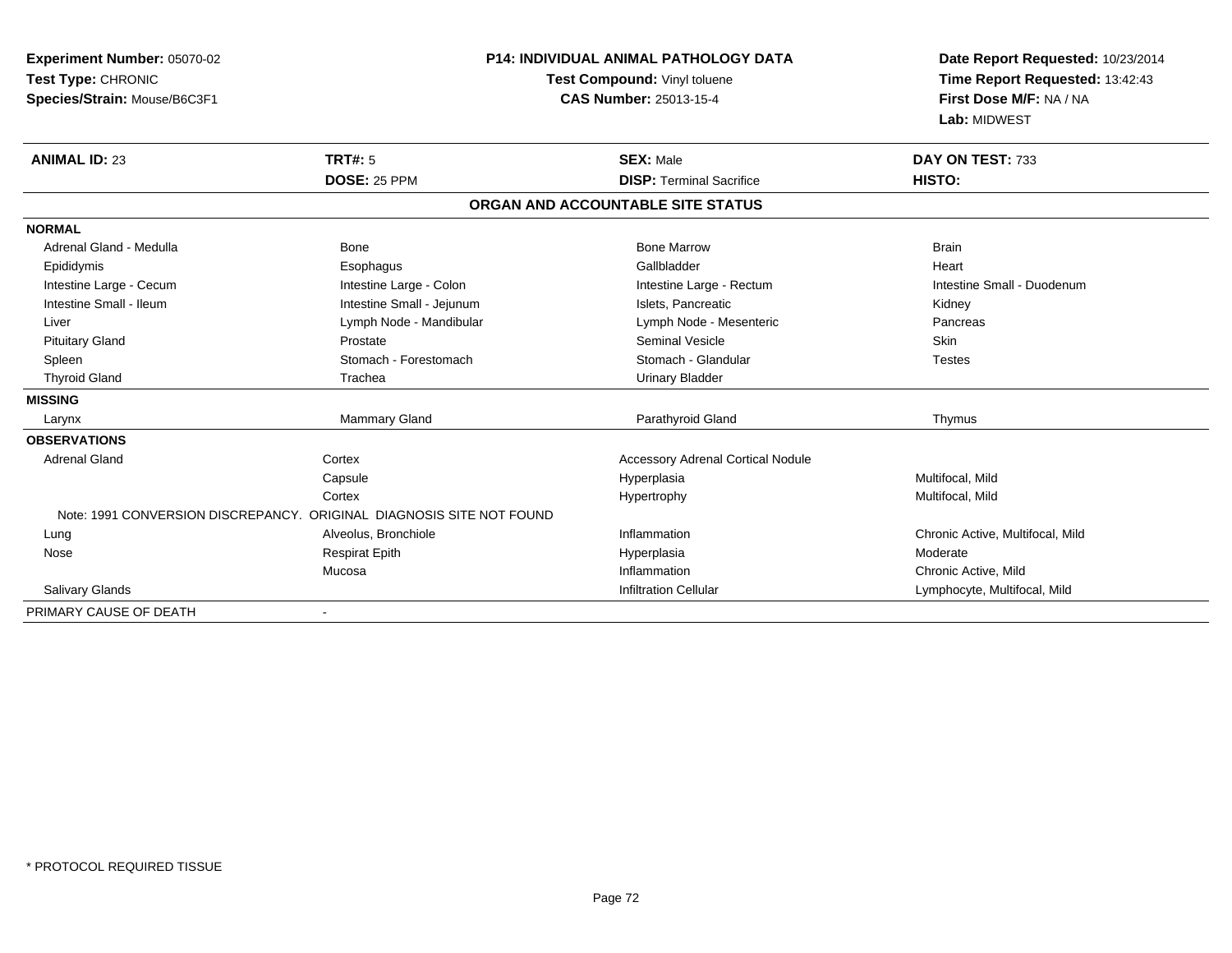| <b>Experiment Number: 05070-02</b><br>Test Type: CHRONIC<br>Species/Strain: Mouse/B6C3F1 |                       | <b>P14: INDIVIDUAL ANIMAL PATHOLOGY DATA</b><br>Test Compound: Vinyl toluene<br><b>CAS Number: 25013-15-4</b> | Date Report Requested: 10/23/2014<br>Time Report Requested: 13:42:43<br>First Dose M/F: NA / NA<br><b>Lab: MIDWEST</b> |
|------------------------------------------------------------------------------------------|-----------------------|---------------------------------------------------------------------------------------------------------------|------------------------------------------------------------------------------------------------------------------------|
| <b>ANIMAL ID: 23</b>                                                                     | <b>TRT#: 6</b>        | <b>SEX: Male</b>                                                                                              | DAY ON TEST: 714                                                                                                       |
|                                                                                          | DOSE: 10 PPM          | <b>DISP:</b> Moribund Sacrifice                                                                               | HISTO:                                                                                                                 |
|                                                                                          |                       | ORGAN AND ACCOUNTABLE SITE STATUS                                                                             |                                                                                                                        |
| <b>NORMAL</b>                                                                            |                       |                                                                                                               |                                                                                                                        |
| <b>Seminal Vesicle</b>                                                                   | Skin                  | Stomach - Glandular                                                                                           | Urinary Bladder                                                                                                        |
| <b>OBSERVATIONS</b>                                                                      |                       |                                                                                                               |                                                                                                                        |
| Lung                                                                                     | Alveolus, Bronchiole  | Inflammation                                                                                                  | Chronic Active, Multifocal, Moderate                                                                                   |
| Nose                                                                                     | <b>Respirat Epith</b> | Hyperplasia                                                                                                   | Moderate                                                                                                               |
|                                                                                          | Mucosa                | Inflammation                                                                                                  | Chronic Active, Minimal                                                                                                |
| <b>Skin</b>                                                                              |                       |                                                                                                               |                                                                                                                        |
| Note: GROSS LESION NOT FOUND IN WET TISSUES                                              |                       |                                                                                                               |                                                                                                                        |
| PRIMARY CAUSE OF DEATH                                                                   |                       |                                                                                                               |                                                                                                                        |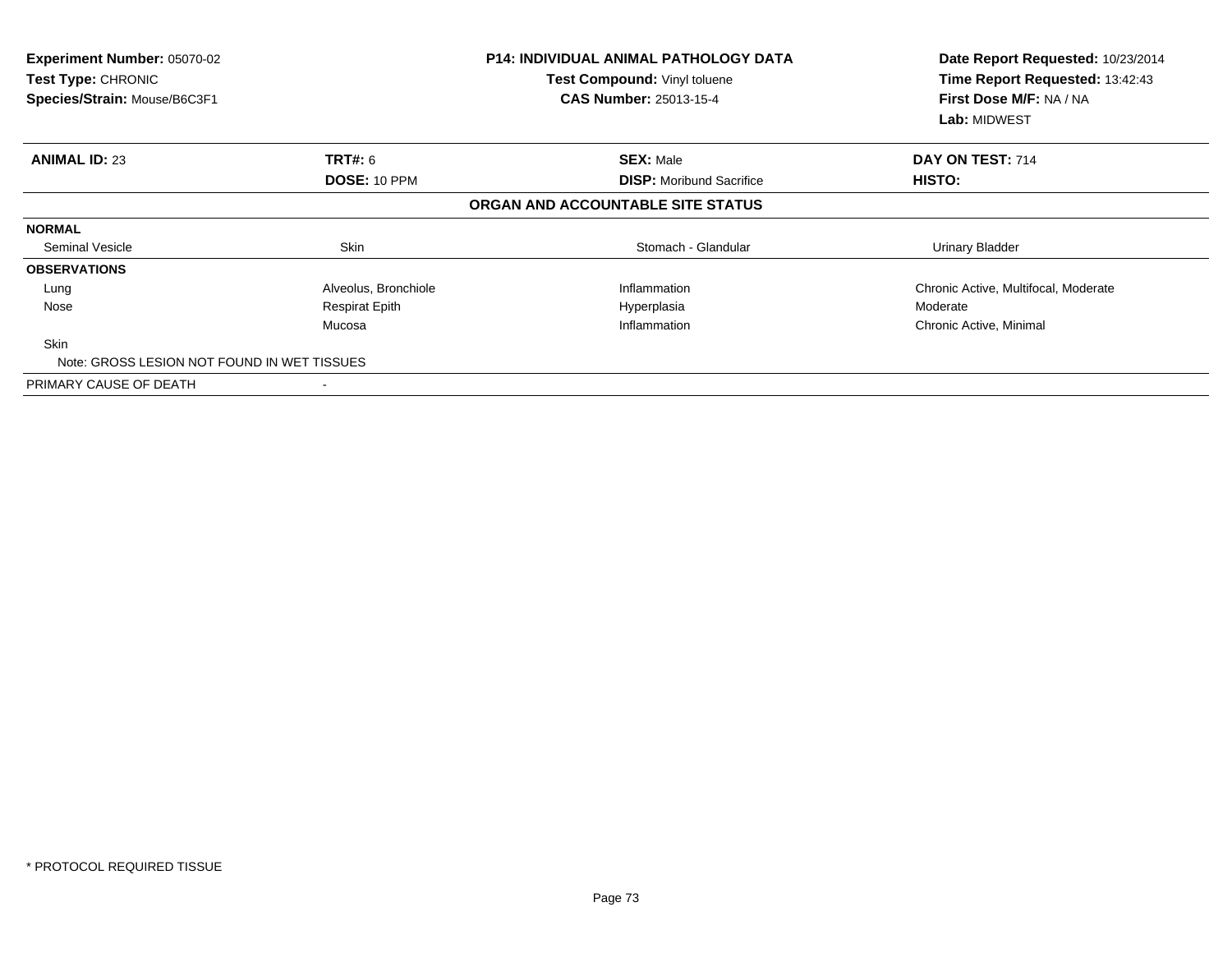| Experiment Number: 05070-02<br>Test Type: CHRONIC<br>Species/Strain: Mouse/B6C3F1 | P14: INDIVIDUAL ANIMAL PATHOLOGY DATA<br>Test Compound: Vinyl toluene<br><b>CAS Number: 25013-15-4</b> |                                   | Date Report Requested: 10/23/2014<br>Time Report Requested: 13:42:43<br>First Dose M/F: NA / NA<br>Lab: MIDWEST |
|-----------------------------------------------------------------------------------|--------------------------------------------------------------------------------------------------------|-----------------------------------|-----------------------------------------------------------------------------------------------------------------|
| <b>ANIMAL ID: 24</b>                                                              | <b>TRT#: 4</b>                                                                                         | <b>SEX: Male</b>                  | DAY ON TEST: 658                                                                                                |
|                                                                                   | <b>DOSE: CONTROL</b>                                                                                   | <b>DISP: Moribund Sacrifice</b>   | HISTO:                                                                                                          |
|                                                                                   |                                                                                                        | ORGAN AND ACCOUNTABLE SITE STATUS |                                                                                                                 |
| <b>NORMAL</b>                                                                     |                                                                                                        |                                   |                                                                                                                 |
| <b>Adrenal Gland - Cortex</b>                                                     | Adrenal Gland - Medulla                                                                                | Bone                              | <b>Brain</b>                                                                                                    |
| Epididymis                                                                        | Esophagus                                                                                              | Heart                             | Intestine Large - Cecum                                                                                         |
| Intestine Large - Colon                                                           | Intestine Large - Rectum                                                                               | Intestine Small - Duodenum        | Intestine Small - Ileum                                                                                         |
| Intestine Small - Jejunum                                                         | Larynx                                                                                                 | Lung                              | Lymph Node - Mandibular                                                                                         |
| Lymph Node - Mesenteric                                                           | <b>Mammary Gland</b>                                                                                   | Nose                              | Pancreas                                                                                                        |
| Parathyroid Gland                                                                 | <b>Pituitary Gland</b>                                                                                 | Salivary Glands                   | Skin                                                                                                            |
| Stomach - Forestomach                                                             | Stomach - Glandular                                                                                    | <b>Testes</b>                     | <b>Thyroid Gland</b>                                                                                            |
| Trachea                                                                           | <b>Urinary Bladder</b>                                                                                 |                                   |                                                                                                                 |
| <b>MISSING</b>                                                                    |                                                                                                        |                                   |                                                                                                                 |
| Thymus                                                                            |                                                                                                        |                                   |                                                                                                                 |
| <b>OBSERVATIONS</b>                                                               |                                                                                                        |                                   |                                                                                                                 |
| <b>Bone Marrow</b>                                                                | <b>Myeloid Cell</b>                                                                                    | Hyperplasia                       | Mild                                                                                                            |
| Gallbladder                                                                       | Epithelium                                                                                             | Hyperplasia                       | Mild                                                                                                            |
| Islets, Pancreatic                                                                |                                                                                                        | Hyperplasia                       | Multifocal, Mild                                                                                                |
| Kidney                                                                            |                                                                                                        | Inflammation                      | Suppurative, Chronic Active, Multifocal, Marked                                                                 |
| Note: INFLAMMATION<br>$TGLs = 9-6$                                                |                                                                                                        |                                   |                                                                                                                 |
| Liver                                                                             |                                                                                                        | Hepatocellular Carcinoma          |                                                                                                                 |
|                                                                                   |                                                                                                        | Necrosis                          | Acute, Multifocal, Moderate                                                                                     |
| Note: HEPATOCLR CARC TGLs = 8-11,                                                 |                                                                                                        |                                   |                                                                                                                 |
| Prostate                                                                          |                                                                                                        | Inflammation                      | Chronic Active, Mild                                                                                            |
| <b>Seminal Vesicle</b>                                                            |                                                                                                        | Dilatation                        | Moderate                                                                                                        |
| Note: DILATATION<br>$TGLs = 2-8$ ,                                                |                                                                                                        |                                   |                                                                                                                 |
| Spleen                                                                            |                                                                                                        | Hematopoietic Cell Proliferation  | Moderate                                                                                                        |
| PRIMARY CAUSE OF DEATH                                                            | $\overline{\phantom{a}}$                                                                               |                                   |                                                                                                                 |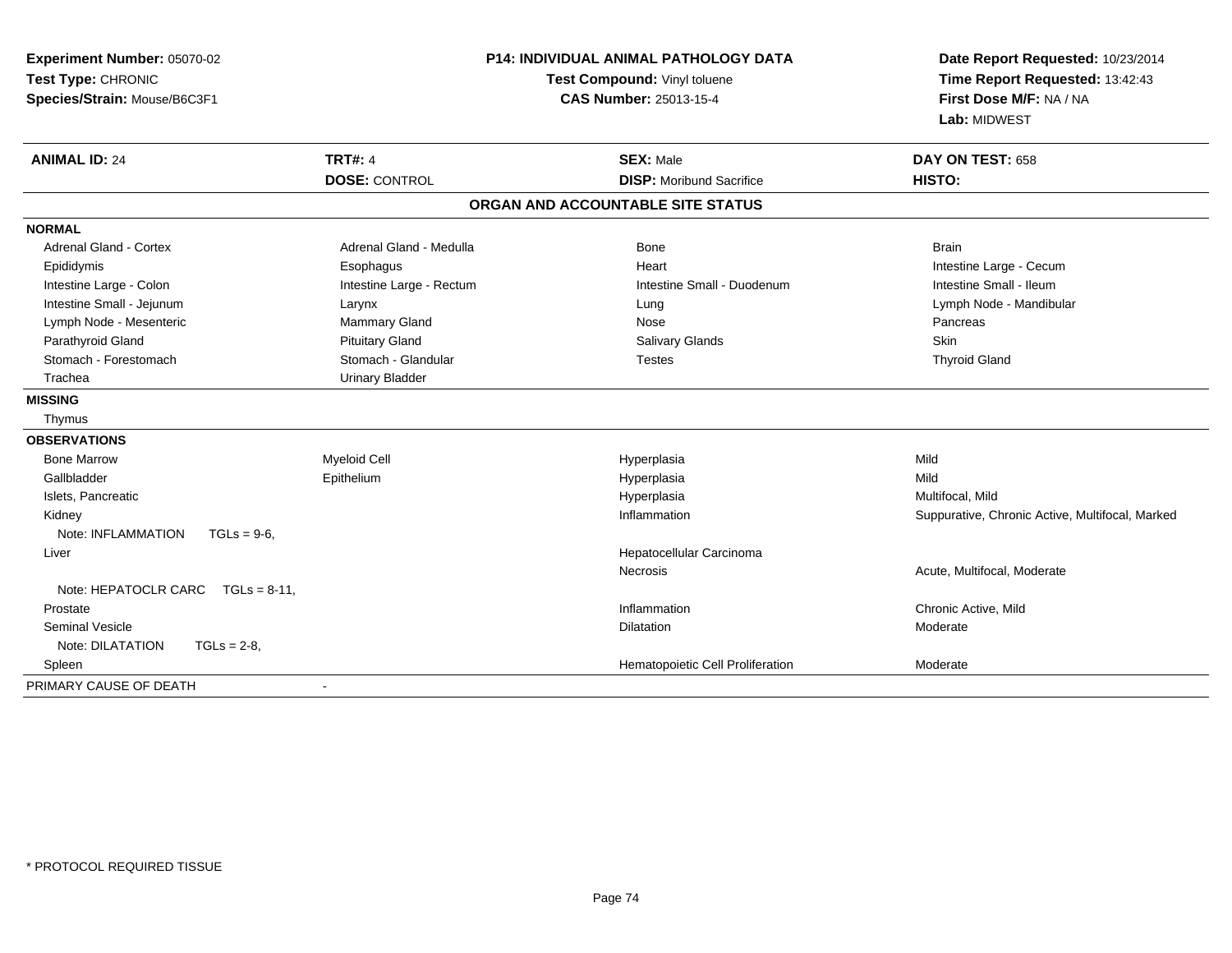| Experiment Number: 05070-02<br>Test Type: CHRONIC<br>Species/Strain: Mouse/B6C3F1 |                                | <b>P14: INDIVIDUAL ANIMAL PATHOLOGY DATA</b><br>Test Compound: Vinyl toluene<br>CAS Number: 25013-15-4 | Date Report Requested: 10/23/2014<br>Time Report Requested: 13:42:43<br>First Dose M/F: NA / NA<br>Lab: MIDWEST |
|-----------------------------------------------------------------------------------|--------------------------------|--------------------------------------------------------------------------------------------------------|-----------------------------------------------------------------------------------------------------------------|
| <b>ANIMAL ID: 24</b>                                                              | <b>TRT#: 5</b><br>DOSE: 25 PPM | <b>SEX: Male</b><br><b>DISP: Terminal Sacrifice</b>                                                    | DAY ON TEST: 733<br>HISTO:                                                                                      |
|                                                                                   |                                | ORGAN AND ACCOUNTABLE SITE STATUS                                                                      |                                                                                                                 |
| <b>NORMAL</b>                                                                     |                                |                                                                                                        |                                                                                                                 |
| Adrenal Gland - Medulla                                                           | Bone                           | <b>Bone Marrow</b>                                                                                     | <b>Brain</b>                                                                                                    |
| Epididymis                                                                        | Esophagus                      | Gallbladder                                                                                            | Heart                                                                                                           |
| Intestine Large - Cecum                                                           | Intestine Large - Colon        | Intestine Large - Rectum                                                                               | Intestine Small - Duodenum                                                                                      |
| Intestine Small - Ileum                                                           | Intestine Small - Jejunum      | Islets. Pancreatic                                                                                     | Kidney                                                                                                          |
| Larynx                                                                            | Liver                          | Lymph Node - Mandibular                                                                                | <b>Mammary Gland</b>                                                                                            |
| Pancreas                                                                          | Parathyroid Gland              | <b>Pituitary Gland</b>                                                                                 | Prostate                                                                                                        |
| <b>Salivary Glands</b>                                                            | Seminal Vesicle                | <b>Skin</b>                                                                                            | Spleen                                                                                                          |
| Stomach - Forestomach                                                             | Stomach - Glandular            | <b>Testes</b>                                                                                          | Thymus                                                                                                          |
| <b>Thyroid Gland</b>                                                              | Trachea                        | <b>Urinary Bladder</b>                                                                                 |                                                                                                                 |
| <b>MISSING</b>                                                                    |                                |                                                                                                        |                                                                                                                 |
| Lymph Node - Mesenteric                                                           |                                |                                                                                                        |                                                                                                                 |
| <b>OBSERVATIONS</b>                                                               |                                |                                                                                                        |                                                                                                                 |
| <b>Adrenal Gland</b>                                                              | Capsule                        | Hyperplasia                                                                                            | Multifocal, Marked                                                                                              |
|                                                                                   | Cortex                         | Hypertrophy                                                                                            | Multifocal, Moderate                                                                                            |
| Lung                                                                              | Alveolus                       | Inflammation                                                                                           | Chronic Active, Multifocal, Minimal                                                                             |
| Note: INFLAMMATION<br>$TGLs = 2-4$ ,                                              |                                |                                                                                                        |                                                                                                                 |
| Nose                                                                              | <b>Respirat Epith</b>          | Hyperplasia                                                                                            | Marked                                                                                                          |
|                                                                                   | Mucosa                         | Inflammation                                                                                           | Chronic Active, Moderate                                                                                        |
| PRIMARY CAUSE OF DEATH                                                            |                                |                                                                                                        |                                                                                                                 |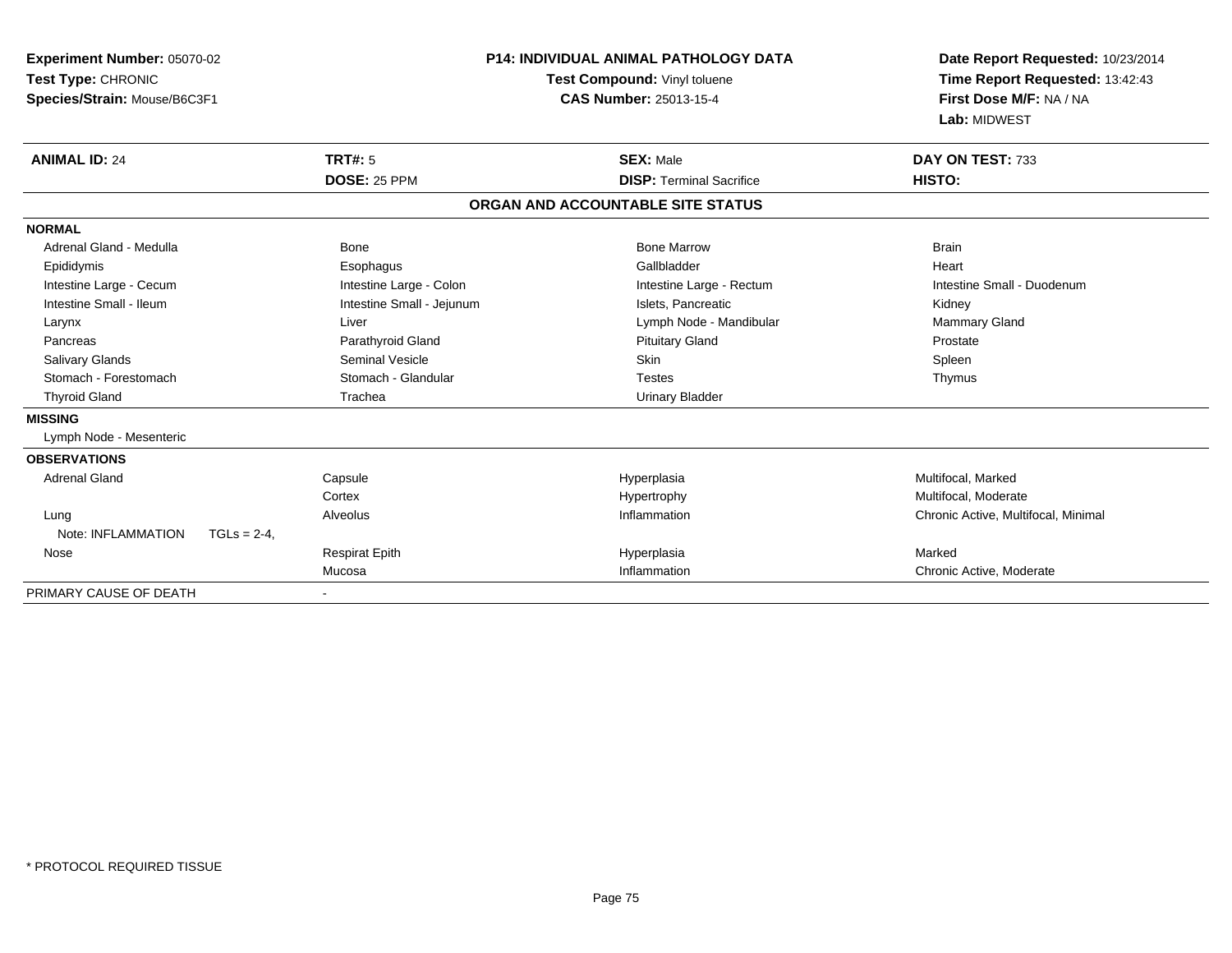| Experiment Number: 05070-02<br><b>Test Type: CHRONIC</b><br>Species/Strain: Mouse/B6C3F1 |                | <b>P14: INDIVIDUAL ANIMAL PATHOLOGY DATA</b><br><b>Test Compound: Vinyl toluene</b><br><b>CAS Number: 25013-15-4</b> | Date Report Requested: 10/23/2014<br>Time Report Requested: 13:42:43<br>First Dose M/F: NA / NA<br>Lab: MIDWEST |                                      |
|------------------------------------------------------------------------------------------|----------------|----------------------------------------------------------------------------------------------------------------------|-----------------------------------------------------------------------------------------------------------------|--------------------------------------|
| <b>ANIMAL ID: 24</b>                                                                     |                | TRT#: 6                                                                                                              | <b>SEX: Male</b>                                                                                                | DAY ON TEST: 732                     |
|                                                                                          |                | <b>DOSE: 10 PPM</b>                                                                                                  | <b>DISP: Terminal Sacrifice</b>                                                                                 | HISTO:                               |
|                                                                                          |                |                                                                                                                      | ORGAN AND ACCOUNTABLE SITE STATUS                                                                               |                                      |
| <b>NORMAL</b>                                                                            |                |                                                                                                                      |                                                                                                                 |                                      |
| Skin                                                                                     |                | <b>Urinary Bladder</b>                                                                                               |                                                                                                                 |                                      |
| <b>OBSERVATIONS</b>                                                                      |                |                                                                                                                      |                                                                                                                 |                                      |
| Lung                                                                                     |                | Alveolus, Bronchiole                                                                                                 | Inflammation                                                                                                    | Chronic Active, Multifocal, Moderate |
| Note: INFLAMMATION                                                                       | $TGLs = 3+4-1$ |                                                                                                                      |                                                                                                                 |                                      |
| Nose                                                                                     |                | <b>Respirat Epith</b>                                                                                                | Hyperplasia                                                                                                     | Moderate                             |
|                                                                                          |                | Mucosa                                                                                                               | Inflammation                                                                                                    | Chronic Active, Marked               |
| <b>Preputial Gland</b>                                                                   |                |                                                                                                                      | Inflammation                                                                                                    | Chronic, Mild                        |
| Note: INFLAMMATION                                                                       | $TGLs = 2-2$   |                                                                                                                      |                                                                                                                 |                                      |
| PRIMARY CAUSE OF DEATH                                                                   |                |                                                                                                                      |                                                                                                                 |                                      |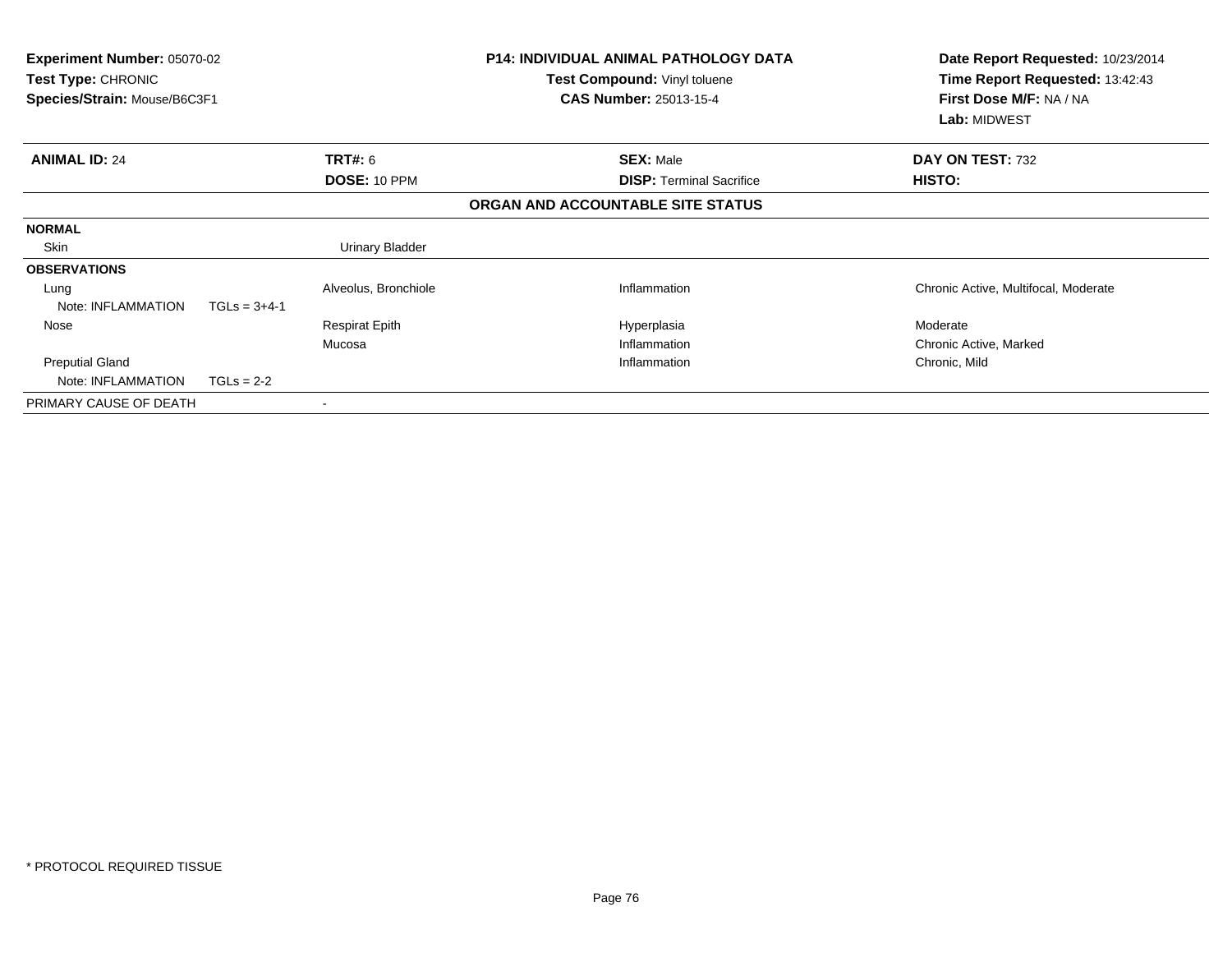| <b>Experiment Number: 05070-02</b><br>Test Type: CHRONIC<br>Species/Strain: Mouse/B6C3F1 | <b>P14: INDIVIDUAL ANIMAL PATHOLOGY DATA</b><br>Test Compound: Vinyl toluene<br><b>CAS Number: 25013-15-4</b> |                                   | Date Report Requested: 10/23/2014<br>Time Report Requested: 13:42:43<br>First Dose M/F: NA / NA<br>Lab: MIDWEST |
|------------------------------------------------------------------------------------------|---------------------------------------------------------------------------------------------------------------|-----------------------------------|-----------------------------------------------------------------------------------------------------------------|
| <b>ANIMAL ID: 25</b>                                                                     | <b>TRT#: 4</b>                                                                                                | <b>SEX: Male</b>                  | DAY ON TEST: 732                                                                                                |
|                                                                                          | <b>DOSE: CONTROL</b>                                                                                          | <b>DISP: Terminal Sacrifice</b>   | HISTO:                                                                                                          |
|                                                                                          |                                                                                                               | ORGAN AND ACCOUNTABLE SITE STATUS |                                                                                                                 |
| <b>NORMAL</b>                                                                            |                                                                                                               |                                   |                                                                                                                 |
| <b>Adrenal Gland - Cortex</b>                                                            | Adrenal Gland - Medulla                                                                                       | Bone                              | <b>Bone Marrow</b>                                                                                              |
| <b>Brain</b>                                                                             | Epididymis                                                                                                    | Esophagus                         | Gallbladder                                                                                                     |
| Heart                                                                                    | Intestine Large - Cecum                                                                                       | Intestine Large - Colon           | Intestine Large - Rectum                                                                                        |
| Intestine Small - Duodenum                                                               | Intestine Small - Ileum                                                                                       | Intestine Small - Jejunum         | Islets, Pancreatic                                                                                              |
| Kidney                                                                                   | Larynx                                                                                                        | Liver                             | Lymph Node - Mandibular                                                                                         |
| Lymph Node - Mesenteric                                                                  | Nose                                                                                                          | Pancreas                          | Parathyroid Gland                                                                                               |
| Prostate                                                                                 | <b>Salivary Glands</b>                                                                                        | <b>Seminal Vesicle</b>            | Skin                                                                                                            |
| Spleen                                                                                   | Stomach - Forestomach                                                                                         | Stomach - Glandular               | <b>Testes</b>                                                                                                   |
| <b>Thyroid Gland</b>                                                                     | Trachea                                                                                                       | <b>Urinary Bladder</b>            |                                                                                                                 |
| <b>MISSING</b>                                                                           |                                                                                                               |                                   |                                                                                                                 |
| Mammary Gland                                                                            | Thymus                                                                                                        |                                   |                                                                                                                 |
| <b>OBSERVATIONS</b>                                                                      |                                                                                                               |                                   |                                                                                                                 |
| <b>Adrenal Gland</b>                                                                     | Capsule                                                                                                       | Hyperplasia                       | Focal, Moderate                                                                                                 |
| Lung                                                                                     |                                                                                                               | Alveolar/Bronchiolar Adenoma      |                                                                                                                 |
|                                                                                          | Alveolar Epith                                                                                                | Hyperplasia                       | Focal, Mild                                                                                                     |
| Note: ALV BRON ADEN IS VERY SMALL                                                        |                                                                                                               |                                   |                                                                                                                 |
| <b>Pituitary Gland</b>                                                                   | <b>Pars Distalis</b>                                                                                          | Cyst                              | Mild                                                                                                            |
| PRIMARY CAUSE OF DEATH                                                                   |                                                                                                               |                                   |                                                                                                                 |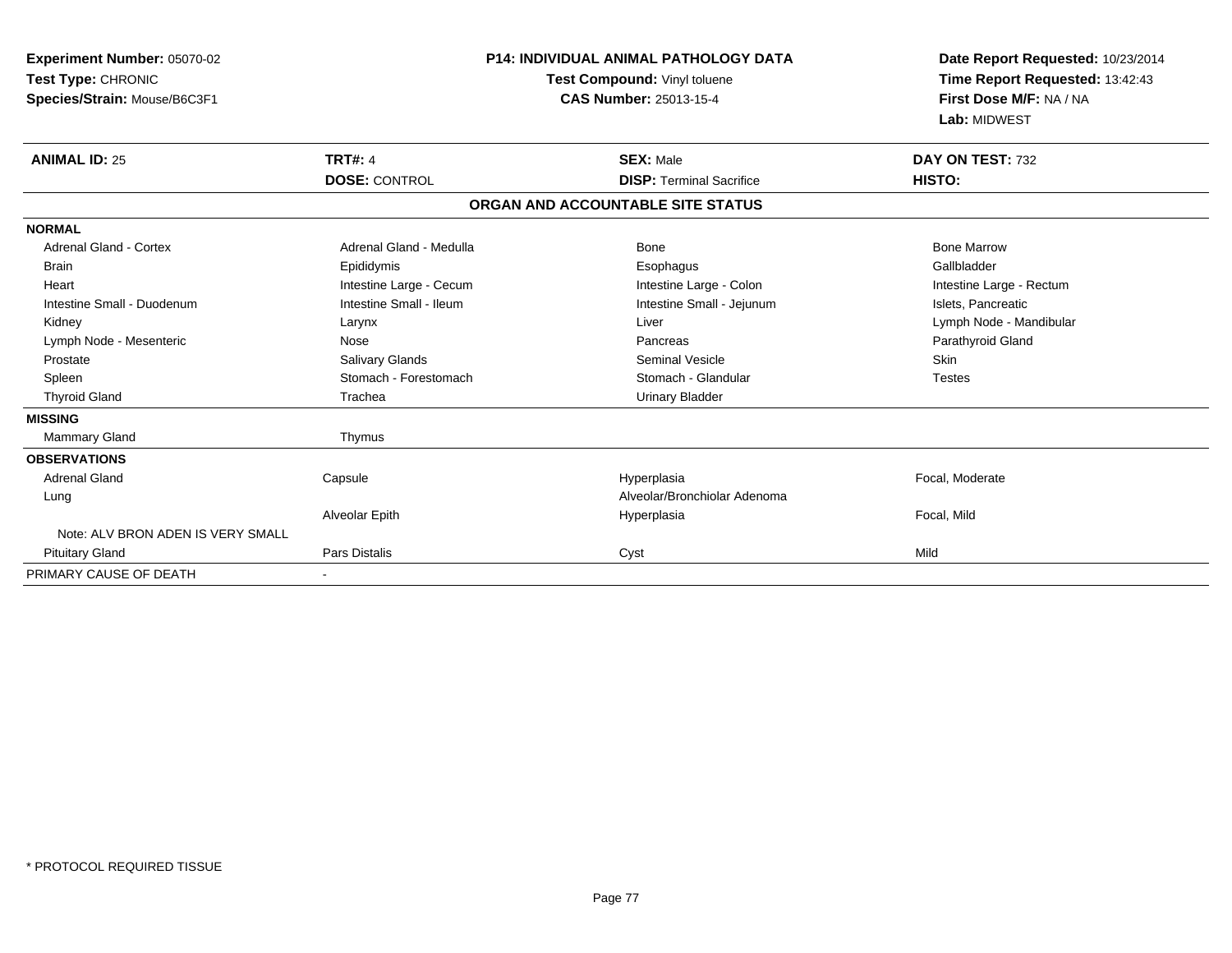| Experiment Number: 05070-02<br>Test Type: CHRONIC |                          | P14: INDIVIDUAL ANIMAL PATHOLOGY DATA<br>Test Compound: Vinyl toluene | Date Report Requested: 10/23/2014<br>Time Report Requested: 13:42:43 |
|---------------------------------------------------|--------------------------|-----------------------------------------------------------------------|----------------------------------------------------------------------|
| Species/Strain: Mouse/B6C3F1                      |                          | <b>CAS Number: 25013-15-4</b>                                         | First Dose M/F: NA / NA                                              |
|                                                   |                          |                                                                       | Lab: MIDWEST                                                         |
| <b>ANIMAL ID: 25</b>                              | <b>TRT#: 5</b>           | <b>SEX: Male</b>                                                      | DAY ON TEST: 732                                                     |
|                                                   | <b>DOSE: 25 PPM</b>      | <b>DISP: Terminal Sacrifice</b>                                       | HISTO:                                                               |
|                                                   |                          | ORGAN AND ACCOUNTABLE SITE STATUS                                     |                                                                      |
| <b>NORMAL</b>                                     |                          |                                                                       |                                                                      |
| Adrenal Gland - Medulla                           | Bone                     | <b>Bone Marrow</b>                                                    | Epididymis                                                           |
| Esophagus                                         | Gallbladder              | Heart                                                                 | Intestine Large - Cecum                                              |
| Intestine Large - Colon                           | Intestine Large - Rectum | Intestine Small - Duodenum                                            | Intestine Small - Ileum                                              |
| Intestine Small - Jejunum                         | Islets, Pancreatic       | Kidney                                                                | Larynx                                                               |
| Liver                                             | Lung                     | Pancreas                                                              | Parathyroid Gland                                                    |
| <b>Pituitary Gland</b>                            | Prostate                 | <b>Seminal Vesicle</b>                                                | Skin                                                                 |
| Spleen                                            | Stomach - Forestomach    | Stomach - Glandular                                                   | <b>Testes</b>                                                        |
| <b>Thyroid Gland</b>                              | Trachea                  | <b>Urinary Bladder</b>                                                |                                                                      |
| <b>MISSING</b>                                    |                          |                                                                       |                                                                      |
| <b>Mammary Gland</b>                              |                          |                                                                       |                                                                      |
| <b>OBSERVATIONS</b>                               |                          |                                                                       |                                                                      |
| <b>Adrenal Gland</b>                              | Capsule                  | Hyperplasia                                                           | Multifocal, Mild                                                     |
|                                                   | Cortex                   | Hyperplasia                                                           | Multifocal, Mild                                                     |
| <b>Brain</b>                                      |                          | Mineralization                                                        | Multifocal, Mild                                                     |
| Lymph Node                                        | Mesenteric               | Hemorrhage                                                            | Moderate                                                             |
|                                                   | Mandibular               | Hyperplasia                                                           | Lymphoid, Mild                                                       |
|                                                   | Mediastinal              | Hyperplasia                                                           | Lymphoid, Mild                                                       |
| Note: HEMORRHAGE<br>$TGLs = 1-7$ ,                |                          |                                                                       |                                                                      |
| Nose                                              | <b>Respirat Epith</b>    | Hyperplasia                                                           | Marked                                                               |
|                                                   | Mucosa                   | Inflammation                                                          | Chronic Active, Mild                                                 |
| Salivary Glands                                   |                          | <b>Infiltration Cellular</b>                                          | Lymphocyte, Multifocal, Mild                                         |
| Thymus                                            |                          | Hyperplasia                                                           | Lymphoid, Diffuse, Mild                                              |
| PRIMARY CAUSE OF DEATH                            |                          |                                                                       |                                                                      |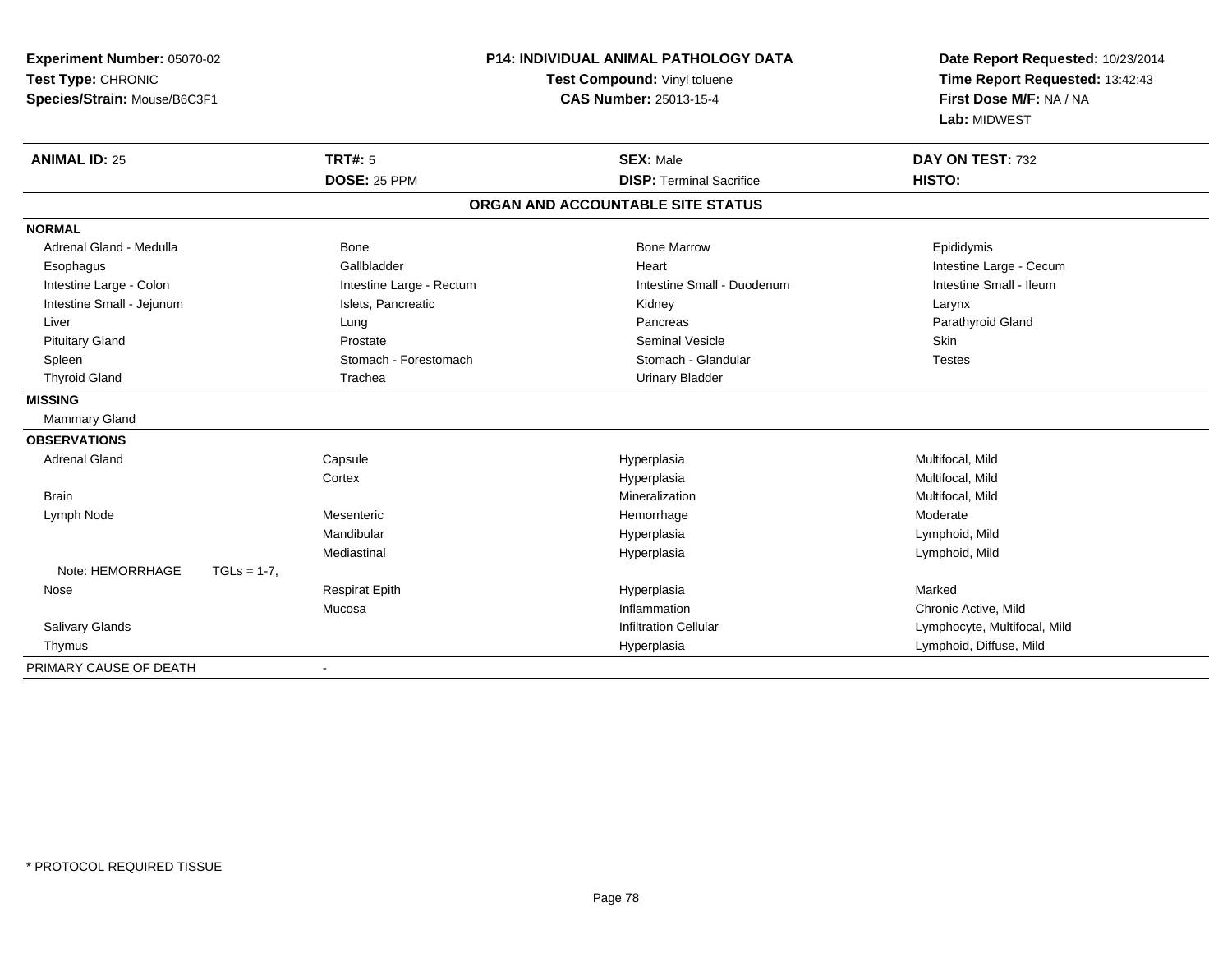| <b>Experiment Number: 05070-02</b><br><b>Test Type: CHRONIC</b><br>Species/Strain: Mouse/B6C3F1 |              |                         | <b>P14: INDIVIDUAL ANIMAL PATHOLOGY DATA</b><br>Test Compound: Vinyl toluene<br><b>CAS Number: 25013-15-4</b> | Date Report Requested: 10/23/2014<br>Time Report Requested: 13:42:43<br>First Dose M/F: NA / NA<br>Lab: MIDWEST |
|-------------------------------------------------------------------------------------------------|--------------|-------------------------|---------------------------------------------------------------------------------------------------------------|-----------------------------------------------------------------------------------------------------------------|
| <b>ANIMAL ID: 25</b>                                                                            |              | <b>TRT#: 6</b>          | <b>SEX: Male</b>                                                                                              | DAY ON TEST: 732                                                                                                |
|                                                                                                 |              | DOSE: 10 PPM            | <b>DISP: Terminal Sacrifice</b>                                                                               | <b>HISTO:</b>                                                                                                   |
|                                                                                                 |              |                         | ORGAN AND ACCOUNTABLE SITE STATUS                                                                             |                                                                                                                 |
| <b>NORMAL</b>                                                                                   |              |                         |                                                                                                               |                                                                                                                 |
| <b>Intestine Small</b>                                                                          |              | Lymph Node - Mandibular | Spleen                                                                                                        |                                                                                                                 |
| <b>OBSERVATIONS</b>                                                                             |              |                         |                                                                                                               |                                                                                                                 |
| Lung                                                                                            |              |                         | <b>Infiltration Cellular</b>                                                                                  | Histiocyte, Focal, Minimal                                                                                      |
| Lymph Node                                                                                      |              | Mesenteric              | Hemorrhage                                                                                                    | Mild                                                                                                            |
| Note: HEMORRHAGE                                                                                | $TGLs = 3-3$ |                         |                                                                                                               |                                                                                                                 |
| Nose                                                                                            |              | <b>Respirat Epith</b>   | Hyperplasia                                                                                                   | Moderate                                                                                                        |
|                                                                                                 |              | Mucosa                  | Inflammation                                                                                                  | Chronic Active, Mild                                                                                            |
| <b>Seminal Vesicle</b>                                                                          |              |                         | <b>Dilatation</b>                                                                                             | Moderate                                                                                                        |
| Note: DILATATION                                                                                | $TGLs = 1-3$ |                         |                                                                                                               |                                                                                                                 |
| PRIMARY CAUSE OF DEATH                                                                          |              |                         |                                                                                                               |                                                                                                                 |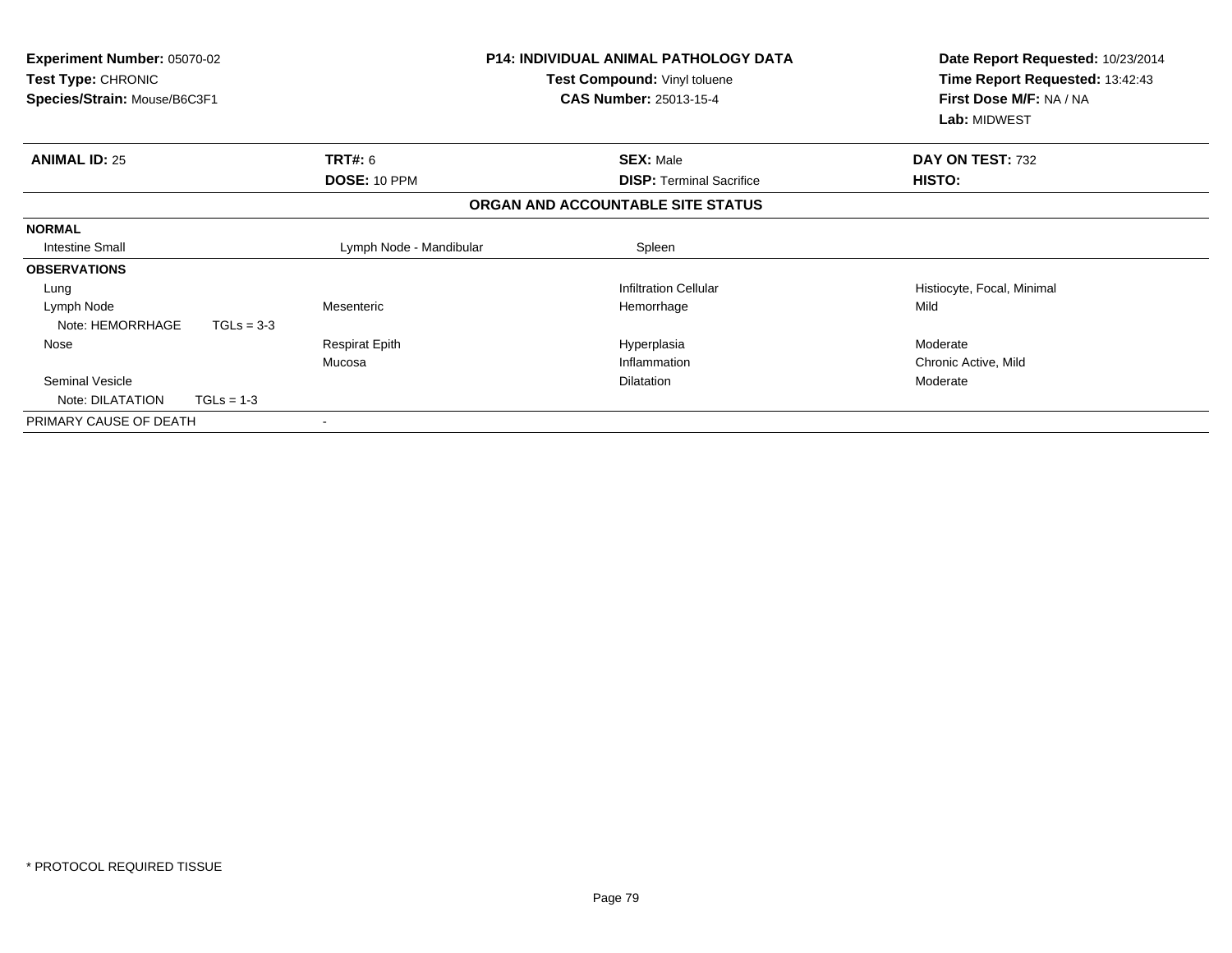| Experiment Number: 05070-02<br>Test Type: CHRONIC<br>Species/Strain: Mouse/B6C3F1 |                 | <b>P14: INDIVIDUAL ANIMAL PATHOLOGY DATA</b><br>Test Compound: Vinyl toluene<br><b>CAS Number: 25013-15-4</b> |                                   | Date Report Requested: 10/23/2014<br>Time Report Requested: 13:42:43<br>First Dose M/F: NA / NA<br>Lab: MIDWEST |
|-----------------------------------------------------------------------------------|-----------------|---------------------------------------------------------------------------------------------------------------|-----------------------------------|-----------------------------------------------------------------------------------------------------------------|
| <b>ANIMAL ID: 26</b>                                                              |                 | <b>TRT#: 4</b>                                                                                                | <b>SEX: Male</b>                  | DAY ON TEST: 735                                                                                                |
|                                                                                   |                 | <b>DOSE: CONTROL</b>                                                                                          | <b>DISP: Terminal Sacrifice</b>   | HISTO:                                                                                                          |
|                                                                                   |                 |                                                                                                               | ORGAN AND ACCOUNTABLE SITE STATUS |                                                                                                                 |
| <b>NORMAL</b>                                                                     |                 |                                                                                                               |                                   |                                                                                                                 |
| <b>Adrenal Gland - Cortex</b>                                                     |                 | Adrenal Gland - Medulla                                                                                       | <b>Bone</b>                       | <b>Bone Marrow</b>                                                                                              |
| <b>Brain</b>                                                                      |                 | Epididymis                                                                                                    | Esophagus                         | Gallbladder                                                                                                     |
| Heart                                                                             |                 | Intestine Large - Rectum                                                                                      | Intestine Small - Duodenum        | Intestine Small - Ileum                                                                                         |
| Intestine Small - Jejunum                                                         |                 | Islets, Pancreatic                                                                                            | Liver                             | Mammary Gland                                                                                                   |
| Parathyroid Gland                                                                 |                 | <b>Pituitary Gland</b>                                                                                        | Prostate                          | Seminal Vesicle                                                                                                 |
| Stomach - Forestomach                                                             |                 | Stomach - Glandular                                                                                           | <b>Testes</b>                     | Trachea                                                                                                         |
| <b>Urinary Bladder</b>                                                            |                 |                                                                                                               |                                   |                                                                                                                 |
| <b>MISSING</b>                                                                    |                 |                                                                                                               |                                   |                                                                                                                 |
| Intestine Large - Colon                                                           |                 | Larynx                                                                                                        | Lymph Node - Mesenteric           | Thymus                                                                                                          |
| <b>OBSERVATIONS</b>                                                               |                 |                                                                                                               |                                   |                                                                                                                 |
| <b>Adrenal Gland</b>                                                              |                 | Capsule                                                                                                       | Hyperplasia                       | Multifocal, Mild                                                                                                |
| Intestine Large                                                                   |                 | Cecum                                                                                                         | Lymphoma Malignant Lymphocytic    |                                                                                                                 |
| Kidney                                                                            |                 |                                                                                                               | Lymphoma Malignant Lymphocytic    |                                                                                                                 |
| Lung                                                                              |                 |                                                                                                               | Alveolar/Bronchiolar Carcinoma    | Multiple                                                                                                        |
| Note: ALV BRON CARC                                                               | $TGLs = 3-10,$  |                                                                                                               |                                   |                                                                                                                 |
| Note: ALV BRON CARC                                                               | $TGLs = 2-10$ , |                                                                                                               |                                   |                                                                                                                 |
| Lymph Node                                                                        |                 | Mandibular                                                                                                    | Lymphoma Malignant Lymphocytic    |                                                                                                                 |
|                                                                                   |                 | Mediastinal                                                                                                   | Lymphoma Malignant Lymphocytic    |                                                                                                                 |
| Mesentery                                                                         |                 |                                                                                                               | Lymphoma Malignant Lymphocytic    |                                                                                                                 |
| Nose                                                                              |                 | Nasolacrim Dct                                                                                                | Inflammation                      | Chronic, Mild                                                                                                   |
| Pancreas                                                                          |                 |                                                                                                               | Lymphoma Malignant Lymphocytic    |                                                                                                                 |
| Salivary Glands                                                                   |                 |                                                                                                               | Lymphoma Malignant Lymphocytic    |                                                                                                                 |
| Skin                                                                              |                 |                                                                                                               | Lymphoma Malignant Lymphocytic    |                                                                                                                 |
| Spleen                                                                            |                 |                                                                                                               | Lymphoma Malignant Lymphocytic    |                                                                                                                 |
| Note: LYMPH MAL LYMP                                                              | $TGLs = 4-5$    |                                                                                                               |                                   |                                                                                                                 |
| <b>Thyroid Gland</b>                                                              |                 | Follicular Cel                                                                                                | Adenoma                           |                                                                                                                 |
| PRIMARY CAUSE OF DEATH                                                            |                 |                                                                                                               |                                   |                                                                                                                 |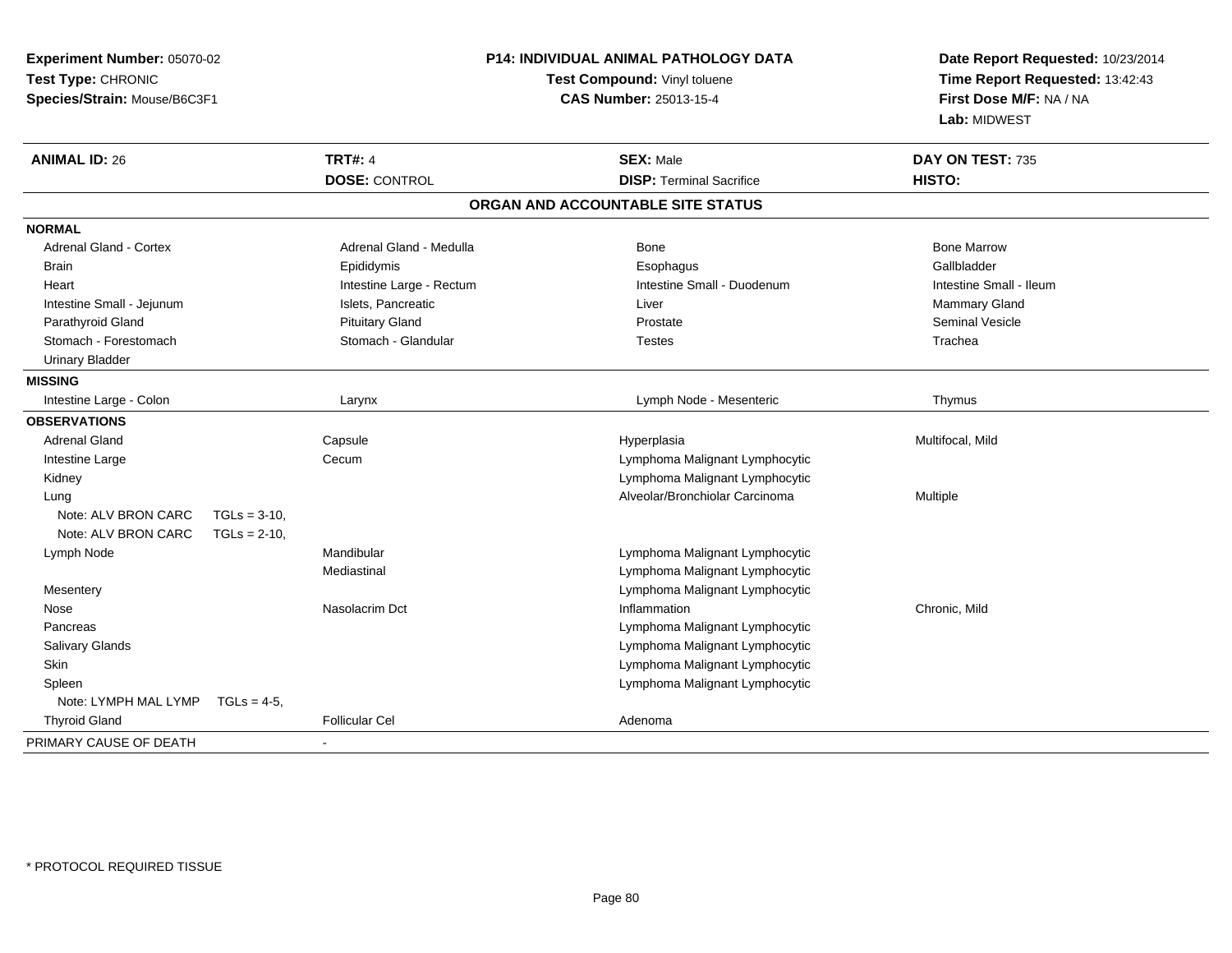| Experiment Number: 05070-02<br>Test Type: CHRONIC<br>Species/Strain: Mouse/B6C3F1 |                                | <b>P14: INDIVIDUAL ANIMAL PATHOLOGY DATA</b><br>Test Compound: Vinyl toluene<br><b>CAS Number: 25013-15-4</b> | Date Report Requested: 10/23/2014<br>Time Report Requested: 13:42:43<br>First Dose M/F: NA / NA<br>Lab: MIDWEST |
|-----------------------------------------------------------------------------------|--------------------------------|---------------------------------------------------------------------------------------------------------------|-----------------------------------------------------------------------------------------------------------------|
| <b>ANIMAL ID: 26</b>                                                              | <b>TRT#: 5</b><br>DOSE: 25 PPM | <b>SEX: Male</b><br><b>DISP: Terminal Sacrifice</b>                                                           | DAY ON TEST: 735<br>HISTO:                                                                                      |
|                                                                                   |                                | ORGAN AND ACCOUNTABLE SITE STATUS                                                                             |                                                                                                                 |
| <b>NORMAL</b>                                                                     |                                |                                                                                                               |                                                                                                                 |
| Adrenal Gland - Medulla                                                           | Bone                           | <b>Bone Marrow</b>                                                                                            | Epididymis                                                                                                      |
| Esophagus                                                                         | Gallbladder                    | Heart                                                                                                         | Intestine Large - Cecum                                                                                         |
| Intestine Large - Colon                                                           | Intestine Large - Rectum       | Intestine Small - Duodenum                                                                                    | Intestine Small - Ileum                                                                                         |
| Intestine Small - Jejunum                                                         | Islets, Pancreatic             | Kidney                                                                                                        | Larynx                                                                                                          |
| Liver                                                                             | Lymph Node - Mesenteric        | <b>Pituitary Gland</b>                                                                                        | Prostate                                                                                                        |
| <b>Salivary Glands</b>                                                            | Seminal Vesicle                | <b>Skin</b>                                                                                                   | Spleen                                                                                                          |
| Stomach - Forestomach                                                             | Stomach - Glandular            | <b>Testes</b>                                                                                                 | Thymus                                                                                                          |
| <b>Thyroid Gland</b>                                                              | Trachea                        | <b>Urinary Bladder</b>                                                                                        |                                                                                                                 |
| <b>MISSING</b>                                                                    |                                |                                                                                                               |                                                                                                                 |
| Lymph Node - Mandibular                                                           | <b>Mammary Gland</b>           | Parathyroid Gland                                                                                             |                                                                                                                 |
| <b>OBSERVATIONS</b>                                                               |                                |                                                                                                               |                                                                                                                 |
| <b>Adrenal Gland</b>                                                              | Cortex                         | Hypertrophy                                                                                                   | Focal, Mild                                                                                                     |
| <b>Brain</b>                                                                      |                                | Mineralization                                                                                                | Multifocal, Mild                                                                                                |
| Lung                                                                              | Alveolus, Bronchiole           | Inflammation                                                                                                  | Chronic Active, Multifocal, Mild                                                                                |
| Note: GROSS FOCUS IS AGONAL HEMORRHAGE                                            |                                |                                                                                                               |                                                                                                                 |
| Nose                                                                              | <b>Respirat Epith</b>          | Hyperplasia                                                                                                   | Marked                                                                                                          |
|                                                                                   | Mucosa                         | Inflammation                                                                                                  | Chronic Active, Mild                                                                                            |
| Pancreas                                                                          | Acinus                         | Hypertrophy                                                                                                   | Focal, Minimal                                                                                                  |
| PRIMARY CAUSE OF DEATH                                                            |                                |                                                                                                               |                                                                                                                 |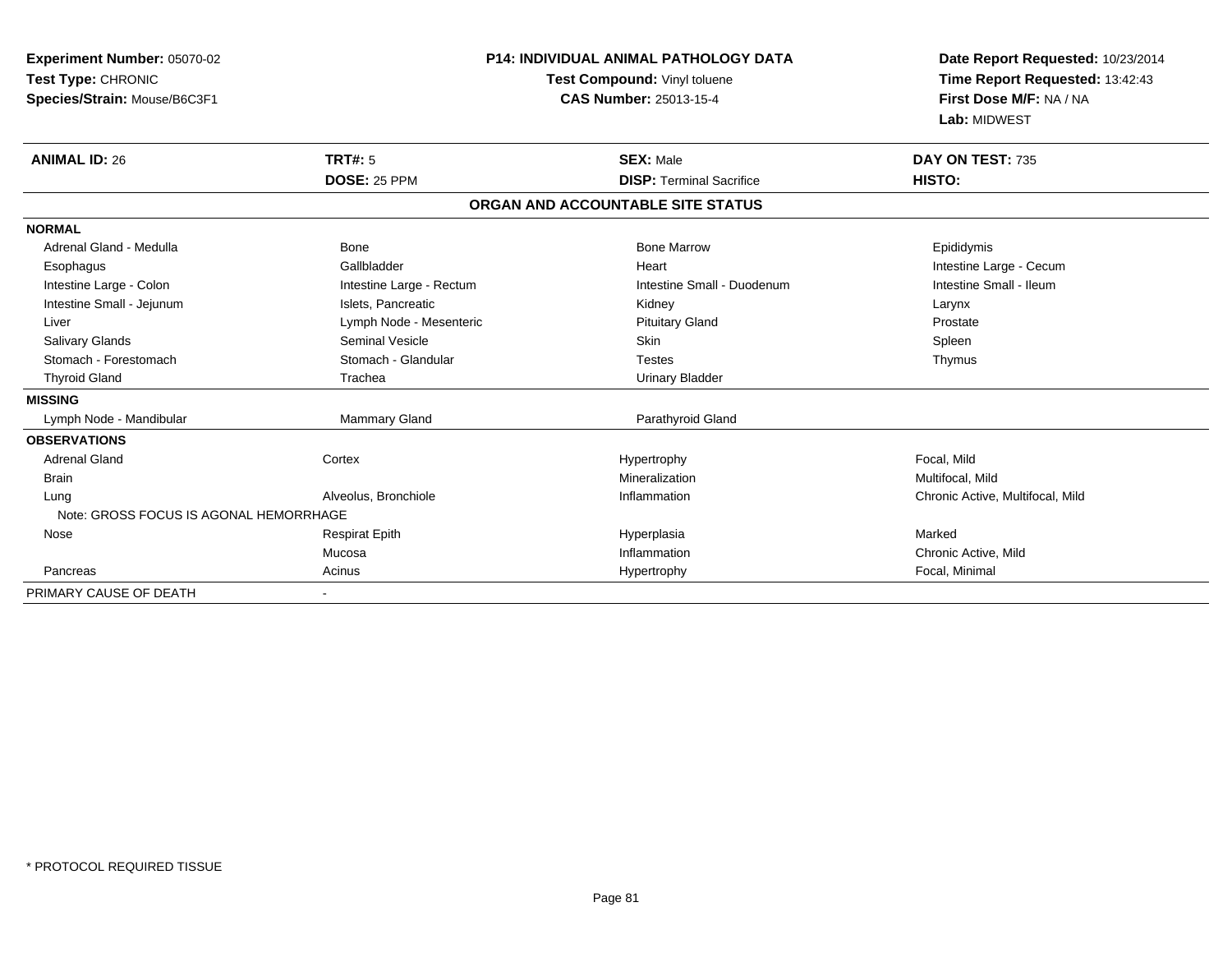| Experiment Number: 05070-02<br>Test Type: CHRONIC<br>Species/Strain: Mouse/B6C3F1 |                      | <b>P14: INDIVIDUAL ANIMAL PATHOLOGY DATA</b><br>Test Compound: Vinyl toluene<br>CAS Number: 25013-15-4 | Date Report Requested: 10/23/2014<br>Time Report Requested: 13:42:43<br>First Dose M/F: NA / NA<br>Lab: MIDWEST |  |
|-----------------------------------------------------------------------------------|----------------------|--------------------------------------------------------------------------------------------------------|-----------------------------------------------------------------------------------------------------------------|--|
| <b>ANIMAL ID: 26</b>                                                              | <b>TRT#: 6</b>       | <b>SEX: Male</b>                                                                                       | DAY ON TEST: 392                                                                                                |  |
|                                                                                   | <b>DOSE: 10 PPM</b>  | <b>DISP:</b> Natural Death                                                                             | HISTO:                                                                                                          |  |
|                                                                                   |                      | ORGAN AND ACCOUNTABLE SITE STATUS                                                                      |                                                                                                                 |  |
| <b>NORMAL</b>                                                                     |                      |                                                                                                        |                                                                                                                 |  |
| Heart                                                                             |                      |                                                                                                        |                                                                                                                 |  |
| <b>AUTO PRECLUDES DIAG.</b>                                                       |                      |                                                                                                        |                                                                                                                 |  |
| Epididymis                                                                        | Kidney               | Liver                                                                                                  | Lung                                                                                                            |  |
| Parathyroid Gland                                                                 | <b>Skin</b>          | Stomach - Forestomach                                                                                  | Stomach - Glandular                                                                                             |  |
| <b>Testes</b>                                                                     | <b>Thyroid Gland</b> | Trachea                                                                                                |                                                                                                                 |  |
| PRIMARY CAUSE OF DEATH                                                            |                      |                                                                                                        |                                                                                                                 |  |
| Animal Note: OTHER TISSUES NOT TRIMMED - MARKED AUTOLYSIS                         |                      |                                                                                                        |                                                                                                                 |  |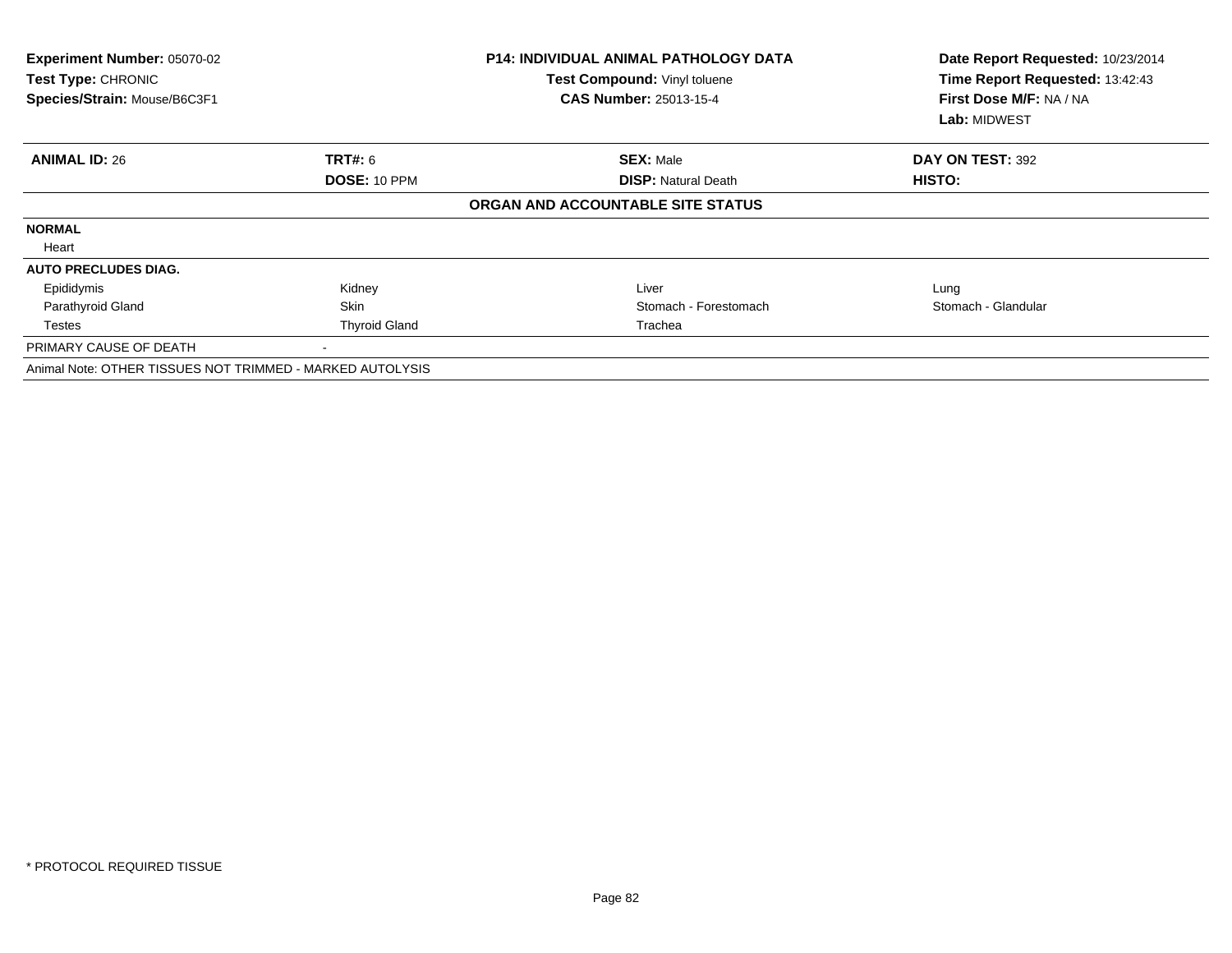| Experiment Number: 05070-02<br>Test Type: CHRONIC<br>Species/Strain: Mouse/B6C3F1                                                                                                                                  | P14: INDIVIDUAL ANIMAL PATHOLOGY DATA<br>Test Compound: Vinyl toluene<br><b>CAS Number: 25013-15-4</b>                   |                                                                                                                                                                            | Date Report Requested: 10/23/2014<br>Time Report Requested: 13:42:43<br>First Dose M/F: NA / NA<br>Lab: MIDWEST     |  |
|--------------------------------------------------------------------------------------------------------------------------------------------------------------------------------------------------------------------|--------------------------------------------------------------------------------------------------------------------------|----------------------------------------------------------------------------------------------------------------------------------------------------------------------------|---------------------------------------------------------------------------------------------------------------------|--|
| <b>ANIMAL ID: 27</b>                                                                                                                                                                                               | <b>TRT#: 4</b><br><b>DOSE: CONTROL</b>                                                                                   | <b>SEX: Male</b><br><b>DISP: Terminal Sacrifice</b>                                                                                                                        | DAY ON TEST: 734<br>HISTO:                                                                                          |  |
|                                                                                                                                                                                                                    |                                                                                                                          | ORGAN AND ACCOUNTABLE SITE STATUS                                                                                                                                          |                                                                                                                     |  |
| <b>NORMAL</b>                                                                                                                                                                                                      |                                                                                                                          |                                                                                                                                                                            |                                                                                                                     |  |
| Adrenal Gland - Medulla<br>Epididymis<br>Intestine Large - Cecum<br>Intestine Small - Ileum<br>Larynx<br>Pancreas<br>Seminal Vesicle<br><b>Testes</b><br><b>Urinary Bladder</b><br><b>MISSING</b><br>Mammary Gland | Bone<br>Esophagus<br>Intestine Large - Colon<br>Intestine Small - Jejunum<br>Lung<br>Parathyroid Gland<br>Skin<br>Thymus | <b>Bone Marrow</b><br>Gallbladder<br>Intestine Large - Rectum<br>Islets, Pancreatic<br>Lymph Node - Mandibular<br><b>Pituitary Gland</b><br>Spleen<br><b>Thyroid Gland</b> | <b>Brain</b><br>Heart<br>Intestine Small - Duodenum<br>Kidney<br>Nose<br>Prostate<br>Stomach - Glandular<br>Trachea |  |
| <b>OBSERVATIONS</b><br><b>Adrenal Gland</b>                                                                                                                                                                        | Capsule                                                                                                                  | Hyperplasia                                                                                                                                                                | Multifocal, Minimal                                                                                                 |  |
| Liver<br>Note: [ HEPATOCLR ADEN ] TGLs = 1-5                                                                                                                                                                       | Cortex                                                                                                                   | Hyperplasia<br>Hepatocellular Adenoma                                                                                                                                      | Multifocal, Moderate                                                                                                |  |
| Lymph Node<br>Note: HEMORRHAGE<br>$TGLs = 3-7$ ,                                                                                                                                                                   | Mesenteric                                                                                                               | Hemorrhage                                                                                                                                                                 | Mild                                                                                                                |  |
| <b>Salivary Glands</b><br>Stomach<br>Note: [HYPERPLASIA ] TGLs = 2-7                                                                                                                                               | Forestomach                                                                                                              | <b>Infiltration Cellular</b><br>Hyperplasia                                                                                                                                | Lymphocyte, Multifocal, Mild<br>Squamous, Focal, Mild                                                               |  |
| PRIMARY CAUSE OF DEATH                                                                                                                                                                                             | $\blacksquare$                                                                                                           |                                                                                                                                                                            |                                                                                                                     |  |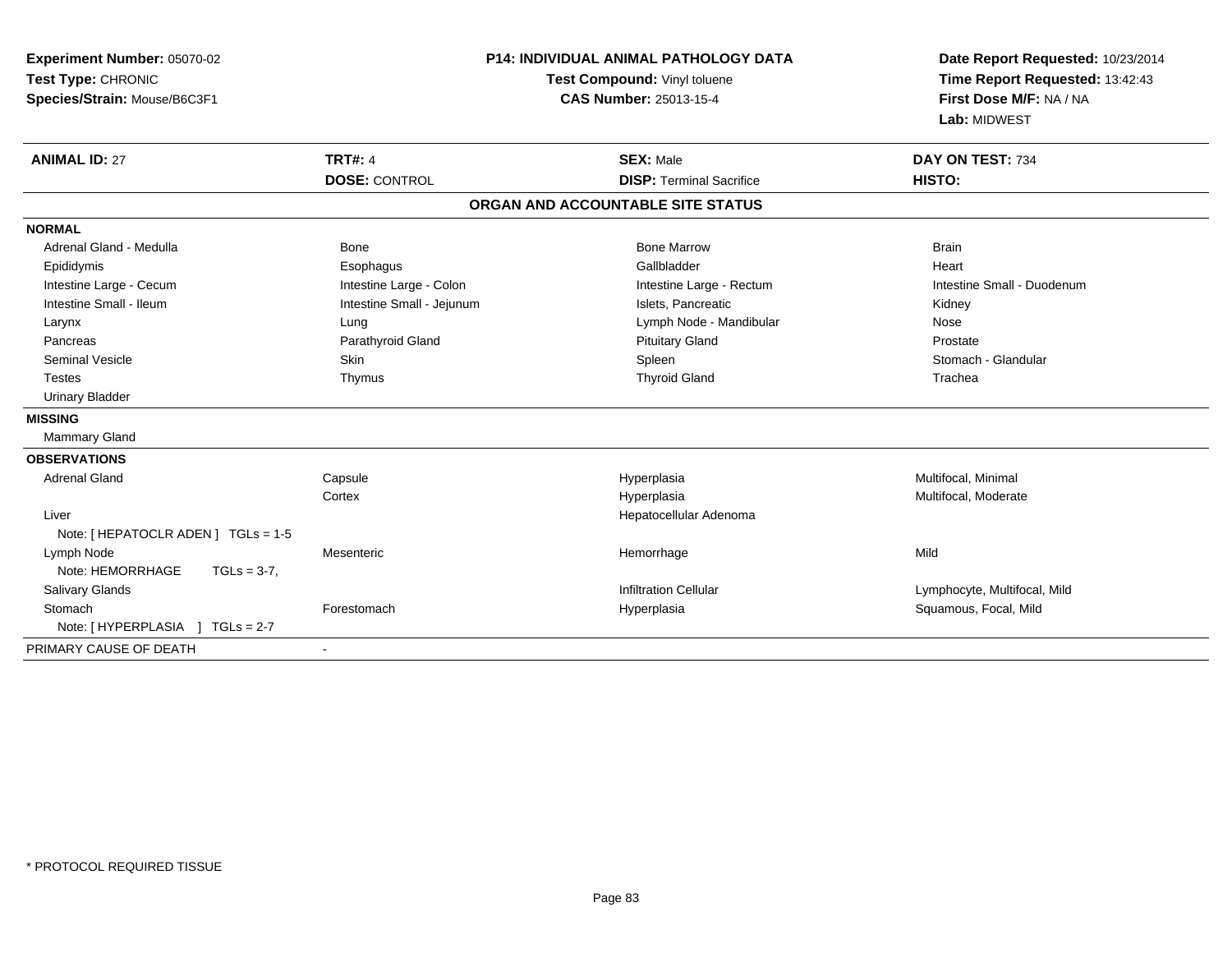| Experiment Number: 05070-02  |                            | <b>P14: INDIVIDUAL ANIMAL PATHOLOGY DATA</b><br>Test Compound: Vinyl toluene |                                                            |
|------------------------------|----------------------------|------------------------------------------------------------------------------|------------------------------------------------------------|
| Test Type: CHRONIC           |                            |                                                                              |                                                            |
| Species/Strain: Mouse/B6C3F1 |                            | <b>CAS Number: 25013-15-4</b>                                                | Time Report Requested: 13:42:43<br>First Dose M/F: NA / NA |
|                              |                            |                                                                              | Lab: MIDWEST                                               |
| <b>ANIMAL ID: 27</b>         | TRT#: 5                    | <b>SEX: Male</b>                                                             | DAY ON TEST: 735                                           |
|                              | <b>DOSE: 25 PPM</b>        | <b>DISP: Terminal Sacrifice</b>                                              | HISTO:                                                     |
|                              |                            | ORGAN AND ACCOUNTABLE SITE STATUS                                            |                                                            |
| <b>NORMAL</b>                |                            |                                                                              |                                                            |
| Adrenal Gland - Medulla      | Bone                       | <b>Bone Marrow</b>                                                           | Epididymis                                                 |
| Esophagus                    | Heart                      | Intestine Large - Cecum                                                      | Intestine Large - Colon                                    |
| Intestine Large - Rectum     | Intestine Small - Duodenum | Intestine Small - Ileum                                                      | Intestine Small - Jejunum                                  |
| Islets, Pancreatic           | Kidney                     | Larynx                                                                       | Liver                                                      |
| Lymph Node - Mandibular      | Lymph Node - Mesenteric    | <b>Mammary Gland</b>                                                         | Pancreas                                                   |
| Parathyroid Gland            | <b>Pituitary Gland</b>     | Prostate                                                                     | <b>Seminal Vesicle</b>                                     |
| <b>Skin</b>                  | Spleen                     | Stomach - Forestomach                                                        | Stomach - Glandular                                        |
| <b>Testes</b>                | Thymus                     | <b>Thyroid Gland</b>                                                         | <b>Urinary Bladder</b>                                     |
| <b>MISSING</b>               |                            |                                                                              |                                                            |
| Gallbladder                  |                            |                                                                              |                                                            |
| <b>OBSERVATIONS</b>          |                            |                                                                              |                                                            |
| <b>Adrenal Gland</b>         | Capsule                    | Hyperplasia                                                                  | Multifocal, Moderate                                       |
|                              | Cortex                     | Hyperplasia                                                                  | Multifocal, Mild                                           |
| <b>Brain</b>                 |                            | Mineralization                                                               | Multifocal, Minimal                                        |
| Lung                         |                            | <b>Infiltration Cellular</b>                                                 | Histiocyte, Focal, Moderate                                |
|                              | Alveolus, Bronchiole       | Inflammation                                                                 | Chronic Active, Focal, Moderate                            |
| Nose                         | <b>Respirat Epith</b>      | Hyperplasia                                                                  | Marked                                                     |
|                              | Mucosa                     | Inflammation                                                                 | Chronic Active, Moderate                                   |
| <b>Salivary Glands</b>       |                            | <b>Infiltration Cellular</b>                                                 | Lymphocyte, Multifocal, Mild                               |
| Trachea                      | Glands                     | Hyperplasia                                                                  | Diffuse, Moderate                                          |
| PRIMARY CAUSE OF DEATH       | $\blacksquare$             |                                                                              |                                                            |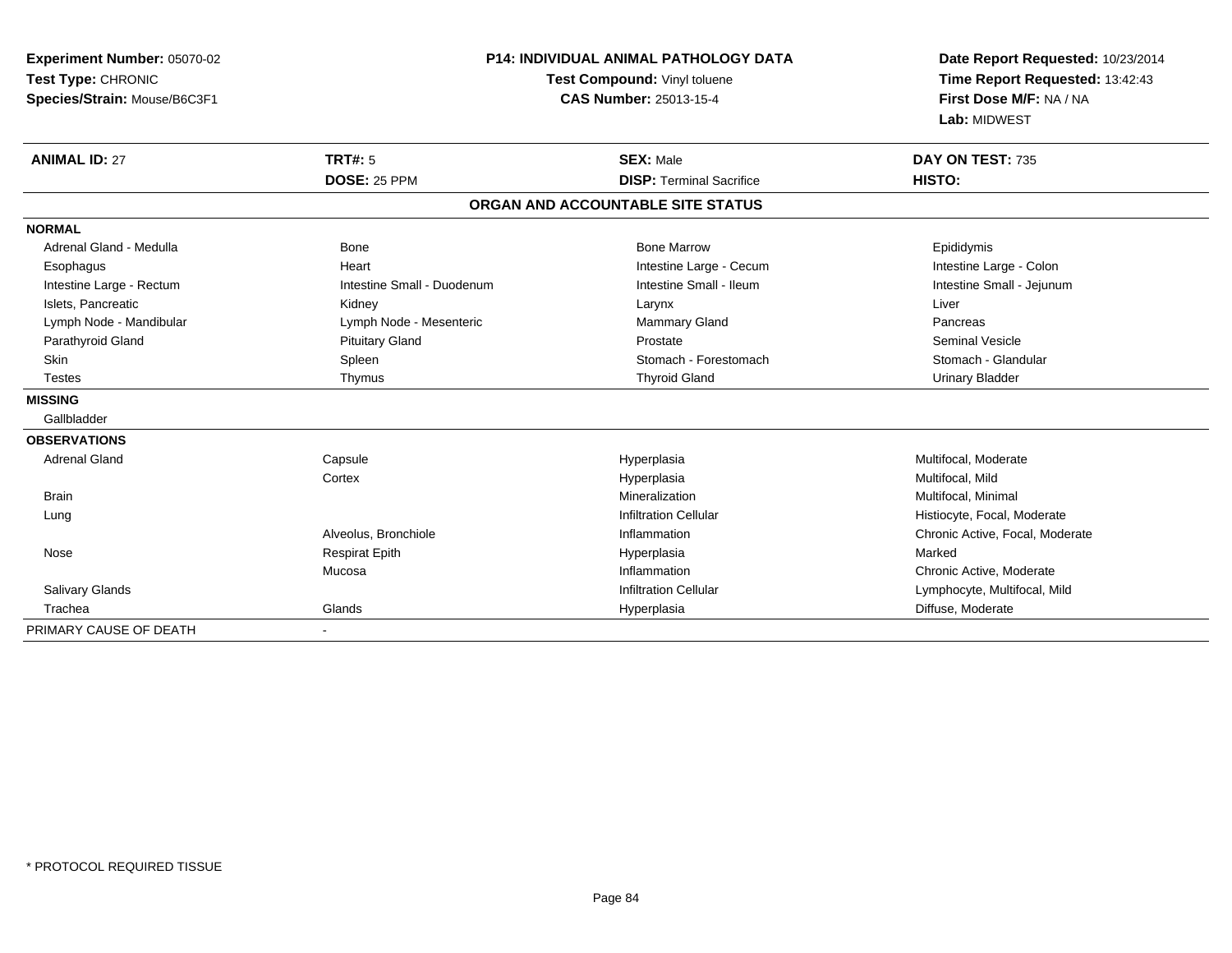| Experiment Number: 05070-02<br>Test Type: CHRONIC<br>Species/Strain: Mouse/B6C3F1 |                          | <b>P14: INDIVIDUAL ANIMAL PATHOLOGY DATA</b><br>Test Compound: Vinyl toluene<br><b>CAS Number: 25013-15-4</b> | Date Report Requested: 10/23/2014<br>Time Report Requested: 13:42:43<br>First Dose M/F: NA / NA<br>Lab: MIDWEST |  |
|-----------------------------------------------------------------------------------|--------------------------|---------------------------------------------------------------------------------------------------------------|-----------------------------------------------------------------------------------------------------------------|--|
| <b>ANIMAL ID: 27</b>                                                              | <b>TRT#: 6</b>           | <b>SEX: Male</b>                                                                                              | DAY ON TEST: 623                                                                                                |  |
|                                                                                   | DOSE: 10 PPM             | <b>DISP:</b> Moribund Sacrifice                                                                               | HISTO:                                                                                                          |  |
|                                                                                   |                          | ORGAN AND ACCOUNTABLE SITE STATUS                                                                             |                                                                                                                 |  |
| <b>NORMAL</b>                                                                     |                          |                                                                                                               |                                                                                                                 |  |
| <b>Adrenal Gland - Cortex</b>                                                     | Adrenal Gland - Medulla  | Bone                                                                                                          | Epididymis                                                                                                      |  |
| Esophagus                                                                         | Gallbladder              | Heart                                                                                                         | Intestine Large - Cecum                                                                                         |  |
| Intestine Large - Colon                                                           | Intestine Large - Rectum | Intestine Small - Duodenum                                                                                    | Intestine Small - Ileum                                                                                         |  |
| Islets, Pancreatic                                                                | Larynx                   | Lung                                                                                                          | Lymph Node - Mandibular                                                                                         |  |
| Lymph Node - Mesenteric                                                           | Mammary Gland            | Pancreas                                                                                                      | Parathyroid Gland                                                                                               |  |
| <b>Pituitary Gland</b>                                                            | <b>Seminal Vesicle</b>   | Stomach - Forestomach                                                                                         | Stomach - Glandular                                                                                             |  |
| <b>Testes</b>                                                                     | <b>Thyroid Gland</b>     | Trachea                                                                                                       |                                                                                                                 |  |
| <b>MISSING</b>                                                                    |                          |                                                                                                               |                                                                                                                 |  |
| Intestine Small - Jejunum                                                         | Thymus                   |                                                                                                               |                                                                                                                 |  |
| <b>OBSERVATIONS</b>                                                               |                          |                                                                                                               |                                                                                                                 |  |
| <b>Bone Marrow</b>                                                                | Myeloid Cell             | Hyperplasia                                                                                                   | Marked                                                                                                          |  |
| <b>Brain</b>                                                                      |                          | Mineralization                                                                                                | Multifocal, Mild                                                                                                |  |
| Kidney                                                                            |                          | Inflammation                                                                                                  | Suppurative, Chronic Active, Multifocal, Marked                                                                 |  |
| Note: INFLAMMATION<br>$TGLs = 3-6$                                                |                          |                                                                                                               |                                                                                                                 |  |
| Liver                                                                             |                          | Hematopoietic Cell Proliferation                                                                              | Multifocal, Mild                                                                                                |  |
|                                                                                   |                          | Hepatocellular Carcinoma                                                                                      |                                                                                                                 |  |
| Note: HEPATOCLR CARC<br>$TGLs = 2-5$                                              |                          |                                                                                                               |                                                                                                                 |  |
| Nose                                                                              | <b>Respirat Epith</b>    | Hyperplasia                                                                                                   | Moderate                                                                                                        |  |
|                                                                                   | Mucosa                   | Inflammation                                                                                                  | Chronic Active, Minimal                                                                                         |  |
| Prostate                                                                          |                          | Inflammation                                                                                                  | Chronic Active, Mild                                                                                            |  |
| Salivary Glands                                                                   |                          | <b>Infiltration Cellular</b>                                                                                  | Lymphocyte, Multifocal, Minimal                                                                                 |  |
| Skin                                                                              | Prepuce                  | Abscess                                                                                                       | Marked                                                                                                          |  |
|                                                                                   | Prepuce                  | Ulcer                                                                                                         | Marked                                                                                                          |  |
| Note: ABSCESS<br>$TGLs = 1-10$                                                    |                          |                                                                                                               |                                                                                                                 |  |
| Spleen                                                                            |                          | Hematopoietic Cell Proliferation                                                                              | Marked                                                                                                          |  |
| <b>Urinary Bladder</b>                                                            |                          | Inflammation                                                                                                  | Chronic Active, Diffuse, Marked                                                                                 |  |
| PRIMARY CAUSE OF DEATH                                                            |                          |                                                                                                               |                                                                                                                 |  |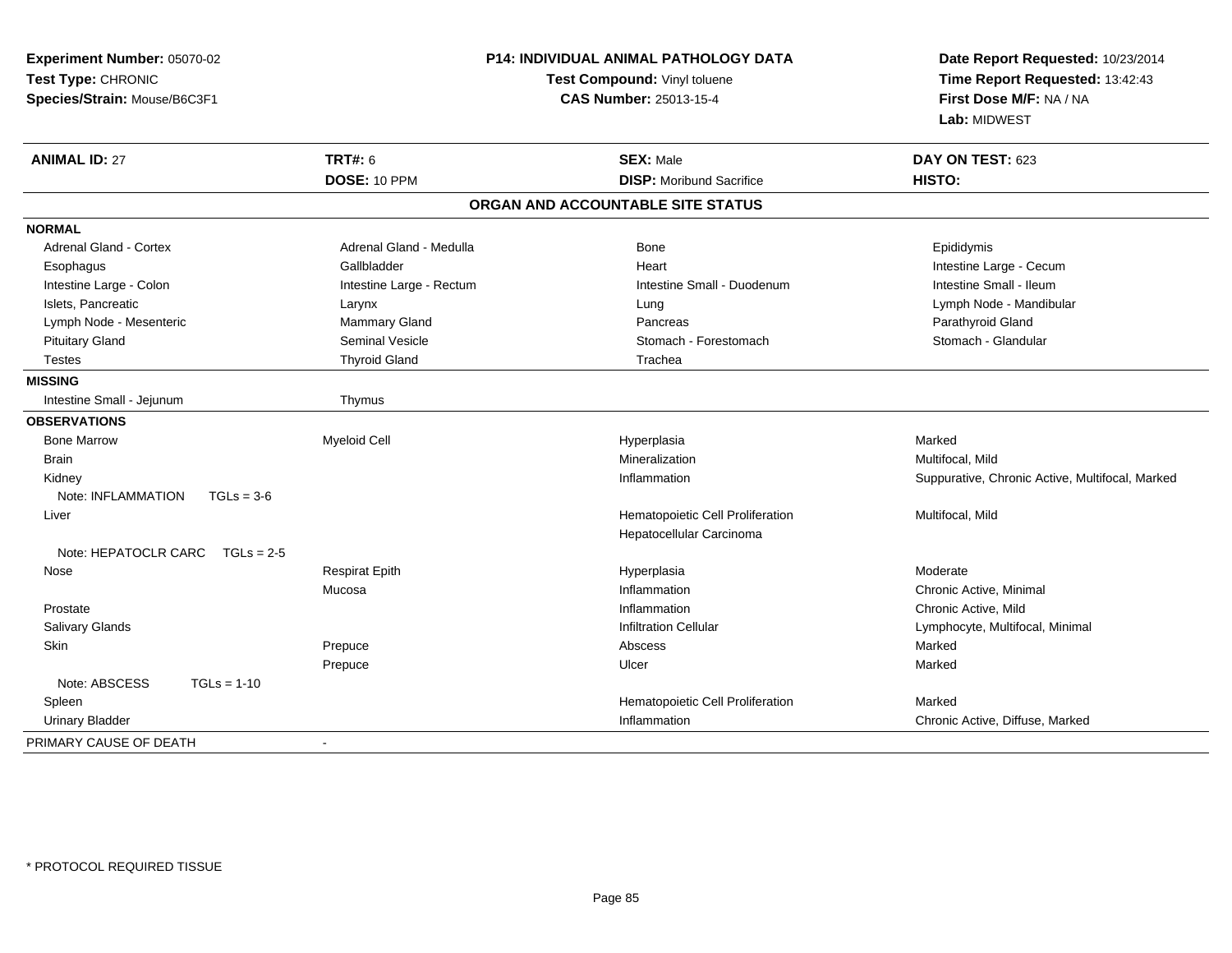| <b>Experiment Number: 05070-02</b><br>Test Type: CHRONIC<br>Species/Strain: Mouse/B6C3F1 |                           | <b>P14: INDIVIDUAL ANIMAL PATHOLOGY DATA</b><br>Test Compound: Vinyl toluene<br><b>CAS Number: 25013-15-4</b> | Date Report Requested: 10/23/2014<br>Time Report Requested: 13:42:43<br>First Dose M/F: NA / NA<br>Lab: MIDWEST |
|------------------------------------------------------------------------------------------|---------------------------|---------------------------------------------------------------------------------------------------------------|-----------------------------------------------------------------------------------------------------------------|
| <b>ANIMAL ID: 28</b>                                                                     | <b>TRT#: 4</b>            | <b>SEX: Male</b>                                                                                              | DAY ON TEST: 734                                                                                                |
|                                                                                          | <b>DOSE: CONTROL</b>      | <b>DISP: Terminal Sacrifice</b>                                                                               | HISTO:                                                                                                          |
|                                                                                          |                           | ORGAN AND ACCOUNTABLE SITE STATUS                                                                             |                                                                                                                 |
| <b>NORMAL</b>                                                                            |                           |                                                                                                               |                                                                                                                 |
| <b>Adrenal Gland - Cortex</b>                                                            | Adrenal Gland - Medulla   | <b>Bone</b>                                                                                                   | <b>Bone Marrow</b>                                                                                              |
| Epididymis                                                                               | Esophagus                 | Gallbladder                                                                                                   | Heart                                                                                                           |
| Intestine Large - Cecum                                                                  | Intestine Large - Colon   | Intestine Large - Rectum                                                                                      | Intestine Small - Duodenum                                                                                      |
| Intestine Small - Ileum                                                                  | Intestine Small - Jejunum | Islets, Pancreatic                                                                                            | Larynx                                                                                                          |
| Liver                                                                                    | Lung                      | Lymph Node - Mandibular                                                                                       | Lymph Node - Mesenteric                                                                                         |
| Pancreas                                                                                 | <b>Pituitary Gland</b>    | Prostate                                                                                                      | <b>Seminal Vesicle</b>                                                                                          |
| <b>Skin</b>                                                                              | Spleen                    | Stomach - Forestomach                                                                                         | Stomach - Glandular                                                                                             |
| <b>Testes</b>                                                                            | Thymus                    | <b>Thyroid Gland</b>                                                                                          | Trachea                                                                                                         |
| <b>Urinary Bladder</b>                                                                   |                           |                                                                                                               |                                                                                                                 |
| <b>MISSING</b>                                                                           |                           |                                                                                                               |                                                                                                                 |
| <b>Mammary Gland</b>                                                                     | Parathyroid Gland         |                                                                                                               |                                                                                                                 |
| <b>OBSERVATIONS</b>                                                                      |                           |                                                                                                               |                                                                                                                 |
| <b>Adrenal Gland</b>                                                                     | Capsule                   | Hyperplasia                                                                                                   | Multifocal, Minimal                                                                                             |
| Brain                                                                                    |                           | Mineralization                                                                                                | Multifocal, Minimal                                                                                             |
| Kidney                                                                                   |                           | <b>Infiltration Cellular</b>                                                                                  | Lymphocyte, Multifocal, Mild                                                                                    |
| Nose                                                                                     | <b>Respirat Epith</b>     | Hyperplasia                                                                                                   | Minimal                                                                                                         |
|                                                                                          | Mucosa                    | Inflammation                                                                                                  | Chronic Active, Minimal                                                                                         |
| Salivary Glands                                                                          |                           | <b>Infiltration Cellular</b>                                                                                  | Lymphocyte, Multifocal, Mild                                                                                    |
| PRIMARY CAUSE OF DEATH                                                                   |                           |                                                                                                               |                                                                                                                 |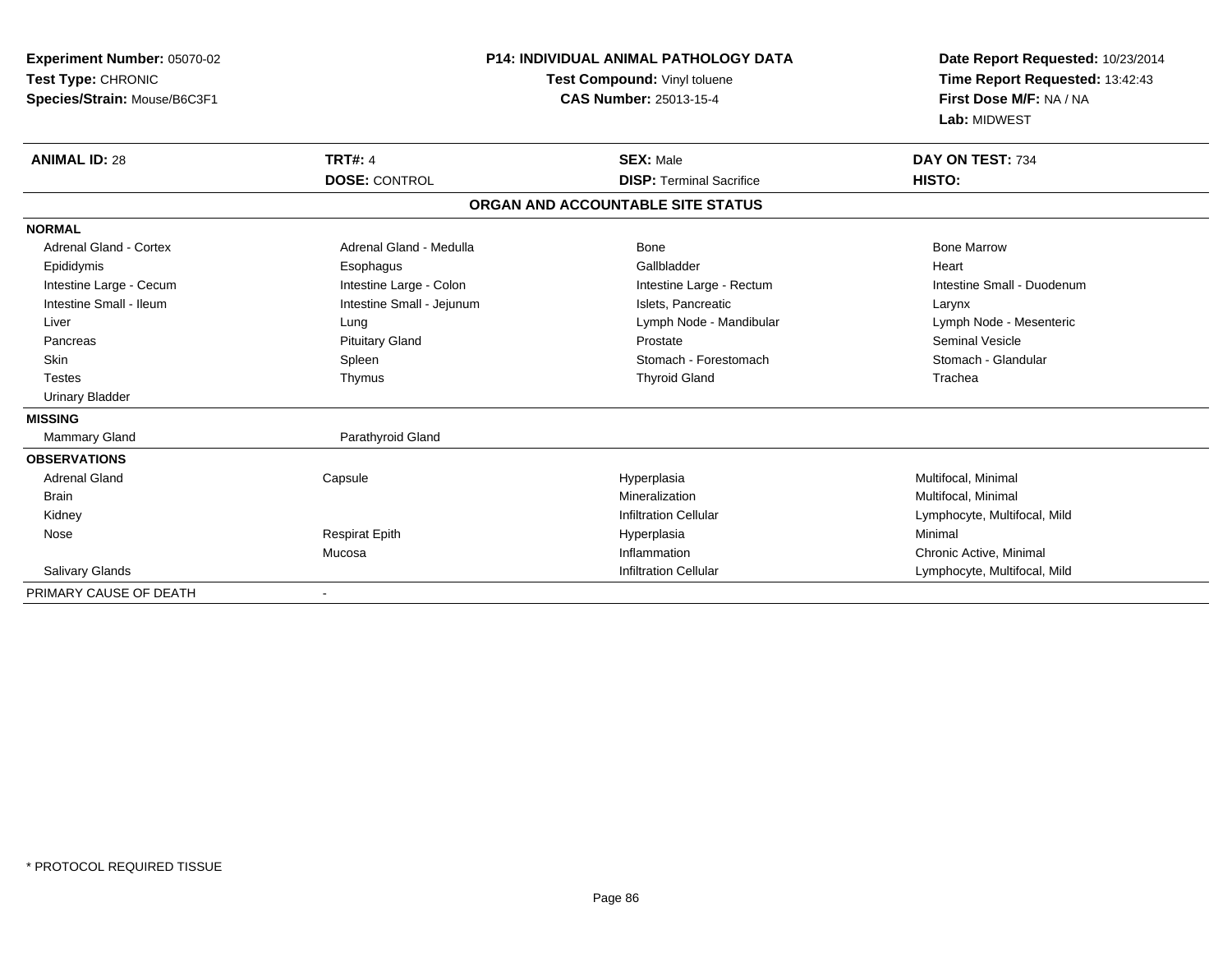| Experiment Number: 05070-02                        | <b>P14: INDIVIDUAL ANIMAL PATHOLOGY DATA</b> |                                   | Date Report Requested: 10/23/2014 |  |
|----------------------------------------------------|----------------------------------------------|-----------------------------------|-----------------------------------|--|
| Test Compound: Vinyl toluene<br>Test Type: CHRONIC |                                              |                                   | Time Report Requested: 13:42:43   |  |
| Species/Strain: Mouse/B6C3F1                       |                                              | <b>CAS Number: 25013-15-4</b>     | First Dose M/F: NA / NA           |  |
|                                                    |                                              |                                   | Lab: MIDWEST                      |  |
| <b>ANIMAL ID: 28</b>                               | <b>TRT#: 5</b>                               | <b>SEX: Male</b>                  | DAY ON TEST: 735                  |  |
|                                                    | <b>DOSE: 25 PPM</b>                          | <b>DISP: Terminal Sacrifice</b>   | HISTO:                            |  |
|                                                    |                                              | ORGAN AND ACCOUNTABLE SITE STATUS |                                   |  |
| <b>NORMAL</b>                                      |                                              |                                   |                                   |  |
| <b>Adrenal Gland - Cortex</b>                      | Adrenal Gland - Medulla                      | <b>Bone</b>                       | <b>Bone Marrow</b>                |  |
| <b>Brain</b>                                       | Epididymis                                   | Esophagus                         | Gallbladder                       |  |
| Heart                                              | Intestine Large - Cecum                      | Intestine Large - Colon           | Intestine Large - Rectum          |  |
| Intestine Small - Duodenum                         | Intestine Small - Ileum                      | Intestine Small - Jejunum         | Islets, Pancreatic                |  |
| Larynx                                             | Lymph Node - Mandibular                      | Pancreas                          | <b>Pituitary Gland</b>            |  |
| Prostate                                           | <b>Seminal Vesicle</b>                       | Skin                              | Stomach - Forestomach             |  |
| Stomach - Glandular                                | <b>Testes</b>                                | Thymus                            | <b>Thyroid Gland</b>              |  |
| Trachea                                            | <b>Urinary Bladder</b>                       |                                   |                                   |  |
| <b>MISSING</b>                                     |                                              |                                   |                                   |  |
| Lymph Node - Mesenteric                            | <b>Mammary Gland</b>                         | Parathyroid Gland                 |                                   |  |
| <b>OBSERVATIONS</b>                                |                                              |                                   |                                   |  |
| <b>Adrenal Gland</b>                               | Capsule                                      | Hyperplasia                       | Multifocal, Mild                  |  |
| Kidney                                             |                                              | Nephropathy                       | Chronic, Mild                     |  |
| Liver                                              |                                              | Hepatocellular Carcinoma          | Multiple                          |  |
| Note: HEPATOCLR CARC                               | $TGLs = 2+3-5+10.$                           |                                   |                                   |  |
| Lung                                               | Alveolus, Bronchiole                         | Inflammation                      | Chronic Active, Multifocal, Mild  |  |
| Nose                                               | <b>Respirat Epith</b>                        | Hyperplasia                       | Marked                            |  |
|                                                    | Mucosa                                       | Inflammation                      | Chronic Active, Moderate          |  |
| <b>Salivary Glands</b>                             |                                              | <b>Infiltration Cellular</b>      | Lymphocyte, Multifocal, Minimal   |  |
| Spleen                                             |                                              | Hyperplasia                       | Lymphoid, Diffuse, Marked         |  |
|                                                    |                                              | Hyperplasia                       | Lymphoid, Marked                  |  |
| PRIMARY CAUSE OF DEATH                             | $\blacksquare$                               |                                   |                                   |  |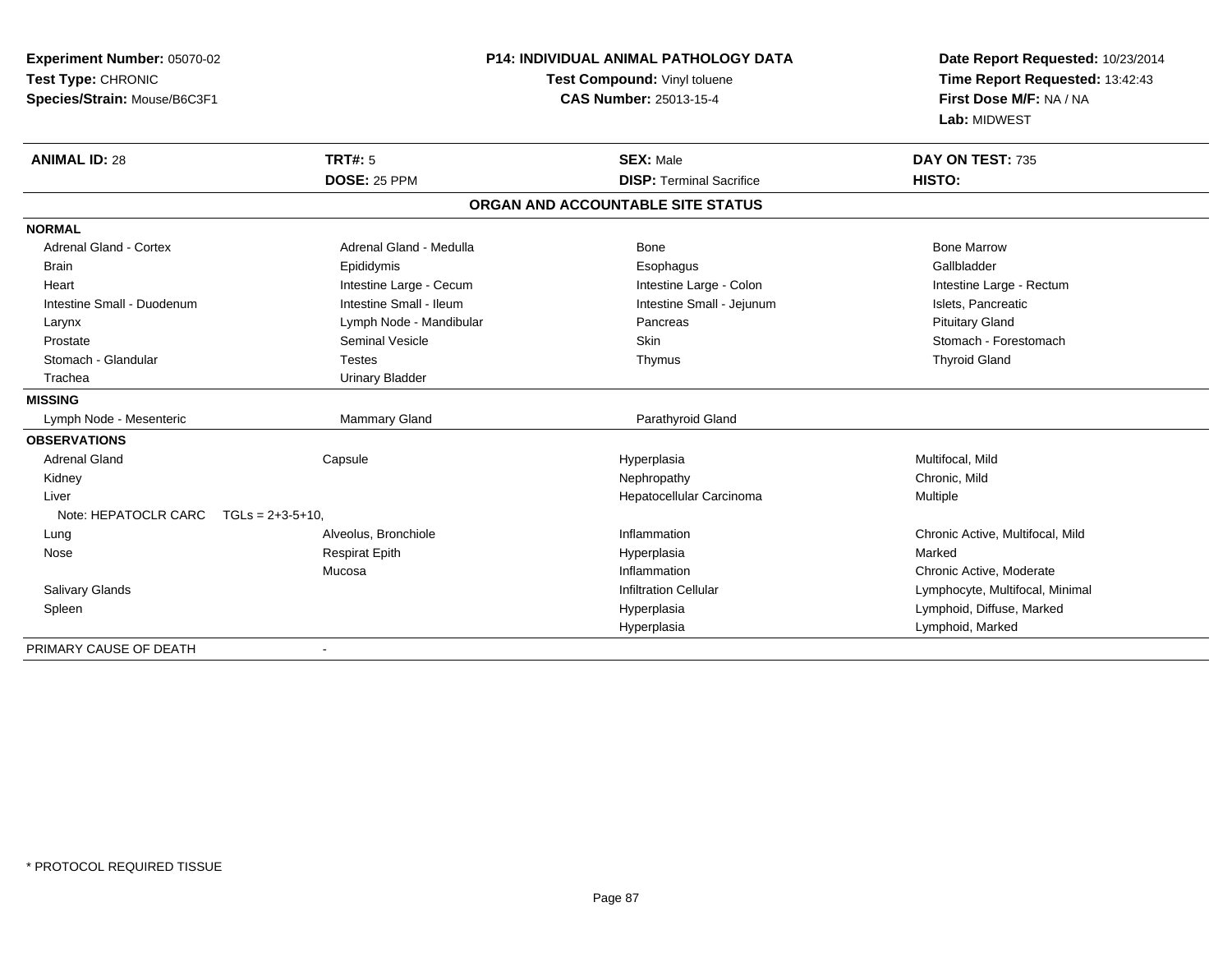| <b>Experiment Number: 05070-02</b><br>Test Type: CHRONIC<br>Species/Strain: Mouse/B6C3F1 |                                | <b>P14: INDIVIDUAL ANIMAL PATHOLOGY DATA</b><br>Test Compound: Vinyl toluene<br><b>CAS Number: 25013-15-4</b> | Date Report Requested: 10/23/2014<br>Time Report Requested: 13:42:43<br>First Dose M/F: NA / NA<br>Lab: MIDWEST |
|------------------------------------------------------------------------------------------|--------------------------------|---------------------------------------------------------------------------------------------------------------|-----------------------------------------------------------------------------------------------------------------|
| <b>ANIMAL ID: 28</b>                                                                     | <b>TRT#:</b> 6<br>DOSE: 10 PPM | <b>SEX: Male</b><br><b>DISP:</b> Terminal Sacrifice                                                           | DAY ON TEST: 735<br>HISTO:                                                                                      |
| <b>OBSERVATIONS</b>                                                                      |                                |                                                                                                               |                                                                                                                 |
| Harderian Gland<br>Note: ADENOMA<br>$TGLs = 2+3-3$                                       | Bilateral                      | Adenoma                                                                                                       |                                                                                                                 |
| Lung<br>Note: INFLAMMATION<br>$TGLS = 4-1$                                               | Alveolus, Bronchiole           | Inflammation                                                                                                  | Chronic Active, Multifocal, Mild                                                                                |
| Nose                                                                                     | <b>Respirat Epith</b>          | Hyperplasia                                                                                                   | Moderate                                                                                                        |
|                                                                                          | Mucosa                         | Inflammation                                                                                                  | Chronic Active, Mild                                                                                            |
|                                                                                          | Nasolacrim Dct                 | Inflammation                                                                                                  | Chronic Active, Mild                                                                                            |
| PRIMARY CAUSE OF DEATH                                                                   |                                |                                                                                                               |                                                                                                                 |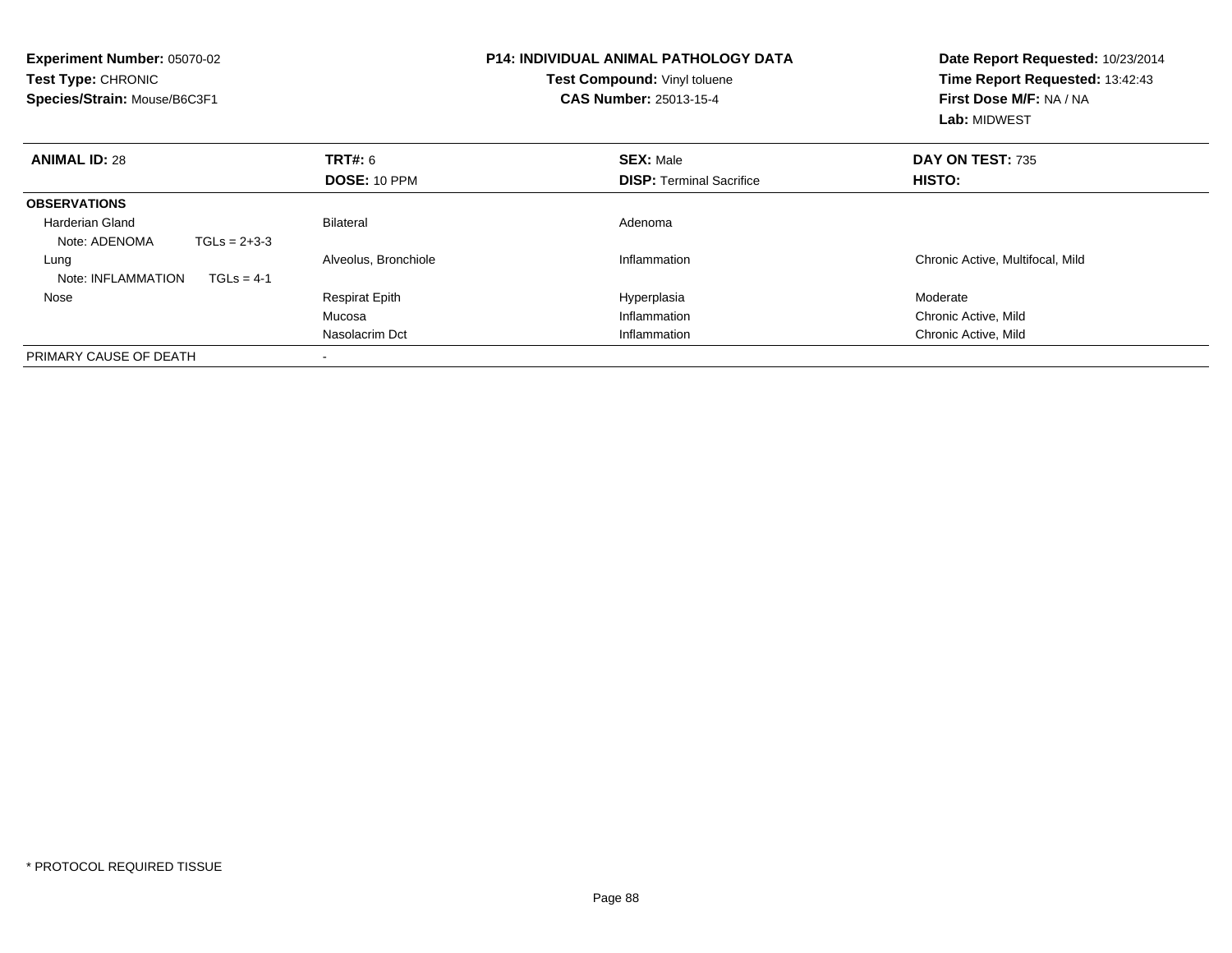| <b>Experiment Number: 05070-02</b><br>Test Type: CHRONIC<br>Species/Strain: Mouse/B6C3F1 |                           | <b>P14: INDIVIDUAL ANIMAL PATHOLOGY DATA</b><br>Test Compound: Vinyl toluene<br><b>CAS Number: 25013-15-4</b> | Date Report Requested: 10/23/2014<br>Time Report Requested: 13:42:43<br>First Dose M/F: NA / NA<br>Lab: MIDWEST |  |
|------------------------------------------------------------------------------------------|---------------------------|---------------------------------------------------------------------------------------------------------------|-----------------------------------------------------------------------------------------------------------------|--|
| <b>ANIMAL ID: 29</b>                                                                     | <b>TRT#: 4</b>            | <b>SEX: Male</b>                                                                                              | DAY ON TEST: 733                                                                                                |  |
|                                                                                          | <b>DOSE: CONTROL</b>      | <b>DISP: Terminal Sacrifice</b>                                                                               | HISTO:                                                                                                          |  |
|                                                                                          |                           | ORGAN AND ACCOUNTABLE SITE STATUS                                                                             |                                                                                                                 |  |
| <b>NORMAL</b>                                                                            |                           |                                                                                                               |                                                                                                                 |  |
| Adrenal Gland - Medulla                                                                  | Bone                      | <b>Bone Marrow</b>                                                                                            | <b>Brain</b>                                                                                                    |  |
| Epididymis                                                                               | Esophagus                 | Gallbladder                                                                                                   | Heart                                                                                                           |  |
| Intestine Large - Cecum                                                                  | Intestine Large - Colon   | Intestine Large - Rectum                                                                                      | Intestine Small - Duodenum                                                                                      |  |
| Intestine Small - Ileum                                                                  | Intestine Small - Jejunum | Islets, Pancreatic                                                                                            | Kidney                                                                                                          |  |
| Larynx                                                                                   | Liver                     | Lymph Node - Mandibular                                                                                       | Lymph Node - Mesenteric                                                                                         |  |
| Nose                                                                                     | Pancreas                  | Parathyroid Gland                                                                                             | Prostate                                                                                                        |  |
| <b>Seminal Vesicle</b>                                                                   | <b>Skin</b>               | Spleen                                                                                                        | Stomach - Forestomach                                                                                           |  |
| Stomach - Glandular                                                                      | <b>Testes</b>             | Thymus                                                                                                        | <b>Thyroid Gland</b>                                                                                            |  |
| Trachea                                                                                  | <b>Urinary Bladder</b>    |                                                                                                               |                                                                                                                 |  |
| <b>MISSING</b>                                                                           |                           |                                                                                                               |                                                                                                                 |  |
| Mammary Gland                                                                            | <b>Pituitary Gland</b>    |                                                                                                               |                                                                                                                 |  |
| <b>OBSERVATIONS</b>                                                                      |                           |                                                                                                               |                                                                                                                 |  |
| <b>Adrenal Gland</b>                                                                     | Capsule                   | Hyperplasia                                                                                                   | Multifocal, Mild                                                                                                |  |
|                                                                                          | Cortex                    | Hypertrophy                                                                                                   | Multifocal, Mild                                                                                                |  |
| Lung                                                                                     |                           | <b>Infiltration Cellular</b>                                                                                  | Lymphocyte, Multifocal, Mild                                                                                    |  |
| Salivary Glands                                                                          |                           | <b>Infiltration Cellular</b>                                                                                  | Lymphocyte, Multifocal, Minimal                                                                                 |  |
| PRIMARY CAUSE OF DEATH                                                                   | $\blacksquare$            |                                                                                                               |                                                                                                                 |  |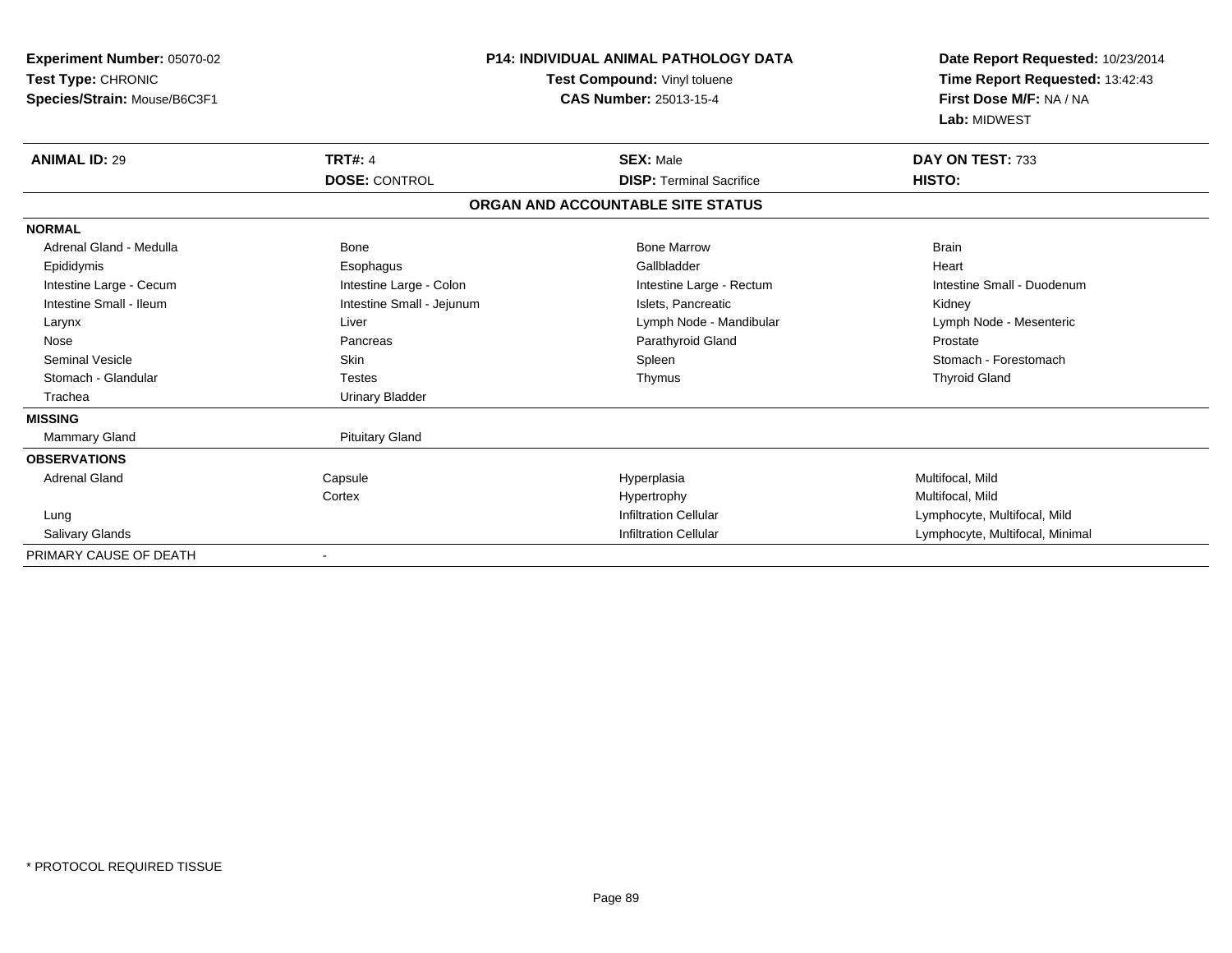| Experiment Number: 05070-02  |                 |                         | <b>P14: INDIVIDUAL ANIMAL PATHOLOGY DATA</b> | Date Report Requested: 10/23/2014 |  |
|------------------------------|-----------------|-------------------------|----------------------------------------------|-----------------------------------|--|
| Test Type: CHRONIC           |                 |                         | Test Compound: Vinyl toluene                 | Time Report Requested: 13:42:43   |  |
| Species/Strain: Mouse/B6C3F1 |                 |                         | <b>CAS Number: 25013-15-4</b>                | First Dose M/F: NA / NA           |  |
|                              |                 |                         |                                              | Lab: MIDWEST                      |  |
| <b>ANIMAL ID: 29</b>         |                 | <b>TRT#: 5</b>          | <b>SEX: Male</b>                             | DAY ON TEST: 735                  |  |
|                              |                 | DOSE: 25 PPM            | <b>DISP: Terminal Sacrifice</b>              | HISTO:                            |  |
|                              |                 |                         | ORGAN AND ACCOUNTABLE SITE STATUS            |                                   |  |
| <b>NORMAL</b>                |                 |                         |                                              |                                   |  |
| Adrenal Gland - Cortex       |                 | Adrenal Gland - Medulla | Bone                                         | <b>Bone Marrow</b>                |  |
| <b>Brain</b>                 |                 | Epididymis              | Esophagus                                    | Gallbladder                       |  |
| Heart                        |                 | Intestine Large - Cecum | Intestine Large - Colon                      | Intestine Large - Rectum          |  |
| Intestine Small - Duodenum   |                 | Intestine Small - Ileum | Intestine Small - Jejunum                    | Islets, Pancreatic                |  |
| Kidney                       |                 | Larynx                  | Liver                                        | Lymph Node - Mandibular           |  |
| Pancreas                     |                 | Parathyroid Gland       | <b>Pituitary Gland</b>                       | Salivary Glands                   |  |
| <b>Seminal Vesicle</b>       |                 | <b>Skin</b>             | Stomach - Forestomach                        | Stomach - Glandular               |  |
| <b>Testes</b>                |                 | <b>Thyroid Gland</b>    | Trachea                                      | <b>Urinary Bladder</b>            |  |
| <b>MISSING</b>               |                 |                         |                                              |                                   |  |
| Lymph Node - Mesenteric      |                 | <b>Mammary Gland</b>    | Prostate                                     | Thymus                            |  |
| <b>OBSERVATIONS</b>          |                 |                         |                                              |                                   |  |
| <b>Adrenal Gland</b>         |                 | Capsule                 | Hyperplasia                                  | Multifocal, Mild                  |  |
| Lung                         |                 |                         | <b>Infiltration Cellular</b>                 | Lymphocyte, Multifocal, Mild      |  |
| Nose                         |                 | <b>Respirat Epith</b>   | Hyperplasia                                  | Marked                            |  |
|                              |                 | Mucosa                  | Inflammation                                 | Chronic Active, Moderate          |  |
| <b>Preputial Gland</b>       |                 |                         | Cyst                                         | Marked                            |  |
| Note: CYST                   | $TGLs = 2-10$ , |                         |                                              |                                   |  |
| Spleen                       |                 | Lymphocyte              | Necrosis                                     | Multifocal, Minimal               |  |
| PRIMARY CAUSE OF DEATH       |                 |                         |                                              |                                   |  |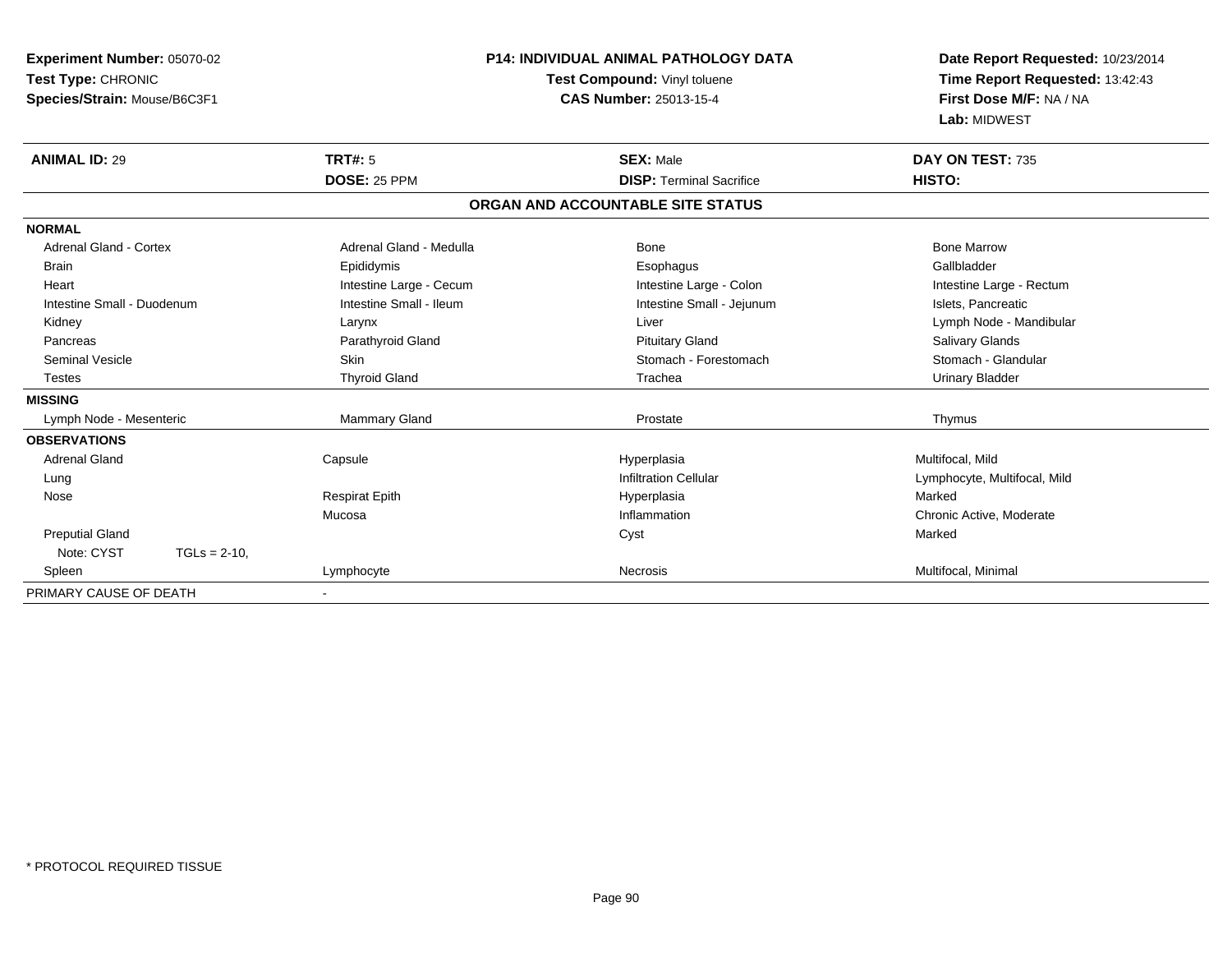| Experiment Number: 05070-02<br><b>Test Type: CHRONIC</b><br>Species/Strain: Mouse/B6C3F1 |              |                       | <b>P14: INDIVIDUAL ANIMAL PATHOLOGY DATA</b><br><b>Test Compound: Vinyl toluene</b><br><b>CAS Number: 25013-15-4</b> | Date Report Requested: 10/23/2014<br>Time Report Requested: 13:42:43<br>First Dose M/F: NA / NA<br>Lab: MIDWEST |
|------------------------------------------------------------------------------------------|--------------|-----------------------|----------------------------------------------------------------------------------------------------------------------|-----------------------------------------------------------------------------------------------------------------|
| <b>ANIMAL ID: 29</b>                                                                     |              | <b>TRT#: 6</b>        | <b>SEX: Male</b>                                                                                                     | DAY ON TEST: 735                                                                                                |
|                                                                                          |              | DOSE: 10 PPM          | <b>DISP: Terminal Sacrifice</b>                                                                                      | HISTO:                                                                                                          |
|                                                                                          |              |                       | ORGAN AND ACCOUNTABLE SITE STATUS                                                                                    |                                                                                                                 |
| <b>NORMAL</b>                                                                            |              |                       |                                                                                                                      |                                                                                                                 |
| Liver                                                                                    |              | Urinary Bladder       |                                                                                                                      |                                                                                                                 |
| <b>OBSERVATIONS</b>                                                                      |              |                       |                                                                                                                      |                                                                                                                 |
| Lung                                                                                     |              |                       | Infiltration Cellular                                                                                                | Histiocyte, Focal, Minimal                                                                                      |
| Lymph Node                                                                               |              | Mesenteric            | Hematopoietic Cell Proliferation                                                                                     | Minimal                                                                                                         |
|                                                                                          |              | Mesenteric            | Hemorrhage                                                                                                           | Mild                                                                                                            |
| Note: HEMORRHAGE                                                                         | $TGLs = 2-4$ |                       |                                                                                                                      |                                                                                                                 |
| Nose                                                                                     |              | <b>Respirat Epith</b> | Hyperplasia                                                                                                          | Moderate                                                                                                        |
|                                                                                          |              | Mucosa                | Inflammation                                                                                                         | Chronic Active, Mild                                                                                            |
| PRIMARY CAUSE OF DEATH                                                                   |              |                       |                                                                                                                      |                                                                                                                 |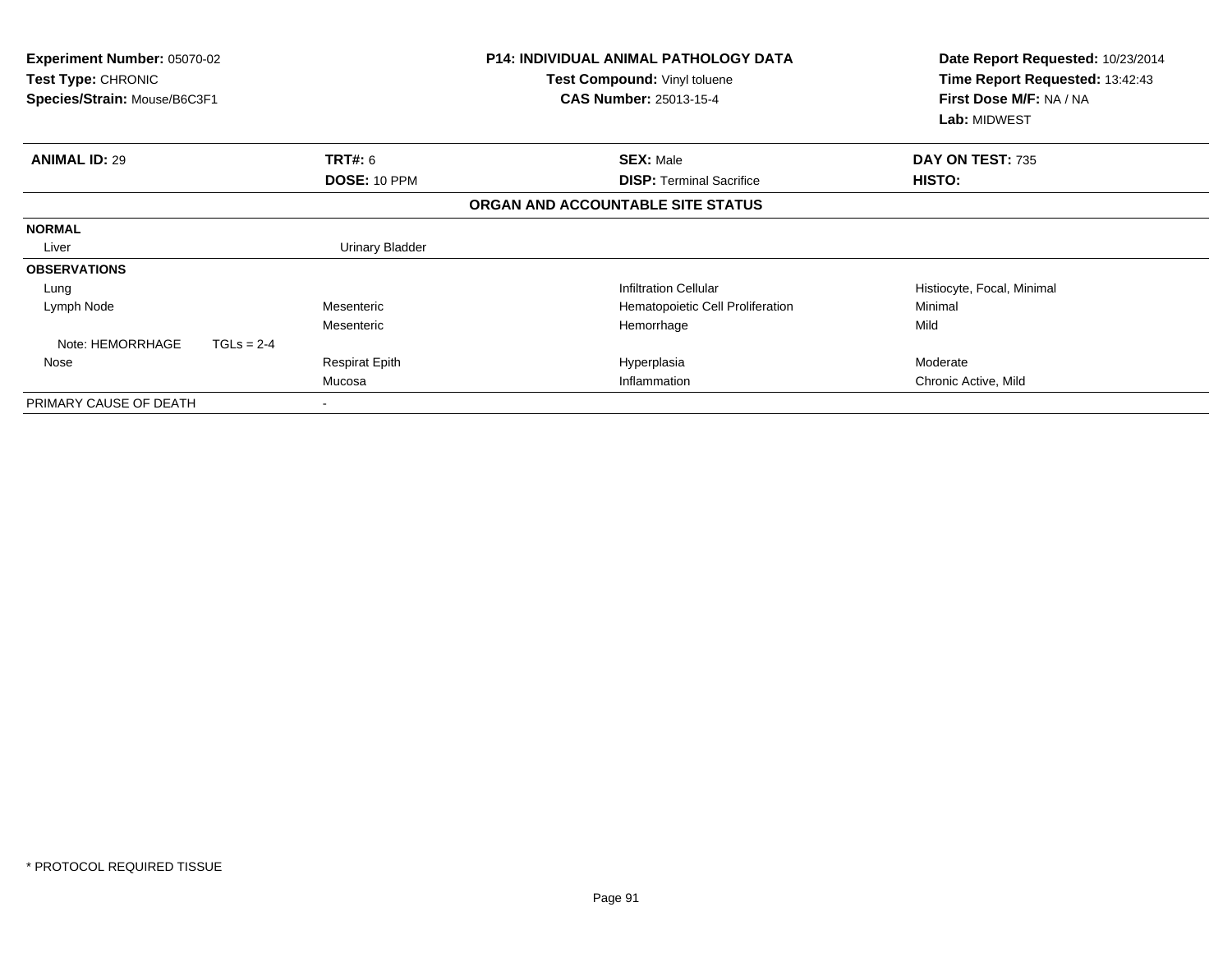| Experiment Number: 05070-02<br>Test Type: CHRONIC<br>Species/Strain: Mouse/B6C3F1                                                                                                                               | <b>P14: INDIVIDUAL ANIMAL PATHOLOGY DATA</b><br>Test Compound: Vinyl toluene<br><b>CAS Number: 25013-15-4</b>                                                                           |                                                                                                                                         | Date Report Requested: 10/23/2014<br>Time Report Requested: 13:42:43<br>First Dose M/F: NA / NA<br>Lab: MIDWEST                                    |
|-----------------------------------------------------------------------------------------------------------------------------------------------------------------------------------------------------------------|-----------------------------------------------------------------------------------------------------------------------------------------------------------------------------------------|-----------------------------------------------------------------------------------------------------------------------------------------|----------------------------------------------------------------------------------------------------------------------------------------------------|
| <b>ANIMAL ID: 30</b>                                                                                                                                                                                            | <b>TRT#: 4</b><br><b>DOSE: CONTROL</b>                                                                                                                                                  | <b>SEX: Male</b><br><b>DISP: Terminal Sacrifice</b>                                                                                     | DAY ON TEST: 733<br>HISTO:                                                                                                                         |
|                                                                                                                                                                                                                 |                                                                                                                                                                                         | ORGAN AND ACCOUNTABLE SITE STATUS                                                                                                       |                                                                                                                                                    |
|                                                                                                                                                                                                                 |                                                                                                                                                                                         |                                                                                                                                         |                                                                                                                                                    |
| <b>NORMAL</b><br>Adrenal Gland - Medulla<br>Epididymis<br>Intestine Large - Colon<br>Intestine Small - Jejunum<br>Liver<br><b>Pituitary Gland</b><br>Spleen<br>Thymus<br><b>MISSING</b><br><b>Mammary Gland</b> | <b>Bone</b><br>Esophagus<br>Intestine Large - Rectum<br>Islets, Pancreatic<br>Lymph Node - Mandibular<br>Prostate<br>Stomach - Forestomach<br><b>Thyroid Gland</b><br>Parathyroid Gland | <b>Bone Marrow</b><br>Heart<br>Intestine Small - Duodenum<br>Kidney<br>Nose<br><b>Seminal Vesicle</b><br>Stomach - Glandular<br>Trachea | <b>Brain</b><br>Intestine Large - Cecum<br>Intestine Small - Ileum<br>Larynx<br>Pancreas<br><b>Skin</b><br><b>Testes</b><br><b>Urinary Bladder</b> |
| <b>AUTO PRECLUDES DIAG.</b>                                                                                                                                                                                     |                                                                                                                                                                                         |                                                                                                                                         |                                                                                                                                                    |
| Gallbladder                                                                                                                                                                                                     |                                                                                                                                                                                         |                                                                                                                                         |                                                                                                                                                    |
| <b>OBSERVATIONS</b>                                                                                                                                                                                             |                                                                                                                                                                                         |                                                                                                                                         |                                                                                                                                                    |
| <b>Adrenal Gland</b>                                                                                                                                                                                            | Capsule                                                                                                                                                                                 | Hyperplasia                                                                                                                             | Multifocal, Mild                                                                                                                                   |
| Lung<br>Lymph Node<br>Salivary Glands                                                                                                                                                                           | Cortex<br>Mesenteric                                                                                                                                                                    | Hypertrophy<br><b>Infiltration Cellular</b><br>Hemorrhage<br><b>Infiltration Cellular</b>                                               | Multifocal, Mild<br>Lymphocyte, Multifocal, Minimal<br>Mild<br>Lymphocyte, Multifocal, Moderate                                                    |
| PRIMARY CAUSE OF DEATH                                                                                                                                                                                          |                                                                                                                                                                                         |                                                                                                                                         |                                                                                                                                                    |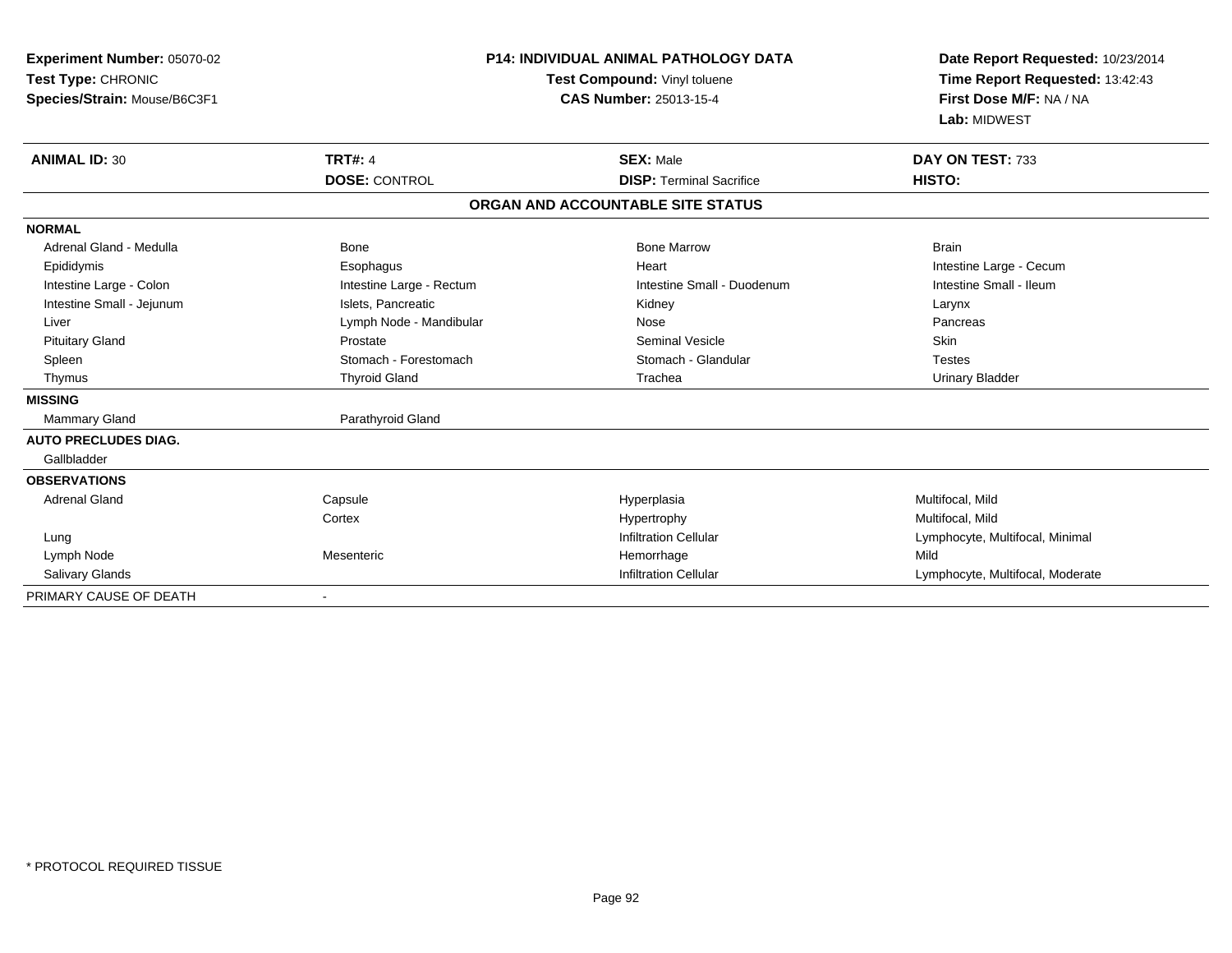| <b>Experiment Number: 05070-02</b><br>Test Type: CHRONIC<br>Species/Strain: Mouse/B6C3F1 |                                                                          | <b>P14: INDIVIDUAL ANIMAL PATHOLOGY DATA</b><br>Test Compound: Vinyl toluene<br><b>CAS Number: 25013-15-4</b> | Date Report Requested: 10/23/2014<br>Time Report Requested: 13:42:43<br>First Dose M/F: NA / NA<br>Lab: MIDWEST |
|------------------------------------------------------------------------------------------|--------------------------------------------------------------------------|---------------------------------------------------------------------------------------------------------------|-----------------------------------------------------------------------------------------------------------------|
| <b>ANIMAL ID: 30</b>                                                                     | <b>TRT#: 5</b><br>DOSE: 25 PPM                                           | <b>SEX: Male</b><br><b>DISP: Terminal Sacrifice</b>                                                           | DAY ON TEST: 735<br>HISTO:                                                                                      |
|                                                                                          |                                                                          |                                                                                                               |                                                                                                                 |
|                                                                                          |                                                                          | ORGAN AND ACCOUNTABLE SITE STATUS                                                                             |                                                                                                                 |
| <b>NORMAL</b>                                                                            |                                                                          |                                                                                                               |                                                                                                                 |
| Adrenal Gland - Medulla                                                                  | Bone                                                                     | <b>Bone Marrow</b>                                                                                            | <b>Brain</b>                                                                                                    |
| Epididymis                                                                               | Esophagus                                                                | Heart                                                                                                         | Intestine Large - Cecum                                                                                         |
| Intestine Large - Colon                                                                  | Intestine Large - Rectum                                                 | Intestine Small - Duodenum                                                                                    | Intestine Small - Ileum                                                                                         |
| Intestine Small - Jejunum                                                                | Islets, Pancreatic                                                       | Kidney                                                                                                        | Larynx                                                                                                          |
| Liver                                                                                    | Lung                                                                     | <b>Mammary Gland</b>                                                                                          | Pancreas                                                                                                        |
| Parathyroid Gland                                                                        | <b>Pituitary Gland</b>                                                   | Prostate                                                                                                      | <b>Salivary Glands</b>                                                                                          |
| <b>Seminal Vesicle</b>                                                                   | <b>Skin</b>                                                              | Spleen                                                                                                        | Stomach - Forestomach                                                                                           |
| Stomach - Glandular                                                                      | <b>Testes</b>                                                            | <b>Thyroid Gland</b>                                                                                          | Trachea                                                                                                         |
| <b>Urinary Bladder</b>                                                                   |                                                                          |                                                                                                               |                                                                                                                 |
| <b>MISSING</b>                                                                           |                                                                          |                                                                                                               |                                                                                                                 |
| Gallbladder                                                                              | Lymph Node - Mandibular                                                  | Lymph Node - Mesenteric                                                                                       |                                                                                                                 |
| <b>OBSERVATIONS</b>                                                                      |                                                                          |                                                                                                               |                                                                                                                 |
| <b>Adrenal Gland</b>                                                                     | Cortex                                                                   | <b>Accessory Adrenal Cortical Nodule</b>                                                                      |                                                                                                                 |
|                                                                                          | Capsule                                                                  | Hyperplasia                                                                                                   | Multifocal, Mild                                                                                                |
|                                                                                          | Cortex                                                                   | Hyperplasia                                                                                                   | Focal, Mild                                                                                                     |
|                                                                                          | Note: 1991 CONVERSION DISCREPANCY. ORIGINAL DIAGNOSIS SITE NOT SPECIFIED |                                                                                                               |                                                                                                                 |
| Nose                                                                                     | <b>Respirat Epith</b>                                                    | Hyperplasia                                                                                                   | Marked                                                                                                          |
|                                                                                          | Mucosa                                                                   | Inflammation                                                                                                  | Chronic Active, Marked                                                                                          |
| Thymus                                                                                   |                                                                          | Cyst                                                                                                          | Multiple, Mild                                                                                                  |
| PRIMARY CAUSE OF DEATH                                                                   |                                                                          |                                                                                                               |                                                                                                                 |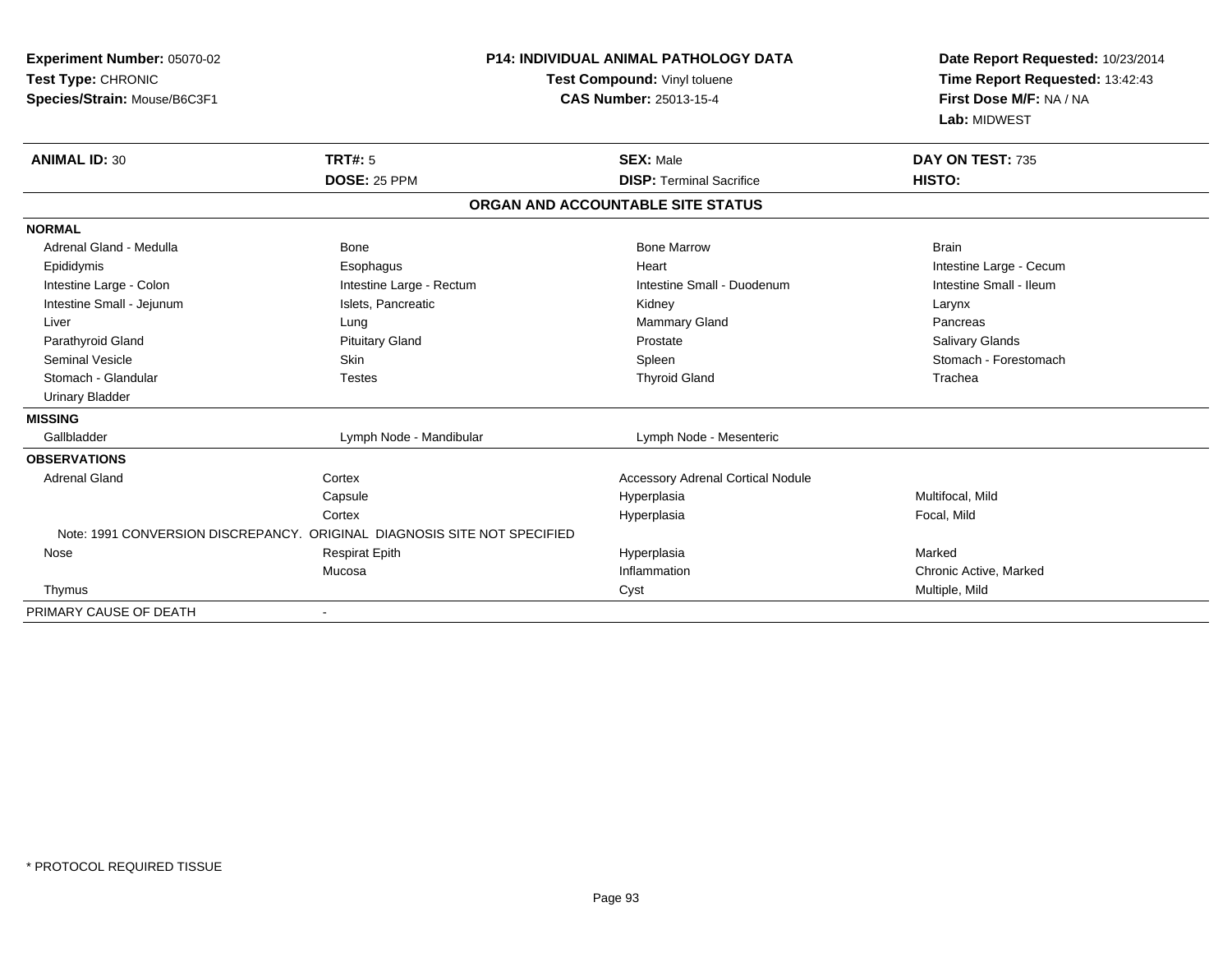| <b>Experiment Number: 05070-02</b><br><b>Test Type: CHRONIC</b><br>Species/Strain: Mouse/B6C3F1 |                         | <b>P14: INDIVIDUAL ANIMAL PATHOLOGY DATA</b><br>Test Compound: Vinyl toluene<br><b>CAS Number: 25013-15-4</b> | Date Report Requested: 10/23/2014<br>Time Report Requested: 13:42:43<br>First Dose M/F: NA / NA<br>Lab: MIDWEST |
|-------------------------------------------------------------------------------------------------|-------------------------|---------------------------------------------------------------------------------------------------------------|-----------------------------------------------------------------------------------------------------------------|
| <b>ANIMAL ID: 30</b>                                                                            | <b>TRT#: 6</b>          | <b>SEX: Male</b>                                                                                              | DAY ON TEST: 734                                                                                                |
|                                                                                                 | DOSE: 10 PPM            | <b>DISP:</b> Terminal Sacrifice                                                                               | HISTO:                                                                                                          |
|                                                                                                 |                         | ORGAN AND ACCOUNTABLE SITE STATUS                                                                             |                                                                                                                 |
| <b>NORMAL</b>                                                                                   |                         |                                                                                                               |                                                                                                                 |
| Lung                                                                                            | Lymph Node - Mandibular |                                                                                                               |                                                                                                                 |
| <b>OBSERVATIONS</b>                                                                             |                         |                                                                                                               |                                                                                                                 |
| Lymph Node                                                                                      | Mesenteric              | Hemorrhage                                                                                                    | Mild                                                                                                            |
| Note: HEMORRHAGE<br>$TGLs = 2-3$                                                                |                         |                                                                                                               |                                                                                                                 |
| Nose                                                                                            | <b>Respirat Epith</b>   | Hyperplasia                                                                                                   | Marked                                                                                                          |
|                                                                                                 | Mucosa                  | Inflammation                                                                                                  | Chronic Active, Moderate                                                                                        |
| <b>Preputial Gland</b>                                                                          |                         | Cyst                                                                                                          | Marked                                                                                                          |
| Note: CYST<br>$TGLs = 1-3$                                                                      |                         |                                                                                                               |                                                                                                                 |
| PRIMARY CAUSE OF DEATH                                                                          |                         |                                                                                                               |                                                                                                                 |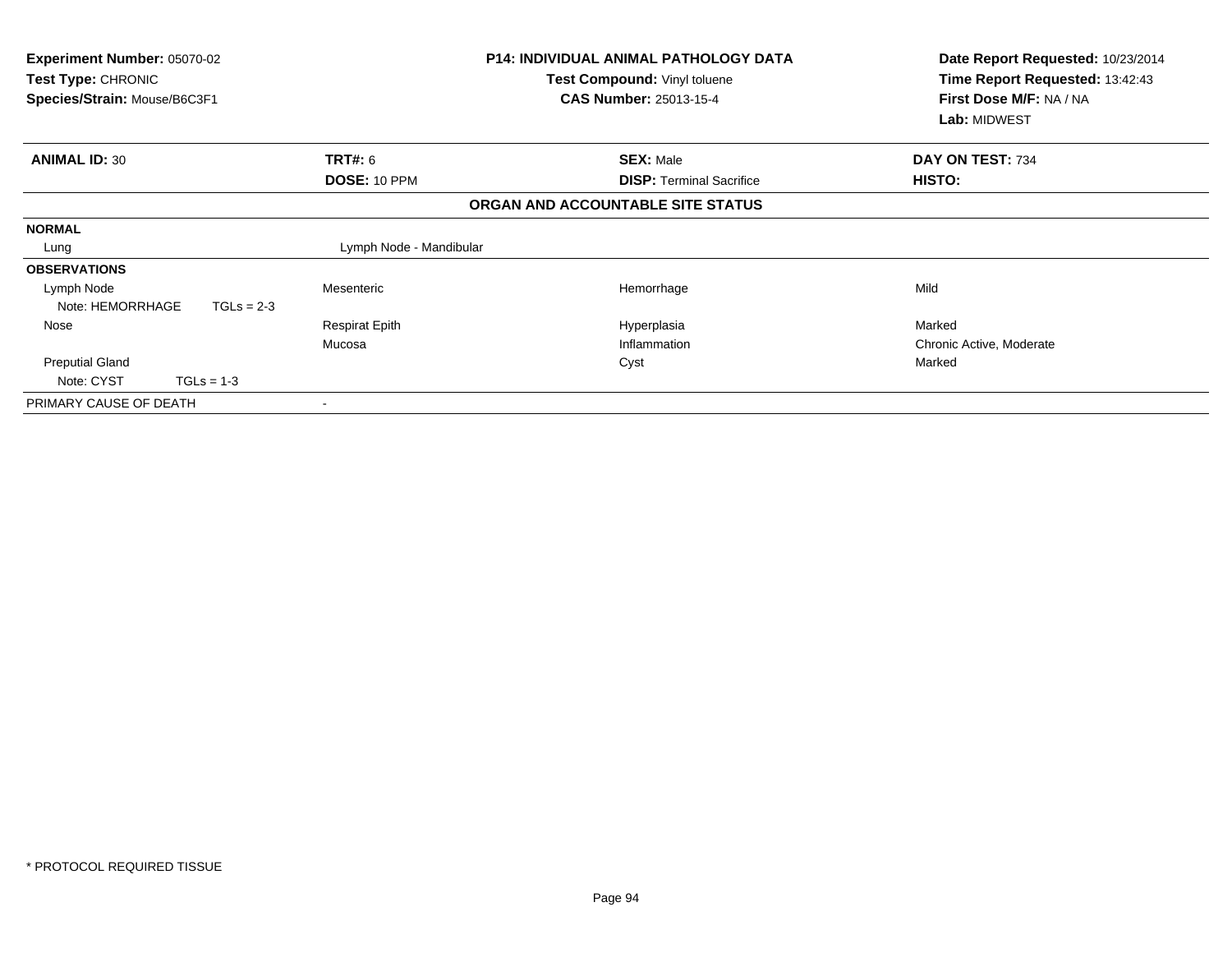| <b>Experiment Number: 05070-02</b><br>Test Type: CHRONIC<br>Species/Strain: Mouse/B6C3F1 |                 |                          | <b>P14: INDIVIDUAL ANIMAL PATHOLOGY DATA</b><br>Test Compound: Vinyl toluene<br><b>CAS Number: 25013-15-4</b> |                                   | Date Report Requested: 10/23/2014<br>Time Report Requested: 13:42:43<br>First Dose M/F: NA / NA<br>Lab: MIDWEST |  |
|------------------------------------------------------------------------------------------|-----------------|--------------------------|---------------------------------------------------------------------------------------------------------------|-----------------------------------|-----------------------------------------------------------------------------------------------------------------|--|
| <b>ANIMAL ID: 31</b>                                                                     |                 | <b>TRT#: 4</b>           |                                                                                                               | <b>SEX: Male</b>                  | DAY ON TEST: 644                                                                                                |  |
|                                                                                          |                 | <b>DOSE: CONTROL</b>     |                                                                                                               | <b>DISP:</b> Moribund Sacrifice   | HISTO:                                                                                                          |  |
|                                                                                          |                 |                          |                                                                                                               | ORGAN AND ACCOUNTABLE SITE STATUS |                                                                                                                 |  |
| <b>NORMAL</b>                                                                            |                 |                          |                                                                                                               |                                   |                                                                                                                 |  |
| <b>Adrenal Gland - Cortex</b>                                                            |                 | Adrenal Gland - Medulla  |                                                                                                               | Bone                              | Epididymis                                                                                                      |  |
| Esophagus                                                                                |                 | Gallbladder              |                                                                                                               | Heart                             | Intestine Large - Cecum                                                                                         |  |
| Intestine Large - Colon                                                                  |                 | Intestine Large - Rectum |                                                                                                               | Intestine Small - Duodenum        | Intestine Small - Jejunum                                                                                       |  |
| Islets, Pancreatic                                                                       |                 | Kidney                   |                                                                                                               | Larynx                            | Liver                                                                                                           |  |
| Lung                                                                                     |                 | Lymph Node - Mandibular  |                                                                                                               | Nose                              | Pancreas                                                                                                        |  |
| <b>Pituitary Gland</b>                                                                   |                 | Prostate                 |                                                                                                               | <b>Salivary Glands</b>            | <b>Seminal Vesicle</b>                                                                                          |  |
| Stomach - Forestomach                                                                    |                 | Stomach - Glandular      |                                                                                                               | <b>Testes</b>                     | <b>Thyroid Gland</b>                                                                                            |  |
| Trachea                                                                                  |                 | <b>Urinary Bladder</b>   |                                                                                                               |                                   |                                                                                                                 |  |
| <b>MISSING</b>                                                                           |                 |                          |                                                                                                               |                                   |                                                                                                                 |  |
| Intestine Small - Ileum                                                                  |                 | <b>Mammary Gland</b>     |                                                                                                               | Parathyroid Gland                 | Thymus                                                                                                          |  |
| <b>OBSERVATIONS</b>                                                                      |                 |                          |                                                                                                               |                                   |                                                                                                                 |  |
| <b>Adrenal Gland</b>                                                                     |                 | Capsule                  |                                                                                                               | Hyperplasia                       | Multifocal, Minimal                                                                                             |  |
| <b>Bone Marrow</b>                                                                       |                 | <b>Myeloid Cell</b>      |                                                                                                               | Hyperplasia                       | Moderate                                                                                                        |  |
| <b>Brain</b>                                                                             |                 |                          |                                                                                                               | Mineralization                    | Multifocal, Mild                                                                                                |  |
| Lymph Node                                                                               |                 | Mesenteric               |                                                                                                               | Hematopoietic Cell Proliferation  | Mild                                                                                                            |  |
| <b>Skin</b>                                                                              |                 | Prepuce                  |                                                                                                               | <b>Necrosis</b>                   | Marked                                                                                                          |  |
| Note: NECROSIS                                                                           | $TGLs = 3-10$ , |                          |                                                                                                               |                                   |                                                                                                                 |  |
| Spleen                                                                                   |                 |                          |                                                                                                               | Hematopoietic Cell Proliferation  | Marked                                                                                                          |  |
| PRIMARY CAUSE OF DEATH                                                                   |                 |                          |                                                                                                               |                                   |                                                                                                                 |  |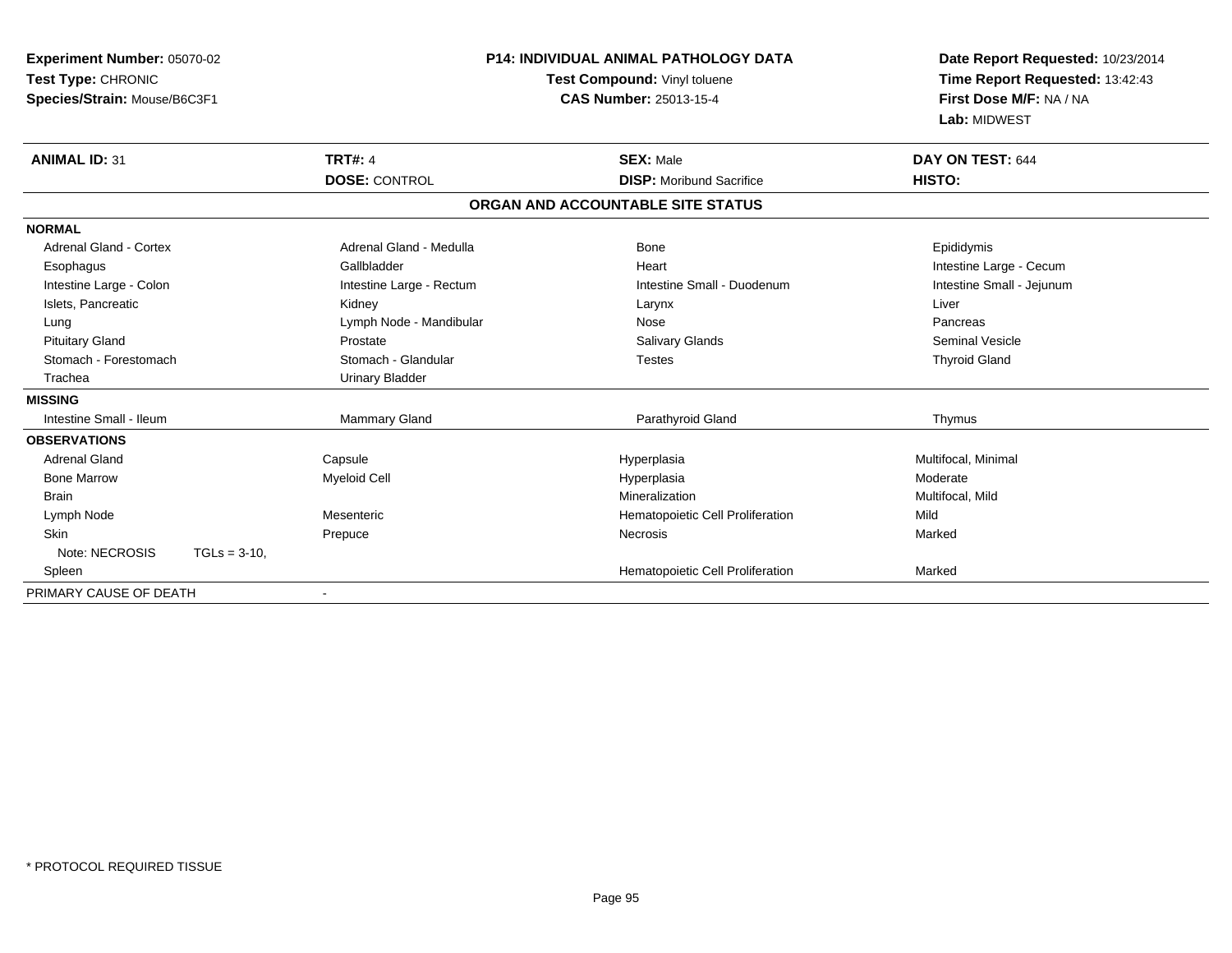| Experiment Number: 05070-02<br>Test Type: CHRONIC<br>Species/Strain: Mouse/B6C3F1 |                         | <b>P14: INDIVIDUAL ANIMAL PATHOLOGY DATA</b><br>Test Compound: Vinyl toluene<br><b>CAS Number: 25013-15-4</b> | Date Report Requested: 10/23/2014<br>Time Report Requested: 13:42:43<br>First Dose M/F: NA / NA<br>Lab: MIDWEST |  |
|-----------------------------------------------------------------------------------|-------------------------|---------------------------------------------------------------------------------------------------------------|-----------------------------------------------------------------------------------------------------------------|--|
| <b>ANIMAL ID: 31</b>                                                              | <b>TRT#: 5</b>          | <b>SEX: Male</b>                                                                                              | DAY ON TEST: 716                                                                                                |  |
|                                                                                   | DOSE: 25 PPM            | <b>DISP: Natural Death</b>                                                                                    | HISTO:                                                                                                          |  |
|                                                                                   |                         | ORGAN AND ACCOUNTABLE SITE STATUS                                                                             |                                                                                                                 |  |
| <b>NORMAL</b>                                                                     |                         |                                                                                                               |                                                                                                                 |  |
| <b>Adrenal Gland - Cortex</b>                                                     | Adrenal Gland - Medulla | Bone                                                                                                          | <b>Brain</b>                                                                                                    |  |
| Epididymis                                                                        | Esophagus               | Heart                                                                                                         | Kidney                                                                                                          |  |
| Larynx                                                                            | Lymph Node - Mandibular | <b>Mammary Gland</b>                                                                                          | Parathyroid Gland                                                                                               |  |
| <b>Pituitary Gland</b>                                                            | Prostate                | <b>Seminal Vesicle</b>                                                                                        | Skin                                                                                                            |  |
| Stomach - Glandular                                                               | <b>Testes</b>           | <b>Thyroid Gland</b>                                                                                          | Trachea                                                                                                         |  |
| <b>Urinary Bladder</b>                                                            |                         |                                                                                                               |                                                                                                                 |  |
| <b>MISSING</b>                                                                    |                         |                                                                                                               |                                                                                                                 |  |
| <b>Bone Marrow</b>                                                                | Gallbladder             | Lymph Node - Mesenteric                                                                                       | Stomach - Forestomach                                                                                           |  |
| <b>AUTO PRECLUDES DIAG.</b>                                                       |                         |                                                                                                               |                                                                                                                 |  |
| Intestine Large                                                                   | <b>Intestine Small</b>  | Islets, Pancreatic                                                                                            | Liver                                                                                                           |  |
| Pancreas                                                                          | Spleen                  |                                                                                                               |                                                                                                                 |  |
| <b>OBSERVATIONS</b>                                                               |                         |                                                                                                               |                                                                                                                 |  |
| <b>Adrenal Gland</b>                                                              | Capsule                 | Hyperplasia                                                                                                   | Multifocal, Mild                                                                                                |  |
| Lung                                                                              |                         | Granuloma                                                                                                     | Marked                                                                                                          |  |
|                                                                                   | Alveolus, Bronchiole    | Inflammation                                                                                                  | Chronic Active, Multifocal, Moderate                                                                            |  |
| Nose                                                                              | <b>Respirat Epith</b>   | Hyperplasia                                                                                                   | Marked                                                                                                          |  |
|                                                                                   | Mucosa                  | Inflammation                                                                                                  | Chronic Active, Moderate                                                                                        |  |
| Salivary Glands                                                                   |                         | <b>Infiltration Cellular</b>                                                                                  | Lymphocyte, Multifocal, Minimal                                                                                 |  |
| Thymus                                                                            |                         | Depletion Lymphoid                                                                                            | Mild                                                                                                            |  |
| PRIMARY CAUSE OF DEATH                                                            | $\blacksquare$          |                                                                                                               |                                                                                                                 |  |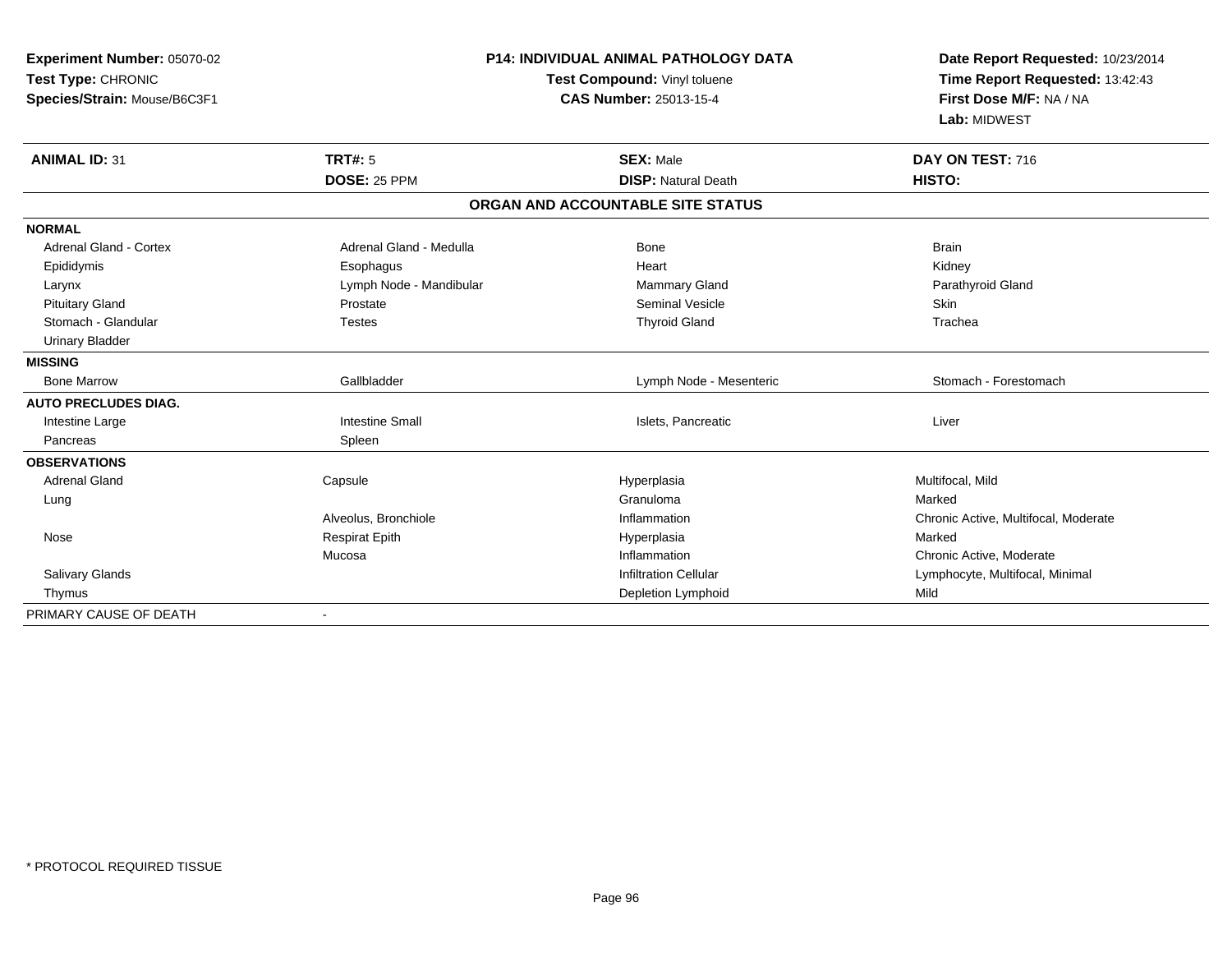| Experiment Number: 05070-02<br>Test Type: CHRONIC<br>Species/Strain: Mouse/B6C3F1 |                       | <b>P14: INDIVIDUAL ANIMAL PATHOLOGY DATA</b><br>Test Compound: Vinyl toluene<br><b>CAS Number: 25013-15-4</b> | Date Report Requested: 10/23/2014<br>Time Report Requested: 13:42:43<br>First Dose M/F: NA / NA<br>Lab: MIDWEST |
|-----------------------------------------------------------------------------------|-----------------------|---------------------------------------------------------------------------------------------------------------|-----------------------------------------------------------------------------------------------------------------|
| <b>ANIMAL ID: 31</b>                                                              | <b>TRT#: 6</b>        | <b>SEX: Male</b>                                                                                              | DAY ON TEST: 676                                                                                                |
|                                                                                   | DOSE: 10 PPM          | <b>DISP:</b> Moribund Sacrifice                                                                               | HISTO:                                                                                                          |
|                                                                                   |                       | ORGAN AND ACCOUNTABLE SITE STATUS                                                                             |                                                                                                                 |
| <b>NORMAL</b>                                                                     |                       |                                                                                                               |                                                                                                                 |
| Lung                                                                              | Seminal Vesicle       | <b>Urinary Bladder</b>                                                                                        |                                                                                                                 |
| <b>OBSERVATIONS</b>                                                               |                       |                                                                                                               |                                                                                                                 |
| Nose                                                                              | <b>Respirat Epith</b> | Hyperplasia                                                                                                   | Moderate                                                                                                        |
|                                                                                   | Mucosa                | Inflammation                                                                                                  | Chronic Active, Mild                                                                                            |
| <b>Skin</b>                                                                       | Prepuce               | Inflammation                                                                                                  | Chronic Active, Moderate                                                                                        |
| $TGLs = 1-3$<br>Note: INFLAMMATION                                                |                       |                                                                                                               |                                                                                                                 |
| PRIMARY CAUSE OF DEATH                                                            |                       |                                                                                                               |                                                                                                                 |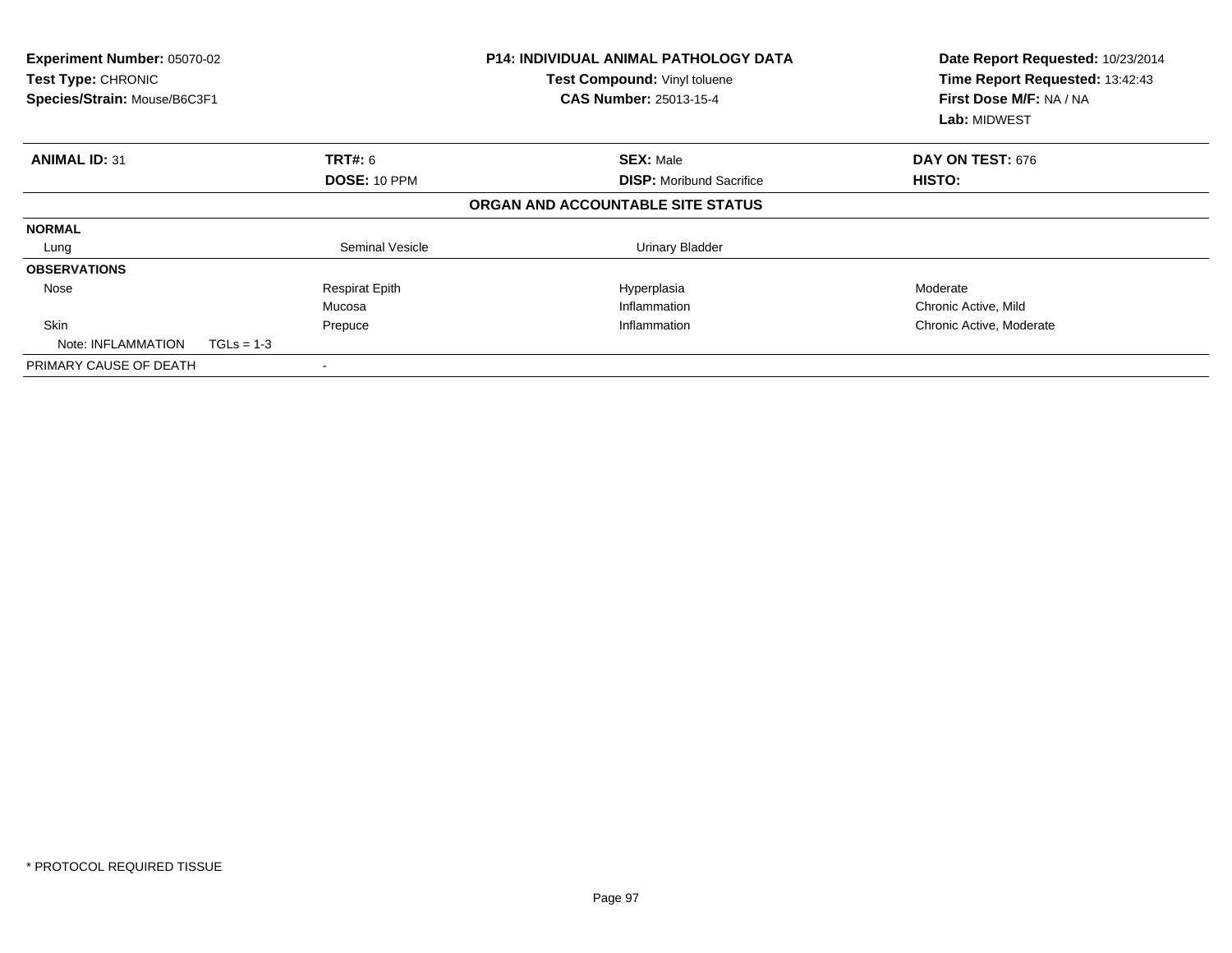| Experiment Number: 05070-02            |                                                               | P14: INDIVIDUAL ANIMAL PATHOLOGY DATA | Date Report Requested: 10/23/2014 |  |
|----------------------------------------|---------------------------------------------------------------|---------------------------------------|-----------------------------------|--|
| Test Type: CHRONIC                     | Test Compound: Vinyl toluene<br><b>CAS Number: 25013-15-4</b> |                                       | Time Report Requested: 13:42:43   |  |
| Species/Strain: Mouse/B6C3F1           |                                                               |                                       | First Dose M/F: NA / NA           |  |
|                                        |                                                               |                                       | Lab: MIDWEST                      |  |
| <b>ANIMAL ID: 32</b>                   | <b>TRT#: 4</b>                                                | <b>SEX: Male</b>                      | DAY ON TEST: 733                  |  |
|                                        | <b>DOSE: CONTROL</b>                                          | <b>DISP: Terminal Sacrifice</b>       | <b>HISTO:</b>                     |  |
|                                        |                                                               | ORGAN AND ACCOUNTABLE SITE STATUS     |                                   |  |
| <b>NORMAL</b>                          |                                                               |                                       |                                   |  |
| Adrenal Gland - Medulla                | <b>Bone</b>                                                   | <b>Bone Marrow</b>                    | Esophagus                         |  |
| Gallbladder                            | Heart                                                         | Intestine Large - Cecum               | Intestine Large - Colon           |  |
| Intestine Large - Rectum               | Intestine Small - Duodenum                                    | Intestine Small - Ileum               | Islets, Pancreatic                |  |
| Kidney                                 | Larynx                                                        | Lung                                  | Lymph Node - Mandibular           |  |
| Pancreas                               | <b>Pituitary Gland</b>                                        | Prostate                              | Salivary Glands                   |  |
| <b>Seminal Vesicle</b>                 | Spleen                                                        | Stomach - Forestomach                 | Stomach - Glandular               |  |
| <b>Testes</b>                          | <b>Thyroid Gland</b>                                          | Trachea                               | <b>Urinary Bladder</b>            |  |
| <b>MISSING</b>                         |                                                               |                                       |                                   |  |
| Mammary Gland                          | Parathyroid Gland                                             | Thymus                                |                                   |  |
| <b>OBSERVATIONS</b>                    |                                                               |                                       |                                   |  |
| <b>Adrenal Gland</b>                   | Cortex                                                        | Hypertrophy                           | Focal, Minimal                    |  |
| <b>Brain</b>                           |                                                               | Mineralization                        | Multifocal, Mild                  |  |
| Epididymis                             |                                                               | Lymphoma Malignant Histiocytic        |                                   |  |
| Note: LYMPH MAL HIST TGLs = 5-8        |                                                               |                                       |                                   |  |
| Note: PROBABLY NEUROFIBROSARCOMA       |                                                               |                                       |                                   |  |
| <b>Intestine Small</b>                 | Jejunum                                                       | Lymphoma Malignant Histiocytic        |                                   |  |
| Note: LYMPH MAL HIST<br>$TGLs = 3-10$  |                                                               |                                       |                                   |  |
| Note: LYMPH MAL MIXD TGLs = 3-10,      |                                                               |                                       |                                   |  |
| Liver                                  |                                                               | Hepatocellular Carcinoma              |                                   |  |
| Note: HEPATOCLR CARC<br>$TGLs = 4-11$  |                                                               |                                       |                                   |  |
| Lymph Node                             | Mesenteric                                                    | Hematopoietic Cell Proliferation      | Moderate                          |  |
|                                        | Mesenteric                                                    | Hemorrhage                            | Mild                              |  |
| Note: HEMA CELL PROL<br>$TGLs = 2-7$ , |                                                               |                                       |                                   |  |
| Note: HEMORRHAGE<br>$TGLs = 2-7$ ,     |                                                               |                                       |                                   |  |
| Nose                                   | Mucosa                                                        | Inflammation                          | Acute, Minimal                    |  |
| <b>Skin</b>                            |                                                               | Inflammation                          | Chronic Active, Mild              |  |
| Note: INFLAMMATION<br>$TGLs = 1-10$    |                                                               |                                       |                                   |  |
| PRIMARY CAUSE OF DEATH                 |                                                               |                                       |                                   |  |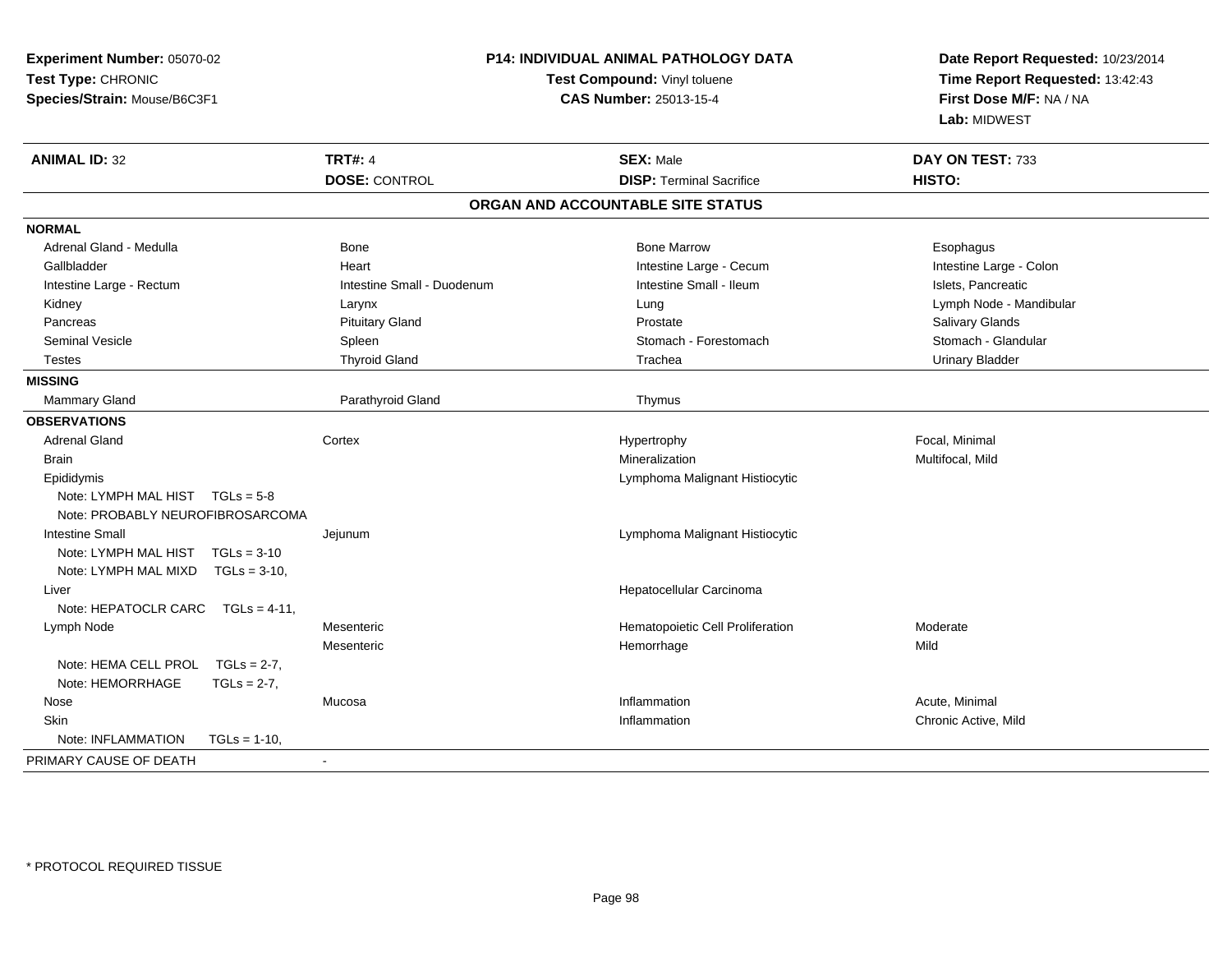| Experiment Number: 05070-02<br>Test Type: CHRONIC<br>Species/Strain: Mouse/B6C3F1 |                                | <b>P14: INDIVIDUAL ANIMAL PATHOLOGY DATA</b><br>Test Compound: Vinyl toluene<br><b>CAS Number: 25013-15-4</b> | Date Report Requested: 10/23/2014<br>Time Report Requested: 13:42:43<br>First Dose M/F: NA / NA<br>Lab: MIDWEST |
|-----------------------------------------------------------------------------------|--------------------------------|---------------------------------------------------------------------------------------------------------------|-----------------------------------------------------------------------------------------------------------------|
| <b>ANIMAL ID: 32</b>                                                              | <b>TRT#: 5</b><br>DOSE: 25 PPM | <b>SEX: Male</b><br><b>DISP:</b> Accidentally Killed                                                          | DAY ON TEST: 252<br>HISTO:                                                                                      |
|                                                                                   |                                | ORGAN AND ACCOUNTABLE SITE STATUS                                                                             |                                                                                                                 |
| <b>NORMAL</b>                                                                     |                                |                                                                                                               |                                                                                                                 |
| <b>Adrenal Gland - Cortex</b>                                                     | Adrenal Gland - Medulla        | <b>Bone</b>                                                                                                   | <b>Bone Marrow</b>                                                                                              |
| <b>Brain</b>                                                                      | Epididymis                     | Heart                                                                                                         | Intestine Large - Colon                                                                                         |
| Intestine Small - Duodenum                                                        | Islets, Pancreatic             | Kidney                                                                                                        | Liver                                                                                                           |
| Pancreas                                                                          | <b>Pituitary Gland</b>         | Salivary Glands                                                                                               | Seminal Vesicle                                                                                                 |
| <b>Skin</b>                                                                       | Spleen                         | Stomach - Forestomach                                                                                         | Stomach - Glandular                                                                                             |
| <b>Testes</b>                                                                     | <b>Urinary Bladder</b>         |                                                                                                               |                                                                                                                 |
| <b>MISSING</b>                                                                    |                                |                                                                                                               |                                                                                                                 |
| Esophagus                                                                         | Intestine Large - Cecum        | Intestine Large - Rectum                                                                                      | Intestine Small - Ileum                                                                                         |
| Intestine Small - Jejunum                                                         | Larynx                         | Lymph Node - Mandibular                                                                                       | Lymph Node - Mesenteric                                                                                         |
| Mammary Gland                                                                     | Parathyroid Gland              | Prostate                                                                                                      | Thymus                                                                                                          |
| <b>Thyroid Gland</b>                                                              | Trachea                        |                                                                                                               |                                                                                                                 |
| <b>AUTO PRECLUDES DIAG.</b>                                                       |                                |                                                                                                               |                                                                                                                 |
| Gallbladder                                                                       |                                |                                                                                                               |                                                                                                                 |
| <b>OBSERVATIONS</b>                                                               |                                |                                                                                                               |                                                                                                                 |
| <b>Bone</b>                                                                       |                                |                                                                                                               |                                                                                                                 |
| Note: RIB INSTEAD OF FEMUR                                                        |                                |                                                                                                               |                                                                                                                 |
| Lung                                                                              | Alveolus, Bronchiole           | Inflammation                                                                                                  | Chronic Active, Multifocal, Mild                                                                                |
| Nose                                                                              | <b>Respirat Epith</b>          | Hyperplasia                                                                                                   | Moderate                                                                                                        |
|                                                                                   | Mucosa                         | Inflammation                                                                                                  | Chronic Active, Mild                                                                                            |
| <b>Preputial Gland</b>                                                            |                                | Cyst                                                                                                          | Mild                                                                                                            |
| PRIMARY CAUSE OF DEATH                                                            | $\overline{\phantom{a}}$       |                                                                                                               |                                                                                                                 |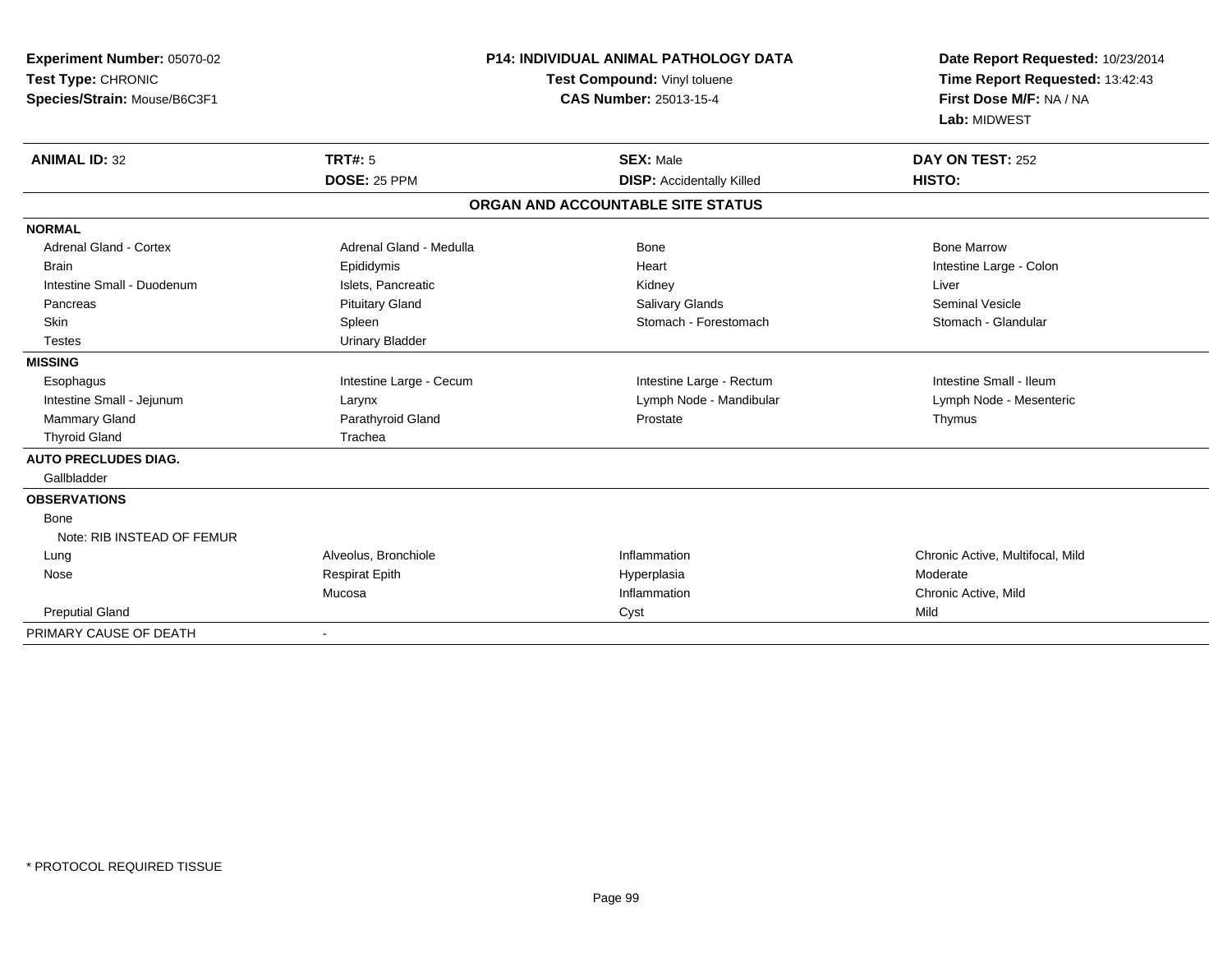| Experiment Number: 05070-02<br>Test Type: CHRONIC |              |                       | <b>P14: INDIVIDUAL ANIMAL PATHOLOGY DATA</b><br>Test Compound: Vinyl toluene | Date Report Requested: 10/23/2014<br>Time Report Requested: 13:42:43 |
|---------------------------------------------------|--------------|-----------------------|------------------------------------------------------------------------------|----------------------------------------------------------------------|
| Species/Strain: Mouse/B6C3F1                      |              |                       | <b>CAS Number: 25013-15-4</b>                                                | First Dose M/F: NA / NA                                              |
|                                                   |              |                       |                                                                              | Lab: MIDWEST                                                         |
| <b>ANIMAL ID: 32</b>                              |              | <b>TRT#: 6</b>        | <b>SEX: Male</b>                                                             | DAY ON TEST: 734                                                     |
|                                                   |              | DOSE: 10 PPM          | <b>DISP:</b> Terminal Sacrifice                                              | <b>HISTO:</b>                                                        |
|                                                   |              |                       | ORGAN AND ACCOUNTABLE SITE STATUS                                            |                                                                      |
| <b>NORMAL</b>                                     |              |                       |                                                                              |                                                                      |
| Lymph Node - Mandibular                           |              | Skin                  | <b>Urinary Bladder</b>                                                       |                                                                      |
| <b>OBSERVATIONS</b>                               |              |                       |                                                                              |                                                                      |
| Liver                                             |              |                       | Hepatocellular Carcinoma                                                     |                                                                      |
| Note: HEPATOCLR CARC                              | $TGLS = 4-4$ |                       |                                                                              |                                                                      |
| Lung                                              |              |                       | Alveolar/Bronchiolar Carcinoma                                               |                                                                      |
|                                                   |              |                       | Hepatocellular Carcinoma                                                     | Metastatic (Liver)                                                   |
|                                                   |              |                       | <b>Infiltration Cellular</b>                                                 | Histiocyte, Multifocal, Mild                                         |
| [ Hepatocellular Carcinoma TGLS = 2-1 ]           |              |                       |                                                                              |                                                                      |
| Lymph Node                                        |              | Mesenteric            | Hemorrhage                                                                   | Marked                                                               |
|                                                   |              | Mesenteric            | Hyperplasia                                                                  | Marked                                                               |
| Note: HEMORRHAGE                                  | $TGLs = 3-3$ |                       |                                                                              |                                                                      |
| Nose                                              |              | <b>Respirat Epith</b> | Hyperplasia                                                                  | Moderate                                                             |
|                                                   |              | Mucosa                | Inflammation                                                                 | Chronic Active, Moderate                                             |
| PRIMARY CAUSE OF DEATH                            |              |                       |                                                                              |                                                                      |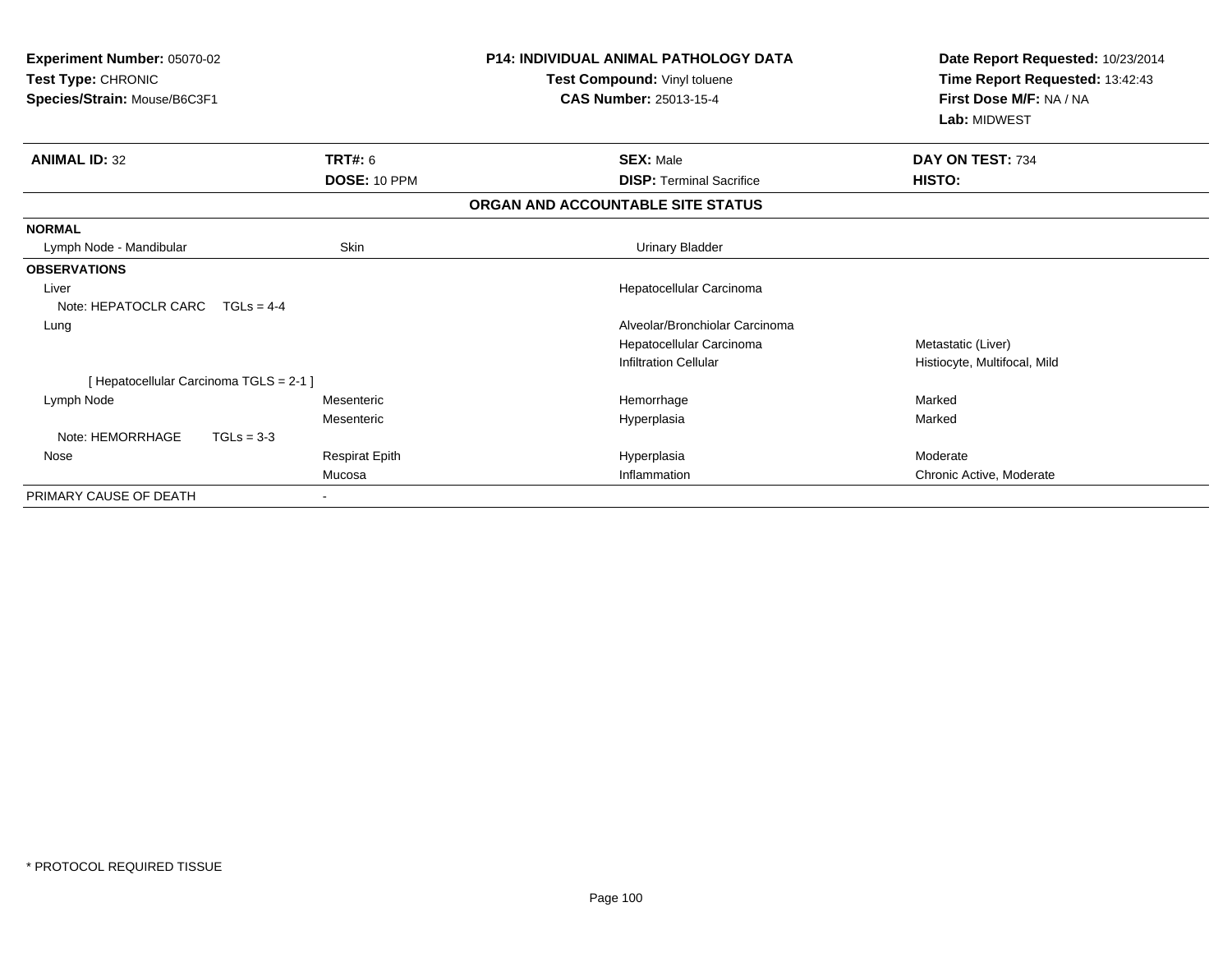| Experiment Number: 05070-02         |                                                   | <b>P14: INDIVIDUAL ANIMAL PATHOLOGY DATA</b> | Date Report Requested: 10/23/2014 |
|-------------------------------------|---------------------------------------------------|----------------------------------------------|-----------------------------------|
| Test Type: CHRONIC                  |                                                   | Test Compound: Vinyl toluene                 | Time Report Requested: 13:42:43   |
| Species/Strain: Mouse/B6C3F1        |                                                   | CAS Number: 25013-15-4                       | First Dose M/F: NA / NA           |
|                                     |                                                   |                                              | Lab: MIDWEST                      |
| <b>ANIMAL ID: 33</b>                | <b>TRT#: 4</b>                                    | <b>SEX: Male</b>                             | DAY ON TEST: 733                  |
|                                     | <b>DOSE: CONTROL</b>                              | <b>DISP: Terminal Sacrifice</b>              | HISTO:                            |
|                                     |                                                   | ORGAN AND ACCOUNTABLE SITE STATUS            |                                   |
| <b>NORMAL</b>                       |                                                   |                                              |                                   |
| Adrenal Gland - Medulla             | Bone                                              | <b>Bone Marrow</b>                           | <b>Brain</b>                      |
| Epididymis                          | Esophagus                                         | Gallbladder                                  | Heart                             |
| Intestine Large - Cecum             | Intestine Large - Colon                           | Intestine Large - Rectum                     | Intestine Small - Duodenum        |
| Intestine Small - Ileum             | Intestine Small - Jejunum                         | Islets, Pancreatic                           | Kidney                            |
| Larynx                              | Liver                                             | Lymph Node - Mandibular                      | Mammary Gland                     |
| Nose                                | Pancreas                                          | Parathyroid Gland                            | <b>Pituitary Gland</b>            |
| <b>Seminal Vesicle</b>              | Skin                                              | Spleen                                       | Stomach - Forestomach             |
| Stomach - Glandular                 | <b>Testes</b>                                     | Thymus                                       | Trachea                           |
| <b>Urinary Bladder</b>              |                                                   |                                              |                                   |
| <b>OBSERVATIONS</b>                 |                                                   |                                              |                                   |
| <b>Adrenal Gland</b>                | Capsule                                           | Hyperplasia                                  | Multifocal. Moderate              |
|                                     | Cortex                                            | Hyperplasia                                  | Multifocal, Mild                  |
| Lung                                |                                                   | <b>Infiltration Cellular</b>                 | Lymphocyte, Multifocal, Minimal   |
| Lymph Node                          | Mesenteric                                        | Hemorrhage                                   | Minimal                           |
|                                     | Pancreatic                                        | Lymphoma Malignant Histiocytic               |                                   |
|                                     | Note: MANY LARGE CELLS WITH LARGE, BIZARRE NUCLEI |                                              |                                   |
| Note: LYMPH MAL HIST TGLs = 3-3+3.1 |                                                   |                                              |                                   |
| Note: HEMORRHAGE                    | $TGLs = 2-7$ .                                    |                                              |                                   |
| Prostate                            |                                                   | <b>Infiltration Cellular</b>                 | Lymphocyte, Multifocal, Mild      |
| <b>Salivary Glands</b>              |                                                   | <b>Infiltration Cellular</b>                 | Lymphocyte, Multifocal, Mild      |
| <b>Thyroid Gland</b>                | <b>Follicular Cel</b>                             | Adenoma                                      |                                   |
| PRIMARY CAUSE OF DEATH              |                                                   |                                              |                                   |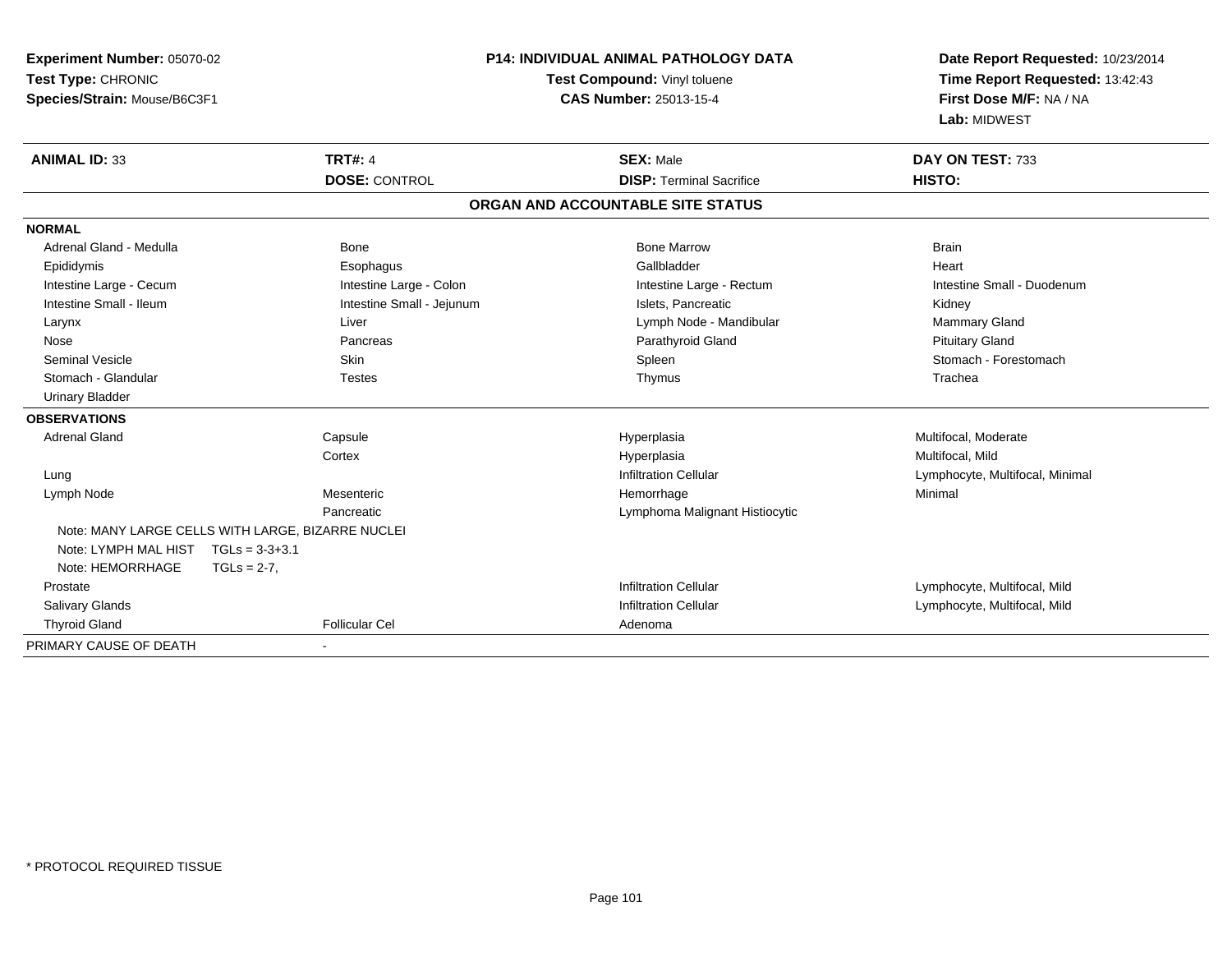| <b>Experiment Number: 05070-02</b><br>Test Type: CHRONIC<br>Species/Strain: Mouse/B6C3F1 | <b>P14: INDIVIDUAL ANIMAL PATHOLOGY DATA</b><br>Test Compound: Vinyl toluene<br><b>CAS Number: 25013-15-4</b> |                                   | Date Report Requested: 10/23/2014<br>Time Report Requested: 13:42:43<br>First Dose M/F: NA / NA<br>Lab: MIDWEST |  |
|------------------------------------------------------------------------------------------|---------------------------------------------------------------------------------------------------------------|-----------------------------------|-----------------------------------------------------------------------------------------------------------------|--|
| <b>ANIMAL ID: 33</b>                                                                     | <b>TRT#: 5</b>                                                                                                | <b>SEX: Male</b>                  | DAY ON TEST: 735                                                                                                |  |
|                                                                                          | DOSE: 25 PPM                                                                                                  | <b>DISP: Terminal Sacrifice</b>   | HISTO:                                                                                                          |  |
|                                                                                          |                                                                                                               | ORGAN AND ACCOUNTABLE SITE STATUS |                                                                                                                 |  |
| <b>NORMAL</b>                                                                            |                                                                                                               |                                   |                                                                                                                 |  |
| Adrenal Gland - Cortex                                                                   | Adrenal Gland - Medulla                                                                                       | Bone                              | <b>Bone Marrow</b>                                                                                              |  |
| Epididymis                                                                               | Esophagus                                                                                                     | Heart                             | Intestine Large - Colon                                                                                         |  |
| Intestine Large - Rectum                                                                 | Intestine Small - Duodenum                                                                                    | Intestine Small - Ileum           | Intestine Small - Jejunum                                                                                       |  |
| Islets, Pancreatic                                                                       | Kidney                                                                                                        | Liver                             | Lymph Node - Mesenteric                                                                                         |  |
| Pancreas                                                                                 | Parathyroid Gland                                                                                             | <b>Pituitary Gland</b>            | Prostate                                                                                                        |  |
| <b>Salivary Glands</b>                                                                   | <b>Seminal Vesicle</b>                                                                                        | Skin                              | Spleen                                                                                                          |  |
| Stomach - Forestomach                                                                    | Stomach - Glandular                                                                                           | <b>Testes</b>                     | <b>Thyroid Gland</b>                                                                                            |  |
| Trachea                                                                                  | <b>Urinary Bladder</b>                                                                                        |                                   |                                                                                                                 |  |
| <b>MISSING</b>                                                                           |                                                                                                               |                                   |                                                                                                                 |  |
| Gallbladder                                                                              | Intestine Large - Cecum                                                                                       | Lymph Node - Mandibular           | <b>Mammary Gland</b>                                                                                            |  |
| Thymus                                                                                   |                                                                                                               |                                   |                                                                                                                 |  |
| <b>OBSERVATIONS</b>                                                                      |                                                                                                               |                                   |                                                                                                                 |  |
| <b>Adrenal Gland</b>                                                                     | Capsule                                                                                                       | Hyperplasia                       | Multifocal, Mild                                                                                                |  |
| <b>Brain</b>                                                                             |                                                                                                               | Mineralization                    | Multifocal, Mild                                                                                                |  |
| Larynx                                                                                   |                                                                                                               | Inflammation                      | Acute, Diffuse, Minimal                                                                                         |  |
| Lung                                                                                     | Pleura                                                                                                        | Hyperplasia                       | Diffuse, Moderate                                                                                               |  |
|                                                                                          | Mediastinum                                                                                                   | <b>Infiltration Cellular</b>      | Lymphocyte, Multifocal, Mild                                                                                    |  |
|                                                                                          |                                                                                                               | <b>Infiltration Cellular</b>      | Lymphocyte, Multifocal, Moderate                                                                                |  |
|                                                                                          | Alveolus, Bronchiole                                                                                          | Inflammation                      | Chronic Active, Multifocal, Mild                                                                                |  |
| Note: PLEURAL HYPERPLASIA IS MESOTHELIAL                                                 |                                                                                                               |                                   |                                                                                                                 |  |
| Nose                                                                                     | <b>Respirat Epith</b>                                                                                         | Hyperplasia                       | Marked                                                                                                          |  |
|                                                                                          | Mucosa                                                                                                        | Inflammation                      | Chronic Active, Marked                                                                                          |  |
| PRIMARY CAUSE OF DEATH                                                                   | $\blacksquare$                                                                                                |                                   |                                                                                                                 |  |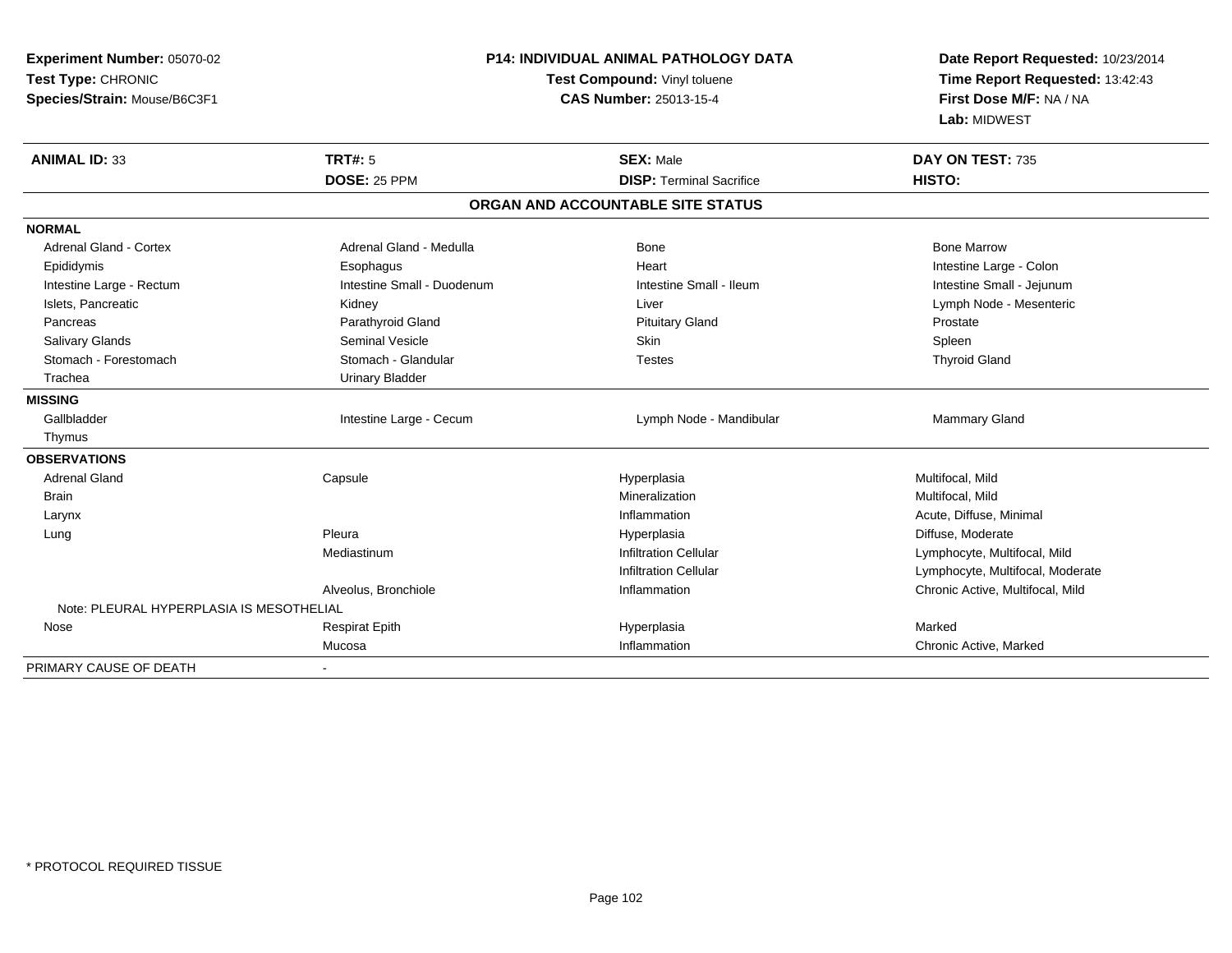| <b>Experiment Number: 05070-02</b><br>Test Type: CHRONIC<br>Species/Strain: Mouse/B6C3F1 |                       | <b>P14: INDIVIDUAL ANIMAL PATHOLOGY DATA</b><br>Test Compound: Vinyl toluene<br><b>CAS Number: 25013-15-4</b> | Date Report Requested: 10/23/2014<br>Time Report Requested: 13:42:43<br>First Dose M/F: NA / NA<br>Lab: MIDWEST |
|------------------------------------------------------------------------------------------|-----------------------|---------------------------------------------------------------------------------------------------------------|-----------------------------------------------------------------------------------------------------------------|
| <b>ANIMAL ID: 33</b>                                                                     | <b>TRT#: 6</b>        | <b>SEX: Male</b>                                                                                              | DAY ON TEST: 733                                                                                                |
|                                                                                          | DOSE: 10 PPM          | <b>DISP:</b> Terminal Sacrifice                                                                               | HISTO:                                                                                                          |
|                                                                                          |                       | ORGAN AND ACCOUNTABLE SITE STATUS                                                                             |                                                                                                                 |
| <b>NORMAL</b>                                                                            |                       |                                                                                                               |                                                                                                                 |
| Skin                                                                                     |                       |                                                                                                               |                                                                                                                 |
| <b>OBSERVATIONS</b>                                                                      |                       |                                                                                                               |                                                                                                                 |
| Lung                                                                                     | Alveolus, Bronchiole  | Inflammation                                                                                                  | Chronic Active, Focal, Mild                                                                                     |
| Nose                                                                                     | <b>Respirat Epith</b> | Hyperplasia                                                                                                   | Marked                                                                                                          |
|                                                                                          | Mucosa                | Inflammation                                                                                                  | Chronic Active, Moderate                                                                                        |
| PRIMARY CAUSE OF DEATH                                                                   | $\blacksquare$        |                                                                                                               |                                                                                                                 |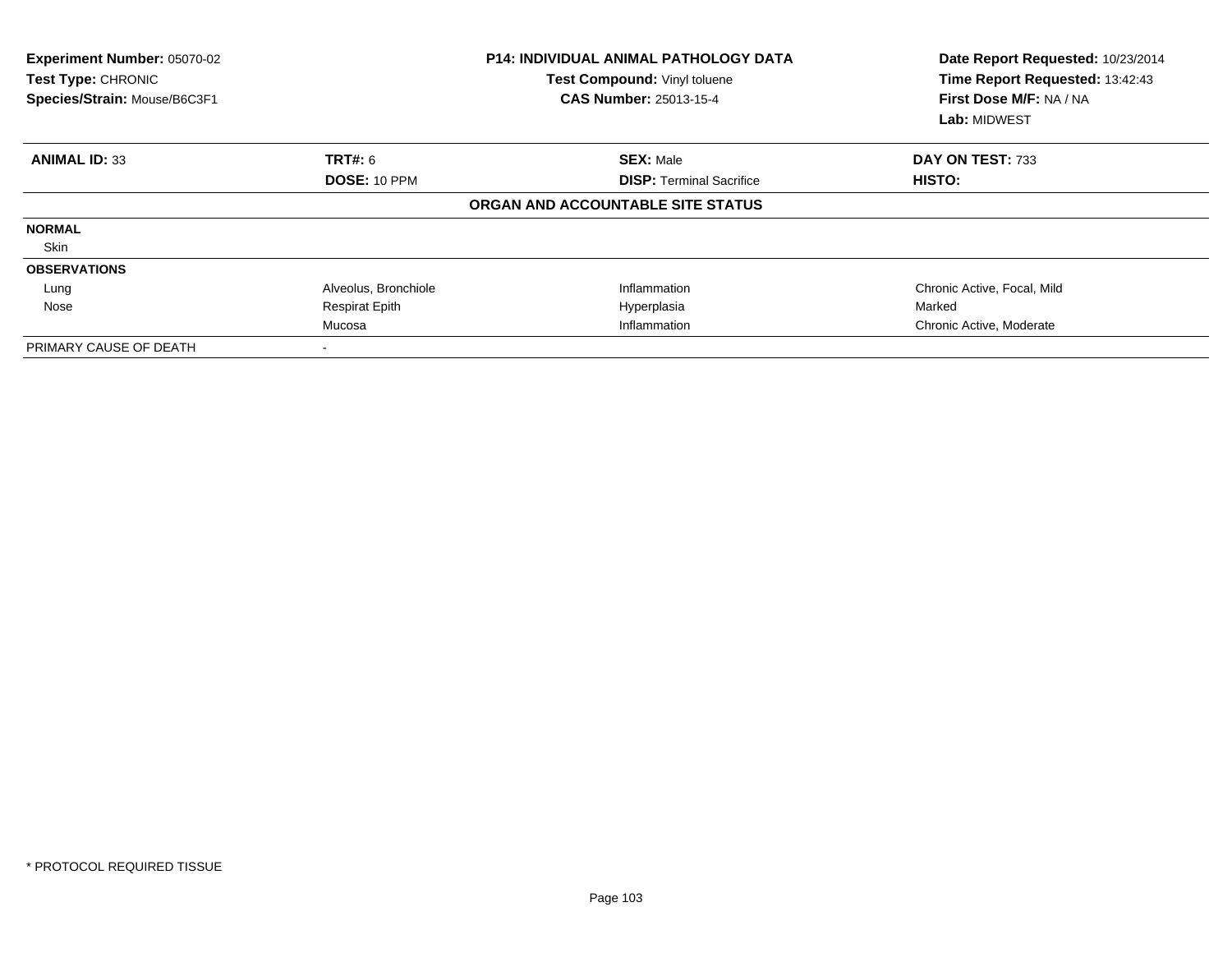| <b>TRT#: 4</b><br><b>ANIMAL ID: 34</b><br><b>SEX: Male</b><br><b>DOSE: CONTROL</b><br><b>DISP: Terminal Sacrifice</b><br>ORGAN AND ACCOUNTABLE SITE STATUS<br><b>NORMAL</b><br>Adrenal Gland - Medulla<br>Bone<br><b>Bone Marrow</b><br>Gallbladder<br>Epididymis<br>Esophagus<br>Intestine Large - Cecum<br>Intestine Large - Colon<br>Intestine Large - Rectum<br>Intestine Small - Ileum<br>Intestine Small - Jejunum<br>Larynx<br>Lymph Node - Mandibular<br>Nose<br>Pancreas<br><b>Salivary Glands</b><br><b>Seminal Vesicle</b><br><b>Skin</b><br>Stomach - Glandular<br>Testes<br>Thymus<br>Trachea<br><b>Urinary Bladder</b><br><b>MISSING</b><br>Parathyroid Gland<br><b>Mammary Gland</b><br><b>INSUFFICIENT TISSUE</b><br><b>Pituitary Gland</b><br><b>OBSERVATIONS</b><br>Capsule<br><b>Adrenal Gland</b><br>Hyperplasia<br>Cortex<br>Hypertrophy<br>Islets, Pancreatic<br>Hyperplasia | DAY ON TEST: 732<br>HISTO:<br><b>Brain</b><br>Heart<br>Intestine Small - Duodenum<br>Lung<br>Prostate |
|----------------------------------------------------------------------------------------------------------------------------------------------------------------------------------------------------------------------------------------------------------------------------------------------------------------------------------------------------------------------------------------------------------------------------------------------------------------------------------------------------------------------------------------------------------------------------------------------------------------------------------------------------------------------------------------------------------------------------------------------------------------------------------------------------------------------------------------------------------------------------------------------------|-------------------------------------------------------------------------------------------------------|
|                                                                                                                                                                                                                                                                                                                                                                                                                                                                                                                                                                                                                                                                                                                                                                                                                                                                                                    |                                                                                                       |
|                                                                                                                                                                                                                                                                                                                                                                                                                                                                                                                                                                                                                                                                                                                                                                                                                                                                                                    |                                                                                                       |
|                                                                                                                                                                                                                                                                                                                                                                                                                                                                                                                                                                                                                                                                                                                                                                                                                                                                                                    |                                                                                                       |
|                                                                                                                                                                                                                                                                                                                                                                                                                                                                                                                                                                                                                                                                                                                                                                                                                                                                                                    |                                                                                                       |
|                                                                                                                                                                                                                                                                                                                                                                                                                                                                                                                                                                                                                                                                                                                                                                                                                                                                                                    |                                                                                                       |
|                                                                                                                                                                                                                                                                                                                                                                                                                                                                                                                                                                                                                                                                                                                                                                                                                                                                                                    |                                                                                                       |
|                                                                                                                                                                                                                                                                                                                                                                                                                                                                                                                                                                                                                                                                                                                                                                                                                                                                                                    |                                                                                                       |
|                                                                                                                                                                                                                                                                                                                                                                                                                                                                                                                                                                                                                                                                                                                                                                                                                                                                                                    |                                                                                                       |
|                                                                                                                                                                                                                                                                                                                                                                                                                                                                                                                                                                                                                                                                                                                                                                                                                                                                                                    |                                                                                                       |
|                                                                                                                                                                                                                                                                                                                                                                                                                                                                                                                                                                                                                                                                                                                                                                                                                                                                                                    | Stomach - Forestomach                                                                                 |
|                                                                                                                                                                                                                                                                                                                                                                                                                                                                                                                                                                                                                                                                                                                                                                                                                                                                                                    | <b>Thyroid Gland</b>                                                                                  |
|                                                                                                                                                                                                                                                                                                                                                                                                                                                                                                                                                                                                                                                                                                                                                                                                                                                                                                    |                                                                                                       |
|                                                                                                                                                                                                                                                                                                                                                                                                                                                                                                                                                                                                                                                                                                                                                                                                                                                                                                    |                                                                                                       |
|                                                                                                                                                                                                                                                                                                                                                                                                                                                                                                                                                                                                                                                                                                                                                                                                                                                                                                    |                                                                                                       |
|                                                                                                                                                                                                                                                                                                                                                                                                                                                                                                                                                                                                                                                                                                                                                                                                                                                                                                    |                                                                                                       |
|                                                                                                                                                                                                                                                                                                                                                                                                                                                                                                                                                                                                                                                                                                                                                                                                                                                                                                    |                                                                                                       |
|                                                                                                                                                                                                                                                                                                                                                                                                                                                                                                                                                                                                                                                                                                                                                                                                                                                                                                    |                                                                                                       |
|                                                                                                                                                                                                                                                                                                                                                                                                                                                                                                                                                                                                                                                                                                                                                                                                                                                                                                    | Multifocal, Mild                                                                                      |
|                                                                                                                                                                                                                                                                                                                                                                                                                                                                                                                                                                                                                                                                                                                                                                                                                                                                                                    | Focal, Mild                                                                                           |
|                                                                                                                                                                                                                                                                                                                                                                                                                                                                                                                                                                                                                                                                                                                                                                                                                                                                                                    | Multifocal, Moderate                                                                                  |
| Kidney<br><b>Infiltration Cellular</b>                                                                                                                                                                                                                                                                                                                                                                                                                                                                                                                                                                                                                                                                                                                                                                                                                                                             | Lymphocyte, Multifocal, Mild                                                                          |
| Liver<br>Hepatocellular Adenoma                                                                                                                                                                                                                                                                                                                                                                                                                                                                                                                                                                                                                                                                                                                                                                                                                                                                    | <b>Multiple</b>                                                                                       |
| Note: [ HEPATOCLR ADEN ] TGLs = 6-11                                                                                                                                                                                                                                                                                                                                                                                                                                                                                                                                                                                                                                                                                                                                                                                                                                                               |                                                                                                       |
| Note: [ HEPATOCLR ADEN ] TGLs = 5-5                                                                                                                                                                                                                                                                                                                                                                                                                                                                                                                                                                                                                                                                                                                                                                                                                                                                |                                                                                                       |
| Lymph Node<br>Mesenteric<br>Hemorrhage                                                                                                                                                                                                                                                                                                                                                                                                                                                                                                                                                                                                                                                                                                                                                                                                                                                             | Mild                                                                                                  |
| Mesenteric<br>Hyperplasia                                                                                                                                                                                                                                                                                                                                                                                                                                                                                                                                                                                                                                                                                                                                                                                                                                                                          | Reticulum Cell, Moderate                                                                              |
| Note: HEMORRHAGE<br>$TGLs = 4-7$ ,                                                                                                                                                                                                                                                                                                                                                                                                                                                                                                                                                                                                                                                                                                                                                                                                                                                                 |                                                                                                       |
| <b>Preputial Gland</b><br>Abscess                                                                                                                                                                                                                                                                                                                                                                                                                                                                                                                                                                                                                                                                                                                                                                                                                                                                  | Marked                                                                                                |
| Note: ABSCESS<br>$TGLs = 2-12$ .                                                                                                                                                                                                                                                                                                                                                                                                                                                                                                                                                                                                                                                                                                                                                                                                                                                                   |                                                                                                       |
| Depletion Lymphoid<br>Spleen                                                                                                                                                                                                                                                                                                                                                                                                                                                                                                                                                                                                                                                                                                                                                                                                                                                                       | Moderate                                                                                              |
| Hyperplasia                                                                                                                                                                                                                                                                                                                                                                                                                                                                                                                                                                                                                                                                                                                                                                                                                                                                                        | Reticulum Cell, Marked                                                                                |
| Note: HYPERPLASIA<br>$TGLs = 3-5$                                                                                                                                                                                                                                                                                                                                                                                                                                                                                                                                                                                                                                                                                                                                                                                                                                                                  |                                                                                                       |
| Note: DEPLET LYMPH<br>$TGLs = 3-5$                                                                                                                                                                                                                                                                                                                                                                                                                                                                                                                                                                                                                                                                                                                                                                                                                                                                 |                                                                                                       |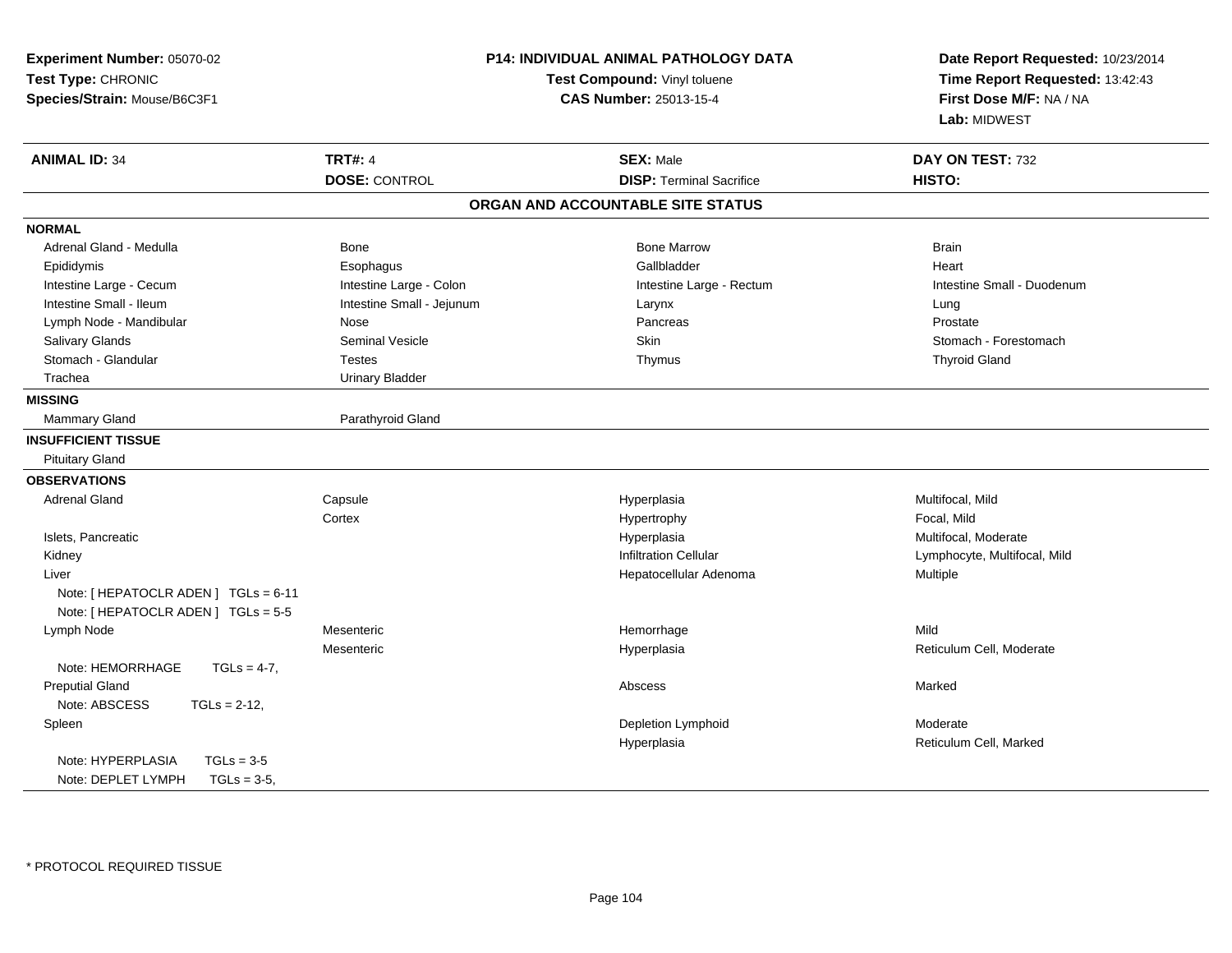| <b>Experiment Number: 05070-02</b><br>Test Type: CHRONIC<br>Species/Strain: Mouse/B6C3F1 |                          | <b>P14: INDIVIDUAL ANIMAL PATHOLOGY DATA</b><br>Test Compound: Vinyl toluene<br><b>CAS Number: 25013-15-4</b> | Date Report Requested: 10/23/2014<br>Time Report Requested: 13:42:43<br>First Dose M/F: NA / NA<br>Lab: MIDWEST |
|------------------------------------------------------------------------------------------|--------------------------|---------------------------------------------------------------------------------------------------------------|-----------------------------------------------------------------------------------------------------------------|
| <b>ANIMAL ID: 34</b>                                                                     | <b>TRT#: 4</b>           | <b>SEX: Male</b>                                                                                              | DAY ON TEST: 732                                                                                                |
|                                                                                          | <b>DOSE: CONTROL</b>     | <b>DISP:</b> Terminal Sacrifice                                                                               | HISTO:                                                                                                          |
|                                                                                          |                          | ORGAN AND ACCOUNTABLE SITE STATUS                                                                             |                                                                                                                 |
| PRIMARY CAUSE OF DEATH                                                                   | $\overline{\phantom{a}}$ |                                                                                                               |                                                                                                                 |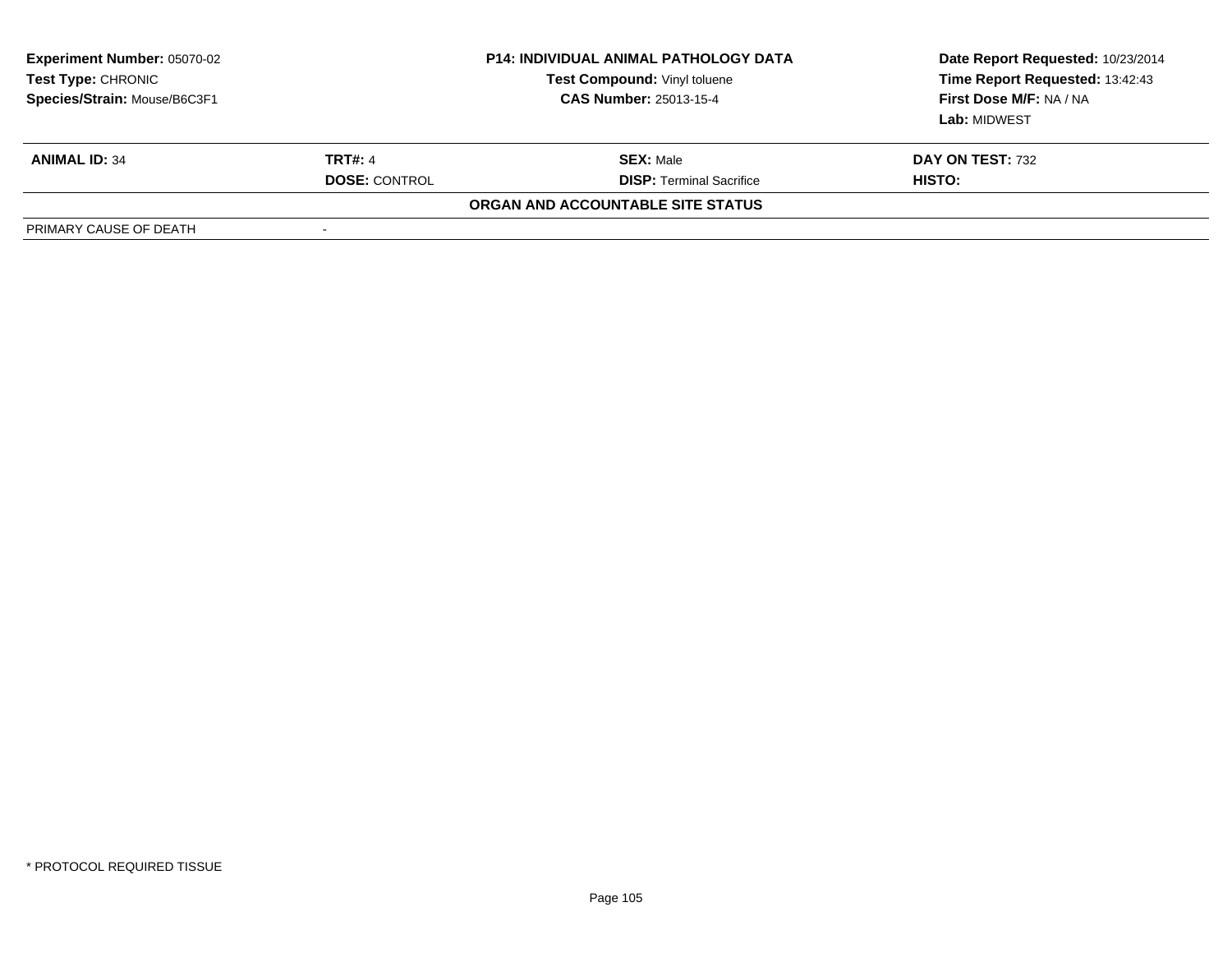| Experiment Number: 05070-02<br>Test Type: CHRONIC<br>Species/Strain: Mouse/B6C3F1 | <b>P14: INDIVIDUAL ANIMAL PATHOLOGY DATA</b><br>Test Compound: Vinyl toluene<br><b>CAS Number: 25013-15-4</b> |                                          | Date Report Requested: 10/23/2014<br>Time Report Requested: 13:42:43<br>First Dose M/F: NA / NA<br>Lab: MIDWEST |  |
|-----------------------------------------------------------------------------------|---------------------------------------------------------------------------------------------------------------|------------------------------------------|-----------------------------------------------------------------------------------------------------------------|--|
| <b>ANIMAL ID: 34</b>                                                              | <b>TRT#: 5</b>                                                                                                | <b>SEX: Male</b>                         | DAY ON TEST: 734                                                                                                |  |
|                                                                                   | <b>DOSE: 25 PPM</b>                                                                                           | <b>DISP: Terminal Sacrifice</b>          | HISTO:                                                                                                          |  |
|                                                                                   |                                                                                                               | ORGAN AND ACCOUNTABLE SITE STATUS        |                                                                                                                 |  |
| <b>NORMAL</b>                                                                     |                                                                                                               |                                          |                                                                                                                 |  |
| Adrenal Gland - Medulla                                                           | <b>Bone</b>                                                                                                   | <b>Bone Marrow</b>                       | Epididymis                                                                                                      |  |
| Esophagus                                                                         | Gallbladder                                                                                                   | Heart                                    | Intestine Large - Cecum                                                                                         |  |
| Intestine Large - Colon                                                           | Intestine Large - Rectum                                                                                      | Intestine Small - Duodenum               | Intestine Small - Ileum                                                                                         |  |
| Intestine Small - Jejunum                                                         | Kidney                                                                                                        | Larynx                                   | Lymph Node - Mesenteric                                                                                         |  |
| Pancreas                                                                          | <b>Pituitary Gland</b>                                                                                        | Prostate                                 | Salivary Glands                                                                                                 |  |
| Seminal Vesicle                                                                   | Skin                                                                                                          | Spleen                                   | Stomach - Forestomach                                                                                           |  |
| Stomach - Glandular                                                               | <b>Testes</b>                                                                                                 | <b>Thyroid Gland</b>                     | Trachea                                                                                                         |  |
| <b>Urinary Bladder</b>                                                            |                                                                                                               |                                          |                                                                                                                 |  |
| <b>MISSING</b>                                                                    |                                                                                                               |                                          |                                                                                                                 |  |
| Lymph Node - Mandibular                                                           | Mammary Gland                                                                                                 | Parathyroid Gland                        | Thymus                                                                                                          |  |
| <b>OBSERVATIONS</b>                                                               |                                                                                                               |                                          |                                                                                                                 |  |
| <b>Adrenal Gland</b>                                                              | Cortex                                                                                                        | <b>Accessory Adrenal Cortical Nodule</b> |                                                                                                                 |  |
|                                                                                   | Cortex                                                                                                        | Hyperplasia                              | Focal, Minimal                                                                                                  |  |
|                                                                                   | Cortex                                                                                                        | Hypertrophy                              | Focal, Mild                                                                                                     |  |
| <b>Brain</b>                                                                      |                                                                                                               | Mineralization                           | Multifocal, Mild                                                                                                |  |
| Islets, Pancreatic                                                                |                                                                                                               | Hyperplasia                              | Multifocal, Mild                                                                                                |  |
| Liver                                                                             |                                                                                                               | Hepatocellular Carcinoma                 | Multiple                                                                                                        |  |
| Note: HEPATOCLR CARC<br>$TGLs = 7-10$ ,<br>Note: HEPATOCLR CARC<br>$TGLs = 6-5$   |                                                                                                               |                                          |                                                                                                                 |  |
| Lung                                                                              | Mediastinum                                                                                                   | <b>Infiltration Cellular</b>             | Lymphocyte, Multifocal, Mild                                                                                    |  |
|                                                                                   | Alveolus, Bronchiole                                                                                          | Inflammation                             | Chronic Active, Multifocal, Marked                                                                              |  |
| Note: INFLAMMATION<br>$TGLs = 2+3+4+5-4$                                          |                                                                                                               |                                          |                                                                                                                 |  |
| Nose                                                                              | <b>Respirat Epith</b>                                                                                         | Hyperplasia                              | Moderate                                                                                                        |  |
|                                                                                   | Mucosa                                                                                                        | Inflammation                             | Chronic Active, Marked                                                                                          |  |
| PRIMARY CAUSE OF DEATH                                                            |                                                                                                               |                                          |                                                                                                                 |  |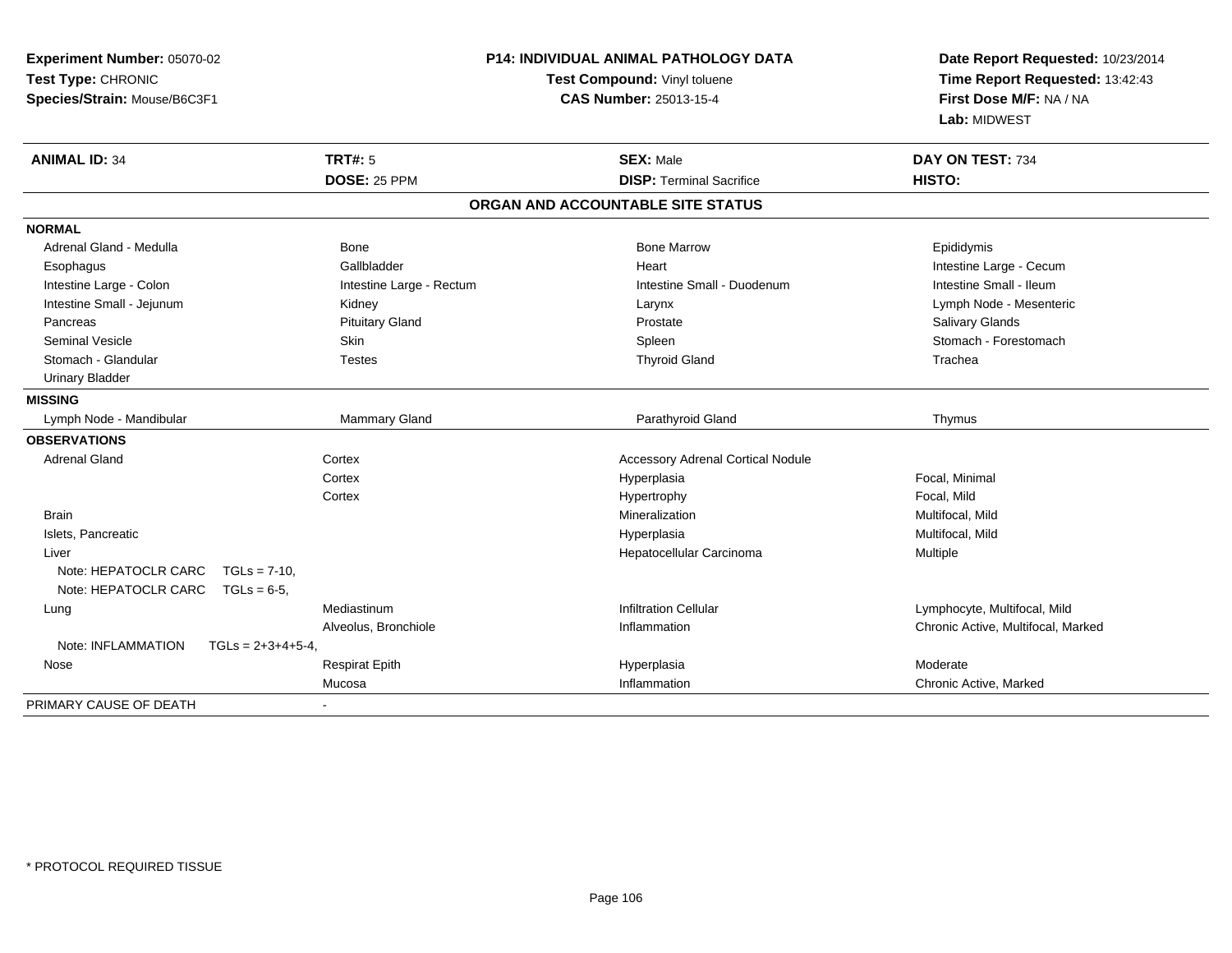| <b>Experiment Number: 05070-02</b><br>Test Type: CHRONIC<br>Species/Strain: Mouse/B6C3F1 |              |                         | P14: INDIVIDUAL ANIMAL PATHOLOGY DATA<br>Test Compound: Vinyl toluene<br><b>CAS Number: 25013-15-4</b> | Date Report Requested: 10/23/2014<br>Time Report Requested: 13:42:43<br>First Dose M/F: NA / NA<br>Lab: MIDWEST |
|------------------------------------------------------------------------------------------|--------------|-------------------------|--------------------------------------------------------------------------------------------------------|-----------------------------------------------------------------------------------------------------------------|
| <b>ANIMAL ID: 34</b>                                                                     |              | TRT#: 6<br>DOSE: 10 PPM | <b>SEX: Male</b><br><b>DISP: Terminal Sacrifice</b>                                                    | DAY ON TEST: 733<br><b>HISTO:</b>                                                                               |
|                                                                                          |              |                         | ORGAN AND ACCOUNTABLE SITE STATUS                                                                      |                                                                                                                 |
| <b>NORMAL</b>                                                                            |              |                         |                                                                                                        |                                                                                                                 |
| Skin                                                                                     |              |                         |                                                                                                        |                                                                                                                 |
| <b>OBSERVATIONS</b>                                                                      |              |                         |                                                                                                        |                                                                                                                 |
| Liver                                                                                    |              |                         | Hepatocellular Carcinoma                                                                               |                                                                                                                 |
| Note: HEPATOCLR CARC                                                                     | $TGLs = 4-3$ |                         |                                                                                                        |                                                                                                                 |
| Lung                                                                                     |              |                         | Hepatocellular Carcinoma                                                                               | Metastatic (Liver)                                                                                              |
|                                                                                          |              | Alveolus, Bronchiole    | Inflammation                                                                                           | Chronic Active, Multifocal, Moderate                                                                            |
| Note: HEPATOCLR CARC $TGLs = 3-1$                                                        |              |                         |                                                                                                        |                                                                                                                 |
| Nose                                                                                     |              | <b>Respirat Epith</b>   | Hyperplasia                                                                                            | Moderate                                                                                                        |
|                                                                                          |              | Mucosa                  | Inflammation                                                                                           | Chronic Active, Moderate                                                                                        |
| Spleen                                                                                   |              |                         | Hematopoietic Cell Proliferation                                                                       | Moderate                                                                                                        |
| Note: HEMA CELL PROL $TGLs = 5-3$                                                        |              |                         |                                                                                                        |                                                                                                                 |
| PRIMARY CAUSE OF DEATH                                                                   |              |                         |                                                                                                        |                                                                                                                 |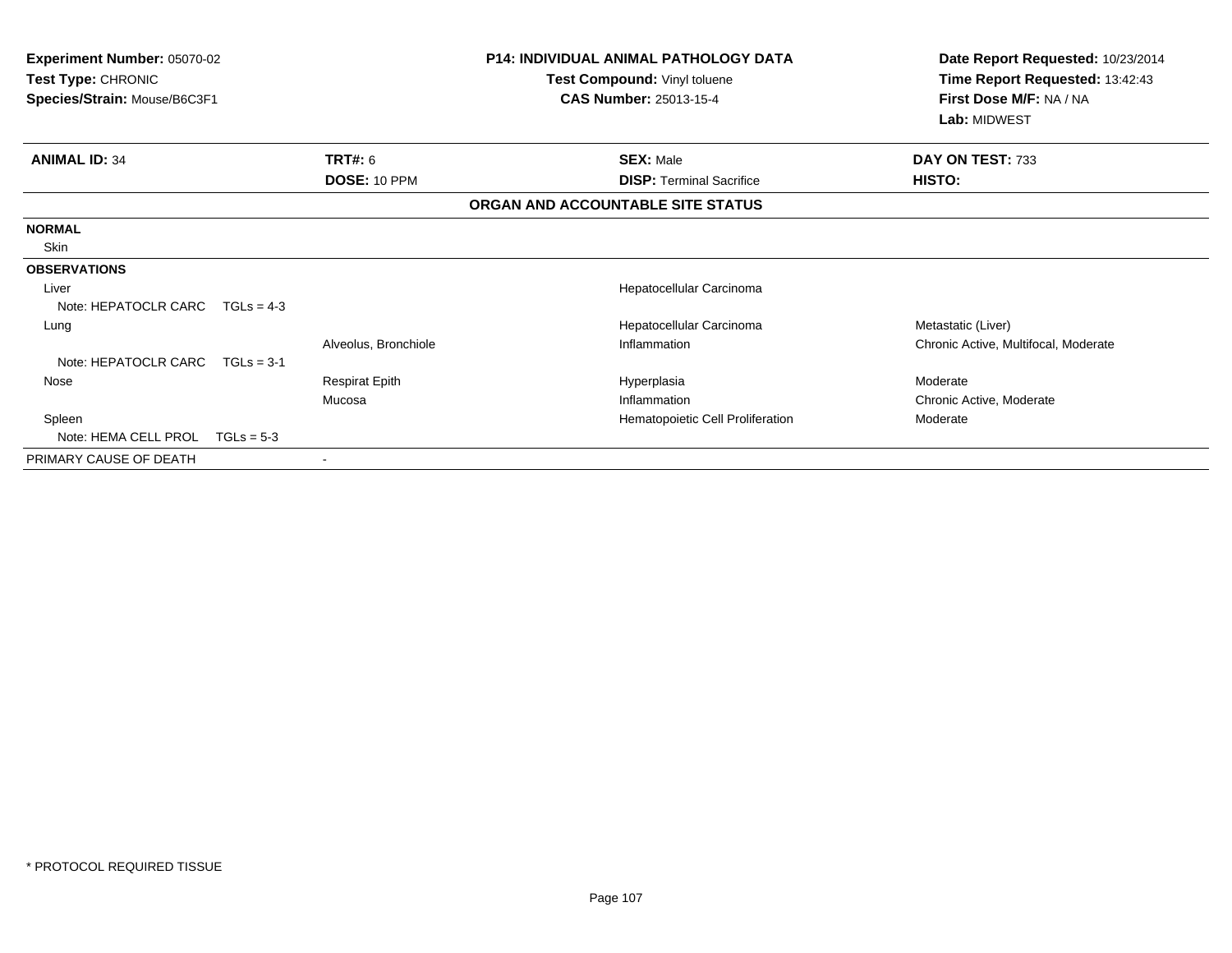| Experiment Number: 05070-02<br>Test Type: CHRONIC<br>Species/Strain: Mouse/B6C3F1 |                      | <b>P14: INDIVIDUAL ANIMAL PATHOLOGY DATA</b><br>Test Compound: Vinyl toluene<br><b>CAS Number: 25013-15-4</b> |                                   | Date Report Requested: 10/23/2014<br>Time Report Requested: 13:42:43<br>First Dose M/F: NA / NA<br>Lab: MIDWEST |  |
|-----------------------------------------------------------------------------------|----------------------|---------------------------------------------------------------------------------------------------------------|-----------------------------------|-----------------------------------------------------------------------------------------------------------------|--|
| <b>ANIMAL ID: 35</b>                                                              | <b>TRT#: 4</b>       |                                                                                                               | <b>SEX: Male</b>                  | DAY ON TEST: 732                                                                                                |  |
|                                                                                   | <b>DOSE: CONTROL</b> |                                                                                                               | <b>DISP: Terminal Sacrifice</b>   | HISTO:                                                                                                          |  |
|                                                                                   |                      |                                                                                                               | ORGAN AND ACCOUNTABLE SITE STATUS |                                                                                                                 |  |
| <b>NORMAL</b>                                                                     |                      |                                                                                                               |                                   |                                                                                                                 |  |
| Adrenal Gland - Medulla                                                           | <b>Bone</b>          |                                                                                                               | <b>Bone Marrow</b>                | <b>Brain</b>                                                                                                    |  |
| Epididymis                                                                        | Esophagus            |                                                                                                               | Gallbladder                       | Heart                                                                                                           |  |
| Intestine Large - Cecum                                                           |                      | Intestine Large - Colon                                                                                       | Intestine Large - Rectum          | Intestine Small - Duodenum                                                                                      |  |
| Intestine Small - Ileum                                                           |                      | Intestine Small - Jejunum                                                                                     | Islets, Pancreatic                | Larynx                                                                                                          |  |
| Lung                                                                              | Nose                 |                                                                                                               | Pancreas                          | Parathyroid Gland                                                                                               |  |
| <b>Pituitary Gland</b>                                                            | Prostate             |                                                                                                               | <b>Seminal Vesicle</b>            | Skin                                                                                                            |  |
| Spleen                                                                            |                      | Stomach - Forestomach                                                                                         | Stomach - Glandular               | <b>Testes</b>                                                                                                   |  |
| <b>Thyroid Gland</b>                                                              | Trachea              |                                                                                                               | <b>Urinary Bladder</b>            |                                                                                                                 |  |
| <b>MISSING</b>                                                                    |                      |                                                                                                               |                                   |                                                                                                                 |  |
| Mammary Gland                                                                     | Thymus               |                                                                                                               |                                   |                                                                                                                 |  |
| <b>OBSERVATIONS</b>                                                               |                      |                                                                                                               |                                   |                                                                                                                 |  |
| <b>Adrenal Gland</b>                                                              | Capsule              |                                                                                                               | Hyperplasia                       | Multifocal, Minimal                                                                                             |  |
|                                                                                   | Cortex               |                                                                                                               | Hyperplasia                       | Focal, Mild                                                                                                     |  |
|                                                                                   | Cortex               |                                                                                                               | Hypertrophy                       | Focal, Mild                                                                                                     |  |
| Kidney                                                                            |                      |                                                                                                               | Mineralization                    | Focal, Minimal                                                                                                  |  |
| Liver                                                                             |                      |                                                                                                               | <b>Infiltration Cellular</b>      | Lymphocyte, Multifocal, Minimal                                                                                 |  |
| Lymph Node                                                                        | Mesenteric           |                                                                                                               | Hemorrhage                        | Moderate                                                                                                        |  |
|                                                                                   | Mandibular           |                                                                                                               | Hyperplasia                       | Reticulum Cell, Mild                                                                                            |  |
| Note: HEMORRHAGE                                                                  | $TGLs = 2-7$ ,       |                                                                                                               |                                   |                                                                                                                 |  |
| Salivary Glands                                                                   |                      |                                                                                                               | <b>Infiltration Cellular</b>      | Lymphocyte, Multifocal, Mild                                                                                    |  |
| PRIMARY CAUSE OF DEATH                                                            | $\blacksquare$       |                                                                                                               |                                   |                                                                                                                 |  |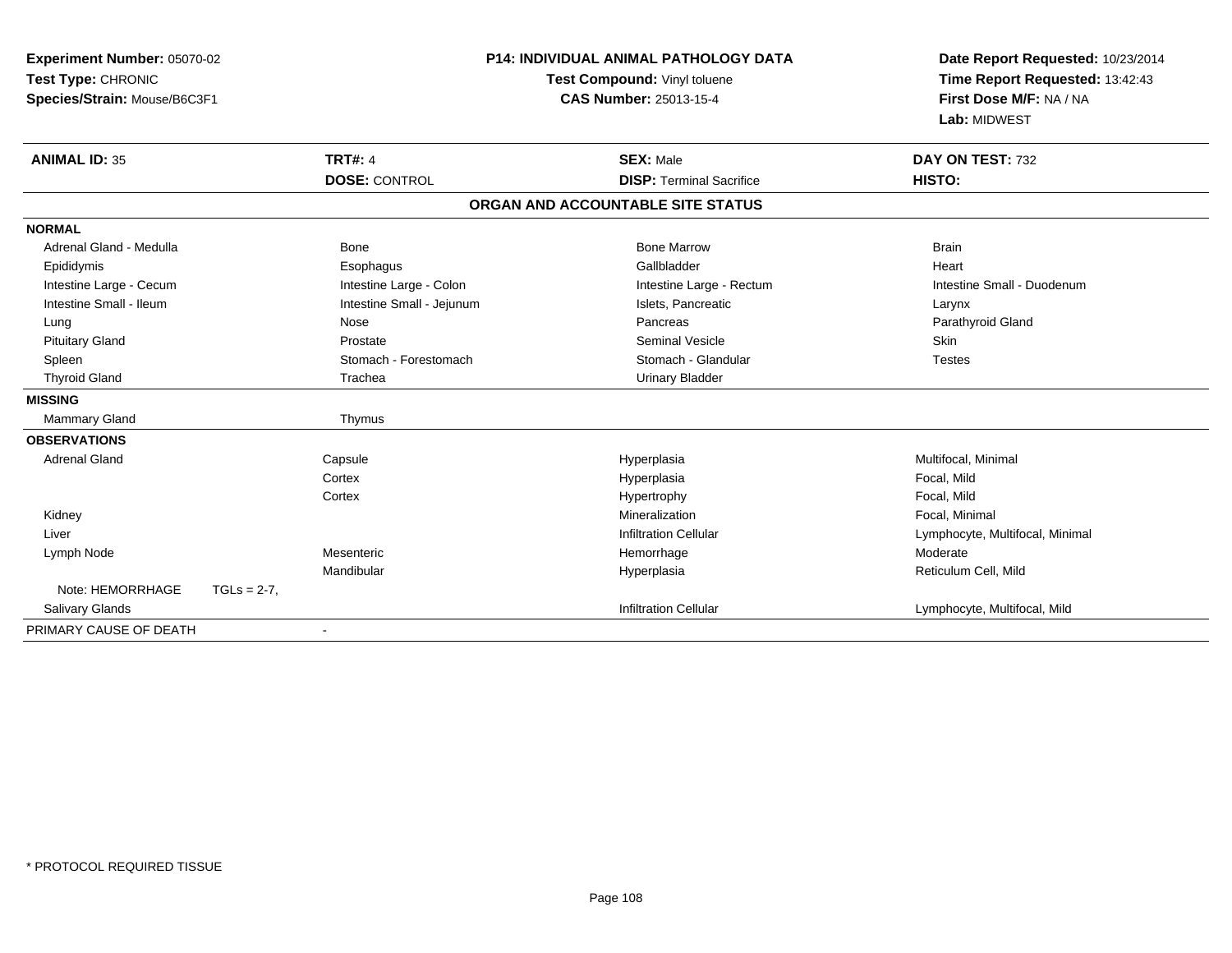| <b>Experiment Number: 05070-02</b><br>Test Type: CHRONIC |                         | <b>P14: INDIVIDUAL ANIMAL PATHOLOGY DATA</b><br>Test Compound: Vinyl toluene | Date Report Requested: 10/23/2014<br>Time Report Requested: 13:42:43<br>First Dose M/F: NA / NA<br>Lab: MIDWEST |  |
|----------------------------------------------------------|-------------------------|------------------------------------------------------------------------------|-----------------------------------------------------------------------------------------------------------------|--|
| Species/Strain: Mouse/B6C3F1                             |                         | <b>CAS Number: 25013-15-4</b>                                                |                                                                                                                 |  |
| <b>ANIMAL ID: 35</b>                                     | <b>TRT#: 5</b>          | <b>SEX: Male</b>                                                             | DAY ON TEST: 734                                                                                                |  |
|                                                          | DOSE: 25 PPM            | <b>DISP: Terminal Sacrifice</b>                                              | HISTO:                                                                                                          |  |
|                                                          |                         | ORGAN AND ACCOUNTABLE SITE STATUS                                            |                                                                                                                 |  |
| <b>NORMAL</b>                                            |                         |                                                                              |                                                                                                                 |  |
| <b>Adrenal Gland - Cortex</b>                            | Adrenal Gland - Medulla | Bone                                                                         | <b>Bone Marrow</b>                                                                                              |  |
| <b>Brain</b>                                             | Epididymis              | Esophagus                                                                    | Gallbladder                                                                                                     |  |
| Heart                                                    | Intestine Large - Cecum | Intestine Large - Colon                                                      | Intestine Large - Rectum                                                                                        |  |
| Intestine Small - Duodenum                               | Intestine Small - Ileum | Intestine Small - Jejunum                                                    | Kidney                                                                                                          |  |
| Larynx                                                   | Lung                    | Lymph Node - Mandibular                                                      | Lymph Node - Mesenteric                                                                                         |  |
| Pancreas                                                 | Parathyroid Gland       | <b>Pituitary Gland</b>                                                       | Prostate                                                                                                        |  |
| <b>Seminal Vesicle</b>                                   | Stomach - Forestomach   | Stomach - Glandular                                                          | <b>Testes</b>                                                                                                   |  |
| Thymus                                                   | <b>Thyroid Gland</b>    | Trachea                                                                      | <b>Urinary Bladder</b>                                                                                          |  |
| <b>MISSING</b>                                           |                         |                                                                              |                                                                                                                 |  |
| Mammary Gland                                            |                         |                                                                              |                                                                                                                 |  |
| <b>OBSERVATIONS</b>                                      |                         |                                                                              |                                                                                                                 |  |
| <b>Adrenal Gland</b>                                     | Capsule                 | Hyperplasia                                                                  | Multifocal, Mild                                                                                                |  |
| Islets, Pancreatic                                       |                         | Hyperplasia                                                                  | Focal, Moderate                                                                                                 |  |
| Liver                                                    |                         | Hepatocellular Carcinoma                                                     |                                                                                                                 |  |
| Note: HEPATOCLR CARC $TGLs = 2-5$ .                      |                         |                                                                              |                                                                                                                 |  |
| Nose                                                     | <b>Respirat Epith</b>   | Hyperplasia                                                                  | Marked                                                                                                          |  |
|                                                          | Mucosa                  | Inflammation                                                                 | Chronic Active, Marked                                                                                          |  |
| Salivary Glands                                          |                         | <b>Infiltration Cellular</b>                                                 | Lymphocyte, Multifocal, Minimal                                                                                 |  |
| Spleen                                                   |                         | Thrombosis                                                                   | Moderate                                                                                                        |  |
| PRIMARY CAUSE OF DEATH                                   |                         |                                                                              |                                                                                                                 |  |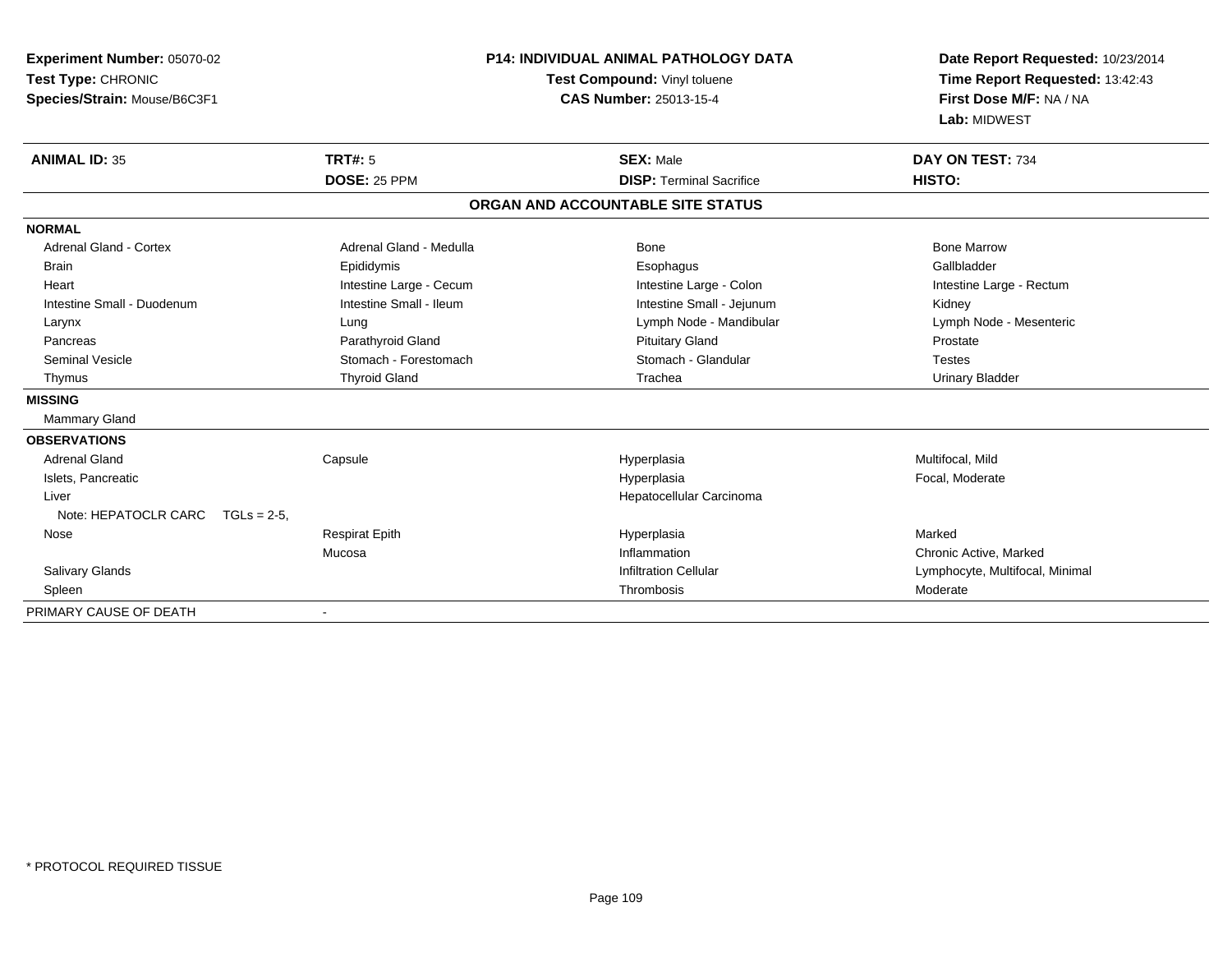| Experiment Number: 05070-02<br>Test Type: CHRONIC<br>Species/Strain: Mouse/B6C3F1 |                       | <b>P14: INDIVIDUAL ANIMAL PATHOLOGY DATA</b><br>Test Compound: Vinyl toluene<br><b>CAS Number: 25013-15-4</b> | Date Report Requested: 10/23/2014<br>Time Report Requested: 13:42:43<br>First Dose M/F: NA / NA<br>Lab: MIDWEST |
|-----------------------------------------------------------------------------------|-----------------------|---------------------------------------------------------------------------------------------------------------|-----------------------------------------------------------------------------------------------------------------|
| <b>ANIMAL ID: 35</b>                                                              | <b>TRT#: 6</b>        | <b>SEX: Male</b>                                                                                              | DAY ON TEST: 733                                                                                                |
|                                                                                   | DOSE: 10 PPM          | <b>DISP: Terminal Sacrifice</b>                                                                               | <b>HISTO:</b>                                                                                                   |
|                                                                                   |                       | ORGAN AND ACCOUNTABLE SITE STATUS                                                                             |                                                                                                                 |
| <b>NORMAL</b>                                                                     |                       |                                                                                                               |                                                                                                                 |
| Lung                                                                              | Skin                  |                                                                                                               |                                                                                                                 |
| <b>OBSERVATIONS</b>                                                               |                       |                                                                                                               |                                                                                                                 |
| Nose                                                                              | <b>Respirat Epith</b> | Hyperplasia                                                                                                   | Marked                                                                                                          |
|                                                                                   | Mucosa                | Inflammation                                                                                                  | Chronic Active, Mild                                                                                            |
| PRIMARY CAUSE OF DEATH                                                            |                       |                                                                                                               |                                                                                                                 |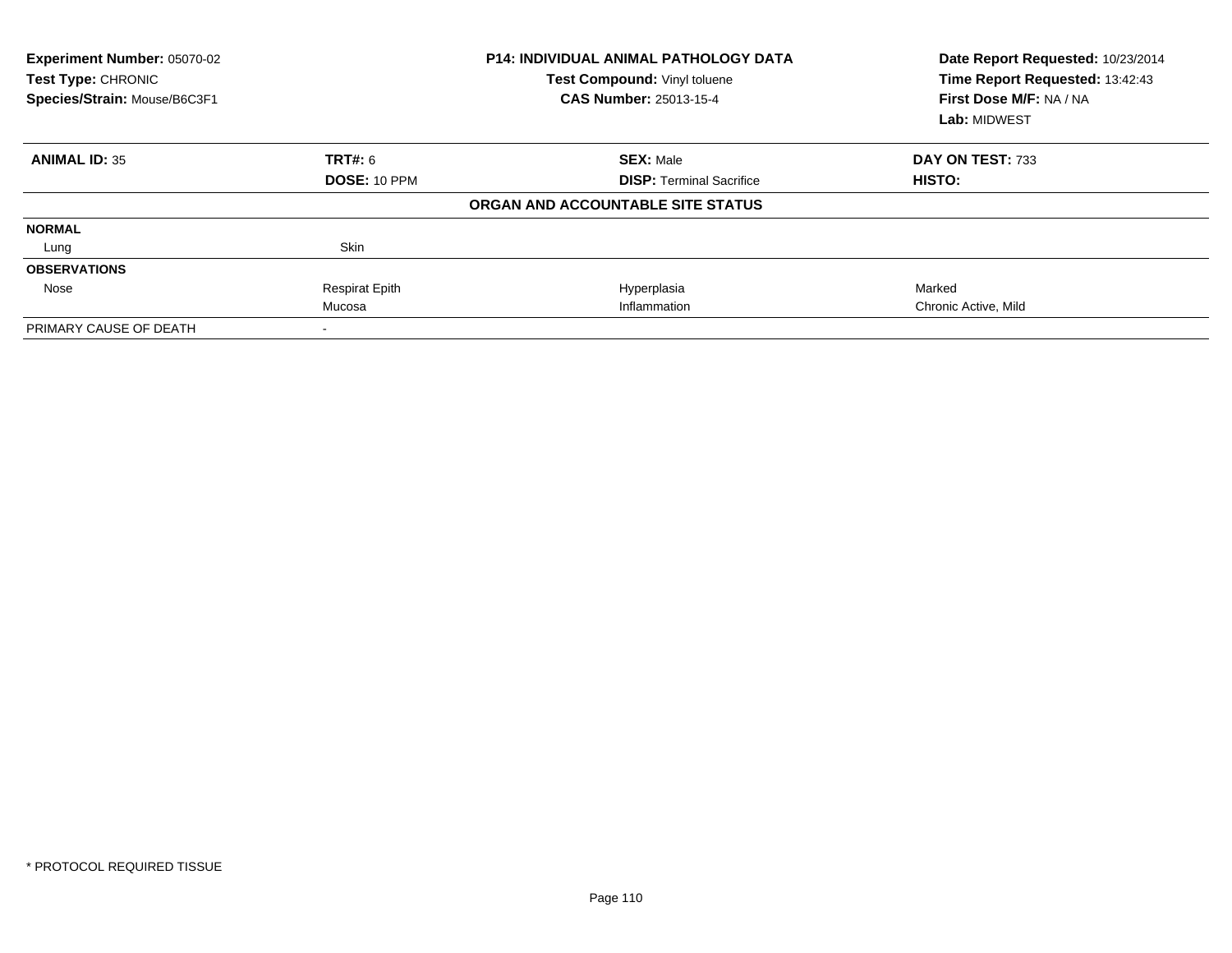| Experiment Number: 05070-02<br>Test Type: CHRONIC<br>Species/Strain: Mouse/B6C3F1 | P14: INDIVIDUAL ANIMAL PATHOLOGY DATA<br>Test Compound: Vinyl toluene<br><b>CAS Number: 25013-15-4</b> |                                                     | Date Report Requested: 10/23/2014<br>Time Report Requested: 13:42:43<br>First Dose M/F: NA / NA<br>Lab: MIDWEST |  |
|-----------------------------------------------------------------------------------|--------------------------------------------------------------------------------------------------------|-----------------------------------------------------|-----------------------------------------------------------------------------------------------------------------|--|
| <b>ANIMAL ID: 36</b>                                                              | <b>TRT#: 4</b><br><b>DOSE: CONTROL</b>                                                                 | <b>SEX: Male</b><br><b>DISP: Terminal Sacrifice</b> | DAY ON TEST: 732<br>HISTO:                                                                                      |  |
|                                                                                   |                                                                                                        | ORGAN AND ACCOUNTABLE SITE STATUS                   |                                                                                                                 |  |
| <b>NORMAL</b>                                                                     |                                                                                                        |                                                     |                                                                                                                 |  |
| <b>Adrenal Gland - Cortex</b>                                                     | Adrenal Gland - Medulla                                                                                | Bone                                                | <b>Bone Marrow</b>                                                                                              |  |
| <b>Brain</b>                                                                      | Epididymis                                                                                             | Esophagus                                           | Gallbladder                                                                                                     |  |
| Heart                                                                             | Intestine Large - Cecum                                                                                | Intestine Large - Colon                             | Intestine Large - Rectum                                                                                        |  |
| Intestine Small - Duodenum                                                        | Intestine Small - Ileum                                                                                | Intestine Small - Jejunum                           | Islets, Pancreatic                                                                                              |  |
| Kidney                                                                            | Larynx                                                                                                 | Lymph Node - Mandibular                             | Nose                                                                                                            |  |
| Pancreas                                                                          | Parathyroid Gland                                                                                      | <b>Pituitary Gland</b>                              | Prostate                                                                                                        |  |
| <b>Salivary Glands</b>                                                            | <b>Seminal Vesicle</b>                                                                                 | Skin                                                | Stomach - Forestomach                                                                                           |  |
| Stomach - Glandular                                                               | <b>Testes</b>                                                                                          | Thymus                                              | <b>Thyroid Gland</b>                                                                                            |  |
| Trachea                                                                           | <b>Urinary Bladder</b>                                                                                 |                                                     |                                                                                                                 |  |
| <b>MISSING</b>                                                                    |                                                                                                        |                                                     |                                                                                                                 |  |
| Mammary Gland                                                                     |                                                                                                        |                                                     |                                                                                                                 |  |
| <b>OBSERVATIONS</b>                                                               |                                                                                                        |                                                     |                                                                                                                 |  |
| <b>Adrenal Gland</b>                                                              | Capsule                                                                                                | Hyperplasia                                         | Multifocal, Mild                                                                                                |  |
| Liver                                                                             |                                                                                                        | Hematopoietic Cell Proliferation                    | Multifocal, Mild                                                                                                |  |
|                                                                                   |                                                                                                        | Hepatocellular Carcinoma                            |                                                                                                                 |  |
| Note: HEPATOCLR CARC<br>$TGLs = 2-5+5.1$                                          |                                                                                                        |                                                     |                                                                                                                 |  |
| Lung                                                                              |                                                                                                        | Hepatocellular Carcinoma                            | Metastatic (Liver)                                                                                              |  |
| Note: HEPATOCLR CARC<br>$TGLs = 3-4$                                              |                                                                                                        |                                                     |                                                                                                                 |  |
| Lymph Node                                                                        | Mesenteric                                                                                             | Hemorrhage                                          | Marked                                                                                                          |  |
| Note: HEMORRHAGE<br>$TGLs = 1-7$ ,                                                |                                                                                                        |                                                     |                                                                                                                 |  |
| Spleen                                                                            |                                                                                                        | Hematopoietic Cell Proliferation                    | Mild                                                                                                            |  |
| PRIMARY CAUSE OF DEATH                                                            | $\blacksquare$                                                                                         |                                                     |                                                                                                                 |  |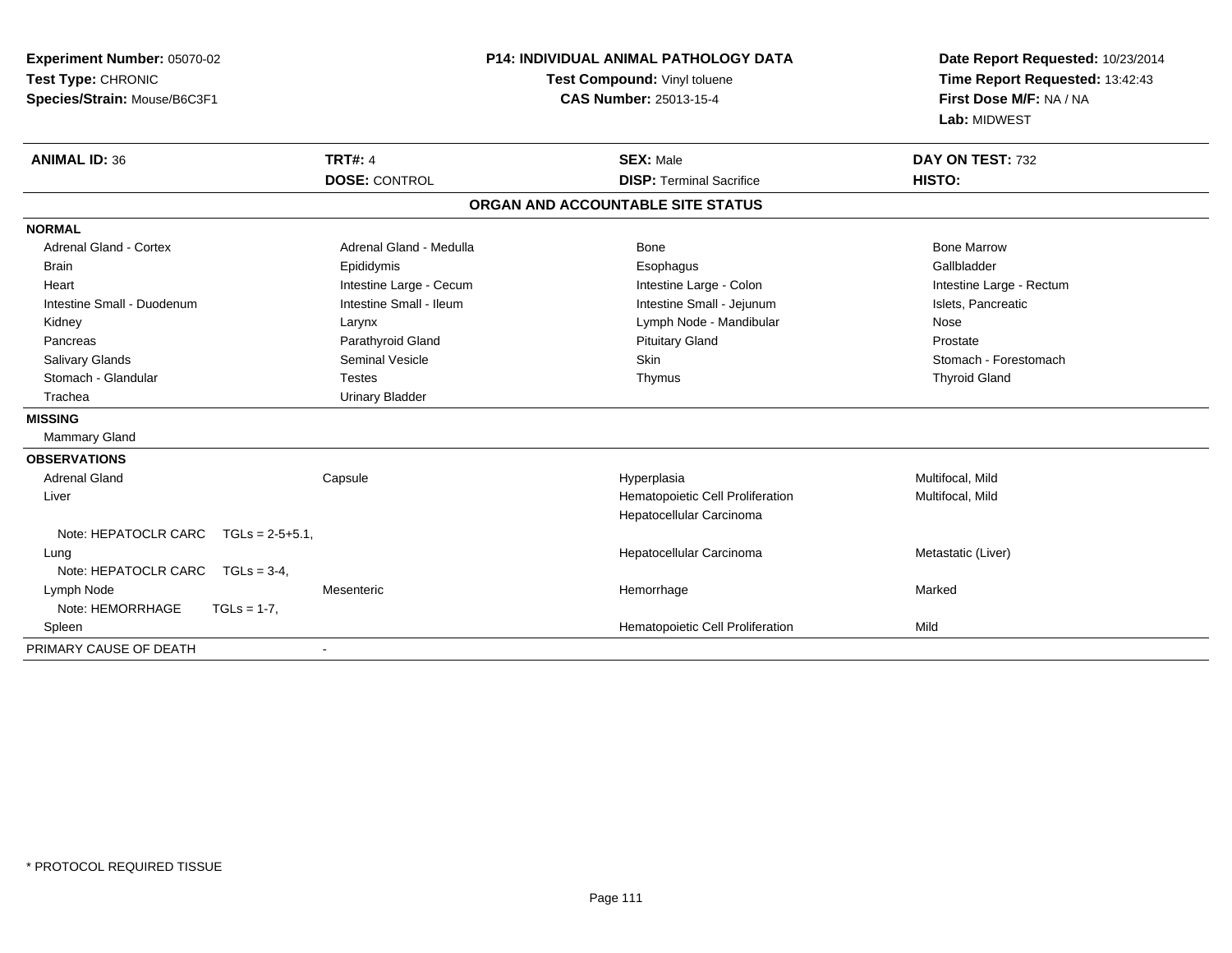| Experiment Number: 05070-02<br>Test Type: CHRONIC<br>Species/Strain: Mouse/B6C3F1 |                                       | <b>P14: INDIVIDUAL ANIMAL PATHOLOGY DATA</b><br>Test Compound: Vinyl toluene<br><b>CAS Number: 25013-15-4</b> | Date Report Requested: 10/23/2014<br>Time Report Requested: 13:42:43<br>First Dose M/F: NA / NA<br>Lab: MIDWEST |
|-----------------------------------------------------------------------------------|---------------------------------------|---------------------------------------------------------------------------------------------------------------|-----------------------------------------------------------------------------------------------------------------|
| <b>ANIMAL ID: 36</b>                                                              | <b>TRT#: 5</b><br><b>DOSE: 25 PPM</b> | <b>SEX: Male</b><br><b>DISP: Terminal Sacrifice</b>                                                           | DAY ON TEST: 733<br>HISTO:                                                                                      |
|                                                                                   |                                       | ORGAN AND ACCOUNTABLE SITE STATUS                                                                             |                                                                                                                 |
| <b>NORMAL</b>                                                                     |                                       |                                                                                                               |                                                                                                                 |
| Adrenal Gland - Medulla                                                           | Bone                                  | <b>Bone Marrow</b>                                                                                            | Epididymis                                                                                                      |
| Esophagus                                                                         | Gallbladder                           | Heart                                                                                                         | Intestine Large - Cecum                                                                                         |
| Intestine Large - Colon                                                           | Intestine Large - Rectum              | Intestine Small - Duodenum                                                                                    | Intestine Small - Ileum                                                                                         |
| Intestine Small - Jejunum                                                         | Islets, Pancreatic                    | Kidney                                                                                                        | Larynx                                                                                                          |
| Lymph Node - Mesenteric                                                           | Mammary Gland                         | Pancreas                                                                                                      | Parathyroid Gland                                                                                               |
| <b>Pituitary Gland</b>                                                            | Prostate                              | Salivary Glands                                                                                               | Seminal Vesicle                                                                                                 |
| <b>Skin</b>                                                                       | Spleen                                | Stomach - Forestomach                                                                                         | Stomach - Glandular                                                                                             |
| <b>Testes</b>                                                                     | Thymus                                | <b>Thyroid Gland</b>                                                                                          | Trachea                                                                                                         |
| <b>Urinary Bladder</b>                                                            |                                       |                                                                                                               |                                                                                                                 |
| <b>MISSING</b>                                                                    |                                       |                                                                                                               |                                                                                                                 |
| Lymph Node - Mandibular                                                           |                                       |                                                                                                               |                                                                                                                 |
| <b>OBSERVATIONS</b>                                                               |                                       |                                                                                                               |                                                                                                                 |
| <b>Adrenal Gland</b>                                                              | Capsule                               | Hyperplasia                                                                                                   | Multifocal, Marked                                                                                              |
|                                                                                   | Cortex                                | Hyperplasia                                                                                                   | Focal, Mild                                                                                                     |
| <b>Brain</b>                                                                      |                                       | Mineralization                                                                                                | Multifocal, Mild                                                                                                |
| Liver                                                                             |                                       | Fibrosis                                                                                                      | Focal, Mild                                                                                                     |
| Note: FIBROSIS<br>$TGLs = 1-5$ ,                                                  |                                       |                                                                                                               |                                                                                                                 |
| Lung                                                                              | Alveolus, Bronchiole                  | Inflammation                                                                                                  | Chronic Active, Multifocal, Mild                                                                                |
| Nose                                                                              | <b>Respirat Epith</b>                 | Hyperplasia                                                                                                   | Marked                                                                                                          |
|                                                                                   | Mucosa                                | Inflammation                                                                                                  | Chronic Active, Moderate                                                                                        |
| PRIMARY CAUSE OF DEATH                                                            |                                       |                                                                                                               |                                                                                                                 |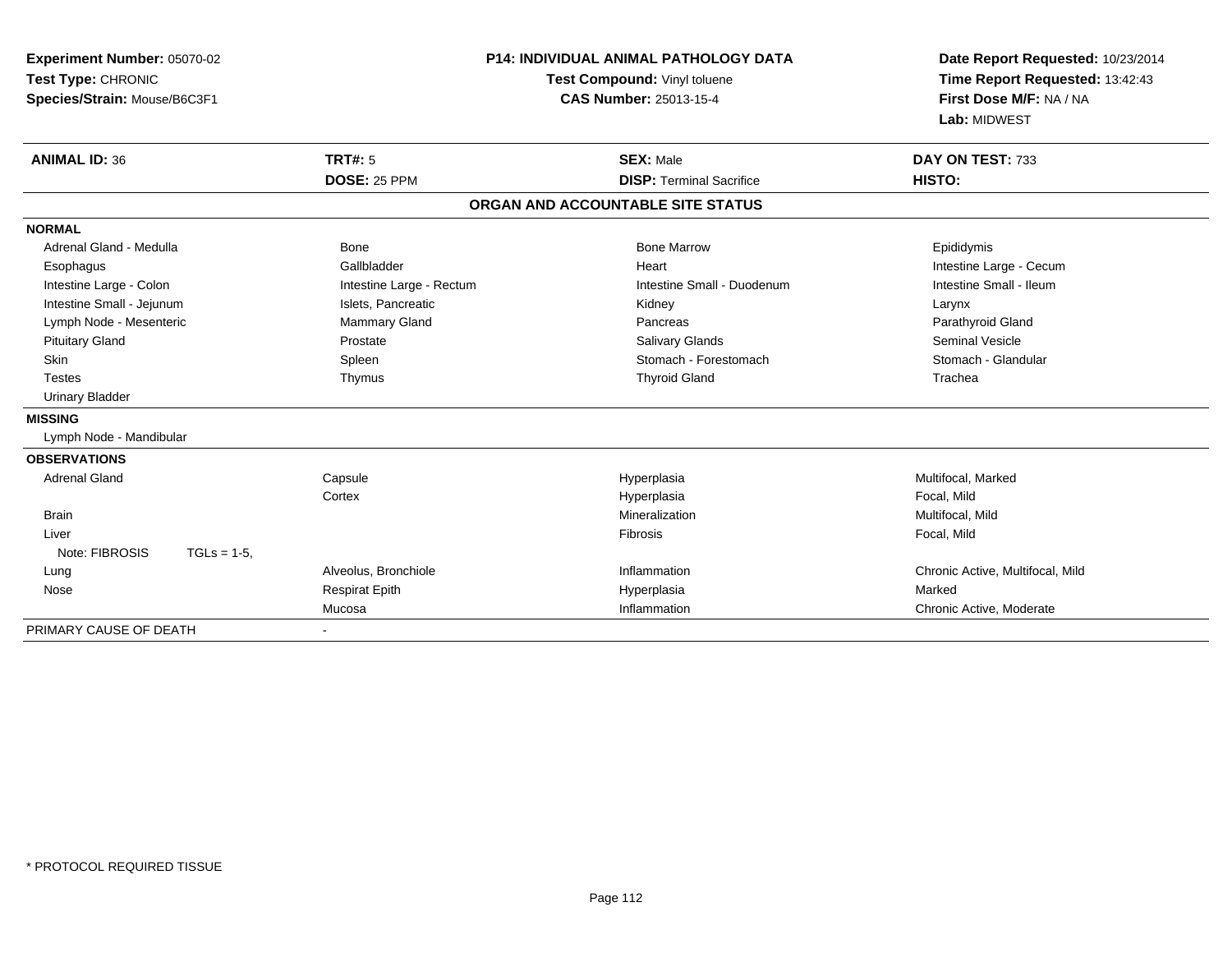| <b>Experiment Number: 05070-02</b><br>Test Type: CHRONIC<br>Species/Strain: Mouse/B6C3F1 |              |                        | <b>P14: INDIVIDUAL ANIMAL PATHOLOGY DATA</b><br>Date Report Requested: 10/23/2014<br>Time Report Requested: 13:42:43<br>Test Compound: Vinyl toluene<br>First Dose M/F: NA / NA<br><b>CAS Number: 25013-15-4</b><br>Lab: MIDWEST |                                      |
|------------------------------------------------------------------------------------------|--------------|------------------------|----------------------------------------------------------------------------------------------------------------------------------------------------------------------------------------------------------------------------------|--------------------------------------|
| <b>ANIMAL ID: 36</b>                                                                     |              | <b>TRT#: 6</b>         | <b>SEX: Male</b>                                                                                                                                                                                                                 | DAY ON TEST: 733                     |
|                                                                                          |              | DOSE: 10 PPM           | <b>DISP: Terminal Sacrifice</b>                                                                                                                                                                                                  | HISTO:                               |
|                                                                                          |              |                        | ORGAN AND ACCOUNTABLE SITE STATUS                                                                                                                                                                                                |                                      |
| <b>NORMAL</b>                                                                            |              |                        |                                                                                                                                                                                                                                  |                                      |
| Skin                                                                                     |              | <b>Urinary Bladder</b> |                                                                                                                                                                                                                                  |                                      |
| <b>OBSERVATIONS</b>                                                                      |              |                        |                                                                                                                                                                                                                                  |                                      |
| <b>Intestine Small</b>                                                                   |              | Jejunum                | Adenocarcinoma                                                                                                                                                                                                                   |                                      |
| Note: ADENOCARC                                                                          | $TGLs = 8-4$ |                        |                                                                                                                                                                                                                                  |                                      |
| Lung                                                                                     |              |                        | Congestion                                                                                                                                                                                                                       | Moderate                             |
|                                                                                          |              | Alveolus, Bronchiole   | Inflammation                                                                                                                                                                                                                     | Chronic Active, Multifocal, Moderate |
| Note: CONGESTION                                                                         | $TGLs = 2-1$ |                        |                                                                                                                                                                                                                                  |                                      |
| [Inflammation TGLS = $3+4+5-1$ ]                                                         |              |                        |                                                                                                                                                                                                                                  |                                      |
| Lymph Node                                                                               |              | Mesenteric             | Hematopoietic Cell Proliferation                                                                                                                                                                                                 | Mild                                 |
|                                                                                          |              | Mesenteric             | Hemorrhage                                                                                                                                                                                                                       | Mild                                 |
|                                                                                          |              | Mesenteric             | Hyperplasia                                                                                                                                                                                                                      | Lymphoid, Mild                       |
| Note: HEMORRHAGE                                                                         | $TGLs = 7-3$ |                        |                                                                                                                                                                                                                                  |                                      |
| Nose                                                                                     |              | <b>Respirat Epith</b>  | Hyperplasia                                                                                                                                                                                                                      | Moderate                             |
|                                                                                          |              | Mucosa                 | Inflammation                                                                                                                                                                                                                     | Chronic Active, Mild                 |
| PRIMARY CAUSE OF DEATH                                                                   |              |                        |                                                                                                                                                                                                                                  |                                      |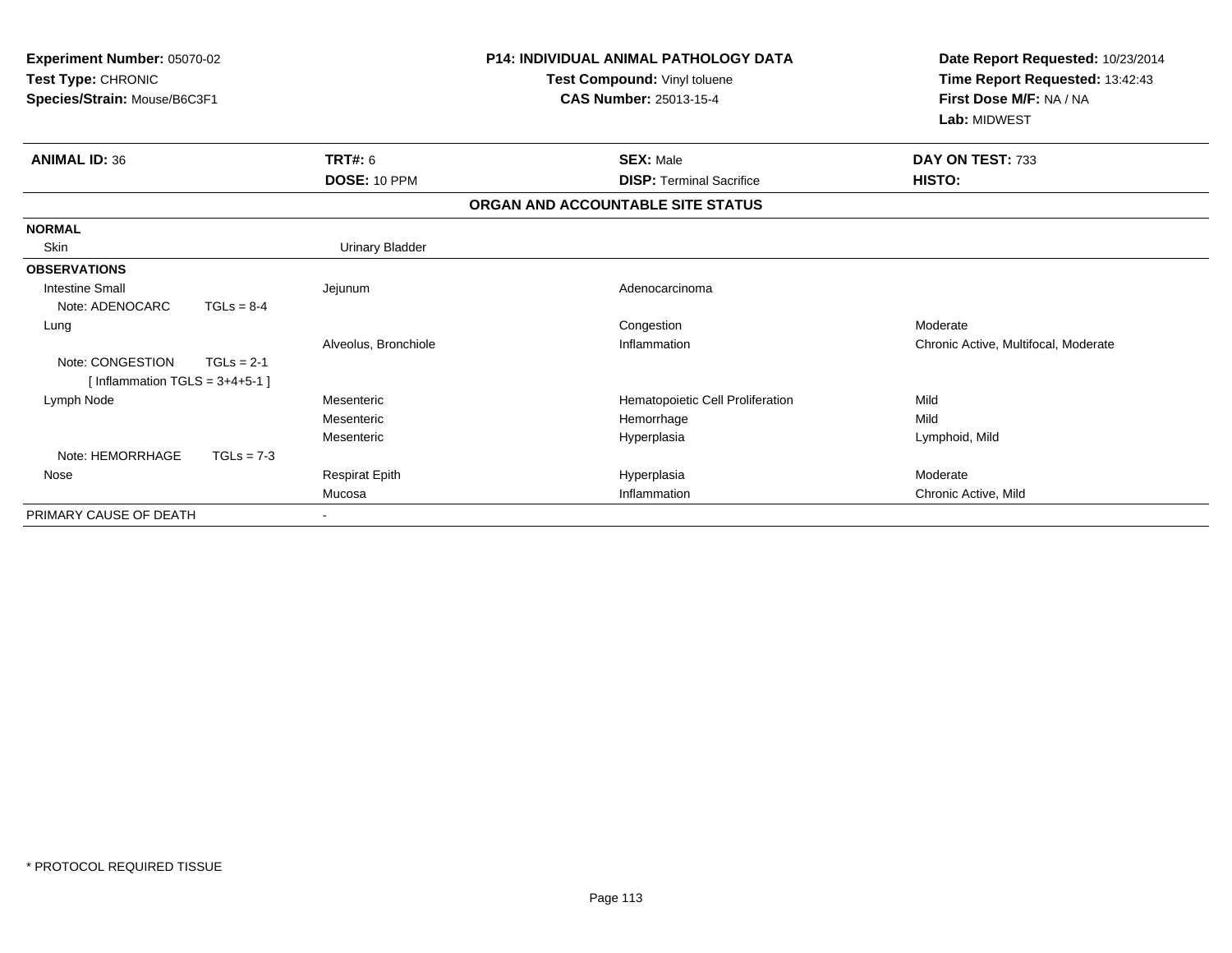| Experiment Number: 05070-02<br>Test Type: CHRONIC<br>Species/Strain: Mouse/B6C3F1 |                                                                  | <b>P14: INDIVIDUAL ANIMAL PATHOLOGY DATA</b><br>Test Compound: Vinyl toluene<br><b>CAS Number: 25013-15-4</b> | Date Report Requested: 10/23/2014<br>Time Report Requested: 13:42:43<br>First Dose M/F: NA / NA<br>Lab: MIDWEST |  |
|-----------------------------------------------------------------------------------|------------------------------------------------------------------|---------------------------------------------------------------------------------------------------------------|-----------------------------------------------------------------------------------------------------------------|--|
| <b>ANIMAL ID: 37</b>                                                              | <b>TRT#: 4</b><br><b>DOSE: CONTROL</b>                           | <b>SEX: Male</b><br><b>DISP: Terminal Sacrifice</b>                                                           | DAY ON TEST: 732<br>HISTO:                                                                                      |  |
|                                                                                   |                                                                  | ORGAN AND ACCOUNTABLE SITE STATUS                                                                             |                                                                                                                 |  |
| <b>NORMAL</b>                                                                     |                                                                  |                                                                                                               |                                                                                                                 |  |
| <b>Bone Marrow</b>                                                                | Ear                                                              | Epididymis                                                                                                    | Esophagus                                                                                                       |  |
| Gallbladder                                                                       | Heart                                                            | Intestine Large - Cecum                                                                                       | Intestine Large - Colon                                                                                         |  |
| Intestine Large - Rectum                                                          | Intestine Small - Duodenum                                       | Intestine Small - Ileum                                                                                       | Intestine Small - Jejunum                                                                                       |  |
| Islets, Pancreatic                                                                | Kidney                                                           | Larynx                                                                                                        | Liver                                                                                                           |  |
| Lymph Node - Mandibular                                                           | <b>Mammary Gland</b>                                             | Nose                                                                                                          | Pancreas                                                                                                        |  |
| Parathyroid Gland                                                                 | <b>Pituitary Gland</b>                                           | Prostate                                                                                                      | <b>Seminal Vesicle</b>                                                                                          |  |
| <b>Skin</b>                                                                       | Spleen                                                           | Stomach - Forestomach                                                                                         | Stomach - Glandular                                                                                             |  |
| <b>Testes</b>                                                                     | Thymus                                                           | <b>Thyroid Gland</b>                                                                                          | Trachea                                                                                                         |  |
| <b>Urinary Bladder</b>                                                            |                                                                  |                                                                                                               |                                                                                                                 |  |
| <b>MISSING</b>                                                                    |                                                                  |                                                                                                               |                                                                                                                 |  |
| Lymph Node - Mesenteric                                                           |                                                                  |                                                                                                               |                                                                                                                 |  |
| <b>OBSERVATIONS</b>                                                               |                                                                  |                                                                                                               |                                                                                                                 |  |
| <b>Adrenal Gland</b>                                                              | Cortex                                                           | Adenoma                                                                                                       |                                                                                                                 |  |
|                                                                                   | Cortex                                                           | Hyperplasia                                                                                                   | Focal, Moderate                                                                                                 |  |
|                                                                                   | Medulla                                                          | Hyperplasia                                                                                                   | Focal, Minimal                                                                                                  |  |
|                                                                                   | Cortex                                                           | Hypertrophy                                                                                                   | Multifocal, Mild                                                                                                |  |
| <b>Bone</b>                                                                       |                                                                  | Osteoma                                                                                                       |                                                                                                                 |  |
|                                                                                   | Note: NEOPLASM(?) INVOLVES MAXILLA, TEETH AND PERIODONTAL TISSUE |                                                                                                               |                                                                                                                 |  |
| <b>Brain</b>                                                                      |                                                                  | Mineralization                                                                                                | Multifocal, Mild                                                                                                |  |
| Lung                                                                              |                                                                  | Alveolar/Bronchiolar Adenoma                                                                                  |                                                                                                                 |  |
| Note: ALV BRON ADEN<br>$TGLs = 1-10.1$ ,                                          |                                                                  |                                                                                                               |                                                                                                                 |  |
| Salivary Glands                                                                   |                                                                  | <b>Infiltration Cellular</b>                                                                                  | Lymphocyte, Multifocal, Mild                                                                                    |  |
| PRIMARY CAUSE OF DEATH                                                            | $\blacksquare$                                                   |                                                                                                               |                                                                                                                 |  |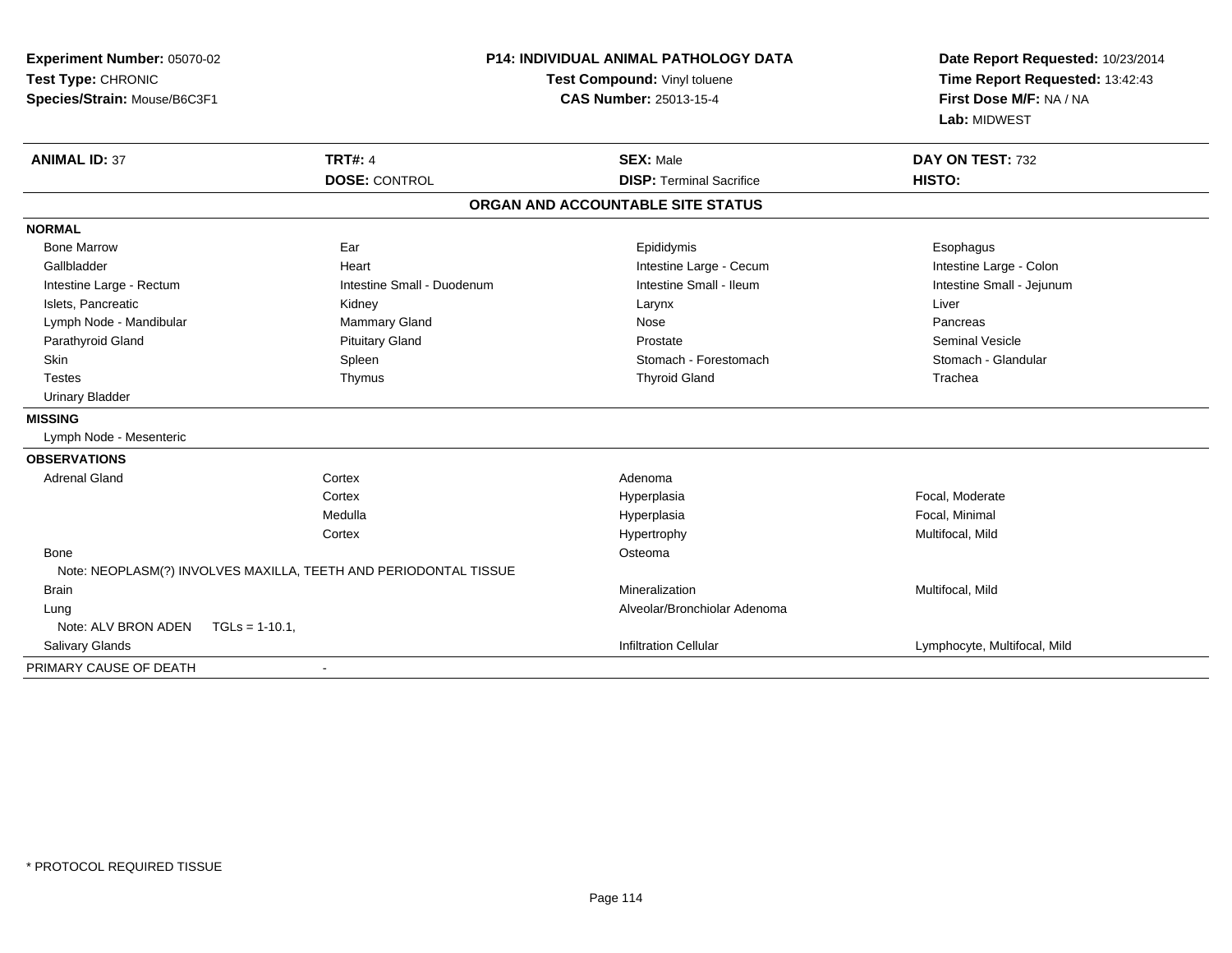| Experiment Number: 05070-02<br>Test Type: CHRONIC<br>Species/Strain: Mouse/B6C3F1 | <b>P14: INDIVIDUAL ANIMAL PATHOLOGY DATA</b><br>Test Compound: Vinyl toluene<br>CAS Number: 25013-15-4 |                                   | Date Report Requested: 10/23/2014<br>Time Report Requested: 13:42:43<br>First Dose M/F: NA / NA<br>Lab: MIDWEST |  |
|-----------------------------------------------------------------------------------|--------------------------------------------------------------------------------------------------------|-----------------------------------|-----------------------------------------------------------------------------------------------------------------|--|
| <b>ANIMAL ID: 37</b>                                                              | <b>TRT#: 5</b>                                                                                         | <b>SEX: Male</b>                  | DAY ON TEST: 733                                                                                                |  |
|                                                                                   | <b>DOSE: 25 PPM</b>                                                                                    | <b>DISP: Terminal Sacrifice</b>   | HISTO:                                                                                                          |  |
|                                                                                   |                                                                                                        | ORGAN AND ACCOUNTABLE SITE STATUS |                                                                                                                 |  |
| <b>NORMAL</b>                                                                     |                                                                                                        |                                   |                                                                                                                 |  |
| <b>Adrenal Gland - Cortex</b>                                                     | Adrenal Gland - Medulla                                                                                | Bone                              | <b>Bone Marrow</b>                                                                                              |  |
| <b>Brain</b>                                                                      | Epididymis                                                                                             | Esophagus                         | Gallbladder                                                                                                     |  |
| Heart                                                                             | Intestine Large - Cecum                                                                                | Intestine Large - Colon           | Intestine Large - Rectum                                                                                        |  |
| Intestine Small - Duodenum                                                        | Intestine Small - Ileum                                                                                | Intestine Small - Jejunum         | Islets, Pancreatic                                                                                              |  |
| Kidney                                                                            | Larynx                                                                                                 | Lymph Node - Mandibular           | Lymph Node - Mesenteric                                                                                         |  |
| Pancreas                                                                          | Parathyroid Gland                                                                                      | <b>Pituitary Gland</b>            | Prostate                                                                                                        |  |
| <b>Seminal Vesicle</b>                                                            | Spleen                                                                                                 | Stomach - Forestomach             | Stomach - Glandular                                                                                             |  |
| Testes                                                                            | <b>Thyroid Gland</b>                                                                                   | Trachea                           | <b>Urinary Bladder</b>                                                                                          |  |
| <b>MISSING</b>                                                                    |                                                                                                        |                                   |                                                                                                                 |  |
| <b>Mammary Gland</b>                                                              |                                                                                                        |                                   |                                                                                                                 |  |
| <b>INSUFFICIENT TISSUE</b>                                                        |                                                                                                        |                                   |                                                                                                                 |  |
| Thymus                                                                            |                                                                                                        |                                   |                                                                                                                 |  |
| <b>OBSERVATIONS</b>                                                               |                                                                                                        |                                   |                                                                                                                 |  |
| <b>Adrenal Gland</b>                                                              | Capsule                                                                                                | Hyperplasia                       | Multifocal, Mild                                                                                                |  |
| Liver                                                                             |                                                                                                        | Hepatocellular Carcinoma          |                                                                                                                 |  |
| Note: HEPATOCLR CARC<br>$TGLs = 9-5$                                              |                                                                                                        |                                   |                                                                                                                 |  |
| Lung                                                                              | Alveolus, Bronchiole                                                                                   | Inflammation                      | Chronic Active, Multifocal, Marked                                                                              |  |
| Note: INFLAMMATION                                                                | $TGLs = 3+4+5+6+7+8-4+4.1$ .                                                                           |                                   |                                                                                                                 |  |
| Nose                                                                              | <b>Respirat Epith</b>                                                                                  | Hyperplasia                       | Marked                                                                                                          |  |
|                                                                                   | Mucosa                                                                                                 | Inflammation                      | Chronic Active, Mild                                                                                            |  |
| Salivary Glands                                                                   |                                                                                                        | <b>Infiltration Cellular</b>      | Lymphocyte, Multifocal, Minimal                                                                                 |  |
| Skin                                                                              | <b>Subcut Tiss</b>                                                                                     | Hemangioma                        |                                                                                                                 |  |
| Note: HEMANGIOMA<br>$TGLs = 2-10$                                                 |                                                                                                        |                                   |                                                                                                                 |  |
| PRIMARY CAUSE OF DEATH                                                            |                                                                                                        |                                   |                                                                                                                 |  |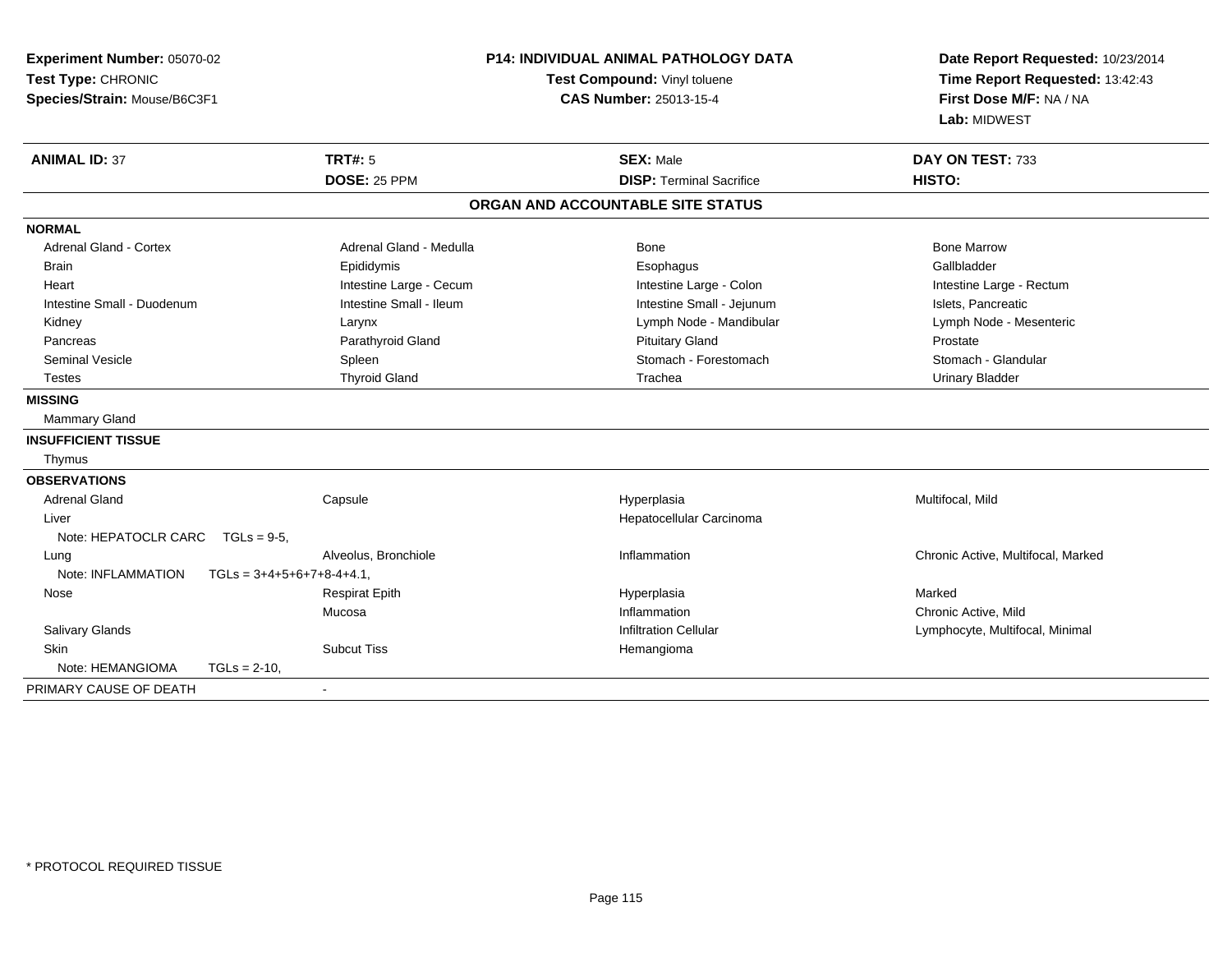| Experiment Number: 05070-02   | <b>P14: INDIVIDUAL ANIMAL PATHOLOGY DATA</b><br>Test Compound: Vinyl toluene |                                   | Date Report Requested: 10/23/2014 |  |
|-------------------------------|------------------------------------------------------------------------------|-----------------------------------|-----------------------------------|--|
| Test Type: CHRONIC            |                                                                              |                                   | Time Report Requested: 13:42:43   |  |
| Species/Strain: Mouse/B6C3F1  | <b>CAS Number: 25013-15-4</b>                                                |                                   | First Dose M/F: NA / NA           |  |
|                               |                                                                              |                                   | Lab: MIDWEST                      |  |
| <b>ANIMAL ID: 37</b>          | <b>TRT#: 6</b>                                                               | <b>SEX: Male</b>                  | DAY ON TEST: 602                  |  |
|                               | DOSE: 10 PPM                                                                 | <b>DISP: Natural Death</b>        | HISTO:                            |  |
|                               |                                                                              | ORGAN AND ACCOUNTABLE SITE STATUS |                                   |  |
| <b>NORMAL</b>                 |                                                                              |                                   |                                   |  |
| <b>Bone</b>                   | <b>Bone Marrow</b>                                                           | Epididymis                        | Heart                             |  |
| Liver                         | Lymph Node - Mandibular                                                      | <b>Pituitary Gland</b>            | <b>Salivary Glands</b>            |  |
| <b>Seminal Vesicle</b>        | <b>Skin</b>                                                                  | <b>Testes</b>                     |                                   |  |
| <b>MISSING</b>                |                                                                              |                                   |                                   |  |
| Esophagus                     | Intestine Small - Ileum                                                      | Intestine Small - Jejunum         | Lymph Node - Mesenteric           |  |
| <b>Mammary Gland</b>          | Parathyroid Gland                                                            | <b>Thyroid Gland</b>              | Trachea                           |  |
| <b>AUTO PRECLUDES DIAG.</b>   |                                                                              |                                   |                                   |  |
| <b>Adrenal Gland - Cortex</b> | Adrenal Gland - Medulla                                                      | Gallbladder                       | Intestine Large - Cecum           |  |
| Intestine Large - Colon       | Intestine Large - Rectum                                                     | Intestine Small - Duodenum        | Islets, Pancreatic                |  |
| Kidney                        | Pancreas                                                                     | <b>Preputial Gland</b>            | Prostate                          |  |
| Spleen                        | Stomach - Forestomach                                                        | Stomach - Glandular               | Thymus                            |  |
| <b>Urinary Bladder</b>        |                                                                              |                                   |                                   |  |
| <b>OBSERVATIONS</b>           |                                                                              |                                   |                                   |  |
| <b>Brain</b>                  |                                                                              | Mineralization                    | Multifocal, Mild                  |  |
| Lung                          | Alveolus, Bronchiole                                                         | Inflammation                      | Chronic Active, Multifocal, Mild  |  |
| Nose                          | <b>Respirat Epith</b>                                                        | Hyperplasia                       | Moderate                          |  |
| PRIMARY CAUSE OF DEATH        |                                                                              |                                   |                                   |  |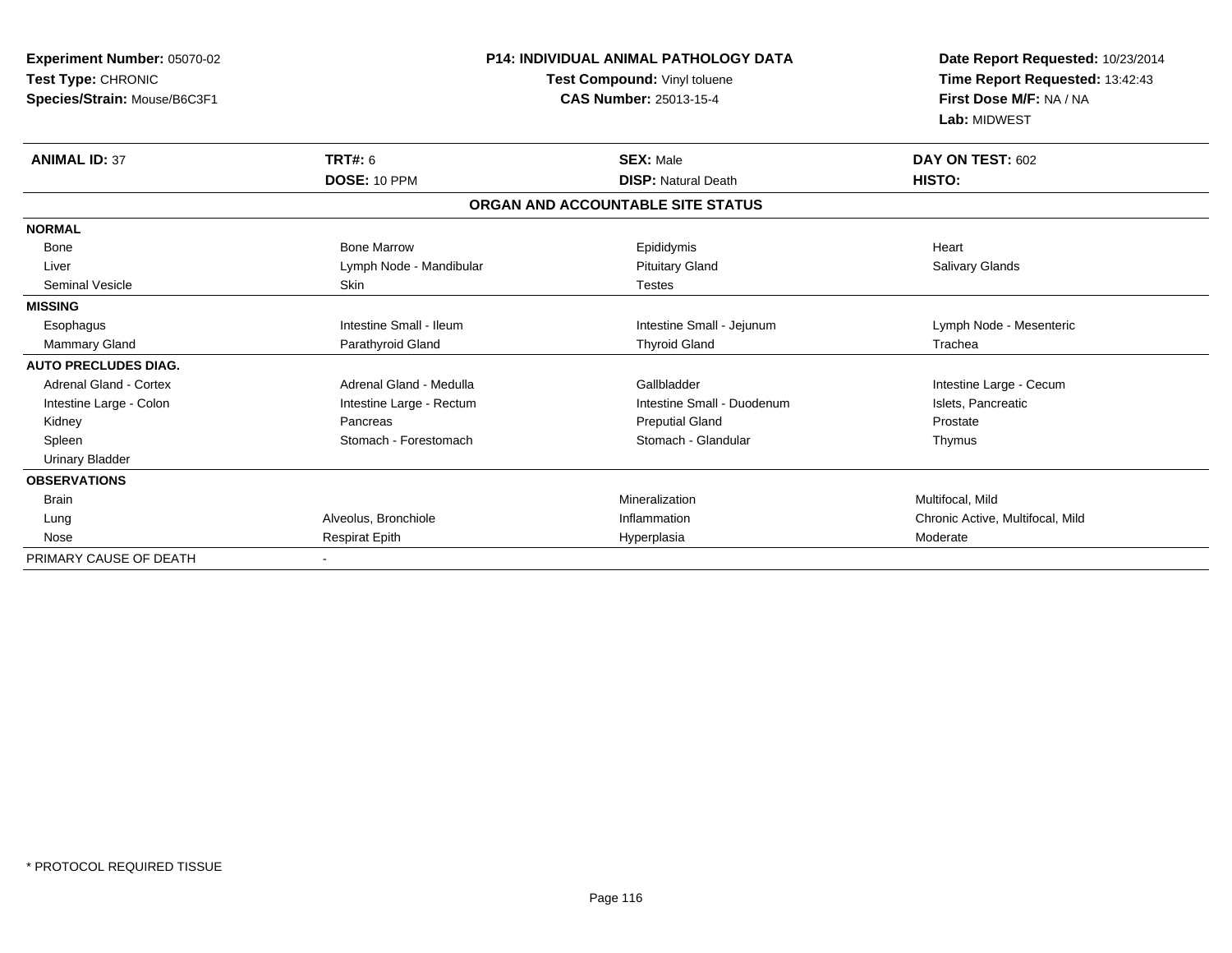| Experiment Number: 05070-02<br>Test Type: CHRONIC<br>Species/Strain: Mouse/B6C3F1 |                          | <b>P14: INDIVIDUAL ANIMAL PATHOLOGY DATA</b><br>Test Compound: Vinyl toluene<br><b>CAS Number: 25013-15-4</b> | Date Report Requested: 10/23/2014<br>Time Report Requested: 13:42:43<br>First Dose M/F: NA / NA<br>Lab: MIDWEST |
|-----------------------------------------------------------------------------------|--------------------------|---------------------------------------------------------------------------------------------------------------|-----------------------------------------------------------------------------------------------------------------|
| <b>ANIMAL ID: 38</b>                                                              | <b>TRT#: 4</b>           | <b>SEX: Male</b>                                                                                              | DAY ON TEST: 707                                                                                                |
|                                                                                   | <b>DOSE: CONTROL</b>     | <b>DISP: Natural Death</b>                                                                                    | HISTO:                                                                                                          |
|                                                                                   |                          | ORGAN AND ACCOUNTABLE SITE STATUS                                                                             |                                                                                                                 |
| <b>NORMAL</b>                                                                     |                          |                                                                                                               |                                                                                                                 |
| <b>Adrenal Gland - Cortex</b>                                                     | Adrenal Gland - Medulla  | Bone                                                                                                          | <b>Bone Marrow</b>                                                                                              |
| <b>Brain</b>                                                                      | Epididymis               | Esophagus                                                                                                     | Heart                                                                                                           |
| Intestine Large - Cecum                                                           | Intestine Large - Colon  | Intestine Large - Rectum                                                                                      | Kidney                                                                                                          |
| Larynx                                                                            | Liver                    | Pancreas                                                                                                      | Parathyroid Gland                                                                                               |
| <b>Pituitary Gland</b>                                                            | Prostate                 | <b>Salivary Glands</b>                                                                                        | <b>Seminal Vesicle</b>                                                                                          |
| Spleen                                                                            | Stomach - Forestomach    | Stomach - Glandular                                                                                           | Testes                                                                                                          |
| Thymus                                                                            | <b>Thyroid Gland</b>     | Trachea                                                                                                       | <b>Urinary Bladder</b>                                                                                          |
| <b>MISSING</b>                                                                    |                          |                                                                                                               |                                                                                                                 |
| Gallbladder                                                                       | <b>Mammary Gland</b>     |                                                                                                               |                                                                                                                 |
| <b>AUTO PRECLUDES DIAG.</b><br><b>Intestine Small</b>                             |                          |                                                                                                               |                                                                                                                 |
| <b>OBSERVATIONS</b>                                                               |                          |                                                                                                               |                                                                                                                 |
| <b>Adrenal Gland</b>                                                              | Capsule                  | Hyperplasia                                                                                                   | Multifocal, Mild                                                                                                |
| Islets, Pancreatic                                                                |                          | Hyperplasia                                                                                                   | Multifocal, Mild                                                                                                |
| Lung                                                                              |                          | Alveolar/Bronchiolar Adenoma                                                                                  |                                                                                                                 |
| Note: ALV BRON ADEN<br>$TGLs = 2-10.$                                             |                          |                                                                                                               |                                                                                                                 |
| Lymph Node                                                                        | Mesenteric               | Hemorrhage                                                                                                    | Marked                                                                                                          |
|                                                                                   | Mandibular               | Hyperplasia                                                                                                   | Reticulum Cell, Mild                                                                                            |
| Nose                                                                              | <b>Respirat Epith</b>    | Hyperplasia                                                                                                   | Minimal                                                                                                         |
| Skin                                                                              | <b>Subcut Tiss</b>       | Cyst                                                                                                          | Moderate                                                                                                        |
|                                                                                   | <b>Subcut Tiss</b>       | Inflammation                                                                                                  | Granulomatous, Focal, Moderate                                                                                  |
| PRIMARY CAUSE OF DEATH                                                            | $\overline{\phantom{a}}$ |                                                                                                               |                                                                                                                 |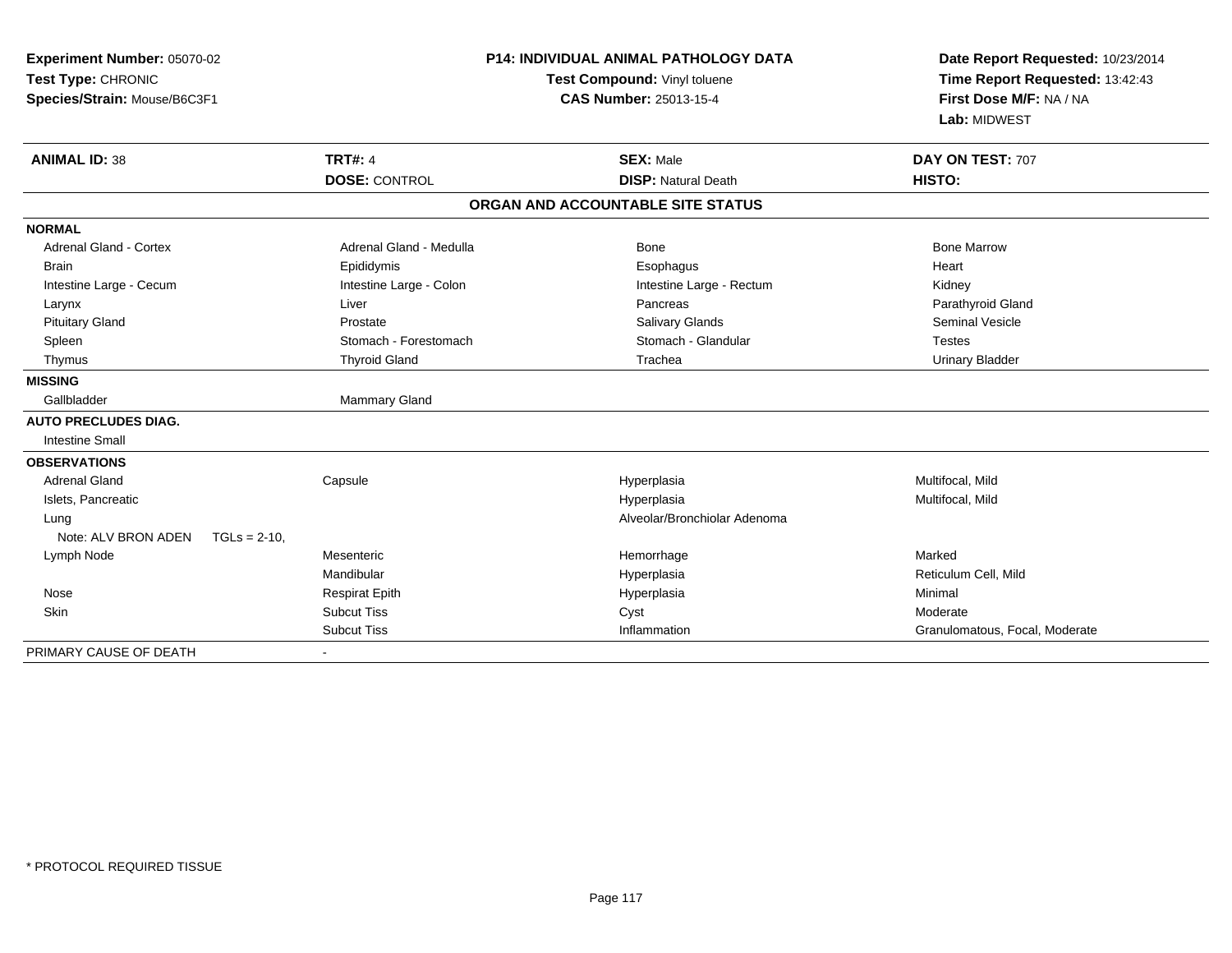| Experiment Number: 05070-02<br>Test Type: CHRONIC<br>Species/Strain: Mouse/B6C3F1 |                                | <b>P14: INDIVIDUAL ANIMAL PATHOLOGY DATA</b><br>Test Compound: Vinyl toluene<br><b>CAS Number: 25013-15-4</b> | Date Report Requested: 10/23/2014<br>Time Report Requested: 13:42:43<br>First Dose M/F: NA / NA<br>Lab: MIDWEST |
|-----------------------------------------------------------------------------------|--------------------------------|---------------------------------------------------------------------------------------------------------------|-----------------------------------------------------------------------------------------------------------------|
| <b>ANIMAL ID: 38</b>                                                              | <b>TRT#: 5</b><br>DOSE: 25 PPM | <b>SEX: Male</b><br><b>DISP: Terminal Sacrifice</b>                                                           | DAY ON TEST: 733<br>HISTO:                                                                                      |
|                                                                                   |                                |                                                                                                               |                                                                                                                 |
|                                                                                   |                                | ORGAN AND ACCOUNTABLE SITE STATUS                                                                             |                                                                                                                 |
| <b>NORMAL</b>                                                                     |                                |                                                                                                               |                                                                                                                 |
| Adrenal Gland - Cortex                                                            | Adrenal Gland - Medulla        | Bone                                                                                                          | <b>Bone Marrow</b>                                                                                              |
| Epididymis                                                                        | Esophagus                      | Gallbladder                                                                                                   | Heart                                                                                                           |
| Intestine Large - Cecum                                                           | Intestine Large - Colon        | Intestine Large - Rectum                                                                                      | Intestine Small - Duodenum                                                                                      |
| Intestine Small - Ileum                                                           | Intestine Small - Jejunum      | Larynx                                                                                                        | Lung                                                                                                            |
| Lymph Node - Mandibular                                                           | Lymph Node - Mesenteric        | Pancreas                                                                                                      | <b>Pituitary Gland</b>                                                                                          |
| Prostate                                                                          | <b>Seminal Vesicle</b>         | Skin                                                                                                          | Spleen                                                                                                          |
| Stomach - Forestomach                                                             | Stomach - Glandular            | <b>Testes</b>                                                                                                 | Thymus                                                                                                          |
| <b>Thyroid Gland</b>                                                              | Trachea                        | <b>Urinary Bladder</b>                                                                                        |                                                                                                                 |
| <b>MISSING</b>                                                                    |                                |                                                                                                               |                                                                                                                 |
| Mammary Gland                                                                     |                                |                                                                                                               |                                                                                                                 |
| <b>OBSERVATIONS</b>                                                               |                                |                                                                                                               |                                                                                                                 |
| <b>Adrenal Gland</b>                                                              | Capsule                        | Hyperplasia                                                                                                   | Multifocal, Mild                                                                                                |
| <b>Brain</b>                                                                      |                                | Mineralization                                                                                                | Multifocal, Minimal                                                                                             |
| Islets, Pancreatic                                                                |                                | Hyperplasia                                                                                                   | Multifocal, Mild                                                                                                |
| Kidney                                                                            |                                | <b>Infiltration Cellular</b>                                                                                  | Lymphocyte, Multifocal, Minimal                                                                                 |
| Liver                                                                             |                                | Hepatocellular Adenoma                                                                                        |                                                                                                                 |
| Note: [ HEPATOCLR ADEN ] TGLs = 3-5                                               |                                |                                                                                                               |                                                                                                                 |
| Nose                                                                              | <b>Respirat Epith</b>          | Hyperplasia                                                                                                   | Marked                                                                                                          |
|                                                                                   | Mucosa                         | Inflammation                                                                                                  | Chronic Active, Moderate                                                                                        |
| Parathyroid Gland                                                                 |                                | <b>Infiltration Cellular</b>                                                                                  | Lymphocyte, Focal, Mild                                                                                         |
| <b>Preputial Gland</b>                                                            |                                | Cyst                                                                                                          |                                                                                                                 |
| Note: CYST<br>$TGLs = 2-10$                                                       |                                |                                                                                                               |                                                                                                                 |
| Salivary Glands                                                                   |                                | <b>Infiltration Cellular</b>                                                                                  | Lymphocyte, Multifocal, Mild                                                                                    |
| PRIMARY CAUSE OF DEATH                                                            | $\blacksquare$                 |                                                                                                               |                                                                                                                 |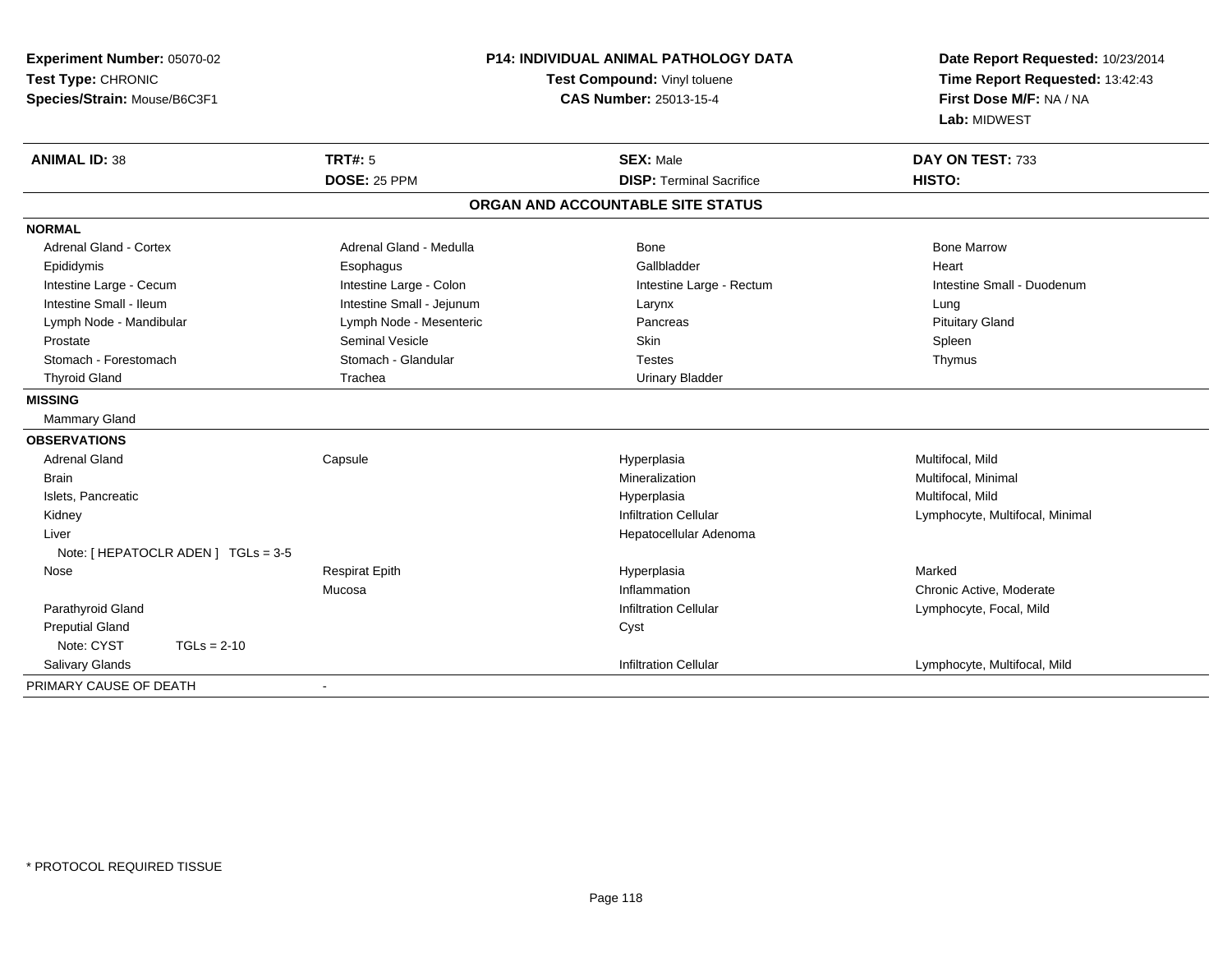| Experiment Number: 05070-02<br>Test Type: CHRONIC<br>Species/Strain: Mouse/B6C3F1 |                |                       | <b>P14: INDIVIDUAL ANIMAL PATHOLOGY DATA</b><br>Test Compound: Vinyl toluene<br><b>CAS Number: 25013-15-4</b> |                                   | Date Report Requested: 10/23/2014<br>Time Report Requested: 13:42:43<br>First Dose M/F: NA / NA<br>Lab: MIDWEST |
|-----------------------------------------------------------------------------------|----------------|-----------------------|---------------------------------------------------------------------------------------------------------------|-----------------------------------|-----------------------------------------------------------------------------------------------------------------|
| <b>ANIMAL ID: 38</b>                                                              |                | <b>TRT#: 6</b>        |                                                                                                               | <b>SEX: Male</b>                  | DAY ON TEST: 682                                                                                                |
|                                                                                   |                | <b>DOSE: 10 PPM</b>   |                                                                                                               | <b>DISP: Natural Death</b>        | <b>HISTO:</b>                                                                                                   |
|                                                                                   |                |                       |                                                                                                               | ORGAN AND ACCOUNTABLE SITE STATUS |                                                                                                                 |
| <b>AUTO PRECLUDES DIAG.</b>                                                       |                |                       |                                                                                                               |                                   |                                                                                                                 |
| Gallbladder                                                                       |                |                       |                                                                                                               |                                   |                                                                                                                 |
| <b>OBSERVATIONS</b>                                                               |                |                       |                                                                                                               |                                   |                                                                                                                 |
| Liver                                                                             |                |                       |                                                                                                               | Hepatocellular Carcinoma          |                                                                                                                 |
| Note: HEPATOCLR CARC                                                              | $TGLs = 3-3$   |                       |                                                                                                               |                                   |                                                                                                                 |
| Lung                                                                              |                |                       |                                                                                                               | Hepatocellular Carcinoma          | Metastatic (Liver)                                                                                              |
| Note: HEPATOCLR CARC                                                              | $TGLs = 1+2-1$ |                       |                                                                                                               |                                   |                                                                                                                 |
| Nose                                                                              |                | <b>Respirat Epith</b> |                                                                                                               | Hyperplasia                       | Moderate                                                                                                        |
|                                                                                   |                | Mucosa                |                                                                                                               | Inflammation                      | Chronic Active, Minimal                                                                                         |
| PRIMARY CAUSE OF DEATH                                                            |                |                       |                                                                                                               |                                   |                                                                                                                 |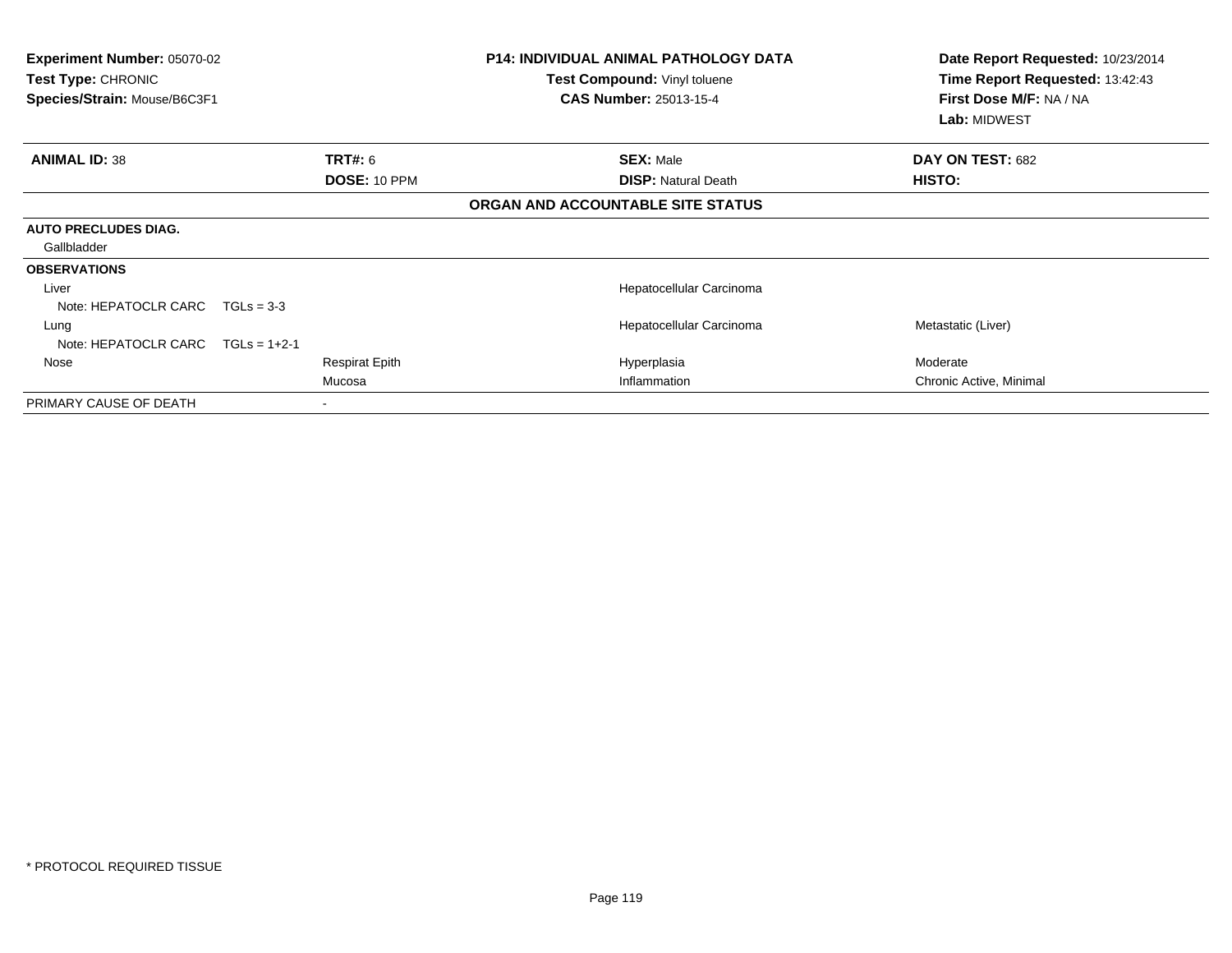| Experiment Number: 05070-02<br>Test Type: CHRONIC<br>Species/Strain: Mouse/B6C3F1 |                           | <b>P14: INDIVIDUAL ANIMAL PATHOLOGY DATA</b><br>Test Compound: Vinyl toluene<br><b>CAS Number: 25013-15-4</b> | Date Report Requested: 10/23/2014<br>Time Report Requested: 13:42:43<br>First Dose M/F: NA / NA |  |
|-----------------------------------------------------------------------------------|---------------------------|---------------------------------------------------------------------------------------------------------------|-------------------------------------------------------------------------------------------------|--|
|                                                                                   |                           |                                                                                                               | Lab: MIDWEST                                                                                    |  |
| <b>ANIMAL ID: 39</b>                                                              | <b>TRT#: 4</b>            | <b>SEX: Male</b>                                                                                              | DAY ON TEST: 731                                                                                |  |
|                                                                                   | <b>DOSE: CONTROL</b>      | <b>DISP: Terminal Sacrifice</b>                                                                               | HISTO:                                                                                          |  |
|                                                                                   |                           | ORGAN AND ACCOUNTABLE SITE STATUS                                                                             |                                                                                                 |  |
| <b>NORMAL</b>                                                                     |                           |                                                                                                               |                                                                                                 |  |
| <b>Adrenal Gland - Cortex</b>                                                     | Adrenal Gland - Medulla   | <b>Bone</b>                                                                                                   | <b>Bone Marrow</b>                                                                              |  |
| Epididymis                                                                        | Esophagus                 | Gallbladder                                                                                                   | Heart                                                                                           |  |
| Intestine Large - Cecum                                                           | Intestine Large - Colon   | Intestine Large - Rectum                                                                                      | Intestine Small - Duodenum                                                                      |  |
| Intestine Small - Ileum                                                           | Intestine Small - Jejunum | Islets. Pancreatic                                                                                            | Kidney                                                                                          |  |
| Larynx                                                                            | Lymph Node - Mandibular   | Nose                                                                                                          | Pancreas                                                                                        |  |
| <b>Pituitary Gland</b>                                                            | Prostate                  | <b>Seminal Vesicle</b>                                                                                        | Skin                                                                                            |  |
| Spleen                                                                            | Stomach - Forestomach     | Stomach - Glandular                                                                                           | <b>Testes</b>                                                                                   |  |
| Thymus                                                                            | <b>Thyroid Gland</b>      | Trachea                                                                                                       | <b>Urinary Bladder</b>                                                                          |  |
| <b>MISSING</b>                                                                    |                           |                                                                                                               |                                                                                                 |  |
| Lymph Node - Mesenteric                                                           | Mammary Gland             | Parathyroid Gland                                                                                             |                                                                                                 |  |
| <b>OBSERVATIONS</b>                                                               |                           |                                                                                                               |                                                                                                 |  |
| <b>Adrenal Gland</b>                                                              | Capsule                   | Hyperplasia                                                                                                   | Multifocal, Moderate                                                                            |  |
| <b>Brain</b>                                                                      |                           | Mineralization                                                                                                | Multifocal, Mild                                                                                |  |
| Liver                                                                             |                           | Hepatocellular Carcinoma                                                                                      |                                                                                                 |  |
| Note: HEPATOCLR CARC $TGLs = 4-10$ ,                                              |                           |                                                                                                               |                                                                                                 |  |
| Lung                                                                              |                           | Alveolar/Bronchiolar Adenoma                                                                                  |                                                                                                 |  |
| Note: GROSS LESION IN APICAL LOBE ACTUALLY IN CARDIAC LOBE                        |                           |                                                                                                               |                                                                                                 |  |
| Note: ALV BRON ADEN $TGLs = 2-4$ ,                                                |                           |                                                                                                               |                                                                                                 |  |
| Salivary Glands                                                                   |                           | <b>Infiltration Cellular</b>                                                                                  | Lymphocyte, Multifocal, Minimal                                                                 |  |
| PRIMARY CAUSE OF DEATH                                                            |                           |                                                                                                               |                                                                                                 |  |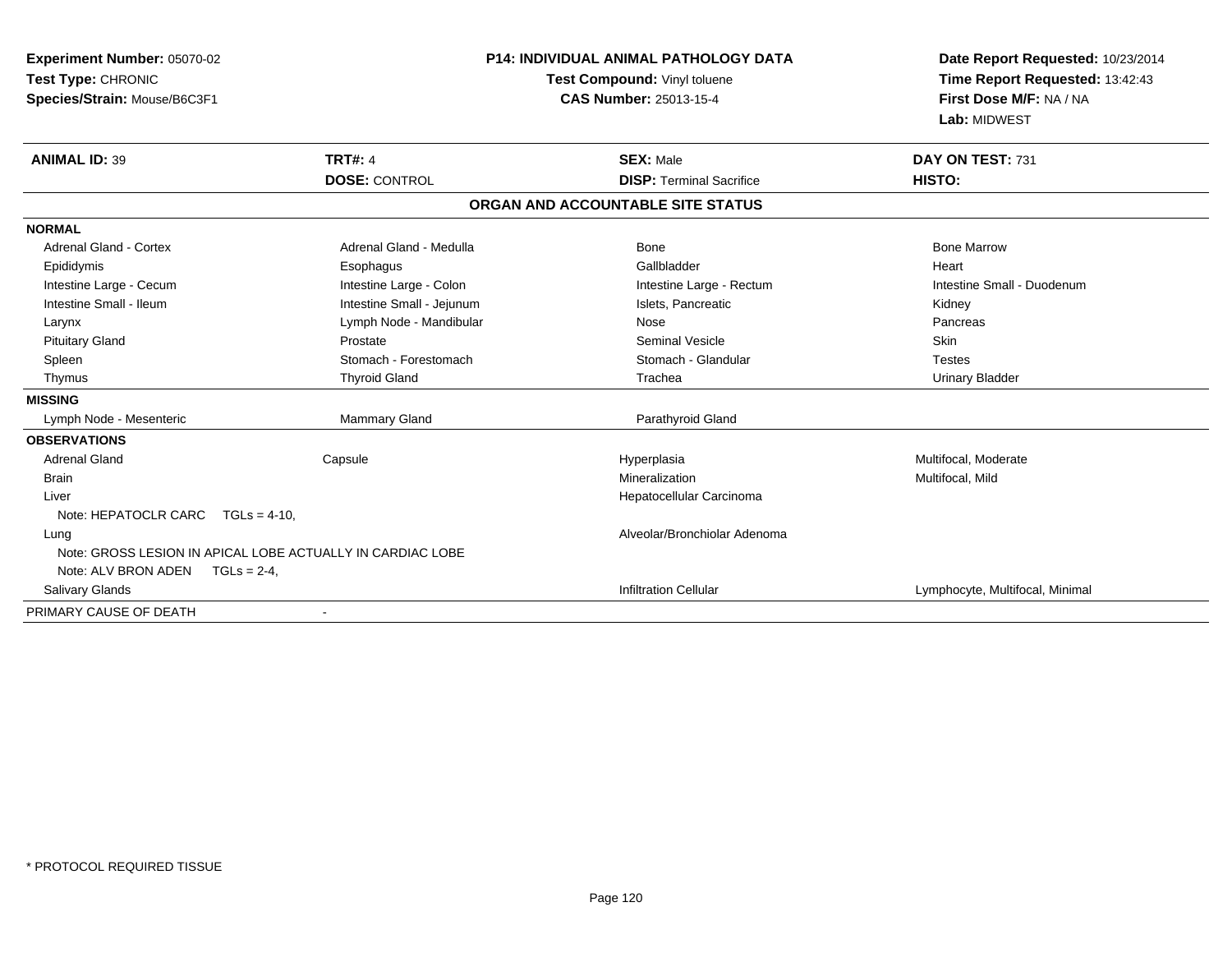| <b>Experiment Number: 05070-02</b><br>Test Type: CHRONIC<br>Species/Strain: Mouse/B6C3F1 |                                | <b>P14: INDIVIDUAL ANIMAL PATHOLOGY DATA</b><br>Test Compound: Vinyl toluene<br><b>CAS Number: 25013-15-4</b> | Date Report Requested: 10/23/2014<br>Time Report Requested: 13:42:43<br>First Dose M/F: NA / NA<br>Lab: MIDWEST |  |
|------------------------------------------------------------------------------------------|--------------------------------|---------------------------------------------------------------------------------------------------------------|-----------------------------------------------------------------------------------------------------------------|--|
|                                                                                          |                                |                                                                                                               |                                                                                                                 |  |
| <b>ANIMAL ID: 39</b>                                                                     | <b>TRT#: 5</b><br>DOSE: 25 PPM | <b>SEX: Male</b><br><b>DISP: Terminal Sacrifice</b>                                                           | DAY ON TEST: 733<br>HISTO:                                                                                      |  |
|                                                                                          |                                |                                                                                                               |                                                                                                                 |  |
|                                                                                          |                                | ORGAN AND ACCOUNTABLE SITE STATUS                                                                             |                                                                                                                 |  |
| <b>NORMAL</b>                                                                            |                                |                                                                                                               |                                                                                                                 |  |
| <b>Adrenal Gland - Cortex</b>                                                            | Adrenal Gland - Medulla        | Bone                                                                                                          | <b>Bone Marrow</b>                                                                                              |  |
| Epididymis                                                                               | Esophagus                      | Gallbladder                                                                                                   | Heart                                                                                                           |  |
| Intestine Large - Cecum                                                                  | Intestine Large - Colon        | Intestine Large - Rectum                                                                                      | Intestine Small - Duodenum                                                                                      |  |
| Intestine Small - Ileum                                                                  | Intestine Small - Jejunum      | Islets, Pancreatic                                                                                            | Kidney                                                                                                          |  |
| Larynx                                                                                   | Liver                          | Lung                                                                                                          | Lymph Node - Mandibular                                                                                         |  |
| Mammary Gland                                                                            | Pancreas                       | <b>Pituitary Gland</b>                                                                                        | Prostate                                                                                                        |  |
| <b>Seminal Vesicle</b>                                                                   | <b>Skin</b>                    | Spleen                                                                                                        | Stomach - Forestomach                                                                                           |  |
| Stomach - Glandular                                                                      | <b>Testes</b>                  | Thymus                                                                                                        | <b>Thyroid Gland</b>                                                                                            |  |
| Trachea                                                                                  | <b>Urinary Bladder</b>         |                                                                                                               |                                                                                                                 |  |
| <b>MISSING</b>                                                                           |                                |                                                                                                               |                                                                                                                 |  |
| Parathyroid Gland                                                                        |                                |                                                                                                               |                                                                                                                 |  |
| <b>OBSERVATIONS</b>                                                                      |                                |                                                                                                               |                                                                                                                 |  |
| <b>Adrenal Gland</b>                                                                     | Capsule                        | Hyperplasia                                                                                                   | Multifocal, Mild                                                                                                |  |
| <b>Brain</b>                                                                             |                                | Mineralization                                                                                                | Multifocal, Minimal                                                                                             |  |
| Lymph Node                                                                               | Mesenteric                     | Hemorrhage                                                                                                    | Mild                                                                                                            |  |
| Nose                                                                                     | <b>Respirat Epith</b>          | Hyperplasia                                                                                                   | Marked                                                                                                          |  |
|                                                                                          | Mucosa                         | Inflammation                                                                                                  | Chronic Active, Moderate                                                                                        |  |
| <b>Preputial Gland</b>                                                                   |                                | Cyst                                                                                                          |                                                                                                                 |  |
| Note: CYST<br>$TGLs = 1-10$                                                              |                                |                                                                                                               |                                                                                                                 |  |
| Salivary Glands                                                                          |                                | <b>Infiltration Cellular</b>                                                                                  | Lymphocyte, Multifocal, Minimal                                                                                 |  |
| PRIMARY CAUSE OF DEATH                                                                   |                                |                                                                                                               |                                                                                                                 |  |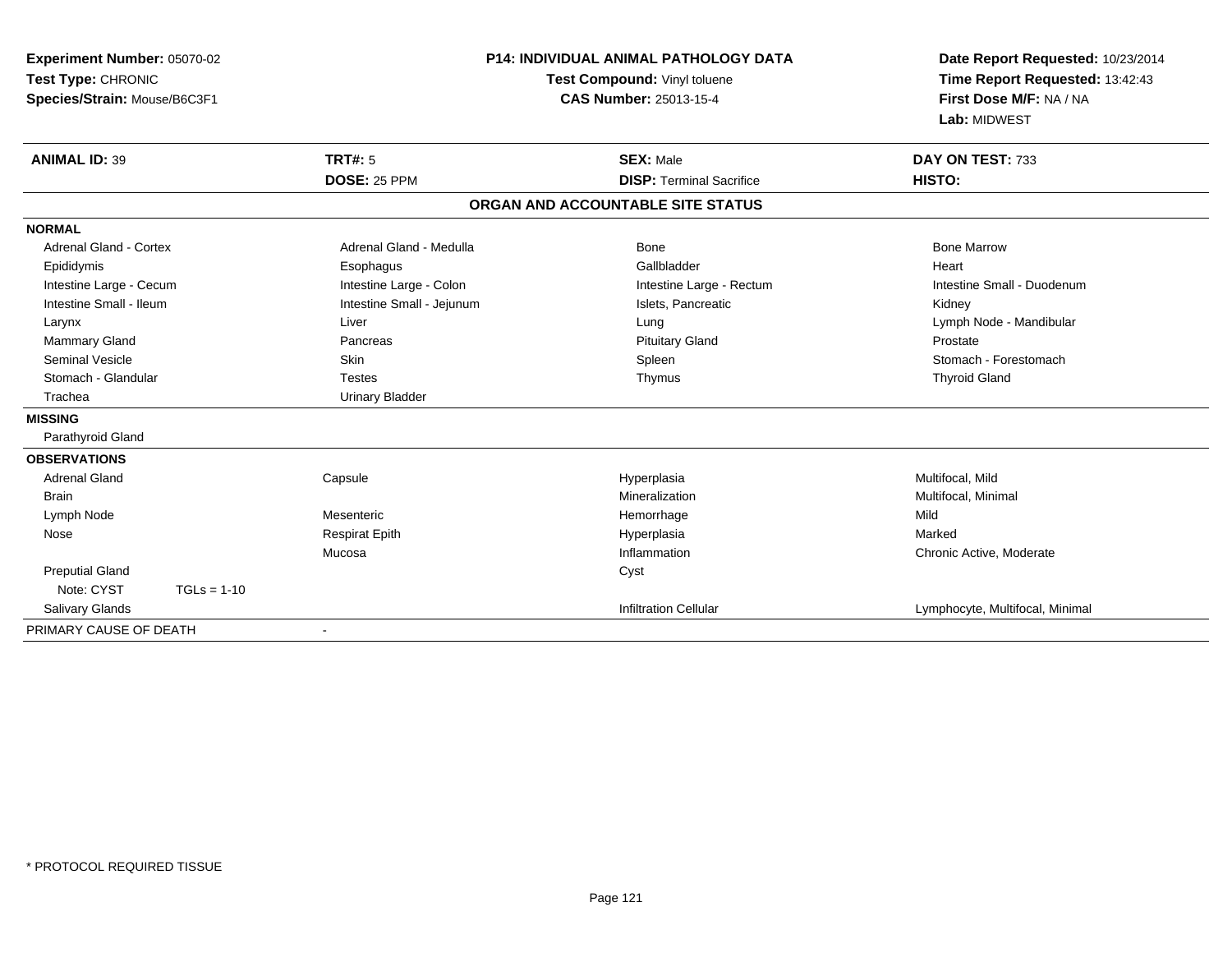| Experiment Number: 05070-02<br>Test Type: CHRONIC<br>Species/Strain: Mouse/B6C3F1 |              |                        | <b>P14: INDIVIDUAL ANIMAL PATHOLOGY DATA</b><br>Test Compound: Vinyl toluene<br><b>CAS Number: 25013-15-4</b> | Date Report Requested: 10/23/2014<br>Time Report Requested: 13:42:43<br>First Dose M/F: NA / NA<br>Lab: MIDWEST |
|-----------------------------------------------------------------------------------|--------------|------------------------|---------------------------------------------------------------------------------------------------------------|-----------------------------------------------------------------------------------------------------------------|
| <b>ANIMAL ID: 39</b>                                                              |              | TRT#: 6                | <b>SEX: Male</b>                                                                                              | DAY ON TEST: 732                                                                                                |
|                                                                                   |              | DOSE: 10 PPM           | <b>DISP:</b> Terminal Sacrifice                                                                               | HISTO:                                                                                                          |
|                                                                                   |              |                        | ORGAN AND ACCOUNTABLE SITE STATUS                                                                             |                                                                                                                 |
| <b>NORMAL</b>                                                                     |              |                        |                                                                                                               |                                                                                                                 |
| Lung                                                                              |              | <b>Urinary Bladder</b> |                                                                                                               |                                                                                                                 |
| <b>OBSERVATIONS</b>                                                               |              |                        |                                                                                                               |                                                                                                                 |
| Lymph Node                                                                        |              |                        | Angiectasis                                                                                                   | Focal, Mild                                                                                                     |
| Note: ANGIECTASIS                                                                 | $TGLs = 3-3$ |                        |                                                                                                               |                                                                                                                 |
| Nose                                                                              |              | <b>Respirat Epith</b>  | Hyperplasia                                                                                                   | Marked                                                                                                          |
|                                                                                   |              | Mucosa                 | Inflammation                                                                                                  | Chronic Active, Mild                                                                                            |
| <b>Preputial Gland</b>                                                            |              |                        | Inflammation                                                                                                  | Chronic, Minimal                                                                                                |
| PRIMARY CAUSE OF DEATH                                                            |              |                        |                                                                                                               |                                                                                                                 |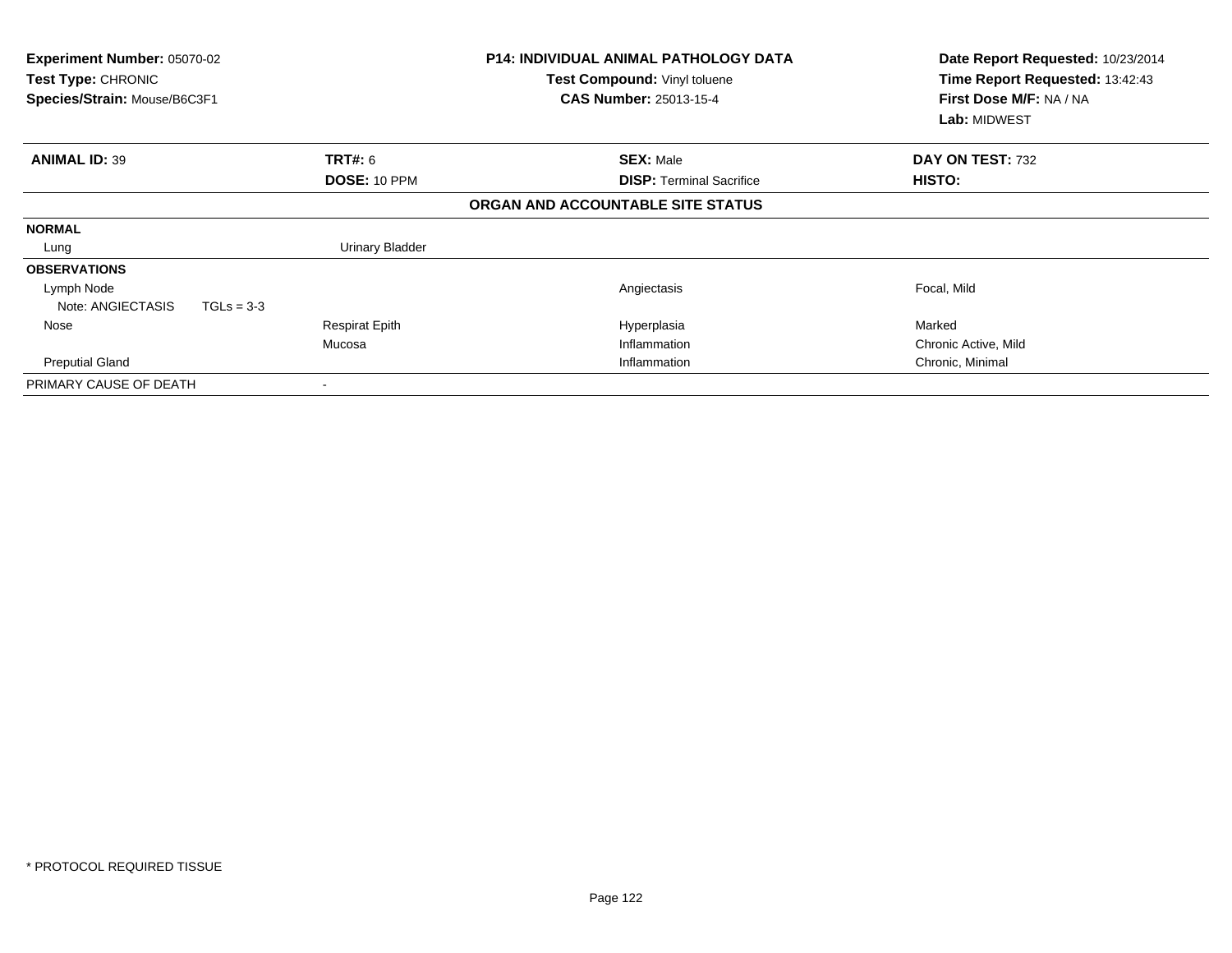| Experiment Number: 05070-02<br>Test Type: CHRONIC<br>Species/Strain: Mouse/B6C3F1 | P14: INDIVIDUAL ANIMAL PATHOLOGY DATA<br>Test Compound: Vinyl toluene<br><b>CAS Number: 25013-15-4</b> |                                                     | Date Report Requested: 10/23/2014<br>Time Report Requested: 13:42:43<br>First Dose M/F: NA / NA<br>Lab: MIDWEST |  |
|-----------------------------------------------------------------------------------|--------------------------------------------------------------------------------------------------------|-----------------------------------------------------|-----------------------------------------------------------------------------------------------------------------|--|
| <b>ANIMAL ID: 40</b>                                                              | <b>TRT#: 4</b>                                                                                         | <b>SEX: Male</b>                                    | DAY ON TEST: 714                                                                                                |  |
|                                                                                   | <b>DOSE: CONTROL</b>                                                                                   | <b>DISP:</b> Moribund Sacrifice                     | HISTO:                                                                                                          |  |
|                                                                                   |                                                                                                        | ORGAN AND ACCOUNTABLE SITE STATUS                   |                                                                                                                 |  |
| <b>NORMAL</b>                                                                     |                                                                                                        |                                                     |                                                                                                                 |  |
| Adrenal Gland - Cortex                                                            | Adrenal Gland - Medulla                                                                                | <b>Bone</b>                                         | <b>Brain</b>                                                                                                    |  |
| Epididymis                                                                        | Gallbladder                                                                                            | Heart                                               | Intestine Large - Cecum                                                                                         |  |
| Intestine Large - Colon                                                           | Intestine Large - Rectum                                                                               | Intestine Small - Duodenum                          | Intestine Small - Ileum                                                                                         |  |
| Intestine Small - Jejunum                                                         | Larynx                                                                                                 | Liver                                               | Nose                                                                                                            |  |
| Pancreas                                                                          | <b>Pituitary Gland</b>                                                                                 | Prostate                                            | <b>Seminal Vesicle</b>                                                                                          |  |
| Stomach - Forestomach                                                             | Stomach - Glandular                                                                                    | <b>Testes</b>                                       | <b>Thyroid Gland</b>                                                                                            |  |
| Trachea                                                                           | <b>Urinary Bladder</b>                                                                                 |                                                     |                                                                                                                 |  |
| <b>MISSING</b>                                                                    |                                                                                                        |                                                     |                                                                                                                 |  |
| <b>Mammary Gland</b>                                                              | Parathyroid Gland                                                                                      | Thymus                                              |                                                                                                                 |  |
| <b>OBSERVATIONS</b>                                                               |                                                                                                        |                                                     |                                                                                                                 |  |
| <b>Adrenal Gland</b>                                                              | Capsule                                                                                                | Hyperplasia                                         | Multifocal, Minimal                                                                                             |  |
| <b>Bone Marrow</b>                                                                | <b>Myeloid Cell</b>                                                                                    | Hyperplasia                                         | Mild                                                                                                            |  |
| Esophagus                                                                         |                                                                                                        | Inflammation                                        | Chronic Active, Moderate                                                                                        |  |
| Islets, Pancreatic                                                                |                                                                                                        | Hyperplasia                                         | Multifocal, Mild                                                                                                |  |
| Kidney                                                                            |                                                                                                        | Hydronephrosis                                      | Mild                                                                                                            |  |
|                                                                                   |                                                                                                        | <b>Infiltration Cellular</b>                        | Lymphocyte, Multifocal, Minimal                                                                                 |  |
| Note: HYDRONEPHROSIS<br>$TGLs = 4-6$                                              |                                                                                                        |                                                     |                                                                                                                 |  |
| Lung                                                                              |                                                                                                        | Alveolar/Bronchiolar Adenoma                        |                                                                                                                 |  |
| Note: ALV BRON ADEN<br>$TGLs = 5-10$ ,                                            |                                                                                                        |                                                     |                                                                                                                 |  |
| Lymph Node                                                                        | Mesenteric                                                                                             | Hematopoietic Cell Proliferation                    | Moderate                                                                                                        |  |
|                                                                                   | Mesenteric                                                                                             | Hemorrhage                                          | Mild                                                                                                            |  |
|                                                                                   | Mandibular                                                                                             | Hyperplasia                                         | Reticulum Cell, Moderate                                                                                        |  |
| Note: HEMA CELL PROL<br>$TGLs = 3-7,$<br>Note: HEMORRHAGE                         |                                                                                                        |                                                     |                                                                                                                 |  |
| $TGLs = 3-7$ ,                                                                    |                                                                                                        |                                                     |                                                                                                                 |  |
| Salivary Glands                                                                   |                                                                                                        | Infiltration Cellular                               | Lymphocyte, Multifocal, Mild<br>Marked                                                                          |  |
| Skin                                                                              | Prepuce                                                                                                | <b>Necrosis</b><br>Hematopoietic Cell Proliferation | Moderate                                                                                                        |  |
| Spleen                                                                            |                                                                                                        |                                                     |                                                                                                                 |  |
| PRIMARY CAUSE OF DEATH                                                            | $\blacksquare$                                                                                         |                                                     |                                                                                                                 |  |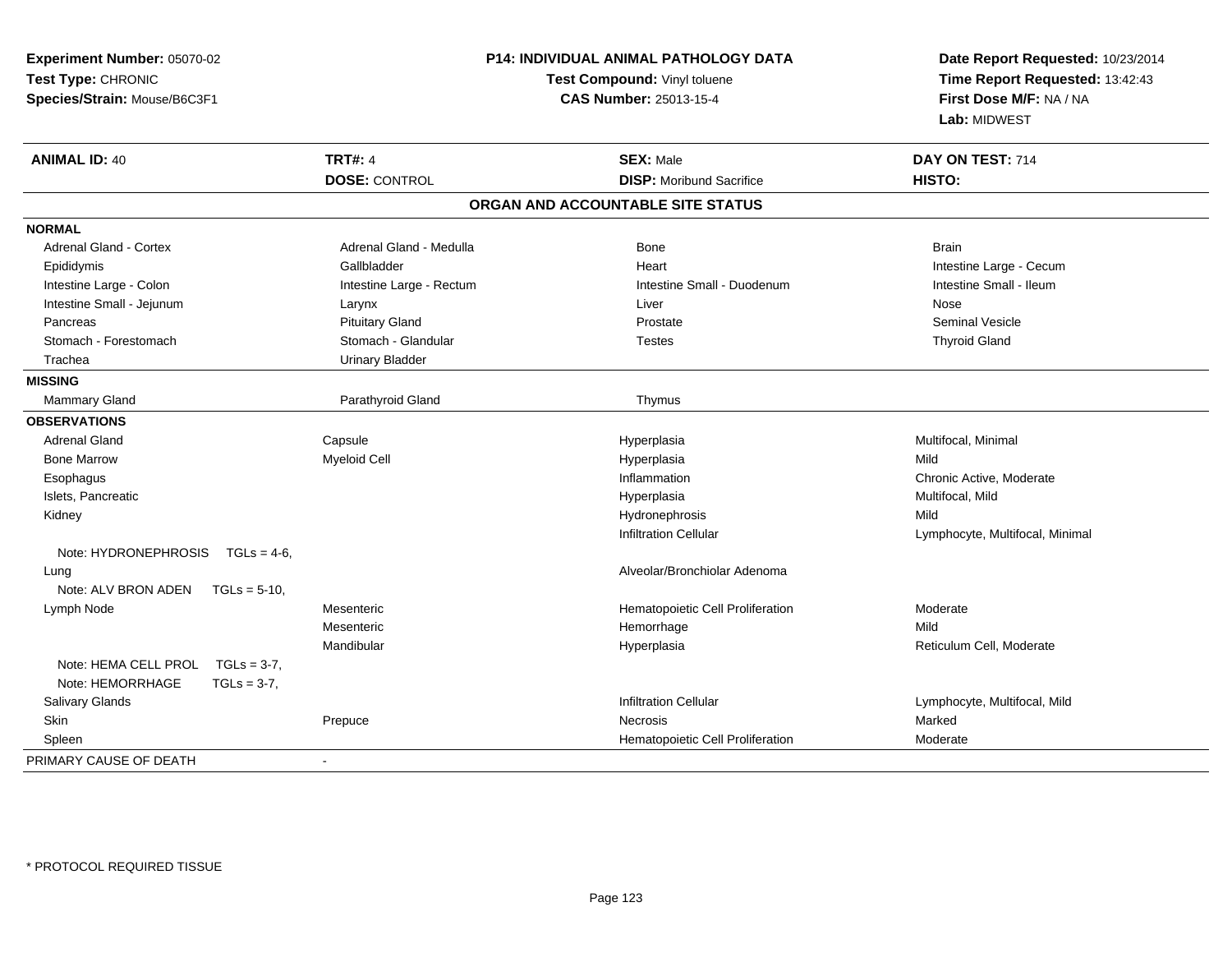| <b>Experiment Number: 05070-02</b><br>Test Type: CHRONIC<br>Species/Strain: Mouse/B6C3F1 |                 | <b>P14: INDIVIDUAL ANIMAL PATHOLOGY DATA</b><br>Test Compound: Vinyl toluene<br><b>CAS Number: 25013-15-4</b> |  | Date Report Requested: 10/23/2014<br>Time Report Requested: 13:42:43<br>First Dose M/F: NA / NA<br>Lab: MIDWEST |                                    |
|------------------------------------------------------------------------------------------|-----------------|---------------------------------------------------------------------------------------------------------------|--|-----------------------------------------------------------------------------------------------------------------|------------------------------------|
| <b>ANIMAL ID: 40</b>                                                                     |                 | <b>TRT#: 5</b>                                                                                                |  | <b>SEX: Male</b>                                                                                                | DAY ON TEST: 733                   |
|                                                                                          |                 | DOSE: 25 PPM                                                                                                  |  | <b>DISP: Terminal Sacrifice</b>                                                                                 | HISTO:                             |
|                                                                                          |                 |                                                                                                               |  | ORGAN AND ACCOUNTABLE SITE STATUS                                                                               |                                    |
| <b>NORMAL</b>                                                                            |                 |                                                                                                               |  |                                                                                                                 |                                    |
| Adrenal Gland - Medulla                                                                  |                 | <b>Bone</b>                                                                                                   |  | <b>Bone Marrow</b>                                                                                              | Epididymis                         |
| Esophagus                                                                                |                 | Gallbladder                                                                                                   |  | Heart                                                                                                           | Intestine Large - Cecum            |
| Intestine Large - Colon                                                                  |                 | Intestine Large - Rectum                                                                                      |  | Intestine Small - Duodenum                                                                                      | Intestine Small - Ileum            |
| Intestine Small - Jejunum                                                                |                 | Islets, Pancreatic                                                                                            |  | Kidney                                                                                                          | Larynx                             |
| Liver                                                                                    |                 | Lymph Node - Mesenteric                                                                                       |  | Pancreas                                                                                                        | Parathyroid Gland                  |
| <b>Pituitary Gland</b>                                                                   |                 | Prostate                                                                                                      |  | Salivary Glands                                                                                                 | Seminal Vesicle                    |
| <b>Skin</b>                                                                              |                 | Spleen                                                                                                        |  | Stomach - Forestomach                                                                                           | <b>Testes</b>                      |
| Thymus                                                                                   |                 | <b>Thyroid Gland</b>                                                                                          |  | Trachea                                                                                                         | <b>Urinary Bladder</b>             |
| <b>MISSING</b>                                                                           |                 |                                                                                                               |  |                                                                                                                 |                                    |
| Lymph Node - Mandibular                                                                  |                 | <b>Mammary Gland</b>                                                                                          |  |                                                                                                                 |                                    |
| <b>OBSERVATIONS</b>                                                                      |                 |                                                                                                               |  |                                                                                                                 |                                    |
| <b>Adrenal Gland</b>                                                                     |                 | Capsule                                                                                                       |  | Hyperplasia                                                                                                     | Multifocal, Mild                   |
|                                                                                          |                 | Cortex                                                                                                        |  | Hyperplasia                                                                                                     | Focal, Mild                        |
|                                                                                          |                 | Cortex                                                                                                        |  | Hypertrophy                                                                                                     | Focal, Mild                        |
| <b>Brain</b>                                                                             |                 |                                                                                                               |  | Mineralization                                                                                                  | Multifocal, Minimal                |
| Lung                                                                                     |                 | Alveolus, Bronchiole                                                                                          |  | Inflammation                                                                                                    | Chronic Active, Multifocal, Marked |
| Note: INFLAMMATION                                                                       | $TGLs = 3+4-4.$ |                                                                                                               |  |                                                                                                                 |                                    |
| Nose                                                                                     |                 | <b>Respirat Epith</b>                                                                                         |  | Hyperplasia                                                                                                     | Marked                             |
|                                                                                          |                 | Mucosa                                                                                                        |  | Inflammation                                                                                                    | Chronic Active, Moderate           |
| Stomach                                                                                  |                 | Glandular                                                                                                     |  | Inflammation                                                                                                    | Chronic Active, Focal, Mild        |
| PRIMARY CAUSE OF DEATH                                                                   |                 |                                                                                                               |  |                                                                                                                 |                                    |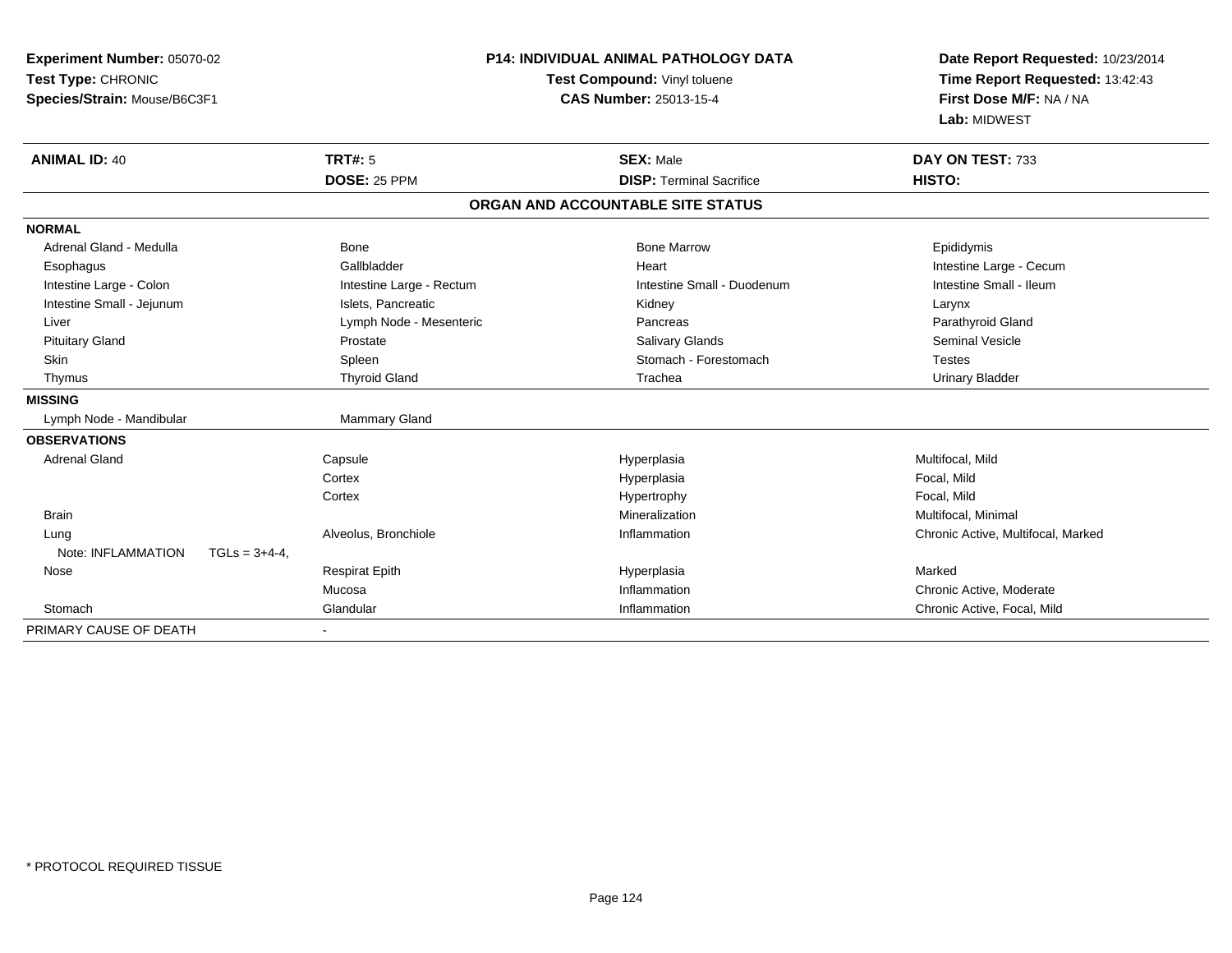| <b>Experiment Number: 05070-02</b><br>Test Type: CHRONIC<br>Species/Strain: Mouse/B6C3F1 |                       | <b>P14: INDIVIDUAL ANIMAL PATHOLOGY DATA</b><br>Test Compound: Vinyl toluene<br><b>CAS Number: 25013-15-4</b> | Date Report Requested: 10/23/2014<br>Time Report Requested: 13:42:43<br>First Dose M/F: NA / NA |  |
|------------------------------------------------------------------------------------------|-----------------------|---------------------------------------------------------------------------------------------------------------|-------------------------------------------------------------------------------------------------|--|
|                                                                                          |                       |                                                                                                               | Lab: MIDWEST                                                                                    |  |
| <b>ANIMAL ID: 40</b>                                                                     | TRT#: 6               | <b>SEX: Male</b>                                                                                              | DAY ON TEST: 732                                                                                |  |
|                                                                                          | <b>DOSE: 10 PPM</b>   | <b>DISP: Terminal Sacrifice</b>                                                                               | HISTO:                                                                                          |  |
|                                                                                          |                       | ORGAN AND ACCOUNTABLE SITE STATUS                                                                             |                                                                                                 |  |
| <b>NORMAL</b>                                                                            |                       |                                                                                                               |                                                                                                 |  |
| <b>Seminal Vesicle</b>                                                                   | Thymus                | <b>Urinary Bladder</b>                                                                                        |                                                                                                 |  |
| <b>OBSERVATIONS</b>                                                                      |                       |                                                                                                               |                                                                                                 |  |
| Liver                                                                                    |                       | Hepatocellular Adenoma                                                                                        |                                                                                                 |  |
| Note: HEPATOCLR ADEN<br>$TGLs = 6-4.1+4.2$                                               |                       |                                                                                                               |                                                                                                 |  |
| Lung                                                                                     | Mediastinum           | <b>Infiltration Cellular</b>                                                                                  | Lymphocyte, Multifocal, Mild                                                                    |  |
|                                                                                          | Pleura                | <b>Infiltration Cellular</b>                                                                                  | Lymphocyte, Marked                                                                              |  |
|                                                                                          | Alveolus, Bronchiole  | Inflammation                                                                                                  | Chronic Active, Multifocal, Marked                                                              |  |
| Note: INFLAMMATION<br>$TGLs = 2-1$                                                       |                       |                                                                                                               |                                                                                                 |  |
| [Inflammation TGLS = $3-1$ ]                                                             |                       |                                                                                                               |                                                                                                 |  |
| Lymph Node                                                                               | Mediastinal           | Hyperplasia                                                                                                   | Lymphoid, Moderate                                                                              |  |
| Nose                                                                                     | <b>Respirat Epith</b> | Hyperplasia                                                                                                   | Moderate                                                                                        |  |
|                                                                                          | Mucosa                | Inflammation                                                                                                  | Chronic Active, Moderate                                                                        |  |
| PRIMARY CAUSE OF DEATH                                                                   |                       |                                                                                                               |                                                                                                 |  |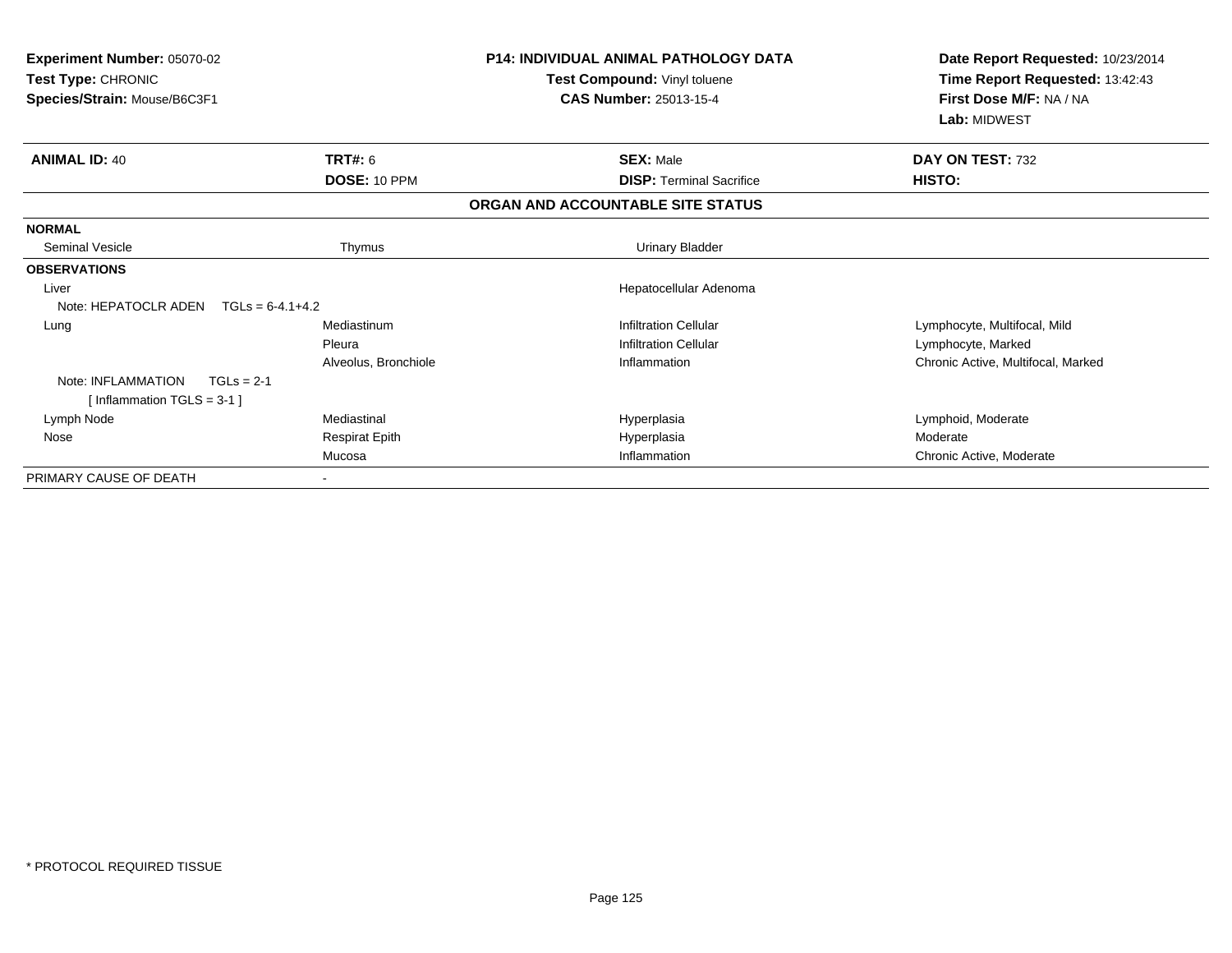| Experiment Number: 05070-02<br>Test Type: CHRONIC<br>Species/Strain: Mouse/B6C3F1 |                    |                           | <b>P14: INDIVIDUAL ANIMAL PATHOLOGY DATA</b><br>Test Compound: Vinyl toluene<br><b>CAS Number: 25013-15-4</b> |                                   | Date Report Requested: 10/23/2014<br>Time Report Requested: 13:42:43<br>First Dose M/F: NA / NA<br>Lab: MIDWEST |  |
|-----------------------------------------------------------------------------------|--------------------|---------------------------|---------------------------------------------------------------------------------------------------------------|-----------------------------------|-----------------------------------------------------------------------------------------------------------------|--|
| <b>ANIMAL ID: 41</b>                                                              |                    | <b>TRT#: 4</b>            |                                                                                                               | <b>SEX: Male</b>                  | DAY ON TEST: 735                                                                                                |  |
|                                                                                   |                    | <b>DOSE: CONTROL</b>      |                                                                                                               | <b>DISP: Terminal Sacrifice</b>   | HISTO:                                                                                                          |  |
|                                                                                   |                    |                           |                                                                                                               | ORGAN AND ACCOUNTABLE SITE STATUS |                                                                                                                 |  |
| <b>NORMAL</b>                                                                     |                    |                           |                                                                                                               |                                   |                                                                                                                 |  |
| Adrenal Gland - Cortex                                                            |                    | Adrenal Gland - Medulla   |                                                                                                               | Bone                              | <b>Bone Marrow</b>                                                                                              |  |
| Epididymis                                                                        |                    | Esophagus                 |                                                                                                               | Gallbladder                       | Heart                                                                                                           |  |
| Intestine Large - Cecum                                                           |                    | Intestine Large - Colon   |                                                                                                               | Intestine Large - Rectum          | Intestine Small - Duodenum                                                                                      |  |
| Intestine Small - Ileum                                                           |                    | Intestine Small - Jejunum |                                                                                                               | Islets, Pancreatic                | Liver                                                                                                           |  |
| Lung                                                                              |                    | Lymph Node - Mandibular   |                                                                                                               | Nose                              | Pancreas                                                                                                        |  |
| Parathyroid Gland                                                                 |                    | <b>Pituitary Gland</b>    |                                                                                                               | Prostate                          | <b>Salivary Glands</b>                                                                                          |  |
| <b>Seminal Vesicle</b>                                                            |                    | Skin                      |                                                                                                               | Spleen                            | Stomach - Forestomach                                                                                           |  |
| Stomach - Glandular                                                               |                    | <b>Testes</b>             |                                                                                                               | Thymus                            | <b>Thyroid Gland</b>                                                                                            |  |
| Trachea                                                                           |                    | <b>Urinary Bladder</b>    |                                                                                                               |                                   |                                                                                                                 |  |
| <b>MISSING</b>                                                                    |                    |                           |                                                                                                               |                                   |                                                                                                                 |  |
| Larynx                                                                            |                    | <b>Mammary Gland</b>      |                                                                                                               |                                   |                                                                                                                 |  |
| <b>OBSERVATIONS</b>                                                               |                    |                           |                                                                                                               |                                   |                                                                                                                 |  |
| <b>Adrenal Gland</b>                                                              |                    | Capsule                   |                                                                                                               | Hyperplasia                       | Multifocal, Moderate                                                                                            |  |
| <b>Brain</b>                                                                      |                    |                           |                                                                                                               | Mineralization                    | Multifocal, Mild                                                                                                |  |
| Kidney                                                                            |                    |                           |                                                                                                               | <b>Infiltration Cellular</b>      | Lymphocyte, Multifocal, Minimal                                                                                 |  |
| Lymph Node                                                                        |                    | Mesenteric                |                                                                                                               | Hemorrhage                        | Moderate                                                                                                        |  |
| Note: HEMORRHAGE                                                                  | $TGLs = 2-7+7.1$ , |                           |                                                                                                               |                                   |                                                                                                                 |  |
| PRIMARY CAUSE OF DEATH                                                            |                    |                           |                                                                                                               |                                   |                                                                                                                 |  |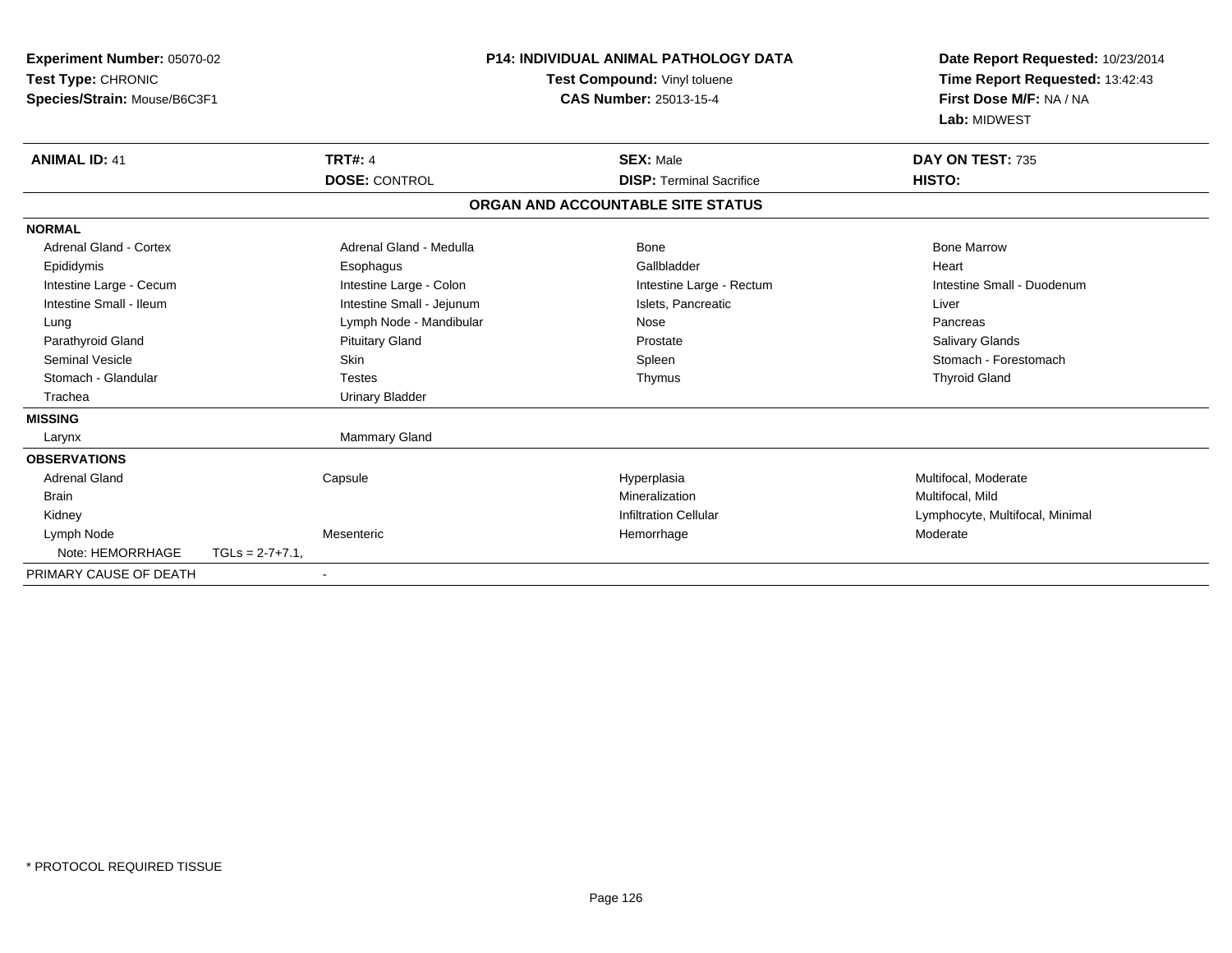| Experiment Number: 05070-02<br>Test Type: CHRONIC<br>Species/Strain: Mouse/B6C3F1 |                         | <b>P14: INDIVIDUAL ANIMAL PATHOLOGY DATA</b><br>Test Compound: Vinyl toluene<br><b>CAS Number: 25013-15-4</b> | Date Report Requested: 10/23/2014<br>Time Report Requested: 13:42:43<br>First Dose M/F: NA / NA<br>Lab: MIDWEST |
|-----------------------------------------------------------------------------------|-------------------------|---------------------------------------------------------------------------------------------------------------|-----------------------------------------------------------------------------------------------------------------|
| <b>ANIMAL ID: 41</b>                                                              | <b>TRT#: 5</b>          | <b>SEX: Male</b>                                                                                              | DAY ON TEST: 574                                                                                                |
|                                                                                   | DOSE: 25 PPM            | <b>DISP:</b> Moribund Sacrifice                                                                               | HISTO:                                                                                                          |
|                                                                                   |                         | ORGAN AND ACCOUNTABLE SITE STATUS                                                                             |                                                                                                                 |
| <b>NORMAL</b>                                                                     |                         |                                                                                                               |                                                                                                                 |
| Bone                                                                              | <b>Bone Marrow</b>      | <b>Brain</b>                                                                                                  | Esophagus                                                                                                       |
| Heart                                                                             | Intestine Large - Cecum | Intestine Small - Duodenum                                                                                    | Islets, Pancreatic                                                                                              |
| Kidney                                                                            | Larynx                  | Lymph Node - Mandibular                                                                                       | <b>Mammary Gland</b>                                                                                            |
| Pancreas                                                                          | <b>Salivary Glands</b>  | Skin                                                                                                          | Spleen                                                                                                          |
| <b>MISSING</b>                                                                    |                         |                                                                                                               |                                                                                                                 |
| <b>Adrenal Gland</b>                                                              | Epididymis              | Gallbladder                                                                                                   | Intestine Large - Colon                                                                                         |
| Intestine Large - Rectum                                                          | Intestine Small - Ileum | Intestine Small - Jejunum                                                                                     | Liver                                                                                                           |
| Lung                                                                              | Lymph Node - Mesenteric | Nose                                                                                                          | Parathyroid Gland                                                                                               |
| <b>Pituitary Gland</b>                                                            | Prostate                | Stomach                                                                                                       | <b>Testes</b>                                                                                                   |
| Thymus                                                                            | <b>Thyroid Gland</b>    | Trachea                                                                                                       | <b>Urinary Bladder</b>                                                                                          |
| PRIMARY CAUSE OF DEATH                                                            |                         |                                                                                                               |                                                                                                                 |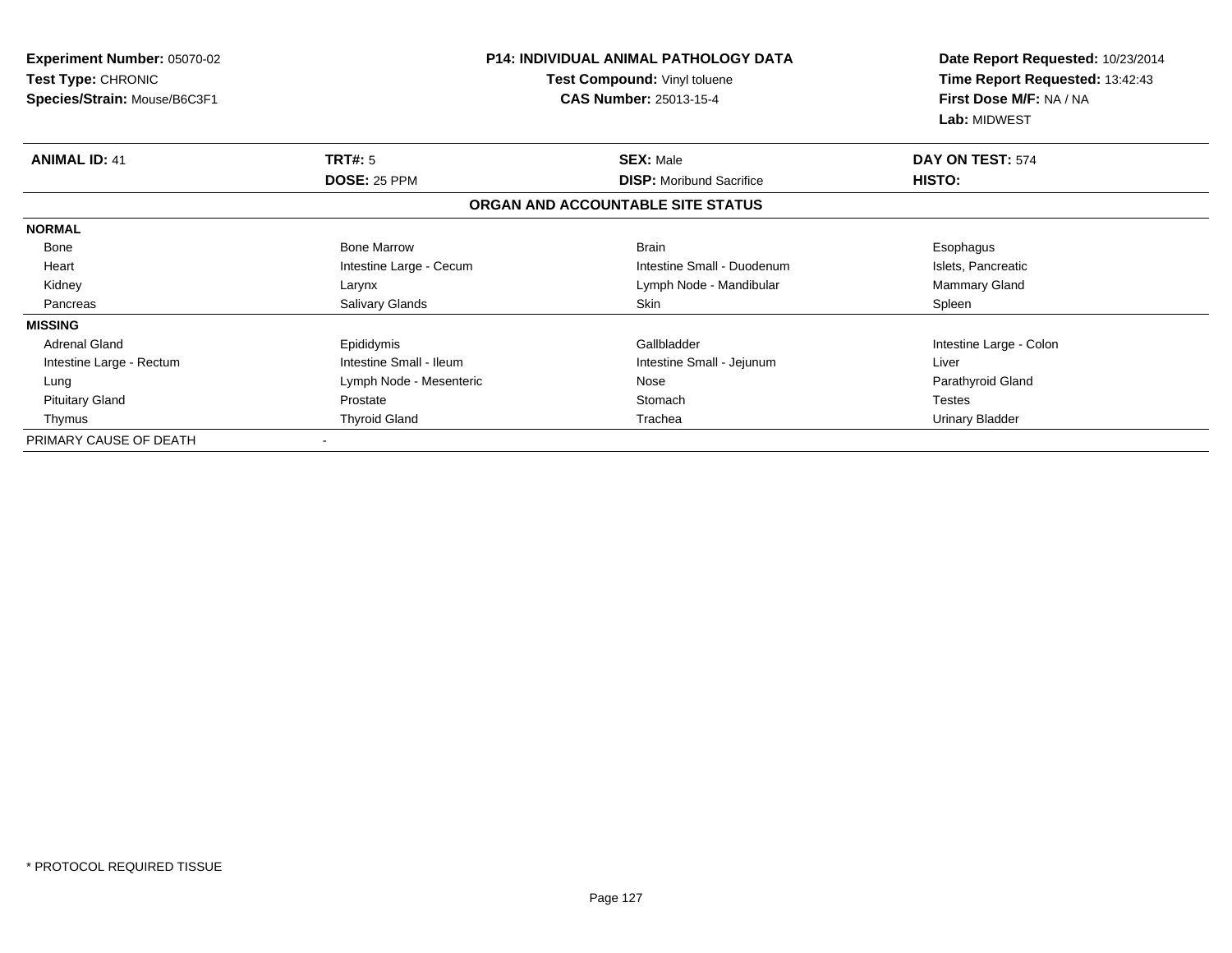| <b>Experiment Number: 05070-02</b><br>Test Type: CHRONIC<br>Species/Strain: Mouse/B6C3F1 |                                | <b>P14: INDIVIDUAL ANIMAL PATHOLOGY DATA</b><br>Test Compound: Vinyl toluene<br><b>CAS Number: 25013-15-4</b> | Date Report Requested: 10/23/2014<br>Time Report Requested: 13:42:43<br>First Dose M/F: NA / NA<br>Lab: MIDWEST |
|------------------------------------------------------------------------------------------|--------------------------------|---------------------------------------------------------------------------------------------------------------|-----------------------------------------------------------------------------------------------------------------|
| <b>ANIMAL ID: 41</b>                                                                     | <b>TRT#:</b> 6<br>DOSE: 10 PPM | <b>SEX: Male</b><br><b>DISP:</b> Moribund Sacrifice                                                           | DAY ON TEST: 695<br>HISTO:                                                                                      |
|                                                                                          |                                | ORGAN AND ACCOUNTABLE SITE STATUS                                                                             |                                                                                                                 |
| <b>NORMAL</b>                                                                            |                                |                                                                                                               |                                                                                                                 |
| Gallbladder                                                                              | Lung                           | Skin                                                                                                          | <b>Urinary Bladder</b>                                                                                          |
| <b>OBSERVATIONS</b>                                                                      |                                |                                                                                                               |                                                                                                                 |
| <b>Intestine Small</b>                                                                   | Duodenum                       | Polyp Adenomatous                                                                                             |                                                                                                                 |
| Note: POLYP ADENOMAT                                                                     | $TGLs = 7-4$                   |                                                                                                               |                                                                                                                 |
| Liver                                                                                    |                                | <b>Necrosis</b>                                                                                               | Acute, Focal, Mild                                                                                              |
| Lymph Node                                                                               | Mesenteric                     | Hematopoietic Cell Proliferation                                                                              | Minimal                                                                                                         |
| Nose                                                                                     | <b>Respirat Epith</b>          | Hyperplasia                                                                                                   | Marked                                                                                                          |
|                                                                                          | Mucosa                         | Inflammation                                                                                                  | Chronic Active, Mild                                                                                            |
| Spleen                                                                                   |                                | Hematopoietic Cell Proliferation                                                                              | Marked                                                                                                          |
| Note: HEMA CELL PROL                                                                     | $TGLs = 6-4+4.1$               |                                                                                                               |                                                                                                                 |
| PRIMARY CAUSE OF DEATH                                                                   |                                |                                                                                                               |                                                                                                                 |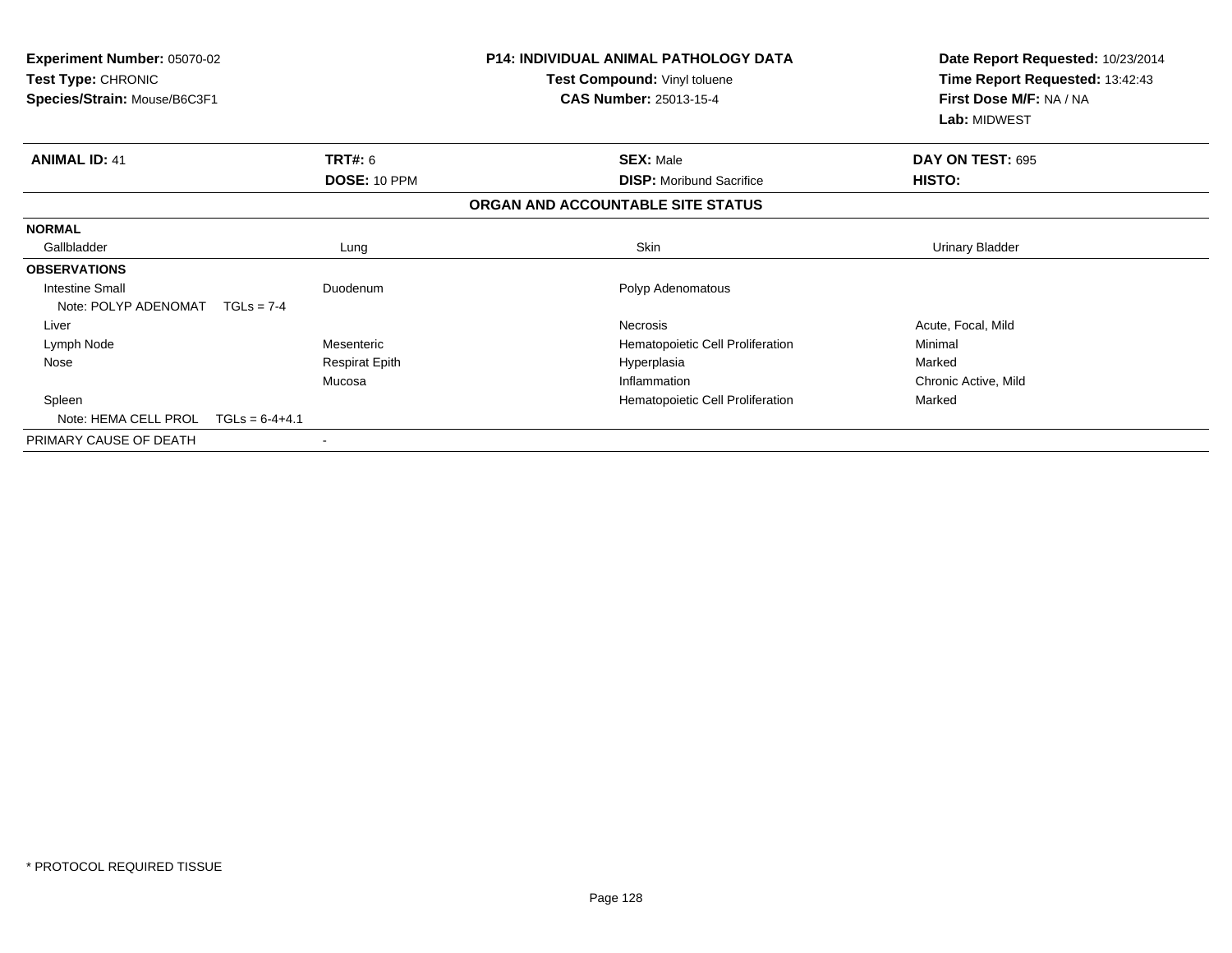| Experiment Number: 05070-02<br>Test Type: CHRONIC<br>Species/Strain: Mouse/B6C3F1 |                                        | <b>P14: INDIVIDUAL ANIMAL PATHOLOGY DATA</b><br>Test Compound: Vinyl toluene<br><b>CAS Number: 25013-15-4</b> | Date Report Requested: 10/23/2014<br>Time Report Requested: 13:42:43<br>First Dose M/F: NA / NA<br>Lab: MIDWEST |
|-----------------------------------------------------------------------------------|----------------------------------------|---------------------------------------------------------------------------------------------------------------|-----------------------------------------------------------------------------------------------------------------|
| <b>ANIMAL ID: 42</b>                                                              | <b>TRT#: 4</b><br><b>DOSE: CONTROL</b> | <b>SEX: Male</b><br><b>DISP: Terminal Sacrifice</b>                                                           | DAY ON TEST: 735<br>HISTO:                                                                                      |
|                                                                                   |                                        |                                                                                                               |                                                                                                                 |
|                                                                                   |                                        | ORGAN AND ACCOUNTABLE SITE STATUS                                                                             |                                                                                                                 |
| <b>NORMAL</b>                                                                     |                                        |                                                                                                               |                                                                                                                 |
| Adrenal Gland - Cortex                                                            | Adrenal Gland - Medulla                | Bone                                                                                                          | <b>Bone Marrow</b>                                                                                              |
| <b>Brain</b>                                                                      | Epididymis                             | Esophagus                                                                                                     | Gallbladder                                                                                                     |
| Heart                                                                             | Intestine Large - Cecum                | Intestine Large - Colon                                                                                       | Intestine Large - Rectum                                                                                        |
| Intestine Small - Duodenum                                                        | Intestine Small - Ileum                | Intestine Small - Jejunum                                                                                     | Islets, Pancreatic                                                                                              |
| Kidney                                                                            | Larynx                                 | Liver                                                                                                         | Lung                                                                                                            |
| Lymph Node - Mandibular                                                           | Lymph Node - Mesenteric                | Pancreas                                                                                                      | <b>Pituitary Gland</b>                                                                                          |
| Prostate                                                                          | Seminal Vesicle                        | Skin                                                                                                          | Spleen                                                                                                          |
| Stomach - Forestomach                                                             | Stomach - Glandular                    | Thymus                                                                                                        | <b>Thyroid Gland</b>                                                                                            |
| Trachea                                                                           | <b>Urinary Bladder</b>                 |                                                                                                               |                                                                                                                 |
| <b>MISSING</b>                                                                    |                                        |                                                                                                               |                                                                                                                 |
| <b>Mammary Gland</b>                                                              | Parathyroid Gland                      |                                                                                                               |                                                                                                                 |
| <b>OBSERVATIONS</b>                                                               |                                        |                                                                                                               |                                                                                                                 |
| Adrenal Gland                                                                     | Capsule                                | Hyperplasia                                                                                                   | Multifocal, Moderate                                                                                            |
| Nose                                                                              | Mucosa                                 | Inflammation                                                                                                  | Chronic, Minimal                                                                                                |
| <b>Preputial Gland</b>                                                            |                                        | Cyst                                                                                                          | Marked                                                                                                          |
| Note: CYST IS KERATIN-FILLED                                                      |                                        |                                                                                                               |                                                                                                                 |
| Note: CYST<br>$TGLs = 2-10$ ,                                                     |                                        |                                                                                                               |                                                                                                                 |
| Salivary Glands                                                                   |                                        | <b>Infiltration Cellular</b>                                                                                  | Lymphocyte, Multifocal, Mild                                                                                    |
| <b>Testes</b>                                                                     | Seminif Tub                            | Degeneration                                                                                                  | Multifocal, Moderate                                                                                            |
| PRIMARY CAUSE OF DEATH                                                            |                                        |                                                                                                               |                                                                                                                 |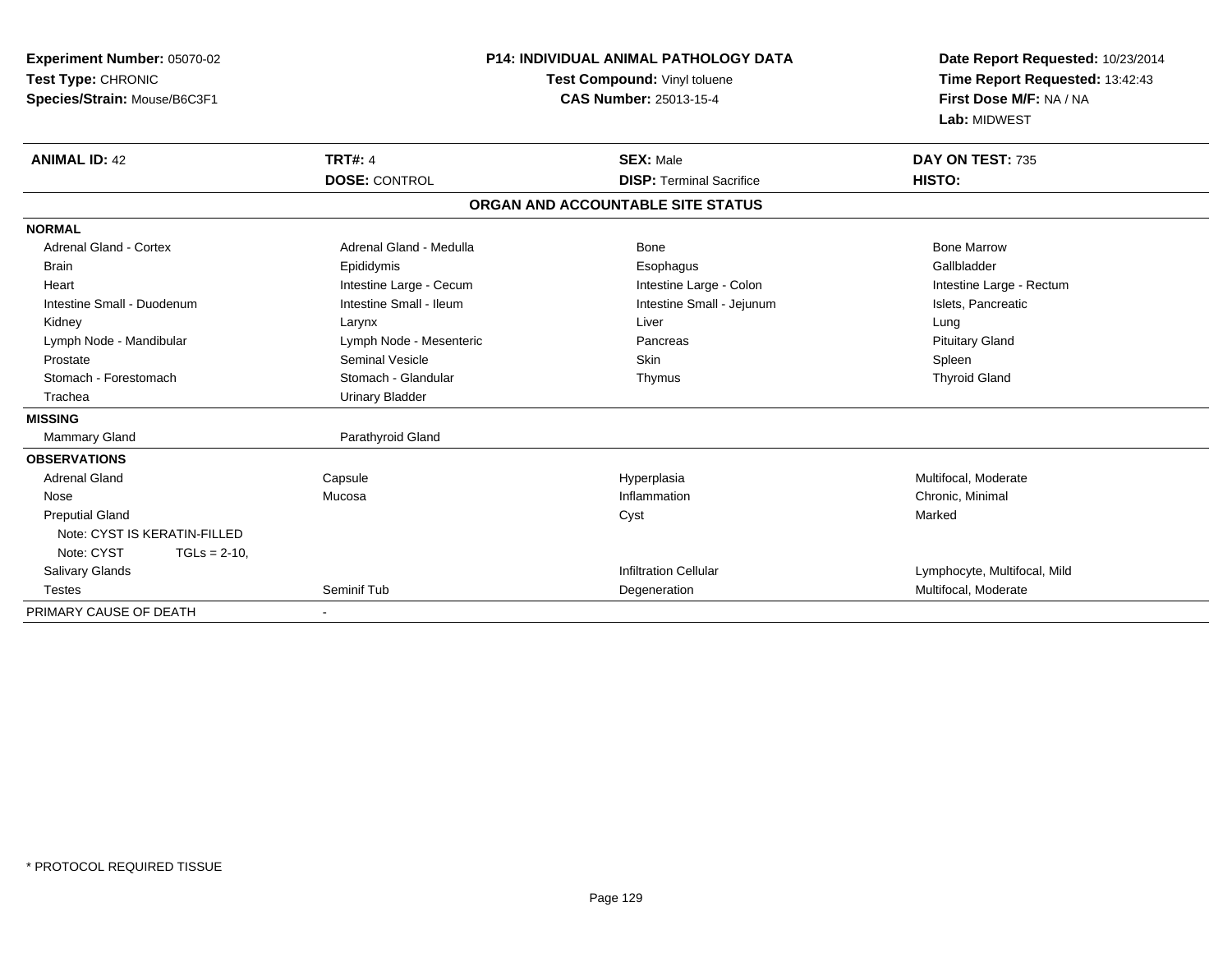| <b>Experiment Number: 05070-02</b>         | P14: INDIVIDUAL ANIMAL PATHOLOGY DATA |                                   | Date Report Requested: 10/23/2014 |
|--------------------------------------------|---------------------------------------|-----------------------------------|-----------------------------------|
| Test Type: CHRONIC                         |                                       | Test Compound: Vinyl toluene      | Time Report Requested: 13:42:43   |
| Species/Strain: Mouse/B6C3F1               |                                       | <b>CAS Number: 25013-15-4</b>     | First Dose M/F: NA / NA           |
|                                            |                                       |                                   | Lab: MIDWEST                      |
| <b>ANIMAL ID: 42</b>                       | <b>TRT#: 5</b>                        | <b>SEX: Male</b>                  | DAY ON TEST: 683                  |
|                                            | <b>DOSE: 25 PPM</b>                   | <b>DISP:</b> Moribund Sacrifice   | HISTO:                            |
|                                            |                                       | ORGAN AND ACCOUNTABLE SITE STATUS |                                   |
| <b>NORMAL</b>                              |                                       |                                   |                                   |
| <b>Adrenal Gland - Cortex</b>              | Adrenal Gland - Medulla               | <b>Bone</b>                       | <b>Bone Marrow</b>                |
| Epididymis                                 | Esophagus                             | Gallbladder                       | Heart                             |
| Intestine Large - Cecum                    | Intestine Large - Colon               | Intestine Large - Rectum          | Intestine Small - Duodenum        |
| Intestine Small - Ileum                    | Intestine Small - Jejunum             | Islets, Pancreatic                | Kidney                            |
| Larynx                                     | Liver                                 | Lung                              | Pancreas                          |
| <b>Pituitary Gland</b>                     | Prostate                              | <b>Seminal Vesicle</b>            | <b>Skin</b>                       |
| Spleen                                     | Stomach - Forestomach                 | Stomach - Glandular               | Thymus                            |
| <b>Tissue NOS</b>                          | Trachea                               | <b>Urinary Bladder</b>            |                                   |
| <b>MISSING</b>                             |                                       |                                   |                                   |
| Lymph Node - Mandibular                    | Lymph Node - Mesenteric               | <b>Mammary Gland</b>              | Parathyroid Gland                 |
| <b>OBSERVATIONS</b>                        |                                       |                                   |                                   |
| <b>Adrenal Gland</b>                       | Capsule                               | Hyperplasia                       | Multifocal, Mild                  |
| <b>Brain</b>                               | Artery, Meninges                      | Inflammation                      | Chronic, Multifocal, Moderate     |
| Nose                                       | <b>Respirat Epith</b>                 | Hyperplasia                       | Marked                            |
|                                            | Mucosa                                | Inflammation                      | Chronic Active, Mild              |
| <b>Salivary Glands</b>                     |                                       | <b>Infiltration Cellular</b>      | Lymphocyte, Multifocal, Mild      |
| <b>Testes</b>                              | Seminif Tub                           | Atrophy                           | Moderate                          |
| <b>Thyroid Gland</b>                       |                                       | Inflammation                      | Chronic, Focal, Mild              |
| Note: INFLAMMATION IS AROUND SMALL ARTERY. |                                       |                                   |                                   |
| PRIMARY CAUSE OF DEATH                     |                                       |                                   |                                   |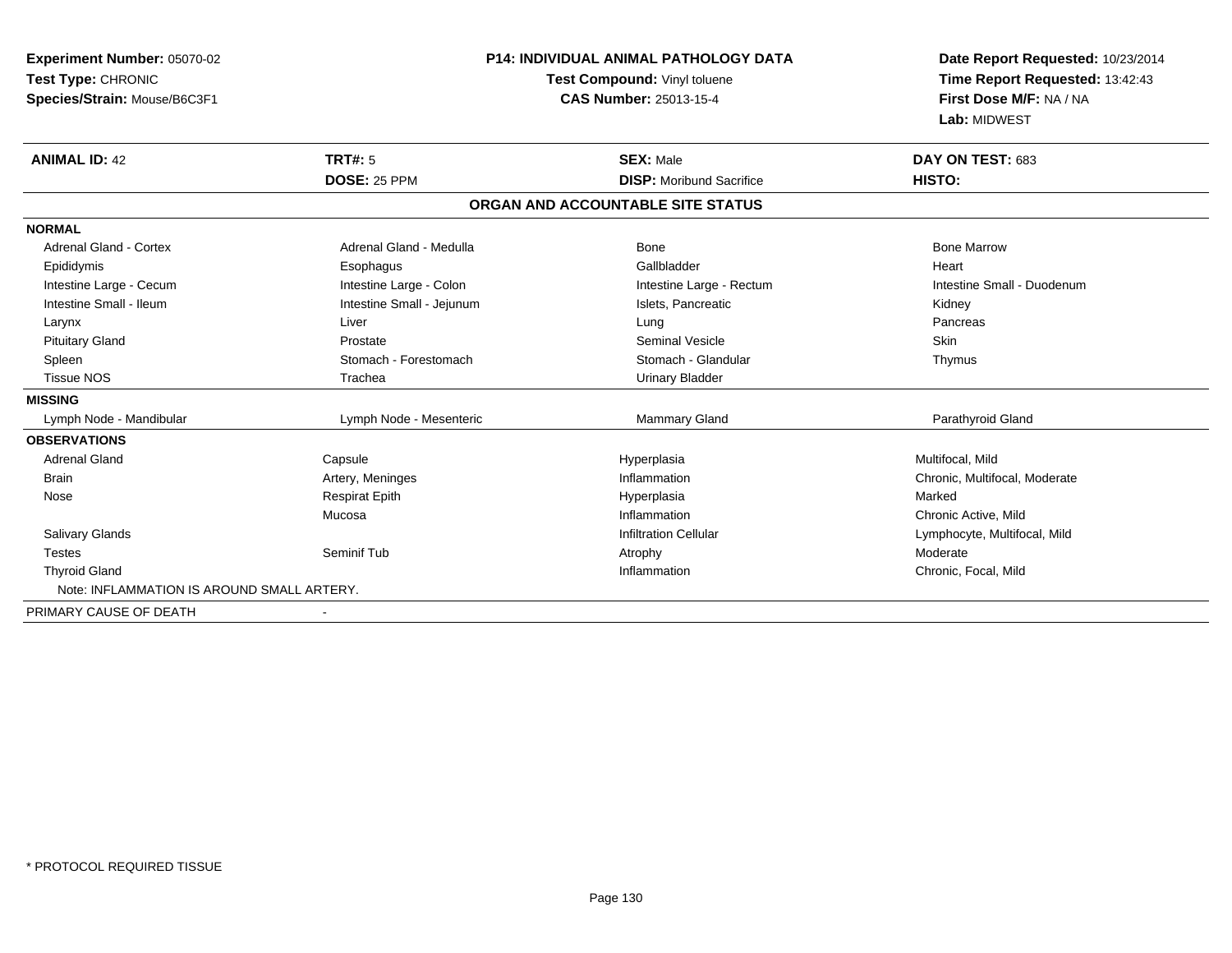| Experiment Number: 05070-02<br>Test Type: CHRONIC<br>Species/Strain: Mouse/B6C3F1 |                                | <b>P14: INDIVIDUAL ANIMAL PATHOLOGY DATA</b><br>Test Compound: Vinyl toluene<br><b>CAS Number: 25013-15-4</b> | Date Report Requested: 10/23/2014<br>Time Report Requested: 13:42:43<br>First Dose M/F: NA / NA<br>Lab: MIDWEST |  |
|-----------------------------------------------------------------------------------|--------------------------------|---------------------------------------------------------------------------------------------------------------|-----------------------------------------------------------------------------------------------------------------|--|
| <b>ANIMAL ID: 42</b>                                                              | <b>TRT#: 6</b><br>DOSE: 10 PPM | <b>SEX: Male</b><br><b>DISP:</b> Moribund Sacrifice                                                           | DAY ON TEST: 550<br>HISTO:                                                                                      |  |
|                                                                                   |                                | ORGAN AND ACCOUNTABLE SITE STATUS                                                                             |                                                                                                                 |  |
| <b>NORMAL</b>                                                                     |                                |                                                                                                               |                                                                                                                 |  |
| Adrenal Gland - Cortex                                                            | Adrenal Gland - Medulla        | <b>Bone</b>                                                                                                   | <b>Bone Marrow</b>                                                                                              |  |
| Epididymis                                                                        | Esophagus                      | Gallbladder                                                                                                   | Heart                                                                                                           |  |
| Intestine Large - Colon                                                           | Intestine Large - Rectum       | Intestine Small - Duodenum                                                                                    | Intestine Small - Ileum                                                                                         |  |
| Intestine Small - Jejunum                                                         | Larynx                         | Lung                                                                                                          | Lymph Node - Mandibular                                                                                         |  |
| Lymph Node - Mesenteric                                                           | Pancreas                       | Parathyroid Gland                                                                                             | <b>Pituitary Gland</b>                                                                                          |  |
| Prostate                                                                          | <b>Salivary Glands</b>         | <b>Seminal Vesicle</b>                                                                                        | Skin                                                                                                            |  |
| Spleen                                                                            | Stomach - Forestomach          | Stomach - Glandular                                                                                           | <b>Testes</b>                                                                                                   |  |
| <b>Thyroid Gland</b>                                                              | Trachea                        | <b>Urinary Bladder</b>                                                                                        |                                                                                                                 |  |
| <b>MISSING</b>                                                                    |                                |                                                                                                               |                                                                                                                 |  |
| Intestine Large - Cecum                                                           | Mammary Gland                  |                                                                                                               |                                                                                                                 |  |
| <b>OBSERVATIONS</b>                                                               |                                |                                                                                                               |                                                                                                                 |  |
| <b>Brain</b>                                                                      |                                | Mineralization                                                                                                | Multifocal, Mild                                                                                                |  |
| Islets, Pancreatic                                                                |                                | Hyperplasia                                                                                                   | Multifocal, Mild                                                                                                |  |
| Kidney                                                                            |                                | Inflammation                                                                                                  | Acute, Focal, Minimal                                                                                           |  |
| Liver                                                                             |                                | Necrosis                                                                                                      | Acute, Focal, Minimal                                                                                           |  |
| Nose                                                                              | <b>Respirat Epith</b>          | Hyperplasia                                                                                                   | Moderate                                                                                                        |  |
|                                                                                   | Mucosa                         | Inflammation                                                                                                  | Chronic Active, Minimal                                                                                         |  |
| <b>Preputial Gland</b>                                                            |                                | Abscess                                                                                                       | Marked                                                                                                          |  |
| Note: ABSCESS<br>$TGLs = 1-10$                                                    |                                |                                                                                                               |                                                                                                                 |  |
| Thymus                                                                            |                                | Depletion Lymphoid                                                                                            | Moderate                                                                                                        |  |
|                                                                                   |                                | Inflammation                                                                                                  | Acute, Mild                                                                                                     |  |
| PRIMARY CAUSE OF DEATH                                                            | $\overline{\phantom{a}}$       |                                                                                                               |                                                                                                                 |  |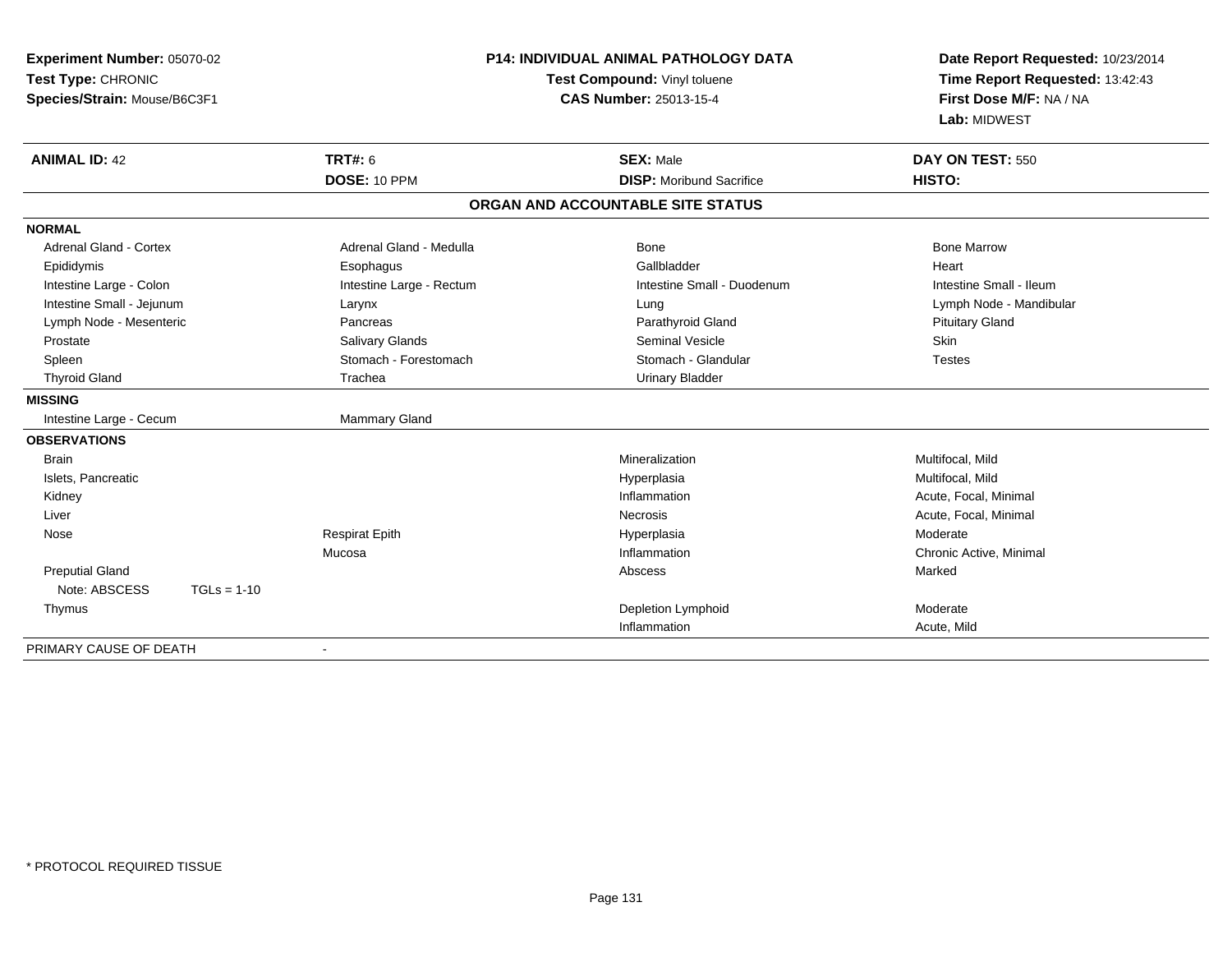| Experiment Number: 05070-02<br>Test Type: CHRONIC<br>Species/Strain: Mouse/B6C3F1 | <b>P14: INDIVIDUAL ANIMAL PATHOLOGY DATA</b><br>Test Compound: Vinyl toluene<br><b>CAS Number: 25013-15-4</b> |                                   | Date Report Requested: 10/23/2014<br>Time Report Requested: 13:42:43<br>First Dose M/F: NA / NA<br>Lab: MIDWEST |  |
|-----------------------------------------------------------------------------------|---------------------------------------------------------------------------------------------------------------|-----------------------------------|-----------------------------------------------------------------------------------------------------------------|--|
| <b>ANIMAL ID: 43</b>                                                              | <b>TRT#: 4</b>                                                                                                | <b>SEX: Male</b>                  | DAY ON TEST: 734                                                                                                |  |
|                                                                                   | <b>DOSE: CONTROL</b>                                                                                          | <b>DISP: Terminal Sacrifice</b>   | HISTO:                                                                                                          |  |
|                                                                                   |                                                                                                               | ORGAN AND ACCOUNTABLE SITE STATUS |                                                                                                                 |  |
| <b>NORMAL</b>                                                                     |                                                                                                               |                                   |                                                                                                                 |  |
| Adrenal Gland - Medulla                                                           | Bone                                                                                                          | <b>Bone Marrow</b>                | Epididymis                                                                                                      |  |
| Esophagus                                                                         | Gallbladder                                                                                                   | Heart                             | Intestine Large - Cecum                                                                                         |  |
| Intestine Large - Colon                                                           | Intestine Large - Rectum                                                                                      | Intestine Small - Duodenum        | Intestine Small - Ileum                                                                                         |  |
| Intestine Small - Jejunum                                                         | Islets, Pancreatic                                                                                            | Kidney                            | Larynx                                                                                                          |  |
| Lung                                                                              | Lymph Node - Mandibular                                                                                       | Nose                              | Parathyroid Gland                                                                                               |  |
| <b>Pituitary Gland</b>                                                            | Prostate                                                                                                      | Seminal Vesicle                   | <b>Skin</b>                                                                                                     |  |
| Spleen                                                                            | Stomach - Forestomach                                                                                         | Stomach - Glandular               | <b>Testes</b>                                                                                                   |  |
| <b>Thyroid Gland</b>                                                              | Trachea                                                                                                       | <b>Urinary Bladder</b>            |                                                                                                                 |  |
| <b>MISSING</b>                                                                    |                                                                                                               |                                   |                                                                                                                 |  |
| Mammary Gland                                                                     | Thymus                                                                                                        |                                   |                                                                                                                 |  |
| <b>OBSERVATIONS</b>                                                               |                                                                                                               |                                   |                                                                                                                 |  |
| <b>Adrenal Gland</b>                                                              | Cortex                                                                                                        | Hyperplasia                       | Multifocal, Moderate                                                                                            |  |
| <b>Brain</b>                                                                      |                                                                                                               | Mineralization                    | Multifocal, Marked                                                                                              |  |
| Liver                                                                             |                                                                                                               | Hepatocellular Adenoma            |                                                                                                                 |  |
| Note: HEPATOCLR ADEN<br>$TGLs = 2-5$                                              |                                                                                                               |                                   |                                                                                                                 |  |
| Lymph Node                                                                        | Mesenteric                                                                                                    | Hemorrhage                        | Mild                                                                                                            |  |
| Pancreas                                                                          |                                                                                                               | <b>Infiltration Cellular</b>      | Lymphocyte, Multifocal, Mild                                                                                    |  |
| <b>Preputial Gland</b>                                                            |                                                                                                               | Abscess                           | Marked                                                                                                          |  |
| Note: ABSCESS<br>$TGLs = 1-10$ ,                                                  |                                                                                                               |                                   |                                                                                                                 |  |
| Salivary Glands                                                                   |                                                                                                               | <b>Infiltration Cellular</b>      | Lymphocyte, Multifocal, Mild                                                                                    |  |
| PRIMARY CAUSE OF DEATH                                                            |                                                                                                               |                                   |                                                                                                                 |  |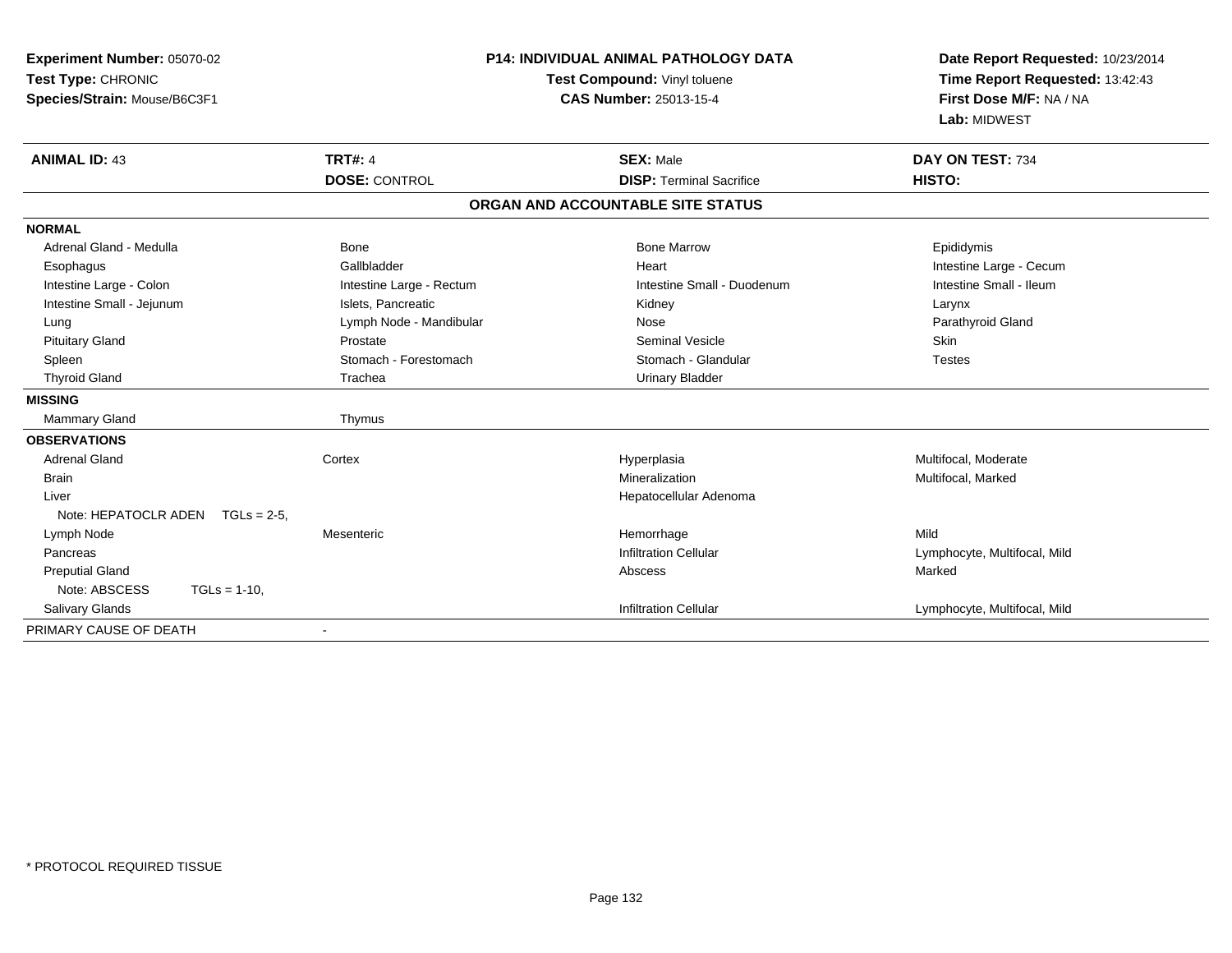| Experiment Number: 05070-02<br>Test Type: CHRONIC<br>Species/Strain: Mouse/B6C3F1 |                          | <b>P14: INDIVIDUAL ANIMAL PATHOLOGY DATA</b><br>Test Compound: Vinyl toluene<br><b>CAS Number: 25013-15-4</b> | Date Report Requested: 10/23/2014<br>Time Report Requested: 13:42:43<br>First Dose M/F: NA / NA<br>Lab: MIDWEST |  |
|-----------------------------------------------------------------------------------|--------------------------|---------------------------------------------------------------------------------------------------------------|-----------------------------------------------------------------------------------------------------------------|--|
| <b>ANIMAL ID: 43</b>                                                              | <b>TRT#: 5</b>           | <b>SEX: Male</b>                                                                                              | DAY ON TEST: 735                                                                                                |  |
|                                                                                   | DOSE: 25 PPM             | <b>DISP: Terminal Sacrifice</b>                                                                               | <b>HISTO:</b>                                                                                                   |  |
|                                                                                   |                          | ORGAN AND ACCOUNTABLE SITE STATUS                                                                             |                                                                                                                 |  |
| <b>NORMAL</b>                                                                     |                          |                                                                                                               |                                                                                                                 |  |
| Adrenal Gland - Medulla                                                           | <b>Bone Marrow</b>       | <b>Brain</b>                                                                                                  | Epididymis                                                                                                      |  |
| Esophagus                                                                         | Gallbladder              | Heart                                                                                                         | Intestine Large - Cecum                                                                                         |  |
| Intestine Large - Colon                                                           | Intestine Large - Rectum | Intestine Small - Duodenum                                                                                    | Intestine Small - Ileum                                                                                         |  |
| Intestine Small - Jejunum                                                         | Islets, Pancreatic       | Larynx                                                                                                        | Mammary Gland                                                                                                   |  |
| Pancreas                                                                          | Parathyroid Gland        | <b>Pituitary Gland</b>                                                                                        | Prostate                                                                                                        |  |
| <b>Seminal Vesicle</b>                                                            | Skin                     | Spleen                                                                                                        | Stomach - Forestomach                                                                                           |  |
| Stomach - Glandular                                                               | <b>Testes</b>            | Thymus                                                                                                        | <b>Thyroid Gland</b>                                                                                            |  |
| Trachea                                                                           | <b>Urinary Bladder</b>   |                                                                                                               |                                                                                                                 |  |
| <b>MISSING</b>                                                                    |                          |                                                                                                               |                                                                                                                 |  |
| Lymph Node - Mandibular                                                           | Lymph Node - Mesenteric  |                                                                                                               |                                                                                                                 |  |
| <b>OBSERVATIONS</b>                                                               |                          |                                                                                                               |                                                                                                                 |  |
| <b>Adrenal Gland</b>                                                              | Capsule                  | Hyperplasia                                                                                                   | Multifocal, Mild                                                                                                |  |
|                                                                                   | Cortex                   | Hypertrophy                                                                                                   | Focal, Mild                                                                                                     |  |
| <b>Bone</b>                                                                       |                          | Osteoporosis                                                                                                  | Focal, Mild                                                                                                     |  |
| Kidney                                                                            |                          | <b>Infiltration Cellular</b>                                                                                  | Lymphocyte, Multifocal, Minimal                                                                                 |  |
| Liver                                                                             |                          | Hepatocellular Adenoma                                                                                        |                                                                                                                 |  |
| Note: HEPATOCLR ADEN TGLs = 5-5,                                                  |                          |                                                                                                               |                                                                                                                 |  |
| Lung                                                                              | Alveolus, Bronchiole     | Inflammation                                                                                                  | Chronic Active, Multifocal, Moderate                                                                            |  |
| Note: INFLAMMATION                                                                | $TGLs = 1+2+3+4-4+4.1$ . |                                                                                                               |                                                                                                                 |  |
| Nose                                                                              | <b>Respirat Epith</b>    | Hyperplasia                                                                                                   | Marked                                                                                                          |  |
|                                                                                   | Mucosa                   | Inflammation                                                                                                  | Chronic Active, Moderate                                                                                        |  |
| <b>Salivary Glands</b>                                                            |                          | <b>Infiltration Cellular</b>                                                                                  | Lymphocyte, Multifocal, Mild                                                                                    |  |
| PRIMARY CAUSE OF DEATH                                                            |                          |                                                                                                               |                                                                                                                 |  |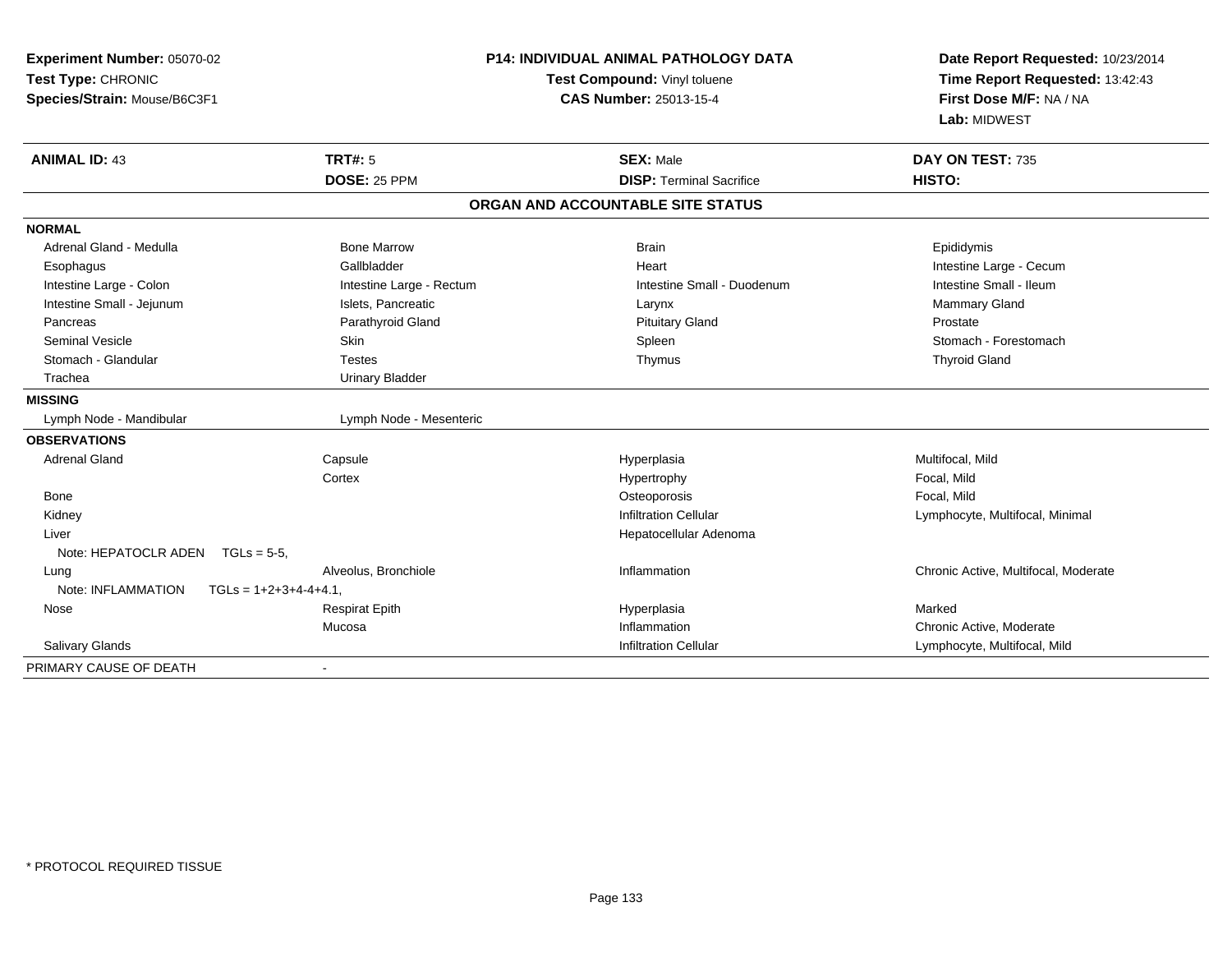| Experiment Number: 05070-02         | <b>P14: INDIVIDUAL ANIMAL PATHOLOGY DATA</b><br>Test Compound: Vinyl toluene<br>CAS Number: 25013-15-4 |                                   | Date Report Requested: 10/23/2014<br>Time Report Requested: 13:42:43<br>First Dose M/F: NA / NA |  |
|-------------------------------------|--------------------------------------------------------------------------------------------------------|-----------------------------------|-------------------------------------------------------------------------------------------------|--|
| Test Type: CHRONIC                  |                                                                                                        |                                   |                                                                                                 |  |
| Species/Strain: Mouse/B6C3F1        |                                                                                                        |                                   |                                                                                                 |  |
|                                     |                                                                                                        |                                   | Lab: MIDWEST                                                                                    |  |
| <b>ANIMAL ID: 43</b>                | <b>TRT#: 6</b>                                                                                         | <b>SEX: Male</b>                  | DAY ON TEST: 582                                                                                |  |
|                                     | DOSE: 10 PPM                                                                                           | <b>DISP:</b> Moribund Sacrifice   | HISTO:                                                                                          |  |
|                                     |                                                                                                        | ORGAN AND ACCOUNTABLE SITE STATUS |                                                                                                 |  |
| <b>NORMAL</b>                       |                                                                                                        |                                   |                                                                                                 |  |
| <b>Adrenal Gland - Cortex</b>       | Adrenal Gland - Medulla                                                                                | Bone                              | <b>Bone Marrow</b>                                                                              |  |
| Epididymis                          | Gallbladder                                                                                            | Intestine Large - Cecum           | Intestine Large - Colon                                                                         |  |
| Intestine Large - Rectum            | Intestine Small - Ileum                                                                                | Intestine Small - Jejunum         | Islets, Pancreatic                                                                              |  |
| Kidney                              | Larynx                                                                                                 | Liver                             | Lymph Node - Mesenteric                                                                         |  |
| Pancreas                            | Parathyroid Gland                                                                                      | <b>Pituitary Gland</b>            | Prostate                                                                                        |  |
| <b>Salivary Glands</b>              | <b>Seminal Vesicle</b>                                                                                 | Spleen                            | Stomach - Forestomach                                                                           |  |
| Stomach - Glandular                 | <b>Testes</b>                                                                                          | Thymus                            | <b>Thyroid Gland</b>                                                                            |  |
| Trachea                             | <b>Urinary Bladder</b>                                                                                 |                                   |                                                                                                 |  |
| <b>MISSING</b>                      |                                                                                                        |                                   |                                                                                                 |  |
| Intestine Small - Duodenum          | Lymph Node - Mandibular                                                                                | Mammary Gland                     |                                                                                                 |  |
| <b>OBSERVATIONS</b>                 |                                                                                                        |                                   |                                                                                                 |  |
| <b>Adrenal Gland</b>                | Capsule                                                                                                | Hyperplasia                       | Multifocal, Minimal                                                                             |  |
| <b>Brain</b>                        |                                                                                                        | Mineralization                    | Multifocal, Mild                                                                                |  |
| Esophagus                           |                                                                                                        | Inflammation                      | Chronic Active, Mild                                                                            |  |
| Heart                               |                                                                                                        | Cardiomyopathy                    | Mild                                                                                            |  |
|                                     | Artery                                                                                                 | Inflammation                      | Chronic Active, Mild                                                                            |  |
| Lung                                | Alveolus, Bronchiole                                                                                   | Inflammation                      | Chronic Active, Multifocal, Minimal                                                             |  |
| Lymph Node                          | Inguinal                                                                                               | Hyperplasia                       | Lymphoid, Mild                                                                                  |  |
| Nose                                | <b>Respirat Epith</b>                                                                                  | Hyperplasia                       | Moderate                                                                                        |  |
|                                     | Mucosa                                                                                                 | Inflammation                      | Chronic Active, Minimal                                                                         |  |
| <b>Skeletal Muscle</b>              | Arteriole                                                                                              | Inflammation                      | Chronic Active, Moderate                                                                        |  |
| Note: MUSCLE OF LARYNX              |                                                                                                        |                                   |                                                                                                 |  |
| Skin                                | <b>Subcut Tiss</b>                                                                                     | Abscess                           | Marked                                                                                          |  |
|                                     |                                                                                                        | Inflammation                      | Chronic Active, Marked                                                                          |  |
|                                     |                                                                                                        | Ulcer                             | Marked                                                                                          |  |
| $TGLs = 1-10$<br>Note: INFLAMMATION |                                                                                                        |                                   |                                                                                                 |  |
| Note: ABSCESS<br>$TGLs = 1-10$      |                                                                                                        |                                   |                                                                                                 |  |
| PRIMARY CAUSE OF DEATH              | $\overline{\phantom{a}}$                                                                               |                                   |                                                                                                 |  |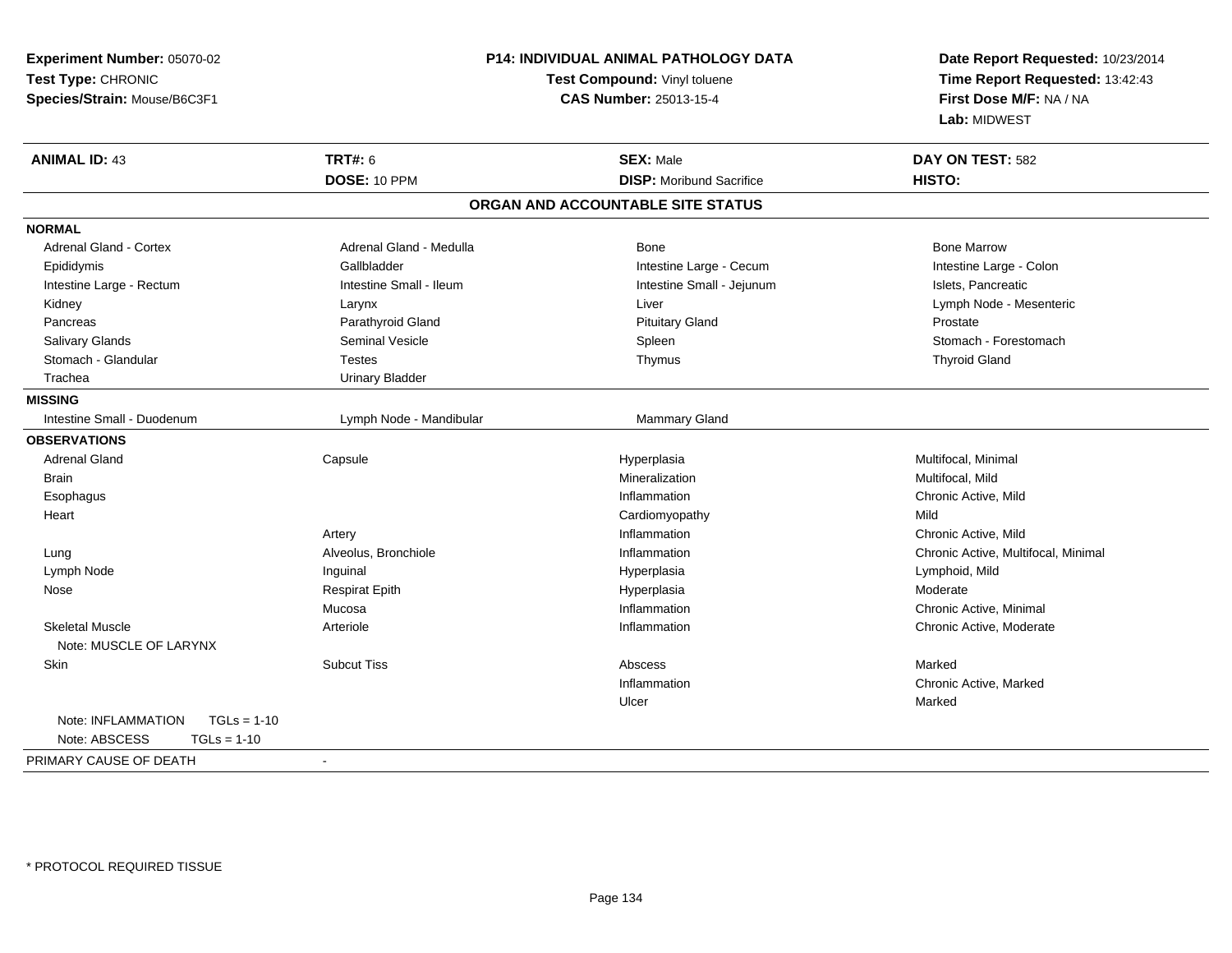| Experiment Number: 05070-02<br>Test Type: CHRONIC<br>Species/Strain: Mouse/B6C3F1 |                | P14: INDIVIDUAL ANIMAL PATHOLOGY DATA<br>Test Compound: Vinyl toluene<br><b>CAS Number: 25013-15-4</b> |                                   | Date Report Requested: 10/23/2014<br>Time Report Requested: 13:42:43<br>First Dose M/F: NA / NA<br>Lab: MIDWEST |
|-----------------------------------------------------------------------------------|----------------|--------------------------------------------------------------------------------------------------------|-----------------------------------|-----------------------------------------------------------------------------------------------------------------|
| <b>ANIMAL ID: 44</b>                                                              |                | <b>TRT#: 4</b>                                                                                         | <b>SEX: Male</b>                  | DAY ON TEST: 734                                                                                                |
|                                                                                   |                | <b>DOSE: CONTROL</b>                                                                                   | <b>DISP: Terminal Sacrifice</b>   | HISTO:                                                                                                          |
|                                                                                   |                |                                                                                                        | ORGAN AND ACCOUNTABLE SITE STATUS |                                                                                                                 |
| <b>NORMAL</b>                                                                     |                |                                                                                                        |                                   |                                                                                                                 |
| Adrenal Gland - Medulla                                                           |                | Bone                                                                                                   | <b>Bone Marrow</b>                | Epididymis                                                                                                      |
| Esophagus                                                                         |                | Gallbladder                                                                                            | Heart                             | Intestine Large - Cecum                                                                                         |
| Intestine Large - Colon                                                           |                | Intestine Large - Rectum                                                                               | Intestine Small - Duodenum        | Intestine Small - Ileum                                                                                         |
| Intestine Small - Jejunum                                                         |                | Islets, Pancreatic                                                                                     | Kidney                            | Larynx                                                                                                          |
| Liver                                                                             |                | Lung                                                                                                   | Lymph Node - Mandibular           | Mammary Gland                                                                                                   |
| Nose                                                                              |                | Pancreas                                                                                               | Parathyroid Gland                 | <b>Pituitary Gland</b>                                                                                          |
| Prostate                                                                          |                | <b>Seminal Vesicle</b>                                                                                 | <b>Skin</b>                       | Spleen                                                                                                          |
| Stomach - Forestomach                                                             |                | Stomach - Glandular                                                                                    | <b>Testes</b>                     | Trachea                                                                                                         |
| <b>Urinary Bladder</b>                                                            |                |                                                                                                        |                                   |                                                                                                                 |
| <b>MISSING</b>                                                                    |                |                                                                                                        |                                   |                                                                                                                 |
| Thymus                                                                            |                |                                                                                                        |                                   |                                                                                                                 |
| <b>OBSERVATIONS</b>                                                               |                |                                                                                                        |                                   |                                                                                                                 |
| <b>Adrenal Gland</b>                                                              |                | Capsule                                                                                                | Hyperplasia                       | Multifocal, Moderate                                                                                            |
|                                                                                   |                | Cortex                                                                                                 | Hyperplasia                       | Focal, Mild                                                                                                     |
|                                                                                   |                | Cortex                                                                                                 | Hypertrophy                       | Multifocal, Mild                                                                                                |
| <b>Brain</b>                                                                      |                |                                                                                                        | Mineralization                    | Multifocal, Minimal                                                                                             |
| Lymph Node                                                                        |                | Mesenteric                                                                                             | Hemorrhage                        | Mild                                                                                                            |
| Note: HEMORRHAGE                                                                  | $TGLs = 2-7$ , |                                                                                                        |                                   |                                                                                                                 |
| <b>Preputial Gland</b>                                                            |                |                                                                                                        | Abscess                           | Mild                                                                                                            |
|                                                                                   |                |                                                                                                        | Inflammation                      | Chronic Active, Marked                                                                                          |
| Salivary Glands                                                                   |                |                                                                                                        | <b>Infiltration Cellular</b>      | Lymphocyte, Multifocal, Minimal                                                                                 |
| <b>Thyroid Gland</b>                                                              |                | <b>Follicular Cel</b>                                                                                  | Adenoma                           |                                                                                                                 |
| PRIMARY CAUSE OF DEATH                                                            |                |                                                                                                        |                                   |                                                                                                                 |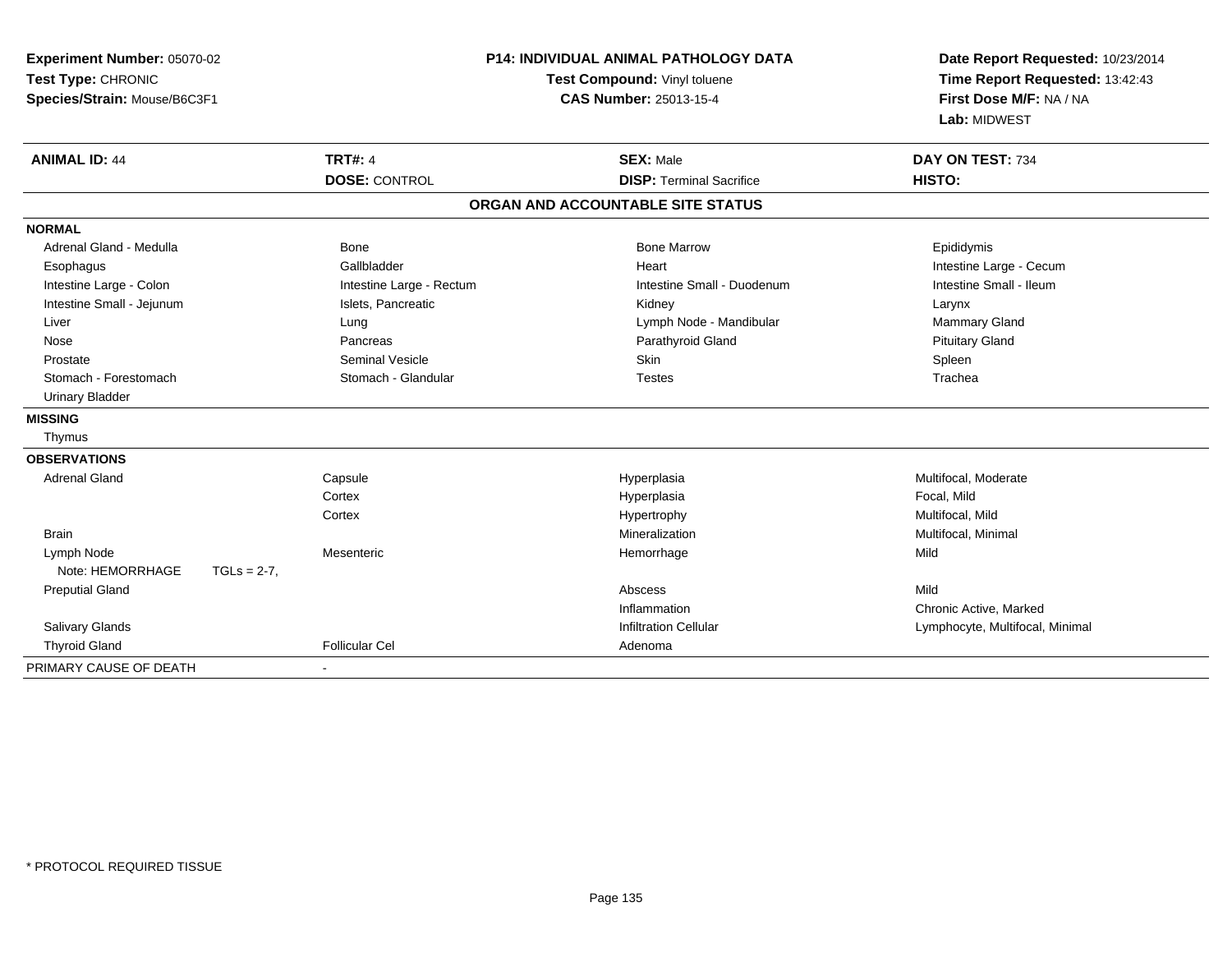| Experiment Number: 05070-02<br>Test Type: CHRONIC<br>Species/Strain: Mouse/B6C3F1 |                          | P14: INDIVIDUAL ANIMAL PATHOLOGY DATA<br>Test Compound: Vinyl toluene<br>CAS Number: 25013-15-4 | Date Report Requested: 10/23/2014<br>Time Report Requested: 13:42:43<br>First Dose M/F: NA / NA<br>Lab: MIDWEST |
|-----------------------------------------------------------------------------------|--------------------------|-------------------------------------------------------------------------------------------------|-----------------------------------------------------------------------------------------------------------------|
| <b>ANIMAL ID: 44</b>                                                              | TRT#: 5                  | <b>SEX: Male</b>                                                                                | DAY ON TEST: 703                                                                                                |
|                                                                                   | DOSE: 25 PPM             | <b>DISP: Moribund Sacrifice</b>                                                                 | HISTO:                                                                                                          |
|                                                                                   |                          | ORGAN AND ACCOUNTABLE SITE STATUS                                                               |                                                                                                                 |
| <b>NORMAL</b>                                                                     |                          |                                                                                                 |                                                                                                                 |
| Bone                                                                              | <b>Bone Marrow</b>       | <b>Brain</b>                                                                                    | Epididymis                                                                                                      |
| Esophagus                                                                         | Gallbladder              | Heart                                                                                           | Intestine Large - Cecum                                                                                         |
| Intestine Large - Colon                                                           | Intestine Large - Rectum | Intestine Small - Duodenum                                                                      | Intestine Small - Ileum                                                                                         |
| Intestine Small - Jejunum                                                         | Islets, Pancreatic       | Kidney                                                                                          | Larynx                                                                                                          |
| Lymph Node - Mandibular                                                           | Lymph Node - Mesenteric  | Mammary Gland                                                                                   | Pancreas                                                                                                        |
| Parathyroid Gland                                                                 | <b>Pituitary Gland</b>   | Prostate                                                                                        | <b>Salivary Glands</b>                                                                                          |
| <b>Seminal Vesicle</b>                                                            | Spleen                   | Stomach - Forestomach                                                                           | Stomach - Glandular                                                                                             |
| <b>Testes</b>                                                                     | <b>Thyroid Gland</b>     | Trachea                                                                                         | <b>Urinary Bladder</b>                                                                                          |
| <b>MISSING</b>                                                                    |                          |                                                                                                 |                                                                                                                 |
| <b>Adrenal Gland</b>                                                              | Thymus                   |                                                                                                 |                                                                                                                 |
| <b>OBSERVATIONS</b>                                                               |                          |                                                                                                 |                                                                                                                 |
| Eye                                                                               | Cornea, Left             | Inflammation                                                                                    | Chronic Active, Marked                                                                                          |
| Note: ULCER IN CORNEA                                                             |                          |                                                                                                 |                                                                                                                 |
| Note: INFLAMMATION<br>$TGLs = 5-10$ ,                                             |                          |                                                                                                 |                                                                                                                 |
| Liver                                                                             |                          | Hepatocellular Carcinoma                                                                        |                                                                                                                 |
|                                                                                   |                          | Necrosis                                                                                        | Acute, Multifocal, Moderate                                                                                     |
| Note: HEPATOCLR CARC $TGLs = 4-12$ ,                                              |                          |                                                                                                 |                                                                                                                 |
| Lung                                                                              |                          | <b>Infiltration Cellular</b>                                                                    | Histiocyte, Multifocal, Moderate                                                                                |
| Note: [ INFILTRAT CELL ] TGLs = 7-11                                              |                          |                                                                                                 |                                                                                                                 |
| Nose                                                                              | <b>Respirat Epith</b>    | Hyperplasia                                                                                     | Marked                                                                                                          |
|                                                                                   | Mucosa                   | Inflammation                                                                                    | Chronic Active, Moderate                                                                                        |
| Skin                                                                              | <b>Subcut Tiss</b>       | Fibrosarcoma                                                                                    |                                                                                                                 |
| Note: FIBROSARC<br>$TGLs = 6-13$ ,                                                |                          |                                                                                                 |                                                                                                                 |
| PRIMARY CAUSE OF DEATH                                                            | $\blacksquare$           |                                                                                                 |                                                                                                                 |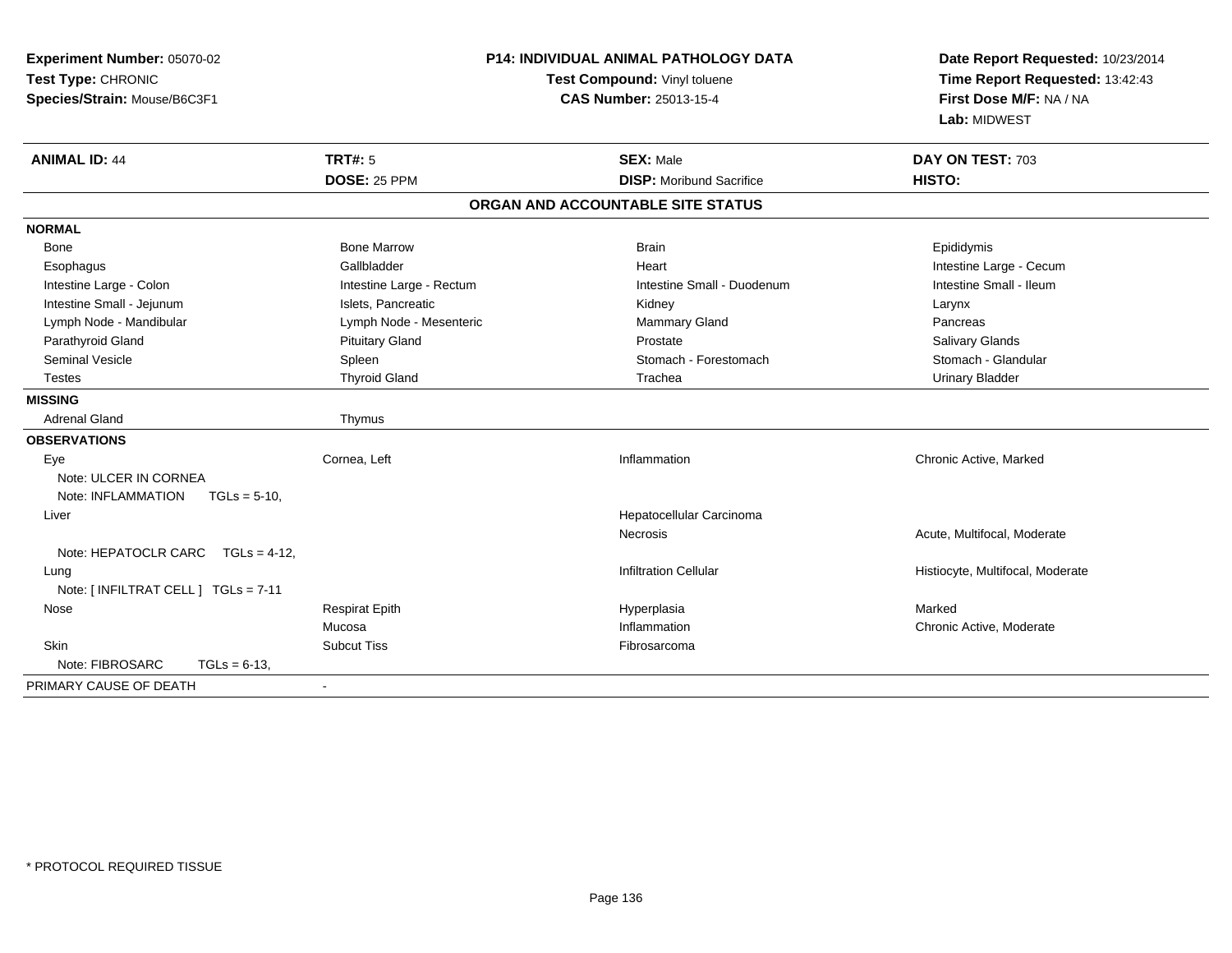| <b>Experiment Number: 05070-02</b><br>Test Type: CHRONIC<br>Species/Strain: Mouse/B6C3F1 |                       | <b>P14: INDIVIDUAL ANIMAL PATHOLOGY DATA</b><br>Test Compound: Vinyl toluene<br><b>CAS Number: 25013-15-4</b> | Date Report Requested: 10/23/2014<br>Time Report Requested: 13:42:43<br>First Dose M/F: NA / NA<br>Lab: MIDWEST |
|------------------------------------------------------------------------------------------|-----------------------|---------------------------------------------------------------------------------------------------------------|-----------------------------------------------------------------------------------------------------------------|
| <b>ANIMAL ID: 44</b>                                                                     | TRT#: 6               | <b>SEX: Male</b>                                                                                              | DAY ON TEST: 735                                                                                                |
|                                                                                          | <b>DOSE: 10 PPM</b>   | <b>DISP:</b> Terminal Sacrifice                                                                               | <b>HISTO:</b>                                                                                                   |
|                                                                                          |                       | ORGAN AND ACCOUNTABLE SITE STATUS                                                                             |                                                                                                                 |
| <b>NORMAL</b>                                                                            |                       |                                                                                                               |                                                                                                                 |
| <b>Urinary Bladder</b>                                                                   |                       |                                                                                                               |                                                                                                                 |
| <b>OBSERVATIONS</b>                                                                      |                       |                                                                                                               |                                                                                                                 |
| Lung                                                                                     | <b>Bronchiole</b>     | Hyperplasia                                                                                                   | Focal, Minimal                                                                                                  |
| Nose                                                                                     | <b>Respirat Epith</b> | Hyperplasia                                                                                                   | Moderate                                                                                                        |
|                                                                                          | Mucosa                | Inflammation                                                                                                  | Chronic Active, Moderate                                                                                        |
| PRIMARY CAUSE OF DEATH                                                                   |                       |                                                                                                               |                                                                                                                 |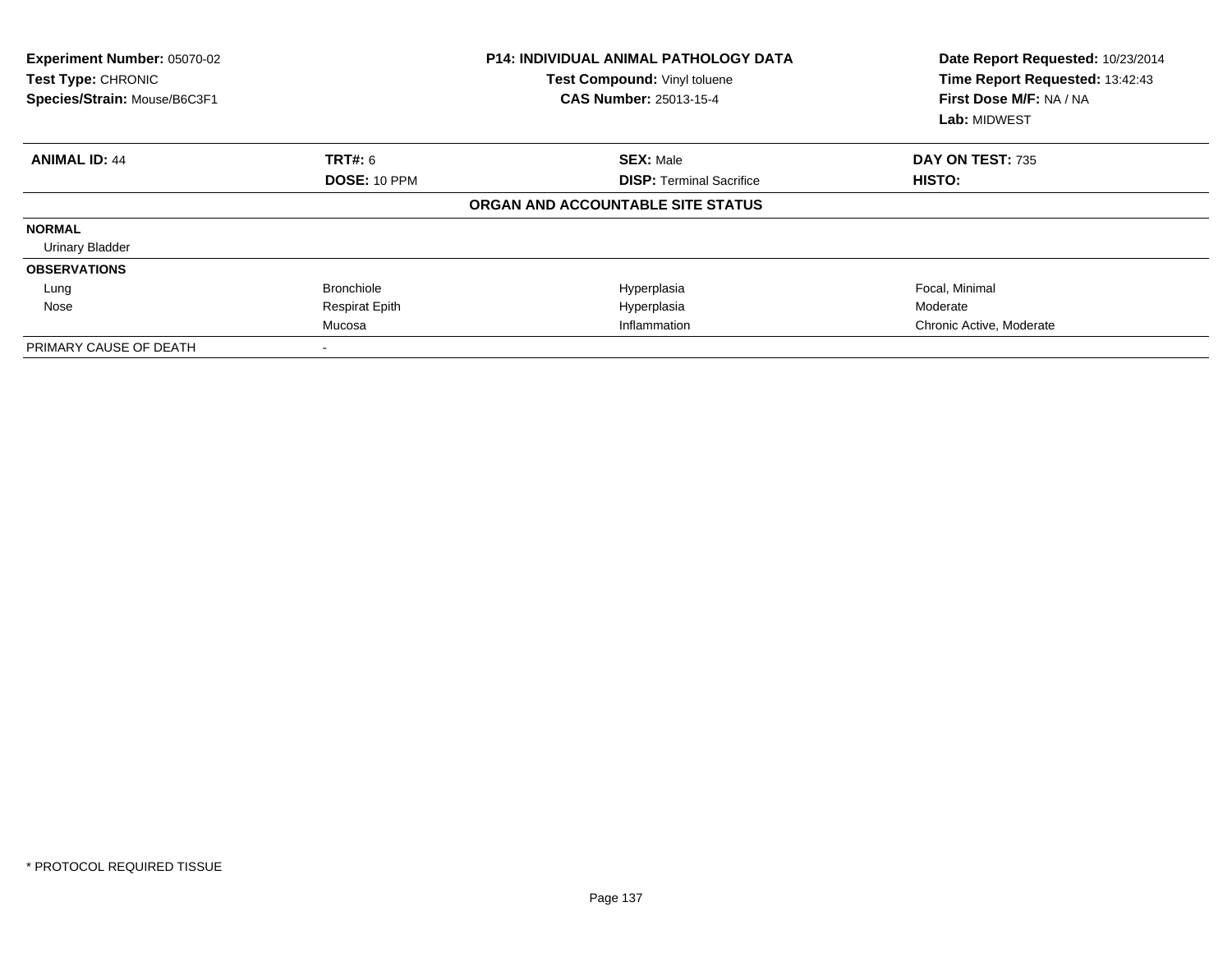| Experiment Number: 05070-02<br>Test Type: CHRONIC<br>Species/Strain: Mouse/B6C3F1 |                         | <b>P14: INDIVIDUAL ANIMAL PATHOLOGY DATA</b><br>Test Compound: Vinyl toluene<br><b>CAS Number: 25013-15-4</b> | Date Report Requested: 10/23/2014<br>Time Report Requested: 13:42:43<br>First Dose M/F: NA / NA<br>Lab: MIDWEST |
|-----------------------------------------------------------------------------------|-------------------------|---------------------------------------------------------------------------------------------------------------|-----------------------------------------------------------------------------------------------------------------|
| <b>ANIMAL ID: 45</b>                                                              | <b>TRT#: 4</b>          | <b>SEX: Male</b>                                                                                              | DAY ON TEST: 648<br>HISTO:                                                                                      |
|                                                                                   | <b>DOSE: CONTROL</b>    | <b>DISP: Natural Death</b><br>ORGAN AND ACCOUNTABLE SITE STATUS                                               |                                                                                                                 |
| <b>NORMAL</b>                                                                     |                         |                                                                                                               |                                                                                                                 |
| Bone                                                                              | Epididymis              | Esophagus                                                                                                     | Heart                                                                                                           |
| Liver                                                                             | Lung                    | Nose                                                                                                          | Parathyroid Gland                                                                                               |
| <b>Salivary Glands</b>                                                            | Skin                    | <b>Testes</b>                                                                                                 | <b>Thyroid Gland</b>                                                                                            |
| Trachea                                                                           |                         |                                                                                                               |                                                                                                                 |
| <b>MISSING</b>                                                                    |                         |                                                                                                               |                                                                                                                 |
| <b>Adrenal Gland</b>                                                              | Intestine Large         | <b>Intestine Small</b>                                                                                        | Islets, Pancreatic                                                                                              |
| Larynx                                                                            | Lymph Node - Mesenteric | Mammary Gland                                                                                                 | Pancreas                                                                                                        |
| <b>Pituitary Gland</b>                                                            | Spleen                  | Stomach                                                                                                       |                                                                                                                 |
| <b>AUTO PRECLUDES DIAG.</b>                                                       |                         |                                                                                                               |                                                                                                                 |
| <b>Bone Marrow</b>                                                                | Gallbladder             | Kidney                                                                                                        | Lymph Node - Mandibular                                                                                         |
| Prostate                                                                          | <b>Seminal Vesicle</b>  | Thymus                                                                                                        | Urinary Bladder                                                                                                 |
| <b>OBSERVATIONS</b>                                                               |                         |                                                                                                               |                                                                                                                 |
| <b>Brain</b>                                                                      |                         | Mineralization                                                                                                | Multifocal, Mild                                                                                                |
| PRIMARY CAUSE OF DEATH                                                            | $\blacksquare$          |                                                                                                               |                                                                                                                 |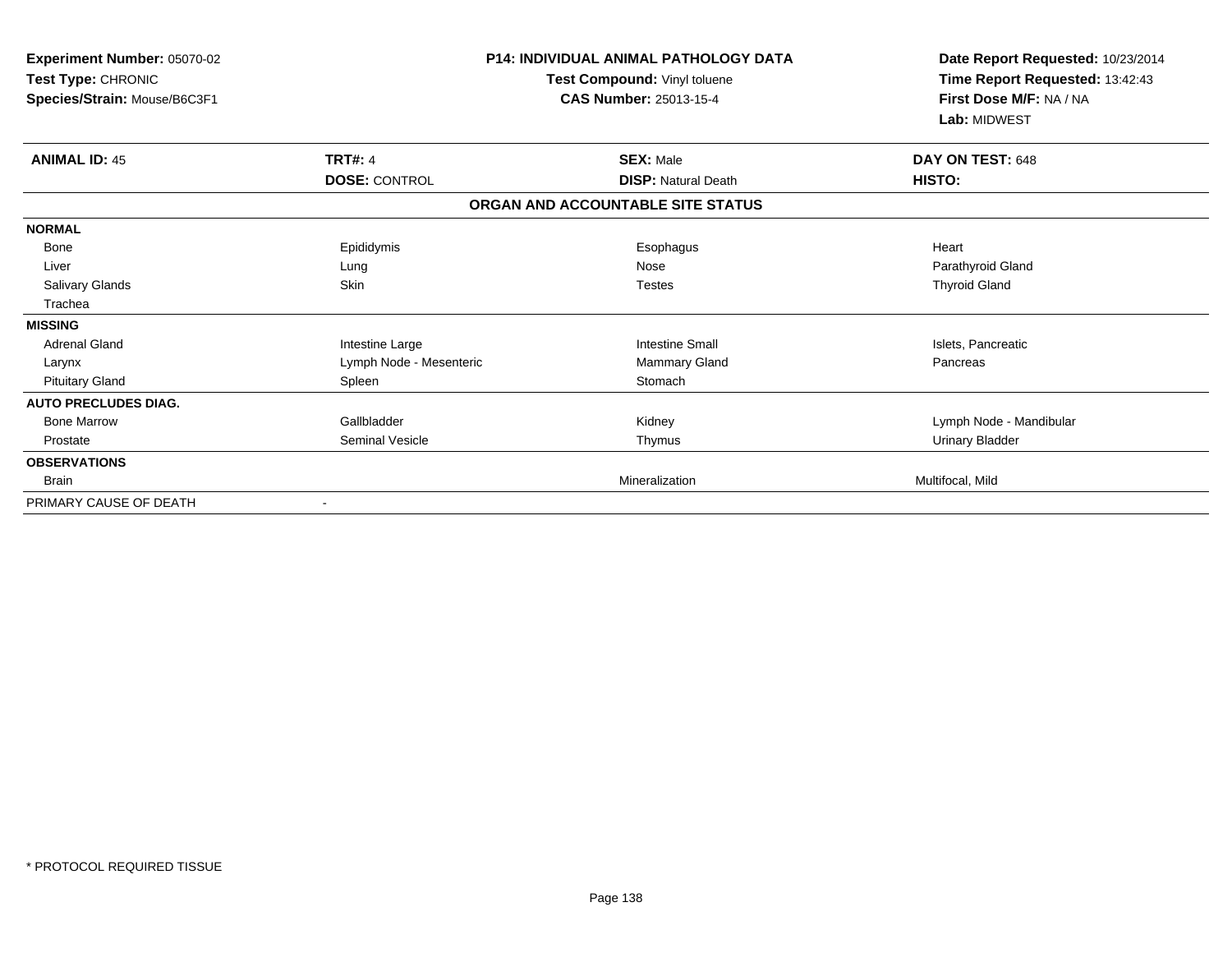| Experiment Number: 05070-02<br>Test Type: CHRONIC<br>Species/Strain: Mouse/B6C3F1 |                          | P14: INDIVIDUAL ANIMAL PATHOLOGY DATA<br>Test Compound: Vinyl toluene<br><b>CAS Number: 25013-15-4</b> | Date Report Requested: 10/23/2014<br>Time Report Requested: 13:42:43<br>First Dose M/F: NA / NA<br>Lab: MIDWEST |
|-----------------------------------------------------------------------------------|--------------------------|--------------------------------------------------------------------------------------------------------|-----------------------------------------------------------------------------------------------------------------|
| <b>ANIMAL ID: 45</b>                                                              | <b>TRT#: 5</b>           | <b>SEX: Male</b>                                                                                       | DAY ON TEST: 702                                                                                                |
|                                                                                   | DOSE: 25 PPM             | <b>DISP:</b> Moribund Sacrifice                                                                        | HISTO:                                                                                                          |
|                                                                                   |                          | ORGAN AND ACCOUNTABLE SITE STATUS                                                                      |                                                                                                                 |
| <b>NORMAL</b>                                                                     |                          |                                                                                                        |                                                                                                                 |
| Adrenal Gland - Cortex                                                            | Adrenal Gland - Medulla  | Bone                                                                                                   | <b>Bone Marrow</b>                                                                                              |
| <b>Brain</b>                                                                      | Epididymis               | Esophagus                                                                                              | Heart                                                                                                           |
| Intestine Large - Colon                                                           | Intestine Large - Rectum | Intestine Small - Duodenum                                                                             | Intestine Small - Ileum                                                                                         |
| Larynx                                                                            | Lymph Node - Mandibular  | Pancreas                                                                                               | Parathyroid Gland                                                                                               |
| <b>Pituitary Gland</b>                                                            | Prostate                 | <b>Salivary Glands</b>                                                                                 | Seminal Vesicle                                                                                                 |
| <b>Skeletal Muscle</b>                                                            | Skin                     | Spleen                                                                                                 | Stomach - Forestomach                                                                                           |
| Stomach - Glandular                                                               | <b>Testes</b>            | <b>Thyroid Gland</b>                                                                                   | Trachea                                                                                                         |
| <b>Urinary Bladder</b>                                                            |                          |                                                                                                        |                                                                                                                 |
| <b>MISSING</b>                                                                    |                          |                                                                                                        |                                                                                                                 |
| Gallbladder                                                                       | Mammary Gland            | Thymus                                                                                                 |                                                                                                                 |
| <b>AUTO PRECLUDES DIAG.</b>                                                       |                          |                                                                                                        |                                                                                                                 |
| Intestine Small - Jejunum                                                         |                          |                                                                                                        |                                                                                                                 |
| <b>OBSERVATIONS</b>                                                               |                          |                                                                                                        |                                                                                                                 |
| <b>Adrenal Gland</b>                                                              | Capsule                  | Hyperplasia                                                                                            | Multifocal, Minimal                                                                                             |
| Intestine Large                                                                   | Cecum, Mucosa            | Necrosis                                                                                               | Acute, Marked                                                                                                   |
| Note: NECROSIS<br>$TGLs = 6-7$ ,                                                  |                          |                                                                                                        |                                                                                                                 |
| Islets, Pancreatic                                                                |                          | Hyperplasia                                                                                            | Multifocal, Mild                                                                                                |
| Kidney                                                                            |                          | Congestion                                                                                             | Moderate                                                                                                        |
| Note: CONGESTION<br>$TGLs = 12-6$                                                 |                          |                                                                                                        |                                                                                                                 |
| Liver                                                                             |                          | Hepatocellular Carcinoma                                                                               | Multiple                                                                                                        |
| Note: HEPATOCLR CARC TGLs = 10-11,                                                |                          |                                                                                                        |                                                                                                                 |
| Note: HEPATOCLR CARC IN SLIDE 5-UNDETERMINED LOBE                                 |                          |                                                                                                        |                                                                                                                 |
| Note: HEPATOCLR CARC $TGLs = 8+9-10$ ,                                            |                          |                                                                                                        |                                                                                                                 |
| Lung                                                                              |                          | Congestion                                                                                             | Mild                                                                                                            |
| Note: CONGESTION<br>$TGLs = 4-4$ ,                                                |                          |                                                                                                        |                                                                                                                 |
| Lymph Node                                                                        | Mesenteric               | Hemorrhage                                                                                             | Mild                                                                                                            |
| Note: HEMORRHAGE<br>$TGLs = 7-7$ ,                                                |                          |                                                                                                        |                                                                                                                 |
| Nose                                                                              | <b>Respirat Epith</b>    | Hyperplasia                                                                                            | Marked                                                                                                          |
|                                                                                   | Mucosa                   | Inflammation                                                                                           | Chronic Active, Mild                                                                                            |
| <b>Preputial Gland</b>                                                            |                          | Cyst                                                                                                   | Marked                                                                                                          |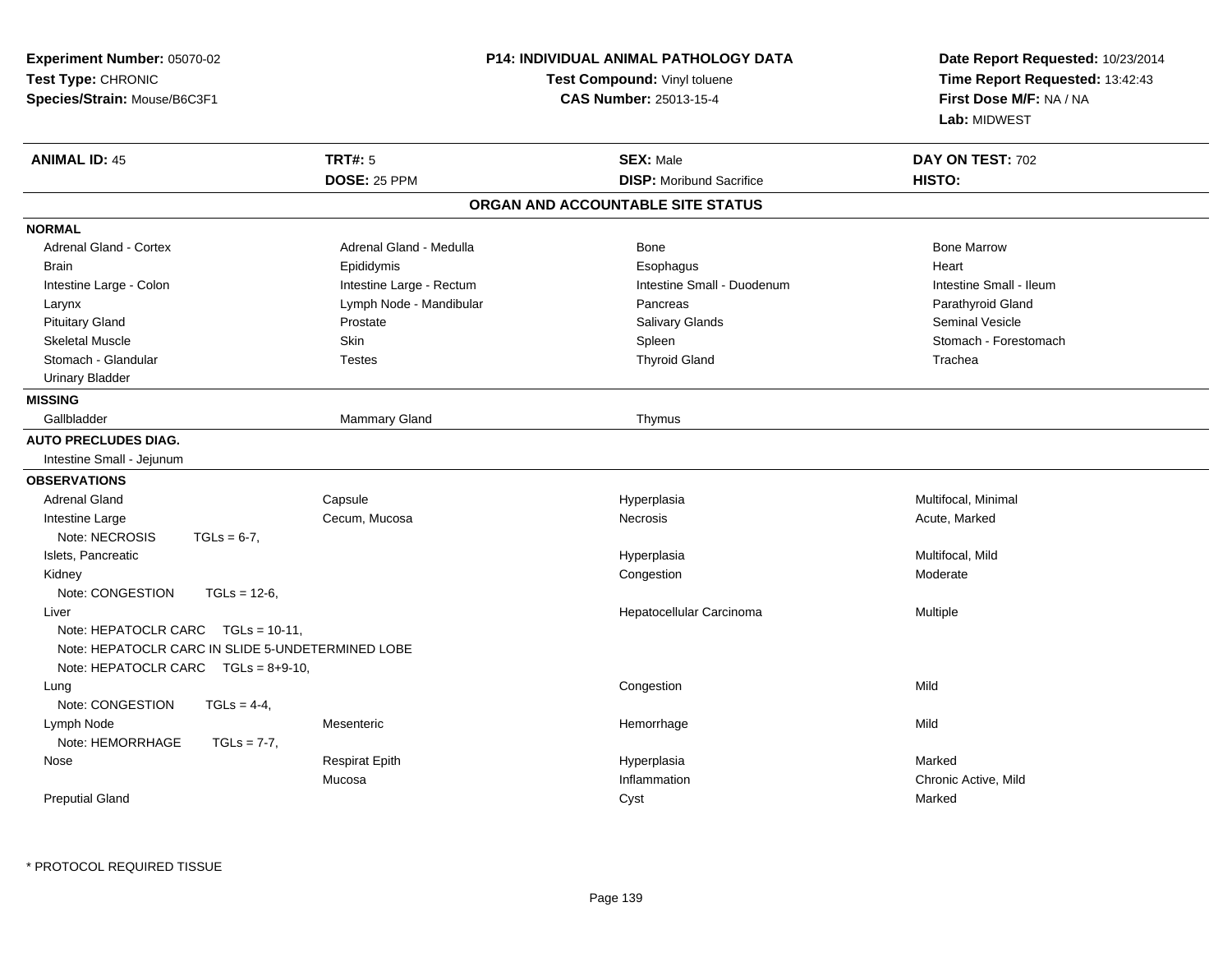| <b>Experiment Number: 05070-02</b><br><b>Test Type: CHRONIC</b><br>Species/Strain: Mouse/B6C3F1 |                |                                       | <b>P14: INDIVIDUAL ANIMAL PATHOLOGY DATA</b><br>Test Compound: Vinyl toluene<br><b>CAS Number: 25013-15-4</b> | Date Report Requested: 10/23/2014<br>Time Report Requested: 13:42:43<br>First Dose M/F: NA / NA<br>Lab: MIDWEST |
|-------------------------------------------------------------------------------------------------|----------------|---------------------------------------|---------------------------------------------------------------------------------------------------------------|-----------------------------------------------------------------------------------------------------------------|
| <b>ANIMAL ID: 45</b>                                                                            |                | <b>TRT#:</b> 5<br><b>DOSE: 25 PPM</b> | <b>SEX: Male</b><br><b>DISP:</b> Moribund Sacrifice                                                           | <b>DAY ON TEST: 702</b><br>HISTO:                                                                               |
|                                                                                                 |                |                                       | ORGAN AND ACCOUNTABLE SITE STATUS                                                                             |                                                                                                                 |
| Note: CYST                                                                                      | $TGLs = 3-12.$ |                                       |                                                                                                               |                                                                                                                 |
| PRIMARY CAUSE OF DEATH                                                                          |                |                                       |                                                                                                               |                                                                                                                 |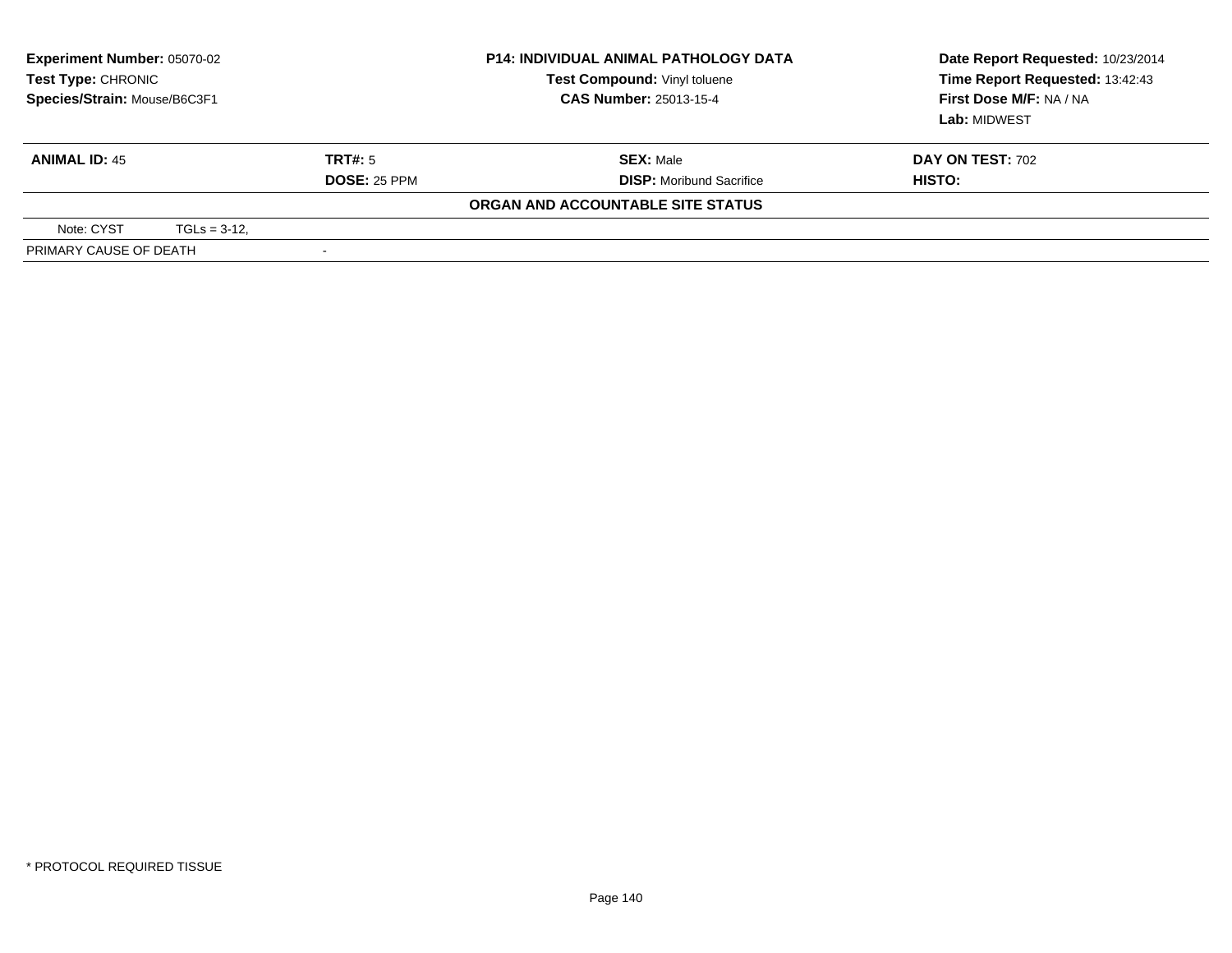| <b>Experiment Number: 05070-02</b><br>Test Type: CHRONIC   |                       | <b>P14: INDIVIDUAL ANIMAL PATHOLOGY DATA</b><br>Test Compound: Vinyl toluene<br><b>CAS Number: 25013-15-4</b> | Date Report Requested: 10/23/2014<br>Time Report Requested: 13:42:43<br>First Dose M/F: NA / NA |
|------------------------------------------------------------|-----------------------|---------------------------------------------------------------------------------------------------------------|-------------------------------------------------------------------------------------------------|
| Species/Strain: Mouse/B6C3F1                               |                       |                                                                                                               | Lab: MIDWEST                                                                                    |
| <b>ANIMAL ID: 45</b>                                       | TRT#: 6               | <b>SEX: Male</b>                                                                                              | DAY ON TEST: 661                                                                                |
|                                                            | DOSE: 10 PPM          | <b>DISP: Natural Death</b>                                                                                    | <b>HISTO:</b>                                                                                   |
|                                                            |                       | ORGAN AND ACCOUNTABLE SITE STATUS                                                                             |                                                                                                 |
| <b>NORMAL</b>                                              |                       |                                                                                                               |                                                                                                 |
| Liver                                                      | Lung                  | Lymph Node                                                                                                    | <b>Seminal Vesicle</b>                                                                          |
| Urinary Bladder                                            |                       |                                                                                                               |                                                                                                 |
| <b>OBSERVATIONS</b>                                        |                       |                                                                                                               |                                                                                                 |
| Liver                                                      |                       |                                                                                                               |                                                                                                 |
| Note: GROSS LESION CUT IN BUT NOT APPARENT IN SECTION      |                       |                                                                                                               |                                                                                                 |
| Lymph Node                                                 |                       |                                                                                                               |                                                                                                 |
| Note: GROSS "SKIN NODULES" ARE NORMAL INGUINAL LYMPH NODES |                       |                                                                                                               |                                                                                                 |
| Nose                                                       | <b>Respirat Epith</b> | Hyperplasia                                                                                                   | Moderate                                                                                        |
|                                                            | Mucosa                | Inflammation                                                                                                  | Chronic Active, Mild                                                                            |
| PRIMARY CAUSE OF DEATH                                     |                       |                                                                                                               |                                                                                                 |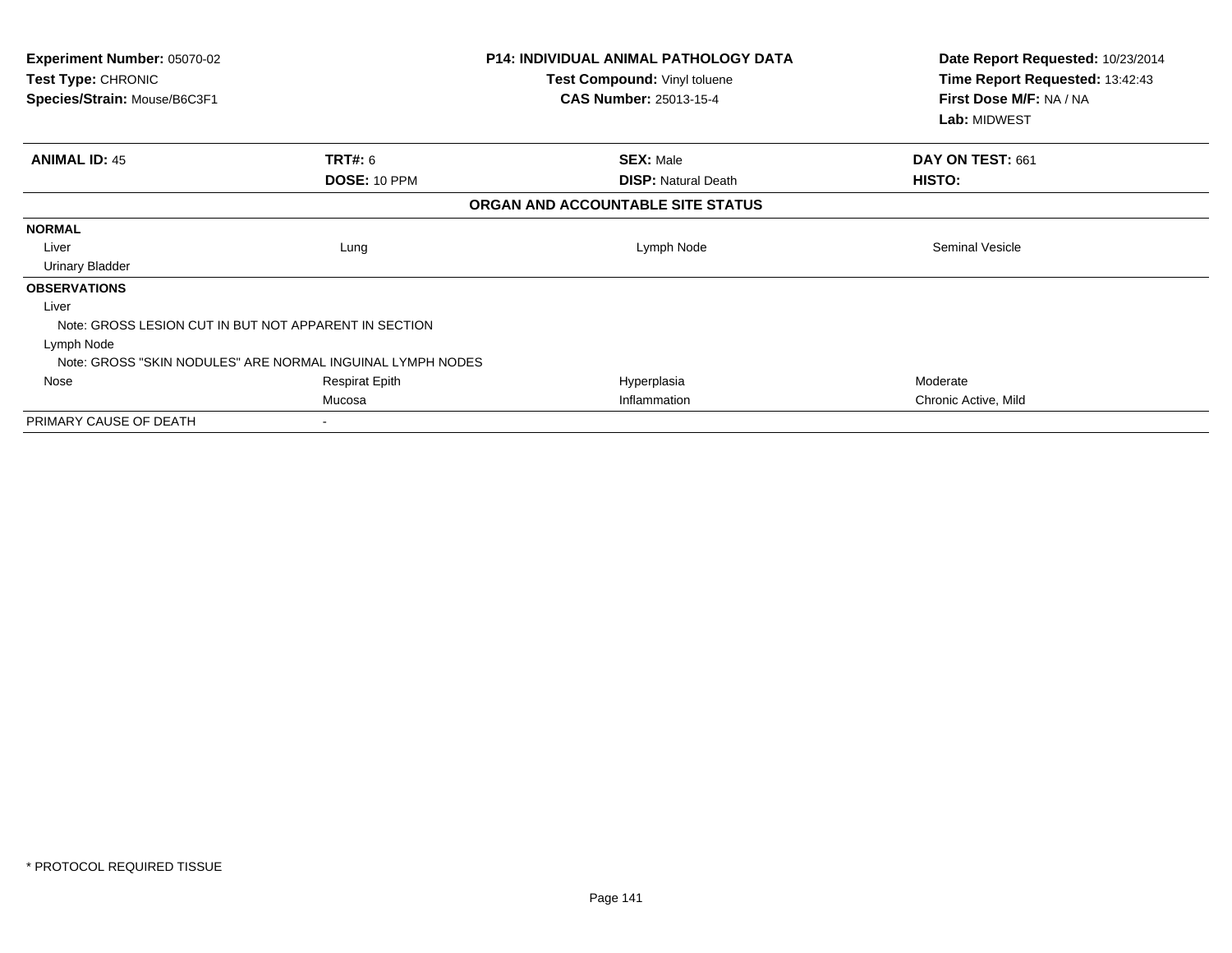| Experiment Number: 05070-02<br>Test Type: CHRONIC<br>Species/Strain: Mouse/B6C3F1<br><b>ANIMAL ID: 46</b> | <b>TRT#: 4</b>          | <b>P14: INDIVIDUAL ANIMAL PATHOLOGY DATA</b><br>Test Compound: Vinyl toluene<br><b>CAS Number: 25013-15-4</b><br><b>SEX: Male</b> | Date Report Requested: 10/23/2014<br>Time Report Requested: 13:42:43<br>First Dose M/F: NA / NA<br>Lab: MIDWEST<br>DAY ON TEST: 733 |
|-----------------------------------------------------------------------------------------------------------|-------------------------|-----------------------------------------------------------------------------------------------------------------------------------|-------------------------------------------------------------------------------------------------------------------------------------|
|                                                                                                           | <b>DOSE: CONTROL</b>    | <b>DISP:</b> Terminal Sacrifice                                                                                                   | HISTO:                                                                                                                              |
|                                                                                                           |                         | ORGAN AND ACCOUNTABLE SITE STATUS                                                                                                 |                                                                                                                                     |
| <b>NORMAL</b>                                                                                             |                         |                                                                                                                                   |                                                                                                                                     |
| <b>Adrenal Gland - Cortex</b>                                                                             | Adrenal Gland - Medulla | <b>Bone Marrow</b>                                                                                                                | Esophagus                                                                                                                           |
| Heart                                                                                                     | Intestine Large - Cecum | Intestine Large - Colon                                                                                                           | Intestine Large - Rectum                                                                                                            |
| Intestine Small - Duodenum                                                                                | Intestine Small - Ileum | Intestine Small - Jejunum                                                                                                         | Kidney                                                                                                                              |
| Larynx                                                                                                    | Liver                   | Lymph Node - Mandibular                                                                                                           | Nose                                                                                                                                |
| Pancreas                                                                                                  | Parathyroid Gland       | <b>Pituitary Gland</b>                                                                                                            | Prostate                                                                                                                            |
| <b>Seminal Vesicle</b>                                                                                    | Skin                    | Spleen                                                                                                                            | Stomach - Forestomach                                                                                                               |
| Stomach - Glandular                                                                                       | <b>Testes</b>           | Thymus                                                                                                                            | <b>Thyroid Gland</b>                                                                                                                |
| Trachea                                                                                                   | <b>Urinary Bladder</b>  |                                                                                                                                   |                                                                                                                                     |
| <b>MISSING</b>                                                                                            |                         |                                                                                                                                   |                                                                                                                                     |
| Epididymis                                                                                                | Gallbladder             | <b>Mammary Gland</b>                                                                                                              |                                                                                                                                     |
| <b>OBSERVATIONS</b>                                                                                       |                         |                                                                                                                                   |                                                                                                                                     |
| <b>Adrenal Gland</b>                                                                                      | Capsule                 | Hyperplasia                                                                                                                       | Multifocal, Mild                                                                                                                    |
| Bone                                                                                                      |                         | Hyperostosis                                                                                                                      | Moderate                                                                                                                            |
| <b>Brain</b>                                                                                              |                         | Mineralization                                                                                                                    | Multifocal, Marked                                                                                                                  |
| Islets, Pancreatic                                                                                        |                         | Hyperplasia                                                                                                                       | Multifocal, Mild                                                                                                                    |
| Lung                                                                                                      | Alveolar Epith          | Hyperplasia                                                                                                                       | Focal, Marked                                                                                                                       |
| Lymph Node                                                                                                | Mesenteric              | Hemorrhage                                                                                                                        | Moderate                                                                                                                            |
| Salivary Glands                                                                                           |                         | <b>Infiltration Cellular</b>                                                                                                      | Lymphocyte, Multifocal, Mild                                                                                                        |
| PRIMARY CAUSE OF DEATH                                                                                    |                         |                                                                                                                                   |                                                                                                                                     |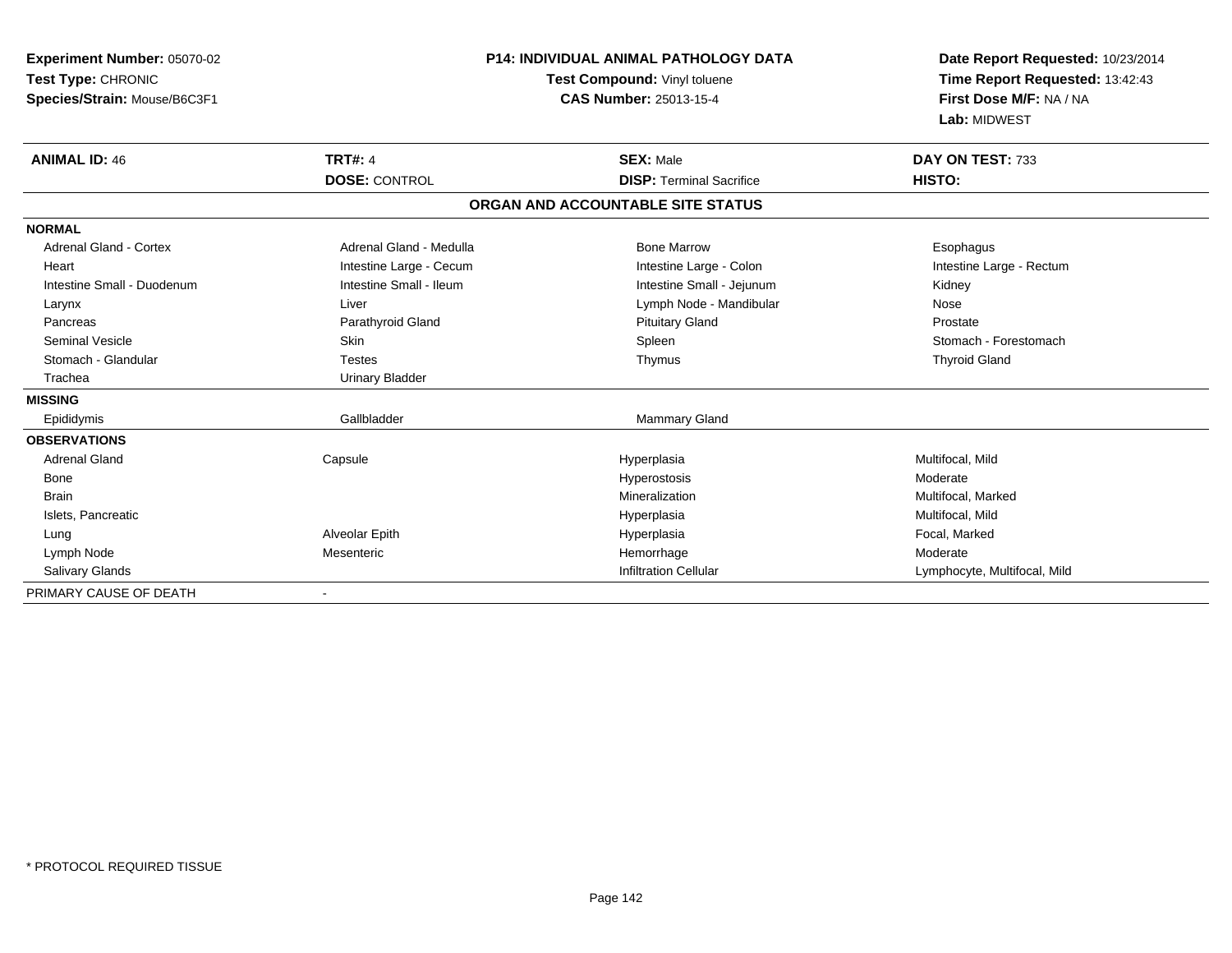| <b>Experiment Number: 05070-02</b>                 | <b>P14: INDIVIDUAL ANIMAL PATHOLOGY DATA</b> |                              | Date Report Requested: 10/23/2014 |                                 |
|----------------------------------------------------|----------------------------------------------|------------------------------|-----------------------------------|---------------------------------|
| Test Type: CHRONIC<br>Species/Strain: Mouse/B6C3F1 |                                              | Test Compound: Vinyl toluene |                                   | Time Report Requested: 13:42:43 |
|                                                    |                                              |                              | <b>CAS Number: 25013-15-4</b>     | First Dose M/F: NA / NA         |
|                                                    |                                              |                              |                                   | Lab: MIDWEST                    |
| <b>ANIMAL ID: 46</b>                               |                                              | <b>TRT#: 5</b>               | <b>SEX: Male</b>                  | DAY ON TEST: 735                |
|                                                    |                                              | DOSE: 25 PPM                 | <b>DISP: Terminal Sacrifice</b>   | HISTO:                          |
|                                                    |                                              |                              | ORGAN AND ACCOUNTABLE SITE STATUS |                                 |
| <b>NORMAL</b>                                      |                                              |                              |                                   |                                 |
| <b>Bone</b>                                        |                                              | <b>Bone Marrow</b>           | Epididymis                        | Esophagus                       |
| Heart                                              |                                              | Intestine Large - Cecum      | Intestine Large - Colon           | Intestine Large - Rectum        |
| Intestine Small - Duodenum                         |                                              | Intestine Small - Ileum      | Intestine Small - Jejunum         | Islets, Pancreatic              |
| Kidney                                             |                                              | Larynx                       | Lung                              | Lymph Node - Mandibular         |
| Mammary Gland                                      |                                              | Pancreas                     | Parathyroid Gland                 | <b>Pituitary Gland</b>          |
| Prostate                                           |                                              | <b>Seminal Vesicle</b>       | Skin                              | Spleen                          |
| Stomach - Forestomach                              |                                              | Stomach - Glandular          | <b>Testes</b>                     | Thymus                          |
| <b>Thyroid Gland</b>                               |                                              | Trachea                      | <b>Urinary Bladder</b>            |                                 |
| <b>MISSING</b>                                     |                                              |                              |                                   |                                 |
| Gallbladder                                        |                                              |                              |                                   |                                 |
| <b>OBSERVATIONS</b>                                |                                              |                              |                                   |                                 |
| <b>Adrenal Gland</b>                               |                                              | Capsule                      | Hyperplasia                       | Multifocal, Mild                |
|                                                    |                                              | Cortex                       | Hyperplasia                       | Multifocal, Moderate            |
|                                                    |                                              | Medulla                      | Pheochromocytoma Benign           |                                 |
| <b>Brain</b>                                       |                                              |                              | Mineralization                    | Multifocal, Mild                |
| Liver                                              |                                              |                              | <b>Fatty Change</b>               | Focal, Mild                     |
| Note: FATTY CHANGE                                 | $TGLs = 3-5.$                                |                              |                                   |                                 |
| Lymph Node                                         |                                              | Mesenteric                   | Hemorrhage                        | Marked                          |
| Note: HEMORRHAGE                                   | $TGLs = 2-7$ ,                               |                              |                                   |                                 |
| Nose                                               |                                              | <b>Respirat Epith</b>        | Hyperplasia                       | Marked                          |
|                                                    |                                              | Mucosa                       | Inflammation                      | Chronic Active, Marked          |
| Salivary Glands                                    |                                              |                              | <b>Infiltration Cellular</b>      | Lymphocyte, Multifocal, Mild    |
| PRIMARY CAUSE OF DEATH                             |                                              |                              |                                   |                                 |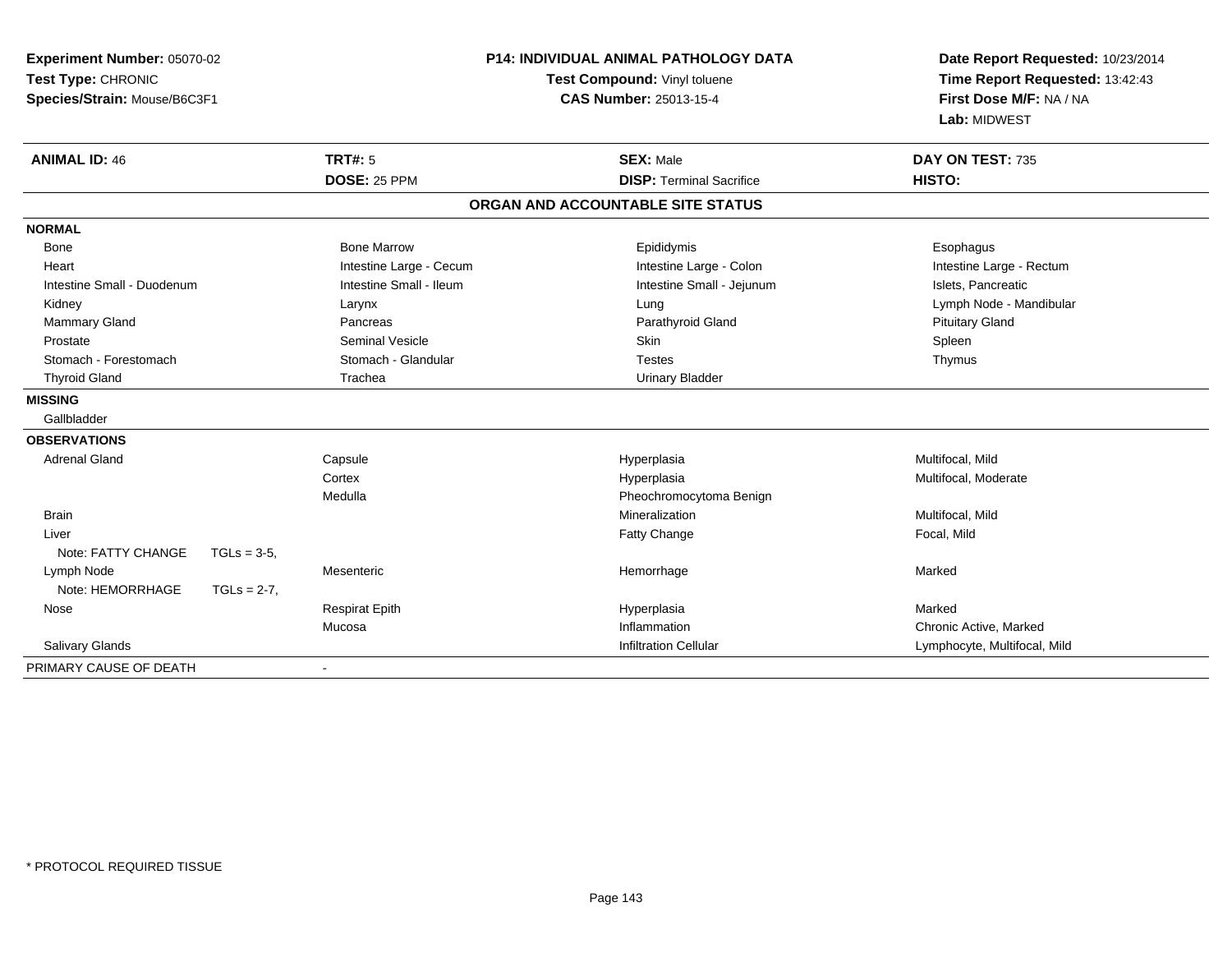| <b>Experiment Number: 05070-02</b><br>Test Type: CHRONIC<br>Species/Strain: Mouse/B6C3F1 |                       | <b>P14: INDIVIDUAL ANIMAL PATHOLOGY DATA</b><br>Test Compound: Vinyl toluene<br><b>CAS Number: 25013-15-4</b> | Date Report Requested: 10/23/2014<br>Time Report Requested: 13:42:43<br>First Dose M/F: NA / NA<br>Lab: MIDWEST |
|------------------------------------------------------------------------------------------|-----------------------|---------------------------------------------------------------------------------------------------------------|-----------------------------------------------------------------------------------------------------------------|
| <b>ANIMAL ID: 46</b>                                                                     | TRT#: 6               | <b>SEX: Male</b>                                                                                              | DAY ON TEST: 734                                                                                                |
|                                                                                          | DOSE: 10 PPM          | <b>DISP:</b> Terminal Sacrifice                                                                               | HISTO:                                                                                                          |
| <b>OBSERVATIONS</b>                                                                      |                       |                                                                                                               |                                                                                                                 |
| Lung                                                                                     | <b>Bronchiole</b>     | Hyperplasia                                                                                                   | Multifocal, Minimal                                                                                             |
| Nose                                                                                     | <b>Respirat Epith</b> | Hyperplasia                                                                                                   | Marked                                                                                                          |
|                                                                                          | Mucosa                | Inflammation                                                                                                  | Chronic Active, Moderate                                                                                        |
| PRIMARY CAUSE OF DEATH                                                                   |                       |                                                                                                               |                                                                                                                 |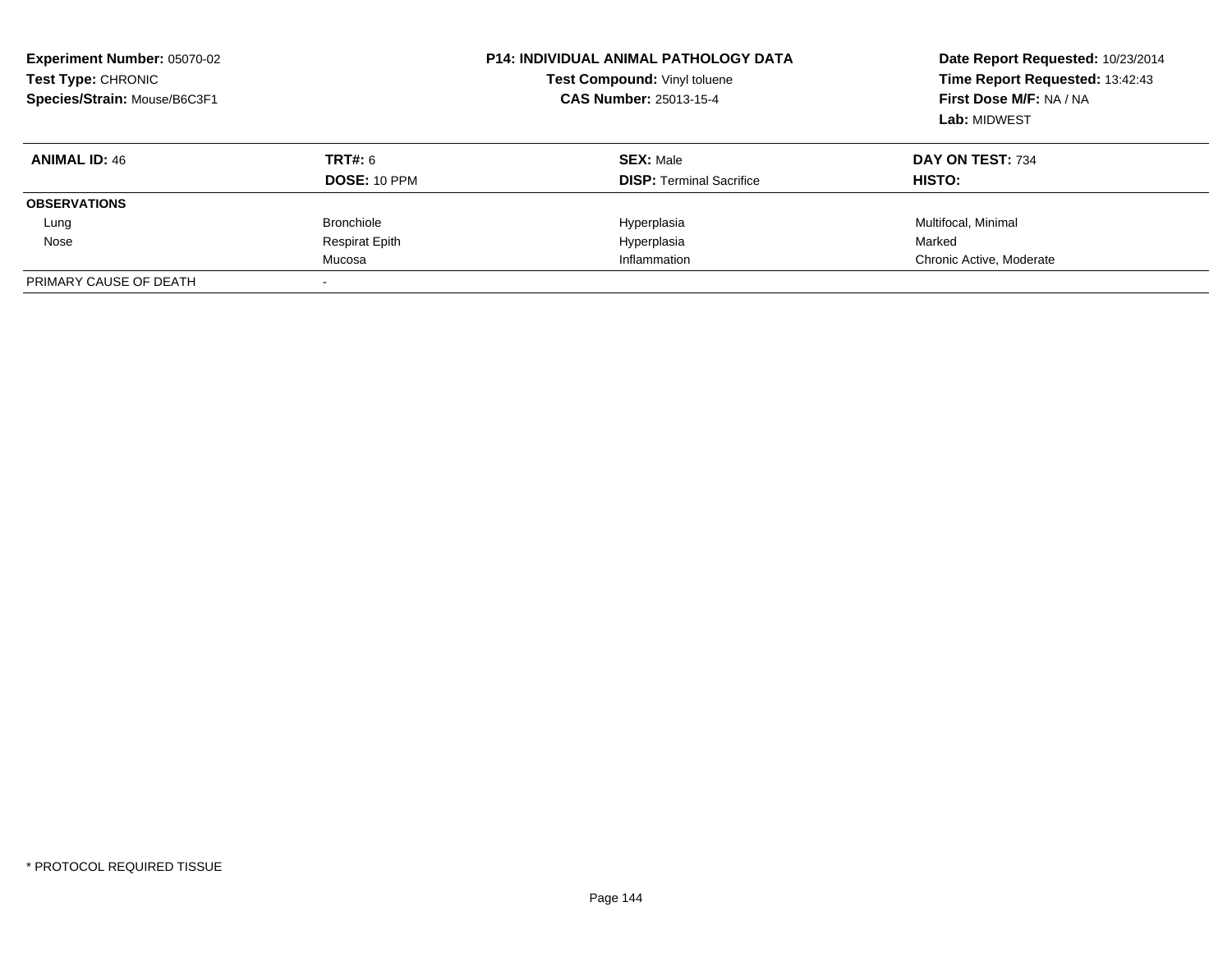| Experiment Number: 05070-02<br>Test Type: CHRONIC<br>Species/Strain: Mouse/B6C3F1 | <b>P14: INDIVIDUAL ANIMAL PATHOLOGY DATA</b><br>Test Compound: Vinyl toluene<br><b>CAS Number: 25013-15-4</b> |                                   | Date Report Requested: 10/23/2014<br>Time Report Requested: 13:42:43<br>First Dose M/F: NA / NA<br>Lab: MIDWEST |
|-----------------------------------------------------------------------------------|---------------------------------------------------------------------------------------------------------------|-----------------------------------|-----------------------------------------------------------------------------------------------------------------|
| <b>ANIMAL ID: 47</b>                                                              | <b>TRT#: 4</b>                                                                                                | <b>SEX: Male</b>                  | DAY ON TEST: 588                                                                                                |
|                                                                                   | <b>DOSE: CONTROL</b>                                                                                          | <b>DISP: Natural Death</b>        | HISTO:                                                                                                          |
|                                                                                   |                                                                                                               | ORGAN AND ACCOUNTABLE SITE STATUS |                                                                                                                 |
| <b>NORMAL</b>                                                                     |                                                                                                               |                                   |                                                                                                                 |
| Adrenal Gland - Medulla                                                           | <b>Bone</b>                                                                                                   | <b>Bone Marrow</b>                | Epididymis                                                                                                      |
| Esophagus                                                                         | Gallbladder                                                                                                   | Heart                             | Intestine Large - Cecum                                                                                         |
| Intestine Large - Colon                                                           | Intestine Large - Rectum                                                                                      | Intestine Small - Duodenum        | Intestine Small - Ileum                                                                                         |
| Intestine Small - Jejunum                                                         | Islets, Pancreatic                                                                                            | Kidney                            | Larynx                                                                                                          |
| Lymph Node - Mandibular                                                           | Nose                                                                                                          | Pancreas                          | <b>Pituitary Gland</b>                                                                                          |
| Salivary Glands                                                                   | Seminal Vesicle                                                                                               | Skin                              | Spleen                                                                                                          |
| <b>Testes</b>                                                                     | Trachea                                                                                                       | <b>Urinary Bladder</b>            |                                                                                                                 |
| <b>MISSING</b>                                                                    |                                                                                                               |                                   |                                                                                                                 |
| Mammary Gland                                                                     | Parathyroid Gland                                                                                             | Stomach                           | Thymus                                                                                                          |
| <b>OBSERVATIONS</b>                                                               |                                                                                                               |                                   |                                                                                                                 |
| <b>Adrenal Gland</b>                                                              | Cortex                                                                                                        | Hyperplasia                       | Multifocal, Minimal                                                                                             |
| <b>Brain</b>                                                                      |                                                                                                               | Mineralization                    | Multifocal, Moderate                                                                                            |
| Liver                                                                             |                                                                                                               | Hepatocellular Adenoma            |                                                                                                                 |
|                                                                                   |                                                                                                               | Hepatocellular Carcinoma          |                                                                                                                 |
|                                                                                   |                                                                                                               | Inflammation                      | Acute, Multifocal, Moderate                                                                                     |
| Note: HEPATOCLR ADEN<br>$TGLs = 4-5.2$                                            |                                                                                                               |                                   |                                                                                                                 |
| Note: HEPATOCLR CARC<br>$TGLs = 3-5$                                              |                                                                                                               |                                   |                                                                                                                 |
| Lung                                                                              | Interstitium                                                                                                  | Inflammation                      | Acute, Focal, Moderate                                                                                          |
| Lymph Node                                                                        | Mesenteric                                                                                                    | Hemorrhage                        | Moderate                                                                                                        |
|                                                                                   | Inguinal                                                                                                      | Hyperplasia                       | Reticulum Cell, Mild                                                                                            |
| Note: HEMORRHAGE<br>$TGLs = 6-7$ ,                                                |                                                                                                               |                                   |                                                                                                                 |
| Mesentery                                                                         |                                                                                                               | <b>Infiltration Cellular</b>      | Lymphocyte, Multifocal, Moderate                                                                                |
| Prostate                                                                          |                                                                                                               | Inflammation                      | Suppurative, Acute, Marked                                                                                      |
| <b>Thyroid Gland</b>                                                              | <b>Follicular Cel</b>                                                                                         | Adenocarcinoma                    |                                                                                                                 |
| Note: ADENOCARC<br>$TGLs = 5-2$ ,                                                 |                                                                                                               |                                   |                                                                                                                 |
| PRIMARY CAUSE OF DEATH                                                            | $\blacksquare$                                                                                                |                                   |                                                                                                                 |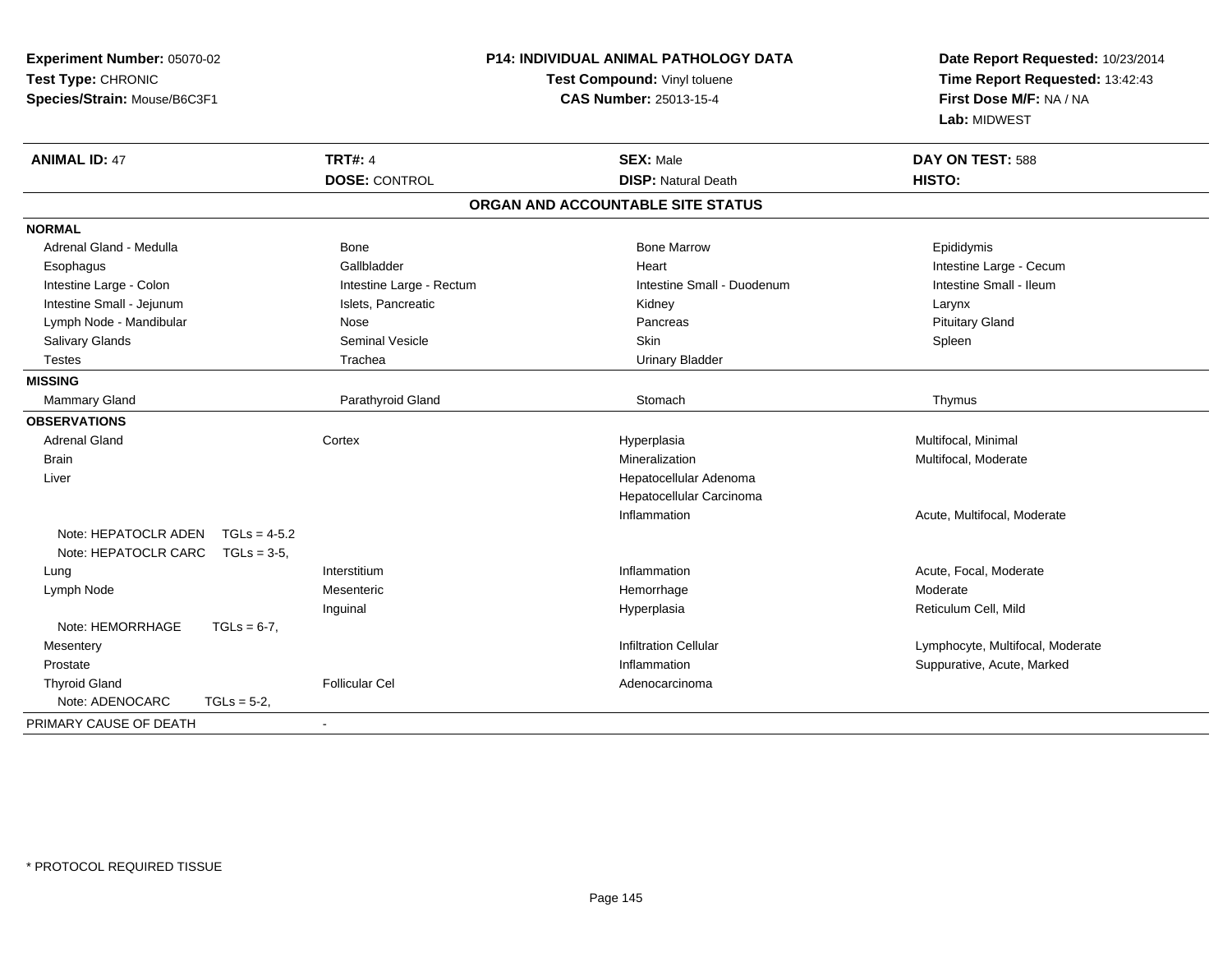| Experiment Number: 05070-02<br>Test Type: CHRONIC<br>Species/Strain: Mouse/B6C3F1   | <b>P14: INDIVIDUAL ANIMAL PATHOLOGY DATA</b><br>Test Compound: Vinyl toluene<br><b>CAS Number: 25013-15-4</b> |                                                     | Date Report Requested: 10/23/2014<br>Time Report Requested: 13:42:43<br>First Dose M/F: NA / NA<br>Lab: MIDWEST |
|-------------------------------------------------------------------------------------|---------------------------------------------------------------------------------------------------------------|-----------------------------------------------------|-----------------------------------------------------------------------------------------------------------------|
| <b>ANIMAL ID: 47</b>                                                                | <b>TRT#: 5</b><br>DOSE: 25 PPM                                                                                | <b>SEX: Male</b><br><b>DISP: Terminal Sacrifice</b> | DAY ON TEST: 735<br><b>HISTO:</b>                                                                               |
|                                                                                     |                                                                                                               |                                                     |                                                                                                                 |
|                                                                                     |                                                                                                               | ORGAN AND ACCOUNTABLE SITE STATUS                   |                                                                                                                 |
| <b>NORMAL</b>                                                                       |                                                                                                               |                                                     |                                                                                                                 |
| Adrenal Gland - Cortex                                                              | Adrenal Gland - Medulla                                                                                       | Bone                                                | <b>Bone Marrow</b>                                                                                              |
| <b>Brain</b>                                                                        | Epididymis                                                                                                    | Esophagus                                           | Gallbladder                                                                                                     |
| Heart                                                                               | Intestine Large - Cecum                                                                                       | Intestine Large - Colon                             | Intestine Large - Rectum                                                                                        |
| Intestine Small - Jejunum                                                           | Kidney                                                                                                        | Larynx                                              | Liver                                                                                                           |
| Mammary Gland<br>Prostate                                                           | Pancreas                                                                                                      | Parathyroid Gland<br><b>Seminal Vesicle</b>         | <b>Pituitary Gland</b><br>Skin                                                                                  |
| Stomach - Forestomach                                                               | <b>Salivary Glands</b><br>Stomach - Glandular                                                                 | <b>Testes</b>                                       | Thymus                                                                                                          |
| <b>Thyroid Gland</b>                                                                | Trachea                                                                                                       | <b>Urinary Bladder</b>                              |                                                                                                                 |
| <b>MISSING</b>                                                                      |                                                                                                               |                                                     |                                                                                                                 |
| Intestine Small - Ileum                                                             | Lymph Node - Mandibular                                                                                       |                                                     |                                                                                                                 |
| <b>OBSERVATIONS</b>                                                                 |                                                                                                               |                                                     |                                                                                                                 |
| <b>Adrenal Gland</b>                                                                | Capsule                                                                                                       | Hyperplasia                                         | Multifocal, Mild                                                                                                |
| <b>Intestine Small</b>                                                              | Duodenum                                                                                                      | Polyp Adenomatous                                   |                                                                                                                 |
| Note: POLYP ADENOMAT<br>$TGLs = 2-7$ ,                                              |                                                                                                               |                                                     |                                                                                                                 |
| Islets, Pancreatic                                                                  |                                                                                                               | Hyperplasia                                         | Multifocal, Mild                                                                                                |
| Lung                                                                                | Alveolus, Bronchiole                                                                                          | Inflammation                                        | Chronic Active, Multifocal, Mild                                                                                |
| Lymph Node                                                                          | Mesenteric                                                                                                    | Hemorrhage                                          | Mild                                                                                                            |
| Note: HEMORRHAGE<br>$TGLs = 3-7$ ,                                                  |                                                                                                               |                                                     |                                                                                                                 |
| Nose                                                                                | <b>Respirat Epith</b>                                                                                         | Hyperplasia                                         | Marked                                                                                                          |
|                                                                                     | Mucosa                                                                                                        | Inflammation                                        | Chronic Active, Marked                                                                                          |
| Spleen                                                                              |                                                                                                               | Hematopoietic Cell Proliferation                    | Mild                                                                                                            |
|                                                                                     |                                                                                                               | Hyperplasia                                         | Plasma Cell, Moderate                                                                                           |
| Note: HYPERPLASIA<br>$TGLs = 1-5+5.1$ ,<br>Note: HEMA CELL PROL<br>$TGLs = 1-5+5.1$ |                                                                                                               |                                                     |                                                                                                                 |
|                                                                                     |                                                                                                               |                                                     |                                                                                                                 |
| PRIMARY CAUSE OF DEATH                                                              | $\blacksquare$                                                                                                |                                                     |                                                                                                                 |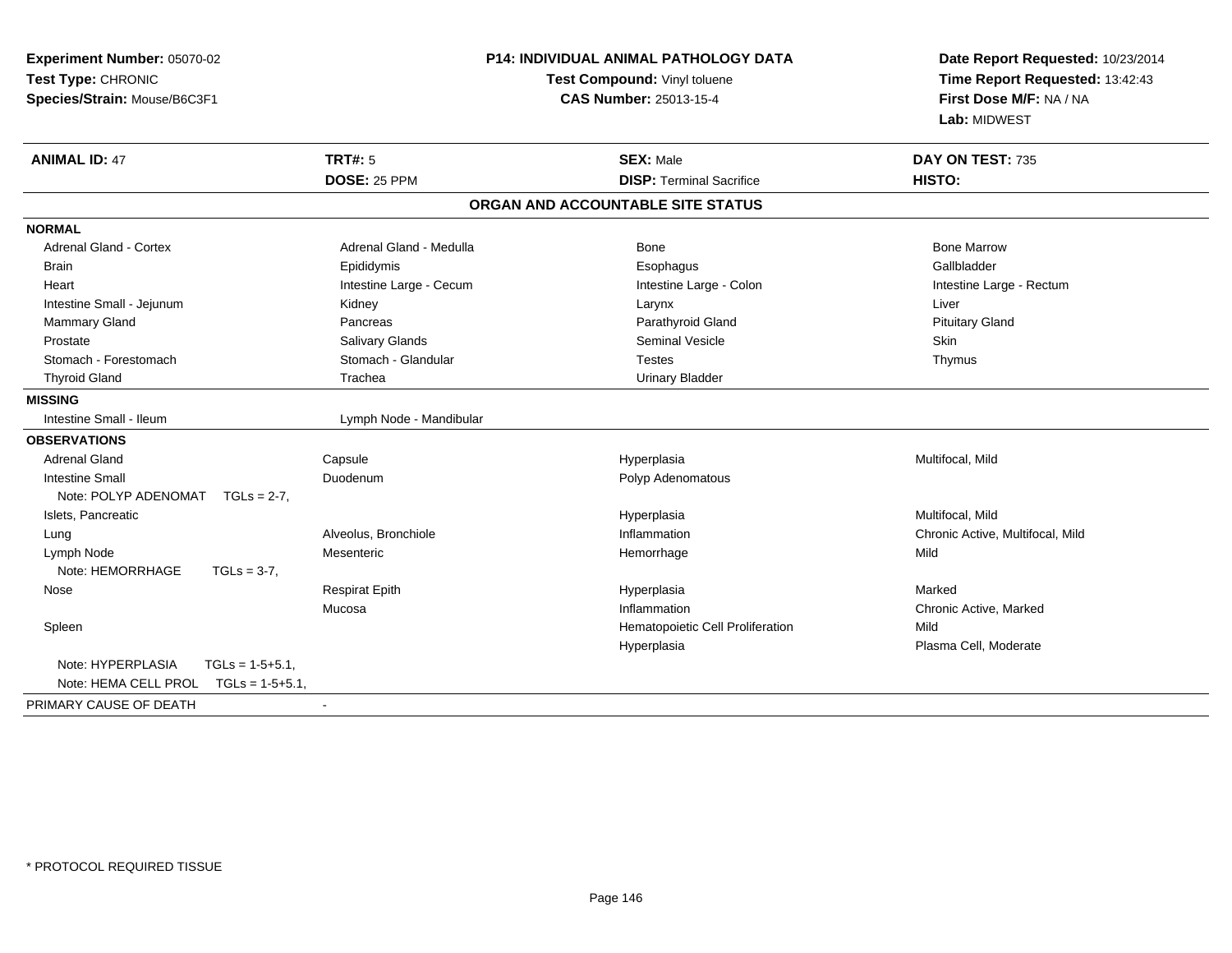| <b>Experiment Number: 05070-02</b><br>Test Type: CHRONIC<br>Species/Strain: Mouse/B6C3F1 |                       | <b>P14: INDIVIDUAL ANIMAL PATHOLOGY DATA</b><br>Test Compound: Vinyl toluene<br><b>CAS Number: 25013-15-4</b> | Date Report Requested: 10/23/2014<br>Time Report Requested: 13:42:43<br>First Dose M/F: NA / NA<br>Lab: MIDWEST |
|------------------------------------------------------------------------------------------|-----------------------|---------------------------------------------------------------------------------------------------------------|-----------------------------------------------------------------------------------------------------------------|
| <b>ANIMAL ID: 47</b>                                                                     | TRT#: 6               | <b>SEX: Male</b>                                                                                              | DAY ON TEST: 733                                                                                                |
|                                                                                          | DOSE: 10 PPM          | <b>DISP:</b> Terminal Sacrifice                                                                               | HISTO:                                                                                                          |
| <b>OBSERVATIONS</b>                                                                      |                       |                                                                                                               |                                                                                                                 |
| Lung                                                                                     | Alveolus              | Inflammation                                                                                                  | Chronic Active, Focal, Minimal                                                                                  |
| Nose                                                                                     | <b>Respirat Epith</b> | Hyperplasia                                                                                                   | Marked                                                                                                          |
|                                                                                          | Mucosa                | Inflammation                                                                                                  | Chronic Active, Moderate                                                                                        |
| PRIMARY CAUSE OF DEATH                                                                   |                       |                                                                                                               |                                                                                                                 |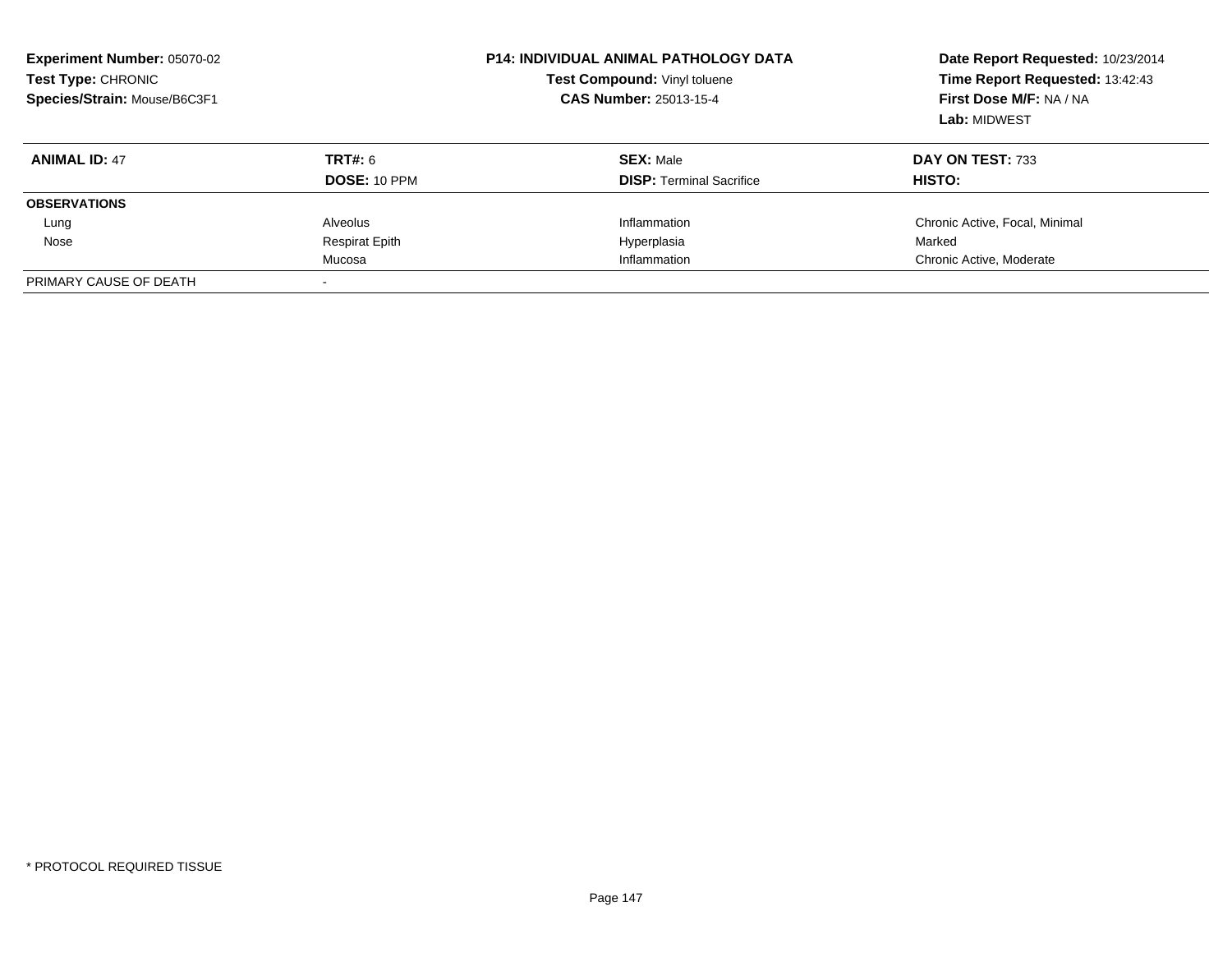| <b>TRT#: 4</b><br><b>ANIMAL ID: 48</b><br><b>SEX: Male</b><br><b>DOSE: CONTROL</b><br><b>DISP: Natural Death</b><br>HISTO:<br>ORGAN AND ACCOUNTABLE SITE STATUS<br><b>NORMAL</b><br><b>Adrenal Gland - Cortex</b><br>Adrenal Gland - Medulla<br><b>Bone Marrow</b><br>Bone<br><b>Brain</b><br>Epididymis<br>Esophagus<br>Intestine Large - Colon<br>Intestine Small - Duodenum<br>Intestine Small - Jejunum<br>Lung<br>Lymph Node - Mandibular<br>Nose<br>Pancreas<br><b>Pituitary Gland</b><br>Salivary Glands<br>Skin<br>Stomach - Glandular<br><b>Testes</b><br>Trachea<br><b>MISSING</b><br>Intestine Small - Ileum<br>Intestine Large - Rectum<br>Larynx<br>Seminal Vesicle<br><b>Mammary Gland</b><br><b>AUTO PRECLUDES DIAG.</b><br>Gallbladder<br><b>OBSERVATIONS</b><br>Heart<br><b>Ventricl Lft</b><br>Bacterium<br>Single, Moderate<br>Artery<br>Embolus<br>Myocardium<br>Inflammation<br>Perivascular<br>Inflammation<br>Note: BACTERIAL COLONY IN LUMEN OF LEFT VENTRICLE<br>Note: EMBOLUS IS BACTERIAL COLONY<br>Islets, Pancreatic<br>Hyperplasia<br>Multifocal, Moderate<br>Embolus<br>Multifocal, Moderate<br>Kidney<br>Inflammation<br>Note: INFLAMMATION<br>$TGLs = 7 + 8 - 10$ ,<br>Note: EMBOLI ARE BACTERIAL COLONIES<br>Hepatocellular Carcinoma<br>Liver | Date Report Requested: 10/23/2014<br>Time Report Requested: 13:42:43<br>First Dose M/F: NA / NA<br><b>Lab: MIDWEST</b> |
|----------------------------------------------------------------------------------------------------------------------------------------------------------------------------------------------------------------------------------------------------------------------------------------------------------------------------------------------------------------------------------------------------------------------------------------------------------------------------------------------------------------------------------------------------------------------------------------------------------------------------------------------------------------------------------------------------------------------------------------------------------------------------------------------------------------------------------------------------------------------------------------------------------------------------------------------------------------------------------------------------------------------------------------------------------------------------------------------------------------------------------------------------------------------------------------------------------------------------------------------------------------------------------|------------------------------------------------------------------------------------------------------------------------|
|                                                                                                                                                                                                                                                                                                                                                                                                                                                                                                                                                                                                                                                                                                                                                                                                                                                                                                                                                                                                                                                                                                                                                                                                                                                                                  | DAY ON TEST: 514                                                                                                       |
|                                                                                                                                                                                                                                                                                                                                                                                                                                                                                                                                                                                                                                                                                                                                                                                                                                                                                                                                                                                                                                                                                                                                                                                                                                                                                  |                                                                                                                        |
|                                                                                                                                                                                                                                                                                                                                                                                                                                                                                                                                                                                                                                                                                                                                                                                                                                                                                                                                                                                                                                                                                                                                                                                                                                                                                  |                                                                                                                        |
|                                                                                                                                                                                                                                                                                                                                                                                                                                                                                                                                                                                                                                                                                                                                                                                                                                                                                                                                                                                                                                                                                                                                                                                                                                                                                  |                                                                                                                        |
|                                                                                                                                                                                                                                                                                                                                                                                                                                                                                                                                                                                                                                                                                                                                                                                                                                                                                                                                                                                                                                                                                                                                                                                                                                                                                  |                                                                                                                        |
|                                                                                                                                                                                                                                                                                                                                                                                                                                                                                                                                                                                                                                                                                                                                                                                                                                                                                                                                                                                                                                                                                                                                                                                                                                                                                  | Intestine Large - Cecum                                                                                                |
|                                                                                                                                                                                                                                                                                                                                                                                                                                                                                                                                                                                                                                                                                                                                                                                                                                                                                                                                                                                                                                                                                                                                                                                                                                                                                  |                                                                                                                        |
|                                                                                                                                                                                                                                                                                                                                                                                                                                                                                                                                                                                                                                                                                                                                                                                                                                                                                                                                                                                                                                                                                                                                                                                                                                                                                  | Parathyroid Gland                                                                                                      |
|                                                                                                                                                                                                                                                                                                                                                                                                                                                                                                                                                                                                                                                                                                                                                                                                                                                                                                                                                                                                                                                                                                                                                                                                                                                                                  | Stomach - Forestomach                                                                                                  |
|                                                                                                                                                                                                                                                                                                                                                                                                                                                                                                                                                                                                                                                                                                                                                                                                                                                                                                                                                                                                                                                                                                                                                                                                                                                                                  |                                                                                                                        |
|                                                                                                                                                                                                                                                                                                                                                                                                                                                                                                                                                                                                                                                                                                                                                                                                                                                                                                                                                                                                                                                                                                                                                                                                                                                                                  |                                                                                                                        |
|                                                                                                                                                                                                                                                                                                                                                                                                                                                                                                                                                                                                                                                                                                                                                                                                                                                                                                                                                                                                                                                                                                                                                                                                                                                                                  | Lymph Node - Mesenteric                                                                                                |
|                                                                                                                                                                                                                                                                                                                                                                                                                                                                                                                                                                                                                                                                                                                                                                                                                                                                                                                                                                                                                                                                                                                                                                                                                                                                                  |                                                                                                                        |
|                                                                                                                                                                                                                                                                                                                                                                                                                                                                                                                                                                                                                                                                                                                                                                                                                                                                                                                                                                                                                                                                                                                                                                                                                                                                                  |                                                                                                                        |
|                                                                                                                                                                                                                                                                                                                                                                                                                                                                                                                                                                                                                                                                                                                                                                                                                                                                                                                                                                                                                                                                                                                                                                                                                                                                                  |                                                                                                                        |
|                                                                                                                                                                                                                                                                                                                                                                                                                                                                                                                                                                                                                                                                                                                                                                                                                                                                                                                                                                                                                                                                                                                                                                                                                                                                                  |                                                                                                                        |
|                                                                                                                                                                                                                                                                                                                                                                                                                                                                                                                                                                                                                                                                                                                                                                                                                                                                                                                                                                                                                                                                                                                                                                                                                                                                                  |                                                                                                                        |
|                                                                                                                                                                                                                                                                                                                                                                                                                                                                                                                                                                                                                                                                                                                                                                                                                                                                                                                                                                                                                                                                                                                                                                                                                                                                                  |                                                                                                                        |
|                                                                                                                                                                                                                                                                                                                                                                                                                                                                                                                                                                                                                                                                                                                                                                                                                                                                                                                                                                                                                                                                                                                                                                                                                                                                                  | Chronic Active, Multifocal, Mild                                                                                       |
|                                                                                                                                                                                                                                                                                                                                                                                                                                                                                                                                                                                                                                                                                                                                                                                                                                                                                                                                                                                                                                                                                                                                                                                                                                                                                  | Acute, Focal, Moderate                                                                                                 |
|                                                                                                                                                                                                                                                                                                                                                                                                                                                                                                                                                                                                                                                                                                                                                                                                                                                                                                                                                                                                                                                                                                                                                                                                                                                                                  |                                                                                                                        |
|                                                                                                                                                                                                                                                                                                                                                                                                                                                                                                                                                                                                                                                                                                                                                                                                                                                                                                                                                                                                                                                                                                                                                                                                                                                                                  |                                                                                                                        |
|                                                                                                                                                                                                                                                                                                                                                                                                                                                                                                                                                                                                                                                                                                                                                                                                                                                                                                                                                                                                                                                                                                                                                                                                                                                                                  |                                                                                                                        |
|                                                                                                                                                                                                                                                                                                                                                                                                                                                                                                                                                                                                                                                                                                                                                                                                                                                                                                                                                                                                                                                                                                                                                                                                                                                                                  | Suppurative, Acute, Multifocal, Marked                                                                                 |
|                                                                                                                                                                                                                                                                                                                                                                                                                                                                                                                                                                                                                                                                                                                                                                                                                                                                                                                                                                                                                                                                                                                                                                                                                                                                                  |                                                                                                                        |
|                                                                                                                                                                                                                                                                                                                                                                                                                                                                                                                                                                                                                                                                                                                                                                                                                                                                                                                                                                                                                                                                                                                                                                                                                                                                                  |                                                                                                                        |
| Note: HEPATOCLR CARC $TGLs = 6-8$ .                                                                                                                                                                                                                                                                                                                                                                                                                                                                                                                                                                                                                                                                                                                                                                                                                                                                                                                                                                                                                                                                                                                                                                                                                                              |                                                                                                                        |
| <b>Preputial Gland</b><br>Abscess<br>Moderate                                                                                                                                                                                                                                                                                                                                                                                                                                                                                                                                                                                                                                                                                                                                                                                                                                                                                                                                                                                                                                                                                                                                                                                                                                    |                                                                                                                        |
| Inflammation                                                                                                                                                                                                                                                                                                                                                                                                                                                                                                                                                                                                                                                                                                                                                                                                                                                                                                                                                                                                                                                                                                                                                                                                                                                                     | Chronic Active, Moderate                                                                                               |
| Note: ABSCESS<br>$TGLs = 2-5,$                                                                                                                                                                                                                                                                                                                                                                                                                                                                                                                                                                                                                                                                                                                                                                                                                                                                                                                                                                                                                                                                                                                                                                                                                                                   |                                                                                                                        |
| Prostate<br>Inflammation                                                                                                                                                                                                                                                                                                                                                                                                                                                                                                                                                                                                                                                                                                                                                                                                                                                                                                                                                                                                                                                                                                                                                                                                                                                         | Chronic Active, Moderate                                                                                               |
| Spleen<br>Hematopoietic Cell Proliferation<br>Mild                                                                                                                                                                                                                                                                                                                                                                                                                                                                                                                                                                                                                                                                                                                                                                                                                                                                                                                                                                                                                                                                                                                                                                                                                               |                                                                                                                        |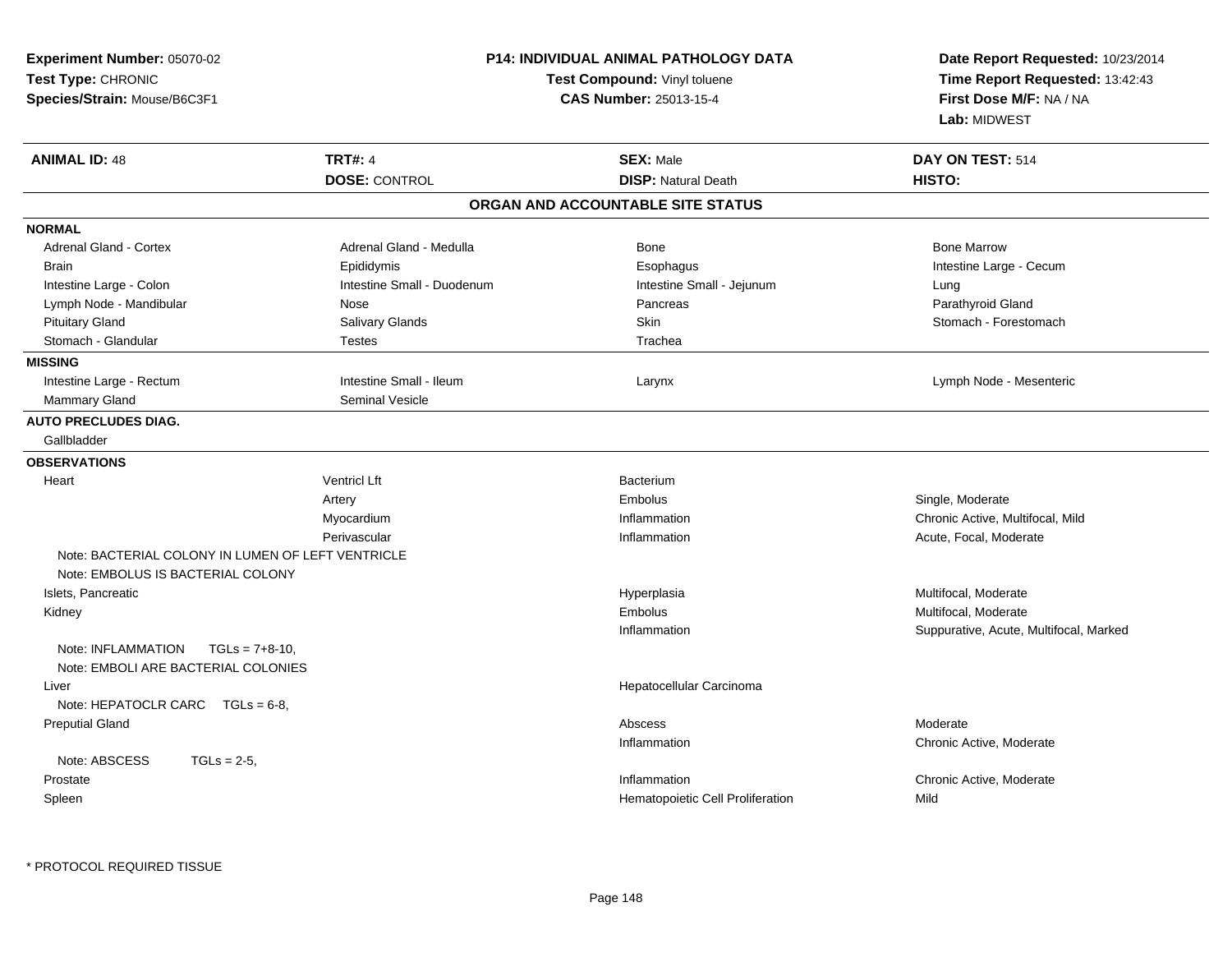| <b>Experiment Number: 05070-02</b><br><b>Test Type: CHRONIC</b><br>Species/Strain: Mouse/B6C3F1 |                      | <b>P14: INDIVIDUAL ANIMAL PATHOLOGY DATA</b><br>Test Compound: Vinyl toluene<br><b>CAS Number: 25013-15-4</b> | Date Report Requested: 10/23/2014<br>Time Report Requested: 13:42:43<br>First Dose M/F: NA / NA<br>Lab: MIDWEST |
|-------------------------------------------------------------------------------------------------|----------------------|---------------------------------------------------------------------------------------------------------------|-----------------------------------------------------------------------------------------------------------------|
| <b>ANIMAL ID: 48</b>                                                                            | <b>TRT#: 4</b>       | <b>SEX: Male</b>                                                                                              | DAY ON TEST: 514                                                                                                |
|                                                                                                 | <b>DOSE: CONTROL</b> | <b>DISP: Natural Death</b>                                                                                    | HISTO:                                                                                                          |
|                                                                                                 |                      | ORGAN AND ACCOUNTABLE SITE STATUS                                                                             |                                                                                                                 |
| Thymus                                                                                          |                      | Depletion Lymphoid                                                                                            | Marked                                                                                                          |
|                                                                                                 |                      | <b>Syncytial Alteration</b>                                                                                   | Mild                                                                                                            |
| <b>Thyroid Gland</b>                                                                            |                      | Ultimobranchial Cyst                                                                                          |                                                                                                                 |
| <b>Urinary Bladder</b>                                                                          |                      | <b>Calculus Micro Observation Only</b>                                                                        |                                                                                                                 |
|                                                                                                 |                      | Embolus                                                                                                       | Marked                                                                                                          |
|                                                                                                 |                      | Inflammation                                                                                                  | Chronic Active, Multifocal, Moderate                                                                            |
| Note: EMBOLUS IS BACTERIAL COLONY                                                               |                      |                                                                                                               |                                                                                                                 |
| Note: CALCUS MIC OBS<br>$TGLs = 4-5$                                                            |                      |                                                                                                               |                                                                                                                 |
| Note: BACTERIA IN CONCRETION MAY BE PM BACTERIA                                                 |                      |                                                                                                               |                                                                                                                 |
| PRIMARY CAUSE OF DEATH                                                                          |                      |                                                                                                               |                                                                                                                 |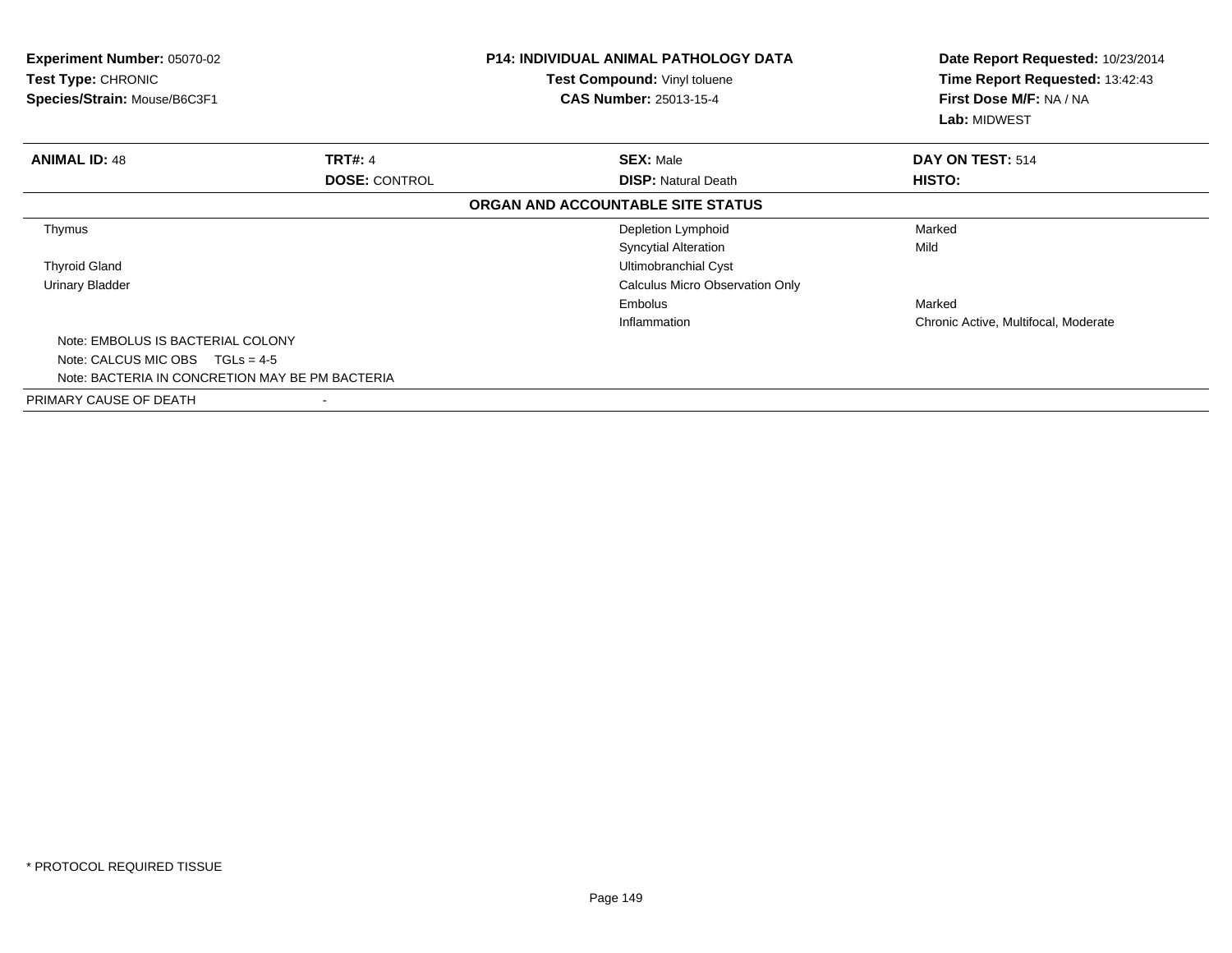| Experiment Number: 05070-02<br>Test Type: CHRONIC<br>Species/Strain: Mouse/B6C3F1 | P14: INDIVIDUAL ANIMAL PATHOLOGY DATA<br>Test Compound: Vinyl toluene<br><b>CAS Number: 25013-15-4</b> |                                                                      | Date Report Requested: 10/23/2014<br>Time Report Requested: 13:42:43<br>First Dose M/F: NA / NA<br>Lab: MIDWEST |
|-----------------------------------------------------------------------------------|--------------------------------------------------------------------------------------------------------|----------------------------------------------------------------------|-----------------------------------------------------------------------------------------------------------------|
| <b>ANIMAL ID: 48</b>                                                              | <b>TRT#: 5</b><br>DOSE: 25 PPM                                                                         | <b>SEX: Male</b>                                                     | DAY ON TEST: 734                                                                                                |
|                                                                                   |                                                                                                        | <b>DISP: Terminal Sacrifice</b><br>ORGAN AND ACCOUNTABLE SITE STATUS | HISTO:                                                                                                          |
|                                                                                   |                                                                                                        |                                                                      |                                                                                                                 |
| <b>NORMAL</b>                                                                     |                                                                                                        |                                                                      |                                                                                                                 |
| <b>Adrenal Gland - Cortex</b>                                                     | Adrenal Gland - Medulla                                                                                | <b>Bone</b>                                                          | <b>Bone Marrow</b>                                                                                              |
| Epididymis                                                                        | Esophagus                                                                                              | Heart                                                                | Intestine Large - Cecum                                                                                         |
| Intestine Large - Rectum                                                          | Intestine Small - Duodenum                                                                             | Intestine Small - Ileum                                              | Intestine Small - Jejunum                                                                                       |
| Islets, Pancreatic                                                                | Kidney                                                                                                 | Larynx                                                               | Lung                                                                                                            |
| <b>Pituitary Gland</b>                                                            | Skin                                                                                                   | Stomach - Forestomach                                                | Stomach - Glandular                                                                                             |
| <b>Testes</b>                                                                     | <b>Thyroid Gland</b>                                                                                   | Trachea                                                              | <b>Urinary Bladder</b>                                                                                          |
| <b>MISSING</b>                                                                    |                                                                                                        |                                                                      |                                                                                                                 |
| Gallbladder                                                                       | <b>Mammary Gland</b>                                                                                   | Parathyroid Gland                                                    | Thymus                                                                                                          |
| <b>OBSERVATIONS</b>                                                               |                                                                                                        |                                                                      |                                                                                                                 |
| <b>Adrenal Gland</b>                                                              | Capsule                                                                                                | Hyperplasia                                                          | Multifocal, Mild                                                                                                |
|                                                                                   | Capsule                                                                                                | Sarcoma                                                              | Metastatic (Uncertain Primary Site)                                                                             |
| Note: SARCOMA<br>$TGLs = 5-6$                                                     |                                                                                                        |                                                                      |                                                                                                                 |
| <b>Brain</b>                                                                      |                                                                                                        | Mineralization                                                       | Multifocal, Mild                                                                                                |
| Intestine Large                                                                   | Colon, Serosa                                                                                          | Sarcoma                                                              | Metastatic (Uncertain Primary Site)                                                                             |
| Liver                                                                             |                                                                                                        | Cyst Multilocular                                                    | Marked                                                                                                          |
|                                                                                   |                                                                                                        | Hepatocellular Carcinoma                                             | Multiple                                                                                                        |
|                                                                                   |                                                                                                        | Sarcoma                                                              | Metastatic (Uncertain Primary Site)                                                                             |
| Note: CYST MULTILOC<br>$TGLs = 4-5$<br>Note: HEPATOCLR CARC<br>$TGLs = 3-10$      |                                                                                                        |                                                                      |                                                                                                                 |
| Lymph Node                                                                        | Mesenteric                                                                                             | Hemorrhage                                                           | Moderate                                                                                                        |
|                                                                                   | Mandibular                                                                                             | Hyperplasia                                                          | Reticulum Cell, Mild                                                                                            |
| Note: HEMORRHAGE<br>$TGLs = 2-7$ ,                                                |                                                                                                        |                                                                      |                                                                                                                 |
| Nose                                                                              | <b>Respirat Epith</b>                                                                                  | Hyperplasia                                                          | Marked                                                                                                          |
|                                                                                   | Mucosa                                                                                                 | Inflammation                                                         | Chronic Active, Marked                                                                                          |
| Pancreas                                                                          |                                                                                                        | Sarcoma                                                              | Metastatic (Uncertain Primary Site)                                                                             |
| Prostate                                                                          | Serosa                                                                                                 | Sarcoma                                                              | Metastatic (Uncertain Primary Site)                                                                             |
| <b>Salivary Glands</b>                                                            |                                                                                                        | <b>Infiltration Cellular</b>                                         | Lymphocyte, Multifocal, Mild                                                                                    |
| <b>Seminal Vesicle</b>                                                            | Serosa                                                                                                 | Sarcoma                                                              | Metastatic (Uncertain Primary Site)                                                                             |
| Spleen                                                                            | Capsule                                                                                                | Sarcoma                                                              | Metastatic (Uncertain Primary Site)                                                                             |

PRIMARY CAUSE OF DEATH-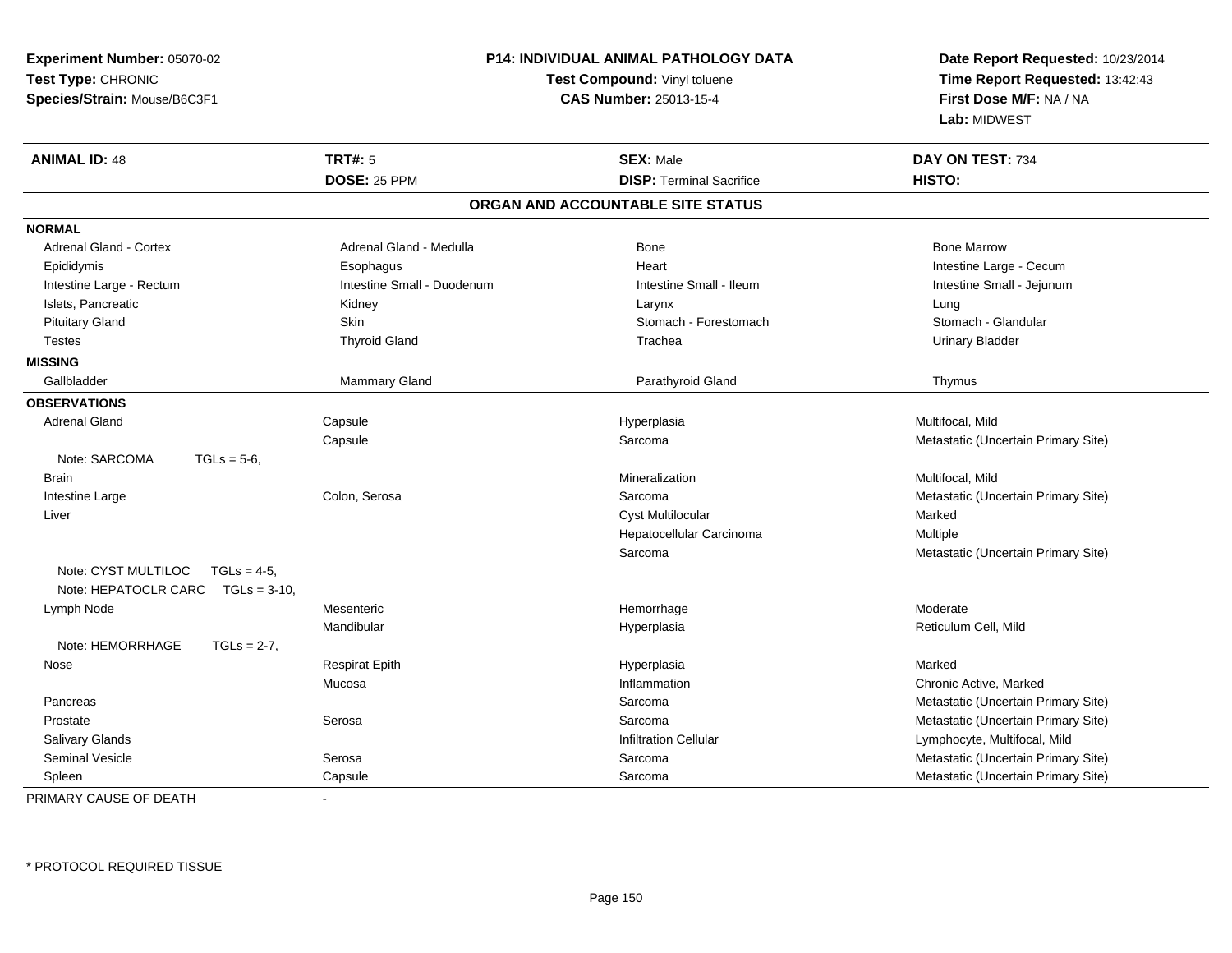| <b>Experiment Number: 05070-02</b><br><b>Test Type: CHRONIC</b><br>Species/Strain: Mouse/B6C3F1 |                     | <b>P14: INDIVIDUAL ANIMAL PATHOLOGY DATA</b><br>Test Compound: Vinyl toluene<br><b>CAS Number: 25013-15-4</b> | Date Report Requested: 10/23/2014<br>Time Report Requested: 13:42:43<br>First Dose M/F: NA / NA<br>Lab: MIDWEST |
|-------------------------------------------------------------------------------------------------|---------------------|---------------------------------------------------------------------------------------------------------------|-----------------------------------------------------------------------------------------------------------------|
| <b>ANIMAL ID: 48</b>                                                                            | TRT#: 5             | <b>SEX: Male</b>                                                                                              | DAY ON TEST: 734                                                                                                |
|                                                                                                 | <b>DOSE: 25 PPM</b> | <b>DISP:</b> Terminal Sacrifice                                                                               | HISTO:                                                                                                          |
|                                                                                                 |                     | ORGAN AND ACCOUNTABLE SITE STATUS                                                                             |                                                                                                                 |
| Animal Note: DIFF, DIAGNOSIS - SARCOMA VS, MALIGNANT MESOTHELIOMA                               |                     |                                                                                                               |                                                                                                                 |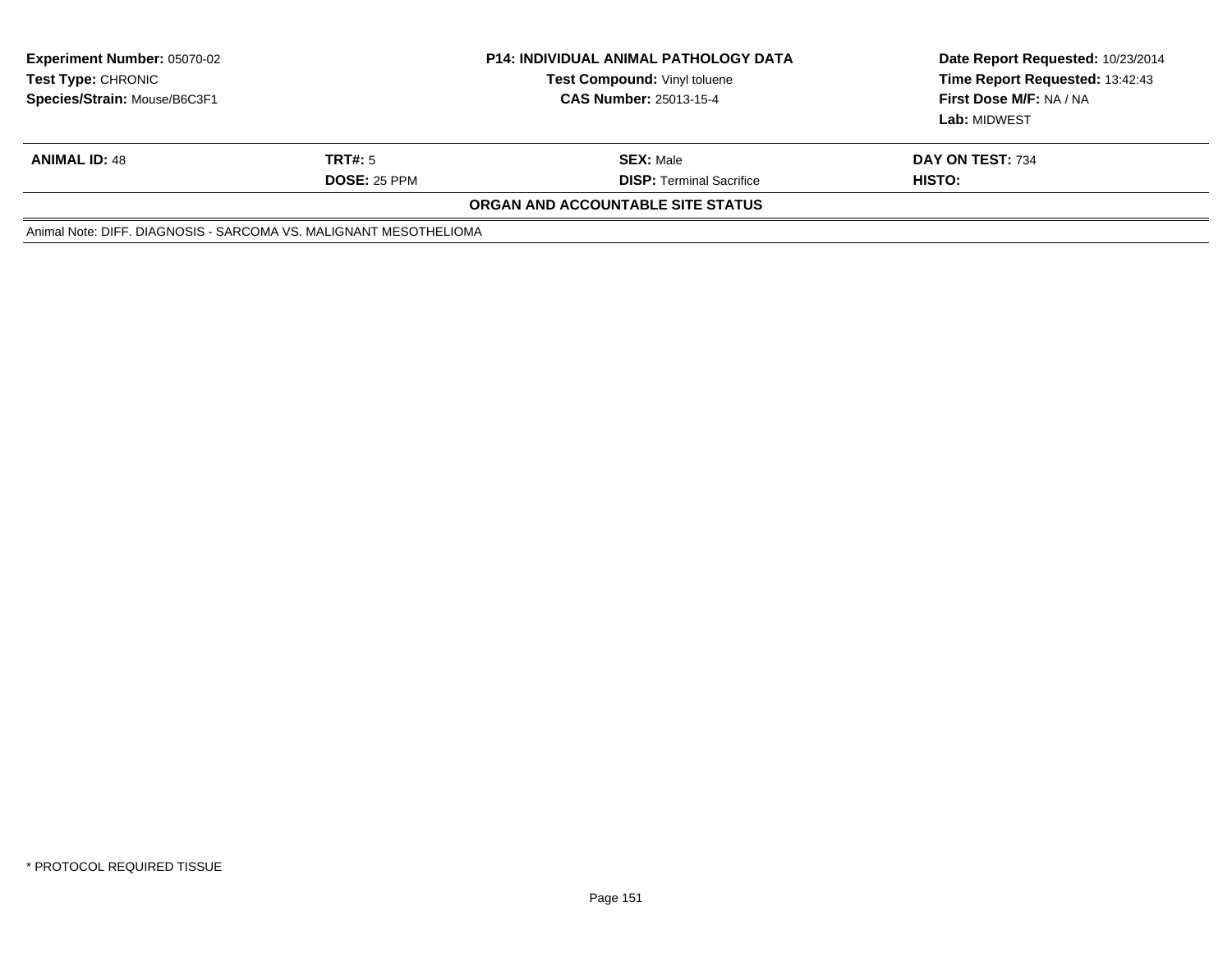| Experiment Number: 05070-02<br>Test Type: CHRONIC<br>Species/Strain: Mouse/B6C3F1 |                        | <b>P14: INDIVIDUAL ANIMAL PATHOLOGY DATA</b><br>Test Compound: Vinyl toluene<br><b>CAS Number: 25013-15-4</b> | Date Report Requested: 10/23/2014<br>Time Report Requested: 13:42:43<br>First Dose M/F: NA / NA<br><b>Lab: MIDWEST</b> |
|-----------------------------------------------------------------------------------|------------------------|---------------------------------------------------------------------------------------------------------------|------------------------------------------------------------------------------------------------------------------------|
| <b>ANIMAL ID: 48</b>                                                              | <b>TRT#: 6</b>         | <b>SEX: Male</b>                                                                                              | DAY ON TEST: 733                                                                                                       |
|                                                                                   | DOSE: 10 PPM           | <b>DISP: Terminal Sacrifice</b>                                                                               | HISTO:                                                                                                                 |
|                                                                                   |                        | ORGAN AND ACCOUNTABLE SITE STATUS                                                                             |                                                                                                                        |
| <b>NORMAL</b>                                                                     |                        |                                                                                                               |                                                                                                                        |
| Skin                                                                              | <b>Urinary Bladder</b> |                                                                                                               |                                                                                                                        |
| <b>OBSERVATIONS</b>                                                               |                        |                                                                                                               |                                                                                                                        |
| Lung                                                                              |                        | <b>Infiltration Cellular</b>                                                                                  | Histiocyte, Multifocal, Minimal                                                                                        |
| Nose                                                                              | <b>Respirat Epith</b>  | Hyperplasia                                                                                                   | Marked                                                                                                                 |
|                                                                                   | Mucosa                 | Inflammation                                                                                                  | Chronic Active, Marked                                                                                                 |
| PRIMARY CAUSE OF DEATH                                                            |                        |                                                                                                               |                                                                                                                        |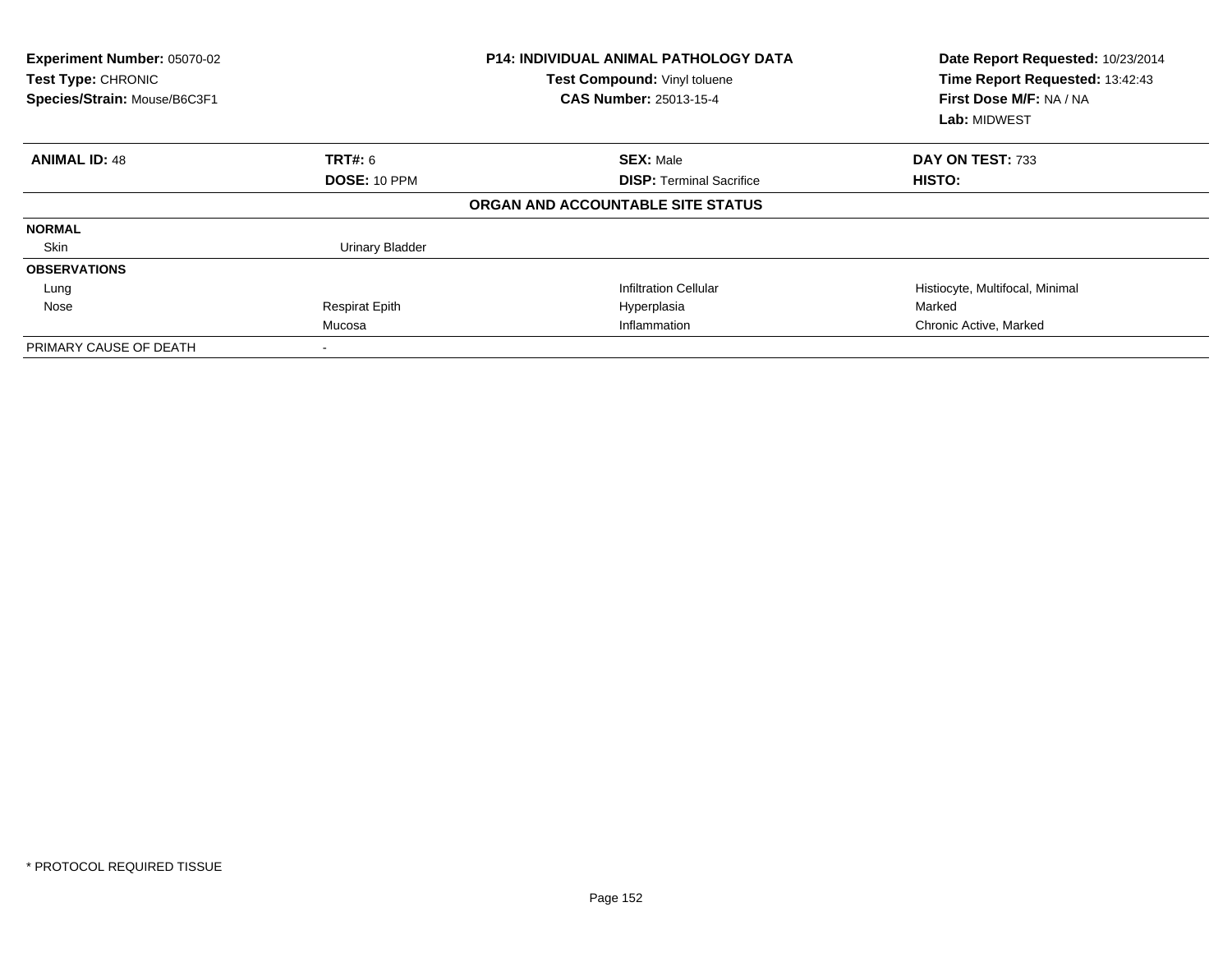| Experiment Number: 05070-02<br>Test Type: CHRONIC<br>Species/Strain: Mouse/B6C3F1<br><b>ANIMAL ID: 49</b> | <b>TRT#: 4</b>           | <b>P14: INDIVIDUAL ANIMAL PATHOLOGY DATA</b><br>Test Compound: Vinyl toluene<br><b>CAS Number: 25013-15-4</b><br><b>SEX: Male</b> | Date Report Requested: 10/23/2014<br>Time Report Requested: 13:42:43<br>First Dose M/F: NA / NA<br>Lab: MIDWEST<br>DAY ON TEST: 733 |
|-----------------------------------------------------------------------------------------------------------|--------------------------|-----------------------------------------------------------------------------------------------------------------------------------|-------------------------------------------------------------------------------------------------------------------------------------|
|                                                                                                           | <b>DOSE: CONTROL</b>     | <b>DISP: Terminal Sacrifice</b>                                                                                                   | HISTO:                                                                                                                              |
|                                                                                                           |                          | ORGAN AND ACCOUNTABLE SITE STATUS                                                                                                 |                                                                                                                                     |
| <b>NORMAL</b>                                                                                             |                          |                                                                                                                                   |                                                                                                                                     |
| Adrenal Gland - Medulla                                                                                   | Bone                     | <b>Bone Marrow</b>                                                                                                                | Epididymis                                                                                                                          |
| Esophagus                                                                                                 | Gallbladder              | Heart                                                                                                                             | Intestine Large - Cecum                                                                                                             |
| Intestine Large - Colon                                                                                   | Intestine Large - Rectum | Intestine Small - Duodenum                                                                                                        | Intestine Small - Ileum                                                                                                             |
| Intestine Small - Jejunum                                                                                 | Larynx                   | Lung                                                                                                                              | Lymph Node - Mandibular                                                                                                             |
| Lymph Node - Mesenteric                                                                                   | Mammary Gland            | Pancreas                                                                                                                          | <b>Pituitary Gland</b>                                                                                                              |
| Prostate                                                                                                  | Seminal Vesicle          | <b>Skin</b>                                                                                                                       | Spleen                                                                                                                              |
| Stomach - Forestomach                                                                                     | Stomach - Glandular      | <b>Testes</b>                                                                                                                     | Thymus                                                                                                                              |
| <b>Thyroid Gland</b>                                                                                      | Trachea                  | <b>Urinary Bladder</b>                                                                                                            |                                                                                                                                     |
| <b>MISSING</b>                                                                                            |                          |                                                                                                                                   |                                                                                                                                     |
| Parathyroid Gland                                                                                         |                          |                                                                                                                                   |                                                                                                                                     |
| <b>OBSERVATIONS</b>                                                                                       |                          |                                                                                                                                   |                                                                                                                                     |
| <b>Adrenal Gland</b>                                                                                      | Capsule                  | Hyperplasia                                                                                                                       | Multifocal, Mild                                                                                                                    |
|                                                                                                           | Cortex                   | Hyperplasia                                                                                                                       | Multifocal, Mild                                                                                                                    |
| <b>Brain</b>                                                                                              |                          | Mineralization                                                                                                                    | Multifocal, Moderate                                                                                                                |
| Islets, Pancreatic                                                                                        |                          | Hyperplasia                                                                                                                       | Multifocal, Moderate                                                                                                                |
| Kidney                                                                                                    |                          | <b>Infiltration Cellular</b>                                                                                                      | Lymphocyte, Multifocal, Minimal                                                                                                     |
| Liver                                                                                                     |                          | Fatty Change                                                                                                                      | Focal, Mild                                                                                                                         |
| Nose                                                                                                      | <b>Respirat Epith</b>    | Hyperplasia                                                                                                                       | Minimal                                                                                                                             |
| Salivary Glands                                                                                           |                          | <b>Infiltration Cellular</b>                                                                                                      | Lymphocyte, Multifocal, Minimal                                                                                                     |
| PRIMARY CAUSE OF DEATH                                                                                    |                          |                                                                                                                                   |                                                                                                                                     |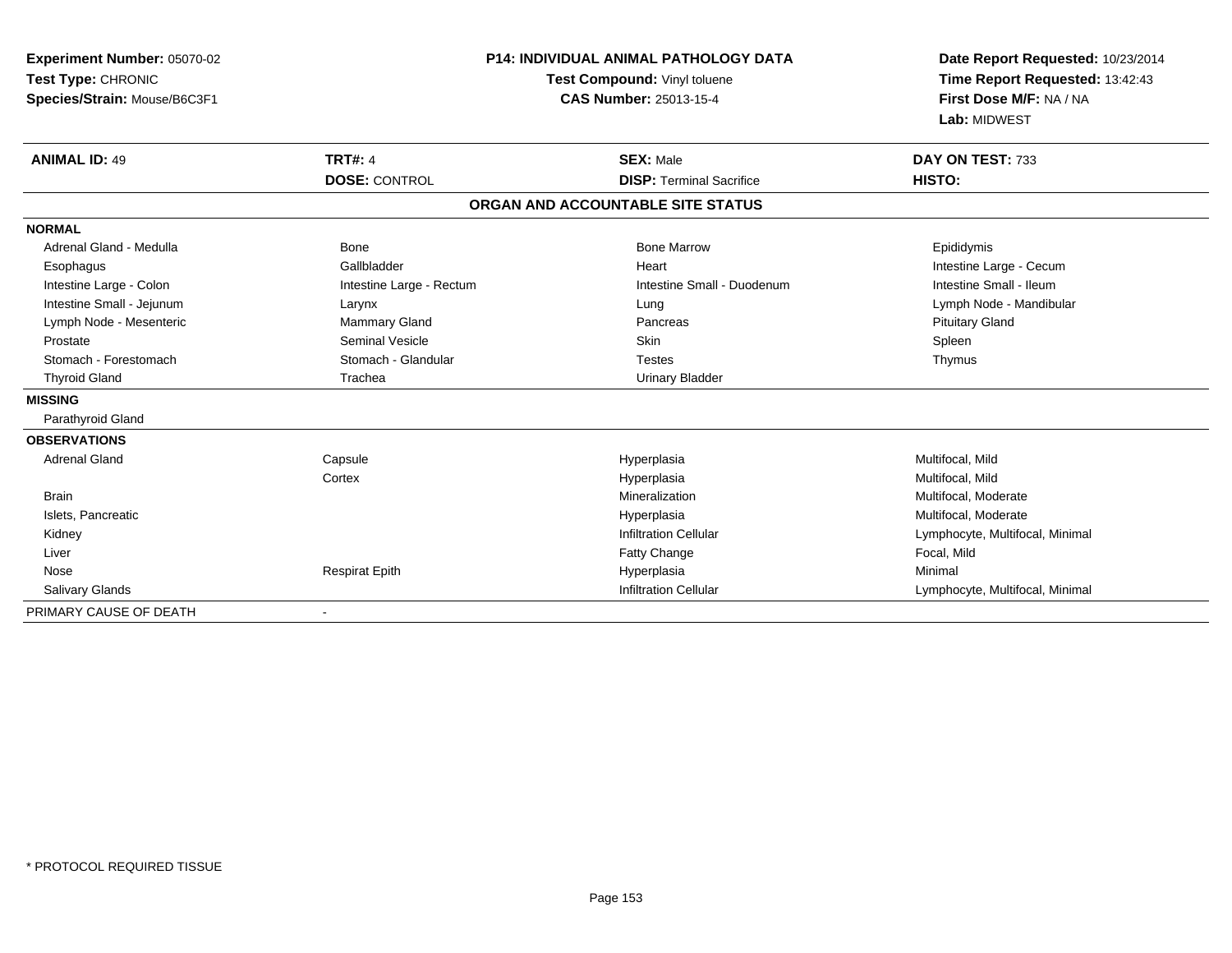| <b>Experiment Number: 05070-02</b><br>Test Type: CHRONIC<br>Species/Strain: Mouse/B6C3F1 |                 | P14: INDIVIDUAL ANIMAL PATHOLOGY DATA<br>Test Compound: Vinyl toluene<br><b>CAS Number: 25013-15-4</b> |                                   | Date Report Requested: 10/23/2014<br>Time Report Requested: 13:42:43<br>First Dose M/F: NA / NA<br>Lab: MIDWEST |
|------------------------------------------------------------------------------------------|-----------------|--------------------------------------------------------------------------------------------------------|-----------------------------------|-----------------------------------------------------------------------------------------------------------------|
| <b>ANIMAL ID: 49</b>                                                                     |                 | <b>TRT#: 5</b>                                                                                         | <b>SEX: Male</b>                  | DAY ON TEST: 664                                                                                                |
|                                                                                          |                 | DOSE: 25 PPM                                                                                           | <b>DISP: Natural Death</b>        | HISTO:                                                                                                          |
|                                                                                          |                 |                                                                                                        | ORGAN AND ACCOUNTABLE SITE STATUS |                                                                                                                 |
| <b>NORMAL</b>                                                                            |                 |                                                                                                        |                                   |                                                                                                                 |
| <b>Adrenal Gland - Cortex</b>                                                            |                 | Adrenal Gland - Medulla                                                                                | Bone                              | <b>Bone Marrow</b>                                                                                              |
| <b>Brain</b>                                                                             |                 | Epididymis                                                                                             | Esophagus                         | Heart                                                                                                           |
| Intestine Large - Cecum                                                                  |                 | Intestine Large - Colon                                                                                | Intestine Large - Rectum          | Intestine Small - Duodenum                                                                                      |
| Intestine Small - Ileum                                                                  |                 | Intestine Small - Jejunum                                                                              | Islets, Pancreatic                | Kidney                                                                                                          |
| Larynx                                                                                   |                 | Pancreas                                                                                               | Parathyroid Gland                 | Prostate                                                                                                        |
| <b>Seminal Vesicle</b>                                                                   |                 | Skin                                                                                                   | Spleen                            | Stomach - Forestomach                                                                                           |
| Stomach - Glandular                                                                      |                 | Thymus                                                                                                 | <b>Thyroid Gland</b>              | Trachea                                                                                                         |
| <b>Urinary Bladder</b>                                                                   |                 |                                                                                                        |                                   |                                                                                                                 |
| <b>MISSING</b>                                                                           |                 |                                                                                                        |                                   |                                                                                                                 |
| <b>Mammary Gland</b>                                                                     |                 |                                                                                                        |                                   |                                                                                                                 |
| <b>AUTO PRECLUDES DIAG.</b>                                                              |                 |                                                                                                        |                                   |                                                                                                                 |
| Gallbladder                                                                              |                 |                                                                                                        |                                   |                                                                                                                 |
| <b>INSUFFICIENT TISSUE</b>                                                               |                 |                                                                                                        |                                   |                                                                                                                 |
| <b>Pituitary Gland</b>                                                                   |                 |                                                                                                        |                                   |                                                                                                                 |
|                                                                                          |                 |                                                                                                        |                                   |                                                                                                                 |
| <b>OBSERVATIONS</b>                                                                      |                 |                                                                                                        |                                   |                                                                                                                 |
| <b>Adrenal Gland</b>                                                                     |                 | Capsule                                                                                                | Hyperplasia                       | Multifocal, Mild                                                                                                |
| Liver                                                                                    |                 |                                                                                                        | Angiectasis                       | Multifocal, Moderate                                                                                            |
|                                                                                          |                 |                                                                                                        | <b>Necrosis</b>                   | Acute, Multifocal, Marked                                                                                       |
| Note: HEMORRHAGE                                                                         | $TGLs = 4-5$ ,  |                                                                                                        |                                   |                                                                                                                 |
| Note: ANGIECTASIS                                                                        | $TGLs = 4-10$ , |                                                                                                        |                                   |                                                                                                                 |
| Lung                                                                                     |                 | Alveolus, Bronchiole                                                                                   | Inflammation                      | Chronic Active, Multifocal, Mild                                                                                |
| Lymph Node                                                                               |                 | <b>Bronchial</b><br>Mandibular                                                                         | Hemorrhage                        | Mild<br>Reticulum Cell, Mild                                                                                    |
|                                                                                          |                 |                                                                                                        | Hyperplasia                       |                                                                                                                 |
| Note: HYPERPLASIA                                                                        | $TGLs = 2-7$ ,  | Mesenteric                                                                                             | Hyperplasia                       | Reticulum Cell, Mild                                                                                            |
|                                                                                          |                 |                                                                                                        |                                   | Marked                                                                                                          |
| Nose                                                                                     |                 | <b>Respirat Epith</b>                                                                                  | Hyperplasia                       |                                                                                                                 |
|                                                                                          |                 | Mucosa                                                                                                 | Inflammation                      | Chronic Active, Minimal                                                                                         |
| Salivary Glands                                                                          |                 |                                                                                                        | <b>Infiltration Cellular</b>      | Lymphocyte, Multifocal, Mild                                                                                    |
| <b>Testes</b>                                                                            |                 | Seminif Tub                                                                                            | Atrophy                           | Marked                                                                                                          |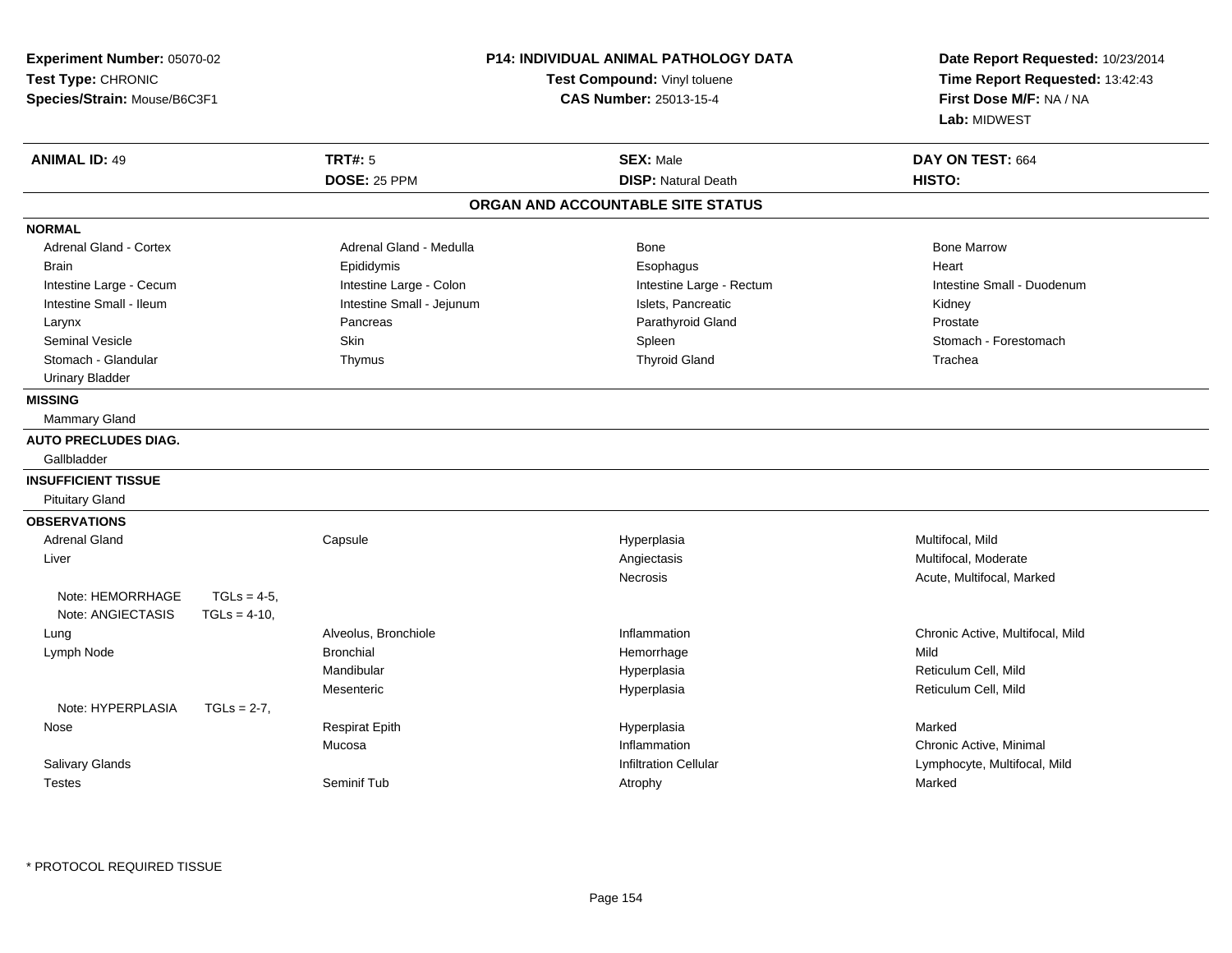| <b>Experiment Number: 05070-02</b><br>Test Type: CHRONIC<br>Species/Strain: Mouse/B6C3F1 | <b>P14: INDIVIDUAL ANIMAL PATHOLOGY DATA</b><br>Test Compound: Vinyl toluene<br><b>CAS Number: 25013-15-4</b> |                     | Date Report Requested: 10/23/2014<br>Time Report Requested: 13:42:43<br>First Dose M/F: NA / NA<br>Lab: MIDWEST |                  |
|------------------------------------------------------------------------------------------|---------------------------------------------------------------------------------------------------------------|---------------------|-----------------------------------------------------------------------------------------------------------------|------------------|
| <b>ANIMAL ID: 49</b>                                                                     |                                                                                                               | TRT#: 5             | <b>SEX: Male</b>                                                                                                | DAY ON TEST: 664 |
|                                                                                          |                                                                                                               | <b>DOSE: 25 PPM</b> | <b>DISP: Natural Death</b>                                                                                      | HISTO:           |
|                                                                                          |                                                                                                               |                     | ORGAN AND ACCOUNTABLE SITE STATUS                                                                               |                  |
|                                                                                          |                                                                                                               | Left                | Hemorrhage                                                                                                      | Marked           |
| Note: HEMORRHAGE                                                                         | $TGLs = 3-8.$                                                                                                 |                     |                                                                                                                 |                  |
| PRIMARY CAUSE OF DEATH                                                                   |                                                                                                               |                     |                                                                                                                 |                  |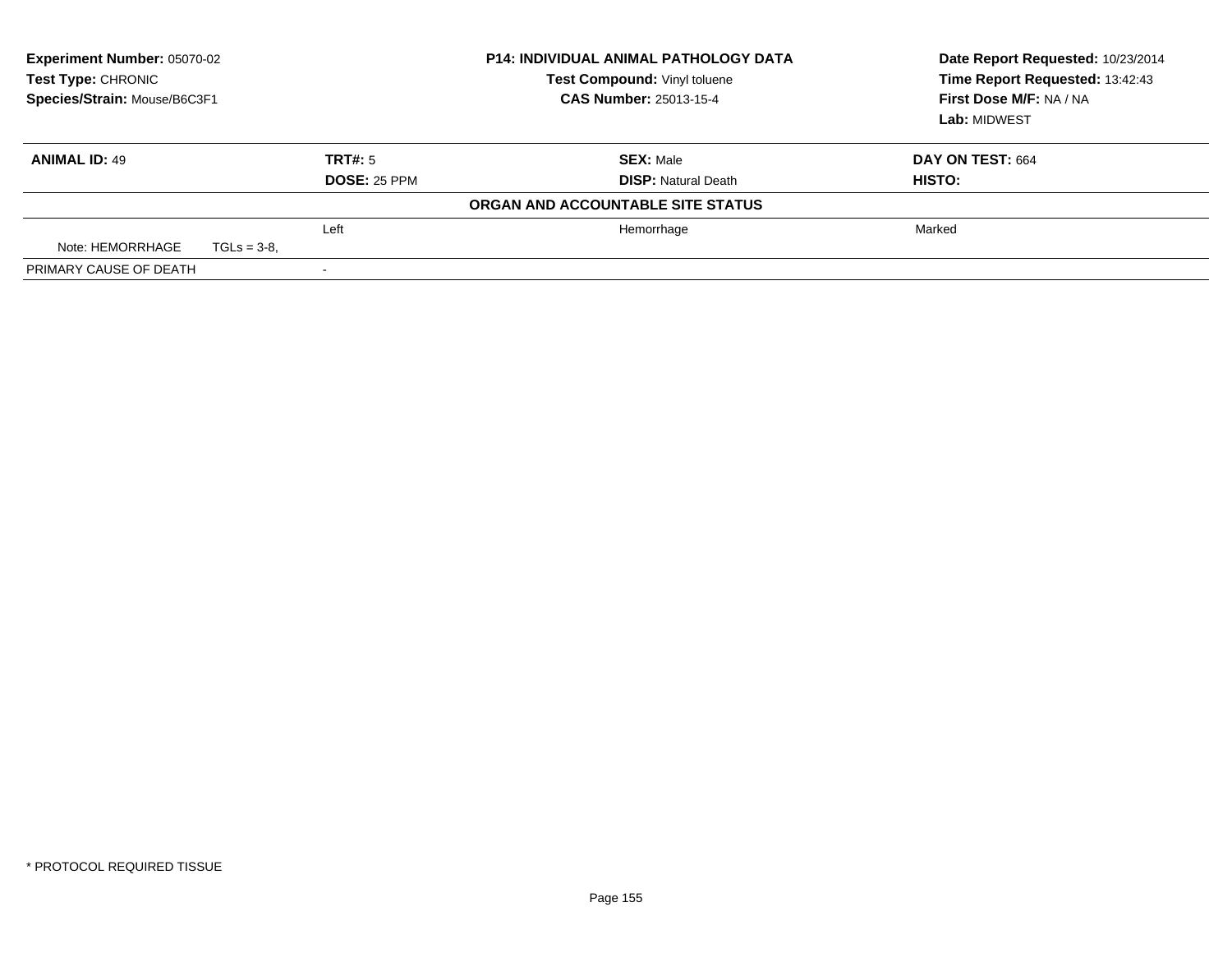| Experiment Number: 05070-02<br>Test Type: CHRONIC<br>Species/Strain: Mouse/B6C3F1 | <b>P14: INDIVIDUAL ANIMAL PATHOLOGY DATA</b><br>Test Compound: Vinyl toluene<br><b>CAS Number: 25013-15-4</b> |                                   | Date Report Requested: 10/23/2014<br>Time Report Requested: 13:42:43<br>First Dose M/F: NA / NA<br><b>Lab: MIDWEST</b> |  |
|-----------------------------------------------------------------------------------|---------------------------------------------------------------------------------------------------------------|-----------------------------------|------------------------------------------------------------------------------------------------------------------------|--|
| <b>ANIMAL ID: 49</b>                                                              | <b>TRT#: 6</b>                                                                                                | <b>SEX: Male</b>                  | DAY ON TEST: 686                                                                                                       |  |
|                                                                                   | <b>DOSE: 10 PPM</b>                                                                                           | <b>DISP:</b> Moribund Sacrifice   | HISTO:                                                                                                                 |  |
|                                                                                   |                                                                                                               | ORGAN AND ACCOUNTABLE SITE STATUS |                                                                                                                        |  |
| <b>NORMAL</b>                                                                     |                                                                                                               |                                   |                                                                                                                        |  |
| <b>Urinary Bladder</b>                                                            |                                                                                                               |                                   |                                                                                                                        |  |
| <b>OBSERVATIONS</b>                                                               |                                                                                                               |                                   |                                                                                                                        |  |
| Lung                                                                              | Alveolus, Bronchiole                                                                                          | Inflammation                      | Chronic Active, Focal, Minimal                                                                                         |  |
| Nose                                                                              | <b>Respirat Epith</b>                                                                                         | Hyperplasia                       | Moderate                                                                                                               |  |
|                                                                                   | Mucosa                                                                                                        | Inflammation                      | Chronic Active, Minimal                                                                                                |  |
| PRIMARY CAUSE OF DEATH                                                            | $\overline{\phantom{a}}$                                                                                      |                                   |                                                                                                                        |  |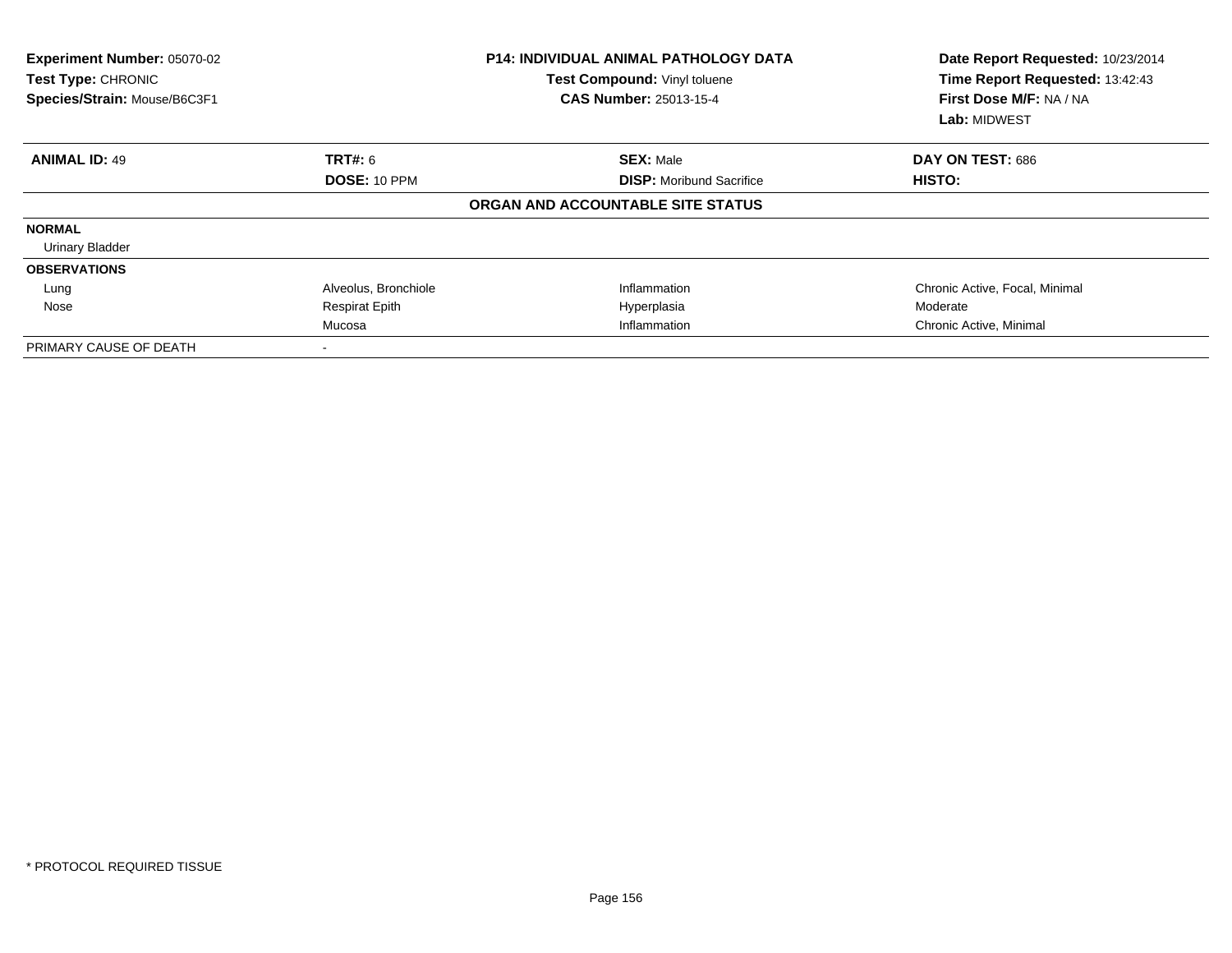| <b>Experiment Number: 05070-02</b><br>Test Type: CHRONIC<br>Species/Strain: Mouse/B6C3F1<br><b>ANIMAL ID: 50</b> | <b>TRT#: 4</b>            | <b>P14: INDIVIDUAL ANIMAL PATHOLOGY DATA</b><br>Test Compound: Vinyl toluene<br><b>CAS Number: 25013-15-4</b><br><b>SEX: Male</b> | Date Report Requested: 10/23/2014<br>Time Report Requested: 13:42:43<br>First Dose M/F: NA / NA<br>Lab: MIDWEST<br>DAY ON TEST: 732 |
|------------------------------------------------------------------------------------------------------------------|---------------------------|-----------------------------------------------------------------------------------------------------------------------------------|-------------------------------------------------------------------------------------------------------------------------------------|
|                                                                                                                  | <b>DOSE: CONTROL</b>      | <b>DISP: Terminal Sacrifice</b>                                                                                                   | HISTO:                                                                                                                              |
|                                                                                                                  |                           | ORGAN AND ACCOUNTABLE SITE STATUS                                                                                                 |                                                                                                                                     |
| <b>NORMAL</b>                                                                                                    |                           |                                                                                                                                   |                                                                                                                                     |
| Adrenal Gland - Medulla                                                                                          | <b>Bone</b>               | <b>Bone Marrow</b>                                                                                                                | <b>Brain</b>                                                                                                                        |
| Epididymis                                                                                                       | Esophagus                 | Gallbladder                                                                                                                       | Heart                                                                                                                               |
| Intestine Large - Cecum                                                                                          | Intestine Large - Colon   | Intestine Large - Rectum                                                                                                          | Intestine Small - Duodenum                                                                                                          |
| Intestine Small - Ileum                                                                                          | Intestine Small - Jejunum | Islets. Pancreatic                                                                                                                | Kidney                                                                                                                              |
| Liver                                                                                                            | Lymph Node - Mandibular   | Nose                                                                                                                              | Pancreas                                                                                                                            |
| Parathyroid Gland                                                                                                | <b>Pituitary Gland</b>    | Prostate                                                                                                                          | <b>Seminal Vesicle</b>                                                                                                              |
| <b>Skin</b>                                                                                                      | Spleen                    | Stomach - Forestomach                                                                                                             | Stomach - Glandular                                                                                                                 |
| <b>Testes</b>                                                                                                    | Thymus                    | <b>Thyroid Gland</b>                                                                                                              | Trachea                                                                                                                             |
| <b>Urinary Bladder</b>                                                                                           |                           |                                                                                                                                   |                                                                                                                                     |
| <b>MISSING</b>                                                                                                   |                           |                                                                                                                                   |                                                                                                                                     |
| Larynx                                                                                                           | Mammary Gland             |                                                                                                                                   |                                                                                                                                     |
| <b>OBSERVATIONS</b>                                                                                              |                           |                                                                                                                                   |                                                                                                                                     |
| <b>Adrenal Gland</b>                                                                                             | Capsule                   | Hyperplasia                                                                                                                       | Multifocal, Mild                                                                                                                    |
|                                                                                                                  | Cortex                    | Hyperplasia                                                                                                                       | Focal, Marked                                                                                                                       |
|                                                                                                                  | Cortex                    | Hypertrophy                                                                                                                       | Focal, Mild                                                                                                                         |
| Lung                                                                                                             |                           | <b>Infiltration Cellular</b>                                                                                                      | Lymphocyte, Multifocal, Minimal                                                                                                     |
| Lymph Node                                                                                                       | Mesenteric                | Hemorrhage                                                                                                                        | Moderate                                                                                                                            |
| Salivary Glands                                                                                                  |                           | Infiltration Cellular                                                                                                             | Lymphocyte, Multifocal, Mild                                                                                                        |
| PRIMARY CAUSE OF DEATH                                                                                           |                           |                                                                                                                                   |                                                                                                                                     |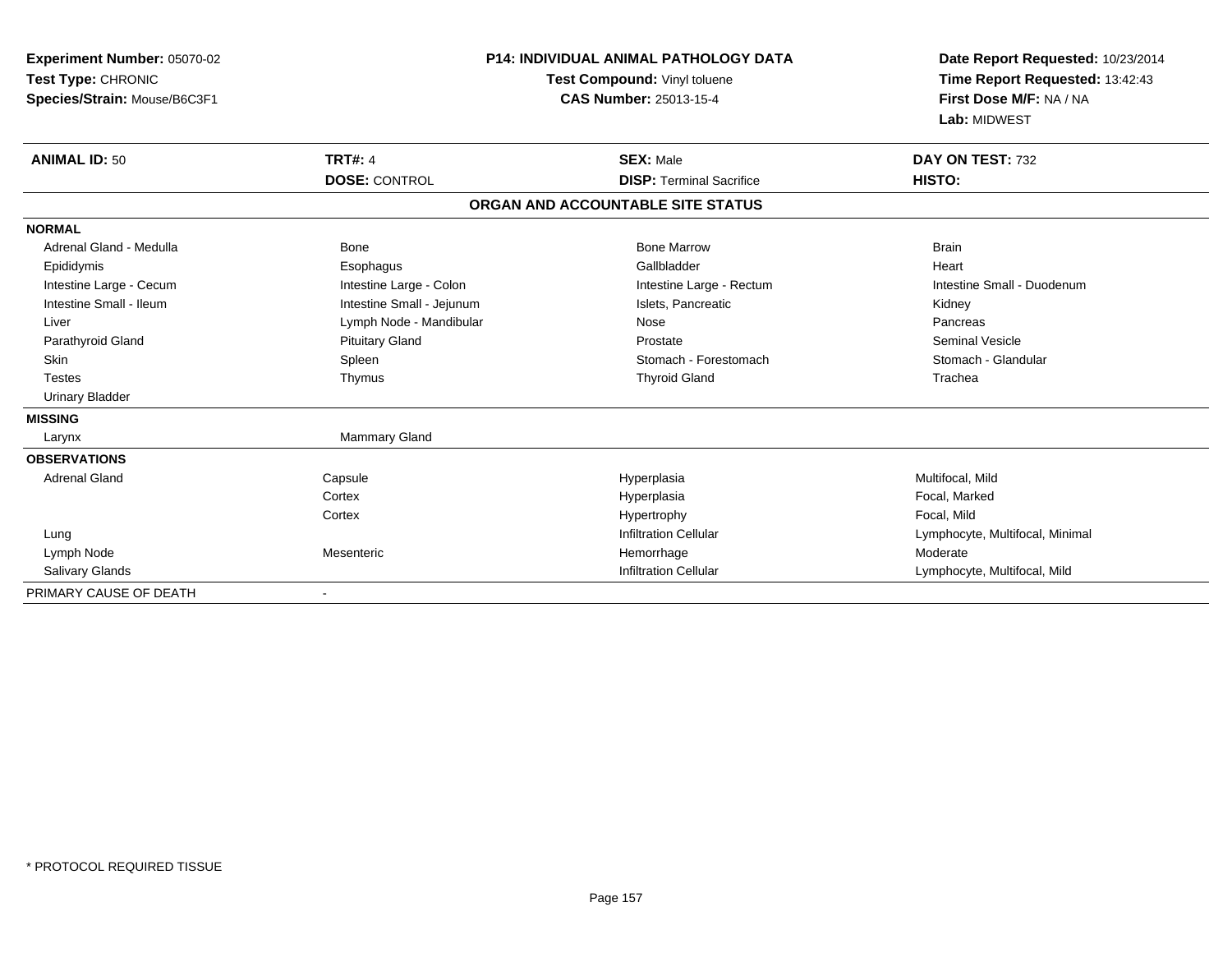| Experiment Number: 05070-02          |                              | <b>P14: INDIVIDUAL ANIMAL PATHOLOGY DATA</b> | Date Report Requested: 10/23/2014    |
|--------------------------------------|------------------------------|----------------------------------------------|--------------------------------------|
| Test Type: CHRONIC                   | Test Compound: Vinyl toluene |                                              | Time Report Requested: 13:42:43      |
| Species/Strain: Mouse/B6C3F1         |                              | <b>CAS Number: 25013-15-4</b>                | First Dose M/F: NA / NA              |
|                                      |                              |                                              | Lab: MIDWEST                         |
| <b>ANIMAL ID: 50</b>                 | <b>TRT#: 5</b>               | <b>SEX: Male</b>                             | DAY ON TEST: 734                     |
|                                      | <b>DOSE: 25 PPM</b>          | <b>DISP: Terminal Sacrifice</b>              | HISTO:                               |
|                                      |                              | ORGAN AND ACCOUNTABLE SITE STATUS            |                                      |
| <b>NORMAL</b>                        |                              |                                              |                                      |
| <b>Adrenal Gland - Cortex</b>        | Adrenal Gland - Medulla      | Bone                                         | <b>Bone Marrow</b>                   |
| <b>Brain</b>                         | Epididymis                   | Esophagus                                    | Gallbladder                          |
| Heart                                | Intestine Large - Cecum      | Intestine Large - Colon                      | Intestine Large - Rectum             |
| Intestine Small - Duodenum           | Intestine Small - Ileum      | Intestine Small - Jejunum                    | Kidney                               |
| Larynx                               | Lymph Node - Mandibular      | Pancreas                                     | Parathyroid Gland                    |
| <b>Pituitary Gland</b>               | Prostate                     | <b>Seminal Vesicle</b>                       | <b>Skin</b>                          |
| Spleen                               | Stomach - Forestomach        | Stomach - Glandular                          | <b>Testes</b>                        |
| <b>Thyroid Gland</b>                 | Trachea                      | <b>Urinary Bladder</b>                       |                                      |
| <b>MISSING</b>                       |                              |                                              |                                      |
| Lymph Node - Mesenteric              | Mammary Gland                | Thymus                                       |                                      |
| <b>OBSERVATIONS</b>                  |                              |                                              |                                      |
| <b>Adrenal Gland</b>                 | Capsule                      | Hyperplasia                                  | Multifocal, Moderate                 |
| Islets, Pancreatic                   |                              | Adenoma                                      |                                      |
| Liver                                |                              | Hepatocellular Carcinoma                     |                                      |
| Note: HEPATOCLR CARC TGLs = 2-5,     |                              |                                              |                                      |
| Lung                                 | Alveolus, Bronchiole         | Inflammation                                 | Chronic Active, Multifocal, Moderate |
| Note: INFLAMMATION<br>$TGLs = 1-4$ , |                              |                                              |                                      |
| Nose                                 | <b>Respirat Epith</b>        | Hyperplasia                                  | Marked                               |
|                                      | Mucosa                       | Inflammation                                 | Chronic Active, Marked               |
| <b>Salivary Glands</b>               |                              | <b>Infiltration Cellular</b>                 | Lymphocyte, Multifocal, Minimal      |
| PRIMARY CAUSE OF DEATH               | $\blacksquare$               |                                              |                                      |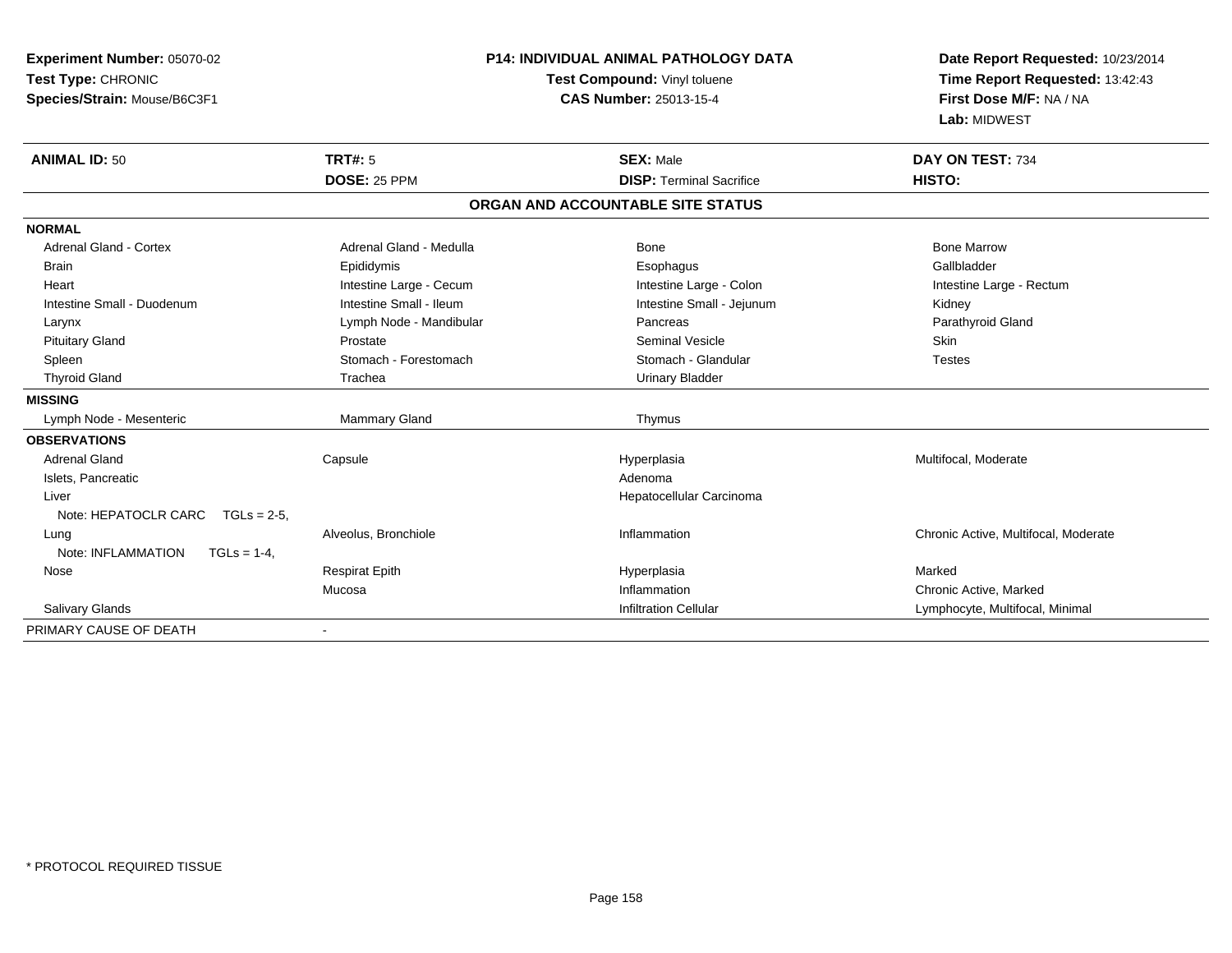| Experiment Number: 05070-02<br>Test Type: CHRONIC<br>Species/Strain: Mouse/B6C3F1 |              | <b>P14: INDIVIDUAL ANIMAL PATHOLOGY DATA</b><br>Test Compound: Vinyl toluene<br><b>CAS Number: 25013-15-4</b> | Date Report Requested: 10/23/2014<br>Time Report Requested: 13:42:43<br>First Dose M/F: NA / NA<br>Lab: MIDWEST |                      |
|-----------------------------------------------------------------------------------|--------------|---------------------------------------------------------------------------------------------------------------|-----------------------------------------------------------------------------------------------------------------|----------------------|
| <b>ANIMAL ID: 50</b>                                                              |              | TRT#: 6                                                                                                       | <b>SEX: Male</b>                                                                                                | DAY ON TEST: 733     |
|                                                                                   |              | <b>DOSE: 10 PPM</b>                                                                                           | <b>DISP:</b> Terminal Sacrifice                                                                                 | <b>HISTO:</b>        |
|                                                                                   |              |                                                                                                               | ORGAN AND ACCOUNTABLE SITE STATUS                                                                               |                      |
| <b>NORMAL</b>                                                                     |              |                                                                                                               |                                                                                                                 |                      |
| Skin                                                                              |              |                                                                                                               |                                                                                                                 |                      |
| <b>OBSERVATIONS</b>                                                               |              |                                                                                                               |                                                                                                                 |                      |
| Lung                                                                              |              | Alveolar Epith                                                                                                | Hyperplasia                                                                                                     | Focal, Minimal       |
| Nose                                                                              |              | <b>Respirat Epith</b>                                                                                         | Hyperplasia                                                                                                     | Moderate             |
|                                                                                   |              | Mucosa                                                                                                        | Inflammation                                                                                                    | Chronic Active, Mild |
| <b>Testes</b>                                                                     |              | <b>Interstit Cell</b>                                                                                         | Adenoma                                                                                                         |                      |
| Note: ADENOMA                                                                     | $TGLs = 2-3$ |                                                                                                               |                                                                                                                 |                      |
| PRIMARY CAUSE OF DEATH                                                            |              |                                                                                                               |                                                                                                                 |                      |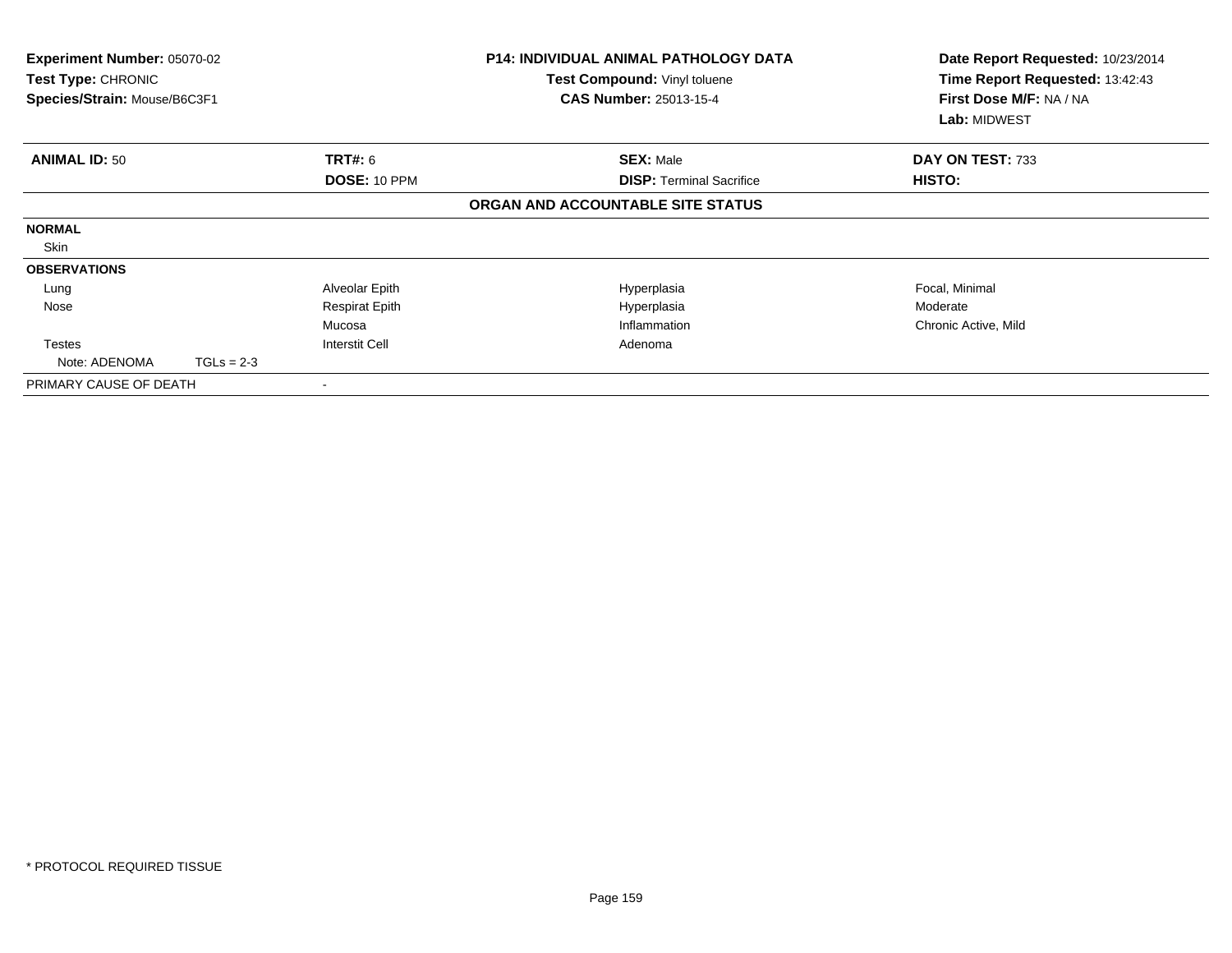| Experiment Number: 05070-02<br>Test Type: CHRONIC<br>Species/Strain: Mouse/B6C3F1 | P14: INDIVIDUAL ANIMAL PATHOLOGY DATA<br>Test Compound: Vinyl toluene<br>CAS Number: 25013-15-4 |                                   | Date Report Requested: 10/23/2014<br>Time Report Requested: 13:42:43<br>First Dose M/F: NA / NA<br>Lab: MIDWEST |
|-----------------------------------------------------------------------------------|-------------------------------------------------------------------------------------------------|-----------------------------------|-----------------------------------------------------------------------------------------------------------------|
| <b>ANIMAL ID: 1</b>                                                               | <b>TRT#: 1</b>                                                                                  | <b>SEX: Female</b>                | DAY ON TEST: 735                                                                                                |
|                                                                                   | <b>DOSE: CONTROL</b>                                                                            | <b>DISP: Terminal Sacrifice</b>   | HISTO:                                                                                                          |
|                                                                                   |                                                                                                 | ORGAN AND ACCOUNTABLE SITE STATUS |                                                                                                                 |
| <b>NORMAL</b>                                                                     |                                                                                                 |                                   |                                                                                                                 |
| Adrenal Gland - Cortex                                                            | Adrenal Gland - Medulla                                                                         | <b>Bone</b>                       | <b>Bone Marrow</b>                                                                                              |
| Esophagus                                                                         | Gallbladder                                                                                     | Heart                             | Intestine Large - Cecum                                                                                         |
| Intestine Large - Colon                                                           | Intestine Large - Rectum                                                                        | Intestine Small - Duodenum        | Intestine Small - Ileum                                                                                         |
| Intestine Small - Jejunum                                                         | Islets, Pancreatic                                                                              | Lymph Node - Mandibular           | Lymph Node - Mesenteric                                                                                         |
| Mammary Gland                                                                     | Pancreas                                                                                        | Parathyroid Gland                 | Spleen                                                                                                          |
| Stomach - Forestomach                                                             | Stomach - Glandular                                                                             | Thymus                            | <b>Thyroid Gland</b>                                                                                            |
| Trachea                                                                           |                                                                                                 |                                   |                                                                                                                 |
| <b>MISSING</b>                                                                    |                                                                                                 |                                   |                                                                                                                 |
| Larynx                                                                            |                                                                                                 |                                   |                                                                                                                 |
| <b>OBSERVATIONS</b>                                                               |                                                                                                 |                                   |                                                                                                                 |
| Adrenal Gland                                                                     | Capsule                                                                                         | Hyperplasia                       | Diffuse, Moderate                                                                                               |
| <b>Brain</b>                                                                      |                                                                                                 | Mineralization                    | Multifocal, Mild                                                                                                |
| Kidney                                                                            |                                                                                                 | <b>Infiltration Cellular</b>      | Lymphocyte, Multifocal, Minimal                                                                                 |
| Liver                                                                             |                                                                                                 | Inflammation                      | Subacute, Multifocal, Minimal                                                                                   |
| Lung                                                                              |                                                                                                 | <b>Infiltration Cellular</b>      | Lymphocyte, Multifocal, Mild                                                                                    |
| Nose                                                                              | <b>Respirat Epith</b>                                                                           | Hyperplasia                       | Minimal                                                                                                         |
|                                                                                   | Mucosa                                                                                          | Inflammation                      | Chronic, Minimal                                                                                                |
| Ovary                                                                             |                                                                                                 | Cyst                              | Mild                                                                                                            |
| Note: CYST<br>$TGLs = 1-8.$                                                       |                                                                                                 |                                   |                                                                                                                 |
| <b>Pituitary Gland</b>                                                            | Pars Distalis                                                                                   | Angiectasis                       | Focal, Moderate                                                                                                 |
| Salivary Glands                                                                   |                                                                                                 | <b>Infiltration Cellular</b>      | Lymphocyte, Multifocal, Mild                                                                                    |
| Skin                                                                              |                                                                                                 | <b>Infiltration Cellular</b>      | Lymphocyte, Focal, Mild                                                                                         |
| <b>Urinary Bladder</b>                                                            |                                                                                                 | <b>Infiltration Cellular</b>      | Lymphocyte, Multifocal, Mild                                                                                    |
| <b>Uterus</b>                                                                     |                                                                                                 | Hyperplasia                       | Cystic, Moderate                                                                                                |
| Note: HYPERPLASIA<br>$TGLs = 2-8,$                                                |                                                                                                 |                                   |                                                                                                                 |
| PRIMARY CAUSE OF DEATH                                                            | $\blacksquare$                                                                                  |                                   |                                                                                                                 |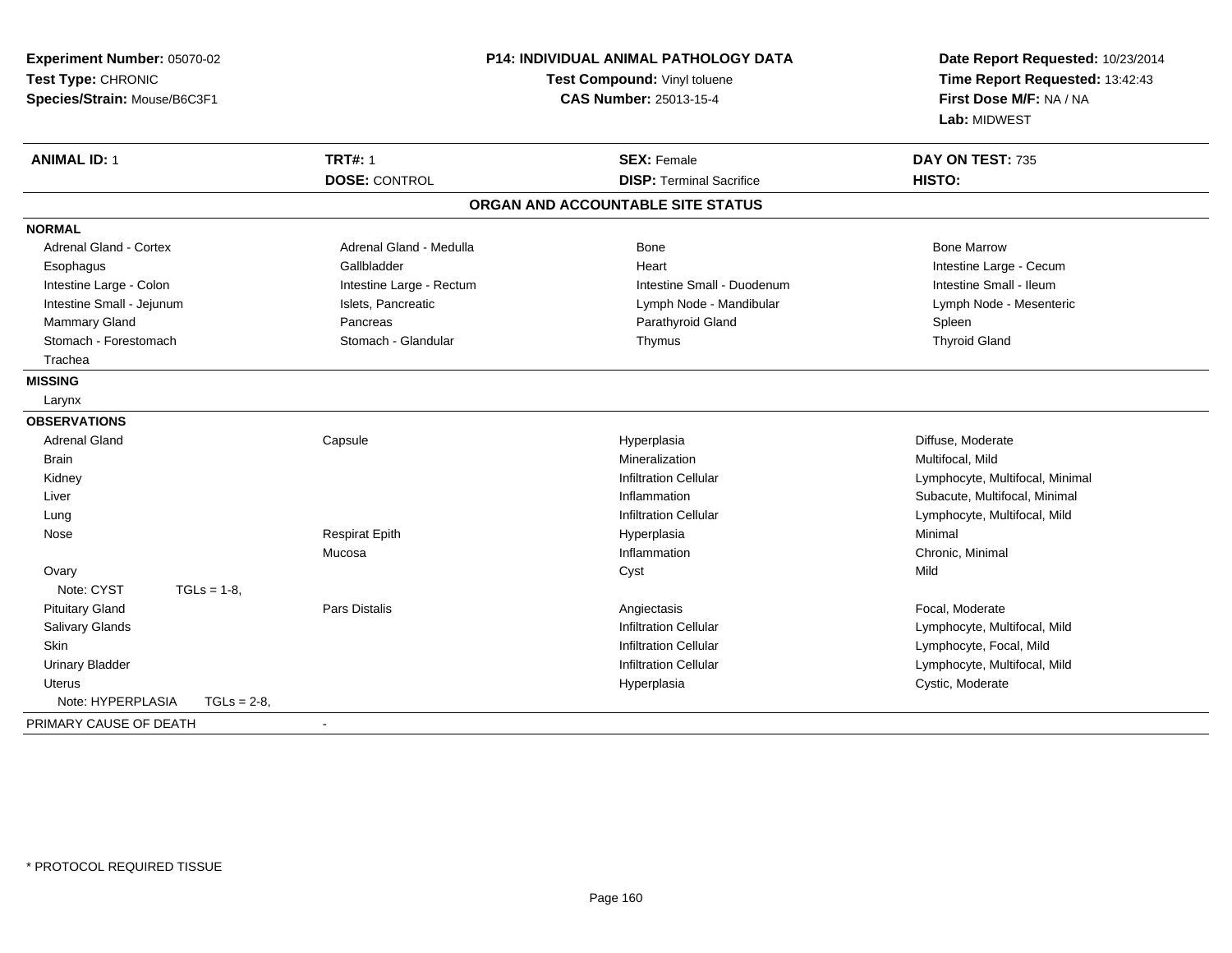| Experiment Number: 05070-02<br>Test Type: CHRONIC<br>Species/Strain: Mouse/B6C3F1 |                           | <b>P14: INDIVIDUAL ANIMAL PATHOLOGY DATA</b><br>Test Compound: Vinyl toluene<br>CAS Number: 25013-15-4 | Date Report Requested: 10/23/2014<br>Time Report Requested: 13:42:43<br>First Dose M/F: NA / NA<br>Lab: MIDWEST |  |
|-----------------------------------------------------------------------------------|---------------------------|--------------------------------------------------------------------------------------------------------|-----------------------------------------------------------------------------------------------------------------|--|
| <b>ANIMAL ID: 1</b>                                                               | <b>TRT#: 2</b>            | <b>SEX: Female</b>                                                                                     | DAY ON TEST: 735                                                                                                |  |
|                                                                                   | <b>DOSE: 25 PPM</b>       | <b>DISP: Terminal Sacrifice</b>                                                                        | <b>HISTO:</b>                                                                                                   |  |
|                                                                                   |                           | ORGAN AND ACCOUNTABLE SITE STATUS                                                                      |                                                                                                                 |  |
| <b>NORMAL</b>                                                                     |                           |                                                                                                        |                                                                                                                 |  |
| <b>Adrenal Gland - Cortex</b>                                                     | Adrenal Gland - Medulla   | Bone                                                                                                   | <b>Bone Marrow</b>                                                                                              |  |
| Brain                                                                             | Esophagus                 | Gallbladder                                                                                            | Heart                                                                                                           |  |
| Intestine Large - Cecum                                                           | Intestine Large - Colon   | Intestine Large - Rectum                                                                               | Intestine Small - Duodenum                                                                                      |  |
| Intestine Small - Ileum                                                           | Intestine Small - Jejunum | Islets, Pancreatic                                                                                     | Kidney                                                                                                          |  |
| Larynx                                                                            | Lymph Node - Mandibular   | Mammary Gland                                                                                          | Ovary                                                                                                           |  |
| Pancreas                                                                          | Parathyroid Gland         | <b>Pituitary Gland</b>                                                                                 | Skin                                                                                                            |  |
| Spleen                                                                            | Stomach - Forestomach     | Thymus                                                                                                 | <b>Thyroid Gland</b>                                                                                            |  |
| Trachea                                                                           | <b>Urinary Bladder</b>    |                                                                                                        |                                                                                                                 |  |
| <b>MISSING</b>                                                                    |                           |                                                                                                        |                                                                                                                 |  |
| Lymph Node - Mesenteric                                                           |                           |                                                                                                        |                                                                                                                 |  |
| <b>OBSERVATIONS</b>                                                               |                           |                                                                                                        |                                                                                                                 |  |
| <b>Adrenal Gland</b>                                                              | Capsule                   | Hyperplasia                                                                                            | Multifocal, Moderate                                                                                            |  |
| Liver                                                                             |                           | Inflammation                                                                                           | Subacute, Multifocal, Minimal                                                                                   |  |
| Lung                                                                              | Alveolus, Bronchiole      | Inflammation                                                                                           | Chronic Active, Multifocal, Moderate                                                                            |  |
| Note: INFLAMMATION<br>$TGLs = 1+2+3-4.$                                           |                           |                                                                                                        |                                                                                                                 |  |
| Nose                                                                              | <b>Respirat Epith</b>     | Hyperplasia                                                                                            | Marked                                                                                                          |  |
|                                                                                   | Mucosa                    | Inflammation                                                                                           | Chronic Active, Moderate                                                                                        |  |
| <b>Salivary Glands</b>                                                            |                           | <b>Infiltration Cellular</b>                                                                           | Lymphocyte, Multifocal, Mild                                                                                    |  |
| Stomach                                                                           | Glandular                 | Inflammation                                                                                           | Chronic Active, Focal, Mild                                                                                     |  |
| <b>Uterus</b>                                                                     |                           | Hyperplasia                                                                                            | Cystic, Mild                                                                                                    |  |
| PRIMARY CAUSE OF DEATH                                                            |                           |                                                                                                        |                                                                                                                 |  |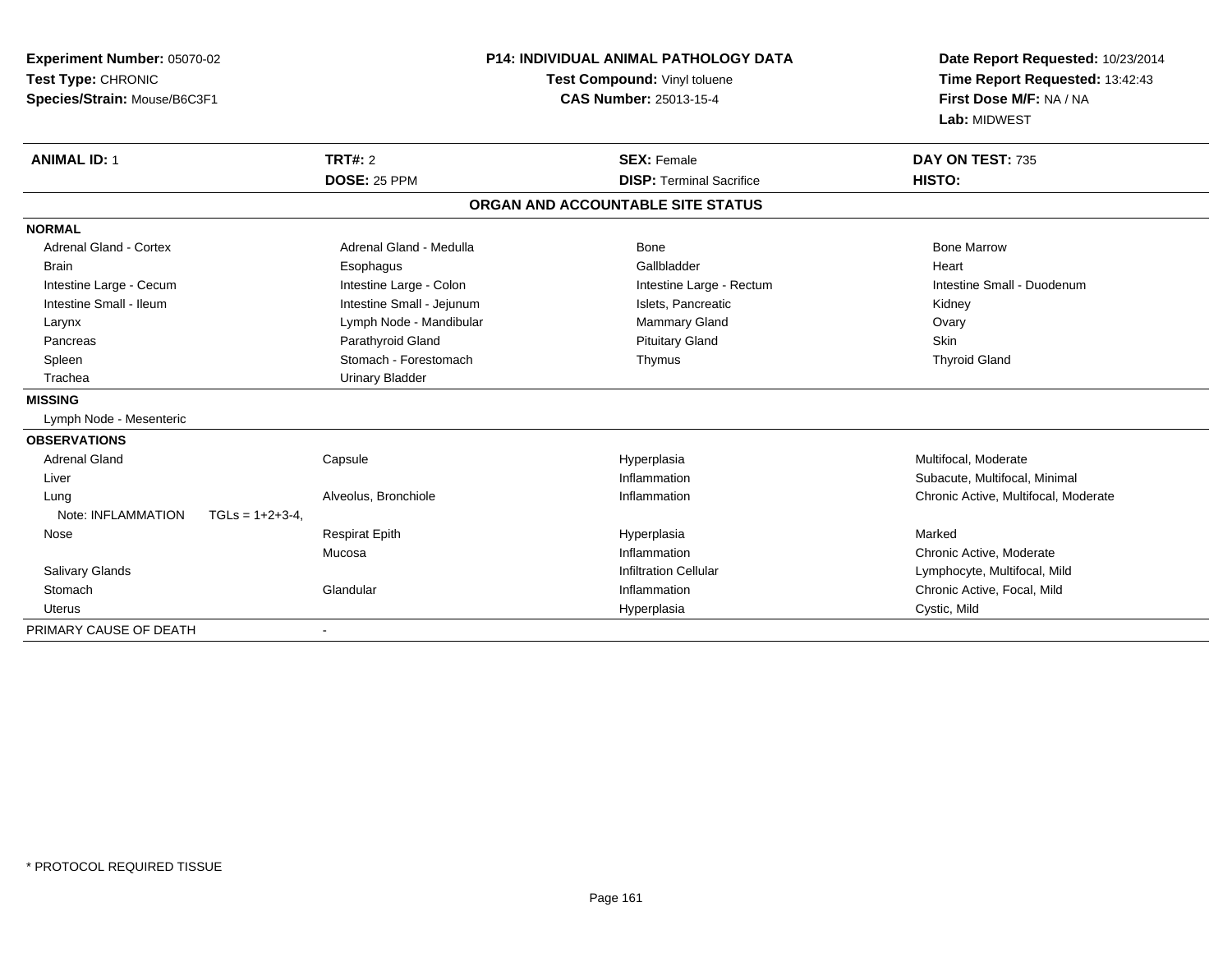| <b>Experiment Number: 05070-02</b><br><b>Test Type: CHRONIC</b><br>Species/Strain: Mouse/B6C3F1 |                          | <b>P14: INDIVIDUAL ANIMAL PATHOLOGY DATA</b><br><b>Test Compound: Vinyl toluene</b><br><b>CAS Number: 25013-15-4</b> | Date Report Requested: 10/23/2014<br>Time Report Requested: 13:42:43<br>First Dose M/F: NA / NA<br>Lab: MIDWEST |
|-------------------------------------------------------------------------------------------------|--------------------------|----------------------------------------------------------------------------------------------------------------------|-----------------------------------------------------------------------------------------------------------------|
| <b>ANIMAL ID: 1</b>                                                                             | TRT#: 3                  | <b>SEX: Female</b>                                                                                                   | DAY ON TEST: 735                                                                                                |
|                                                                                                 | DOSE: 10 PPM             | <b>DISP:</b> Terminal Sacrifice                                                                                      | HISTO:                                                                                                          |
|                                                                                                 |                          | ORGAN AND ACCOUNTABLE SITE STATUS                                                                                    |                                                                                                                 |
| <b>NORMAL</b>                                                                                   |                          |                                                                                                                      |                                                                                                                 |
| Skin                                                                                            |                          |                                                                                                                      |                                                                                                                 |
| <b>OBSERVATIONS</b>                                                                             |                          |                                                                                                                      |                                                                                                                 |
| Lung                                                                                            | Alveolus, Bronchiole     | Inflammation                                                                                                         | Chronic Active, Multifocal, Minimal                                                                             |
| Nose                                                                                            | <b>Respirat Epith</b>    | Hyperplasia                                                                                                          | Moderate                                                                                                        |
|                                                                                                 | Mucosa                   | Inflammation                                                                                                         | Chronic Active, Moderate                                                                                        |
| Ovary                                                                                           |                          | Cyst                                                                                                                 | Marked                                                                                                          |
| Note: CYST<br>$TGLs = 2-3$                                                                      |                          |                                                                                                                      |                                                                                                                 |
| Uterus                                                                                          |                          | Hyperplasia                                                                                                          | Cystic, Mild                                                                                                    |
| Note: HYPERPLASIA<br>$TGLs = 3-3$                                                               |                          |                                                                                                                      |                                                                                                                 |
| PRIMARY CAUSE OF DEATH                                                                          | $\overline{\phantom{a}}$ |                                                                                                                      |                                                                                                                 |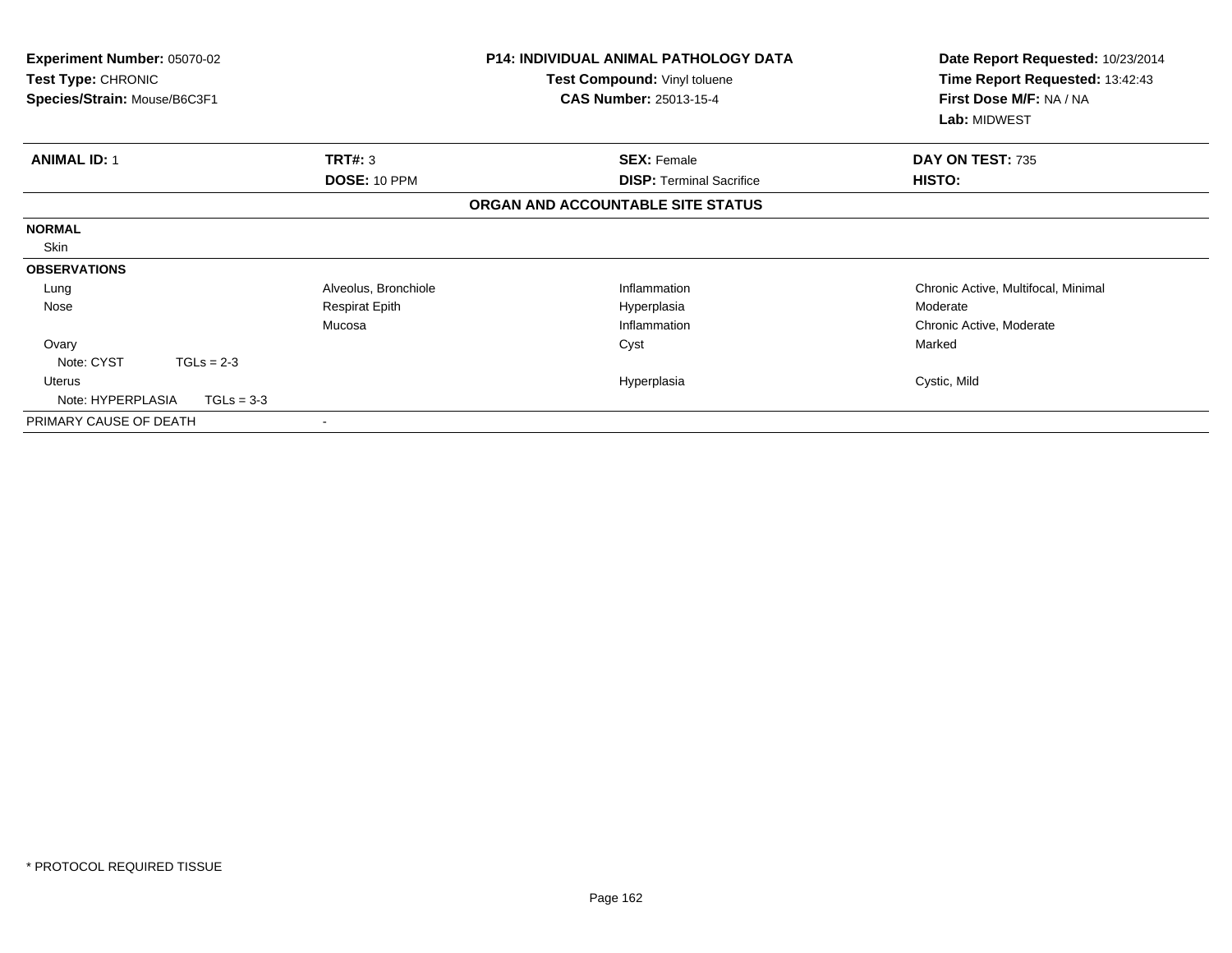| <b>P14: INDIVIDUAL ANIMAL PATHOLOGY DATA</b><br>Experiment Number: 05070-02<br>Test Type: CHRONIC<br>Test Compound: Vinyl toluene<br>Species/Strain: Mouse/B6C3F1<br>CAS Number: 25013-15-4 |                |                          | Date Report Requested: 10/23/2014<br>Time Report Requested: 13:42:43<br>First Dose M/F: NA / NA<br>Lab: MIDWEST |                                   |                                 |
|---------------------------------------------------------------------------------------------------------------------------------------------------------------------------------------------|----------------|--------------------------|-----------------------------------------------------------------------------------------------------------------|-----------------------------------|---------------------------------|
| <b>ANIMAL ID: 2</b>                                                                                                                                                                         |                | <b>TRT#: 1</b>           |                                                                                                                 | <b>SEX: Female</b>                | DAY ON TEST: 735                |
|                                                                                                                                                                                             |                | <b>DOSE: CONTROL</b>     |                                                                                                                 | <b>DISP: Terminal Sacrifice</b>   | HISTO:                          |
|                                                                                                                                                                                             |                |                          |                                                                                                                 | ORGAN AND ACCOUNTABLE SITE STATUS |                                 |
| <b>NORMAL</b>                                                                                                                                                                               |                |                          |                                                                                                                 |                                   |                                 |
| <b>Adrenal Gland - Cortex</b>                                                                                                                                                               |                | Adrenal Gland - Medulla  |                                                                                                                 | <b>Bone</b>                       | <b>Bone Marrow</b>              |
| Esophagus                                                                                                                                                                                   |                | Gallbladder              |                                                                                                                 | Heart                             | Intestine Large - Cecum         |
| Intestine Large - Colon                                                                                                                                                                     |                | Intestine Large - Rectum |                                                                                                                 | Intestine Small - Duodenum        | Intestine Small - Ileum         |
| Intestine Small - Jejunum                                                                                                                                                                   |                | Islets, Pancreatic       |                                                                                                                 | Kidney                            | Larynx                          |
| Lung                                                                                                                                                                                        |                | Lymph Node - Mandibular  |                                                                                                                 | Lymph Node - Mesenteric           | <b>Mammary Gland</b>            |
| Nose                                                                                                                                                                                        |                | Pancreas                 |                                                                                                                 | Parathyroid Gland                 | <b>Pituitary Gland</b>          |
| Skin                                                                                                                                                                                        |                | Spleen                   |                                                                                                                 | Stomach - Forestomach             | Stomach - Glandular             |
| Thymus                                                                                                                                                                                      |                | <b>Thyroid Gland</b>     |                                                                                                                 | Trachea                           |                                 |
| <b>OBSERVATIONS</b>                                                                                                                                                                         |                |                          |                                                                                                                 |                                   |                                 |
| <b>Adrenal Gland</b>                                                                                                                                                                        |                | Capsule                  |                                                                                                                 | Hyperplasia                       | Multifocal, Mild                |
| <b>Brain</b>                                                                                                                                                                                |                |                          |                                                                                                                 | Mineralization                    | Multifocal, Minimal             |
| Liver                                                                                                                                                                                       |                |                          |                                                                                                                 | Inflammation                      | Subacute, Multifocal, Minimal   |
| Ovary                                                                                                                                                                                       |                |                          |                                                                                                                 | Hemorrhage                        | Focal, Moderate                 |
| Note: HEMORRHAGE                                                                                                                                                                            | $TGLs = 2-8$   |                          |                                                                                                                 |                                   |                                 |
| <b>Salivary Glands</b>                                                                                                                                                                      |                |                          |                                                                                                                 | <b>Infiltration Cellular</b>      | Lymphocyte, Multifocal, Mild    |
| <b>Urinary Bladder</b>                                                                                                                                                                      |                |                          |                                                                                                                 | <b>Infiltration Cellular</b>      | Lymphocyte, Multifocal, Minimal |
| <b>Uterus</b>                                                                                                                                                                               |                |                          |                                                                                                                 | Dilatation                        | Moderate                        |
| Note: DILATATION                                                                                                                                                                            | $TGLs = 1-8$ , |                          |                                                                                                                 |                                   |                                 |
| PRIMARY CAUSE OF DEATH                                                                                                                                                                      |                |                          |                                                                                                                 |                                   |                                 |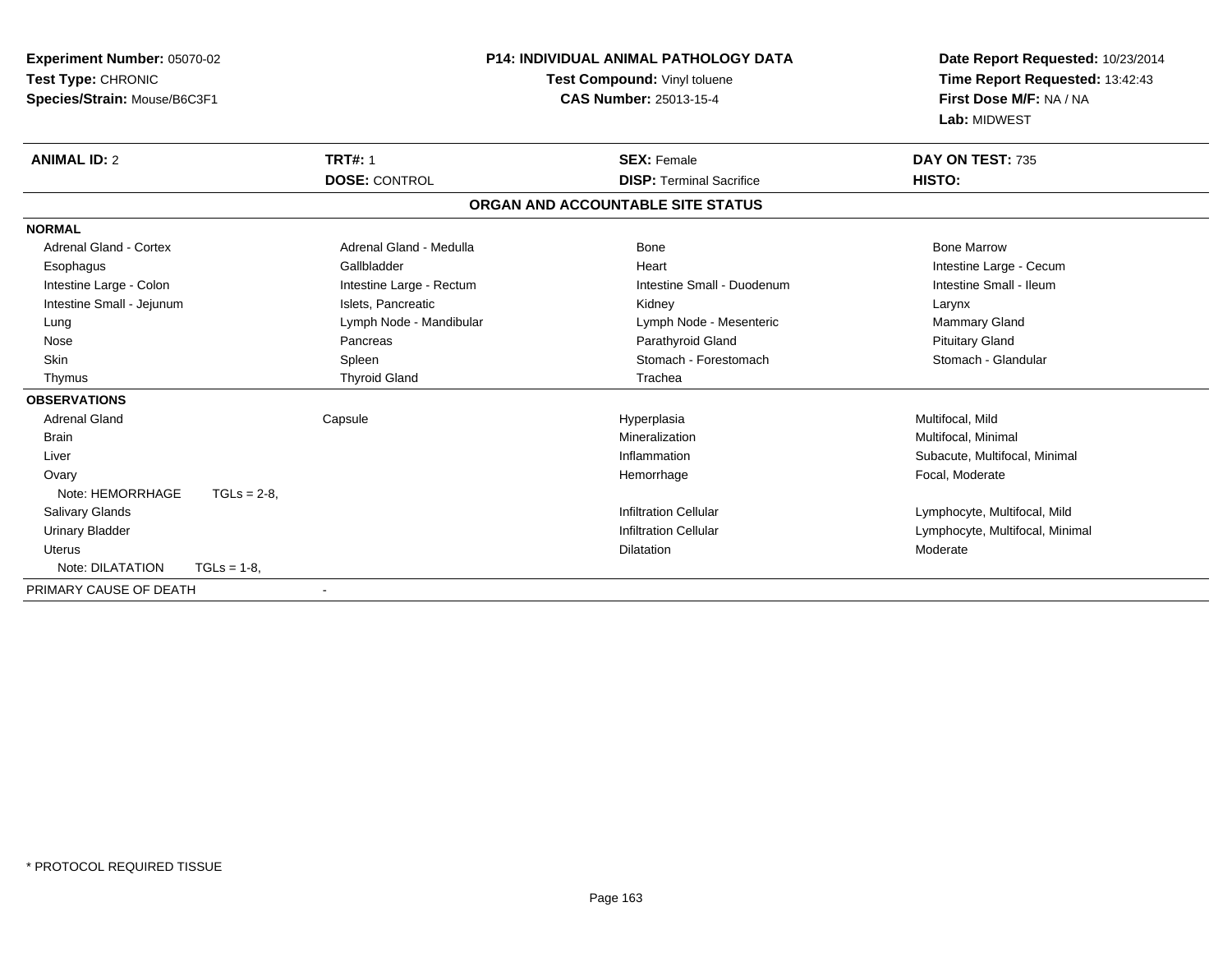| Experiment Number: 05070-02<br>Test Type: CHRONIC<br>Species/Strain: Mouse/B6C3F1 |                                                                           | <b>P14: INDIVIDUAL ANIMAL PATHOLOGY DATA</b><br>Test Compound: Vinyl toluene<br><b>CAS Number: 25013-15-4</b> | Date Report Requested: 10/23/2014<br>Time Report Requested: 13:42:43<br>First Dose M/F: NA / NA<br>Lab: MIDWEST |
|-----------------------------------------------------------------------------------|---------------------------------------------------------------------------|---------------------------------------------------------------------------------------------------------------|-----------------------------------------------------------------------------------------------------------------|
| <b>ANIMAL ID: 2</b>                                                               | <b>TRT#: 2</b>                                                            | <b>SEX: Female</b>                                                                                            | DAY ON TEST: 667                                                                                                |
|                                                                                   | DOSE: 25 PPM                                                              | <b>DISP:</b> Moribund Sacrifice                                                                               | HISTO:                                                                                                          |
|                                                                                   |                                                                           | ORGAN AND ACCOUNTABLE SITE STATUS                                                                             |                                                                                                                 |
| <b>NORMAL</b>                                                                     |                                                                           |                                                                                                               |                                                                                                                 |
| Bone                                                                              | <b>Brain</b>                                                              | Esophagus                                                                                                     | Heart                                                                                                           |
| Intestine Large - Cecum                                                           | Intestine Large - Colon                                                   | Intestine Large - Rectum                                                                                      | Intestine Small - Duodenum                                                                                      |
| Intestine Small - Ileum                                                           | Intestine Small - Jejunum                                                 | Islets, Pancreatic                                                                                            | Larynx                                                                                                          |
| Mammary Gland                                                                     | <b>Pituitary Gland</b>                                                    | <b>Salivary Glands</b>                                                                                        | Skin                                                                                                            |
| Stomach - Forestomach                                                             | Stomach - Glandular                                                       | <b>Thyroid Gland</b>                                                                                          | Trachea                                                                                                         |
| <b>MISSING</b>                                                                    |                                                                           |                                                                                                               |                                                                                                                 |
| Ovary                                                                             | Parathyroid Gland                                                         | <b>Urinary Bladder</b>                                                                                        | Uterus                                                                                                          |
| <b>OBSERVATIONS</b>                                                               |                                                                           |                                                                                                               |                                                                                                                 |
| <b>Adrenal Gland</b>                                                              | Cortex                                                                    | Lymphoma Malignant Undifferentiated Cell Type                                                                 |                                                                                                                 |
| Note: LYMPH MAL UNDF $TGLs = 6+7-6$ ,                                             |                                                                           |                                                                                                               |                                                                                                                 |
|                                                                                   | Note: 1991 CONVERSION DISCREPANCY. ORIGINAL DIAGNOSIS SITE NOT SPECIFIED. |                                                                                                               |                                                                                                                 |
| <b>Bone Marrow</b>                                                                |                                                                           | Lymphoma Malignant Undifferentiated Cell Type                                                                 |                                                                                                                 |
| Gallbladder                                                                       |                                                                           | Lymphoma Malignant Undifferentiated Cell Type                                                                 |                                                                                                                 |
| Kidney                                                                            |                                                                           | Lymphoma Malignant Undifferentiated Cell Type                                                                 |                                                                                                                 |
| Note: LYMPH MAL UNDF $TGLs = 8-6$ ,                                               |                                                                           |                                                                                                               |                                                                                                                 |
| Liver                                                                             |                                                                           | Lymphoma Malignant Undifferentiated Cell Type                                                                 |                                                                                                                 |
| Note: LYMPH MAL UNDF TGLs = 5-5,                                                  |                                                                           |                                                                                                               |                                                                                                                 |
| Lung                                                                              | Alveolus, Bronchiole                                                      | Inflammation                                                                                                  | Chronic Active, Multifocal, Minimal                                                                             |
|                                                                                   |                                                                           | Lymphoma Malignant Undifferentiated Cell Type                                                                 |                                                                                                                 |
| Lymph Node                                                                        | Mandibular                                                                | Lymphoma Malignant Undifferentiated Cell Type                                                                 |                                                                                                                 |
|                                                                                   | Mesenteric                                                                | Lymphoma Malignant Undifferentiated Cell Type                                                                 |                                                                                                                 |
| Nose                                                                              | <b>Respirat Epith</b>                                                     | Hyperplasia                                                                                                   | Marked                                                                                                          |
|                                                                                   | Mucosa                                                                    | Inflammation                                                                                                  | Chronic Active, Minimal                                                                                         |
| Pancreas                                                                          | Acinus                                                                    | Atrophy                                                                                                       | Marked                                                                                                          |
|                                                                                   |                                                                           | Lymphoma Malignant Undifferentiated Cell Type                                                                 |                                                                                                                 |
| Note: LYMPH MAL UNDF $TGLs = 4-3$ ,                                               |                                                                           |                                                                                                               |                                                                                                                 |
| Spleen                                                                            |                                                                           | Infarct                                                                                                       | Marked                                                                                                          |
|                                                                                   |                                                                           | Lymphoma Malignant Undifferentiated Cell Type                                                                 |                                                                                                                 |
| Note: INFARCT<br>$TGLs = 3-5.$                                                    |                                                                           |                                                                                                               |                                                                                                                 |
| Note: LYMPH MAL UNDF TGLs = 2-5,                                                  |                                                                           |                                                                                                               |                                                                                                                 |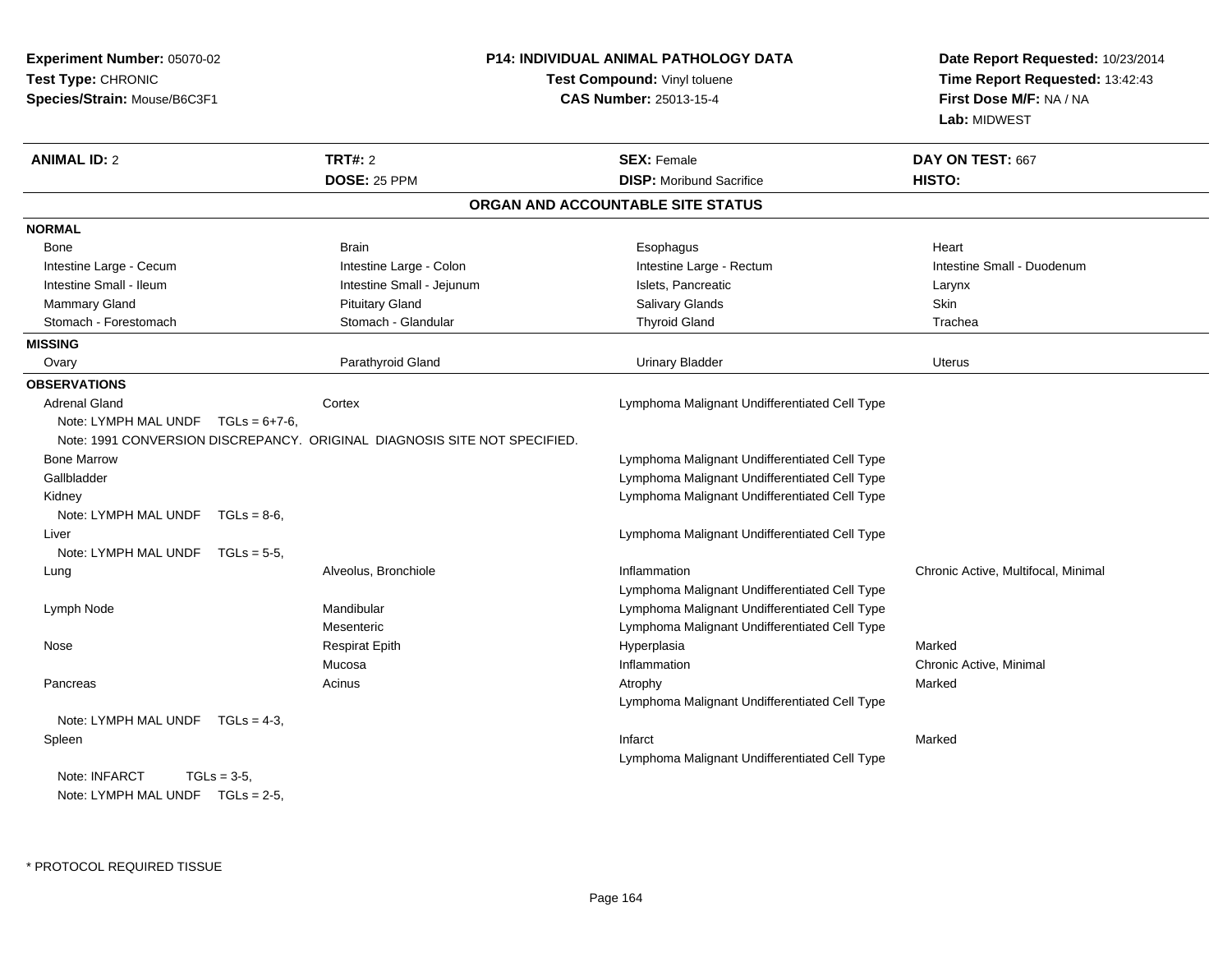| <b>Experiment Number: 05070-02</b><br>Test Type: CHRONIC<br>Species/Strain: Mouse/B6C3F1 |                     | <b>P14: INDIVIDUAL ANIMAL PATHOLOGY DATA</b><br>Test Compound: Vinyl toluene<br><b>CAS Number: 25013-15-4</b> | Date Report Requested: 10/23/2014<br>Time Report Requested: 13:42:43<br>First Dose M/F: NA / NA<br>Lab: MIDWEST |
|------------------------------------------------------------------------------------------|---------------------|---------------------------------------------------------------------------------------------------------------|-----------------------------------------------------------------------------------------------------------------|
| <b>ANIMAL ID: 2</b>                                                                      | TRT#: 2             | <b>SEX: Female</b>                                                                                            | <b>DAY ON TEST: 667</b>                                                                                         |
|                                                                                          | <b>DOSE: 25 PPM</b> | <b>DISP:</b> Moribund Sacrifice                                                                               | HISTO:                                                                                                          |
|                                                                                          |                     | ORGAN AND ACCOUNTABLE SITE STATUS                                                                             |                                                                                                                 |
| Thymus                                                                                   |                     | Lymphoma Malignant Undifferentiated Cell Type                                                                 |                                                                                                                 |
| Note: LYMPH MAL UNDF $TGLS = 1-3$ .                                                      |                     |                                                                                                               |                                                                                                                 |
| PRIMARY CAUSE OF DEATH                                                                   |                     |                                                                                                               |                                                                                                                 |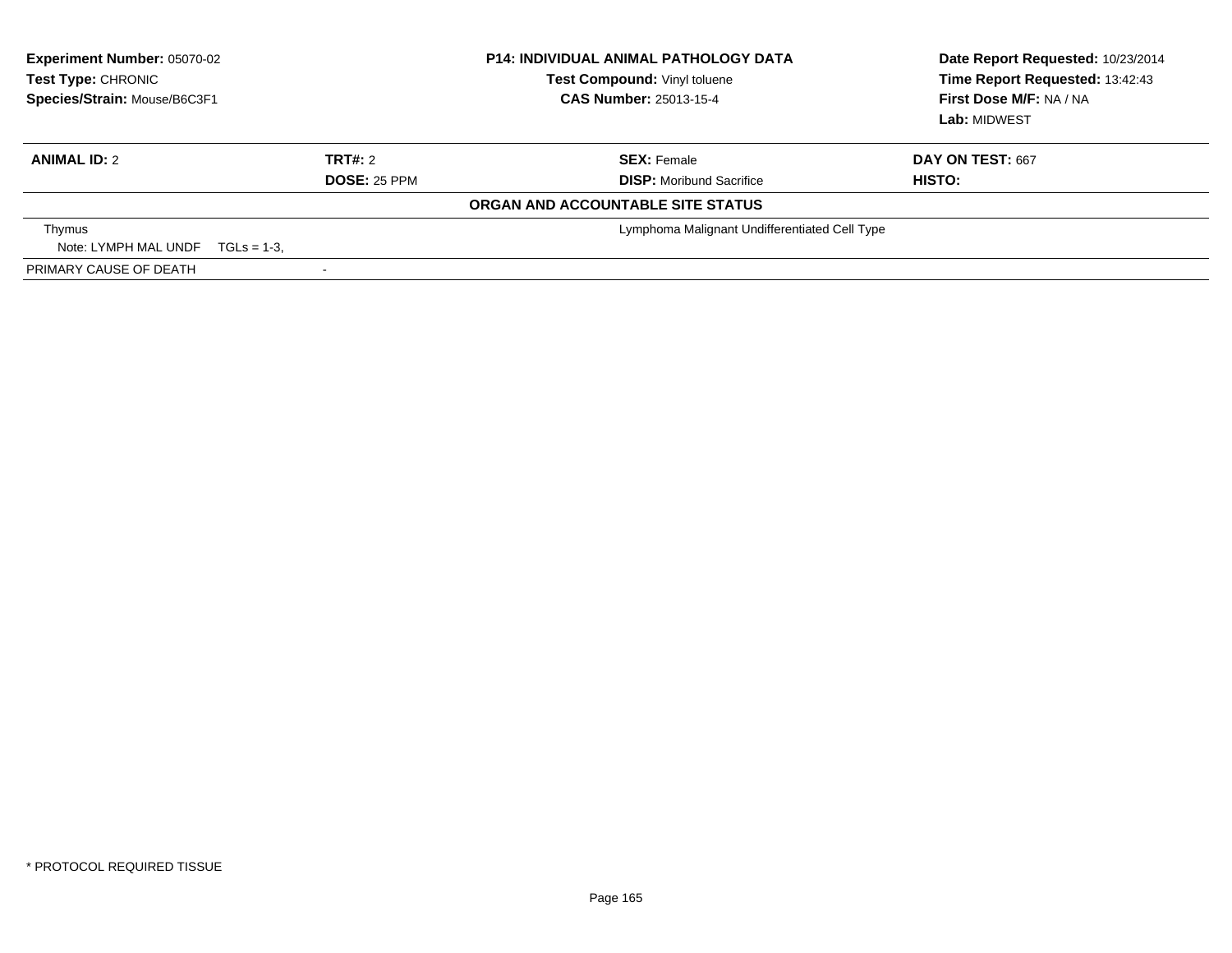| Experiment Number: 05070-02<br>Test Type: CHRONIC<br>Species/Strain: Mouse/B6C3F1 |                       | <b>P14: INDIVIDUAL ANIMAL PATHOLOGY DATA</b><br>Test Compound: Vinyl toluene<br><b>CAS Number: 25013-15-4</b> | Date Report Requested: 10/23/2014<br>Time Report Requested: 13:42:43<br>First Dose M/F: NA / NA<br>Lab: MIDWEST |
|-----------------------------------------------------------------------------------|-----------------------|---------------------------------------------------------------------------------------------------------------|-----------------------------------------------------------------------------------------------------------------|
| <b>ANIMAL ID: 2</b>                                                               | TRT#: 3               | <b>SEX: Female</b>                                                                                            | DAY ON TEST: 734                                                                                                |
|                                                                                   | DOSE: 10 PPM          | <b>DISP: Terminal Sacrifice</b>                                                                               | HISTO:                                                                                                          |
|                                                                                   |                       | ORGAN AND ACCOUNTABLE SITE STATUS                                                                             |                                                                                                                 |
| <b>NORMAL</b>                                                                     |                       |                                                                                                               |                                                                                                                 |
| Skin                                                                              |                       |                                                                                                               |                                                                                                                 |
| <b>OBSERVATIONS</b>                                                               |                       |                                                                                                               |                                                                                                                 |
| Bone                                                                              |                       | Fibrous Osteodystrophy                                                                                        | Minimal                                                                                                         |
| Note: BONE IS SKULL                                                               |                       |                                                                                                               |                                                                                                                 |
| Lung                                                                              |                       | <b>Infiltration Cellular</b>                                                                                  | Lymphocyte, Multifocal, Minimal                                                                                 |
| Nose                                                                              | <b>Respirat Epith</b> | Hyperplasia                                                                                                   | Moderate                                                                                                        |
|                                                                                   | Mucosa                | Inflammation                                                                                                  | Chronic Active, Mild                                                                                            |
| Uterus                                                                            |                       | Hyperplasia                                                                                                   | Cystic, Mild                                                                                                    |
| Note: HYPERPLASIA                                                                 | $TGLs = 2-3$          |                                                                                                               |                                                                                                                 |
| PRIMARY CAUSE OF DEATH                                                            |                       |                                                                                                               |                                                                                                                 |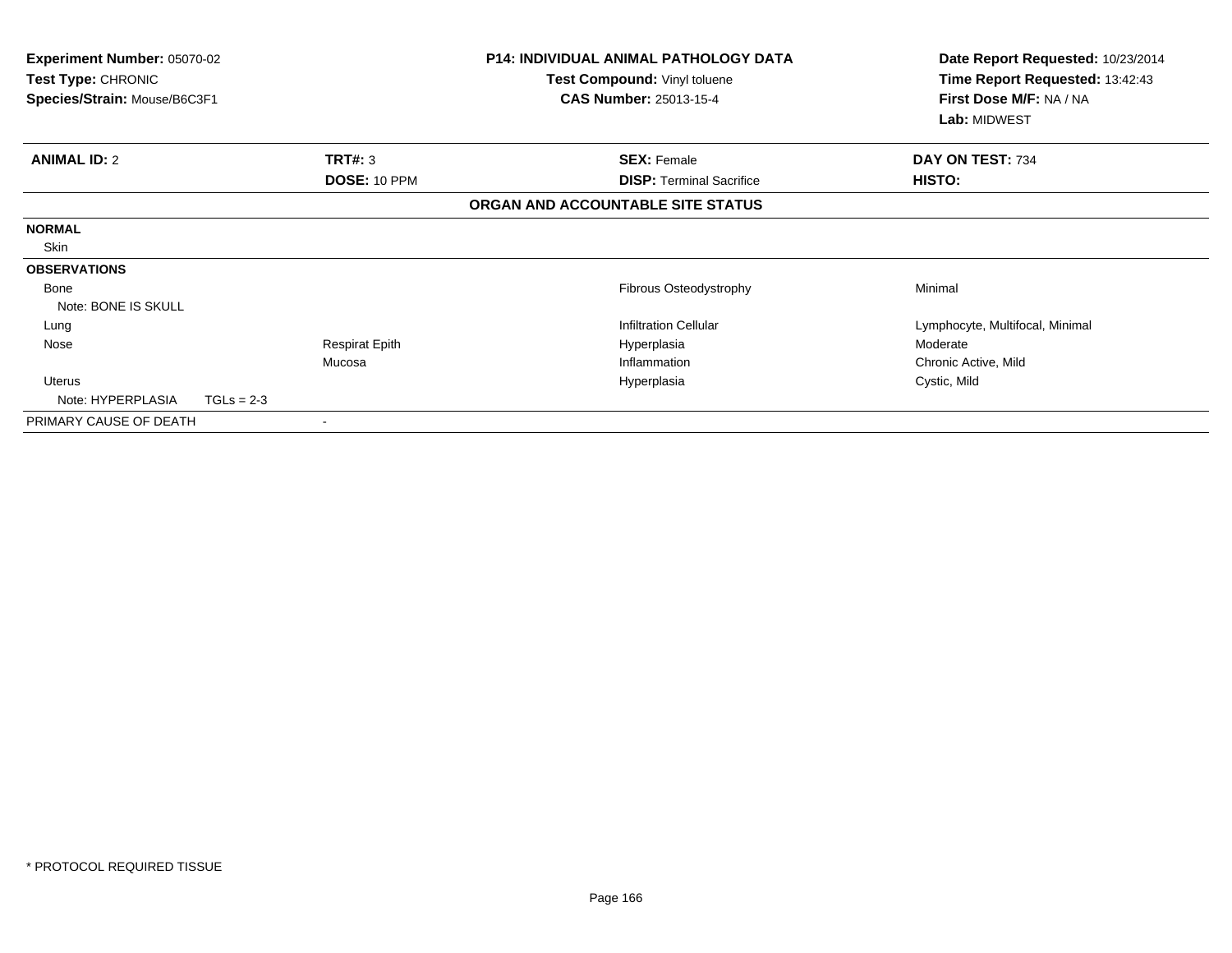| Experiment Number: 05070-02<br>Test Type: CHRONIC<br>Species/Strain: Mouse/B6C3F1 |                 |                            | <b>P14: INDIVIDUAL ANIMAL PATHOLOGY DATA</b><br>Test Compound: Vinyl toluene<br><b>CAS Number: 25013-15-4</b> | Date Report Requested: 10/23/2014<br>Time Report Requested: 13:42:43<br>First Dose M/F: NA / NA<br>Lab: MIDWEST |
|-----------------------------------------------------------------------------------|-----------------|----------------------------|---------------------------------------------------------------------------------------------------------------|-----------------------------------------------------------------------------------------------------------------|
| <b>ANIMAL ID: 3</b>                                                               |                 | <b>TRT#: 1</b>             | <b>SEX: Female</b>                                                                                            | DAY ON TEST: 735                                                                                                |
|                                                                                   |                 | <b>DOSE: CONTROL</b>       | <b>DISP: Terminal Sacrifice</b>                                                                               | HISTO:                                                                                                          |
|                                                                                   |                 |                            | ORGAN AND ACCOUNTABLE SITE STATUS                                                                             |                                                                                                                 |
| <b>NORMAL</b>                                                                     |                 |                            |                                                                                                               |                                                                                                                 |
| <b>Adrenal Gland - Cortex</b>                                                     |                 | Adrenal Gland - Medulla    | Bone                                                                                                          | <b>Brain</b>                                                                                                    |
| Esophagus                                                                         |                 | Heart                      | Intestine Large - Cecum                                                                                       | Intestine Large - Colon                                                                                         |
| Intestine Large - Rectum                                                          |                 | Intestine Small - Duodenum | Intestine Small - Ileum                                                                                       | Intestine Small - Jejunum                                                                                       |
| Islets, Pancreatic                                                                |                 | Larynx                     | <b>Mammary Gland</b>                                                                                          | Nose                                                                                                            |
| Parathyroid Gland                                                                 |                 | <b>Pituitary Gland</b>     | <b>Salivary Glands</b>                                                                                        | Skin                                                                                                            |
| <b>Thyroid Gland</b>                                                              |                 | Trachea                    | <b>Uterus</b>                                                                                                 |                                                                                                                 |
| <b>AUTO PRECLUDES DIAG.</b>                                                       |                 |                            |                                                                                                               |                                                                                                                 |
| Gallbladder                                                                       |                 |                            |                                                                                                               |                                                                                                                 |
| <b>OBSERVATIONS</b>                                                               |                 |                            |                                                                                                               |                                                                                                                 |
| <b>Adrenal Gland</b>                                                              |                 | Capsule                    | Hyperplasia                                                                                                   | Multifocal, Mild                                                                                                |
| <b>Bone Marrow</b>                                                                |                 |                            | Lymphoma Malignant Mixed                                                                                      |                                                                                                                 |
| Kidney                                                                            |                 |                            | Lymphoma Malignant Mixed                                                                                      |                                                                                                                 |
| <b>Lacrimal Gland</b>                                                             |                 |                            | Lymphoma Malignant Mixed                                                                                      |                                                                                                                 |
| Liver                                                                             |                 |                            | Lymphoma Malignant Mixed                                                                                      |                                                                                                                 |
|                                                                                   |                 | Centrilobular              | <b>Necrosis</b>                                                                                               | Diffuse, Moderate                                                                                               |
| Lung                                                                              |                 |                            | Lymphoma Malignant Mixed                                                                                      |                                                                                                                 |
| Lymph Node                                                                        |                 | Axillary                   | Lymphoma Malignant Mixed                                                                                      |                                                                                                                 |
|                                                                                   |                 | Lumbar                     | Lymphoma Malignant Mixed                                                                                      |                                                                                                                 |
|                                                                                   |                 | Mandibular                 | Lymphoma Malignant Mixed                                                                                      |                                                                                                                 |
|                                                                                   |                 | Mediastinal                | Lymphoma Malignant Mixed                                                                                      |                                                                                                                 |
|                                                                                   |                 | Mesenteric                 | Lymphoma Malignant Mixed                                                                                      |                                                                                                                 |
| Note: LYMPH MAL MIXD                                                              | $TGLs = 6-3$    |                            |                                                                                                               |                                                                                                                 |
| Note: LYMPH MAL MIXD                                                              | $TGLs = 2-10$ , |                            |                                                                                                               |                                                                                                                 |
| Note: LYMPH MAL MIXD                                                              | $TGLs = 8-11$ , |                            |                                                                                                               |                                                                                                                 |
| Note: LYMPH MAL MIXD                                                              | $TGLs = 7-13$ , |                            |                                                                                                               |                                                                                                                 |
| Note: LYMPH MAL MIXD                                                              | $TGLs = 3-2$    |                            |                                                                                                               |                                                                                                                 |
| Ovary                                                                             |                 |                            | Lymphoma Malignant Mixed                                                                                      |                                                                                                                 |
| Pancreas                                                                          |                 |                            | Lymphoma Malignant Mixed                                                                                      |                                                                                                                 |
| Spleen                                                                            |                 |                            | Lymphoma Malignant Mixed                                                                                      |                                                                                                                 |
| Note: LYMPH MAL MIXD                                                              | $TGLs = 4-5$    |                            |                                                                                                               |                                                                                                                 |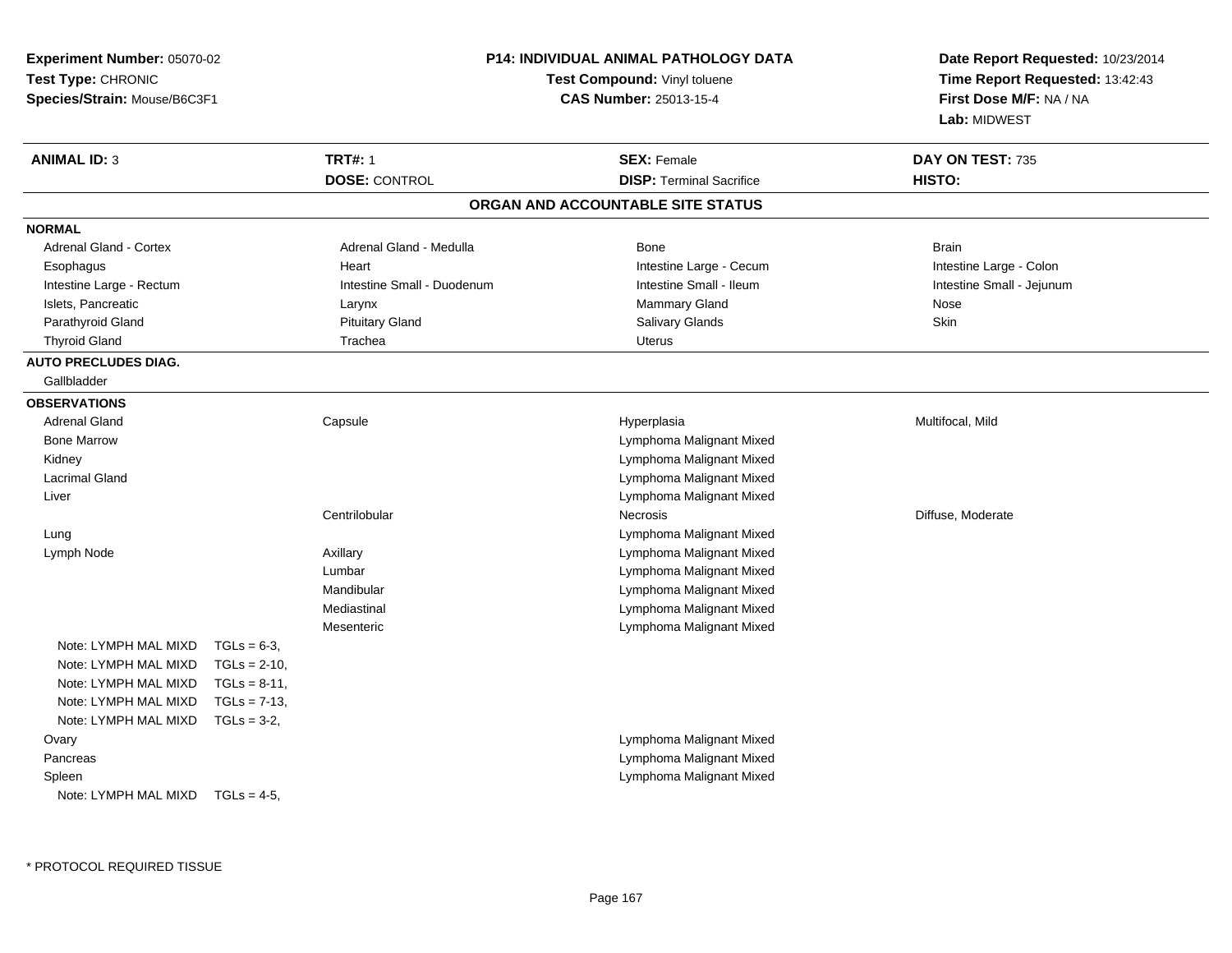| Experiment Number: 05070-02<br>Test Type: CHRONIC<br>Species/Strain: Mouse/B6C3F1 |                        | <b>P14: INDIVIDUAL ANIMAL PATHOLOGY DATA</b><br>Test Compound: Vinyl toluene<br><b>CAS Number: 25013-15-4</b> | Date Report Requested: 10/23/2014<br>Time Report Requested: 13:42:43<br>First Dose M/F: NA / NA<br>Lab: MIDWEST |
|-----------------------------------------------------------------------------------|------------------------|---------------------------------------------------------------------------------------------------------------|-----------------------------------------------------------------------------------------------------------------|
| <b>ANIMAL ID: 3</b>                                                               | <b>TRT#: 1</b>         | <b>SEX: Female</b>                                                                                            | DAY ON TEST: 735                                                                                                |
|                                                                                   | <b>DOSE: CONTROL</b>   | <b>DISP: Terminal Sacrifice</b>                                                                               | HISTO:                                                                                                          |
|                                                                                   |                        | ORGAN AND ACCOUNTABLE SITE STATUS                                                                             |                                                                                                                 |
| Stomach                                                                           | Forestomach, Glandular | Lymphoma Malignant Mixed                                                                                      |                                                                                                                 |
| Thymus                                                                            |                        | Lymphoma Malignant Mixed                                                                                      |                                                                                                                 |
| Note: LYMPH MAL MIXD $TGLs = 9-3$ .                                               |                        |                                                                                                               |                                                                                                                 |
| Urinary Bladder                                                                   |                        | Lymphoma Malignant Mixed                                                                                      |                                                                                                                 |
| PRIMARY CAUSE OF DEATH                                                            |                        |                                                                                                               |                                                                                                                 |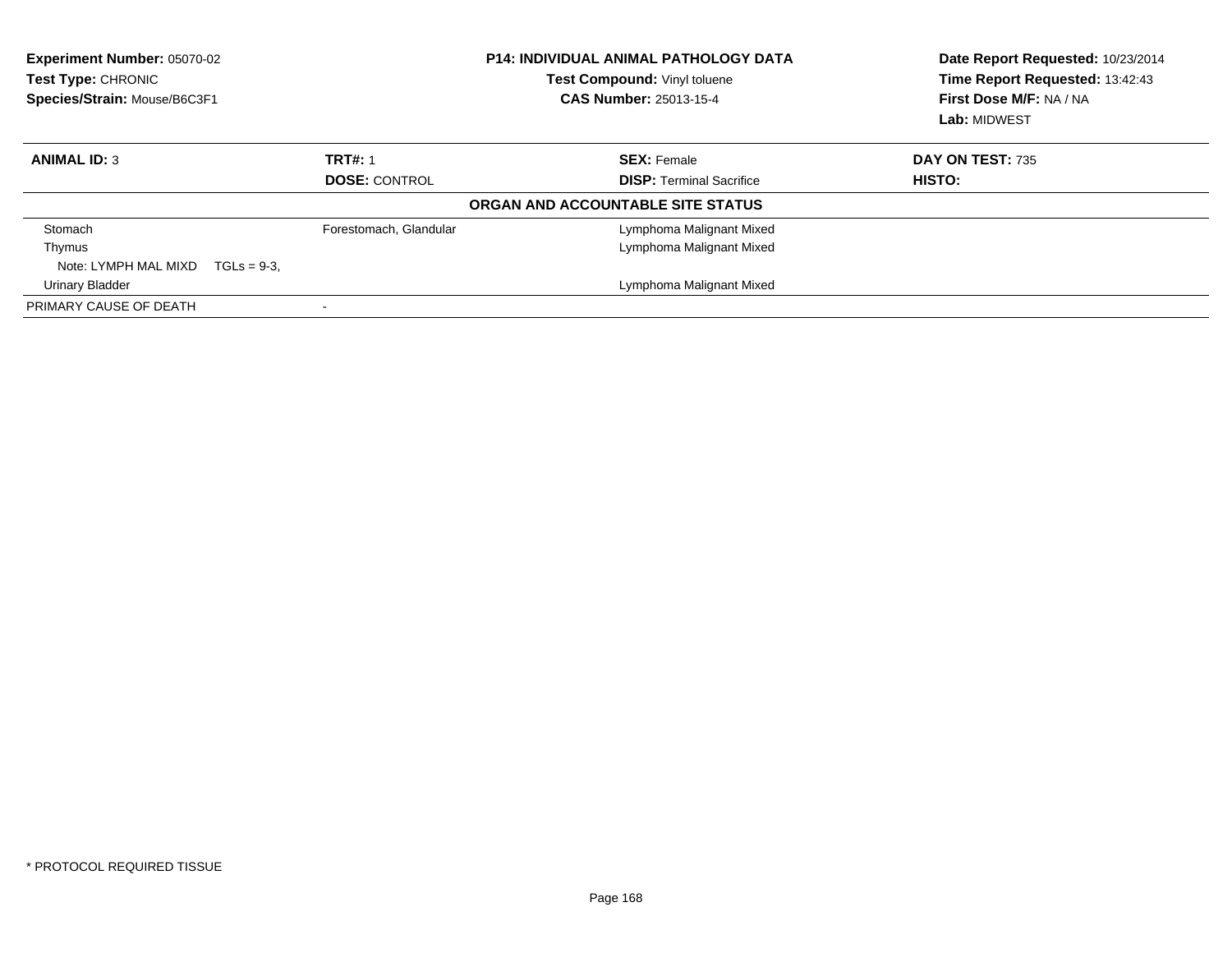| Experiment Number: 05070-02<br>Test Type: CHRONIC<br>Species/Strain: Mouse/B6C3F1 | <b>P14: INDIVIDUAL ANIMAL PATHOLOGY DATA</b><br>Test Compound: Vinyl toluene<br><b>CAS Number: 25013-15-4</b> |                                                       | Date Report Requested: 10/23/2014<br>Time Report Requested: 13:42:43<br>First Dose M/F: NA / NA<br>Lab: MIDWEST |
|-----------------------------------------------------------------------------------|---------------------------------------------------------------------------------------------------------------|-------------------------------------------------------|-----------------------------------------------------------------------------------------------------------------|
| <b>ANIMAL ID: 3</b>                                                               | <b>TRT#: 2</b><br>DOSE: 25 PPM                                                                                | <b>SEX: Female</b><br><b>DISP: Terminal Sacrifice</b> | DAY ON TEST: 735<br>HISTO:                                                                                      |
|                                                                                   |                                                                                                               | ORGAN AND ACCOUNTABLE SITE STATUS                     |                                                                                                                 |
| <b>NORMAL</b>                                                                     |                                                                                                               |                                                       |                                                                                                                 |
| Adrenal Gland - Cortex                                                            | Adrenal Gland - Medulla                                                                                       | Bone                                                  | <b>Bone Marrow</b>                                                                                              |
| Brain                                                                             | Esophagus                                                                                                     | Gallbladder                                           | Heart                                                                                                           |
| Intestine Large - Cecum                                                           | Intestine Large - Colon                                                                                       | Intestine Large - Rectum                              | Intestine Small - Duodenum                                                                                      |
| Intestine Small - Ileum                                                           | Islets, Pancreatic                                                                                            | Kidney                                                | Larynx                                                                                                          |
| Liver                                                                             | Lymph Node - Mandibular                                                                                       | Lymph Node - Mesenteric                               | <b>Mammary Gland</b>                                                                                            |
| Ovary                                                                             | Pancreas                                                                                                      | Parathyroid Gland                                     | Salivary Glands                                                                                                 |
| Skin                                                                              | Spleen                                                                                                        | Stomach - Forestomach                                 | Stomach - Glandular                                                                                             |
| Thymus                                                                            | Trachea                                                                                                       | <b>Urinary Bladder</b>                                |                                                                                                                 |
| <b>MISSING</b>                                                                    |                                                                                                               |                                                       |                                                                                                                 |
| Intestine Small - Jejunum                                                         |                                                                                                               |                                                       |                                                                                                                 |
| <b>INSUFFICIENT TISSUE</b>                                                        |                                                                                                               |                                                       |                                                                                                                 |
| <b>Pituitary Gland</b>                                                            |                                                                                                               |                                                       |                                                                                                                 |
| <b>OBSERVATIONS</b>                                                               |                                                                                                               |                                                       |                                                                                                                 |
| <b>Adrenal Gland</b>                                                              | Capsule                                                                                                       | Hyperplasia                                           | Diffuse, Moderate                                                                                               |
| Lung                                                                              | Alveolus, Bronchiole                                                                                          | Inflammation                                          | Chronic Active, Multifocal, Minimal                                                                             |
| Nose                                                                              | <b>Respirat Epith</b>                                                                                         | Hyperplasia                                           | Marked                                                                                                          |
|                                                                                   | Mucosa                                                                                                        | Inflammation                                          | Chronic Active, Moderate                                                                                        |
| <b>Thyroid Gland</b>                                                              | Follicle                                                                                                      | Cyst                                                  | Moderate                                                                                                        |
| Uterus                                                                            |                                                                                                               | Dilatation                                            | Marked                                                                                                          |
|                                                                                   |                                                                                                               | Hyperplasia                                           | Cystic, Mild                                                                                                    |
| Note: HYPERPLASIA<br>$TGLs = 2-8$                                                 |                                                                                                               |                                                       |                                                                                                                 |
| Note: DILATATION<br>$TGLs = 1-8$                                                  |                                                                                                               |                                                       |                                                                                                                 |
| PRIMARY CAUSE OF DEATH                                                            | $\sim$                                                                                                        |                                                       |                                                                                                                 |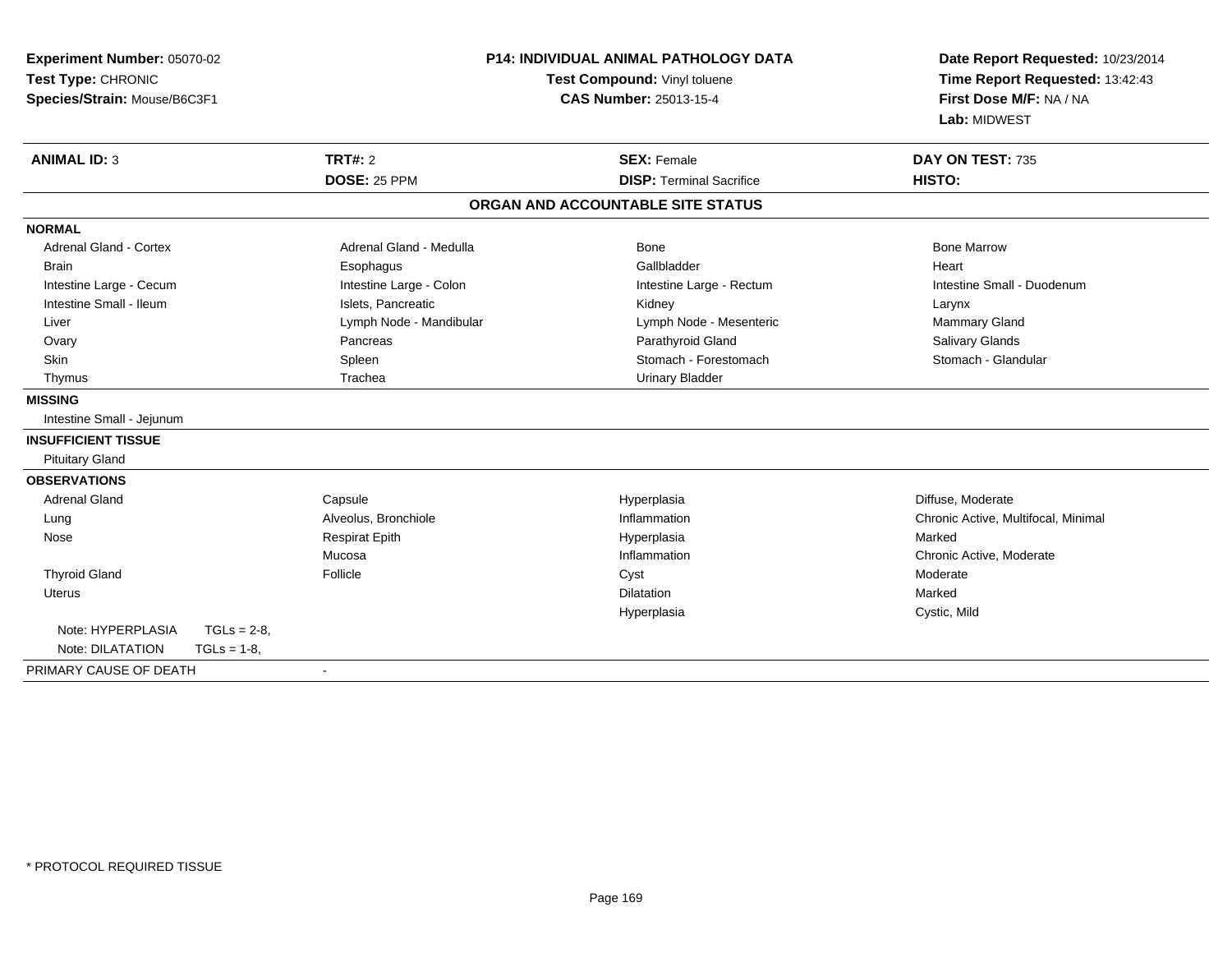| <b>Experiment Number: 05070-02</b><br><b>Test Type: CHRONIC</b><br>Species/Strain: Mouse/B6C3F1 |              |                       | <b>P14: INDIVIDUAL ANIMAL PATHOLOGY DATA</b><br>Test Compound: Vinyl toluene<br><b>CAS Number: 25013-15-4</b> | Date Report Requested: 10/23/2014<br>Time Report Requested: 13:42:43<br>First Dose M/F: NA / NA<br>Lab: MIDWEST |
|-------------------------------------------------------------------------------------------------|--------------|-----------------------|---------------------------------------------------------------------------------------------------------------|-----------------------------------------------------------------------------------------------------------------|
| <b>ANIMAL ID: 3</b>                                                                             |              | TRT#: 3               | <b>SEX: Female</b>                                                                                            | DAY ON TEST: 735                                                                                                |
|                                                                                                 |              | DOSE: 10 PPM          | <b>DISP:</b> Terminal Sacrifice                                                                               | HISTO:                                                                                                          |
| <b>OBSERVATIONS</b>                                                                             |              |                       |                                                                                                               |                                                                                                                 |
| Lung                                                                                            |              |                       | Crystals                                                                                                      | Mild                                                                                                            |
|                                                                                                 |              |                       | <b>Infiltration Cellular</b>                                                                                  | Lymphocyte, Multifocal, Mild                                                                                    |
|                                                                                                 |              | Alveolus, Bronchiole  | Inflammation                                                                                                  | Chronic Active, Multifocal, Moderate                                                                            |
| Nose                                                                                            |              | <b>Respirat Epith</b> | Hyperplasia                                                                                                   | Moderate                                                                                                        |
|                                                                                                 |              | Mucosa                | Inflammation                                                                                                  | Chronic Active, Mild                                                                                            |
| <b>Pituitary Gland</b>                                                                          |              | Pars Distalis         | Adenoma                                                                                                       |                                                                                                                 |
| Note: ADENOMA                                                                                   | $TGLs = 2-3$ |                       |                                                                                                               |                                                                                                                 |
| Uterus                                                                                          |              |                       | Hyperplasia                                                                                                   | Cystic, Mild                                                                                                    |
| Note: HYPERPLASIA                                                                               | $TGLs = 1-3$ |                       |                                                                                                               |                                                                                                                 |
| PRIMARY CAUSE OF DEATH                                                                          |              |                       |                                                                                                               |                                                                                                                 |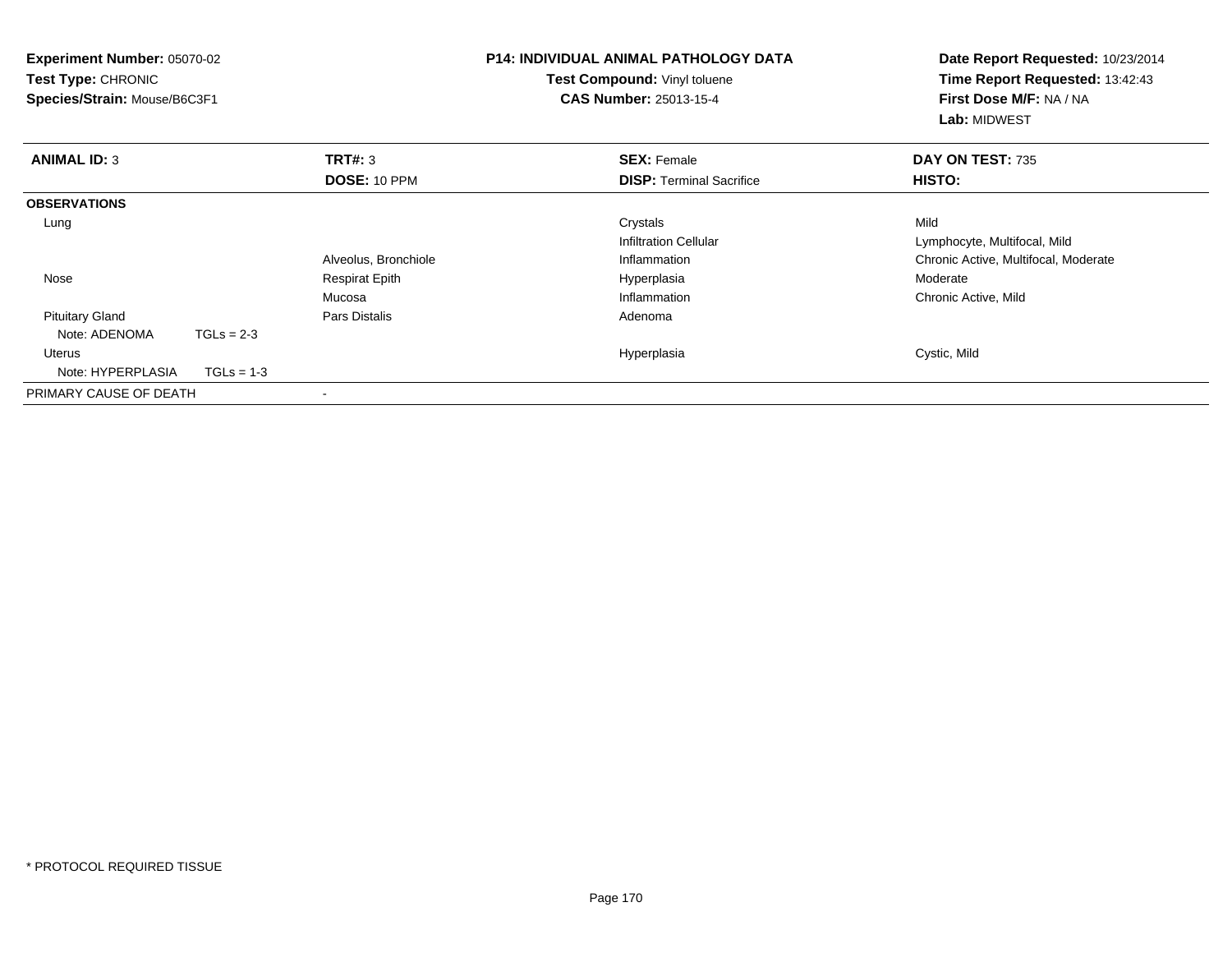| Experiment Number: 05070-02                           |                                                                          | <b>P14: INDIVIDUAL ANIMAL PATHOLOGY DATA</b> | Date Report Requested: 10/23/2014   |  |
|-------------------------------------------------------|--------------------------------------------------------------------------|----------------------------------------------|-------------------------------------|--|
| Test Type: CHRONIC                                    |                                                                          | Test Compound: Vinyl toluene                 | Time Report Requested: 13:42:43     |  |
| Species/Strain: Mouse/B6C3F1                          | <b>CAS Number: 25013-15-4</b>                                            |                                              | First Dose M/F: NA / NA             |  |
|                                                       |                                                                          |                                              | Lab: MIDWEST                        |  |
| <b>ANIMAL ID: 4</b>                                   | <b>TRT#: 1</b>                                                           | <b>SEX: Female</b>                           | DAY ON TEST: 715                    |  |
|                                                       | <b>DOSE: CONTROL</b>                                                     | <b>DISP:</b> Moribund Sacrifice              | HISTO:                              |  |
|                                                       |                                                                          | ORGAN AND ACCOUNTABLE SITE STATUS            |                                     |  |
| <b>NORMAL</b>                                         |                                                                          |                                              |                                     |  |
| Adrenal Gland - Cortex                                | Adrenal Gland - Medulla                                                  | Bone                                         | <b>Bone Marrow</b>                  |  |
| Esophagus                                             | Heart                                                                    | Intestine Large - Cecum                      | Intestine Large - Rectum            |  |
| Intestine Small - Duodenum                            | Intestine Small - Ileum                                                  | Intestine Small - Jejunum                    | Islets, Pancreatic                  |  |
| Larynx                                                | Lymph Node - Mandibular                                                  | Mammary Gland                                | Nose                                |  |
| Ovary                                                 | Parathyroid Gland                                                        | <b>Skin</b>                                  | Stomach - Forestomach               |  |
| Stomach - Glandular                                   | <b>Thyroid Gland</b>                                                     | Trachea                                      | <b>Urinary Bladder</b>              |  |
| <b>OBSERVATIONS</b>                                   |                                                                          |                                              |                                     |  |
| <b>Adrenal Gland</b>                                  | Capsule                                                                  | Hyperplasia                                  | Multifocal, Moderate                |  |
|                                                       | Cortex                                                                   | Lymphoma Malignant Histiocytic               |                                     |  |
|                                                       | Note: 1991 CONVERSION DISCREPANCY. ORIGINAL DIAGNOSIS SITE NOT SPECIFIED |                                              |                                     |  |
| <b>Brain</b>                                          |                                                                          | Mineralization                               | Multifocal, Mild                    |  |
| Note: POSSIBLE FREEZING ARTIFACT                      |                                                                          |                                              |                                     |  |
| Gallbladder                                           |                                                                          | Dilatation                                   | Marked                              |  |
| Note: DILATATION<br>$TGLs = 4-5$ ,                    |                                                                          |                                              |                                     |  |
| Intestine Large                                       | Colon, Serosa                                                            | Lymphoma Malignant Histiocytic               |                                     |  |
| Kidney                                                |                                                                          | Lymphoma Malignant Histiocytic               |                                     |  |
| Note: LYMPH MAL HIST $TGLs = 5+6-6+6.1$ ,             |                                                                          |                                              |                                     |  |
| Liver                                                 |                                                                          | Hematopoietic Cell Proliferation             | Multifocal, Marked                  |  |
|                                                       |                                                                          | Hepatocellular Carcinoma                     |                                     |  |
|                                                       |                                                                          | Lymphoma Malignant Histiocytic               |                                     |  |
| Note: HEPATOCLR CARC<br>$TGLs = 3-11$ ,               |                                                                          |                                              |                                     |  |
| Lung                                                  | Peribronchiolr                                                           | Inflammation                                 | Chronic Active, Multifocal, Minimal |  |
| Lymph Node                                            | Axillary                                                                 | Lymphoma Malignant Histiocytic               |                                     |  |
|                                                       | Mesenteric                                                               | Lymphoma Malignant Histiocytic               |                                     |  |
| Note: LYMPH MAL HIST<br>$TGLs = 1-7$ ,                |                                                                          |                                              |                                     |  |
| Note: LYMPH MAL HIST TGLs = 7-12,                     |                                                                          |                                              |                                     |  |
| Mesentery                                             |                                                                          | Lymphoma Malignant Histiocytic               |                                     |  |
| Nose                                                  |                                                                          |                                              |                                     |  |
| Note: MILD RETENTION OF SECRETION IN OLFACTORY MUCOSA |                                                                          |                                              |                                     |  |
| Pancreas                                              | Acinus                                                                   | Atrophy                                      | Moderate                            |  |
|                                                       |                                                                          |                                              |                                     |  |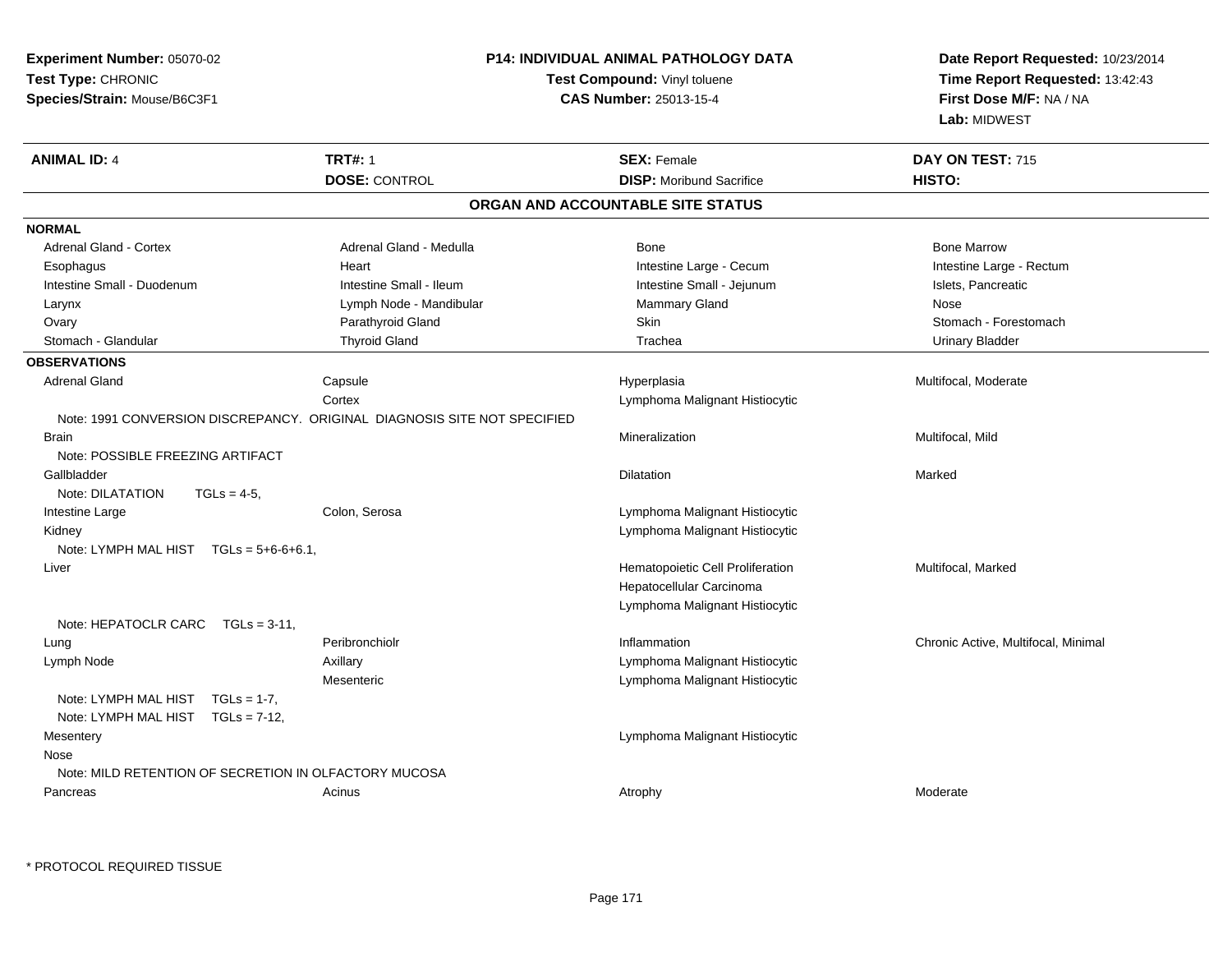| <b>Experiment Number: 05070-02</b><br><b>Test Type: CHRONIC</b><br>Species/Strain: Mouse/B6C3F1 |                                                         | <b>P14: INDIVIDUAL ANIMAL PATHOLOGY DATA</b><br><b>Test Compound: Vinyl toluene</b><br><b>CAS Number: 25013-15-4</b> | Date Report Requested: 10/23/2014<br>Time Report Requested: 13:42:43<br>First Dose M/F: NA / NA<br>Lab: MIDWEST |
|-------------------------------------------------------------------------------------------------|---------------------------------------------------------|----------------------------------------------------------------------------------------------------------------------|-----------------------------------------------------------------------------------------------------------------|
| <b>ANIMAL ID: 4</b>                                                                             | <b>TRT#: 1</b>                                          | <b>SEX: Female</b>                                                                                                   | <b>DAY ON TEST: 715</b>                                                                                         |
|                                                                                                 | <b>DOSE: CONTROL</b>                                    | <b>DISP:</b> Moribund Sacrifice                                                                                      | HISTO:                                                                                                          |
|                                                                                                 |                                                         | ORGAN AND ACCOUNTABLE SITE STATUS                                                                                    |                                                                                                                 |
|                                                                                                 |                                                         | Lymphoma Malignant Histiocytic                                                                                       |                                                                                                                 |
| <b>Pituitary Gland</b>                                                                          | Pars Distalis                                           | Angiectasis                                                                                                          | Focal, Mild                                                                                                     |
| <b>Salivary Glands</b>                                                                          |                                                         | <b>Infiltration Cellular</b>                                                                                         | Lymphocyte, Multifocal, Mild                                                                                    |
| Spleen                                                                                          |                                                         | Hematopoietic Cell Proliferation                                                                                     | Marked                                                                                                          |
| Thymus                                                                                          |                                                         | Depletion Lymphoid                                                                                                   | Moderate                                                                                                        |
| Uterus                                                                                          |                                                         | Lymphoma Malignant Histiocytic                                                                                       |                                                                                                                 |
|                                                                                                 | Note: RETIC CELL TUMOR(LYMPH, MAL) IS TYPE A IN UTERUS, |                                                                                                                      |                                                                                                                 |
| Note: AND TYPE B IN OTHER ORGANS                                                                |                                                         |                                                                                                                      |                                                                                                                 |
| Note: LYMPH MAL HIST $TGLs = 2-10+10.1$ ,                                                       |                                                         |                                                                                                                      |                                                                                                                 |
| PRIMARY CAUSE OF DEATH                                                                          |                                                         |                                                                                                                      |                                                                                                                 |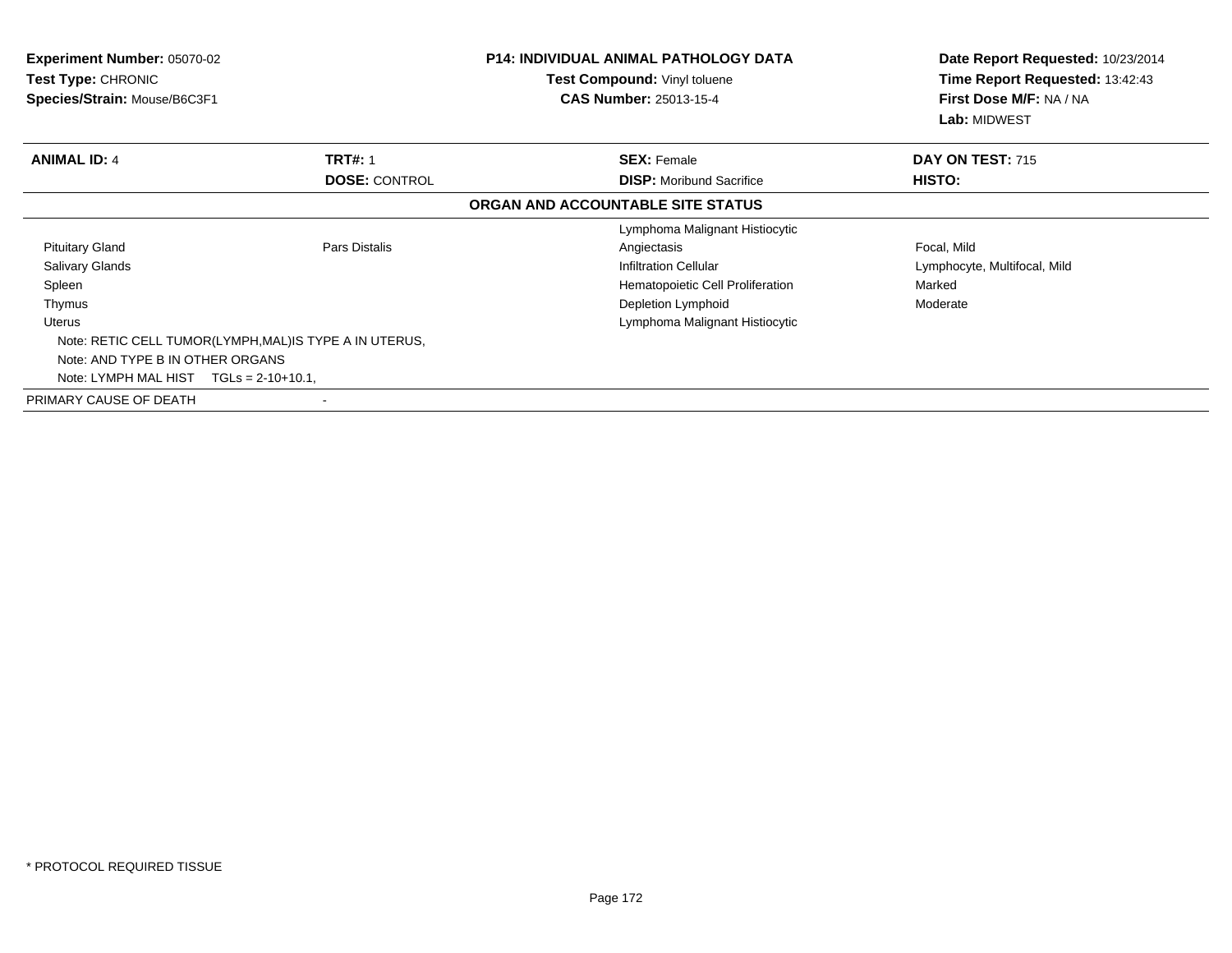| Experiment Number: 05070-02<br>Test Type: CHRONIC<br>Species/Strain: Mouse/B6C3F1 |                          | <b>P14: INDIVIDUAL ANIMAL PATHOLOGY DATA</b><br>Test Compound: Vinyl toluene<br><b>CAS Number: 25013-15-4</b> | Date Report Requested: 10/23/2014<br>Time Report Requested: 13:42:43<br>First Dose M/F: NA / NA<br>Lab: MIDWEST |
|-----------------------------------------------------------------------------------|--------------------------|---------------------------------------------------------------------------------------------------------------|-----------------------------------------------------------------------------------------------------------------|
| <b>ANIMAL ID: 4</b>                                                               | TRT#: 2<br>DOSE: 25 PPM  | <b>SEX: Female</b><br><b>DISP: Terminal Sacrifice</b>                                                         | DAY ON TEST: 734<br>HISTO:                                                                                      |
|                                                                                   |                          | ORGAN AND ACCOUNTABLE SITE STATUS                                                                             |                                                                                                                 |
| <b>NORMAL</b>                                                                     |                          |                                                                                                               |                                                                                                                 |
| <b>Adrenal Gland - Cortex</b>                                                     | Adrenal Gland - Medulla  | <b>Bone Marrow</b>                                                                                            | <b>Brain</b>                                                                                                    |
| Esophagus                                                                         | Gallbladder              | Heart                                                                                                         | Intestine Large - Cecum                                                                                         |
| Intestine Large - Colon                                                           | Intestine Large - Rectum | Intestine Small - Duodenum                                                                                    | Intestine Small - Ileum                                                                                         |
| Intestine Small - Jejunum                                                         | Islets, Pancreatic       | Kidney                                                                                                        | Larynx                                                                                                          |
| Lymph Node - Mandibular                                                           | Lymph Node - Mesenteric  | <b>Mammary Gland</b>                                                                                          | Ovary                                                                                                           |
| <b>Pituitary Gland</b>                                                            | Skin                     | Spleen                                                                                                        | Stomach - Forestomach                                                                                           |
| Stomach - Glandular                                                               | <b>Thyroid Gland</b>     | Trachea                                                                                                       | <b>Urinary Bladder</b>                                                                                          |
| <b>MISSING</b>                                                                    |                          |                                                                                                               |                                                                                                                 |
| Parathyroid Gland                                                                 |                          |                                                                                                               |                                                                                                                 |
| <b>OBSERVATIONS</b>                                                               |                          |                                                                                                               |                                                                                                                 |
| <b>Adrenal Gland</b>                                                              | Capsule                  | Hyperplasia                                                                                                   | Multifocal, Moderate                                                                                            |
| Bone                                                                              |                          | Fibrous Osteodystrophy                                                                                        | Mild                                                                                                            |
| Liver                                                                             |                          | Inflammation                                                                                                  | Subacute, Multifocal, Minimal                                                                                   |
| Lung                                                                              |                          | <b>Infiltration Cellular</b>                                                                                  | Lymphocyte, Multifocal, Mild                                                                                    |
|                                                                                   | Alveolus, Bronchiole     | Inflammation                                                                                                  | Chronic Active, Multifocal, Minimal                                                                             |
| Nose                                                                              | <b>Respirat Epith</b>    | Hyperplasia                                                                                                   | Marked                                                                                                          |
|                                                                                   | Mucosa                   | Inflammation                                                                                                  | Chronic Active, Moderate                                                                                        |
| Pancreas                                                                          |                          | <b>Infiltration Cellular</b>                                                                                  | Lymphocyte, Focal, Mild                                                                                         |
| <b>Salivary Glands</b>                                                            |                          | <b>Infiltration Cellular</b>                                                                                  | Lymphocyte, Multifocal, Moderate                                                                                |
| Thymus                                                                            |                          | Hyperplasia                                                                                                   | Lymphoid, Mild                                                                                                  |
| <b>Uterus</b>                                                                     |                          | Hyperplasia                                                                                                   | Cystic, Mild                                                                                                    |
| Note: HYPERPLASIA<br>$TGLs = 1-8$ .                                               |                          |                                                                                                               |                                                                                                                 |
| PRIMARY CAUSE OF DEATH                                                            |                          |                                                                                                               |                                                                                                                 |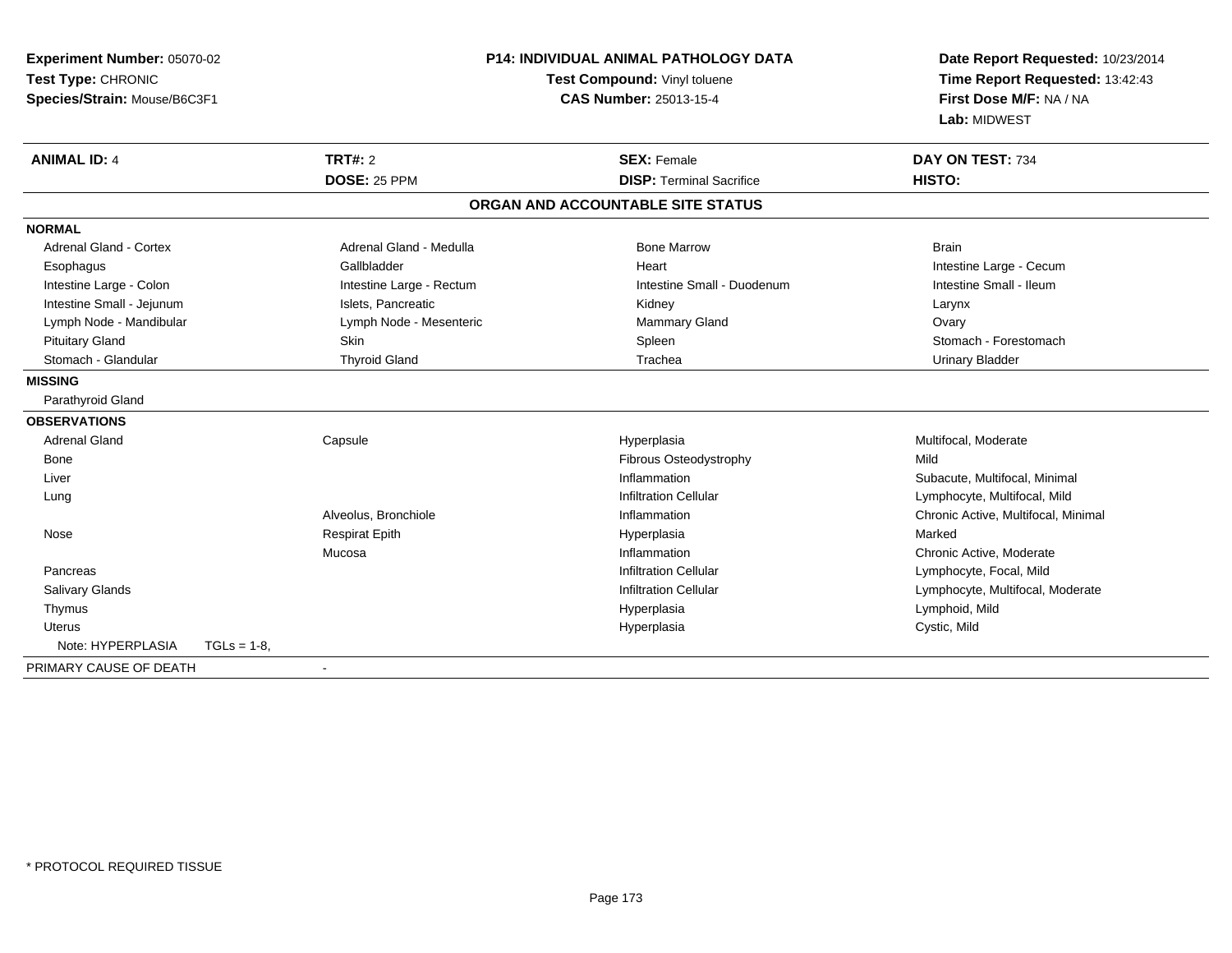| <b>Experiment Number: 05070-02</b><br>Test Type: CHRONIC<br>Species/Strain: Mouse/B6C3F1 |              |                       | <b>P14: INDIVIDUAL ANIMAL PATHOLOGY DATA</b><br>Test Compound: Vinyl toluene<br><b>CAS Number: 25013-15-4</b> | Date Report Requested: 10/23/2014<br>Time Report Requested: 13:42:43<br>First Dose M/F: NA / NA<br>Lab: MIDWEST |
|------------------------------------------------------------------------------------------|--------------|-----------------------|---------------------------------------------------------------------------------------------------------------|-----------------------------------------------------------------------------------------------------------------|
| <b>ANIMAL ID: 4</b>                                                                      |              | TRT#: 3               | <b>SEX: Female</b>                                                                                            | DAY ON TEST: 735                                                                                                |
|                                                                                          |              | DOSE: 10 PPM          | <b>DISP:</b> Terminal Sacrifice                                                                               | <b>HISTO:</b>                                                                                                   |
| <b>OBSERVATIONS</b>                                                                      |              |                       |                                                                                                               |                                                                                                                 |
| Lung                                                                                     |              | Alveolus, Bronchiole  | Inflammation                                                                                                  | Chronic Active, Multifocal, Mild                                                                                |
| Nose                                                                                     |              | <b>Respirat Epith</b> | Hyperplasia                                                                                                   | Moderate                                                                                                        |
|                                                                                          |              | Mucosa                | Inflammation                                                                                                  | Chronic Active, Mild                                                                                            |
| Uterus                                                                                   |              |                       | Hyperplasia                                                                                                   | Cystic, Moderate                                                                                                |
| Note: HYPERPLASIA                                                                        | $TGLs = 1-3$ |                       |                                                                                                               |                                                                                                                 |
| PRIMARY CAUSE OF DEATH                                                                   |              |                       |                                                                                                               |                                                                                                                 |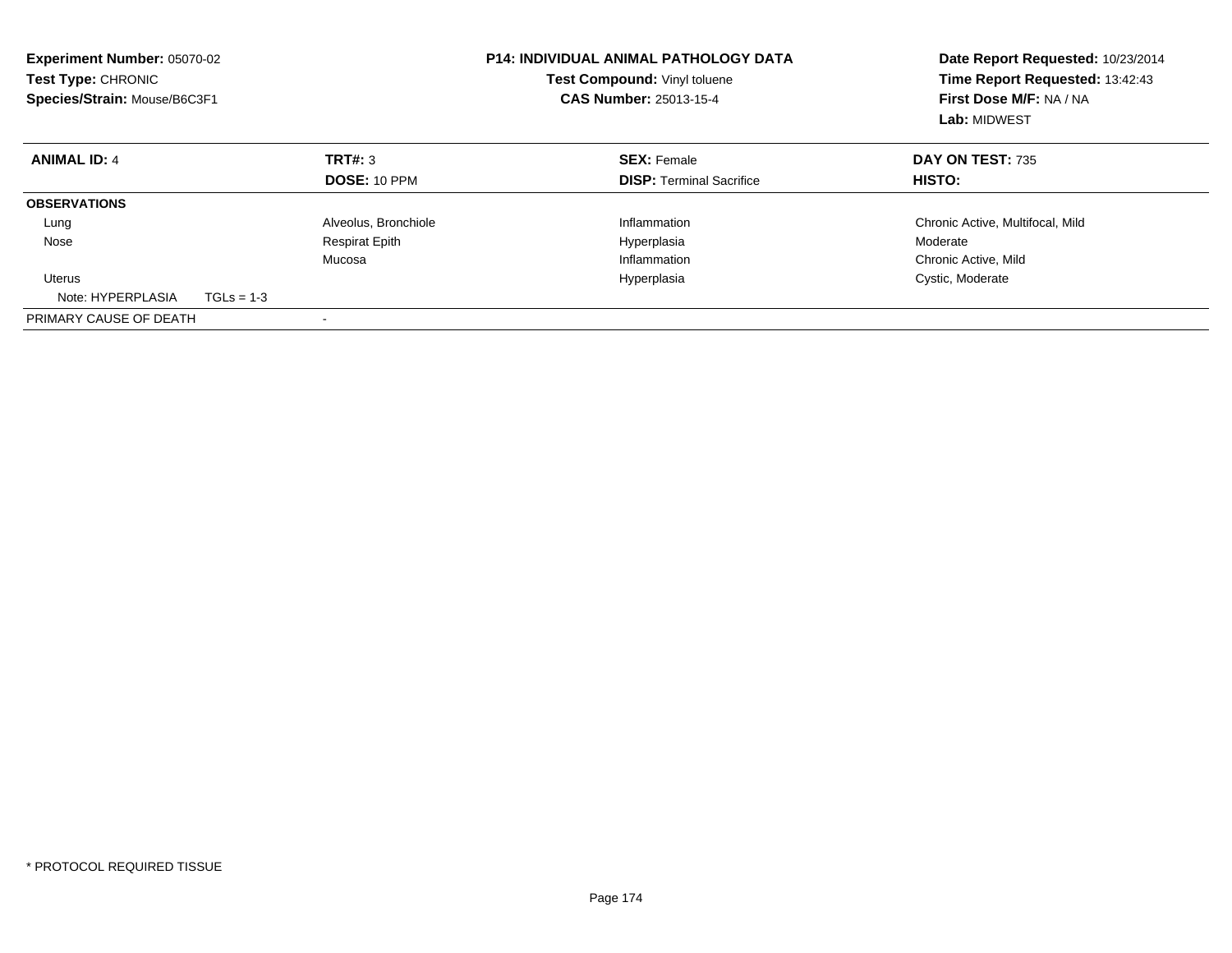| Experiment Number: 05070-02<br>Test Type: CHRONIC<br>Species/Strain: Mouse/B6C3F1 |                                        | <b>P14: INDIVIDUAL ANIMAL PATHOLOGY DATA</b><br>Test Compound: Vinyl toluene<br><b>CAS Number: 25013-15-4</b> | Date Report Requested: 10/23/2014<br>Time Report Requested: 13:42:43<br>First Dose M/F: NA / NA<br>Lab: MIDWEST |
|-----------------------------------------------------------------------------------|----------------------------------------|---------------------------------------------------------------------------------------------------------------|-----------------------------------------------------------------------------------------------------------------|
| <b>ANIMAL ID: 5</b>                                                               | <b>TRT#: 1</b><br><b>DOSE: CONTROL</b> | <b>SEX: Female</b><br><b>DISP: Terminal Sacrifice</b>                                                         | DAY ON TEST: 733<br>HISTO:                                                                                      |
|                                                                                   |                                        | ORGAN AND ACCOUNTABLE SITE STATUS                                                                             |                                                                                                                 |
| <b>NORMAL</b>                                                                     |                                        |                                                                                                               |                                                                                                                 |
| <b>Adrenal Gland - Cortex</b>                                                     | Adrenal Gland - Medulla                | <b>Bone</b>                                                                                                   | <b>Bone Marrow</b>                                                                                              |
| Esophagus                                                                         | Gallbladder                            | Heart                                                                                                         | Intestine Large - Cecum                                                                                         |
| Intestine Large - Colon                                                           | Intestine Large - Rectum               | Intestine Small - Duodenum                                                                                    | Intestine Small - Ileum                                                                                         |
| Intestine Small - Jejunum                                                         | Islets, Pancreatic                     | Larynx                                                                                                        | Liver                                                                                                           |
| Lung                                                                              | Lymph Node - Mandibular                | Lymph Node - Mesenteric                                                                                       | <b>Mammary Gland</b>                                                                                            |
| Nose                                                                              | Pancreas                               | Parathyroid Gland                                                                                             | <b>Pituitary Gland</b>                                                                                          |
| <b>Skin</b>                                                                       | Spleen                                 | Stomach - Forestomach                                                                                         | Stomach - Glandular                                                                                             |
| <b>Thyroid Gland</b>                                                              | Trachea                                |                                                                                                               |                                                                                                                 |
| <b>MISSING</b>                                                                    |                                        |                                                                                                               |                                                                                                                 |
| Thymus                                                                            |                                        |                                                                                                               |                                                                                                                 |
| <b>OBSERVATIONS</b>                                                               |                                        |                                                                                                               |                                                                                                                 |
| <b>Adrenal Gland</b>                                                              | Capsule                                | Hyperplasia                                                                                                   | Diffuse, Marked                                                                                                 |
| <b>Brain</b>                                                                      |                                        | Mineralization                                                                                                | Multifocal, Minimal                                                                                             |
| Kidney                                                                            |                                        | <b>Infiltration Cellular</b>                                                                                  | Lymphocyte, Multifocal, Mild                                                                                    |
| Ovary                                                                             |                                        | Cyst                                                                                                          |                                                                                                                 |
|                                                                                   |                                        | <b>Infiltration Cellular</b>                                                                                  | Lymphocyte, Mild                                                                                                |
| Note: CYST<br>$TGLs = 4-8$                                                        |                                        |                                                                                                               |                                                                                                                 |
| Salivary Glands                                                                   |                                        | <b>Infiltration Cellular</b>                                                                                  | Lymphocyte, Multifocal, Minimal                                                                                 |
| <b>Urinary Bladder</b>                                                            |                                        | <b>Infiltration Cellular</b>                                                                                  | Lymphocyte, Multifocal, Minimal                                                                                 |
| Uterus                                                                            |                                        | Adenomyosis                                                                                                   | Mild                                                                                                            |
|                                                                                   |                                        | Hyperplasia                                                                                                   | Cystic, Marked                                                                                                  |
| Note: HYPERPLASIA<br>$TGLs = 2+3-8$                                               |                                        |                                                                                                               |                                                                                                                 |
| PRIMARY CAUSE OF DEATH                                                            |                                        |                                                                                                               |                                                                                                                 |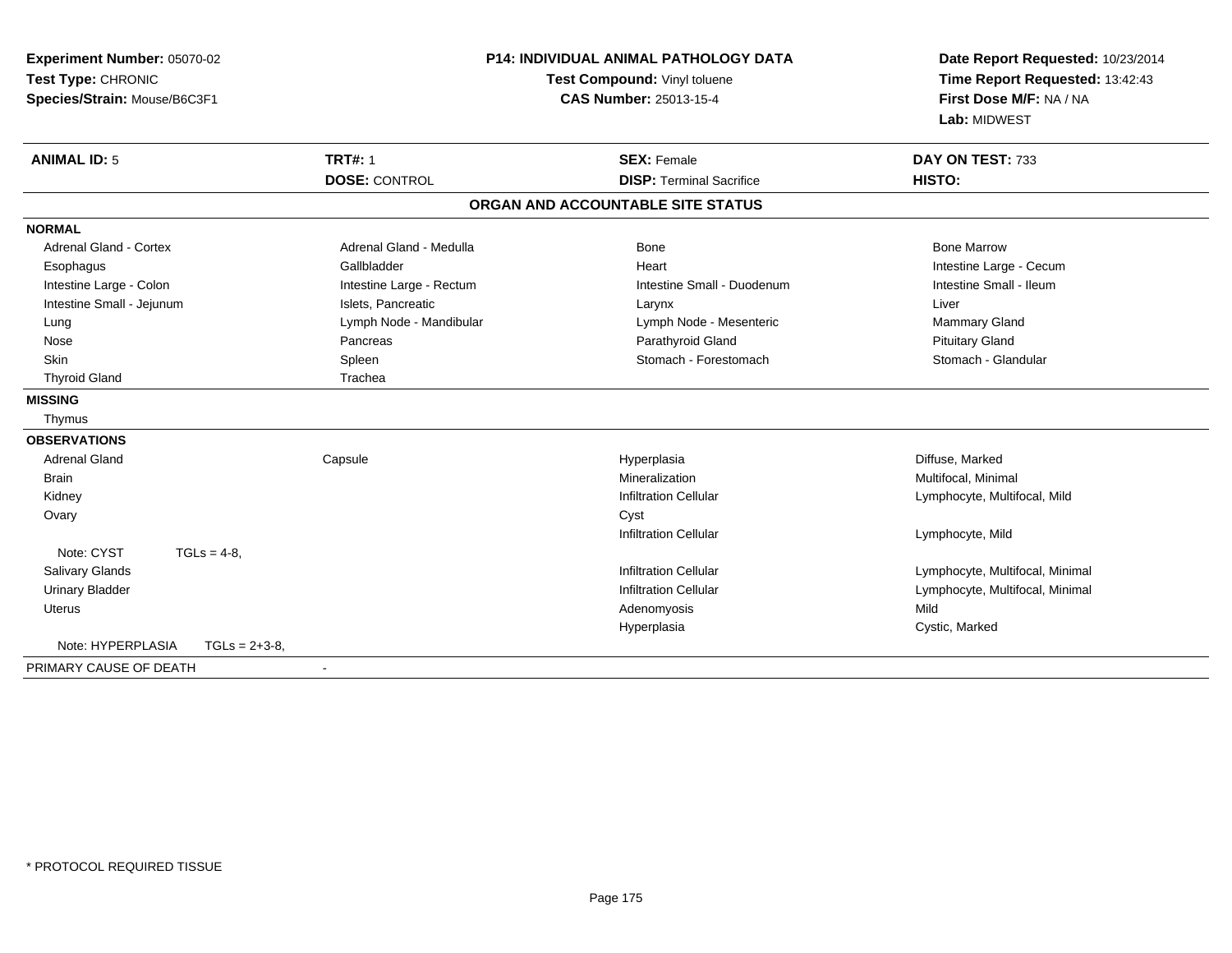| Experiment Number: 05070-02<br>Test Type: CHRONIC<br>Species/Strain: Mouse/B6C3F1 |                |                           | <b>P14: INDIVIDUAL ANIMAL PATHOLOGY DATA</b><br>Test Compound: Vinyl toluene<br><b>CAS Number: 25013-15-4</b> | Date Report Requested: 10/23/2014<br>Time Report Requested: 13:42:43<br>First Dose M/F: NA / NA<br>Lab: MIDWEST |
|-----------------------------------------------------------------------------------|----------------|---------------------------|---------------------------------------------------------------------------------------------------------------|-----------------------------------------------------------------------------------------------------------------|
| <b>ANIMAL ID: 5</b>                                                               |                | <b>TRT#: 2</b>            | <b>SEX: Female</b>                                                                                            | DAY ON TEST: 464                                                                                                |
|                                                                                   |                | DOSE: 25 PPM              | <b>DISP: Natural Death</b>                                                                                    | HISTO:                                                                                                          |
|                                                                                   |                |                           | ORGAN AND ACCOUNTABLE SITE STATUS                                                                             |                                                                                                                 |
| <b>NORMAL</b>                                                                     |                |                           |                                                                                                               |                                                                                                                 |
| Adrenal Gland - Medulla                                                           |                | Bone                      | <b>Bone Marrow</b>                                                                                            | <b>Brain</b>                                                                                                    |
| Esophagus                                                                         |                | Heart                     | Islets, Pancreatic                                                                                            | Kidney                                                                                                          |
| Liver                                                                             |                | Lymph Node - Mesenteric   | Ovary                                                                                                         | Pancreas                                                                                                        |
| Parathyroid Gland                                                                 |                | <b>Pituitary Gland</b>    | <b>Salivary Glands</b>                                                                                        | Skin                                                                                                            |
| Spleen                                                                            |                | Stomach - Forestomach     | Stomach - Glandular                                                                                           | <b>Thyroid Gland</b>                                                                                            |
| Trachea                                                                           |                | <b>Urinary Bladder</b>    | <b>Uterus</b>                                                                                                 |                                                                                                                 |
| <b>MISSING</b>                                                                    |                |                           |                                                                                                               |                                                                                                                 |
| Intestine Large - Cecum                                                           |                | Larynx                    | Lymph Node - Mandibular                                                                                       | Thymus                                                                                                          |
| <b>AUTO PRECLUDES DIAG.</b>                                                       |                |                           |                                                                                                               |                                                                                                                 |
| Gallbladder                                                                       |                | Intestine Large - Colon   | Intestine Large - Rectum                                                                                      | Intestine Small - Duodenum                                                                                      |
| Intestine Small - Ileum                                                           |                | Intestine Small - Jejunum |                                                                                                               |                                                                                                                 |
| <b>OBSERVATIONS</b>                                                               |                |                           |                                                                                                               |                                                                                                                 |
| <b>Adrenal Gland</b>                                                              |                | Cortex                    | Angiectasis                                                                                                   | Multifocal, Moderate                                                                                            |
|                                                                                   |                | Capsule                   | Hyperplasia                                                                                                   | Multifocal, Minimal                                                                                             |
| Lung                                                                              |                |                           | Alveolar/Bronchiolar Carcinoma                                                                                |                                                                                                                 |
|                                                                                   |                |                           | <b>Infiltration Cellular</b>                                                                                  | Histiocyte, Diffuse, Marked                                                                                     |
|                                                                                   |                | Alveolus, Bronchiole      | Inflammation                                                                                                  | Chronic Active, Multifocal, Mild                                                                                |
| Note: ALV BRON CARC                                                               | $TGLs = 1-4$ , |                           |                                                                                                               |                                                                                                                 |
| Lymph Node                                                                        |                | <b>Bronchial</b>          | Hyperplasia                                                                                                   | Plasma Cell, Mild                                                                                               |
| Mammary Gland                                                                     |                |                           | Ectasia                                                                                                       | Multifocal, Mild                                                                                                |
| Nose                                                                              |                | Nasolacrim Dct            | Hyperplasia                                                                                                   | Mild                                                                                                            |
|                                                                                   |                | <b>Respirat Epith</b>     | Hyperplasia                                                                                                   | Marked                                                                                                          |
|                                                                                   |                | Mucosa                    | Inflammation                                                                                                  | Chronic Active, Mild                                                                                            |
| PRIMARY CAUSE OF DEATH                                                            |                | $\blacksquare$            |                                                                                                               |                                                                                                                 |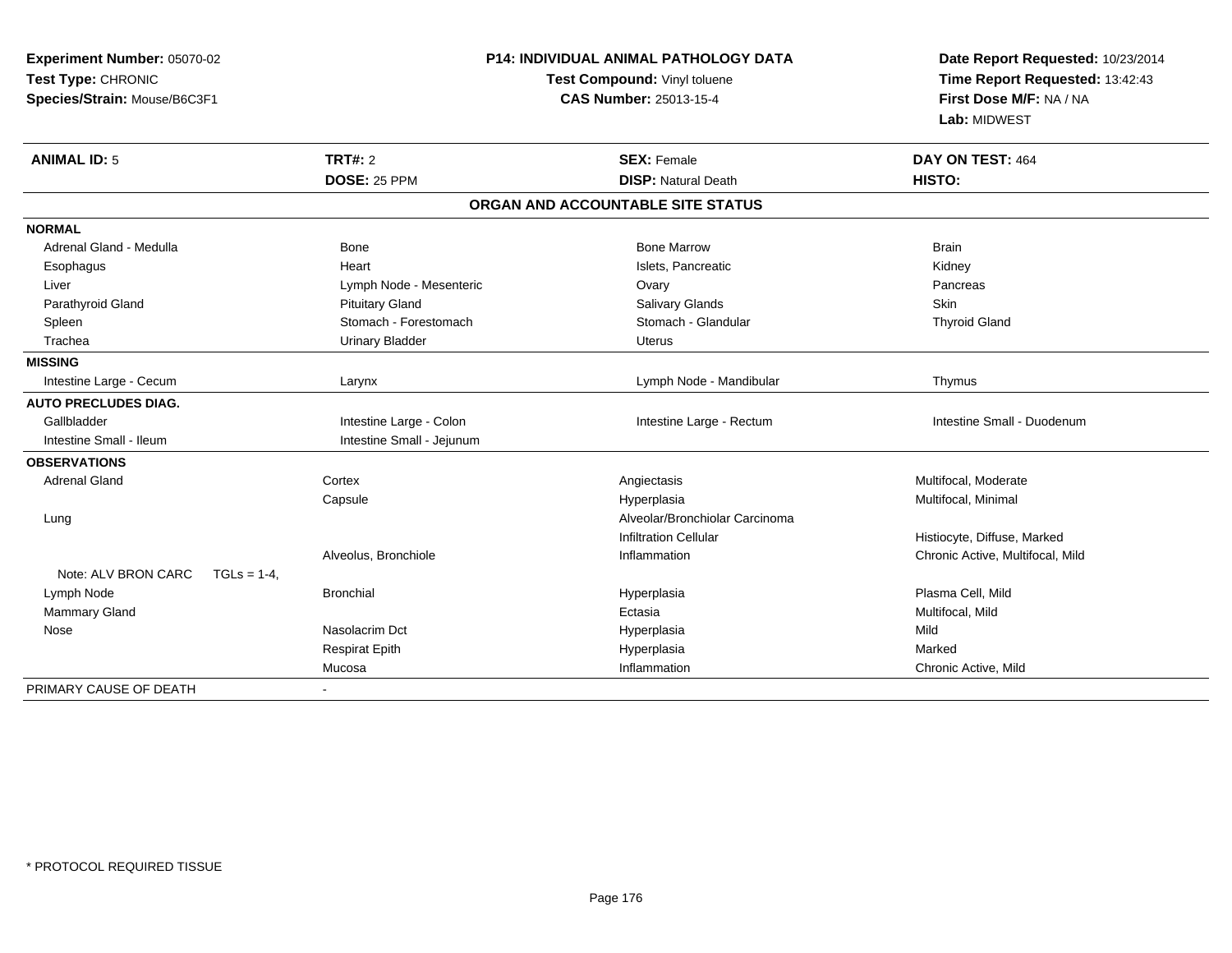| Experiment Number: 05070-02<br>Test Type: CHRONIC<br>Species/Strain: Mouse/B6C3F1 |              |                       | <b>P14: INDIVIDUAL ANIMAL PATHOLOGY DATA</b><br>Test Compound: Vinyl toluene<br><b>CAS Number: 25013-15-4</b> | Date Report Requested: 10/23/2014<br>Time Report Requested: 13:42:43<br>First Dose M/F: NA / NA<br>Lab: MIDWEST |
|-----------------------------------------------------------------------------------|--------------|-----------------------|---------------------------------------------------------------------------------------------------------------|-----------------------------------------------------------------------------------------------------------------|
| <b>ANIMAL ID: 5</b>                                                               |              | TRT#: 3               | <b>SEX: Female</b>                                                                                            | DAY ON TEST: 735                                                                                                |
|                                                                                   |              | DOSE: 10 PPM          | <b>DISP: Terminal Sacrifice</b>                                                                               | HISTO:                                                                                                          |
|                                                                                   |              |                       | ORGAN AND ACCOUNTABLE SITE STATUS                                                                             |                                                                                                                 |
| <b>NORMAL</b>                                                                     |              |                       |                                                                                                               |                                                                                                                 |
| Lung                                                                              |              |                       |                                                                                                               |                                                                                                                 |
| <b>OBSERVATIONS</b>                                                               |              |                       |                                                                                                               |                                                                                                                 |
| Nose                                                                              |              | <b>Respirat Epith</b> | Hyperplasia                                                                                                   | Mild                                                                                                            |
|                                                                                   |              | Mucosa                | Inflammation                                                                                                  | Chronic Active, Mild                                                                                            |
| Uterus                                                                            |              |                       | Hyperplasia                                                                                                   | Cystic, Mild                                                                                                    |
| Note: HYPERPLASIA                                                                 | $TGLs = 1-3$ |                       |                                                                                                               |                                                                                                                 |
| PRIMARY CAUSE OF DEATH                                                            |              |                       |                                                                                                               |                                                                                                                 |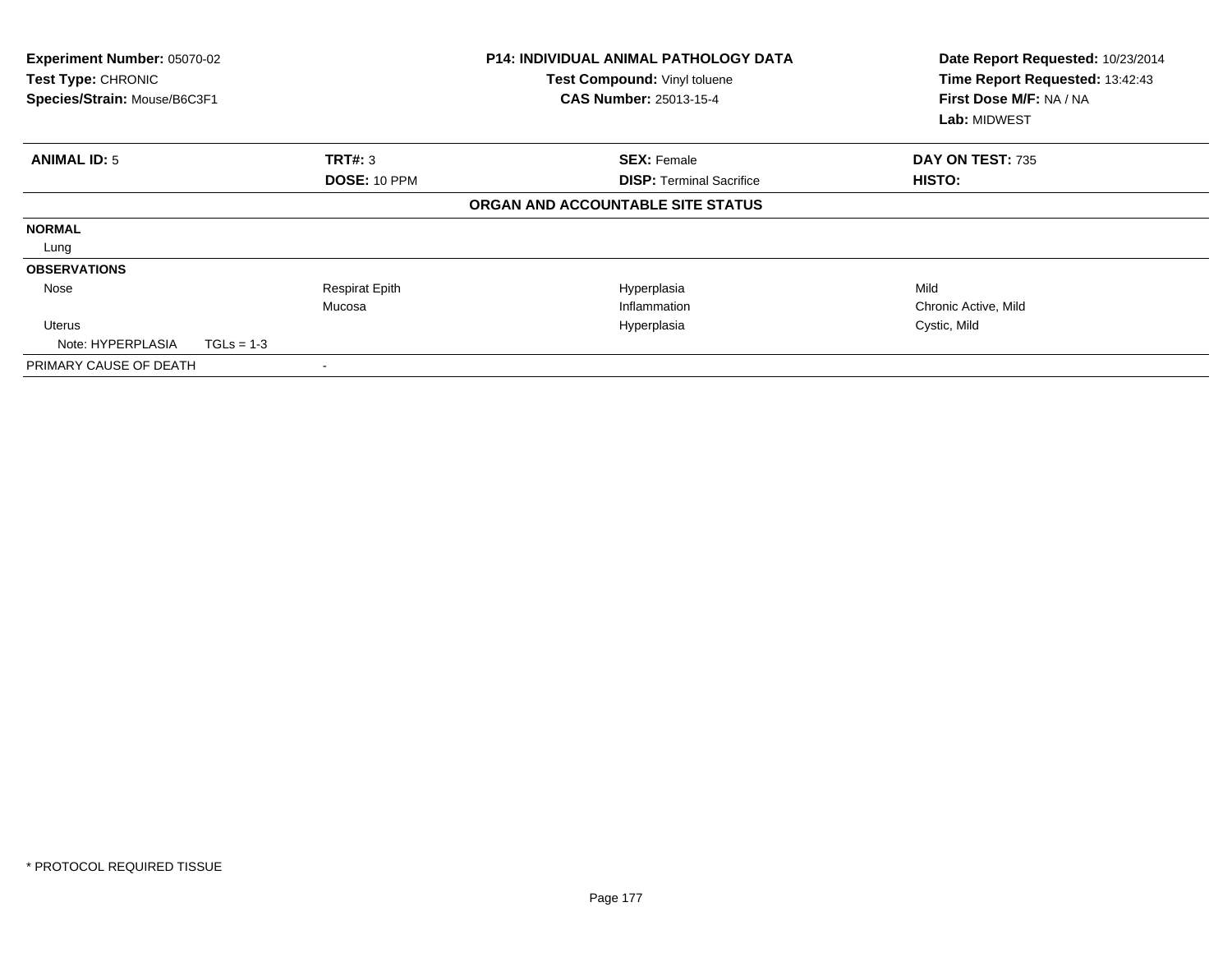| Experiment Number: 05070-02             |                           | <b>P14: INDIVIDUAL ANIMAL PATHOLOGY DATA</b> | Date Report Requested: 10/23/2014 |  |
|-----------------------------------------|---------------------------|----------------------------------------------|-----------------------------------|--|
| Test Type: CHRONIC                      |                           | Test Compound: Vinyl toluene                 | Time Report Requested: 13:42:43   |  |
| Species/Strain: Mouse/B6C3F1            |                           | <b>CAS Number: 25013-15-4</b>                | First Dose M/F: NA / NA           |  |
|                                         |                           |                                              | Lab: MIDWEST                      |  |
| <b>ANIMAL ID: 6</b>                     | <b>TRT#: 1</b>            | <b>SEX: Female</b>                           | DAY ON TEST: 733                  |  |
|                                         | <b>DOSE: CONTROL</b>      | <b>DISP: Terminal Sacrifice</b>              | HISTO:                            |  |
|                                         |                           | ORGAN AND ACCOUNTABLE SITE STATUS            |                                   |  |
| <b>NORMAL</b>                           |                           |                                              |                                   |  |
| Adrenal Gland - Cortex                  | Adrenal Gland - Medulla   | Bone                                         | <b>Bone Marrow</b>                |  |
| <b>Brain</b>                            | Esophagus                 | Gallbladder                                  | Heart                             |  |
| Intestine Large - Cecum                 | Intestine Large - Colon   | Intestine Large - Rectum                     | Intestine Small - Duodenum        |  |
| Intestine Small - Ileum                 | Intestine Small - Jejunum | Islets, Pancreatic                           | Kidney                            |  |
| Larynx                                  | Liver                     | Lung                                         | Lymph Node - Mandibular           |  |
| Lymph Node - Mesenteric                 | Mammary Gland             | Ovary                                        | <b>Pituitary Gland</b>            |  |
| Salivary Glands                         | Spleen                    | Stomach - Forestomach                        | Stomach - Glandular               |  |
| <b>Thyroid Gland</b>                    | Trachea                   |                                              |                                   |  |
| <b>MISSING</b>                          |                           |                                              |                                   |  |
| Parathyroid Gland                       | Thymus                    | <b>Urinary Bladder</b>                       |                                   |  |
| <b>OBSERVATIONS</b>                     |                           |                                              |                                   |  |
| <b>Adrenal Gland</b>                    | Capsule                   | Hyperplasia                                  | Multifocal, Marked                |  |
| Eye                                     | Cornea                    | Neovascularization                           | Moderate                          |  |
| Note: NEOVASCUZATION<br>$TGLs = 2-10$ , |                           |                                              |                                   |  |
| Nose                                    |                           | Foreign Body                                 | Mild                              |  |
|                                         | Respirat Epith            | Hyperplasia                                  | Minimal                           |  |
|                                         | Mucosa                    | Inflammation                                 | Chronic Active, Mild              |  |
|                                         | Nasolacrim Dct            | Inflammation                                 | Chronic, Mild                     |  |
| Pancreas                                |                           | Inflammation                                 | Chronic Active, Moderate          |  |
| Skin                                    |                           | Inflammation                                 | Chronic, Diffuse, Mild            |  |
| <b>Uterus</b>                           |                           | Hyperplasia                                  | Cystic, Mild                      |  |
| Note: HYPERPLASIA<br>$TGLs = 3-8$ ,     |                           |                                              |                                   |  |
| PRIMARY CAUSE OF DEATH                  | $\blacksquare$            |                                              |                                   |  |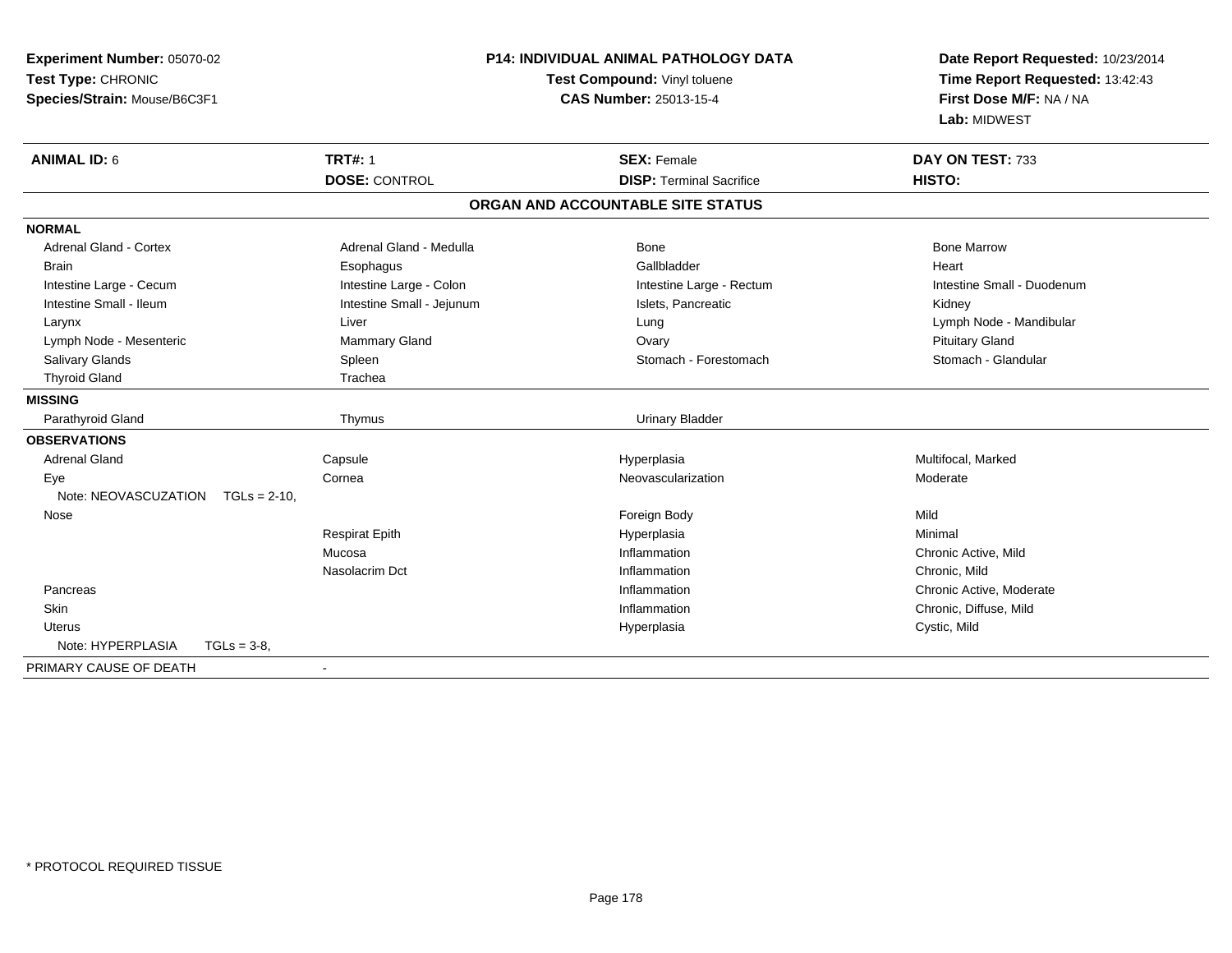| Experiment Number: 05070-02   |                            | <b>P14: INDIVIDUAL ANIMAL PATHOLOGY DATA</b> | Date Report Requested: 10/23/2014<br>Time Report Requested: 13:42:43 |
|-------------------------------|----------------------------|----------------------------------------------|----------------------------------------------------------------------|
| Test Type: CHRONIC            |                            | Test Compound: Vinyl toluene                 |                                                                      |
| Species/Strain: Mouse/B6C3F1  |                            | <b>CAS Number: 25013-15-4</b>                | First Dose M/F: NA / NA<br>Lab: MIDWEST                              |
| <b>ANIMAL ID: 6</b>           | <b>TRT#: 2</b>             | <b>SEX: Female</b>                           | DAY ON TEST: 734                                                     |
|                               | DOSE: 25 PPM               | <b>DISP: Terminal Sacrifice</b>              | HISTO:                                                               |
|                               |                            | ORGAN AND ACCOUNTABLE SITE STATUS            |                                                                      |
| <b>NORMAL</b>                 |                            |                                              |                                                                      |
| <b>Adrenal Gland - Cortex</b> | Adrenal Gland - Medulla    | <b>Bone</b>                                  | <b>Bone Marrow</b>                                                   |
| Esophagus                     | Heart                      | Intestine Large - Cecum                      | Intestine Large - Colon                                              |
| Intestine Large - Rectum      | Intestine Small - Duodenum | Intestine Small - Ileum                      | Intestine Small - Jejunum                                            |
| Islets, Pancreatic            | Kidney                     | Larynx                                       | Liver                                                                |
| Lymph Node - Mandibular       | Lymph Node - Mesenteric    | <b>Mammary Gland</b>                         | Ovary                                                                |
| Pancreas                      | Parathyroid Gland          | <b>Pituitary Gland</b>                       | <b>Skin</b>                                                          |
| Spleen                        | Stomach - Forestomach      | Stomach - Glandular                          | Thymus                                                               |
| <b>Thyroid Gland</b>          | Trachea                    |                                              |                                                                      |
| <b>MISSING</b>                |                            |                                              |                                                                      |
| Gallbladder                   |                            |                                              |                                                                      |
| <b>OBSERVATIONS</b>           |                            |                                              |                                                                      |
| <b>Adrenal Gland</b>          | Capsule                    | Hyperplasia                                  | Multifocal, Marked                                                   |
| <b>Brain</b>                  |                            | Mineralization                               | Multifocal, Mild                                                     |
| Lung                          |                            | Alveolar/Bronchiolar Adenoma                 |                                                                      |
|                               | Alveolus, Bronchiole       | Inflammation                                 | Chronic Active, Multifocal, Mild                                     |
| Nose                          | <b>Respirat Epith</b>      | Hyperplasia                                  | Marked                                                               |
|                               | Mucosa                     | Inflammation                                 | Chronic Active, Mild                                                 |
| Salivary Glands               |                            | <b>Infiltration Cellular</b>                 | Lymphocyte, Multifocal, Mild                                         |
| Tooth                         |                            | Developmental Malformation                   |                                                                      |
| <b>Urinary Bladder</b>        |                            | <b>Infiltration Cellular</b>                 | Lymphocyte, Focal, Mild                                              |
| <b>Uterus</b>                 |                            | Hyperplasia                                  | Cystic, Minimal                                                      |
| PRIMARY CAUSE OF DEATH        |                            |                                              |                                                                      |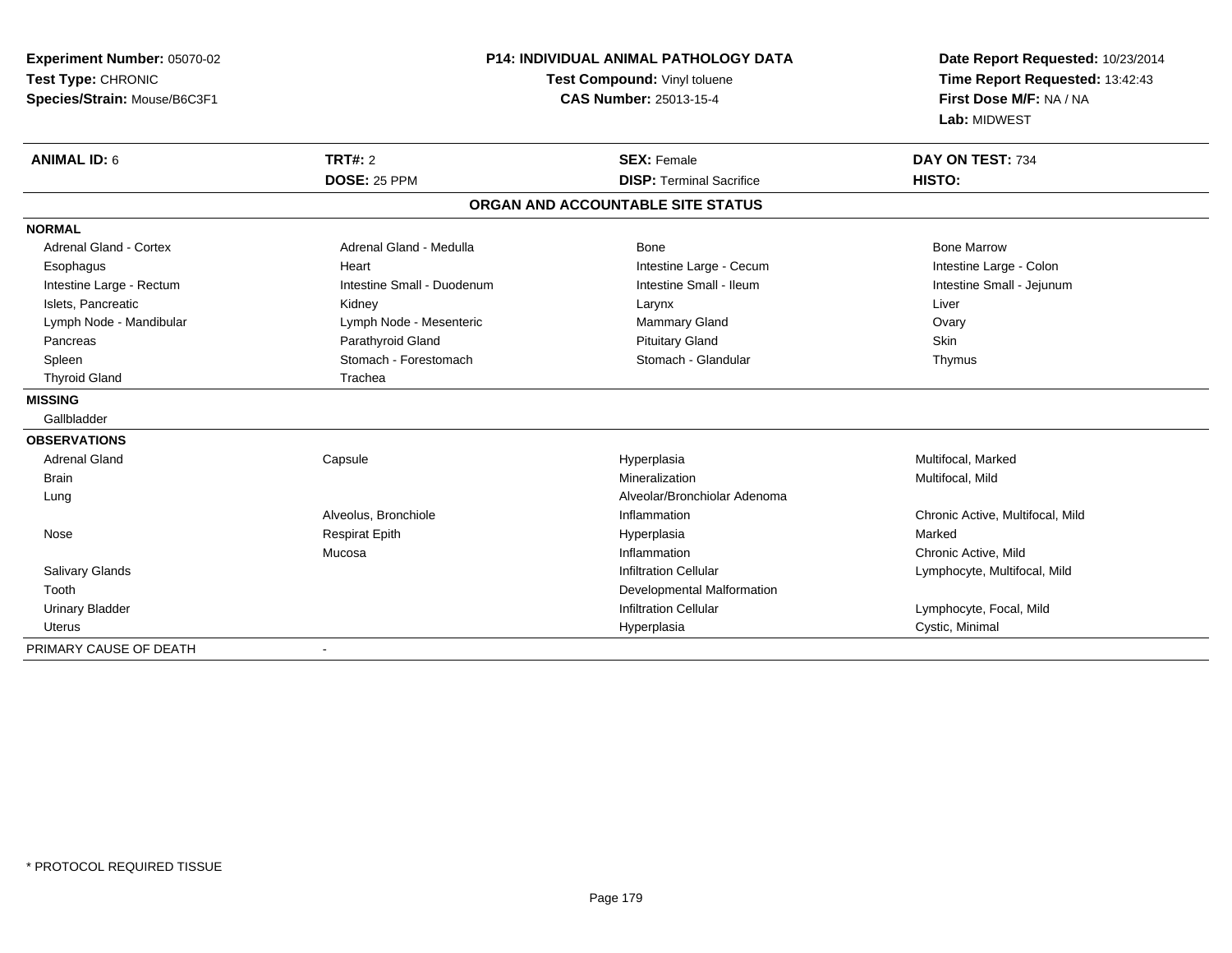| Experiment Number: 05070-02<br>Test Type: CHRONIC<br>Species/Strain: Mouse/B6C3F1 |                         | <b>P14: INDIVIDUAL ANIMAL PATHOLOGY DATA</b><br>Test Compound: Vinyl toluene<br><b>CAS Number: 25013-15-4</b> | Date Report Requested: 10/23/2014<br>Time Report Requested: 13:42:43<br>First Dose M/F: NA / NA |  |
|-----------------------------------------------------------------------------------|-------------------------|---------------------------------------------------------------------------------------------------------------|-------------------------------------------------------------------------------------------------|--|
|                                                                                   |                         |                                                                                                               | Lab: MIDWEST                                                                                    |  |
| <b>ANIMAL ID: 6</b>                                                               | TRT#: 3<br>DOSE: 10 PPM | <b>SEX: Female</b><br><b>DISP:</b> Terminal Sacrifice                                                         | DAY ON TEST: 734<br>HISTO:                                                                      |  |
| <b>OBSERVATIONS</b>                                                               |                         |                                                                                                               |                                                                                                 |  |
| Bone<br>Note: BONE OF SKULL                                                       |                         | Fibrous Osteodystrophy                                                                                        | Minimal                                                                                         |  |
| Lung                                                                              |                         | <b>Infiltration Cellular</b>                                                                                  | Histiocyte, Focal, Mild                                                                         |  |
|                                                                                   | Alveolus, Bronchiole    | Inflammation                                                                                                  | Chronic Active, Focal, Moderate                                                                 |  |
| Nose                                                                              | <b>Respirat Epith</b>   | Hyperplasia                                                                                                   | Moderate                                                                                        |  |
|                                                                                   | Mucosa                  | Inflammation                                                                                                  | Chronic Active, Mild                                                                            |  |
| Ovary                                                                             |                         | Adenoma                                                                                                       |                                                                                                 |  |
| Note: ADENOMA<br>$TGLs = 1-3$                                                     |                         |                                                                                                               |                                                                                                 |  |
| Uterus                                                                            |                         | Hyperplasia                                                                                                   | Cystic, Mild                                                                                    |  |
| Note: HYPERPLASIA<br>$TGLs = 2-3$                                                 |                         |                                                                                                               |                                                                                                 |  |
| PRIMARY CAUSE OF DEATH                                                            |                         |                                                                                                               |                                                                                                 |  |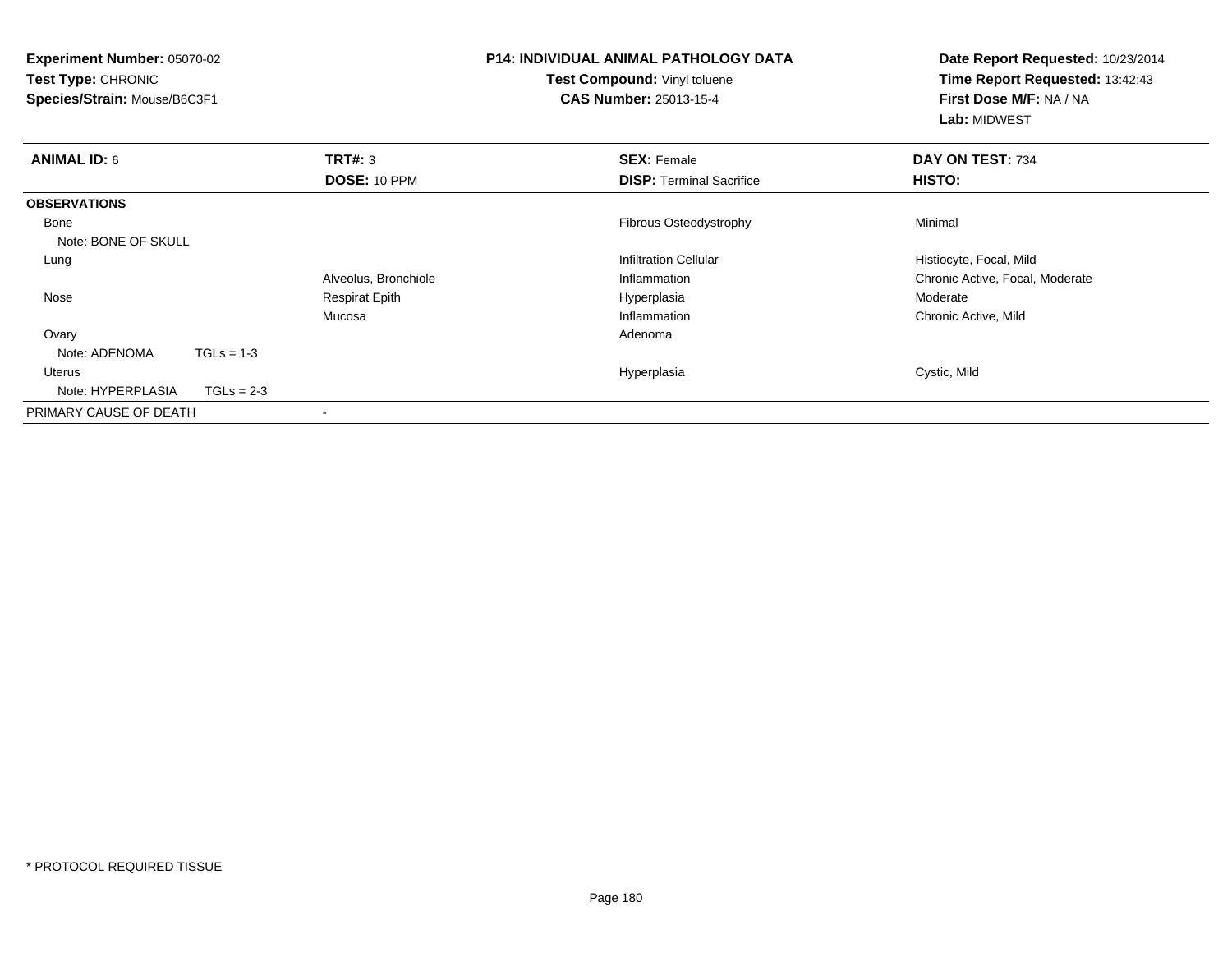| Experiment Number: 05070-02<br>Test Type: CHRONIC<br>Species/Strain: Mouse/B6C3F1<br><b>ANIMAL ID: 7</b> | <b>TRT#: 1</b>                                        | <b>P14: INDIVIDUAL ANIMAL PATHOLOGY DATA</b><br>Test Compound: Vinyl toluene<br><b>CAS Number: 25013-15-4</b><br><b>SEX: Female</b> | Date Report Requested: 10/23/2014<br>Time Report Requested: 13:42:43<br>First Dose M/F: NA / NA<br>Lab: MIDWEST<br>DAY ON TEST: 589 |
|----------------------------------------------------------------------------------------------------------|-------------------------------------------------------|-------------------------------------------------------------------------------------------------------------------------------------|-------------------------------------------------------------------------------------------------------------------------------------|
|                                                                                                          | <b>DOSE: CONTROL</b>                                  | <b>DISP: Natural Death</b>                                                                                                          | HISTO:                                                                                                                              |
|                                                                                                          |                                                       | ORGAN AND ACCOUNTABLE SITE STATUS                                                                                                   |                                                                                                                                     |
| <b>NORMAL</b>                                                                                            |                                                       |                                                                                                                                     |                                                                                                                                     |
| Adrenal Gland - Cortex                                                                                   | Adrenal Gland - Medulla                               | <b>Bone</b>                                                                                                                         | <b>Bone Marrow</b>                                                                                                                  |
| <b>Brain</b>                                                                                             | Esophagus                                             | Heart                                                                                                                               | Kidney                                                                                                                              |
| Larynx                                                                                                   | Liver                                                 | Lymph Node - Mandibular                                                                                                             | <b>Mammary Gland</b>                                                                                                                |
| Nose                                                                                                     | <b>Pituitary Gland</b>                                | <b>Salivary Glands</b>                                                                                                              | Skin                                                                                                                                |
| Stomach - Glandular                                                                                      | Thymus                                                | <b>Thyroid Gland</b>                                                                                                                | Trachea                                                                                                                             |
| <b>Urinary Bladder</b>                                                                                   |                                                       |                                                                                                                                     |                                                                                                                                     |
| <b>MISSING</b>                                                                                           |                                                       |                                                                                                                                     |                                                                                                                                     |
| Islets, Pancreatic                                                                                       | Lymph Node - Mesenteric                               | Ovary                                                                                                                               | Pancreas                                                                                                                            |
| Parathyroid Gland                                                                                        |                                                       |                                                                                                                                     |                                                                                                                                     |
| <b>AUTO PRECLUDES DIAG.</b>                                                                              |                                                       |                                                                                                                                     |                                                                                                                                     |
| Gallbladder                                                                                              | Intestine Large                                       | <b>Intestine Small</b>                                                                                                              | Spleen                                                                                                                              |
| Stomach - Forestomach                                                                                    |                                                       |                                                                                                                                     |                                                                                                                                     |
| <b>OBSERVATIONS</b>                                                                                      |                                                       |                                                                                                                                     |                                                                                                                                     |
| <b>Brain</b>                                                                                             |                                                       |                                                                                                                                     |                                                                                                                                     |
| Note: POSSIBLE FREEZING ARTIFACT                                                                         |                                                       |                                                                                                                                     |                                                                                                                                     |
| Lung                                                                                                     |                                                       | <b>Infiltration Cellular</b>                                                                                                        | Histiocyte, Diffuse, Minimal                                                                                                        |
|                                                                                                          | Note: HISTIOCYTES ARE PIGMENTED "HEART-FAILURE CELLS" |                                                                                                                                     |                                                                                                                                     |
| <b>Uterus</b>                                                                                            |                                                       | Hemorrhage                                                                                                                          | Acute, Marked                                                                                                                       |
|                                                                                                          |                                                       | Hyperplasia                                                                                                                         | Cystic, Moderate                                                                                                                    |
| Note: HEMORRHAGE                                                                                         | $TGLs = 1-10$                                         |                                                                                                                                     |                                                                                                                                     |
| PRIMARY CAUSE OF DEATH                                                                                   |                                                       |                                                                                                                                     |                                                                                                                                     |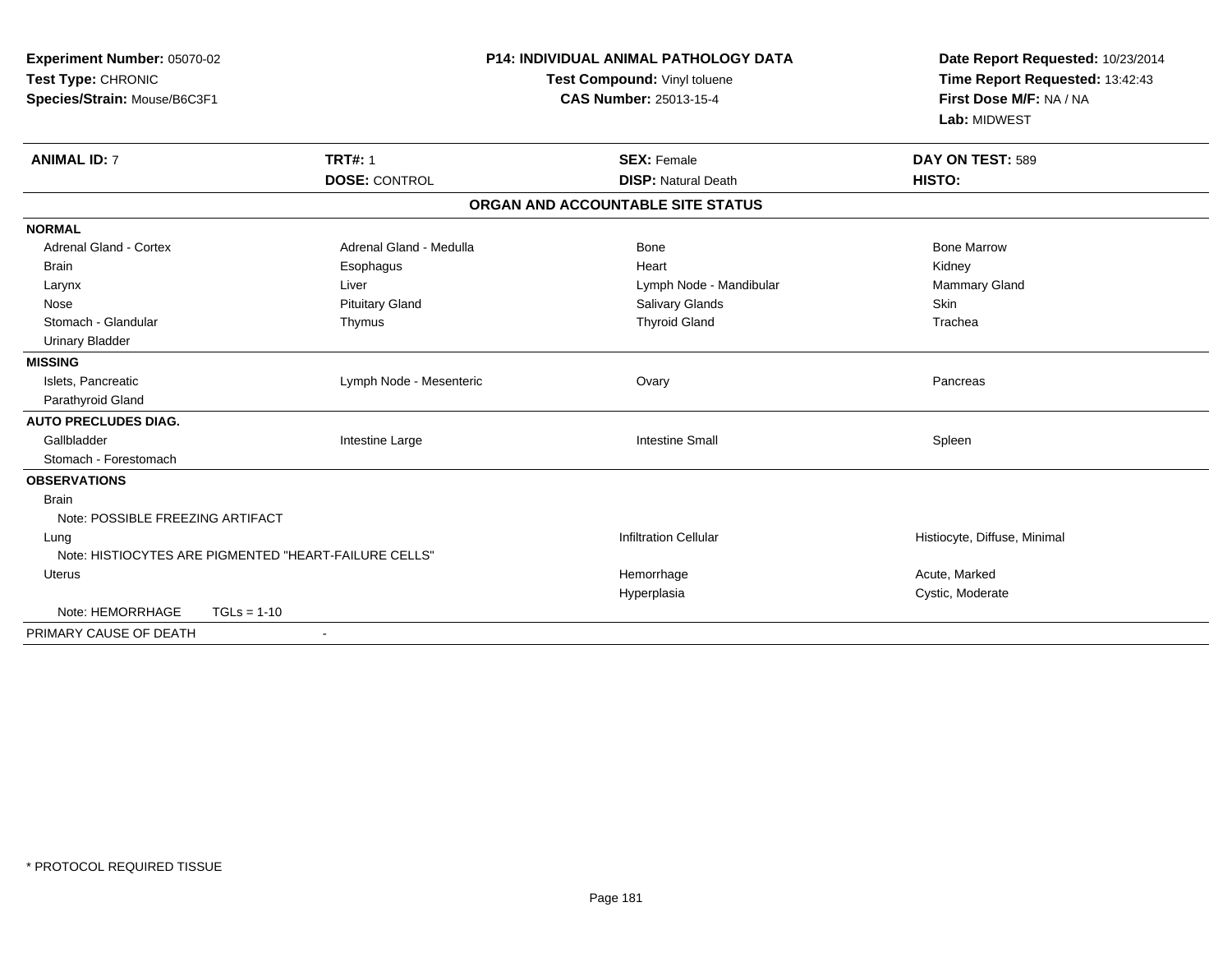| <b>P14: INDIVIDUAL ANIMAL PATHOLOGY DATA</b><br>Experiment Number: 05070-02<br>Test Type: CHRONIC<br>Test Compound: Vinyl toluene<br>Species/Strain: Mouse/B6C3F1<br><b>CAS Number: 25013-15-4</b> |                          |                                   | Date Report Requested: 10/23/2014<br>Time Report Requested: 13:42:43<br>First Dose M/F: NA / NA<br>Lab: MIDWEST |  |
|----------------------------------------------------------------------------------------------------------------------------------------------------------------------------------------------------|--------------------------|-----------------------------------|-----------------------------------------------------------------------------------------------------------------|--|
| <b>ANIMAL ID: 7</b>                                                                                                                                                                                | TRT#: 2                  | <b>SEX: Female</b>                | DAY ON TEST: 733                                                                                                |  |
|                                                                                                                                                                                                    | DOSE: 25 PPM             | <b>DISP: Terminal Sacrifice</b>   | HISTO:                                                                                                          |  |
|                                                                                                                                                                                                    |                          | ORGAN AND ACCOUNTABLE SITE STATUS |                                                                                                                 |  |
| <b>NORMAL</b>                                                                                                                                                                                      |                          |                                   |                                                                                                                 |  |
| Adrenal Gland - Cortex                                                                                                                                                                             | Adrenal Gland - Medulla  | Bone                              | <b>Bone Marrow</b>                                                                                              |  |
| <b>Brain</b>                                                                                                                                                                                       | Esophagus                | Heart                             | Intestine Large - Cecum                                                                                         |  |
| Intestine Large - Colon                                                                                                                                                                            | Intestine Large - Rectum | Intestine Small - Duodenum        | Intestine Small - Ileum                                                                                         |  |
| Intestine Small - Jejunum                                                                                                                                                                          | Islets, Pancreatic       | Kidney                            | Larynx                                                                                                          |  |
| Liver                                                                                                                                                                                              | Mammary Gland            | Ovary                             | Pancreas                                                                                                        |  |
| Parathyroid Gland                                                                                                                                                                                  | <b>Pituitary Gland</b>   | Spleen                            | Stomach - Forestomach                                                                                           |  |
| Stomach - Glandular                                                                                                                                                                                | Thymus                   | <b>Thyroid Gland</b>              | Trachea                                                                                                         |  |
| <b>Urinary Bladder</b>                                                                                                                                                                             |                          |                                   |                                                                                                                 |  |
| <b>MISSING</b>                                                                                                                                                                                     |                          |                                   |                                                                                                                 |  |
| Gallbladder                                                                                                                                                                                        |                          |                                   |                                                                                                                 |  |
| <b>INSUFFICIENT TISSUE</b>                                                                                                                                                                         |                          |                                   |                                                                                                                 |  |
| Lymph Node - Mesenteric                                                                                                                                                                            |                          |                                   |                                                                                                                 |  |
| <b>OBSERVATIONS</b>                                                                                                                                                                                |                          |                                   |                                                                                                                 |  |
| <b>Adrenal Gland</b>                                                                                                                                                                               | Capsule                  | Hyperplasia                       | Diffuse, Marked                                                                                                 |  |
| Lung                                                                                                                                                                                               |                          | Alveolar/Bronchiolar Carcinoma    |                                                                                                                 |  |
|                                                                                                                                                                                                    |                          | <b>Infiltration Cellular</b>      | Histiocyte, Multifocal, Mild                                                                                    |  |
| Lymph Node                                                                                                                                                                                         | Mandibular               | Hyperplasia                       | Lymphoid, Marked                                                                                                |  |
| Nose                                                                                                                                                                                               | <b>Respirat Epith</b>    | Hyperplasia                       | Marked                                                                                                          |  |
|                                                                                                                                                                                                    | Mucosa                   | Inflammation                      | Chronic Active, Marked                                                                                          |  |
| Salivary Glands                                                                                                                                                                                    |                          | <b>Infiltration Cellular</b>      | Lymphocyte, Multifocal, Minimal                                                                                 |  |
| Skin                                                                                                                                                                                               |                          | Inflammation                      | Chronic Active, Diffuse, Minimal                                                                                |  |
| Uterus                                                                                                                                                                                             |                          | <b>Dilatation</b>                 | Marked                                                                                                          |  |
|                                                                                                                                                                                                    |                          | Inflammation                      | Chronic, Diffuse, Moderate                                                                                      |  |
| Note: DILATATION<br>$TGLs = 2-8$                                                                                                                                                                   |                          |                                   |                                                                                                                 |  |
| PRIMARY CAUSE OF DEATH                                                                                                                                                                             | $\blacksquare$           |                                   |                                                                                                                 |  |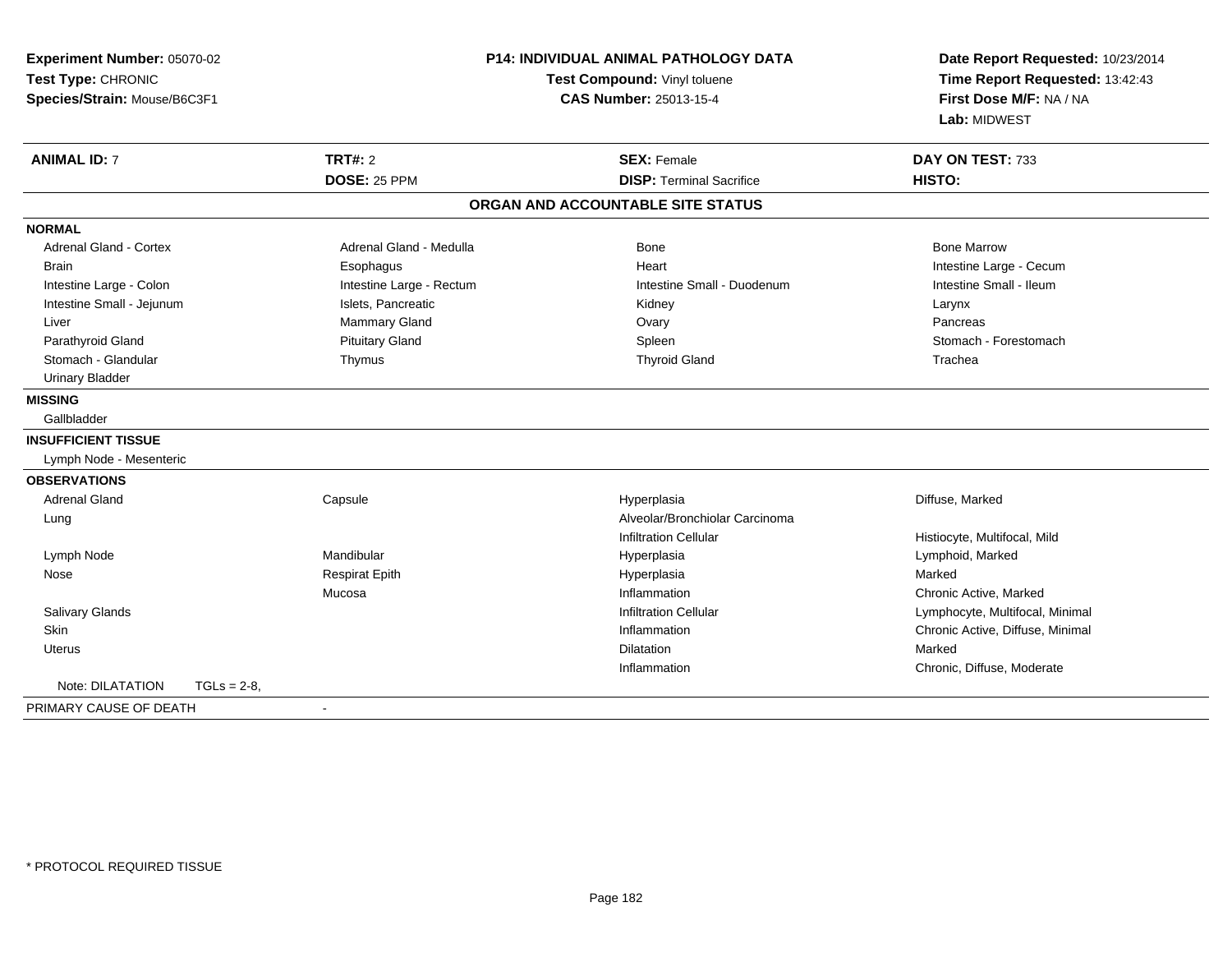| <b>Experiment Number: 05070-02</b><br>Test Type: CHRONIC<br>Species/Strain: Mouse/B6C3F1 |                         | <b>P14: INDIVIDUAL ANIMAL PATHOLOGY DATA</b><br>Test Compound: Vinyl toluene<br><b>CAS Number: 25013-15-4</b> | Date Report Requested: 10/23/2014<br>Time Report Requested: 13:42:43<br>First Dose M/F: NA / NA<br>Lab: MIDWEST |
|------------------------------------------------------------------------------------------|-------------------------|---------------------------------------------------------------------------------------------------------------|-----------------------------------------------------------------------------------------------------------------|
| <b>ANIMAL ID: 7</b>                                                                      | TRT#: 3<br>DOSE: 10 PPM | <b>SEX: Female</b><br><b>DISP:</b> Moribund Sacrifice                                                         | DAY ON TEST: 679<br>HISTO:                                                                                      |
| <b>OBSERVATIONS</b>                                                                      |                         |                                                                                                               |                                                                                                                 |
| Lung                                                                                     | Alveolus, Bronchiole    | Inflammation                                                                                                  | Chronic Active, Multifocal, Mild                                                                                |
| Nose                                                                                     | <b>Respirat Epith</b>   | Hyperplasia                                                                                                   | Mild                                                                                                            |
|                                                                                          | Mucosa                  | Inflammation                                                                                                  | Chronic Active, Minimal                                                                                         |
| <b>Skin</b><br>Note: FIBROSARC<br>$TGLs = 2-3$                                           | Subcut Tiss             | Fibrosarcoma                                                                                                  |                                                                                                                 |
| PRIMARY CAUSE OF DEATH                                                                   |                         |                                                                                                               |                                                                                                                 |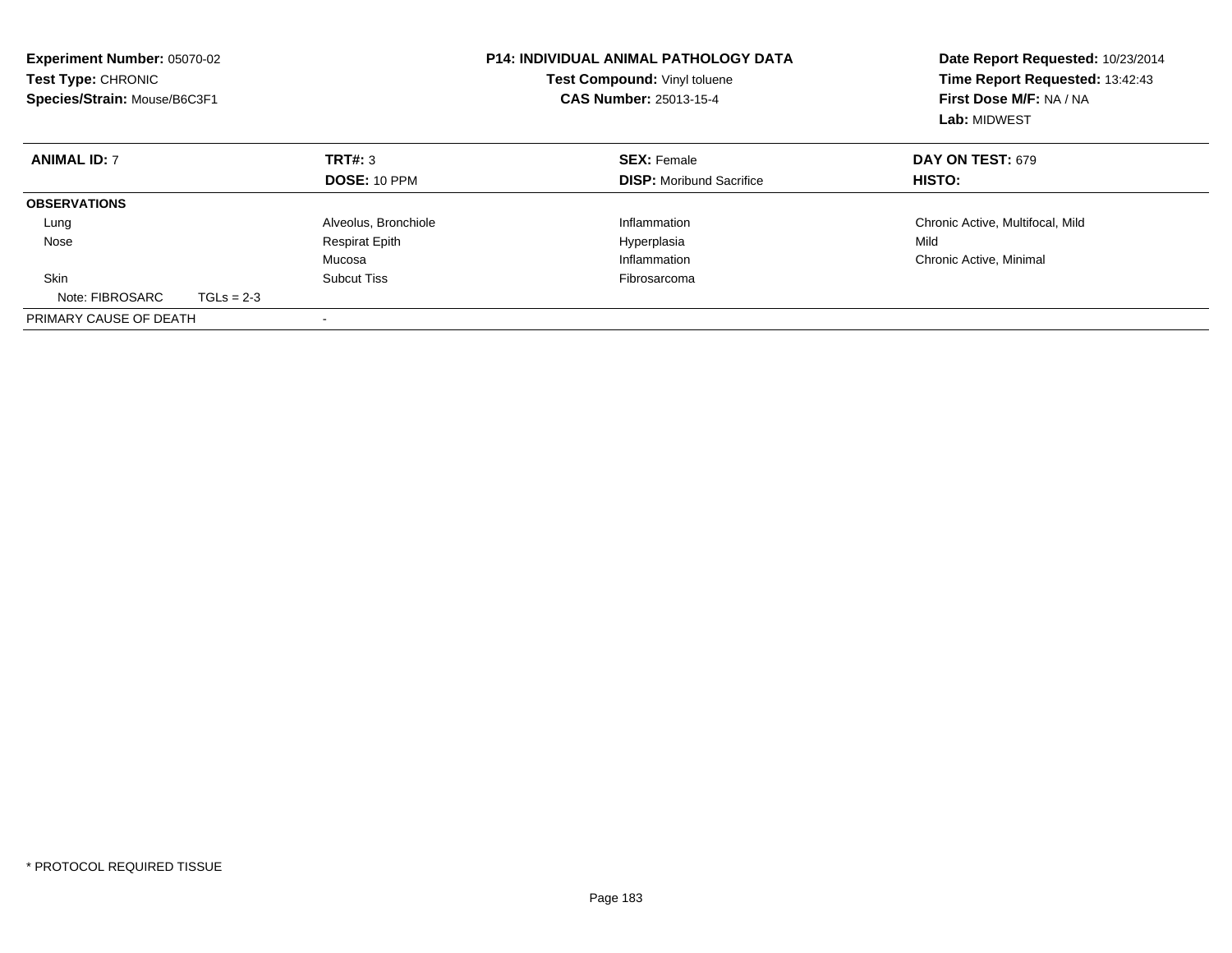| Experiment Number: 05070-02                       | <b>P14: INDIVIDUAL ANIMAL PATHOLOGY DATA</b><br>Test Compound: Vinyl toluene |                                   | Date Report Requested: 10/23/2014 |  |
|---------------------------------------------------|------------------------------------------------------------------------------|-----------------------------------|-----------------------------------|--|
| Test Type: CHRONIC                                |                                                                              |                                   | Time Report Requested: 13:42:43   |  |
| Species/Strain: Mouse/B6C3F1                      |                                                                              | <b>CAS Number: 25013-15-4</b>     | First Dose M/F: NA / NA           |  |
|                                                   |                                                                              |                                   | Lab: MIDWEST                      |  |
| <b>ANIMAL ID: 8</b>                               | <b>TRT#: 1</b>                                                               | <b>SEX: Female</b>                | DAY ON TEST: 733                  |  |
|                                                   | <b>DOSE: CONTROL</b>                                                         | <b>DISP: Terminal Sacrifice</b>   | HISTO:                            |  |
|                                                   |                                                                              | ORGAN AND ACCOUNTABLE SITE STATUS |                                   |  |
| <b>NORMAL</b>                                     |                                                                              |                                   |                                   |  |
| <b>Adrenal Gland - Cortex</b>                     | Adrenal Gland - Medulla                                                      | <b>Bone Marrow</b>                | Esophagus                         |  |
| Gallbladder                                       | Heart                                                                        | Intestine Large - Cecum           | Intestine Large - Colon           |  |
| Intestine Large - Rectum                          | Intestine Small - Duodenum                                                   | Intestine Small - Ileum           | Intestine Small - Jejunum         |  |
| Islets, Pancreatic                                | Larynx                                                                       | Lymph Node - Mandibular           | Mammary Gland                     |  |
| Pancreas                                          | <b>Pituitary Gland</b>                                                       | Skin                              | Spleen                            |  |
| Stomach - Forestomach                             | Stomach - Glandular                                                          | Thymus                            | Trachea                           |  |
| <b>Urinary Bladder</b>                            |                                                                              |                                   |                                   |  |
| <b>MISSING</b>                                    |                                                                              |                                   |                                   |  |
| Lymph Node - Mesenteric                           | Parathyroid Gland                                                            |                                   |                                   |  |
| <b>OBSERVATIONS</b>                               |                                                                              |                                   |                                   |  |
| <b>Adrenal Gland</b>                              | Capsule                                                                      | Hyperplasia                       | Multifocal, Marked                |  |
| Bone                                              |                                                                              | Fibrous Osteodystrophy            | Mild                              |  |
| <b>Brain</b>                                      |                                                                              | Mineralization                    | Multifocal, Mild                  |  |
| Kidney                                            |                                                                              | Cyst                              | Marked                            |  |
|                                                   |                                                                              | <b>Infiltration Cellular</b>      | Lymphocyte, Multifocal, Mild      |  |
| Liver                                             |                                                                              | Vacuolization Cytoplasmic         | Multifocal, Mild                  |  |
| Lung                                              |                                                                              | <b>Infiltration Cellular</b>      | Lymphocyte, Multifocal, Mild      |  |
| Nose                                              | Nasolacrim Dct                                                               | Inflammation                      | Chronic, Mild                     |  |
| Ovary                                             |                                                                              | Cyst                              | Mild                              |  |
| Note: CYST<br>$TGLs = 2-10$ ,                     |                                                                              |                                   |                                   |  |
| Salivary Glands                                   |                                                                              | <b>Infiltration Cellular</b>      | Lymphocyte, Focal, Mild           |  |
| <b>Thyroid Gland</b>                              | <b>Follicular Cel</b>                                                        | Hyperplasia                       | Focal, Mild                       |  |
| <b>Uterus</b>                                     |                                                                              | Angiectasis                       | Marked                            |  |
|                                                   |                                                                              | <b>Dilatation</b>                 | Moderate                          |  |
| Note: [ ANGIECTASIS<br>$1 \text{ TGLs} = 3-8.1+8$ |                                                                              |                                   |                                   |  |
| Note: DILATATION<br>$TGLs = 1-8$                  |                                                                              |                                   |                                   |  |
| PRIMARY CAUSE OF DEATH                            | $\sim$                                                                       |                                   |                                   |  |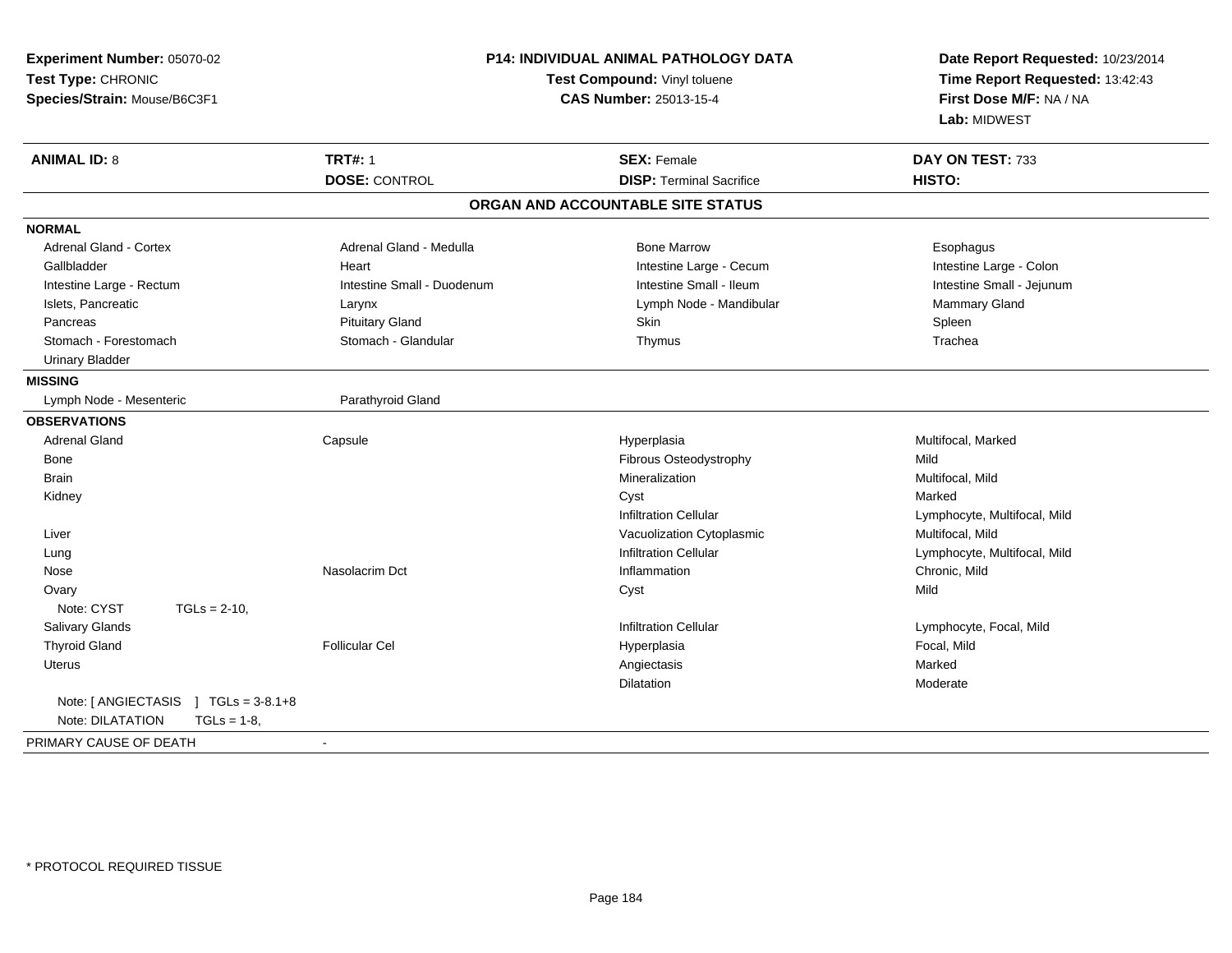| Experiment Number: 05070-02<br>Test Type: CHRONIC<br>Species/Strain: Mouse/B6C3F1 | <b>P14: INDIVIDUAL ANIMAL PATHOLOGY DATA</b><br>Test Compound: Vinyl toluene<br><b>CAS Number: 25013-15-4</b> |                                   | Date Report Requested: 10/23/2014<br>Time Report Requested: 13:42:43<br>First Dose M/F: NA / NA<br>Lab: MIDWEST |
|-----------------------------------------------------------------------------------|---------------------------------------------------------------------------------------------------------------|-----------------------------------|-----------------------------------------------------------------------------------------------------------------|
| <b>ANIMAL ID: 8</b>                                                               | TRT#: 2                                                                                                       | <b>SEX: Female</b>                | DAY ON TEST: 733                                                                                                |
|                                                                                   | <b>DOSE: 25 PPM</b>                                                                                           | <b>DISP: Terminal Sacrifice</b>   | HISTO:                                                                                                          |
|                                                                                   |                                                                                                               | ORGAN AND ACCOUNTABLE SITE STATUS |                                                                                                                 |
| <b>NORMAL</b>                                                                     |                                                                                                               |                                   |                                                                                                                 |
| Adrenal Gland - Cortex                                                            | Adrenal Gland - Medulla                                                                                       | Bone                              | <b>Bone Marrow</b>                                                                                              |
| <b>Brain</b>                                                                      | Esophagus                                                                                                     | Gallbladder                       | Heart                                                                                                           |
| Intestine Large - Cecum                                                           | Intestine Large - Colon                                                                                       | Intestine Large - Rectum          | Intestine Small - Duodenum                                                                                      |
| Intestine Small - Ileum                                                           | Intestine Small - Jejunum                                                                                     | Islets, Pancreatic                | Larynx                                                                                                          |
| Lymph Node - Mesenteric                                                           | Mammary Gland                                                                                                 | Ovary                             | Pancreas                                                                                                        |
| <b>Pituitary Gland</b>                                                            | Spleen                                                                                                        | Stomach - Forestomach             | Stomach - Glandular                                                                                             |
| Thymus                                                                            | <b>Thyroid Gland</b>                                                                                          | Trachea                           | <b>Urinary Bladder</b>                                                                                          |
| <b>MISSING</b>                                                                    |                                                                                                               |                                   |                                                                                                                 |
| Parathyroid Gland                                                                 |                                                                                                               |                                   |                                                                                                                 |
| <b>OBSERVATIONS</b>                                                               |                                                                                                               |                                   |                                                                                                                 |
| <b>Adrenal Gland</b>                                                              | Capsule                                                                                                       | Hyperplasia                       | Multifocal, Moderate                                                                                            |
| Kidney                                                                            |                                                                                                               | <b>Infiltration Cellular</b>      | Lymphocyte, Multifocal, Mild                                                                                    |
| Liver                                                                             |                                                                                                               | Hepatocellular Adenoma            |                                                                                                                 |
| Note: HEPATOCLR ADEN<br>$TGLs = 1-5$                                              |                                                                                                               |                                   |                                                                                                                 |
| Lung                                                                              |                                                                                                               | <b>Infiltration Cellular</b>      | Lymphocyte, Multifocal, Moderate                                                                                |
|                                                                                   | Alveolus                                                                                                      | Inflammation                      | Chronic Active, Focal, Mild                                                                                     |
| Lymph Node                                                                        | Mandibular                                                                                                    | Hyperplasia                       | Lymphoid, Moderate                                                                                              |
|                                                                                   | Mediastinal                                                                                                   | Hyperplasia                       | Lymphoid, Moderate                                                                                              |
| Nose                                                                              | <b>Respirat Epith</b>                                                                                         | Hyperplasia                       | Marked                                                                                                          |
|                                                                                   | Mucosa                                                                                                        | Inflammation                      | Chronic Active, Mild                                                                                            |
| Salivary Glands                                                                   |                                                                                                               | <b>Infiltration Cellular</b>      | Lymphocyte, Multifocal, Mild                                                                                    |
| Skin                                                                              |                                                                                                               | Inflammation                      | Chronic Active, Diffuse, Mild                                                                                   |
| Uterus                                                                            |                                                                                                               | Hyperplasia                       | Cystic, Minimal                                                                                                 |
| Note: HYPERPLASIA<br>$TGLs = 2-8$                                                 |                                                                                                               |                                   |                                                                                                                 |
| PRIMARY CAUSE OF DEATH                                                            |                                                                                                               |                                   |                                                                                                                 |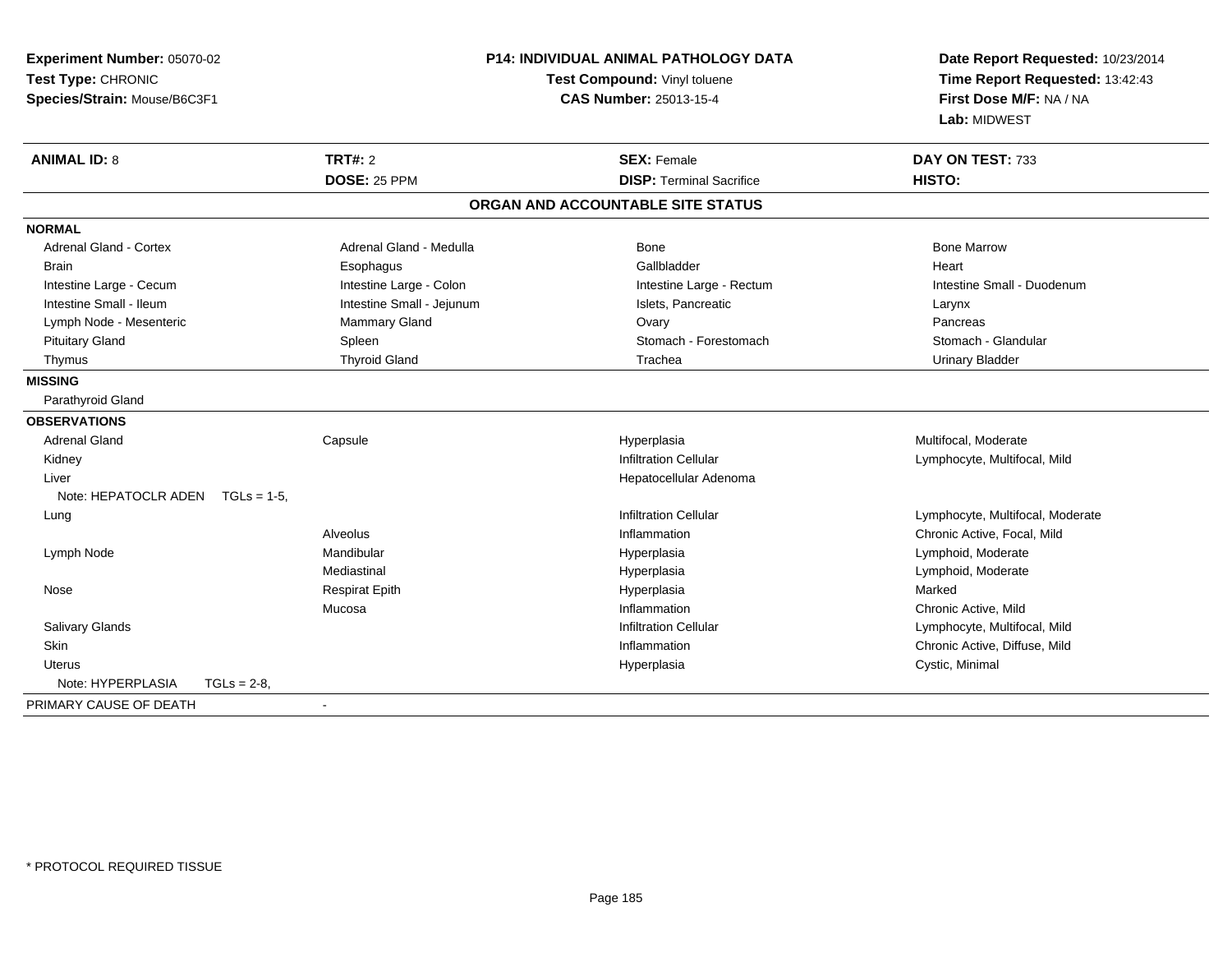| <b>Experiment Number: 05070-02</b><br>Test Type: CHRONIC<br>Species/Strain: Mouse/B6C3F1 |                          | <b>P14: INDIVIDUAL ANIMAL PATHOLOGY DATA</b><br>Test Compound: Vinyl toluene<br><b>CAS Number: 25013-15-4</b> | Date Report Requested: 10/23/2014<br>Time Report Requested: 13:42:43<br>First Dose M/F: NA / NA<br>Lab: MIDWEST |  |
|------------------------------------------------------------------------------------------|--------------------------|---------------------------------------------------------------------------------------------------------------|-----------------------------------------------------------------------------------------------------------------|--|
| <b>ANIMAL ID: 8</b>                                                                      | TRT#: 3                  | <b>SEX: Female</b>                                                                                            | DAY ON TEST: 733                                                                                                |  |
|                                                                                          | DOSE: 10 PPM             | <b>DISP:</b> Terminal Sacrifice                                                                               | <b>HISTO:</b>                                                                                                   |  |
| <b>OBSERVATIONS</b>                                                                      |                          |                                                                                                               |                                                                                                                 |  |
| Liver<br>Note: HEPATOCLR ADEN                                                            | $TGLs = 1-3$             | Hepatocellular Adenoma                                                                                        |                                                                                                                 |  |
| Lung                                                                                     | <b>Bronchiole</b>        | Hyperplasia                                                                                                   | Multifocal, Mild                                                                                                |  |
|                                                                                          | Alveolus, Bronchiole     | Inflammation                                                                                                  | Chronic Active, Focal, Minimal                                                                                  |  |
| Nose                                                                                     |                          | Exudate                                                                                                       | Mild                                                                                                            |  |
|                                                                                          | <b>Respirat Epith</b>    | Hyperplasia                                                                                                   | Moderate                                                                                                        |  |
|                                                                                          | Mucosa                   | Inflammation                                                                                                  | Chronic Active, Moderate                                                                                        |  |
| <b>Uterus</b>                                                                            |                          | Hyperplasia                                                                                                   | Cystic, Moderate                                                                                                |  |
| Note: HYPERPLASIA                                                                        | $TGLs = 2-4$             |                                                                                                               |                                                                                                                 |  |
| PRIMARY CAUSE OF DEATH                                                                   | $\overline{\phantom{a}}$ |                                                                                                               |                                                                                                                 |  |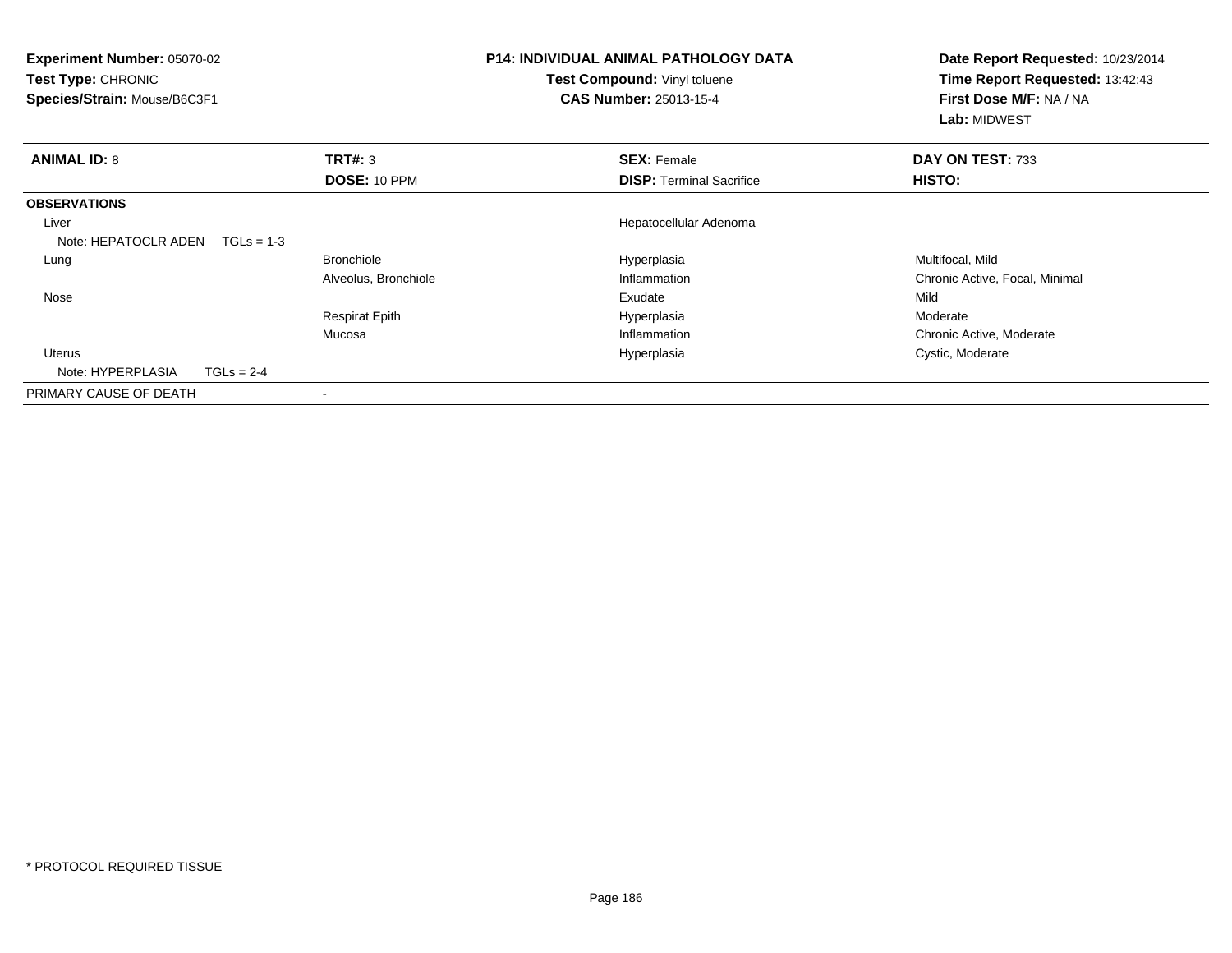| Experiment Number: 05070-02<br>Test Type: CHRONIC<br>Species/Strain: Mouse/B6C3F1 |                         |                                        | <b>P14: INDIVIDUAL ANIMAL PATHOLOGY DATA</b><br>Test Compound: Vinyl toluene<br><b>CAS Number: 25013-15-4</b> | Date Report Requested: 10/23/2014<br>Time Report Requested: 13:42:43<br>First Dose M/F: NA / NA<br>Lab: MIDWEST |
|-----------------------------------------------------------------------------------|-------------------------|----------------------------------------|---------------------------------------------------------------------------------------------------------------|-----------------------------------------------------------------------------------------------------------------|
| <b>ANIMAL ID: 9</b>                                                               | <b>TRT#: 1</b>          |                                        | <b>SEX: Female</b>                                                                                            | DAY ON TEST: 728                                                                                                |
|                                                                                   | <b>DOSE: CONTROL</b>    |                                        | <b>DISP: Natural Death</b>                                                                                    | HISTO:                                                                                                          |
|                                                                                   |                         |                                        | ORGAN AND ACCOUNTABLE SITE STATUS                                                                             |                                                                                                                 |
| <b>NORMAL</b>                                                                     |                         |                                        |                                                                                                               |                                                                                                                 |
| <b>Adrenal Gland - Cortex</b>                                                     | Adrenal Gland - Medulla |                                        | <b>Bone</b>                                                                                                   | <b>Bone Marrow</b>                                                                                              |
| <b>Brain</b>                                                                      | Esophagus               |                                        | Gallbladder                                                                                                   | Heart                                                                                                           |
| Intestine Large - Cecum                                                           | Intestine Large - Colon |                                        | Intestine Small - Duodenum                                                                                    | Intestine Small - Ileum                                                                                         |
| Intestine Small - Jejunum                                                         | Larynx                  |                                        | Lung                                                                                                          | Mammary Gland                                                                                                   |
| <b>Pituitary Gland</b>                                                            | <b>Salivary Glands</b>  |                                        | Skin                                                                                                          | Stomach - Forestomach                                                                                           |
| Stomach - Glandular                                                               | <b>Thyroid Gland</b>    |                                        | Trachea                                                                                                       | <b>Urinary Bladder</b>                                                                                          |
| <b>MISSING</b>                                                                    |                         |                                        |                                                                                                               |                                                                                                                 |
| Parathyroid Gland                                                                 |                         |                                        |                                                                                                               |                                                                                                                 |
| <b>OBSERVATIONS</b>                                                               |                         |                                        |                                                                                                               |                                                                                                                 |
| <b>Adrenal Gland</b>                                                              | Capsule                 |                                        | Hyperplasia                                                                                                   | Multifocal, Mild                                                                                                |
|                                                                                   | Cortex                  |                                        | Lymphoma Malignant Mixed                                                                                      |                                                                                                                 |
| Note: 1991 CONVERSIONN DISCREPANCY.                                               |                         | ORIGINAL DIAGNOSIS SITE NOT SPECIFIED. |                                                                                                               |                                                                                                                 |
| Intestine Large                                                                   | Rectum, Serosa          |                                        | Lymphoma Malignant Mixed                                                                                      |                                                                                                                 |
| Islets, Pancreatic                                                                |                         |                                        | Atrophy                                                                                                       | Multifocal, Moderate                                                                                            |
| Kidney                                                                            |                         |                                        | Lymphoma Malignant Mixed                                                                                      |                                                                                                                 |
| Liver                                                                             |                         |                                        | Granuloma                                                                                                     | Multifocal, Minimal                                                                                             |
| Lymph Node                                                                        | Mandibular              |                                        | Hyperplasia                                                                                                   | Reticulum Cell, Moderate                                                                                        |
|                                                                                   | Mesenteric              |                                        | Lymphoma Malignant Mixed                                                                                      |                                                                                                                 |
| Note: LYMPH MAL MIXD                                                              | $TGLs = 3-7$            |                                        |                                                                                                               |                                                                                                                 |
| Nose                                                                              | Nasolacrim Dct          |                                        | Inflammation                                                                                                  | Acute, Minimal                                                                                                  |
| Ovary                                                                             |                         |                                        | Lymphoma Malignant Mixed                                                                                      |                                                                                                                 |
| Pancreas                                                                          | Acinus                  |                                        | Atrophy                                                                                                       | Marked                                                                                                          |
|                                                                                   |                         |                                        | Lymphoma Malignant Mixed                                                                                      |                                                                                                                 |
| Spleen                                                                            |                         |                                        | Pigmentation                                                                                                  | Hemosiderin, Mild                                                                                               |
| Thymus                                                                            |                         |                                        | Lymphoma Malignant Mixed                                                                                      |                                                                                                                 |
| Note: LYMPH MAL MIXD                                                              | $TGLs = 2-3$            |                                        |                                                                                                               |                                                                                                                 |
| Uterus                                                                            |                         |                                        | Lymphoma Malignant Mixed                                                                                      |                                                                                                                 |
| Note: LYMPH MAL MIXD                                                              | $TGLs = 4-8$            |                                        |                                                                                                               |                                                                                                                 |
| PRIMARY CAUSE OF DEATH                                                            | $\blacksquare$          |                                        |                                                                                                               |                                                                                                                 |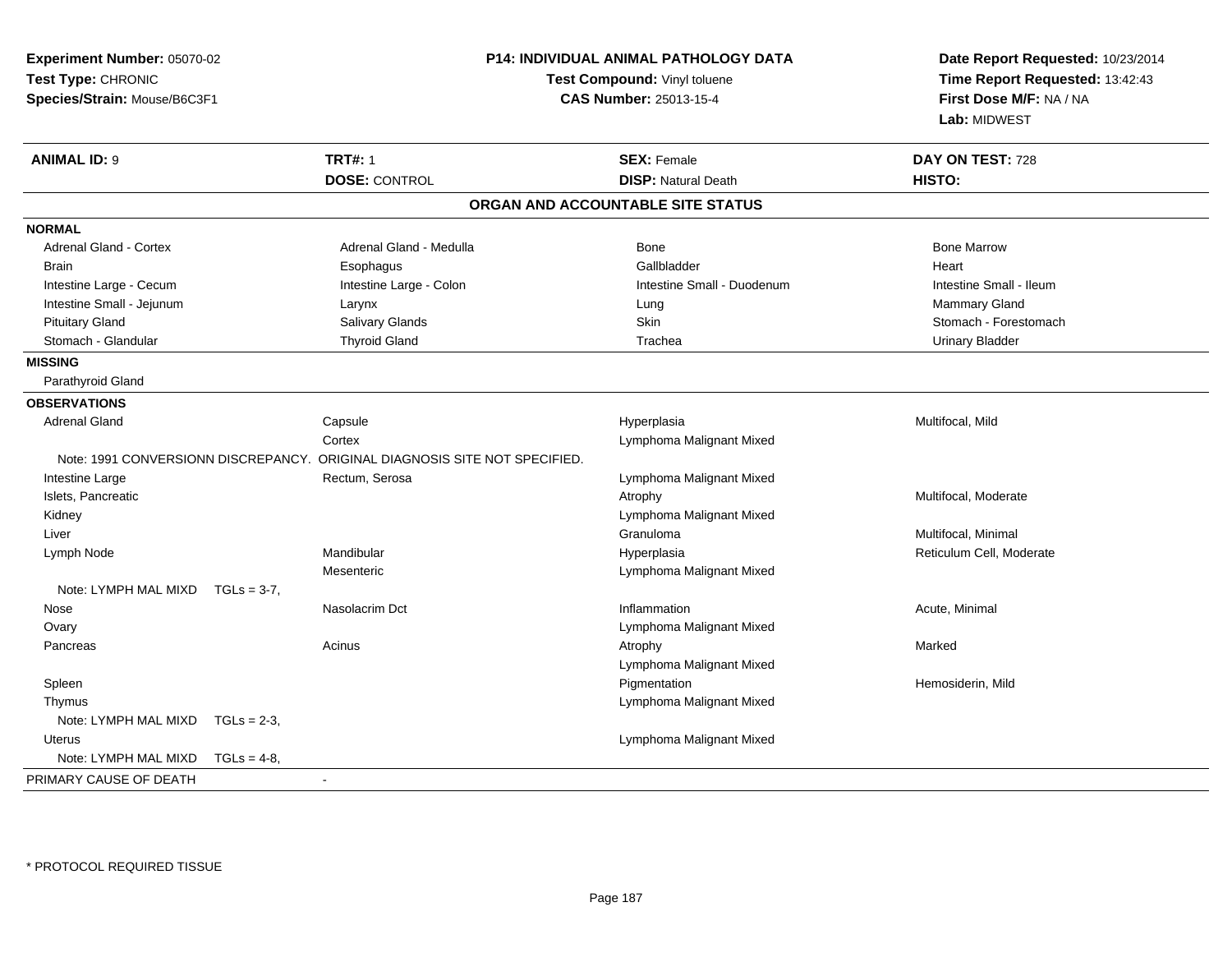| <b>Experiment Number: 05070-02</b><br>Test Type: CHRONIC |                           | <b>P14: INDIVIDUAL ANIMAL PATHOLOGY DATA</b> | Date Report Requested: 10/23/2014<br>Time Report Requested: 13:42:43 |  |
|----------------------------------------------------------|---------------------------|----------------------------------------------|----------------------------------------------------------------------|--|
|                                                          |                           | Test Compound: Vinyl toluene                 |                                                                      |  |
| Species/Strain: Mouse/B6C3F1                             |                           | <b>CAS Number: 25013-15-4</b>                | First Dose M/F: NA / NA                                              |  |
|                                                          |                           |                                              | Lab: MIDWEST                                                         |  |
| <b>ANIMAL ID: 9</b>                                      | TRT#: 2                   | <b>SEX: Female</b>                           | DAY ON TEST: 733                                                     |  |
|                                                          | DOSE: 25 PPM              | <b>DISP: Terminal Sacrifice</b>              | HISTO:                                                               |  |
|                                                          |                           | ORGAN AND ACCOUNTABLE SITE STATUS            |                                                                      |  |
| <b>NORMAL</b>                                            |                           |                                              |                                                                      |  |
| Adrenal Gland - Cortex                                   | Adrenal Gland - Medulla   | Bone                                         | <b>Bone Marrow</b>                                                   |  |
| <b>Brain</b>                                             | Esophagus                 | Gallbladder                                  | Heart                                                                |  |
| Intestine Large - Cecum                                  | Intestine Large - Colon   | Intestine Large - Rectum                     | Intestine Small - Duodenum                                           |  |
| Intestine Small - Ileum                                  | Intestine Small - Jejunum | Islets. Pancreatic                           | Kidney                                                               |  |
| Larynx                                                   | Liver                     | Lymph Node - Mandibular                      | Lymph Node - Mesenteric                                              |  |
| Mammary Gland                                            | Ovary                     | Pancreas                                     | Parathyroid Gland                                                    |  |
| <b>Pituitary Gland</b>                                   | <b>Skin</b>               | Spleen                                       | Stomach - Forestomach                                                |  |
| Stomach - Glandular                                      | Thymus                    | <b>Thyroid Gland</b>                         | Trachea                                                              |  |
| <b>OBSERVATIONS</b>                                      |                           |                                              |                                                                      |  |
| Adrenal Gland                                            | Capsule                   | Hyperplasia                                  | Diffuse, Mild                                                        |  |
| Lung                                                     | Alveolus, Bronchiole      | Inflammation                                 | Chronic Active, Multifocal, Minimal                                  |  |
| Nose                                                     | <b>Respirat Epith</b>     | Hyperplasia                                  | Marked                                                               |  |
|                                                          | Mucosa                    | Inflammation                                 | Chronic Active, Mild                                                 |  |
| <b>Salivary Glands</b>                                   |                           | <b>Infiltration Cellular</b>                 | Lymphocyte, Multifocal, Mild                                         |  |
| <b>Urinary Bladder</b>                                   |                           | <b>Infiltration Cellular</b>                 | Lymphocyte, Multifocal, Minimal                                      |  |
| <b>Uterus</b>                                            |                           | Hyperplasia                                  | Cystic, Minimal                                                      |  |
| PRIMARY CAUSE OF DEATH                                   |                           |                                              |                                                                      |  |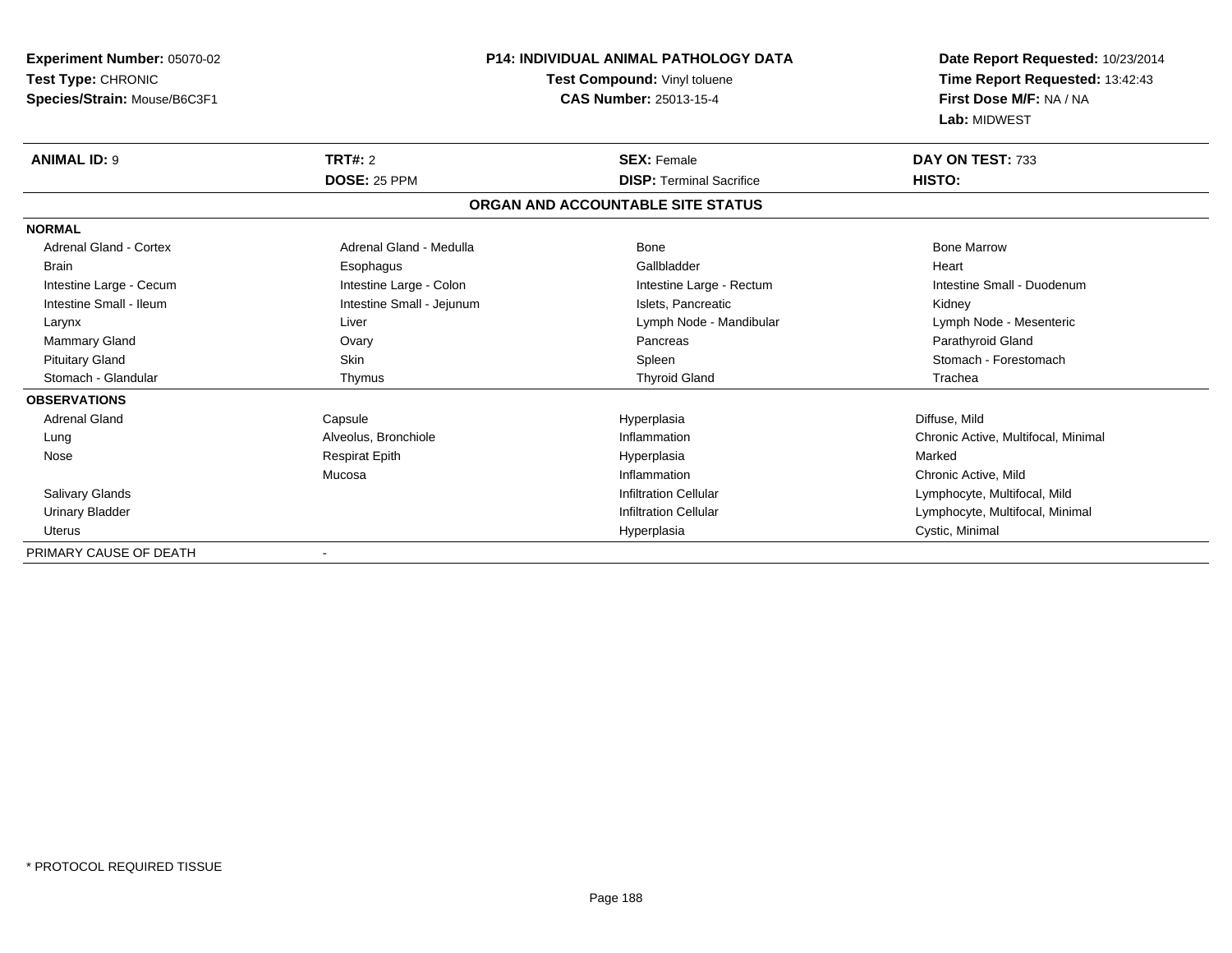**Experiment Number:** 05070-02**Test Type:** CHRONIC**Species/Strain:** Mouse/B6C3F1

## **P14: INDIVIDUAL ANIMAL PATHOLOGY DATA**

**Test Compound:** Vinyl toluene**CAS Number:** 25013-15-4

**Date Report Requested:** 10/23/2014**Time Report Requested:** 13:42:43**First Dose M/F:** NA / NA**Lab:** MIDWEST

| <b>ANIMAL ID: 9</b>    |                | <b>TRT#: 3</b>        | <b>SEX: Female</b>              | DAY ON TEST: 665     |
|------------------------|----------------|-----------------------|---------------------------------|----------------------|
|                        |                | DOSE: 10 PPM          | <b>DISP:</b> Moribund Sacrifice | HISTO:               |
| <b>OBSERVATIONS</b>    |                |                       |                                 |                      |
| Kidney                 |                |                       | Lymphoma Malignant Mixed        |                      |
| Note: LYMPH MAL MIXD   | $TGLs = 7+8-4$ |                       |                                 |                      |
| Liver                  |                |                       | Lymphoma Malignant Mixed        |                      |
| Note: LYMPH MAL MIXD   | $TGLs = 6-3$   |                       |                                 |                      |
| Lung                   |                |                       | Lymphoma Malignant Mixed        |                      |
| Lymph Node             |                | Lumbar                | Lymphoma Malignant Mixed        |                      |
|                        |                | Mesenteric            | Lymphoma Malignant Mixed        |                      |
| Note: LYMPH MAL MIXD   | $TGLs = 9-4$   |                       |                                 |                      |
| Note: LYMPH MAL MIXD   | $TGLs = 3-3$   |                       |                                 |                      |
| Nose                   |                | <b>Respirat Epith</b> | Hyperplasia                     | Moderate             |
|                        |                | Mucosa                | Inflammation                    | Chronic Active, Mild |
| Skin                   |                | <b>Subcut Tiss</b>    | Edema                           | Moderate             |
|                        |                | <b>Subcut Tiss</b>    | Hemorrhage                      | Acute, Moderate      |
| Note: EDEMA            | $TGLs = 1-5$   |                       |                                 |                      |
| Note: HEMORRHAGE       | $TGLs = 2-5$   |                       |                                 |                      |
| Spleen                 |                |                       | Lymphoma Malignant Mixed        |                      |
| Note: LYMPH MAL MIXD   | $TGLs = 4-3$   |                       |                                 |                      |
| Thymus                 |                |                       | Lymphoma Malignant Mixed        |                      |
| PRIMARY CAUSE OF DEATH |                |                       |                                 |                      |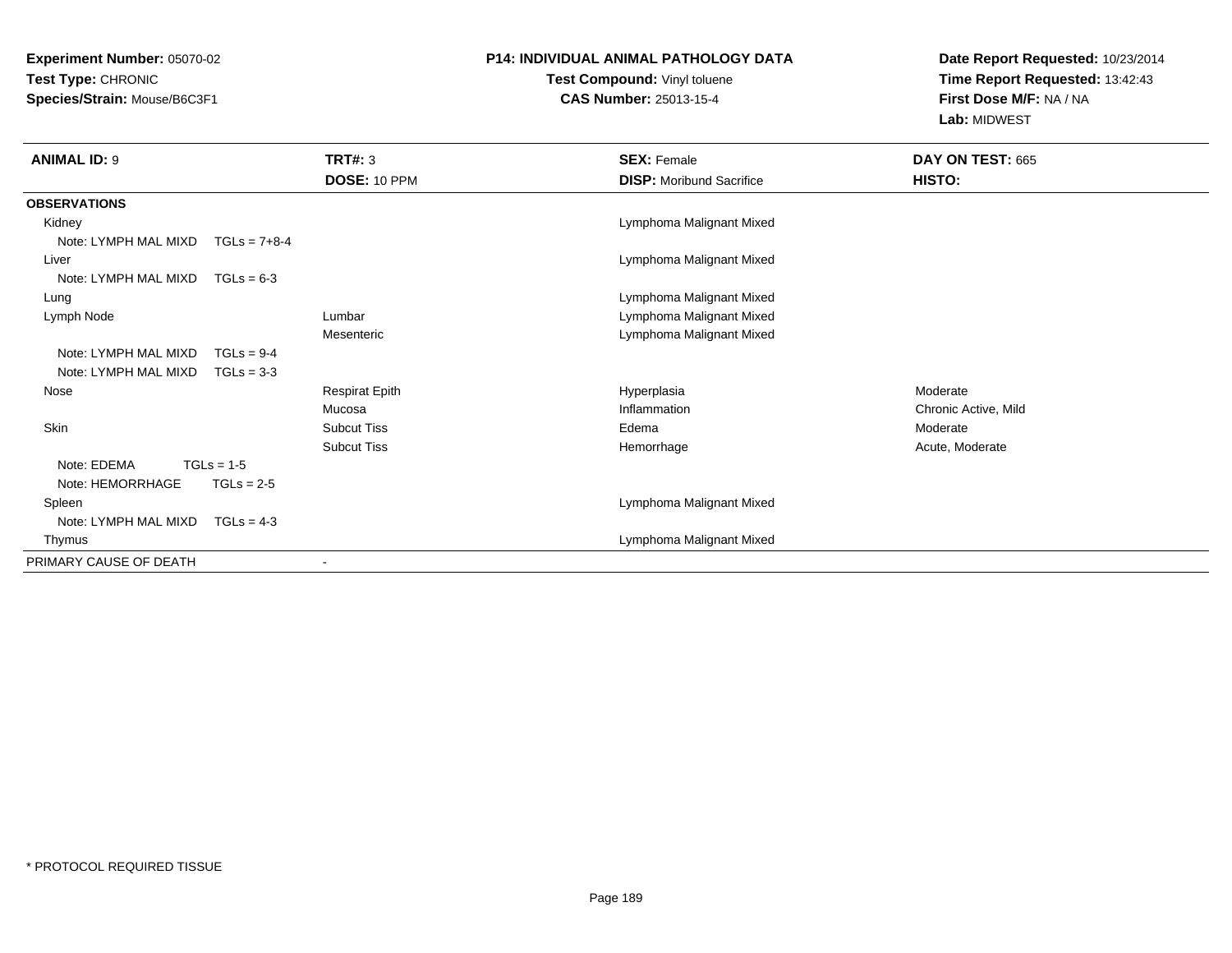| Experiment Number: 05070-02                                   |                               | <b>P14: INDIVIDUAL ANIMAL PATHOLOGY DATA</b> | Date Report Requested: 10/23/2014 |  |
|---------------------------------------------------------------|-------------------------------|----------------------------------------------|-----------------------------------|--|
| Test Type: CHRONIC                                            |                               | Test Compound: Vinyl toluene                 | Time Report Requested: 13:42:43   |  |
| Species/Strain: Mouse/B6C3F1                                  | <b>CAS Number: 25013-15-4</b> |                                              | First Dose M/F: NA / NA           |  |
|                                                               |                               |                                              | Lab: MIDWEST                      |  |
| <b>ANIMAL ID: 10</b>                                          | <b>TRT#: 1</b>                | <b>SEX: Female</b>                           | DAY ON TEST: 732                  |  |
|                                                               | <b>DOSE: CONTROL</b>          | <b>DISP: Terminal Sacrifice</b>              | HISTO:                            |  |
|                                                               |                               | ORGAN AND ACCOUNTABLE SITE STATUS            |                                   |  |
| <b>NORMAL</b>                                                 |                               |                                              |                                   |  |
| Adrenal Gland - Cortex                                        | Adrenal Gland - Medulla       | <b>Bone</b>                                  | <b>Bone Marrow</b>                |  |
| Esophagus                                                     | Intestine Large - Cecum       | Intestine Large - Colon                      | Intestine Large - Rectum          |  |
| Intestine Small - Duodenum                                    | Intestine Small - Ileum       | Islets, Pancreatic                           | Larynx                            |  |
| <b>Mammary Gland</b>                                          | Nose                          | Parathyroid Gland                            | <b>Pituitary Gland</b>            |  |
| Skin                                                          | Spleen                        | Stomach - Forestomach                        | Stomach - Glandular               |  |
| Thymus                                                        | <b>Thyroid Gland</b>          | Trachea                                      |                                   |  |
| <b>OBSERVATIONS</b>                                           |                               |                                              |                                   |  |
| <b>Adrenal Gland</b>                                          | Capsule                       | Hyperplasia                                  | Multifocal, Moderate              |  |
| <b>Brain</b>                                                  |                               | Mineralization                               | Multifocal, Mild                  |  |
| Gallbladder                                                   |                               | <b>Infiltration Cellular</b>                 | Lymphocyte, Minimal               |  |
| Heart                                                         | Valve                         | Pigmentation                                 | Hemosiderin, Multifocal, Mild     |  |
| <b>Intestine Small</b>                                        | Peyers Patch                  | Lymphoma Malignant Lymphocytic               |                                   |  |
| Note: LYMPH MAL LYMP<br>$TGLs = 2-3+3.1$                      |                               |                                              |                                   |  |
| Kidney                                                        |                               | Lymphoma Malignant Lymphocytic               |                                   |  |
| <b>Lacrimal Gland</b>                                         |                               | <b>Infiltration Cellular</b>                 | Lymphocyte, Focal, Mild           |  |
| Liver                                                         |                               | Hepatocellular Carcinoma                     |                                   |  |
|                                                               |                               | <b>Infiltration Cellular</b>                 | Lymphocyte, Multifocal, Minimal   |  |
| Note: HEPATOCLR CARC TGLs = 1-10,                             |                               |                                              |                                   |  |
| Lung                                                          |                               | <b>Infiltration Cellular</b>                 | Lymphocyte, Multifocal, Mild      |  |
| Lymph Node                                                    | Mesenteric                    | Hyperplasia                                  | Lymphoid, Mild                    |  |
| Nose                                                          |                               |                                              |                                   |  |
| Note: MODERATE RETENTION OF SECRETION IN OLFACTORY EPITHELIUM |                               |                                              |                                   |  |
| Ovary                                                         |                               | Cyst                                         | Marked                            |  |
| Note: CYST<br>$TGLs = 3-8$                                    |                               |                                              |                                   |  |
| Pancreas                                                      |                               | Lymphoma Malignant Lymphocytic               |                                   |  |
| Salivary Glands                                               |                               | Lymphoma Malignant Lymphocytic               |                                   |  |
| <b>Urinary Bladder</b>                                        |                               | <b>Infiltration Cellular</b>                 | Lymphocyte, Multifocal, Minimal   |  |
| <b>Uterus</b>                                                 |                               | Hyperplasia                                  | Cystic, Mild                      |  |
| Note: HYPERPLASIA<br>$TGLs = 4-8,$                            |                               |                                              |                                   |  |
| PRIMARY CAUSE OF DEATH                                        |                               |                                              |                                   |  |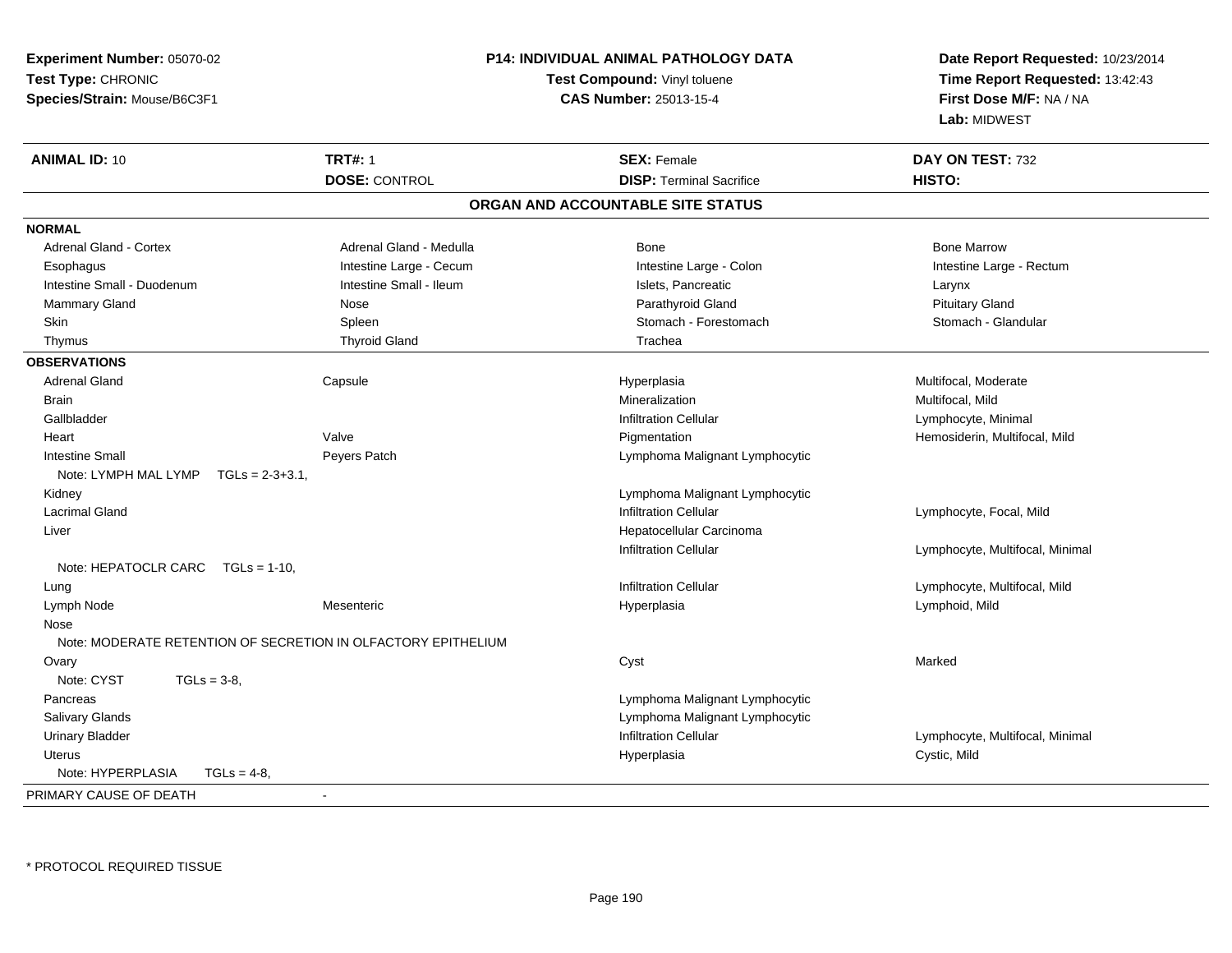| Experiment Number: 05070-02<br>Test Type: CHRONIC<br>Species/Strain: Mouse/B6C3F1 |                         | <b>P14: INDIVIDUAL ANIMAL PATHOLOGY DATA</b><br>Test Compound: Vinyl toluene<br><b>CAS Number: 25013-15-4</b> | Date Report Requested: 10/23/2014<br>Time Report Requested: 13:42:43<br>First Dose M/F: NA / NA<br>Lab: MIDWEST |  |
|-----------------------------------------------------------------------------------|-------------------------|---------------------------------------------------------------------------------------------------------------|-----------------------------------------------------------------------------------------------------------------|--|
| <b>ANIMAL ID: 10</b>                                                              | TRT#: 2                 | <b>SEX: Female</b>                                                                                            | <b>DAY ON TEST: 3</b>                                                                                           |  |
|                                                                                   | DOSE: 25 PPM            | <b>DISP:</b> Accidentally Killed                                                                              | HISTO:                                                                                                          |  |
|                                                                                   |                         | ORGAN AND ACCOUNTABLE SITE STATUS                                                                             |                                                                                                                 |  |
| <b>NORMAL</b>                                                                     |                         |                                                                                                               |                                                                                                                 |  |
| Adrenal Gland - Cortex                                                            | Adrenal Gland - Medulla | <b>Brain</b>                                                                                                  | Esophagus                                                                                                       |  |
| Heart                                                                             | Islets, Pancreatic      | Kidney                                                                                                        | Liver                                                                                                           |  |
| Lung                                                                              | Nose                    | Pancreas                                                                                                      | <b>Pituitary Gland</b>                                                                                          |  |
| Salivary Glands                                                                   | <b>Skin</b>             | Stomach - Glandular                                                                                           | Trachea                                                                                                         |  |
| <b>Uterus</b>                                                                     |                         |                                                                                                               |                                                                                                                 |  |
| <b>MISSING</b>                                                                    |                         |                                                                                                               |                                                                                                                 |  |
| <b>Bone</b>                                                                       | <b>Bone Marrow</b>      | Larynx                                                                                                        | Lymph Node - Mandibular                                                                                         |  |
| Mammary Gland                                                                     | Ovary                   | Parathyroid Gland                                                                                             | Stomach - Forestomach                                                                                           |  |
| Thymus                                                                            | <b>Thyroid Gland</b>    | <b>Urinary Bladder</b>                                                                                        |                                                                                                                 |  |
| <b>AUTO PRECLUDES DIAG.</b>                                                       |                         |                                                                                                               |                                                                                                                 |  |
| Gallbladder                                                                       | Intestine Large         | Intestine Small                                                                                               |                                                                                                                 |  |
| <b>OBSERVATIONS</b>                                                               |                         |                                                                                                               |                                                                                                                 |  |
| Spleen                                                                            |                         | Depletion Lymphoid                                                                                            | Moderate                                                                                                        |  |
| PRIMARY CAUSE OF DEATH                                                            |                         |                                                                                                               |                                                                                                                 |  |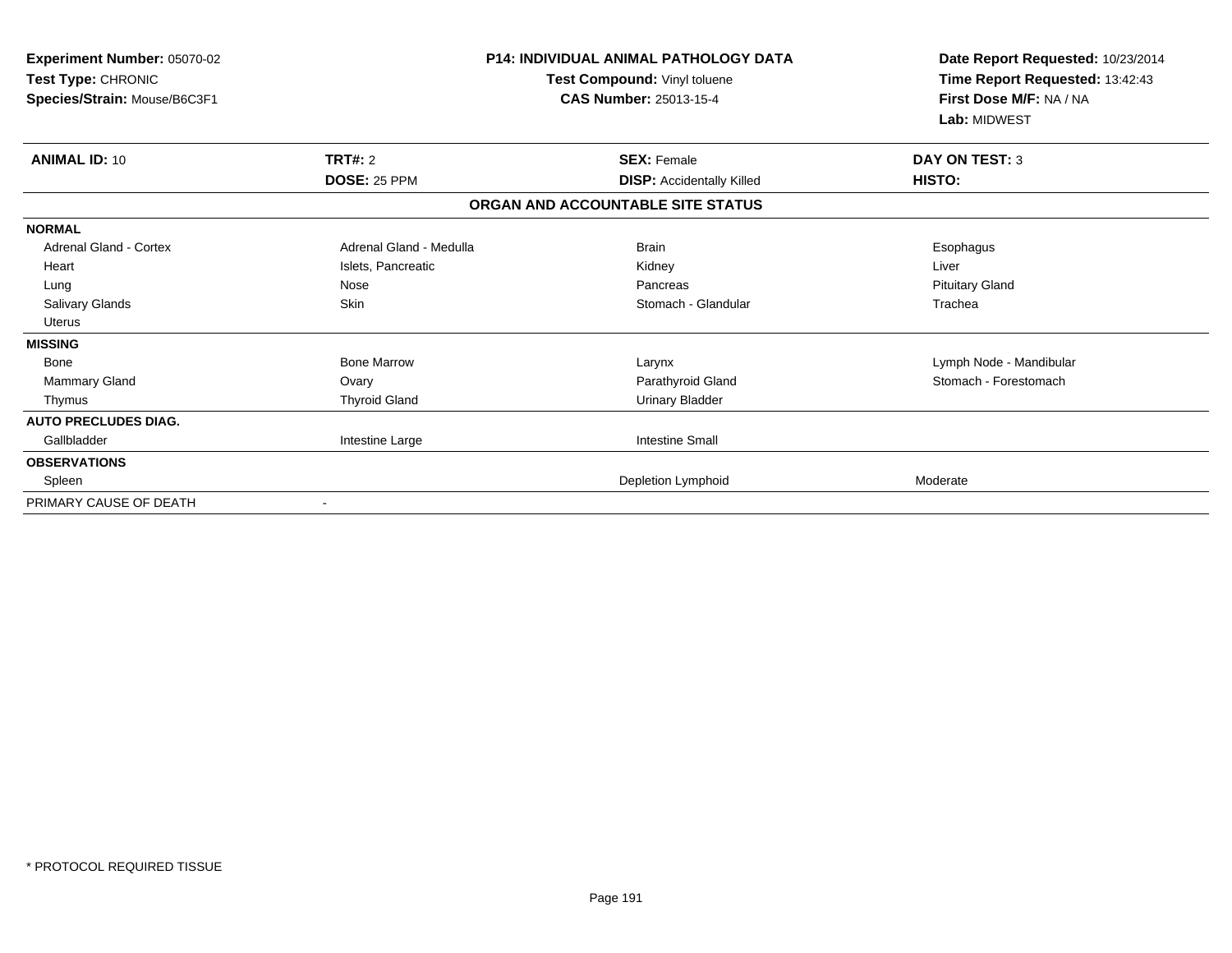| Experiment Number: 05070-02<br>Test Type: CHRONIC<br>Species/Strain: Mouse/B6C3F1 |                | <b>P14: INDIVIDUAL ANIMAL PATHOLOGY DATA</b><br>Test Compound: Vinyl toluene<br><b>CAS Number: 25013-15-4</b> |  | Date Report Requested: 10/23/2014<br>Time Report Requested: 13:42:43<br>First Dose M/F: NA / NA<br>Lab: MIDWEST |                          |
|-----------------------------------------------------------------------------------|----------------|---------------------------------------------------------------------------------------------------------------|--|-----------------------------------------------------------------------------------------------------------------|--------------------------|
| <b>ANIMAL ID: 10</b>                                                              |                | TRT#: 3                                                                                                       |  | <b>SEX: Female</b>                                                                                              | DAY ON TEST: 693         |
|                                                                                   |                | DOSE: 10 PPM                                                                                                  |  | <b>DISP:</b> Moribund Sacrifice                                                                                 | HISTO:                   |
|                                                                                   |                |                                                                                                               |  | ORGAN AND ACCOUNTABLE SITE STATUS                                                                               |                          |
| <b>NORMAL</b>                                                                     |                |                                                                                                               |  |                                                                                                                 |                          |
| Skin                                                                              |                |                                                                                                               |  |                                                                                                                 |                          |
| <b>OBSERVATIONS</b>                                                               |                |                                                                                                               |  |                                                                                                                 |                          |
| Kidney                                                                            |                |                                                                                                               |  | Lymphoma Malignant Histiocytic                                                                                  |                          |
| Liver                                                                             |                |                                                                                                               |  | Lymphoma Malignant Histiocytic                                                                                  |                          |
| Note: LYMPH MAL HIST                                                              | $TGLs = 3+4-3$ |                                                                                                               |  |                                                                                                                 |                          |
| Lung                                                                              |                |                                                                                                               |  | Lymphoma Malignant Histiocytic                                                                                  |                          |
| Nose                                                                              |                | <b>Respirat Epith</b>                                                                                         |  | Hyperplasia                                                                                                     | Marked                   |
|                                                                                   |                | Mucosa                                                                                                        |  | Inflammation                                                                                                    | Chronic Active, Moderate |
| Spleen                                                                            |                |                                                                                                               |  | Hematopoietic Cell Proliferation                                                                                | Marked                   |
|                                                                                   |                |                                                                                                               |  | Lymphoma Malignant Histiocytic                                                                                  |                          |
| Note: HEMA CELL PROL                                                              | $TGLs = 2-3$   |                                                                                                               |  |                                                                                                                 |                          |
| Note: LYMPH MAL HIST                                                              | $TGLs = 2-3$   |                                                                                                               |  |                                                                                                                 |                          |
| PRIMARY CAUSE OF DEATH                                                            |                |                                                                                                               |  |                                                                                                                 |                          |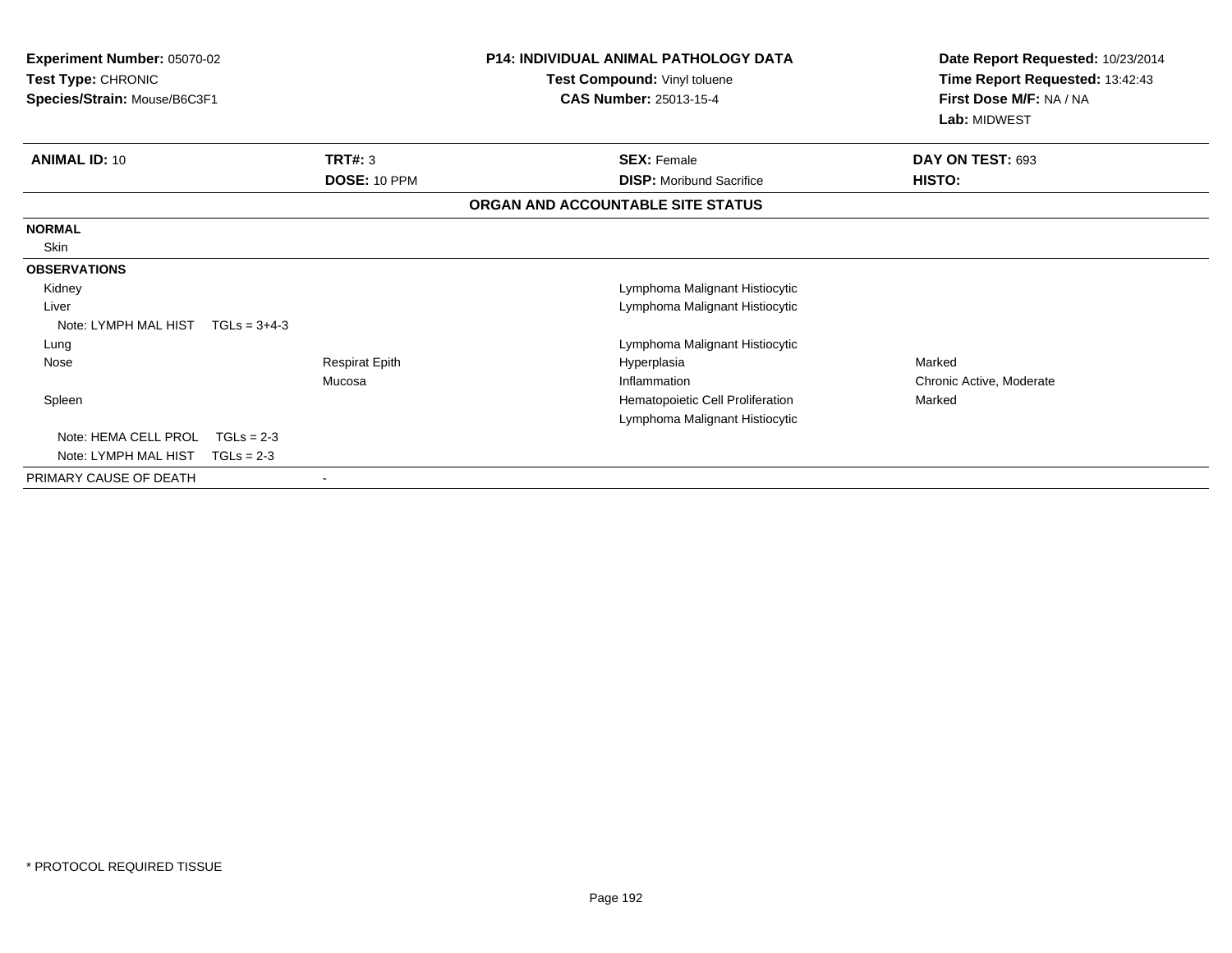| Experiment Number: 05070-02<br>Test Type: CHRONIC<br>Species/Strain: Mouse/B6C3F1 |                         | <b>P14: INDIVIDUAL ANIMAL PATHOLOGY DATA</b><br>Test Compound: Vinyl toluene<br><b>CAS Number: 25013-15-4</b> | Date Report Requested: 10/23/2014<br>Time Report Requested: 13:42:43<br>First Dose M/F: NA / NA<br>Lab: MIDWEST |
|-----------------------------------------------------------------------------------|-------------------------|---------------------------------------------------------------------------------------------------------------|-----------------------------------------------------------------------------------------------------------------|
| <b>ANIMAL ID: 11</b>                                                              | <b>TRT#: 1</b>          | <b>SEX: Female</b>                                                                                            | DAY ON TEST: 732                                                                                                |
|                                                                                   | <b>DOSE: CONTROL</b>    | <b>DISP: Terminal Sacrifice</b>                                                                               | HISTO:                                                                                                          |
|                                                                                   |                         | ORGAN AND ACCOUNTABLE SITE STATUS                                                                             |                                                                                                                 |
| <b>NORMAL</b>                                                                     |                         |                                                                                                               |                                                                                                                 |
| Adrenal Gland - Medulla                                                           | <b>Bone Marrow</b>      | Esophagus                                                                                                     | Gallbladder                                                                                                     |
| Heart                                                                             | Intestine Large - Cecum | Intestine Large - Colon                                                                                       | Intestine Large - Rectum                                                                                        |
| Intestine Small - Duodenum                                                        | Intestine Small - Ileum | Intestine Small - Jejunum                                                                                     | Islets, Pancreatic                                                                                              |
| Larynx                                                                            | Mammary Gland           | Nose                                                                                                          | Pancreas                                                                                                        |
| <b>Pituitary Gland</b>                                                            | <b>Skin</b>             | Stomach - Forestomach                                                                                         | Stomach - Glandular                                                                                             |
| Thymus                                                                            | <b>Thyroid Gland</b>    | Trachea                                                                                                       |                                                                                                                 |
| <b>MISSING</b>                                                                    |                         |                                                                                                               |                                                                                                                 |
| Parathyroid Gland                                                                 |                         |                                                                                                               |                                                                                                                 |
| <b>OBSERVATIONS</b>                                                               |                         |                                                                                                               |                                                                                                                 |
| <b>Adrenal Gland</b>                                                              | Cortex                  | Degeneration                                                                                                  | Fatty, Focal, Moderate                                                                                          |
|                                                                                   | Capsule                 | Hyperplasia                                                                                                   | Multifocal, Mild                                                                                                |
| Bone                                                                              |                         | Fibrous Osteodystrophy                                                                                        | Moderate                                                                                                        |
| Note: IN MAXILLA AS WELL AS FEMUR                                                 |                         |                                                                                                               |                                                                                                                 |
| <b>Brain</b>                                                                      |                         | Mineralization                                                                                                | Multifocal, Mild                                                                                                |
| Kidney                                                                            |                         | <b>Infiltration Cellular</b>                                                                                  | Lymphocyte, Multifocal, Moderate                                                                                |
| Note: INFILTRAT CELL TGLs = 2-6,                                                  |                         |                                                                                                               |                                                                                                                 |
| <b>Lacrimal Gland</b>                                                             |                         | <b>Infiltration Cellular</b>                                                                                  | Lymphocyte, Mild                                                                                                |
| Liver                                                                             | <b>Bile Duct</b>        | Hyperplasia                                                                                                   | Focal, Minimal                                                                                                  |
| Lung                                                                              |                         | <b>Infiltration Cellular</b>                                                                                  | Lymphocyte, Multifocal, Mild                                                                                    |
| Lymph Node                                                                        | Mesenteric              | Hyperplasia                                                                                                   | Lymphoid, Mild                                                                                                  |
|                                                                                   | Mandibular              | Pigmentation                                                                                                  | Hemosiderin, Diffuse, Moderate                                                                                  |
| Nose                                                                              |                         |                                                                                                               |                                                                                                                 |
| Note: MILD RETENTION OF SECRETION IN OLFACTORY EPITHELIUM                         |                         |                                                                                                               |                                                                                                                 |
| Ovary                                                                             |                         | Hemangioma                                                                                                    |                                                                                                                 |
| Note: HEMANGIOMA<br>$TGLs = 1-8$ ,                                                |                         |                                                                                                               |                                                                                                                 |
| Salivary Glands                                                                   |                         | <b>Infiltration Cellular</b>                                                                                  | Lymphocyte, Multifocal, Moderate                                                                                |
| Spleen                                                                            |                         | Angiectasis                                                                                                   | Mild                                                                                                            |
| <b>Urinary Bladder</b>                                                            |                         | <b>Infiltration Cellular</b>                                                                                  | Lymphocyte, Multifocal, Moderate                                                                                |
| Uterus                                                                            |                         | Hyperplasia                                                                                                   | Cystic, Moderate                                                                                                |

PRIMARY CAUSE OF DEATH-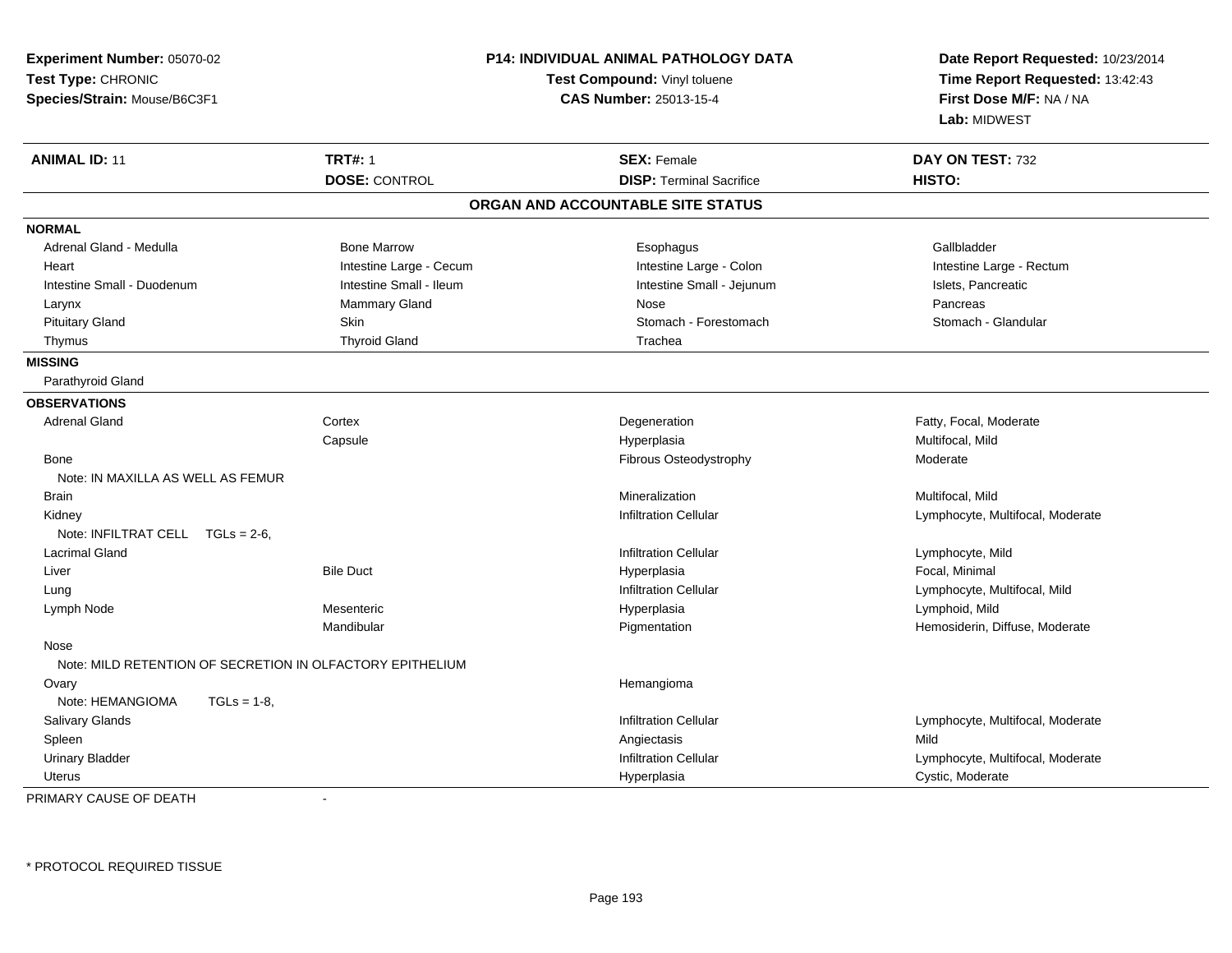| <b>Experiment Number: 05070-02</b><br><b>Test Type: CHRONIC</b><br>Species/Strain: Mouse/B6C3F1 |                                        | <b>P14: INDIVIDUAL ANIMAL PATHOLOGY DATA</b><br>Test Compound: Vinyl toluene<br><b>CAS Number: 25013-15-4</b> | Date Report Requested: 10/23/2014<br>Time Report Requested: 13:42:43<br>First Dose M/F: NA / NA<br>Lab: MIDWEST |  |
|-------------------------------------------------------------------------------------------------|----------------------------------------|---------------------------------------------------------------------------------------------------------------|-----------------------------------------------------------------------------------------------------------------|--|
| <b>ANIMAL ID: 11</b>                                                                            | <b>TRT#: 1</b><br><b>DOSE: CONTROL</b> | <b>SEX: Female</b><br><b>DISP: Terminal Sacrifice</b>                                                         | DAY ON TEST: 732<br><b>HISTO:</b>                                                                               |  |
|                                                                                                 |                                        | <b>ORGAN AND ACCOUNTABLE SITE STATUS</b>                                                                      |                                                                                                                 |  |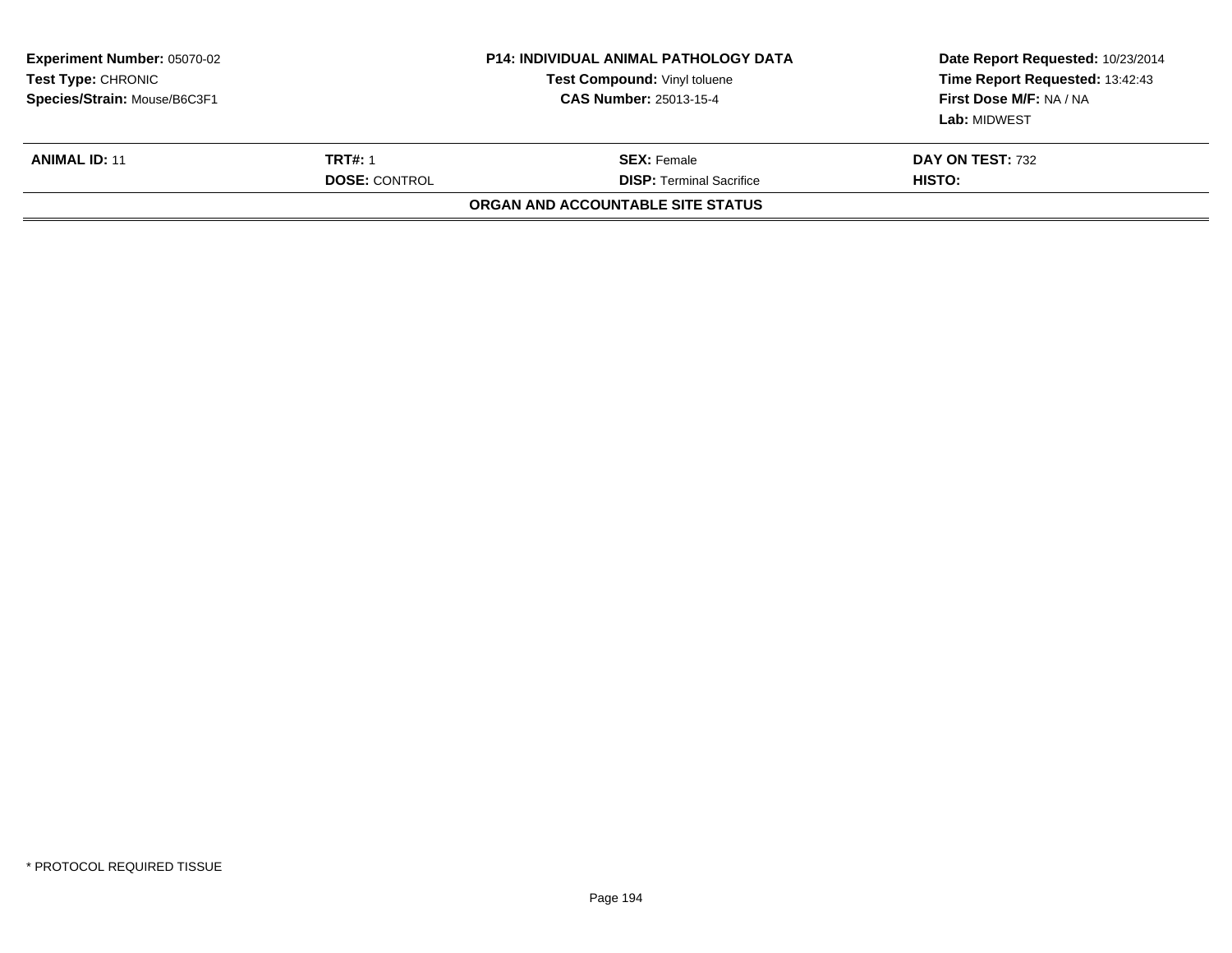| Experiment Number: 05070-02   | <b>P14: INDIVIDUAL ANIMAL PATHOLOGY DATA</b><br>Test Compound: Vinyl toluene |                                   | Date Report Requested: 10/23/2014 |  |
|-------------------------------|------------------------------------------------------------------------------|-----------------------------------|-----------------------------------|--|
| Test Type: CHRONIC            |                                                                              |                                   | Time Report Requested: 13:42:43   |  |
| Species/Strain: Mouse/B6C3F1  |                                                                              | <b>CAS Number: 25013-15-4</b>     | First Dose M/F: NA / NA           |  |
|                               |                                                                              |                                   | Lab: MIDWEST                      |  |
| <b>ANIMAL ID: 11</b>          | <b>TRT#: 2</b>                                                               | <b>SEX: Female</b>                | DAY ON TEST: 733                  |  |
|                               | DOSE: 25 PPM                                                                 | <b>DISP: Terminal Sacrifice</b>   | HISTO:                            |  |
|                               |                                                                              | ORGAN AND ACCOUNTABLE SITE STATUS |                                   |  |
| <b>NORMAL</b>                 |                                                                              |                                   |                                   |  |
| <b>Adrenal Gland - Cortex</b> | Adrenal Gland - Medulla                                                      | <b>Bone Marrow</b>                | Esophagus                         |  |
| Gallbladder                   | Heart                                                                        | Intestine Large - Cecum           | Intestine Large - Colon           |  |
| Intestine Large - Rectum      | Intestine Small - Duodenum                                                   | Intestine Small - Ileum           | Intestine Small - Jejunum         |  |
| Islets, Pancreatic            | Kidney                                                                       | Larynx                            | Liver                             |  |
| Lymph Node - Mandibular       | <b>Mammary Gland</b>                                                         | Pancreas                          | <b>Pituitary Gland</b>            |  |
| <b>Salivary Glands</b>        | Skin                                                                         | Spleen                            | Stomach - Forestomach             |  |
| Stomach - Glandular           | Thymus                                                                       | <b>Thyroid Gland</b>              | Trachea                           |  |
| <b>Urinary Bladder</b>        |                                                                              |                                   |                                   |  |
| <b>MISSING</b>                |                                                                              |                                   |                                   |  |
| Lymph Node - Mesenteric       | Parathyroid Gland                                                            |                                   |                                   |  |
| <b>OBSERVATIONS</b>           |                                                                              |                                   |                                   |  |
| <b>Adrenal Gland</b>          | Capsule                                                                      | Hyperplasia                       | Multifocal, Moderate              |  |
| <b>Bone</b>                   |                                                                              | Fibrous Osteodystrophy            | Mild                              |  |
| Brain                         |                                                                              | Mineralization                    | Multifocal, Minimal               |  |
| Lung                          | Alveolus, Bronchiole                                                         | Inflammation                      | Chronic Active, Multifocal, Mild  |  |
| Nose                          | <b>Respirat Epith</b>                                                        | Hyperplasia                       | Marked                            |  |
|                               | Mucosa                                                                       | Inflammation                      | Chronic Active, Moderate          |  |
| Ovary                         |                                                                              | Angiectasis                       | Minimal                           |  |
| <b>Uterus</b>                 |                                                                              | Hyperplasia                       | Cystic, Minimal                   |  |
| PRIMARY CAUSE OF DEATH        | $\blacksquare$                                                               |                                   |                                   |  |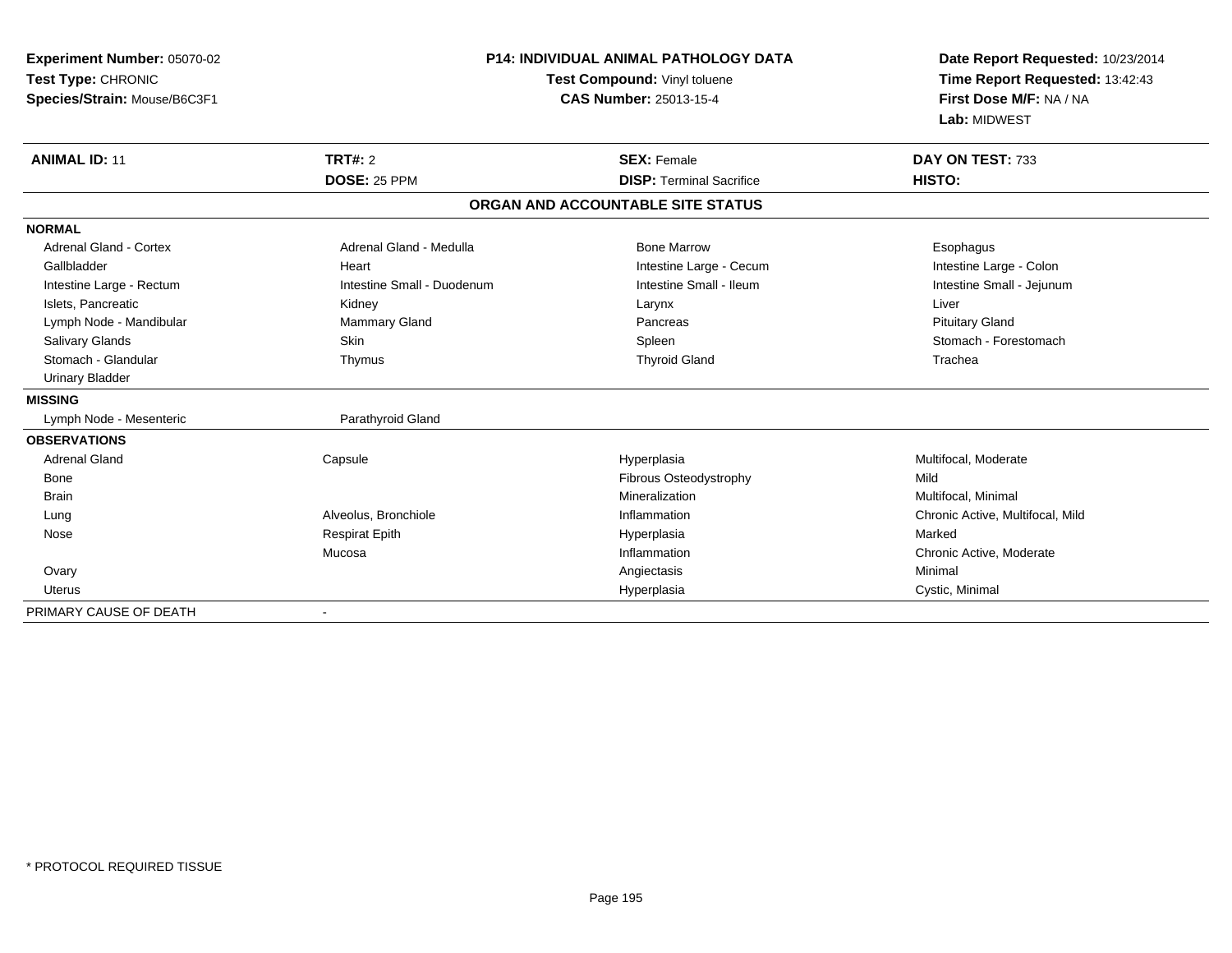| Experiment Number: 05070-02<br>Test Type: CHRONIC<br>Species/Strain: Mouse/B6C3F1 |                       | <b>P14: INDIVIDUAL ANIMAL PATHOLOGY DATA</b><br>Test Compound: Vinyl toluene<br><b>CAS Number: 25013-15-4</b> | Date Report Requested: 10/23/2014<br>Time Report Requested: 13:42:43<br>First Dose M/F: NA / NA<br>Lab: MIDWEST |
|-----------------------------------------------------------------------------------|-----------------------|---------------------------------------------------------------------------------------------------------------|-----------------------------------------------------------------------------------------------------------------|
| <b>ANIMAL ID: 11</b>                                                              | TRT#: 3               | <b>SEX: Female</b>                                                                                            | DAY ON TEST: 733                                                                                                |
|                                                                                   | DOSE: 10 PPM          | <b>DISP: Terminal Sacrifice</b>                                                                               | <b>HISTO:</b>                                                                                                   |
|                                                                                   |                       | ORGAN AND ACCOUNTABLE SITE STATUS                                                                             |                                                                                                                 |
| <b>NORMAL</b>                                                                     |                       |                                                                                                               |                                                                                                                 |
| Lung                                                                              | Skin                  |                                                                                                               |                                                                                                                 |
| <b>OBSERVATIONS</b>                                                               |                       |                                                                                                               |                                                                                                                 |
| Nose                                                                              | <b>Respirat Epith</b> | Hyperplasia                                                                                                   | Moderate                                                                                                        |
|                                                                                   | Mucosa                | Inflammation                                                                                                  | Chronic Active, Mild                                                                                            |
| PRIMARY CAUSE OF DEATH                                                            |                       |                                                                                                               |                                                                                                                 |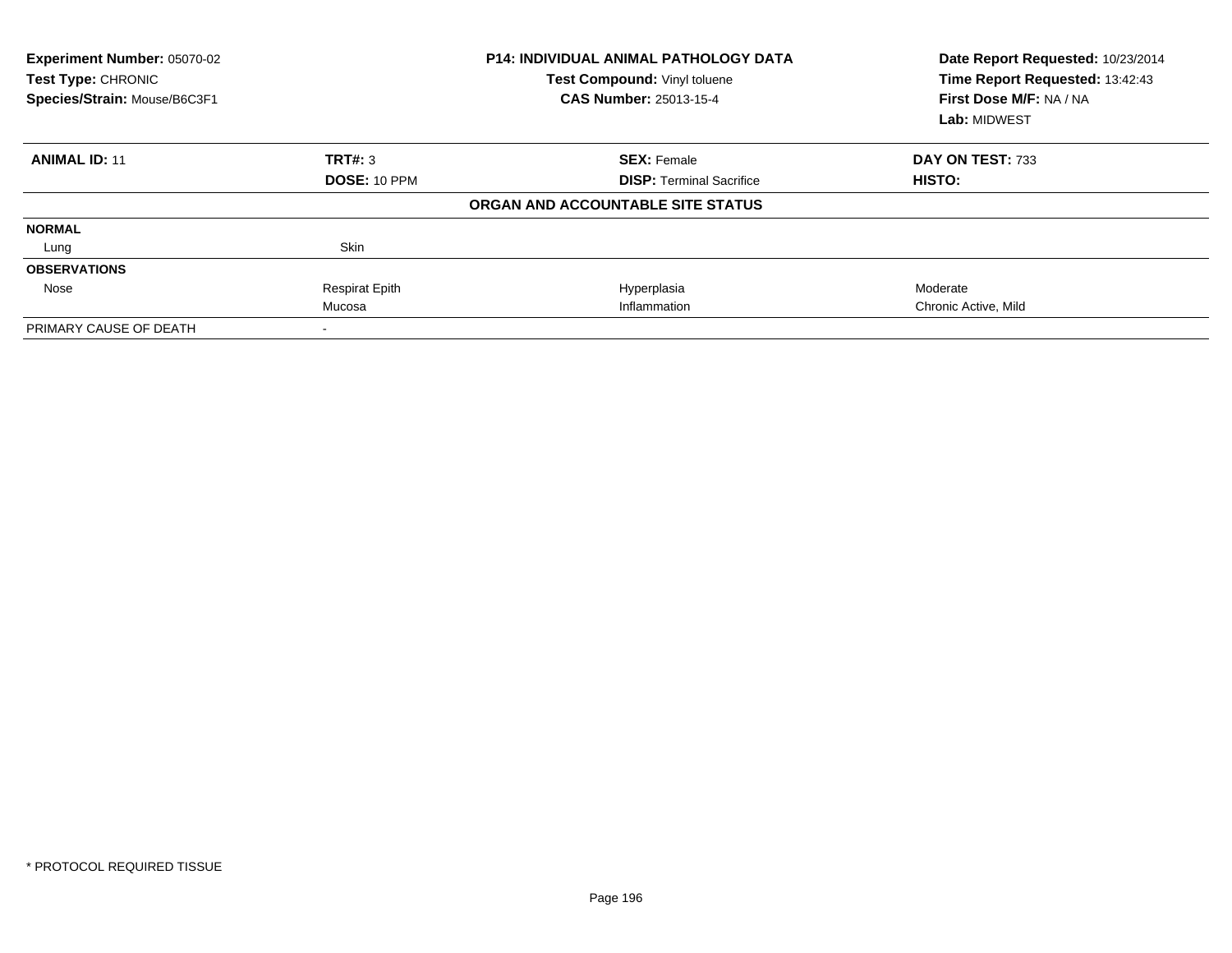| <b>Experiment Number: 05070-02</b><br>Test Type: CHRONIC<br>Species/Strain: Mouse/B6C3F1 |                          | <b>P14: INDIVIDUAL ANIMAL PATHOLOGY DATA</b><br>Test Compound: Vinyl toluene<br><b>CAS Number: 25013-15-4</b> | Date Report Requested: 10/23/2014<br>Time Report Requested: 13:42:43<br>First Dose M/F: NA / NA<br>Lab: MIDWEST |
|------------------------------------------------------------------------------------------|--------------------------|---------------------------------------------------------------------------------------------------------------|-----------------------------------------------------------------------------------------------------------------|
| <b>ANIMAL ID: 12</b>                                                                     | <b>TRT#: 1</b>           | <b>SEX: Female</b>                                                                                            | DAY ON TEST: 731                                                                                                |
|                                                                                          | <b>DOSE: CONTROL</b>     | <b>DISP: Terminal Sacrifice</b>                                                                               | HISTO:                                                                                                          |
|                                                                                          |                          | ORGAN AND ACCOUNTABLE SITE STATUS                                                                             |                                                                                                                 |
| <b>NORMAL</b>                                                                            |                          |                                                                                                               |                                                                                                                 |
| <b>Adrenal Gland - Cortex</b>                                                            | Adrenal Gland - Medulla  | <b>Bone Marrow</b>                                                                                            | <b>Brain</b>                                                                                                    |
| Esophagus                                                                                | Gallbladder              | Heart                                                                                                         | Intestine Large - Cecum                                                                                         |
| Intestine Large - Colon                                                                  | Intestine Large - Rectum | Intestine Small - Duodenum                                                                                    | Intestine Small - Ileum                                                                                         |
| Intestine Small - Jejunum                                                                | Islets, Pancreatic       | Kidney                                                                                                        | Larynx                                                                                                          |
| Liver                                                                                    | Lymph Node - Mandibular  | Lymph Node - Mesenteric                                                                                       | <b>Mammary Gland</b>                                                                                            |
| Nose                                                                                     | Ovary                    | Pancreas                                                                                                      | Skin                                                                                                            |
| Spleen                                                                                   | Stomach - Forestomach    | Stomach - Glandular                                                                                           | Thymus                                                                                                          |
| <b>Thyroid Gland</b>                                                                     | Trachea                  |                                                                                                               |                                                                                                                 |
| <b>MISSING</b>                                                                           |                          |                                                                                                               |                                                                                                                 |
| Parathyroid Gland                                                                        |                          |                                                                                                               |                                                                                                                 |
| <b>OBSERVATIONS</b>                                                                      |                          |                                                                                                               |                                                                                                                 |
| <b>Adrenal Gland</b>                                                                     | Capsule                  | Hyperplasia                                                                                                   | Multifocal, Marked                                                                                              |
| <b>Bone</b>                                                                              |                          | Fibrous Osteodystrophy                                                                                        | Mild                                                                                                            |
| Lung                                                                                     |                          | <b>Infiltration Cellular</b>                                                                                  | Lymphocyte, Multifocal, Mild                                                                                    |
| Mesentery                                                                                |                          | <b>Infiltration Cellular</b>                                                                                  | Lymphocyte, Multifocal, Moderate                                                                                |
| <b>Pituitary Gland</b>                                                                   | <b>Pars Distalis</b>     | Angiectasis                                                                                                   | Focal, Mild                                                                                                     |
| Salivary Glands                                                                          |                          | <b>Infiltration Cellular</b>                                                                                  | Lymphocyte, Multifocal, Mild                                                                                    |
| <b>Urinary Bladder</b>                                                                   |                          | <b>Infiltration Cellular</b>                                                                                  | Lymphocyte, Multifocal, Marked                                                                                  |
| <b>Uterus</b>                                                                            |                          | Hyperplasia                                                                                                   | Cystic, Minimal                                                                                                 |
| Note: HYPERPLASIA<br>$TGLs = 2-8$                                                        |                          |                                                                                                               |                                                                                                                 |
| PRIMARY CAUSE OF DEATH                                                                   |                          |                                                                                                               |                                                                                                                 |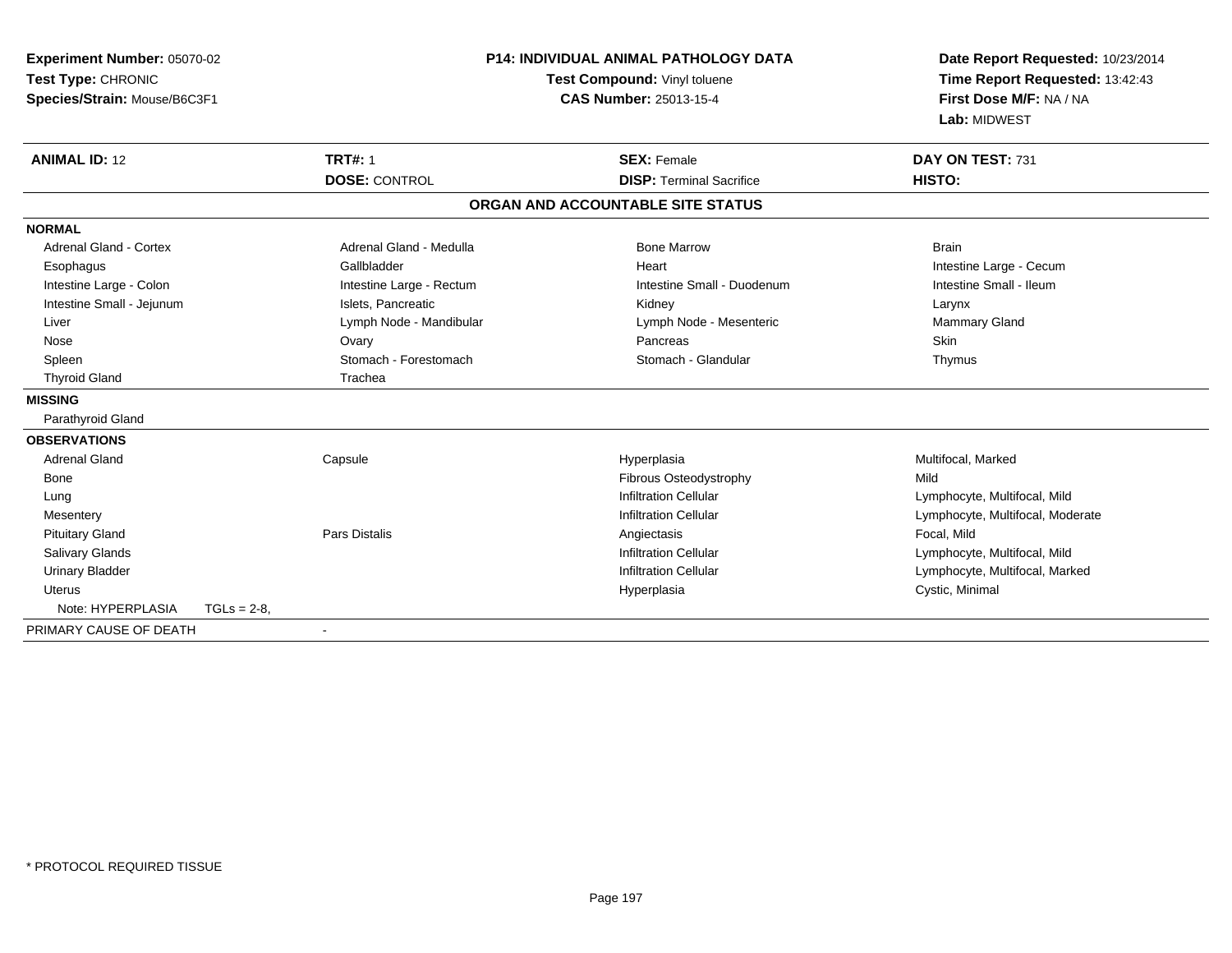| Experiment Number: 05070-02<br>Test Type: CHRONIC<br>Species/Strain: Mouse/B6C3F1<br><b>ANIMAL ID: 12</b> | <b>TRT#: 2</b>            | <b>P14: INDIVIDUAL ANIMAL PATHOLOGY DATA</b><br>Test Compound: Vinyl toluene<br><b>CAS Number: 25013-15-4</b><br><b>SEX: Female</b> |                                  |
|-----------------------------------------------------------------------------------------------------------|---------------------------|-------------------------------------------------------------------------------------------------------------------------------------|----------------------------------|
|                                                                                                           | <b>DOSE: 25 PPM</b>       | <b>DISP:</b> Terminal Sacrifice                                                                                                     | HISTO:                           |
|                                                                                                           |                           | ORGAN AND ACCOUNTABLE SITE STATUS                                                                                                   |                                  |
| <b>NORMAL</b>                                                                                             |                           |                                                                                                                                     |                                  |
| <b>Adrenal Gland - Cortex</b>                                                                             | Adrenal Gland - Medulla   | Bone                                                                                                                                | <b>Bone Marrow</b>               |
| <b>Brain</b>                                                                                              | Esophagus                 | Gallbladder                                                                                                                         | Heart                            |
| Intestine Large - Cecum                                                                                   | Intestine Large - Colon   | Intestine Large - Rectum                                                                                                            | Intestine Small - Duodenum       |
| Intestine Small - Ileum                                                                                   | Intestine Small - Jejunum | Islets. Pancreatic                                                                                                                  | Kidney                           |
| Larynx                                                                                                    | Lymph Node - Mandibular   | Lymph Node - Mesenteric                                                                                                             | Mammary Gland                    |
| Ovary                                                                                                     | <b>Pituitary Gland</b>    | <b>Skin</b>                                                                                                                         | Spleen                           |
| Stomach - Forestomach                                                                                     | Stomach - Glandular       | <b>Thyroid Gland</b>                                                                                                                | Trachea                          |
| <b>MISSING</b>                                                                                            |                           |                                                                                                                                     |                                  |
| Parathyroid Gland                                                                                         |                           |                                                                                                                                     |                                  |
| <b>OBSERVATIONS</b>                                                                                       |                           |                                                                                                                                     |                                  |
| <b>Adrenal Gland</b>                                                                                      | Capsule                   | Hyperplasia                                                                                                                         | Diffuse, Marked                  |
| Liver                                                                                                     |                           | Inflammation                                                                                                                        | Subacute, Multifocal, Minimal    |
| Lung                                                                                                      | Alveolus, Bronchiole      | Inflammation                                                                                                                        | Chronic Active, Multifocal, Mild |
| Nose                                                                                                      | <b>Respirat Epith</b>     | Hyperplasia                                                                                                                         | Marked                           |
|                                                                                                           | Mucosa                    | Inflammation                                                                                                                        | Chronic Active, Marked           |
| Pancreas                                                                                                  |                           | <b>Infiltration Cellular</b>                                                                                                        | Lymphocyte, Multifocal, Minimal  |
| <b>Salivary Glands</b>                                                                                    |                           | Hyperplasia                                                                                                                         | Lymphoid, Moderate               |
| Thymus                                                                                                    |                           | Hyperplasia                                                                                                                         | Lymphoid, Mild                   |
| <b>Urinary Bladder</b>                                                                                    |                           | <b>Infiltration Cellular</b>                                                                                                        | Lymphocyte, Multifocal, Minimal  |
| <b>Uterus</b>                                                                                             |                           | Hyperplasia                                                                                                                         | Cystic, Minimal                  |
| PRIMARY CAUSE OF DEATH                                                                                    |                           |                                                                                                                                     |                                  |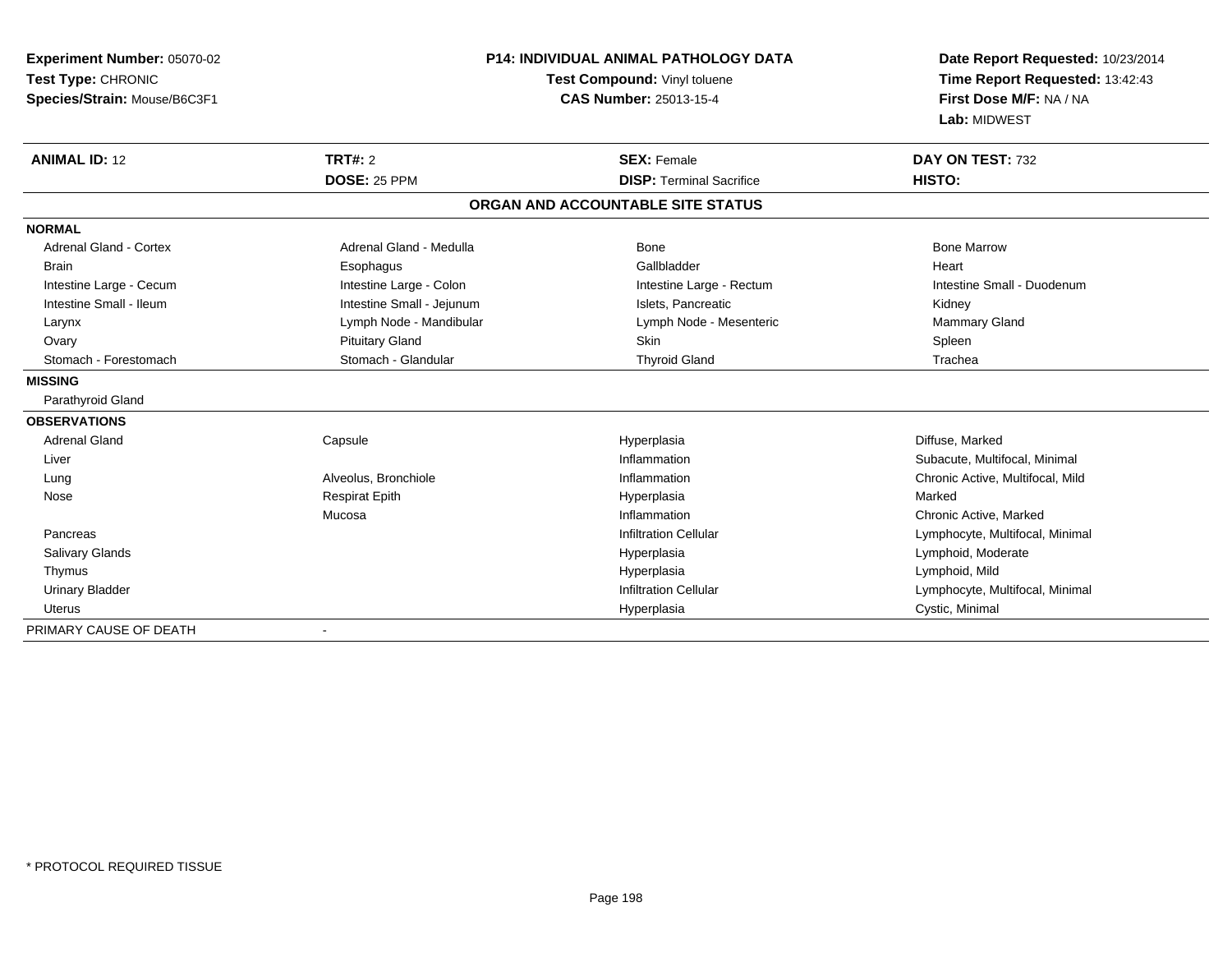| <b>Experiment Number: 05070-02</b><br>Test Type: CHRONIC<br>Species/Strain: Mouse/B6C3F1 |                                                   | <b>P14: INDIVIDUAL ANIMAL PATHOLOGY DATA</b><br>Test Compound: Vinyl toluene<br><b>CAS Number: 25013-15-4</b> | Date Report Requested: 10/23/2014<br>Time Report Requested: 13:42:43<br>First Dose M/F: NA / NA<br>Lab: MIDWEST |
|------------------------------------------------------------------------------------------|---------------------------------------------------|---------------------------------------------------------------------------------------------------------------|-----------------------------------------------------------------------------------------------------------------|
| <b>ANIMAL ID: 12</b>                                                                     | <b>TRT#: 3</b>                                    | <b>SEX: Female</b>                                                                                            | DAY ON TEST: 732                                                                                                |
|                                                                                          | DOSE: 10 PPM<br>ORGAN AND ACCOUNTABLE SITE STATUS | <b>DISP:</b> Terminal Sacrifice                                                                               | HISTO:                                                                                                          |
|                                                                                          |                                                   |                                                                                                               |                                                                                                                 |
| <b>NORMAL</b>                                                                            |                                                   |                                                                                                               |                                                                                                                 |
| Lung                                                                                     |                                                   |                                                                                                               |                                                                                                                 |
| <b>OBSERVATIONS</b>                                                                      |                                                   |                                                                                                               |                                                                                                                 |
| Fat<br>Mesentery                                                                         |                                                   | Necrosis                                                                                                      | Multifocal, Marked                                                                                              |
| Note: NECROSIS<br>$TGLs = 1-4$                                                           |                                                   |                                                                                                               |                                                                                                                 |
| Nose                                                                                     | <b>Respirat Epith</b>                             | Hyperplasia                                                                                                   | Moderate                                                                                                        |
|                                                                                          | Mucosa                                            | Inflammation                                                                                                  | Chronic Active, Mild                                                                                            |
| Ovary                                                                                    |                                                   | Cyst                                                                                                          | Mild                                                                                                            |
| Note: CYST<br>$TGLs = 3-3$                                                               |                                                   |                                                                                                               |                                                                                                                 |
| <b>Uterus</b>                                                                            |                                                   | Hyperplasia                                                                                                   | Cystic, Moderate                                                                                                |
| Note: HYPERPLASIA<br>$TGLs = 2-3$                                                        |                                                   |                                                                                                               |                                                                                                                 |
| PRIMARY CAUSE OF DEATH                                                                   |                                                   |                                                                                                               |                                                                                                                 |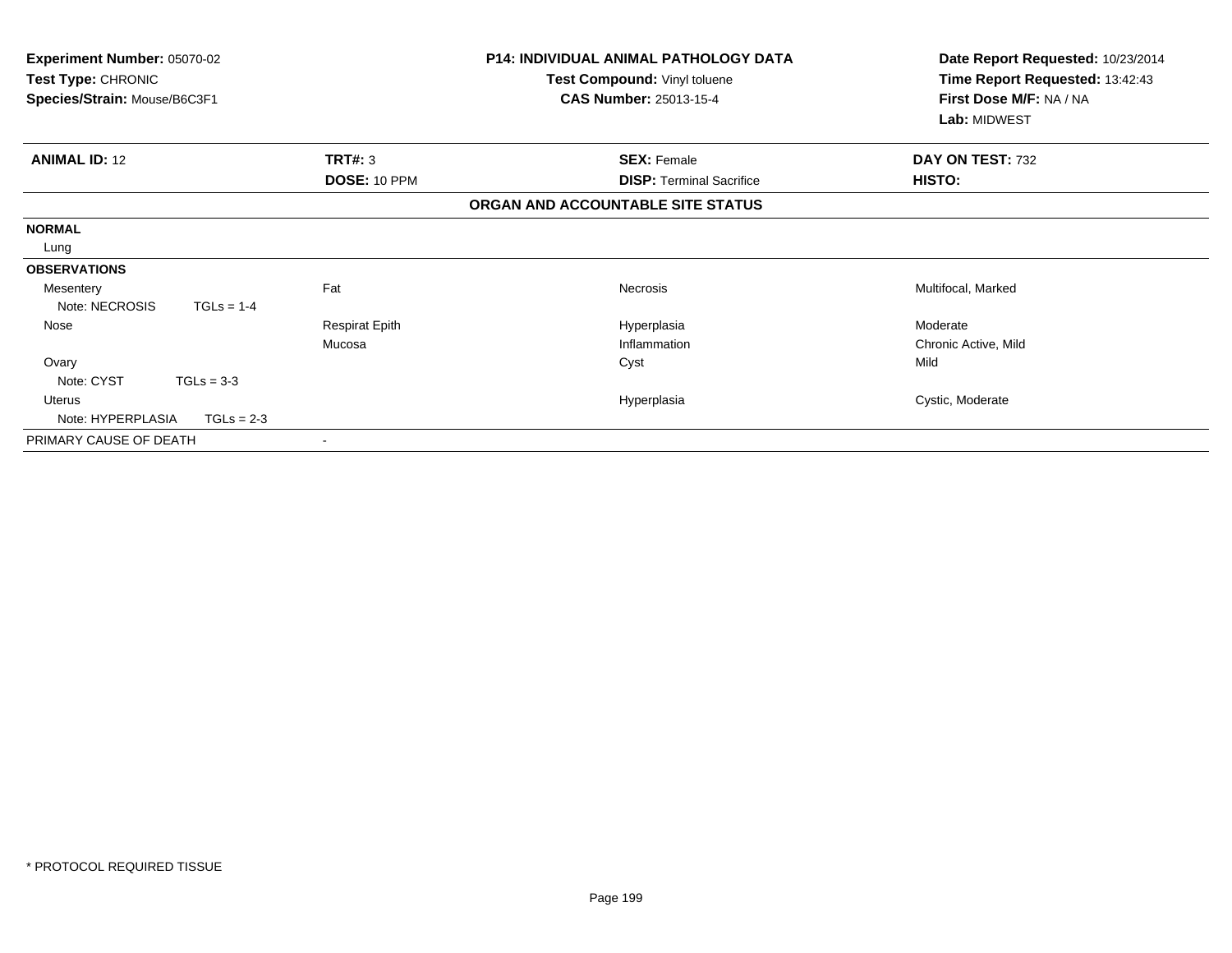| Experiment Number: 05070-02<br>Test Type: CHRONIC<br>Species/Strain: Mouse/B6C3F1 |                            | P14: INDIVIDUAL ANIMAL PATHOLOGY DATA<br>Test Compound: Vinyl toluene<br><b>CAS Number: 25013-15-4</b> |                               |
|-----------------------------------------------------------------------------------|----------------------------|--------------------------------------------------------------------------------------------------------|-------------------------------|
| <b>ANIMAL ID: 13</b>                                                              | <b>TRT#: 1</b>             | <b>SEX: Female</b>                                                                                     | DAY ON TEST: 714              |
|                                                                                   | <b>DOSE: CONTROL</b>       | <b>DISP:</b> Moribund Sacrifice                                                                        | HISTO:                        |
|                                                                                   |                            | ORGAN AND ACCOUNTABLE SITE STATUS                                                                      |                               |
| <b>NORMAL</b>                                                                     |                            |                                                                                                        |                               |
| <b>Adrenal Gland - Cortex</b>                                                     | Adrenal Gland - Medulla    | <b>Bone</b>                                                                                            | <b>Bone Marrow</b>            |
| Esophagus                                                                         | Gallbladder                | Intestine Large - Cecum                                                                                | Intestine Large - Colon       |
| Intestine Large - Rectum                                                          | Intestine Small - Duodenum | Intestine Small - Ileum                                                                                | Intestine Small - Jejunum     |
| Islets, Pancreatic                                                                | Kidney                     | Larynx                                                                                                 | Liver                         |
| Lymph Node - Mandibular                                                           | Mammary Gland              | Nose                                                                                                   | Parathyroid Gland             |
| <b>Pituitary Gland</b>                                                            | <b>Salivary Glands</b>     | Skin                                                                                                   | Stomach - Forestomach         |
| Stomach - Glandular                                                               | <b>Thyroid Gland</b>       | Trachea                                                                                                | <b>Urinary Bladder</b>        |
| <b>Uterus</b>                                                                     |                            |                                                                                                        |                               |
| <b>MISSING</b>                                                                    |                            |                                                                                                        |                               |
| Lymph Node - Mesenteric                                                           |                            |                                                                                                        |                               |
| <b>OBSERVATIONS</b>                                                               |                            |                                                                                                        |                               |
| <b>Adrenal Gland</b>                                                              | Capsule                    | Hyperplasia                                                                                            | Multifocal, Mild              |
| <b>Brain</b>                                                                      |                            | Hemorrhage                                                                                             | Acute, Focal, Mild            |
|                                                                                   |                            | Hydrocephalus                                                                                          | Mild                          |
| Heart                                                                             | Ventricle                  | Necrosis                                                                                               | Subacute, Focal, Moderate     |
| Lung                                                                              |                            | Alveolar/Bronchiolar Carcinoma                                                                         |                               |
|                                                                                   |                            | <b>Infiltration Cellular</b>                                                                           | Histiocyte, Diffuse, Moderate |
| Note: ALV BRON CARC                                                               | $TGLs = 3-10,$             |                                                                                                        |                               |
| Lymph Node                                                                        | Mediastinal                | Hemorrhage                                                                                             | Moderate                      |
| Ovary                                                                             |                            | Atrophy                                                                                                | Marked                        |
| Pancreas                                                                          |                            | Cytomegaly                                                                                             | Multifocal, Mild              |
| Spleen                                                                            |                            | Pigmentation                                                                                           | Hemosiderin, Mild             |
| Thymus                                                                            |                            | Depletion Lymphoid                                                                                     | Marked                        |
| PRIMARY CAUSE OF DEATH                                                            | $\blacksquare$             |                                                                                                        |                               |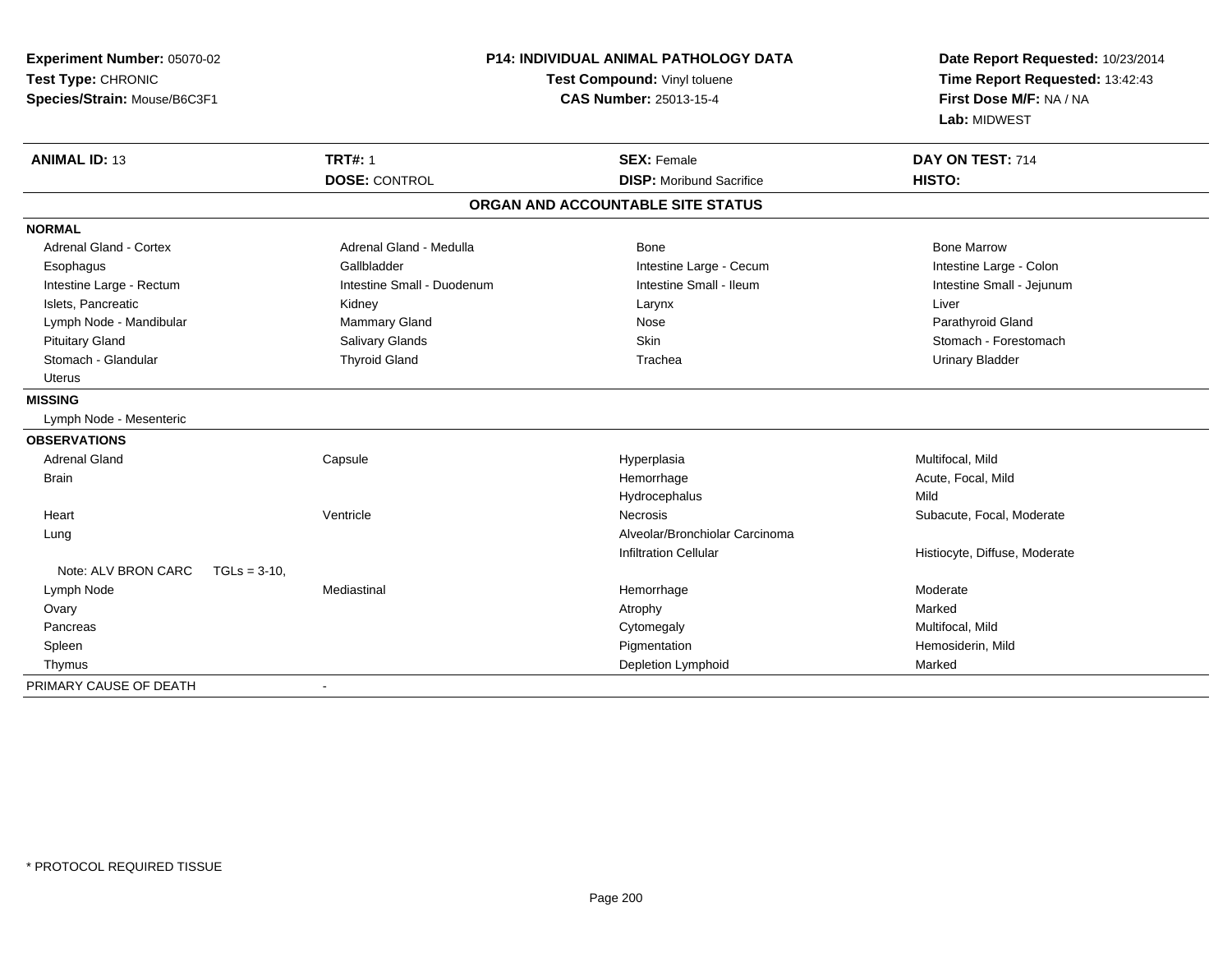| Experiment Number: 05070-02       | <b>P14: INDIVIDUAL ANIMAL PATHOLOGY DATA</b><br>Test Compound: Vinyl toluene |                                   | Date Report Requested: 10/23/2014<br>Time Report Requested: 13:42:43 |
|-----------------------------------|------------------------------------------------------------------------------|-----------------------------------|----------------------------------------------------------------------|
| Test Type: CHRONIC                |                                                                              |                                   |                                                                      |
| Species/Strain: Mouse/B6C3F1      |                                                                              | CAS Number: 25013-15-4            | First Dose M/F: NA / NA                                              |
|                                   |                                                                              |                                   | Lab: MIDWEST                                                         |
| <b>ANIMAL ID: 13</b>              | <b>TRT#: 2</b>                                                               | <b>SEX: Female</b>                | DAY ON TEST: 616                                                     |
|                                   | <b>DOSE: 25 PPM</b>                                                          | <b>DISP: Natural Death</b>        | HISTO:                                                               |
|                                   |                                                                              | ORGAN AND ACCOUNTABLE SITE STATUS |                                                                      |
| <b>NORMAL</b>                     |                                                                              |                                   |                                                                      |
| <b>Adrenal Gland - Cortex</b>     | Adrenal Gland - Medulla                                                      | <b>Bone</b>                       | <b>Bone Marrow</b>                                                   |
| Esophagus                         | Gallbladder                                                                  | Intestine Large - Cecum           | Intestine Large - Colon                                              |
| Intestine Large - Rectum          | Intestine Small - Duodenum                                                   | Intestine Small - Ileum           | Islets, Pancreatic                                                   |
| Larynx                            | <b>Mammary Gland</b>                                                         | Ovary                             | Pancreas                                                             |
| Parathyroid Gland                 | <b>Pituitary Gland</b>                                                       | Salivary Glands                   | Skin                                                                 |
| Spleen                            | Stomach - Forestomach                                                        | Stomach - Glandular               | <b>Thyroid Gland</b>                                                 |
| Trachea                           | <b>Uterus</b>                                                                |                                   |                                                                      |
| <b>MISSING</b>                    |                                                                              |                                   |                                                                      |
| Lymph Node - Mandibular           | Lymph Node - Mesenteric                                                      |                                   |                                                                      |
| <b>AUTO PRECLUDES DIAG.</b>       |                                                                              |                                   |                                                                      |
| Intestine Small - Jejunum         |                                                                              |                                   |                                                                      |
| <b>OBSERVATIONS</b>               |                                                                              |                                   |                                                                      |
| <b>Adrenal Gland</b>              | Capsule                                                                      | Hyperplasia                       | Multifocal, Moderate                                                 |
| <b>Brain</b>                      |                                                                              | Mineralization                    | Multifocal, Minimal                                                  |
| Heart                             |                                                                              | Cardiomyopathy                    | Minimal                                                              |
| Cortex<br>Kidney                  |                                                                              | Regeneration                      | Multifocal. Mild                                                     |
| Liver                             |                                                                              | Inflammation                      | Subacute, Multifocal, Moderate                                       |
| Lung                              | Alveolus, Bronchiole                                                         | Inflammation                      | Chronic Active, Multifocal, Mild                                     |
| Nose                              | <b>Respirat Epith</b>                                                        | Hyperplasia                       | Marked                                                               |
|                                   | Mucosa                                                                       | Inflammation                      | Chronic Active, Moderate                                             |
| Thymus                            |                                                                              | Depletion Lymphoid                | Moderate                                                             |
| <b>Urinary Bladder</b><br>Serosa  |                                                                              | Inflammation                      | Chronic, Marked                                                      |
|                                   |                                                                              | Perforation                       |                                                                      |
| Note: PERFORATION<br>$TGLs = 2-7$ |                                                                              |                                   |                                                                      |
| PRIMARY CAUSE OF DEATH            |                                                                              |                                   |                                                                      |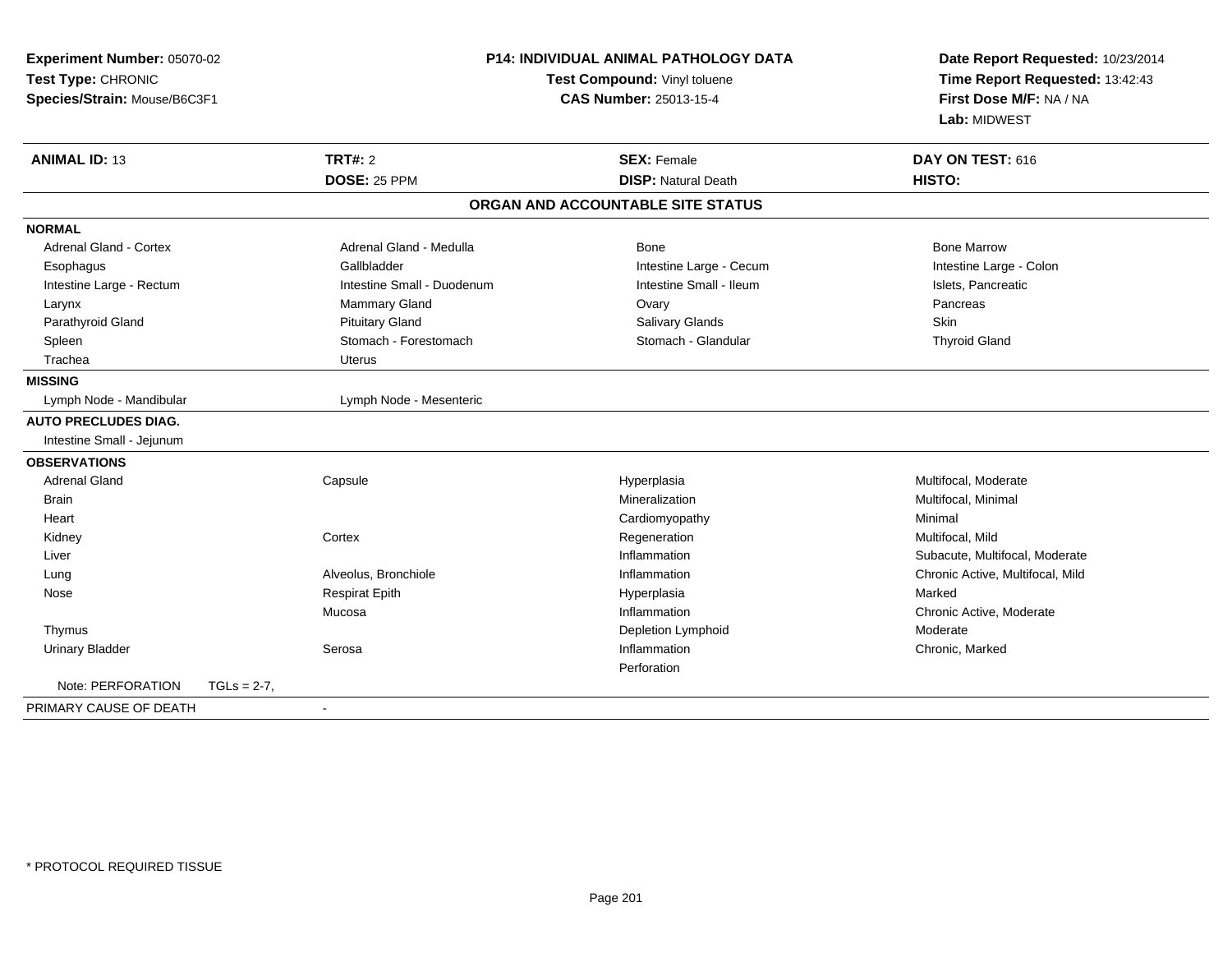| <b>Experiment Number: 05070-02</b><br><b>Test Type: CHRONIC</b><br>Species/Strain: Mouse/B6C3F1 |                       | <b>P14: INDIVIDUAL ANIMAL PATHOLOGY DATA</b><br><b>Test Compound: Vinyl toluene</b><br><b>CAS Number: 25013-15-4</b> | Date Report Requested: 10/23/2014<br>Time Report Requested: 13:42:43<br>First Dose M/F: NA / NA |
|-------------------------------------------------------------------------------------------------|-----------------------|----------------------------------------------------------------------------------------------------------------------|-------------------------------------------------------------------------------------------------|
|                                                                                                 |                       |                                                                                                                      | Lab: MIDWEST                                                                                    |
| <b>ANIMAL ID: 13</b>                                                                            | TRT#: 3               | <b>SEX: Female</b>                                                                                                   | DAY ON TEST: 732                                                                                |
|                                                                                                 | <b>DOSE: 10 PPM</b>   | <b>DISP: Terminal Sacrifice</b>                                                                                      | HISTO:                                                                                          |
|                                                                                                 |                       | ORGAN AND ACCOUNTABLE SITE STATUS                                                                                    |                                                                                                 |
| <b>NORMAL</b>                                                                                   |                       |                                                                                                                      |                                                                                                 |
| Skin                                                                                            |                       |                                                                                                                      |                                                                                                 |
| <b>OBSERVATIONS</b>                                                                             |                       |                                                                                                                      |                                                                                                 |
| Lung                                                                                            |                       | <b>Infiltration Cellular</b>                                                                                         | Histiocyte, Multifocal, Mild                                                                    |
| Nose                                                                                            | <b>Respirat Epith</b> | Hyperplasia                                                                                                          | Moderate                                                                                        |
|                                                                                                 | Mucosa                | Inflammation                                                                                                         | Chronic Active, Minimal                                                                         |
| <b>Uterus</b>                                                                                   |                       | Hyperplasia                                                                                                          | Cystic, Mild                                                                                    |
|                                                                                                 |                       | Polyp Stromal                                                                                                        |                                                                                                 |
| Note: POLYP STROMAL<br>$TGLs = 2-4$                                                             |                       |                                                                                                                      |                                                                                                 |
| Note: HYPERPLASIA<br>$TGLs = 2-4$                                                               |                       |                                                                                                                      |                                                                                                 |
| PRIMARY CAUSE OF DEATH                                                                          |                       |                                                                                                                      |                                                                                                 |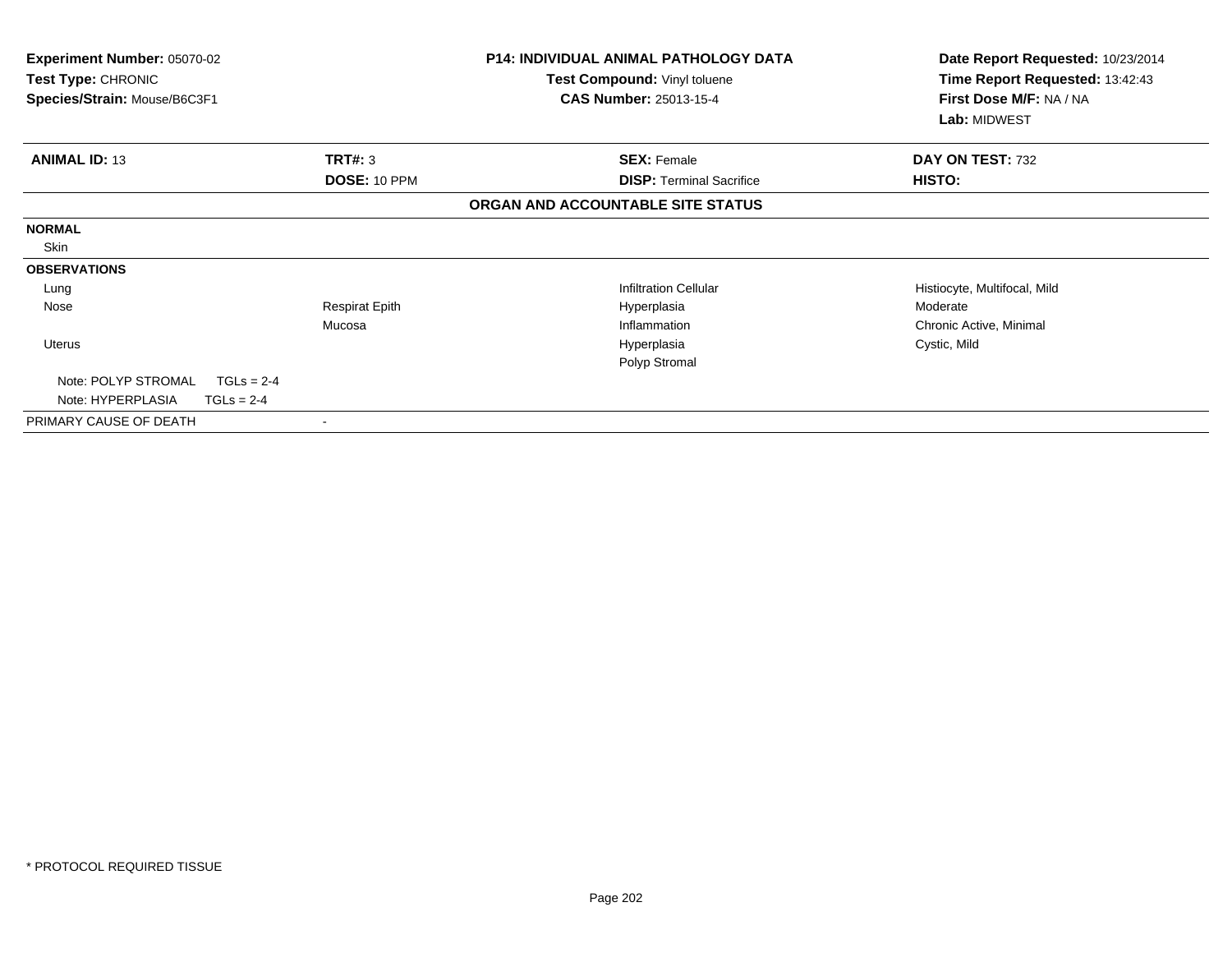| Experiment Number: 05070-02<br>Test Type: CHRONIC<br>Species/Strain: Mouse/B6C3F1 | P14: INDIVIDUAL ANIMAL PATHOLOGY DATA<br>Test Compound: Vinyl toluene<br><b>CAS Number: 25013-15-4</b> |                                   | Date Report Requested: 10/23/2014<br>Time Report Requested: 13:42:43<br>First Dose M/F: NA / NA<br>Lab: MIDWEST |
|-----------------------------------------------------------------------------------|--------------------------------------------------------------------------------------------------------|-----------------------------------|-----------------------------------------------------------------------------------------------------------------|
| <b>ANIMAL ID: 14</b>                                                              | <b>TRT#: 2</b>                                                                                         | <b>SEX: Female</b>                | DAY ON TEST: 732                                                                                                |
|                                                                                   | <b>DOSE: 25 PPM</b>                                                                                    | <b>DISP: Terminal Sacrifice</b>   | HISTO:                                                                                                          |
|                                                                                   |                                                                                                        | ORGAN AND ACCOUNTABLE SITE STATUS |                                                                                                                 |
| <b>NORMAL</b>                                                                     |                                                                                                        |                                   |                                                                                                                 |
| <b>Adrenal Gland - Cortex</b>                                                     | Adrenal Gland - Medulla                                                                                | Bone                              | <b>Bone Marrow</b>                                                                                              |
| Esophagus                                                                         | Gallbladder                                                                                            | Heart                             | Intestine Large - Cecum                                                                                         |
| Intestine Large - Colon                                                           | Intestine Large - Rectum                                                                               | Intestine Small - Duodenum        | Intestine Small - Ileum                                                                                         |
| Intestine Small - Jejunum                                                         | Islets, Pancreatic                                                                                     | Liver                             | Lymph Node - Mandibular                                                                                         |
| Lymph Node - Mesenteric                                                           | Mammary Gland                                                                                          | Ovary                             | Pancreas                                                                                                        |
| <b>Pituitary Gland</b>                                                            | Stomach - Forestomach                                                                                  | Thymus                            | Trachea                                                                                                         |
| <b>Urinary Bladder</b>                                                            |                                                                                                        |                                   |                                                                                                                 |
| <b>MISSING</b>                                                                    |                                                                                                        |                                   |                                                                                                                 |
| Larynx                                                                            | Parathyroid Gland                                                                                      |                                   |                                                                                                                 |
| <b>OBSERVATIONS</b>                                                               |                                                                                                        |                                   |                                                                                                                 |
| <b>Adrenal Gland</b>                                                              | Capsule                                                                                                | Hyperplasia                       | Diffuse, Marked                                                                                                 |
| <b>Brain</b>                                                                      |                                                                                                        | Mineralization                    | Multifocal, Mild                                                                                                |
| Kidney                                                                            |                                                                                                        | <b>Infiltration Cellular</b>      | Lymphocyte, Multifocal, Mild                                                                                    |
| Lacrimal Gland                                                                    |                                                                                                        | <b>Infiltration Cellular</b>      | Lymphocyte, Focal, Mild                                                                                         |
| Lung                                                                              |                                                                                                        | <b>Infiltration Cellular</b>      | Lymphocyte, Multifocal, Mild                                                                                    |
|                                                                                   |                                                                                                        | <b>Infiltration Cellular</b>      | Histiocyte, Multifocal, Minimal                                                                                 |
| Nose                                                                              | <b>Respirat Epith</b>                                                                                  | Hyperplasia                       | Marked                                                                                                          |
|                                                                                   | Mucosa                                                                                                 | Inflammation                      | Chronic Active, Mild                                                                                            |
| Salivary Glands                                                                   |                                                                                                        | <b>Infiltration Cellular</b>      | Lymphocyte, Multifocal, Moderate                                                                                |
| <b>Skin</b>                                                                       | <b>Subcut Tiss</b>                                                                                     | Sarcoma                           |                                                                                                                 |
| Note: SARCOMA<br>$TGLs = 1-10$ ,                                                  |                                                                                                        |                                   |                                                                                                                 |
| Spleen                                                                            |                                                                                                        | Hyperplasia                       | Lymphoid, Moderate                                                                                              |
| Stomach                                                                           | Glandular                                                                                              | <b>Infiltration Cellular</b>      | Lymphocyte, Multifocal, Minimal                                                                                 |
| <b>Thyroid Gland</b>                                                              | <b>Follicular Cel</b>                                                                                  | Hyperplasia                       | Multifocal, Minimal                                                                                             |
| Uterus                                                                            |                                                                                                        | Hyperplasia                       | Cystic, Minimal                                                                                                 |
| Note: HYPERPLASIA<br>$TGLs = 3-8,$                                                |                                                                                                        |                                   |                                                                                                                 |
| PRIMARY CAUSE OF DEATH                                                            |                                                                                                        |                                   |                                                                                                                 |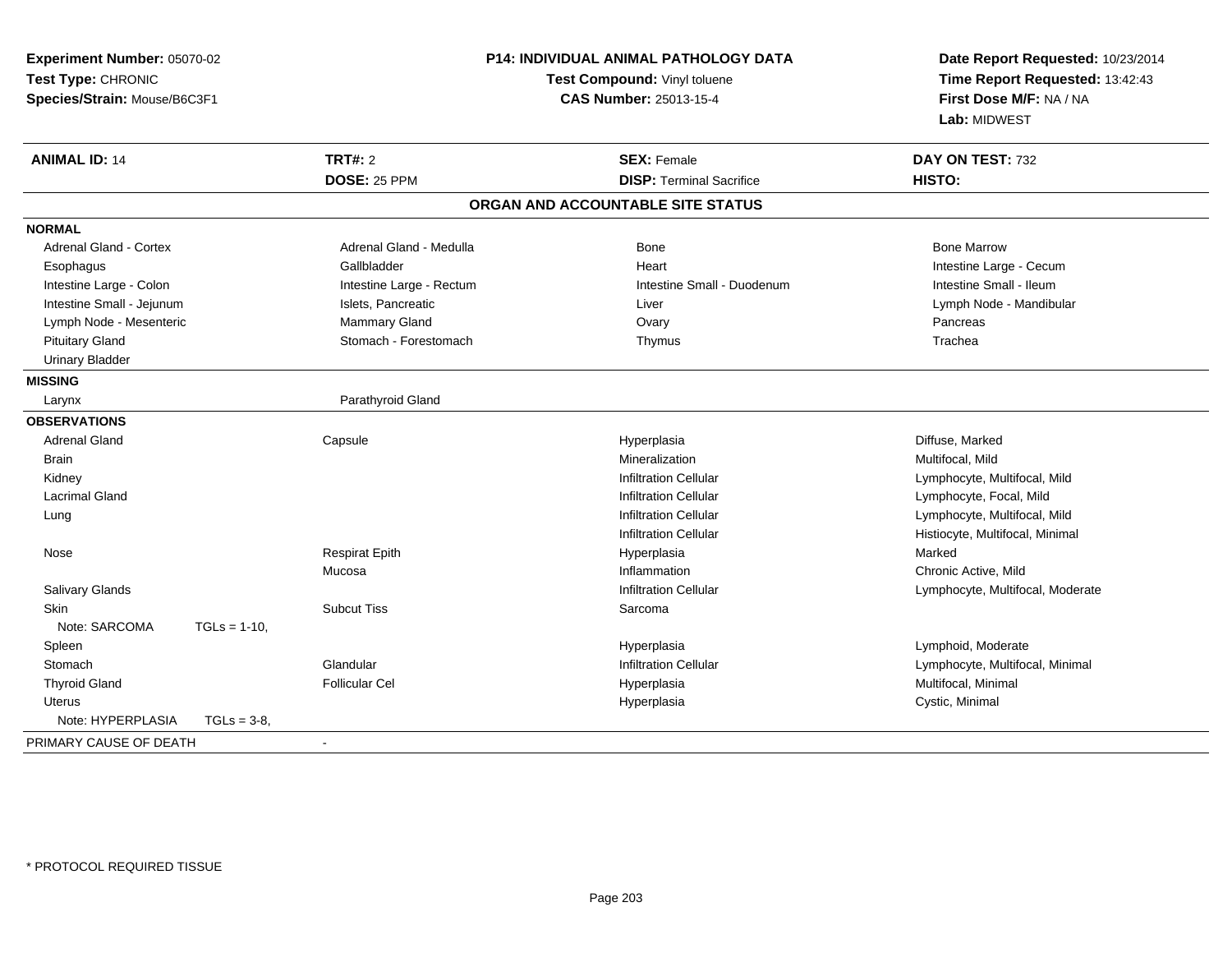| <b>Experiment Number: 05070-02</b><br><b>Test Type: CHRONIC</b><br>Species/Strain: Mouse/B6C3F1 | <b>P14: INDIVIDUAL ANIMAL PATHOLOGY DATA</b><br><b>Test Compound: Vinyl toluene</b><br><b>CAS Number: 25013-15-4</b> | Date Report Requested: 10/23/2014<br>Time Report Requested: 13:42:43<br>First Dose M/F: NA / NA |  |
|-------------------------------------------------------------------------------------------------|----------------------------------------------------------------------------------------------------------------------|-------------------------------------------------------------------------------------------------|--|
|                                                                                                 |                                                                                                                      | Lab: MIDWEST                                                                                    |  |
| <b>ANIMAL ID: 14</b><br><b>TRT#: 3</b>                                                          | <b>SEX: Female</b>                                                                                                   | DAY ON TEST: 732                                                                                |  |
| DOSE: 10 PPM                                                                                    | <b>DISP:</b> Terminal Sacrifice                                                                                      | HISTO:                                                                                          |  |
| <b>OBSERVATIONS</b>                                                                             |                                                                                                                      |                                                                                                 |  |
| Lung                                                                                            | <b>Infiltration Cellular</b>                                                                                         | Histiocyte, Multifocal, Minimal                                                                 |  |
|                                                                                                 | <b>Infiltration Cellular</b>                                                                                         | Lymphocyte, Multifocal, Mild                                                                    |  |
| <b>Respirat Epith</b><br>Nose                                                                   | Hyperplasia                                                                                                          | Mild                                                                                            |  |
| Mucosa                                                                                          | Inflammation                                                                                                         | Chronic Active, Mild                                                                            |  |
| Ovary                                                                                           | Cyst                                                                                                                 | Moderate                                                                                        |  |
|                                                                                                 | <b>Infiltration Cellular</b>                                                                                         | Lymphocyte, Mild                                                                                |  |
| Note: CYST<br>$TGLs = 2-3$                                                                      |                                                                                                                      |                                                                                                 |  |
| <b>Uterus</b>                                                                                   | Hyperplasia                                                                                                          | Cystic, Mild                                                                                    |  |
| Note: HYPERPLASIA<br>$TGLs = 1-3$                                                               |                                                                                                                      |                                                                                                 |  |
| PRIMARY CAUSE OF DEATH                                                                          |                                                                                                                      |                                                                                                 |  |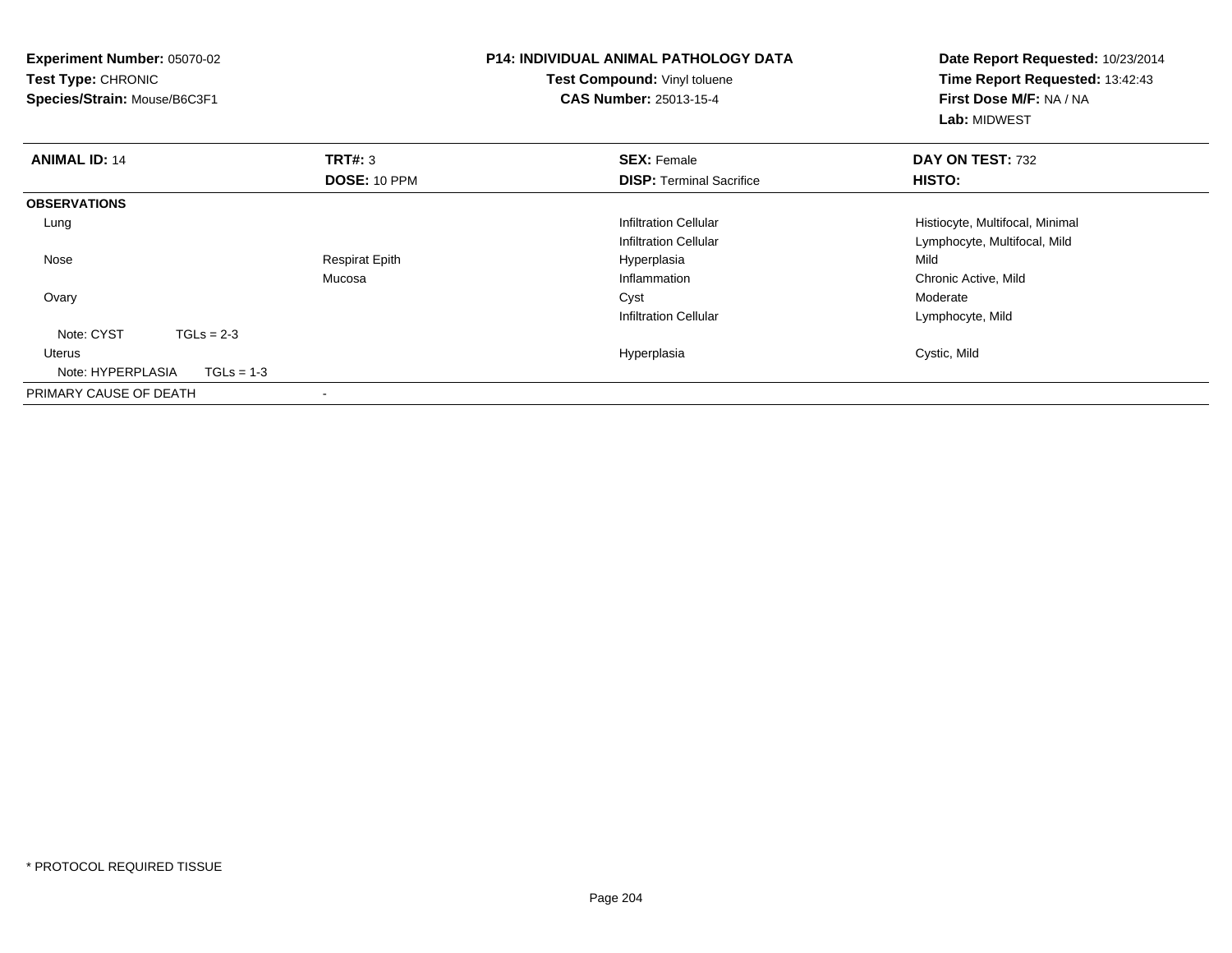| Experiment Number: 05070-02<br>Test Type: CHRONIC<br>Species/Strain: Mouse/B6C3F1<br><b>TRT#: 1</b><br><b>ANIMAL ID: 15</b> |                  | <b>P14: INDIVIDUAL ANIMAL PATHOLOGY DATA</b><br>Test Compound: Vinyl toluene<br><b>CAS Number: 25013-15-4</b><br><b>SEX: Female</b> |  | Date Report Requested: 10/23/2014<br>Time Report Requested: 13:42:43<br>First Dose M/F: NA / NA<br>Lab: MIDWEST<br>DAY ON TEST: 732 |                                 |  |
|-----------------------------------------------------------------------------------------------------------------------------|------------------|-------------------------------------------------------------------------------------------------------------------------------------|--|-------------------------------------------------------------------------------------------------------------------------------------|---------------------------------|--|
|                                                                                                                             |                  | <b>DOSE: CONTROL</b>                                                                                                                |  | <b>DISP: Terminal Sacrifice</b>                                                                                                     | HISTO:                          |  |
|                                                                                                                             |                  |                                                                                                                                     |  | ORGAN AND ACCOUNTABLE SITE STATUS                                                                                                   |                                 |  |
| <b>NORMAL</b>                                                                                                               |                  |                                                                                                                                     |  |                                                                                                                                     |                                 |  |
| Adrenal Gland - Cortex                                                                                                      |                  | Adrenal Gland - Medulla                                                                                                             |  | Bone                                                                                                                                | <b>Bone Marrow</b>              |  |
| Esophagus                                                                                                                   |                  | Gallbladder                                                                                                                         |  | Heart                                                                                                                               | Intestine Large - Cecum         |  |
| Intestine Large - Colon                                                                                                     |                  | Intestine Large - Rectum                                                                                                            |  | Intestine Small - Duodenum                                                                                                          | Intestine Small - Ileum         |  |
| Intestine Small - Jejunum                                                                                                   |                  | Islets, Pancreatic                                                                                                                  |  | Kidney                                                                                                                              | Larynx                          |  |
| Liver                                                                                                                       |                  | Lung                                                                                                                                |  | Lymph Node - Mandibular                                                                                                             | Lymph Node - Mesenteric         |  |
| <b>Mammary Gland</b>                                                                                                        |                  | Nose                                                                                                                                |  | Ovary                                                                                                                               | Pancreas                        |  |
| Salivary Glands                                                                                                             |                  | <b>Skin</b>                                                                                                                         |  | Stomach - Forestomach                                                                                                               | Stomach - Glandular             |  |
| <b>Thyroid Gland</b>                                                                                                        |                  | Trachea                                                                                                                             |  | <b>Urinary Bladder</b>                                                                                                              |                                 |  |
| <b>MISSING</b>                                                                                                              |                  |                                                                                                                                     |  |                                                                                                                                     |                                 |  |
| Parathyroid Gland                                                                                                           |                  | <b>Pituitary Gland</b>                                                                                                              |  |                                                                                                                                     |                                 |  |
| <b>OBSERVATIONS</b>                                                                                                         |                  |                                                                                                                                     |  |                                                                                                                                     |                                 |  |
| <b>Adrenal Gland</b>                                                                                                        |                  | Capsule                                                                                                                             |  | Hyperplasia                                                                                                                         | Diffuse, Moderate               |  |
| <b>Brain</b>                                                                                                                |                  |                                                                                                                                     |  | Mineralization                                                                                                                      | Multifocal, Mild                |  |
| Mesentery                                                                                                                   |                  |                                                                                                                                     |  | <b>Infiltration Cellular</b>                                                                                                        | Lymphocyte, Multifocal, Minimal |  |
| Spleen                                                                                                                      |                  |                                                                                                                                     |  | Hyperplasia                                                                                                                         | Lymphoid, Mild                  |  |
| Note: HYPERPLASIA                                                                                                           | $TGLs = 1-5$ ,   |                                                                                                                                     |  |                                                                                                                                     |                                 |  |
| Thymus                                                                                                                      |                  |                                                                                                                                     |  | Hyperplasia                                                                                                                         | Lymphoid, Mild                  |  |
| <b>Uterus</b>                                                                                                               |                  |                                                                                                                                     |  | Hyperplasia                                                                                                                         | Cystic, Moderate                |  |
| Note: HYPERPLASIA                                                                                                           | $TGLs = 2-8.1$ , |                                                                                                                                     |  |                                                                                                                                     |                                 |  |
| PRIMARY CAUSE OF DEATH                                                                                                      |                  |                                                                                                                                     |  |                                                                                                                                     |                                 |  |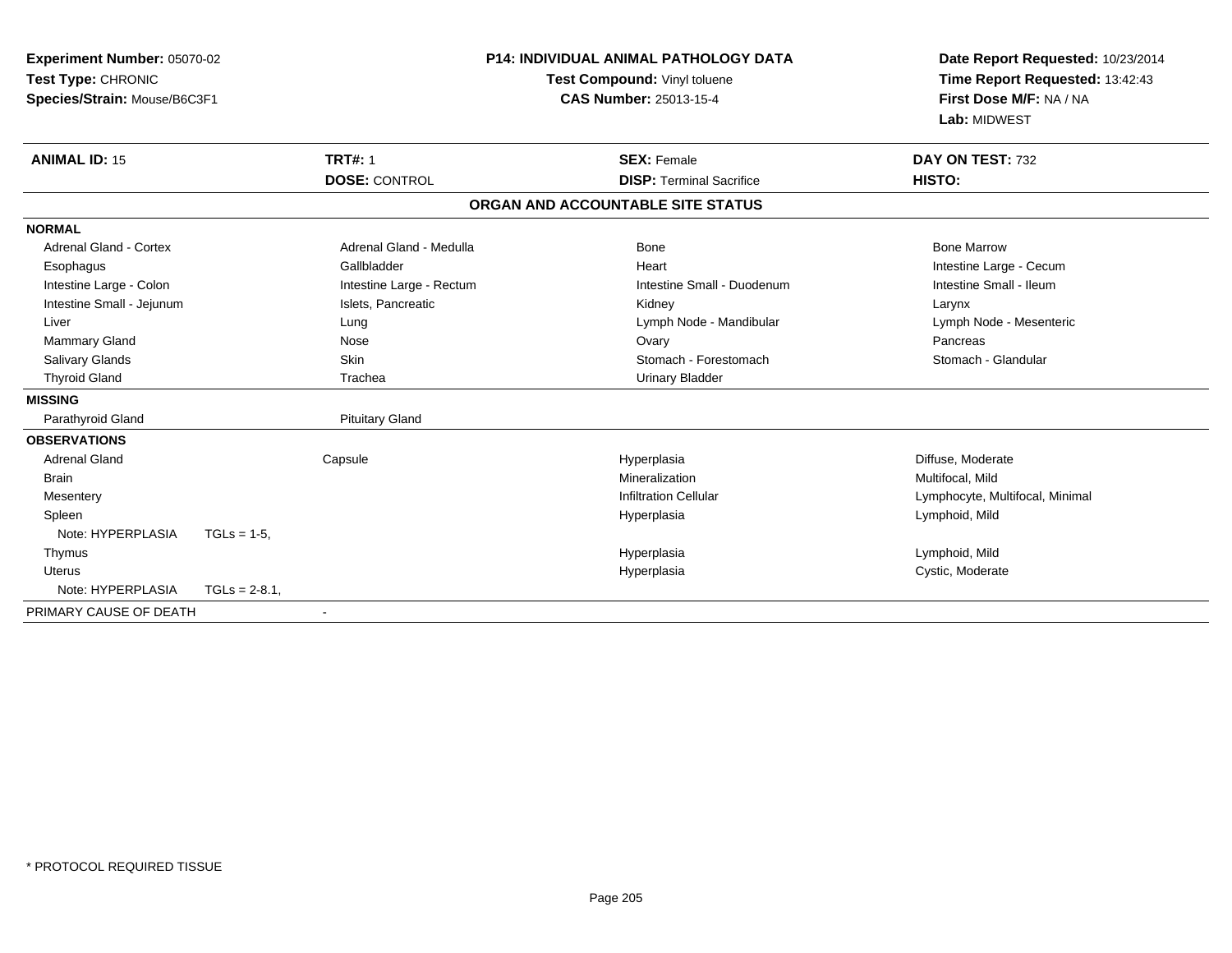| Experiment Number: 05070-02<br>Test Type: CHRONIC<br>Species/Strain: Mouse/B6C3F1 |                          | P14: INDIVIDUAL ANIMAL PATHOLOGY DATA<br>Test Compound: Vinyl toluene<br><b>CAS Number: 25013-15-4</b> | Date Report Requested: 10/23/2014<br>Time Report Requested: 13:42:43<br>First Dose M/F: NA / NA<br>Lab: MIDWEST |  |
|-----------------------------------------------------------------------------------|--------------------------|--------------------------------------------------------------------------------------------------------|-----------------------------------------------------------------------------------------------------------------|--|
| <b>ANIMAL ID: 15</b>                                                              | TRT#: 2                  | <b>SEX: Female</b>                                                                                     | DAY ON TEST: 731                                                                                                |  |
|                                                                                   | <b>DOSE: 25 PPM</b>      | <b>DISP: Terminal Sacrifice</b>                                                                        | HISTO:                                                                                                          |  |
|                                                                                   |                          | ORGAN AND ACCOUNTABLE SITE STATUS                                                                      |                                                                                                                 |  |
| <b>NORMAL</b>                                                                     |                          |                                                                                                        |                                                                                                                 |  |
| <b>Adrenal Gland - Cortex</b>                                                     | <b>Bone</b>              | <b>Bone Marrow</b>                                                                                     | <b>Brain</b>                                                                                                    |  |
| Esophagus                                                                         | Gallbladder              | Heart                                                                                                  | Intestine Large - Cecum                                                                                         |  |
| Intestine Large - Colon                                                           | Intestine Large - Rectum | Intestine Small - Duodenum                                                                             | Intestine Small - Ileum                                                                                         |  |
| Intestine Small - Jejunum                                                         | Islets, Pancreatic       | Kidney                                                                                                 | Larynx                                                                                                          |  |
| Lymph Node - Mandibular                                                           | Mammary Gland            | Ovary                                                                                                  | Pancreas                                                                                                        |  |
| Parathyroid Gland                                                                 | <b>Pituitary Gland</b>   | Skin                                                                                                   | Spleen                                                                                                          |  |
| Stomach - Forestomach                                                             | Stomach - Glandular      | Thymus                                                                                                 | <b>Thyroid Gland</b>                                                                                            |  |
| Trachea                                                                           | <b>Urinary Bladder</b>   | <b>Uterus</b>                                                                                          |                                                                                                                 |  |
| <b>MISSING</b>                                                                    |                          |                                                                                                        |                                                                                                                 |  |
| Lymph Node - Mesenteric                                                           |                          |                                                                                                        |                                                                                                                 |  |
| <b>OBSERVATIONS</b>                                                               |                          |                                                                                                        |                                                                                                                 |  |
| <b>Adrenal Gland</b>                                                              | Medulla                  | <b>Amyloid Deposition</b>                                                                              | Mild                                                                                                            |  |
|                                                                                   | Capsule                  | Hyperplasia                                                                                            | Multifocal, Moderate                                                                                            |  |
| Liver                                                                             |                          | Hemorrhage                                                                                             | Multifocal, Mild                                                                                                |  |
|                                                                                   |                          | Inflammation                                                                                           | Subacute, Multifocal, Minimal                                                                                   |  |
| Note: HEMORRHAGE<br>$TGLs = 1-5$ ,                                                |                          |                                                                                                        |                                                                                                                 |  |
| Lung                                                                              |                          | Crystals                                                                                               | Marked                                                                                                          |  |
|                                                                                   |                          | <b>Infiltration Cellular</b>                                                                           | Histiocyte, Multifocal, Moderate                                                                                |  |
|                                                                                   | Alveolus, Bronchiole     | Inflammation                                                                                           | Chronic Active, Multifocal, Mild                                                                                |  |
| Nose                                                                              | <b>Respirat Epith</b>    | Hyperplasia                                                                                            | Marked                                                                                                          |  |
|                                                                                   | Mucosa                   | Inflammation                                                                                           | Chronic Active, Mild                                                                                            |  |
| <b>Salivary Glands</b>                                                            |                          | <b>Infiltration Cellular</b>                                                                           | Lymphocyte, Multifocal, Mild                                                                                    |  |
| PRIMARY CAUSE OF DEATH                                                            | $\overline{\phantom{a}}$ |                                                                                                        |                                                                                                                 |  |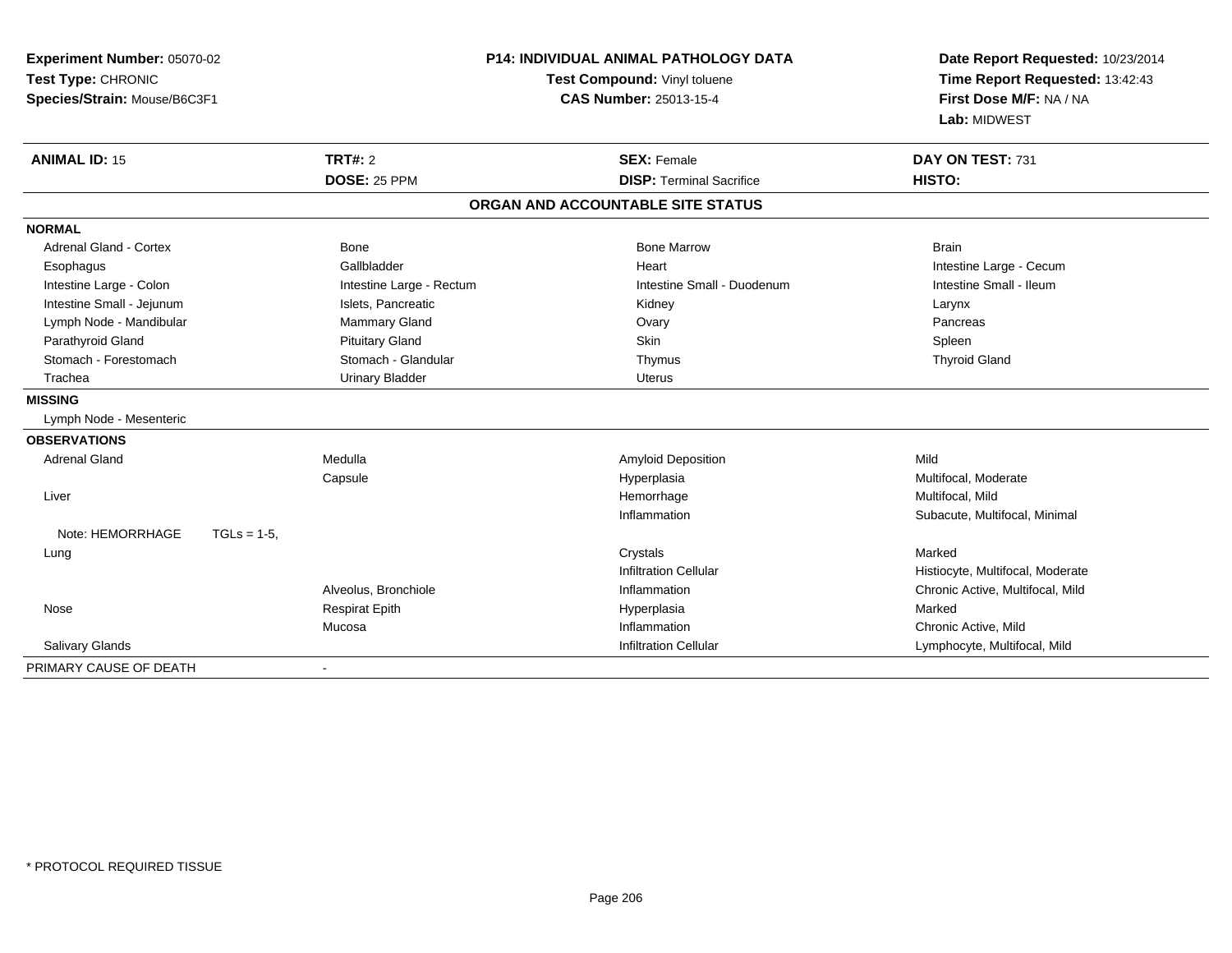| <b>Experiment Number: 05070-02</b><br>Test Type: CHRONIC<br>Species/Strain: Mouse/B6C3F1 |                         | <b>P14: INDIVIDUAL ANIMAL PATHOLOGY DATA</b><br>Test Compound: Vinyl toluene<br><b>CAS Number: 25013-15-4</b> | Date Report Requested: 10/23/2014<br>Time Report Requested: 13:42:43<br>First Dose M/F: NA / NA<br>Lab: MIDWEST |
|------------------------------------------------------------------------------------------|-------------------------|---------------------------------------------------------------------------------------------------------------|-----------------------------------------------------------------------------------------------------------------|
| <b>ANIMAL ID: 15</b>                                                                     | TRT#: 3<br>DOSE: 10 PPM | <b>SEX: Female</b><br><b>DISP: Natural Death</b>                                                              | DAY ON TEST: 679<br>HISTO:                                                                                      |
|                                                                                          |                         | ORGAN AND ACCOUNTABLE SITE STATUS                                                                             |                                                                                                                 |
|                                                                                          |                         |                                                                                                               |                                                                                                                 |
| <b>NORMAL</b>                                                                            |                         |                                                                                                               |                                                                                                                 |
| Lung                                                                                     | Skin                    |                                                                                                               |                                                                                                                 |
| <b>OBSERVATIONS</b>                                                                      |                         |                                                                                                               |                                                                                                                 |
| Liver                                                                                    |                         | Hepatocellular Carcinoma                                                                                      | Multiple                                                                                                        |
| Note: HEPATOCLR CARC<br>$TGLs = 3-3$                                                     |                         |                                                                                                               |                                                                                                                 |
| Note: HEPATOCLR CARC<br>$TGLs = 4-3$                                                     |                         |                                                                                                               |                                                                                                                 |
| Nose                                                                                     | <b>Respirat Epith</b>   | Hyperplasia                                                                                                   | Moderate                                                                                                        |
|                                                                                          | Mucosa                  | Inflammation                                                                                                  | Chronic Active, Mild                                                                                            |
| Spleen                                                                                   |                         | Hemangiosarcoma                                                                                               |                                                                                                                 |
| Note: HEMANGIOSARC<br>$TGLs = 2-3$                                                       |                         |                                                                                                               |                                                                                                                 |
| Uterus                                                                                   |                         | Hyperplasia                                                                                                   | Cystic, Moderate                                                                                                |
| Note: HYPERPLASIA<br>$TGLs = 6-4$                                                        |                         |                                                                                                               |                                                                                                                 |
| PRIMARY CAUSE OF DEATH                                                                   |                         |                                                                                                               |                                                                                                                 |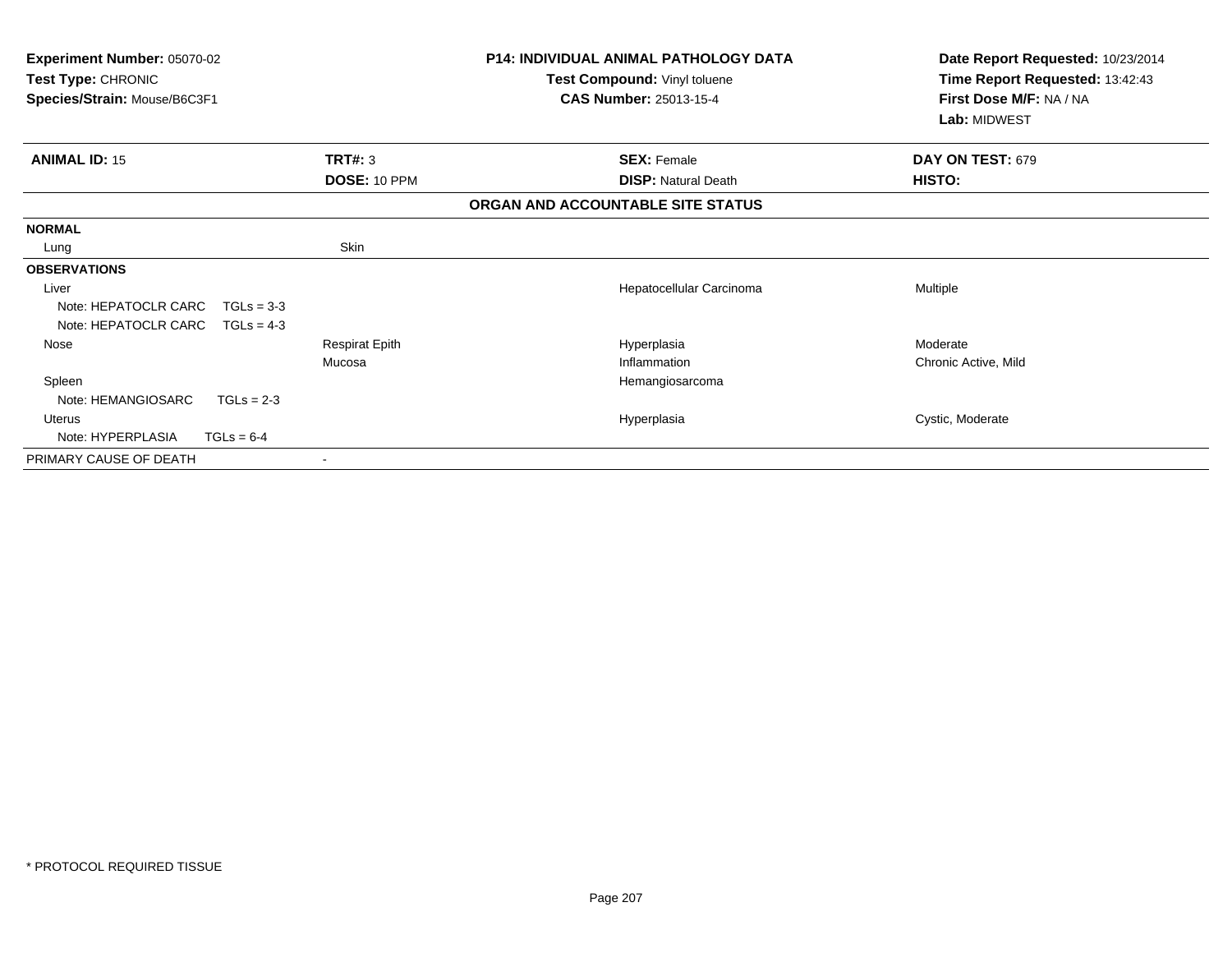| Experiment Number: 05070-02<br>Test Type: CHRONIC<br>Species/Strain: Mouse/B6C3F1 |                          | P14: INDIVIDUAL ANIMAL PATHOLOGY DATA<br>Test Compound: Vinyl toluene<br><b>CAS Number: 25013-15-4</b> | Date Report Requested: 10/23/2014<br>Time Report Requested: 13:42:43<br>First Dose M/F: NA / NA<br>Lab: MIDWEST |  |
|-----------------------------------------------------------------------------------|--------------------------|--------------------------------------------------------------------------------------------------------|-----------------------------------------------------------------------------------------------------------------|--|
| <b>ANIMAL ID: 16</b>                                                              | <b>TRT#: 1</b>           | <b>SEX: Female</b>                                                                                     | DAY ON TEST: 735                                                                                                |  |
|                                                                                   | <b>DOSE: CONTROL</b>     | <b>DISP: Terminal Sacrifice</b>                                                                        | HISTO:                                                                                                          |  |
|                                                                                   |                          | ORGAN AND ACCOUNTABLE SITE STATUS                                                                      |                                                                                                                 |  |
| <b>NORMAL</b>                                                                     |                          |                                                                                                        |                                                                                                                 |  |
| <b>Adrenal Gland - Cortex</b>                                                     | Adrenal Gland - Medulla  | <b>Bone</b>                                                                                            | <b>Bone Marrow</b>                                                                                              |  |
| Esophagus                                                                         | Gallbladder              | Heart                                                                                                  | Intestine Large - Cecum                                                                                         |  |
| Intestine Large - Colon                                                           | Intestine Large - Rectum | Intestine Small - Duodenum                                                                             | Intestine Small - Ileum                                                                                         |  |
| Intestine Small - Jejunum                                                         | Islets, Pancreatic       | Larynx                                                                                                 | Liver                                                                                                           |  |
| Mammary Gland                                                                     | <b>Pituitary Gland</b>   | Skin                                                                                                   | Spleen                                                                                                          |  |
| Stomach - Forestomach                                                             | Stomach - Glandular      | Thymus                                                                                                 | <b>Thyroid Gland</b>                                                                                            |  |
| Trachea                                                                           | <b>Urinary Bladder</b>   |                                                                                                        |                                                                                                                 |  |
| <b>MISSING</b>                                                                    |                          |                                                                                                        |                                                                                                                 |  |
| Parathyroid Gland                                                                 |                          |                                                                                                        |                                                                                                                 |  |
| <b>OBSERVATIONS</b>                                                               |                          |                                                                                                        |                                                                                                                 |  |
| <b>Adrenal Gland</b>                                                              | Cortex                   | <b>Accessory Adrenal Cortical Nodule</b>                                                               |                                                                                                                 |  |
|                                                                                   | Capsule                  | Hyperplasia                                                                                            | Multifocal, Marked                                                                                              |  |
| <b>Brain</b>                                                                      |                          | Mineralization                                                                                         | Multifocal, Mild                                                                                                |  |
| Kidney                                                                            |                          | <b>Infiltration Cellular</b>                                                                           | Lymphocyte, Multifocal, Mild                                                                                    |  |
| <b>Lacrimal Gland</b>                                                             |                          | <b>Infiltration Cellular</b>                                                                           | Lymphocyte, Multifocal, Mild                                                                                    |  |
| Lung                                                                              |                          | Alveolar/Bronchiolar Adenoma                                                                           |                                                                                                                 |  |
| Note: ALV BRON ADEN<br>$TGLs = 2-4.$                                              |                          |                                                                                                        |                                                                                                                 |  |
| Lymph Node                                                                        | Mesenteric               | Hemorrhage                                                                                             | Mild                                                                                                            |  |
|                                                                                   | Mandibular               | Hyperplasia                                                                                            | Lymphoid, Mild                                                                                                  |  |
| Nose                                                                              | Olfactory Epi            | Atrophy                                                                                                | Focal, Moderate                                                                                                 |  |
| Ovary                                                                             | Periovarn Tiss           | <b>Infiltration Cellular</b>                                                                           | Lymphocyte, Mild                                                                                                |  |
| Pancreas                                                                          |                          | <b>Infiltration Cellular</b>                                                                           | Lymphocyte, Multifocal, Mild                                                                                    |  |
| Salivary Glands                                                                   |                          | <b>Infiltration Cellular</b>                                                                           | Lymphocyte, Multifocal, Moderate                                                                                |  |
| <b>Uterus</b>                                                                     |                          | Hyperplasia                                                                                            | Cystic, Moderate                                                                                                |  |
| Note: HYPERPLASIA<br>$TGLs = 3-8,$                                                |                          |                                                                                                        |                                                                                                                 |  |
| PRIMARY CAUSE OF DEATH                                                            |                          |                                                                                                        |                                                                                                                 |  |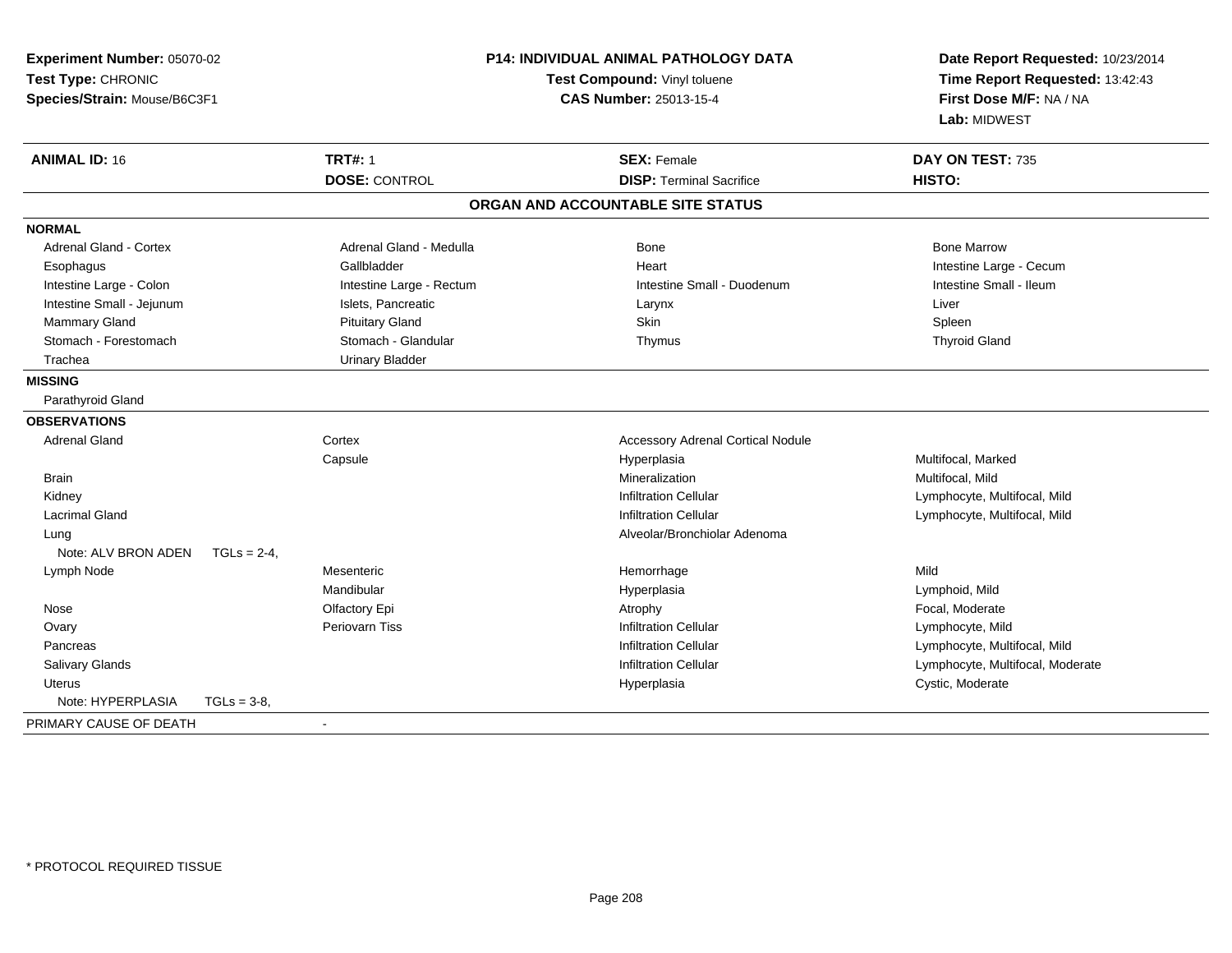| <b>Experiment Number: 05070-02</b>  |                            | <b>P14: INDIVIDUAL ANIMAL PATHOLOGY DATA</b> | Date Report Requested: 10/23/2014 |  |
|-------------------------------------|----------------------------|----------------------------------------------|-----------------------------------|--|
| Test Type: CHRONIC                  |                            | Test Compound: Vinyl toluene                 | Time Report Requested: 13:42:43   |  |
| Species/Strain: Mouse/B6C3F1        |                            | <b>CAS Number: 25013-15-4</b>                | First Dose M/F: NA / NA           |  |
|                                     |                            |                                              | Lab: MIDWEST                      |  |
| <b>ANIMAL ID: 16</b>                | <b>TRT#: 2</b>             | <b>SEX: Female</b>                           | DAY ON TEST: 735                  |  |
|                                     | DOSE: 25 PPM               | <b>DISP: Terminal Sacrifice</b>              | HISTO:                            |  |
|                                     |                            | ORGAN AND ACCOUNTABLE SITE STATUS            |                                   |  |
| <b>NORMAL</b>                       |                            |                                              |                                   |  |
| Adrenal Gland - Medulla             | Bone                       | <b>Bone Marrow</b>                           | Esophagus                         |  |
| Gallbladder                         | Heart                      | Intestine Large - Cecum                      | Intestine Large - Colon           |  |
| Intestine Large - Rectum            | Intestine Small - Duodenum | Intestine Small - Ileum                      | Intestine Small - Jejunum         |  |
| Islets, Pancreatic                  | Kidney                     | Larynx                                       | Lymph Node - Mandibular           |  |
| Lymph Node - Mesenteric             | <b>Mammary Gland</b>       | Ovary                                        | Pancreas                          |  |
| Parathyroid Gland                   | <b>Pituitary Gland</b>     | Salivary Glands                              | Skin                              |  |
| Stomach - Forestomach               | Stomach - Glandular        | Thymus                                       | <b>Thyroid Gland</b>              |  |
| Trachea                             | <b>Urinary Bladder</b>     |                                              |                                   |  |
| <b>OBSERVATIONS</b>                 |                            |                                              |                                   |  |
| <b>Adrenal Gland</b>                | Cortex                     | Atrophy                                      | Focal, Mild                       |  |
|                                     | Capsule                    | Hyperplasia                                  | Multifocal, Moderate              |  |
| <b>Brain</b>                        |                            | Mineralization                               | Multifocal, Minimal               |  |
| Liver                               |                            | Hematopoietic Cell Proliferation             | Multifocal, Minimal               |  |
| Lung                                | Alveolar Epith             | Hyperplasia                                  | Focal, Mild                       |  |
|                                     | Alveolus, Bronchiole       | Inflammation                                 | Chronic Active, Multifocal, Mild  |  |
| Note: INFLAMMATION<br>$TGLs = 1-4.$ |                            |                                              |                                   |  |
| Nose                                | <b>Respirat Epith</b>      | Hyperplasia                                  | Marked                            |  |
|                                     | Mucosa                     | Inflammation                                 | Chronic Active, Mild              |  |
| Spleen                              |                            | Hyperplasia                                  | Lymphoid, Mild                    |  |
| <b>Uterus</b>                       |                            | Hyperplasia                                  | Cystic, Minimal                   |  |
| PRIMARY CAUSE OF DEATH              | $\blacksquare$             |                                              |                                   |  |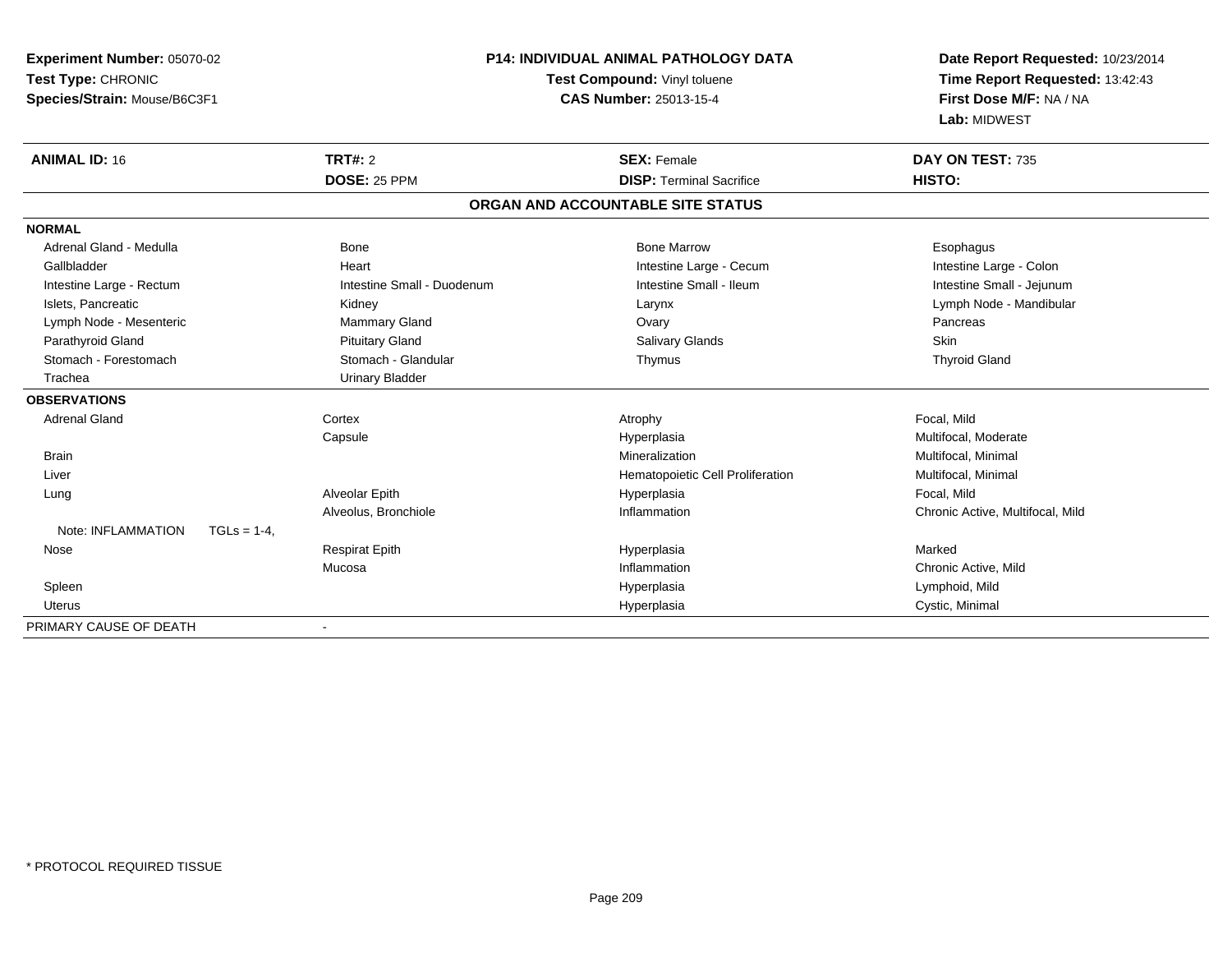| Experiment Number: 05070-02  |                                                              | <b>P14: INDIVIDUAL ANIMAL PATHOLOGY DATA</b> | Date Report Requested: 10/23/2014 |  |
|------------------------------|--------------------------------------------------------------|----------------------------------------------|-----------------------------------|--|
| Test Type: CHRONIC           |                                                              | Test Compound: Vinyl toluene                 | Time Report Requested: 13:42:43   |  |
| Species/Strain: Mouse/B6C3F1 |                                                              | <b>CAS Number: 25013-15-4</b>                | First Dose M/F: NA / NA           |  |
|                              |                                                              |                                              | Lab: MIDWEST                      |  |
| <b>ANIMAL ID: 16</b>         | TRT#: 3                                                      | <b>SEX: Female</b>                           | DAY ON TEST: 735                  |  |
|                              | DOSE: 10 PPM                                                 | <b>DISP: Terminal Sacrifice</b>              | HISTO:                            |  |
|                              |                                                              | ORGAN AND ACCOUNTABLE SITE STATUS            |                                   |  |
| <b>NORMAL</b>                |                                                              |                                              |                                   |  |
| Stomach - Forestomach        | Stomach - Glandular                                          |                                              |                                   |  |
| <b>OBSERVATIONS</b>          |                                                              |                                              |                                   |  |
| Liver                        |                                                              | Hepatocellular Adenoma                       |                                   |  |
| Note: HEPATOCLR ADEN         | $TGLs = 5-3$                                                 |                                              |                                   |  |
| Lung                         |                                                              | <b>Infiltration Cellular</b>                 | Lymphocyte, Multifocal, Minimal   |  |
| Mesentery                    | Fat                                                          | Necrosis                                     | Multifocal, Marked                |  |
|                              | Note: ADHESION OF MESENTERY TO DIAPHRAGM OR ABDOM, MUSCLE    |                                              |                                   |  |
| Note: NECROSIS               | $TGLs = 2-4$                                                 |                                              |                                   |  |
| Nose                         | <b>Respirat Epith</b>                                        | Hyperplasia                                  | Moderate                          |  |
|                              | Mucosa                                                       | Inflammation                                 | Chronic Active, Mild              |  |
| Stomach                      |                                                              |                                              |                                   |  |
|                              | Note: GROSS NODULES NOT IN RECUT, RETRIM OR WETS-EXCESS FAT? |                                              |                                   |  |
| <b>Uterus</b>                |                                                              | Hyperplasia                                  | Cystic, Mild                      |  |
| Note: HYPERPLASIA            | $TGLs = 6-4$                                                 |                                              |                                   |  |
| PRIMARY CAUSE OF DEATH       |                                                              |                                              |                                   |  |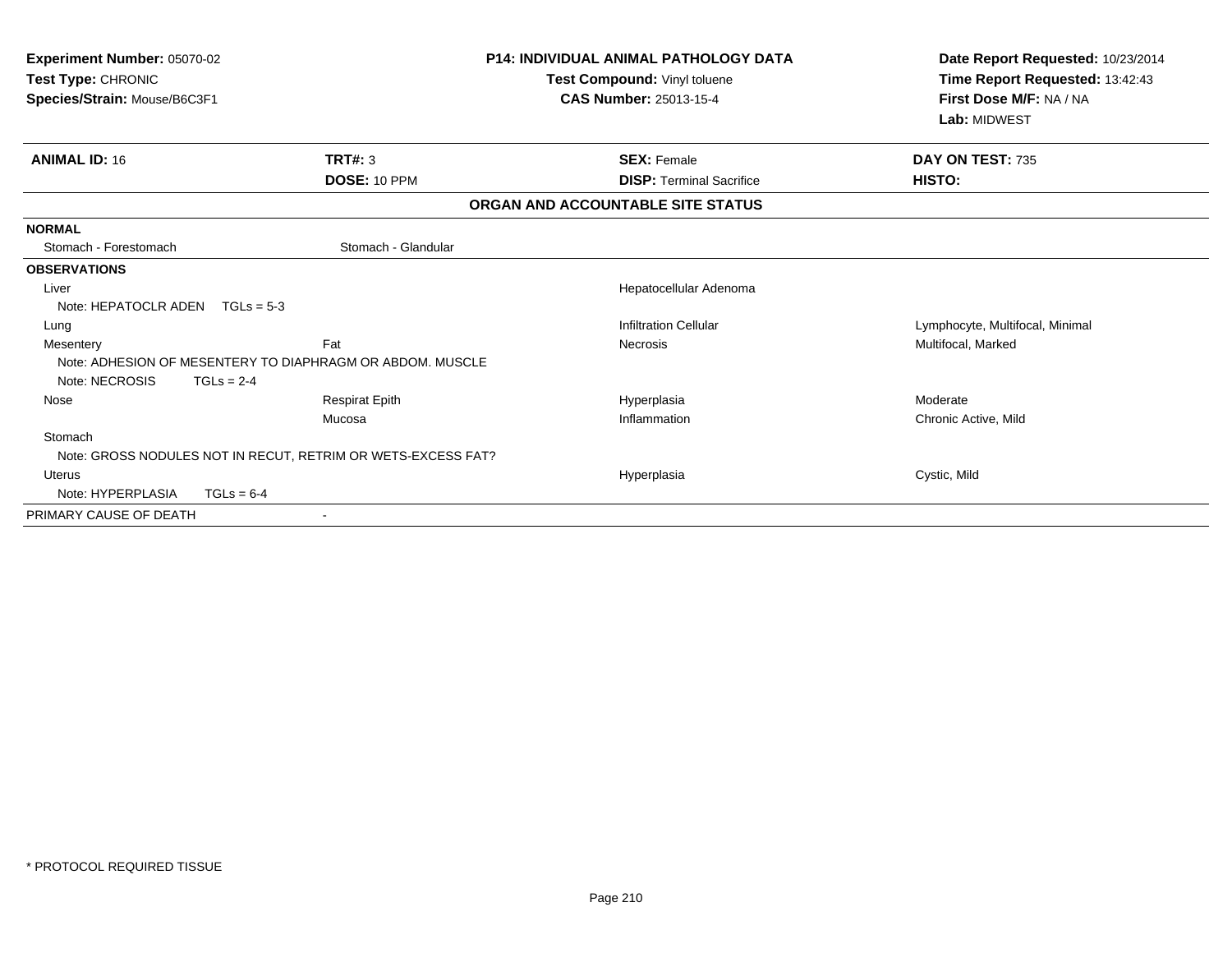| <b>TRT#: 1</b><br><b>ANIMAL ID: 17</b><br><b>SEX: Female</b><br>DAY ON TEST: 735<br><b>DOSE: CONTROL</b><br><b>DISP: Terminal Sacrifice</b><br>HISTO:<br>ORGAN AND ACCOUNTABLE SITE STATUS<br><b>NORMAL</b><br>Adrenal Gland - Cortex<br>Adrenal Gland - Medulla<br><b>Bone Marrow</b><br><b>Bone</b><br>Gallbladder<br><b>Brain</b><br>Esophagus<br>Heart<br>Intestine Large - Rectum<br>Intestine Small - Ileum<br>Intestine Large - Colon<br>Intestine Small - Duodenum<br>Intestine Small - Jejunum<br>Islets, Pancreatic<br>Lymph Node - Mesenteric<br>Larynx<br>Parathyroid Gland<br><b>Mammary Gland</b><br>Nose<br>Pancreas<br>Stomach - Glandular<br>Skin<br>Spleen<br>Stomach - Forestomach<br><b>Thyroid Gland</b><br>Trachea<br>Thymus<br><b>MISSING</b><br><b>Pituitary Gland</b><br><b>OBSERVATIONS</b><br><b>Adrenal Gland</b><br>Capsule<br>Hyperplasia<br>Diffuse, Mild<br>Cecum, Peyers Patch<br>Intestine Large<br>Hyperplasia<br>Lymphoid, Marked<br>Note: HYPERPLASIA<br>$TGLs = 3-7$ ,<br>Kidney<br>Capsule<br>Inflammation<br>Chronic Active, Moderate<br>Lymphoma Malignant Mixed<br><b>Lacrimal Gland</b><br><b>Infiltration Cellular</b><br>Lymphocyte, Multifocal, Marked<br>Liver<br>Hepatocellular Carcinoma<br>Infarct<br>Marked<br><b>Necrosis</b><br>Multifocal, Mild<br>Note: INFARCT<br>$TGLs = 5-11$ ,<br>Note: HEPATOCLR CARC $TGLs = 4-5+5.1$ ,<br>Lymphoma Malignant Mixed<br>Lung<br>Mandibular<br>Hyperplasia<br>Lymphoid, Mild<br>Lymph Node<br>Mediastinal<br>Lymphoma Malignant Mixed<br>Note: LYMPH MAL MIXD<br>$TGLs = 2-3+10$ ,<br><b>Infiltration Cellular</b><br>Mixed Cell, Mild<br>Mesentery<br>Ovary<br>Thrombosis<br>Marked<br>Note: THROMBUS<br>$TGLs = 6-12$ ,<br>Salivary Glands<br><b>Infiltration Cellular</b><br>Lymphocyte, Multifocal, Mild<br><b>Urinary Bladder</b><br><b>Infiltration Cellular</b><br>Lymphocyte, Multifocal, Mild | <b>Experiment Number: 05070-02</b><br>Test Type: CHRONIC<br>Species/Strain: Mouse/B6C3F1 | P14: INDIVIDUAL ANIMAL PATHOLOGY DATA<br>Test Compound: Vinyl toluene<br><b>CAS Number: 25013-15-4</b> | Date Report Requested: 10/23/2014<br>Time Report Requested: 13:42:43<br>First Dose M/F: NA / NA<br>Lab: MIDWEST |  |
|---------------------------------------------------------------------------------------------------------------------------------------------------------------------------------------------------------------------------------------------------------------------------------------------------------------------------------------------------------------------------------------------------------------------------------------------------------------------------------------------------------------------------------------------------------------------------------------------------------------------------------------------------------------------------------------------------------------------------------------------------------------------------------------------------------------------------------------------------------------------------------------------------------------------------------------------------------------------------------------------------------------------------------------------------------------------------------------------------------------------------------------------------------------------------------------------------------------------------------------------------------------------------------------------------------------------------------------------------------------------------------------------------------------------------------------------------------------------------------------------------------------------------------------------------------------------------------------------------------------------------------------------------------------------------------------------------------------------------------------------------------------------------------------------------------------------------------------------------------------------------------------------------|------------------------------------------------------------------------------------------|--------------------------------------------------------------------------------------------------------|-----------------------------------------------------------------------------------------------------------------|--|
|                                                                                                                                                                                                                                                                                                                                                                                                                                                                                                                                                                                                                                                                                                                                                                                                                                                                                                                                                                                                                                                                                                                                                                                                                                                                                                                                                                                                                                                                                                                                                                                                                                                                                                                                                                                                                                                                                                   |                                                                                          |                                                                                                        |                                                                                                                 |  |
|                                                                                                                                                                                                                                                                                                                                                                                                                                                                                                                                                                                                                                                                                                                                                                                                                                                                                                                                                                                                                                                                                                                                                                                                                                                                                                                                                                                                                                                                                                                                                                                                                                                                                                                                                                                                                                                                                                   |                                                                                          |                                                                                                        |                                                                                                                 |  |
|                                                                                                                                                                                                                                                                                                                                                                                                                                                                                                                                                                                                                                                                                                                                                                                                                                                                                                                                                                                                                                                                                                                                                                                                                                                                                                                                                                                                                                                                                                                                                                                                                                                                                                                                                                                                                                                                                                   |                                                                                          |                                                                                                        |                                                                                                                 |  |
|                                                                                                                                                                                                                                                                                                                                                                                                                                                                                                                                                                                                                                                                                                                                                                                                                                                                                                                                                                                                                                                                                                                                                                                                                                                                                                                                                                                                                                                                                                                                                                                                                                                                                                                                                                                                                                                                                                   |                                                                                          |                                                                                                        |                                                                                                                 |  |
|                                                                                                                                                                                                                                                                                                                                                                                                                                                                                                                                                                                                                                                                                                                                                                                                                                                                                                                                                                                                                                                                                                                                                                                                                                                                                                                                                                                                                                                                                                                                                                                                                                                                                                                                                                                                                                                                                                   |                                                                                          |                                                                                                        |                                                                                                                 |  |
|                                                                                                                                                                                                                                                                                                                                                                                                                                                                                                                                                                                                                                                                                                                                                                                                                                                                                                                                                                                                                                                                                                                                                                                                                                                                                                                                                                                                                                                                                                                                                                                                                                                                                                                                                                                                                                                                                                   |                                                                                          |                                                                                                        |                                                                                                                 |  |
|                                                                                                                                                                                                                                                                                                                                                                                                                                                                                                                                                                                                                                                                                                                                                                                                                                                                                                                                                                                                                                                                                                                                                                                                                                                                                                                                                                                                                                                                                                                                                                                                                                                                                                                                                                                                                                                                                                   |                                                                                          |                                                                                                        |                                                                                                                 |  |
|                                                                                                                                                                                                                                                                                                                                                                                                                                                                                                                                                                                                                                                                                                                                                                                                                                                                                                                                                                                                                                                                                                                                                                                                                                                                                                                                                                                                                                                                                                                                                                                                                                                                                                                                                                                                                                                                                                   |                                                                                          |                                                                                                        |                                                                                                                 |  |
|                                                                                                                                                                                                                                                                                                                                                                                                                                                                                                                                                                                                                                                                                                                                                                                                                                                                                                                                                                                                                                                                                                                                                                                                                                                                                                                                                                                                                                                                                                                                                                                                                                                                                                                                                                                                                                                                                                   |                                                                                          |                                                                                                        |                                                                                                                 |  |
|                                                                                                                                                                                                                                                                                                                                                                                                                                                                                                                                                                                                                                                                                                                                                                                                                                                                                                                                                                                                                                                                                                                                                                                                                                                                                                                                                                                                                                                                                                                                                                                                                                                                                                                                                                                                                                                                                                   |                                                                                          |                                                                                                        |                                                                                                                 |  |
|                                                                                                                                                                                                                                                                                                                                                                                                                                                                                                                                                                                                                                                                                                                                                                                                                                                                                                                                                                                                                                                                                                                                                                                                                                                                                                                                                                                                                                                                                                                                                                                                                                                                                                                                                                                                                                                                                                   |                                                                                          |                                                                                                        |                                                                                                                 |  |
|                                                                                                                                                                                                                                                                                                                                                                                                                                                                                                                                                                                                                                                                                                                                                                                                                                                                                                                                                                                                                                                                                                                                                                                                                                                                                                                                                                                                                                                                                                                                                                                                                                                                                                                                                                                                                                                                                                   |                                                                                          |                                                                                                        |                                                                                                                 |  |
|                                                                                                                                                                                                                                                                                                                                                                                                                                                                                                                                                                                                                                                                                                                                                                                                                                                                                                                                                                                                                                                                                                                                                                                                                                                                                                                                                                                                                                                                                                                                                                                                                                                                                                                                                                                                                                                                                                   |                                                                                          |                                                                                                        |                                                                                                                 |  |
|                                                                                                                                                                                                                                                                                                                                                                                                                                                                                                                                                                                                                                                                                                                                                                                                                                                                                                                                                                                                                                                                                                                                                                                                                                                                                                                                                                                                                                                                                                                                                                                                                                                                                                                                                                                                                                                                                                   |                                                                                          |                                                                                                        |                                                                                                                 |  |
|                                                                                                                                                                                                                                                                                                                                                                                                                                                                                                                                                                                                                                                                                                                                                                                                                                                                                                                                                                                                                                                                                                                                                                                                                                                                                                                                                                                                                                                                                                                                                                                                                                                                                                                                                                                                                                                                                                   |                                                                                          |                                                                                                        |                                                                                                                 |  |
|                                                                                                                                                                                                                                                                                                                                                                                                                                                                                                                                                                                                                                                                                                                                                                                                                                                                                                                                                                                                                                                                                                                                                                                                                                                                                                                                                                                                                                                                                                                                                                                                                                                                                                                                                                                                                                                                                                   |                                                                                          |                                                                                                        |                                                                                                                 |  |
|                                                                                                                                                                                                                                                                                                                                                                                                                                                                                                                                                                                                                                                                                                                                                                                                                                                                                                                                                                                                                                                                                                                                                                                                                                                                                                                                                                                                                                                                                                                                                                                                                                                                                                                                                                                                                                                                                                   |                                                                                          |                                                                                                        |                                                                                                                 |  |
|                                                                                                                                                                                                                                                                                                                                                                                                                                                                                                                                                                                                                                                                                                                                                                                                                                                                                                                                                                                                                                                                                                                                                                                                                                                                                                                                                                                                                                                                                                                                                                                                                                                                                                                                                                                                                                                                                                   |                                                                                          |                                                                                                        |                                                                                                                 |  |
|                                                                                                                                                                                                                                                                                                                                                                                                                                                                                                                                                                                                                                                                                                                                                                                                                                                                                                                                                                                                                                                                                                                                                                                                                                                                                                                                                                                                                                                                                                                                                                                                                                                                                                                                                                                                                                                                                                   |                                                                                          |                                                                                                        |                                                                                                                 |  |
|                                                                                                                                                                                                                                                                                                                                                                                                                                                                                                                                                                                                                                                                                                                                                                                                                                                                                                                                                                                                                                                                                                                                                                                                                                                                                                                                                                                                                                                                                                                                                                                                                                                                                                                                                                                                                                                                                                   |                                                                                          |                                                                                                        |                                                                                                                 |  |
|                                                                                                                                                                                                                                                                                                                                                                                                                                                                                                                                                                                                                                                                                                                                                                                                                                                                                                                                                                                                                                                                                                                                                                                                                                                                                                                                                                                                                                                                                                                                                                                                                                                                                                                                                                                                                                                                                                   |                                                                                          |                                                                                                        |                                                                                                                 |  |
|                                                                                                                                                                                                                                                                                                                                                                                                                                                                                                                                                                                                                                                                                                                                                                                                                                                                                                                                                                                                                                                                                                                                                                                                                                                                                                                                                                                                                                                                                                                                                                                                                                                                                                                                                                                                                                                                                                   |                                                                                          |                                                                                                        |                                                                                                                 |  |
|                                                                                                                                                                                                                                                                                                                                                                                                                                                                                                                                                                                                                                                                                                                                                                                                                                                                                                                                                                                                                                                                                                                                                                                                                                                                                                                                                                                                                                                                                                                                                                                                                                                                                                                                                                                                                                                                                                   |                                                                                          |                                                                                                        |                                                                                                                 |  |
|                                                                                                                                                                                                                                                                                                                                                                                                                                                                                                                                                                                                                                                                                                                                                                                                                                                                                                                                                                                                                                                                                                                                                                                                                                                                                                                                                                                                                                                                                                                                                                                                                                                                                                                                                                                                                                                                                                   |                                                                                          |                                                                                                        |                                                                                                                 |  |
|                                                                                                                                                                                                                                                                                                                                                                                                                                                                                                                                                                                                                                                                                                                                                                                                                                                                                                                                                                                                                                                                                                                                                                                                                                                                                                                                                                                                                                                                                                                                                                                                                                                                                                                                                                                                                                                                                                   |                                                                                          |                                                                                                        |                                                                                                                 |  |
|                                                                                                                                                                                                                                                                                                                                                                                                                                                                                                                                                                                                                                                                                                                                                                                                                                                                                                                                                                                                                                                                                                                                                                                                                                                                                                                                                                                                                                                                                                                                                                                                                                                                                                                                                                                                                                                                                                   |                                                                                          |                                                                                                        |                                                                                                                 |  |
|                                                                                                                                                                                                                                                                                                                                                                                                                                                                                                                                                                                                                                                                                                                                                                                                                                                                                                                                                                                                                                                                                                                                                                                                                                                                                                                                                                                                                                                                                                                                                                                                                                                                                                                                                                                                                                                                                                   |                                                                                          |                                                                                                        |                                                                                                                 |  |
|                                                                                                                                                                                                                                                                                                                                                                                                                                                                                                                                                                                                                                                                                                                                                                                                                                                                                                                                                                                                                                                                                                                                                                                                                                                                                                                                                                                                                                                                                                                                                                                                                                                                                                                                                                                                                                                                                                   |                                                                                          |                                                                                                        |                                                                                                                 |  |
|                                                                                                                                                                                                                                                                                                                                                                                                                                                                                                                                                                                                                                                                                                                                                                                                                                                                                                                                                                                                                                                                                                                                                                                                                                                                                                                                                                                                                                                                                                                                                                                                                                                                                                                                                                                                                                                                                                   |                                                                                          |                                                                                                        |                                                                                                                 |  |
|                                                                                                                                                                                                                                                                                                                                                                                                                                                                                                                                                                                                                                                                                                                                                                                                                                                                                                                                                                                                                                                                                                                                                                                                                                                                                                                                                                                                                                                                                                                                                                                                                                                                                                                                                                                                                                                                                                   |                                                                                          |                                                                                                        |                                                                                                                 |  |
|                                                                                                                                                                                                                                                                                                                                                                                                                                                                                                                                                                                                                                                                                                                                                                                                                                                                                                                                                                                                                                                                                                                                                                                                                                                                                                                                                                                                                                                                                                                                                                                                                                                                                                                                                                                                                                                                                                   |                                                                                          |                                                                                                        |                                                                                                                 |  |
|                                                                                                                                                                                                                                                                                                                                                                                                                                                                                                                                                                                                                                                                                                                                                                                                                                                                                                                                                                                                                                                                                                                                                                                                                                                                                                                                                                                                                                                                                                                                                                                                                                                                                                                                                                                                                                                                                                   |                                                                                          |                                                                                                        |                                                                                                                 |  |
|                                                                                                                                                                                                                                                                                                                                                                                                                                                                                                                                                                                                                                                                                                                                                                                                                                                                                                                                                                                                                                                                                                                                                                                                                                                                                                                                                                                                                                                                                                                                                                                                                                                                                                                                                                                                                                                                                                   |                                                                                          |                                                                                                        |                                                                                                                 |  |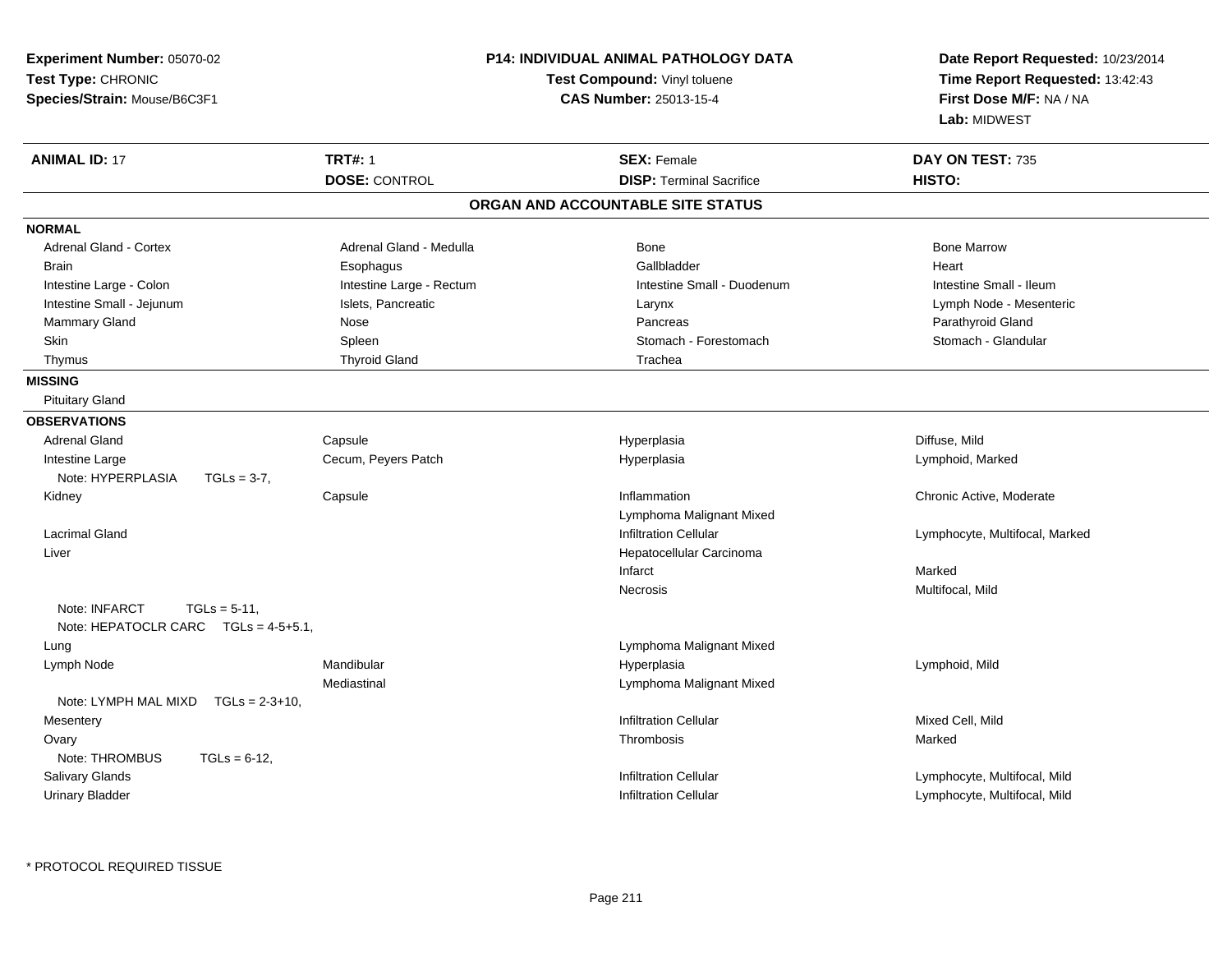| <b>Experiment Number: 05070-02</b><br>Test Type: CHRONIC<br>Species/Strain: Mouse/B6C3F1 | <b>P14: INDIVIDUAL ANIMAL PATHOLOGY DATA</b><br>Test Compound: Vinyl toluene<br><b>CAS Number: 25013-15-4</b> |                                   | Date Report Requested: 10/23/2014<br>Time Report Requested: 13:42:43<br>First Dose M/F: NA / NA<br>Lab: MIDWEST |  |
|------------------------------------------------------------------------------------------|---------------------------------------------------------------------------------------------------------------|-----------------------------------|-----------------------------------------------------------------------------------------------------------------|--|
| <b>ANIMAL ID: 17</b>                                                                     | <b>TRT#: 1</b>                                                                                                | <b>SEX: Female</b>                | <b>DAY ON TEST: 735</b>                                                                                         |  |
|                                                                                          | <b>DOSE: CONTROL</b>                                                                                          | <b>DISP: Terminal Sacrifice</b>   | HISTO:                                                                                                          |  |
|                                                                                          |                                                                                                               | ORGAN AND ACCOUNTABLE SITE STATUS |                                                                                                                 |  |
| Uterus                                                                                   |                                                                                                               | Hyperplasia                       | Cystic, Mild                                                                                                    |  |
| PRIMARY CAUSE OF DEATH                                                                   | $\overline{\phantom{a}}$                                                                                      |                                   |                                                                                                                 |  |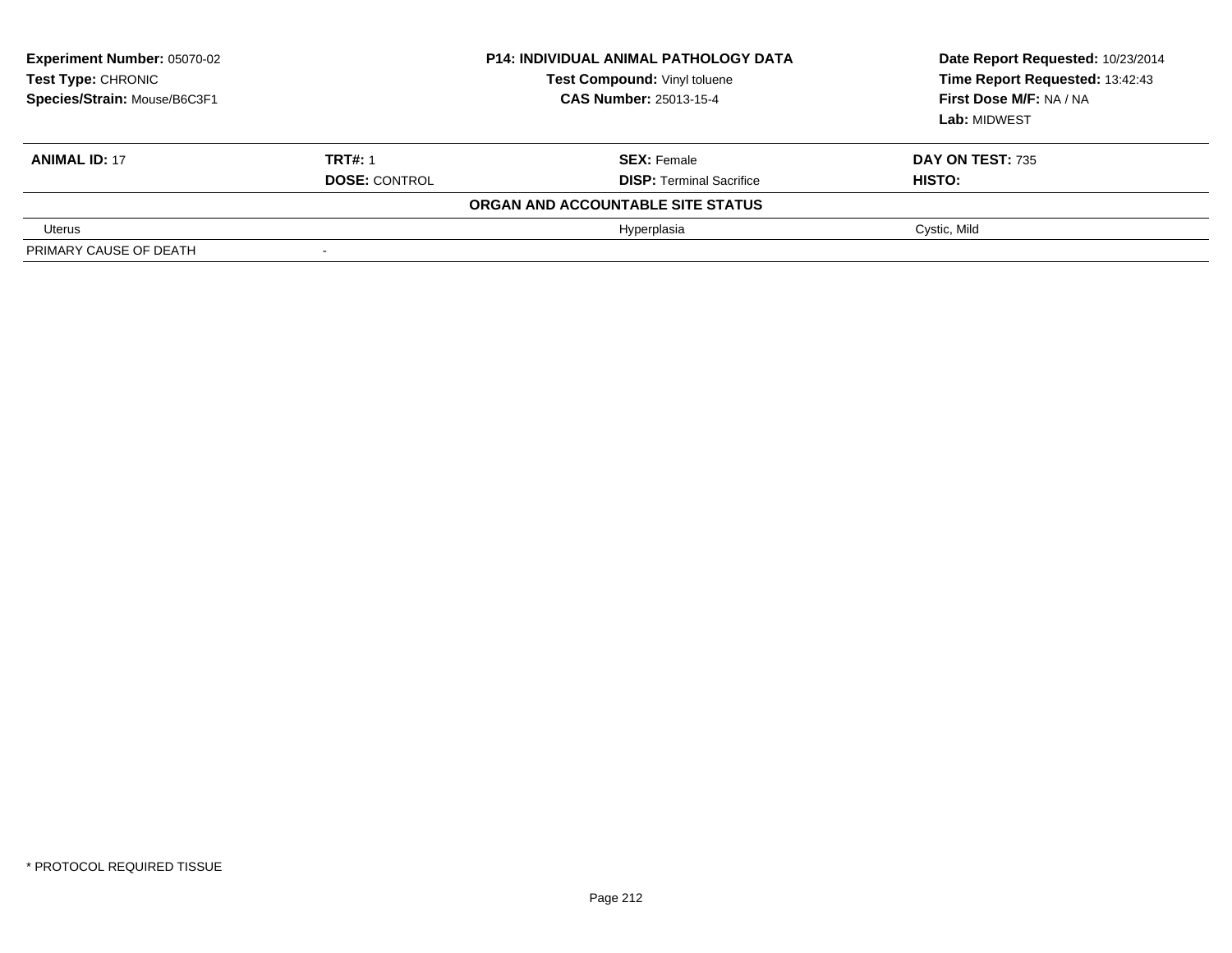| Experiment Number: 05070-02<br>Test Type: CHRONIC<br>Species/Strain: Mouse/B6C3F1 |                  |                          | <b>P14: INDIVIDUAL ANIMAL PATHOLOGY DATA</b><br>Test Compound: Vinyl toluene<br><b>CAS Number: 25013-15-4</b> |                                   | Date Report Requested: 10/23/2014<br>Time Report Requested: 13:42:43<br>First Dose M/F: NA / NA<br>Lab: MIDWEST |  |
|-----------------------------------------------------------------------------------|------------------|--------------------------|---------------------------------------------------------------------------------------------------------------|-----------------------------------|-----------------------------------------------------------------------------------------------------------------|--|
| <b>ANIMAL ID: 17</b>                                                              |                  | TRT#: 2                  |                                                                                                               | <b>SEX: Female</b>                | DAY ON TEST: 735                                                                                                |  |
|                                                                                   |                  | DOSE: 25 PPM             |                                                                                                               | <b>DISP: Terminal Sacrifice</b>   | HISTO:                                                                                                          |  |
|                                                                                   |                  |                          |                                                                                                               | ORGAN AND ACCOUNTABLE SITE STATUS |                                                                                                                 |  |
| <b>NORMAL</b>                                                                     |                  |                          |                                                                                                               |                                   |                                                                                                                 |  |
| <b>Adrenal Gland - Cortex</b>                                                     |                  | Adrenal Gland - Medulla  |                                                                                                               | Bone                              | <b>Bone Marrow</b>                                                                                              |  |
| Esophagus                                                                         |                  | Gallbladder              |                                                                                                               | Heart                             | Intestine Large - Cecum                                                                                         |  |
| Intestine Large - Colon                                                           |                  | Intestine Large - Rectum |                                                                                                               | Intestine Small - Duodenum        | Intestine Small - Ileum                                                                                         |  |
| Intestine Small - Jejunum                                                         |                  | Islets, Pancreatic       |                                                                                                               | Kidney                            | Larynx                                                                                                          |  |
| Liver                                                                             |                  | Lymph Node - Mandibular  |                                                                                                               | Lymph Node - Mesenteric           | Mammary Gland                                                                                                   |  |
| Ovary                                                                             |                  | Pancreas                 |                                                                                                               | <b>Pituitary Gland</b>            | <b>Salivary Glands</b>                                                                                          |  |
| <b>Skin</b>                                                                       |                  | Spleen                   |                                                                                                               | Stomach - Forestomach             | Stomach - Glandular                                                                                             |  |
| Thymus                                                                            |                  | <b>Thyroid Gland</b>     |                                                                                                               | Trachea                           | <b>Urinary Bladder</b>                                                                                          |  |
| <b>MISSING</b>                                                                    |                  |                          |                                                                                                               |                                   |                                                                                                                 |  |
| Parathyroid Gland                                                                 |                  |                          |                                                                                                               |                                   |                                                                                                                 |  |
| <b>OBSERVATIONS</b>                                                               |                  |                          |                                                                                                               |                                   |                                                                                                                 |  |
| <b>Adrenal Gland</b>                                                              |                  | Capsule                  |                                                                                                               | Hyperplasia                       | Multifocal, Moderate                                                                                            |  |
| <b>Brain</b>                                                                      |                  |                          |                                                                                                               | Mineralization                    | Multifocal, Mild                                                                                                |  |
| Lung                                                                              |                  |                          |                                                                                                               | <b>Infiltration Cellular</b>      | Lymphocyte, Multifocal, Moderate                                                                                |  |
|                                                                                   |                  | Alveolus, Bronchiole     |                                                                                                               | Inflammation                      | Chronic Active, Multifocal, Minimal                                                                             |  |
| Nose                                                                              |                  | <b>Respirat Epith</b>    |                                                                                                               | Hyperplasia                       | Marked                                                                                                          |  |
|                                                                                   |                  | Mucosa                   |                                                                                                               | Inflammation                      | Chronic Active, Moderate                                                                                        |  |
| Uterus                                                                            |                  |                          |                                                                                                               | Hyperplasia                       | Cystic, Minimal                                                                                                 |  |
| Note: HYPERPLASIA                                                                 | $TGLs = 1+2-8$ . |                          |                                                                                                               |                                   |                                                                                                                 |  |
| PRIMARY CAUSE OF DEATH                                                            |                  |                          |                                                                                                               |                                   |                                                                                                                 |  |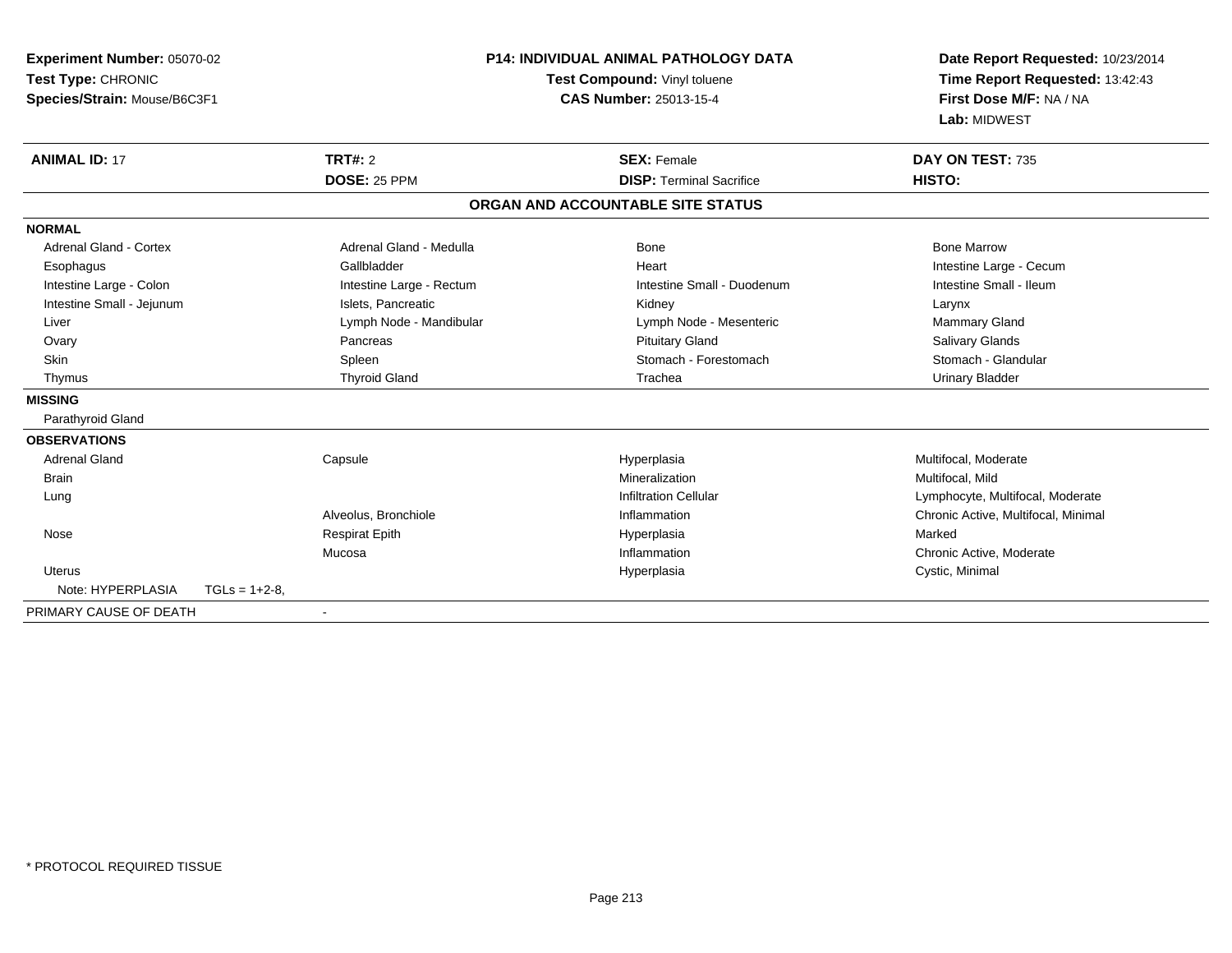| Experiment Number: 05070-02<br>Test Type: CHRONIC<br>Species/Strain: Mouse/B6C3F1 |               | <b>P14: INDIVIDUAL ANIMAL PATHOLOGY DATA</b><br>Test Compound: Vinyl toluene<br><b>CAS Number: 25013-15-4</b> |                                   | Date Report Requested: 10/23/2014<br>Time Report Requested: 13:42:43<br>First Dose M/F: NA / NA<br>Lab: MIDWEST |
|-----------------------------------------------------------------------------------|---------------|---------------------------------------------------------------------------------------------------------------|-----------------------------------|-----------------------------------------------------------------------------------------------------------------|
| <b>ANIMAL ID: 17</b>                                                              |               | <b>TRT#: 3</b>                                                                                                | <b>SEX: Female</b>                | DAY ON TEST: 582                                                                                                |
|                                                                                   |               | DOSE: 10 PPM                                                                                                  | <b>DISP:</b> Moribund Sacrifice   | HISTO:                                                                                                          |
|                                                                                   |               |                                                                                                               | ORGAN AND ACCOUNTABLE SITE STATUS |                                                                                                                 |
| <b>NORMAL</b>                                                                     |               |                                                                                                               |                                   |                                                                                                                 |
| Bone                                                                              |               | <b>Bone Marrow</b>                                                                                            | <b>Brain</b>                      | Esophagus                                                                                                       |
| Heart                                                                             |               | Intestine Large - Cecum                                                                                       | Intestine Large - Colon           | Intestine Large - Rectum                                                                                        |
| Intestine Small - Duodenum                                                        |               | Intestine Small - Ileum                                                                                       | Intestine Small - Jejunum         | Kidney                                                                                                          |
| Larynx                                                                            |               | Mammary Gland                                                                                                 | Ovary                             | Pancreas                                                                                                        |
| Parathyroid Gland                                                                 |               | <b>Pituitary Gland</b>                                                                                        | Stomach - Forestomach             | Stomach - Glandular                                                                                             |
| <b>Thyroid Gland</b>                                                              |               | Trachea                                                                                                       | <b>Urinary Bladder</b>            | Uterus                                                                                                          |
| <b>MISSING</b>                                                                    |               |                                                                                                               |                                   |                                                                                                                 |
| <b>Adrenal Gland - Cortex</b>                                                     |               | Adrenal Gland - Medulla                                                                                       | Lymph Node - Mandibular           | <b>Salivary Glands</b>                                                                                          |
| Thymus                                                                            |               |                                                                                                               |                                   |                                                                                                                 |
| <b>OBSERVATIONS</b>                                                               |               |                                                                                                               |                                   |                                                                                                                 |
| Islets, Pancreatic                                                                |               |                                                                                                               | Hyperplasia                       | Multifocal, Mild                                                                                                |
| Liver                                                                             |               | Centrilobular                                                                                                 | Necrosis                          | Diffuse, Moderate                                                                                               |
| Note: NECROSIS                                                                    | $TGLs = 3-5$  |                                                                                                               |                                   |                                                                                                                 |
| Lung                                                                              |               | Alveolus, Bronchiole                                                                                          | Inflammation                      | Chronic Active, Focal, Minimal                                                                                  |
| Lymph Node                                                                        |               | Mesenteric                                                                                                    | Hemorrhage                        | Mild                                                                                                            |
| Nose                                                                              |               | <b>Respirat Epith</b>                                                                                         | Hyperplasia                       | Mild                                                                                                            |
|                                                                                   |               | Mucosa                                                                                                        | Inflammation                      | Chronic Active, Mild                                                                                            |
| Skin                                                                              |               | <b>Subcut Tiss</b>                                                                                            | Hemangioma                        |                                                                                                                 |
| Note: HEMANGIOMA                                                                  | $TGLs = 2-10$ |                                                                                                               |                                   |                                                                                                                 |
| Spleen                                                                            |               |                                                                                                               | Hematopoietic Cell Proliferation  | Marked                                                                                                          |
| PRIMARY CAUSE OF DEATH                                                            |               |                                                                                                               |                                   |                                                                                                                 |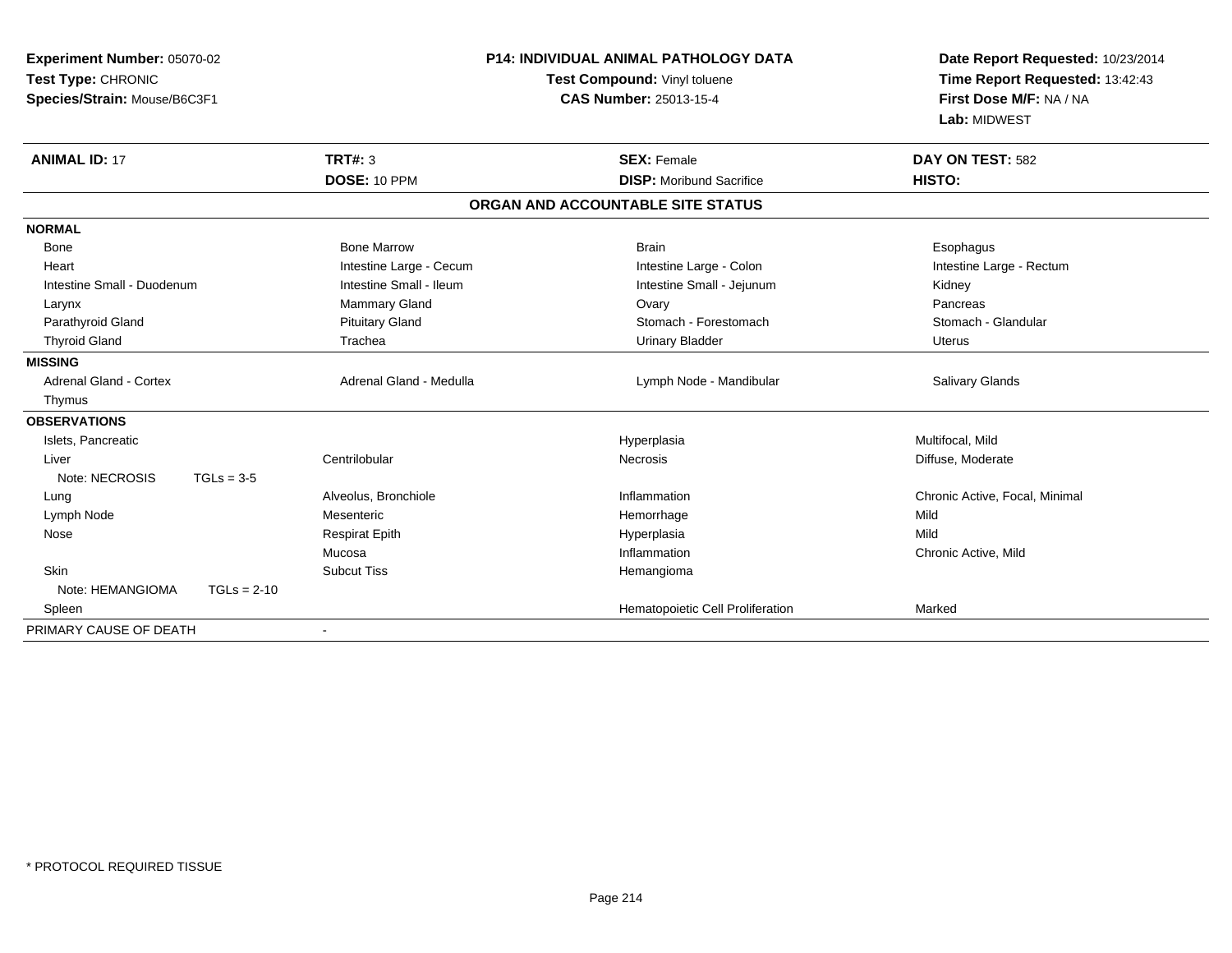| Experiment Number: 05070-02<br>Test Type: CHRONIC<br>Species/Strain: Mouse/B6C3F1 |                                                                           | P14: INDIVIDUAL ANIMAL PATHOLOGY DATA<br>Test Compound: Vinyl toluene<br>CAS Number: 25013-15-4 | Date Report Requested: 10/23/2014<br>Time Report Requested: 13:42:43<br>First Dose M/F: NA / NA<br>Lab: MIDWEST |  |
|-----------------------------------------------------------------------------------|---------------------------------------------------------------------------|-------------------------------------------------------------------------------------------------|-----------------------------------------------------------------------------------------------------------------|--|
| <b>ANIMAL ID: 18</b>                                                              | <b>TRT#: 1</b>                                                            | <b>SEX: Female</b>                                                                              | DAY ON TEST: 692                                                                                                |  |
|                                                                                   | <b>DOSE: CONTROL</b>                                                      | <b>DISP: Natural Death</b>                                                                      | HISTO:                                                                                                          |  |
|                                                                                   |                                                                           | ORGAN AND ACCOUNTABLE SITE STATUS                                                               |                                                                                                                 |  |
| <b>NORMAL</b>                                                                     |                                                                           |                                                                                                 |                                                                                                                 |  |
| Adrenal Gland - Cortex                                                            | Adrenal Gland - Medulla                                                   | <b>Bone</b>                                                                                     | <b>Bone Marrow</b>                                                                                              |  |
| <b>Brain</b>                                                                      | Esophagus                                                                 | Gallbladder                                                                                     | Heart                                                                                                           |  |
| Intestine Large - Cecum                                                           | Intestine Large - Colon                                                   | Intestine Large - Rectum                                                                        | Intestine Small - Duodenum                                                                                      |  |
| Intestine Small - Ileum                                                           | Intestine Small - Jejunum                                                 | Islets, Pancreatic                                                                              | Kidney                                                                                                          |  |
| Larynx                                                                            | Lung                                                                      | Lymph Node - Mandibular                                                                         | Mammary Gland                                                                                                   |  |
| Nose                                                                              | Pancreas                                                                  | <b>Pituitary Gland</b>                                                                          | Salivary Glands                                                                                                 |  |
| <b>Skin</b>                                                                       | Stomach - Forestomach                                                     | Stomach - Glandular                                                                             | Thymus                                                                                                          |  |
| <b>Thyroid Gland</b>                                                              | Trachea                                                                   | <b>Urinary Bladder</b>                                                                          | Uterus                                                                                                          |  |
| <b>MISSING</b>                                                                    |                                                                           |                                                                                                 |                                                                                                                 |  |
| Parathyroid Gland                                                                 |                                                                           |                                                                                                 |                                                                                                                 |  |
| <b>OBSERVATIONS</b>                                                               |                                                                           |                                                                                                 |                                                                                                                 |  |
| <b>Adrenal Gland</b>                                                              | Cortex                                                                    | <b>Accessory Adrenal Cortical Nodule</b>                                                        |                                                                                                                 |  |
|                                                                                   | Capsule                                                                   | Hyperplasia                                                                                     | Multifocal, Mild                                                                                                |  |
|                                                                                   | Note: 1991 CONVERSION DISCREPANCY. ORIGINAL DIAGNOSIS SITE NOT SPECIFIED. |                                                                                                 |                                                                                                                 |  |
| Liver                                                                             |                                                                           | Hepatocellular Adenoma                                                                          |                                                                                                                 |  |
|                                                                                   |                                                                           | Hepatocellular Carcinoma                                                                        |                                                                                                                 |  |
|                                                                                   | Centrilobular                                                             | Necrosis                                                                                        | Multifocal, Moderate                                                                                            |  |
| [ Hepatocellular Adenoma TGLS = 4-10, ]                                           |                                                                           |                                                                                                 |                                                                                                                 |  |
| Lymph Node                                                                        | Mesenteric                                                                | Hyperplasia                                                                                     | Reticulum Cell, Moderate                                                                                        |  |
|                                                                                   | Pancreatic                                                                | Lymphoma Malignant Mixed<br>Lymphoma Malignant Mixed                                            |                                                                                                                 |  |
| Note: LYMPHOMA MAY ARISE IN CERVICAL NODE                                         |                                                                           |                                                                                                 |                                                                                                                 |  |
| Note: LYMPH MAL MIXD TGLs = 2-11,                                                 |                                                                           |                                                                                                 |                                                                                                                 |  |
| Note: LYMPHOMA(?) IS LARGE AND CIRCUMSCRIBED                                      |                                                                           |                                                                                                 |                                                                                                                 |  |
| Ovary                                                                             |                                                                           | Hemorrhage                                                                                      | Focal, Marked                                                                                                   |  |
| Note: HEMORRHAGE<br>$TGLs = 5-8$ ,                                                |                                                                           |                                                                                                 |                                                                                                                 |  |
| Spleen                                                                            |                                                                           | Hematopoietic Cell Proliferation                                                                | Moderate                                                                                                        |  |
| PRIMARY CAUSE OF DEATH                                                            |                                                                           |                                                                                                 |                                                                                                                 |  |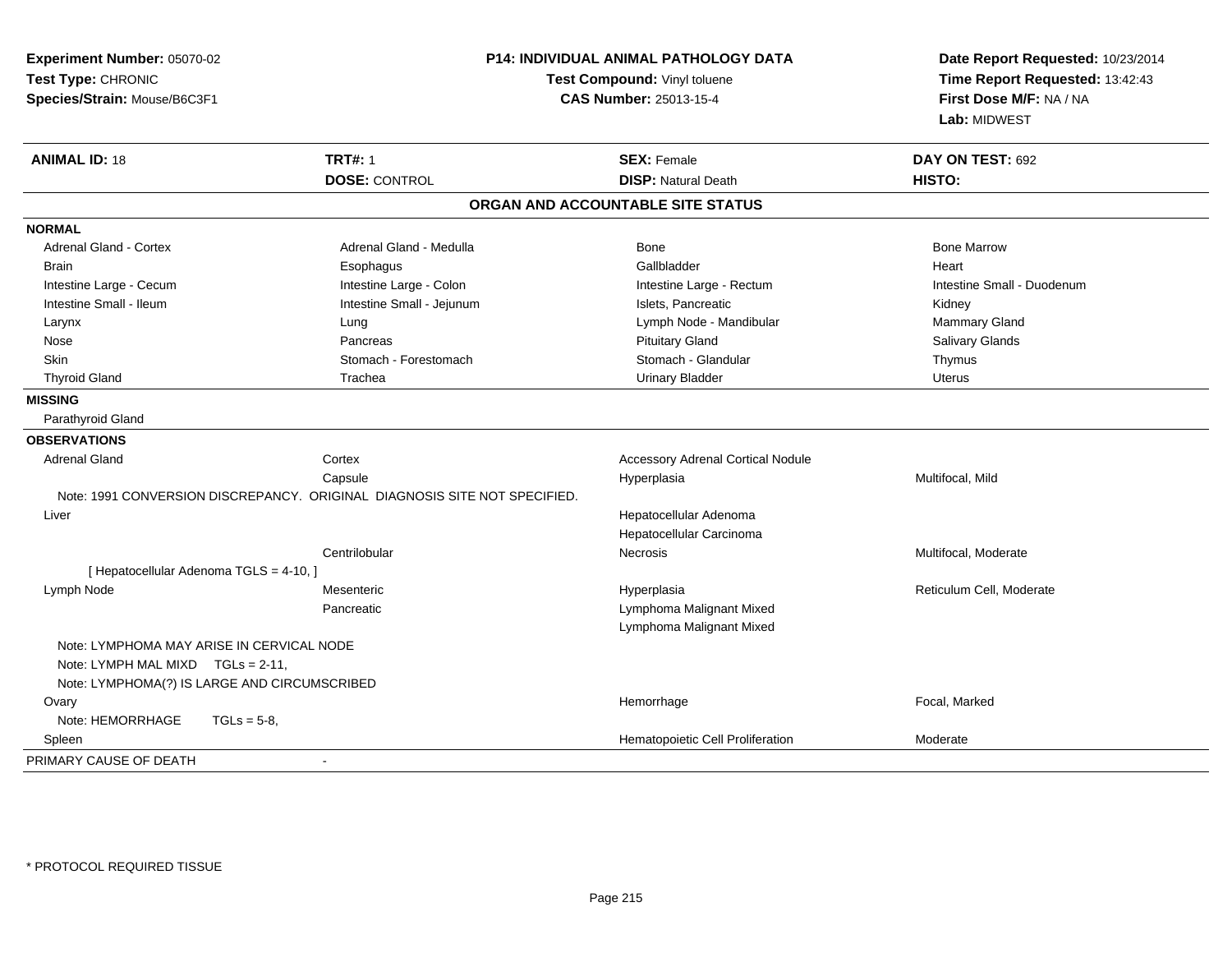| Experiment Number: 05070-02<br>Test Type: CHRONIC<br>Species/Strain: Mouse/B6C3F1 |                                                                       | <b>P14: INDIVIDUAL ANIMAL PATHOLOGY DATA</b><br>Test Compound: Vinyl toluene<br><b>CAS Number: 25013-15-4</b> | Date Report Requested: 10/23/2014<br>Time Report Requested: 13:42:43<br>First Dose M/F: NA / NA<br>Lab: MIDWEST |  |
|-----------------------------------------------------------------------------------|-----------------------------------------------------------------------|---------------------------------------------------------------------------------------------------------------|-----------------------------------------------------------------------------------------------------------------|--|
| <b>ANIMAL ID: 18</b>                                                              | <b>TRT#: 2</b>                                                        | <b>SEX: Female</b>                                                                                            | DAY ON TEST: 728                                                                                                |  |
|                                                                                   | <b>DOSE: 25 PPM</b>                                                   | <b>DISP: Natural Death</b>                                                                                    | HISTO:                                                                                                          |  |
|                                                                                   |                                                                       | ORGAN AND ACCOUNTABLE SITE STATUS                                                                             |                                                                                                                 |  |
| <b>NORMAL</b>                                                                     |                                                                       |                                                                                                               |                                                                                                                 |  |
| Adrenal Gland - Cortex                                                            | Adrenal Gland - Medulla                                               | Bone                                                                                                          | <b>Bone Marrow</b>                                                                                              |  |
| <b>Brain</b>                                                                      | Esophagus                                                             | Gallbladder                                                                                                   | Heart                                                                                                           |  |
| Intestine Large - Cecum                                                           | Intestine Large - Colon                                               | Intestine Large - Rectum                                                                                      | Intestine Small - Duodenum                                                                                      |  |
| Intestine Small - Ileum                                                           | Intestine Small - Jejunum                                             | Islets, Pancreatic                                                                                            | Kidney                                                                                                          |  |
| Mammary Gland                                                                     | Parathyroid Gland                                                     | <b>Pituitary Gland</b>                                                                                        | Skin                                                                                                            |  |
| Stomach - Forestomach                                                             | Stomach - Glandular                                                   | <b>Thyroid Gland</b>                                                                                          | <b>Urinary Bladder</b>                                                                                          |  |
| <b>MISSING</b>                                                                    |                                                                       |                                                                                                               |                                                                                                                 |  |
| Lymph Node - Mesenteric                                                           | Thymus                                                                |                                                                                                               |                                                                                                                 |  |
| <b>OBSERVATIONS</b>                                                               |                                                                       |                                                                                                               |                                                                                                                 |  |
| <b>Adrenal Gland</b>                                                              | Cortex                                                                | <b>Accessory Adrenal Cortical Nodule</b>                                                                      |                                                                                                                 |  |
|                                                                                   | Capsule                                                               | Hyperplasia                                                                                                   | Multifocal, Mild                                                                                                |  |
|                                                                                   | Note: 1991 CONVERSION DISCREPANCY. ORIGINAL DIAGNOSIS SITE NOT FOUND. |                                                                                                               |                                                                                                                 |  |
| Larynx                                                                            |                                                                       | Plasma Cell Tumor Malignant                                                                                   |                                                                                                                 |  |
| Liver                                                                             |                                                                       | <b>Infiltration Cellular</b>                                                                                  | Mixed Cell, Mild                                                                                                |  |
| Lung                                                                              | Alveolus, Bronchiole                                                  | Inflammation                                                                                                  | Chronic Active, Multifocal, Mild                                                                                |  |
|                                                                                   | Mediastinum, Pleura                                                   | Plasma Cell Tumor Malignant                                                                                   |                                                                                                                 |  |
| Lymph Node                                                                        | Mandibular                                                            | Plasma Cell Tumor Malignant                                                                                   |                                                                                                                 |  |
| Mesentery                                                                         |                                                                       | Plasma Cell Tumor Malignant                                                                                   |                                                                                                                 |  |
| Nose                                                                              | <b>Respirat Epith</b>                                                 | Hyperplasia                                                                                                   | Marked                                                                                                          |  |
|                                                                                   | Mucosa                                                                | Inflammation                                                                                                  | Chronic Active, Mild                                                                                            |  |
| Ovary                                                                             |                                                                       | Plasma Cell Tumor Malignant                                                                                   |                                                                                                                 |  |
| Pancreas                                                                          |                                                                       | Inflammation                                                                                                  | Chronic Active, Moderate                                                                                        |  |
| Salivary Glands                                                                   |                                                                       | Plasma Cell Tumor Malignant                                                                                   |                                                                                                                 |  |
| Spleen                                                                            |                                                                       | Congestion                                                                                                    | Moderate                                                                                                        |  |
| Note: CONGESTION<br>$TGLs = 3-5$                                                  |                                                                       |                                                                                                               |                                                                                                                 |  |
| Trachea                                                                           |                                                                       | Plasma Cell Tumor Malignant                                                                                   |                                                                                                                 |  |
| <b>Uterus</b>                                                                     |                                                                       | Plasma Cell Tumor Malignant                                                                                   |                                                                                                                 |  |
| PRIMARY CAUSE OF DEATH                                                            | $\blacksquare$                                                        |                                                                                                               |                                                                                                                 |  |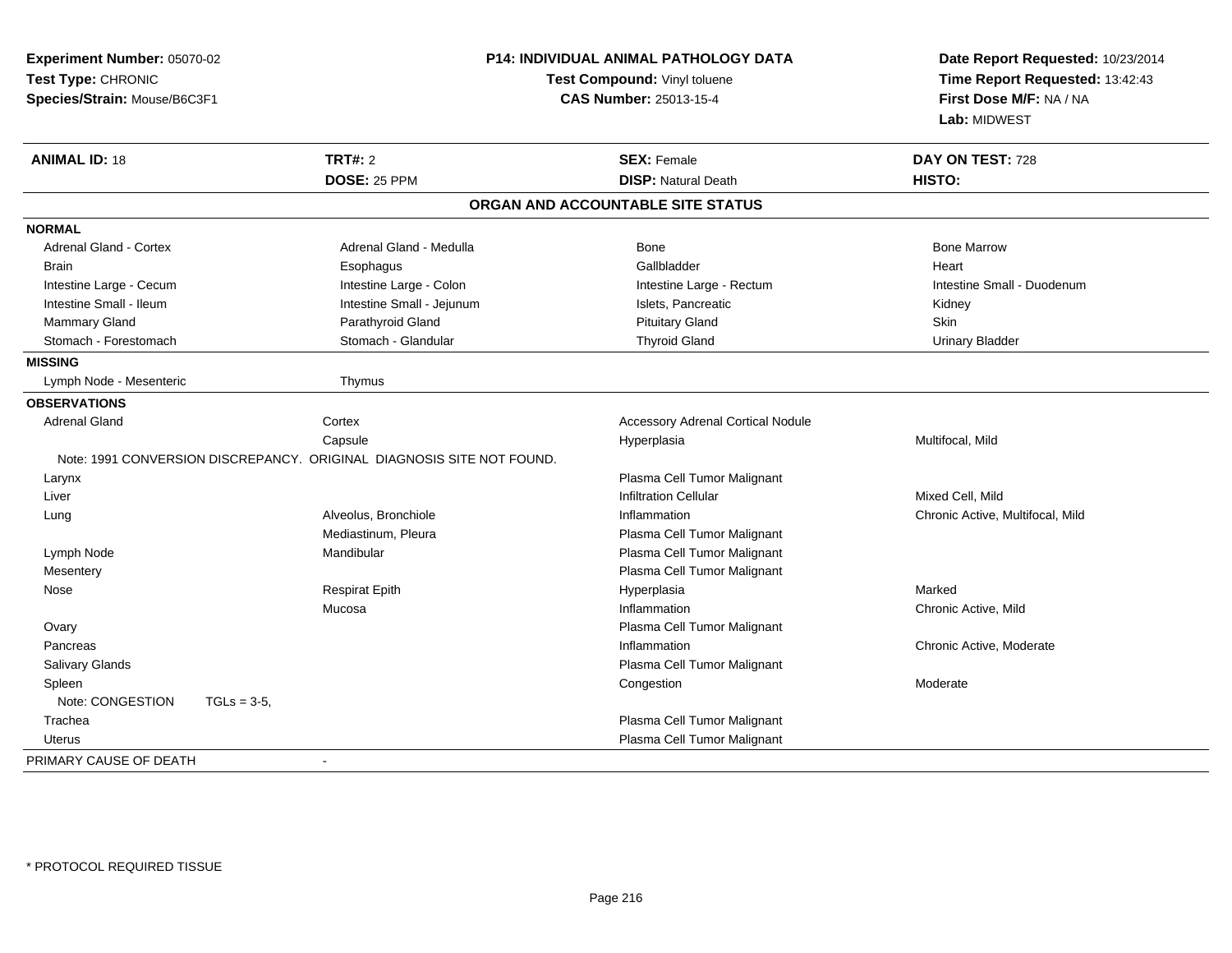| <b>Experiment Number: 05070-02</b><br>Test Type: CHRONIC<br>Species/Strain: Mouse/B6C3F1 |                       | <b>P14: INDIVIDUAL ANIMAL PATHOLOGY DATA</b><br>Test Compound: Vinyl toluene<br><b>CAS Number: 25013-15-4</b> | Date Report Requested: 10/23/2014<br>Time Report Requested: 13:42:43<br>First Dose M/F: NA / NA<br>Lab: MIDWEST |
|------------------------------------------------------------------------------------------|-----------------------|---------------------------------------------------------------------------------------------------------------|-----------------------------------------------------------------------------------------------------------------|
| <b>ANIMAL ID: 18</b>                                                                     | TRT#: 3               | <b>SEX: Female</b>                                                                                            | <b>DAY ON TEST: 690</b>                                                                                         |
|                                                                                          | <b>DOSE: 10 PPM</b>   | <b>DISP:</b> Moribund Sacrifice                                                                               | HISTO:                                                                                                          |
| <b>OBSERVATIONS</b>                                                                      |                       |                                                                                                               |                                                                                                                 |
| Lung                                                                                     |                       | Inflammation                                                                                                  | Chronic Active, Focal, Moderate                                                                                 |
| Nose                                                                                     | <b>Respirat Epith</b> | Hyperplasia                                                                                                   | Marked                                                                                                          |
|                                                                                          | Mucosa                | Inflammation                                                                                                  | Chronic Active, Moderate                                                                                        |
| PRIMARY CAUSE OF DEATH                                                                   |                       |                                                                                                               |                                                                                                                 |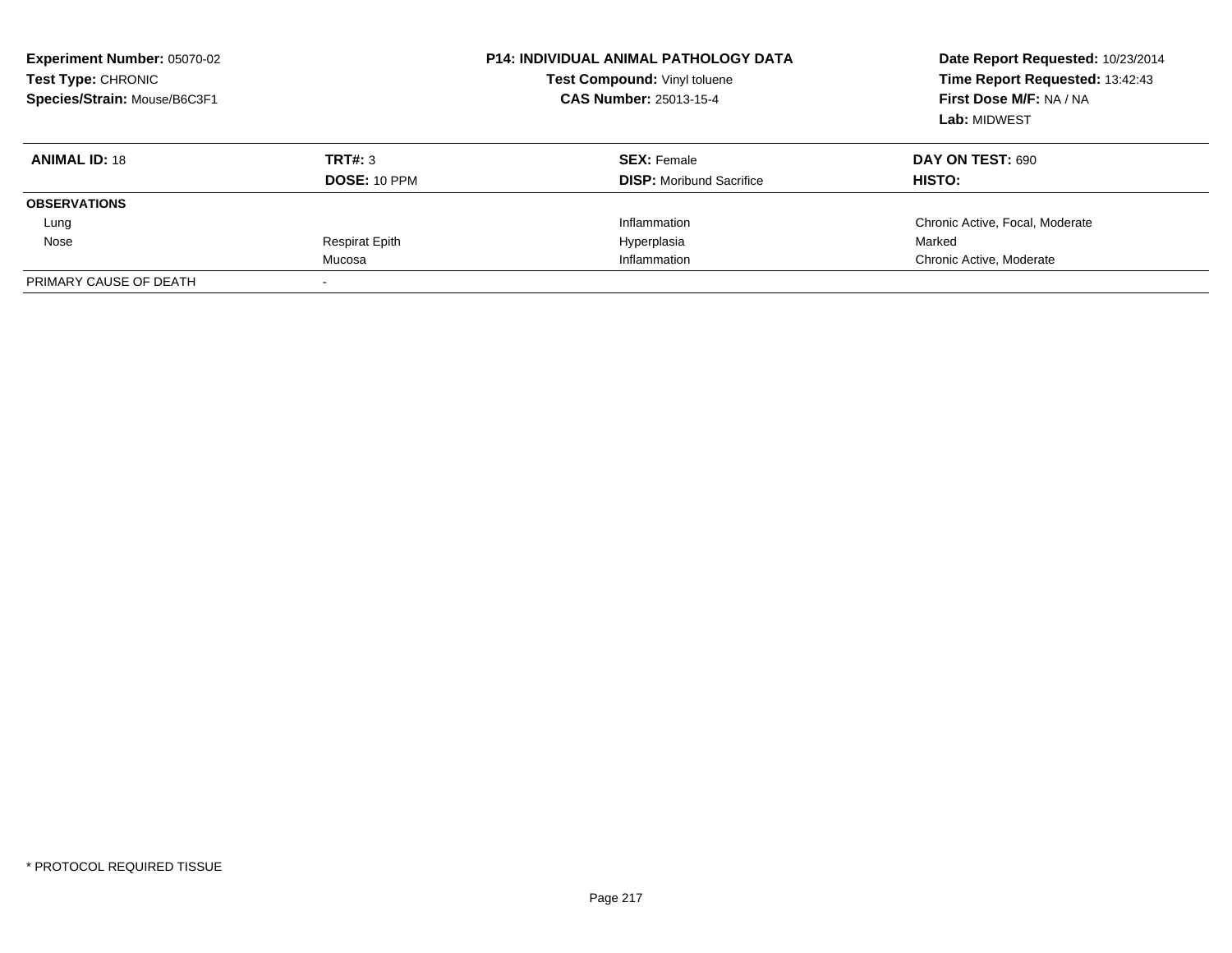| Experiment Number: 05070-02<br>Test Type: CHRONIC<br>Species/Strain: Mouse/B6C3F1 |                          | <b>P14: INDIVIDUAL ANIMAL PATHOLOGY DATA</b><br>Test Compound: Vinyl toluene<br><b>CAS Number: 25013-15-4</b> | Date Report Requested: 10/23/2014<br>Time Report Requested: 13:42:43<br>First Dose M/F: NA / NA<br>Lab: MIDWEST |
|-----------------------------------------------------------------------------------|--------------------------|---------------------------------------------------------------------------------------------------------------|-----------------------------------------------------------------------------------------------------------------|
| <b>ANIMAL ID: 19</b>                                                              | <b>TRT#: 1</b>           | <b>SEX: Female</b>                                                                                            | DAY ON TEST: 469                                                                                                |
|                                                                                   | <b>DOSE: CONTROL</b>     | <b>DISP: Natural Death</b>                                                                                    | HISTO:                                                                                                          |
|                                                                                   |                          | ORGAN AND ACCOUNTABLE SITE STATUS                                                                             |                                                                                                                 |
| <b>NORMAL</b>                                                                     |                          |                                                                                                               |                                                                                                                 |
| Bone                                                                              | <b>Bone Marrow</b>       | <b>Brain</b>                                                                                                  | Esophagus                                                                                                       |
| Gallbladder                                                                       | Intestine Large - Rectum | Islets, Pancreatic                                                                                            | Nose                                                                                                            |
| Parathyroid Gland                                                                 | <b>Pituitary Gland</b>   | Salivary Glands                                                                                               | Skin                                                                                                            |
| Stomach - Forestomach                                                             | Stomach - Glandular      | <b>Thyroid Gland</b>                                                                                          | Trachea                                                                                                         |
| <b>MISSING</b>                                                                    |                          |                                                                                                               |                                                                                                                 |
| Intestine Large - Cecum                                                           | Thymus                   |                                                                                                               |                                                                                                                 |
| <b>OBSERVATIONS</b>                                                               |                          |                                                                                                               |                                                                                                                 |
| <b>Adrenal Gland</b>                                                              | Cortex, Medulla          | Hematopoietic Cell Proliferation                                                                              | Multifocal, Marked                                                                                              |
|                                                                                   | Capsule                  | Hyperplasia                                                                                                   | Multifocal, Mild                                                                                                |
|                                                                                   | Capsule                  | Inflammation                                                                                                  | Chronic Active, Focal, Moderate                                                                                 |
| Note: INFLAMMATION<br>$TGLs = 4-6$                                                |                          |                                                                                                               |                                                                                                                 |
| Heart                                                                             | <b>Mitral Valve</b>      | Inflammation                                                                                                  | Chronic Active, Focal, Moderate                                                                                 |
| Intestine Large                                                                   | Colon, Serosa            | Inflammation                                                                                                  | Chronic Active, Multifocal, Mild                                                                                |
| <b>Intestine Small</b>                                                            | Duodenum, Ileum, Serosa  | Inflammation                                                                                                  | Chronic Active, Multifocal, Mild                                                                                |
| Kidney                                                                            | Capsule                  | Inflammation                                                                                                  | Chronic Active, Mild                                                                                            |
| Note: INFLAMMATION<br>$TGLs = 3-9$                                                |                          |                                                                                                               |                                                                                                                 |
| Liver                                                                             |                          | Hematopoietic Cell Proliferation                                                                              | Multifocal, Marked                                                                                              |
| Lung                                                                              |                          | <b>Infiltration Cellular</b>                                                                                  | Mixed Cell, Diffuse, Moderate                                                                                   |
|                                                                                   | Pleura                   | Inflammation                                                                                                  | Chronic Active, Multifocal, Moderate                                                                            |
| Lymph Node                                                                        | Mesenteric               | Hyperplasia                                                                                                   | Plasma Cell, Marked                                                                                             |
|                                                                                   | Mandibular               | <b>Infiltration Cellular</b>                                                                                  | Polymorphnuclr, Diffuse, Moderate                                                                               |
| Mammary Gland                                                                     |                          | Inflammation                                                                                                  | Chronic, Diffuse, Moderate                                                                                      |
| Mesentery                                                                         |                          |                                                                                                               |                                                                                                                 |
| Ovary                                                                             |                          | Abscess                                                                                                       | Multiple, Marked                                                                                                |
| Note: ABSCESS<br>$TGLs = 2-13$                                                    |                          |                                                                                                               |                                                                                                                 |
| Pancreas                                                                          |                          | Inflammation                                                                                                  | Chronic Active, Mild                                                                                            |
| Spleen                                                                            | Capsule                  | Abscess                                                                                                       | Chronic, Marked                                                                                                 |
|                                                                                   |                          | Hematopoietic Cell Proliferation                                                                              | Marked                                                                                                          |
| Note: HEMA CELL PROL $TGLs = 1-5$ ,                                               |                          |                                                                                                               |                                                                                                                 |
| Urinary Bladder                                                                   | Serosa                   | Inflammation                                                                                                  | Chronic, Mild                                                                                                   |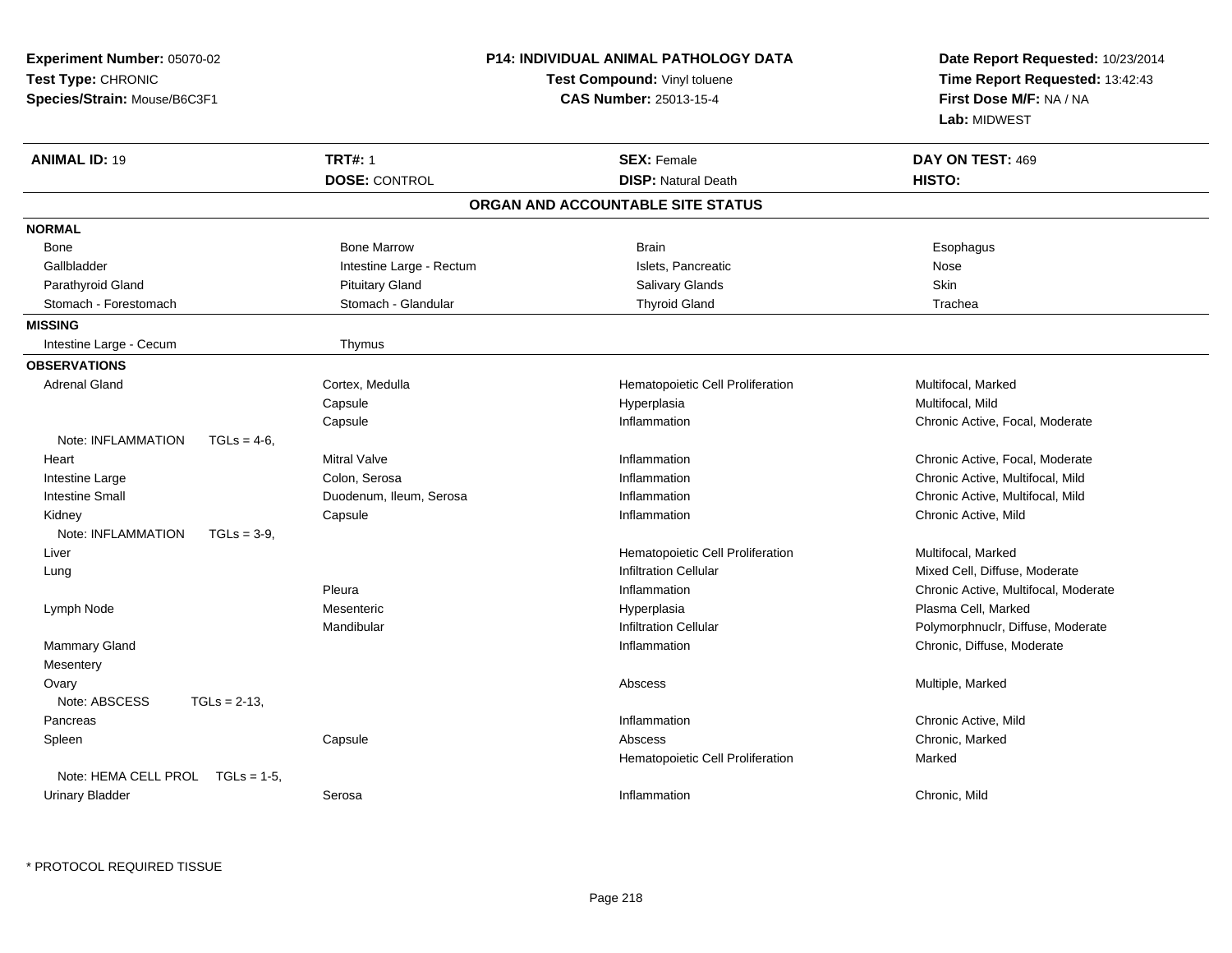| <b>Experiment Number: 05070-02</b><br><b>Test Type: CHRONIC</b><br>Species/Strain: Mouse/B6C3F1 |                      | <b>P14: INDIVIDUAL ANIMAL PATHOLOGY DATA</b><br>Test Compound: Vinyl toluene<br><b>CAS Number: 25013-15-4</b> | Date Report Requested: 10/23/2014<br>Time Report Requested: 13:42:43<br>First Dose M/F: NA / NA |
|-------------------------------------------------------------------------------------------------|----------------------|---------------------------------------------------------------------------------------------------------------|-------------------------------------------------------------------------------------------------|
|                                                                                                 |                      |                                                                                                               | Lab: MIDWEST                                                                                    |
| <b>ANIMAL ID: 19</b>                                                                            | <b>TRT#: 1</b>       | <b>SEX: Female</b>                                                                                            | DAY ON TEST: 469                                                                                |
|                                                                                                 | <b>DOSE: CONTROL</b> | <b>DISP: Natural Death</b>                                                                                    | HISTO:                                                                                          |
|                                                                                                 |                      | ORGAN AND ACCOUNTABLE SITE STATUS                                                                             |                                                                                                 |
| <b>Uterus</b>                                                                                   |                      | Abscess                                                                                                       | Single, Moderate                                                                                |
|                                                                                                 |                      | Hyperplasia                                                                                                   | Cystic, Moderate                                                                                |
| PRIMARY CAUSE OF DEATH                                                                          |                      |                                                                                                               |                                                                                                 |
| Animal Note: WIDESPREAD PERITONITIS AND ABDOMINAL ADHESIONS                                     |                      |                                                                                                               |                                                                                                 |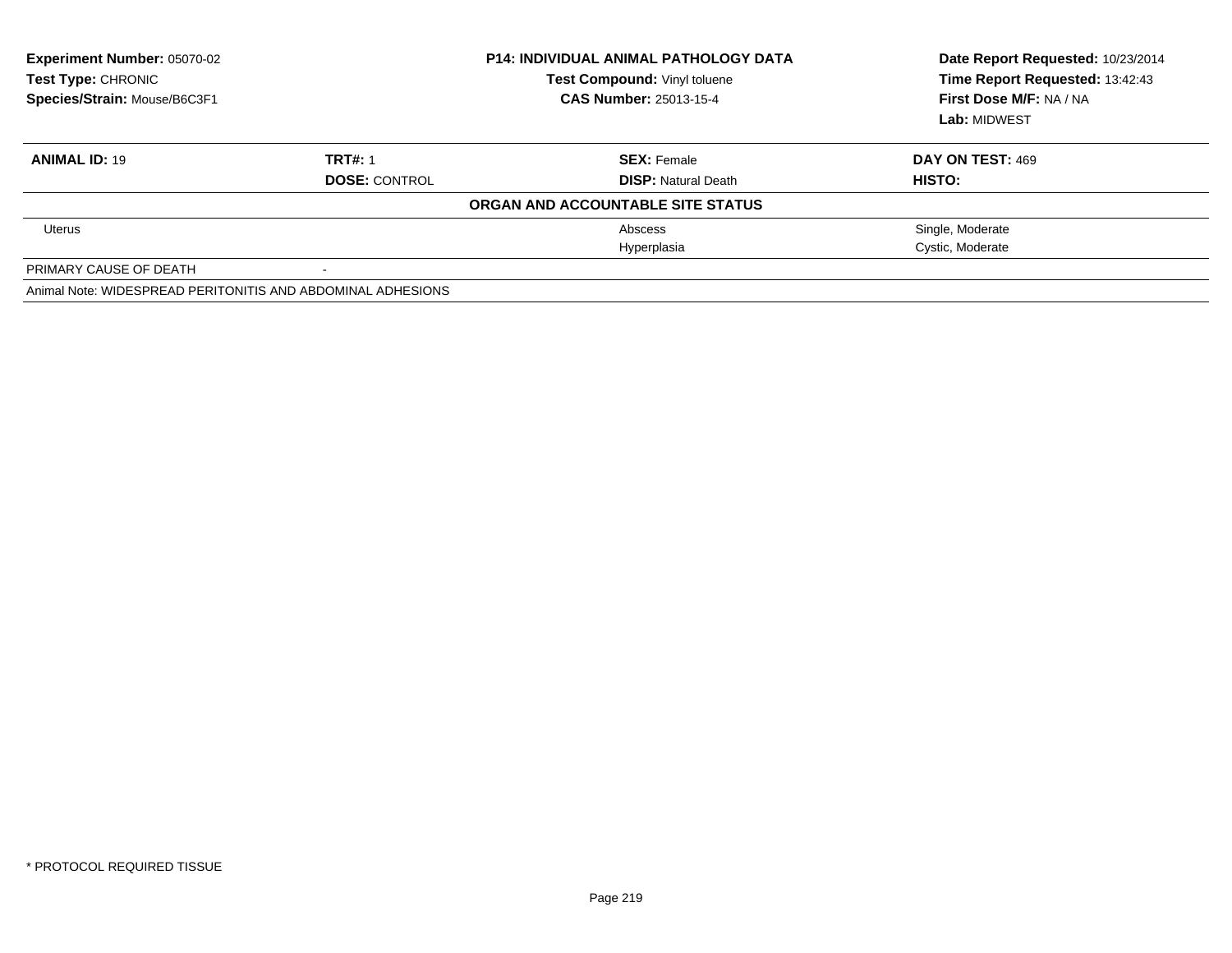| Experiment Number: 05070-02<br>Test Type: CHRONIC<br>Species/Strain: Mouse/B6C3F1 |                       |                           | <b>P14: INDIVIDUAL ANIMAL PATHOLOGY DATA</b><br>Test Compound: Vinyl toluene<br><b>CAS Number: 25013-15-4</b> | Date Report Requested: 10/23/2014<br>Time Report Requested: 13:42:43<br>First Dose M/F: NA / NA<br>Lab: MIDWEST |
|-----------------------------------------------------------------------------------|-----------------------|---------------------------|---------------------------------------------------------------------------------------------------------------|-----------------------------------------------------------------------------------------------------------------|
| <b>ANIMAL ID: 19</b>                                                              |                       | <b>TRT#: 2</b>            | <b>SEX: Female</b>                                                                                            | DAY ON TEST: 603                                                                                                |
|                                                                                   |                       | DOSE: 25 PPM              | <b>DISP: Natural Death</b>                                                                                    | HISTO:                                                                                                          |
|                                                                                   |                       |                           | ORGAN AND ACCOUNTABLE SITE STATUS                                                                             |                                                                                                                 |
| <b>NORMAL</b>                                                                     |                       |                           |                                                                                                               |                                                                                                                 |
| Bone                                                                              |                       | <b>Bone Marrow</b>        | <b>Brain</b>                                                                                                  | Esophagus                                                                                                       |
| Intestine Large - Cecum                                                           |                       | Intestine Large - Colon   | Intestine Large - Rectum                                                                                      | Intestine Small - Duodenum                                                                                      |
| Intestine Small - Ileum                                                           |                       | Intestine Small - Jejunum | Islets, Pancreatic                                                                                            | Larynx                                                                                                          |
| Mammary Gland                                                                     |                       | <b>Pituitary Gland</b>    | Skin                                                                                                          | Stomach - Forestomach                                                                                           |
| Stomach - Glandular                                                               |                       | Trachea                   |                                                                                                               |                                                                                                                 |
| <b>MISSING</b>                                                                    |                       |                           |                                                                                                               |                                                                                                                 |
| Heart                                                                             |                       | Thymus                    |                                                                                                               |                                                                                                                 |
| <b>OBSERVATIONS</b>                                                               |                       |                           |                                                                                                               |                                                                                                                 |
| <b>Adrenal Gland</b>                                                              |                       |                           | Lymphoma Malignant Mixed                                                                                      |                                                                                                                 |
| Note: LYMPH MAL MIXD                                                              | $TGLs = 6+7-6$ ,      |                           |                                                                                                               |                                                                                                                 |
| Gallbladder                                                                       |                       |                           | Lymphoma Malignant Mixed                                                                                      |                                                                                                                 |
| Kidney                                                                            |                       |                           | Lymphoma Malignant Mixed                                                                                      |                                                                                                                 |
| Note: LYMPH MAL MIXD                                                              | $TGLs = 8-6$          |                           |                                                                                                               |                                                                                                                 |
| Liver                                                                             |                       |                           | Lymphoma Malignant Mixed                                                                                      |                                                                                                                 |
|                                                                                   |                       |                           | <b>Necrosis</b>                                                                                               | Multifocal, Minimal                                                                                             |
| Lung                                                                              |                       |                           | Lymphoma Malignant Mixed                                                                                      |                                                                                                                 |
| Note: LYMPH MAL MIXD                                                              | $TGLs = 1-10$ ,       |                           |                                                                                                               |                                                                                                                 |
| Lymph Node                                                                        |                       | Inguinal                  | Lymphoma Malignant Mixed                                                                                      |                                                                                                                 |
|                                                                                   |                       | Lumbar                    | Lymphoma Malignant Mixed                                                                                      |                                                                                                                 |
|                                                                                   |                       | Mandibular                | Lymphoma Malignant Mixed                                                                                      |                                                                                                                 |
|                                                                                   |                       | Mesenteric                | Lymphoma Malignant Mixed                                                                                      |                                                                                                                 |
| Note: LYMPH MAL MIXD                                                              | $TGLs = 11-13.$       |                           |                                                                                                               |                                                                                                                 |
| Note: LYMPH MAL MIXD                                                              | $TGLs = 9+10-11+12$ , |                           |                                                                                                               |                                                                                                                 |
| [ Lymphoma Malignant Mixed TGLS = 2-7, ]                                          |                       |                           |                                                                                                               |                                                                                                                 |
| Nose                                                                              |                       | <b>Respirat Epith</b>     | Hyperplasia                                                                                                   | Marked                                                                                                          |
|                                                                                   |                       | Mucosa                    | Inflammation                                                                                                  | Chronic Active, Moderate                                                                                        |
| Ovary                                                                             |                       | <b>Bilateral</b>          | Lymphoma Malignant Mixed                                                                                      |                                                                                                                 |
| Note: LYMPH MAL MIXD                                                              | $TGLs = 3-8$          |                           |                                                                                                               |                                                                                                                 |
| Pancreas                                                                          |                       |                           | Lymphoma Malignant Mixed                                                                                      |                                                                                                                 |
| Parathyroid Gland                                                                 |                       |                           | Lymphoma Malignant Mixed                                                                                      |                                                                                                                 |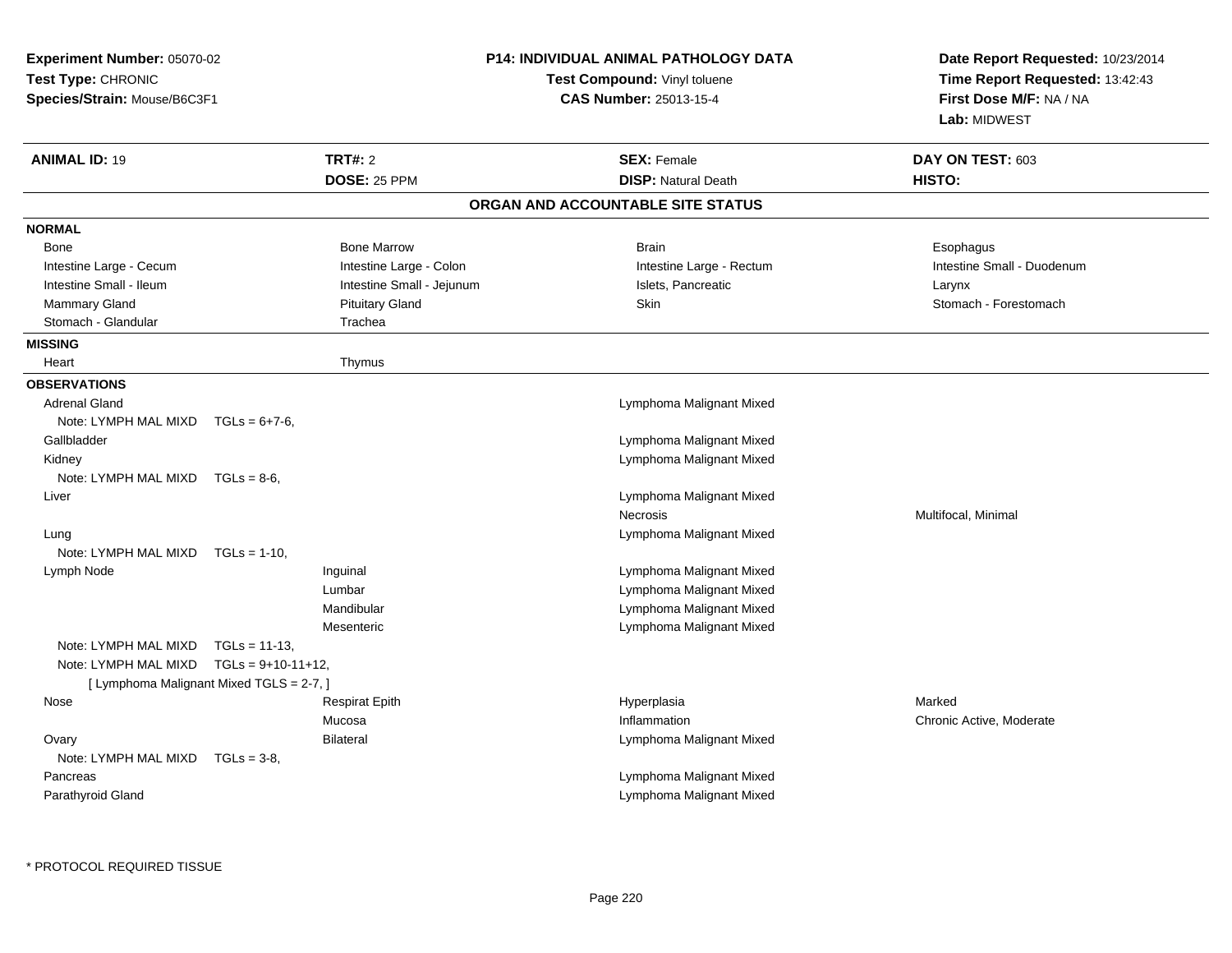| <b>Experiment Number: 05070-02</b><br><b>Test Type: CHRONIC</b><br>Species/Strain: Mouse/B6C3F1 |                     | P14: INDIVIDUAL ANIMAL PATHOLOGY DATA<br>Test Compound: Vinyl toluene<br><b>CAS Number: 25013-15-4</b> | Date Report Requested: 10/23/2014<br>Time Report Requested: 13:42:43<br>First Dose M/F: NA / NA<br><b>Lab: MIDWEST</b> |
|-------------------------------------------------------------------------------------------------|---------------------|--------------------------------------------------------------------------------------------------------|------------------------------------------------------------------------------------------------------------------------|
| <b>ANIMAL ID: 19</b>                                                                            | <b>TRT#: 2</b>      | <b>SEX: Female</b>                                                                                     | DAY ON TEST: 603                                                                                                       |
|                                                                                                 | <b>DOSE: 25 PPM</b> | <b>DISP: Natural Death</b>                                                                             | HISTO:                                                                                                                 |
|                                                                                                 |                     | ORGAN AND ACCOUNTABLE SITE STATUS                                                                      |                                                                                                                        |
| <b>Salivary Glands</b>                                                                          |                     | Lymphoma Malignant Mixed                                                                               |                                                                                                                        |
| Spleen                                                                                          |                     | Lymphoma Malignant Mixed                                                                               |                                                                                                                        |
| Note: LYMPH MAL MIXD<br>$TGLs = 5-5.$                                                           |                     |                                                                                                        |                                                                                                                        |
| <b>Thyroid Gland</b>                                                                            |                     | Lymphoma Malignant Mixed                                                                               |                                                                                                                        |
| <b>Urinary Bladder</b>                                                                          |                     | Lymphoma Malignant Mixed                                                                               |                                                                                                                        |
| Uterus                                                                                          |                     | <b>Dilatation</b>                                                                                      | Moderate                                                                                                               |
|                                                                                                 |                     | Lymphoma Malignant Mixed                                                                               |                                                                                                                        |
| Note: DILATATION<br>$TGLs = 4-8$ ,                                                              |                     |                                                                                                        |                                                                                                                        |
| PRIMARY CAUSE OF DEATH                                                                          |                     |                                                                                                        |                                                                                                                        |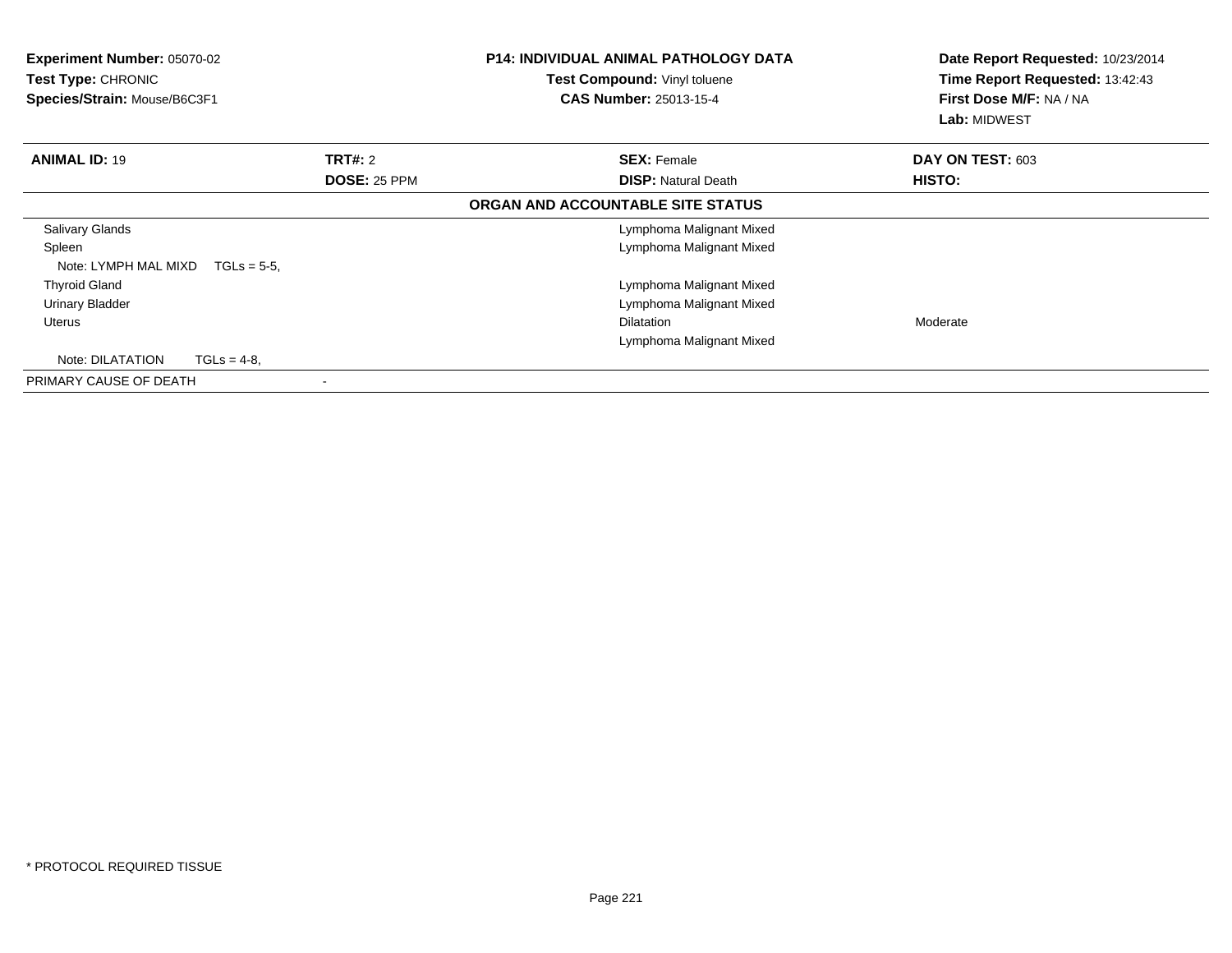| <b>Experiment Number: 05070-02</b><br>Test Type: CHRONIC<br>Species/Strain: Mouse/B6C3F1 |                         | <b>P14: INDIVIDUAL ANIMAL PATHOLOGY DATA</b><br>Test Compound: Vinyl toluene<br><b>CAS Number: 25013-15-4</b> | Date Report Requested: 10/23/2014<br>Time Report Requested: 13:42:43<br>First Dose M/F: NA / NA<br>Lab: MIDWEST |
|------------------------------------------------------------------------------------------|-------------------------|---------------------------------------------------------------------------------------------------------------|-----------------------------------------------------------------------------------------------------------------|
| <b>ANIMAL ID: 19</b>                                                                     | TRT#: 3<br>DOSE: 10 PPM | <b>SEX: Female</b><br><b>DISP:</b> Terminal Sacrifice                                                         | DAY ON TEST: 735<br><b>HISTO:</b>                                                                               |
|                                                                                          |                         | ORGAN AND ACCOUNTABLE SITE STATUS                                                                             |                                                                                                                 |
| <b>NORMAL</b>                                                                            |                         |                                                                                                               |                                                                                                                 |
| Skin                                                                                     |                         |                                                                                                               |                                                                                                                 |
| <b>OBSERVATIONS</b>                                                                      |                         |                                                                                                               |                                                                                                                 |
| <b>Intestine Small</b>                                                                   | Peyers Patch            | Lymphoma Malignant Mixed                                                                                      |                                                                                                                 |
| Note: LYMPH MAL MIXD<br>$TGLs = 4-3+3.1$                                                 |                         |                                                                                                               |                                                                                                                 |
| Lung                                                                                     |                         | Alveolar/Bronchiolar Adenoma                                                                                  |                                                                                                                 |
| Nose                                                                                     | <b>Respirat Epith</b>   | Hyperplasia                                                                                                   | Marked                                                                                                          |
|                                                                                          | Mucosa                  | Inflammation                                                                                                  | Chronic Active, Moderate                                                                                        |
| Spleen                                                                                   |                         | Lymphoma Malignant Mixed                                                                                      |                                                                                                                 |
| Note: LYMPH MAL MIXD<br>$TGLs = 2-3+3.1$                                                 |                         |                                                                                                               |                                                                                                                 |
| Uterus                                                                                   |                         | Hyperplasia                                                                                                   | Cystic, Mild                                                                                                    |
| Note: HYPERPLASIA<br>$TGLs = 3-3+3.1$                                                    |                         |                                                                                                               |                                                                                                                 |
| PRIMARY CAUSE OF DEATH                                                                   |                         |                                                                                                               |                                                                                                                 |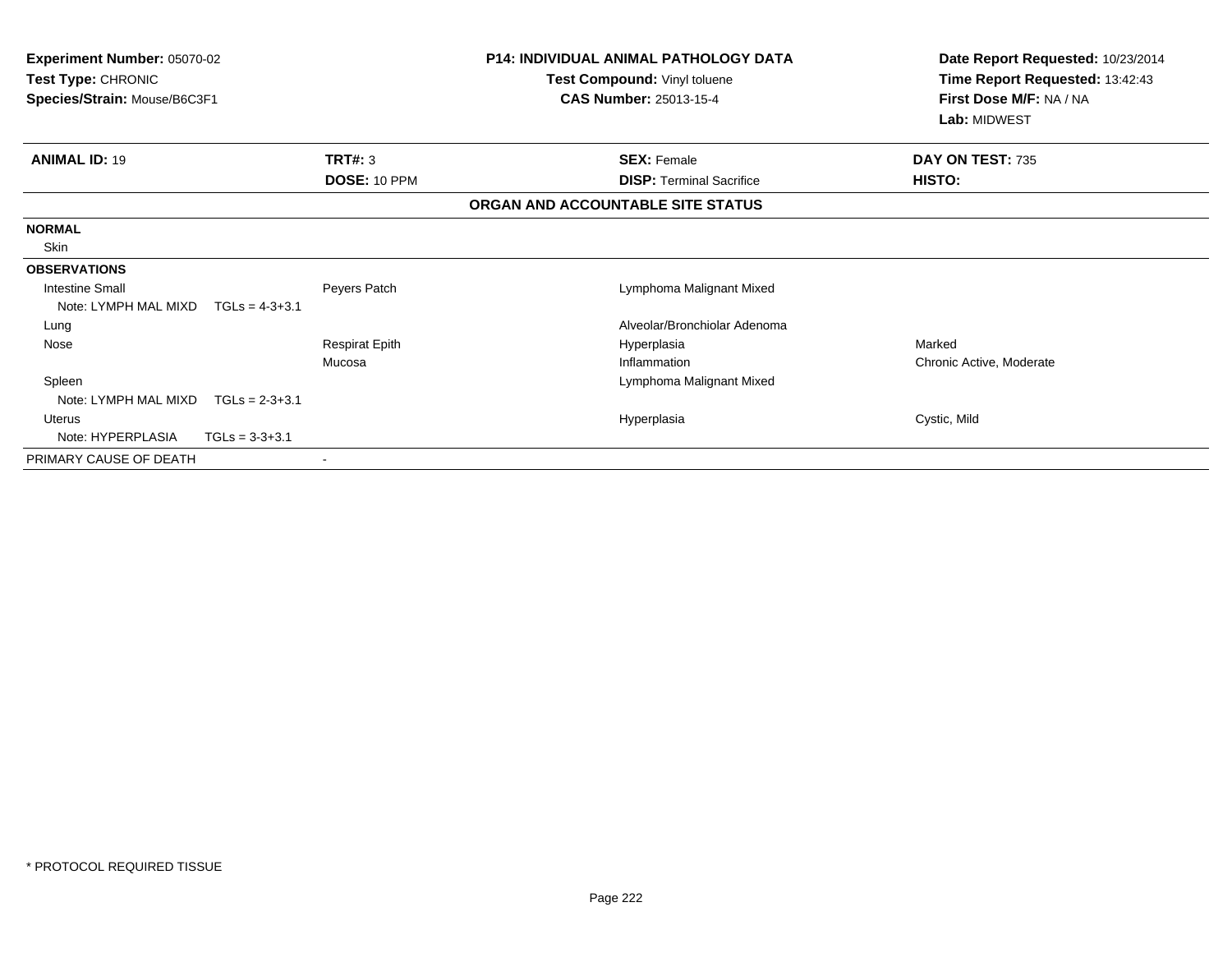| Experiment Number: 05070-02<br>Test Type: CHRONIC<br>Species/Strain: Mouse/B6C3F1 |                                        | <b>P14: INDIVIDUAL ANIMAL PATHOLOGY DATA</b><br>Test Compound: Vinyl toluene<br>CAS Number: 25013-15-4 | Date Report Requested: 10/23/2014<br>Time Report Requested: 13:42:43<br>First Dose M/F: NA / NA<br>Lab: MIDWEST |  |
|-----------------------------------------------------------------------------------|----------------------------------------|--------------------------------------------------------------------------------------------------------|-----------------------------------------------------------------------------------------------------------------|--|
| <b>ANIMAL ID: 20</b>                                                              | <b>TRT#: 1</b><br><b>DOSE: CONTROL</b> | <b>SEX: Female</b><br><b>DISP: Terminal Sacrifice</b>                                                  | DAY ON TEST: 734<br>HISTO:                                                                                      |  |
|                                                                                   |                                        | ORGAN AND ACCOUNTABLE SITE STATUS                                                                      |                                                                                                                 |  |
| <b>NORMAL</b>                                                                     |                                        |                                                                                                        |                                                                                                                 |  |
| Adrenal Gland - Cortex                                                            | Adrenal Gland - Medulla                | <b>Bone</b>                                                                                            | <b>Bone Marrow</b>                                                                                              |  |
| Esophagus                                                                         | Gallbladder                            | Heart                                                                                                  | Intestine Large - Cecum                                                                                         |  |
| Intestine Large - Colon                                                           | Intestine Large - Rectum               | Intestine Small - Duodenum                                                                             | Intestine Small - Ileum                                                                                         |  |
| Intestine Small - Jejunum                                                         | Islets, Pancreatic                     | Larynx                                                                                                 | Liver                                                                                                           |  |
| Lung                                                                              | Lymph Node - Mandibular                | Lymph Node - Mesenteric                                                                                | Mammary Gland                                                                                                   |  |
| Nose                                                                              | Ovary                                  | Parathyroid Gland                                                                                      | Skin                                                                                                            |  |
| Spleen                                                                            | Stomach - Forestomach                  | Stomach - Glandular                                                                                    | <b>Thyroid Gland</b>                                                                                            |  |
| Trachea                                                                           |                                        |                                                                                                        |                                                                                                                 |  |
| <b>MISSING</b>                                                                    |                                        |                                                                                                        |                                                                                                                 |  |
| Thymus                                                                            |                                        |                                                                                                        |                                                                                                                 |  |
| <b>OBSERVATIONS</b>                                                               |                                        |                                                                                                        |                                                                                                                 |  |
| <b>Adrenal Gland</b>                                                              | Capsule                                | Hyperplasia                                                                                            | Multifocal, Moderate                                                                                            |  |
| <b>Brain</b>                                                                      |                                        | Mineralization                                                                                         | Multifocal, Mild                                                                                                |  |
| Kidney                                                                            |                                        | <b>Infiltration Cellular</b>                                                                           | Lymphocyte, Multifocal, Mild                                                                                    |  |
| Pancreas                                                                          |                                        | <b>Infiltration Cellular</b>                                                                           | Lymphocyte, Multifocal, Moderate                                                                                |  |
| <b>Pituitary Gland</b>                                                            | <b>Pars Distalis</b>                   | Adenoma                                                                                                |                                                                                                                 |  |
| [Adenoma TGLS = $4-1$ , ]                                                         |                                        |                                                                                                        |                                                                                                                 |  |
| Salivary Glands                                                                   |                                        | <b>Infiltration Cellular</b>                                                                           | Lymphocyte, Multifocal, Marked                                                                                  |  |
| <b>Urinary Bladder</b>                                                            |                                        | <b>Infiltration Cellular</b>                                                                           | Lymphocyte, Multifocal, Minimal                                                                                 |  |
| Uterus                                                                            |                                        | Hyperplasia                                                                                            | Cystic, Minimal                                                                                                 |  |
| Note: HYPERPLASIA<br>$TGLs = 2-8$                                                 |                                        |                                                                                                        |                                                                                                                 |  |
| PRIMARY CAUSE OF DEATH                                                            |                                        |                                                                                                        |                                                                                                                 |  |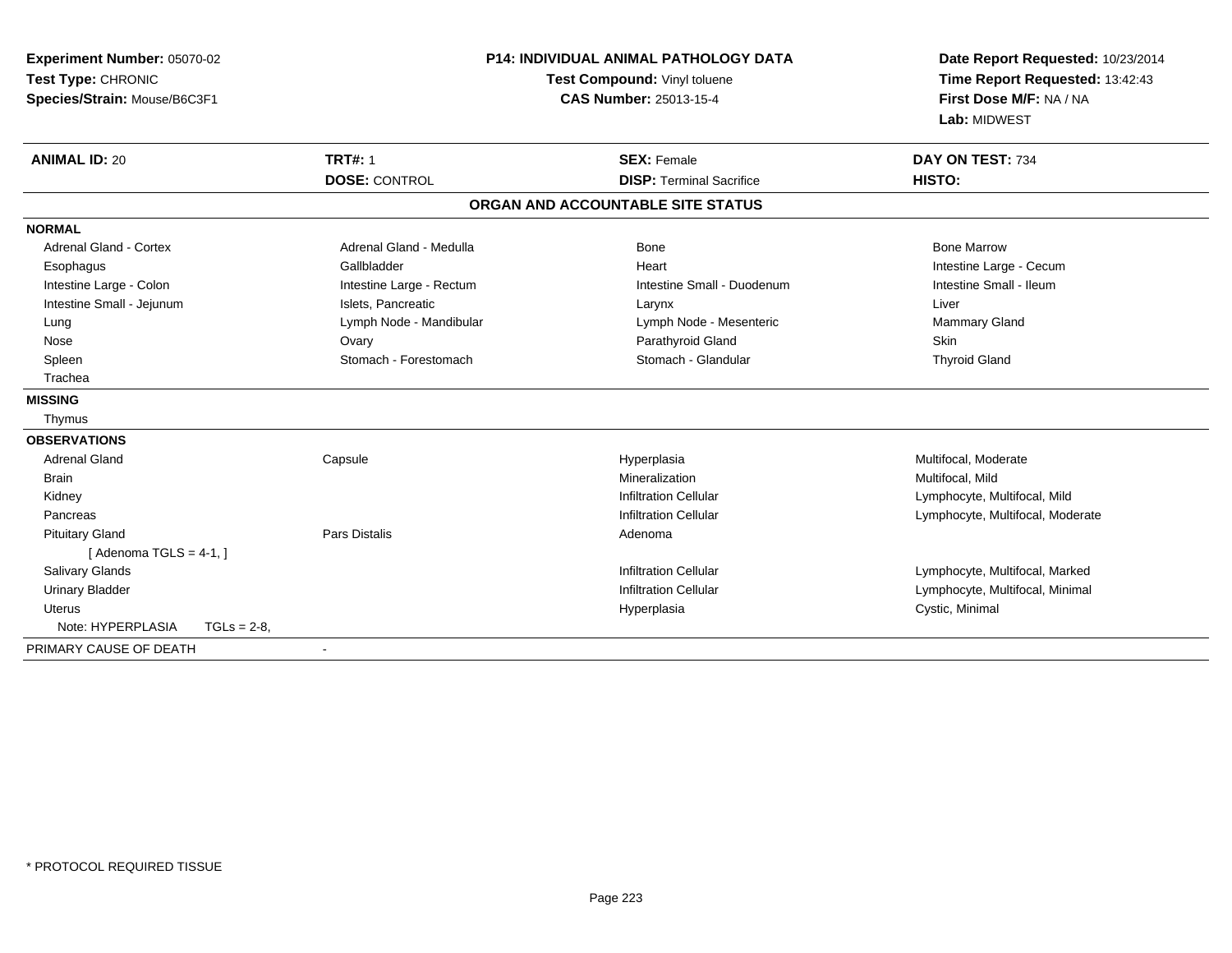| Experiment Number: 05070-02<br>Test Type: CHRONIC<br>Species/Strain: Mouse/B6C3F1 | <b>P14: INDIVIDUAL ANIMAL PATHOLOGY DATA</b><br>Test Compound: Vinyl toluene<br>CAS Number: 25013-15-4 |                                   | Date Report Requested: 10/23/2014<br>Time Report Requested: 13:42:43<br>First Dose M/F: NA / NA<br>Lab: MIDWEST |  |
|-----------------------------------------------------------------------------------|--------------------------------------------------------------------------------------------------------|-----------------------------------|-----------------------------------------------------------------------------------------------------------------|--|
| <b>ANIMAL ID: 20</b>                                                              | <b>TRT#: 2</b>                                                                                         | <b>SEX: Female</b>                | DAY ON TEST: 42                                                                                                 |  |
|                                                                                   | DOSE: 25 PPM                                                                                           | <b>DISP:</b> Accidentally Killed  | HISTO:                                                                                                          |  |
|                                                                                   |                                                                                                        | ORGAN AND ACCOUNTABLE SITE STATUS |                                                                                                                 |  |
| <b>NORMAL</b>                                                                     |                                                                                                        |                                   |                                                                                                                 |  |
| <b>Adrenal Gland - Cortex</b>                                                     | Adrenal Gland - Medulla                                                                                | <b>Brain</b>                      | Heart                                                                                                           |  |
| Islets, Pancreatic                                                                | Kidney                                                                                                 | Larynx                            | Lung                                                                                                            |  |
| Pancreas                                                                          | <b>Pituitary Gland</b>                                                                                 | <b>Salivary Glands</b>            | Skin                                                                                                            |  |
| Stomach - Forestomach                                                             | <b>Thyroid Gland</b>                                                                                   | Trachea                           |                                                                                                                 |  |
| <b>MISSING</b>                                                                    |                                                                                                        |                                   |                                                                                                                 |  |
| Bone                                                                              | <b>Bone Marrow</b>                                                                                     | Esophagus                         | Gallbladder                                                                                                     |  |
| Intestine Large                                                                   | <b>Intestine Small</b>                                                                                 | Lymph Node - Mandibular           | Lymph Node - Mesenteric                                                                                         |  |
| Mammary Gland                                                                     | Ovary                                                                                                  | Parathyroid Gland                 | Stomach - Glandular                                                                                             |  |
| Thymus                                                                            | <b>Urinary Bladder</b>                                                                                 | Uterus                            |                                                                                                                 |  |
| <b>INSUFFICIENT TISSUE</b>                                                        |                                                                                                        |                                   |                                                                                                                 |  |
| Nose                                                                              |                                                                                                        |                                   |                                                                                                                 |  |
| <b>OBSERVATIONS</b>                                                               |                                                                                                        |                                   |                                                                                                                 |  |
| Liver                                                                             |                                                                                                        | Hepatocellular Adenoma            |                                                                                                                 |  |
| Note: ADENOMA IN 14 WEEK-OLD MOUSE !?                                             |                                                                                                        |                                   |                                                                                                                 |  |
|                                                                                   | Note: ADENOMA IS SMALL BUT IS TRABECULATED AND MITOTICALLY ACTIVE                                      |                                   |                                                                                                                 |  |
| Spleen                                                                            |                                                                                                        | Depletion Lymphoid                | Marked                                                                                                          |  |
| PRIMARY CAUSE OF DEATH                                                            | $\blacksquare$                                                                                         |                                   |                                                                                                                 |  |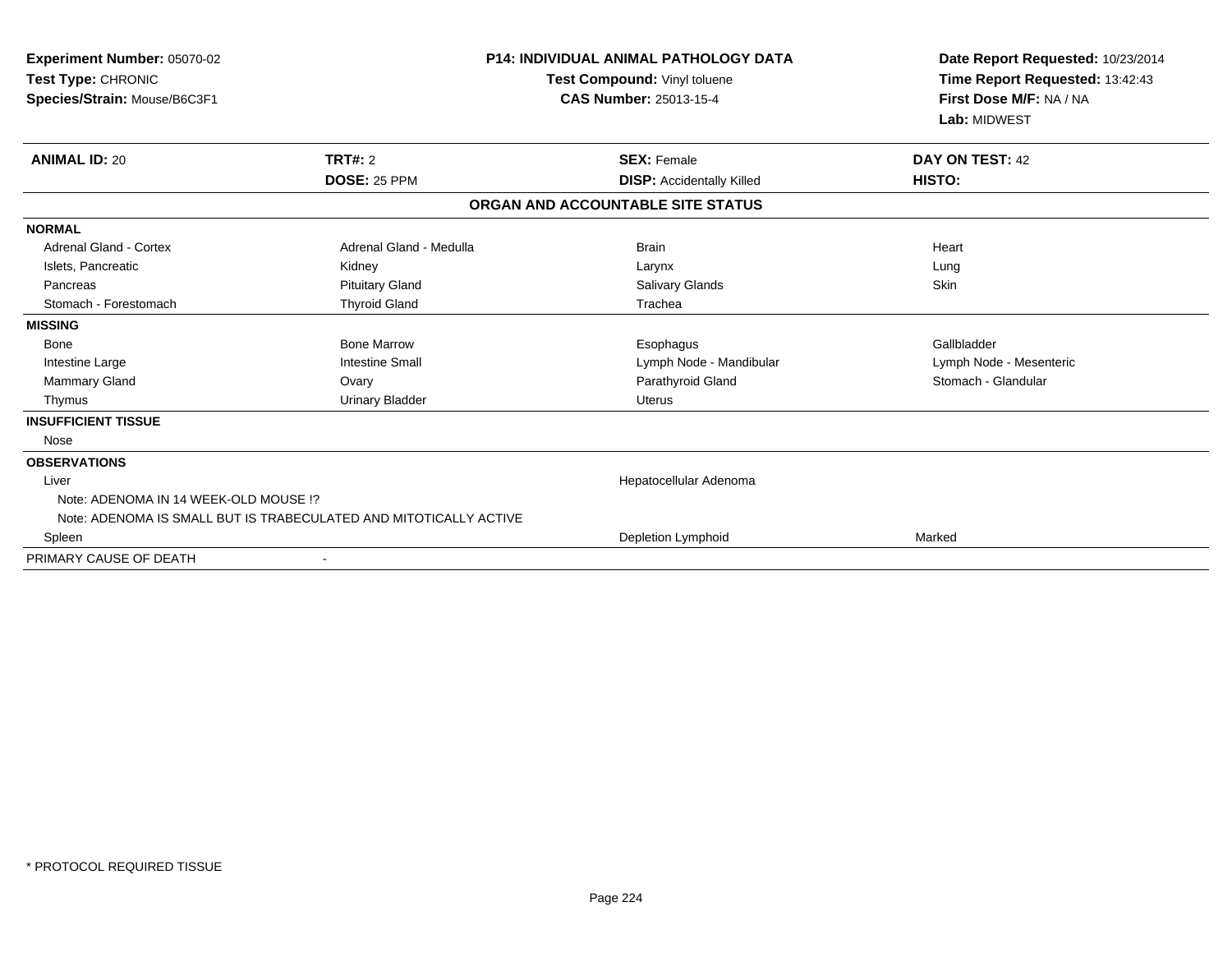| <b>Experiment Number: 05070-02</b><br><b>Test Type: CHRONIC</b><br>Species/Strain: Mouse/B6C3F1 |              | <b>P14: INDIVIDUAL ANIMAL PATHOLOGY DATA</b><br>Test Compound: Vinyl toluene<br><b>CAS Number: 25013-15-4</b> |  | Date Report Requested: 10/23/2014<br>Time Report Requested: 13:42:43<br>First Dose M/F: NA / NA<br>Lab: MIDWEST |                            |
|-------------------------------------------------------------------------------------------------|--------------|---------------------------------------------------------------------------------------------------------------|--|-----------------------------------------------------------------------------------------------------------------|----------------------------|
| <b>ANIMAL ID: 20</b>                                                                            |              | TRT#: 3                                                                                                       |  | <b>SEX: Female</b>                                                                                              | DAY ON TEST: 734           |
|                                                                                                 |              | <b>DOSE: 10 PPM</b>                                                                                           |  | <b>DISP:</b> Terminal Sacrifice                                                                                 | HISTO:                     |
| <b>OBSERVATIONS</b>                                                                             |              |                                                                                                               |  |                                                                                                                 |                            |
| Lung                                                                                            |              |                                                                                                               |  | <b>Infiltration Cellular</b>                                                                                    | Histiocyte, Focal, Minimal |
| Nose                                                                                            |              | <b>Respirat Epith</b>                                                                                         |  | Hyperplasia                                                                                                     | Marked                     |
|                                                                                                 |              | Mucosa                                                                                                        |  | Inflammation                                                                                                    | Chronic Active, Moderate   |
| <b>Uterus</b>                                                                                   |              |                                                                                                               |  | Hyperplasia                                                                                                     | Cystic, Moderate           |
| Note: HYPERPLASIA                                                                               | $TGLs = 2-3$ |                                                                                                               |  |                                                                                                                 |                            |
| PRIMARY CAUSE OF DEATH                                                                          |              |                                                                                                               |  |                                                                                                                 |                            |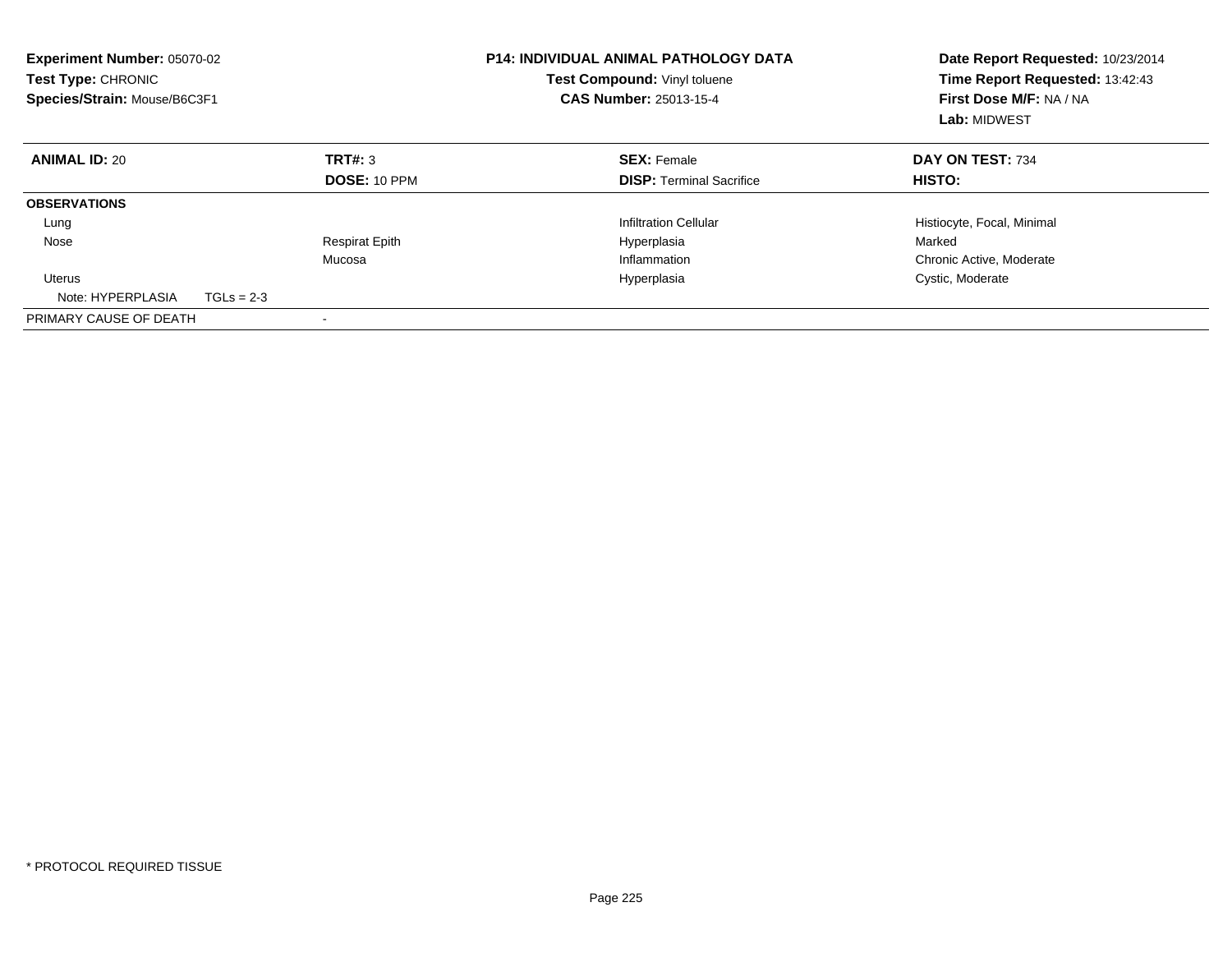| Experiment Number: 05070-02<br>Test Type: CHRONIC<br>Species/Strain: Mouse/B6C3F1 |               |                            | P14: INDIVIDUAL ANIMAL PATHOLOGY DATA<br>Test Compound: Vinyl toluene<br><b>CAS Number: 25013-15-4</b> | Date Report Requested: 10/23/2014<br>Time Report Requested: 13:42:43<br>First Dose M/F: NA / NA<br>Lab: MIDWEST |
|-----------------------------------------------------------------------------------|---------------|----------------------------|--------------------------------------------------------------------------------------------------------|-----------------------------------------------------------------------------------------------------------------|
| <b>ANIMAL ID: 21</b>                                                              |               | <b>TRT#: 1</b>             | <b>SEX: Female</b>                                                                                     | DAY ON TEST: 705                                                                                                |
|                                                                                   |               | <b>DOSE: CONTROL</b>       | <b>DISP:</b> Moribund Sacrifice                                                                        | HISTO:                                                                                                          |
|                                                                                   |               |                            | ORGAN AND ACCOUNTABLE SITE STATUS                                                                      |                                                                                                                 |
| <b>NORMAL</b>                                                                     |               |                            |                                                                                                        |                                                                                                                 |
| Adrenal Gland - Cortex                                                            |               | Adrenal Gland - Medulla    | <b>Bone</b>                                                                                            | <b>Bone Marrow</b>                                                                                              |
| Esophagus                                                                         |               | Gallbladder                | Intestine Large - Cecum                                                                                | Intestine Large - Colon                                                                                         |
| Intestine Large - Rectum                                                          |               | Intestine Small - Duodenum | Intestine Small - Ileum                                                                                | Intestine Small - Jejunum                                                                                       |
| Islets, Pancreatic                                                                |               | Larynx                     | Lymph Node - Mandibular                                                                                | Lymph Node - Mesenteric                                                                                         |
| Mammary Gland                                                                     |               | Nose                       | Pancreas                                                                                               | Parathyroid Gland                                                                                               |
| <b>Skin</b>                                                                       |               | Stomach - Forestomach      | Stomach - Glandular                                                                                    | <b>Thyroid Gland</b>                                                                                            |
| Trachea                                                                           |               | <b>Urinary Bladder</b>     |                                                                                                        |                                                                                                                 |
| <b>MISSING</b>                                                                    |               |                            |                                                                                                        |                                                                                                                 |
| Thymus                                                                            |               |                            |                                                                                                        |                                                                                                                 |
| <b>OBSERVATIONS</b>                                                               |               |                            |                                                                                                        |                                                                                                                 |
| <b>Adrenal Gland</b>                                                              |               | Capsule                    | Hyperplasia                                                                                            | Multifocal, Moderate                                                                                            |
| Bone                                                                              |               |                            |                                                                                                        |                                                                                                                 |
| Note: STERNABRAE INSTEAD OF FEMUR                                                 |               |                            |                                                                                                        |                                                                                                                 |
| Brain                                                                             |               |                            | Mineralization                                                                                         | Multifocal, Minimal                                                                                             |
| Heart                                                                             |               | <b>Atrium Lft</b>          | Lymphoma Malignant Histiocytic                                                                         |                                                                                                                 |
| Kidney                                                                            |               |                            | <b>Infiltration Cellular</b>                                                                           | Lymphocyte, Multifocal, Mild                                                                                    |
| Liver                                                                             |               |                            | Lymphoma Malignant Histiocytic                                                                         |                                                                                                                 |
| Note: LYMPH MAL HIST $TGLs = 4+5-5$ .                                             |               |                            |                                                                                                        |                                                                                                                 |
| Lung                                                                              |               | Mediastinum                | <b>Infiltration Cellular</b>                                                                           | Lymphocyte, Multifocal, Moderate                                                                                |
| Ovary                                                                             |               |                            | Lymphoma Malignant Histiocytic                                                                         |                                                                                                                 |
| <b>Pituitary Gland</b>                                                            |               | <b>Pars Distalis</b>       | Adenoma                                                                                                |                                                                                                                 |
| Salivary Glands                                                                   |               |                            | <b>Infiltration Cellular</b>                                                                           | Lymphocyte, Multifocal, Minimal                                                                                 |
| Spleen                                                                            |               |                            | Hyperplasia                                                                                            | Lymphoid, Marked                                                                                                |
| Note: HYPERPLASIA                                                                 | $TGLs = 6-5$  |                            |                                                                                                        |                                                                                                                 |
| Uterus                                                                            |               |                            | Hyperplasia                                                                                            | Cystic, Minimal                                                                                                 |
|                                                                                   |               |                            | Lymphoma Malignant Histiocytic                                                                         |                                                                                                                 |
| Note: LYMPH MAL HIST                                                              | $TGLs = 8-8.$ |                            |                                                                                                        |                                                                                                                 |
| PRIMARY CAUSE OF DEATH                                                            |               |                            |                                                                                                        |                                                                                                                 |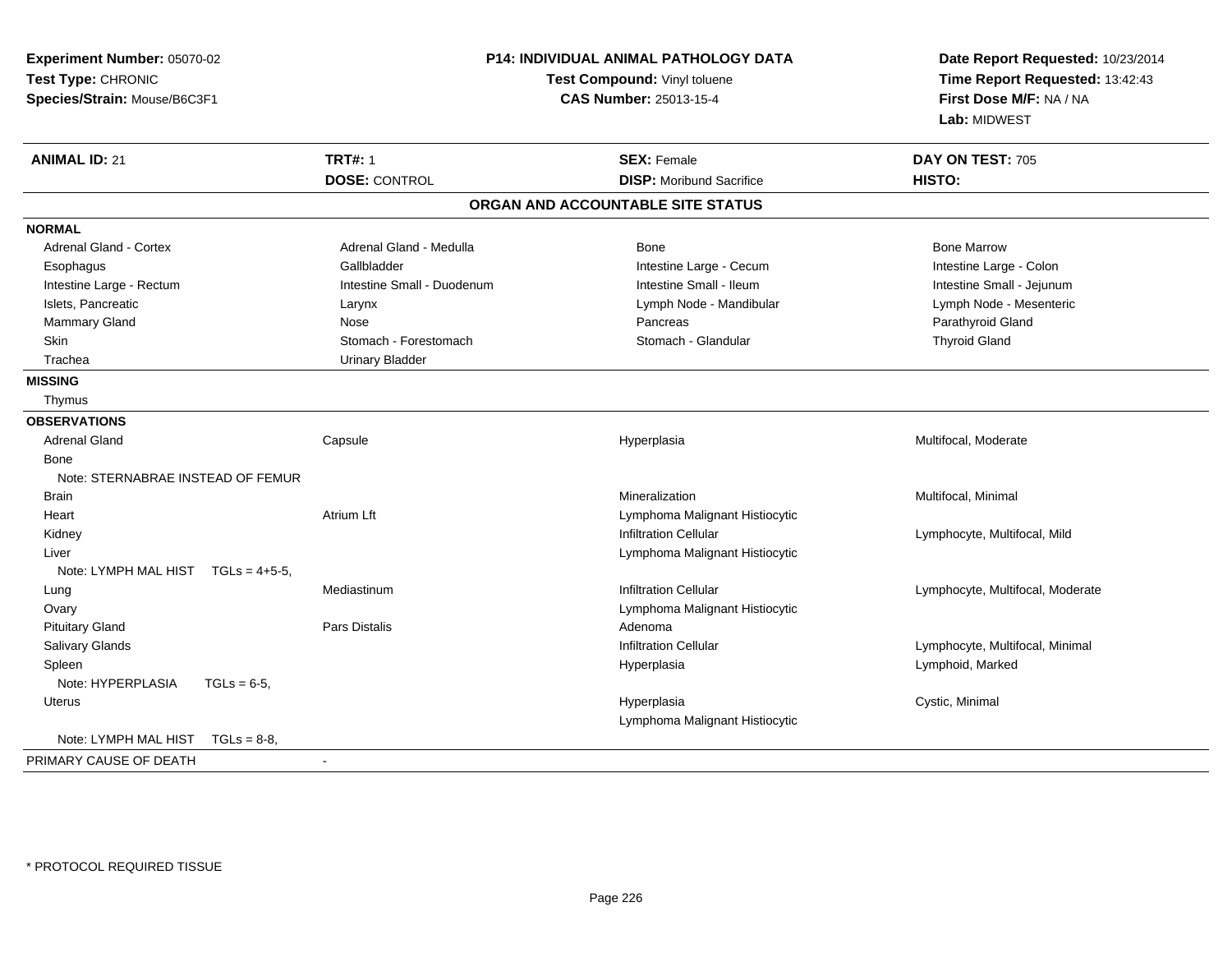| Experiment Number: 05070-02<br>Test Type: CHRONIC |                           | <b>P14: INDIVIDUAL ANIMAL PATHOLOGY DATA</b> | Date Report Requested: 10/23/2014   |
|---------------------------------------------------|---------------------------|----------------------------------------------|-------------------------------------|
|                                                   |                           | Test Compound: Vinyl toluene                 | Time Report Requested: 13:42:43     |
| Species/Strain: Mouse/B6C3F1                      |                           | <b>CAS Number: 25013-15-4</b>                | First Dose M/F: NA / NA             |
|                                                   |                           |                                              | Lab: MIDWEST                        |
| <b>ANIMAL ID: 21</b>                              | TRT#: 2                   | <b>SEX: Female</b>                           | DAY ON TEST: 734                    |
|                                                   | <b>DOSE: 25 PPM</b>       | <b>DISP: Terminal Sacrifice</b>              | HISTO:                              |
|                                                   |                           | ORGAN AND ACCOUNTABLE SITE STATUS            |                                     |
| <b>NORMAL</b>                                     |                           |                                              |                                     |
| <b>Adrenal Gland - Cortex</b>                     | Adrenal Gland - Medulla   | <b>Bone</b>                                  | <b>Bone Marrow</b>                  |
| <b>Brain</b>                                      | Esophagus                 | Gallbladder                                  | Heart                               |
| Intestine Large - Cecum                           | Intestine Large - Colon   | Intestine Large - Rectum                     | Intestine Small - Duodenum          |
| Intestine Small - Ileum                           | Intestine Small - Jejunum | Islets. Pancreatic                           | Kidney                              |
| Larynx                                            | Liver                     | Lymph Node - Mandibular                      | Lymph Node - Mesenteric             |
| <b>Mammary Gland</b>                              | Pancreas                  | Parathyroid Gland                            | <b>Pituitary Gland</b>              |
| <b>Skin</b>                                       | Spleen                    | Stomach - Forestomach                        | Stomach - Glandular                 |
| Thymus                                            | <b>Thyroid Gland</b>      | Trachea                                      | <b>Urinary Bladder</b>              |
| <b>OBSERVATIONS</b>                               |                           |                                              |                                     |
| <b>Adrenal Gland</b>                              | Capsule                   | Hyperplasia                                  | Multifocal, Mild                    |
| Lung                                              | Alveolus, Bronchiole      | Inflammation                                 | Chronic Active, Multifocal, Minimal |
| Nose                                              | <b>Respirat Epith</b>     | Hyperplasia                                  | Marked                              |
|                                                   | Mucosa                    | Inflammation                                 | Chronic Active, Moderate            |
|                                                   | Nasolacrim Dct            | Inflammation                                 | Chronic, Mild                       |
| Ovary                                             |                           | Cyst                                         |                                     |
| Note: CYST<br>$TGLs = 2+3-8,$                     |                           |                                              |                                     |
| Salivary Glands                                   |                           | <b>Infiltration Cellular</b>                 | Lymphocyte, Multifocal, Mild        |
| <b>Uterus</b>                                     |                           | Hyperplasia                                  | Cystic, Mild                        |
| Note: HYPERPLASIA<br>$TGLs = 1-8$ ,               |                           |                                              |                                     |
| PRIMARY CAUSE OF DEATH                            | $\blacksquare$            |                                              |                                     |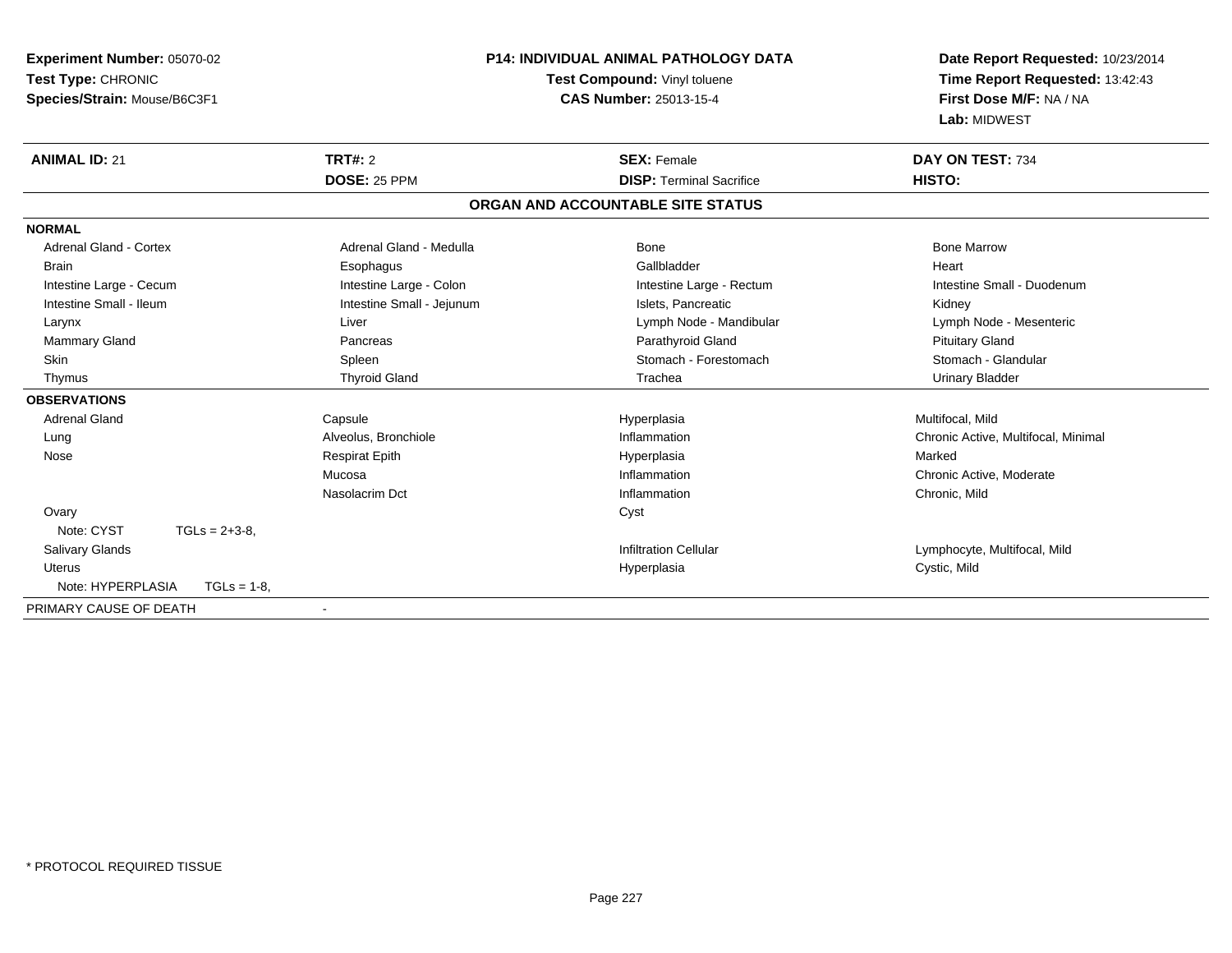| Experiment Number: 05070-02<br>Test Type: CHRONIC<br>Species/Strain: Mouse/B6C3F1 |                       | <b>P14: INDIVIDUAL ANIMAL PATHOLOGY DATA</b><br>Test Compound: Vinyl toluene<br><b>CAS Number: 25013-15-4</b> | Date Report Requested: 10/23/2014<br>Time Report Requested: 13:42:43<br>First Dose M/F: NA / NA<br>Lab: MIDWEST |  |
|-----------------------------------------------------------------------------------|-----------------------|---------------------------------------------------------------------------------------------------------------|-----------------------------------------------------------------------------------------------------------------|--|
| <b>ANIMAL ID: 21</b>                                                              | TRT#: 3               | <b>SEX: Female</b>                                                                                            | DAY ON TEST: 734                                                                                                |  |
|                                                                                   | DOSE: 10 PPM          | <b>DISP:</b> Terminal Sacrifice                                                                               | HISTO:                                                                                                          |  |
|                                                                                   |                       | ORGAN AND ACCOUNTABLE SITE STATUS                                                                             |                                                                                                                 |  |
| <b>NORMAL</b>                                                                     |                       |                                                                                                               |                                                                                                                 |  |
| Lung                                                                              |                       |                                                                                                               |                                                                                                                 |  |
| <b>OBSERVATIONS</b>                                                               |                       |                                                                                                               |                                                                                                                 |  |
| Nose                                                                              | <b>Respirat Epith</b> | Hyperplasia                                                                                                   | Moderate                                                                                                        |  |
|                                                                                   | Mucosa                | Inflammation                                                                                                  | Chronic Active, Mild                                                                                            |  |
| PRIMARY CAUSE OF DEATH                                                            |                       |                                                                                                               |                                                                                                                 |  |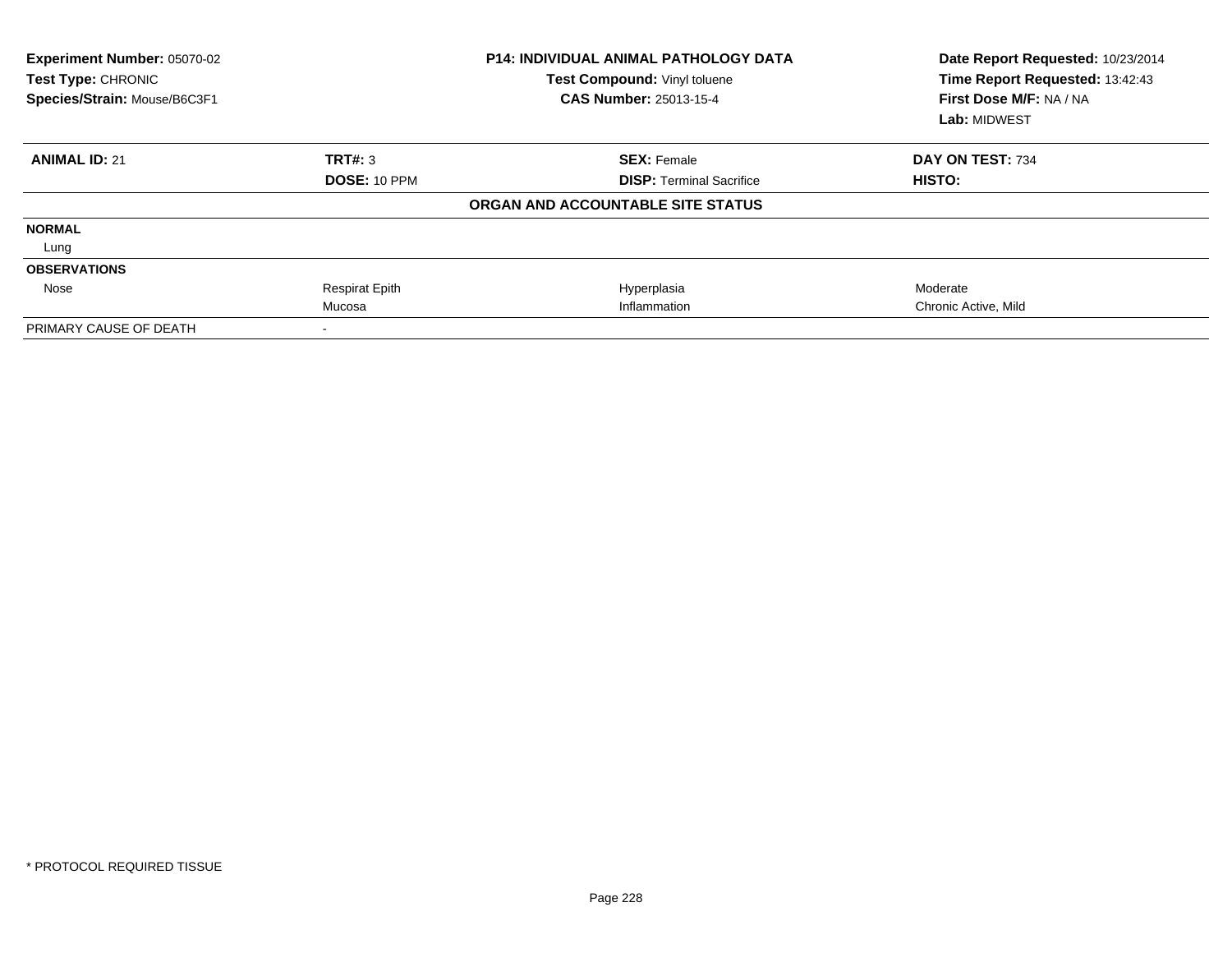| Experiment Number: 05070-02<br>Test Type: CHRONIC<br>Species/Strain: Mouse/B6C3F1 |                                       | <b>P14: INDIVIDUAL ANIMAL PATHOLOGY DATA</b><br>Test Compound: Vinyl toluene<br>CAS Number: 25013-15-4 | Date Report Requested: 10/23/2014<br>Time Report Requested: 13:42:43<br>First Dose M/F: NA / NA<br>Lab: MIDWEST |
|-----------------------------------------------------------------------------------|---------------------------------------|--------------------------------------------------------------------------------------------------------|-----------------------------------------------------------------------------------------------------------------|
| <b>ANIMAL ID: 22</b>                                                              | <b>TRT#: 2</b><br><b>DOSE: 25 PPM</b> | <b>SEX: Female</b><br><b>DISP: Dosing Accident</b>                                                     | DAY ON TEST: 148<br>HISTO:                                                                                      |
|                                                                                   |                                       | ORGAN AND ACCOUNTABLE SITE STATUS                                                                      |                                                                                                                 |
| <b>NORMAL</b>                                                                     |                                       |                                                                                                        |                                                                                                                 |
| Adrenal Gland - Cortex                                                            | Adrenal Gland - Medulla               | Bone                                                                                                   | <b>Bone Marrow</b>                                                                                              |
| <b>Brain</b>                                                                      | Esophagus                             | Gallbladder                                                                                            | Heart                                                                                                           |
| Intestine Large - Cecum                                                           | Intestine Large - Colon               | Intestine Small - Duodenum                                                                             | Islets, Pancreatic                                                                                              |
| Kidney                                                                            | Larynx                                | Liver                                                                                                  | Lung                                                                                                            |
| Lymph Node - Mandibular                                                           | Ovary                                 | Pancreas                                                                                               | <b>Pituitary Gland</b>                                                                                          |
| <b>Salivary Glands</b>                                                            | Skin                                  | Spleen                                                                                                 | Stomach - Glandular                                                                                             |
| Thymus                                                                            |                                       |                                                                                                        |                                                                                                                 |
| <b>MISSING</b>                                                                    |                                       |                                                                                                        |                                                                                                                 |
| Intestine Large - Rectum                                                          | Intestine Small - Ileum               | Intestine Small - Jejunum                                                                              | Lymph Node - Mesenteric                                                                                         |
| Mammary Gland                                                                     | Parathyroid Gland                     | Stomach - Forestomach                                                                                  | <b>Thyroid Gland</b>                                                                                            |
| Trachea                                                                           | <b>Urinary Bladder</b>                |                                                                                                        |                                                                                                                 |
| <b>OBSERVATIONS</b>                                                               |                                       |                                                                                                        |                                                                                                                 |
| <b>Adrenal Gland</b>                                                              | Capsule                               | Hyperplasia                                                                                            | Multifocal, Mild                                                                                                |
| Nose                                                                              | <b>Respirat Epith</b>                 | Hyperplasia                                                                                            | Marked                                                                                                          |
|                                                                                   | Mucosa                                | Inflammation                                                                                           | Chronic Active, Minimal                                                                                         |
| Note: MARKED RETENTION OF SECRETION IN RESP. EPITHELIUM                           |                                       |                                                                                                        |                                                                                                                 |
| <b>Uterus</b>                                                                     |                                       | Hyperplasia                                                                                            | Cystic, Minimal                                                                                                 |
| PRIMARY CAUSE OF DEATH                                                            |                                       |                                                                                                        |                                                                                                                 |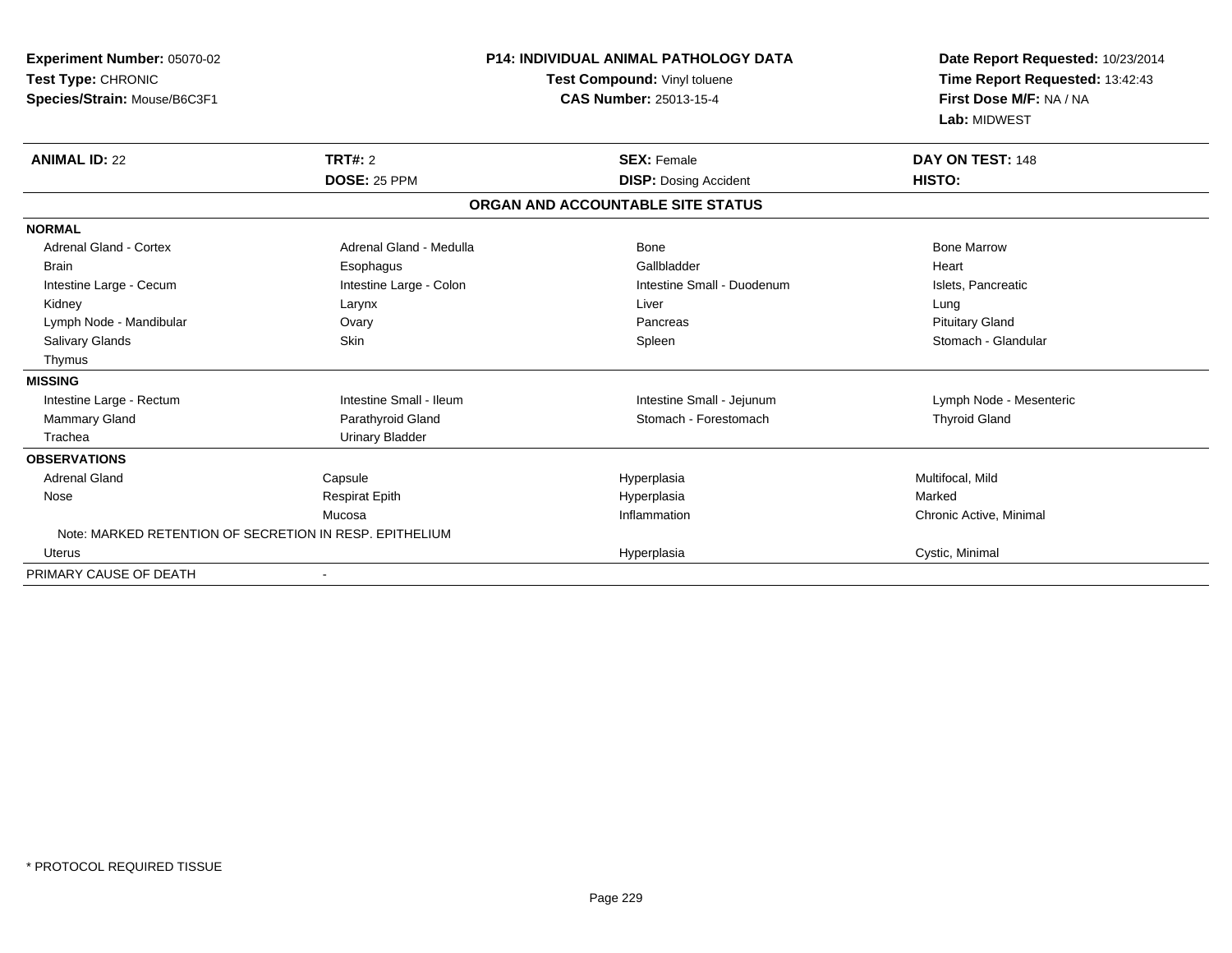| Experiment Number: 05070-02<br>Test Type: CHRONIC |                       | <b>P14: INDIVIDUAL ANIMAL PATHOLOGY DATA</b><br>Test Compound: Vinyl toluene | Date Report Requested: 10/23/2014<br>Time Report Requested: 13:42:43 |  |
|---------------------------------------------------|-----------------------|------------------------------------------------------------------------------|----------------------------------------------------------------------|--|
| Species/Strain: Mouse/B6C3F1                      |                       | <b>CAS Number: 25013-15-4</b>                                                | First Dose M/F: NA / NA<br>Lab: MIDWEST                              |  |
| <b>ANIMAL ID: 22</b>                              | <b>TRT#: 3</b>        | <b>SEX: Female</b>                                                           | DAY ON TEST: 733                                                     |  |
|                                                   | DOSE: 10 PPM          | <b>DISP: Terminal Sacrifice</b>                                              | HISTO:                                                               |  |
|                                                   |                       | ORGAN AND ACCOUNTABLE SITE STATUS                                            |                                                                      |  |
| <b>NORMAL</b>                                     |                       |                                                                              |                                                                      |  |
| Kidney                                            | Skin                  |                                                                              |                                                                      |  |
| <b>OBSERVATIONS</b>                               |                       |                                                                              |                                                                      |  |
| <b>Intestine Small</b>                            | Duodenum              | Polyp Adenomatous                                                            |                                                                      |  |
| Note: POLYP ADENOMAT<br>$TGLs = 5-3$              |                       |                                                                              |                                                                      |  |
| Liver                                             |                       | Hemangiosarcoma                                                              |                                                                      |  |
|                                                   |                       | Hematocyst                                                                   | Marked                                                               |  |
| Note: HEMATOCYST<br>$TGLs = 2-4+4.1+4.2$          |                       |                                                                              |                                                                      |  |
| Lung                                              |                       | <b>Infiltration Cellular</b>                                                 | Histiocyte, Multifocal, Minimal                                      |  |
|                                                   |                       | <b>Infiltration Cellular</b>                                                 | Lymphocyte, Multifocal, Mild                                         |  |
| Nose                                              | <b>Respirat Epith</b> | Hyperplasia                                                                  | Moderate                                                             |  |
|                                                   | Mucosa                | Inflammation                                                                 | Chronic Active, Marked                                               |  |
| Ovary                                             |                       | Cyst                                                                         | Marked                                                               |  |
| Note: CYST<br>$TGLs = 4-3$                        |                       |                                                                              |                                                                      |  |
| <b>Uterus</b>                                     |                       | Dilatation                                                                   | Marked                                                               |  |
| Note: DILATATION<br>$TGLs = 3-3$                  |                       |                                                                              |                                                                      |  |
| PRIMARY CAUSE OF DEATH                            | $\blacksquare$        |                                                                              |                                                                      |  |
|                                                   |                       |                                                                              |                                                                      |  |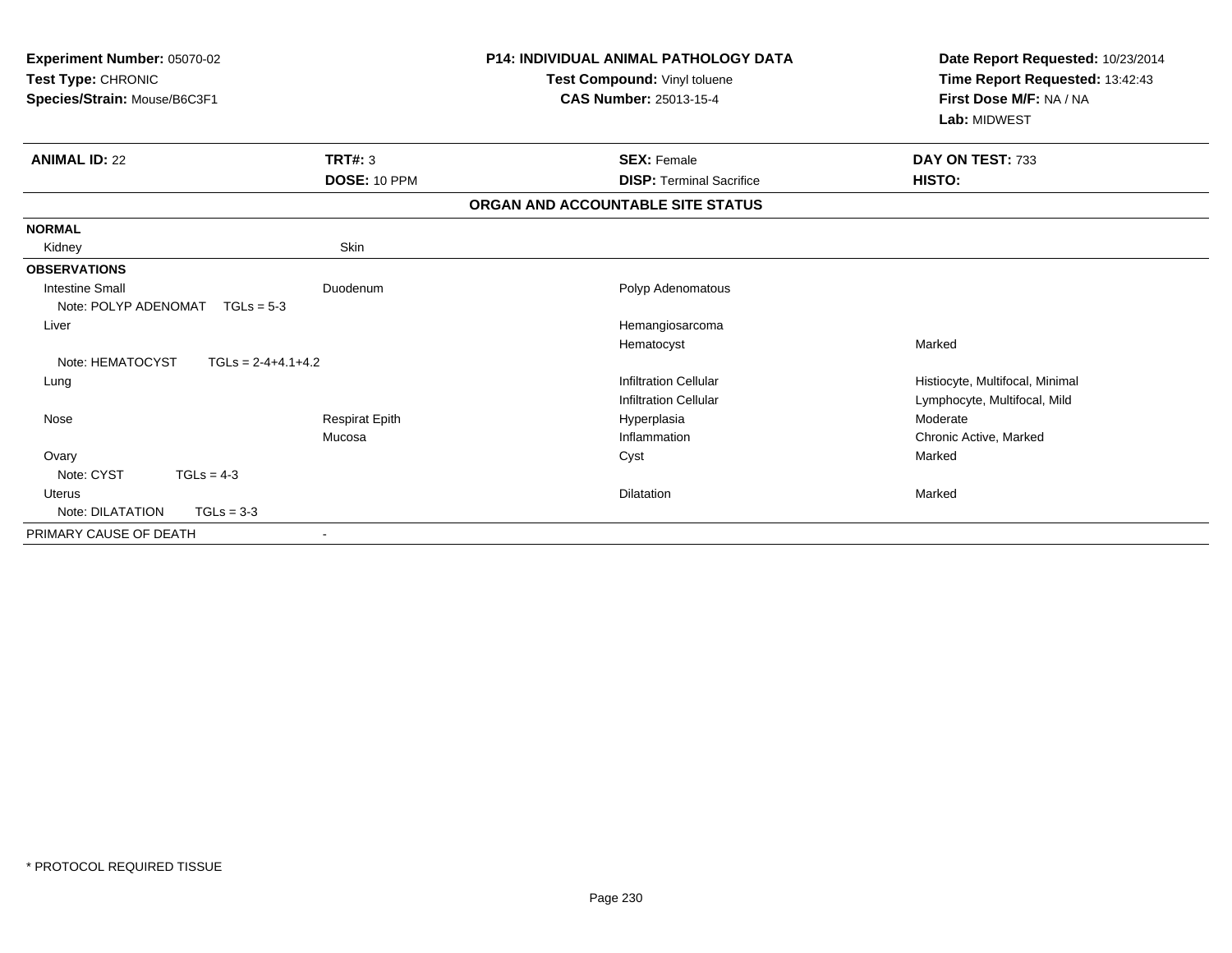| Experiment Number: 05070-02<br>Test Type: CHRONIC<br>Species/Strain: Mouse/B6C3F1 | <b>P14: INDIVIDUAL ANIMAL PATHOLOGY DATA</b><br>Test Compound: Vinyl toluene<br><b>CAS Number: 25013-15-4</b> |                                   | Date Report Requested: 10/23/2014<br>Time Report Requested: 13:42:43<br>First Dose M/F: NA / NA<br>Lab: MIDWEST |  |
|-----------------------------------------------------------------------------------|---------------------------------------------------------------------------------------------------------------|-----------------------------------|-----------------------------------------------------------------------------------------------------------------|--|
| <b>ANIMAL ID: 23</b>                                                              | <b>TRT#: 1</b>                                                                                                | <b>SEX: Female</b>                | DAY ON TEST: 709                                                                                                |  |
|                                                                                   | <b>DOSE: CONTROL</b>                                                                                          | <b>DISP: Natural Death</b>        | <b>HISTO:</b>                                                                                                   |  |
|                                                                                   |                                                                                                               | ORGAN AND ACCOUNTABLE SITE STATUS |                                                                                                                 |  |
| <b>NORMAL</b>                                                                     |                                                                                                               |                                   |                                                                                                                 |  |
| Adrenal Gland - Cortex                                                            | Adrenal Gland - Medulla                                                                                       | <b>Bone</b>                       | <b>Bone Marrow</b>                                                                                              |  |
| <b>Brain</b>                                                                      | Heart                                                                                                         | Intestine Large - Cecum           | Intestine Large - Colon                                                                                         |  |
| Intestine Large - Rectum                                                          | <b>Mammary Gland</b>                                                                                          | Nose                              | Pancreas                                                                                                        |  |
| <b>Pituitary Gland</b>                                                            | Stomach - Glandular                                                                                           |                                   |                                                                                                                 |  |
| <b>MISSING</b>                                                                    |                                                                                                               |                                   |                                                                                                                 |  |
| Larynx                                                                            | Lymph Node - Mesenteric                                                                                       | Parathyroid Gland                 |                                                                                                                 |  |
| <b>AUTO PRECLUDES DIAG.</b>                                                       |                                                                                                               |                                   |                                                                                                                 |  |
| Gallbladder                                                                       | <b>Intestine Small</b>                                                                                        |                                   |                                                                                                                 |  |
| <b>OBSERVATIONS</b>                                                               |                                                                                                               |                                   |                                                                                                                 |  |
| <b>Adrenal Gland</b>                                                              | Capsule                                                                                                       | Hyperplasia                       | Multifocal, Mild                                                                                                |  |
| Esophagus                                                                         |                                                                                                               | Lymphoma Malignant Lymphocytic    |                                                                                                                 |  |
| Islets, Pancreatic                                                                |                                                                                                               | Hyperplasia                       | Multifocal, Mild                                                                                                |  |
| Kidney                                                                            |                                                                                                               | Lymphoma Malignant Lymphocytic    |                                                                                                                 |  |
| Liver                                                                             |                                                                                                               | Fatty Change                      | Diffuse, Minimal                                                                                                |  |
| Lung                                                                              |                                                                                                               | Lymphoma Malignant Lymphocytic    |                                                                                                                 |  |
| Lymph Node                                                                        | Mandibular                                                                                                    | Lymphoma Malignant Lymphocytic    |                                                                                                                 |  |
|                                                                                   | Mediastinal                                                                                                   | Lymphoma Malignant Lymphocytic    |                                                                                                                 |  |
| Mesentery                                                                         |                                                                                                               | Lymphoma Malignant Lymphocytic    |                                                                                                                 |  |
| Ovary                                                                             |                                                                                                               | Lymphoma Malignant Lymphocytic    |                                                                                                                 |  |
| Salivary Glands                                                                   |                                                                                                               | Lymphoma Malignant Lymphocytic    |                                                                                                                 |  |
| Skin                                                                              | <b>Subcut Tiss</b>                                                                                            | Lymphoma Malignant Lymphocytic    |                                                                                                                 |  |
| Spleen                                                                            |                                                                                                               | Lymphoma Malignant Lymphocytic    |                                                                                                                 |  |
| Stomach                                                                           | Forestomach                                                                                                   | Lymphoma Malignant Lymphocytic    |                                                                                                                 |  |
| Thymus                                                                            |                                                                                                               | Lymphoma Malignant Lymphocytic    |                                                                                                                 |  |
| <b>Thyroid Gland</b>                                                              |                                                                                                               | Lymphoma Malignant Lymphocytic    |                                                                                                                 |  |
| Trachea                                                                           |                                                                                                               | Inflammation                      | Chronic, Mild                                                                                                   |  |
| <b>Urinary Bladder</b>                                                            |                                                                                                               | Lymphoma Malignant Lymphocytic    |                                                                                                                 |  |
| Uterus                                                                            |                                                                                                               | Hyperplasia                       | Cystic, Mild                                                                                                    |  |
|                                                                                   |                                                                                                               | Lymphoma Malignant Lymphocytic    |                                                                                                                 |  |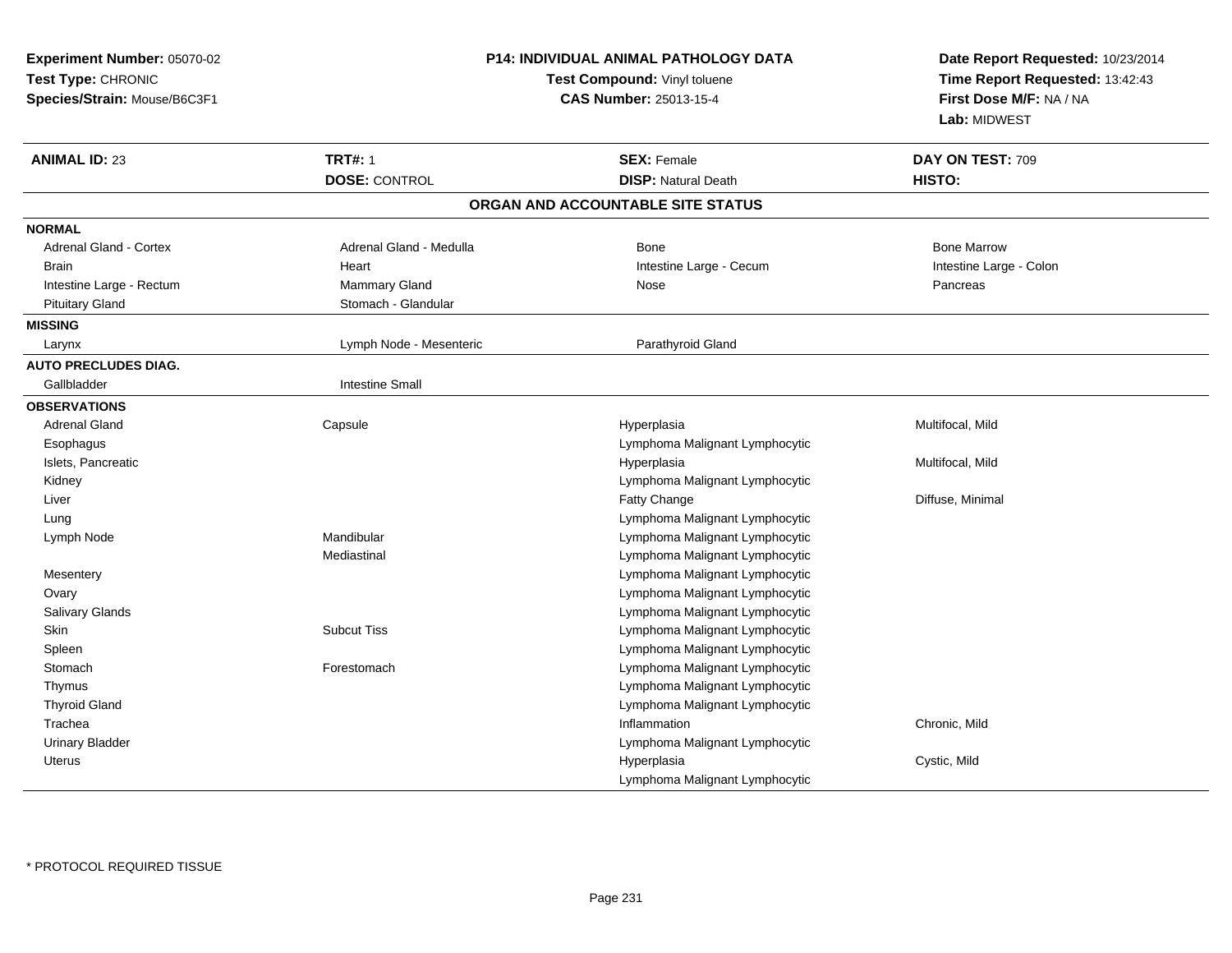| <b>Experiment Number: 05070-02</b><br>Test Type: CHRONIC<br>Species/Strain: Mouse/B6C3F1 |                                        | <b>P14: INDIVIDUAL ANIMAL PATHOLOGY DATA</b><br>Test Compound: Vinyl toluene<br><b>CAS Number: 25013-15-4</b> | Date Report Requested: 10/23/2014<br>Time Report Requested: 13:42:43<br>First Dose M/F: NA / NA<br>Lab: MIDWEST |
|------------------------------------------------------------------------------------------|----------------------------------------|---------------------------------------------------------------------------------------------------------------|-----------------------------------------------------------------------------------------------------------------|
| <b>ANIMAL ID: 23</b>                                                                     | <b>TRT#: 1</b><br><b>DOSE: CONTROL</b> | <b>SEX:</b> Female<br><b>DISP: Natural Death</b>                                                              | DAY ON TEST: 709<br>HISTO:                                                                                      |
|                                                                                          |                                        | ORGAN AND ACCOUNTABLE SITE STATUS                                                                             |                                                                                                                 |
| PRIMARY CAUSE OF DEATH                                                                   | $\overline{\phantom{a}}$               |                                                                                                               |                                                                                                                 |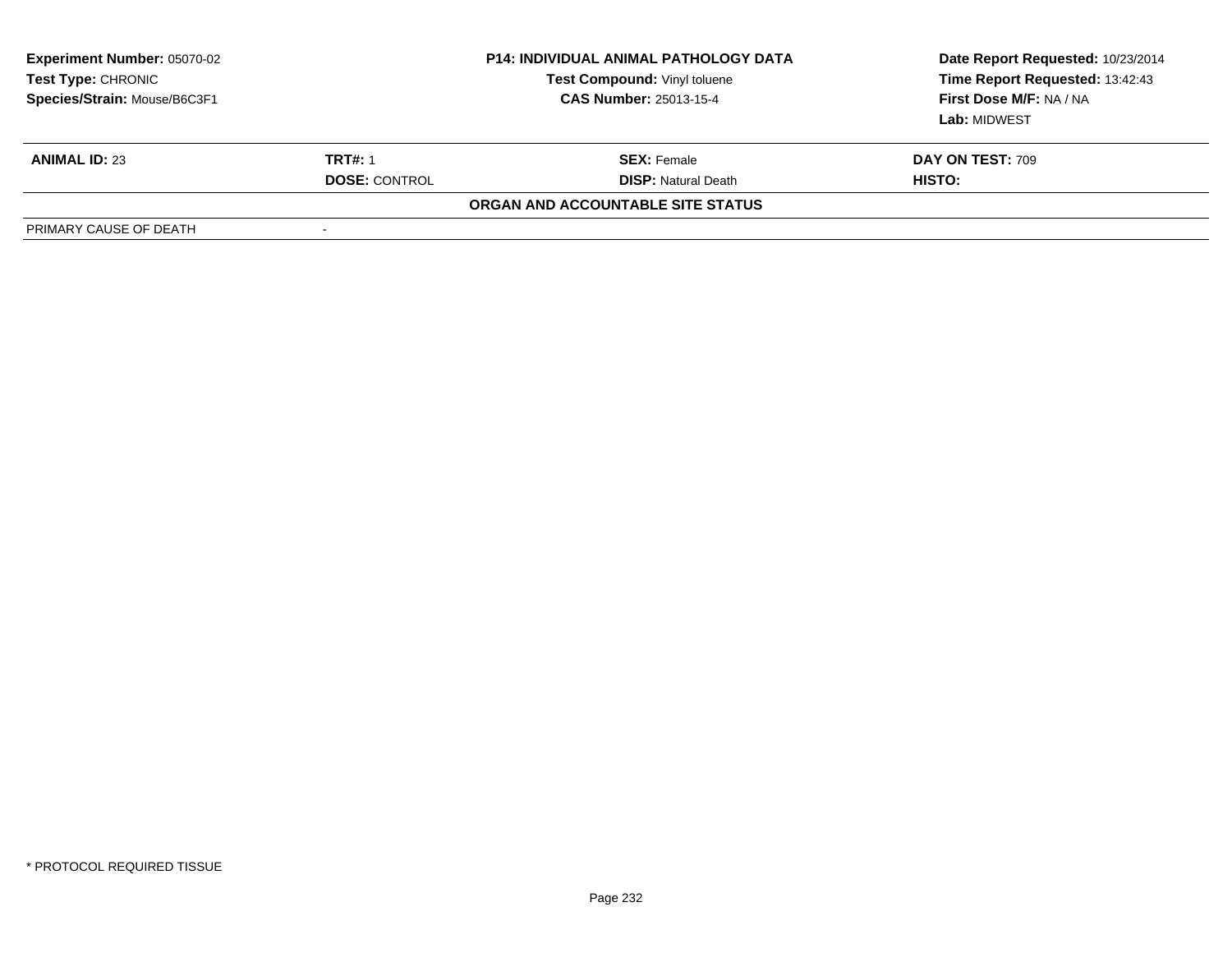| <b>Experiment Number: 05070-02</b><br>Test Type: CHRONIC<br>Species/Strain: Mouse/B6C3F1 | <b>P14: INDIVIDUAL ANIMAL PATHOLOGY DATA</b><br>Test Compound: Vinyl toluene<br><b>CAS Number: 25013-15-4</b> |                                   | Date Report Requested: 10/23/2014<br>Time Report Requested: 13:42:43<br>First Dose M/F: NA / NA<br>Lab: MIDWEST |  |
|------------------------------------------------------------------------------------------|---------------------------------------------------------------------------------------------------------------|-----------------------------------|-----------------------------------------------------------------------------------------------------------------|--|
| <b>ANIMAL ID: 23</b>                                                                     | TRT#: 2                                                                                                       | <b>SEX: Female</b>                | DAY ON TEST: 148                                                                                                |  |
|                                                                                          | DOSE: 25 PPM                                                                                                  | <b>DISP: Dosing Accident</b>      | HISTO:                                                                                                          |  |
|                                                                                          |                                                                                                               | ORGAN AND ACCOUNTABLE SITE STATUS |                                                                                                                 |  |
| <b>NORMAL</b>                                                                            |                                                                                                               |                                   |                                                                                                                 |  |
| <b>Adrenal Gland - Cortex</b>                                                            | Adrenal Gland - Medulla                                                                                       | Bone                              | <b>Bone Marrow</b>                                                                                              |  |
| <b>Brain</b>                                                                             | Gallbladder                                                                                                   | Heart                             | Intestine Large - Cecum                                                                                         |  |
| Intestine Large - Colon                                                                  | Intestine Small - Duodenum                                                                                    | Islets, Pancreatic                | Kidney                                                                                                          |  |
| Liver                                                                                    | Lung                                                                                                          | Lymph Node - Mandibular           | <b>Mammary Gland</b>                                                                                            |  |
| Ovary                                                                                    | Pancreas                                                                                                      | <b>Pituitary Gland</b>            | Salivary Glands                                                                                                 |  |
| <b>Skin</b>                                                                              | Spleen                                                                                                        | Stomach - Glandular               | Thymus                                                                                                          |  |
| Trachea                                                                                  |                                                                                                               |                                   |                                                                                                                 |  |
| <b>MISSING</b>                                                                           |                                                                                                               |                                   |                                                                                                                 |  |
| Esophagus                                                                                | Intestine Large - Rectum                                                                                      | Intestine Small - Ileum           | Intestine Small - Jejunum                                                                                       |  |
| Larynx                                                                                   | Lymph Node - Mesenteric                                                                                       | Parathyroid Gland                 | Stomach - Forestomach                                                                                           |  |
| <b>Thyroid Gland</b>                                                                     | <b>Urinary Bladder</b>                                                                                        | Uterus                            |                                                                                                                 |  |
| <b>OBSERVATIONS</b>                                                                      |                                                                                                               |                                   |                                                                                                                 |  |
| <b>Adrenal Gland</b>                                                                     | Capsule                                                                                                       | Hyperplasia                       | Multifocal, Mild                                                                                                |  |
| Nose                                                                                     | <b>Respirat Epith</b>                                                                                         | Hyperplasia                       | Marked                                                                                                          |  |
|                                                                                          | Mucosa                                                                                                        | Inflammation                      | Chronic Active, Moderate                                                                                        |  |
| PRIMARY CAUSE OF DEATH                                                                   |                                                                                                               |                                   |                                                                                                                 |  |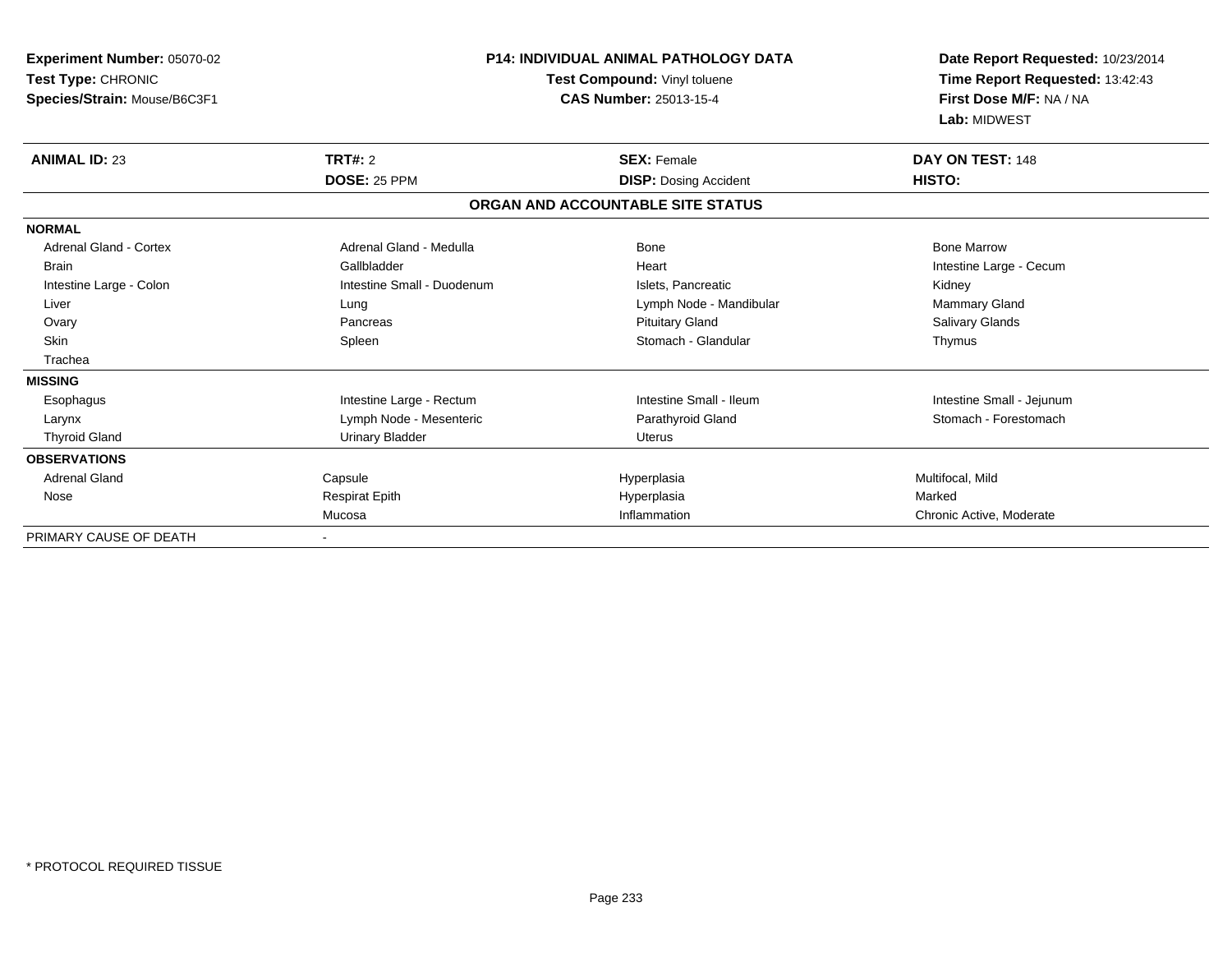| Experiment Number: 05070-02<br>Test Type: CHRONIC<br>Species/Strain: Mouse/B6C3F1 | <b>P14: INDIVIDUAL ANIMAL PATHOLOGY DATA</b><br>Test Compound: Vinyl toluene<br><b>CAS Number: 25013-15-4</b> |                                   | Date Report Requested: 10/23/2014<br>Time Report Requested: 13:42:43<br>First Dose M/F: NA / NA<br>Lab: MIDWEST |
|-----------------------------------------------------------------------------------|---------------------------------------------------------------------------------------------------------------|-----------------------------------|-----------------------------------------------------------------------------------------------------------------|
| <b>ANIMAL ID: 24</b>                                                              | <b>TRT#: 1</b>                                                                                                | <b>SEX: Female</b>                | DAY ON TEST: 733                                                                                                |
|                                                                                   | <b>DOSE: CONTROL</b>                                                                                          | <b>DISP: Terminal Sacrifice</b>   | HISTO:                                                                                                          |
|                                                                                   |                                                                                                               | ORGAN AND ACCOUNTABLE SITE STATUS |                                                                                                                 |
| <b>NORMAL</b>                                                                     |                                                                                                               |                                   |                                                                                                                 |
| <b>Adrenal Gland - Cortex</b>                                                     | Adrenal Gland - Medulla                                                                                       | <b>Bone</b>                       | <b>Bone Marrow</b>                                                                                              |
| Brain                                                                             | Esophagus                                                                                                     | Gallbladder                       | Heart                                                                                                           |
| Intestine Large - Cecum                                                           | Intestine Large - Colon                                                                                       | Intestine Large - Rectum          | Intestine Small - Duodenum                                                                                      |
| Intestine Small - Ileum                                                           | Intestine Small - Jejunum                                                                                     | Islets, Pancreatic                | Larynx                                                                                                          |
| Lung                                                                              | Lymph Node - Mandibular                                                                                       | Lymph Node - Mesenteric           | Mammary Gland                                                                                                   |
| Pancreas                                                                          | Parathyroid Gland                                                                                             | <b>Pituitary Gland</b>            | Stomach - Glandular                                                                                             |
| <b>Thyroid Gland</b>                                                              | Trachea                                                                                                       | <b>Urinary Bladder</b>            |                                                                                                                 |
| <b>MISSING</b>                                                                    |                                                                                                               |                                   |                                                                                                                 |
| Thymus                                                                            |                                                                                                               |                                   |                                                                                                                 |
| <b>OBSERVATIONS</b>                                                               |                                                                                                               |                                   |                                                                                                                 |
| <b>Adrenal Gland</b>                                                              | Capsule                                                                                                       | Hyperplasia                       | Multifocal, Mild                                                                                                |
| Kidney                                                                            |                                                                                                               | <b>Infiltration Cellular</b>      | Lymphocyte, Multifocal, Minimal                                                                                 |
| <b>Lacrimal Gland</b>                                                             |                                                                                                               | <b>Infiltration Cellular</b>      | Lymphocyte, Multifocal, Mild                                                                                    |
| Liver                                                                             |                                                                                                               | <b>Infiltration Cellular</b>      | Mixed Cell, Mild                                                                                                |
| Nose                                                                              | <b>Respirat Epith</b>                                                                                         | Hyperplasia                       | Minimal                                                                                                         |
|                                                                                   | Mucosa                                                                                                        | Inflammation                      | Chronic Active, Minimal                                                                                         |
| Ovary                                                                             |                                                                                                               | Granulosa Cell Tumor Malignant    |                                                                                                                 |
| Note: GRANLSA TM MAL TGLs = 3-10                                                  |                                                                                                               |                                   |                                                                                                                 |
| Salivary Glands                                                                   |                                                                                                               | <b>Infiltration Cellular</b>      | Lymphocyte, Multifocal, Mild                                                                                    |
| Spleen                                                                            |                                                                                                               | Hematopoietic Cell Proliferation  | Mild                                                                                                            |
| Note: HEMA CELL PROL TGLs = 2-5.                                                  |                                                                                                               |                                   |                                                                                                                 |
| Stomach                                                                           | Forestomach                                                                                                   | Inflammation                      | Chronic Active, Focal, Mild                                                                                     |
| <b>Uterus</b>                                                                     |                                                                                                               | Granulosa Cell Tumor Malignant    | Metastatic (Uterus)                                                                                             |
|                                                                                   |                                                                                                               | Hyperplasia                       | Cystic, Minimal                                                                                                 |
| Note: HYPERPLASIA<br>$TGLs = 4+5-8$ ,                                             |                                                                                                               |                                   |                                                                                                                 |
| PRIMARY CAUSE OF DEATH                                                            |                                                                                                               |                                   |                                                                                                                 |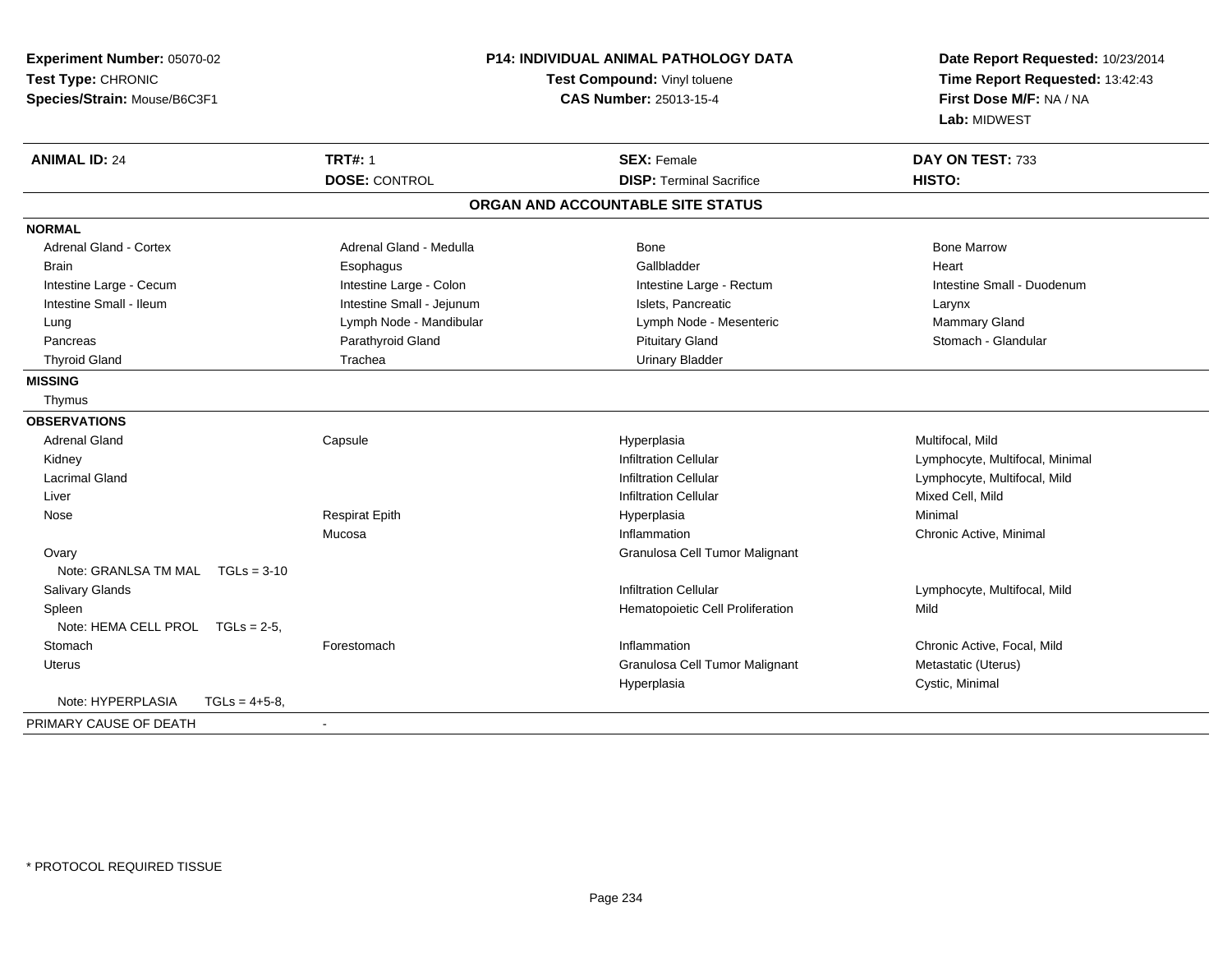| <b>Experiment Number: 05070-02</b><br>Test Type: CHRONIC<br>Species/Strain: Mouse/B6C3F1 |                            | <b>P14: INDIVIDUAL ANIMAL PATHOLOGY DATA</b><br>Test Compound: Vinyl toluene<br><b>CAS Number: 25013-15-4</b> |                           |
|------------------------------------------------------------------------------------------|----------------------------|---------------------------------------------------------------------------------------------------------------|---------------------------|
| <b>ANIMAL ID: 24</b>                                                                     | TRT#: 2                    | <b>SEX: Female</b>                                                                                            | DAY ON TEST: 148          |
|                                                                                          | DOSE: 25 PPM               | <b>DISP: Dosing Accident</b>                                                                                  | HISTO:                    |
|                                                                                          |                            | ORGAN AND ACCOUNTABLE SITE STATUS                                                                             |                           |
| <b>NORMAL</b>                                                                            |                            |                                                                                                               |                           |
| Adrenal Gland - Cortex                                                                   | Adrenal Gland - Medulla    | Bone                                                                                                          | <b>Bone Marrow</b>        |
| <b>Brain</b>                                                                             | Esophagus                  | Gallbladder                                                                                                   | Heart                     |
| Intestine Large - Colon                                                                  | Intestine Small - Duodenum | Islets, Pancreatic                                                                                            | Kidney                    |
| Liver                                                                                    | Lung                       | Pancreas                                                                                                      | <b>Pituitary Gland</b>    |
| <b>Skin</b>                                                                              | Spleen                     | Stomach - Glandular                                                                                           | Thymus                    |
| <b>Thyroid Gland</b>                                                                     | Trachea                    | Uterus                                                                                                        |                           |
| <b>MISSING</b>                                                                           |                            |                                                                                                               |                           |
| Intestine Large - Cecum                                                                  | Intestine Large - Rectum   | Intestine Small - Ileum                                                                                       | Intestine Small - Jejunum |
| Larynx                                                                                   | Lymph Node - Mandibular    | Lymph Node - Mesenteric                                                                                       | Mammary Gland             |
| Ovary                                                                                    | Parathyroid Gland          | <b>Salivary Glands</b>                                                                                        | Stomach - Forestomach     |
| <b>Urinary Bladder</b>                                                                   |                            |                                                                                                               |                           |
| <b>OBSERVATIONS</b>                                                                      |                            |                                                                                                               |                           |
| <b>Adrenal Gland</b>                                                                     | Capsule                    | Hyperplasia                                                                                                   | Multifocal, Mild          |
| Nose                                                                                     | <b>Respirat Epith</b>      | Hyperplasia                                                                                                   | Marked                    |
|                                                                                          | Mucosa                     | Inflammation                                                                                                  | Chronic Active, Moderate  |
| Note: MARKED RETENTION OF SECRETION IN RESP. EPITHELIUM                                  |                            |                                                                                                               |                           |
| PRIMARY CAUSE OF DEATH                                                                   |                            |                                                                                                               |                           |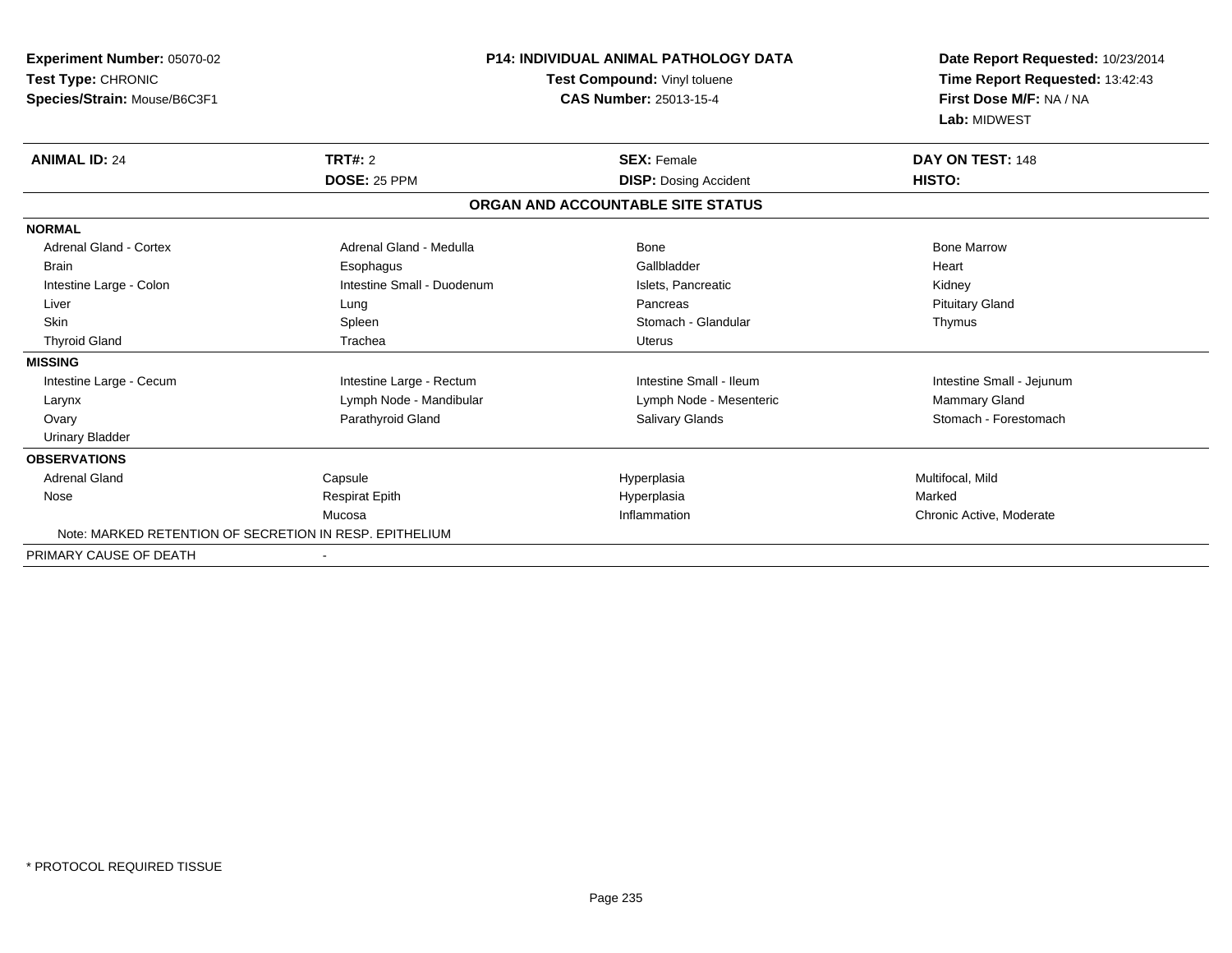| <b>Experiment Number: 05070-02</b><br>Test Type: CHRONIC<br>Species/Strain: Mouse/B6C3F1 |              |                       | <b>P14: INDIVIDUAL ANIMAL PATHOLOGY DATA</b><br>Test Compound: Vinyl toluene<br><b>CAS Number: 25013-15-4</b> | Date Report Requested: 10/23/2014<br>Time Report Requested: 13:42:43<br>First Dose M/F: NA / NA<br>Lab: MIDWEST |
|------------------------------------------------------------------------------------------|--------------|-----------------------|---------------------------------------------------------------------------------------------------------------|-----------------------------------------------------------------------------------------------------------------|
| <b>ANIMAL ID: 24</b>                                                                     |              | TRT#: 3               | <b>SEX: Female</b>                                                                                            | DAY ON TEST: 733                                                                                                |
|                                                                                          |              | <b>DOSE: 10 PPM</b>   | <b>DISP:</b> Terminal Sacrifice                                                                               | <b>HISTO:</b>                                                                                                   |
| <b>OBSERVATIONS</b>                                                                      |              |                       |                                                                                                               |                                                                                                                 |
| Lung                                                                                     |              | Alveolus, Bronchiole  | Inflammation                                                                                                  | Chronic Active, Focal, Mild                                                                                     |
| Nose                                                                                     |              | <b>Respirat Epith</b> | Hyperplasia                                                                                                   | Mild                                                                                                            |
|                                                                                          |              | Mucosa                | Inflammation                                                                                                  | Chronic Active, Minimal                                                                                         |
| Uterus                                                                                   |              |                       | Hyperplasia                                                                                                   | Cystic, Mild                                                                                                    |
| Note: HYPERPLASIA                                                                        | $TGLs = 1-3$ |                       |                                                                                                               |                                                                                                                 |
| PRIMARY CAUSE OF DEATH                                                                   |              |                       |                                                                                                               |                                                                                                                 |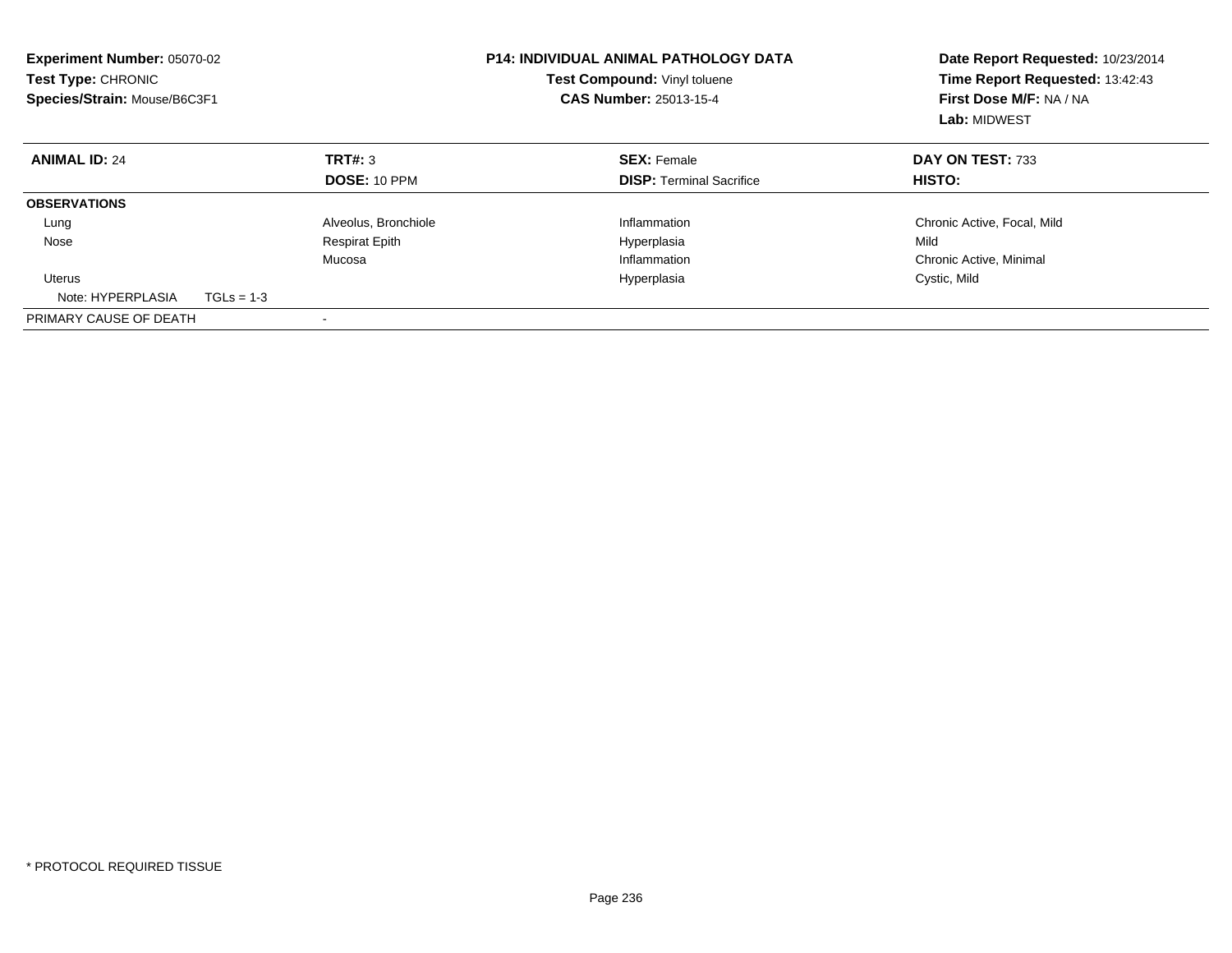| Experiment Number: 05070-02<br>Test Type: CHRONIC<br>Species/Strain: Mouse/B6C3F1 |               |                            | <b>P14: INDIVIDUAL ANIMAL PATHOLOGY DATA</b><br>Test Compound: Vinyl toluene<br><b>CAS Number: 25013-15-4</b> | Date Report Requested: 10/23/2014<br>Time Report Requested: 13:42:43<br>First Dose M/F: NA / NA<br>Lab: MIDWEST |
|-----------------------------------------------------------------------------------|---------------|----------------------------|---------------------------------------------------------------------------------------------------------------|-----------------------------------------------------------------------------------------------------------------|
| <b>ANIMAL ID: 25</b>                                                              |               | <b>TRT#: 1</b>             | <b>SEX: Female</b><br><b>DISP: Terminal Sacrifice</b>                                                         | DAY ON TEST: 732                                                                                                |
|                                                                                   |               | <b>DOSE: CONTROL</b>       |                                                                                                               | HISTO:                                                                                                          |
|                                                                                   |               |                            | ORGAN AND ACCOUNTABLE SITE STATUS                                                                             |                                                                                                                 |
| <b>NORMAL</b>                                                                     |               |                            |                                                                                                               |                                                                                                                 |
| Adrenal Gland - Cortex                                                            |               | Adrenal Gland - Medulla    | Bone                                                                                                          | <b>Bone Marrow</b>                                                                                              |
| Esophagus                                                                         |               | Gallbladder                | Intestine Large - Cecum                                                                                       | Intestine Large - Colon                                                                                         |
| Intestine Large - Rectum                                                          |               | Intestine Small - Duodenum | Intestine Small - Ileum                                                                                       | Intestine Small - Jejunum                                                                                       |
| Islets. Pancreatic                                                                |               | Larynx                     | Lung                                                                                                          | Lymph Node - Mandibular                                                                                         |
| Lymph Node - Mesenteric                                                           |               | Mammary Gland              | Nose                                                                                                          | Ovary                                                                                                           |
| Pancreas                                                                          |               | <b>Pituitary Gland</b>     | Skin                                                                                                          | Spleen                                                                                                          |
| Stomach - Forestomach                                                             |               | Stomach - Glandular        | Thymus                                                                                                        | Trachea                                                                                                         |
| <b>Urinary Bladder</b>                                                            |               |                            |                                                                                                               |                                                                                                                 |
| <b>MISSING</b>                                                                    |               |                            |                                                                                                               |                                                                                                                 |
| Parathyroid Gland                                                                 |               |                            |                                                                                                               |                                                                                                                 |
| <b>OBSERVATIONS</b>                                                               |               |                            |                                                                                                               |                                                                                                                 |
| <b>Adrenal Gland</b>                                                              |               | Capsule                    | Hyperplasia                                                                                                   | Multifocal, Mild                                                                                                |
| <b>Brain</b>                                                                      |               |                            | Mineralization                                                                                                | Multifocal, Moderate                                                                                            |
| Heart                                                                             |               | <b>Aortic Valve</b>        | Thrombosis                                                                                                    | Mild                                                                                                            |
| Kidney                                                                            |               |                            | <b>Infiltration Cellular</b>                                                                                  | Lymphocyte, Multifocal, Moderate                                                                                |
| Liver                                                                             |               |                            | Inflammation                                                                                                  | Subacute, Multifocal, Minimal                                                                                   |
| <b>Salivary Glands</b>                                                            |               |                            | <b>Infiltration Cellular</b>                                                                                  | Lymphocyte, Multifocal, Moderate                                                                                |
| <b>Thyroid Gland</b>                                                              |               |                            | <b>Infiltration Cellular</b>                                                                                  | Lymphocyte, Focal, Minimal                                                                                      |
| <b>Uterus</b>                                                                     |               |                            | Hyperplasia                                                                                                   | Cystic, Mild                                                                                                    |
| Note: HYPERPLASIA                                                                 | $TGLs = 2-8,$ |                            |                                                                                                               |                                                                                                                 |
| PRIMARY CAUSE OF DEATH                                                            |               |                            |                                                                                                               |                                                                                                                 |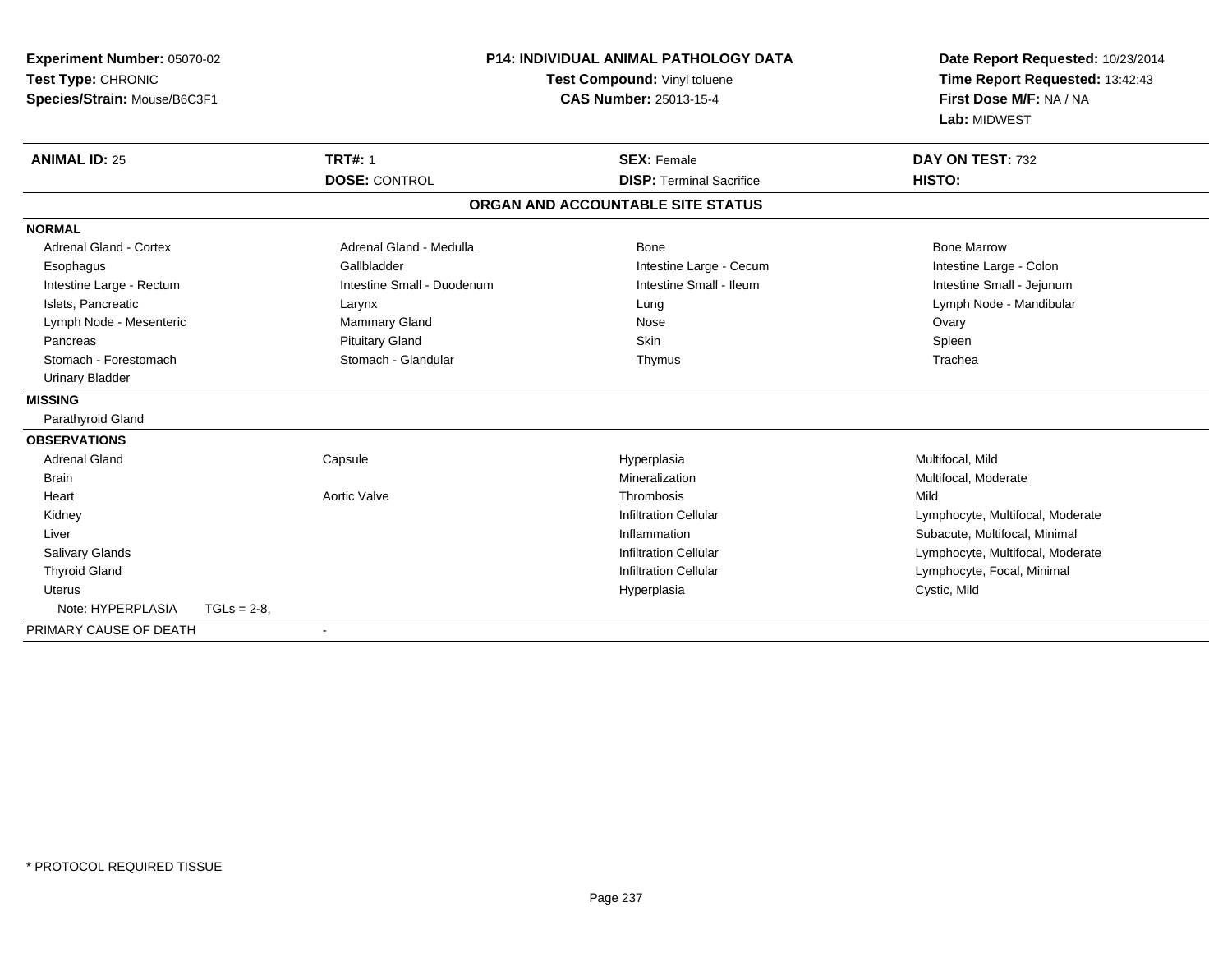| <b>Experiment Number: 05070-02</b> |                         | <b>P14: INDIVIDUAL ANIMAL PATHOLOGY DATA</b><br>Test Compound: Vinyl toluene |                                   | Date Report Requested: 10/23/2014 |
|------------------------------------|-------------------------|------------------------------------------------------------------------------|-----------------------------------|-----------------------------------|
| Test Type: CHRONIC                 |                         |                                                                              |                                   | Time Report Requested: 13:42:43   |
| Species/Strain: Mouse/B6C3F1       |                         |                                                                              | CAS Number: 25013-15-4            | First Dose M/F: NA / NA           |
|                                    |                         |                                                                              |                                   | Lab: MIDWEST                      |
| <b>ANIMAL ID: 25</b>               | <b>TRT#: 2</b>          |                                                                              | <b>SEX: Female</b>                | DAY ON TEST: 733                  |
|                                    | DOSE: 25 PPM            |                                                                              | <b>DISP: Terminal Sacrifice</b>   | HISTO:                            |
|                                    |                         |                                                                              | ORGAN AND ACCOUNTABLE SITE STATUS |                                   |
| <b>NORMAL</b>                      |                         |                                                                              |                                   |                                   |
| <b>Adrenal Gland - Cortex</b>      | Adrenal Gland - Medulla |                                                                              | Esophagus                         | Gallbladder                       |
| Heart                              | Intestine Large - Cecum |                                                                              | Intestine Large - Colon           | Intestine Large - Rectum          |
| Intestine Small - Duodenum         | Intestine Small - Ileum |                                                                              | Intestine Small - Jejunum         | Islets, Pancreatic                |
| Kidney                             | Larynx                  |                                                                              | Liver                             | Lymph Node - Mandibular           |
| Lymph Node - Mesenteric            | <b>Mammary Gland</b>    |                                                                              | Ovary                             | Pancreas                          |
| <b>Pituitary Gland</b>             | <b>Salivary Glands</b>  |                                                                              | Skin                              | Spleen                            |
| Stomach - Forestomach              | Stomach - Glandular     |                                                                              | Thymus                            | <b>Thyroid Gland</b>              |
| <b>Tissue NOS</b>                  | Trachea                 |                                                                              |                                   |                                   |
| <b>MISSING</b>                     |                         |                                                                              |                                   |                                   |
| Parathyroid Gland                  |                         |                                                                              |                                   |                                   |
| <b>OBSERVATIONS</b>                |                         |                                                                              |                                   |                                   |
| <b>Adrenal Gland</b>               | Capsule                 |                                                                              | Hyperplasia                       | Multifocal, Moderate              |
| <b>Bone</b>                        |                         |                                                                              | Fibrous Osteodystrophy            | Mild                              |
| <b>Bone Marrow</b>                 |                         |                                                                              | Hypoplasia                        | Focal, Moderate                   |
| <b>Brain</b>                       |                         |                                                                              | Mineralization                    | Multifocal, Minimal               |
| <b>Lacrimal Gland</b>              |                         |                                                                              | <b>Infiltration Cellular</b>      | Lymphocyte, Multifocal, Moderate  |
| Lung                               | Alveolus, Bronchiole    |                                                                              | Inflammation                      | Chronic Active, Multifocal, Mild  |
| Nose                               | <b>Respirat Epith</b>   |                                                                              | Hyperplasia                       | Marked                            |
|                                    | Mucosa                  |                                                                              | Inflammation                      | Chronic Active, Marked            |
| <b>Urinary Bladder</b>             |                         |                                                                              | <b>Infiltration Cellular</b>      | Lymphocyte, Multifocal, Minimal   |
| <b>Uterus</b>                      |                         |                                                                              | Hyperplasia                       | Cystic, Mild                      |
| Note: HYPERPLASIA                  | $TGLs = 1-8$ ,          |                                                                              |                                   |                                   |
| PRIMARY CAUSE OF DEATH             |                         |                                                                              |                                   |                                   |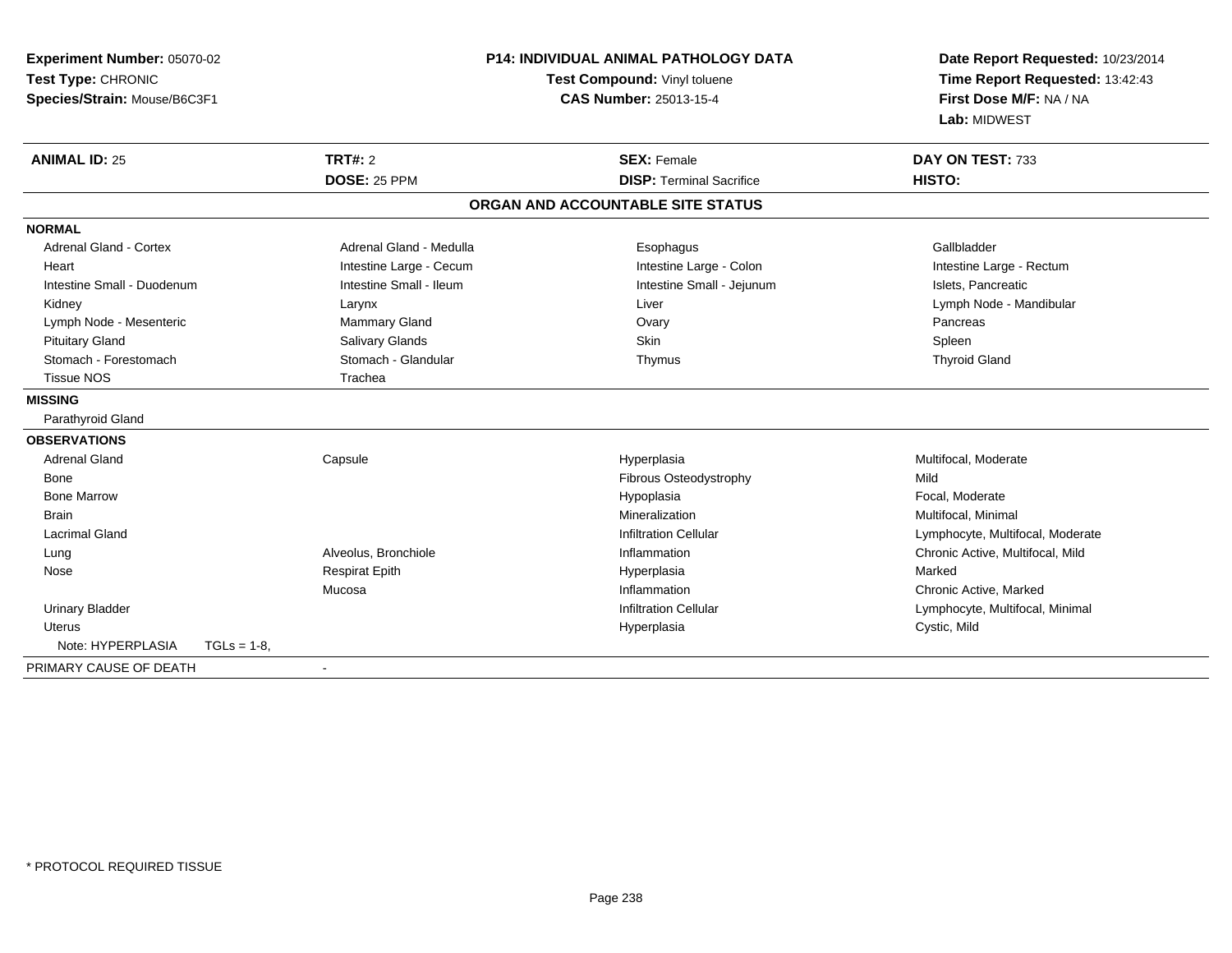**Experiment Number:** 05070-02**Test Type:** CHRONIC **Species/Strain:** Mouse/B6C3F1**P14: INDIVIDUAL ANIMAL PATHOLOGY DATATest Compound:** Vinyl toluene**CAS Number:** 25013-15-4**Date Report Requested:** 10/23/2014**Time Report Requested:** 13:42:43**First Dose M/F:** NA / NA**Lab:** MIDWEST**ANIMAL ID:** 25 **TRT#:** <sup>3</sup> **SEX:** Female **DAY ON TEST:** <sup>714</sup> **DOSE:** 10 PPM**DISP:** Moribund Sacrifice **HISTO: OBSERVATIONS** Liver Lymphoma Malignant HistiocyticNote: LYMPH MAL HIST TGLs = 4-3 LungAlveolus, Bronchiole **Inflammation** Inflammation Chronic Active, Multifocal, Minimal Lymphoma Malignant Histiocytic Nose Respirat Epith Hyperplasia Marked MucosaInflammation Chronic Active, Moderate<br>
Hematopoietic Cell Proliferation Chronic Marked<br>
Marked SpleenHematopoietic Cell Proliferation Note: HEMA CELL PROL TGLs = 3-3 Uterus Lymphoma Malignant Histiocytic Note: LYMPH MAL HIST TGLs = 5-3PRIMARY CAUSE OF DEATH-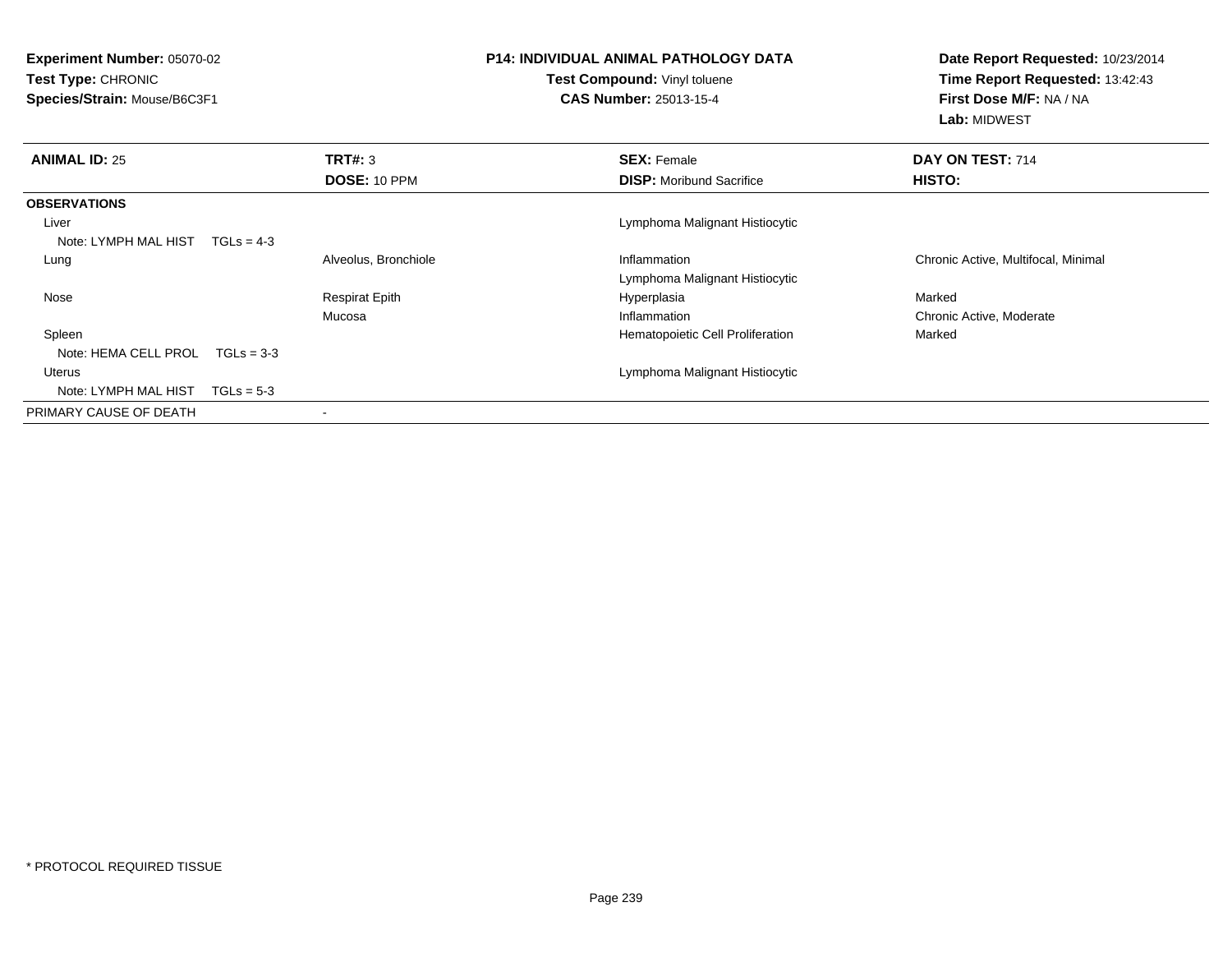| <b>Experiment Number: 05070-02</b> |              | P14: INDIVIDUAL ANIMAL PATHOLOGY DATA |                                   | Date Report Requested: 10/23/2014 |
|------------------------------------|--------------|---------------------------------------|-----------------------------------|-----------------------------------|
| Test Type: CHRONIC                 |              |                                       | Test Compound: Vinyl toluene      | Time Report Requested: 13:42:43   |
| Species/Strain: Mouse/B6C3F1       |              |                                       | <b>CAS Number: 25013-15-4</b>     | First Dose M/F: NA / NA           |
|                                    |              |                                       |                                   | Lab: MIDWEST                      |
| <b>ANIMAL ID: 26</b>               |              | <b>TRT#: 1</b>                        | <b>SEX: Female</b>                | DAY ON TEST: 732                  |
|                                    |              | <b>DOSE: CONTROL</b>                  | <b>DISP: Terminal Sacrifice</b>   | HISTO:                            |
|                                    |              |                                       | ORGAN AND ACCOUNTABLE SITE STATUS |                                   |
| <b>NORMAL</b>                      |              |                                       |                                   |                                   |
| <b>Adrenal Gland - Cortex</b>      |              | Adrenal Gland - Medulla               | <b>Bone</b>                       | <b>Bone Marrow</b>                |
| <b>Brain</b>                       |              | Esophagus                             | Gallbladder                       | Heart                             |
| Intestine Large - Cecum            |              | Intestine Large - Colon               | Intestine Large - Rectum          | Intestine Small - Duodenum        |
| Intestine Small - Ileum            |              | Intestine Small - Jejunum             | Islets. Pancreatic                | Kidney                            |
| Larynx                             |              | Lymph Node - Mandibular               | Lymph Node - Mesenteric           | Mammary Gland                     |
| Nose                               |              | Ovary                                 | Parathyroid Gland                 | <b>Pituitary Gland</b>            |
| Spleen                             |              | Stomach - Forestomach                 | Stomach - Glandular               | Thymus                            |
| <b>Thyroid Gland</b>               |              | Trachea                               |                                   |                                   |
| <b>OBSERVATIONS</b>                |              |                                       |                                   |                                   |
| <b>Adrenal Gland</b>               |              | Capsule                               | Hyperplasia                       | Multifocal, Mild                  |
| Liver                              |              |                                       | Inflammation                      | Subacute, Multifocal, Minimal     |
| Lung                               |              | Alveolar Epith                        | Hyperplasia                       | Focal, Moderate                   |
|                                    |              |                                       | <b>Infiltration Cellular</b>      | Histiocyte, Focal, Moderate       |
| Pancreas                           |              |                                       | <b>Infiltration Cellular</b>      | Lymphocyte, Multifocal, Mild      |
| <b>Salivary Glands</b>             |              |                                       | <b>Infiltration Cellular</b>      | Lymphocyte, Multifocal, Moderate  |
| <b>Urinary Bladder</b>             |              |                                       | <b>Infiltration Cellular</b>      | Lymphocyte, Multifocal, Minimal   |
| Uterus                             |              |                                       | Hyperplasia                       | Cystic, Mild                      |
| Note: HYPERPLASIA                  | $TGLs = 3-8$ |                                       |                                   |                                   |
| PRIMARY CAUSE OF DEATH             |              |                                       |                                   |                                   |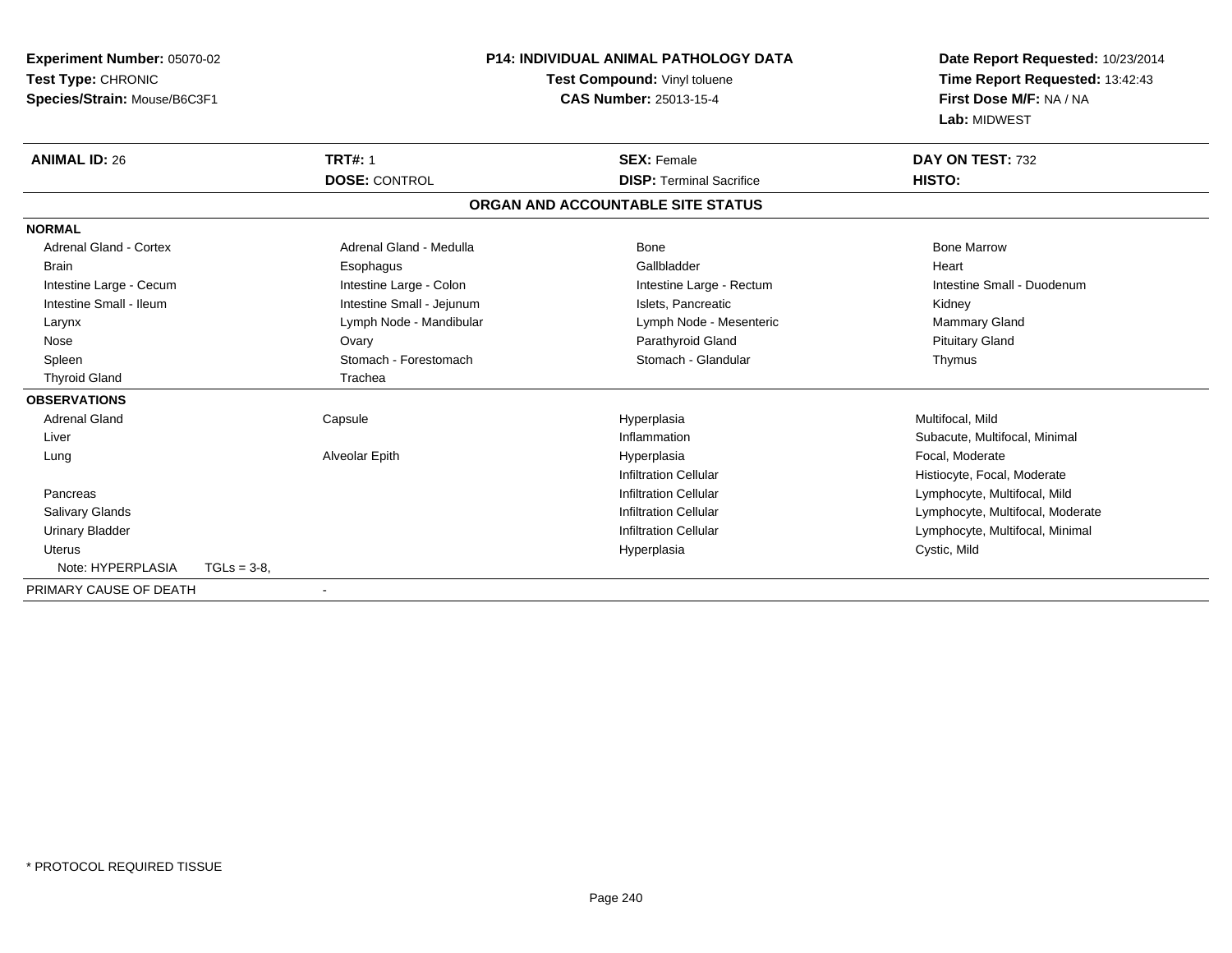| Experiment Number: 05070-02       |                         | <b>P14: INDIVIDUAL ANIMAL PATHOLOGY DATA</b> | Date Report Requested: 10/23/2014                          |
|-----------------------------------|-------------------------|----------------------------------------------|------------------------------------------------------------|
| Test Type: CHRONIC                |                         | Test Compound: Vinyl toluene                 | Time Report Requested: 13:42:43<br>First Dose M/F: NA / NA |
| Species/Strain: Mouse/B6C3F1      |                         | <b>CAS Number: 25013-15-4</b>                |                                                            |
|                                   |                         |                                              | Lab: MIDWEST                                               |
| <b>ANIMAL ID: 26</b>              | <b>TRT#: 2</b>          | <b>SEX: Female</b>                           | DAY ON TEST: 733                                           |
|                                   | DOSE: 25 PPM            | <b>DISP: Terminal Sacrifice</b>              | HISTO:                                                     |
|                                   |                         | ORGAN AND ACCOUNTABLE SITE STATUS            |                                                            |
| <b>NORMAL</b>                     |                         |                                              |                                                            |
| <b>Adrenal Gland - Cortex</b>     | Adrenal Gland - Medulla | <b>Bone</b>                                  | <b>Bone Marrow</b>                                         |
| Esophagus                         | Intestine Large - Cecum | Intestine Large - Colon                      | Intestine Large - Rectum                                   |
| Intestine Small - Duodenum        | Intestine Small - Ileum | Intestine Small - Jejunum                    | Islets, Pancreatic                                         |
| Kidney                            | Larynx                  | Lymph Node - Mandibular                      | Lymph Node - Mesenteric                                    |
| Parathyroid Gland                 | Skin                    | Stomach - Forestomach                        | Stomach - Glandular                                        |
| Thymus                            | <b>Thyroid Gland</b>    | Trachea                                      |                                                            |
| <b>OBSERVATIONS</b>               |                         |                                              |                                                            |
| <b>Adrenal Gland</b>              | Capsule                 | Hyperplasia                                  | Diffuse, Moderate                                          |
| Brain                             |                         | Mineralization                               | Multifocal, Minimal                                        |
| Gallbladder                       |                         | <b>Infiltration Cellular</b>                 | Lymphocyte, Minimal                                        |
| Heart                             |                         | Lymphoma Malignant Lymphocytic               |                                                            |
| <b>Lacrimal Gland</b>             |                         | Lymphoma Malignant Lymphocytic               |                                                            |
| Liver                             |                         | <b>Infiltration Cellular</b>                 | Lymphocyte, Multifocal, Mild                               |
| Lung                              |                         | <b>Infiltration Cellular</b>                 | Lymphocyte, Multifocal, Mild                               |
|                                   | Alveolus, Bronchiole    | Inflammation                                 | Chronic Active, Multifocal, Mild                           |
| <b>Mammary Gland</b>              |                         | Lymphoma Malignant Lymphocytic               |                                                            |
| Nose                              | <b>Respirat Epith</b>   | Hyperplasia                                  | Marked                                                     |
|                                   | Mucosa                  | Inflammation                                 | Chronic Active, Moderate                                   |
| Ovary                             |                         | Lymphoma Malignant Lymphocytic               |                                                            |
| Pancreas                          |                         | Lymphoma Malignant Lymphocytic               |                                                            |
| <b>Pituitary Gland</b>            | <b>Pars Distalis</b>    | Adenoma                                      |                                                            |
| [Adenoma TGLS = $2-1$ , ]         |                         |                                              |                                                            |
| Salivary Glands                   |                         | Lymphoma Malignant Lymphocytic               |                                                            |
| Spleen                            |                         | Lymphoma Malignant Lymphocytic               |                                                            |
| <b>Urinary Bladder</b>            |                         | Lymphoma Malignant Lymphocytic               |                                                            |
| Uterus                            |                         | Hyperplasia                                  | Cystic, Moderate                                           |
| Note: HYPERPLASIA<br>$TGLs = 1-8$ |                         |                                              |                                                            |
| PRIMARY CAUSE OF DEATH            | $\blacksquare$          |                                              |                                                            |
|                                   |                         |                                              |                                                            |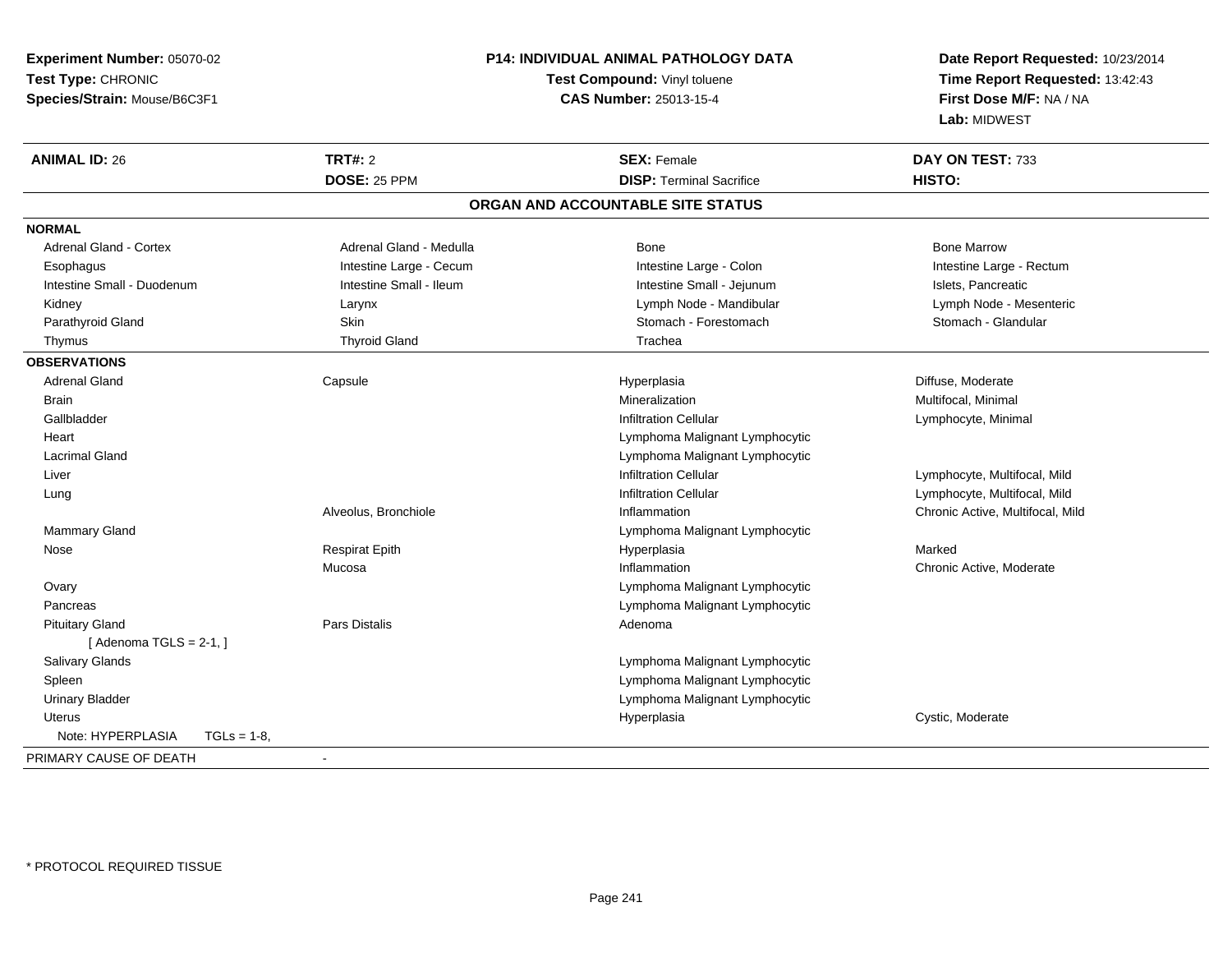| Experiment Number: 05070-02<br>Test Type: CHRONIC<br>Species/Strain: Mouse/B6C3F1 |                |                       | <b>P14: INDIVIDUAL ANIMAL PATHOLOGY DATA</b><br>Test Compound: Vinyl toluene<br><b>CAS Number: 25013-15-4</b> | Date Report Requested: 10/23/2014<br>Time Report Requested: 13:42:43<br>First Dose M/F: NA / NA<br>Lab: MIDWEST |
|-----------------------------------------------------------------------------------|----------------|-----------------------|---------------------------------------------------------------------------------------------------------------|-----------------------------------------------------------------------------------------------------------------|
| <b>ANIMAL ID: 26</b>                                                              |                | TRT#: 3               | <b>SEX: Female</b>                                                                                            | DAY ON TEST: 696                                                                                                |
|                                                                                   |                | DOSE: 10 PPM          | <b>DISP:</b> Moribund Sacrifice                                                                               | HISTO:                                                                                                          |
|                                                                                   |                |                       | ORGAN AND ACCOUNTABLE SITE STATUS                                                                             |                                                                                                                 |
| <b>NORMAL</b>                                                                     |                |                       |                                                                                                               |                                                                                                                 |
| Liver                                                                             |                | Spleen                |                                                                                                               |                                                                                                                 |
| <b>OBSERVATIONS</b>                                                               |                |                       |                                                                                                               |                                                                                                                 |
| Lung                                                                              |                |                       | Crystals                                                                                                      | Marked                                                                                                          |
|                                                                                   |                | Alveolus, Bronchiole  | Inflammation                                                                                                  | Chronic Active, Multifocal, Moderate                                                                            |
| Note: INFLAMMATION                                                                | $TGLs = 1+2-1$ |                       |                                                                                                               |                                                                                                                 |
| Mesentery                                                                         |                | Fat                   | Necrosis                                                                                                      | Focal, Mild                                                                                                     |
| Note: NECROSIS                                                                    | $TGLs = 3-4$   |                       |                                                                                                               |                                                                                                                 |
| Nose                                                                              |                | <b>Respirat Epith</b> | Hyperplasia                                                                                                   | Marked                                                                                                          |
|                                                                                   |                | Mucosa                | Inflammation                                                                                                  | Chronic Active, Marked                                                                                          |
| <b>Skin</b>                                                                       |                | <b>Subcut Tiss</b>    | Fibrosarcoma                                                                                                  |                                                                                                                 |
| Note: FIBROSARC                                                                   | $TGLs = 7-3$   |                       |                                                                                                               |                                                                                                                 |
| <b>Uterus</b>                                                                     |                |                       | <b>Dilatation</b>                                                                                             | Marked                                                                                                          |
| Note: DILATATION                                                                  | $TGLs = 6-4$   |                       |                                                                                                               |                                                                                                                 |
| PRIMARY CAUSE OF DEATH                                                            |                |                       |                                                                                                               |                                                                                                                 |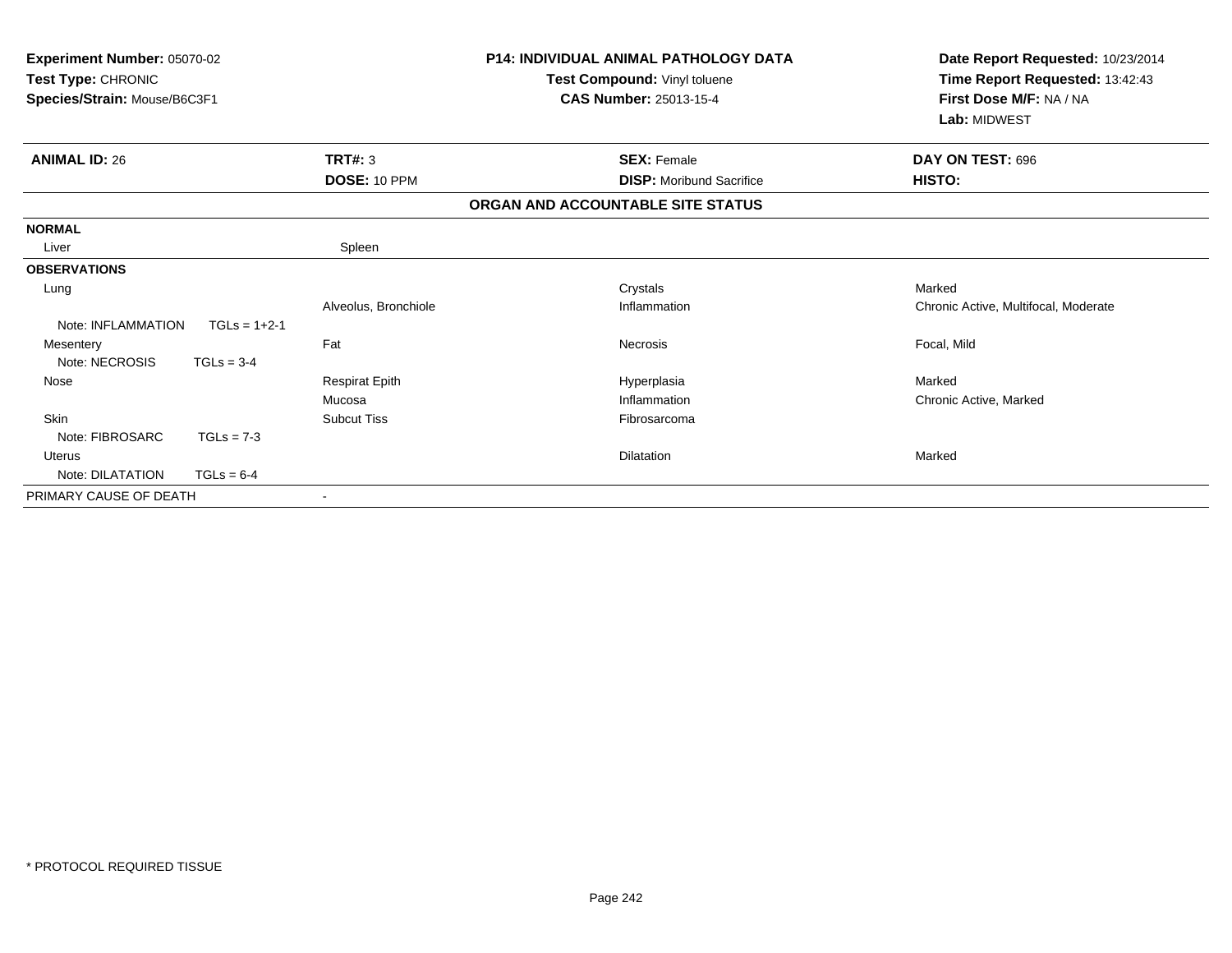| Experiment Number: 05070-02<br>Test Type: CHRONIC<br>Species/Strain: Mouse/B6C3F1 | <b>P14: INDIVIDUAL ANIMAL PATHOLOGY DATA</b><br>Test Compound: Vinyl toluene | Date Report Requested: 10/23/2014<br>Time Report Requested: 13:42:43<br>First Dose M/F: NA / NA<br>Lab: MIDWEST |                                 |
|-----------------------------------------------------------------------------------|------------------------------------------------------------------------------|-----------------------------------------------------------------------------------------------------------------|---------------------------------|
| <b>ANIMAL ID: 27</b>                                                              | <b>TRT#: 1</b>                                                               | <b>SEX: Female</b>                                                                                              | DAY ON TEST: 732                |
|                                                                                   | <b>DOSE: CONTROL</b>                                                         | <b>DISP: Terminal Sacrifice</b>                                                                                 | HISTO:                          |
|                                                                                   |                                                                              | ORGAN AND ACCOUNTABLE SITE STATUS                                                                               |                                 |
| <b>NORMAL</b>                                                                     |                                                                              |                                                                                                                 |                                 |
| Adrenal Gland - Cortex                                                            | Bone                                                                         | <b>Bone Marrow</b>                                                                                              | <b>Brain</b>                    |
| Esophagus                                                                         | Gallbladder                                                                  | Heart                                                                                                           | Intestine Large - Cecum         |
| Intestine Large - Colon                                                           | Intestine Large - Rectum                                                     | Intestine Small - Duodenum                                                                                      | Intestine Small - Ileum         |
| Intestine Small - Jejunum                                                         | Islets, Pancreatic                                                           | Kidney                                                                                                          | Larynx                          |
| Lymph Node - Mandibular                                                           | Lymph Node - Mesenteric                                                      | <b>Mammary Gland</b>                                                                                            | Nose                            |
| Pancreas                                                                          | Parathyroid Gland                                                            | <b>Pituitary Gland</b>                                                                                          | Skin                            |
| Stomach - Forestomach                                                             | Stomach - Glandular                                                          | <b>Thyroid Gland</b>                                                                                            | Trachea                         |
| <b>MISSING</b>                                                                    |                                                                              |                                                                                                                 |                                 |
| Thymus                                                                            |                                                                              |                                                                                                                 |                                 |
| <b>OBSERVATIONS</b>                                                               |                                                                              |                                                                                                                 |                                 |
| <b>Adrenal Gland</b>                                                              | Capsule                                                                      | Hyperplasia                                                                                                     | Diffuse, Mild                   |
|                                                                                   | Medulla                                                                      | Hyperplasia                                                                                                     | Focal, Mild                     |
| Liver                                                                             |                                                                              | Inflammation                                                                                                    | Subacute, Multifocal, Minimal   |
| Lung                                                                              |                                                                              | Lymphoma Malignant Lymphocytic                                                                                  |                                 |
| Ovary                                                                             |                                                                              | Cyst                                                                                                            | Moderate                        |
|                                                                                   |                                                                              | Lymphoma Malignant Lymphocytic                                                                                  |                                 |
| Note: CYST<br>$TGLs = 1-8$                                                        |                                                                              |                                                                                                                 |                                 |
| Salivary Glands                                                                   |                                                                              | <b>Infiltration Cellular</b>                                                                                    | Lymphocyte, Multifocal, Mild    |
| Spleen                                                                            | Capsule                                                                      | <b>Ectopic Tissue</b>                                                                                           |                                 |
| Tooth                                                                             | Pulp                                                                         | Inflammation                                                                                                    | Chronic Active, Focal, Moderate |
| <b>Urinary Bladder</b>                                                            |                                                                              | Lymphoma Malignant Lymphocytic                                                                                  |                                 |
| Uterus                                                                            |                                                                              | Hyperplasia                                                                                                     | Cystic, Mild                    |
| Note: HYPERPLASIA<br>$TGLs = 2-8$ ,                                               |                                                                              |                                                                                                                 |                                 |
| PRIMARY CAUSE OF DEATH                                                            | $\blacksquare$                                                               |                                                                                                                 |                                 |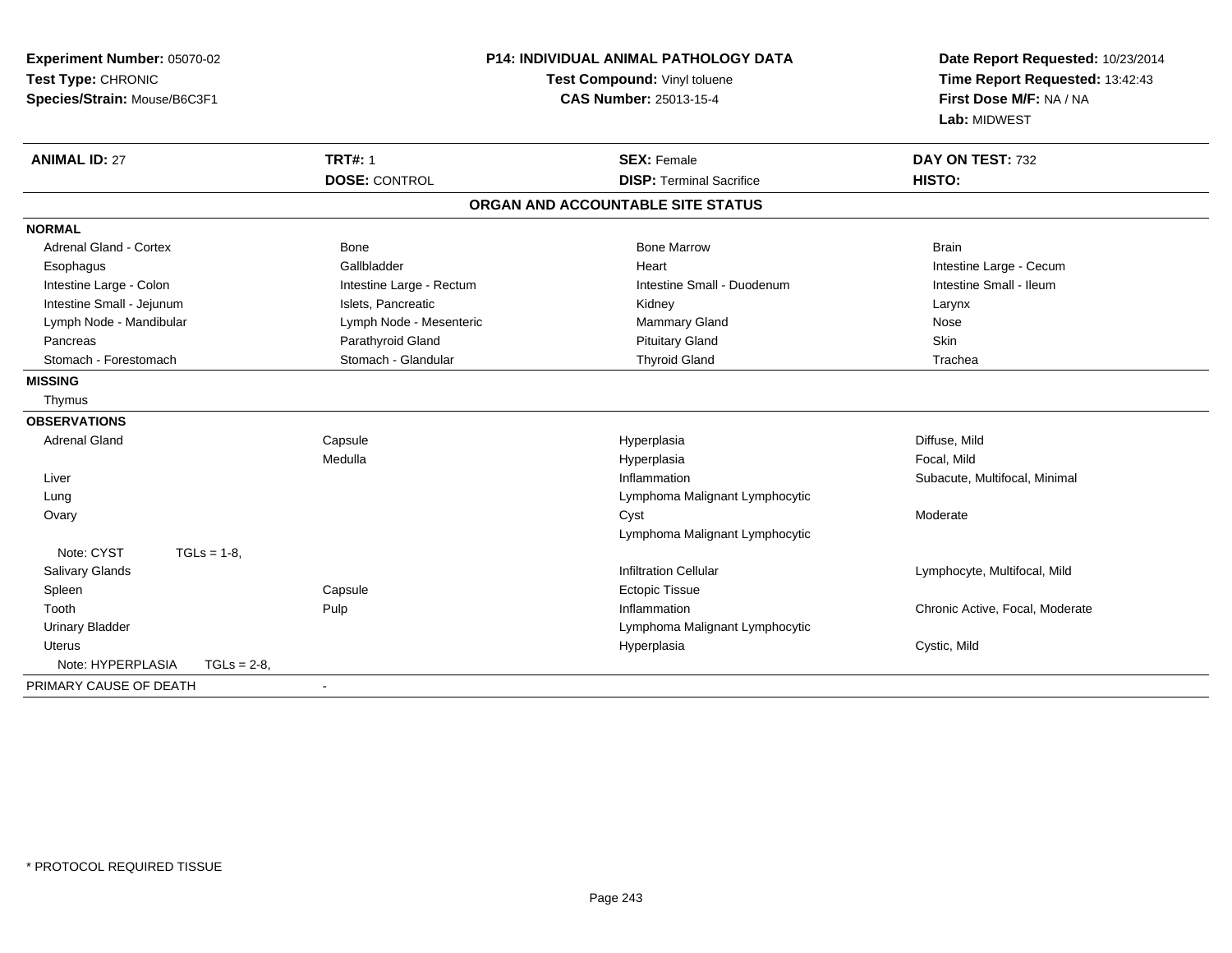| Experiment Number: 05070-02<br>Test Type: CHRONIC<br>Species/Strain: Mouse/B6C3F1 |                          | <b>P14: INDIVIDUAL ANIMAL PATHOLOGY DATA</b><br>Test Compound: Vinyl toluene<br><b>CAS Number: 25013-15-4</b> |                                      |  |
|-----------------------------------------------------------------------------------|--------------------------|---------------------------------------------------------------------------------------------------------------|--------------------------------------|--|
| <b>ANIMAL ID: 27</b>                                                              | <b>TRT#: 2</b>           | <b>SEX: Female</b>                                                                                            | DAY ON TEST: 733                     |  |
|                                                                                   | DOSE: 25 PPM             | <b>DISP: Terminal Sacrifice</b>                                                                               | HISTO:                               |  |
|                                                                                   |                          | ORGAN AND ACCOUNTABLE SITE STATUS                                                                             |                                      |  |
| <b>NORMAL</b>                                                                     |                          |                                                                                                               |                                      |  |
| <b>Adrenal Gland - Cortex</b>                                                     | Adrenal Gland - Medulla  | Bone                                                                                                          | <b>Bone Marrow</b>                   |  |
| Esophagus                                                                         | Gallbladder              | Heart                                                                                                         | Intestine Large - Cecum              |  |
| Intestine Large - Colon                                                           | Intestine Large - Rectum | Intestine Small - Duodenum                                                                                    | Intestine Small - Ileum              |  |
| Intestine Small - Jejunum                                                         | Islets, Pancreatic       | Larynx                                                                                                        | Lymph Node - Mandibular              |  |
| Lymph Node - Mesenteric                                                           | Mammary Gland            | Ovary                                                                                                         | Pancreas                             |  |
| <b>Pituitary Gland</b>                                                            | Skin                     | Spleen                                                                                                        | Stomach - Forestomach                |  |
| Stomach - Glandular                                                               | <b>Thyroid Gland</b>     | Trachea                                                                                                       |                                      |  |
| <b>MISSING</b>                                                                    |                          |                                                                                                               |                                      |  |
| Parathyroid Gland                                                                 | Thymus                   |                                                                                                               |                                      |  |
| <b>OBSERVATIONS</b>                                                               |                          |                                                                                                               |                                      |  |
| <b>Adrenal Gland</b>                                                              | Capsule                  | Hyperplasia                                                                                                   | Multifocal, Moderate                 |  |
| <b>Brain</b>                                                                      |                          | Mineralization                                                                                                | Multifocal, Mild                     |  |
| Kidney                                                                            |                          | <b>Infiltration Cellular</b>                                                                                  | Lymphocyte, Multifocal, Minimal      |  |
| Liver                                                                             |                          | Clear Cell Focus                                                                                              |                                      |  |
|                                                                                   |                          | Cytomegaly                                                                                                    | Focal. Moderate                      |  |
| Lung                                                                              | Alveolus, Bronchiole     | Inflammation                                                                                                  | Chronic Active, Multifocal, Moderate |  |
| Lymph Node                                                                        | <b>Bronchial</b>         | Hyperplasia                                                                                                   | Lymphoid, Moderate                   |  |
| Nose                                                                              | <b>Respirat Epith</b>    | Hyperplasia                                                                                                   | Marked                               |  |
|                                                                                   | Mucosa                   | Inflammation                                                                                                  | Chronic Active, Marked               |  |
| <b>Salivary Glands</b>                                                            |                          | <b>Infiltration Cellular</b>                                                                                  | Lymphocyte, Multifocal, Mild         |  |
| <b>Urinary Bladder</b>                                                            |                          | <b>Infiltration Cellular</b>                                                                                  | Mixed Cell, Multifocal, Moderate     |  |
| Uterus                                                                            |                          | Hyperplasia                                                                                                   | Cystic, Mild                         |  |
|                                                                                   |                          | Metaplasia                                                                                                    | Squamous, Mild                       |  |
| Note: HYPERPLASIA<br>$TGLs = 1-8$                                                 |                          |                                                                                                               |                                      |  |
| PRIMARY CAUSE OF DEATH                                                            |                          |                                                                                                               |                                      |  |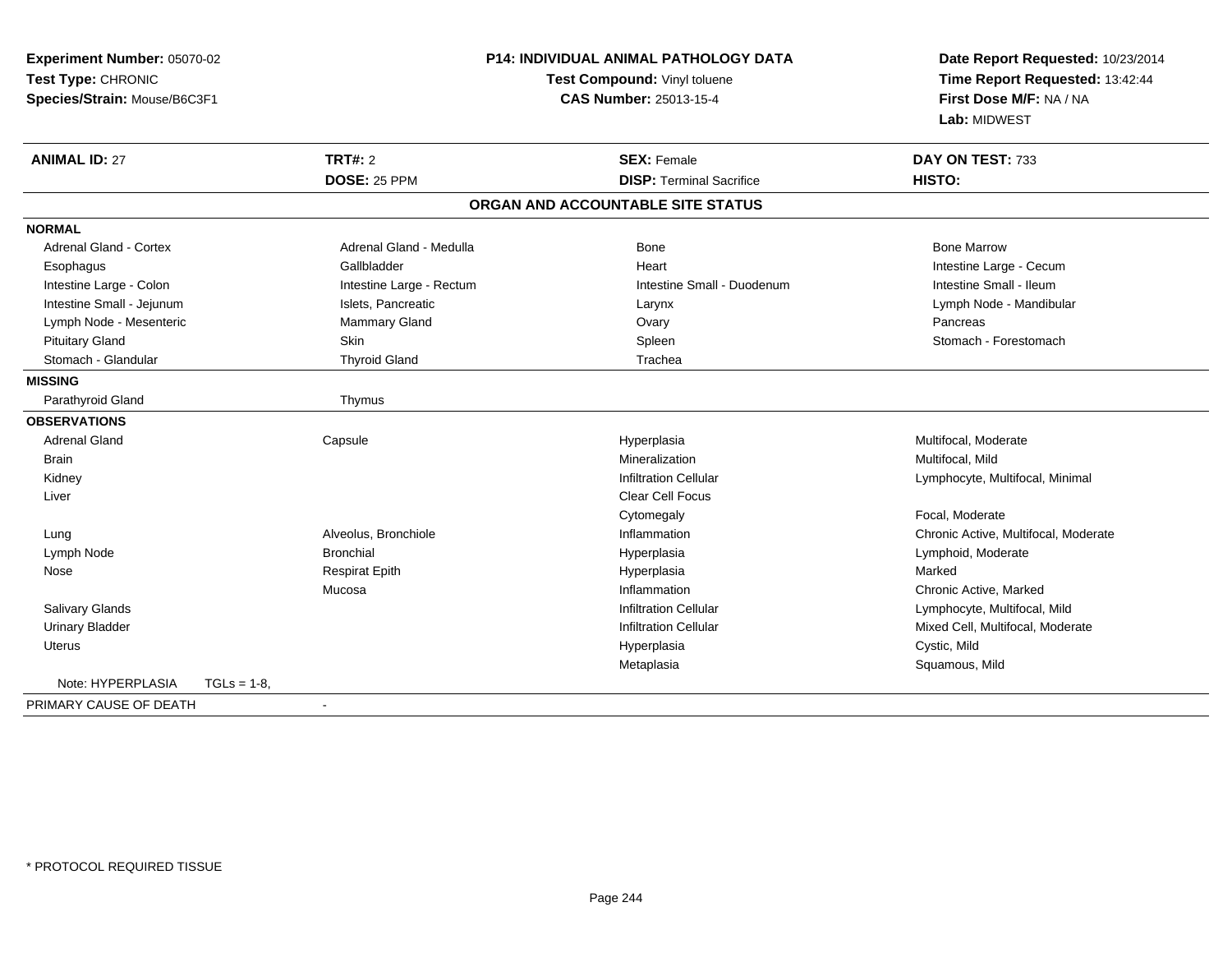| <b>Experiment Number: 05070-02</b><br>Test Type: CHRONIC<br>Species/Strain: Mouse/B6C3F1 | <b>P14: INDIVIDUAL ANIMAL PATHOLOGY DATA</b><br>Test Compound: Vinyl toluene<br><b>CAS Number: 25013-15-4</b> | Date Report Requested: 10/23/2014<br>Time Report Requested: 13:42:44<br>First Dose M/F: NA / NA<br>Lab: MIDWEST |
|------------------------------------------------------------------------------------------|---------------------------------------------------------------------------------------------------------------|-----------------------------------------------------------------------------------------------------------------|
| <b>ANIMAL ID: 27</b><br>TRT#: 3                                                          | <b>SEX: Female</b>                                                                                            | DAY ON TEST: 733                                                                                                |
| DOSE: 10 PPM                                                                             | <b>DISP:</b> Terminal Sacrifice                                                                               | HISTO:                                                                                                          |
|                                                                                          | ORGAN AND ACCOUNTABLE SITE STATUS                                                                             |                                                                                                                 |
| <b>NORMAL</b>                                                                            |                                                                                                               |                                                                                                                 |
| Skin                                                                                     |                                                                                                               |                                                                                                                 |
| <b>OBSERVATIONS</b>                                                                      |                                                                                                               |                                                                                                                 |
| Lung                                                                                     | <b>Infiltration Cellular</b>                                                                                  | Lymphocyte, Multifocal, Minimal                                                                                 |
|                                                                                          | <b>Infiltration Cellular</b>                                                                                  | Histiocyte, Focal, Mild                                                                                         |
| <b>Respirat Epith</b><br>Nose                                                            | Hyperplasia                                                                                                   | Moderate                                                                                                        |
| Mucosa                                                                                   | Inflammation                                                                                                  | Chronic Active, Mild                                                                                            |
| Ovary                                                                                    | Cyst                                                                                                          |                                                                                                                 |
| Note: CYST<br>$TGLs = 2-3.1$                                                             |                                                                                                               |                                                                                                                 |
| <b>Uterus</b>                                                                            | Hyperplasia                                                                                                   | Cystic, Mild                                                                                                    |
| Note: HYPERPLASIA<br>$TGLs = 1-3+3.1$                                                    |                                                                                                               |                                                                                                                 |
| PRIMARY CAUSE OF DEATH                                                                   |                                                                                                               |                                                                                                                 |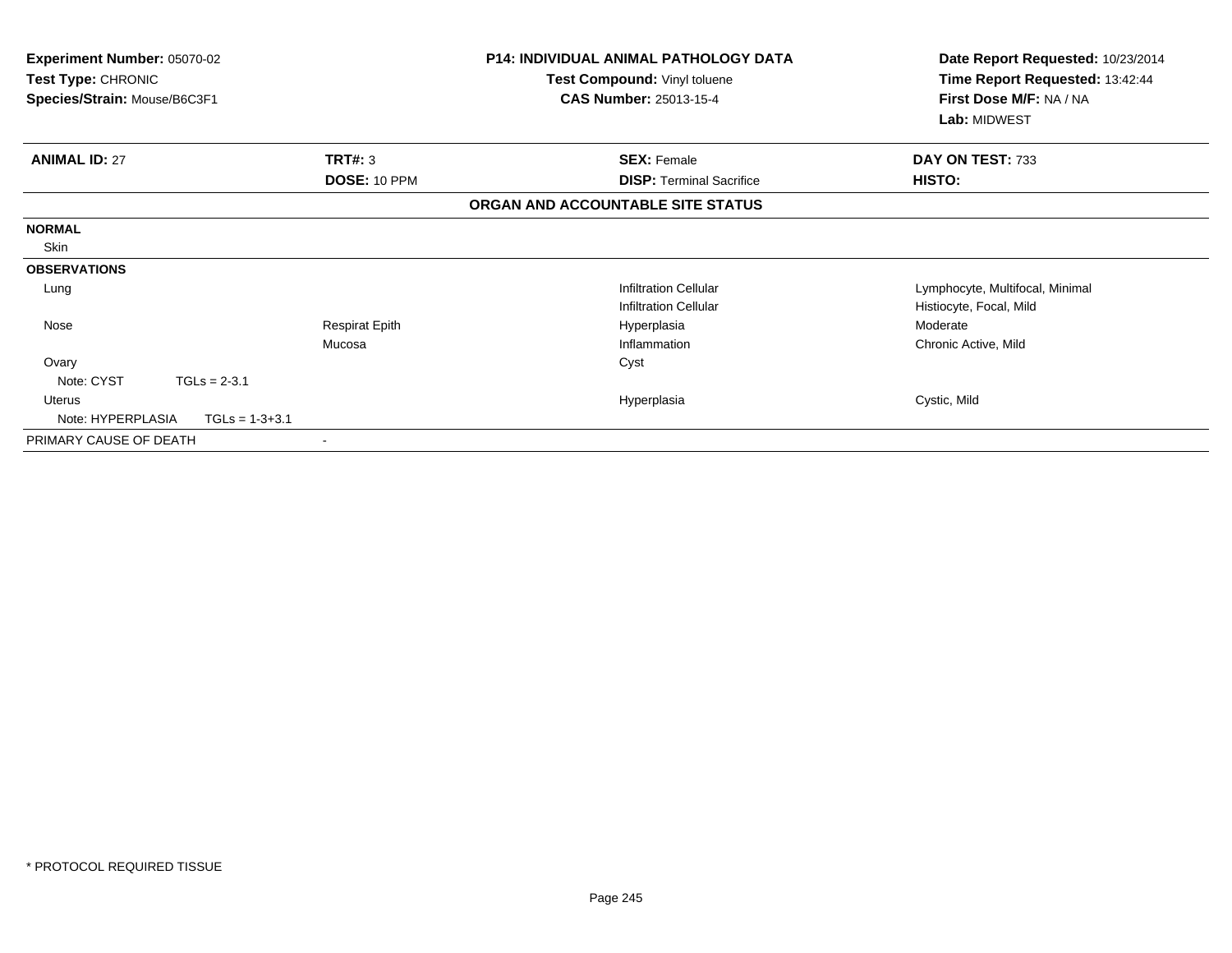| Experiment Number: 05070-02<br>Test Type: CHRONIC<br>Species/Strain: Mouse/B6C3F1 |                  |                               | <b>P14: INDIVIDUAL ANIMAL PATHOLOGY DATA</b><br>Test Compound: Vinyl toluene | Date Report Requested: 10/23/2014<br>Time Report Requested: 13:42:44 |  |
|-----------------------------------------------------------------------------------|------------------|-------------------------------|------------------------------------------------------------------------------|----------------------------------------------------------------------|--|
|                                                                                   |                  | <b>CAS Number: 25013-15-4</b> |                                                                              | First Dose M/F: NA / NA<br>Lab: MIDWEST                              |  |
| <b>ANIMAL ID: 28</b>                                                              |                  | <b>TRT#: 1</b>                | <b>SEX: Female</b>                                                           | DAY ON TEST: 732                                                     |  |
|                                                                                   |                  | <b>DOSE: CONTROL</b>          | <b>DISP: Terminal Sacrifice</b>                                              | <b>HISTO:</b>                                                        |  |
|                                                                                   |                  |                               | ORGAN AND ACCOUNTABLE SITE STATUS                                            |                                                                      |  |
| <b>NORMAL</b>                                                                     |                  |                               |                                                                              |                                                                      |  |
| <b>Adrenal Gland - Cortex</b>                                                     |                  | Adrenal Gland - Medulla       | Bone                                                                         | <b>Bone Marrow</b>                                                   |  |
| Esophagus                                                                         |                  | Gallbladder                   | Heart                                                                        | Intestine Large - Cecum                                              |  |
| Intestine Large - Colon                                                           |                  | Intestine Large - Rectum      | Intestine Small - Duodenum                                                   | Intestine Small - Ileum                                              |  |
| Intestine Small - Jejunum                                                         |                  | Islets, Pancreatic            | Larynx                                                                       | Lung                                                                 |  |
| Nose                                                                              |                  | Ovary                         | Pancreas                                                                     | Parathyroid Gland                                                    |  |
| Skin                                                                              |                  | Stomach - Forestomach         | Stomach - Glandular                                                          | Thymus                                                               |  |
| <b>Thyroid Gland</b>                                                              |                  | Trachea                       |                                                                              |                                                                      |  |
| <b>OBSERVATIONS</b>                                                               |                  |                               |                                                                              |                                                                      |  |
| <b>Adrenal Gland</b>                                                              |                  | Capsule                       | Hyperplasia                                                                  | Multifocal, Mild                                                     |  |
| <b>Brain</b>                                                                      |                  |                               | Mineralization                                                               | Multifocal, Moderate                                                 |  |
| <b>Intest Small</b>                                                               |                  |                               |                                                                              |                                                                      |  |
| Kidney                                                                            |                  |                               | <b>Infiltration Cellular</b>                                                 | Lymphocyte, Multifocal, Moderate                                     |  |
| Liver                                                                             |                  |                               | <b>Infiltration Cellular</b>                                                 | Lymphocyte, Multifocal, Minimal                                      |  |
| Lymph Node                                                                        |                  | Mesenteric                    | Hemorrhage                                                                   | Moderate                                                             |  |
|                                                                                   |                  | Mandibular                    | Hyperplasia                                                                  | Lymphoid, Marked                                                     |  |
| Mammary Gland                                                                     |                  |                               | Hyperplasia                                                                  | Diffuse, Mild                                                        |  |
| <b>Pituitary Gland</b>                                                            |                  | Pars Distalis                 | Adenoma                                                                      |                                                                      |  |
| Note: ADENOMA                                                                     | $TGLs = 5-1+1.1$ |                               |                                                                              |                                                                      |  |
| Salivary Glands                                                                   |                  |                               | <b>Infiltration Cellular</b>                                                 | Lymphocyte, Multifocal, Minimal                                      |  |
| Spleen                                                                            |                  |                               | Hyperplasia                                                                  | Lymphoid, Moderate                                                   |  |
| Note: HYPERPLASIA                                                                 | $TGLs = 2-5$     |                               |                                                                              |                                                                      |  |
| <b>Urinary Bladder</b>                                                            |                  |                               | <b>Infiltration Cellular</b>                                                 | Lymphocyte, Multifocal, Mild                                         |  |
| <b>Uterus</b>                                                                     |                  |                               | Hyperplasia                                                                  | Cystic, Moderate                                                     |  |
| Note: HYPERPLASIA                                                                 | $TGLs = 3+4-8$   |                               |                                                                              |                                                                      |  |
| PRIMARY CAUSE OF DEATH                                                            |                  | $\overline{\phantom{a}}$      |                                                                              |                                                                      |  |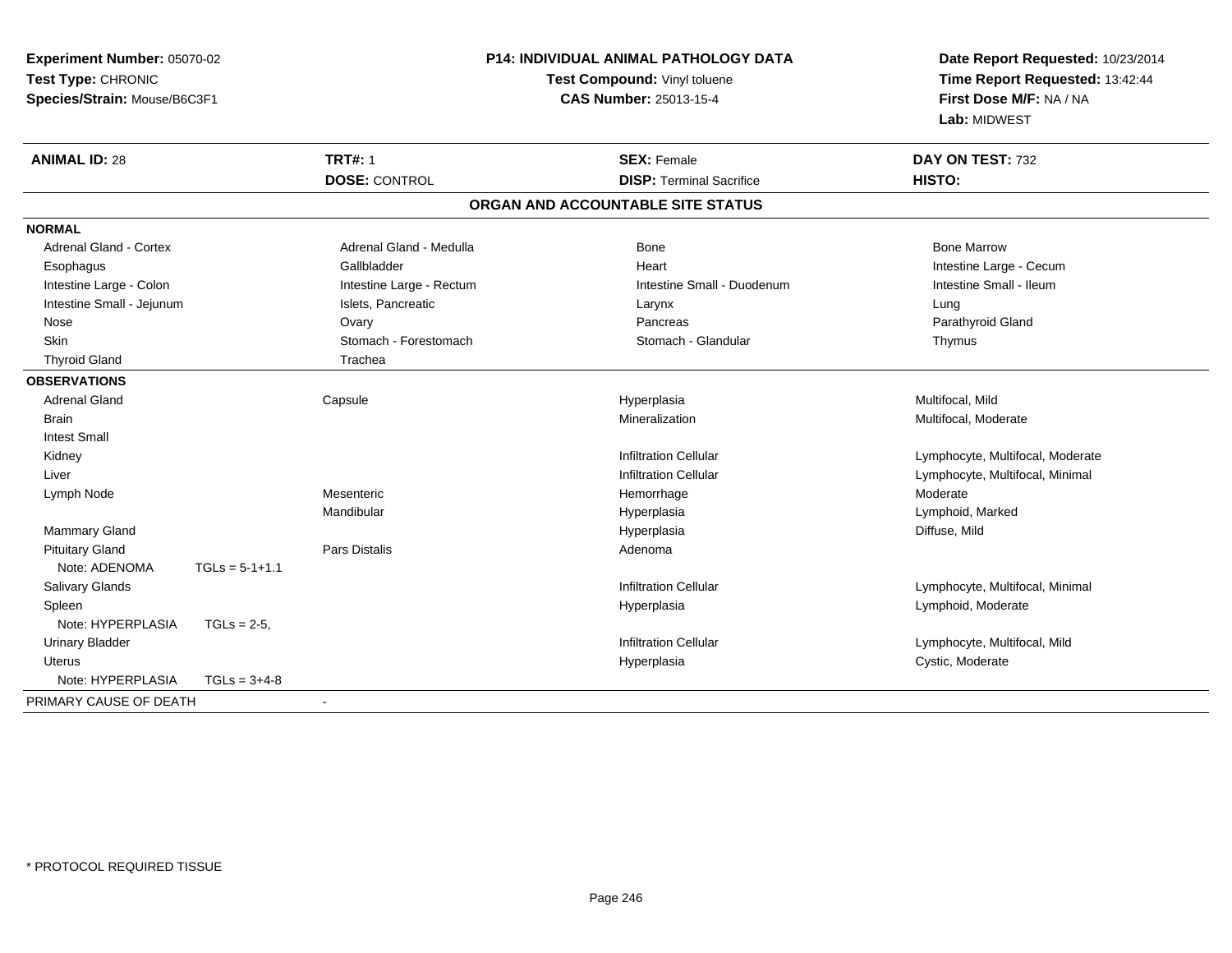| <b>Experiment Number: 05070-02</b><br>Test Type: CHRONIC<br>Species/Strain: Mouse/B6C3F1<br><b>ANIMAL ID: 28</b> |                 | <b>P14: INDIVIDUAL ANIMAL PATHOLOGY DATA</b><br>Test Compound: Vinyl toluene<br><b>CAS Number: 25013-15-4</b><br>TRT#: 2<br><b>SEX: Female</b> |                                   | Date Report Requested: 10/23/2014<br>Time Report Requested: 13:42:44<br>First Dose M/F: NA / NA<br>Lab: MIDWEST<br>DAY ON TEST: 732 |                                      |
|------------------------------------------------------------------------------------------------------------------|-----------------|------------------------------------------------------------------------------------------------------------------------------------------------|-----------------------------------|-------------------------------------------------------------------------------------------------------------------------------------|--------------------------------------|
|                                                                                                                  |                 | DOSE: 25 PPM                                                                                                                                   |                                   | <b>DISP: Terminal Sacrifice</b>                                                                                                     | HISTO:                               |
|                                                                                                                  |                 |                                                                                                                                                | ORGAN AND ACCOUNTABLE SITE STATUS |                                                                                                                                     |                                      |
| <b>NORMAL</b>                                                                                                    |                 |                                                                                                                                                |                                   |                                                                                                                                     |                                      |
| <b>Adrenal Gland - Cortex</b>                                                                                    |                 | Adrenal Gland - Medulla                                                                                                                        |                                   | Bone                                                                                                                                | <b>Bone Marrow</b>                   |
| <b>Brain</b>                                                                                                     |                 | Esophagus                                                                                                                                      |                                   | Gallbladder                                                                                                                         | Heart                                |
| Intestine Large - Cecum                                                                                          |                 | Intestine Large - Colon                                                                                                                        |                                   | Intestine Large - Rectum                                                                                                            | Intestine Small - Duodenum           |
| Intestine Small - Ileum                                                                                          |                 | Intestine Small - Jejunum                                                                                                                      |                                   | Islets. Pancreatic                                                                                                                  | Kidney                               |
| Larynx                                                                                                           |                 | Liver                                                                                                                                          |                                   | Lymph Node - Mandibular                                                                                                             | Lymph Node - Mesenteric              |
| Mammary Gland                                                                                                    |                 | Parathyroid Gland                                                                                                                              |                                   | <b>Pituitary Gland</b>                                                                                                              | <b>Salivary Glands</b>               |
| Spleen                                                                                                           |                 | Stomach - Forestomach                                                                                                                          |                                   | Stomach - Glandular                                                                                                                 | Thymus                               |
| <b>Thyroid Gland</b>                                                                                             |                 | Trachea                                                                                                                                        |                                   | <b>Urinary Bladder</b>                                                                                                              |                                      |
| <b>MISSING</b>                                                                                                   |                 |                                                                                                                                                |                                   |                                                                                                                                     |                                      |
| Ovary                                                                                                            |                 | Skin                                                                                                                                           |                                   |                                                                                                                                     |                                      |
| <b>OBSERVATIONS</b>                                                                                              |                 |                                                                                                                                                |                                   |                                                                                                                                     |                                      |
| <b>Adrenal Gland</b>                                                                                             |                 | Capsule                                                                                                                                        |                                   | Hyperplasia                                                                                                                         | Multifocal, Moderate                 |
| Lung                                                                                                             |                 | Alveolus, Bronchiole                                                                                                                           |                                   | Inflammation                                                                                                                        | Chronic Active, Multifocal, Moderate |
| Nose                                                                                                             |                 | <b>Respirat Epith</b>                                                                                                                          |                                   | Hyperplasia                                                                                                                         | Marked                               |
|                                                                                                                  |                 | Mucosa                                                                                                                                         |                                   | Inflammation                                                                                                                        | Chronic Active, Moderate             |
| Pancreas                                                                                                         |                 |                                                                                                                                                |                                   | <b>Infiltration Cellular</b>                                                                                                        | Lymphocyte, Multifocal, Minimal      |
| <b>Uterus</b>                                                                                                    |                 |                                                                                                                                                |                                   | <b>Dilatation</b>                                                                                                                   | Marked                               |
| Note: DILATATION                                                                                                 | $TGLs = 1+2-8.$ |                                                                                                                                                |                                   |                                                                                                                                     |                                      |
| PRIMARY CAUSE OF DEATH                                                                                           |                 |                                                                                                                                                |                                   |                                                                                                                                     |                                      |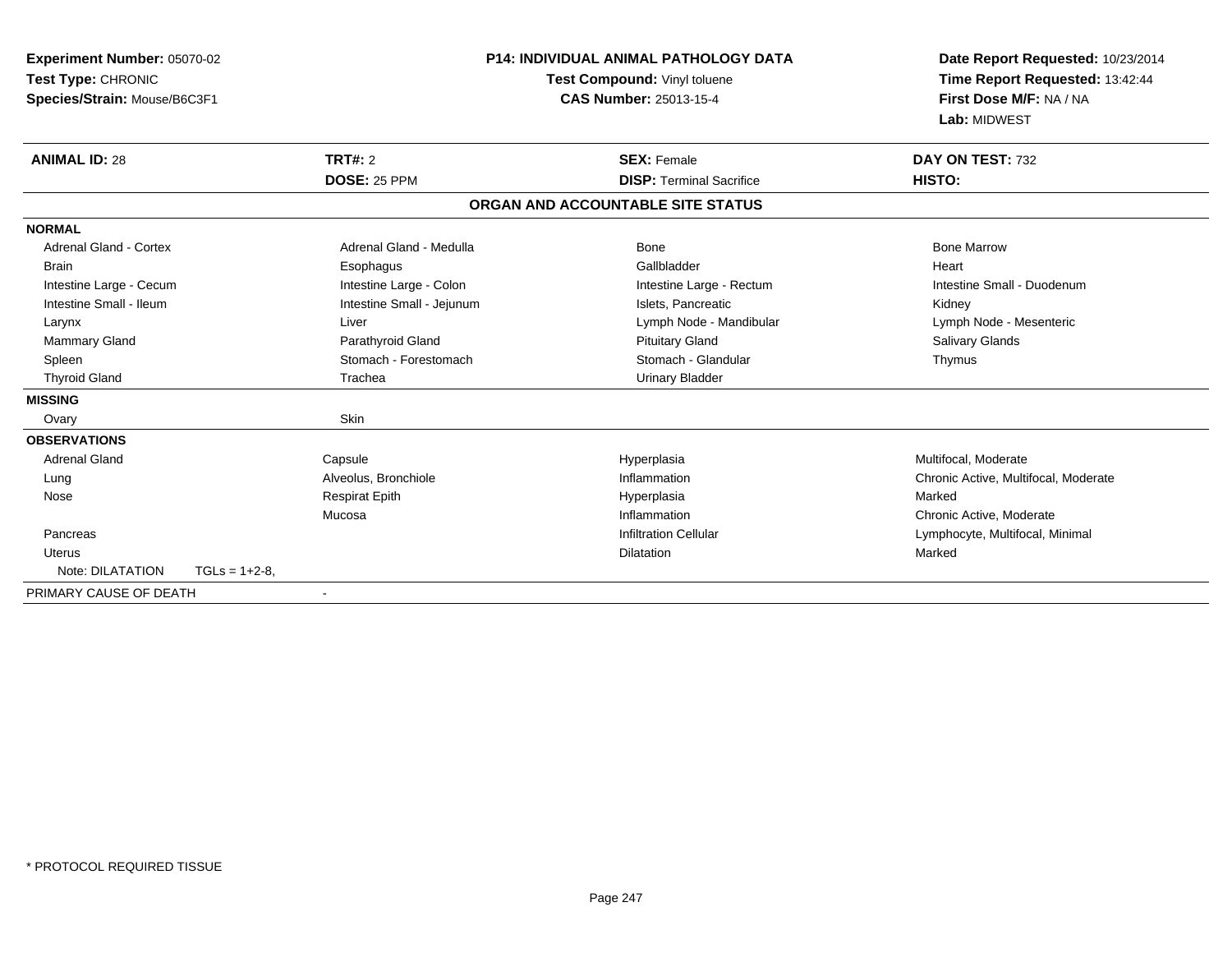| <b>Experiment Number: 05070-02</b><br>Test Type: CHRONIC<br>Species/Strain: Mouse/B6C3F1 |              |                       | <b>P14: INDIVIDUAL ANIMAL PATHOLOGY DATA</b><br>Test Compound: Vinyl toluene<br><b>CAS Number: 25013-15-4</b> | Date Report Requested: 10/23/2014<br>Time Report Requested: 13:42:44<br>First Dose M/F: NA / NA<br>Lab: MIDWEST |
|------------------------------------------------------------------------------------------|--------------|-----------------------|---------------------------------------------------------------------------------------------------------------|-----------------------------------------------------------------------------------------------------------------|
| TRT#: 3<br><b>ANIMAL ID: 28</b>                                                          |              |                       | <b>SEX: Female</b>                                                                                            | DAY ON TEST: 732                                                                                                |
|                                                                                          |              | DOSE: 10 PPM          | <b>DISP:</b> Terminal Sacrifice                                                                               | <b>HISTO:</b>                                                                                                   |
| <b>OBSERVATIONS</b>                                                                      |              |                       |                                                                                                               |                                                                                                                 |
| Lung                                                                                     |              |                       | <b>Infiltration Cellular</b>                                                                                  | Lymphocyte, Multifocal, Minimal                                                                                 |
| Nose                                                                                     |              | <b>Respirat Epith</b> | Hyperplasia                                                                                                   | Marked                                                                                                          |
|                                                                                          |              | Mucosa                | Inflammation                                                                                                  | Chronic Active, Moderate                                                                                        |
| <b>Pituitary Gland</b><br>Pars Distalis                                                  |              |                       | Adenoma                                                                                                       |                                                                                                                 |
| Note: ADENOMA                                                                            | $TGLs = 1-1$ |                       |                                                                                                               |                                                                                                                 |
| PRIMARY CAUSE OF DEATH                                                                   |              |                       |                                                                                                               |                                                                                                                 |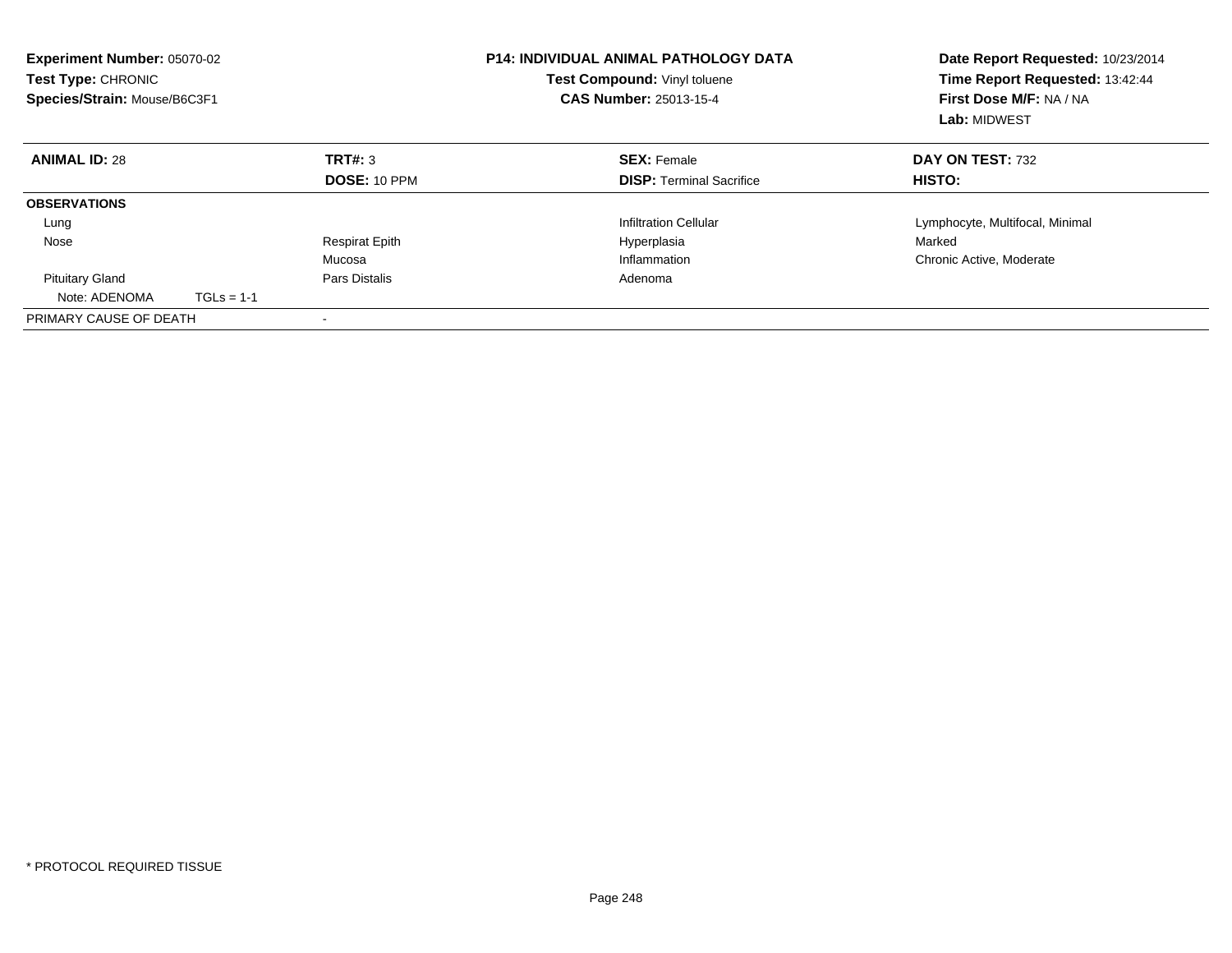| Experiment Number: 05070-02<br>Test Type: CHRONIC<br>Species/Strain: Mouse/B6C3F1 |                         | <b>P14: INDIVIDUAL ANIMAL PATHOLOGY DATA</b><br>Test Compound: Vinyl toluene<br><b>CAS Number: 25013-15-4</b> | Date Report Requested: 10/23/2014<br>Time Report Requested: 13:42:44<br>First Dose M/F: NA / NA<br>Lab: MIDWEST |  |
|-----------------------------------------------------------------------------------|-------------------------|---------------------------------------------------------------------------------------------------------------|-----------------------------------------------------------------------------------------------------------------|--|
| <b>ANIMAL ID: 29</b>                                                              | <b>TRT#: 1</b>          | <b>SEX: Female</b>                                                                                            | DAY ON TEST: 731                                                                                                |  |
|                                                                                   | <b>DOSE: CONTROL</b>    | <b>DISP: Terminal Sacrifice</b>                                                                               | HISTO:                                                                                                          |  |
|                                                                                   |                         | ORGAN AND ACCOUNTABLE SITE STATUS                                                                             |                                                                                                                 |  |
| <b>NORMAL</b>                                                                     |                         |                                                                                                               |                                                                                                                 |  |
| <b>Adrenal Gland - Cortex</b>                                                     | Adrenal Gland - Medulla | <b>Bone</b>                                                                                                   | <b>Bone Marrow</b>                                                                                              |  |
| Esophagus                                                                         | Heart                   | Intestine Large - Colon                                                                                       | Intestine Large - Rectum                                                                                        |  |
| Islets, Pancreatic                                                                | Larynx                  | Lung                                                                                                          | Lymph Node - Mandibular                                                                                         |  |
| Lymph Node - Mesenteric                                                           | Mammary Gland           | Nose                                                                                                          | Ovary                                                                                                           |  |
| Parathyroid Gland                                                                 | Skin                    | Spleen                                                                                                        | Stomach - Forestomach                                                                                           |  |
| Stomach - Glandular                                                               | <b>Thyroid Gland</b>    | Trachea                                                                                                       |                                                                                                                 |  |
| <b>AUTO PRECLUDES DIAG.</b>                                                       |                         |                                                                                                               |                                                                                                                 |  |
| Gallbladder                                                                       | Intestine Large - Cecum | Intestine Small - Duodenum                                                                                    | Intestine Small - Ileum                                                                                         |  |
| Intestine Small - Jejunum                                                         |                         |                                                                                                               |                                                                                                                 |  |
| <b>OBSERVATIONS</b>                                                               |                         |                                                                                                               |                                                                                                                 |  |
| <b>Adrenal Gland</b>                                                              | Capsule                 | Hyperplasia                                                                                                   | Diffuse, Mild                                                                                                   |  |
| <b>Brain</b>                                                                      |                         | Mineralization                                                                                                | Multifocal, Mild                                                                                                |  |
| Note: CELLS IN MENINGES ARE ARTIFACTUAL                                           |                         |                                                                                                               |                                                                                                                 |  |
| Kidney                                                                            |                         | <b>Infiltration Cellular</b>                                                                                  | Lymphocyte, Multifocal, Mild                                                                                    |  |
| Liver                                                                             |                         | Hepatocellular Carcinoma                                                                                      |                                                                                                                 |  |
| Note: HEPATOCLR CARC TGLs = 3-5,                                                  |                         |                                                                                                               |                                                                                                                 |  |
| Pancreas                                                                          |                         | Cytomegaly                                                                                                    | Multifocal, Mild                                                                                                |  |
|                                                                                   |                         | Hypertrophy                                                                                                   | Focal, Mild                                                                                                     |  |
|                                                                                   |                         | <b>Infiltration Cellular</b>                                                                                  | Lymphocyte, Focal, Mild                                                                                         |  |
| <b>Pituitary Gland</b>                                                            | Pars Distalis           | Angiectasis                                                                                                   | Focal, Mild                                                                                                     |  |
|                                                                                   | <b>Pars Distalis</b>    | Hyperplasia                                                                                                   | Focal, Minimal                                                                                                  |  |
| <b>Salivary Glands</b>                                                            |                         | <b>Infiltration Cellular</b>                                                                                  | Lymphocyte, Multifocal, Marked                                                                                  |  |
| Thymus                                                                            |                         | Depletion Lymphoid                                                                                            | Moderate                                                                                                        |  |
| <b>Urinary Bladder</b>                                                            |                         | <b>Infiltration Cellular</b>                                                                                  | Lymphocyte, Multifocal, Mild                                                                                    |  |
| Uterus                                                                            |                         | Hyperplasia                                                                                                   | Cystic, Mild                                                                                                    |  |
| PRIMARY CAUSE OF DEATH                                                            |                         |                                                                                                               |                                                                                                                 |  |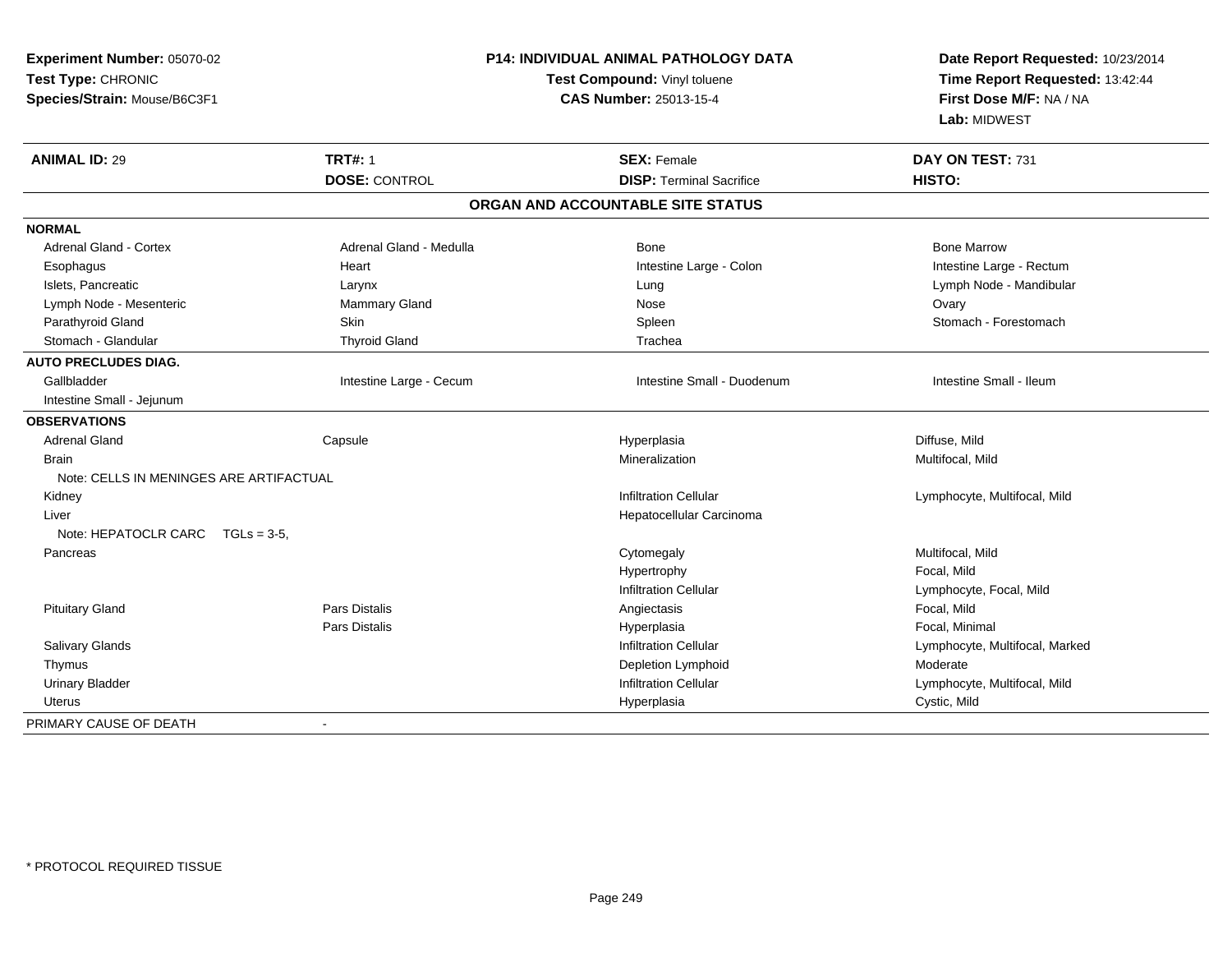| Experiment Number: 05070-02<br>Test Type: CHRONIC<br>Species/Strain: Mouse/B6C3F1 |                          | <b>P14: INDIVIDUAL ANIMAL PATHOLOGY DATA</b><br>Test Compound: Vinyl toluene<br><b>CAS Number: 25013-15-4</b> |                                  |
|-----------------------------------------------------------------------------------|--------------------------|---------------------------------------------------------------------------------------------------------------|----------------------------------|
| <b>ANIMAL ID: 29</b>                                                              | <b>TRT#: 2</b>           | <b>SEX: Female</b>                                                                                            | DAY ON TEST: 732                 |
|                                                                                   | DOSE: 25 PPM             | <b>DISP: Terminal Sacrifice</b>                                                                               | HISTO:                           |
|                                                                                   |                          | ORGAN AND ACCOUNTABLE SITE STATUS                                                                             |                                  |
| <b>NORMAL</b>                                                                     |                          |                                                                                                               |                                  |
| <b>Adrenal Gland - Cortex</b>                                                     | Bone                     | <b>Bone Marrow</b>                                                                                            | <b>Brain</b>                     |
| Esophagus                                                                         | Gallbladder              | Heart                                                                                                         | Intestine Large - Cecum          |
| Intestine Large - Colon                                                           | Intestine Large - Rectum | Intestine Small - Duodenum                                                                                    | Intestine Small - Ileum          |
| Islets, Pancreatic                                                                | Kidney                   | Larynx                                                                                                        | Liver                            |
| Lymph Node - Mandibular                                                           | Lymph Node - Mesenteric  | Mammary Gland                                                                                                 | Ovary                            |
| Pancreas                                                                          | <b>Pituitary Gland</b>   | Skin                                                                                                          | Stomach - Forestomach            |
| Stomach - Glandular                                                               | Thymus                   | <b>Thyroid Gland</b>                                                                                          | Trachea                          |
| <b>MISSING</b>                                                                    |                          |                                                                                                               |                                  |
| Intestine Small - Jejunum                                                         |                          |                                                                                                               |                                  |
| <b>OBSERVATIONS</b>                                                               |                          |                                                                                                               |                                  |
| <b>Adrenal Gland</b>                                                              | Capsule                  | Hyperplasia                                                                                                   | Multifocal, Moderate             |
|                                                                                   | Medulla                  | Hyperplasia                                                                                                   | Focal, Mild                      |
| Harderian Gland                                                                   |                          | Carcinoma                                                                                                     |                                  |
| Note: CARCINOMA<br>$TGLs = 4-10$ ,                                                |                          |                                                                                                               |                                  |
| Note: ADENOCARCINOMA WITH SMALL SOLID AREA                                        |                          |                                                                                                               |                                  |
| Lung                                                                              |                          | Alveolar/Bronchiolar Adenoma                                                                                  |                                  |
|                                                                                   | Alveolus, Bronchiole     | Inflammation                                                                                                  | Chronic Active, Multifocal, Mild |
| Nose                                                                              | <b>Respirat Epith</b>    | Hyperplasia                                                                                                   | Marked                           |
|                                                                                   | Mucosa                   | Inflammation                                                                                                  | Chronic Active, Moderate         |
| Parathyroid Gland                                                                 |                          | <b>Infiltration Cellular</b>                                                                                  | Lymphocyte, Focal, Moderate      |
| Salivary Glands                                                                   |                          | <b>Infiltration Cellular</b>                                                                                  | Lymphocyte, Multifocal, Mild     |
| Spleen                                                                            |                          | Hyperplasia                                                                                                   | Plasma Cell, Mild                |
| Note: HYPERPLASIA<br>$TGLs = 1-5$ ,                                               |                          |                                                                                                               |                                  |
| <b>Urinary Bladder</b>                                                            |                          | <b>Infiltration Cellular</b>                                                                                  | Lymphocyte, Multifocal, Minimal  |
|                                                                                   | Serosa                   | Inflammation                                                                                                  | Chronic, Mild                    |
| Uterus                                                                            |                          | Hyperplasia                                                                                                   | Cystic, Mild                     |
|                                                                                   |                          | Lymphoma Malignant Histiocytic                                                                                |                                  |
| Note: LYMPH MAL HIST<br>$TGLs = 3-8$                                              |                          |                                                                                                               |                                  |
| PRIMARY CAUSE OF DEATH                                                            | $\sim$                   |                                                                                                               |                                  |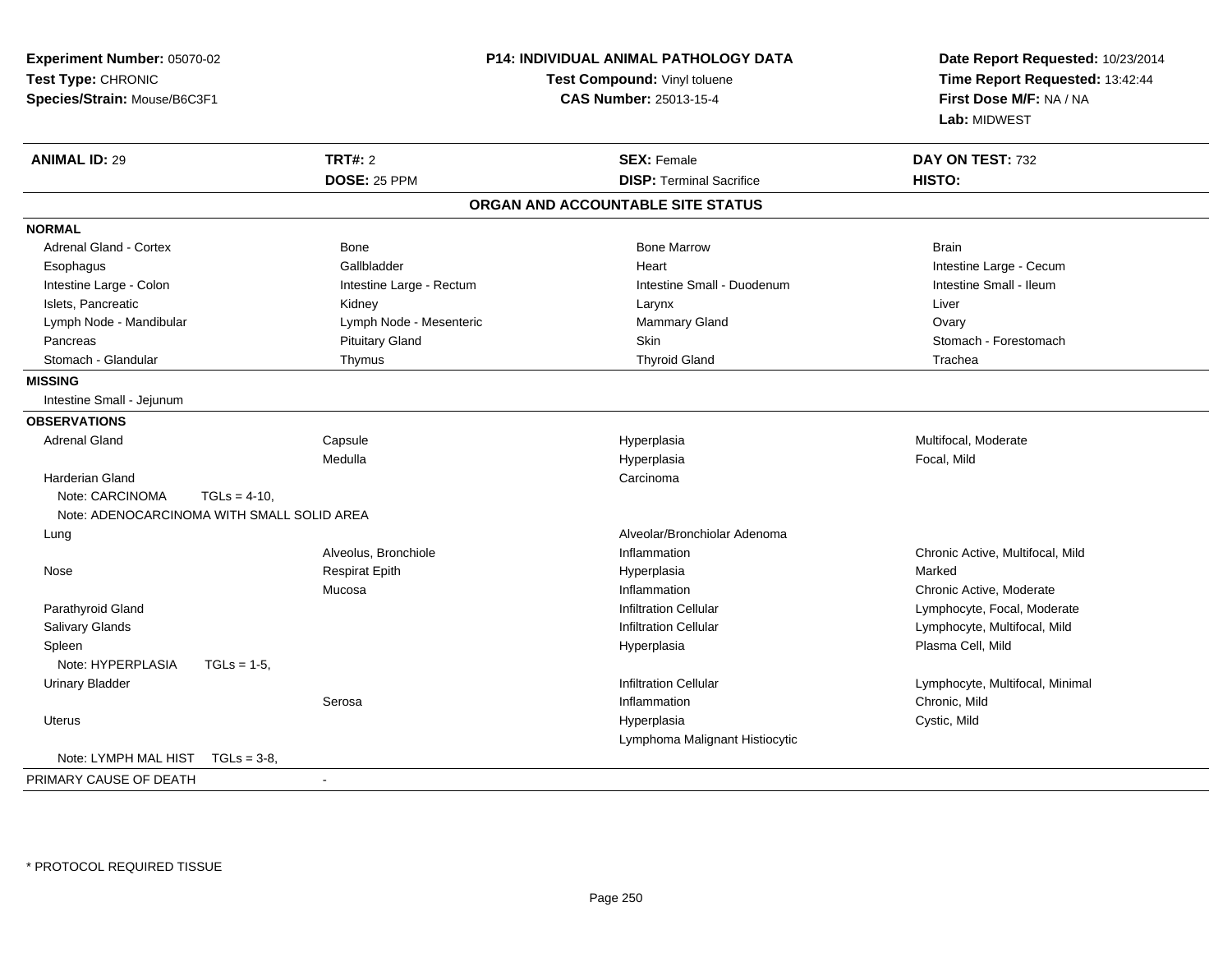| <b>Experiment Number: 05070-02</b><br>Test Type: CHRONIC<br>Species/Strain: Mouse/B6C3F1 |                                                   | <b>P14: INDIVIDUAL ANIMAL PATHOLOGY DATA</b><br>Test Compound: Vinyl toluene<br><b>CAS Number: 25013-15-4</b> | Date Report Requested: 10/23/2014<br>Time Report Requested: 13:42:44<br>First Dose M/F: NA / NA<br>Lab: MIDWEST |
|------------------------------------------------------------------------------------------|---------------------------------------------------|---------------------------------------------------------------------------------------------------------------|-----------------------------------------------------------------------------------------------------------------|
| <b>ANIMAL ID: 29</b>                                                                     | TRT#: 3                                           | <b>SEX: Female</b>                                                                                            | DAY ON TEST: 732                                                                                                |
|                                                                                          | DOSE: 10 PPM                                      | <b>DISP:</b> Terminal Sacrifice                                                                               | <b>HISTO:</b>                                                                                                   |
|                                                                                          |                                                   | ORGAN AND ACCOUNTABLE SITE STATUS                                                                             |                                                                                                                 |
| <b>NORMAL</b>                                                                            |                                                   |                                                                                                               |                                                                                                                 |
| Lung                                                                                     |                                                   |                                                                                                               |                                                                                                                 |
| <b>OBSERVATIONS</b>                                                                      |                                                   |                                                                                                               |                                                                                                                 |
| <b>Bone</b>                                                                              |                                                   | Fibrous Osteodystrophy                                                                                        | Moderate                                                                                                        |
|                                                                                          | Note: BONE OF SKULL=ASSOCIATED WITH NASAL LESIONS |                                                                                                               |                                                                                                                 |
| Nose                                                                                     | <b>Respirat Epith</b>                             | Hyperplasia                                                                                                   | Marked                                                                                                          |
|                                                                                          | Mucosa                                            | Inflammation                                                                                                  | Chronic Active, Mild                                                                                            |
| Uterus                                                                                   |                                                   | Hyperplasia                                                                                                   | Cystic, Marked                                                                                                  |
| Note: HYPERPLASIA                                                                        | $TGLs = 1-3$                                      |                                                                                                               |                                                                                                                 |
| PRIMARY CAUSE OF DEATH                                                                   |                                                   |                                                                                                               |                                                                                                                 |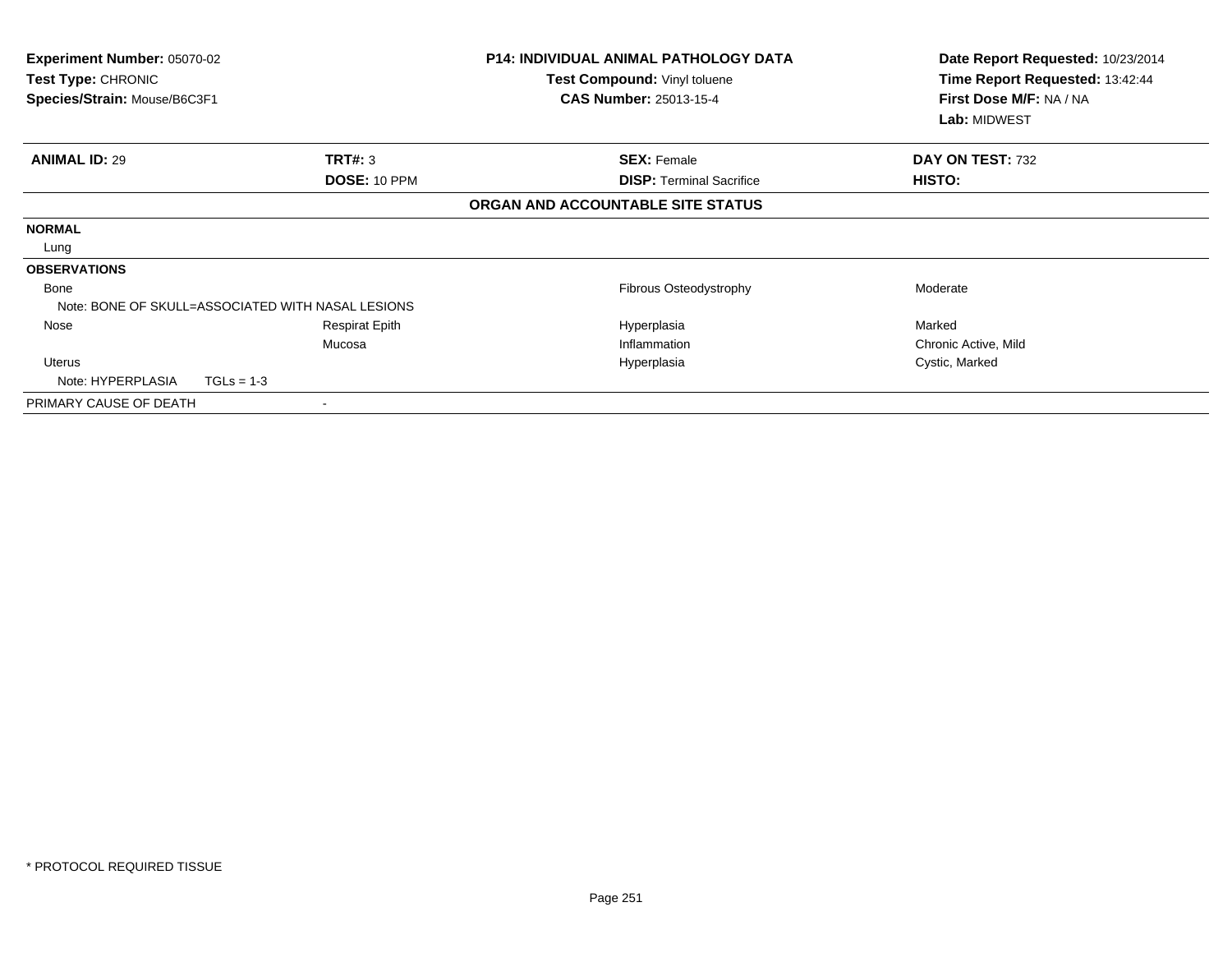| Experiment Number: 05070-02                        |              | <b>P14: INDIVIDUAL ANIMAL PATHOLOGY DATA</b> | Date Report Requested: 10/23/2014 |                                                                            |  |
|----------------------------------------------------|--------------|----------------------------------------------|-----------------------------------|----------------------------------------------------------------------------|--|
| Test Type: CHRONIC<br>Species/Strain: Mouse/B6C3F1 |              |                                              | Test Compound: Vinyl toluene      | Time Report Requested: 13:42:44<br>First Dose M/F: NA / NA<br>Lab: MIDWEST |  |
|                                                    |              |                                              | <b>CAS Number: 25013-15-4</b>     |                                                                            |  |
|                                                    |              |                                              |                                   |                                                                            |  |
| <b>ANIMAL ID: 30</b>                               |              | <b>TRT#: 1</b>                               | <b>SEX: Female</b>                | DAY ON TEST: 732                                                           |  |
|                                                    |              | <b>DOSE: CONTROL</b>                         | <b>DISP: Terminal Sacrifice</b>   | HISTO:                                                                     |  |
|                                                    |              |                                              | ORGAN AND ACCOUNTABLE SITE STATUS |                                                                            |  |
| <b>NORMAL</b>                                      |              |                                              |                                   |                                                                            |  |
| Adrenal Gland - Medulla                            |              | <b>Bone Marrow</b>                           | Esophagus                         | Gallbladder                                                                |  |
| Heart                                              |              | Intestine Large - Cecum                      | Intestine Large - Colon           | Intestine Large - Rectum                                                   |  |
| Intestine Small - Duodenum                         |              | Intestine Small - Ileum                      | Intestine Small - Jejunum         | Islets, Pancreatic                                                         |  |
| Larynx                                             |              | Liver                                        | Lung                              | Lymph Node - Mandibular                                                    |  |
| Lymph Node - Mesenteric                            |              | Mammary Gland                                | Nose                              | Ovary                                                                      |  |
| Pancreas                                           |              | Parathyroid Gland                            | Skin                              | Spleen                                                                     |  |
| Stomach - Forestomach                              |              | Stomach - Glandular                          | Thymus                            | <b>Thyroid Gland</b>                                                       |  |
| Trachea                                            |              |                                              |                                   |                                                                            |  |
| <b>OBSERVATIONS</b>                                |              |                                              |                                   |                                                                            |  |
| <b>Adrenal Gland</b>                               |              | Cortex                                       | Degeneration                      | Fatty, Focal, Moderate                                                     |  |
|                                                    |              | Capsule                                      | Hyperplasia                       | Multifocal, Mild                                                           |  |
| Bone                                               |              |                                              | Fibrous Osteodystrophy            | Moderate                                                                   |  |
| <b>Brain</b>                                       |              |                                              | Mineralization                    | Multifocal, Moderate                                                       |  |
| Kidney                                             |              |                                              | <b>Infiltration Cellular</b>      | Lymphocyte, Multifocal, Mild                                               |  |
| <b>Pituitary Gland</b>                             |              | Pars Distalis                                | Hyperplasia                       | Focal, Mild                                                                |  |
| Salivary Glands                                    |              |                                              | <b>Infiltration Cellular</b>      | Lymphocyte, Multifocal, Moderate                                           |  |
| <b>Urinary Bladder</b>                             |              |                                              | <b>Infiltration Cellular</b>      | Lymphocyte, Multifocal, Minimal                                            |  |
| <b>Uterus</b>                                      |              |                                              | Hyperplasia                       | Cystic, Moderate                                                           |  |
|                                                    |              |                                              | Thrombosis                        |                                                                            |  |
| Note: HYPERPLASIA                                  | $TGLs = 2-8$ |                                              |                                   |                                                                            |  |
| Note: THROMBUS<br>$TGLs = 3-8$                     |              |                                              |                                   |                                                                            |  |
| PRIMARY CAUSE OF DEATH                             |              |                                              |                                   |                                                                            |  |
|                                                    |              |                                              |                                   |                                                                            |  |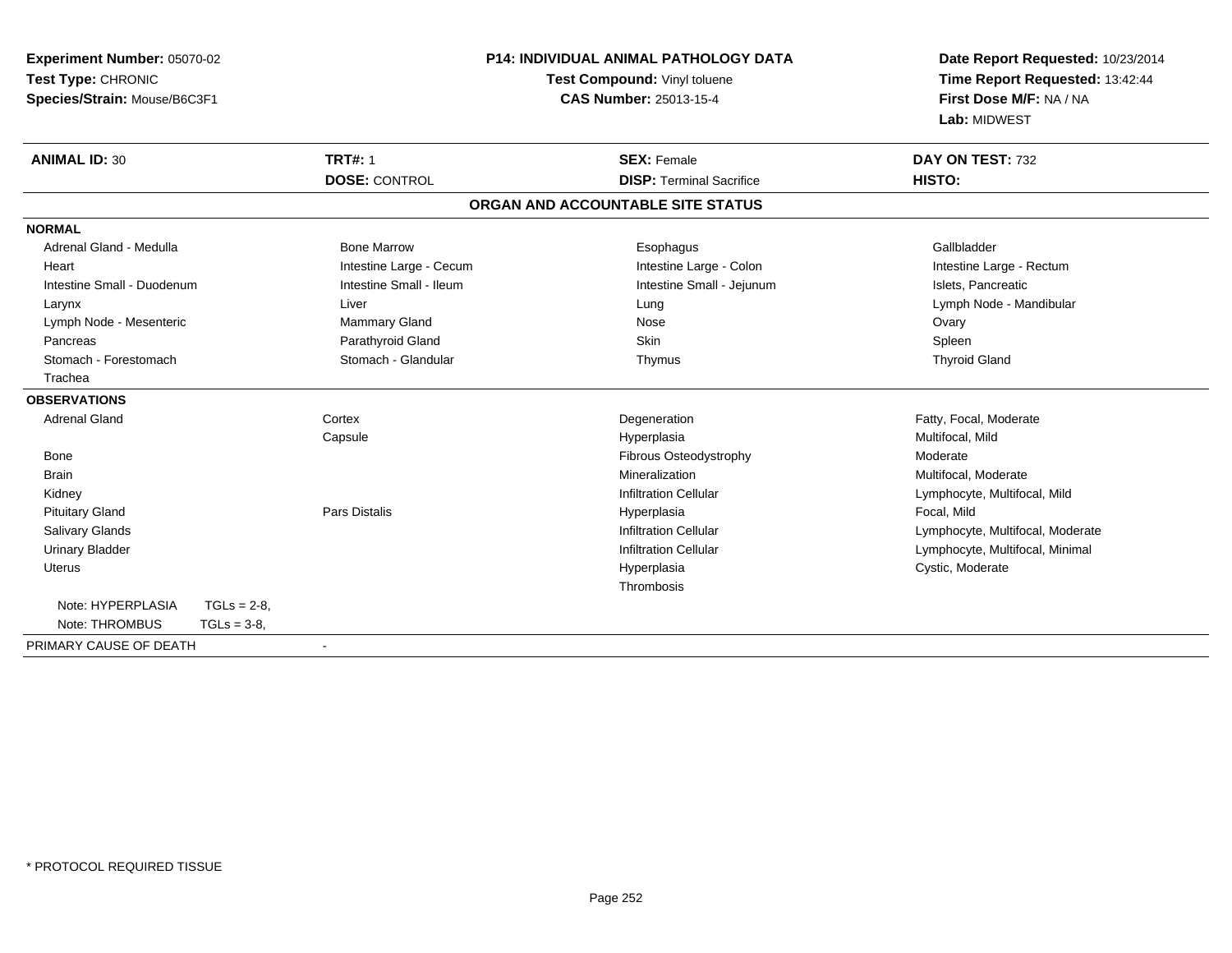| Experiment Number: 05070-02<br>Test Type: CHRONIC<br>Species/Strain: Mouse/B6C3F1 |                  |                          | <b>P14: INDIVIDUAL ANIMAL PATHOLOGY DATA</b><br>Test Compound: Vinyl toluene<br><b>CAS Number: 25013-15-4</b> | Date Report Requested: 10/23/2014<br>Time Report Requested: 13:42:44<br>First Dose M/F: NA / NA<br>Lab: MIDWEST |
|-----------------------------------------------------------------------------------|------------------|--------------------------|---------------------------------------------------------------------------------------------------------------|-----------------------------------------------------------------------------------------------------------------|
| <b>ANIMAL ID: 30</b>                                                              |                  | <b>TRT#: 2</b>           | <b>SEX: Female</b>                                                                                            | DAY ON TEST: 731                                                                                                |
|                                                                                   |                  | <b>DOSE: 25 PPM</b>      | <b>DISP: Terminal Sacrifice</b>                                                                               | HISTO:                                                                                                          |
|                                                                                   |                  |                          | ORGAN AND ACCOUNTABLE SITE STATUS                                                                             |                                                                                                                 |
| <b>NORMAL</b>                                                                     |                  |                          |                                                                                                               |                                                                                                                 |
| <b>Adrenal Gland - Cortex</b>                                                     |                  | Adrenal Gland - Medulla  | <b>Bone</b>                                                                                                   | <b>Bone Marrow</b>                                                                                              |
| Esophagus                                                                         |                  | Gallbladder              | Heart                                                                                                         | Intestine Large - Cecum                                                                                         |
| Intestine Large - Colon                                                           |                  | Intestine Large - Rectum | Intestine Small - Duodenum                                                                                    | Intestine Small - Ileum                                                                                         |
| Intestine Small - Jejunum                                                         |                  | Islets. Pancreatic       | Larynx                                                                                                        | Liver                                                                                                           |
| Lymph Node - Mandibular                                                           |                  | Lymph Node - Mesenteric  | Mammary Gland                                                                                                 | Ovary                                                                                                           |
| Pancreas                                                                          |                  | <b>Pituitary Gland</b>   | <b>Skin</b>                                                                                                   | Spleen                                                                                                          |
| Stomach - Glandular                                                               |                  | Thymus                   | <b>Thyroid Gland</b>                                                                                          | Trachea                                                                                                         |
| <b>MISSING</b>                                                                    |                  |                          |                                                                                                               |                                                                                                                 |
| Parathyroid Gland                                                                 |                  |                          |                                                                                                               |                                                                                                                 |
| <b>OBSERVATIONS</b>                                                               |                  |                          |                                                                                                               |                                                                                                                 |
| <b>Adrenal Gland</b>                                                              |                  | Capsule                  | Hyperplasia                                                                                                   | Multifocal, Marked                                                                                              |
| <b>Brain</b>                                                                      |                  |                          | Mineralization                                                                                                | Multifocal, Minimal                                                                                             |
| Kidney                                                                            |                  |                          | <b>Infiltration Cellular</b>                                                                                  | Lymphocyte, Multifocal, Marked                                                                                  |
| Lung                                                                              |                  | Alveolus, Bronchiole     | Inflammation                                                                                                  | Chronic Active, Multifocal, Moderate                                                                            |
| Note: INFLAMMATION                                                                | $TGLs = 1+2-4$ , |                          |                                                                                                               |                                                                                                                 |
| Nose                                                                              |                  | <b>Respirat Epith</b>    | Hyperplasia                                                                                                   | Marked                                                                                                          |
|                                                                                   |                  | Mucosa                   | Inflammation                                                                                                  | Chronic Active, Mild                                                                                            |
| Salivary Glands                                                                   |                  |                          | <b>Infiltration Cellular</b>                                                                                  | Lymphocyte, Multifocal, Mild                                                                                    |
| Stomach                                                                           |                  | Forestomach              | Hyperplasia                                                                                                   | Squamous, Diffuse, Mild                                                                                         |
| <b>Urinary Bladder</b>                                                            |                  |                          | <b>Infiltration Cellular</b>                                                                                  | Lymphocyte, Multifocal, Mild                                                                                    |
| <b>Uterus</b>                                                                     |                  |                          | Hyperplasia                                                                                                   | Cystic, Mild                                                                                                    |
| Note: HYPERPLASIA                                                                 | $TGLs = 3-8$     |                          |                                                                                                               |                                                                                                                 |
| PRIMARY CAUSE OF DEATH                                                            |                  | $\blacksquare$           |                                                                                                               |                                                                                                                 |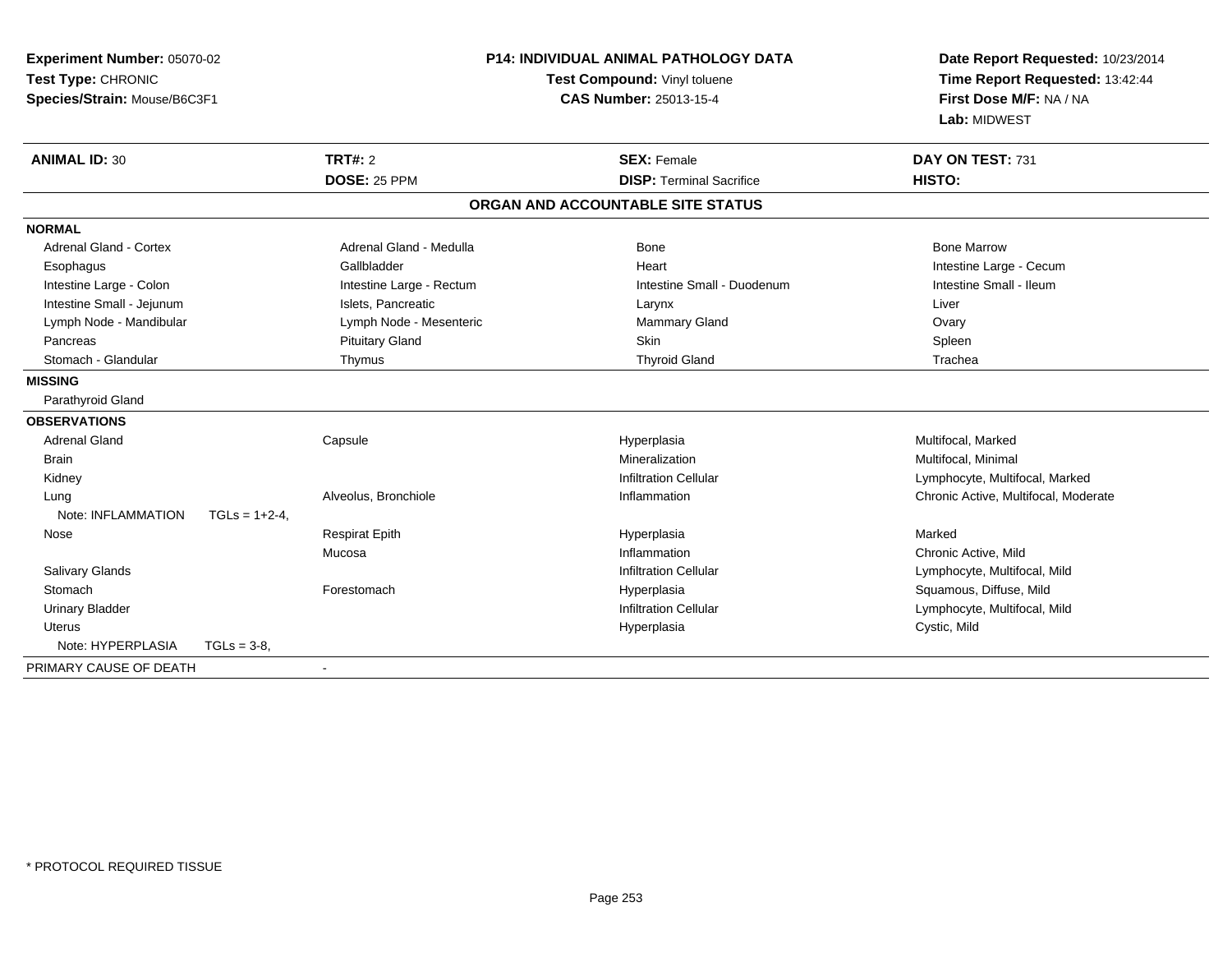| <b>Experiment Number: 05070-02</b><br><b>Test Type: CHRONIC</b><br>Species/Strain: Mouse/B6C3F1 |                       | <b>P14: INDIVIDUAL ANIMAL PATHOLOGY DATA</b><br><b>Test Compound: Vinyl toluene</b><br><b>CAS Number: 25013-15-4</b> | Date Report Requested: 10/23/2014<br>Time Report Requested: 13:42:44<br>First Dose M/F: NA / NA<br>Lab: MIDWEST |
|-------------------------------------------------------------------------------------------------|-----------------------|----------------------------------------------------------------------------------------------------------------------|-----------------------------------------------------------------------------------------------------------------|
| <b>ANIMAL ID: 30</b>                                                                            | TRT#: 3               | <b>SEX: Female</b>                                                                                                   | DAY ON TEST: 731                                                                                                |
|                                                                                                 | DOSE: 10 PPM          | <b>DISP:</b> Terminal Sacrifice                                                                                      | <b>HISTO:</b>                                                                                                   |
|                                                                                                 |                       | ORGAN AND ACCOUNTABLE SITE STATUS                                                                                    |                                                                                                                 |
| <b>NORMAL</b>                                                                                   |                       |                                                                                                                      |                                                                                                                 |
| Liver                                                                                           | Skin                  |                                                                                                                      |                                                                                                                 |
| <b>OBSERVATIONS</b>                                                                             |                       |                                                                                                                      |                                                                                                                 |
| Lung                                                                                            | Alveolus, Bronchiole  | Inflammation                                                                                                         | Chronic Active, Multifocal, Mild                                                                                |
| Nose                                                                                            | <b>Respirat Epith</b> | Hyperplasia                                                                                                          | Moderate                                                                                                        |
|                                                                                                 | Mucosa                | Inflammation                                                                                                         | Chronic Active, Mild                                                                                            |
| Spleen                                                                                          |                       | Hemangiosarcoma                                                                                                      |                                                                                                                 |
| Note: HEMANGIOSARC<br>$TGLs = 3-3$                                                              |                       |                                                                                                                      |                                                                                                                 |
| Uterus                                                                                          |                       | Hyperplasia                                                                                                          | Cystic, Moderate                                                                                                |
| Note: HYPERPLASIA<br>$TGLs = 4-4$                                                               |                       |                                                                                                                      |                                                                                                                 |
| PRIMARY CAUSE OF DEATH                                                                          |                       |                                                                                                                      |                                                                                                                 |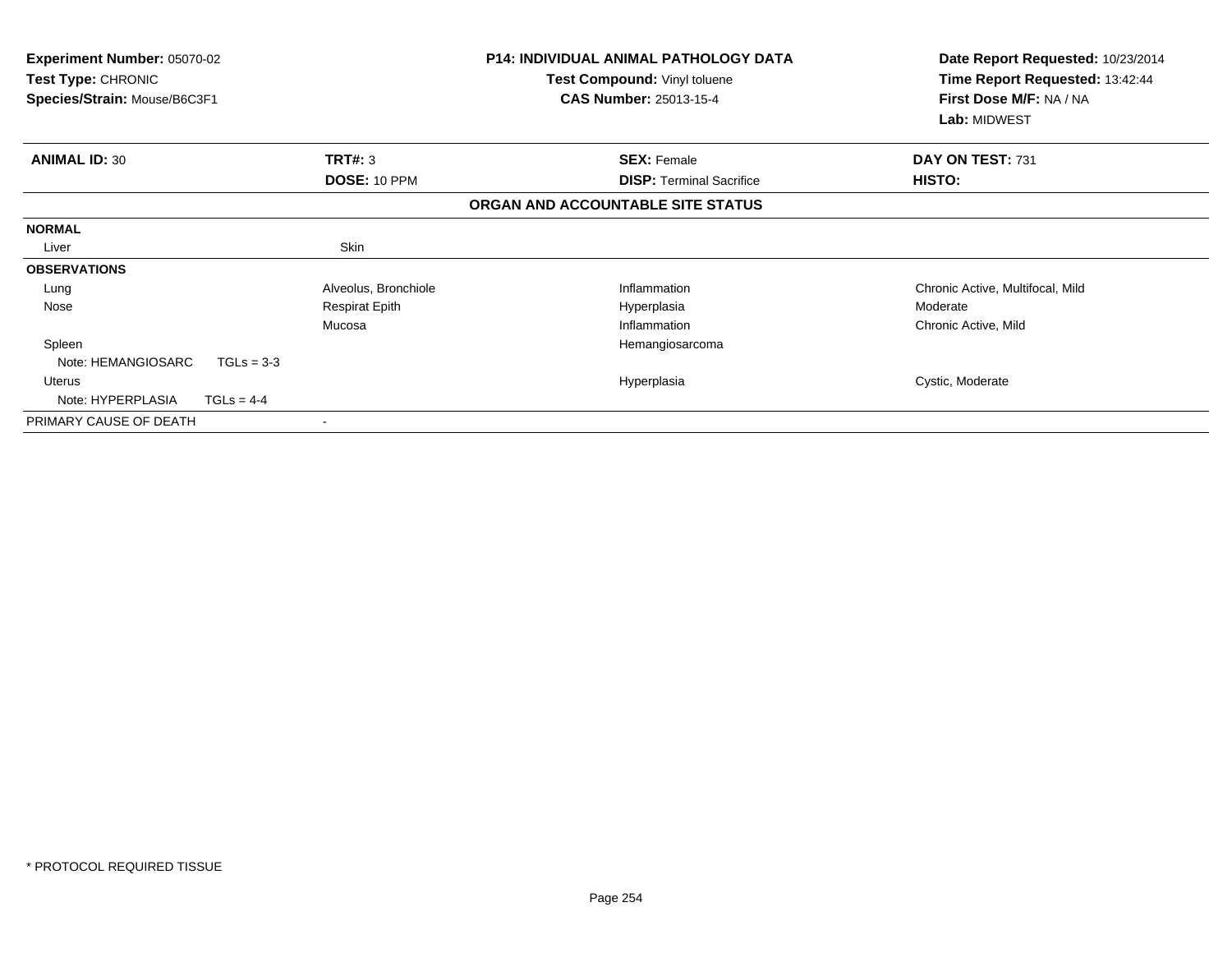| Experiment Number: 05070-02<br>Test Type: CHRONIC<br>Species/Strain: Mouse/B6C3F1 |                |                            | P14: INDIVIDUAL ANIMAL PATHOLOGY DATA<br>Test Compound: Vinyl toluene<br>CAS Number: 25013-15-4 | Date Report Requested: 10/23/2014<br>Time Report Requested: 13:42:44<br>First Dose M/F: NA / NA<br>Lab: MIDWEST |
|-----------------------------------------------------------------------------------|----------------|----------------------------|-------------------------------------------------------------------------------------------------|-----------------------------------------------------------------------------------------------------------------|
| <b>ANIMAL ID: 31</b>                                                              |                | <b>TRT#: 1</b>             | <b>SEX: Female</b>                                                                              | DAY ON TEST: 560                                                                                                |
|                                                                                   |                | <b>DOSE: CONTROL</b>       | <b>DISP: Moribund Sacrifice</b>                                                                 | HISTO:                                                                                                          |
|                                                                                   |                |                            | ORGAN AND ACCOUNTABLE SITE STATUS                                                               |                                                                                                                 |
| <b>NORMAL</b>                                                                     |                |                            |                                                                                                 |                                                                                                                 |
| Adrenal Gland - Cortex                                                            |                | Adrenal Gland - Medulla    | <b>Bone</b>                                                                                     | <b>Bone Marrow</b>                                                                                              |
| Esophagus                                                                         |                | Gallbladder                | Intestine Large - Cecum                                                                         | Intestine Large - Colon                                                                                         |
| Intestine Large - Rectum                                                          |                | Intestine Small - Duodenum | Intestine Small - Ileum                                                                         | Intestine Small - Jejunum                                                                                       |
| Islets, Pancreatic                                                                |                | Kidney                     | Larynx                                                                                          | Lymph Node - Mandibular                                                                                         |
| Mammary Gland                                                                     |                | Nose                       | Ovary                                                                                           | Pancreas                                                                                                        |
| <b>Pituitary Gland</b>                                                            |                | <b>Salivary Glands</b>     | Skin                                                                                            | Stomach - Forestomach                                                                                           |
| Stomach - Glandular                                                               |                | <b>Thyroid Gland</b>       | Trachea                                                                                         |                                                                                                                 |
| <b>MISSING</b>                                                                    |                |                            |                                                                                                 |                                                                                                                 |
| Lymph Node - Mesenteric                                                           |                | Parathyroid Gland          | Thymus                                                                                          |                                                                                                                 |
| <b>OBSERVATIONS</b>                                                               |                |                            |                                                                                                 |                                                                                                                 |
| <b>Adrenal Gland</b>                                                              |                | Capsule                    | Hyperplasia                                                                                     | Multifocal, Moderate                                                                                            |
| <b>Brain</b>                                                                      |                |                            | Inflammation                                                                                    | Acute, Focal, Mild                                                                                              |
|                                                                                   |                |                            | Mineralization                                                                                  | Multifocal, Mild                                                                                                |
| Heart                                                                             |                |                            | Bacterium                                                                                       | Marked                                                                                                          |
|                                                                                   |                |                            | Inflammation                                                                                    | Chronic Active, Multifocal, Marked                                                                              |
|                                                                                   |                | Atrium Lft                 | Thrombosis                                                                                      | Marked                                                                                                          |
| Liver                                                                             |                |                            | Hematopoietic Cell Proliferation                                                                | Multifocal, Mild                                                                                                |
| Lung                                                                              |                | Mediastinum                | <b>Infiltration Cellular</b>                                                                    | Lymphocyte, Multifocal, Mild                                                                                    |
|                                                                                   |                | Artery                     | Inflammation                                                                                    | Acute, Multifocal, Marked                                                                                       |
| Spleen                                                                            |                |                            | Hematopoietic Cell Proliferation                                                                | Moderate                                                                                                        |
|                                                                                   |                |                            | Hyperplasia                                                                                     | Lymphoid, Mild                                                                                                  |
| Note: HEMA CELL PROL TGLs = 1-5,                                                  |                |                            |                                                                                                 |                                                                                                                 |
| Note: HYPERPLASIA                                                                 | $TGLs = 1-5$ , |                            |                                                                                                 |                                                                                                                 |
| <b>Urinary Bladder</b>                                                            |                |                            | <b>Infiltration Cellular</b>                                                                    | Lymphocyte, Multifocal, Mild                                                                                    |
| Uterus                                                                            |                |                            | Hyperplasia                                                                                     | Cystic, Moderate                                                                                                |
|                                                                                   |                |                            | Inflammation                                                                                    | Chronic Active, Multifocal, Moderate                                                                            |
| Note: INFLAMMATION                                                                | $TGLs = 2-8$   |                            |                                                                                                 |                                                                                                                 |
| Note: HYPERPLASIA                                                                 | $TGLs = 2-8$   |                            |                                                                                                 |                                                                                                                 |
| PRIMARY CAUSE OF DEATH                                                            |                | $\sim$                     |                                                                                                 |                                                                                                                 |

\* PROTOCOL REQUIRED TISSUE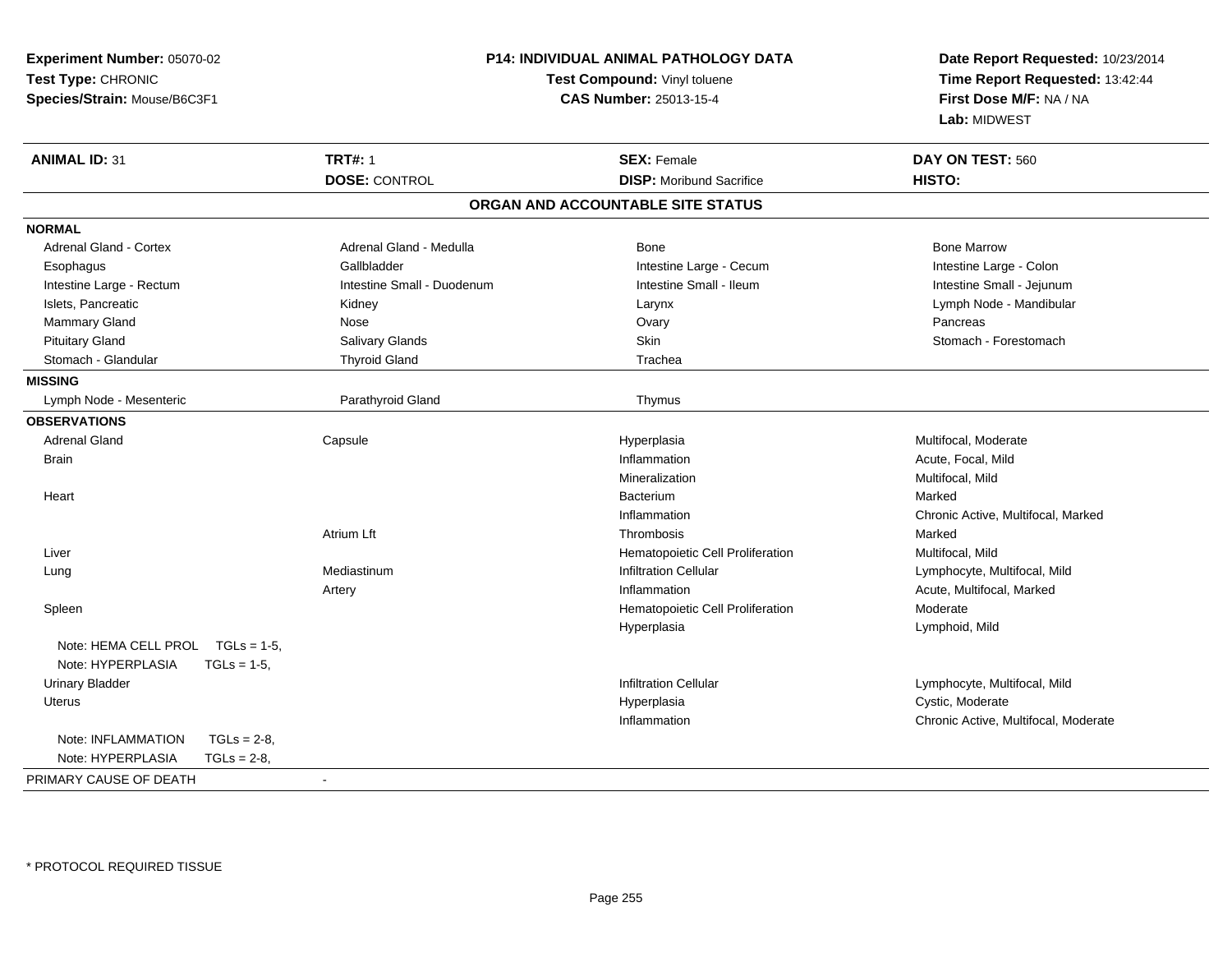| Experiment Number: 05070-02<br>Test Type: CHRONIC<br>Species/Strain: Mouse/B6C3F1 |                          | P14: INDIVIDUAL ANIMAL PATHOLOGY DATA<br>Test Compound: Vinyl toluene<br><b>CAS Number: 25013-15-4</b> | Date Report Requested: 10/23/2014<br>Time Report Requested: 13:42:44<br>First Dose M/F: NA / NA |
|-----------------------------------------------------------------------------------|--------------------------|--------------------------------------------------------------------------------------------------------|-------------------------------------------------------------------------------------------------|
|                                                                                   |                          |                                                                                                        | Lab: MIDWEST                                                                                    |
| <b>ANIMAL ID: 31</b>                                                              | TRT#: 2                  | <b>SEX: Female</b>                                                                                     | DAY ON TEST: 735                                                                                |
|                                                                                   | DOSE: 25 PPM             | <b>DISP: Terminal Sacrifice</b>                                                                        | HISTO:                                                                                          |
|                                                                                   |                          | ORGAN AND ACCOUNTABLE SITE STATUS                                                                      |                                                                                                 |
| <b>NORMAL</b>                                                                     |                          |                                                                                                        |                                                                                                 |
| <b>Adrenal Gland - Cortex</b>                                                     | Adrenal Gland - Medulla  | <b>Bone</b>                                                                                            | <b>Bone Marrow</b>                                                                              |
| Esophagus                                                                         | Gallbladder              | Heart                                                                                                  | Intestine Large - Cecum                                                                         |
| Intestine Large - Colon                                                           | Intestine Large - Rectum | Intestine Small - Duodenum                                                                             | Intestine Small - Ileum                                                                         |
| Intestine Small - Jejunum                                                         | Islets, Pancreatic       | Kidney                                                                                                 | Liver                                                                                           |
| Lymph Node - Mandibular                                                           | Lymph Node - Mesenteric  | Mammary Gland                                                                                          | Ovary                                                                                           |
| Pancreas                                                                          | <b>Pituitary Gland</b>   | Salivary Glands                                                                                        | <b>Skin</b>                                                                                     |
| Spleen                                                                            | Stomach - Forestomach    | Stomach - Glandular                                                                                    | Thymus                                                                                          |
| <b>Urinary Bladder</b>                                                            |                          |                                                                                                        |                                                                                                 |
| <b>MISSING</b>                                                                    |                          |                                                                                                        |                                                                                                 |
| Larynx                                                                            | Parathyroid Gland        | <b>Thyroid Gland</b>                                                                                   | Trachea                                                                                         |
| <b>OBSERVATIONS</b>                                                               |                          |                                                                                                        |                                                                                                 |
| <b>Adrenal Gland</b>                                                              | Capsule                  | Hyperplasia                                                                                            | Diffuse, Moderate                                                                               |
| <b>Brain</b>                                                                      |                          | Mineralization                                                                                         | Multifocal, Mild                                                                                |
| Lung                                                                              | Alveolus, Bronchiole     | Inflammation                                                                                           | Chronic Active, Multifocal, Moderate                                                            |
| Note: INFLAMMATION<br>$TGLs = 4-4$ ,                                              |                          |                                                                                                        |                                                                                                 |
| Nose                                                                              | <b>Respirat Epith</b>    | Hyperplasia                                                                                            | Marked                                                                                          |
|                                                                                   | Mucosa                   | Inflammation                                                                                           | Chronic Active, Mild                                                                            |
| Uterus                                                                            |                          | <b>Dilatation</b>                                                                                      | Moderate                                                                                        |
|                                                                                   |                          | Hyperplasia                                                                                            | Cystic, Minimal                                                                                 |
| Note: HYPERPLASIA<br>$TGLs = 3-8.$                                                |                          |                                                                                                        |                                                                                                 |
| Note: DILATATION<br>$TGLs = 3-8$                                                  |                          |                                                                                                        |                                                                                                 |
| PRIMARY CAUSE OF DEATH                                                            | $\blacksquare$           |                                                                                                        |                                                                                                 |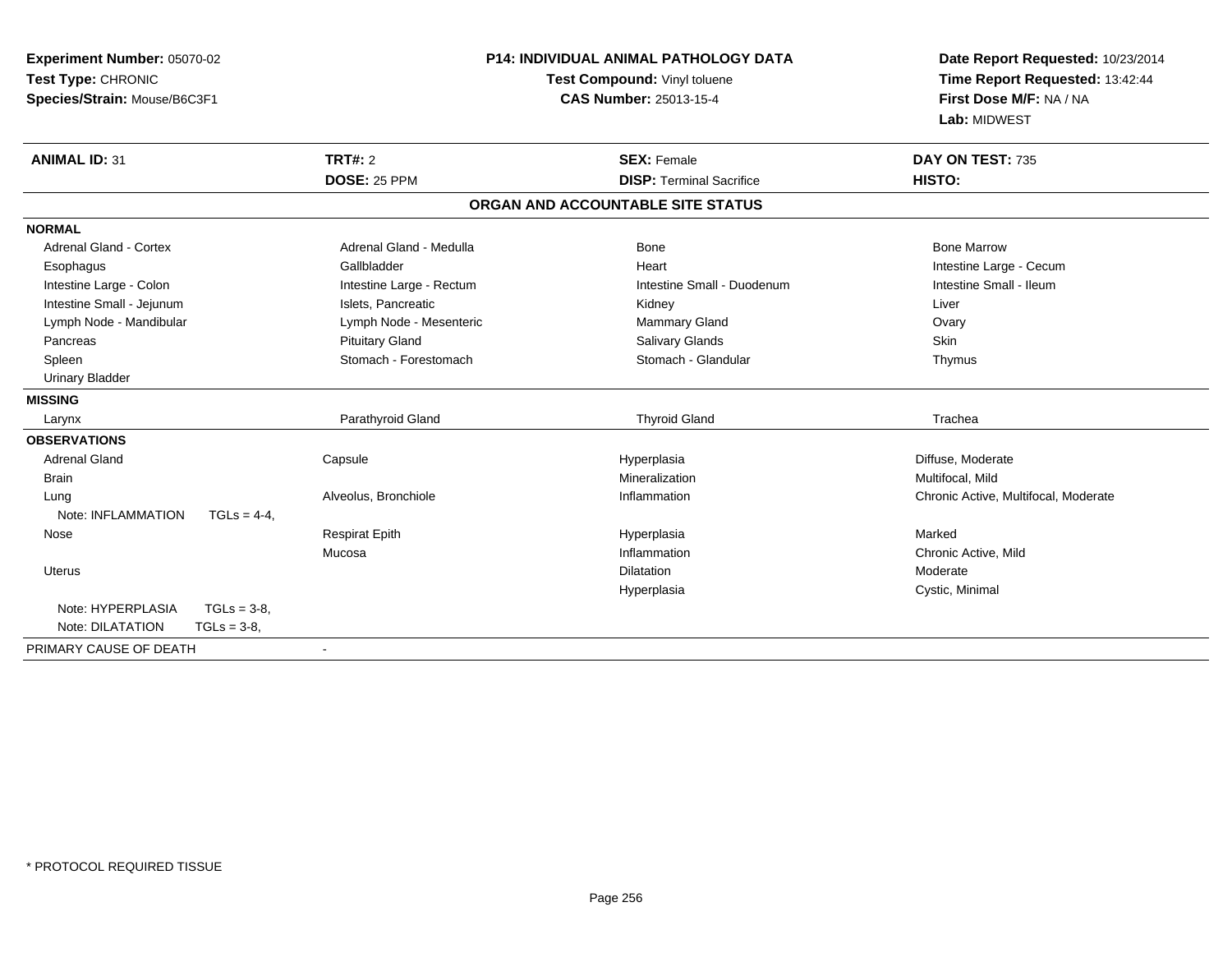| Experiment Number: 05070-02<br>Test Type: CHRONIC<br>Species/Strain: Mouse/B6C3F1 |              |                       | <b>P14: INDIVIDUAL ANIMAL PATHOLOGY DATA</b><br>Test Compound: Vinyl toluene<br><b>CAS Number: 25013-15-4</b> | Date Report Requested: 10/23/2014<br>Time Report Requested: 13:42:44<br>First Dose M/F: NA / NA<br>Lab: MIDWEST |
|-----------------------------------------------------------------------------------|--------------|-----------------------|---------------------------------------------------------------------------------------------------------------|-----------------------------------------------------------------------------------------------------------------|
| <b>ANIMAL ID: 31</b>                                                              |              | TRT#: 3               | <b>SEX: Female</b>                                                                                            | DAY ON TEST: 735                                                                                                |
|                                                                                   |              | DOSE: 10 PPM          | <b>DISP:</b> Terminal Sacrifice                                                                               | <b>HISTO:</b>                                                                                                   |
|                                                                                   |              |                       | ORGAN AND ACCOUNTABLE SITE STATUS                                                                             |                                                                                                                 |
| <b>NORMAL</b>                                                                     |              |                       |                                                                                                               |                                                                                                                 |
| Lung                                                                              |              | Skin                  |                                                                                                               |                                                                                                                 |
| <b>OBSERVATIONS</b>                                                               |              |                       |                                                                                                               |                                                                                                                 |
| Nose                                                                              |              | <b>Respirat Epith</b> | Hyperplasia                                                                                                   | Marked                                                                                                          |
|                                                                                   |              | Mucosa                | Inflammation                                                                                                  | Chronic Active, Mild                                                                                            |
| Ovary                                                                             |              |                       | Cyst                                                                                                          | Marked                                                                                                          |
| Note: CYST                                                                        | $TGLs = 2-3$ |                       |                                                                                                               |                                                                                                                 |
| <b>Pituitary Gland</b>                                                            |              | Pars Distalis         | Adenoma                                                                                                       |                                                                                                                 |
| Note: ADENOMA                                                                     | $TGLs = 3-3$ |                       |                                                                                                               |                                                                                                                 |
| PRIMARY CAUSE OF DEATH                                                            |              |                       |                                                                                                               |                                                                                                                 |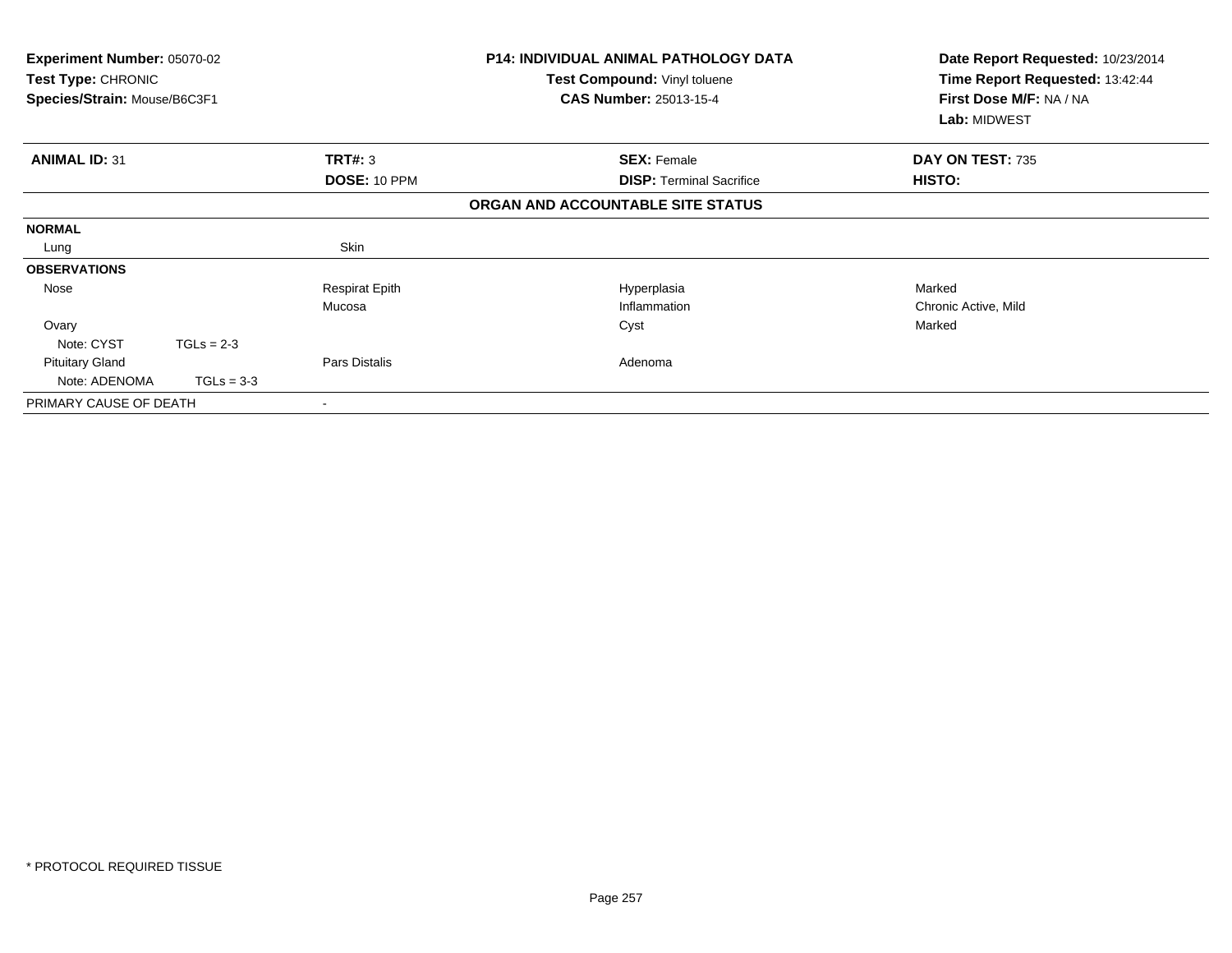| Experiment Number: 05070-02        |                                                 | <b>P14: INDIVIDUAL ANIMAL PATHOLOGY DATA</b> | Date Report Requested: 10/23/2014                          |  |
|------------------------------------|-------------------------------------------------|----------------------------------------------|------------------------------------------------------------|--|
| Test Type: CHRONIC                 |                                                 | Test Compound: Vinyl toluene                 | Time Report Requested: 13:42:44<br>First Dose M/F: NA / NA |  |
| Species/Strain: Mouse/B6C3F1       |                                                 | <b>CAS Number: 25013-15-4</b>                |                                                            |  |
|                                    |                                                 |                                              | Lab: MIDWEST                                               |  |
| <b>ANIMAL ID: 32</b>               | <b>TRT#: 1</b>                                  | <b>SEX: Female</b>                           | DAY ON TEST: 735                                           |  |
|                                    | <b>DOSE: CONTROL</b>                            | <b>DISP: Terminal Sacrifice</b>              | HISTO:                                                     |  |
|                                    |                                                 | ORGAN AND ACCOUNTABLE SITE STATUS            |                                                            |  |
| <b>NORMAL</b>                      |                                                 |                                              |                                                            |  |
| <b>Adrenal Gland - Cortex</b>      | Adrenal Gland - Medulla                         | <b>Brain</b>                                 | <b>Clitoral Gland</b>                                      |  |
| Esophagus                          | Gallbladder                                     | Heart                                        | Intestine Large - Cecum                                    |  |
| Intestine Large - Colon            | Intestine Large - Rectum                        | Intestine Small - Duodenum                   | Intestine Small - Ileum                                    |  |
| Intestine Small - Jejunum          | Islets, Pancreatic                              | Larynx                                       | Lymph Node - Mandibular                                    |  |
| Lymph Node - Mesenteric            | Ovary                                           | Parathyroid Gland                            | <b>Pituitary Gland</b>                                     |  |
| Skin                               | Stomach - Forestomach                           | Stomach - Glandular                          | Thymus                                                     |  |
| Trachea                            |                                                 |                                              |                                                            |  |
| <b>OBSERVATIONS</b>                |                                                 |                                              |                                                            |  |
| <b>Adrenal Gland</b>               | Capsule                                         | Hyperplasia                                  | Multifocal, Moderate                                       |  |
| Kidney                             |                                                 | <b>Infiltration Cellular</b>                 | Lymphocyte, Multifocal, Minimal                            |  |
| Liver                              |                                                 | <b>Infiltration Cellular</b>                 | Lymphocyte, Diffuse, Moderate                              |  |
| Lung                               |                                                 | <b>Infiltration Cellular</b>                 | Lymphocyte, Multifocal, Mild                               |  |
| <b>Mammary Gland</b>               |                                                 | Adenocarcinoma                               |                                                            |  |
| Note: HAS ADENOACANTHOMATOUS AREAS |                                                 |                                              |                                                            |  |
| Note: ADENOCARC                    | $TGLs = 1-10,$                                  |                                              |                                                            |  |
| Nose                               | Nasolacrim Dct                                  | Inflammation                                 | Chronic, Mild                                              |  |
|                                    | Note: RETAINED SECRETION - OLFACTORY EPITHELIUM |                                              |                                                            |  |
| Pancreas                           |                                                 | <b>Infiltration Cellular</b>                 | Lymphocyte, Multifocal, Mild                               |  |
| Salivary Glands                    |                                                 | <b>Infiltration Cellular</b>                 | Lymphocyte, Multifocal, Moderate                           |  |
| Spleen                             |                                                 | Hyperplasia                                  | Lymphoid, Marked                                           |  |
| Note: HYPERPLASIA                  | $TGLs = 2-5$                                    |                                              |                                                            |  |
| Stomach                            | Glandular                                       | Developmental Malformation                   |                                                            |  |
|                                    | Glandular                                       | Hamartoma                                    |                                                            |  |
| <b>Thyroid Gland</b>               | <b>Follicular Cel</b>                           | Adenoma                                      |                                                            |  |
| <b>Urinary Bladder</b>             |                                                 | <b>Infiltration Cellular</b>                 | Lymphocyte, Multifocal, Mild                               |  |
| Uterus                             |                                                 | Polyp Stromal                                |                                                            |  |
| Note: POLYP STROMAL                | $TGLs = 3-8$                                    |                                              |                                                            |  |
| PRIMARY CAUSE OF DEATH             |                                                 |                                              |                                                            |  |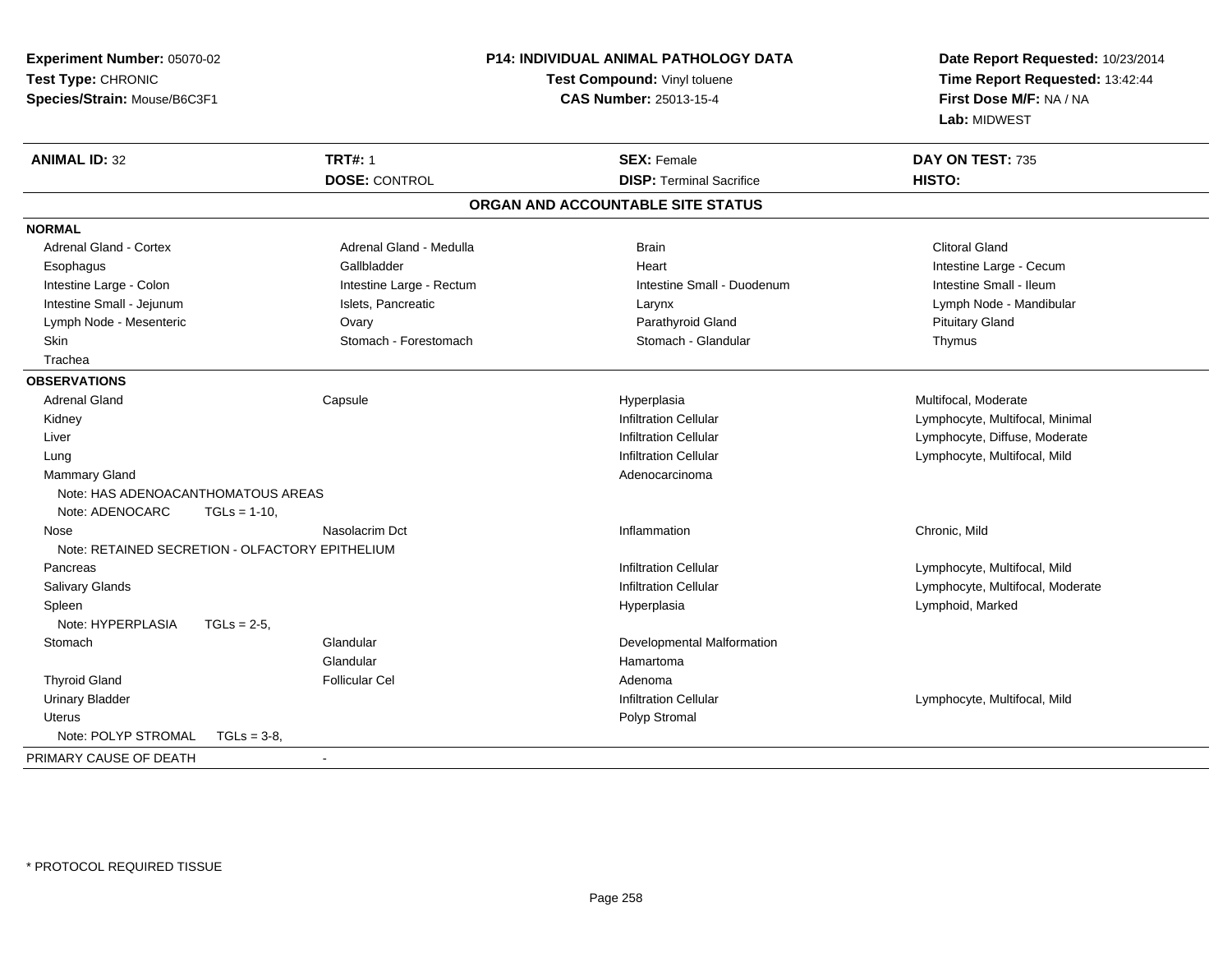| <b>Experiment Number: 05070-02</b><br>Test Type: CHRONIC<br>Species/Strain: Mouse/B6C3F1 |                           | <b>P14: INDIVIDUAL ANIMAL PATHOLOGY DATA</b><br>Test Compound: Vinyl toluene<br><b>CAS Number: 25013-15-4</b> | Date Report Requested: 10/23/2014<br>Time Report Requested: 13:42:44<br>First Dose M/F: NA / NA<br>Lab: MIDWEST |
|------------------------------------------------------------------------------------------|---------------------------|---------------------------------------------------------------------------------------------------------------|-----------------------------------------------------------------------------------------------------------------|
| <b>ANIMAL ID: 32</b>                                                                     | <b>TRT#: 2</b>            | <b>SEX: Female</b>                                                                                            | DAY ON TEST: 674                                                                                                |
|                                                                                          | DOSE: 25 PPM              | <b>DISP: Natural Death</b>                                                                                    | HISTO:                                                                                                          |
|                                                                                          |                           | ORGAN AND ACCOUNTABLE SITE STATUS                                                                             |                                                                                                                 |
| <b>NORMAL</b>                                                                            |                           |                                                                                                               |                                                                                                                 |
| Adrenal Gland - Medulla                                                                  | Bone                      | <b>Brain</b>                                                                                                  | Esophagus                                                                                                       |
| Gallbladder                                                                              | Intestine Large - Cecum   | Intestine Large - Colon                                                                                       | Intestine Large - Rectum                                                                                        |
| Intestine Small - Ileum                                                                  | Intestine Small - Jejunum | Larynx                                                                                                        | Lymph Node - Mesenteric                                                                                         |
| Mammary Gland                                                                            | Pancreas                  | <b>Pituitary Gland</b>                                                                                        | Skin                                                                                                            |
| Stomach - Forestomach                                                                    | Stomach - Glandular       | <b>Thyroid Gland</b>                                                                                          | Trachea                                                                                                         |
| <b>Uterus</b>                                                                            |                           |                                                                                                               |                                                                                                                 |
| <b>MISSING</b>                                                                           |                           |                                                                                                               |                                                                                                                 |
| Parathyroid Gland                                                                        | Thymus                    |                                                                                                               |                                                                                                                 |
| <b>AUTO PRECLUDES DIAG.</b><br>Intestine Small - Duodenum                                |                           |                                                                                                               |                                                                                                                 |
| <b>OBSERVATIONS</b>                                                                      |                           |                                                                                                               |                                                                                                                 |
| <b>Adrenal Gland</b>                                                                     | Capsule                   | Hyperplasia                                                                                                   | Multifocal, Mild                                                                                                |
|                                                                                          | Cortex                    | Hyperplasia                                                                                                   | Focal, Moderate                                                                                                 |
|                                                                                          |                           | Lymphoma Malignant Lymphocytic                                                                                |                                                                                                                 |
| <b>Bone Marrow</b>                                                                       |                           | Lymphoma Malignant Lymphocytic                                                                                |                                                                                                                 |
| Heart                                                                                    |                           | Cardiomyopathy                                                                                                | Mild                                                                                                            |
|                                                                                          |                           | Lymphoma Malignant Lymphocytic                                                                                |                                                                                                                 |
|                                                                                          | Atrium Lft                | Thrombosis                                                                                                    | Marked                                                                                                          |
| Islets, Pancreatic                                                                       |                           | Hyperplasia                                                                                                   | Multifocal, Mild                                                                                                |
| Kidney                                                                                   | Cortex, Epithelium        | Hyperplasia                                                                                                   | Atypical, Multifocal, Mild                                                                                      |
| Liver                                                                                    |                           | Lymphoma Malignant Lymphocytic                                                                                |                                                                                                                 |
|                                                                                          |                           | Vacuolization Cytoplasmic                                                                                     | Multifocal, Mild                                                                                                |
| Lung                                                                                     |                           | <b>Infiltration Cellular</b>                                                                                  | Histiocyte, Diffuse, Marked                                                                                     |
|                                                                                          | Alveolus, Bronchiole      | Inflammation                                                                                                  | Chronic Active, Multifocal, Mild                                                                                |
|                                                                                          |                           | Lymphoma Malignant Lymphocytic                                                                                |                                                                                                                 |
| Lymph Node                                                                               | Mandibular                | Hyperplasia                                                                                                   | Reticulum Cell, Mild                                                                                            |
|                                                                                          | Mandibular                | Pigmentation                                                                                                  | Hemosiderin, Diffuse, Moderate                                                                                  |
| Mesentery                                                                                |                           | Lymphoma Malignant Lymphocytic                                                                                |                                                                                                                 |
| Nose                                                                                     | <b>Respirat Epith</b>     | Hyperplasia                                                                                                   | Marked                                                                                                          |
|                                                                                          | Mucosa                    | Inflammation                                                                                                  | Chronic Active, Moderate                                                                                        |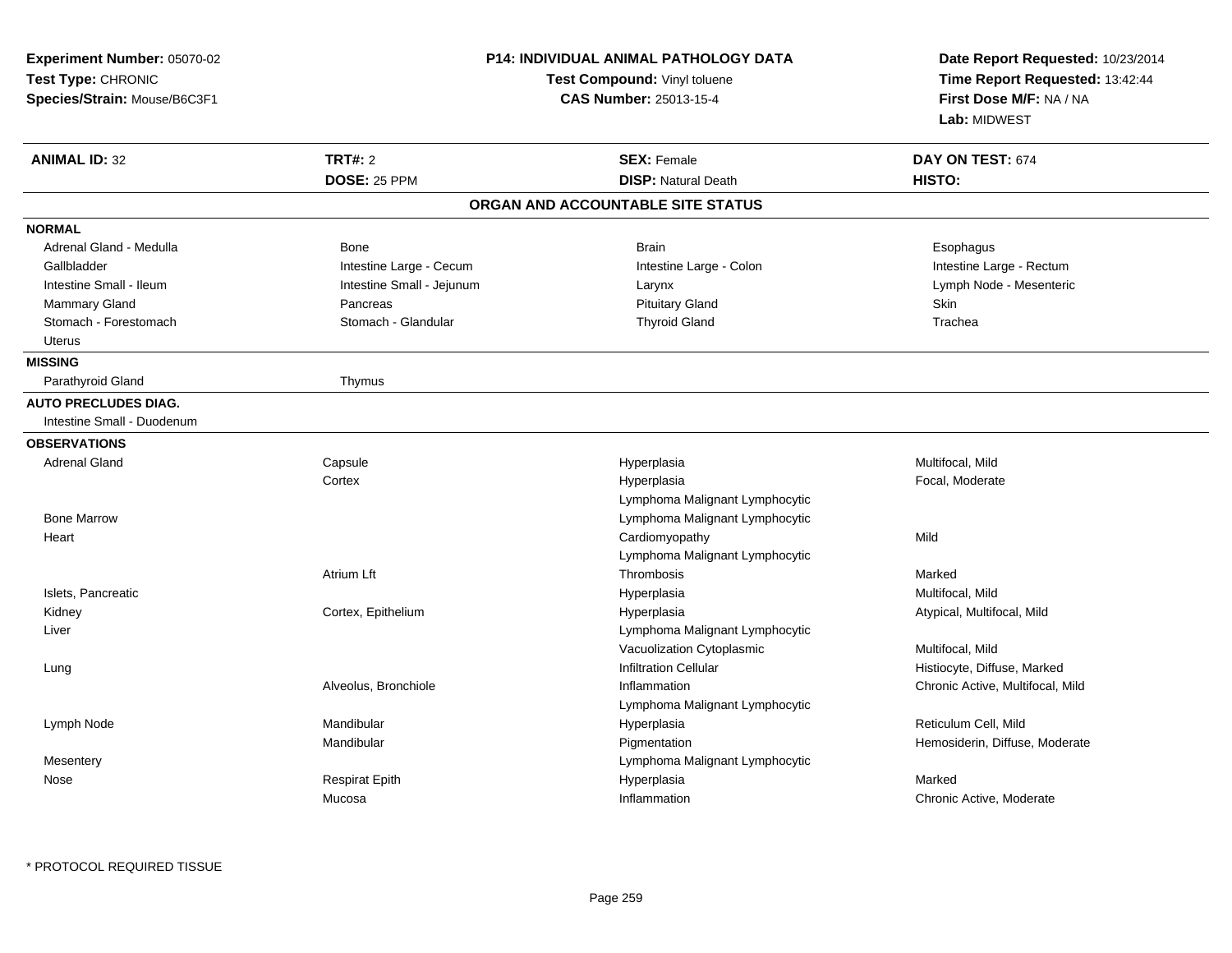| <b>Experiment Number: 05070-02</b><br>Test Type: CHRONIC<br>Species/Strain: Mouse/B6C3F1 |                     | <b>P14: INDIVIDUAL ANIMAL PATHOLOGY DATA</b><br>Test Compound: Vinyl toluene<br><b>CAS Number: 25013-15-4</b> | Date Report Requested: 10/23/2014<br>Time Report Requested: 13:42:44<br>First Dose M/F: NA / NA<br>Lab: MIDWEST |
|------------------------------------------------------------------------------------------|---------------------|---------------------------------------------------------------------------------------------------------------|-----------------------------------------------------------------------------------------------------------------|
| <b>ANIMAL ID: 32</b>                                                                     | TRT#: 2             | <b>SEX: Female</b>                                                                                            | DAY ON TEST: 674                                                                                                |
|                                                                                          | <b>DOSE: 25 PPM</b> | <b>DISP: Natural Death</b>                                                                                    | <b>HISTO:</b>                                                                                                   |
|                                                                                          |                     | ORGAN AND ACCOUNTABLE SITE STATUS                                                                             |                                                                                                                 |
| Ovary                                                                                    |                     | Lymphoma Malignant Lymphocytic                                                                                |                                                                                                                 |
| <b>Salivary Glands</b>                                                                   |                     | <b>Infiltration Cellular</b>                                                                                  | Lymphocyte, Multifocal, Minimal                                                                                 |
| Spleen                                                                                   |                     | Lymphoma Malignant Lymphocytic                                                                                |                                                                                                                 |
| Urinary Bladder                                                                          |                     | <b>Infiltration Cellular</b>                                                                                  | Lymphocyte, Multifocal, Moderate                                                                                |
| PRIMARY CAUSE OF DEATH                                                                   |                     |                                                                                                               |                                                                                                                 |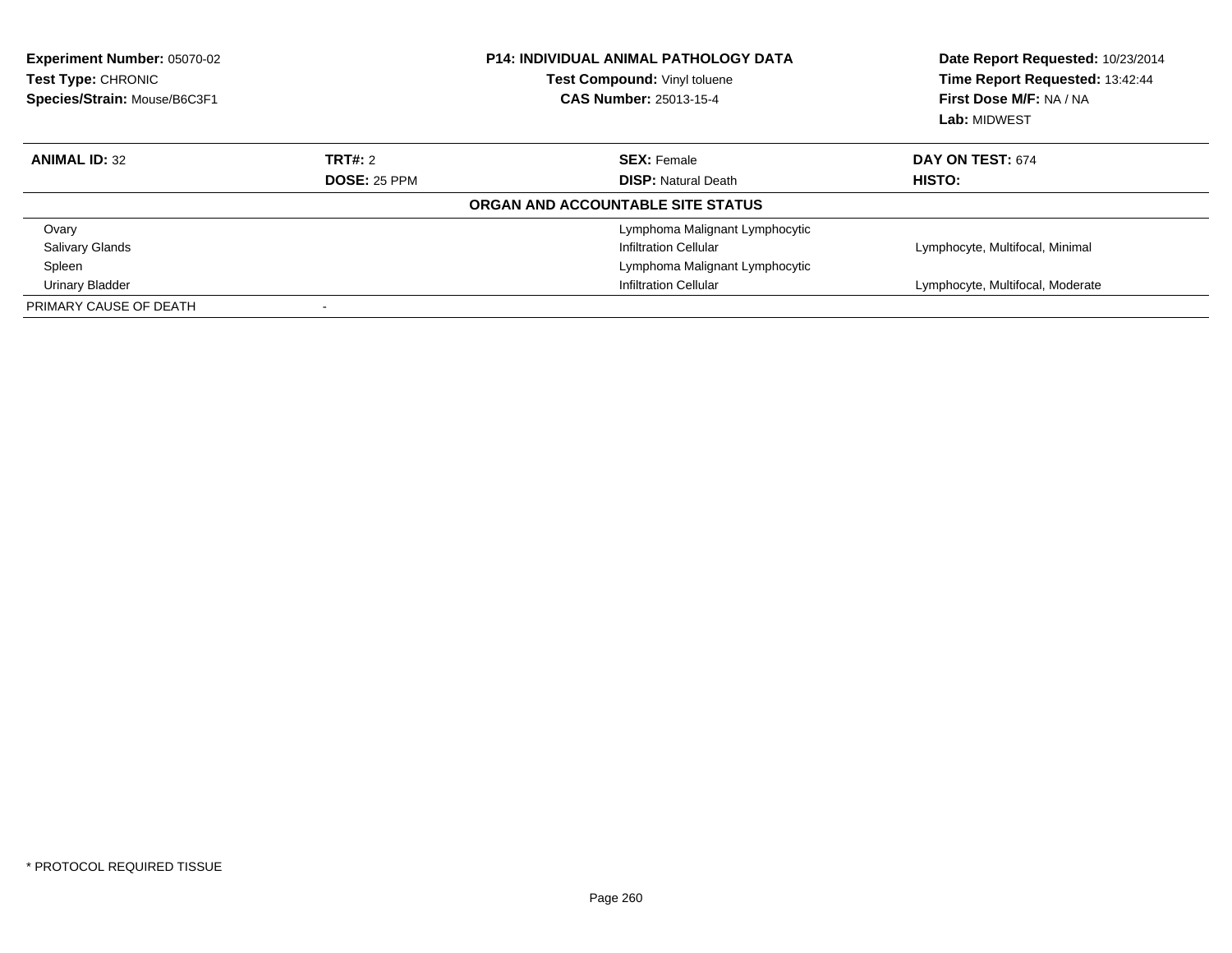| <b>Experiment Number: 05070-02</b><br>Test Type: CHRONIC<br>Species/Strain: Mouse/B6C3F1 |                                             | <b>P14: INDIVIDUAL ANIMAL PATHOLOGY DATA</b><br>Test Compound: Vinyl toluene<br><b>CAS Number: 25013-15-4</b> | Date Report Requested: 10/23/2014<br>Time Report Requested: 13:42:44<br>First Dose M/F: NA / NA<br>Lab: MIDWEST |
|------------------------------------------------------------------------------------------|---------------------------------------------|---------------------------------------------------------------------------------------------------------------|-----------------------------------------------------------------------------------------------------------------|
| <b>ANIMAL ID: 32</b>                                                                     | TRT#: 3                                     | <b>SEX: Female</b>                                                                                            | DAY ON TEST: 735                                                                                                |
|                                                                                          | DOSE: 10 PPM                                | <b>DISP:</b> Terminal Sacrifice                                                                               | <b>HISTO:</b>                                                                                                   |
|                                                                                          |                                             | ORGAN AND ACCOUNTABLE SITE STATUS                                                                             |                                                                                                                 |
| <b>NORMAL</b>                                                                            |                                             |                                                                                                               |                                                                                                                 |
| Lung                                                                                     |                                             |                                                                                                               |                                                                                                                 |
| <b>OBSERVATIONS</b>                                                                      |                                             |                                                                                                               |                                                                                                                 |
| Lung                                                                                     |                                             |                                                                                                               |                                                                                                                 |
|                                                                                          | Note: GROSS LESIONS ARE PROSECTOR ARTIFACTS |                                                                                                               |                                                                                                                 |
| Nose                                                                                     | <b>Respirat Epith</b>                       | Hyperplasia                                                                                                   | Moderate                                                                                                        |
|                                                                                          | Mucosa                                      | Inflammation                                                                                                  | Chronic Active, Moderate                                                                                        |
| <b>Uterus</b>                                                                            |                                             | Hyperplasia                                                                                                   | Cystic, Moderate                                                                                                |
| Note: HYPERPLASIA                                                                        | $TGLs = 1-3$                                |                                                                                                               |                                                                                                                 |
| PRIMARY CAUSE OF DEATH                                                                   |                                             |                                                                                                               |                                                                                                                 |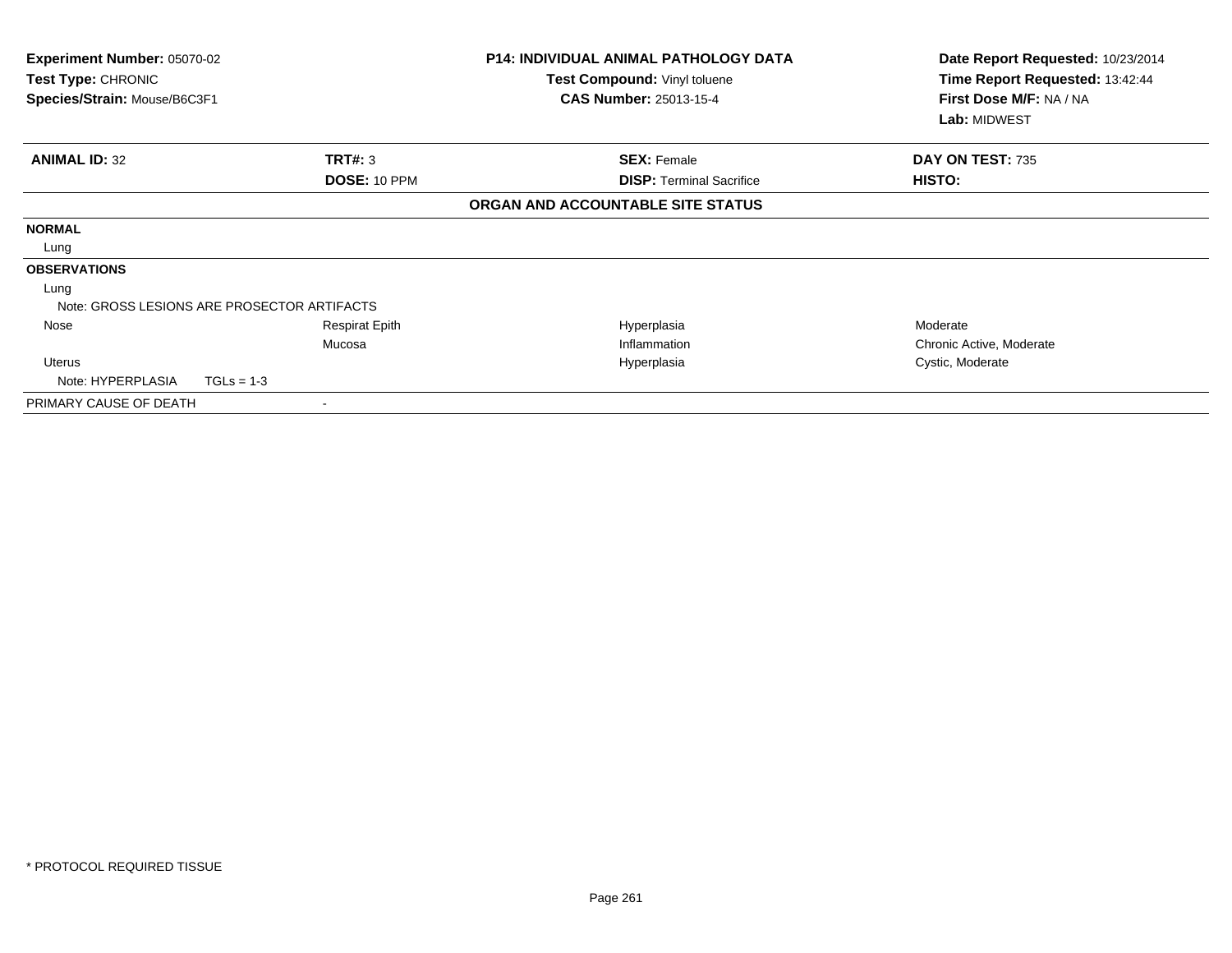| Experiment Number: 05070-02<br>Test Type: CHRONIC<br>Species/Strain: Mouse/B6C3F1 |                                                              |                          | <b>P14: INDIVIDUAL ANIMAL PATHOLOGY DATA</b><br>Test Compound: Vinyl toluene<br>CAS Number: 25013-15-4 | Date Report Requested: 10/23/2014<br>Time Report Requested: 13:42:44<br>First Dose M/F: NA / NA<br>Lab: MIDWEST |
|-----------------------------------------------------------------------------------|--------------------------------------------------------------|--------------------------|--------------------------------------------------------------------------------------------------------|-----------------------------------------------------------------------------------------------------------------|
| <b>ANIMAL ID: 33</b>                                                              | <b>TRT#: 1</b>                                               |                          | <b>SEX: Female</b>                                                                                     | DAY ON TEST: 735                                                                                                |
|                                                                                   | <b>DOSE: CONTROL</b>                                         |                          | <b>DISP: Terminal Sacrifice</b>                                                                        | HISTO:                                                                                                          |
|                                                                                   |                                                              |                          | ORGAN AND ACCOUNTABLE SITE STATUS                                                                      |                                                                                                                 |
| <b>NORMAL</b>                                                                     |                                                              |                          |                                                                                                        |                                                                                                                 |
| <b>Adrenal Gland - Cortex</b>                                                     |                                                              | Adrenal Gland - Medulla  | Bone                                                                                                   | <b>Bone Marrow</b>                                                                                              |
| Esophagus                                                                         | Gallbladder                                                  |                          | Heart                                                                                                  | Intestine Large - Cecum                                                                                         |
| Intestine Large - Colon                                                           |                                                              | Intestine Large - Rectum | Intestine Small - Duodenum                                                                             | Intestine Small - Ileum                                                                                         |
| Intestine Small - Jejunum                                                         | Liver                                                        |                          | Lymph Node - Mandibular                                                                                | Nose                                                                                                            |
| Ovary                                                                             | Parathyroid Gland                                            |                          | <b>Pituitary Gland</b>                                                                                 | Spleen                                                                                                          |
| Stomach - Forestomach                                                             | Stomach - Glandular                                          |                          | Thymus                                                                                                 | <b>Thyroid Gland</b>                                                                                            |
| Trachea                                                                           |                                                              |                          |                                                                                                        |                                                                                                                 |
| <b>MISSING</b>                                                                    |                                                              |                          |                                                                                                        |                                                                                                                 |
| Larynx                                                                            | Mammary Gland                                                |                          | <b>Urinary Bladder</b>                                                                                 |                                                                                                                 |
| <b>OBSERVATIONS</b>                                                               |                                                              |                          |                                                                                                        |                                                                                                                 |
| <b>Adrenal Gland</b>                                                              | Capsule                                                      |                          | Hyperplasia                                                                                            | Multifocal, Moderate                                                                                            |
| <b>Brain</b>                                                                      |                                                              |                          | Mineralization                                                                                         | Multifocal, Minimal                                                                                             |
| Islets, Pancreatic                                                                |                                                              |                          | Hyperplasia                                                                                            | Multifocal, Moderate                                                                                            |
| Kidney                                                                            |                                                              |                          | <b>Infiltration Cellular</b>                                                                           | Lymphocyte, Multifocal, Minimal                                                                                 |
| Lung                                                                              |                                                              |                          | <b>Infiltration Cellular</b>                                                                           | Lymphocyte, Multifocal, Minimal                                                                                 |
| Lymph Node                                                                        | Mesenteric                                                   |                          | Hemorrhage                                                                                             | Mild                                                                                                            |
| Note: HEMORRHAGE                                                                  | $TGLs = 2-7$ ,                                               |                          |                                                                                                        |                                                                                                                 |
| Nose                                                                              |                                                              |                          |                                                                                                        |                                                                                                                 |
|                                                                                   | Note: MILD RETENTION OF SECRETIONS IN RESPIRATORY EPITHELIUM |                          |                                                                                                        |                                                                                                                 |
| Pancreas                                                                          |                                                              |                          | <b>Infiltration Cellular</b>                                                                           | Lymphocyte, Multifocal, Mild                                                                                    |
| Salivary Glands                                                                   |                                                              |                          | <b>Infiltration Cellular</b>                                                                           | Lymphocyte, Multifocal, Marked                                                                                  |
| Skin                                                                              |                                                              |                          | Inflammation                                                                                           | Chronic Active, Diffuse, Minimal                                                                                |
| Uterus                                                                            |                                                              |                          | Hyperplasia                                                                                            | Cystic, Moderate                                                                                                |
| Note: HYPERPLASIA                                                                 | $TGLs = 3-8$                                                 |                          |                                                                                                        |                                                                                                                 |
| PRIMARY CAUSE OF DEATH                                                            |                                                              |                          |                                                                                                        |                                                                                                                 |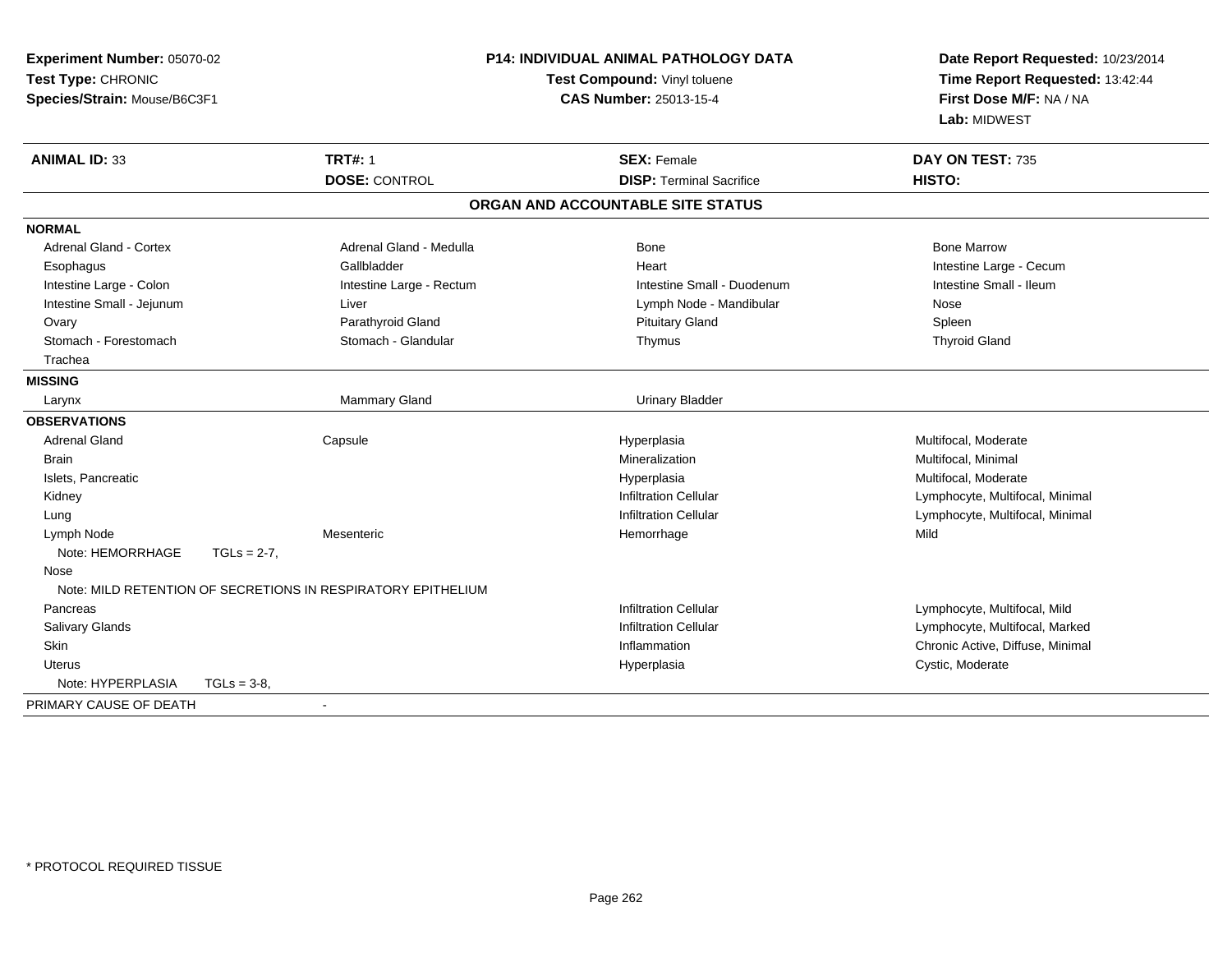| <b>Experiment Number: 05070-02</b> |                |                           | <b>P14: INDIVIDUAL ANIMAL PATHOLOGY DATA</b> | Date Report Requested: 10/23/2014   |  |
|------------------------------------|----------------|---------------------------|----------------------------------------------|-------------------------------------|--|
| Test Type: CHRONIC                 |                |                           | Test Compound: Vinyl toluene                 | Time Report Requested: 13:42:44     |  |
| Species/Strain: Mouse/B6C3F1       |                |                           | <b>CAS Number: 25013-15-4</b>                | First Dose M/F: NA / NA             |  |
|                                    |                |                           |                                              | Lab: MIDWEST                        |  |
| <b>ANIMAL ID: 33</b>               |                | TRT#: 2                   | <b>SEX: Female</b>                           | DAY ON TEST: 734                    |  |
|                                    |                | <b>DOSE: 25 PPM</b>       | <b>DISP: Terminal Sacrifice</b>              | HISTO:                              |  |
|                                    |                |                           | ORGAN AND ACCOUNTABLE SITE STATUS            |                                     |  |
| <b>NORMAL</b>                      |                |                           |                                              |                                     |  |
| <b>Adrenal Gland - Cortex</b>      |                | Adrenal Gland - Medulla   | Bone                                         | <b>Bone Marrow</b>                  |  |
| <b>Brain</b>                       |                | Esophagus                 | Gallbladder                                  | Heart                               |  |
| Intestine Large - Cecum            |                | Intestine Large - Colon   | Intestine Large - Rectum                     | Intestine Small - Duodenum          |  |
| Intestine Small - Ileum            |                | Intestine Small - Jejunum | Islets, Pancreatic                           | Kidney                              |  |
| Larynx                             |                | Liver                     | Lymph Node - Mandibular                      | Lymph Node - Mesenteric             |  |
| Mammary Gland                      |                | Ovary                     | Pancreas                                     | Parathyroid Gland                   |  |
| <b>Pituitary Gland</b>             |                | Skin                      | Spleen                                       | Stomach - Forestomach               |  |
| Stomach - Glandular                |                | Thymus                    | <b>Thyroid Gland</b>                         | Trachea                             |  |
| <b>OBSERVATIONS</b>                |                |                           |                                              |                                     |  |
| <b>Adrenal Gland</b>               |                | Capsule                   | Hyperplasia                                  | Multifocal, Moderate                |  |
| Lung                               |                |                           | <b>Infiltration Cellular</b>                 | Lymphocyte, Multifocal, Moderate    |  |
|                                    |                | Alveolus                  | Inflammation                                 | Chronic Active, Multifocal, Minimal |  |
| Nose                               |                | <b>Respirat Epith</b>     | Hyperplasia                                  | Marked                              |  |
|                                    |                | Mucosa                    | Inflammation                                 | Chronic Active, Mild                |  |
| Salivary Glands                    |                |                           | <b>Infiltration Cellular</b>                 | Lymphocyte, Multifocal, Mild        |  |
| <b>Urinary Bladder</b>             |                |                           | <b>Infiltration Cellular</b>                 | Lymphocyte, Multifocal, Minimal     |  |
| Uterus                             |                |                           | <b>Dilatation</b>                            | Marked                              |  |
|                                    |                |                           | Hyperplasia                                  | Cystic, Mild                        |  |
| Note: HYPERPLASIA                  | $TGLs = 3-8$   |                           |                                              |                                     |  |
| Note: DILATATION                   | $TGLs = 2-8$ , |                           |                                              |                                     |  |
| PRIMARY CAUSE OF DEATH             |                | $\overline{\phantom{a}}$  |                                              |                                     |  |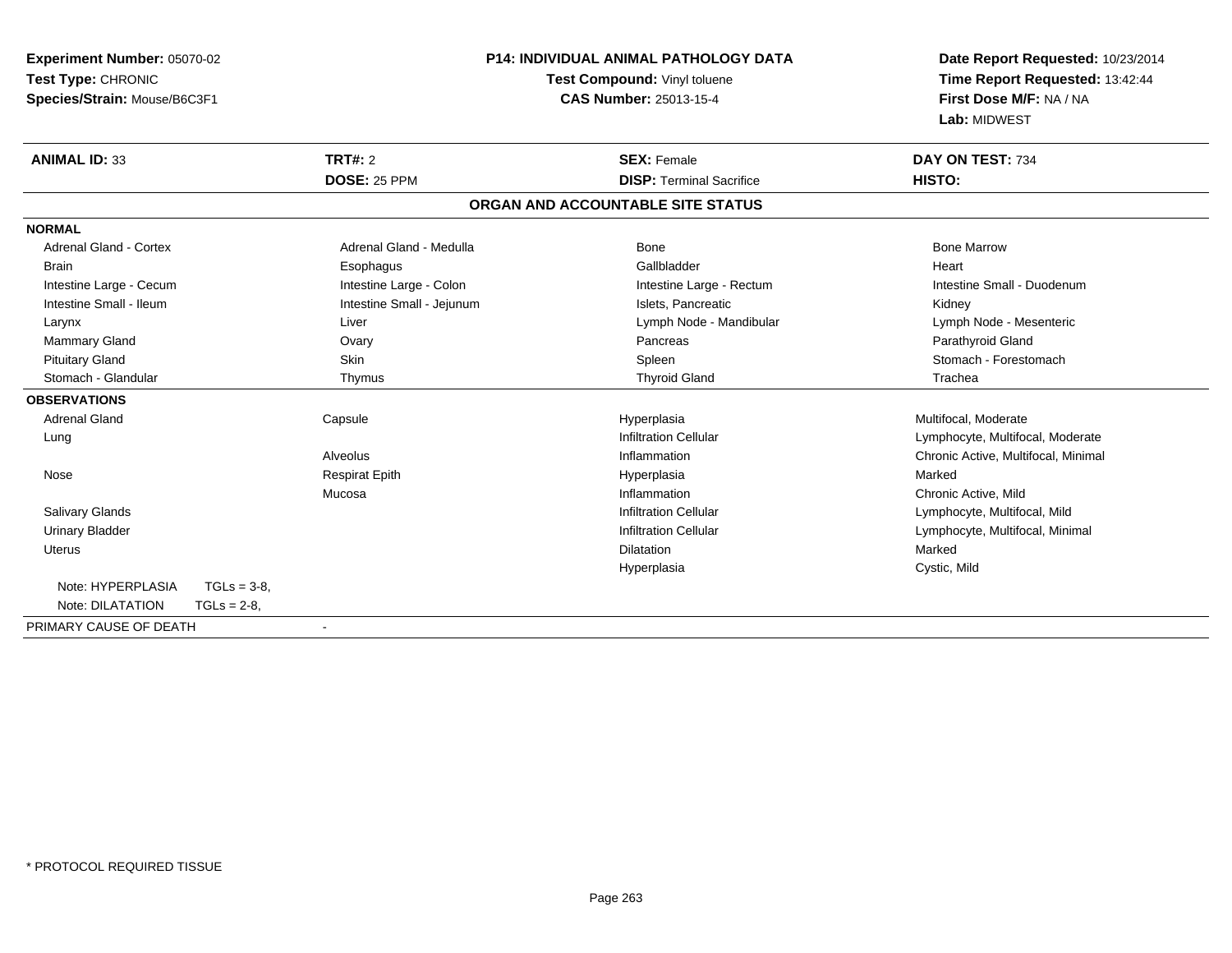**Experiment Number:** 05070-02**Test Type:** CHRONIC**Species/Strain:** Mouse/B6C3F1

## **P14: INDIVIDUAL ANIMAL PATHOLOGY DATA**

**Test Compound:** Vinyl toluene**CAS Number:** 25013-15-4

**Date Report Requested:** 10/23/2014**Time Report Requested:** 13:42:44**First Dose M/F:** NA / NA**Lab:** MIDWEST

| <b>ANIMAL ID: 33</b>      | TRT#: 3               | <b>SEX: Female</b>              | DAY ON TEST: 735              |
|---------------------------|-----------------------|---------------------------------|-------------------------------|
|                           | <b>DOSE: 10 PPM</b>   | <b>DISP:</b> Terminal Sacrifice | HISTO:                        |
| <b>OBSERVATIONS</b>       |                       |                                 |                               |
| Kidney                    |                       | Lymphoma Malignant Mixed        |                               |
| Note: LYMPH MAL MIXD      | $TGLs = 1-4$          |                                 |                               |
| Liver                     |                       | Lymphoma Malignant Mixed        |                               |
| Note: LYMPH MAL MIXD      | $TGLs = 2-4$          |                                 |                               |
| Lung                      |                       | Crystals                        | Marked                        |
|                           |                       | <b>Infiltration Cellular</b>    | Histiocyte, Multifocal, Mild  |
|                           | Alveolus, Bronchiole  | Inflammation                    | Chronic Active, Focal, Marked |
| [Inflammation TGLS = 4-1] |                       |                                 |                               |
| Nose                      | <b>Respirat Epith</b> | Hyperplasia                     | Marked                        |
|                           | Mucosa                | Inflammation                    | Chronic Active, Moderate      |
| <b>Uterus</b>             |                       | Hyperplasia                     | Cystic, Mild                  |
| Note: HYPERPLASIA         | $TGLs = 3-3$          |                                 |                               |
| PRIMARY CAUSE OF DEATH    |                       |                                 |                               |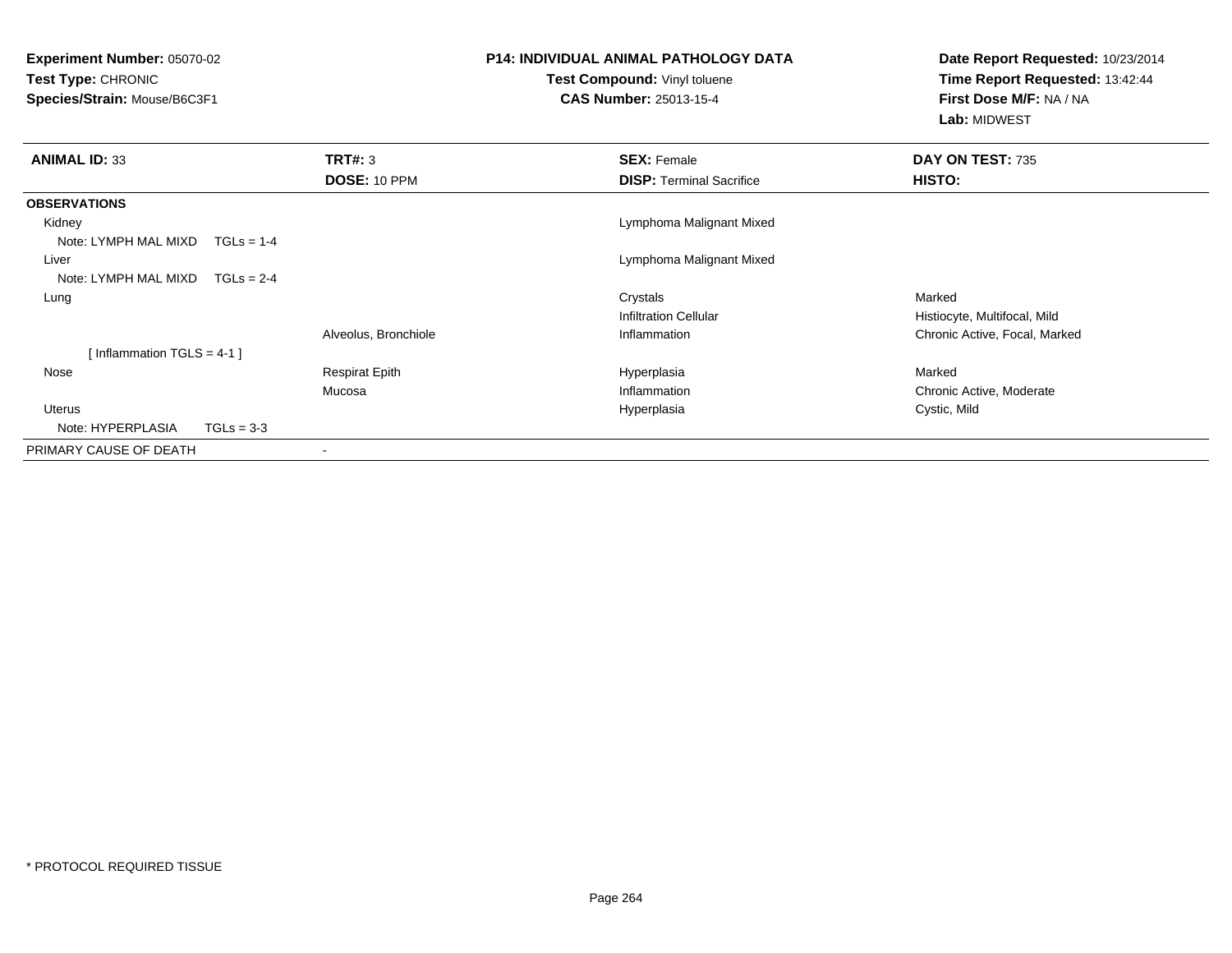| <b>Experiment Number: 05070-02</b><br>Test Type: CHRONIC<br>Species/Strain: Mouse/B6C3F1 |                                                          | <b>P14: INDIVIDUAL ANIMAL PATHOLOGY DATA</b><br>Test Compound: Vinyl toluene<br><b>CAS Number: 25013-15-4</b> |                                   | Date Report Requested: 10/23/2014<br>Time Report Requested: 13:42:44<br>First Dose M/F: NA / NA<br>Lab: MIDWEST |  |
|------------------------------------------------------------------------------------------|----------------------------------------------------------|---------------------------------------------------------------------------------------------------------------|-----------------------------------|-----------------------------------------------------------------------------------------------------------------|--|
| <b>ANIMAL ID: 34</b>                                                                     | <b>TRT#: 1</b>                                           |                                                                                                               | <b>SEX: Female</b>                | DAY ON TEST: 734                                                                                                |  |
|                                                                                          | <b>DOSE: CONTROL</b>                                     |                                                                                                               | <b>DISP: Terminal Sacrifice</b>   | HISTO:                                                                                                          |  |
|                                                                                          |                                                          |                                                                                                               | ORGAN AND ACCOUNTABLE SITE STATUS |                                                                                                                 |  |
| <b>NORMAL</b>                                                                            |                                                          |                                                                                                               |                                   |                                                                                                                 |  |
| <b>Adrenal Gland - Cortex</b>                                                            | Adrenal Gland - Medulla                                  |                                                                                                               | <b>Bone Marrow</b>                | Esophagus                                                                                                       |  |
| Heart                                                                                    | Intestine Large - Cecum                                  |                                                                                                               | Intestine Large - Colon           | Intestine Large - Rectum                                                                                        |  |
| Intestine Small - Duodenum                                                               | Intestine Small - Ileum                                  |                                                                                                               | Intestine Small - Jejunum         | Islets, Pancreatic                                                                                              |  |
| Kidney                                                                                   | Lung                                                     |                                                                                                               | Lymph Node - Mandibular           | Lymph Node - Mesenteric                                                                                         |  |
| Mammary Gland                                                                            | Nose                                                     |                                                                                                               | Pancreas                          | <b>Pituitary Gland</b>                                                                                          |  |
| Skin                                                                                     | Spleen                                                   |                                                                                                               | Stomach - Forestomach             | Stomach - Glandular                                                                                             |  |
| Thymus                                                                                   | <b>Thyroid Gland</b>                                     |                                                                                                               | Trachea                           |                                                                                                                 |  |
| <b>MISSING</b>                                                                           |                                                          |                                                                                                               |                                   |                                                                                                                 |  |
| Gallbladder                                                                              | Larynx                                                   |                                                                                                               | Parathyroid Gland                 |                                                                                                                 |  |
| <b>OBSERVATIONS</b>                                                                      |                                                          |                                                                                                               |                                   |                                                                                                                 |  |
| <b>Adrenal Gland</b>                                                                     | Capsule                                                  |                                                                                                               | Hyperplasia                       | Multifocal, Moderate                                                                                            |  |
| Bone                                                                                     |                                                          |                                                                                                               | Fibrous Osteodystrophy            | Moderate                                                                                                        |  |
|                                                                                          | Note: FIB OSTEODYST VS NEOPLASM IN BONE OF NASAL SECTION |                                                                                                               |                                   |                                                                                                                 |  |
| <b>Brain</b>                                                                             |                                                          |                                                                                                               | Mineralization                    | Multifocal, Mild                                                                                                |  |
| Liver                                                                                    |                                                          |                                                                                                               | <b>Infiltration Cellular</b>      | Lymphocyte, Multifocal, Minimal                                                                                 |  |
| Ovary                                                                                    | Periovarn Tiss                                           |                                                                                                               | <b>Infiltration Cellular</b>      | Lymphocyte, Marked                                                                                              |  |
| <b>Salivary Glands</b>                                                                   |                                                          |                                                                                                               | <b>Infiltration Cellular</b>      | Lymphocyte, Multifocal, Moderate                                                                                |  |
| <b>Urinary Bladder</b>                                                                   |                                                          |                                                                                                               | <b>Infiltration Cellular</b>      | Lymphocyte, Multifocal, Mild                                                                                    |  |
| <b>Uterus</b>                                                                            |                                                          |                                                                                                               | Hyperplasia                       | Cystic, Marked                                                                                                  |  |
| Note: HYPERPLASIA                                                                        | $TGLs = 1-8$                                             |                                                                                                               |                                   |                                                                                                                 |  |
| PRIMARY CAUSE OF DEATH                                                                   | $\overline{\phantom{a}}$                                 |                                                                                                               |                                   |                                                                                                                 |  |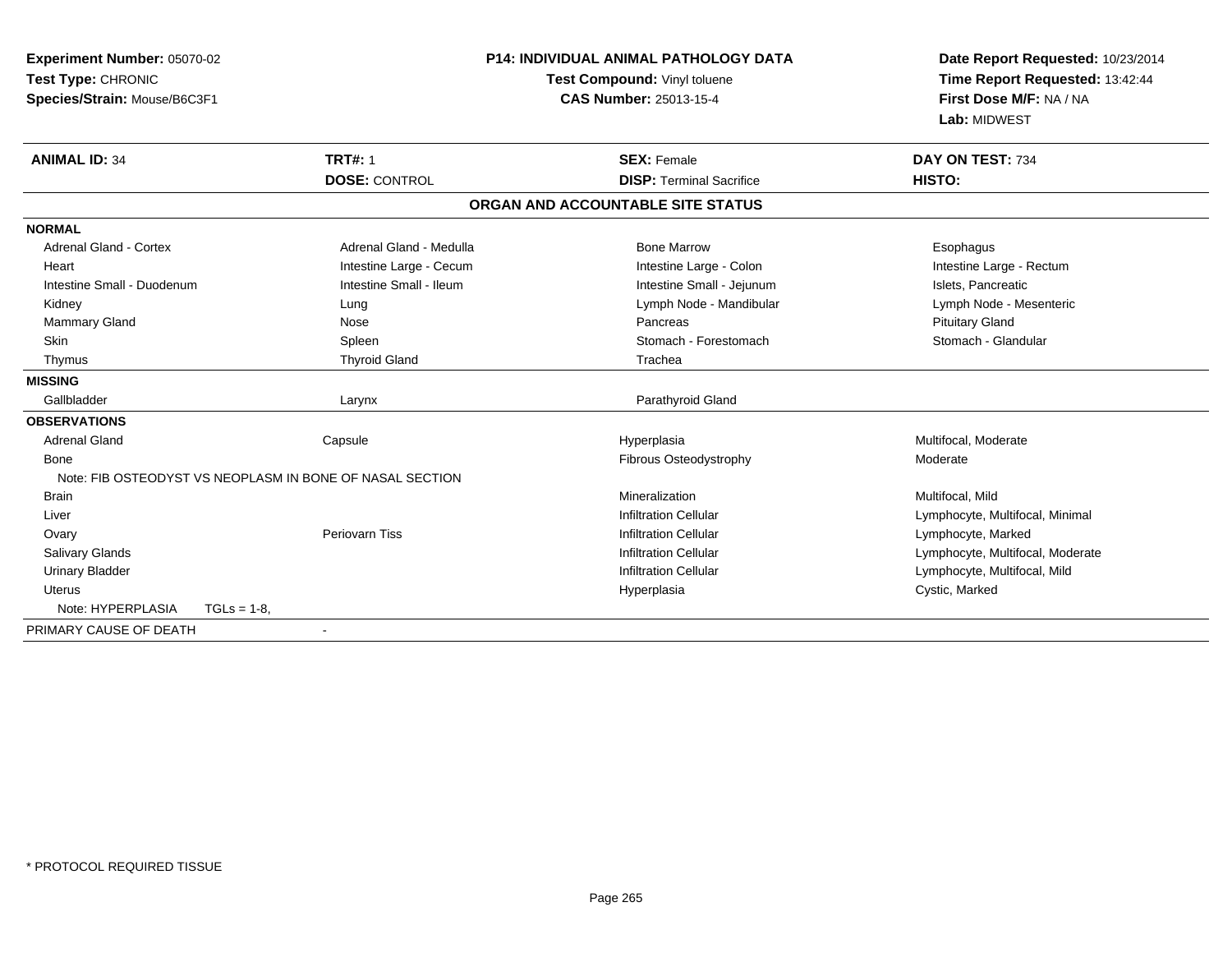| <b>Experiment Number: 05070-02</b><br>Test Type: CHRONIC<br>Species/Strain: Mouse/B6C3F1 |                          | <b>P14: INDIVIDUAL ANIMAL PATHOLOGY DATA</b><br>Test Compound: Vinyl toluene<br><b>CAS Number: 25013-15-4</b> | Date Report Requested: 10/23/2014<br>Time Report Requested: 13:42:44<br>First Dose M/F: NA / NA<br>Lab: MIDWEST |
|------------------------------------------------------------------------------------------|--------------------------|---------------------------------------------------------------------------------------------------------------|-----------------------------------------------------------------------------------------------------------------|
| <b>ANIMAL ID: 34</b>                                                                     | TRT#: 2                  | <b>SEX: Female</b>                                                                                            | DAY ON TEST: 350                                                                                                |
|                                                                                          | DOSE: 25 PPM             | <b>DISP: Natural Death</b>                                                                                    | HISTO:                                                                                                          |
|                                                                                          |                          | ORGAN AND ACCOUNTABLE SITE STATUS                                                                             |                                                                                                                 |
| <b>AUTO PRECLUDES DIAG.</b>                                                              |                          |                                                                                                               |                                                                                                                 |
| <b>Adrenal Gland - Cortex</b>                                                            | Adrenal Gland - Medulla  | <b>Brain</b>                                                                                                  | Esophagus                                                                                                       |
| Gallbladder                                                                              | Heart                    | Kidney                                                                                                        | Liver                                                                                                           |
| Lung                                                                                     | <b>Pituitary Gland</b>   | Spleen                                                                                                        | Thymus                                                                                                          |
| <b>Urinary Bladder</b>                                                                   |                          |                                                                                                               |                                                                                                                 |
| PRIMARY CAUSE OF DEATH                                                                   | $\overline{\phantom{a}}$ |                                                                                                               |                                                                                                                 |
| Animal Note: MARKED AUTOLYSIS OF ALL TISSUES                                             |                          |                                                                                                               |                                                                                                                 |
| Animal Note: MANY TISSUES NOT RECOGNIZABLE                                               |                          |                                                                                                               |                                                                                                                 |
| Animal Note: POSSIBLY LYMPHOMA                                                           |                          |                                                                                                               |                                                                                                                 |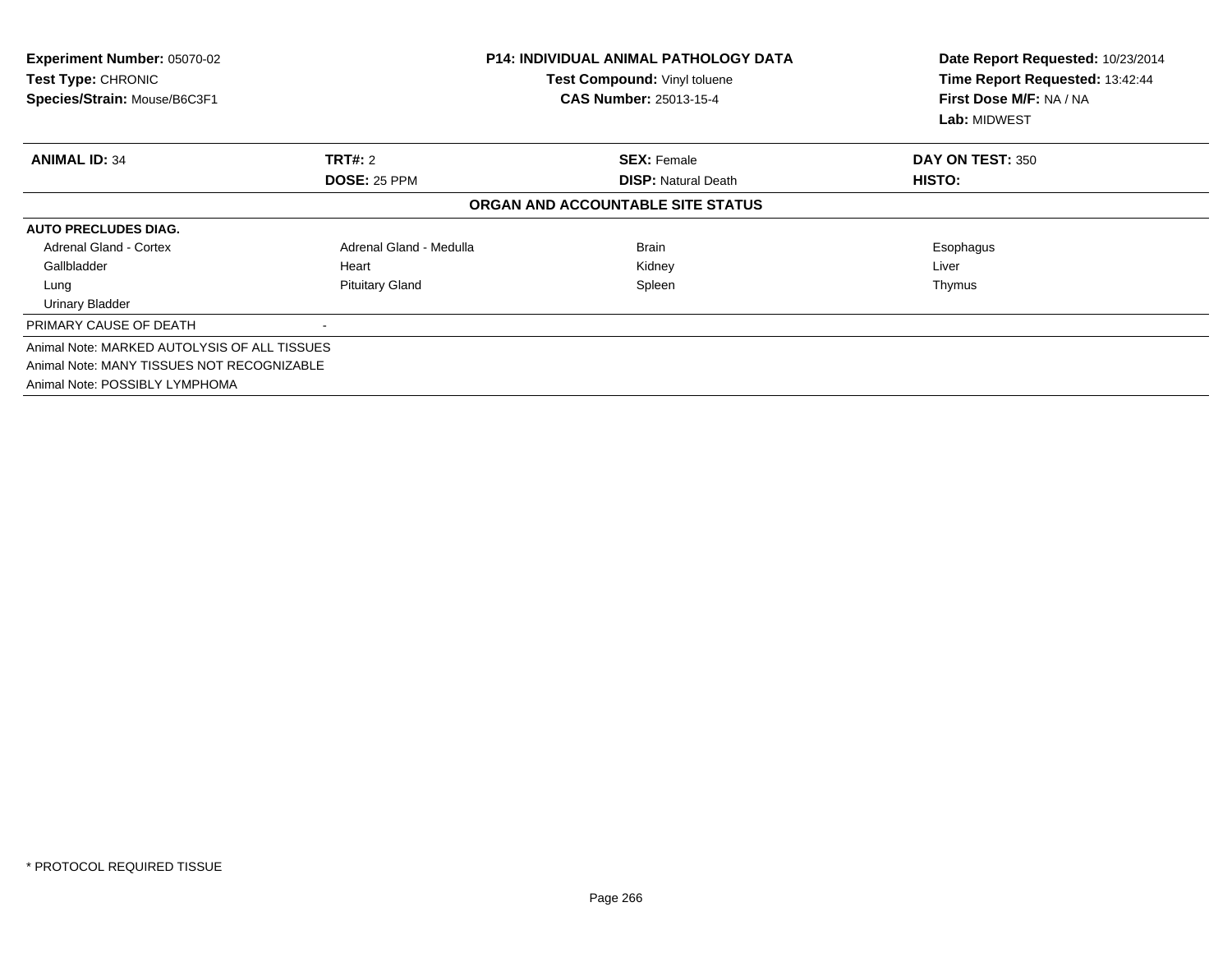| Experiment Number: 05070-02          |                       | <b>P14: INDIVIDUAL ANIMAL PATHOLOGY DATA</b> | Date Report Requested: 10/23/2014   |
|--------------------------------------|-----------------------|----------------------------------------------|-------------------------------------|
| Test Type: CHRONIC                   |                       | Test Compound: Vinyl toluene                 | Time Report Requested: 13:42:44     |
| Species/Strain: Mouse/B6C3F1         |                       | <b>CAS Number: 25013-15-4</b>                | First Dose M/F: NA / NA             |
|                                      |                       |                                              | Lab: MIDWEST                        |
| <b>ANIMAL ID: 34</b>                 | TRT#: 3               | <b>SEX: Female</b>                           | DAY ON TEST: 735                    |
|                                      | DOSE: 10 PPM          | <b>DISP: Terminal Sacrifice</b>              | HISTO:                              |
|                                      |                       | ORGAN AND ACCOUNTABLE SITE STATUS            |                                     |
| <b>NORMAL</b>                        |                       |                                              |                                     |
| <b>Skin</b>                          |                       |                                              |                                     |
| <b>OBSERVATIONS</b>                  |                       |                                              |                                     |
| Bone                                 |                       | Fibrous Osteodystrophy                       | Minimal                             |
| Note: BONE IS SKULL                  |                       |                                              |                                     |
| Liver                                |                       | Hepatocellular Carcinoma                     |                                     |
| Note: HEPATOCLR CARC<br>$TGLs = 2-4$ |                       |                                              |                                     |
| Lung                                 |                       | Hepatocellular Carcinoma                     | Metastatic (Uncertain Primary Site) |
|                                      |                       | <b>Infiltration Cellular</b>                 | Histiocyte, Focal, Mild             |
|                                      |                       | <b>Infiltration Cellular</b>                 | Lymphocyte, Multifocal, Mild        |
| Nose                                 | <b>Respirat Epith</b> | Hyperplasia                                  | Moderate                            |
|                                      | Mucosa                | Inflammation                                 | Chronic Active, Mild                |
| Uterus                               |                       | Hyperplasia                                  | Cystic, Moderate                    |
| Note: HYPERPLASIA<br>$TGLs = 3-3$    |                       |                                              |                                     |
| PRIMARY CAUSE OF DEATH               |                       |                                              |                                     |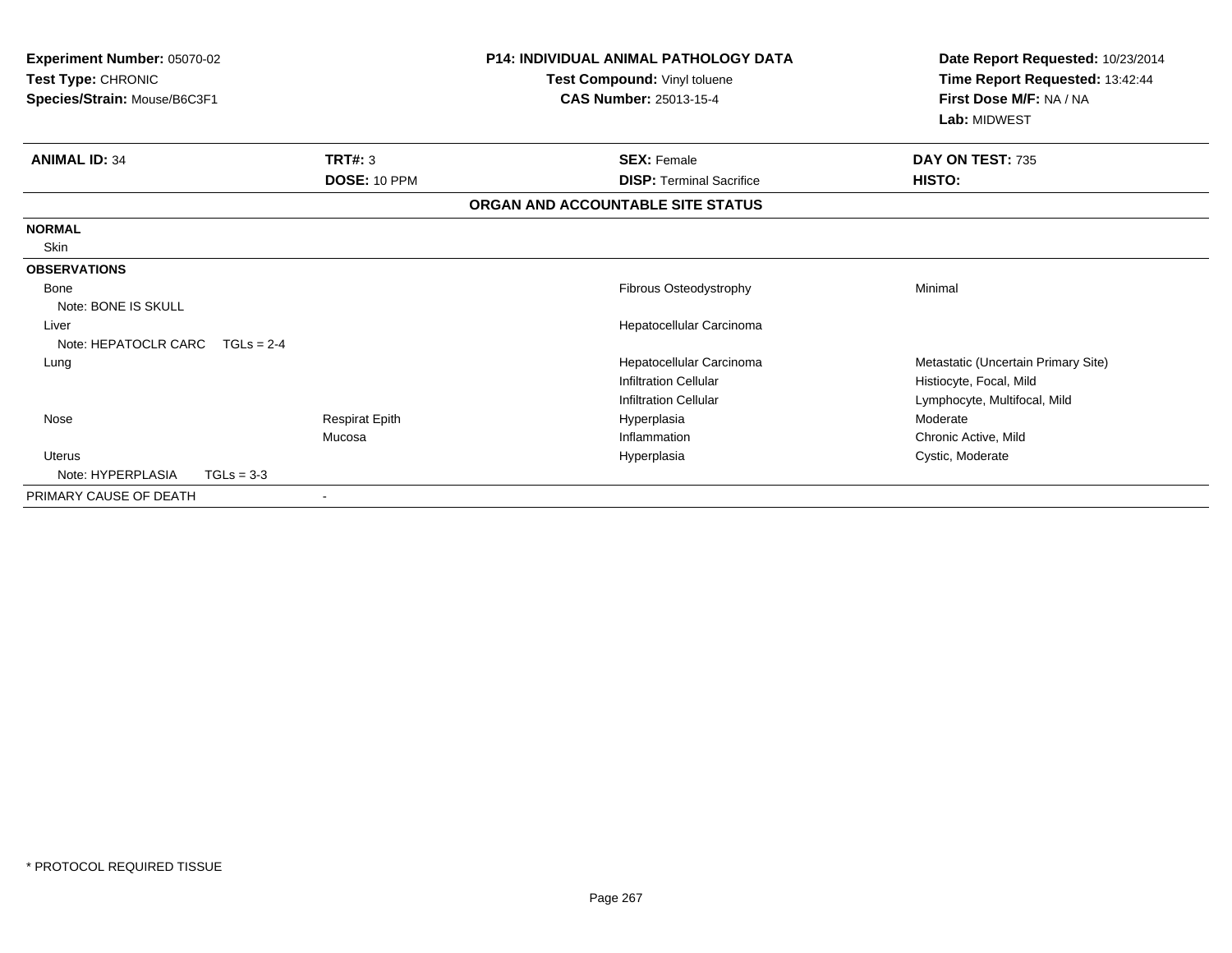| Experiment Number: 05070-02<br>Test Type: CHRONIC<br>Species/Strain: Mouse/B6C3F1 | <b>P14: INDIVIDUAL ANIMAL PATHOLOGY DATA</b><br>Test Compound: Vinyl toluene | Date Report Requested: 10/23/2014<br>Time Report Requested: 13:42:44<br>First Dose M/F: NA / NA<br>Lab: MIDWEST |                            |
|-----------------------------------------------------------------------------------|------------------------------------------------------------------------------|-----------------------------------------------------------------------------------------------------------------|----------------------------|
| <b>ANIMAL ID: 35</b>                                                              | <b>TRT#: 1</b><br><b>DOSE: CONTROL</b>                                       | <b>SEX: Female</b><br><b>DISP: Terminal Sacrifice</b>                                                           | DAY ON TEST: 734<br>HISTO: |
|                                                                                   |                                                                              | ORGAN AND ACCOUNTABLE SITE STATUS                                                                               |                            |
| <b>NORMAL</b>                                                                     |                                                                              |                                                                                                                 |                            |
| <b>Adrenal Gland - Cortex</b>                                                     | Adrenal Gland - Medulla                                                      | Bone                                                                                                            | <b>Bone Marrow</b>         |
| Esophagus                                                                         | Gallbladder                                                                  | Intestine Large - Cecum                                                                                         | Intestine Large - Colon    |
| Intestine Large - Rectum                                                          | Intestine Small - Duodenum                                                   | Intestine Small - Ileum                                                                                         | Intestine Small - Jejunum  |
| Islets, Pancreatic                                                                | Kidney                                                                       | Larynx                                                                                                          | Lymph Node - Mandibular    |
| Mammary Gland                                                                     | Ovary                                                                        | Pancreas                                                                                                        | Parathyroid Gland          |
| Salivary Glands                                                                   | Skin                                                                         | Spleen                                                                                                          | Stomach - Forestomach      |
| Stomach - Glandular                                                               | Thymus                                                                       | Trachea                                                                                                         |                            |
| <b>MISSING</b>                                                                    |                                                                              |                                                                                                                 |                            |
| Lymph Node - Mesenteric                                                           |                                                                              |                                                                                                                 |                            |
| <b>OBSERVATIONS</b>                                                               |                                                                              |                                                                                                                 |                            |
| <b>Adrenal Gland</b>                                                              | Capsule                                                                      | Hyperplasia                                                                                                     | Diffuse, Marked            |
| Brain                                                                             |                                                                              | Mineralization                                                                                                  | Multifocal, Mild           |
| Heart                                                                             | <b>Atrium Lft</b>                                                            | Lymphoma Malignant Undifferentiated Cell Type                                                                   |                            |
| Liver                                                                             |                                                                              | Lymphoma Malignant Undifferentiated Cell Type                                                                   |                            |
| Lung                                                                              |                                                                              | Lymphoma Malignant Undifferentiated Cell Type                                                                   |                            |
| Nose                                                                              | <b>Respirat Epith</b>                                                        | Hyperplasia                                                                                                     | Minimal                    |
|                                                                                   | Mucosa                                                                       | Inflammation                                                                                                    | Chronic Active, Minimal    |
| <b>Pituitary Gland</b>                                                            | Pars Distalis                                                                | Angiectasis                                                                                                     | Focal, Mild                |
| <b>Thyroid Gland</b>                                                              | <b>Follicular Cel</b>                                                        | Hyperplasia                                                                                                     | Multifocal, Mild           |
| <b>Urinary Bladder</b>                                                            |                                                                              | Lymphoma Malignant Undifferentiated Cell Type                                                                   |                            |
| <b>Uterus</b>                                                                     |                                                                              | Hyperplasia                                                                                                     | Cystic, Marked             |
|                                                                                   |                                                                              | Lymphoma Malignant Undifferentiated Cell Type                                                                   |                            |
| Note: HYPERPLASIA<br>$TGLs = 1-8$                                                 |                                                                              |                                                                                                                 |                            |

-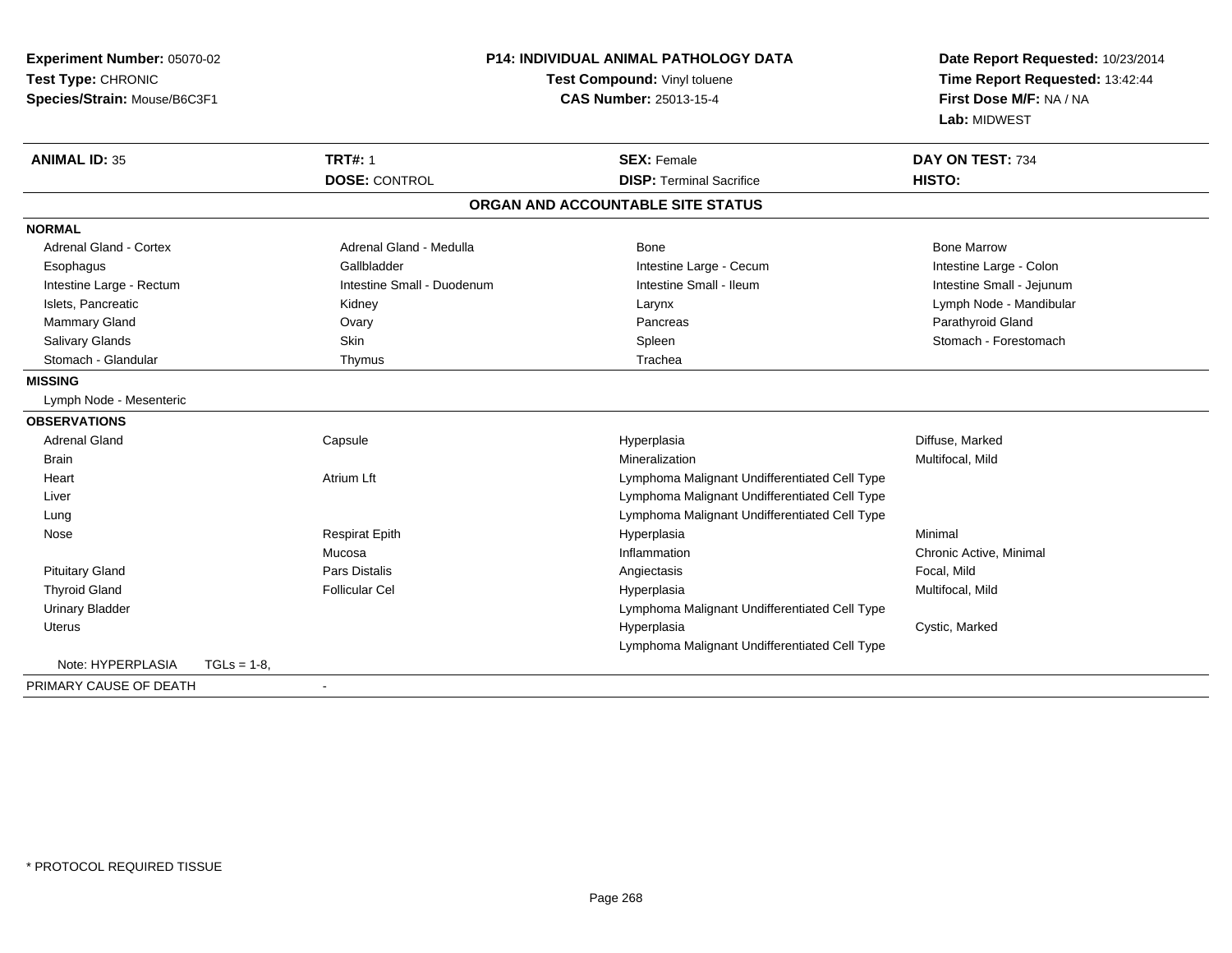| Experiment Number: 05070-02       |                         | <b>P14: INDIVIDUAL ANIMAL PATHOLOGY DATA</b> | Date Report Requested: 10/23/2014 |  |
|-----------------------------------|-------------------------|----------------------------------------------|-----------------------------------|--|
| Test Type: CHRONIC                |                         | Test Compound: Vinyl toluene                 | Time Report Requested: 13:42:44   |  |
| Species/Strain: Mouse/B6C3F1      |                         | <b>CAS Number: 25013-15-4</b>                | First Dose M/F: NA / NA           |  |
|                                   |                         |                                              | Lab: MIDWEST                      |  |
| <b>ANIMAL ID: 35</b>              | <b>TRT#: 2</b>          | <b>SEX: Female</b>                           | DAY ON TEST: 734                  |  |
|                                   | <b>DOSE: 25 PPM</b>     | <b>DISP: Terminal Sacrifice</b>              | HISTO:                            |  |
|                                   |                         | ORGAN AND ACCOUNTABLE SITE STATUS            |                                   |  |
| <b>NORMAL</b>                     |                         |                                              |                                   |  |
| <b>Adrenal Gland - Cortex</b>     | Adrenal Gland - Medulla | <b>Bone</b>                                  | <b>Bone Marrow</b>                |  |
| <b>Brain</b>                      | Esophagus               | Gallbladder                                  | Heart                             |  |
| Intestine Large - Cecum           | Intestine Large - Colon | Intestine Large - Rectum                     | Intestine Small - Duodenum        |  |
| Intestine Small - Jejunum         | Islets, Pancreatic      | Kidney                                       | Larynx                            |  |
| Liver                             | Lymph Node - Mesenteric | Mammary Gland                                | Ovary                             |  |
| Pancreas                          | Parathyroid Gland       | <b>Pituitary Gland</b>                       | <b>Skin</b>                       |  |
| Spleen                            | Stomach - Forestomach   | Stomach - Glandular                          | <b>Thyroid Gland</b>              |  |
| Trachea                           | <b>Urinary Bladder</b>  |                                              |                                   |  |
| <b>OBSERVATIONS</b>               |                         |                                              |                                   |  |
| <b>Adrenal Gland</b>              | Capsule                 | Hyperplasia                                  | Multifocal, Moderate              |  |
| <b>Intestine Small</b>            | Peyers Patch            | Lymphoma Malignant Lymphocytic               |                                   |  |
| <b>Lacrimal Gland</b>             |                         | <b>Infiltration Cellular</b>                 | Lymphocyte, Focal, Mild           |  |
| Lung                              | Alveolus, Bronchiole    | Inflammation                                 | Chronic Active, Multifocal, Mild  |  |
| Lymph Node                        | <b>Bronchial</b>        | Lymphoma Malignant Lymphocytic               |                                   |  |
|                                   | Mandibular              | Pigmentation                                 | Hemosiderin, Diffuse, Mild        |  |
| Nose                              | <b>Respirat Epith</b>   | Hyperplasia                                  | Marked                            |  |
|                                   | Mucosa                  | Inflammation                                 | Chronic Active, Mild              |  |
| <b>Salivary Glands</b>            |                         | <b>Infiltration Cellular</b>                 | Lymphocyte, Multifocal, Minimal   |  |
|                                   |                         | Inflammation                                 | Chronic, Focal, Moderate          |  |
| Thymus                            |                         | Angiectasis                                  | Multifocal, Moderate              |  |
| Uterus                            |                         | Dilatation                                   | Moderate                          |  |
|                                   |                         | Hyperplasia                                  | Cystic, Mild                      |  |
| Note: DILATATION<br>$TGLs = 1-8$  |                         |                                              |                                   |  |
| Note: HYPERPLASIA<br>$TGLs = 2-8$ |                         |                                              |                                   |  |
| PRIMARY CAUSE OF DEATH            | $\sim$                  |                                              |                                   |  |
|                                   |                         |                                              |                                   |  |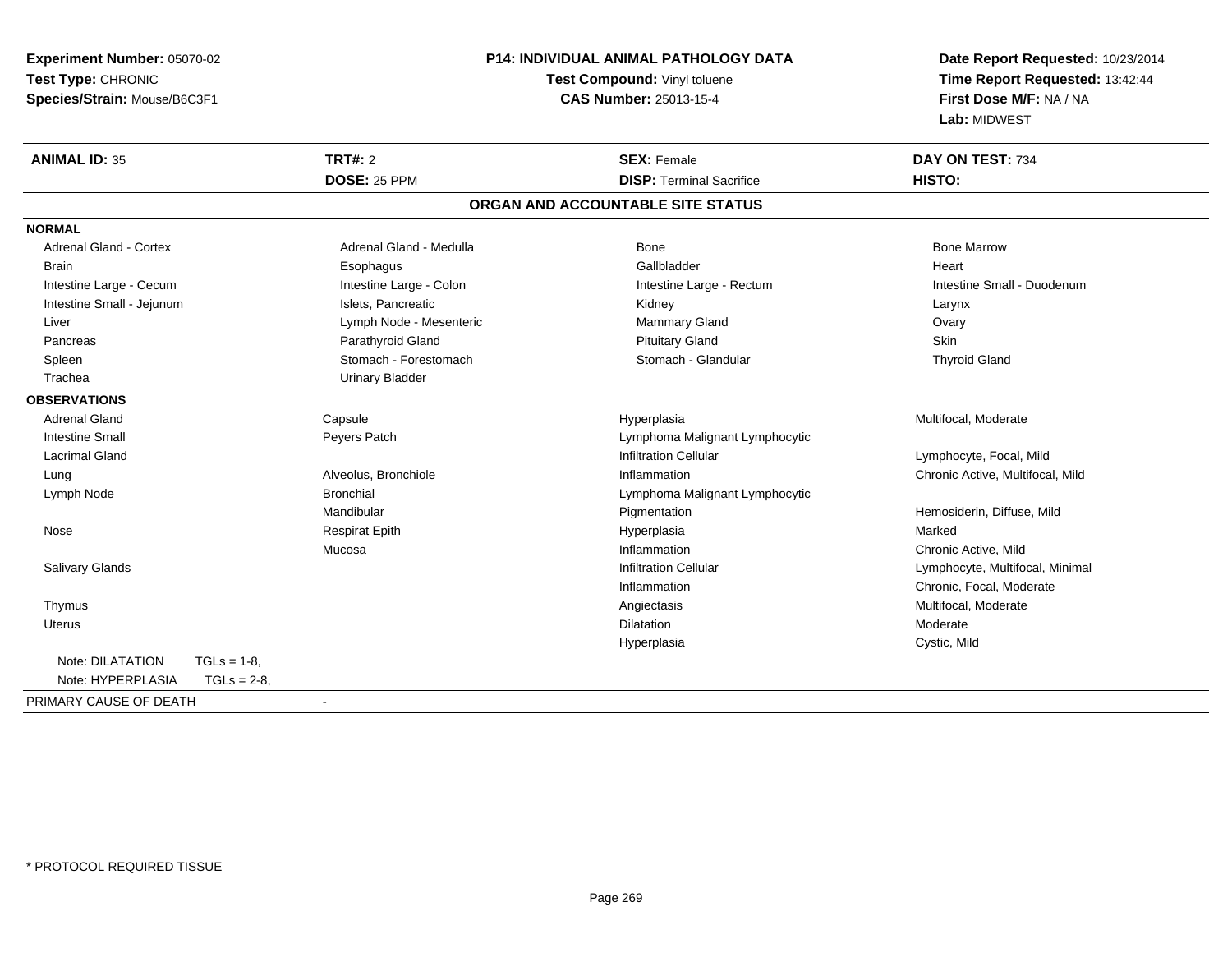| Experiment Number: 05070-02<br>Test Type: CHRONIC<br>Species/Strain: Mouse/B6C3F1 |                                | P14: INDIVIDUAL ANIMAL PATHOLOGY DATA<br>Test Compound: Vinyl toluene<br><b>CAS Number: 25013-15-4</b> | Date Report Requested: 10/23/2014<br>Time Report Requested: 13:42:44<br>First Dose M/F: NA / NA<br>Lab: MIDWEST |
|-----------------------------------------------------------------------------------|--------------------------------|--------------------------------------------------------------------------------------------------------|-----------------------------------------------------------------------------------------------------------------|
| <b>ANIMAL ID: 35</b>                                                              | <b>TRT#: 3</b><br>DOSE: 10 PPM | <b>SEX: Female</b><br><b>DISP:</b> Moribund Sacrifice                                                  | DAY ON TEST: 657<br>HISTO:                                                                                      |
|                                                                                   |                                | ORGAN AND ACCOUNTABLE SITE STATUS                                                                      |                                                                                                                 |
| <b>NORMAL</b><br>Lung                                                             |                                |                                                                                                        |                                                                                                                 |
| <b>OBSERVATIONS</b>                                                               |                                |                                                                                                        |                                                                                                                 |
| Kidney                                                                            |                                | Hemangiosarcoma                                                                                        | Metastatic (Spleen)                                                                                             |
| Note: HEMANGIOSARC<br>$TGLs = 8-3$                                                |                                |                                                                                                        |                                                                                                                 |
| Liver                                                                             |                                | Hemangiosarcoma                                                                                        | Metastatic (Spleen)                                                                                             |
| Lymph Node                                                                        | Mesenteric                     | Hematopoietic Cell Proliferation                                                                       | Moderate                                                                                                        |
|                                                                                   | Mesenteric                     | Hemorrhage                                                                                             | Moderate                                                                                                        |
| Note: HEMA CELL PROL<br>$TGLs = 1-3$                                              |                                |                                                                                                        |                                                                                                                 |
| Note: HEMORRHAGE<br>$TGLs = 1-3$                                                  |                                |                                                                                                        |                                                                                                                 |
| Nose                                                                              | <b>Respirat Epith</b>          | Hyperplasia                                                                                            | Marked                                                                                                          |
|                                                                                   | Mucosa                         | Inflammation                                                                                           | Chronic Active, Moderate                                                                                        |
| Ovary                                                                             |                                | Cyst                                                                                                   |                                                                                                                 |
| Note: CYST<br>$TGLs = 5-4$                                                        |                                |                                                                                                        |                                                                                                                 |
| Spleen                                                                            |                                | Hemangiosarcoma                                                                                        |                                                                                                                 |
|                                                                                   |                                | Hematopoietic Cell Proliferation                                                                       | Moderate                                                                                                        |
| Note: HEMANGIOSARC<br>$TGLs = 6-3$                                                |                                |                                                                                                        |                                                                                                                 |
| Uterus                                                                            |                                | <b>Dilatation</b>                                                                                      | Marked                                                                                                          |
|                                                                                   |                                | Hemangiosarcoma                                                                                        | Metastatic (Spleen)                                                                                             |
| Note: HEMANGIOSARC<br>$TGLs = 2-4$                                                |                                |                                                                                                        |                                                                                                                 |
| Note: DILATATION<br>$TGLs = 3-4$                                                  |                                |                                                                                                        |                                                                                                                 |
| PRIMARY CAUSE OF DEATH                                                            |                                |                                                                                                        |                                                                                                                 |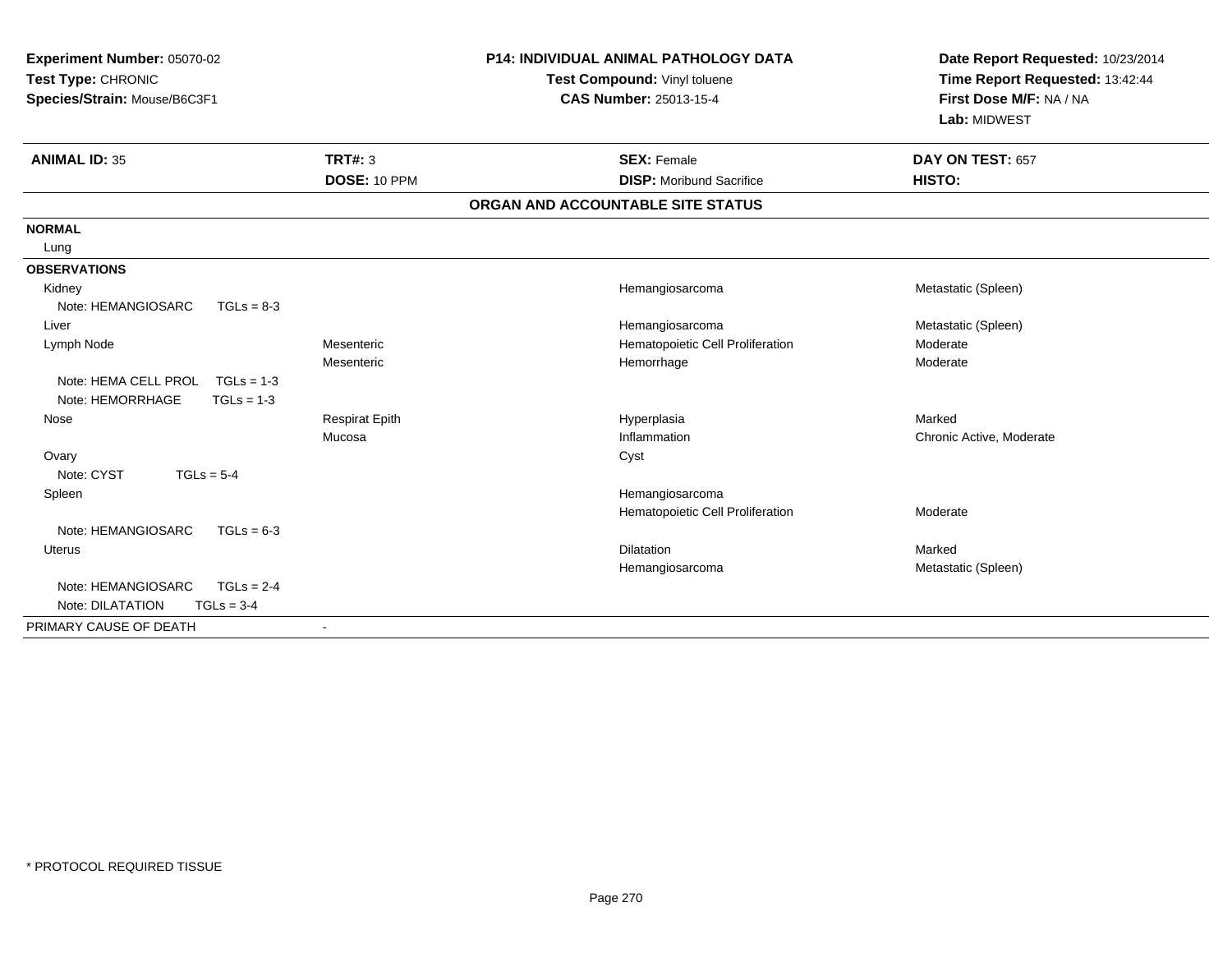| Experiment Number: 05070-02<br>Test Type: CHRONIC<br>Species/Strain: Mouse/B6C3F1 |                                                                           | <b>P14: INDIVIDUAL ANIMAL PATHOLOGY DATA</b><br>Test Compound: Vinyl toluene<br><b>CAS Number: 25013-15-4</b> | Date Report Requested: 10/23/2014<br>Time Report Requested: 13:42:44<br>First Dose M/F: NA / NA<br>Lab: MIDWEST |
|-----------------------------------------------------------------------------------|---------------------------------------------------------------------------|---------------------------------------------------------------------------------------------------------------|-----------------------------------------------------------------------------------------------------------------|
| <b>ANIMAL ID: 36</b>                                                              | <b>TRT#: 1</b>                                                            | <b>SEX: Female</b>                                                                                            | DAY ON TEST: 733                                                                                                |
|                                                                                   | <b>DOSE: CONTROL</b>                                                      | <b>DISP: Terminal Sacrifice</b>                                                                               | HISTO:                                                                                                          |
|                                                                                   |                                                                           | ORGAN AND ACCOUNTABLE SITE STATUS                                                                             |                                                                                                                 |
| <b>NORMAL</b>                                                                     |                                                                           |                                                                                                               |                                                                                                                 |
| Adrenal Gland - Cortex                                                            | Adrenal Gland - Medulla                                                   | <b>Bone Marrow</b>                                                                                            | Esophagus                                                                                                       |
| Gallbladder                                                                       | Intestine Large - Cecum                                                   | Intestine Large - Colon                                                                                       | Intestine Large - Rectum                                                                                        |
| Intestine Small - Duodenum                                                        | Intestine Small - Ileum                                                   | Intestine Small - Jejunum                                                                                     | Islets, Pancreatic                                                                                              |
| Lymph Node - Mandibular                                                           | Nose                                                                      | Ovary                                                                                                         | Pancreas                                                                                                        |
| <b>Pituitary Gland</b>                                                            | Skin                                                                      | Stomach - Forestomach                                                                                         | Stomach - Glandular                                                                                             |
| <b>Thyroid Gland</b>                                                              | Trachea                                                                   |                                                                                                               |                                                                                                                 |
| <b>MISSING</b>                                                                    |                                                                           |                                                                                                               |                                                                                                                 |
| Larynx                                                                            | Parathyroid Gland                                                         |                                                                                                               |                                                                                                                 |
| <b>INSUFFICIENT TISSUE</b>                                                        |                                                                           |                                                                                                               |                                                                                                                 |
| Lymph Node - Mesenteric                                                           |                                                                           |                                                                                                               |                                                                                                                 |
| <b>OBSERVATIONS</b>                                                               |                                                                           |                                                                                                               |                                                                                                                 |
| <b>Adrenal Gland</b>                                                              | Cortex                                                                    | <b>Accessory Adrenal Cortical Nodule</b>                                                                      |                                                                                                                 |
|                                                                                   | Capsule                                                                   | Hyperplasia                                                                                                   | Multifocal, Moderate                                                                                            |
|                                                                                   | Note: 1991 CONVERSION DISCREPANCY. ORIGINAL DIAGNOSIS SITE NOT SPECIFIED. |                                                                                                               |                                                                                                                 |
| Bone                                                                              | Joint                                                                     | Inflammation                                                                                                  | Chronic, Focal, Mild                                                                                            |
| Brain                                                                             |                                                                           | Mineralization                                                                                                | Multifocal, Moderate                                                                                            |
| Note: POSSIBLE FREEZING ARTIFACT                                                  |                                                                           |                                                                                                               |                                                                                                                 |
| Heart                                                                             | Pericardium                                                               | <b>Infiltration Cellular</b>                                                                                  | Mixed Cell, Multifocal, Mild                                                                                    |
| Kidney                                                                            |                                                                           | <b>Infiltration Cellular</b>                                                                                  | Lymphocyte, Multifocal, Minimal                                                                                 |
| Liver                                                                             |                                                                           | Hepatocellular Adenoma                                                                                        |                                                                                                                 |
| Lung                                                                              |                                                                           | Lymphoma Malignant Lymphocytic                                                                                |                                                                                                                 |
| Mammary Gland                                                                     |                                                                           | <b>Infiltration Cellular</b>                                                                                  | Mixed Cell, Multifocal, Mild                                                                                    |
| Salivary Glands                                                                   |                                                                           | <b>Infiltration Cellular</b>                                                                                  | Lymphocyte, Multifocal, Moderate                                                                                |
|                                                                                   |                                                                           | Inflammation                                                                                                  | Chronic Active, Focal, Marked                                                                                   |
| Spleen                                                                            | Capsule                                                                   | Fibrosis                                                                                                      | Focal, Marked                                                                                                   |
| Note: FIBROSIS<br>$TGLs = 1-5$                                                    |                                                                           |                                                                                                               |                                                                                                                 |
| Thymus                                                                            |                                                                           | Lymphoma Malignant Lymphocytic                                                                                |                                                                                                                 |
| <b>Urinary Bladder</b>                                                            |                                                                           | <b>Infiltration Cellular</b>                                                                                  | Mixed Cell, Multifocal, Minimal                                                                                 |
| Uterus                                                                            |                                                                           | Hyperplasia                                                                                                   | Cystic, Marked                                                                                                  |
| Note: HYPERPLASIA<br>$TGLs = 3-8$ .                                               |                                                                           |                                                                                                               |                                                                                                                 |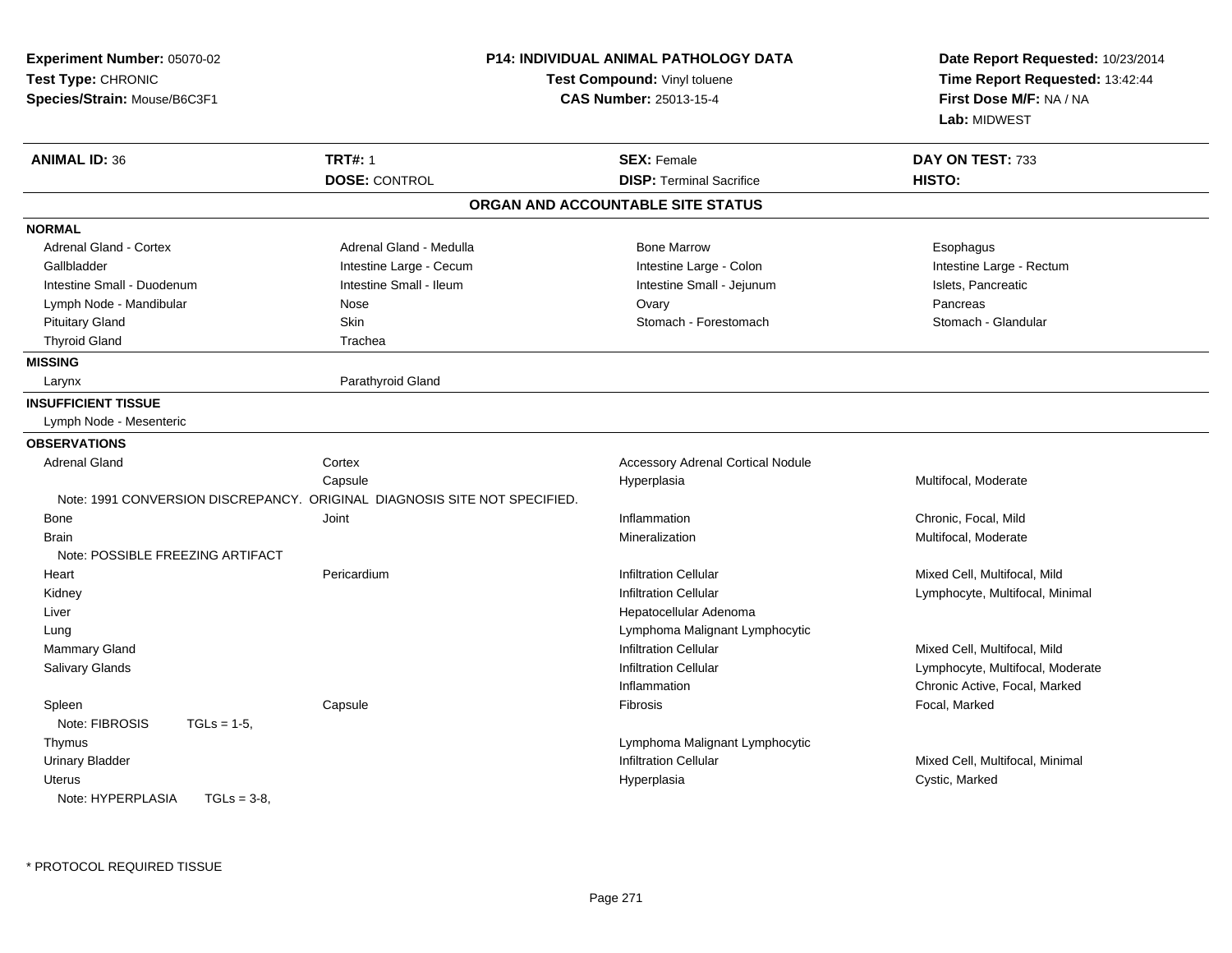| <b>Experiment Number: 05070-02</b><br>Test Type: CHRONIC<br>Species/Strain: Mouse/B6C3F1 |                      | <b>P14: INDIVIDUAL ANIMAL PATHOLOGY DATA</b><br>Test Compound: Vinyl toluene<br><b>CAS Number: 25013-15-4</b> | Date Report Requested: 10/23/2014<br>Time Report Requested: 13:42:44<br>First Dose M/F: NA / NA<br>Lab: MIDWEST |
|------------------------------------------------------------------------------------------|----------------------|---------------------------------------------------------------------------------------------------------------|-----------------------------------------------------------------------------------------------------------------|
| <b>ANIMAL ID: 36</b>                                                                     | <b>TRT#: 1</b>       | <b>SEX:</b> Female                                                                                            | DAY ON TEST: 733                                                                                                |
|                                                                                          | <b>DOSE: CONTROL</b> | <b>DISP: Terminal Sacrifice</b>                                                                               | HISTO:                                                                                                          |
|                                                                                          |                      | ORGAN AND ACCOUNTABLE SITE STATUS                                                                             |                                                                                                                 |
| PRIMARY CAUSE OF DEATH                                                                   | ٠                    |                                                                                                               |                                                                                                                 |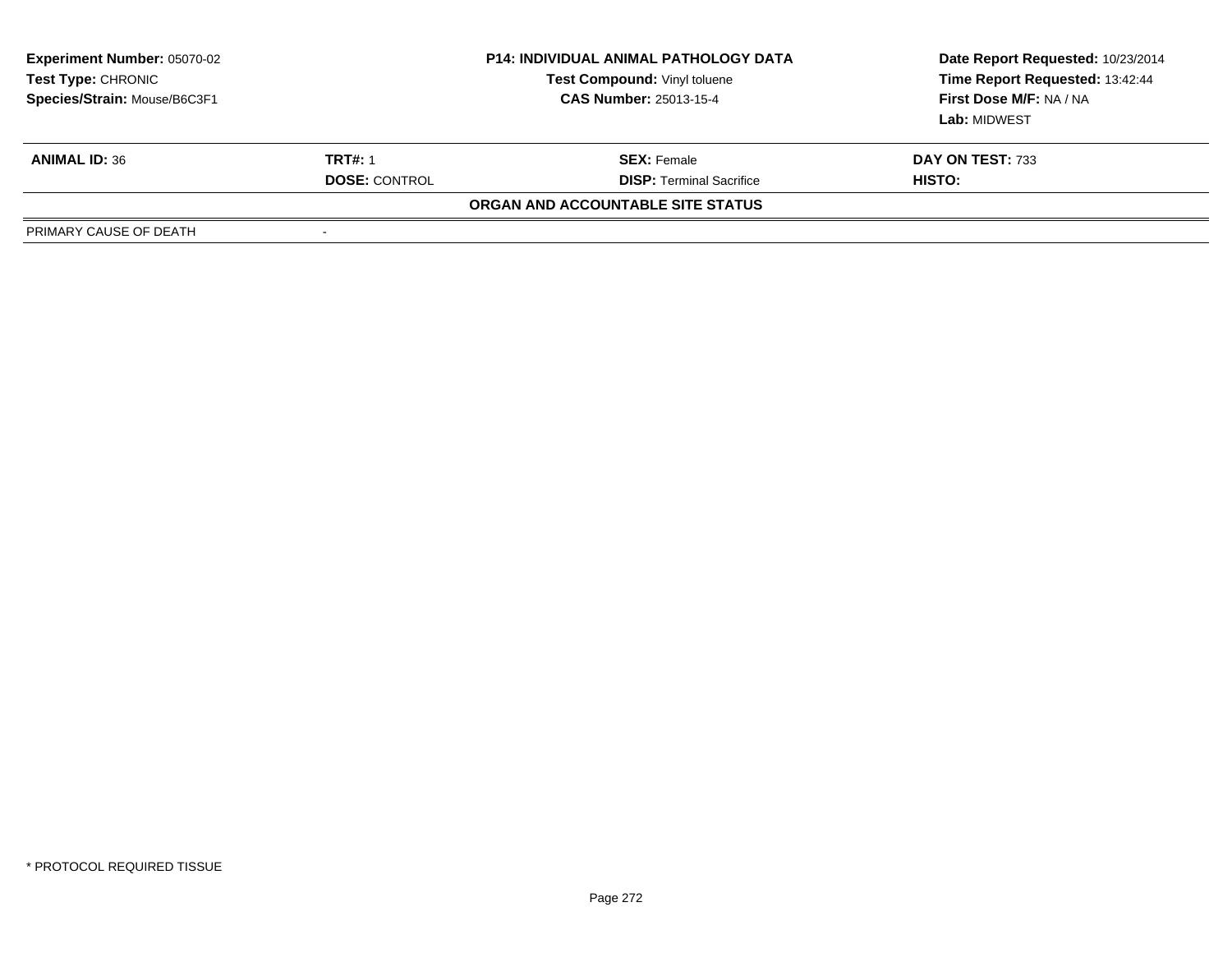| Experiment Number: 05070-02<br>Test Type: CHRONIC<br>Species/Strain: Mouse/B6C3F1<br><b>ANIMAL ID: 36</b> |                 | <b>P14: INDIVIDUAL ANIMAL PATHOLOGY DATA</b><br>Test Compound: Vinyl toluene<br><b>CAS Number: 25013-15-4</b> |                                   | Date Report Requested: 10/23/2014<br>Time Report Requested: 13:42:44<br>First Dose M/F: NA / NA<br>Lab: MIDWEST |
|-----------------------------------------------------------------------------------------------------------|-----------------|---------------------------------------------------------------------------------------------------------------|-----------------------------------|-----------------------------------------------------------------------------------------------------------------|
|                                                                                                           |                 | <b>TRT#: 2</b>                                                                                                | <b>SEX: Female</b>                | DAY ON TEST: 734                                                                                                |
|                                                                                                           |                 | <b>DOSE: 25 PPM</b>                                                                                           | <b>DISP: Terminal Sacrifice</b>   | HISTO:                                                                                                          |
|                                                                                                           |                 |                                                                                                               | ORGAN AND ACCOUNTABLE SITE STATUS |                                                                                                                 |
| <b>NORMAL</b>                                                                                             |                 |                                                                                                               |                                   |                                                                                                                 |
| <b>Adrenal Gland - Cortex</b>                                                                             |                 | Adrenal Gland - Medulla                                                                                       | <b>Bone Marrow</b>                | Esophagus                                                                                                       |
| Gallbladder                                                                                               |                 | Heart                                                                                                         | Intestine Large - Cecum           | Intestine Large - Colon                                                                                         |
| Intestine Large - Rectum                                                                                  |                 | Intestine Small - Duodenum                                                                                    | Intestine Small - Ileum           | Intestine Small - Jejunum                                                                                       |
| Kidney                                                                                                    |                 | Larynx                                                                                                        | Liver                             | Lymph Node - Mandibular                                                                                         |
| Lymph Node - Mesenteric                                                                                   |                 | Mammary Gland                                                                                                 | Pancreas                          | <b>Pituitary Gland</b>                                                                                          |
| <b>Salivary Glands</b>                                                                                    |                 | Skin                                                                                                          | Spleen                            | Stomach - Forestomach                                                                                           |
| Stomach - Glandular                                                                                       |                 | <b>Thyroid Gland</b>                                                                                          | Trachea                           | <b>Urinary Bladder</b>                                                                                          |
| <b>Uterus</b>                                                                                             |                 |                                                                                                               |                                   |                                                                                                                 |
| <b>MISSING</b>                                                                                            |                 |                                                                                                               |                                   |                                                                                                                 |
| Parathyroid Gland                                                                                         |                 |                                                                                                               |                                   |                                                                                                                 |
| <b>OBSERVATIONS</b>                                                                                       |                 |                                                                                                               |                                   |                                                                                                                 |
| <b>Adrenal Gland</b>                                                                                      |                 | Capsule                                                                                                       | Hyperplasia                       | Diffuse, Moderate                                                                                               |
| <b>Bone</b>                                                                                               |                 |                                                                                                               | Fibrous Osteodystrophy            | Moderate                                                                                                        |
| <b>Brain</b>                                                                                              |                 |                                                                                                               | Mineralization                    | Multifocal, Minimal                                                                                             |
| <b>Clitoral Gland</b>                                                                                     |                 |                                                                                                               | Cyst                              | Multifocal, Moderate                                                                                            |
| Note: CYST                                                                                                | $TGLs = 2-10,$  |                                                                                                               |                                   |                                                                                                                 |
| Islets, Pancreatic                                                                                        |                 |                                                                                                               | Hyperplasia                       | Multifocal, Mild                                                                                                |
| Lung                                                                                                      |                 | Alveolus, Bronchiole                                                                                          | Inflammation                      | Chronic Active, Multifocal, Mild                                                                                |
| Nose                                                                                                      |                 | <b>Respirat Epith</b>                                                                                         | Hyperplasia                       | Marked                                                                                                          |
|                                                                                                           |                 | Mucosa                                                                                                        | Inflammation                      | Chronic Active, Mild                                                                                            |
| Ovary                                                                                                     |                 |                                                                                                               | Cyst                              |                                                                                                                 |
| Note: CYST                                                                                                | $TGLs = 3+4-8$  |                                                                                                               |                                   |                                                                                                                 |
| Note: CYST                                                                                                | $TGLs = 3+4-8,$ |                                                                                                               |                                   |                                                                                                                 |
| Thymus                                                                                                    |                 |                                                                                                               | Cyst                              | Multiple, Mild                                                                                                  |
| PRIMARY CAUSE OF DEATH                                                                                    |                 | $\blacksquare$                                                                                                |                                   |                                                                                                                 |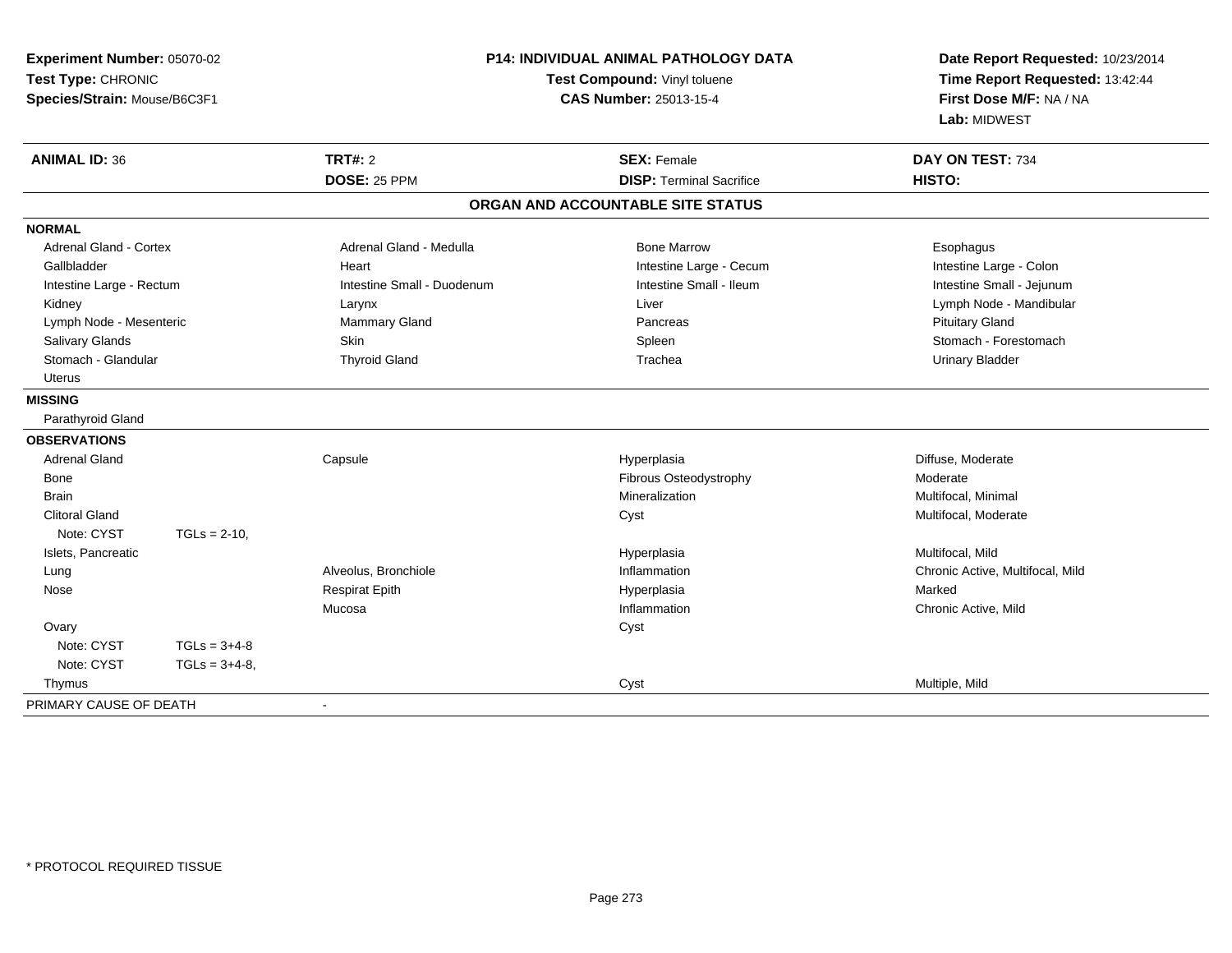| <b>Experiment Number: 05070-02</b><br>Test Type: CHRONIC<br>Species/Strain: Mouse/B6C3F1 |                         | <b>P14: INDIVIDUAL ANIMAL PATHOLOGY DATA</b><br>Test Compound: Vinyl toluene<br><b>CAS Number: 25013-15-4</b> | Date Report Requested: 10/23/2014<br>Time Report Requested: 13:42:44<br>First Dose M/F: NA / NA<br>Lab: MIDWEST |
|------------------------------------------------------------------------------------------|-------------------------|---------------------------------------------------------------------------------------------------------------|-----------------------------------------------------------------------------------------------------------------|
| <b>ANIMAL ID: 36</b>                                                                     | TRT#: 3<br>DOSE: 10 PPM | <b>SEX: Female</b><br><b>DISP: Terminal Sacrifice</b>                                                         | DAY ON TEST: 734<br>HISTO:                                                                                      |
| <b>OBSERVATIONS</b>                                                                      |                         |                                                                                                               |                                                                                                                 |
| Bone<br>Note: BONE IS SKULL                                                              |                         | Fibrous Osteodystrophy                                                                                        | Minimal                                                                                                         |
| Lung                                                                                     | Alveolus, Bronchiole    | Inflammation                                                                                                  | Chronic Active, Multifocal, Minimal                                                                             |
| Lymph Node<br>Note: LYMPH MAL UNDF<br>$TGLs = 2-4$                                       | Pancreatic              | Lymphoma Malignant Undifferentiated Cell Type                                                                 |                                                                                                                 |
| Nose                                                                                     | <b>Respirat Epith</b>   | Hyperplasia                                                                                                   | Marked                                                                                                          |
|                                                                                          | Mucosa                  | Inflammation                                                                                                  | Chronic Active, Mild                                                                                            |
| Ovary                                                                                    |                         | Cyst                                                                                                          | Moderate                                                                                                        |
| Note: CYST<br>$TGLs = 4-3$                                                               |                         |                                                                                                               |                                                                                                                 |
| Note: CYST<br>$TGLs = 3-3$                                                               |                         |                                                                                                               |                                                                                                                 |
| PRIMARY CAUSE OF DEATH                                                                   |                         |                                                                                                               |                                                                                                                 |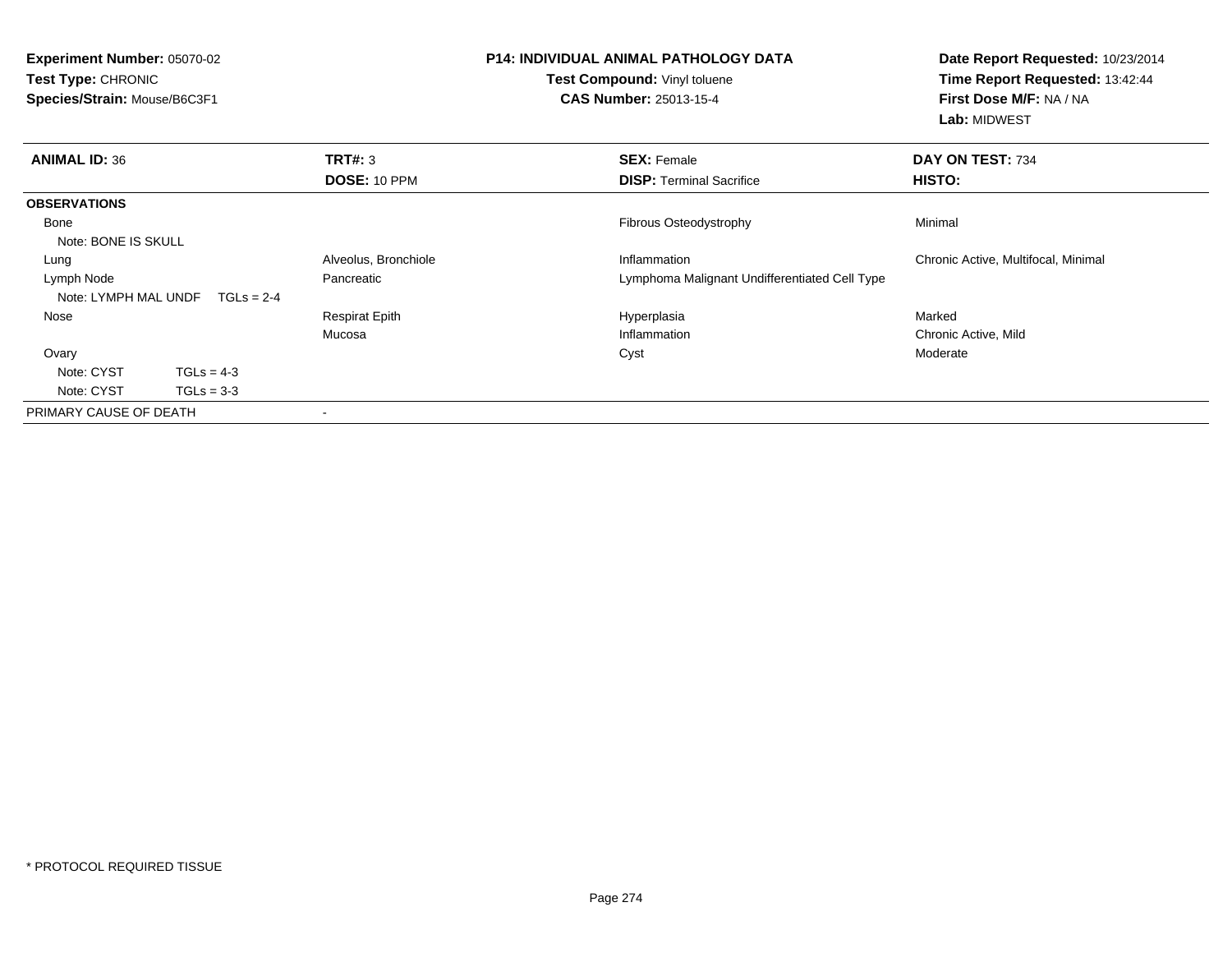| Experiment Number: 05070-02<br>Test Type: CHRONIC<br>Species/Strain: Mouse/B6C3F1 |                           | P14: INDIVIDUAL ANIMAL PATHOLOGY DATA<br>Test Compound: Vinyl toluene<br><b>CAS Number: 25013-15-4</b> | Date Report Requested: 10/23/2014<br>Time Report Requested: 13:42:44<br>First Dose M/F: NA / NA<br>Lab: MIDWEST |
|-----------------------------------------------------------------------------------|---------------------------|--------------------------------------------------------------------------------------------------------|-----------------------------------------------------------------------------------------------------------------|
| <b>ANIMAL ID: 37</b>                                                              | <b>TRT#: 1</b>            | <b>SEX: Female</b>                                                                                     | DAY ON TEST: 733                                                                                                |
|                                                                                   | <b>DOSE: CONTROL</b>      | <b>DISP: Terminal Sacrifice</b>                                                                        | HISTO:                                                                                                          |
|                                                                                   |                           | ORGAN AND ACCOUNTABLE SITE STATUS                                                                      |                                                                                                                 |
| <b>NORMAL</b>                                                                     |                           |                                                                                                        |                                                                                                                 |
| <b>Adrenal Gland - Cortex</b>                                                     | Adrenal Gland - Medulla   | <b>Bone</b>                                                                                            | <b>Bone Marrow</b>                                                                                              |
| <b>Brain</b>                                                                      | Esophagus                 | Gallbladder                                                                                            | Heart                                                                                                           |
| Intestine Large - Cecum                                                           | Intestine Large - Colon   | Intestine Large - Rectum                                                                               | Intestine Small - Duodenum                                                                                      |
| Intestine Small - Ileum                                                           | Intestine Small - Jejunum | Islets, Pancreatic                                                                                     | Kidney                                                                                                          |
| Larynx                                                                            | Lung                      | Mammary Gland                                                                                          | Nose                                                                                                            |
| Ovary                                                                             | Pancreas                  | Parathyroid Gland                                                                                      | Salivary Glands                                                                                                 |
| <b>Skin</b>                                                                       | Spleen                    | Stomach - Forestomach                                                                                  | Stomach - Glandular                                                                                             |
| Thymus                                                                            | <b>Thyroid Gland</b>      | Trachea                                                                                                | <b>Urinary Bladder</b>                                                                                          |
| <b>MISSING</b>                                                                    |                           |                                                                                                        |                                                                                                                 |
| Lymph Node - Mandibular                                                           |                           |                                                                                                        |                                                                                                                 |
| <b>OBSERVATIONS</b>                                                               |                           |                                                                                                        |                                                                                                                 |
| <b>Adrenal Gland</b>                                                              | Capsule                   | Hyperplasia                                                                                            | Diffuse, Moderate                                                                                               |
| Liver                                                                             |                           | Hepatocellular Adenoma                                                                                 |                                                                                                                 |
| Note: HEPATOCLR ADEN $TGLs = 1-5$ .                                               |                           |                                                                                                        |                                                                                                                 |
| Lymph Node                                                                        | <b>Bronchial</b>          | Depletion Lymphoid                                                                                     | Diffuse, Moderate                                                                                               |
|                                                                                   | Mesenteric                | Hyperplasia                                                                                            | Lymphoid, Moderate                                                                                              |
| <b>Pituitary Gland</b>                                                            | Pars Distalis             | Hyperplasia                                                                                            | Focal, Marked                                                                                                   |
| Uterus                                                                            |                           | Hyperplasia                                                                                            | Cystic, Moderate                                                                                                |
| Note: HYPERPLASIA<br>$TGLs = 2-8,$                                                |                           |                                                                                                        |                                                                                                                 |
| PRIMARY CAUSE OF DEATH                                                            | $\blacksquare$            |                                                                                                        |                                                                                                                 |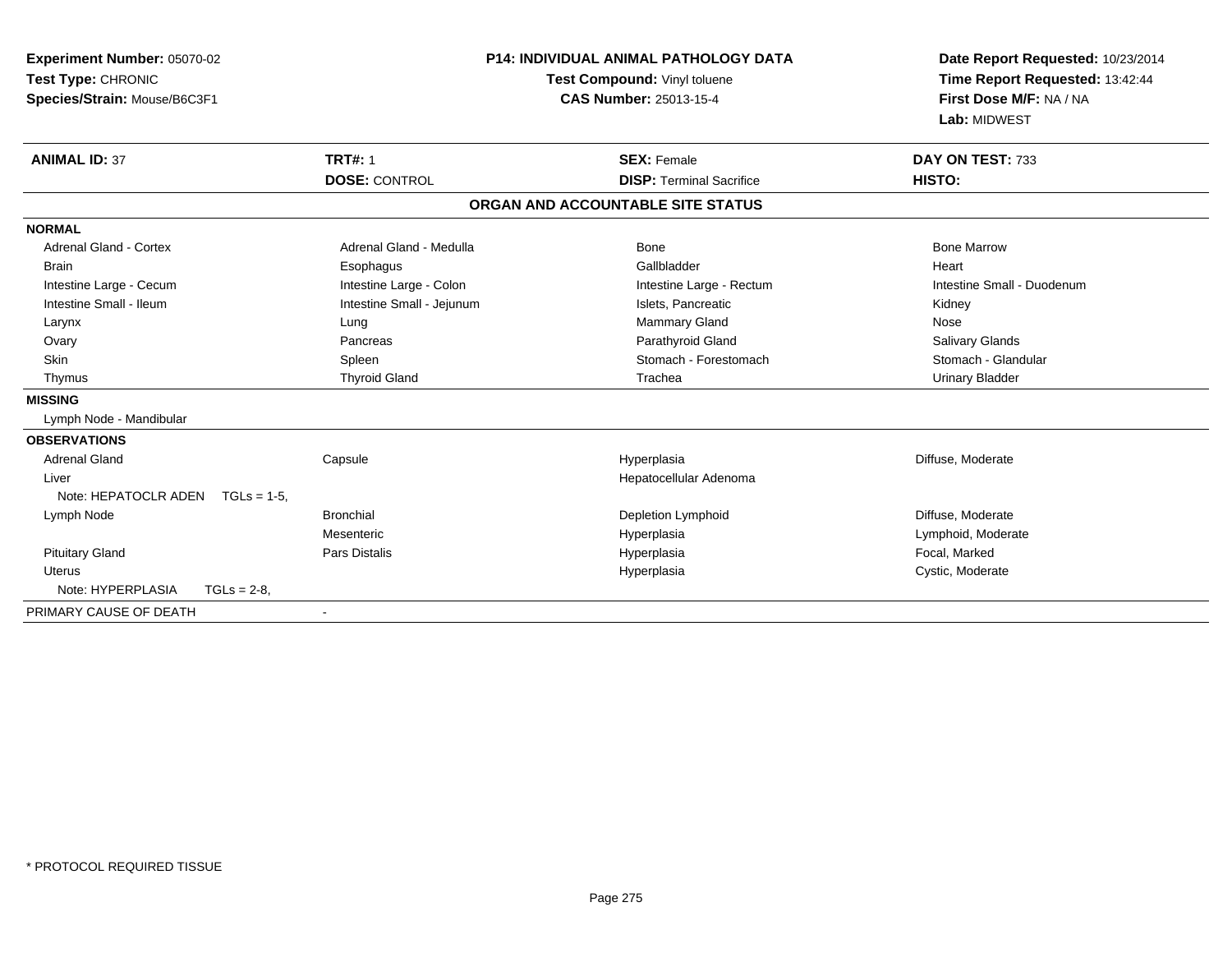| Experiment Number: 05070-02<br>Test Type: CHRONIC<br>Species/Strain: Mouse/B6C3F1<br><b>ANIMAL ID: 37</b> | <b>TRT#: 2</b>             | <b>P14: INDIVIDUAL ANIMAL PATHOLOGY DATA</b><br>Test Compound: Vinyl toluene<br><b>CAS Number: 25013-15-4</b><br><b>SEX: Female</b> | Date Report Requested: 10/23/2014<br>Time Report Requested: 13:42:44<br>First Dose M/F: NA / NA<br>Lab: MIDWEST<br>DAY ON TEST: 148 |
|-----------------------------------------------------------------------------------------------------------|----------------------------|-------------------------------------------------------------------------------------------------------------------------------------|-------------------------------------------------------------------------------------------------------------------------------------|
|                                                                                                           | DOSE: 25 PPM               | <b>DISP: Dosing Accident</b>                                                                                                        | HISTO:                                                                                                                              |
|                                                                                                           |                            | ORGAN AND ACCOUNTABLE SITE STATUS                                                                                                   |                                                                                                                                     |
| <b>NORMAL</b>                                                                                             |                            |                                                                                                                                     |                                                                                                                                     |
| <b>Adrenal Gland - Cortex</b>                                                                             | Adrenal Gland - Medulla    | Bone                                                                                                                                | <b>Bone Marrow</b>                                                                                                                  |
| <b>Brain</b>                                                                                              | Esophagus                  | Gallbladder                                                                                                                         | Heart                                                                                                                               |
| Intestine Large - Colon                                                                                   | Intestine Small - Duodenum | Islets, Pancreatic                                                                                                                  | Kidney                                                                                                                              |
| Liver                                                                                                     | Ovary                      | Pancreas                                                                                                                            | <b>Pituitary Gland</b>                                                                                                              |
| <b>Salivary Glands</b>                                                                                    | Spleen                     | Stomach - Forestomach                                                                                                               | Stomach - Glandular                                                                                                                 |
| Thymus                                                                                                    | <b>Thyroid Gland</b>       |                                                                                                                                     |                                                                                                                                     |
| <b>MISSING</b>                                                                                            |                            |                                                                                                                                     |                                                                                                                                     |
| Intestine Large - Cecum                                                                                   | Intestine Large - Rectum   | Intestine Small - Ileum                                                                                                             | Intestine Small - Jejunum                                                                                                           |
| Larynx                                                                                                    | Lymph Node - Mandibular    | Lymph Node - Mesenteric                                                                                                             | Mammary Gland                                                                                                                       |
| Parathyroid Gland                                                                                         | Skin                       | <b>Urinary Bladder</b>                                                                                                              | Uterus                                                                                                                              |
| <b>OBSERVATIONS</b>                                                                                       |                            |                                                                                                                                     |                                                                                                                                     |
| Lung                                                                                                      |                            | <b>Infiltration Cellular</b>                                                                                                        | Histiocyte, Multifocal, Mild                                                                                                        |
|                                                                                                           | <b>Bronchiole</b>          | Inflammation                                                                                                                        | Chronic Active, Focal, Minimal                                                                                                      |
| Nose                                                                                                      | Lumen                      | Crystals                                                                                                                            | Moderate                                                                                                                            |
|                                                                                                           | <b>Respirat Epith</b>      | Hyperplasia                                                                                                                         | Marked                                                                                                                              |
|                                                                                                           | Mucosa                     | Inflammation                                                                                                                        | Chronic Active, Moderate                                                                                                            |
| Note: CRYSTALLIZED MUCOPROTEIN(?) SECRETION IN LUMINA                                                     |                            |                                                                                                                                     |                                                                                                                                     |
| Note: MARKED RETENTION OF SECRETION IN RESP. EPITHELIUM                                                   |                            |                                                                                                                                     |                                                                                                                                     |
| Trachea                                                                                                   |                            | Metaplasia                                                                                                                          | Squamous, Multifocal, Moderate                                                                                                      |
| PRIMARY CAUSE OF DEATH                                                                                    |                            |                                                                                                                                     |                                                                                                                                     |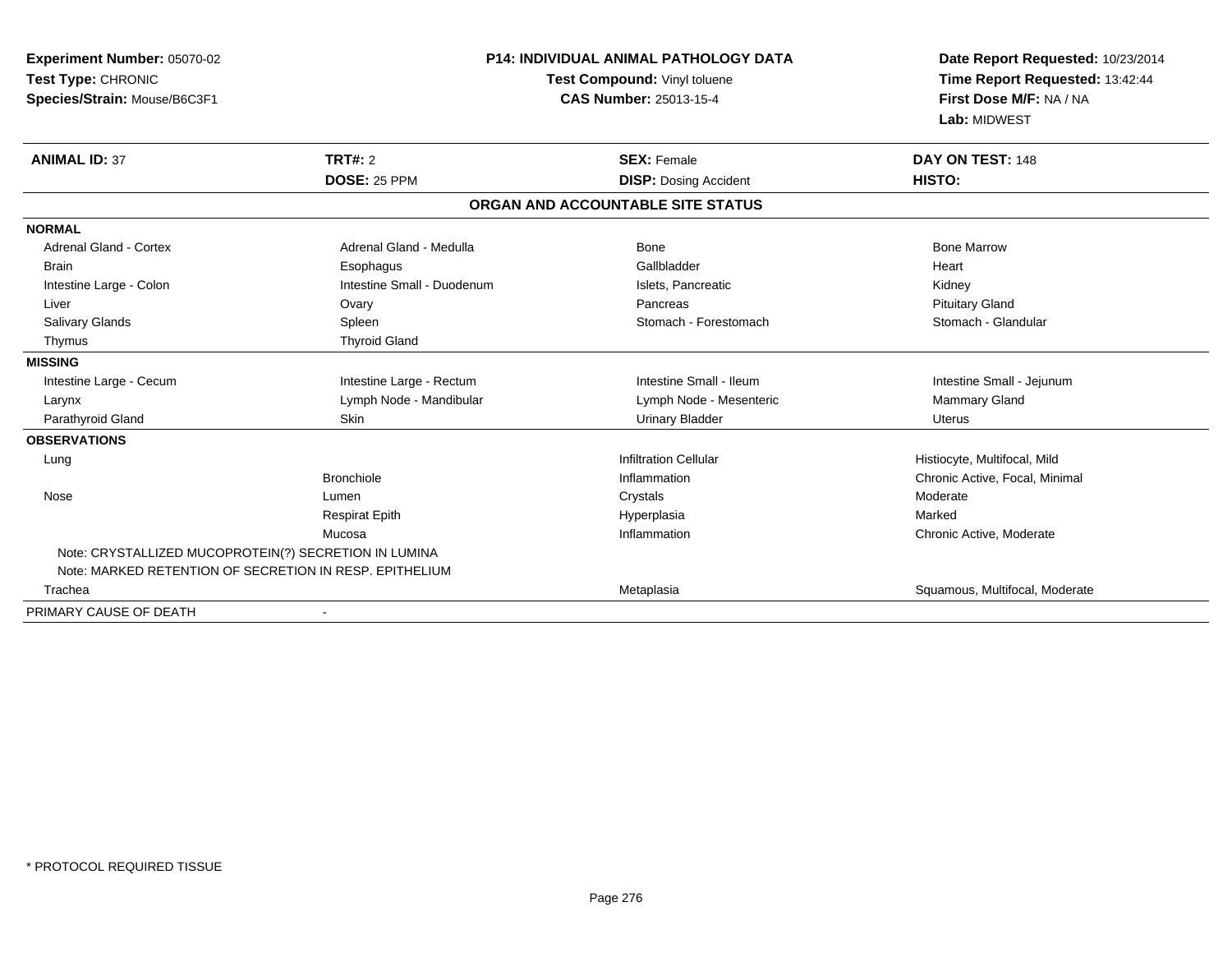**Experiment Number:** 05070-02**Test Type:** CHRONIC **Species/Strain:** Mouse/B6C3F1**Test Compound:** Vinyl toluene**CAS Number:** 25013-15-4**ANIMAL ID:** 37 **TRT#:** <sup>3</sup> **SEX:** Female **DAY ON TEST:** <sup>696</sup> **DOCE DISP:** Moribund Sacrifice **HISTO: OBSERVAT**  Liverr and the control of the control of the control of the control of the control of the control of the control of the control of the control of the control of the control of the control of the control of the control of the co Note: Lung Mediastinum Lymphoma Malignant Mixed Pleura Lymphoma Malignant Mixed [ Lymphoma Malignant Mixed TGLS = 1-1 ]Lymph N Mesenteric Lymphoma Malignant Mixed Note: NoseMucosa OvaryNote:

 SpleenNote:

PRIMARY 0

Animal Note

## **P14: INDIVIDUAL ANIMAL PATHOLOGY DATA**

**Date Report Requested:** 10/23/2014**Time Report Requested:** 13:42:44**First Dose M/F:** NA / NA**Lab:** MIDWEST

|                                         | <b>DOSE: 10 PPM</b>   | <b>DISP:</b> Moribund Sacrifice  | HISIU:                   |  |
|-----------------------------------------|-----------------------|----------------------------------|--------------------------|--|
| <b>RVATIONS</b>                         |                       |                                  |                          |  |
|                                         |                       | Hepatocellular Carcinoma         |                          |  |
| ote: HEPATOCLR CARC TGLs = 6-3          |                       |                                  |                          |  |
|                                         | Mediastinum           | Lymphoma Malignant Mixed         |                          |  |
|                                         | Pleura                | Lymphoma Malignant Mixed         |                          |  |
| [ Lymphoma Malignant Mixed TGLS = 1-1 ] |                       |                                  |                          |  |
| ph Node                                 | Mesenteric            | Lymphoma Malignant Mixed         |                          |  |
| ote: LYMPH MAL MIXD TGLs = 3-1          |                       |                                  |                          |  |
| е                                       | <b>Respirat Epith</b> | Hyperplasia                      | Marked                   |  |
|                                         | Mucosa                | Inflammation                     | Chronic Active, Moderate |  |
| ry                                      |                       | Abscess                          | Multiple, Marked         |  |
| ote: ABSCESS<br>$TGLs = 4+5-4$          |                       |                                  |                          |  |
| en                                      |                       | Hematopoietic Cell Proliferation | Marked                   |  |
| ote: HEMA CELL PROL<br>$TGLs = 2-3$     |                       |                                  |                          |  |
| RY CAUSE OF DEATH                       |                       |                                  |                          |  |
| Note: "HIP MASS" NOT IN WET TISSUE      |                       |                                  |                          |  |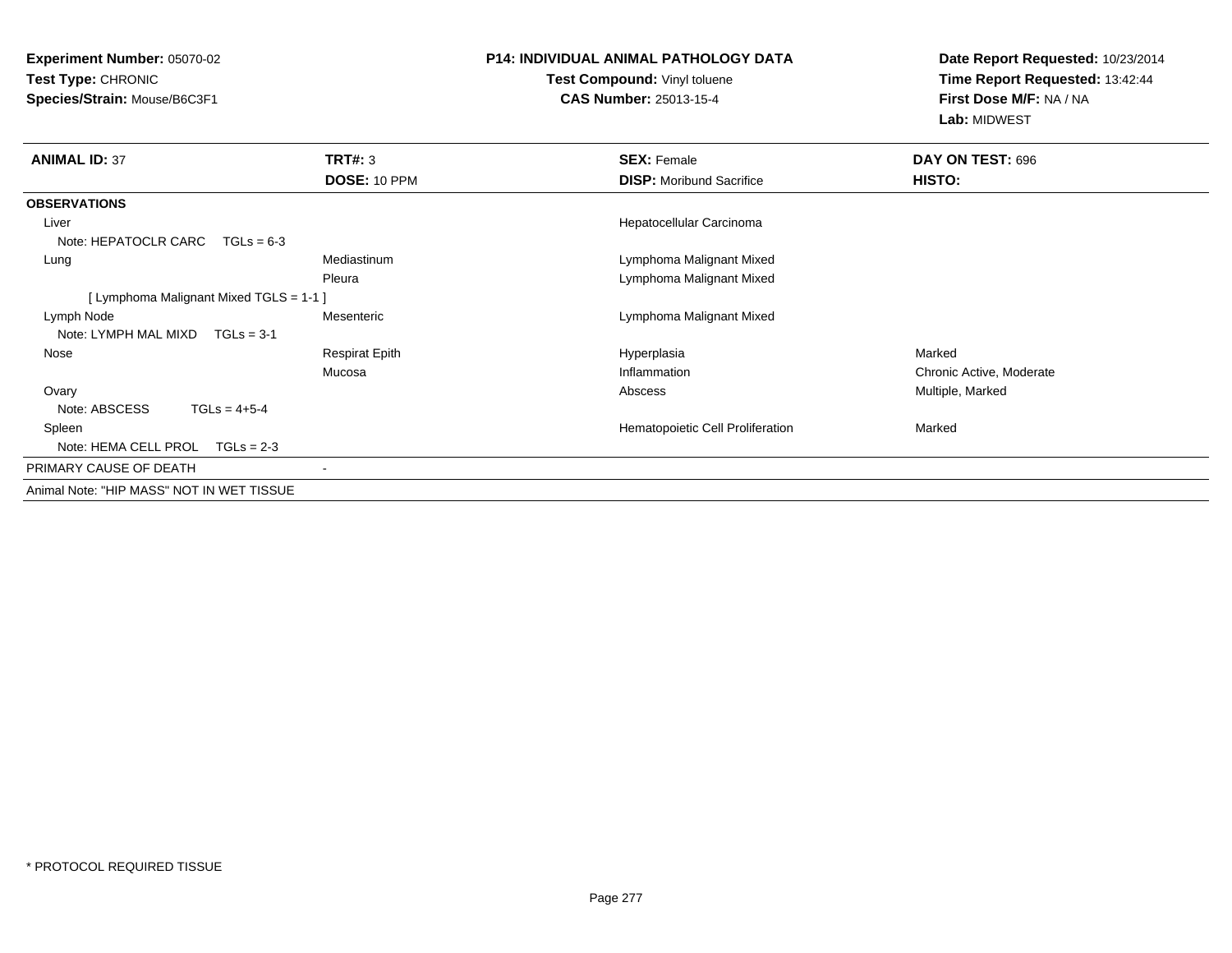**Experiment Number:** 05070-02**Test Type:** CHRONIC **Species/Strain:** Mouse/B6C3F1**P14: INDIVIDUAL ANIMAL PATHOLOGY DATATest Compound:** Vinyl toluene**CAS Number:** 25013-15-4**Date Report Requested:** 10/23/2014**Time Report Requested:** 13:42:44**First Dose M/F:** NA / NA**Lab:** MIDWEST**ANIMAL ID:** 38**TRT#:** 1 **SEX:** Female **DAY ON TEST:** 733 **DOSE:** CONTROL**DISP:** Terminal Sacrifice **HISTO: ORGAN AND ACCOUNTABLE SITE STATUSNORMAL**Adrenal Gland - Cortex **Additional Cortex** Bone Marrow **Executive Correspondent Cortex** Esophagus Callbladder Gallbladder Heart **Intestine Large - Cecum** Communicative Large - Colon Character Colon Intestine Large - Rectum Intestine Small - Duodenum **Intestine Small - Ileum** Intestine Small - Ileum Intestine Small - Jejunum Mammary Gland Nose Skin Skin Shangh - Skin Shangh - Shangh - Shangh - Shangh - Shangh - Shangh - Stomach - Forestomach - Shangh - Shangh - Shangh - Shangh - Shangh - Shangh - Shangh - Shangh - Shangh - Shangh - Shangh - Shangh - Shangh Stomach - Glandular Thyroid Gland The Trachean Trachean Trachean Trachean Trachean Trachean Trachean Trachean **OBSERVATIONS** Adrenal Gland Capsule Hyperplasia Diffuse, Moderate Medulla Pheochromocytoma Benign BoneFibrous Osteodystrophy **Moderate Moderate**<br>
Mineralization Mild Moderate Multifocal, Mild Brainn and the matrix of the matrix of the Mineralization and the Multifocal, Mild and Multifocal, Mild and Multifocal, Mild and Multifocal, Mild and Multifocal, Mild and Multifocal, Mild and Multifocal, Mild and Multifocal, Mi Islets, Pancreaticc description of the control of the control of the control of the control of the control of the control of the control of the control of the control of the control of the control of the control of the control of the contro Hyperplasia **Multifocal**, Moderate Kidney Lymphoma Malignant Lymphocytic Larynx**x** and the contract of the contract of the contract of the contract of the contract of the contract of the contract of the contract of the contract of the contract of the contract of the contract of the contract of the co Chronic Active, Mild Liver**Inflammation** Inflammation **Subacute, Multifocal, Minimal**  LungPleura **Lymphoma Malignant Lymphocytic**  Lymph Node Bronchial Hyperplasia Plasma Cell, Moderate Mandibular Hyperplasia Plasma Cell, Mild Mediastinal Hyperplasia Plasma Cell, Moderate Mesenteric Hyperplasia Lymphoid, Moderate Mandibular Lymphoma Malignant Lymphocytic**Mesentery** y which is a state of the contract of the contract of the infiltration Cellular material  $\mathbf{M}$  Mixed Cell, Moderate Lymphocyte, Moderate **Ovary** y Periovarn Tiss Infiltration Cellular Lymphocyte, Moderate Infiltration Cellular Lymphocyte, Multifocal, Marked**Pancreas**  Parathyroid GlandInfiltration Cellular **Lymphocyte, Focal, Moderate**  Pituitary Glandd and the contract of Pars Distalis and the contract of Adenoma and Adenoma and the Adenoma and the Adenoma and  $\lambda$ Pars Distalis Hyperplasia Multifocal, Mild Salivary Glands Infiltration Cellular Lymphocyte, Multifocal, Mild Thymus Lymphoma Malignant Lymphocytic Urinary Bladder Infiltration Cellular Lymphocyte, Multifocal, Minimal Uteruss and the contract of the contract of the contract of the contract of the contract of the contract of the contract of the contract of the contract of the contract of the contract of the contract of the contract of the cont Hyperplasia **Cystic, Moderate**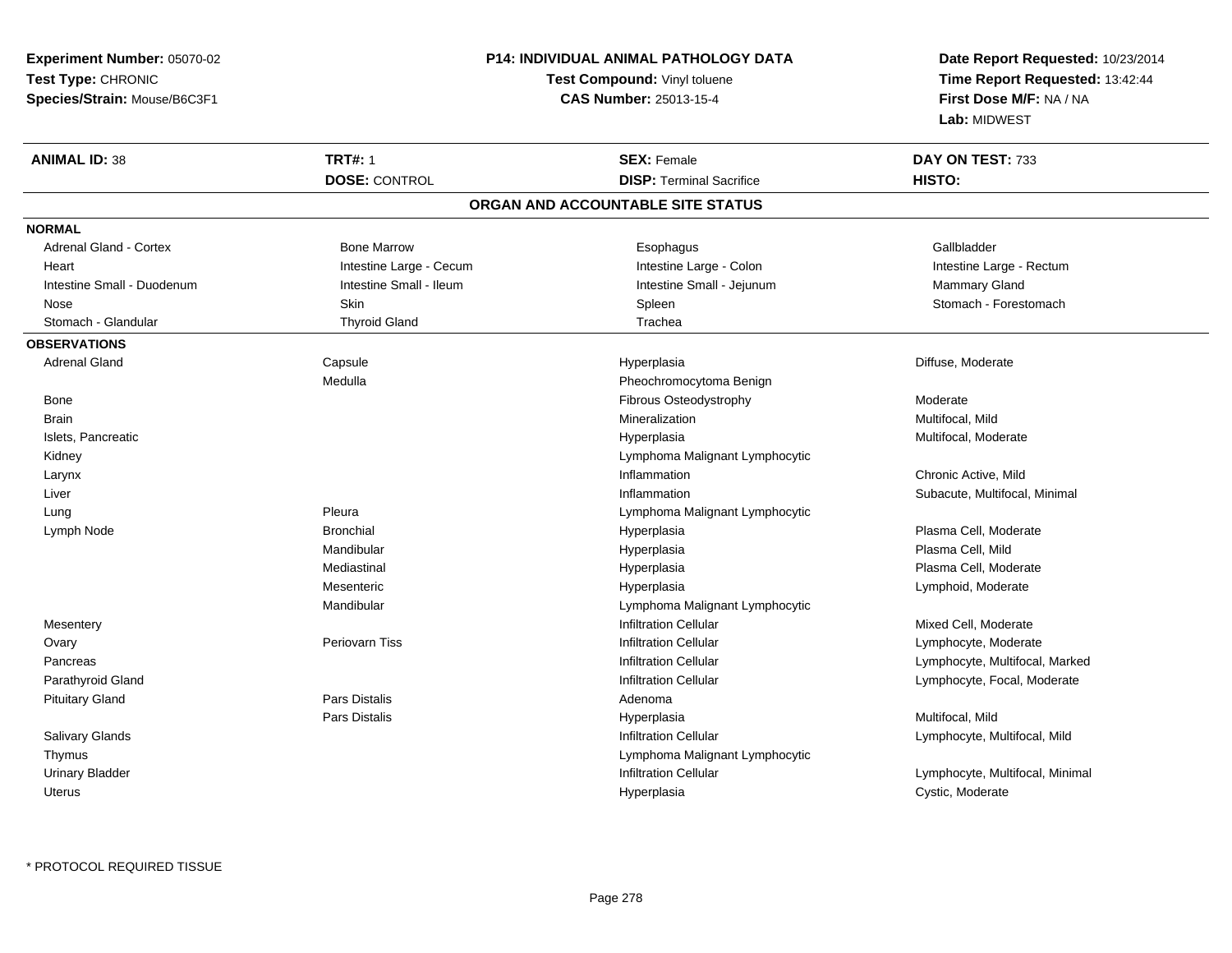| Experiment Number: 05070-02<br>Test Type: CHRONIC<br>Species/Strain: Mouse/B6C3F1 |                      | <b>P14: INDIVIDUAL ANIMAL PATHOLOGY DATA</b><br>Test Compound: Vinyl toluene<br><b>CAS Number: 25013-15-4</b> | Date Report Requested: 10/23/2014<br>Time Report Requested: 13:42:44<br>First Dose M/F: NA / NA<br>Lab: MIDWEST |
|-----------------------------------------------------------------------------------|----------------------|---------------------------------------------------------------------------------------------------------------|-----------------------------------------------------------------------------------------------------------------|
| <b>ANIMAL ID: 38</b>                                                              | <b>TRT#: 1</b>       | <b>SEX: Female</b>                                                                                            | DAY ON TEST: 733                                                                                                |
|                                                                                   | <b>DOSE: CONTROL</b> | <b>DISP:</b> Terminal Sacrifice                                                                               | <b>HISTO:</b>                                                                                                   |
|                                                                                   |                      | ORGAN AND ACCOUNTABLE SITE STATUS                                                                             |                                                                                                                 |
|                                                                                   |                      | Polyp Stromal                                                                                                 |                                                                                                                 |
| Note: HYPERPLASIA<br>$TGLs = 2-8$                                                 |                      |                                                                                                               |                                                                                                                 |
| Note: POLYP STROMAL<br>$TGLs = 3-8$                                               |                      |                                                                                                               |                                                                                                                 |
| PRIMARY CAUSE OF DEATH                                                            |                      |                                                                                                               |                                                                                                                 |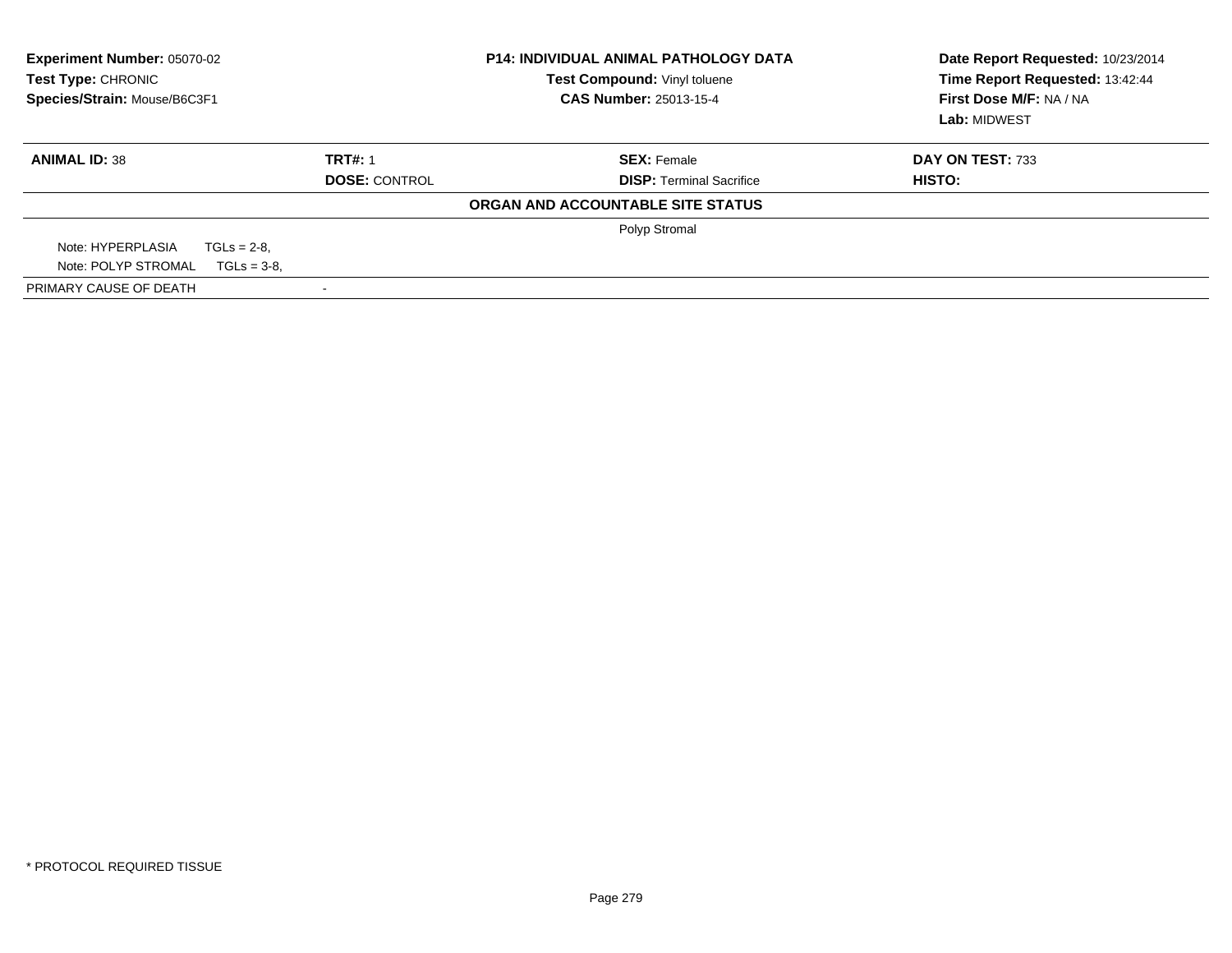| Experiment Number: 05070-02<br>Test Type: CHRONIC<br>Species/Strain: Mouse/B6C3F1 |                            | <b>P14: INDIVIDUAL ANIMAL PATHOLOGY DATA</b><br>Test Compound: Vinyl toluene<br>CAS Number: 25013-15-4 | Date Report Requested: 10/23/2014<br>Time Report Requested: 13:42:44<br>First Dose M/F: NA / NA<br>Lab: MIDWEST |
|-----------------------------------------------------------------------------------|----------------------------|--------------------------------------------------------------------------------------------------------|-----------------------------------------------------------------------------------------------------------------|
| <b>ANIMAL ID: 38</b>                                                              | <b>TRT#: 2</b>             | <b>SEX: Female</b>                                                                                     | DAY ON TEST: 148                                                                                                |
|                                                                                   | DOSE: 25 PPM               | <b>DISP: Dosing Accident</b>                                                                           | HISTO:                                                                                                          |
|                                                                                   |                            | ORGAN AND ACCOUNTABLE SITE STATUS                                                                      |                                                                                                                 |
| <b>NORMAL</b>                                                                     |                            |                                                                                                        |                                                                                                                 |
| Adrenal Gland - Cortex                                                            | Adrenal Gland - Medulla    | Bone                                                                                                   | <b>Bone Marrow</b>                                                                                              |
| <b>Brain</b>                                                                      | Esophagus                  | Gallbladder                                                                                            | Heart                                                                                                           |
| Intestine Large - Colon                                                           | Intestine Small - Duodenum | Islets, Pancreatic                                                                                     | Liver                                                                                                           |
| Mammary Gland                                                                     | Ovary                      | Pancreas                                                                                               | Salivary Glands                                                                                                 |
| Skin                                                                              | Spleen                     | Stomach - Forestomach                                                                                  | Stomach - Glandular                                                                                             |
| Thymus                                                                            | <b>Uterus</b>              |                                                                                                        |                                                                                                                 |
| <b>MISSING</b>                                                                    |                            |                                                                                                        |                                                                                                                 |
| Intestine Large - Cecum                                                           | Intestine Large - Rectum   | Intestine Small - Ileum                                                                                | Intestine Small - Jejunum                                                                                       |
| Larynx                                                                            | Lymph Node - Mesenteric    | Parathyroid Gland                                                                                      | <b>Pituitary Gland</b>                                                                                          |
| <b>Thyroid Gland</b>                                                              | <b>Urinary Bladder</b>     |                                                                                                        |                                                                                                                 |
| <b>OBSERVATIONS</b>                                                               |                            |                                                                                                        |                                                                                                                 |
| <b>Adrenal Gland</b>                                                              | Capsule                    | Hyperplasia                                                                                            | Multifocal, Mild                                                                                                |
| Kidney                                                                            | Cortex                     | Regeneration                                                                                           | Multifocal, Minimal                                                                                             |
| Lung                                                                              |                            | Edema                                                                                                  | Marked                                                                                                          |
| Note: EDEMA<br>$TGLs = 1-4$ ,                                                     |                            |                                                                                                        |                                                                                                                 |
| Lymph Node                                                                        | <b>Bronchial</b>           | Hyperplasia                                                                                            | Lymphoid, Moderate                                                                                              |
|                                                                                   | Mandibular                 | Hyperplasia                                                                                            | Lymphoid, Moderate                                                                                              |
| Nose                                                                              | Lumen                      | Crystals                                                                                               | Moderate                                                                                                        |
|                                                                                   | <b>Respirat Epith</b>      | Hyperplasia                                                                                            | Marked                                                                                                          |
|                                                                                   | Mucosa                     | Inflammation                                                                                           | Chronic Active, Moderate                                                                                        |
| Note: CRYSTALLIZED MUCOPROTEIN(?) SECRETION IN LUMINA                             |                            |                                                                                                        |                                                                                                                 |
| Note: MARKED RETENTION OF SECRETION IN RESP. EPITHELIUM                           |                            |                                                                                                        |                                                                                                                 |
| Trachea                                                                           |                            | Edema                                                                                                  | Moderate                                                                                                        |
| Note: EDEMA MAY BE PM                                                             |                            |                                                                                                        |                                                                                                                 |
| PRIMARY CAUSE OF DEATH                                                            |                            |                                                                                                        |                                                                                                                 |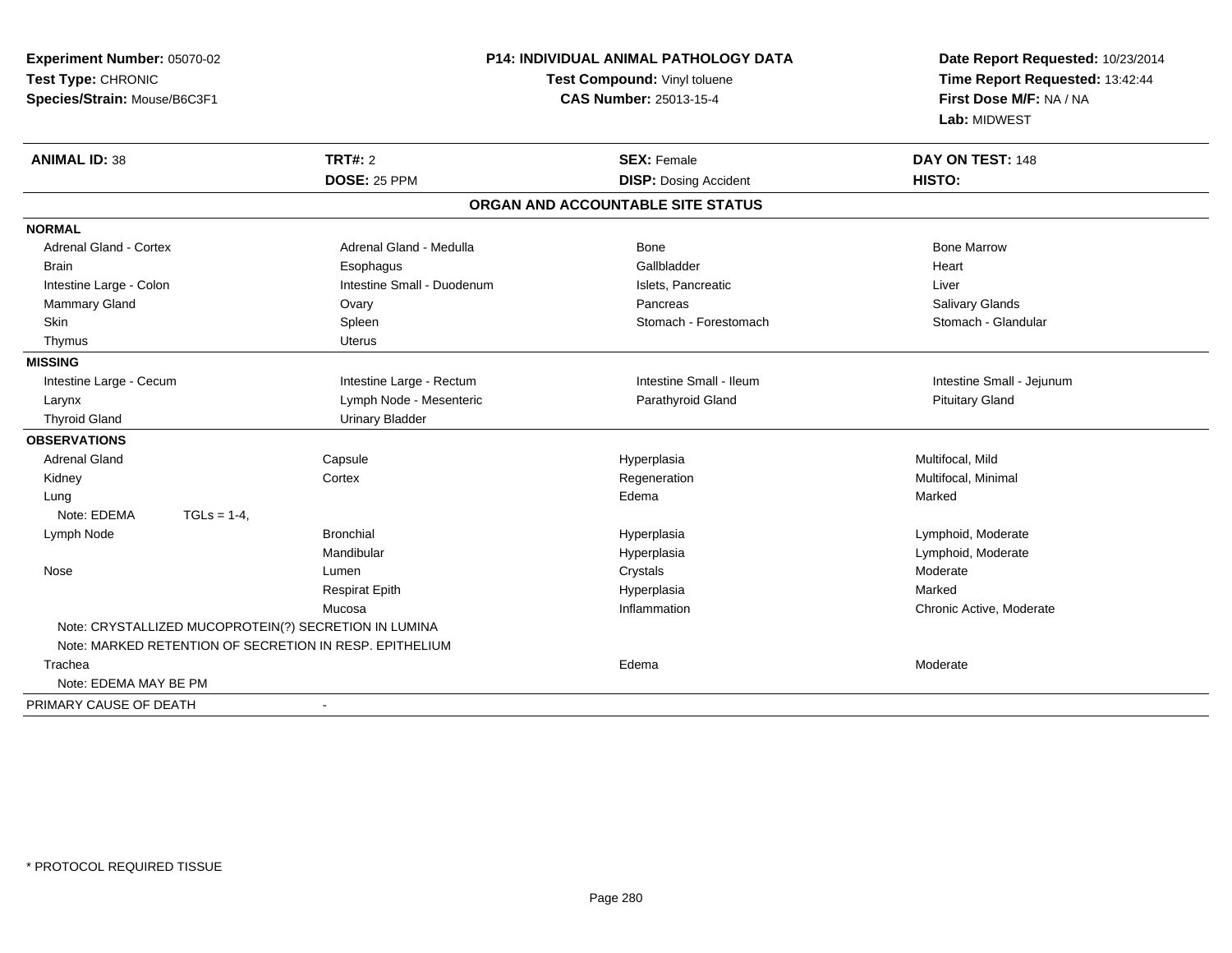| Experiment Number: 05070-02<br>Test Type: CHRONIC<br>Species/Strain: Mouse/B6C3F1 |                       | <b>P14: INDIVIDUAL ANIMAL PATHOLOGY DATA</b><br>Test Compound: Vinyl toluene<br><b>CAS Number: 25013-15-4</b> | Date Report Requested: 10/23/2014<br>Time Report Requested: 13:42:44<br>First Dose M/F: NA / NA<br>Lab: MIDWEST |
|-----------------------------------------------------------------------------------|-----------------------|---------------------------------------------------------------------------------------------------------------|-----------------------------------------------------------------------------------------------------------------|
| <b>ANIMAL ID: 38</b>                                                              | TRT#: 3               | <b>SEX: Female</b>                                                                                            | DAY ON TEST: 733                                                                                                |
|                                                                                   | DOSE: 10 PPM          | <b>DISP:</b> Terminal Sacrifice                                                                               | HISTO:                                                                                                          |
|                                                                                   |                       | ORGAN AND ACCOUNTABLE SITE STATUS                                                                             |                                                                                                                 |
| <b>NORMAL</b>                                                                     |                       |                                                                                                               |                                                                                                                 |
| Skin                                                                              |                       |                                                                                                               |                                                                                                                 |
| <b>OBSERVATIONS</b>                                                               |                       |                                                                                                               |                                                                                                                 |
| Lung                                                                              |                       | Alveolar/Bronchiolar Adenoma                                                                                  |                                                                                                                 |
|                                                                                   | Alveolar Epith        | Hyperplasia                                                                                                   | Focal, Mild                                                                                                     |
| Nose                                                                              | <b>Respirat Epith</b> | Hyperplasia                                                                                                   | Moderate                                                                                                        |
|                                                                                   | Mucosa                | Inflammation                                                                                                  | Chronic Active, Moderate                                                                                        |
| Uterus                                                                            |                       | Hyperplasia                                                                                                   | Cystic, Mild                                                                                                    |
| Note: HYPERPLASIA                                                                 | $TGLs = 3-3$          |                                                                                                               |                                                                                                                 |
| PRIMARY CAUSE OF DEATH                                                            |                       |                                                                                                               |                                                                                                                 |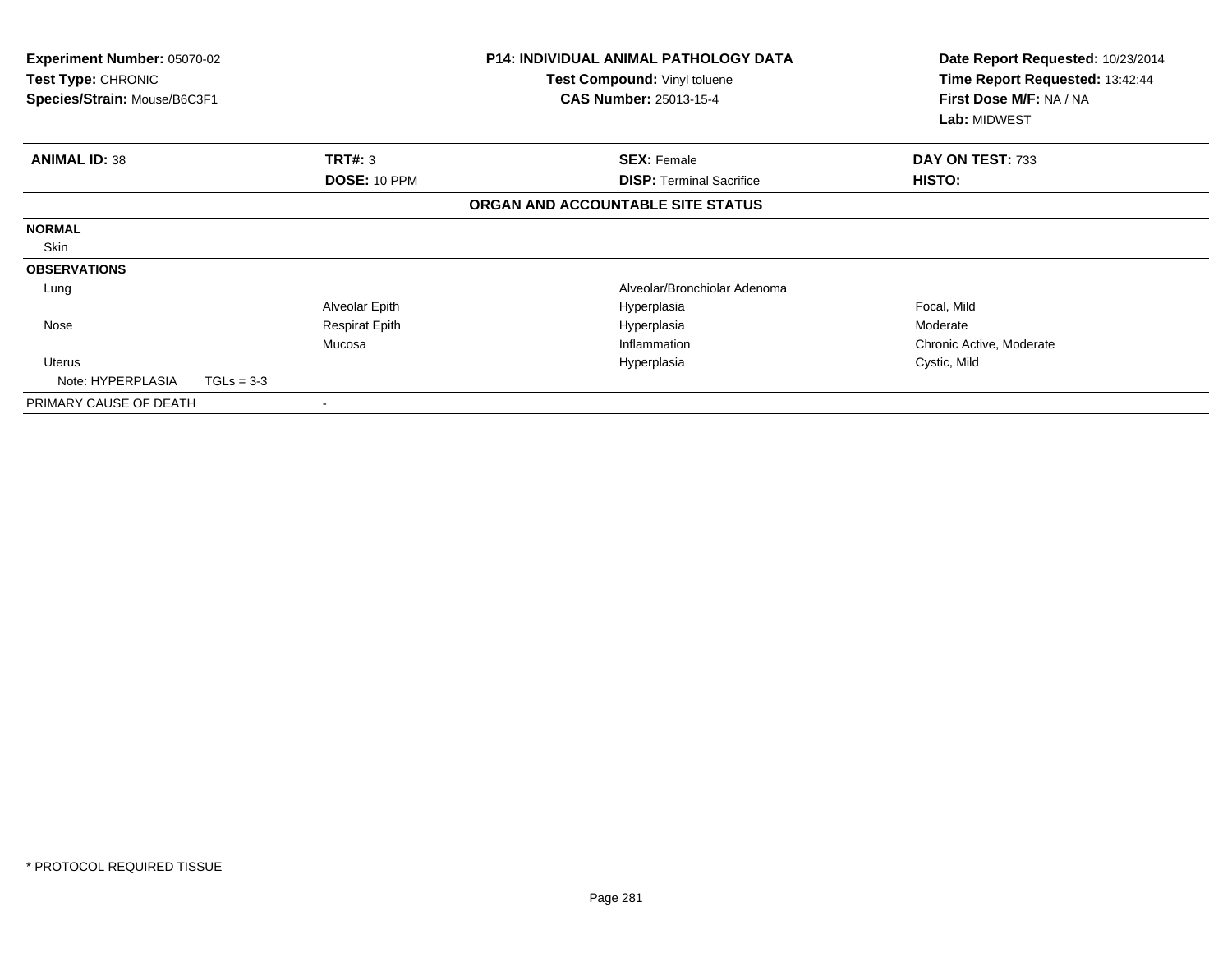| Experiment Number: 05070-02<br>Test Type: CHRONIC<br>Species/Strain: Mouse/B6C3F1 | <b>P14: INDIVIDUAL ANIMAL PATHOLOGY DATA</b><br>Test Compound: Vinyl toluene<br><b>CAS Number: 25013-15-4</b> |                                   | Date Report Requested: 10/23/2014<br>Time Report Requested: 13:42:44<br>First Dose M/F: NA / NA |  |
|-----------------------------------------------------------------------------------|---------------------------------------------------------------------------------------------------------------|-----------------------------------|-------------------------------------------------------------------------------------------------|--|
|                                                                                   |                                                                                                               |                                   | Lab: MIDWEST                                                                                    |  |
| <b>ANIMAL ID: 39</b>                                                              | <b>TRT#: 1</b>                                                                                                | <b>SEX: Female</b>                | DAY ON TEST: 733                                                                                |  |
|                                                                                   | <b>DOSE: CONTROL</b>                                                                                          | <b>DISP: Terminal Sacrifice</b>   | HISTO:                                                                                          |  |
|                                                                                   |                                                                                                               | ORGAN AND ACCOUNTABLE SITE STATUS |                                                                                                 |  |
| <b>NORMAL</b>                                                                     |                                                                                                               |                                   |                                                                                                 |  |
| Adrenal Gland - Medulla                                                           | <b>Bone</b>                                                                                                   | <b>Bone Marrow</b>                | <b>Brain</b>                                                                                    |  |
| Esophagus                                                                         | Heart                                                                                                         | Intestine Large - Cecum           | Intestine Large - Colon                                                                         |  |
| Intestine Large - Rectum                                                          | Intestine Small - Duodenum                                                                                    | Intestine Small - Ileum           | Intestine Small - Jejunum                                                                       |  |
| Islets, Pancreatic                                                                | Liver                                                                                                         | Lung                              | Lymph Node - Mesenteric                                                                         |  |
| Mammary Gland                                                                     | Skin                                                                                                          | Spleen                            | Stomach - Forestomach                                                                           |  |
| Stomach - Glandular                                                               | Thymus                                                                                                        | <b>Thyroid Gland</b>              | Trachea                                                                                         |  |
| <b>MISSING</b>                                                                    |                                                                                                               |                                   |                                                                                                 |  |
| Gallbladder                                                                       | Larynx                                                                                                        | Parathyroid Gland                 |                                                                                                 |  |
| <b>OBSERVATIONS</b>                                                               |                                                                                                               |                                   |                                                                                                 |  |
| <b>Adrenal Gland</b>                                                              | Capsule                                                                                                       | Hyperplasia                       | Diffuse, Moderate                                                                               |  |
|                                                                                   | Cortex                                                                                                        | Hyperplasia                       | Focal, Moderate                                                                                 |  |
| Kidney                                                                            |                                                                                                               | <b>Infiltration Cellular</b>      | Lymphocyte, Multifocal, Mild                                                                    |  |
| Lymph Node                                                                        |                                                                                                               | Hyperplasia                       | Lymphoid, Moderate                                                                              |  |
| Nose                                                                              | <b>Respirat Epith</b>                                                                                         | Hyperplasia                       | Minimal                                                                                         |  |
| Ovary                                                                             |                                                                                                               | Cyst                              |                                                                                                 |  |
| Note: CYST<br>$TGLs = 1-8$                                                        |                                                                                                               |                                   |                                                                                                 |  |
| Pancreas                                                                          | Acinus                                                                                                        | Atrophy                           | Marked                                                                                          |  |
|                                                                                   |                                                                                                               | <b>Infiltration Cellular</b>      | Mixed Cell, Multifocal, Moderate                                                                |  |
| <b>Pituitary Gland</b>                                                            | Pars Distalis                                                                                                 | Angiectasis                       | Focal, Moderate                                                                                 |  |
| Salivary Glands                                                                   |                                                                                                               | <b>Infiltration Cellular</b>      | Lymphocyte, Multifocal, Mild                                                                    |  |
| <b>Urinary Bladder</b>                                                            |                                                                                                               | <b>Infiltration Cellular</b>      | Lymphocyte, Focal, Minimal                                                                      |  |
| <b>Uterus</b>                                                                     |                                                                                                               | Hyperplasia                       | Cystic, Moderate                                                                                |  |
| Note: HYPERPLASIA<br>$TGLs = 2-8$                                                 |                                                                                                               |                                   |                                                                                                 |  |
| PRIMARY CAUSE OF DEATH                                                            |                                                                                                               |                                   |                                                                                                 |  |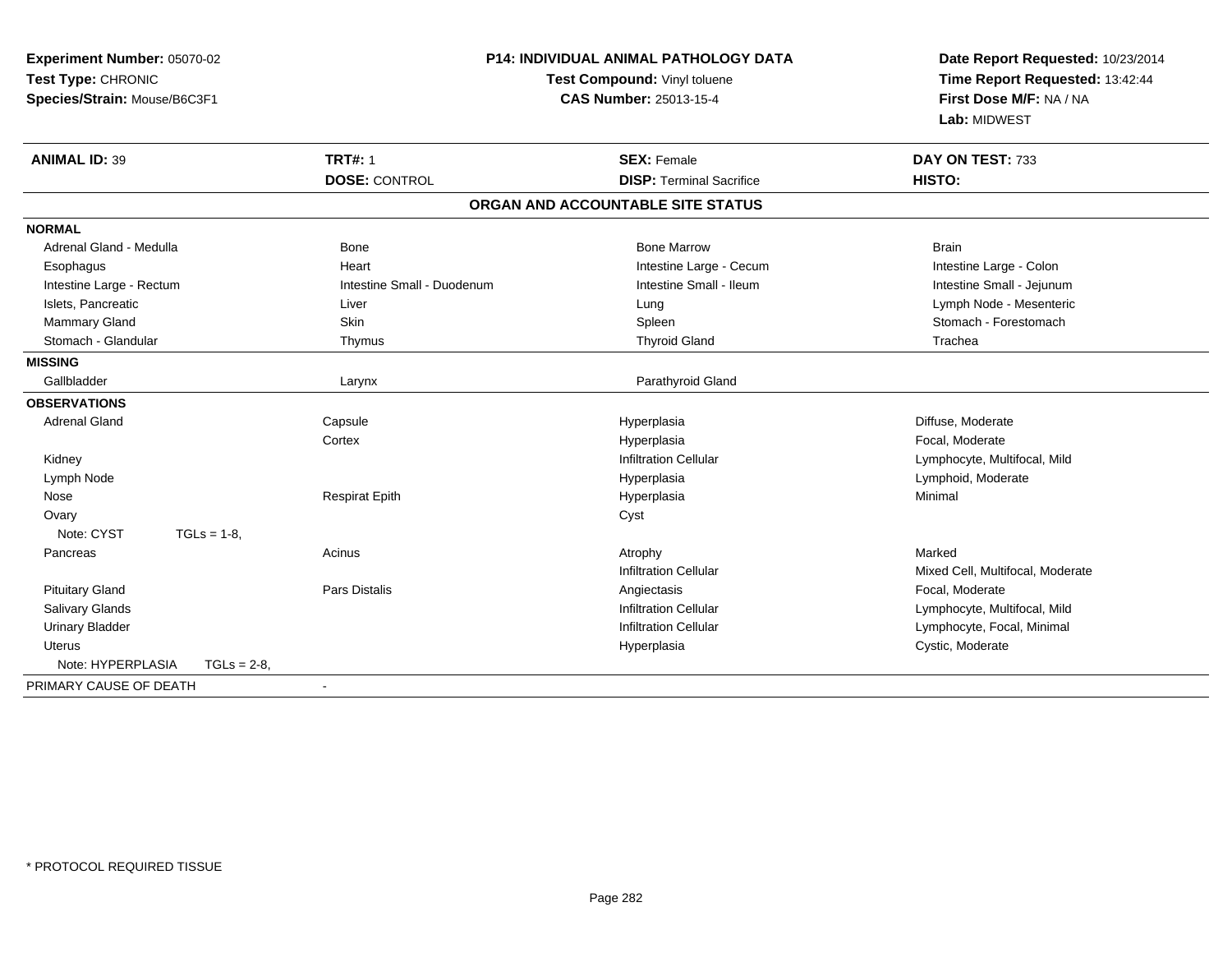| <b>Experiment Number: 05070-02</b><br>Test Type: CHRONIC<br>Species/Strain: Mouse/B6C3F1 |                                       | <b>P14: INDIVIDUAL ANIMAL PATHOLOGY DATA</b><br>Test Compound: Vinyl toluene<br><b>CAS Number: 25013-15-4</b> | Date Report Requested: 10/23/2014<br>Time Report Requested: 13:42:44<br>First Dose M/F: NA / NA<br>Lab: MIDWEST |
|------------------------------------------------------------------------------------------|---------------------------------------|---------------------------------------------------------------------------------------------------------------|-----------------------------------------------------------------------------------------------------------------|
| <b>ANIMAL ID: 39</b>                                                                     | <b>TRT#: 2</b><br><b>DOSE: 25 PPM</b> | <b>SEX: Female</b>                                                                                            | DAY ON TEST: 148<br>HISTO:                                                                                      |
|                                                                                          |                                       | <b>DISP:</b> Dosing Accident                                                                                  |                                                                                                                 |
|                                                                                          |                                       | ORGAN AND ACCOUNTABLE SITE STATUS                                                                             |                                                                                                                 |
| <b>NORMAL</b>                                                                            |                                       |                                                                                                               |                                                                                                                 |
| <b>Adrenal Gland - Cortex</b>                                                            | Adrenal Gland - Medulla               | Bone                                                                                                          | <b>Bone Marrow</b>                                                                                              |
| Brain                                                                                    | Esophagus                             | Gallbladder                                                                                                   | Heart                                                                                                           |
| Intestine Large - Cecum                                                                  | Intestine Large - Colon               | Islets. Pancreatic                                                                                            | Kidney                                                                                                          |
| Liver                                                                                    | Lung                                  | Lymph Node - Mandibular                                                                                       | <b>Mammary Gland</b>                                                                                            |
| Ovary                                                                                    | Pancreas                              | <b>Pituitary Gland</b>                                                                                        | <b>Salivary Glands</b>                                                                                          |
| <b>Skin</b>                                                                              | Spleen                                | Stomach - Forestomach                                                                                         | Thymus                                                                                                          |
| Trachea                                                                                  | <b>Uterus</b>                         |                                                                                                               |                                                                                                                 |
| <b>MISSING</b>                                                                           |                                       |                                                                                                               |                                                                                                                 |
| Intestine Large - Rectum                                                                 | Intestine Small - Duodenum            | Intestine Small - Ileum                                                                                       | Intestine Small - Jejunum                                                                                       |
| Larynx                                                                                   | Lymph Node - Mesenteric               | Parathyroid Gland                                                                                             | Stomach - Glandular                                                                                             |
| <b>Thyroid Gland</b>                                                                     | <b>Urinary Bladder</b>                |                                                                                                               |                                                                                                                 |
| <b>OBSERVATIONS</b>                                                                      |                                       |                                                                                                               |                                                                                                                 |
| <b>Adrenal Gland</b>                                                                     | Capsule                               | Hyperplasia                                                                                                   | Multifocal, Mild                                                                                                |
| Nose                                                                                     | Lumen                                 | Crystals                                                                                                      | Moderate                                                                                                        |
|                                                                                          | <b>Respirat Epith</b>                 | Hyperplasia                                                                                                   | Marked                                                                                                          |
|                                                                                          | Mucosa                                | Inflammation                                                                                                  | Chronic Active, Mild                                                                                            |
| Note: CRYSTALLIZED MUCOPROTEIN(?) SECRETION IN LUMINA                                    |                                       |                                                                                                               |                                                                                                                 |
| Note: MARKED RETENTION OF SECRETION IN RESP. EPITHELIUM                                  |                                       |                                                                                                               |                                                                                                                 |
| PRIMARY CAUSE OF DEATH                                                                   |                                       |                                                                                                               |                                                                                                                 |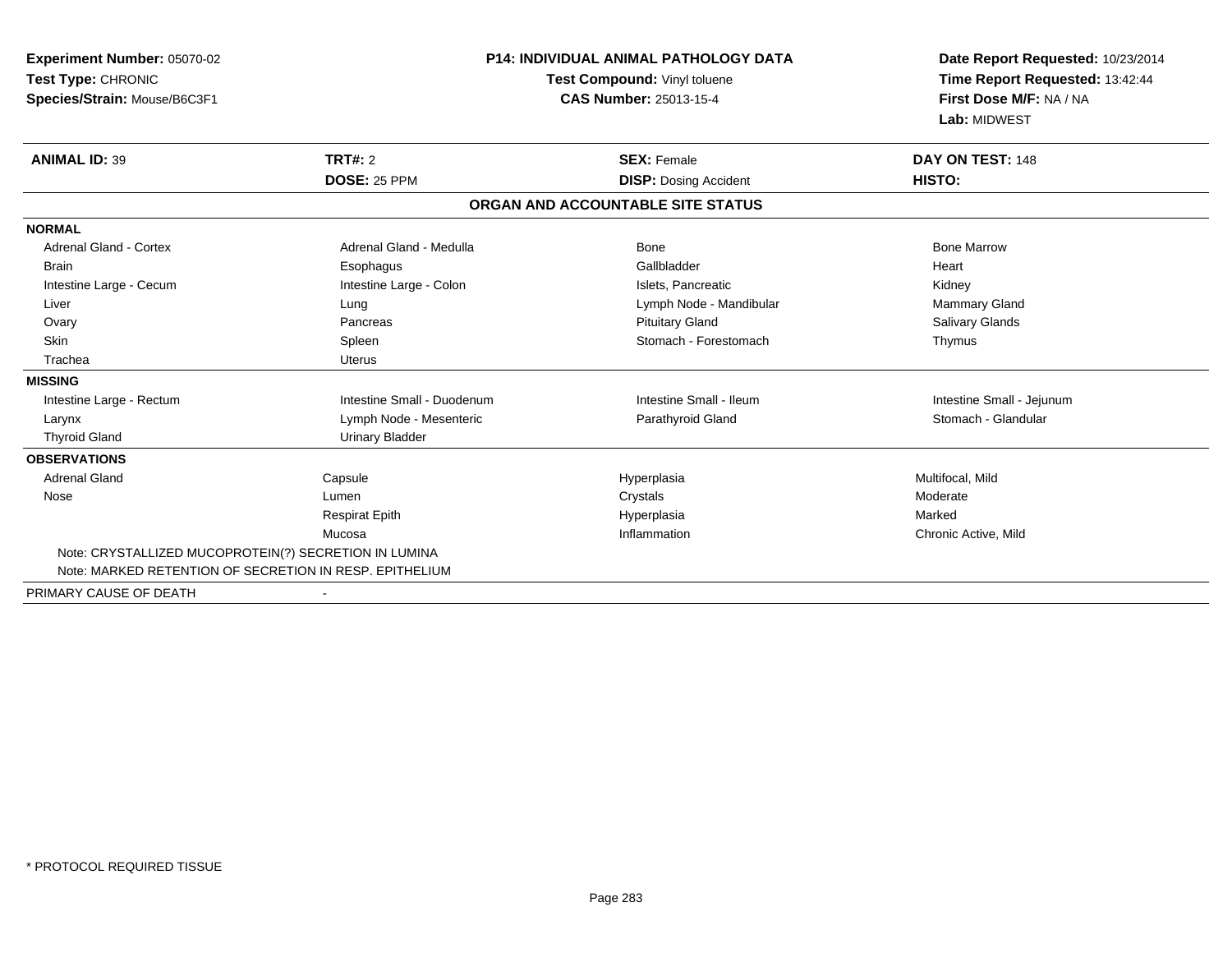| <b>Experiment Number: 05070-02</b><br>Test Type: CHRONIC<br>Species/Strain: Mouse/B6C3F1 |                         | <b>P14: INDIVIDUAL ANIMAL PATHOLOGY DATA</b><br>Test Compound: Vinyl toluene<br><b>CAS Number: 25013-15-4</b> | Date Report Requested: 10/23/2014<br>Time Report Requested: 13:42:44<br>First Dose M/F: NA / NA<br>Lab: MIDWEST |  |
|------------------------------------------------------------------------------------------|-------------------------|---------------------------------------------------------------------------------------------------------------|-----------------------------------------------------------------------------------------------------------------|--|
| <b>ANIMAL ID: 39</b>                                                                     | TRT#: 3                 | <b>SEX: Female</b>                                                                                            | DAY ON TEST: 714                                                                                                |  |
|                                                                                          | DOSE: 10 PPM            | <b>DISP:</b> Moribund Sacrifice                                                                               | HISTO:                                                                                                          |  |
|                                                                                          |                         | ORGAN AND ACCOUNTABLE SITE STATUS                                                                             |                                                                                                                 |  |
| <b>NORMAL</b>                                                                            |                         |                                                                                                               |                                                                                                                 |  |
| Adrenal Gland - Cortex                                                                   | Adrenal Gland - Medulla | Lung                                                                                                          |                                                                                                                 |  |
| <b>OBSERVATIONS</b>                                                                      |                         |                                                                                                               |                                                                                                                 |  |
| Adrenal Gland                                                                            | Capsule                 | Hyperplasia                                                                                                   | Diffuse, Marked                                                                                                 |  |
|                                                                                          | Extra Adr Tiss          | Lymphoma Malignant Undifferentiated Cell Type                                                                 |                                                                                                                 |  |
| Note: LYMPH MAL UNDF<br>$TGLs = 4-3$                                                     |                         |                                                                                                               |                                                                                                                 |  |
| Lymph Node                                                                               | Mesenteric              | Lymphoma Malignant Undifferentiated Cell Type                                                                 |                                                                                                                 |  |
| Note: LYMPH MAL<br>$TGLs = 3-3$                                                          |                         |                                                                                                               |                                                                                                                 |  |
| Nose                                                                                     | <b>Respirat Epith</b>   | Hyperplasia                                                                                                   | Marked                                                                                                          |  |
|                                                                                          | Mucosa                  | Inflammation                                                                                                  | Chronic Active, Mild                                                                                            |  |
| Spleen                                                                                   |                         | Hematopoietic Cell Proliferation                                                                              | Marked                                                                                                          |  |
|                                                                                          |                         | Lymphoma Malignant Undifferentiated Cell Type                                                                 |                                                                                                                 |  |
| Note: LYMPH MAL<br>$TGLs = 2-3$                                                          |                         |                                                                                                               |                                                                                                                 |  |
| $TGLs = 2-3$<br>Note: HEMA CELL PROL                                                     |                         |                                                                                                               |                                                                                                                 |  |
| PRIMARY CAUSE OF DEATH                                                                   | $\blacksquare$          |                                                                                                               |                                                                                                                 |  |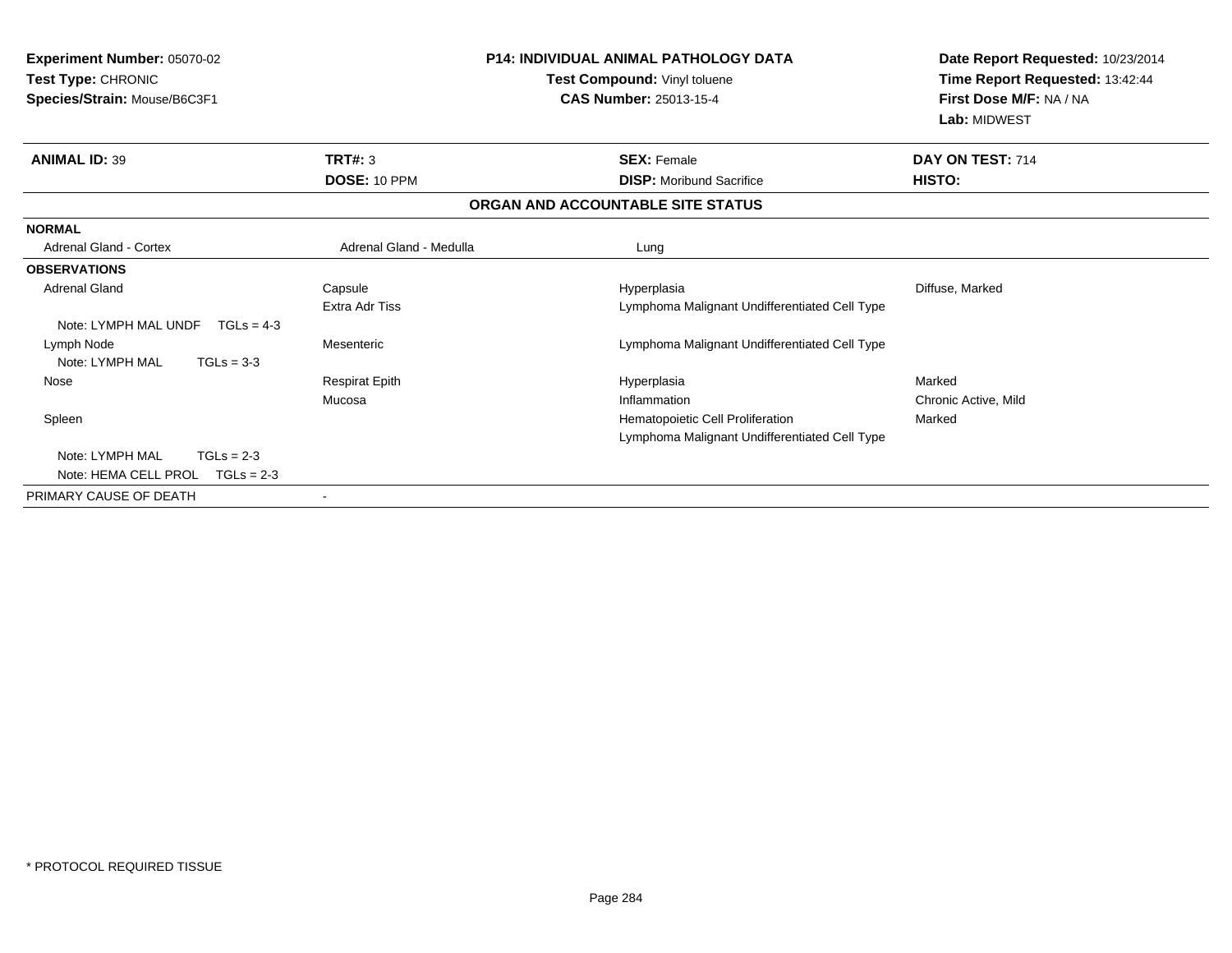| Experiment Number: 05070-02<br>Test Type: CHRONIC<br>Species/Strain: Mouse/B6C3F1 |                                                                           | <b>P14: INDIVIDUAL ANIMAL PATHOLOGY DATA</b><br>Test Compound: Vinyl toluene<br><b>CAS Number: 25013-15-4</b> |                                  |
|-----------------------------------------------------------------------------------|---------------------------------------------------------------------------|---------------------------------------------------------------------------------------------------------------|----------------------------------|
| <b>ANIMAL ID: 40</b>                                                              | <b>TRT#: 1</b>                                                            | <b>SEX: Female</b>                                                                                            | DAY ON TEST: 733                 |
|                                                                                   | <b>DOSE: CONTROL</b>                                                      | <b>DISP: Terminal Sacrifice</b>                                                                               | HISTO:                           |
|                                                                                   |                                                                           | ORGAN AND ACCOUNTABLE SITE STATUS                                                                             |                                  |
| <b>NORMAL</b>                                                                     |                                                                           |                                                                                                               |                                  |
| <b>Adrenal Gland - Cortex</b>                                                     | Adrenal Gland - Medulla                                                   | <b>Bone</b>                                                                                                   | <b>Bone Marrow</b>               |
| Esophagus                                                                         | Heart                                                                     | Intestine Large - Cecum                                                                                       | Intestine Large - Colon          |
| Intestine Large - Rectum                                                          | Intestine Small - Duodenum                                                | Intestine Small - Ileum                                                                                       | Intestine Small - Jejunum        |
| Islets, Pancreatic                                                                | Lymph Node - Mesenteric                                                   | Mammary Gland                                                                                                 | Nose                             |
| Ovary                                                                             | Parathyroid Gland                                                         | <b>Skin</b>                                                                                                   | Spleen                           |
| Stomach - Forestomach                                                             | Stomach - Glandular                                                       | Thymus                                                                                                        | <b>Thyroid Gland</b>             |
| Trachea                                                                           |                                                                           |                                                                                                               |                                  |
| <b>MISSING</b>                                                                    |                                                                           |                                                                                                               |                                  |
| Larynx                                                                            |                                                                           |                                                                                                               |                                  |
| <b>OBSERVATIONS</b>                                                               |                                                                           |                                                                                                               |                                  |
| <b>Adrenal Gland</b>                                                              |                                                                           | <b>Accessory Adrenal Cortical Nodule</b>                                                                      |                                  |
|                                                                                   | Capsule                                                                   | Hyperplasia                                                                                                   | Multifocal, Moderate             |
|                                                                                   | Note: 1991 CONVERSION DISCREPANCY. ORIGINAL DIAGNOSIS SITE NOT SPECIFIED. |                                                                                                               |                                  |
| <b>Brain</b>                                                                      |                                                                           | Mineralization                                                                                                | Multifocal, Mild                 |
| Gallbladder                                                                       |                                                                           | <b>Infiltration Cellular</b>                                                                                  | Lymphocyte, Mild                 |
| Kidney                                                                            |                                                                           | <b>Infiltration Cellular</b>                                                                                  | Lymphocyte, Multifocal, Moderate |
| Liver                                                                             |                                                                           | Inflammation                                                                                                  | Subacute, Multifocal, Minimal    |
| Lung                                                                              |                                                                           | <b>Infiltration Cellular</b>                                                                                  | Lymphocyte, Multifocal, Moderate |
| Lymph Node                                                                        | Mandibular                                                                | Hyperplasia                                                                                                   | Plasma Cell, Moderate            |
| Pancreas                                                                          |                                                                           | <b>Infiltration Cellular</b>                                                                                  | Lymphocyte, Multifocal, Moderate |
| <b>Pituitary Gland</b>                                                            | <b>Pars Distalis</b>                                                      | Hyperplasia                                                                                                   | Focal, Moderate                  |
| Salivary Glands                                                                   |                                                                           | <b>Infiltration Cellular</b>                                                                                  | Lymphocyte, Multifocal, Marked   |
| <b>Urinary Bladder</b>                                                            |                                                                           | <b>Infiltration Cellular</b>                                                                                  | Lymphocyte, Multifocal, Mild     |
| <b>Uterus</b>                                                                     |                                                                           | Hyperplasia                                                                                                   | Cystic, Moderate                 |
| Note: HYPERPLASIA<br>$TGLs = 1-8$                                                 |                                                                           |                                                                                                               |                                  |
| PRIMARY CAUSE OF DEATH                                                            | $\blacksquare$                                                            |                                                                                                               |                                  |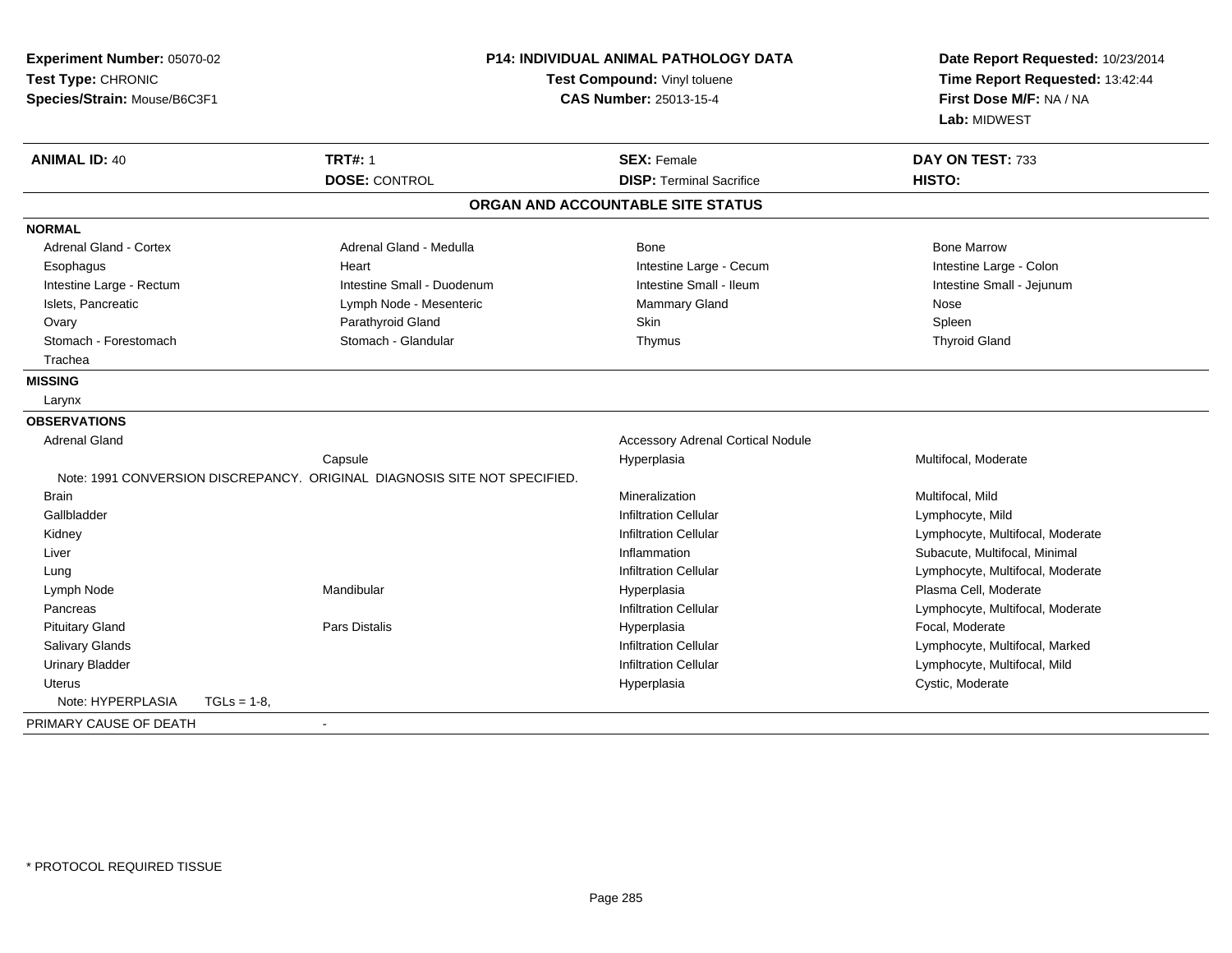| Experiment Number: 05070-02<br>Test Type: CHRONIC<br>Species/Strain: Mouse/B6C3F1 | <b>P14: INDIVIDUAL ANIMAL PATHOLOGY DATA</b><br>Test Compound: Vinyl toluene<br><b>CAS Number: 25013-15-4</b> |                                   | Date Report Requested: 10/23/2014<br>Time Report Requested: 13:42:44<br>First Dose M/F: NA / NA<br>Lab: MIDWEST |
|-----------------------------------------------------------------------------------|---------------------------------------------------------------------------------------------------------------|-----------------------------------|-----------------------------------------------------------------------------------------------------------------|
| <b>ANIMAL ID: 40</b>                                                              | <b>TRT#: 2</b>                                                                                                | <b>SEX: Female</b>                | DAY ON TEST: 672                                                                                                |
|                                                                                   | DOSE: 25 PPM                                                                                                  | <b>DISP: Natural Death</b>        | HISTO:                                                                                                          |
|                                                                                   |                                                                                                               | ORGAN AND ACCOUNTABLE SITE STATUS |                                                                                                                 |
| <b>NORMAL</b>                                                                     |                                                                                                               |                                   |                                                                                                                 |
| Adrenal Gland - Cortex                                                            | Adrenal Gland - Medulla                                                                                       | Bone                              | <b>Bone Marrow</b>                                                                                              |
| <b>Brain</b>                                                                      | Heart                                                                                                         | Intestine Large - Cecum           | Intestine Large - Colon                                                                                         |
| Intestine Large - Rectum                                                          | Intestine Small - Duodenum                                                                                    | Intestine Small - Ileum           | Intestine Small - Jejunum                                                                                       |
| <b>Pituitary Gland</b>                                                            | Skin                                                                                                          | Stomach - Forestomach             | Stomach - Glandular                                                                                             |
| <b>Thyroid Gland</b>                                                              |                                                                                                               |                                   |                                                                                                                 |
| <b>MISSING</b>                                                                    |                                                                                                               |                                   |                                                                                                                 |
| Lymph Node - Mesenteric                                                           | Parathyroid Gland                                                                                             |                                   |                                                                                                                 |
| <b>AUTO PRECLUDES DIAG.</b>                                                       |                                                                                                               |                                   |                                                                                                                 |
| Gallbladder                                                                       |                                                                                                               |                                   |                                                                                                                 |
| <b>OBSERVATIONS</b>                                                               |                                                                                                               |                                   |                                                                                                                 |
| <b>Adrenal Gland</b>                                                              | Capsule                                                                                                       | Hyperplasia                       | Multifocal, Minimal                                                                                             |
|                                                                                   | Cortex                                                                                                        | Lymphoma Malignant Lymphocytic    |                                                                                                                 |
|                                                                                   | Note: 1991 CONVERSION DISCREPANCY, ORIGINAL DIAGNOSIS SITE NOT SPECIFIED                                      |                                   |                                                                                                                 |
| Esophagus                                                                         |                                                                                                               | Lymphoma Malignant Lymphocytic    |                                                                                                                 |
| Islets, Pancreatic                                                                |                                                                                                               | Atrophy                           | Multifocal, Marked                                                                                              |
| Kidney                                                                            |                                                                                                               | Lymphoma Malignant Lymphocytic    |                                                                                                                 |
| Larynx                                                                            |                                                                                                               | Lymphoma Malignant Lymphocytic    |                                                                                                                 |
| Liver                                                                             |                                                                                                               | Fatty Change                      | Diffuse, Mild                                                                                                   |
|                                                                                   |                                                                                                               | Lymphoma Malignant Lymphocytic    |                                                                                                                 |
| Note: LYMPH MAL LYMP<br>$TGLs = 5-5$ ,                                            |                                                                                                               |                                   |                                                                                                                 |
| Lung                                                                              | Alveolus, Bronchiole                                                                                          | Inflammation                      | Chronic Active, Focal, Minimal                                                                                  |
|                                                                                   |                                                                                                               | Lymphoma Malignant Lymphocytic    |                                                                                                                 |
| Lymph Node                                                                        | Mandibular                                                                                                    | Lymphoma Malignant Lymphocytic    |                                                                                                                 |
|                                                                                   | Mediastinal                                                                                                   | Lymphoma Malignant Lymphocytic    |                                                                                                                 |
| <b>Mammary Gland</b>                                                              |                                                                                                               | Lymphoma Malignant Lymphocytic    |                                                                                                                 |
| Nose                                                                              | <b>Respirat Epith</b>                                                                                         | Hyperplasia                       | Marked                                                                                                          |
|                                                                                   | Mucosa                                                                                                        | Inflammation                      | Chronic Active, Mild                                                                                            |
| Ovary                                                                             |                                                                                                               | Lymphoma Malignant Lymphocytic    |                                                                                                                 |
| Pancreas                                                                          | Acinus                                                                                                        | Atrophy                           | Marked                                                                                                          |
|                                                                                   |                                                                                                               | Lymphoma Malignant Lymphocytic    |                                                                                                                 |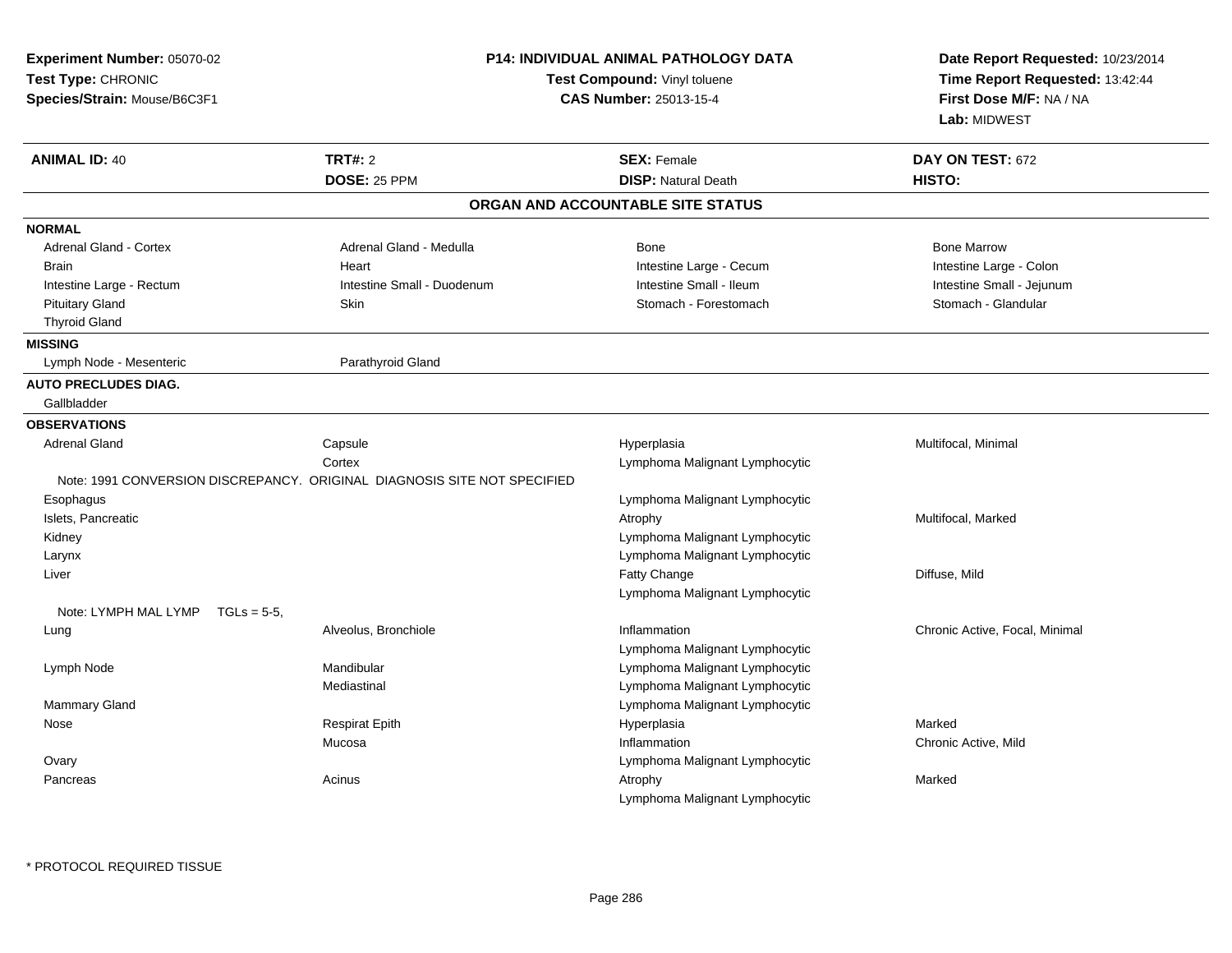| <b>Experiment Number: 05070-02</b><br><b>Test Type: CHRONIC</b><br>Species/Strain: Mouse/B6C3F1 |                     | <b>P14: INDIVIDUAL ANIMAL PATHOLOGY DATA</b><br>Test Compound: Vinyl toluene<br><b>CAS Number: 25013-15-4</b> | Date Report Requested: 10/23/2014<br>Time Report Requested: 13:42:44<br>First Dose M/F: NA / NA<br><b>Lab: MIDWEST</b> |
|-------------------------------------------------------------------------------------------------|---------------------|---------------------------------------------------------------------------------------------------------------|------------------------------------------------------------------------------------------------------------------------|
| <b>ANIMAL ID: 40</b>                                                                            | TRT#: 2             | <b>SEX: Female</b>                                                                                            | DAY ON TEST: 672                                                                                                       |
|                                                                                                 | <b>DOSE: 25 PPM</b> | <b>DISP:</b> Natural Death                                                                                    | HISTO:                                                                                                                 |
|                                                                                                 |                     | ORGAN AND ACCOUNTABLE SITE STATUS                                                                             |                                                                                                                        |
| Note: LYMPH MAL LYMP<br>$TGLs = 4-3.$                                                           |                     |                                                                                                               |                                                                                                                        |
| <b>Salivary Glands</b>                                                                          |                     | Lymphoma Malignant Lymphocytic                                                                                |                                                                                                                        |
| Spleen                                                                                          |                     | Lymphoma Malignant Lymphocytic                                                                                |                                                                                                                        |
| Note: LYMPH MAL LYMP<br>$TGLs = 3-5$                                                            |                     |                                                                                                               |                                                                                                                        |
| Thymus                                                                                          |                     | Depletion Lymphoid                                                                                            | Moderate                                                                                                               |
| Trachea                                                                                         |                     | Lymphoma Malignant Lymphocytic                                                                                |                                                                                                                        |
| <b>Urinary Bladder</b>                                                                          |                     | Lymphoma Malignant Lymphocytic                                                                                |                                                                                                                        |
| Uterus                                                                                          |                     | Hyperplasia                                                                                                   | Cystic, Minimal                                                                                                        |
| PRIMARY CAUSE OF DEATH                                                                          |                     |                                                                                                               |                                                                                                                        |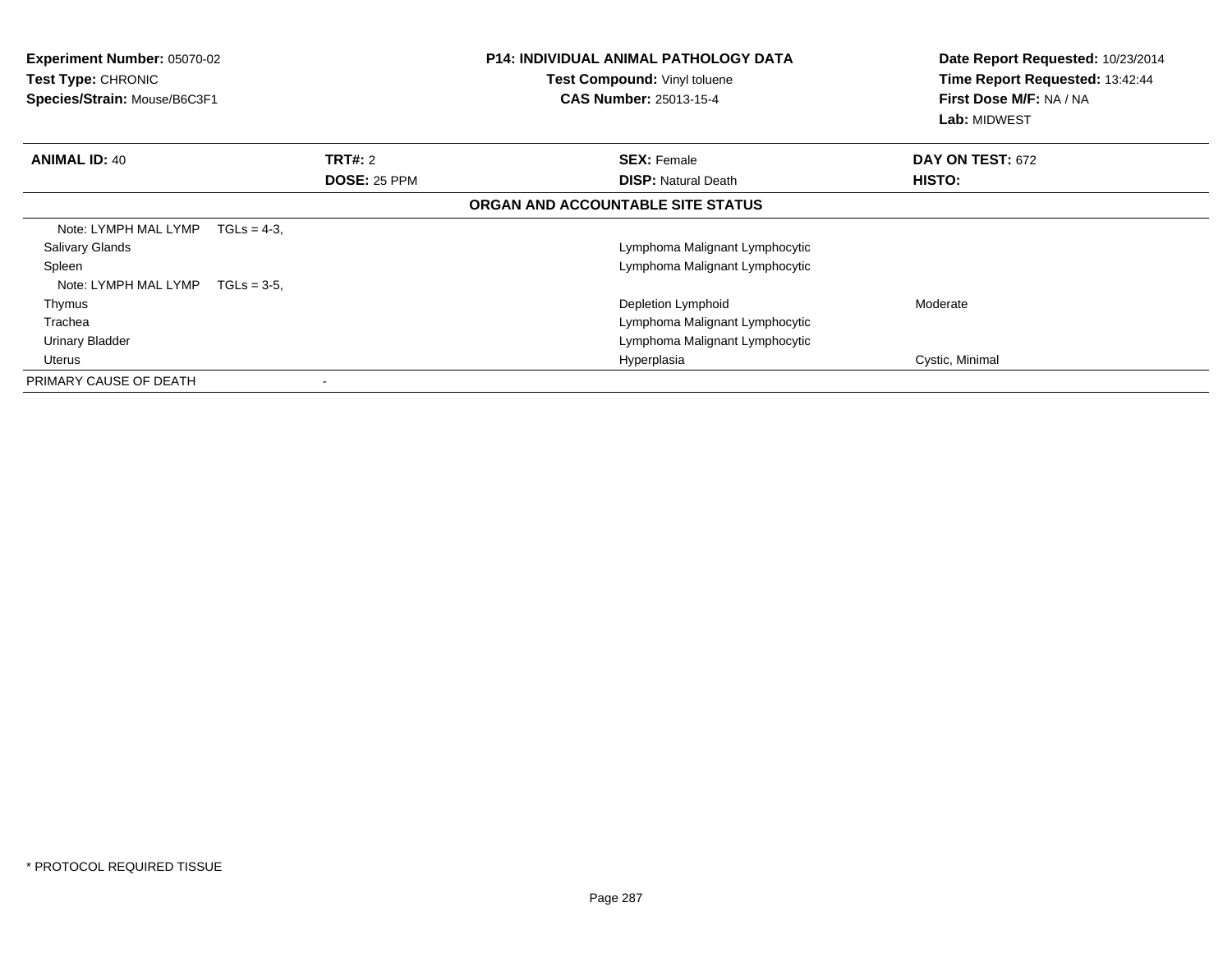| Experiment Number: 05070-02<br>Test Type: CHRONIC<br>Species/Strain: Mouse/B6C3F1 |              |                       | <b>P14: INDIVIDUAL ANIMAL PATHOLOGY DATA</b><br>Test Compound: Vinyl toluene<br><b>CAS Number: 25013-15-4</b> | Date Report Requested: 10/23/2014<br>Time Report Requested: 13:42:44<br>First Dose M/F: NA / NA<br>Lab: MIDWEST |
|-----------------------------------------------------------------------------------|--------------|-----------------------|---------------------------------------------------------------------------------------------------------------|-----------------------------------------------------------------------------------------------------------------|
| <b>ANIMAL ID: 40</b>                                                              |              | TRT#: 3               | <b>SEX: Female</b>                                                                                            | DAY ON TEST: 733                                                                                                |
|                                                                                   |              | DOSE: 10 PPM          | <b>DISP: Terminal Sacrifice</b>                                                                               | HISTO:                                                                                                          |
|                                                                                   |              |                       | ORGAN AND ACCOUNTABLE SITE STATUS                                                                             |                                                                                                                 |
| <b>NORMAL</b>                                                                     |              |                       |                                                                                                               |                                                                                                                 |
| Lung                                                                              |              | Pancreas              |                                                                                                               |                                                                                                                 |
| <b>OBSERVATIONS</b>                                                               |              |                       |                                                                                                               |                                                                                                                 |
| Bone                                                                              |              |                       | Fibrous Osteodystrophy                                                                                        | Moderate                                                                                                        |
| Note: BONES OF SKULL                                                              |              |                       |                                                                                                               |                                                                                                                 |
| Gallbladder                                                                       |              |                       | <b>Dilatation</b>                                                                                             | Marked                                                                                                          |
| Note: DILATATION                                                                  | $TGLs = 2-4$ |                       |                                                                                                               |                                                                                                                 |
| Islets, Pancreatic                                                                |              |                       | Carcinoma                                                                                                     |                                                                                                                 |
| Note: CARCINOMA                                                                   | $TGLs = 1-3$ |                       |                                                                                                               |                                                                                                                 |
| Liver                                                                             |              |                       | Angiectasis                                                                                                   | Focal, Moderate                                                                                                 |
|                                                                                   |              | <b>Bile Duct</b>      | Hyperplasia                                                                                                   | Multifocal, Marked                                                                                              |
|                                                                                   |              | Portal                | Inflammation                                                                                                  | Chronic, Mild                                                                                                   |
| Note: ANGIECTASIS                                                                 | $TGLs = 3-4$ |                       |                                                                                                               |                                                                                                                 |
| Nose                                                                              |              | <b>Respirat Epith</b> | Hyperplasia                                                                                                   | Marked                                                                                                          |
|                                                                                   |              | Mucosa                | Inflammation                                                                                                  | Chronic Active, Moderate                                                                                        |
| <b>Uterus</b>                                                                     |              |                       | Hyperplasia                                                                                                   | Cystic, Mild                                                                                                    |
| Note: HYPERPLASIA                                                                 | $TGLs = 5-2$ |                       |                                                                                                               |                                                                                                                 |
| PRIMARY CAUSE OF DEATH                                                            |              |                       |                                                                                                               |                                                                                                                 |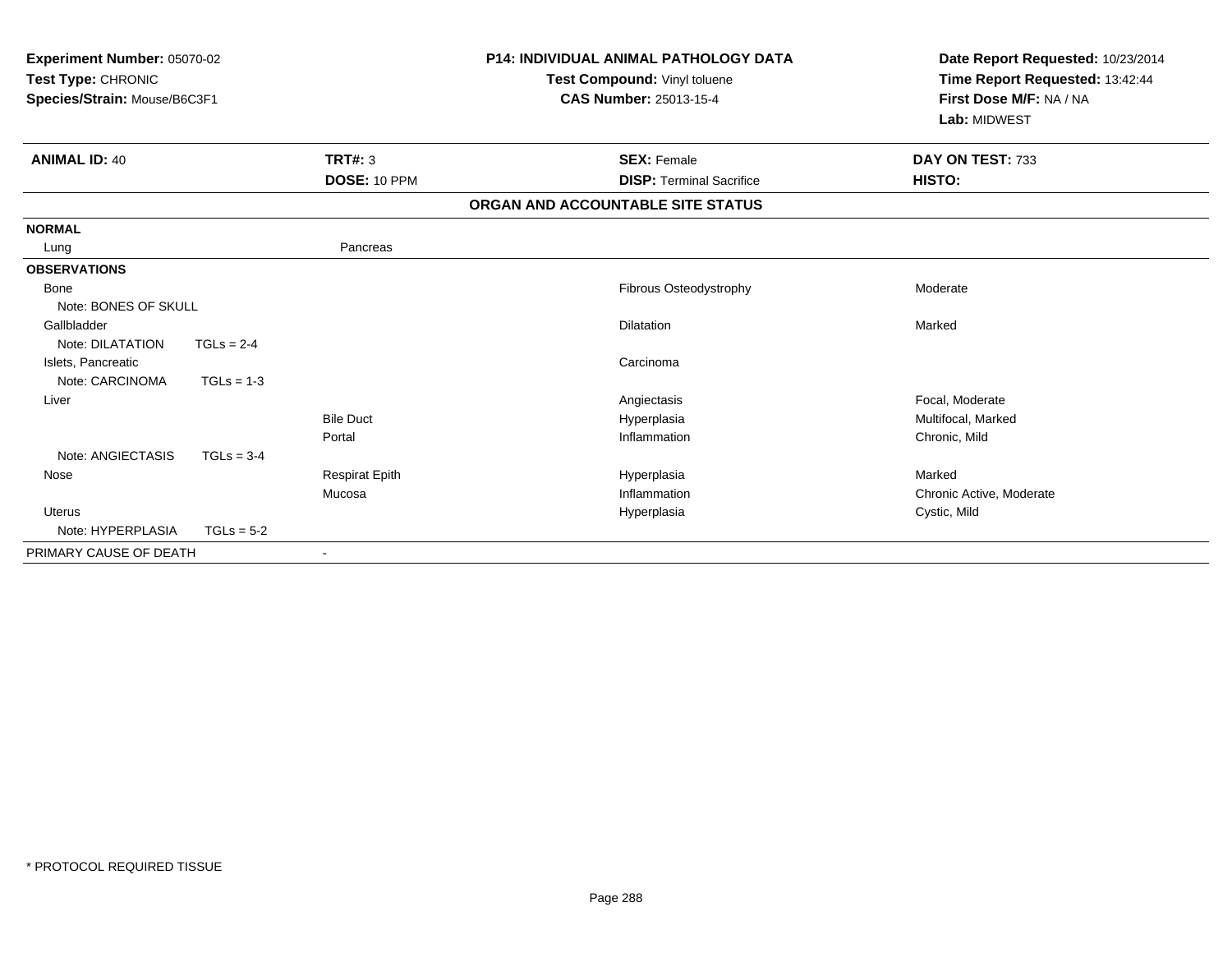| Experiment Number: 05070-02<br>Test Type: CHRONIC<br>Species/Strain: Mouse/B6C3F1<br><b>ANIMAL ID: 41</b> | <b>TRT#: 1</b><br><b>DOSE: CONTROL</b> | <b>P14: INDIVIDUAL ANIMAL PATHOLOGY DATA</b><br>Test Compound: Vinyl toluene<br><b>CAS Number: 25013-15-4</b><br><b>SEX: Female</b><br><b>DISP: Terminal Sacrifice</b> | Date Report Requested: 10/23/2014<br>Time Report Requested: 13:42:44<br>First Dose M/F: NA / NA<br>Lab: MIDWEST<br>DAY ON TEST: 732<br>HISTO: |
|-----------------------------------------------------------------------------------------------------------|----------------------------------------|------------------------------------------------------------------------------------------------------------------------------------------------------------------------|-----------------------------------------------------------------------------------------------------------------------------------------------|
|                                                                                                           |                                        |                                                                                                                                                                        |                                                                                                                                               |
|                                                                                                           |                                        | ORGAN AND ACCOUNTABLE SITE STATUS                                                                                                                                      |                                                                                                                                               |
| <b>NORMAL</b>                                                                                             |                                        |                                                                                                                                                                        |                                                                                                                                               |
| <b>Adrenal Gland - Cortex</b>                                                                             | Adrenal Gland - Medulla                | <b>Bone</b>                                                                                                                                                            | <b>Bone Marrow</b>                                                                                                                            |
| <b>Brain</b>                                                                                              | Esophagus                              | Gallbladder                                                                                                                                                            | Heart                                                                                                                                         |
| Intestine Large - Cecum                                                                                   | Intestine Large - Colon                | Intestine Large - Rectum                                                                                                                                               | Intestine Small - Duodenum                                                                                                                    |
| Intestine Small - Ileum                                                                                   | Intestine Small - Jejunum              | Islets, Pancreatic                                                                                                                                                     | Larynx                                                                                                                                        |
| Lung                                                                                                      | Lymph Node - Mandibular                | Lymph Node - Mesenteric                                                                                                                                                | <b>Mammary Gland</b>                                                                                                                          |
| Nose                                                                                                      | Pancreas                               | <b>Skin</b>                                                                                                                                                            | Spleen                                                                                                                                        |
| Stomach - Forestomach                                                                                     | Stomach - Glandular                    | Thymus                                                                                                                                                                 | <b>Thyroid Gland</b>                                                                                                                          |
| Trachea                                                                                                   | <b>Urinary Bladder</b>                 | <b>Uterus</b>                                                                                                                                                          |                                                                                                                                               |
| <b>MISSING</b>                                                                                            |                                        |                                                                                                                                                                        |                                                                                                                                               |
| Parathyroid Gland                                                                                         |                                        |                                                                                                                                                                        |                                                                                                                                               |
| <b>OBSERVATIONS</b>                                                                                       |                                        |                                                                                                                                                                        |                                                                                                                                               |
| <b>Adrenal Gland</b>                                                                                      | Capsule                                | Hyperplasia                                                                                                                                                            | Multifocal, Moderate                                                                                                                          |
| Kidney                                                                                                    |                                        | <b>Infiltration Cellular</b>                                                                                                                                           | Lymphocyte, Multifocal, Mild                                                                                                                  |
| Liver                                                                                                     |                                        | Hepatocellular Carcinoma                                                                                                                                               |                                                                                                                                               |
|                                                                                                           |                                        | Vacuolization Cytoplasmic                                                                                                                                              | Diffuse, Mild                                                                                                                                 |
| Note: HEPATOCLR CARC TGLs = 1-5,                                                                          |                                        |                                                                                                                                                                        |                                                                                                                                               |
| Ovary                                                                                                     |                                        | Cyst                                                                                                                                                                   | Moderate                                                                                                                                      |
| <b>Pituitary Gland</b>                                                                                    | Pars Distalis                          | Adenoma                                                                                                                                                                |                                                                                                                                               |
| [Adenoma TGLS = $2-1$ , ]                                                                                 |                                        |                                                                                                                                                                        |                                                                                                                                               |
| Salivary Glands                                                                                           |                                        | <b>Infiltration Cellular</b>                                                                                                                                           | Lymphocyte, Multifocal, Mild                                                                                                                  |
| PRIMARY CAUSE OF DEATH                                                                                    |                                        |                                                                                                                                                                        |                                                                                                                                               |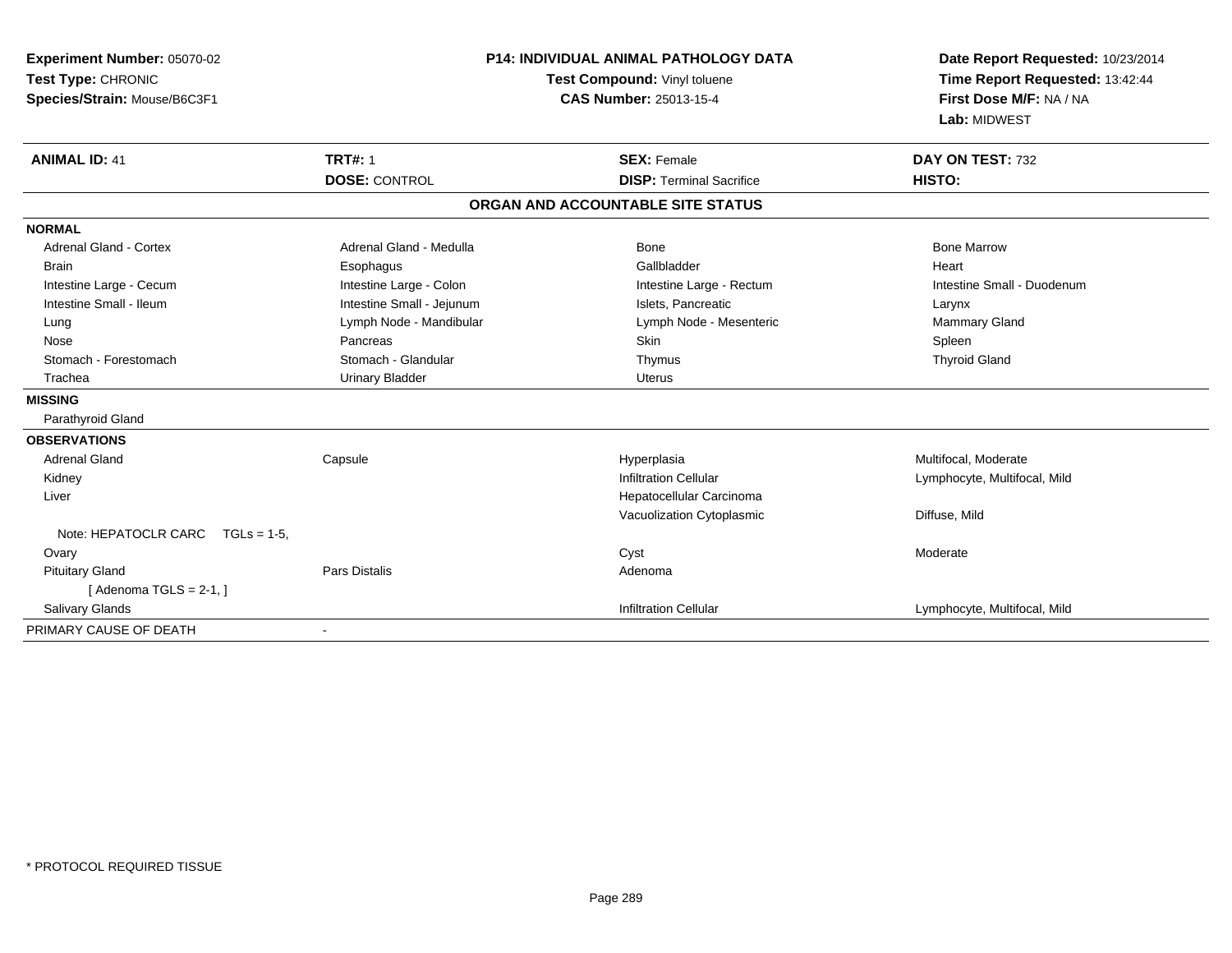| Experiment Number: 05070-02   |              | <b>P14: INDIVIDUAL ANIMAL PATHOLOGY DATA</b> |                                   | Date Report Requested: 10/23/2014    |
|-------------------------------|--------------|----------------------------------------------|-----------------------------------|--------------------------------------|
| Test Type: CHRONIC            |              | Test Compound: Vinyl toluene                 |                                   | Time Report Requested: 13:42:44      |
| Species/Strain: Mouse/B6C3F1  |              |                                              | CAS Number: 25013-15-4            | First Dose M/F: NA / NA              |
|                               |              |                                              |                                   | Lab: MIDWEST                         |
| <b>ANIMAL ID: 41</b>          |              | TRT#: 2                                      | <b>SEX: Female</b>                | DAY ON TEST: 733                     |
|                               |              | DOSE: 25 PPM                                 | <b>DISP: Terminal Sacrifice</b>   | HISTO:                               |
|                               |              |                                              | ORGAN AND ACCOUNTABLE SITE STATUS |                                      |
| <b>NORMAL</b>                 |              |                                              |                                   |                                      |
| <b>Adrenal Gland - Cortex</b> |              | Adrenal Gland - Medulla                      | <b>Bone</b>                       | <b>Bone Marrow</b>                   |
| Brain                         |              | Esophagus                                    | Gallbladder                       | Heart                                |
| Intestine Large - Colon       |              | Intestine Large - Rectum                     | Intestine Small - Duodenum        | Intestine Small - Ileum              |
| Intestine Small - Jejunum     |              | Islets. Pancreatic                           | Kidney                            | Larynx                               |
| Liver                         |              | Lymph Node - Mandibular                      | Lymph Node - Mesenteric           | Mammary Gland                        |
| Ovary                         |              | Pancreas                                     | Parathyroid Gland                 | <b>Pituitary Gland</b>               |
| <b>Salivary Glands</b>        |              | Skin                                         | Spleen                            | Stomach - Forestomach                |
| Stomach - Glandular           |              | Thymus                                       | <b>Thyroid Gland</b>              | Trachea                              |
| <b>OBSERVATIONS</b>           |              |                                              |                                   |                                      |
| <b>Adrenal Gland</b>          |              | Capsule                                      | Hyperplasia                       | Multifocal, Marked                   |
| Intestine Large               |              | Cecum, Peyers Patch                          | Hyperplasia                       | Lymphoid, Marked                     |
| Lung                          |              |                                              | <b>Infiltration Cellular</b>      | Lymphocyte, Multifocal, Mild         |
|                               |              | Alveolus, Bronchiole                         | Inflammation                      | Chronic Active, Multifocal, Moderate |
| Nose                          |              | <b>Respirat Epith</b>                        | Hyperplasia                       | Marked                               |
|                               |              | Mucosa                                       | Inflammation                      | Chronic Active, Mild                 |
|                               |              | Nasolacrim Dct                               | Inflammation                      | Chronic, Moderate                    |
| <b>Urinary Bladder</b>        |              |                                              | <b>Infiltration Cellular</b>      | Lymphocyte, Multifocal, Moderate     |
| Uterus                        |              |                                              | Hyperplasia                       | Cystic, Minimal                      |
| Note: HYPERPLASIA             | $TGLs = 3-8$ |                                              |                                   |                                      |
| PRIMARY CAUSE OF DEATH        |              | $\blacksquare$                               |                                   |                                      |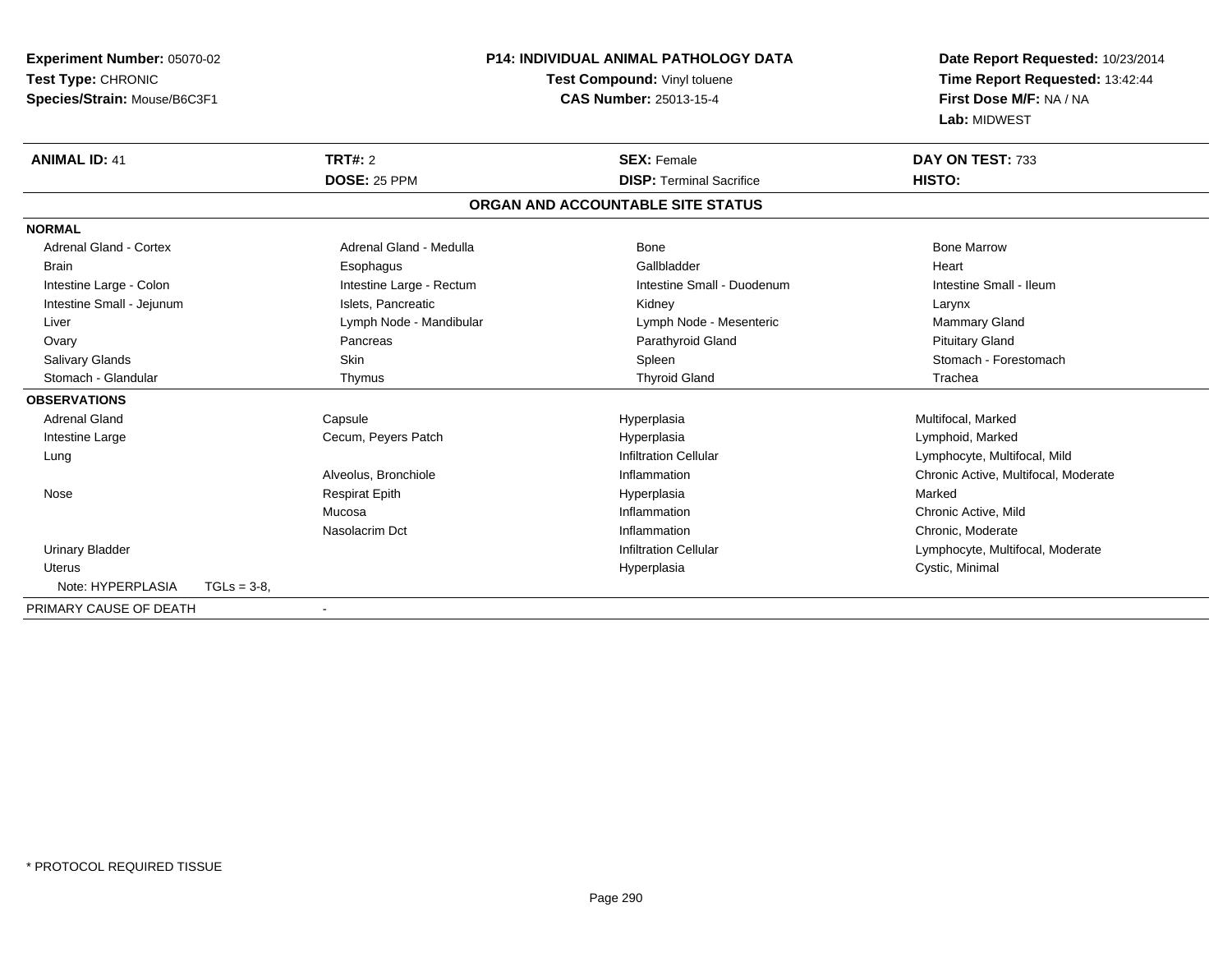| <b>Experiment Number: 05070-02</b>   |                       | <b>P14: INDIVIDUAL ANIMAL PATHOLOGY DATA</b> | Date Report Requested: 10/23/2014 |  |
|--------------------------------------|-----------------------|----------------------------------------------|-----------------------------------|--|
| Test Type: CHRONIC                   |                       | Test Compound: Vinyl toluene                 | Time Report Requested: 13:42:44   |  |
| Species/Strain: Mouse/B6C3F1         |                       | <b>CAS Number: 25013-15-4</b>                | First Dose M/F: NA / NA           |  |
|                                      |                       |                                              | Lab: MIDWEST                      |  |
| <b>ANIMAL ID: 41</b>                 | <b>TRT#: 3</b>        | <b>SEX: Female</b>                           | DAY ON TEST: 733                  |  |
|                                      | DOSE: 10 PPM          | <b>DISP:</b> Terminal Sacrifice              | HISTO:                            |  |
| <b>OBSERVATIONS</b>                  |                       |                                              |                                   |  |
| Bone                                 |                       | Fibrous Osteodystrophy                       | Mild                              |  |
| <b>Intestine Small</b>               | Peyers Patch          | Lymphoma Malignant Mixed                     |                                   |  |
| Note: LYMPH MAL MIXD<br>$TGLs = 3-3$ |                       |                                              |                                   |  |
| Lung                                 | Alveolus, Bronchiole  | Inflammation                                 | Chronic Active, Multifocal, Mild  |  |
| [Inflammation TGLS = $1-1$ ]         |                       |                                              |                                   |  |
| Nose                                 | <b>Respirat Epith</b> | Hyperplasia                                  | Moderate                          |  |
|                                      | Mucosa                | Inflammation                                 | Chronic Active, Moderate          |  |
| Spleen                               |                       | Lymphoma Malignant Mixed                     |                                   |  |
| Note: LYMPH MAL MIXD<br>$TGLs = 2-3$ |                       |                                              |                                   |  |
| <b>Uterus</b>                        |                       | Hyperplasia                                  | Cystic, Mild                      |  |
| Note: HYPERPLASIA<br>$TGLs = 4-3$    |                       |                                              |                                   |  |
| PRIMARY CAUSE OF DEATH               |                       |                                              |                                   |  |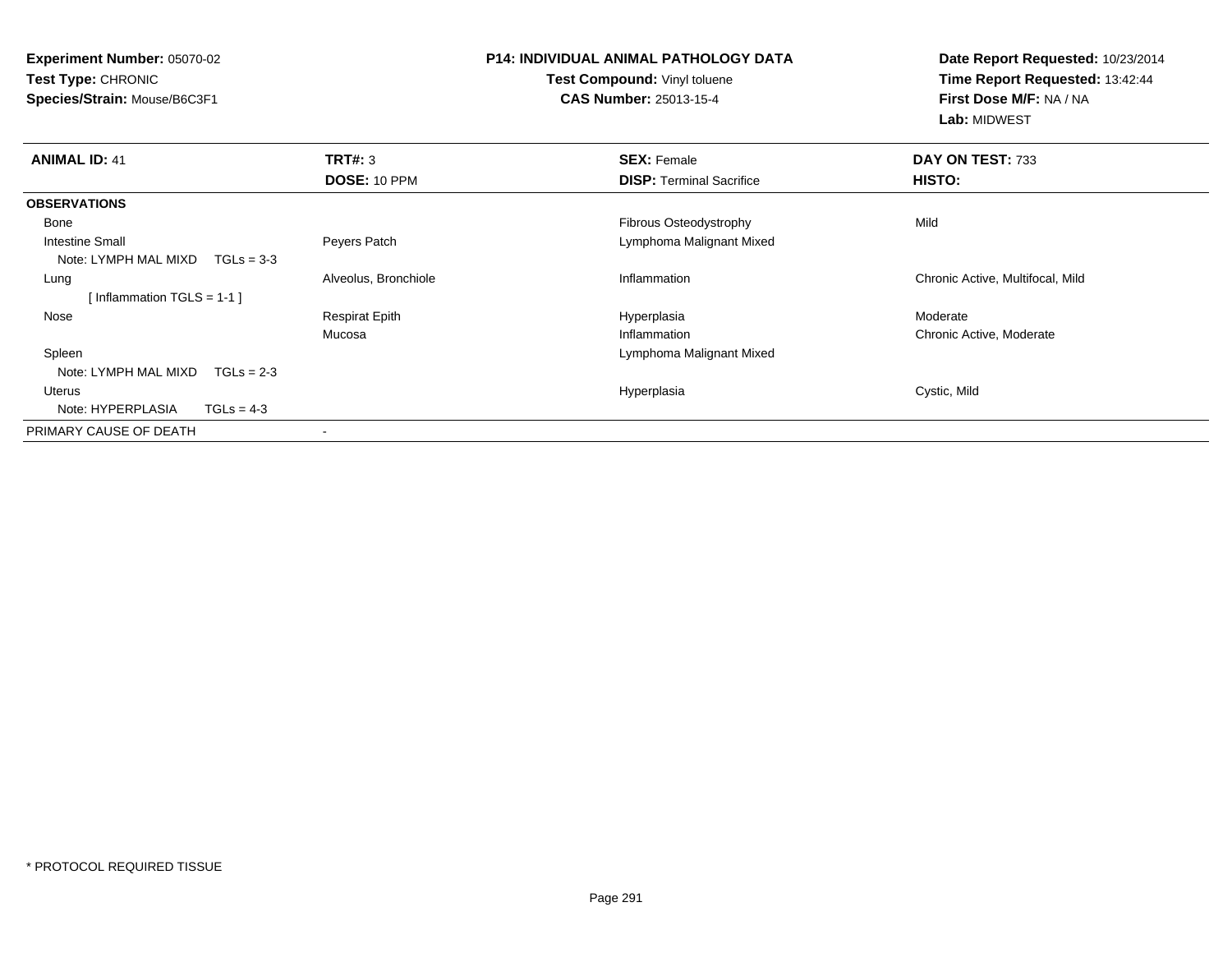| Experiment Number: 05070-02<br>Test Type: CHRONIC<br>Species/Strain: Mouse/B6C3F1 | <b>P14: INDIVIDUAL ANIMAL PATHOLOGY DATA</b><br>Test Compound: Vinyl toluene<br><b>CAS Number: 25013-15-4</b> |                                   | Date Report Requested: 10/23/2014<br>Time Report Requested: 13:42:44<br>First Dose M/F: NA / NA<br>Lab: MIDWEST |  |
|-----------------------------------------------------------------------------------|---------------------------------------------------------------------------------------------------------------|-----------------------------------|-----------------------------------------------------------------------------------------------------------------|--|
| <b>ANIMAL ID: 42</b>                                                              | <b>TRT#: 1</b>                                                                                                | <b>SEX: Female</b>                | DAY ON TEST: 732                                                                                                |  |
|                                                                                   | <b>DOSE: CONTROL</b>                                                                                          | <b>DISP: Terminal Sacrifice</b>   | HISTO:                                                                                                          |  |
|                                                                                   |                                                                                                               | ORGAN AND ACCOUNTABLE SITE STATUS |                                                                                                                 |  |
| <b>NORMAL</b>                                                                     |                                                                                                               |                                   |                                                                                                                 |  |
| <b>Adrenal Gland - Cortex</b>                                                     | <b>Bone</b>                                                                                                   | <b>Bone Marrow</b>                | Esophagus                                                                                                       |  |
| Heart                                                                             | Intestine Large - Cecum                                                                                       | Intestine Large - Colon           | Intestine Large - Rectum                                                                                        |  |
| Intestine Small - Duodenum                                                        | Intestine Small - Ileum                                                                                       | Intestine Small - Jejunum         | Larynx                                                                                                          |  |
| Lymph Node - Mandibular                                                           | Lymph Node - Mesenteric                                                                                       | Mammary Gland                     | Nose                                                                                                            |  |
| Ovary                                                                             | Skin                                                                                                          | Stomach - Forestomach             | Stomach - Glandular                                                                                             |  |
| Trachea                                                                           | <b>Urinary Bladder</b>                                                                                        |                                   |                                                                                                                 |  |
| <b>MISSING</b>                                                                    |                                                                                                               |                                   |                                                                                                                 |  |
| Adrenal Gland - Medulla                                                           | Gallbladder                                                                                                   | Parathyroid Gland                 |                                                                                                                 |  |
| <b>OBSERVATIONS</b>                                                               |                                                                                                               |                                   |                                                                                                                 |  |
| <b>Adrenal Gland</b>                                                              | Capsule                                                                                                       | Hyperplasia                       | Diffuse, Moderate                                                                                               |  |
| Brain                                                                             |                                                                                                               | Mineralization                    | Multifocal, Mild                                                                                                |  |
| Islets, Pancreatic                                                                |                                                                                                               | Hyperplasia                       | Multifocal, Moderate                                                                                            |  |
| Kidney                                                                            |                                                                                                               | Lymphoma Malignant Lymphocytic    |                                                                                                                 |  |
| <b>Lacrimal Gland</b>                                                             |                                                                                                               | <b>Infiltration Cellular</b>      | Lymphocyte, Multifocal, Mild                                                                                    |  |
| Liver                                                                             |                                                                                                               | Inflammation                      | Subacute, Multifocal, Minimal                                                                                   |  |
| Lung                                                                              |                                                                                                               | <b>Infiltration Cellular</b>      | Lymphocyte, Multifocal, Minimal                                                                                 |  |
| Nose                                                                              |                                                                                                               |                                   |                                                                                                                 |  |
|                                                                                   | Note: RETAINED SECRETION IN RESPIRATORY EPITHELIUM                                                            |                                   |                                                                                                                 |  |
| Pancreas                                                                          |                                                                                                               | <b>Infiltration Cellular</b>      | Lymphocyte, Multifocal, Mild                                                                                    |  |
| <b>Pituitary Gland</b>                                                            | Pars Intermed                                                                                                 | Adenoma                           |                                                                                                                 |  |
|                                                                                   | Pars Distalis                                                                                                 | Hypertrophy                       | Focal, Mild                                                                                                     |  |
| Salivary Glands                                                                   |                                                                                                               | <b>Infiltration Cellular</b>      | Lymphocyte, Multifocal, Mild                                                                                    |  |
| Spleen                                                                            |                                                                                                               | Lymphoma Malignant Lymphocytic    |                                                                                                                 |  |
| Thymus                                                                            | <b>Epithel Cell</b>                                                                                           | Hyperplasia                       | Mild                                                                                                            |  |
|                                                                                   |                                                                                                               | Lymphoma Malignant Lymphocytic    |                                                                                                                 |  |
| <b>Thyroid Gland</b>                                                              | <b>Follicular Cel</b>                                                                                         | Hyperplasia                       | Multifocal, Minimal                                                                                             |  |
| Uterus                                                                            |                                                                                                               | Hyperplasia                       | Cystic, Moderate                                                                                                |  |
| Note: HYPERPLASIA                                                                 | $TGLs = 3-8$                                                                                                  |                                   |                                                                                                                 |  |
| PRIMARY CAUSE OF DEATH                                                            | $\sim$                                                                                                        |                                   |                                                                                                                 |  |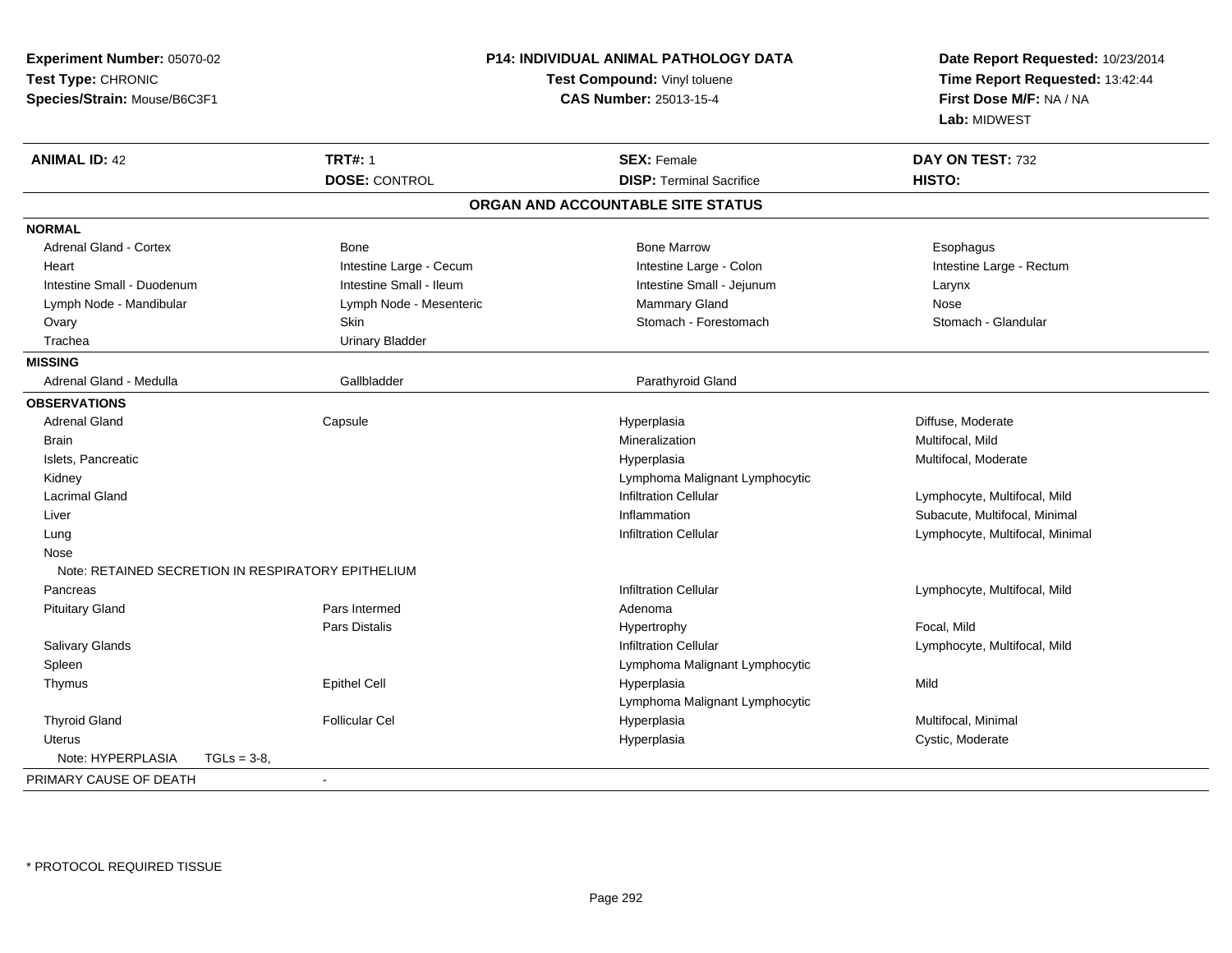| Experiment Number: 05070-02   | <b>P14: INDIVIDUAL ANIMAL PATHOLOGY DATA</b> |                                   | Date Report Requested: 10/23/2014                          |  |
|-------------------------------|----------------------------------------------|-----------------------------------|------------------------------------------------------------|--|
| Test Type: CHRONIC            |                                              | Test Compound: Vinyl toluene      | Time Report Requested: 13:42:44<br>First Dose M/F: NA / NA |  |
| Species/Strain: Mouse/B6C3F1  |                                              | <b>CAS Number: 25013-15-4</b>     |                                                            |  |
|                               |                                              |                                   | Lab: MIDWEST                                               |  |
| <b>ANIMAL ID: 42</b>          | <b>TRT#: 2</b>                               | <b>SEX: Female</b>                | DAY ON TEST: 733                                           |  |
|                               | <b>DOSE: 25 PPM</b>                          | <b>DISP: Terminal Sacrifice</b>   | HISTO:                                                     |  |
|                               |                                              | ORGAN AND ACCOUNTABLE SITE STATUS |                                                            |  |
| <b>NORMAL</b>                 |                                              |                                   |                                                            |  |
| <b>Adrenal Gland - Cortex</b> | Adrenal Gland - Medulla                      | <b>Bone Marrow</b>                | Esophagus                                                  |  |
| Heart                         | Intestine Large - Cecum                      | Intestine Large - Colon           | Intestine Large - Rectum                                   |  |
| Intestine Small - Duodenum    | Intestine Small - Ileum                      | Intestine Small - Jejunum         | Islets, Pancreatic                                         |  |
| Kidney                        | Larynx                                       | Liver                             | Lymph Node - Mandibular                                    |  |
| Lymph Node - Mesenteric       | <b>Mammary Gland</b>                         | Ovary                             | Pancreas                                                   |  |
| <b>Pituitary Gland</b>        | <b>Salivary Glands</b>                       | Skin                              | Spleen                                                     |  |
| Stomach - Forestomach         | Stomach - Glandular                          | Thymus                            | Trachea                                                    |  |
| <b>Urinary Bladder</b>        |                                              |                                   |                                                            |  |
| <b>MISSING</b>                |                                              |                                   |                                                            |  |
| Gallbladder                   |                                              |                                   |                                                            |  |
| <b>OBSERVATIONS</b>           |                                              |                                   |                                                            |  |
| <b>Adrenal Gland</b>          | Capsule                                      | Hyperplasia                       | Diffuse, Moderate                                          |  |
| Bone                          |                                              | Fibrous Osteodystrophy            | Mild                                                       |  |
| <b>Brain</b>                  |                                              | Mineralization                    | Multifocal, Minimal                                        |  |
| Lung                          | Alveolus, Bronchiole                         | Inflammation                      | Chronic Active, Multifocal, Mild                           |  |
| Nose                          | <b>Respirat Epith</b>                        | Hyperplasia                       | Marked                                                     |  |
|                               | Mucosa                                       | Inflammation                      | Chronic Active, Mild                                       |  |
| Parathyroid Gland             |                                              | <b>Infiltration Cellular</b>      | Lymphocyte, Focal, Mild                                    |  |
| <b>Thyroid Gland</b>          | Follicle                                     | Cyst                              | Moderate                                                   |  |
| <b>Uterus</b>                 |                                              | Hyperplasia                       | Cystic, Minimal                                            |  |
| PRIMARY CAUSE OF DEATH        | $\blacksquare$                               |                                   |                                                            |  |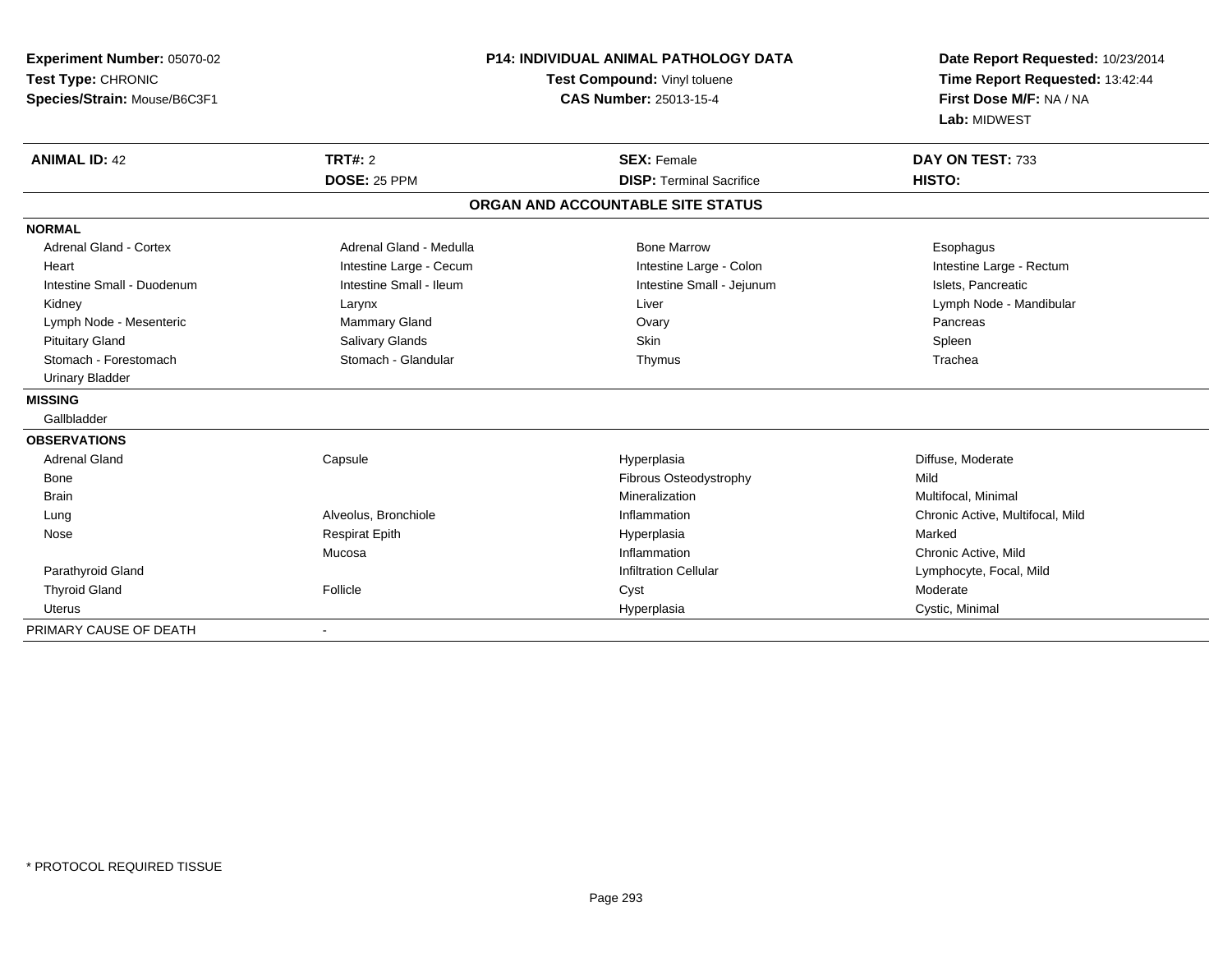| Experiment Number: 05070-02<br>Test Type: CHRONIC<br>Species/Strain: Mouse/B6C3F1 |                       | <b>P14: INDIVIDUAL ANIMAL PATHOLOGY DATA</b><br>Test Compound: Vinyl toluene<br><b>CAS Number: 25013-15-4</b> | Date Report Requested: 10/23/2014<br>Time Report Requested: 13:42:44<br>First Dose M/F: NA / NA<br>Lab: MIDWEST |  |
|-----------------------------------------------------------------------------------|-----------------------|---------------------------------------------------------------------------------------------------------------|-----------------------------------------------------------------------------------------------------------------|--|
| <b>ANIMAL ID: 42</b>                                                              | TRT#: 3               | <b>SEX: Female</b>                                                                                            | DAY ON TEST: 733                                                                                                |  |
|                                                                                   | <b>DOSE: 10 PPM</b>   | <b>DISP: Terminal Sacrifice</b>                                                                               | HISTO:                                                                                                          |  |
|                                                                                   |                       | ORGAN AND ACCOUNTABLE SITE STATUS                                                                             |                                                                                                                 |  |
| <b>NORMAL</b>                                                                     |                       |                                                                                                               |                                                                                                                 |  |
| Ovary                                                                             | Skin                  |                                                                                                               |                                                                                                                 |  |
| <b>OBSERVATIONS</b>                                                               |                       |                                                                                                               |                                                                                                                 |  |
| Lung                                                                              |                       | <b>Infiltration Cellular</b>                                                                                  | Histiocyte, Multifocal, Mild                                                                                    |  |
| Nose                                                                              | <b>Respirat Epith</b> | Hyperplasia                                                                                                   | Moderate                                                                                                        |  |
|                                                                                   | Mucosa                | Inflammation                                                                                                  | Chronic Active, Mild                                                                                            |  |
| PRIMARY CAUSE OF DEATH                                                            |                       |                                                                                                               |                                                                                                                 |  |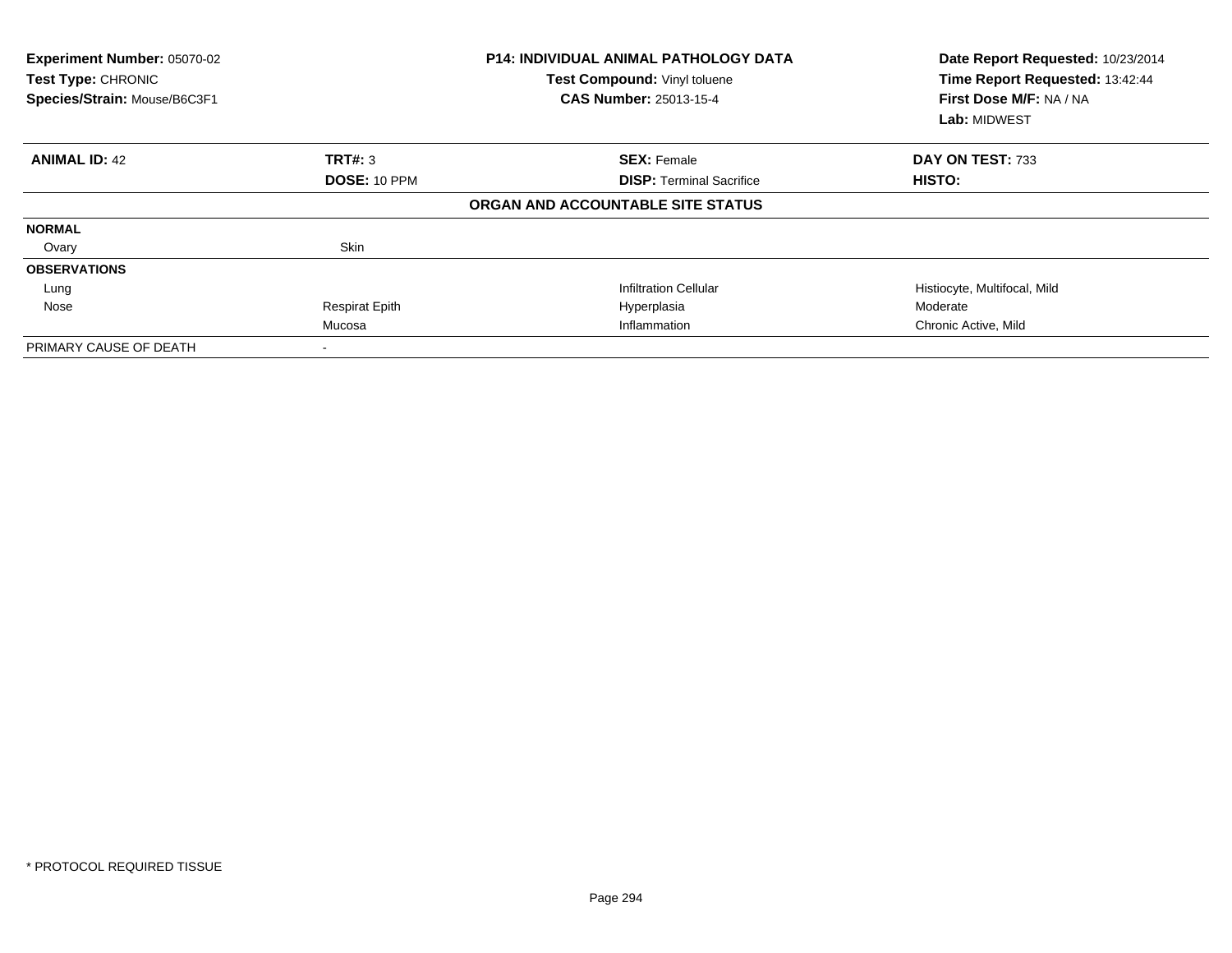| Experiment Number: 05070-02<br>Test Type: CHRONIC<br>Species/Strain: Mouse/B6C3F1 |                         | P14: INDIVIDUAL ANIMAL PATHOLOGY DATA<br>Test Compound: Vinyl toluene<br>CAS Number: 25013-15-4 | Date Report Requested: 10/23/2014<br>Time Report Requested: 13:42:44<br>First Dose M/F: NA / NA<br>Lab: MIDWEST |  |
|-----------------------------------------------------------------------------------|-------------------------|-------------------------------------------------------------------------------------------------|-----------------------------------------------------------------------------------------------------------------|--|
| <b>ANIMAL ID: 43</b>                                                              | <b>TRT#: 1</b>          | <b>SEX: Female</b>                                                                              | DAY ON TEST: 732                                                                                                |  |
|                                                                                   | <b>DOSE: CONTROL</b>    | <b>DISP: Terminal Sacrifice</b>                                                                 | HISTO:                                                                                                          |  |
|                                                                                   |                         | ORGAN AND ACCOUNTABLE SITE STATUS                                                               |                                                                                                                 |  |
| <b>NORMAL</b>                                                                     |                         |                                                                                                 |                                                                                                                 |  |
| <b>Adrenal Gland - Cortex</b>                                                     | Bone                    | <b>Bone Marrow</b>                                                                              | Esophagus                                                                                                       |  |
| Gallbladder                                                                       | Intestine Large - Cecum | Intestine Large - Colon                                                                         | Intestine Large - Rectum                                                                                        |  |
| Intestine Small - Duodenum                                                        | Intestine Small - Ileum | Intestine Small - Jejunum                                                                       | Islets, Pancreatic                                                                                              |  |
| Larynx                                                                            | Lung                    | Lymph Node - Mesenteric                                                                         | Nose                                                                                                            |  |
| Pancreas                                                                          | Salivary Glands         | Skin                                                                                            | Spleen                                                                                                          |  |
| Stomach - Forestomach                                                             | Stomach - Glandular     | Thymus                                                                                          | <b>Thyroid Gland</b>                                                                                            |  |
| Trachea                                                                           |                         |                                                                                                 |                                                                                                                 |  |
| <b>MISSING</b>                                                                    |                         |                                                                                                 |                                                                                                                 |  |
| Parathyroid Gland                                                                 |                         |                                                                                                 |                                                                                                                 |  |
| <b>OBSERVATIONS</b>                                                               |                         |                                                                                                 |                                                                                                                 |  |
| <b>Adrenal Gland</b>                                                              | Capsule                 | Hyperplasia                                                                                     | Multifocal, Mild                                                                                                |  |
|                                                                                   | Medulla                 | Hyperplasia                                                                                     | Focal, Mild                                                                                                     |  |
| <b>Brain</b>                                                                      |                         | Mineralization                                                                                  | Multifocal, Moderate                                                                                            |  |
| Heart                                                                             | Ventricle               | Mineralization                                                                                  | Focal, Mild                                                                                                     |  |
| Note: MINERALIZATION<br>$TGLs = 1-6$                                              |                         |                                                                                                 |                                                                                                                 |  |
| Kidney                                                                            |                         | <b>Infiltration Cellular</b>                                                                    | Lymphocyte, Multifocal, Mild                                                                                    |  |
| Liver                                                                             |                         | <b>Infiltration Cellular</b>                                                                    | Lymphocyte, Multifocal, Minimal                                                                                 |  |
| Lymph Node                                                                        | Mandibular              | Hyperplasia                                                                                     | Plasma Cell, Mild                                                                                               |  |
| Mammary Gland                                                                     |                         | Ectasia                                                                                         | Multifocal, Mild                                                                                                |  |
| Ovary                                                                             |                         | Cyst                                                                                            |                                                                                                                 |  |
|                                                                                   |                         | <b>Infiltration Cellular</b>                                                                    | Lymphocyte, Mild                                                                                                |  |
| Note: CYST<br>$TGLs = 2-8$ ,                                                      |                         |                                                                                                 |                                                                                                                 |  |
| <b>Pituitary Gland</b>                                                            | <b>Pars Distalis</b>    | Adenoma                                                                                         |                                                                                                                 |  |
| Note: ADENOMA<br>$TGLs = 5-1$ ,                                                   |                         |                                                                                                 |                                                                                                                 |  |
| <b>Urinary Bladder</b>                                                            |                         | <b>Infiltration Cellular</b>                                                                    | Lymphocyte, Multifocal, Mild                                                                                    |  |
| <b>Uterus</b>                                                                     | Serosa                  | Cyst                                                                                            |                                                                                                                 |  |
| Note: CYST<br>$TGLs = 3-8$                                                        |                         |                                                                                                 |                                                                                                                 |  |
| PRIMARY CAUSE OF DEATH                                                            | $\blacksquare$          |                                                                                                 |                                                                                                                 |  |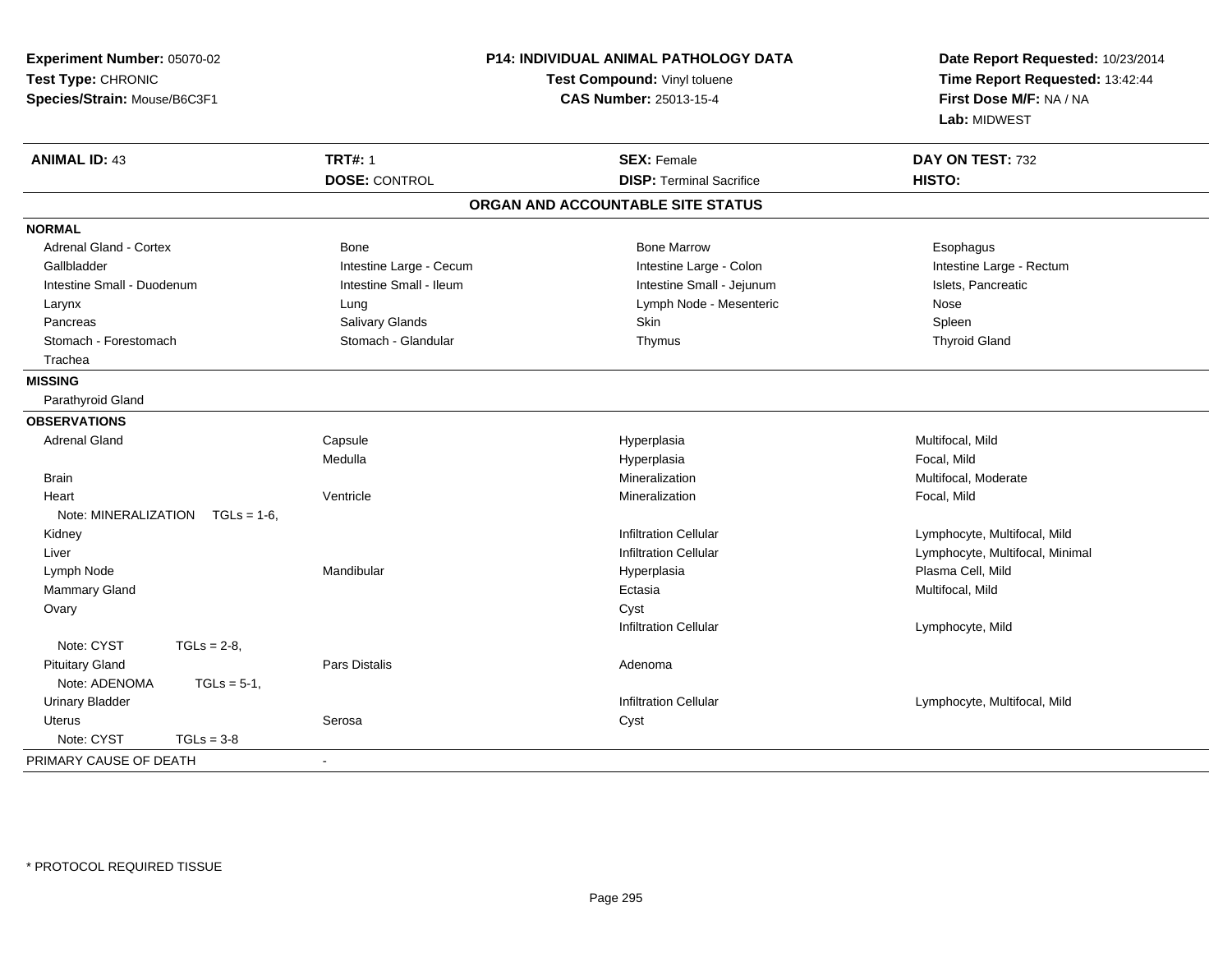| Experiment Number: 05070-02<br>Test Type: CHRONIC<br>Species/Strain: Mouse/B6C3F1<br><b>ANIMAL ID: 43</b> |              | TRT#: 2                  | <b>P14: INDIVIDUAL ANIMAL PATHOLOGY DATA</b><br>Test Compound: Vinyl toluene<br><b>CAS Number: 25013-15-4</b><br><b>SEX: Female</b> |                                   | Date Report Requested: 10/23/2014<br>Time Report Requested: 13:42:44<br>First Dose M/F: NA / NA<br>Lab: MIDWEST<br>DAY ON TEST: 732 |
|-----------------------------------------------------------------------------------------------------------|--------------|--------------------------|-------------------------------------------------------------------------------------------------------------------------------------|-----------------------------------|-------------------------------------------------------------------------------------------------------------------------------------|
|                                                                                                           |              | DOSE: 25 PPM             |                                                                                                                                     | <b>DISP: Terminal Sacrifice</b>   | HISTO:                                                                                                                              |
|                                                                                                           |              |                          |                                                                                                                                     | ORGAN AND ACCOUNTABLE SITE STATUS |                                                                                                                                     |
| <b>NORMAL</b>                                                                                             |              |                          |                                                                                                                                     |                                   |                                                                                                                                     |
| <b>Adrenal Gland - Cortex</b>                                                                             |              | Adrenal Gland - Medulla  |                                                                                                                                     | <b>Bone Marrow</b>                | <b>Brain</b>                                                                                                                        |
| Esophagus                                                                                                 |              | Gallbladder              |                                                                                                                                     | Heart                             | Intestine Large - Cecum                                                                                                             |
| Intestine Large - Colon                                                                                   |              | Intestine Large - Rectum |                                                                                                                                     | Intestine Small - Duodenum        | Intestine Small - Ileum                                                                                                             |
| Intestine Small - Jejunum                                                                                 |              | Islets, Pancreatic       |                                                                                                                                     | Larynx                            | Liver                                                                                                                               |
| Lymph Node - Mandibular                                                                                   |              | Lymph Node - Mesenteric  |                                                                                                                                     | Mammary Gland                     | Ovary                                                                                                                               |
| Pancreas                                                                                                  |              | <b>Pituitary Gland</b>   |                                                                                                                                     | <b>Salivary Glands</b>            | Skin                                                                                                                                |
| Spleen                                                                                                    |              | Stomach - Forestomach    |                                                                                                                                     | Stomach - Glandular               | Thymus                                                                                                                              |
| <b>Thyroid Gland</b>                                                                                      |              | Trachea                  |                                                                                                                                     | <b>Urinary Bladder</b>            |                                                                                                                                     |
| <b>MISSING</b>                                                                                            |              |                          |                                                                                                                                     |                                   |                                                                                                                                     |
| Parathyroid Gland                                                                                         |              |                          |                                                                                                                                     |                                   |                                                                                                                                     |
| <b>OBSERVATIONS</b>                                                                                       |              |                          |                                                                                                                                     |                                   |                                                                                                                                     |
| <b>Adrenal Gland</b>                                                                                      |              | Capsule                  |                                                                                                                                     | Hyperplasia                       | Multifocal, Moderate                                                                                                                |
| Bone                                                                                                      |              |                          |                                                                                                                                     | Fibrous Osteodystrophy            | Mild                                                                                                                                |
| Kidney                                                                                                    |              |                          |                                                                                                                                     | <b>Infiltration Cellular</b>      | Lymphocyte, Multifocal, Minimal                                                                                                     |
| Lung                                                                                                      |              | Alveolus, Bronchiole     |                                                                                                                                     | Inflammation                      | Chronic Active, Multifocal, Moderate                                                                                                |
| Nose                                                                                                      |              | <b>Respirat Epith</b>    |                                                                                                                                     | Hyperplasia                       | Marked                                                                                                                              |
|                                                                                                           |              | Mucosa                   |                                                                                                                                     | Inflammation                      | Chronic Active, Moderate                                                                                                            |
| Uterus                                                                                                    |              |                          |                                                                                                                                     | Dilatation                        | Marked                                                                                                                              |
| Note: DILATATION                                                                                          | $TGLs = 2-8$ |                          |                                                                                                                                     |                                   |                                                                                                                                     |
| PRIMARY CAUSE OF DEATH                                                                                    |              | $\blacksquare$           |                                                                                                                                     |                                   |                                                                                                                                     |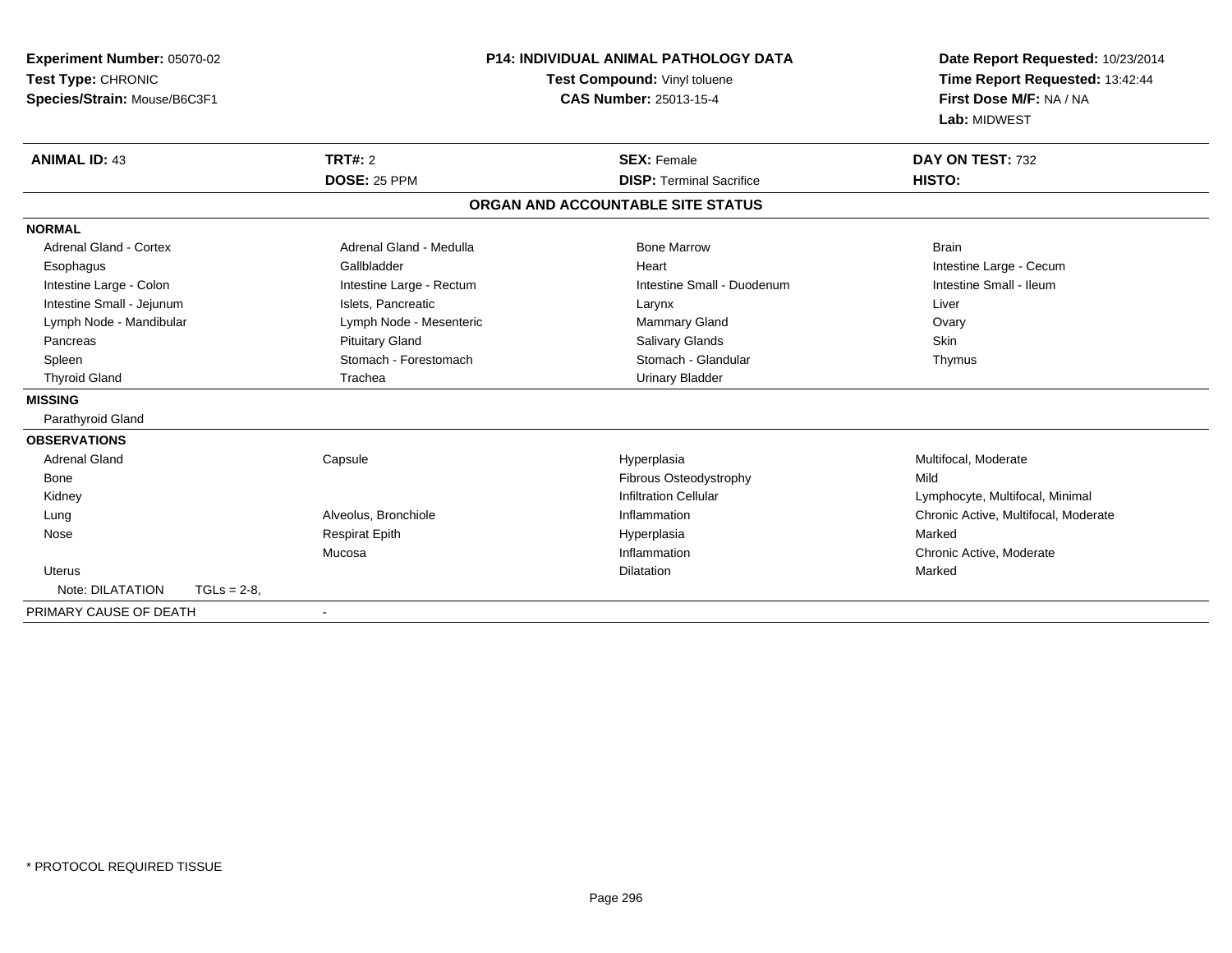| <b>Experiment Number: 05070-02</b><br><b>Test Type: CHRONIC</b><br>Species/Strain: Mouse/B6C3F1 |                       | <b>P14: INDIVIDUAL ANIMAL PATHOLOGY DATA</b><br><b>Test Compound: Vinyl toluene</b><br><b>CAS Number: 25013-15-4</b> | Date Report Requested: 10/23/2014<br>Time Report Requested: 13:42:44<br>First Dose M/F: NA / NA<br>Lab: MIDWEST |
|-------------------------------------------------------------------------------------------------|-----------------------|----------------------------------------------------------------------------------------------------------------------|-----------------------------------------------------------------------------------------------------------------|
| <b>ANIMAL ID: 43</b>                                                                            | TRT#: 3               | <b>SEX: Female</b>                                                                                                   | DAY ON TEST: 732                                                                                                |
|                                                                                                 | <b>DOSE: 10 PPM</b>   | <b>DISP:</b> Terminal Sacrifice                                                                                      | HISTO:                                                                                                          |
| <b>OBSERVATIONS</b>                                                                             |                       |                                                                                                                      |                                                                                                                 |
| Bone<br>Note: BONES OF SKULL                                                                    |                       | <b>Fibrous Osteodystrophy</b>                                                                                        | Mild                                                                                                            |
| Lung                                                                                            |                       | Crystals                                                                                                             | Marked                                                                                                          |
|                                                                                                 | Alveolus              | Inflammation                                                                                                         | Chronic Active, Multifocal, Moderate                                                                            |
| Note: INFLAMMATION<br>$TGLs = 1-1$                                                              |                       |                                                                                                                      |                                                                                                                 |
| Nose                                                                                            | <b>Respirat Epith</b> | Hyperplasia                                                                                                          | Moderate                                                                                                        |
|                                                                                                 | Mucosa                | Inflammation                                                                                                         | Chronic Active, Mild                                                                                            |
| Uterus                                                                                          |                       | <b>Dilatation</b>                                                                                                    | Marked                                                                                                          |
| Note: ECTASIA<br>$TGLs = 2-3$                                                                   |                       |                                                                                                                      |                                                                                                                 |
| PRIMARY CAUSE OF DEATH                                                                          |                       |                                                                                                                      |                                                                                                                 |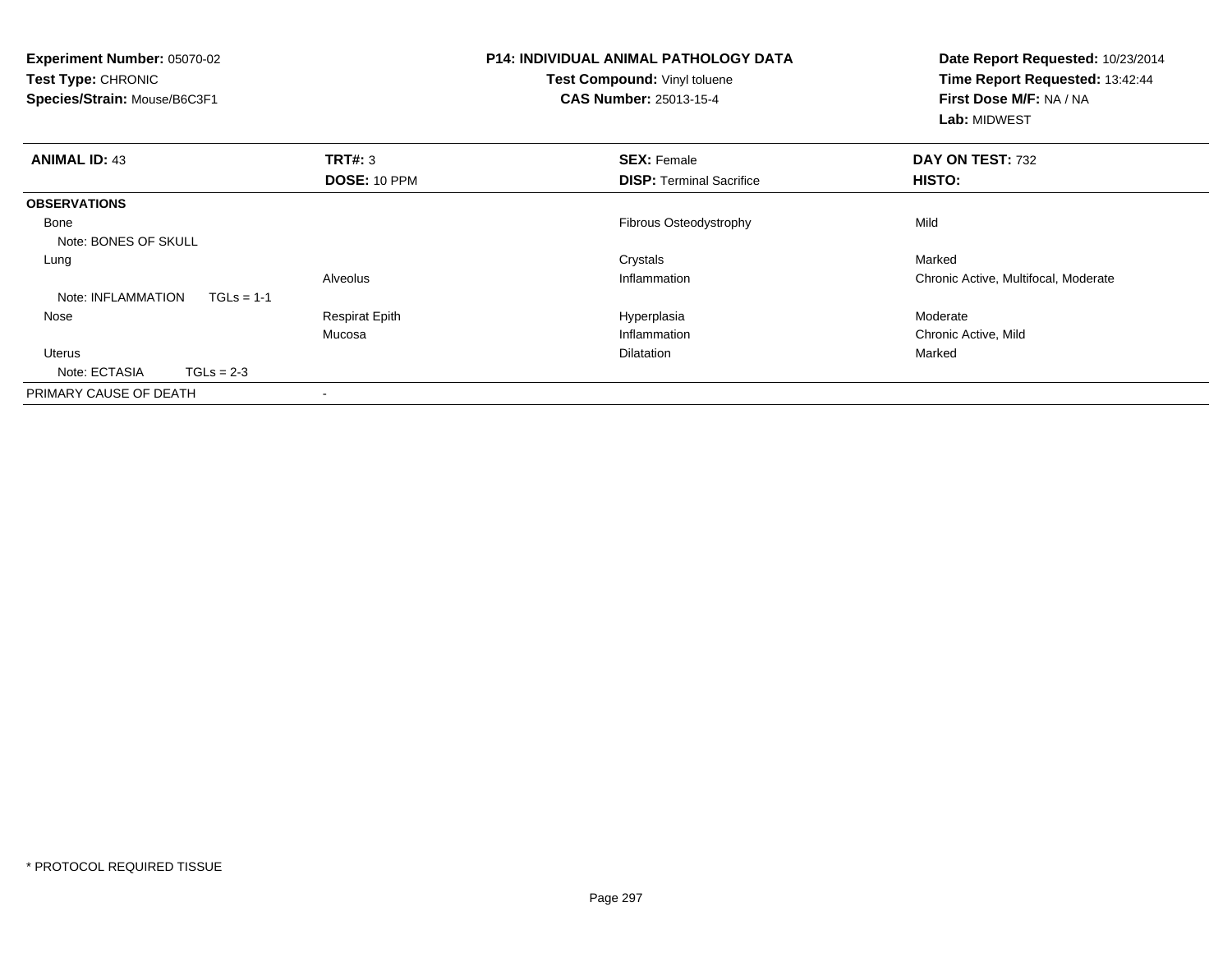| Experiment Number: 05070-02<br>Test Type: CHRONIC<br>Species/Strain: Mouse/B6C3F1 | <b>P14: INDIVIDUAL ANIMAL PATHOLOGY DATA</b><br>Test Compound: Vinyl toluene<br><b>CAS Number: 25013-15-4</b> |                                   | Date Report Requested: 10/23/2014<br>Time Report Requested: 13:42:44<br>First Dose M/F: NA / NA<br>Lab: MIDWEST |  |
|-----------------------------------------------------------------------------------|---------------------------------------------------------------------------------------------------------------|-----------------------------------|-----------------------------------------------------------------------------------------------------------------|--|
| <b>ANIMAL ID: 44</b>                                                              | <b>TRT#: 1</b>                                                                                                | <b>SEX: Female</b>                | DAY ON TEST: 732                                                                                                |  |
|                                                                                   | <b>DOSE: CONTROL</b>                                                                                          | <b>DISP: Terminal Sacrifice</b>   | HISTO:                                                                                                          |  |
|                                                                                   |                                                                                                               | ORGAN AND ACCOUNTABLE SITE STATUS |                                                                                                                 |  |
| <b>NORMAL</b>                                                                     |                                                                                                               |                                   |                                                                                                                 |  |
| <b>Adrenal Gland - Cortex</b>                                                     | Adrenal Gland - Medulla                                                                                       | Bone                              | <b>Bone Marrow</b>                                                                                              |  |
| <b>Brain</b>                                                                      | Esophagus                                                                                                     | Heart                             | Intestine Large - Cecum                                                                                         |  |
| Intestine Large - Colon                                                           | Intestine Large - Rectum                                                                                      | Intestine Small - Duodenum        | Intestine Small - Ileum                                                                                         |  |
| Intestine Small - Jejunum                                                         | Islets, Pancreatic                                                                                            | Larynx                            | Lymph Node - Mesenteric                                                                                         |  |
| Mammary Gland                                                                     | Nose                                                                                                          | Pancreas                          | Parathyroid Gland                                                                                               |  |
| <b>Pituitary Gland</b>                                                            | Skin                                                                                                          | Stomach - Forestomach             | Stomach - Glandular                                                                                             |  |
| <b>Thyroid Gland</b>                                                              | Trachea                                                                                                       | <b>Uterus</b>                     |                                                                                                                 |  |
| <b>MISSING</b>                                                                    |                                                                                                               |                                   |                                                                                                                 |  |
| Gallbladder                                                                       | Ovary                                                                                                         |                                   |                                                                                                                 |  |
| <b>OBSERVATIONS</b>                                                               |                                                                                                               |                                   |                                                                                                                 |  |
| <b>Adrenal Gland</b>                                                              | Capsule                                                                                                       | Hyperplasia                       | Diffuse, Moderate                                                                                               |  |
| Eye                                                                               |                                                                                                               | Atrophy                           | Marked                                                                                                          |  |
| Note: ATROPHY<br>$TGLs = 3-10$ ,                                                  |                                                                                                               |                                   |                                                                                                                 |  |
| <b>Harderian Gland</b>                                                            |                                                                                                               | Adenoma                           | Papillary                                                                                                       |  |
| Kidney                                                                            | Epithelium, Medulla                                                                                           | Karyomegaly                       | Multifocal, Mild                                                                                                |  |
|                                                                                   |                                                                                                               | Lymphoma Malignant Lymphocytic    |                                                                                                                 |  |
| Liver                                                                             |                                                                                                               | Lymphoma Malignant Lymphocytic    |                                                                                                                 |  |
| Lung                                                                              |                                                                                                               | Lymphoma Malignant Lymphocytic    |                                                                                                                 |  |
| Lymph Node                                                                        | Mandibular                                                                                                    | Lymphoma Malignant Lymphocytic    |                                                                                                                 |  |
| Salivary Glands                                                                   |                                                                                                               | <b>Infiltration Cellular</b>      | Lymphocyte, Multifocal, Mild                                                                                    |  |
| Spleen                                                                            |                                                                                                               | Lymphoma Malignant Lymphocytic    |                                                                                                                 |  |
| Note: LYMPH MAL LYMP TGLs = 1-5,                                                  |                                                                                                               |                                   |                                                                                                                 |  |
| Thymus                                                                            |                                                                                                               | Ectopic Parathyroid Gland         |                                                                                                                 |  |
| <b>Urinary Bladder</b>                                                            |                                                                                                               | Lymphoma Malignant Lymphocytic    |                                                                                                                 |  |
| PRIMARY CAUSE OF DEATH                                                            |                                                                                                               |                                   |                                                                                                                 |  |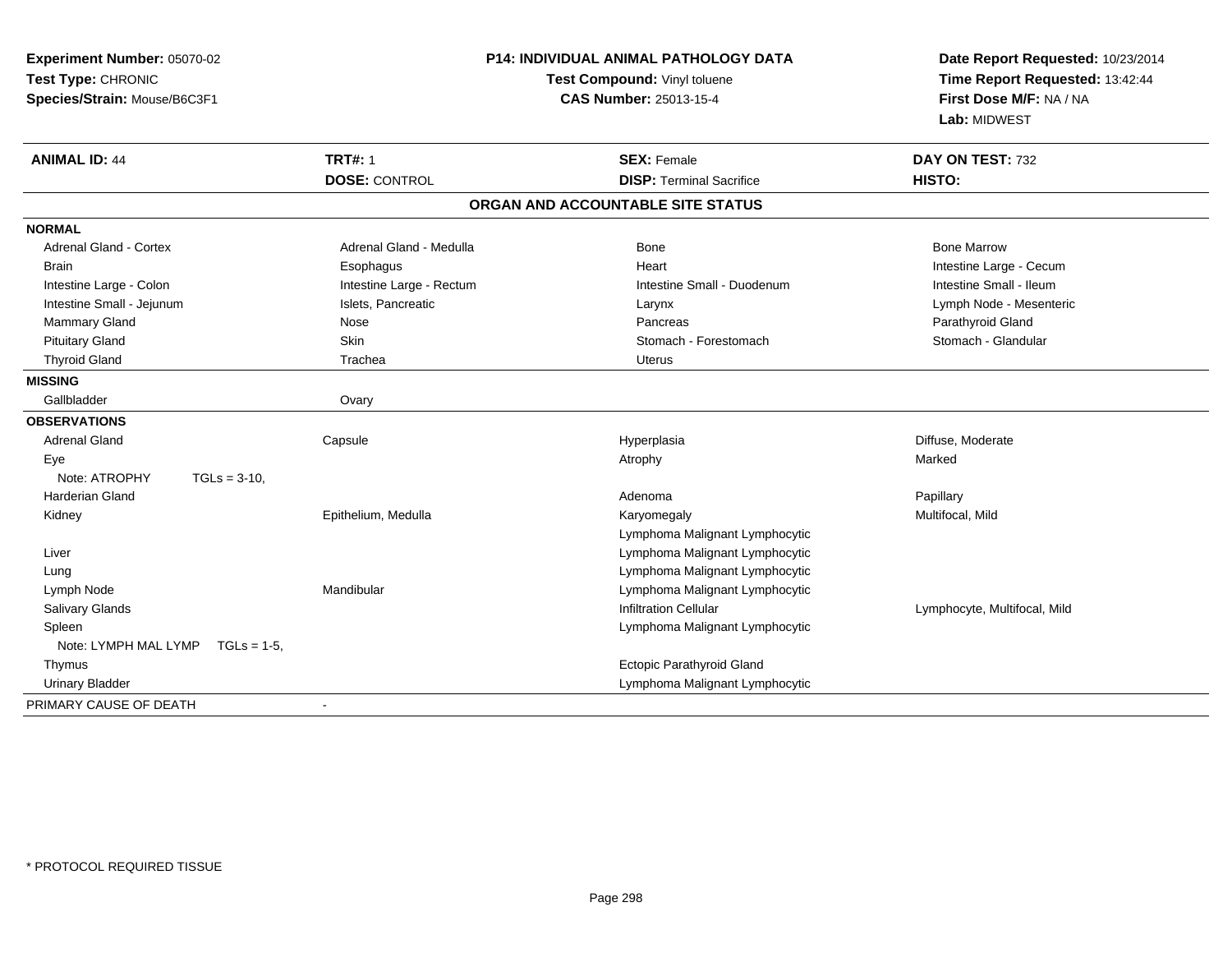| <b>Experiment Number: 05070-02</b>     | <b>P14: INDIVIDUAL ANIMAL PATHOLOGY DATA</b><br>Test Compound: Vinyl toluene |                                   | Date Report Requested: 10/23/2014 |  |
|----------------------------------------|------------------------------------------------------------------------------|-----------------------------------|-----------------------------------|--|
| Test Type: CHRONIC                     |                                                                              |                                   | Time Report Requested: 13:42:44   |  |
| Species/Strain: Mouse/B6C3F1           |                                                                              | <b>CAS Number: 25013-15-4</b>     | First Dose M/F: NA / NA           |  |
|                                        |                                                                              |                                   | Lab: MIDWEST                      |  |
| <b>ANIMAL ID: 44</b>                   | TRT#: 2                                                                      | <b>SEX: Female</b>                | DAY ON TEST: 732                  |  |
|                                        | DOSE: 25 PPM                                                                 | <b>DISP: Terminal Sacrifice</b>   | HISTO:                            |  |
|                                        |                                                                              | ORGAN AND ACCOUNTABLE SITE STATUS |                                   |  |
| <b>NORMAL</b>                          |                                                                              |                                   |                                   |  |
| Adrenal Gland - Medulla                | Bone                                                                         | <b>Bone Marrow</b>                | Esophagus                         |  |
| Gallbladder                            | Heart                                                                        | Intestine Large - Cecum           | Intestine Large - Colon           |  |
| Intestine Large - Rectum               | Intestine Small - Duodenum                                                   | Intestine Small - Ileum           | Intestine Small - Jejunum         |  |
| Islets, Pancreatic                     | Kidney                                                                       | Larynx                            | Liver                             |  |
| Lymph Node - Mandibular                | Lymph Node - Mesenteric                                                      | Mammary Gland                     | Ovary                             |  |
| Pancreas                               | Parathyroid Gland                                                            | <b>Pituitary Gland</b>            | Skin                              |  |
| Stomach - Forestomach                  | Stomach - Glandular                                                          | Thymus                            | <b>Thyroid Gland</b>              |  |
| Trachea                                | <b>Urinary Bladder</b>                                                       |                                   |                                   |  |
| <b>OBSERVATIONS</b>                    |                                                                              |                                   |                                   |  |
| <b>Adrenal Gland</b>                   | Capsule                                                                      | Hyperplasia                       | Multifocal, Moderate              |  |
|                                        | Cortex                                                                       | Hyperplasia                       | Focal, Mild                       |  |
| <b>Brain</b>                           |                                                                              | Mineralization                    | Multifocal, Minimal               |  |
| Lung                                   | Alveolus, Bronchiole                                                         | Inflammation                      | Chronic Active, Multifocal, Mild  |  |
| Nose                                   | <b>Respirat Epith</b>                                                        | Hyperplasia                       | Marked                            |  |
|                                        | Mucosa                                                                       | Inflammation                      | Chronic Active, Mild              |  |
| Salivary Glands                        |                                                                              | <b>Infiltration Cellular</b>      | Lymphocyte, Multifocal, Mild      |  |
| Spleen                                 |                                                                              | Lymphoma Malignant Histiocytic    |                                   |  |
| Note: LYMPH MAL HIST<br>$TGLs = 1+2-5$ |                                                                              |                                   |                                   |  |
| <b>Uterus</b>                          |                                                                              | Hyperplasia                       | Cystic, Mild                      |  |
| Note: HYPERPLASIA<br>$TGLs = 3-8$      |                                                                              |                                   |                                   |  |
| PRIMARY CAUSE OF DEATH                 |                                                                              |                                   |                                   |  |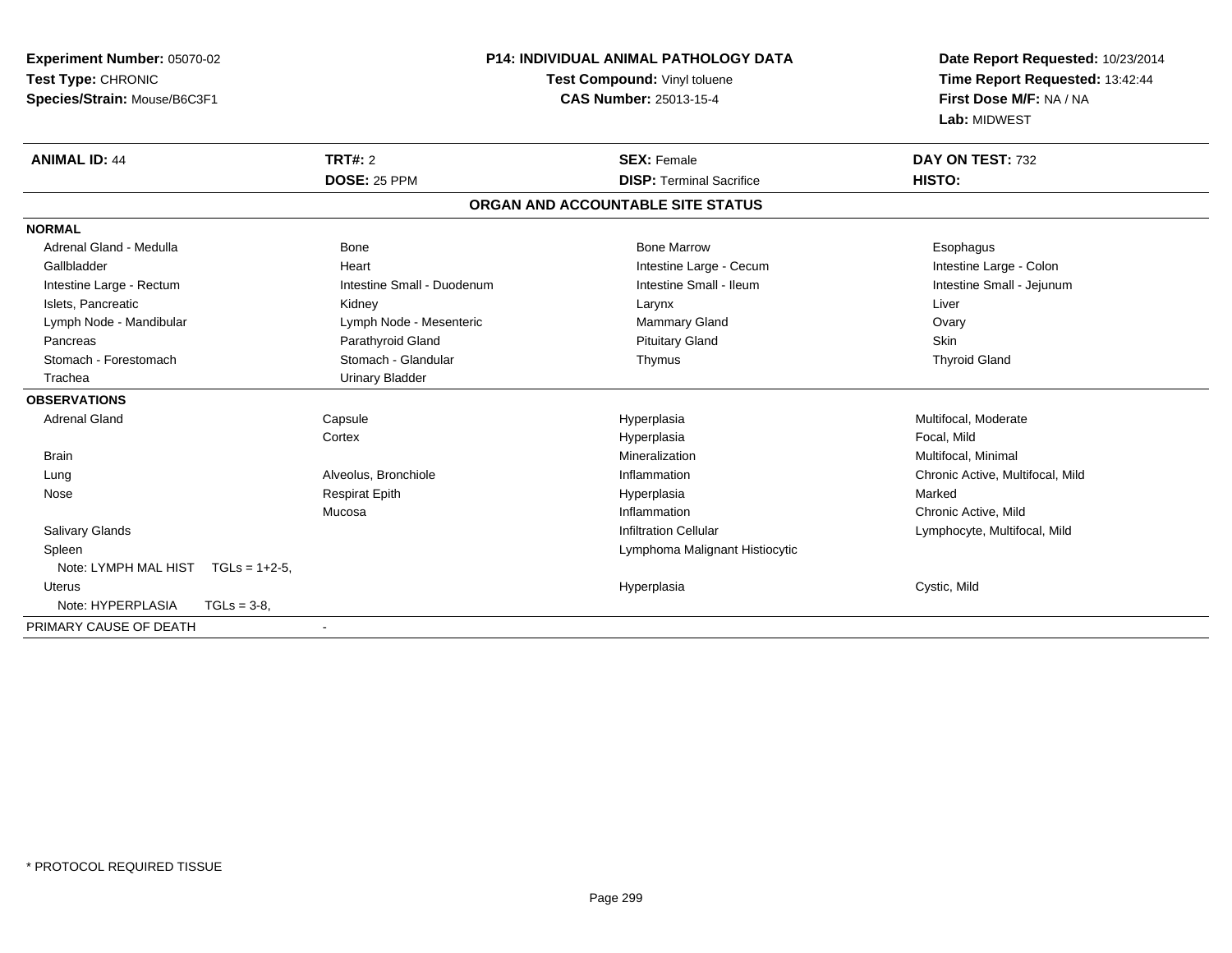| Experiment Number: 05070-02<br>Test Type: CHRONIC<br>Species/Strain: Mouse/B6C3F1 |              |                       | <b>P14: INDIVIDUAL ANIMAL PATHOLOGY DATA</b><br>Test Compound: Vinyl toluene<br><b>CAS Number: 25013-15-4</b> | Date Report Requested: 10/23/2014<br>Time Report Requested: 13:42:44<br>First Dose M/F: NA / NA<br><b>Lab: MIDWEST</b> |
|-----------------------------------------------------------------------------------|--------------|-----------------------|---------------------------------------------------------------------------------------------------------------|------------------------------------------------------------------------------------------------------------------------|
| <b>ANIMAL ID: 44</b>                                                              |              | TRT#: 3               | <b>SEX: Female</b>                                                                                            | DAY ON TEST: 732                                                                                                       |
|                                                                                   |              | DOSE: 10 PPM          | <b>DISP: Terminal Sacrifice</b>                                                                               | HISTO:                                                                                                                 |
|                                                                                   |              |                       | ORGAN AND ACCOUNTABLE SITE STATUS                                                                             |                                                                                                                        |
| <b>NORMAL</b>                                                                     |              |                       |                                                                                                               |                                                                                                                        |
| Lung                                                                              |              | Skin                  |                                                                                                               |                                                                                                                        |
| <b>OBSERVATIONS</b>                                                               |              |                       |                                                                                                               |                                                                                                                        |
| Nose                                                                              |              | <b>Respirat Epith</b> | Hyperplasia                                                                                                   | Moderate                                                                                                               |
|                                                                                   |              | Mucosa                | Inflammation                                                                                                  | Chronic Active, Mild                                                                                                   |
| Uterus                                                                            |              |                       | Hyperplasia                                                                                                   | Cystic, Mild                                                                                                           |
| Note: HYPERPLASIA                                                                 | $TGLs = 1-3$ |                       |                                                                                                               |                                                                                                                        |
| PRIMARY CAUSE OF DEATH                                                            |              |                       |                                                                                                               |                                                                                                                        |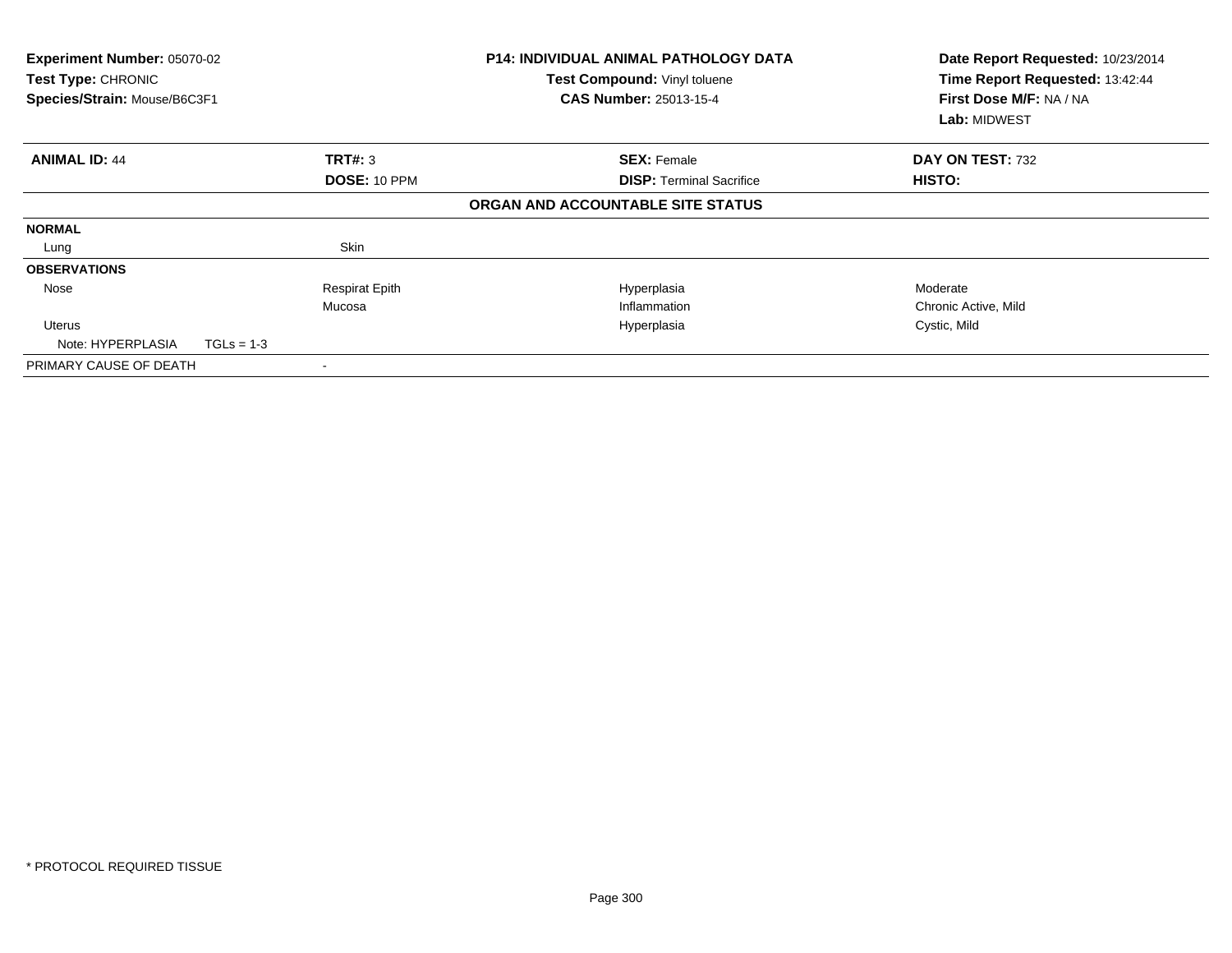| Experiment Number: 05070-02<br>Test Type: CHRONIC<br>Species/Strain: Mouse/B6C3F1 | <b>P14: INDIVIDUAL ANIMAL PATHOLOGY DATA</b><br>Test Compound: Vinyl toluene<br><b>CAS Number: 25013-15-4</b> |                                          | Date Report Requested: 10/23/2014<br>Time Report Requested: 13:42:44<br>First Dose M/F: NA / NA<br>Lab: MIDWEST |
|-----------------------------------------------------------------------------------|---------------------------------------------------------------------------------------------------------------|------------------------------------------|-----------------------------------------------------------------------------------------------------------------|
| <b>ANIMAL ID: 45</b>                                                              | <b>TRT#: 1</b>                                                                                                | <b>SEX: Female</b>                       | DAY ON TEST: 672                                                                                                |
|                                                                                   | <b>DOSE: CONTROL</b>                                                                                          | <b>DISP:</b> Moribund Sacrifice          | HISTO:                                                                                                          |
|                                                                                   |                                                                                                               | ORGAN AND ACCOUNTABLE SITE STATUS        |                                                                                                                 |
| <b>NORMAL</b>                                                                     |                                                                                                               |                                          |                                                                                                                 |
| Adrenal Gland - Cortex                                                            | Adrenal Gland - Medulla                                                                                       | Bone                                     | Esophagus                                                                                                       |
| Gallbladder                                                                       | Heart                                                                                                         | Intestine Large - Cecum                  | Intestine Large - Colon                                                                                         |
| Intestine Large - Rectum                                                          | Intestine Small - Duodenum                                                                                    | Intestine Small - Ileum                  | Intestine Small - Jejunum                                                                                       |
| Islets, Pancreatic                                                                | Lymph Node - Mandibular                                                                                       | Nose                                     | Pancreas                                                                                                        |
| Parathyroid Gland                                                                 | <b>Pituitary Gland</b>                                                                                        | Stomach - Forestomach                    | Stomach - Glandular                                                                                             |
| <b>Thyroid Gland</b>                                                              | Trachea                                                                                                       | <b>Urinary Bladder</b>                   |                                                                                                                 |
| <b>MISSING</b>                                                                    |                                                                                                               |                                          |                                                                                                                 |
| Lymph Node - Mesenteric                                                           |                                                                                                               |                                          |                                                                                                                 |
| <b>OBSERVATIONS</b>                                                               |                                                                                                               |                                          |                                                                                                                 |
| <b>Adrenal Gland</b><br>Cortex                                                    |                                                                                                               | <b>Accessory Adrenal Cortical Nodule</b> |                                                                                                                 |
|                                                                                   | Capsule                                                                                                       | Hyperplasia                              | Multifocal, Moderate                                                                                            |
| Cortex                                                                            |                                                                                                               | Lymphoma Malignant Histiocytic           |                                                                                                                 |
| Note: 1991 CONVERSION DISCREPANCY. ORIGINAL DIAGNOSIS SITE NOT SPECIFIED.         |                                                                                                               |                                          |                                                                                                                 |
| Note: 1991 CONVERSION DISCREPANCY. ORIGINAL DIAGNOSIS SITE NOT SPECIFIED.         |                                                                                                               |                                          |                                                                                                                 |
| <b>Bone Marrow</b>                                                                | <b>Myeloid Cell</b>                                                                                           | Hyperplasia                              | Mild                                                                                                            |
| <b>Brain</b>                                                                      |                                                                                                               | Mineralization                           | Multifocal, Mild                                                                                                |
| Kidney                                                                            |                                                                                                               | Lymphoma Malignant Histiocytic           |                                                                                                                 |
| Note: LYMPH MAL HIST $TGLs = 10-6$ ,                                              |                                                                                                               |                                          |                                                                                                                 |
| Larynx                                                                            |                                                                                                               | Inflammation                             | Chronic Active, Moderate                                                                                        |
| Liver                                                                             |                                                                                                               | Lymphoma Malignant Histiocytic           |                                                                                                                 |
| Note: LYMPH MAL HIST $TGLs = 7+8-5$ ,<br>Note: NECROSIS<br>$TGLs = 7+8-5$         |                                                                                                               | <b>Necrosis</b>                          | Multifocal, Marked                                                                                              |
| Lung                                                                              |                                                                                                               | Lymphoma Malignant Histiocytic           |                                                                                                                 |
| <b>Mammary Gland</b>                                                              |                                                                                                               | Inflammation                             | Chronic Active, Diffuse, Mild                                                                                   |
| Mesentery                                                                         |                                                                                                               | Lymphoma Malignant Histiocytic           |                                                                                                                 |
| Note: LYMPH MAL HIST $TGLs = 6-3$ ,                                               |                                                                                                               |                                          |                                                                                                                 |
| Ovary                                                                             |                                                                                                               | Lymphoma Malignant Histiocytic           |                                                                                                                 |
| Salivary Glands                                                                   |                                                                                                               | <b>Infiltration Cellular</b>             | Lymphocyte, Multifocal, Minimal                                                                                 |
| Skin                                                                              | <b>Subcut Tiss</b>                                                                                            | Edema                                    | Mild                                                                                                            |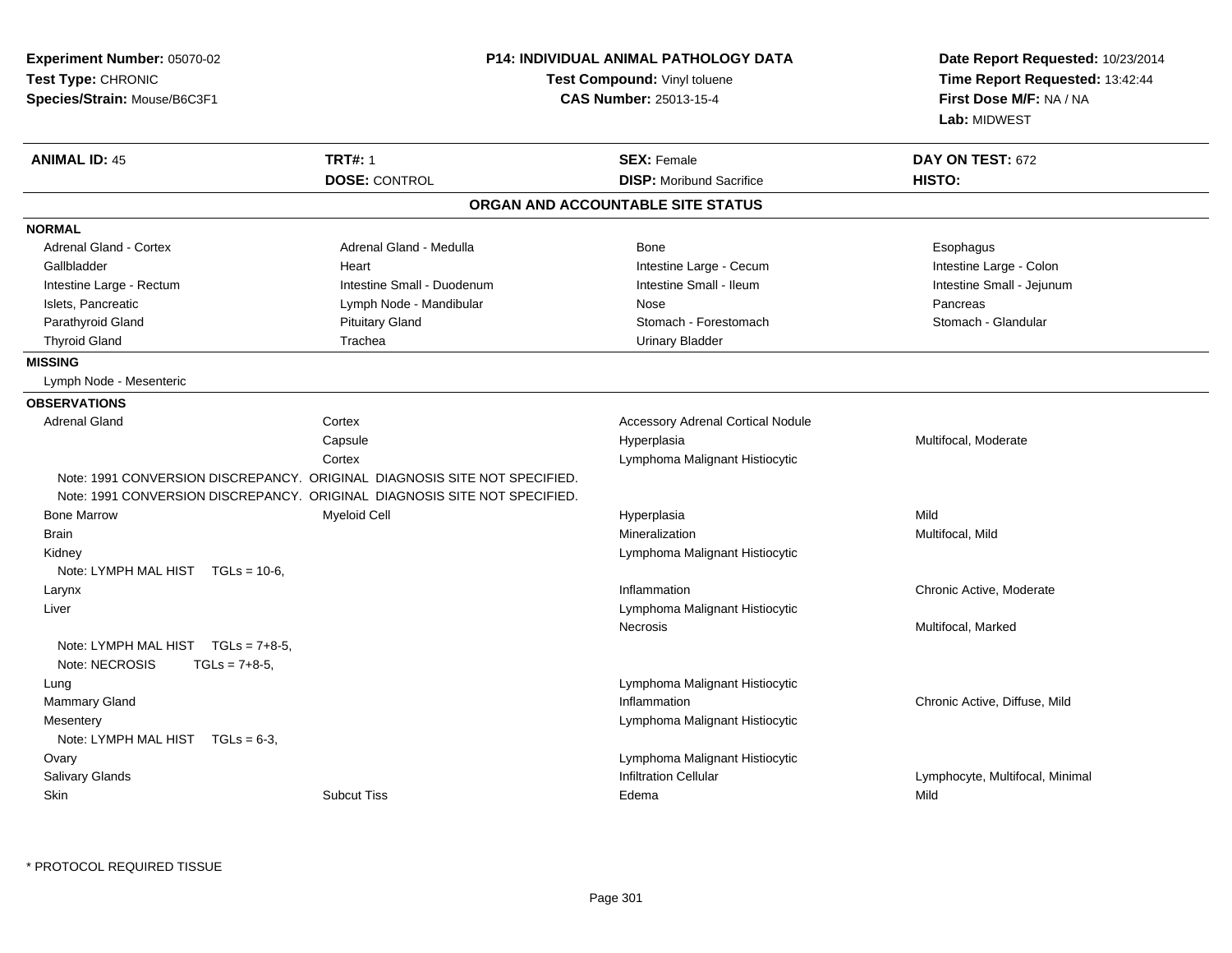| Experiment Number: 05070-02<br>Test Type: CHRONIC<br>Species/Strain: Mouse/B6C3F1 |                | <b>P14: INDIVIDUAL ANIMAL PATHOLOGY DATA</b><br>Test Compound: Vinyl toluene<br><b>CAS Number: 25013-15-4</b> | Date Report Requested: 10/23/2014<br>Time Report Requested: 13:42:44<br>First Dose M/F: NA / NA<br>Lab: MIDWEST |
|-----------------------------------------------------------------------------------|----------------|---------------------------------------------------------------------------------------------------------------|-----------------------------------------------------------------------------------------------------------------|
| <b>ANIMAL ID: 45</b>                                                              | <b>TRT#: 1</b> | <b>SEX: Female</b>                                                                                            | <b>DAY ON TEST: 672</b>                                                                                         |
| <b>DOSE: CONTROL</b>                                                              |                | <b>DISP:</b> Moribund Sacrifice                                                                               | <b>HISTO:</b>                                                                                                   |
|                                                                                   |                | ORGAN AND ACCOUNTABLE SITE STATUS                                                                             |                                                                                                                 |
| $TGLs = 5-7$ ,<br>Note: EDEMA                                                     |                |                                                                                                               |                                                                                                                 |
| Spleen                                                                            |                | Hyperplasia                                                                                                   | Lymphoid, Moderate                                                                                              |
| Thymus                                                                            |                | Lymphoma Malignant Histiocytic                                                                                |                                                                                                                 |
| <b>Uterus</b>                                                                     |                | Lymphoma Malignant Histiocytic                                                                                |                                                                                                                 |
| Note: LYMPH MAL HIST<br>$TGLs = 9-10.$                                            |                |                                                                                                               |                                                                                                                 |
| PRIMARY CAUSE OF DEATH                                                            |                |                                                                                                               |                                                                                                                 |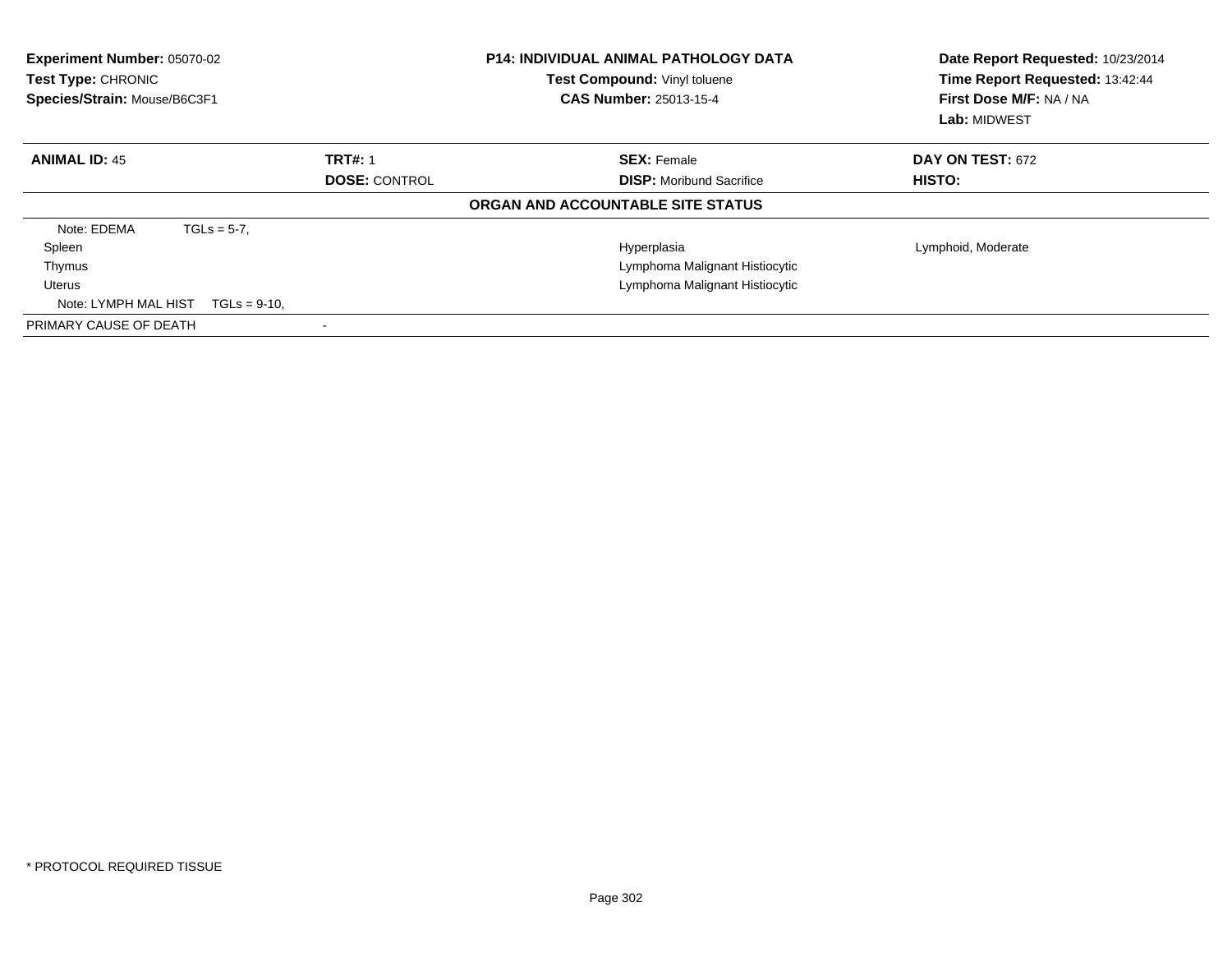| Experiment Number: 05070-02      | <b>P14: INDIVIDUAL ANIMAL PATHOLOGY DATA</b> |                                   | Date Report Requested: 10/23/2014   |
|----------------------------------|----------------------------------------------|-----------------------------------|-------------------------------------|
| Test Type: CHRONIC               | Test Compound: Vinyl toluene                 | Time Report Requested: 13:42:44   |                                     |
| Species/Strain: Mouse/B6C3F1     |                                              | <b>CAS Number: 25013-15-4</b>     | First Dose M/F: NA / NA             |
|                                  |                                              |                                   | Lab: MIDWEST                        |
| <b>ANIMAL ID: 45</b>             | <b>TRT#: 2</b>                               | <b>SEX: Female</b>                | DAY ON TEST: 732                    |
|                                  | DOSE: 25 PPM                                 | <b>DISP: Terminal Sacrifice</b>   | <b>HISTO:</b>                       |
|                                  |                                              | ORGAN AND ACCOUNTABLE SITE STATUS |                                     |
| <b>NORMAL</b>                    |                                              |                                   |                                     |
| <b>Adrenal Gland - Cortex</b>    | Adrenal Gland - Medulla                      | <b>Bone</b>                       | <b>Bone Marrow</b>                  |
| <b>Brain</b>                     | Esophagus                                    | Gallbladder                       | Heart                               |
| Intestine Large - Cecum          | Intestine Large - Colon                      | Intestine Large - Rectum          | Intestine Small - Duodenum          |
| Intestine Small - Ileum          | Intestine Small - Jejunum                    | Islets, Pancreatic                | Kidney                              |
| Larynx                           | Liver                                        | Lymph Node - Mandibular           | Lymph Node - Mesenteric             |
| <b>Mammary Gland</b>             | Ovary                                        | Pancreas                          | Parathyroid Gland                   |
| <b>Pituitary Gland</b>           | <b>Skin</b>                                  | Spleen                            | Stomach - Forestomach               |
| Stomach - Glandular              | Thymus                                       | <b>Thyroid Gland</b>              | Trachea                             |
| <b>OBSERVATIONS</b>              |                                              |                                   |                                     |
| <b>Adrenal Gland</b>             | Capsule                                      | Hyperplasia                       | Multifocal, Moderate                |
| Lung                             | Alveolus, Bronchiole                         | Inflammation                      | Chronic Active, Multifocal, Minimal |
| Nose                             | <b>Respirat Epith</b>                        | Hyperplasia                       | Marked                              |
|                                  | Mucosa                                       | Inflammation                      | Chronic Active, Moderate            |
| <b>Salivary Glands</b>           |                                              | <b>Infiltration Cellular</b>      | Lymphocyte, Multifocal, Mild        |
| <b>Urinary Bladder</b>           |                                              | <b>Infiltration Cellular</b>      | Lymphocyte, Focal, Mild             |
| <b>Uterus</b>                    |                                              | Dilatation                        | Marked                              |
|                                  |                                              | Hyperplasia                       | Cystic, Mild                        |
| Note: DILATATION<br>$TGLs = 1-8$ |                                              |                                   |                                     |
| PRIMARY CAUSE OF DEATH           | $\overline{\phantom{a}}$                     |                                   |                                     |

-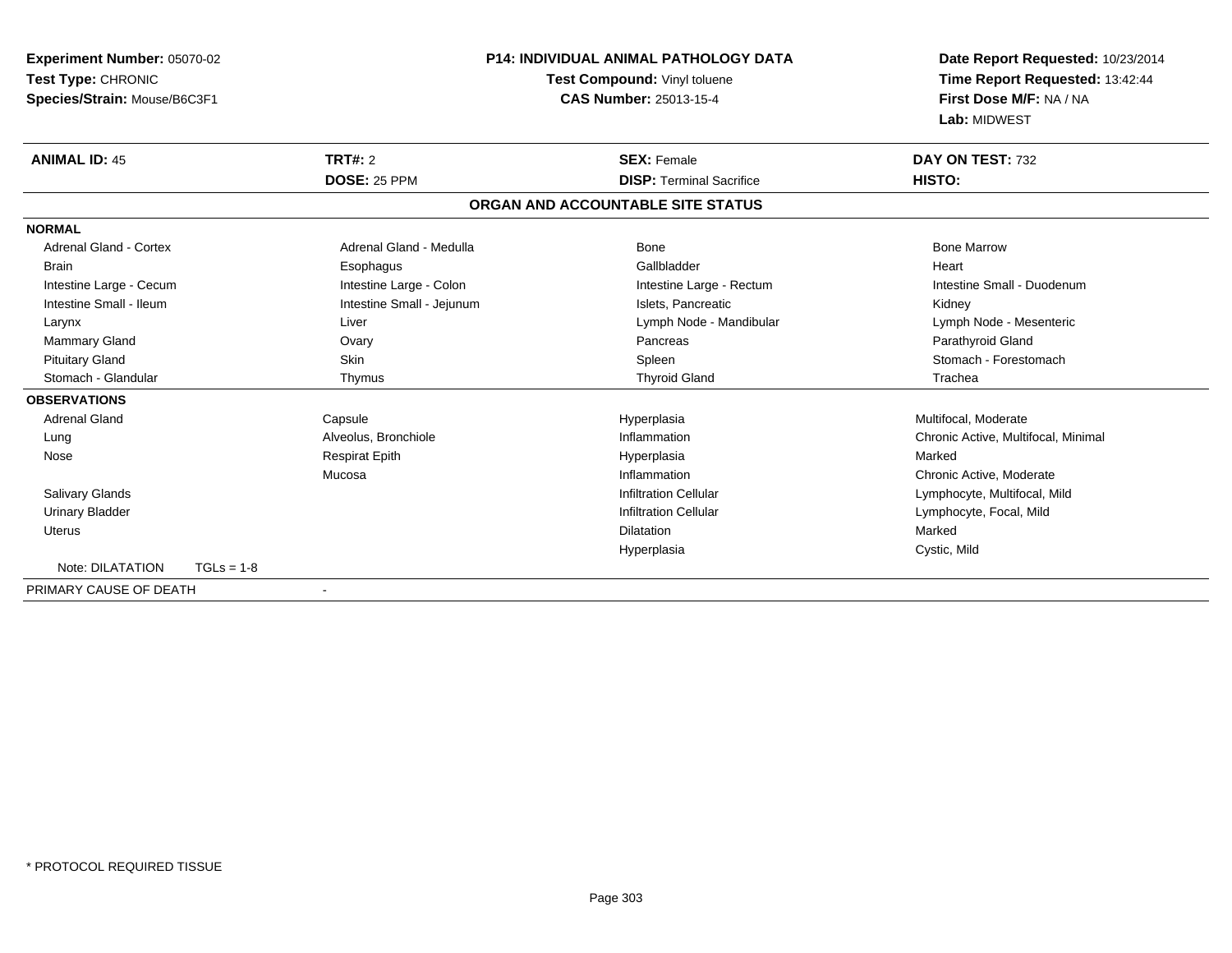**Experiment Number:** 05070-02**Test Type:** CHRONIC**Species/Strain:** Mouse/B6C3F1

## **P14: INDIVIDUAL ANIMAL PATHOLOGY DATA**

**Test Compound:** Vinyl toluene**CAS Number:** 25013-15-4

**Date Report Requested:** 10/23/2014**Time Report Requested:** 13:42:44**First Dose M/F:** NA / NA**Lab:** MIDWEST

| <b>ANIMAL ID: 45</b>                      |              | TRT#: 3               | <b>SEX: Female</b>               | DAY ON TEST: 731                |
|-------------------------------------------|--------------|-----------------------|----------------------------------|---------------------------------|
|                                           |              | <b>DOSE: 10 PPM</b>   | <b>DISP:</b> Terminal Sacrifice  | HISTO:                          |
| <b>OBSERVATIONS</b>                       |              |                       |                                  |                                 |
| Bone                                      |              |                       | Fibrous Osteodystrophy           | Mild                            |
| Note: OSTEODYSTROPHY AFFECTS CRANIAL BONE |              |                       |                                  |                                 |
| Intestine Small                           |              | Peyers Patch          | Hyperplasia                      | Lymphoid, Marked                |
| Note: HYPERPLASIA                         | $TGLs = 2-3$ |                       |                                  |                                 |
| Lung                                      |              |                       | <b>Infiltration Cellular</b>     | Lymphocyte, Multifocal, Minimal |
| Lymph Node                                |              | Mesenteric            | Hematopoietic Cell Proliferation | Mild                            |
|                                           |              | Mesenteric            | Hemorrhage                       | Mild                            |
| Note: HEMORRHAGE                          | $TGLs = 1-3$ |                       |                                  |                                 |
| Nose                                      |              | <b>Respirat Epith</b> | Hyperplasia                      | Marked                          |
|                                           |              | Mucosa                | Inflammation                     | Chronic Active, Mild            |
| Uterus                                    |              |                       | Hyperplasia                      | Cystic, Mild                    |
| Note: HYPERPLASIA                         | $TGLs = 3-3$ |                       |                                  |                                 |
| PRIMARY CAUSE OF DEATH                    |              |                       |                                  |                                 |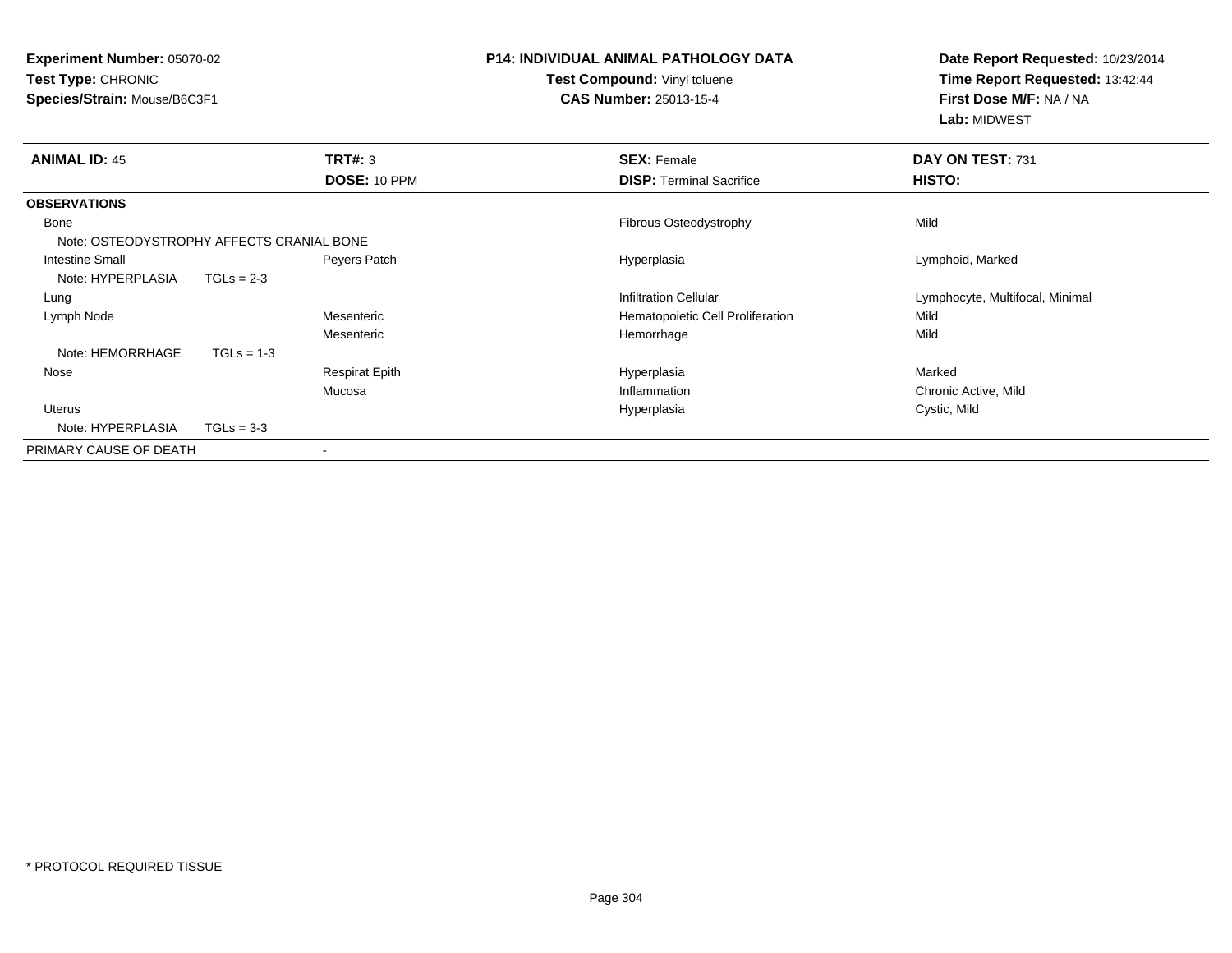| Experiment Number: 05070-02<br>Test Type: CHRONIC<br>Species/Strain: Mouse/B6C3F1 |                                                                           | <b>P14: INDIVIDUAL ANIMAL PATHOLOGY DATA</b><br>Test Compound: Vinyl toluene<br><b>CAS Number: 25013-15-4</b> | Date Report Requested: 10/23/2014<br>Time Report Requested: 13:42:44<br>First Dose M/F: NA / NA<br>Lab: MIDWEST |
|-----------------------------------------------------------------------------------|---------------------------------------------------------------------------|---------------------------------------------------------------------------------------------------------------|-----------------------------------------------------------------------------------------------------------------|
| <b>ANIMAL ID: 46</b>                                                              | <b>TRT#: 1</b><br><b>DOSE: CONTROL</b>                                    | <b>SEX: Female</b><br><b>DISP: Natural Death</b>                                                              | DAY ON TEST: 700<br>HISTO:                                                                                      |
|                                                                                   |                                                                           | ORGAN AND ACCOUNTABLE SITE STATUS                                                                             |                                                                                                                 |
|                                                                                   |                                                                           |                                                                                                               |                                                                                                                 |
| <b>NORMAL</b>                                                                     |                                                                           |                                                                                                               |                                                                                                                 |
| Adrenal Gland - Medulla                                                           | Bone<br>Intestine Large - Colon                                           | Esophagus<br>Intestine Large - Rectum                                                                         | Heart<br>Intestine Small - Duodenum                                                                             |
| Intestine Large - Cecum<br>Intestine Small - Ileum                                | Intestine Small - Jejunum                                                 |                                                                                                               | Nose                                                                                                            |
| Parathyroid Gland                                                                 | Salivary Glands                                                           | Larynx<br>Skin                                                                                                | Stomach - Forestomach                                                                                           |
| Stomach - Glandular                                                               | Trachea                                                                   | <b>Urinary Bladder</b>                                                                                        |                                                                                                                 |
| <b>MISSING</b>                                                                    |                                                                           |                                                                                                               |                                                                                                                 |
| Gallbladder                                                                       |                                                                           |                                                                                                               |                                                                                                                 |
|                                                                                   |                                                                           |                                                                                                               |                                                                                                                 |
| <b>OBSERVATIONS</b>                                                               |                                                                           |                                                                                                               |                                                                                                                 |
| <b>Adrenal Gland</b>                                                              | Capsule                                                                   | Hyperplasia                                                                                                   | Multifocal, Mild                                                                                                |
|                                                                                   | Cortex<br>Cortex                                                          | Hypertrophy                                                                                                   | Focal, Mild                                                                                                     |
|                                                                                   | Note: 1991 CONVERSION DISCREPANCY. ORIGINAL DIAGNOSIS SITE NOT SPECIFIED. | Lymphoma Malignant Undifferentiated Cell Type                                                                 |                                                                                                                 |
| <b>Bone Marrow</b>                                                                |                                                                           | Lymphoma Malignant Undifferentiated Cell Type                                                                 |                                                                                                                 |
| Brain                                                                             |                                                                           | Mineralization                                                                                                | Multifocal, Minimal                                                                                             |
| Islets, Pancreatic                                                                |                                                                           | Lymphoma Malignant Undifferentiated Cell Type                                                                 |                                                                                                                 |
| Kidney                                                                            |                                                                           | Lymphoma Malignant Undifferentiated Cell Type                                                                 |                                                                                                                 |
| Note: LYMPH MAL UNDF TGLs = 9-6,                                                  |                                                                           |                                                                                                               |                                                                                                                 |
| Lacrimal Gland                                                                    |                                                                           | Infiltration Cellular                                                                                         | Lymphocyte, Multifocal, Mild                                                                                    |
| Liver                                                                             |                                                                           | Lymphoma Malignant Undifferentiated Cell Type                                                                 |                                                                                                                 |
| Note: LYMPH MAL UNDF $TGLs = 6-5+5.1$ ,                                           |                                                                           |                                                                                                               |                                                                                                                 |
| Lung                                                                              |                                                                           | Lymphoma Malignant Undifferentiated Cell Type                                                                 |                                                                                                                 |
| Lymph Node                                                                        | <b>Bronchial</b>                                                          | Lymphoma Malignant Undifferentiated Cell Type                                                                 |                                                                                                                 |
|                                                                                   | Inguinal                                                                  | Lymphoma Malignant Undifferentiated Cell Type                                                                 |                                                                                                                 |
|                                                                                   | Mandibular                                                                | Lymphoma Malignant Undifferentiated Cell Type                                                                 |                                                                                                                 |
|                                                                                   | Mesenteric                                                                | Lymphoma Malignant Undifferentiated Cell Type                                                                 |                                                                                                                 |
| Note: LYMPH MAL UNDF TGLs = 4+5-10,                                               |                                                                           |                                                                                                               |                                                                                                                 |
| <b>Mammary Gland</b>                                                              |                                                                           | Lymphoma Malignant Undifferentiated Cell Type                                                                 |                                                                                                                 |
| Mesentery                                                                         |                                                                           | Lymphoma Malignant Undifferentiated Cell Type                                                                 |                                                                                                                 |
| Ovary                                                                             |                                                                           | Lymphoma Malignant Undifferentiated Cell Type                                                                 |                                                                                                                 |
| Pancreas                                                                          |                                                                           | Lymphoma Malignant Undifferentiated Cell Type                                                                 |                                                                                                                 |
|                                                                                   |                                                                           |                                                                                                               |                                                                                                                 |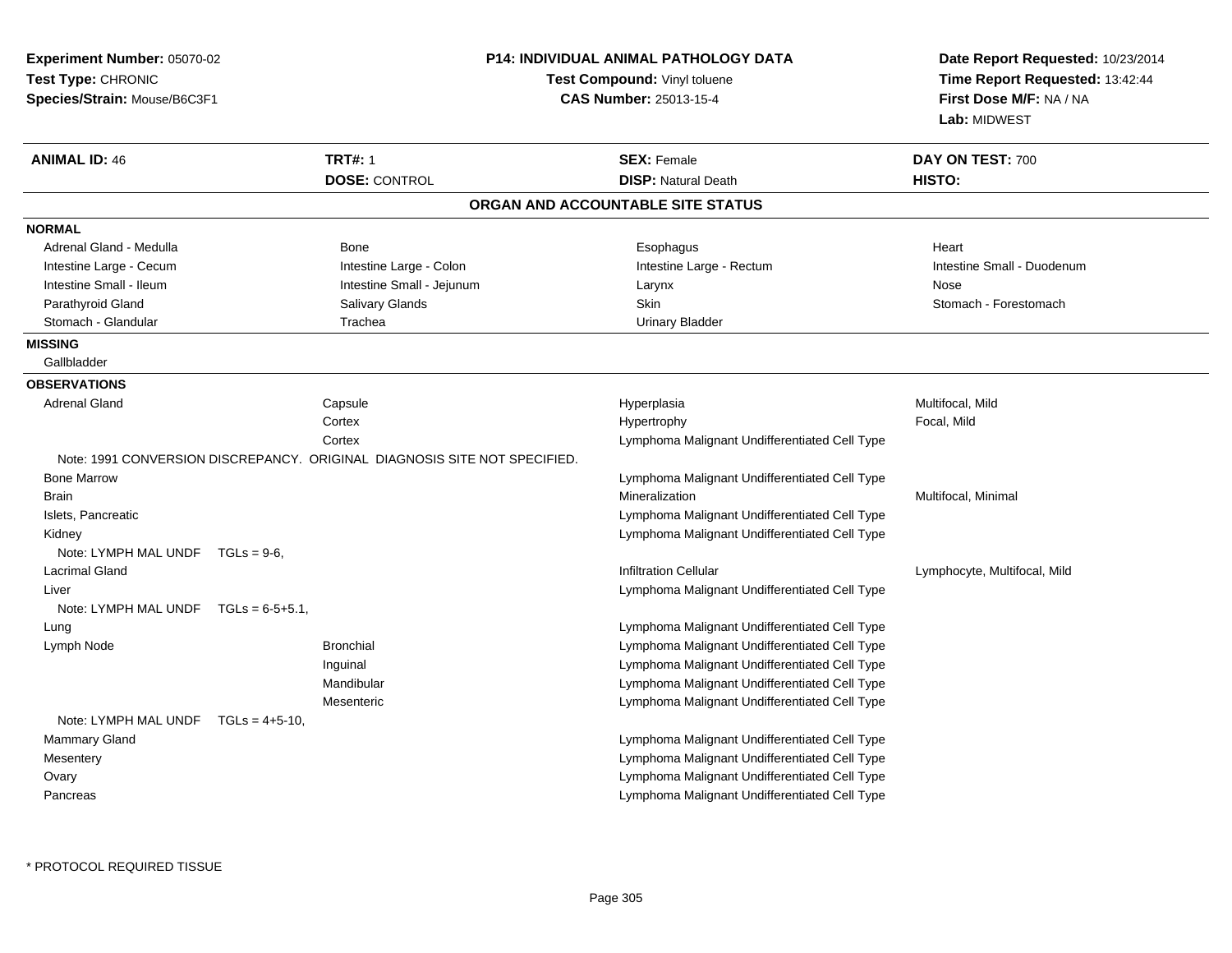| <b>Experiment Number: 05070-02</b><br><b>Test Type: CHRONIC</b><br>Species/Strain: Mouse/B6C3F1 |                      | <b>P14: INDIVIDUAL ANIMAL PATHOLOGY DATA</b><br><b>Test Compound: Vinyl toluene</b><br><b>CAS Number: 25013-15-4</b> | Date Report Requested: 10/23/2014<br>Time Report Requested: 13:42:44<br>First Dose M/F: NA / NA<br>Lab: MIDWEST |
|-------------------------------------------------------------------------------------------------|----------------------|----------------------------------------------------------------------------------------------------------------------|-----------------------------------------------------------------------------------------------------------------|
| <b>ANIMAL ID: 46</b>                                                                            | <b>TRT#: 1</b>       | <b>SEX: Female</b>                                                                                                   | DAY ON TEST: 700                                                                                                |
|                                                                                                 | <b>DOSE: CONTROL</b> | <b>DISP: Natural Death</b>                                                                                           | HISTO:                                                                                                          |
|                                                                                                 |                      | ORGAN AND ACCOUNTABLE SITE STATUS                                                                                    |                                                                                                                 |
| <b>Pituitary Gland</b>                                                                          | Pars Distalis        | Adenoma                                                                                                              |                                                                                                                 |
| Spleen                                                                                          |                      | Infarct                                                                                                              | Marked                                                                                                          |
|                                                                                                 |                      | Lymphoma Malignant Undifferentiated Cell Type                                                                        |                                                                                                                 |
| Note: INFARCT<br>$TGLs = 3-5+5.1$ ,<br>Note: LYMPH MAL UNDF<br>$TGLs = 2-5+5.1$ ,               |                      |                                                                                                                      |                                                                                                                 |
| Thymus                                                                                          |                      | Lymphoma Malignant Undifferentiated Cell Type                                                                        |                                                                                                                 |
| <b>Thyroid Gland</b>                                                                            | Follicle             | Cyst                                                                                                                 | Mild                                                                                                            |
| Uterus                                                                                          |                      | Hyperplasia                                                                                                          | Cystic, Mild                                                                                                    |
|                                                                                                 |                      | Lymphoma Malignant Undifferentiated Cell Type                                                                        |                                                                                                                 |
| Note: LYMPH MAL UNDF<br>$TGLs = 7-8.$                                                           |                      |                                                                                                                      |                                                                                                                 |
| PRIMARY CAUSE OF DEATH                                                                          |                      |                                                                                                                      |                                                                                                                 |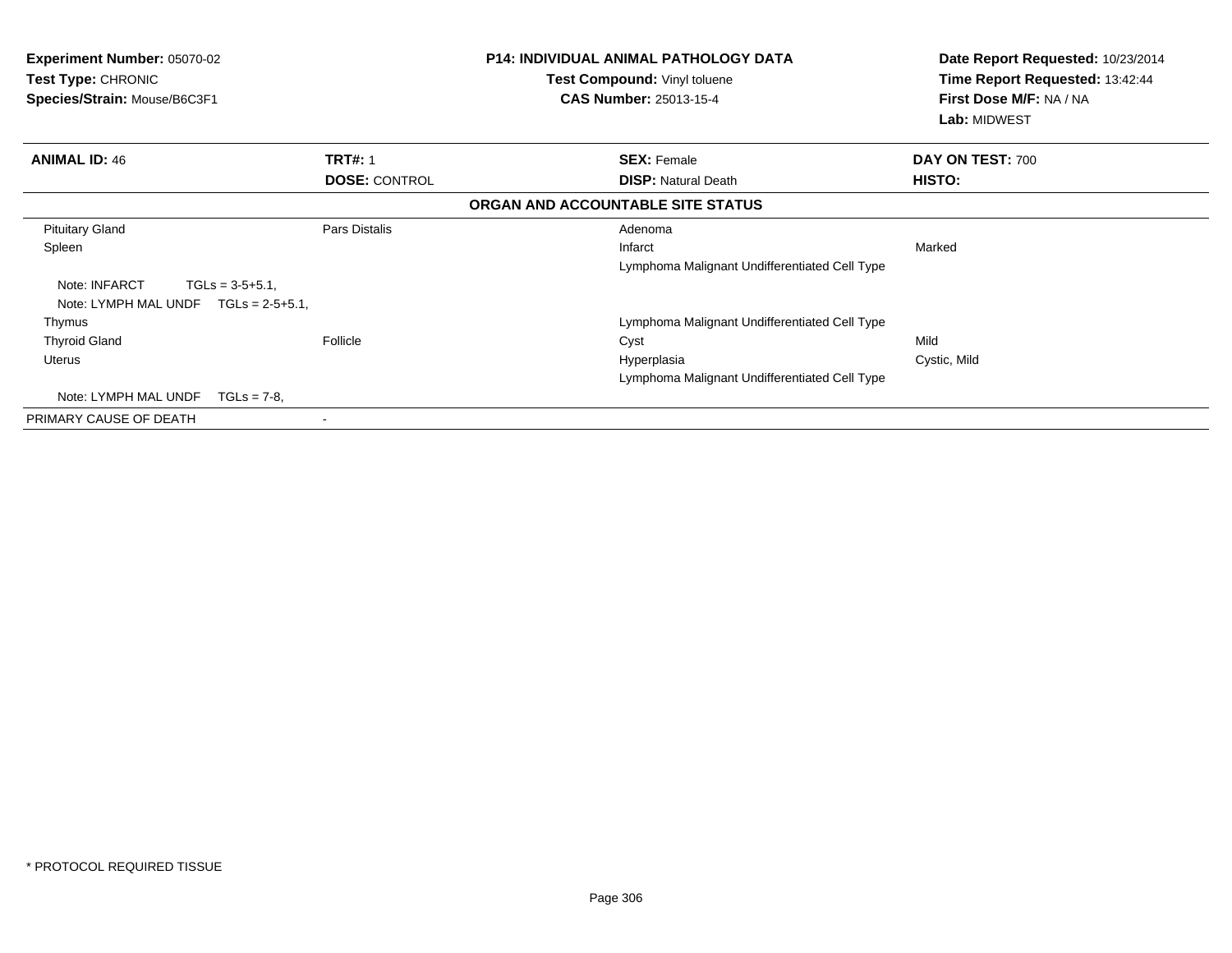| Experiment Number: 05070-02<br>Test Type: CHRONIC<br>Species/Strain: Mouse/B6C3F1 |                                                                           | P14: INDIVIDUAL ANIMAL PATHOLOGY DATA<br>Test Compound: Vinyl toluene<br><b>CAS Number: 25013-15-4</b> | Date Report Requested: 10/23/2014<br>Time Report Requested: 13:42:44<br>First Dose M/F: NA / NA<br>Lab: MIDWEST |
|-----------------------------------------------------------------------------------|---------------------------------------------------------------------------|--------------------------------------------------------------------------------------------------------|-----------------------------------------------------------------------------------------------------------------|
| <b>ANIMAL ID: 46</b>                                                              | TRT#: 2                                                                   | <b>SEX: Female</b>                                                                                     | DAY ON TEST: 735                                                                                                |
|                                                                                   | DOSE: 25 PPM                                                              | <b>DISP: Terminal Sacrifice</b>                                                                        | HISTO:                                                                                                          |
|                                                                                   |                                                                           | ORGAN AND ACCOUNTABLE SITE STATUS                                                                      |                                                                                                                 |
| <b>NORMAL</b>                                                                     |                                                                           |                                                                                                        |                                                                                                                 |
| Adrenal Gland - Cortex                                                            | Adrenal Gland - Medulla                                                   | <b>Bone Marrow</b>                                                                                     | <b>Brain</b>                                                                                                    |
| Esophagus                                                                         | Gallbladder                                                               | Heart                                                                                                  | Intestine Large - Cecum                                                                                         |
| Intestine Large - Colon                                                           | Intestine Large - Rectum                                                  | Intestine Small - Duodenum                                                                             | Intestine Small - Ileum                                                                                         |
| Intestine Small - Jejunum                                                         | Islets. Pancreatic                                                        | Kidney                                                                                                 | Larynx                                                                                                          |
| Liver                                                                             | Lymph Node - Mandibular                                                   | Lymph Node - Mesenteric                                                                                | Mammary Gland                                                                                                   |
| Ovary                                                                             | Parathyroid Gland                                                         | <b>Pituitary Gland</b>                                                                                 | <b>Skin</b>                                                                                                     |
| Stomach - Forestomach                                                             | Stomach - Glandular                                                       | Thymus                                                                                                 | <b>Thyroid Gland</b>                                                                                            |
| Trachea                                                                           | <b>Urinary Bladder</b>                                                    |                                                                                                        |                                                                                                                 |
| <b>OBSERVATIONS</b>                                                               |                                                                           |                                                                                                        |                                                                                                                 |
| <b>Adrenal Gland</b>                                                              | Cortex                                                                    | <b>Accessory Adrenal Cortical Nodule</b>                                                               |                                                                                                                 |
|                                                                                   | Capsule                                                                   | Hyperplasia                                                                                            | Multifocal, Mild                                                                                                |
| Note: ADR COR NO NEAR PELVIS OF RIGHT KIDNEY                                      | Note: 1991 CONVERSION DISCREPANCY. ORIGINAL DIAGNOSIS SITE NOT SPECIFIED. |                                                                                                        |                                                                                                                 |
| <b>Bone</b>                                                                       |                                                                           | Fibrous Osteodystrophy                                                                                 | Mild                                                                                                            |
| Lung                                                                              | Alveolus, Bronchiole                                                      | Inflammation                                                                                           | Chronic Active, Multifocal, Minimal                                                                             |
| Nose                                                                              | <b>Respirat Epith</b>                                                     | Hyperplasia                                                                                            | Marked                                                                                                          |
|                                                                                   | Mucosa                                                                    | Inflammation                                                                                           | Chronic Active, Moderate                                                                                        |
| Pancreas                                                                          |                                                                           | <b>Infiltration Cellular</b>                                                                           | Lymphocyte, Multifocal, Mild                                                                                    |
| Salivary Glands                                                                   |                                                                           | <b>Infiltration Cellular</b>                                                                           | Lymphocyte, Multifocal, Mild                                                                                    |
| Spleen                                                                            |                                                                           | Developmental Malformation                                                                             |                                                                                                                 |
| Note: VASCULAR MALFORMATION                                                       |                                                                           |                                                                                                        |                                                                                                                 |
| Uterus                                                                            |                                                                           | Dilatation                                                                                             | Marked                                                                                                          |
| Note: DILATATION<br>$TGLs = 1-8$                                                  |                                                                           |                                                                                                        |                                                                                                                 |
| PRIMARY CAUSE OF DEATH                                                            | $\blacksquare$                                                            |                                                                                                        |                                                                                                                 |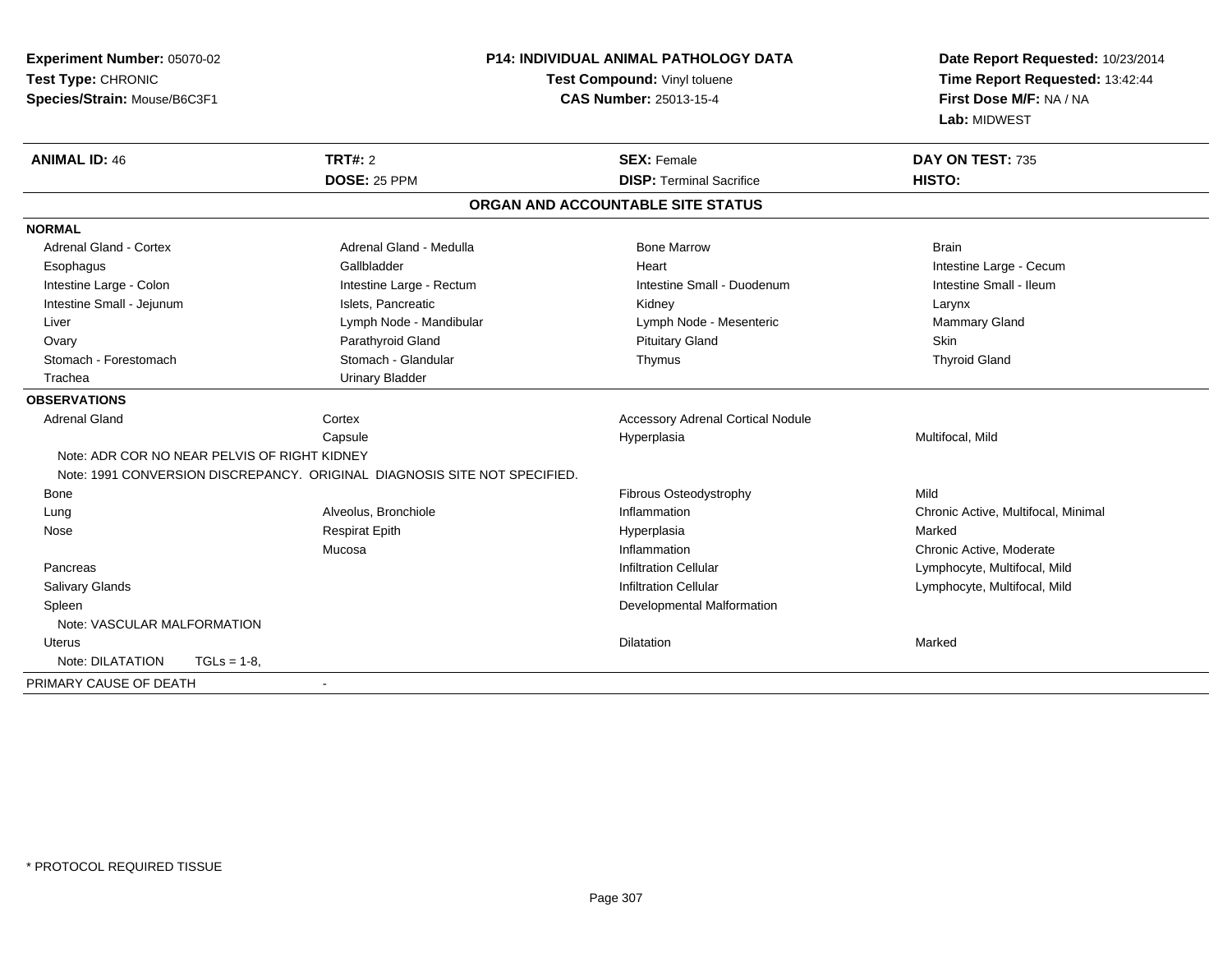| <b>Experiment Number: 05070-02</b><br>Test Type: CHRONIC<br>Species/Strain: Mouse/B6C3F1 |                          | <b>P14: INDIVIDUAL ANIMAL PATHOLOGY DATA</b><br>Test Compound: Vinyl toluene<br><b>CAS Number: 25013-15-4</b> | Date Report Requested: 10/23/2014<br>Time Report Requested: 13:42:44<br>First Dose M/F: NA / NA<br>Lab: MIDWEST |
|------------------------------------------------------------------------------------------|--------------------------|---------------------------------------------------------------------------------------------------------------|-----------------------------------------------------------------------------------------------------------------|
| <b>ANIMAL ID: 46</b>                                                                     | TRT#: 3                  | <b>SEX: Female</b>                                                                                            | <b>DAY ON TEST: 735</b>                                                                                         |
|                                                                                          | <b>DOSE: 10 PPM</b>      | <b>DISP:</b> Terminal Sacrifice                                                                               | HISTO:                                                                                                          |
| <b>OBSERVATIONS</b>                                                                      |                          |                                                                                                               |                                                                                                                 |
| Lung                                                                                     |                          | <b>Infiltration Cellular</b>                                                                                  | Lymphocyte, Multifocal, Mild                                                                                    |
| Nose                                                                                     | <b>Respirat Epith</b>    | Hyperplasia                                                                                                   | Marked                                                                                                          |
|                                                                                          | Mucosa                   | Inflammation                                                                                                  | Chronic Active, Moderate                                                                                        |
| <b>Uterus</b>                                                                            |                          | Sarcoma Stromal                                                                                               |                                                                                                                 |
| Note: $[ SARC STROMAL ] TGLs = 1-3$                                                      |                          |                                                                                                               |                                                                                                                 |
| PRIMARY CAUSE OF DEATH                                                                   | $\overline{\phantom{a}}$ |                                                                                                               |                                                                                                                 |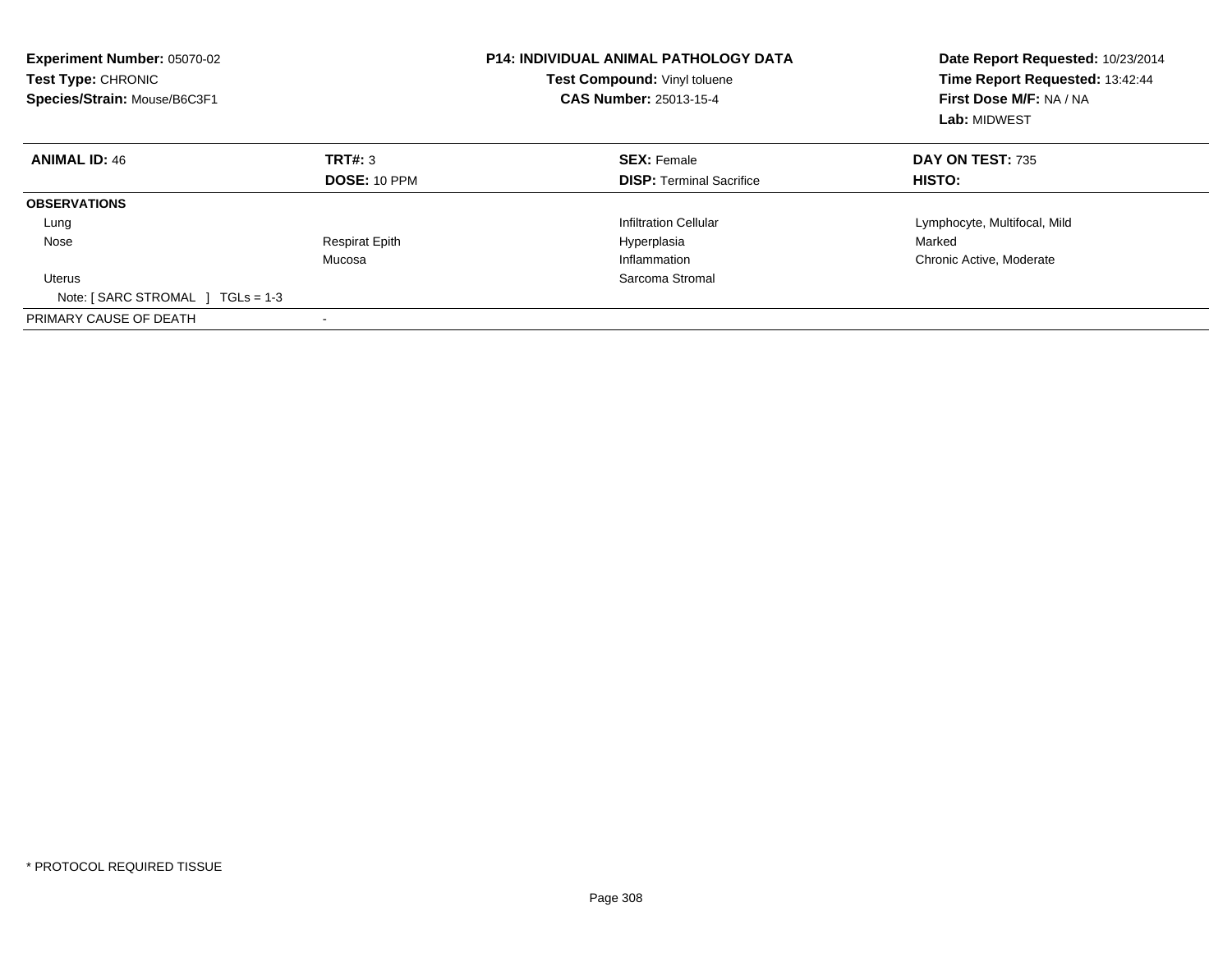| <b>Experiment Number: 05070-02</b><br>Test Type: CHRONIC<br>Species/Strain: Mouse/B6C3F1 |                 |                                                                           | <b>P14: INDIVIDUAL ANIMAL PATHOLOGY DATA</b><br>Test Compound: Vinyl toluene<br><b>CAS Number: 25013-15-4</b> |                                  |
|------------------------------------------------------------------------------------------|-----------------|---------------------------------------------------------------------------|---------------------------------------------------------------------------------------------------------------|----------------------------------|
| <b>ANIMAL ID: 47</b>                                                                     |                 | <b>TRT#: 1</b>                                                            | <b>SEX: Female</b>                                                                                            | DAY ON TEST: 735                 |
|                                                                                          |                 | <b>DOSE: CONTROL</b>                                                      | <b>DISP: Terminal Sacrifice</b>                                                                               | HISTO:                           |
|                                                                                          |                 |                                                                           | ORGAN AND ACCOUNTABLE SITE STATUS                                                                             |                                  |
| <b>NORMAL</b>                                                                            |                 |                                                                           |                                                                                                               |                                  |
| <b>Adrenal Gland - Cortex</b>                                                            |                 | Adrenal Gland - Medulla                                                   | Bone                                                                                                          | <b>Bone Marrow</b>               |
| Esophagus                                                                                |                 | Heart                                                                     | Intestine Large - Cecum                                                                                       | Intestine Large - Colon          |
| Intestine Large - Rectum                                                                 |                 | Intestine Small - Duodenum                                                | Intestine Small - Ileum                                                                                       | Intestine Small - Jejunum        |
| Larynx                                                                                   |                 | Nose                                                                      | Parathyroid Gland                                                                                             | Skin                             |
| Stomach - Forestomach                                                                    |                 | Stomach - Glandular                                                       | Thymus                                                                                                        | Trachea                          |
| <b>MISSING</b>                                                                           |                 |                                                                           |                                                                                                               |                                  |
| Gallbladder                                                                              |                 | Lymph Node - Mesenteric                                                   |                                                                                                               |                                  |
| <b>OBSERVATIONS</b>                                                                      |                 |                                                                           |                                                                                                               |                                  |
| <b>Adrenal Gland</b>                                                                     |                 |                                                                           | <b>Accessory Adrenal Cortical Nodule</b>                                                                      |                                  |
|                                                                                          |                 | Capsule                                                                   | Hyperplasia                                                                                                   | Multifocal, Mild                 |
|                                                                                          |                 | Note: 1991 CONVERSION DISCREPANCY. ORIGINAL DIAGNOSIS SITE NOT SPECIFIED. |                                                                                                               |                                  |
| <b>Brain</b>                                                                             |                 |                                                                           | Mineralization                                                                                                | Multifocal, Minimal              |
| <b>Intestine Small</b>                                                                   |                 | Peyers Patch                                                              | Hyperplasia                                                                                                   | Lymphoid, Mild                   |
| Islets, Pancreatic                                                                       |                 |                                                                           | Hyperplasia                                                                                                   | Multifocal, Mild                 |
| Kidney                                                                                   |                 |                                                                           | Infiltration Cellular                                                                                         | Lymphocyte, Multifocal, Minimal  |
| Lacrimal Gland                                                                           |                 |                                                                           | <b>Infiltration Cellular</b>                                                                                  | Lymphocyte, Multifocal, Moderate |
| Liver                                                                                    |                 |                                                                           | <b>Eosinophilic Focus</b>                                                                                     |                                  |
|                                                                                          |                 |                                                                           | Granuloma                                                                                                     | Multifocal, Minimal              |
| Note: EOSIN FOCUS                                                                        | $TGLs = 3-5$ ,  |                                                                           |                                                                                                               |                                  |
| Lung                                                                                     |                 |                                                                           | Adenocarcinoma                                                                                                | Metastatic (Mammary Gland)       |
| Note: ADENOCARC                                                                          | $TGLs = 2-4$ ,  |                                                                           |                                                                                                               |                                  |
| Lymph Node                                                                               |                 | Mandibular                                                                | Hyperplasia                                                                                                   | Lymphoid, Marked                 |
| Mammary Gland                                                                            |                 |                                                                           | Adenocarcinoma                                                                                                |                                  |
| Note: ADENOCARC                                                                          | $TGLs = 1-10$ , |                                                                           |                                                                                                               |                                  |
| Ovary                                                                                    |                 |                                                                           | Cyst                                                                                                          |                                  |
|                                                                                          |                 | Periovarn Tiss                                                            | <b>Infiltration Cellular</b>                                                                                  | Lymphocyte, Mild                 |
| Note: CYST                                                                               | $TGLs = 4-8$ ,  |                                                                           |                                                                                                               |                                  |
| Pancreas                                                                                 |                 |                                                                           | <b>Infiltration Cellular</b>                                                                                  | Lymphocyte, Multifocal, Mild     |
| Pharynx                                                                                  |                 | Palate                                                                    | Ulcer                                                                                                         | Chronic, Marked                  |
| <b>Pituitary Gland</b>                                                                   |                 | Pars Distalis                                                             | Angiectasis                                                                                                   | Focal, Mild                      |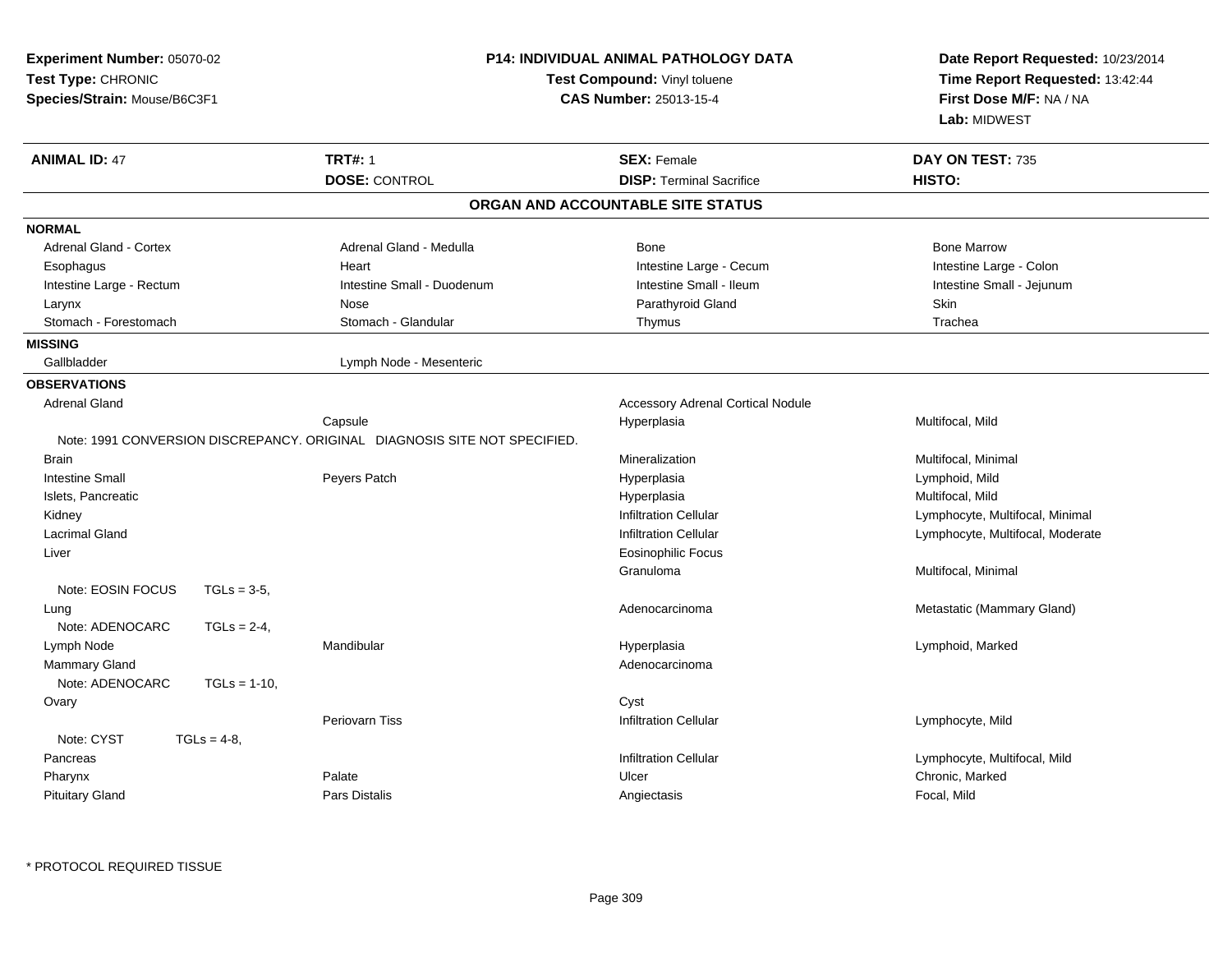| Experiment Number: 05070-02<br><b>Test Type: CHRONIC</b><br>Species/Strain: Mouse/B6C3F1 |                    |                      | <b>P14: INDIVIDUAL ANIMAL PATHOLOGY DATA</b><br>Test Compound: Vinyl toluene<br><b>CAS Number: 25013-15-4</b> | Date Report Requested: 10/23/2014<br>Time Report Requested: 13:42:44<br>First Dose M/F: NA / NA<br>Lab: MIDWEST |
|------------------------------------------------------------------------------------------|--------------------|----------------------|---------------------------------------------------------------------------------------------------------------|-----------------------------------------------------------------------------------------------------------------|
| <b>ANIMAL ID: 47</b>                                                                     |                    | <b>TRT#: 1</b>       | <b>SEX: Female</b>                                                                                            | DAY ON TEST: 735                                                                                                |
|                                                                                          |                    | <b>DOSE: CONTROL</b> | <b>DISP:</b> Terminal Sacrifice                                                                               | HISTO:                                                                                                          |
|                                                                                          |                    |                      | ORGAN AND ACCOUNTABLE SITE STATUS                                                                             |                                                                                                                 |
| Note: ANGIECTASIS                                                                        | $TGLs = 5-1+1.1$ , |                      |                                                                                                               |                                                                                                                 |
| Salivary Glands                                                                          |                    |                      | <b>Infiltration Cellular</b>                                                                                  | Lymphocyte, Multifocal, Mild                                                                                    |
| Spleen                                                                                   |                    |                      | Pigmentation                                                                                                  | Hemosiderin, Mild                                                                                               |
| <b>Thyroid Gland</b>                                                                     |                    |                      | Inflammation                                                                                                  | Chronic Active, Focal, Minimal                                                                                  |
| <b>Urinary Bladder</b>                                                                   |                    |                      | <b>Infiltration Cellular</b>                                                                                  | Lymphocyte, Focal, Mild                                                                                         |
| Uterus                                                                                   |                    |                      | Hyperplasia                                                                                                   | Cystic, Minimal                                                                                                 |
| PRIMARY CAUSE OF DEATH                                                                   |                    |                      |                                                                                                               |                                                                                                                 |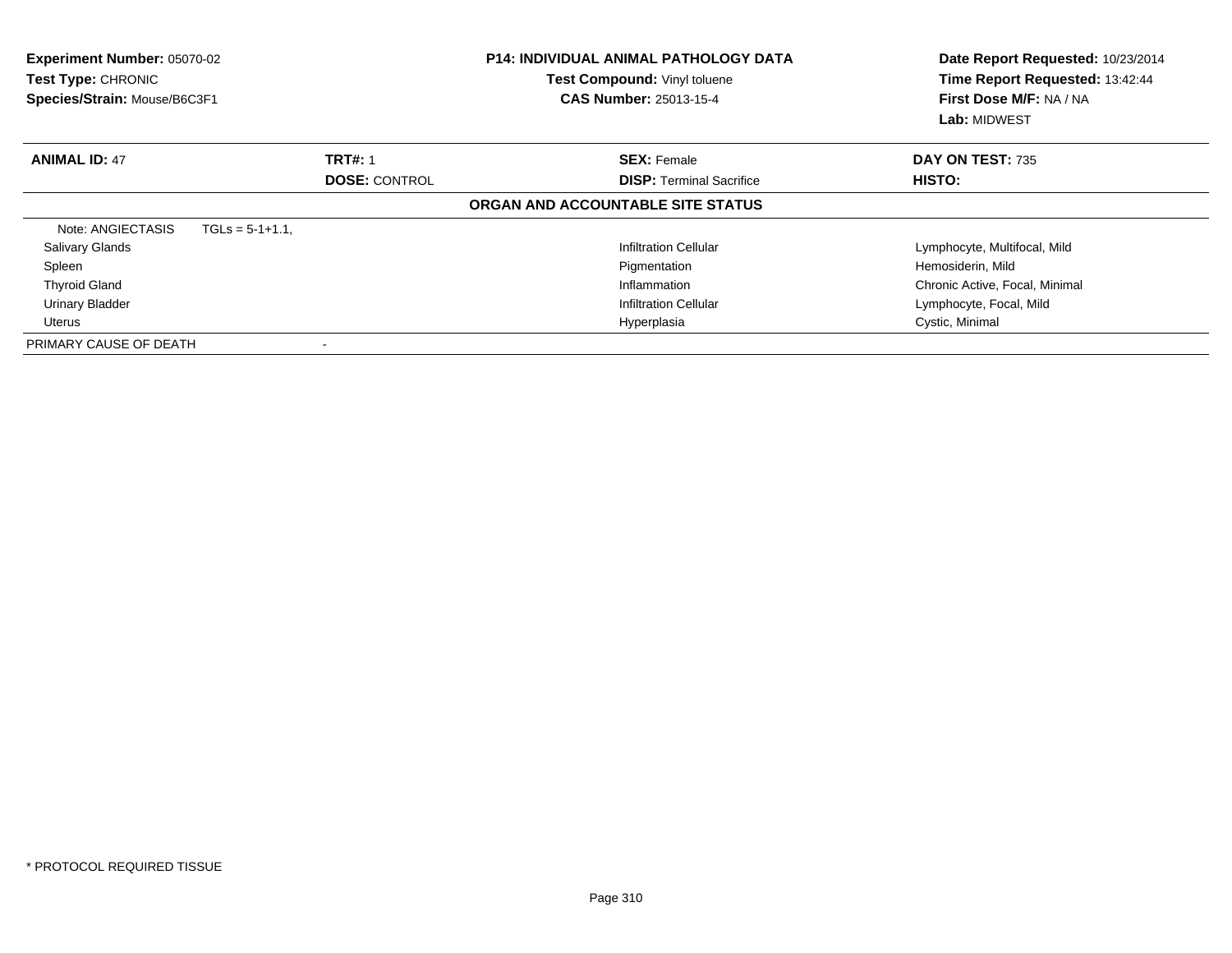| Experiment Number: 05070-02          |                          | <b>P14: INDIVIDUAL ANIMAL PATHOLOGY DATA</b> | Date Report Requested: 10/23/2014    |
|--------------------------------------|--------------------------|----------------------------------------------|--------------------------------------|
| Test Type: CHRONIC                   |                          | Test Compound: Vinyl toluene                 | Time Report Requested: 13:42:44      |
| Species/Strain: Mouse/B6C3F1         |                          | <b>CAS Number: 25013-15-4</b>                | First Dose M/F: NA / NA              |
|                                      |                          |                                              | Lab: MIDWEST                         |
| <b>ANIMAL ID: 47</b>                 | <b>TRT#: 2</b>           | <b>SEX: Female</b>                           | DAY ON TEST: 735                     |
|                                      | DOSE: 25 PPM             | <b>DISP: Terminal Sacrifice</b>              | <b>HISTO:</b>                        |
|                                      |                          | ORGAN AND ACCOUNTABLE SITE STATUS            |                                      |
| <b>NORMAL</b>                        |                          |                                              |                                      |
| <b>Adrenal Gland - Cortex</b>        | Adrenal Gland - Medulla  | <b>Bone</b>                                  | <b>Bone Marrow</b>                   |
| Esophagus                            | Gallbladder              | Heart                                        | Intestine Large - Cecum              |
| Intestine Large - Colon              | Intestine Large - Rectum | Intestine Small - Duodenum                   | Intestine Small - Ileum              |
| Intestine Small - Jejunum            | Islets, Pancreatic       | Kidney                                       | Larynx                               |
| Liver                                | Lymph Node - Mandibular  | Lymph Node - Mesenteric                      | <b>Mammary Gland</b>                 |
| Ovary                                | Pancreas                 | Parathyroid Gland                            | <b>Pituitary Gland</b>               |
| Skin                                 | Spleen                   | Stomach - Forestomach                        | Stomach - Glandular                  |
| <b>Thyroid Gland</b>                 | Trachea                  | <b>Urinary Bladder</b>                       |                                      |
| <b>OBSERVATIONS</b>                  |                          |                                              |                                      |
| <b>Adrenal Gland</b>                 | Capsule                  | Hyperplasia                                  | Diffuse, Moderate                    |
| <b>Brain</b>                         |                          | Mineralization                               | Multifocal, Minimal                  |
| Lung                                 | Alveolus, Bronchiole     | Inflammation                                 | Chronic Active, Multifocal, Moderate |
| Note: INFLAMMATION<br>$TGLs = 1-4$ , |                          |                                              |                                      |
| Nose                                 | <b>Respirat Epith</b>    | Hyperplasia                                  | Marked                               |
|                                      | Mucosa                   | Inflammation                                 | Chronic Active, Moderate             |
| Salivary Glands                      |                          | <b>Infiltration Cellular</b>                 | Lymphocyte, Multifocal, Minimal      |
| Thymus                               |                          | Ectopic Parathyroid Gland                    |                                      |
| <b>Uterus</b>                        |                          | Dilatation                                   | Marked                               |
| $TGLs = 2-8$<br>Note: DILATATION     |                          |                                              |                                      |
| PRIMARY CAUSE OF DEATH               | $\blacksquare$           |                                              |                                      |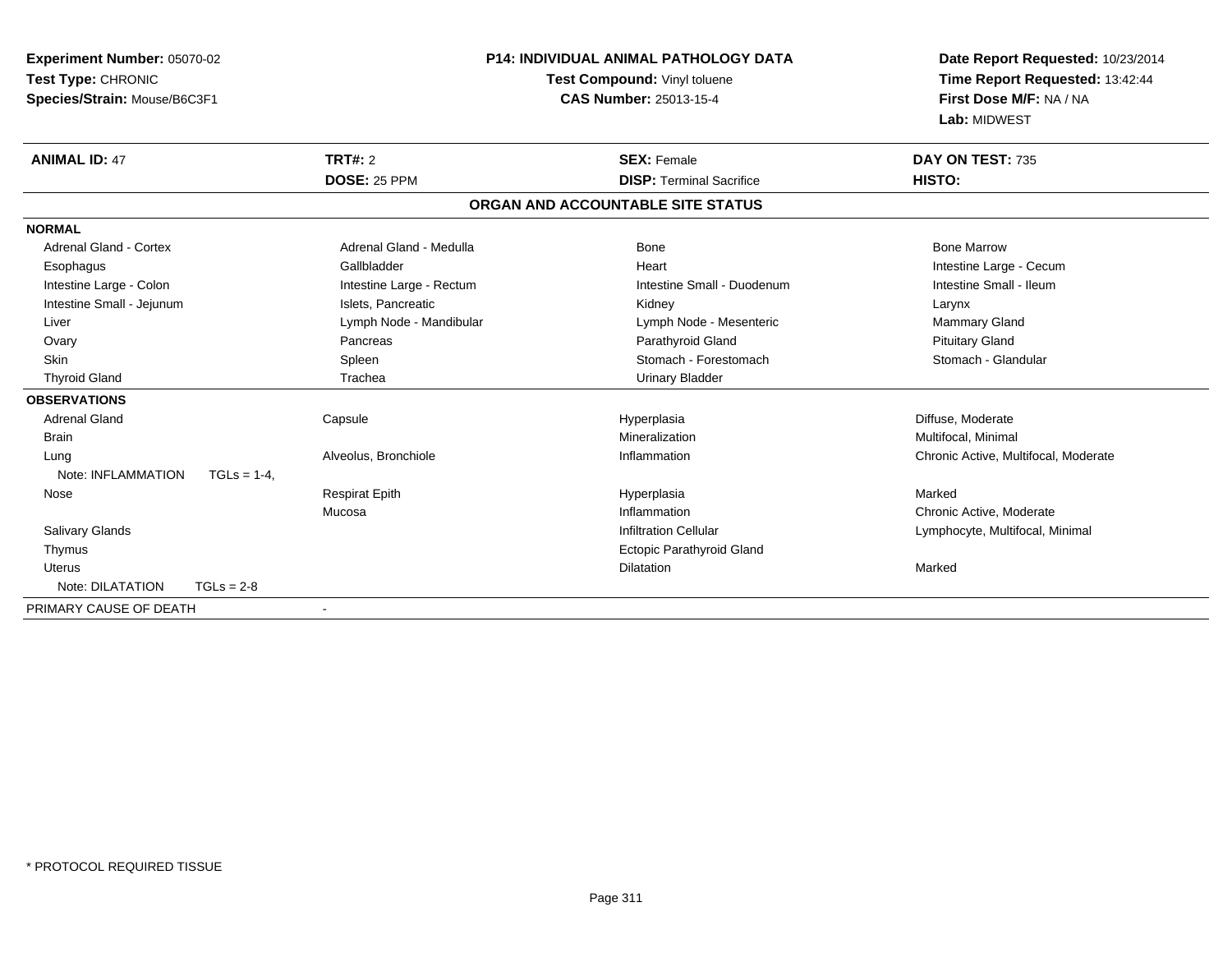| <b>Experiment Number: 05070-02</b><br>Test Type: CHRONIC<br>Species/Strain: Mouse/B6C3F1 |                                            | <b>P14: INDIVIDUAL ANIMAL PATHOLOGY DATA</b><br>Test Compound: Vinyl toluene<br><b>CAS Number: 25013-15-4</b> | Date Report Requested: 10/23/2014<br>Time Report Requested: 13:42:44<br>First Dose M/F: NA / NA<br>Lab: MIDWEST |
|------------------------------------------------------------------------------------------|--------------------------------------------|---------------------------------------------------------------------------------------------------------------|-----------------------------------------------------------------------------------------------------------------|
| <b>ANIMAL ID: 47</b>                                                                     | TRT#: 3<br><b>DOSE: 10 PPM</b>             | <b>SEX: Female</b><br><b>DISP:</b> Terminal Sacrifice                                                         | DAY ON TEST: 735<br>HISTO:                                                                                      |
| <b>OBSERVATIONS</b>                                                                      |                                            |                                                                                                               |                                                                                                                 |
| Bone                                                                                     |                                            | Fibrous Osteodystrophy                                                                                        | Moderate                                                                                                        |
|                                                                                          | Note: OSTEODYSTROPHY AFFECTS CRANIAL BONE. |                                                                                                               |                                                                                                                 |
| Lung                                                                                     |                                            | <b>Infiltration Cellular</b>                                                                                  | Histiocyte, Multifocal, Minimal                                                                                 |
| Nose                                                                                     | <b>Respirat Epith</b>                      | Hyperplasia                                                                                                   | Marked                                                                                                          |
|                                                                                          | Mucosa                                     | Inflammation                                                                                                  | Chronic Active, Moderate                                                                                        |
| <b>Uterus</b>                                                                            |                                            | Hyperplasia                                                                                                   | Cystic, Mild                                                                                                    |
| Note: HYPERPLASIA                                                                        | $TGLs = 1-3$                               |                                                                                                               |                                                                                                                 |
| PRIMARY CAUSE OF DEATH                                                                   |                                            |                                                                                                               |                                                                                                                 |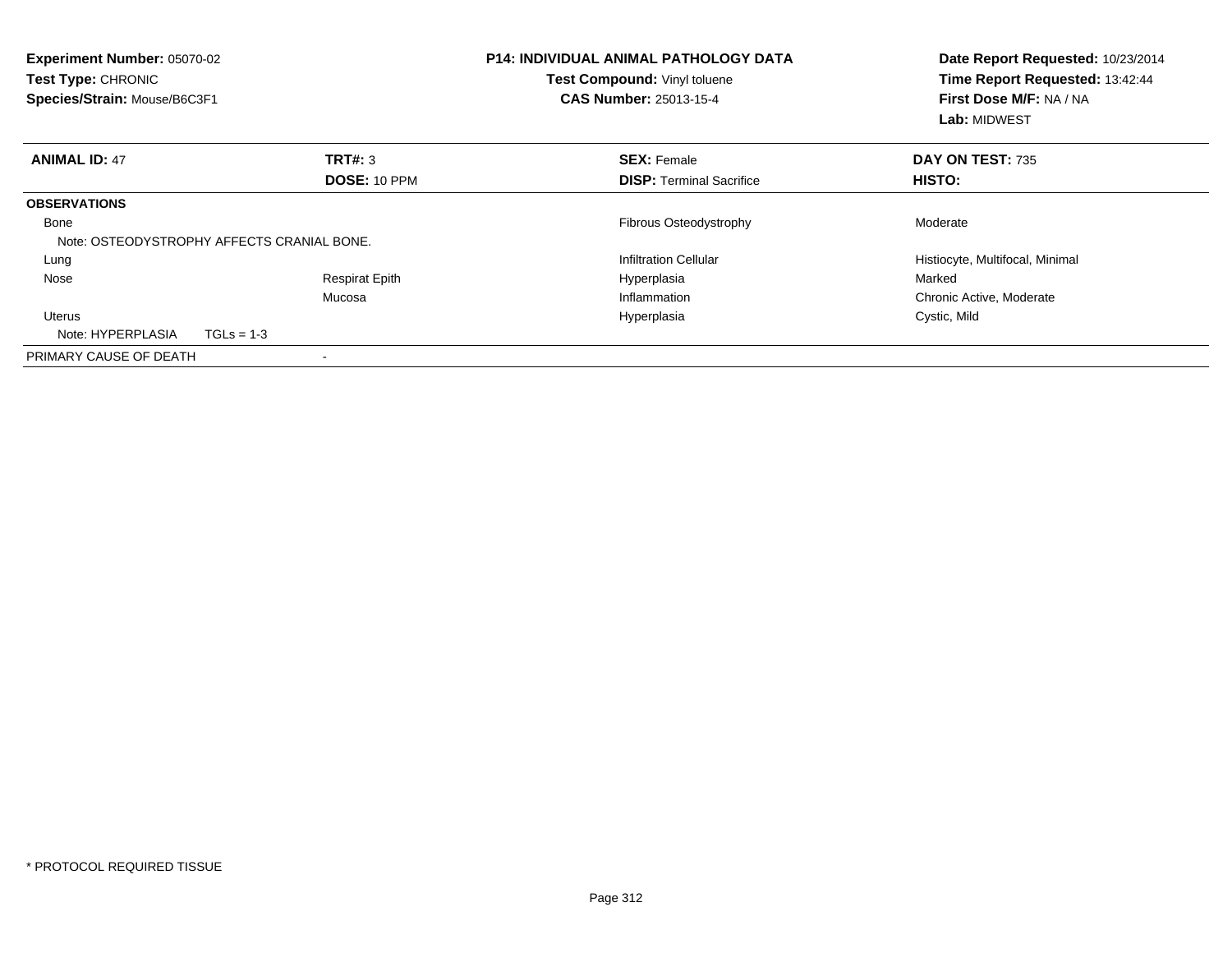| Experiment Number: 05070-02<br>Test Type: CHRONIC<br>Species/Strain: Mouse/B6C3F1                                                                                                                                            |                                                                                                                                              | <b>P14: INDIVIDUAL ANIMAL PATHOLOGY DATA</b><br>Test Compound: Vinyl toluene<br><b>CAS Number: 25013-15-4</b>                                                                                | Date Report Requested: 10/23/2014<br>Time Report Requested: 13:42:44<br>First Dose M/F: NA / NA<br>Lab: MIDWEST                                        |
|------------------------------------------------------------------------------------------------------------------------------------------------------------------------------------------------------------------------------|----------------------------------------------------------------------------------------------------------------------------------------------|----------------------------------------------------------------------------------------------------------------------------------------------------------------------------------------------|--------------------------------------------------------------------------------------------------------------------------------------------------------|
| <b>ANIMAL ID: 48</b>                                                                                                                                                                                                         | <b>TRT#: 1</b><br><b>DOSE: CONTROL</b>                                                                                                       | <b>SEX: Female</b><br><b>DISP:</b> Moribund Sacrifice                                                                                                                                        | DAY ON TEST: 574<br>HISTO:                                                                                                                             |
|                                                                                                                                                                                                                              |                                                                                                                                              | ORGAN AND ACCOUNTABLE SITE STATUS                                                                                                                                                            |                                                                                                                                                        |
| <b>NORMAL</b>                                                                                                                                                                                                                |                                                                                                                                              |                                                                                                                                                                                              |                                                                                                                                                        |
| Adrenal Gland - Cortex<br>Esophagus<br>Intestine Large - Colon<br>Intestine Small - Jejunum<br>Lymph Node - Mandibular<br>Ovary<br><b>Skin</b><br>Trachea<br><b>MISSING</b><br><b>Urinary Bladder</b><br><b>OBSERVATIONS</b> | Adrenal Gland - Medulla<br>Gallbladder<br>Intestine Large - Rectum<br>Larynx<br>Lymph Node - Mesenteric<br>Pancreas<br>Stomach - Forestomach | Bone<br>Heart<br>Intestine Small - Duodenum<br>Liver<br>Mammary Gland<br>Parathyroid Gland<br>Stomach - Glandular                                                                            | <b>Bone Marrow</b><br>Intestine Large - Cecum<br>Intestine Small - Ileum<br>Lung<br>Nose<br><b>Pituitary Gland</b><br><b>Thyroid Gland</b>             |
| Adrenal Gland<br><b>Brain</b><br>Islets, Pancreatic<br>Kidney<br>Salivary Glands<br>Spleen<br>Note: HEMA CELL PROL TGLs = 4-5,<br>Thymus<br><b>Uterus</b><br>Note: HYPERPLASIA<br>$TGLs = 5-8+7.1$<br>PRIMARY CAUSE OF DEATH | Capsule                                                                                                                                      | Hyperplasia<br>Mineralization<br>Hyperplasia<br><b>Infiltration Cellular</b><br><b>Infiltration Cellular</b><br>Hematopoietic Cell Proliferation<br>Ectopic Parathyroid Gland<br>Hyperplasia | Multifocal, Mild<br>Multifocal, Moderate<br>Multifocal, Mild<br>Lymphocyte, Multifocal, Mild<br>Lymphocyte, Multifocal, Mild<br>Marked<br>Cystic, Mild |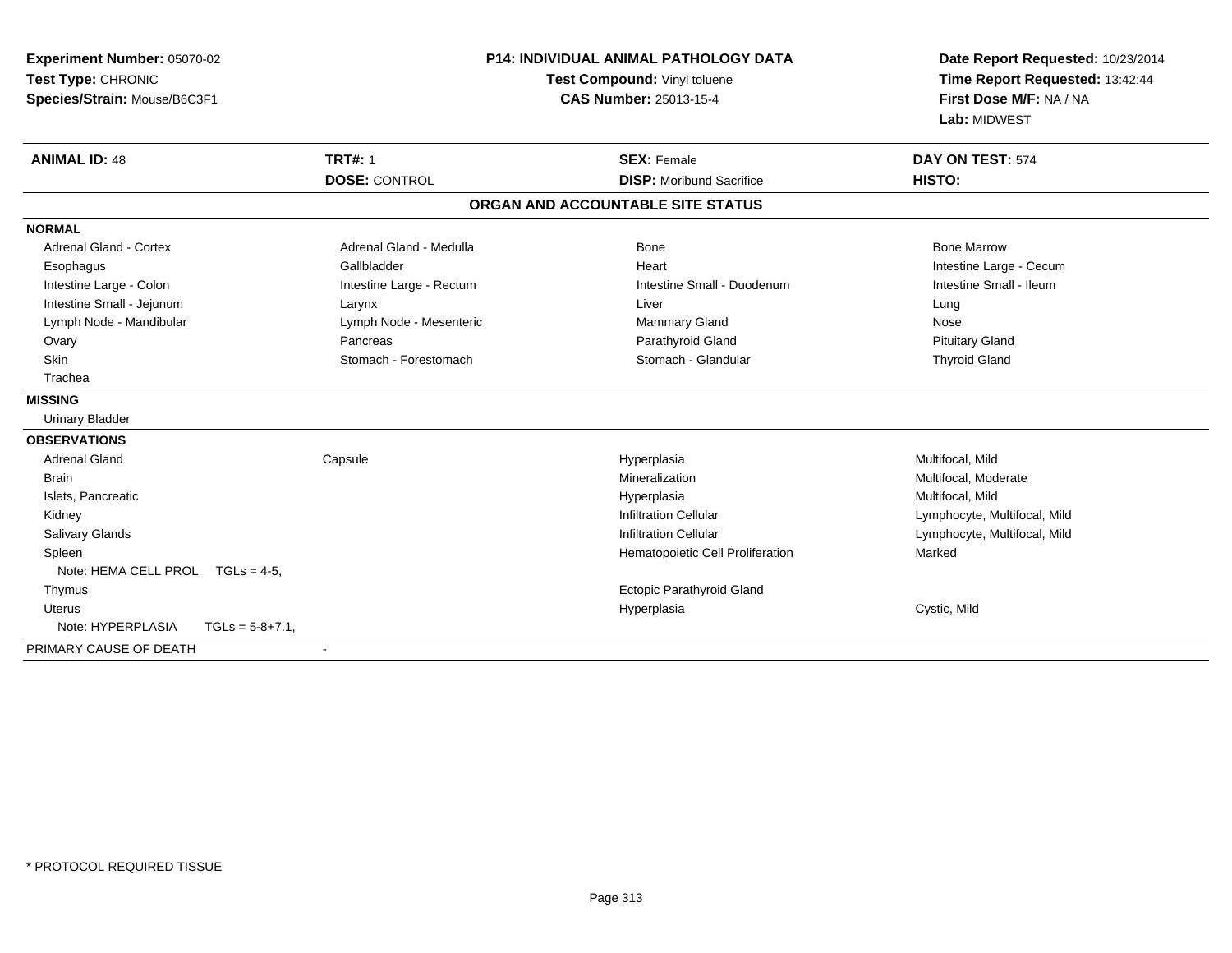| Experiment Number: 05070-02<br>Test Type: CHRONIC<br>Species/Strain: Mouse/B6C3F1 | <b>P14: INDIVIDUAL ANIMAL PATHOLOGY DATA</b><br>Test Compound: Vinyl toluene | Date Report Requested: 10/23/2014<br>Time Report Requested: 13:42:44<br>First Dose M/F: NA / NA<br>Lab: MIDWEST |                                      |
|-----------------------------------------------------------------------------------|------------------------------------------------------------------------------|-----------------------------------------------------------------------------------------------------------------|--------------------------------------|
| <b>ANIMAL ID: 48</b>                                                              | <b>TRT#: 2</b>                                                               | <b>SEX: Female</b>                                                                                              | DAY ON TEST: 735                     |
|                                                                                   | <b>DOSE: 25 PPM</b>                                                          | <b>DISP: Terminal Sacrifice</b>                                                                                 | HISTO:                               |
|                                                                                   |                                                                              | ORGAN AND ACCOUNTABLE SITE STATUS                                                                               |                                      |
| <b>NORMAL</b>                                                                     |                                                                              |                                                                                                                 |                                      |
| <b>Adrenal Gland - Cortex</b>                                                     | Adrenal Gland - Medulla                                                      | <b>Bone Marrow</b>                                                                                              | Esophagus                            |
| Gallbladder                                                                       | Heart                                                                        | Intestine Large - Cecum                                                                                         | Intestine Large - Colon              |
| Intestine Large - Rectum                                                          | Intestine Small - Duodenum                                                   | Intestine Small - Ileum                                                                                         | Intestine Small - Jejunum            |
| Islets, Pancreatic                                                                | Larynx                                                                       | Lymph Node - Mandibular                                                                                         | Mammary Gland                        |
| Skin                                                                              | Spleen                                                                       | Stomach - Forestomach                                                                                           | Stomach - Glandular                  |
| Thymus                                                                            | Trachea                                                                      |                                                                                                                 |                                      |
| <b>MISSING</b>                                                                    |                                                                              |                                                                                                                 |                                      |
| Lymph Node - Mesenteric                                                           | Parathyroid Gland                                                            | <b>Thyroid Gland</b>                                                                                            |                                      |
| <b>OBSERVATIONS</b>                                                               |                                                                              |                                                                                                                 |                                      |
| <b>Adrenal Gland</b>                                                              | Capsule                                                                      | Hyperplasia                                                                                                     | Diffuse, Mild                        |
| Bone                                                                              |                                                                              | Fibrous Osteodystrophy                                                                                          | Mild                                 |
| <b>Brain</b>                                                                      |                                                                              | Mineralization                                                                                                  | Multifocal, Minimal                  |
| Kidney                                                                            |                                                                              | <b>Infiltration Cellular</b>                                                                                    | Lymphocyte, Multifocal, Minimal      |
| <b>Lacrimal Gland</b>                                                             |                                                                              | <b>Infiltration Cellular</b>                                                                                    | Lymphocyte, Multifocal, Mild         |
| Liver                                                                             |                                                                              | <b>Infiltration Cellular</b>                                                                                    | Lymphocyte, Multifocal, Minimal      |
| Lung                                                                              | Alveolus, Bronchiole                                                         | Inflammation                                                                                                    | Chronic Active, Multifocal, Moderate |
| Note: INFLAMMATION<br>$TGLs = 5-4.$                                               |                                                                              |                                                                                                                 |                                      |
| Nose                                                                              | <b>Respirat Epith</b>                                                        | Hyperplasia                                                                                                     | Marked                               |
|                                                                                   | Mucosa                                                                       | Inflammation                                                                                                    | Chronic Active, Mild                 |
| Ovary                                                                             |                                                                              | Cyst                                                                                                            |                                      |
|                                                                                   |                                                                              | Hyperplasia                                                                                                     | Diffuse, Moderate                    |
| Note: "HYPERPLASIA" IS OF LUTEINIZED STROMAL CELLS                                |                                                                              |                                                                                                                 |                                      |
| Note: CYST<br>$TGLs = 4-8$                                                        |                                                                              |                                                                                                                 |                                      |
| Pancreas                                                                          |                                                                              | <b>Infiltration Cellular</b>                                                                                    | Lymphocyte, Multifocal, Mild         |
| <b>Pituitary Gland</b>                                                            | <b>Pars Distalis</b>                                                         | Adenoma                                                                                                         |                                      |
| Salivary Glands                                                                   |                                                                              | Infiltration Cellular                                                                                           | Lymphocyte, Multifocal, Mild         |
| <b>Urinary Bladder</b>                                                            |                                                                              | <b>Infiltration Cellular</b>                                                                                    | Lymphocyte, Multifocal, Mild         |
| Uterus                                                                            |                                                                              | Hyperplasia                                                                                                     | Cystic, Mild                         |
| PRIMARY CAUSE OF DEATH                                                            | $\blacksquare$                                                               |                                                                                                                 |                                      |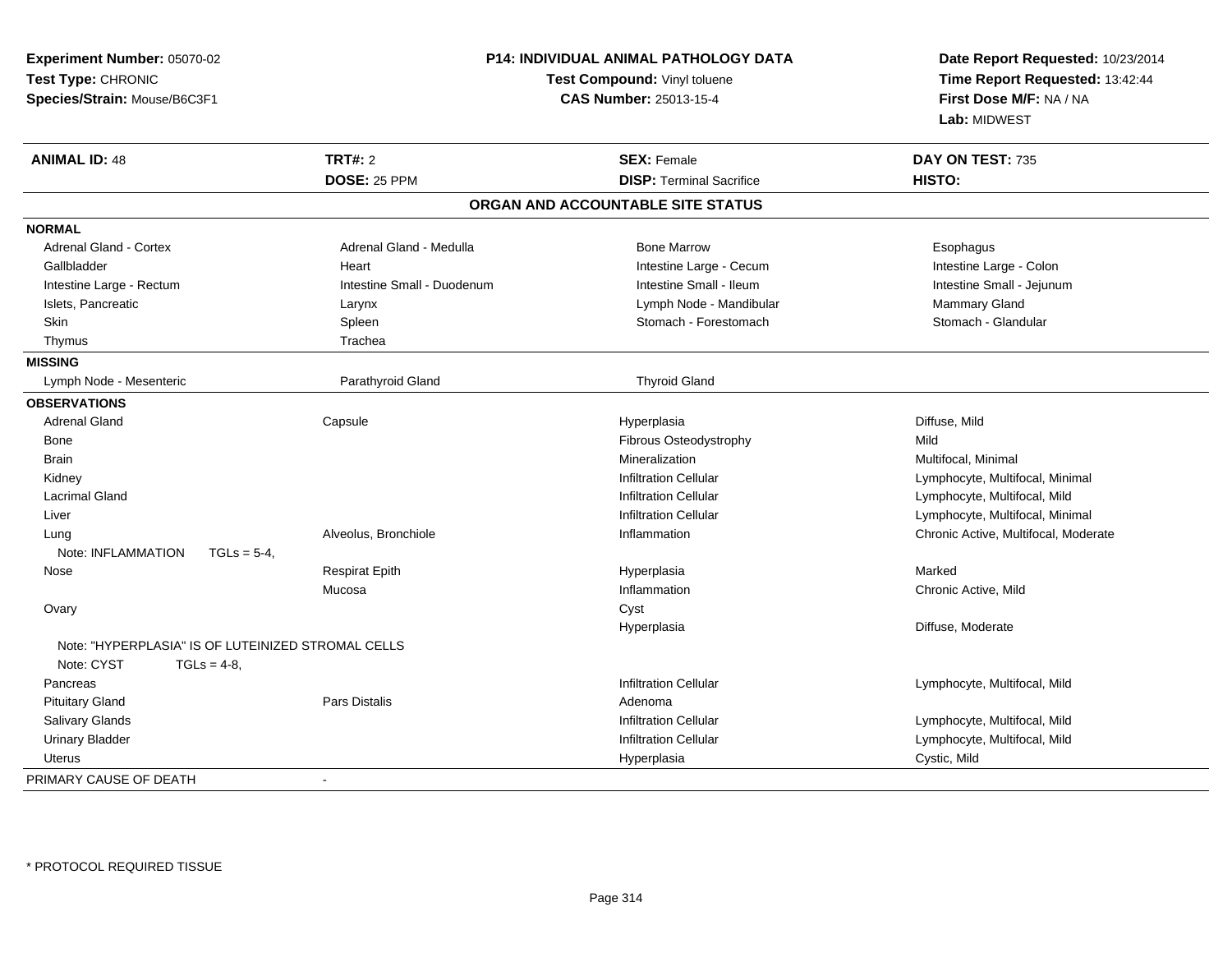| <b>Experiment Number: 05070-02</b><br>Test Type: CHRONIC<br>Species/Strain: Mouse/B6C3F1 |              | <b>P14: INDIVIDUAL ANIMAL PATHOLOGY DATA</b><br>Test Compound: Vinyl toluene<br>CAS Number: 25013-15-4 |  | Date Report Requested: 10/23/2014<br>Time Report Requested: 13:42:44<br>First Dose M/F: NA / NA<br>Lab: MIDWEST |                         |
|------------------------------------------------------------------------------------------|--------------|--------------------------------------------------------------------------------------------------------|--|-----------------------------------------------------------------------------------------------------------------|-------------------------|
| <b>ANIMAL ID: 48</b>                                                                     |              | TRT#: 3                                                                                                |  | <b>SEX: Female</b>                                                                                              | <b>DAY ON TEST: 735</b> |
|                                                                                          |              | <b>DOSE: 10 PPM</b>                                                                                    |  | <b>DISP:</b> Terminal Sacrifice                                                                                 | HISTO:                  |
| <b>OBSERVATIONS</b>                                                                      |              |                                                                                                        |  |                                                                                                                 |                         |
| Lung                                                                                     |              | <b>Bronchiole</b>                                                                                      |  | Hyperplasia                                                                                                     | Focal, Mild             |
| Nose                                                                                     |              | <b>Respirat Epith</b>                                                                                  |  | Hyperplasia                                                                                                     | Moderate                |
|                                                                                          |              | Mucosa                                                                                                 |  | Inflammation                                                                                                    | Chronic Active, Mild    |
| <b>Uterus</b>                                                                            |              |                                                                                                        |  | Hyperplasia                                                                                                     | Cystic, Minimal         |
| Note: HYPERPLASIA                                                                        | $TGLs = 1-1$ |                                                                                                        |  |                                                                                                                 |                         |
| PRIMARY CAUSE OF DEATH                                                                   |              |                                                                                                        |  |                                                                                                                 |                         |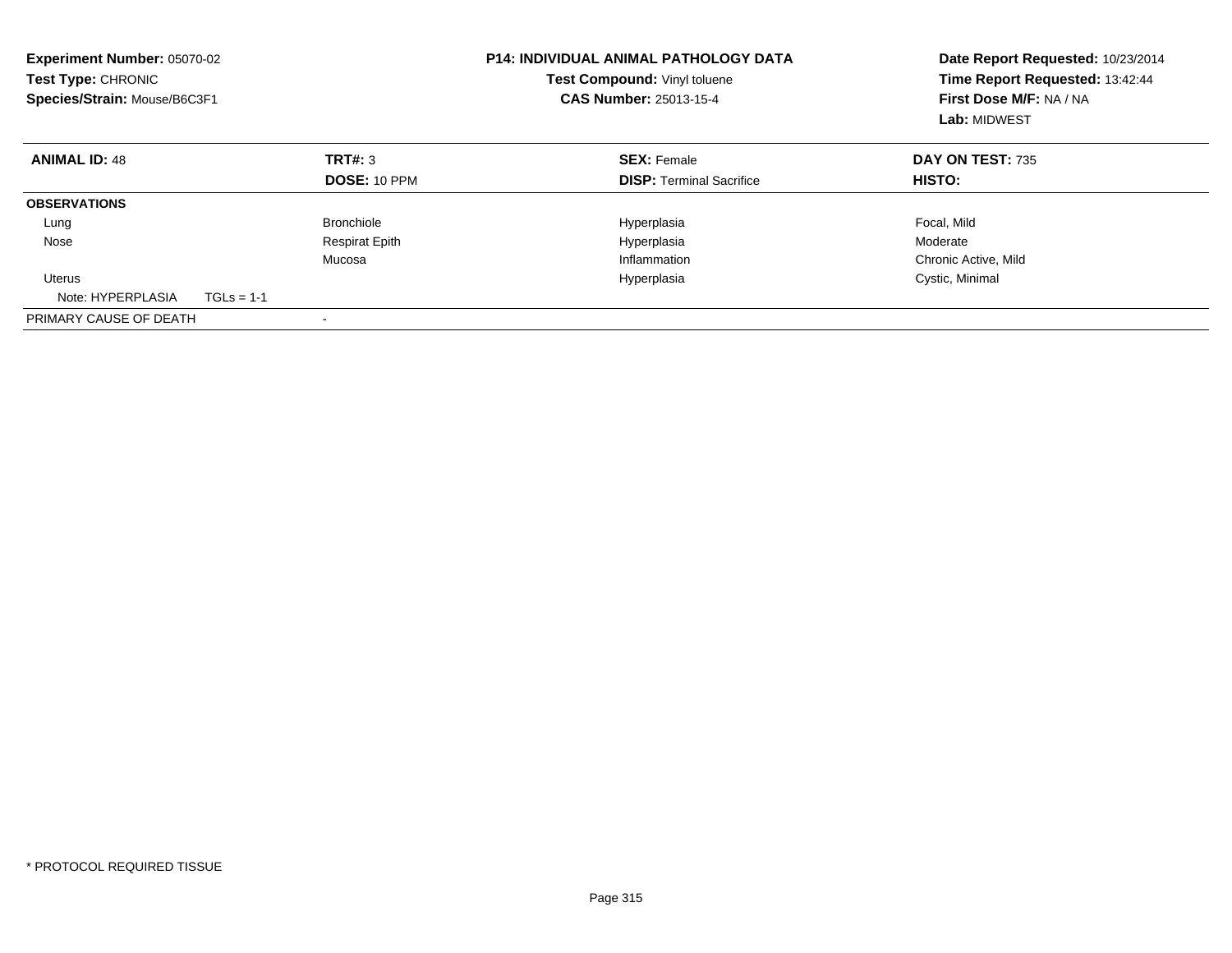| Experiment Number: 05070-02<br>Test Type: CHRONIC<br>Species/Strain: Mouse/B6C3F1 | <b>P14: INDIVIDUAL ANIMAL PATHOLOGY DATA</b><br>Test Compound: Vinyl toluene<br>CAS Number: 25013-15-4 |                                   | Date Report Requested: 10/23/2014<br>Time Report Requested: 13:42:44<br>First Dose M/F: NA / NA<br>Lab: MIDWEST |  |
|-----------------------------------------------------------------------------------|--------------------------------------------------------------------------------------------------------|-----------------------------------|-----------------------------------------------------------------------------------------------------------------|--|
| <b>ANIMAL ID: 49</b>                                                              | <b>TRT#: 1</b>                                                                                         | <b>SEX: Female</b>                | DAY ON TEST: 734                                                                                                |  |
|                                                                                   | <b>DOSE: CONTROL</b>                                                                                   | <b>DISP: Terminal Sacrifice</b>   | HISTO:                                                                                                          |  |
|                                                                                   |                                                                                                        | ORGAN AND ACCOUNTABLE SITE STATUS |                                                                                                                 |  |
| <b>NORMAL</b>                                                                     |                                                                                                        |                                   |                                                                                                                 |  |
| Adrenal Gland - Cortex                                                            | Adrenal Gland - Medulla                                                                                | <b>Bone Marrow</b>                | Esophagus                                                                                                       |  |
| Gallbladder                                                                       | Heart                                                                                                  | Intestine Large - Cecum           | Intestine Large - Colon                                                                                         |  |
| Intestine Large - Rectum                                                          | Intestine Small - Duodenum                                                                             | Intestine Small - Ileum           | Intestine Small - Jejunum                                                                                       |  |
| Kidney                                                                            | Larynx                                                                                                 | Lymph Node - Mandibular           | Nose                                                                                                            |  |
| Ovary                                                                             | Pancreas                                                                                               | Skin                              | Spleen                                                                                                          |  |
| Stomach - Forestomach                                                             | Stomach - Glandular                                                                                    | Thymus                            | <b>Thyroid Gland</b>                                                                                            |  |
| Trachea                                                                           |                                                                                                        |                                   |                                                                                                                 |  |
| <b>MISSING</b>                                                                    |                                                                                                        |                                   |                                                                                                                 |  |
| Lymph Node - Mesenteric                                                           | Parathyroid Gland                                                                                      |                                   |                                                                                                                 |  |
| <b>OBSERVATIONS</b>                                                               |                                                                                                        |                                   |                                                                                                                 |  |
| <b>Adrenal Gland</b>                                                              | Capsule                                                                                                | Hyperplasia                       | Diffuse, Moderate                                                                                               |  |
| Bone                                                                              |                                                                                                        | Fibrous Osteodystrophy            | Mild                                                                                                            |  |
| <b>Brain</b>                                                                      |                                                                                                        | Mineralization                    | Multifocal, Mild                                                                                                |  |
| Islets, Pancreatic                                                                |                                                                                                        | Hyperplasia                       | Multifocal, Mild                                                                                                |  |
| <b>Lacrimal Gland</b>                                                             |                                                                                                        | <b>Infiltration Cellular</b>      | Mixed Cell, Multifocal, Mild                                                                                    |  |
| Liver                                                                             |                                                                                                        | Hepatocellular Adenoma            |                                                                                                                 |  |
|                                                                                   |                                                                                                        | Hepatodiaphragmatic Nodule        |                                                                                                                 |  |
| Note: HEPATOCLR ADEN $TGLs = 1-5$ .<br>Note: ANOM HEPAT LOB<br>$TGLs = 1-5$       |                                                                                                        |                                   |                                                                                                                 |  |
| Lung                                                                              |                                                                                                        | Alveolar/Bronchiolar Adenoma      |                                                                                                                 |  |
| Mammary Gland                                                                     |                                                                                                        | Hyperplasia                       | Diffuse, Moderate                                                                                               |  |
| <b>Pituitary Gland</b>                                                            | <b>Pars Distalis</b>                                                                                   | Adenoma                           |                                                                                                                 |  |
| Note: ADENOMA<br>$TGLs = 2-1$ ,                                                   |                                                                                                        |                                   |                                                                                                                 |  |
| <b>Salivary Glands</b>                                                            |                                                                                                        | <b>Infiltration Cellular</b>      | Lymphocyte, Multifocal, Moderate                                                                                |  |
| <b>Urinary Bladder</b>                                                            |                                                                                                        | <b>Infiltration Cellular</b>      | Lymphocyte, Multifocal, Mild                                                                                    |  |
| <b>Uterus</b>                                                                     |                                                                                                        | Hyperplasia                       | Cystic, Minimal                                                                                                 |  |
| Note: HYPERPLASIA<br>$TGLs = 3-8$                                                 |                                                                                                        |                                   |                                                                                                                 |  |
| PRIMARY CAUSE OF DEATH                                                            |                                                                                                        |                                   |                                                                                                                 |  |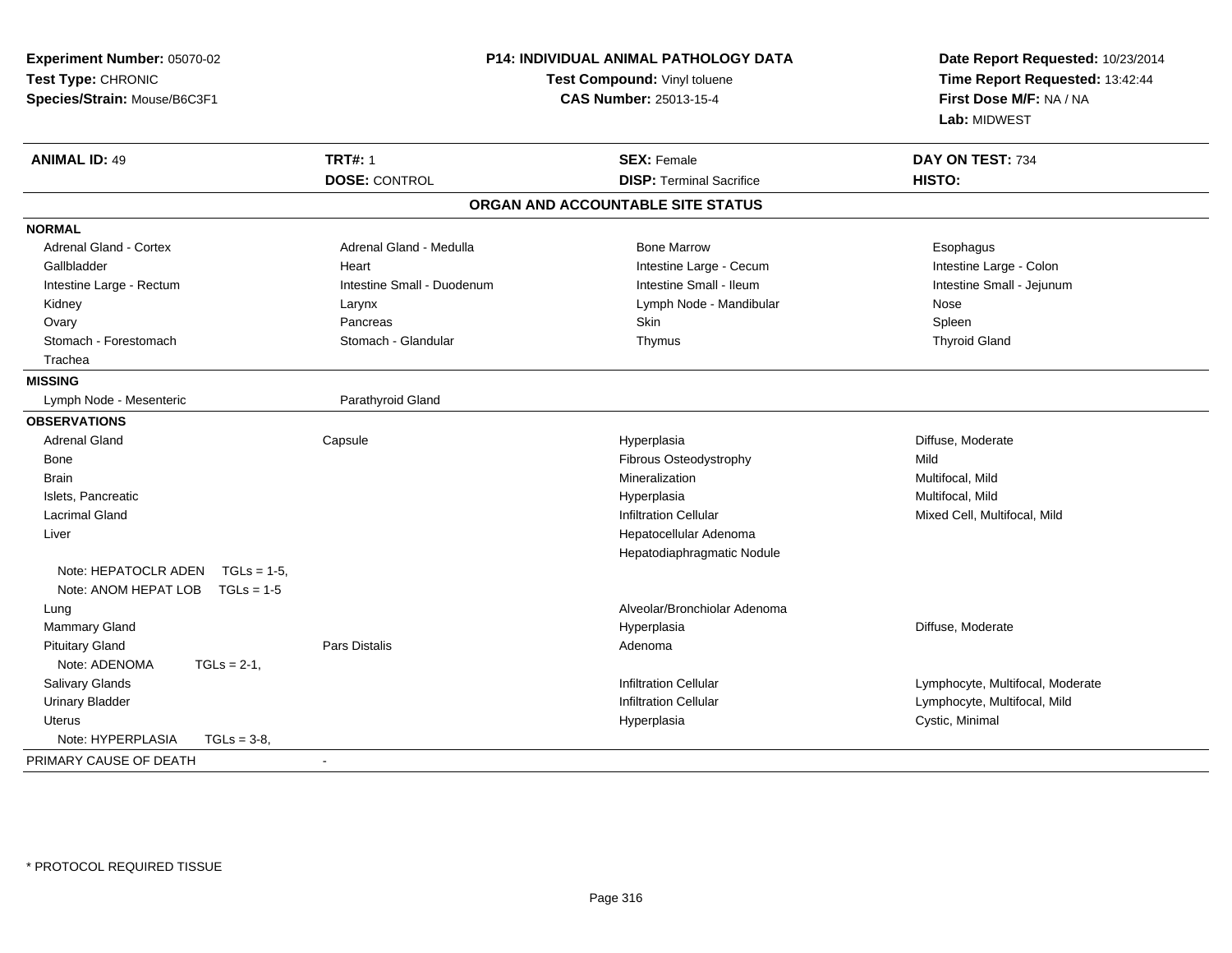| Experiment Number: 05070-02         |                          | P14: INDIVIDUAL ANIMAL PATHOLOGY DATA | Date Report Requested: 10/23/2014 |  |
|-------------------------------------|--------------------------|---------------------------------------|-----------------------------------|--|
| Test Type: CHRONIC                  |                          | Test Compound: Vinyl toluene          | Time Report Requested: 13:42:44   |  |
| Species/Strain: Mouse/B6C3F1        |                          | CAS Number: 25013-15-4                | First Dose M/F: NA / NA           |  |
|                                     |                          |                                       | Lab: MIDWEST                      |  |
| <b>ANIMAL ID: 49</b>                | <b>TRT#: 2</b>           | <b>SEX: Female</b>                    | DAY ON TEST: 735                  |  |
|                                     | DOSE: 25 PPM             | <b>DISP: Terminal Sacrifice</b>       | HISTO:                            |  |
|                                     |                          | ORGAN AND ACCOUNTABLE SITE STATUS     |                                   |  |
| <b>NORMAL</b>                       |                          |                                       |                                   |  |
| Adrenal Gland - Medulla             | Bone                     | <b>Bone Marrow</b>                    | <b>Brain</b>                      |  |
| Esophagus                           | Gallbladder              | Heart                                 | Intestine Large - Cecum           |  |
| Intestine Large - Colon             | Intestine Large - Rectum | Intestine Small - Duodenum            | Intestine Small - Ileum           |  |
| Intestine Small - Jejunum           | Kidney                   | Larynx                                | Liver                             |  |
| Lymph Node - Mandibular             | Lymph Node - Mesenteric  | Mammary Gland                         | Pancreas                          |  |
| Parathyroid Gland                   | <b>Pituitary Gland</b>   | Skin                                  | Spleen                            |  |
| Stomach - Forestomach               | Stomach - Glandular      | <b>Thyroid Gland</b>                  | Trachea                           |  |
| <b>OBSERVATIONS</b>                 |                          |                                       |                                   |  |
| <b>Adrenal Gland</b>                | Capsule                  | Hyperplasia                           | Multifocal, Moderate              |  |
|                                     | Cortex                   | Hypertrophy                           | Focal, Mild                       |  |
| Islets, Pancreatic                  |                          | Hyperplasia                           | Multifocal, Minimal               |  |
| Lung                                | Alveolus, Bronchiole     | Inflammation                          | Chronic Active, Multifocal, Mild  |  |
| Note: INFLAMMATION<br>$TGLs = 2-4.$ |                          |                                       |                                   |  |
| Lymph Node                          | Mediastinal              | Hyperplasia                           | Lymphoid, Moderate                |  |
| Nose                                | <b>Respirat Epith</b>    | Hyperplasia                           | Marked                            |  |
|                                     | Mucosa                   | Inflammation                          | Chronic Active, Minimal           |  |
| Ovary                               |                          | Cyst                                  |                                   |  |
| Note: CYST<br>$TGLs = 3-8$          |                          |                                       |                                   |  |
| Salivary Glands                     |                          | Infiltration Cellular                 | Lymphocyte, Multifocal, Marked    |  |
| Thymus                              |                          | Ectopic Parathyroid Gland             |                                   |  |
|                                     |                          | Hyperplasia                           | Lymphoid, Moderate                |  |
| <b>Urinary Bladder</b>              |                          | <b>Infiltration Cellular</b>          | Lymphocyte, Focal, Mild           |  |
| <b>Uterus</b>                       |                          | Dilatation                            | Marked                            |  |
|                                     |                          | Hyperplasia                           | Cystic, Moderate                  |  |
| Note: DILATATION<br>$TGLs = 4-8$    |                          |                                       |                                   |  |
| PRIMARY CAUSE OF DEATH              | $\blacksquare$           |                                       |                                   |  |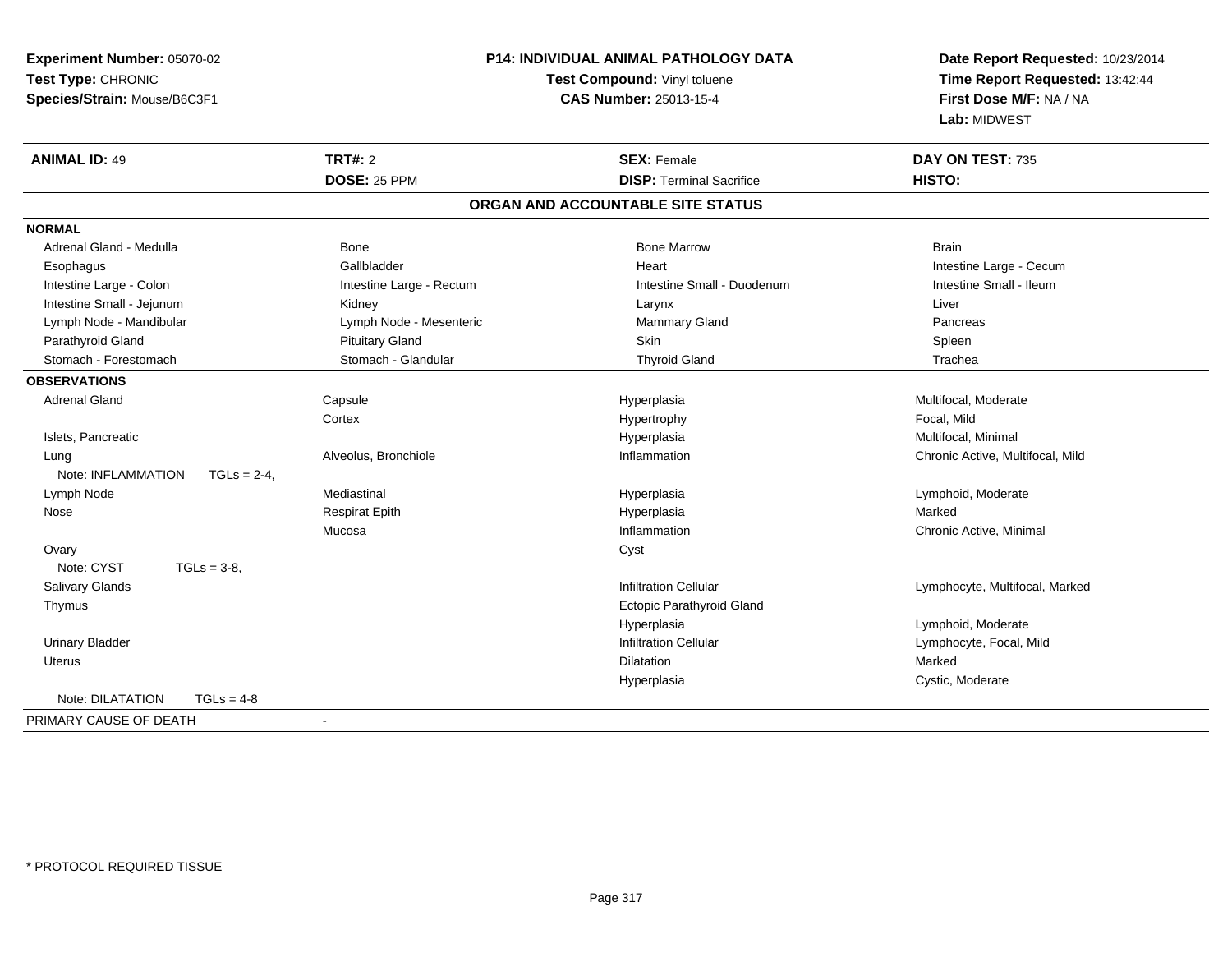| Experiment Number: 05070-02<br>Test Type: CHRONIC<br>Species/Strain: Mouse/B6C3F1<br><b>ANIMAL ID: 49</b> | <b>TRT#: 3</b><br>DOSE: 10 PPM | <b>P14: INDIVIDUAL ANIMAL PATHOLOGY DATA</b><br>Test Compound: Vinyl toluene<br><b>CAS Number: 25013-15-4</b><br><b>SEX: Female</b><br><b>DISP: Natural Death</b> | Date Report Requested: 10/23/2014<br>Time Report Requested: 13:42:44<br>First Dose M/F: NA / NA<br>Lab: MIDWEST<br>DAY ON TEST: 459<br>HISTO: |
|-----------------------------------------------------------------------------------------------------------|--------------------------------|-------------------------------------------------------------------------------------------------------------------------------------------------------------------|-----------------------------------------------------------------------------------------------------------------------------------------------|
|                                                                                                           |                                | ORGAN AND ACCOUNTABLE SITE STATUS                                                                                                                                 |                                                                                                                                               |
| <b>NORMAL</b>                                                                                             |                                |                                                                                                                                                                   |                                                                                                                                               |
| <b>Adrenal Gland - Cortex</b>                                                                             | Adrenal Gland - Medulla        | <b>Bone</b>                                                                                                                                                       | <b>Bone Marrow</b>                                                                                                                            |
| Gallbladder                                                                                               | Heart                          | Intestine Large - Cecum                                                                                                                                           | Intestine Large - Colon                                                                                                                       |
| Intestine Small - Duodenum                                                                                | Intestine Small - Ileum        | Islets, Pancreatic                                                                                                                                                | Kidney                                                                                                                                        |
| Liver                                                                                                     | Lung                           | Lymph Node - Mandibular                                                                                                                                           | Ovary                                                                                                                                         |
| Pancreas                                                                                                  | <b>Pituitary Gland</b>         | <b>Salivary Glands</b>                                                                                                                                            | <b>Skin</b>                                                                                                                                   |
| Spleen                                                                                                    | Stomach - Forestomach          | Stomach - Glandular                                                                                                                                               | Thymus                                                                                                                                        |
| <b>Thyroid Gland</b>                                                                                      | Trachea                        | <b>Urinary Bladder</b>                                                                                                                                            | <b>Uterus</b>                                                                                                                                 |
| <b>MISSING</b>                                                                                            |                                |                                                                                                                                                                   |                                                                                                                                               |
| Esophagus                                                                                                 | Intestine Large - Rectum       | Larynx                                                                                                                                                            | Lymph Node - Mesenteric                                                                                                                       |
| <b>Mammary Gland</b>                                                                                      | Parathyroid Gland              |                                                                                                                                                                   |                                                                                                                                               |
| <b>AUTO PRECLUDES DIAG.</b>                                                                               |                                |                                                                                                                                                                   |                                                                                                                                               |
| Intestine Small - Jejunum                                                                                 |                                |                                                                                                                                                                   |                                                                                                                                               |
| <b>OBSERVATIONS</b>                                                                                       |                                |                                                                                                                                                                   |                                                                                                                                               |
| Adrenal Gland                                                                                             | Capsule                        | Hyperplasia                                                                                                                                                       | Multifocal, Minimal                                                                                                                           |
| <b>Brain</b>                                                                                              |                                | Mineralization                                                                                                                                                    | Multifocal, Minimal                                                                                                                           |
| Nose                                                                                                      |                                | Exudate                                                                                                                                                           | Moderate                                                                                                                                      |
|                                                                                                           | <b>Respirat Epith</b>          | Hyperplasia                                                                                                                                                       | Moderate                                                                                                                                      |
|                                                                                                           | Mucosa                         | Inflammation                                                                                                                                                      | Chronic Active, Mild                                                                                                                          |
| PRIMARY CAUSE OF DEATH                                                                                    |                                |                                                                                                                                                                   |                                                                                                                                               |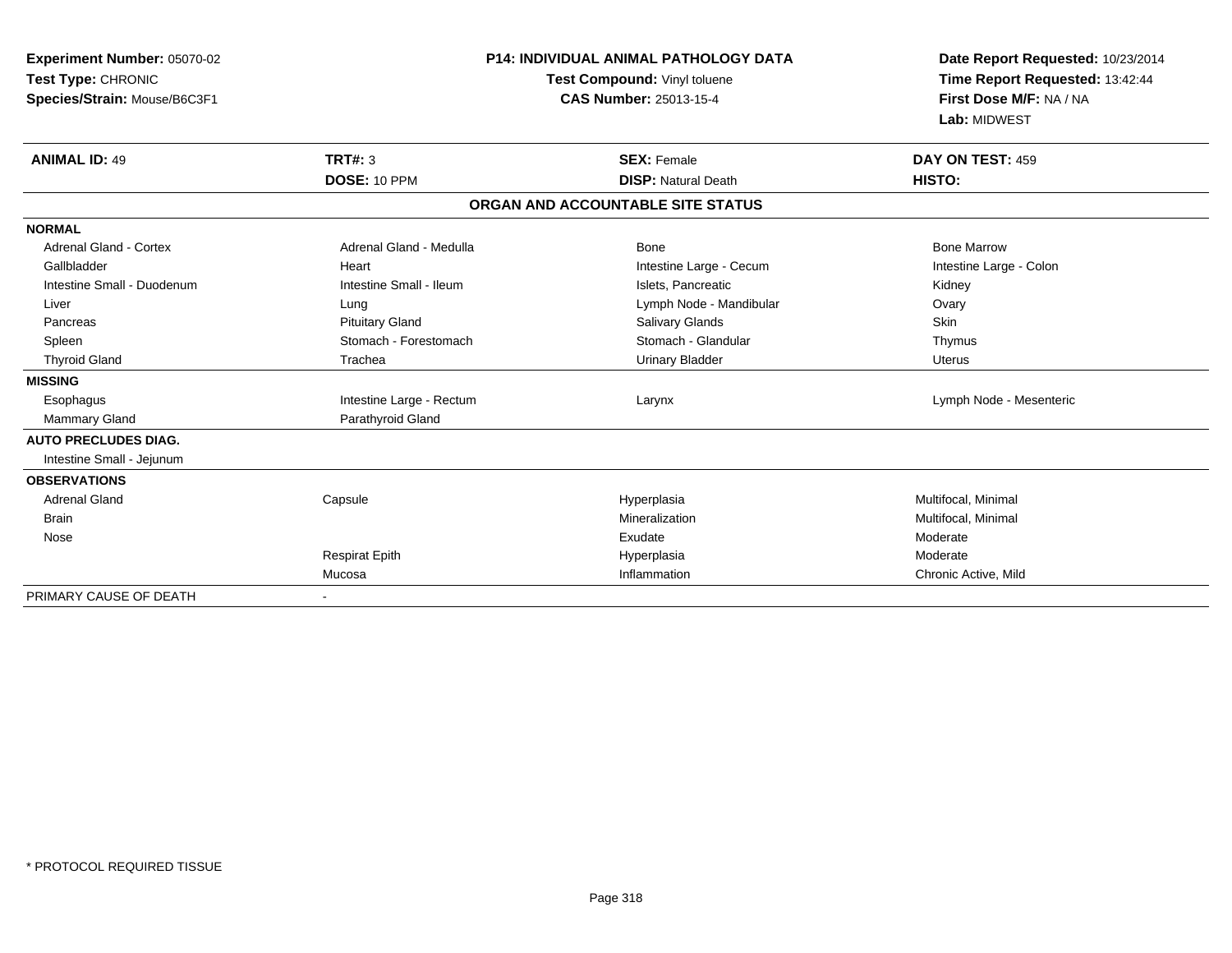| Experiment Number: 05070-02<br>Test Type: CHRONIC<br>Species/Strain: Mouse/B6C3F1 |                |                            | <b>P14: INDIVIDUAL ANIMAL PATHOLOGY DATA</b><br>Test Compound: Vinyl toluene<br><b>CAS Number: 25013-15-4</b> | Date Report Requested: 10/23/2014<br>Time Report Requested: 13:42:44<br>First Dose M/F: NA / NA<br>Lab: MIDWEST |
|-----------------------------------------------------------------------------------|----------------|----------------------------|---------------------------------------------------------------------------------------------------------------|-----------------------------------------------------------------------------------------------------------------|
| <b>ANIMAL ID: 50</b>                                                              |                | <b>TRT#: 1</b>             | <b>SEX: Female</b>                                                                                            | DAY ON TEST: 734                                                                                                |
|                                                                                   |                | <b>DOSE: CONTROL</b>       | <b>DISP: Terminal Sacrifice</b>                                                                               | HISTO:                                                                                                          |
|                                                                                   |                |                            | ORGAN AND ACCOUNTABLE SITE STATUS                                                                             |                                                                                                                 |
| <b>NORMAL</b>                                                                     |                |                            |                                                                                                               |                                                                                                                 |
| <b>Bone</b>                                                                       |                | <b>Bone Marrow</b>         | <b>Brain</b>                                                                                                  | Esophagus                                                                                                       |
| Gallbladder                                                                       |                | Heart                      | Intestine Large - Cecum                                                                                       | Intestine Large - Colon                                                                                         |
| Intestine Large - Rectum                                                          |                | Intestine Small - Duodenum | Intestine Small - Ileum                                                                                       | Islets, Pancreatic                                                                                              |
| Lung                                                                              |                | Lymph Node - Mandibular    | Lymph Node - Mesenteric                                                                                       | Mammary Gland                                                                                                   |
| Nose                                                                              |                | Ovary                      | Pancreas                                                                                                      | Parathyroid Gland                                                                                               |
| <b>Pituitary Gland</b>                                                            |                | <b>Skin</b>                | Spleen                                                                                                        | Stomach - Forestomach                                                                                           |
| Stomach - Glandular                                                               |                | Thymus                     | <b>Thyroid Gland</b>                                                                                          | Trachea                                                                                                         |
| <b>Urinary Bladder</b>                                                            |                |                            |                                                                                                               |                                                                                                                 |
| <b>MISSING</b>                                                                    |                |                            |                                                                                                               |                                                                                                                 |
| <b>Adrenal Gland</b>                                                              |                |                            |                                                                                                               |                                                                                                                 |
| <b>OBSERVATIONS</b>                                                               |                |                            |                                                                                                               |                                                                                                                 |
| <b>Intestine Small</b>                                                            |                | Peyers Patch               | Hyperplasia                                                                                                   | Lymphoid, Marked                                                                                                |
| Note: HYPERPLASIA                                                                 | $TGLs = 1-3$ , |                            |                                                                                                               |                                                                                                                 |
| Kidney                                                                            |                |                            | <b>Infiltration Cellular</b>                                                                                  | Lymphocyte, Multifocal, Minimal                                                                                 |
| Larynx                                                                            |                |                            | Inflammation                                                                                                  | Chronic, Mild                                                                                                   |
| Liver                                                                             |                |                            | <b>Infiltration Cellular</b>                                                                                  | Lymphocyte, Multifocal, Minimal                                                                                 |
| Salivary Glands                                                                   |                |                            | <b>Infiltration Cellular</b>                                                                                  | Lymphocyte, Multifocal, Mild                                                                                    |
| Uterus                                                                            |                |                            | Hyperplasia                                                                                                   | Cystic, Moderate                                                                                                |
| Note: HYPERPLASIA                                                                 | $TGLs = 2-8,$  |                            |                                                                                                               |                                                                                                                 |
| PRIMARY CAUSE OF DEATH                                                            |                |                            |                                                                                                               |                                                                                                                 |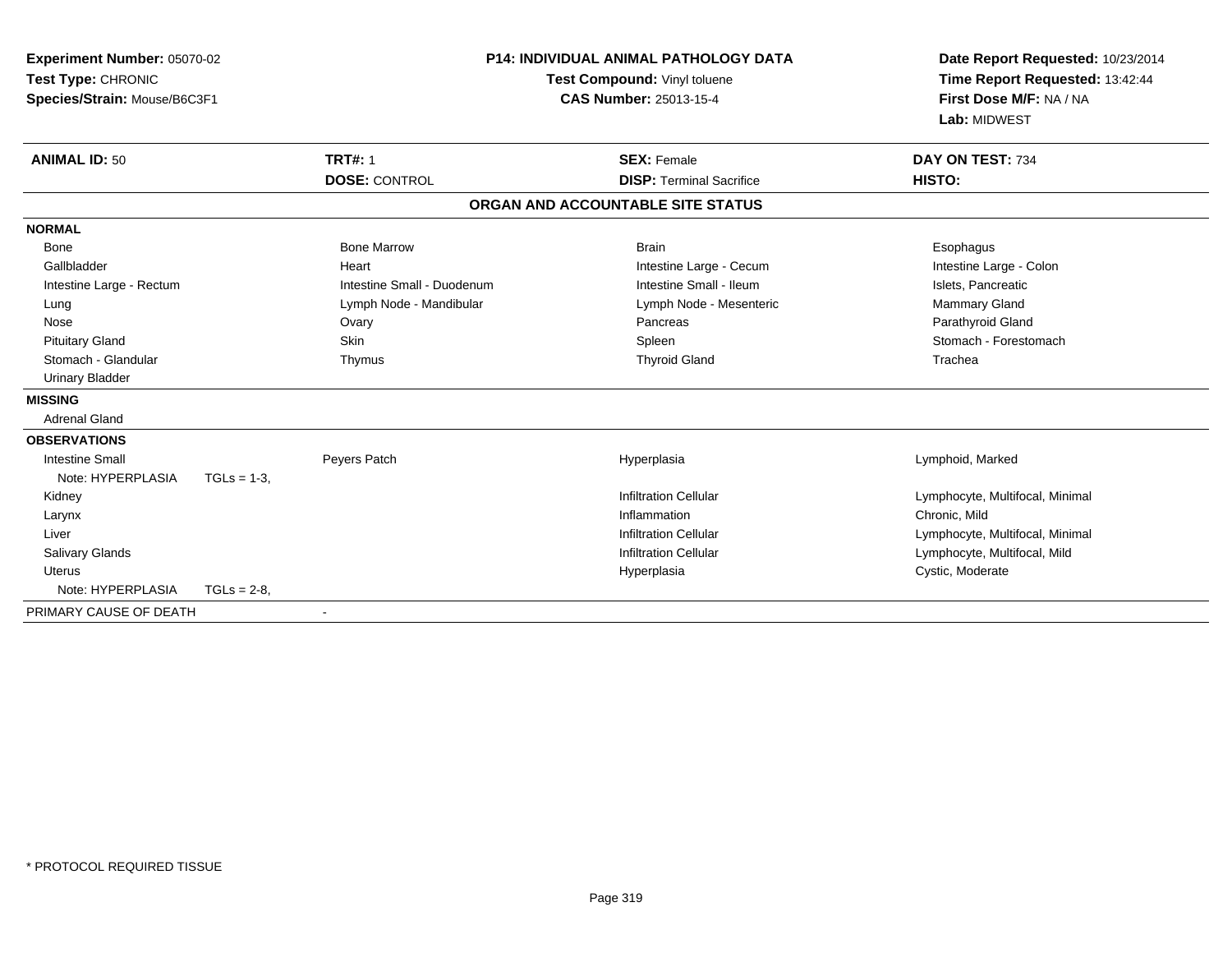| <b>TRT#: 2</b><br><b>ANIMAL ID: 50</b><br><b>SEX: Female</b><br>DAY ON TEST: 735<br>DOSE: 25 PPM<br><b>DISP: Terminal Sacrifice</b><br>HISTO:<br>ORGAN AND ACCOUNTABLE SITE STATUS<br><b>NORMAL</b><br><b>Adrenal Gland - Cortex</b><br>Adrenal Gland - Medulla<br><b>Bone</b><br><b>Bone Marrow</b><br>Gallbladder<br>Heart<br><b>Brain</b><br>Esophagus<br>Intestine Large - Colon<br>Intestine Large - Cecum<br>Intestine Large - Rectum<br>Intestine Small - Duodenum<br>Intestine Small - Ileum<br>Intestine Small - Jejunum<br>Islets, Pancreatic<br>Larynx<br>Lymph Node - Mandibular<br>Mammary Gland<br>Ovary<br>Pancreas<br>Salivary Glands<br>Parathyroid Gland<br>Skin<br>Spleen<br>Stomach - Forestomach<br>Stomach - Glandular<br><b>Thyroid Gland</b><br>Thymus<br><b>Urinary Bladder</b><br>Trachea<br><b>MISSING</b><br>Lymph Node - Mesenteric<br><b>OBSERVATIONS</b><br><b>Adrenal Gland</b><br>Capsule<br>Hyperplasia<br>Diffuse, Mild<br><b>Brain</b><br>Note: POSSIBLE FREEZING ARTIFACT<br><b>Infiltration Cellular</b><br>Lymphocyte, Multifocal, Mild<br>Kidney<br><b>Infiltration Cellular</b><br>Liver<br>Lymphocyte, Multifocal, Minimal<br>Chronic Active, Multifocal, Moderate<br>Alveolus, Bronchiole<br>Inflammation<br>Lung<br>Note: INFLAMMATION<br>$TGLs = 2+3+4-4.$<br>Marked<br><b>Respirat Epith</b><br>Hyperplasia<br>Nose<br>Mucosa<br>Inflammation<br>Chronic Active, Moderate<br><b>Pituitary Gland</b><br>Pars Intermed<br>Adenoma<br><b>Uterus</b><br>Hyperplasia<br>Cystic, Mild<br>Note: HYPERPLASIA<br>$TGLs = 5-8$ , | Experiment Number: 05070-02<br>Test Type: CHRONIC<br>Species/Strain: Mouse/B6C3F1 |  | P14: INDIVIDUAL ANIMAL PATHOLOGY DATA<br>Test Compound: Vinyl toluene<br><b>CAS Number: 25013-15-4</b> |  | Date Report Requested: 10/23/2014<br>Time Report Requested: 13:42:44<br>First Dose M/F: NA / NA<br>Lab: MIDWEST |
|----------------------------------------------------------------------------------------------------------------------------------------------------------------------------------------------------------------------------------------------------------------------------------------------------------------------------------------------------------------------------------------------------------------------------------------------------------------------------------------------------------------------------------------------------------------------------------------------------------------------------------------------------------------------------------------------------------------------------------------------------------------------------------------------------------------------------------------------------------------------------------------------------------------------------------------------------------------------------------------------------------------------------------------------------------------------------------------------------------------------------------------------------------------------------------------------------------------------------------------------------------------------------------------------------------------------------------------------------------------------------------------------------------------------------------------------------------------------------------------------------------------------------------------------------------------------|-----------------------------------------------------------------------------------|--|--------------------------------------------------------------------------------------------------------|--|-----------------------------------------------------------------------------------------------------------------|
|                                                                                                                                                                                                                                                                                                                                                                                                                                                                                                                                                                                                                                                                                                                                                                                                                                                                                                                                                                                                                                                                                                                                                                                                                                                                                                                                                                                                                                                                                                                                                                      |                                                                                   |  |                                                                                                        |  |                                                                                                                 |
|                                                                                                                                                                                                                                                                                                                                                                                                                                                                                                                                                                                                                                                                                                                                                                                                                                                                                                                                                                                                                                                                                                                                                                                                                                                                                                                                                                                                                                                                                                                                                                      |                                                                                   |  |                                                                                                        |  |                                                                                                                 |
|                                                                                                                                                                                                                                                                                                                                                                                                                                                                                                                                                                                                                                                                                                                                                                                                                                                                                                                                                                                                                                                                                                                                                                                                                                                                                                                                                                                                                                                                                                                                                                      |                                                                                   |  |                                                                                                        |  |                                                                                                                 |
|                                                                                                                                                                                                                                                                                                                                                                                                                                                                                                                                                                                                                                                                                                                                                                                                                                                                                                                                                                                                                                                                                                                                                                                                                                                                                                                                                                                                                                                                                                                                                                      |                                                                                   |  |                                                                                                        |  |                                                                                                                 |
|                                                                                                                                                                                                                                                                                                                                                                                                                                                                                                                                                                                                                                                                                                                                                                                                                                                                                                                                                                                                                                                                                                                                                                                                                                                                                                                                                                                                                                                                                                                                                                      |                                                                                   |  |                                                                                                        |  |                                                                                                                 |
|                                                                                                                                                                                                                                                                                                                                                                                                                                                                                                                                                                                                                                                                                                                                                                                                                                                                                                                                                                                                                                                                                                                                                                                                                                                                                                                                                                                                                                                                                                                                                                      |                                                                                   |  |                                                                                                        |  |                                                                                                                 |
|                                                                                                                                                                                                                                                                                                                                                                                                                                                                                                                                                                                                                                                                                                                                                                                                                                                                                                                                                                                                                                                                                                                                                                                                                                                                                                                                                                                                                                                                                                                                                                      |                                                                                   |  |                                                                                                        |  |                                                                                                                 |
|                                                                                                                                                                                                                                                                                                                                                                                                                                                                                                                                                                                                                                                                                                                                                                                                                                                                                                                                                                                                                                                                                                                                                                                                                                                                                                                                                                                                                                                                                                                                                                      |                                                                                   |  |                                                                                                        |  |                                                                                                                 |
|                                                                                                                                                                                                                                                                                                                                                                                                                                                                                                                                                                                                                                                                                                                                                                                                                                                                                                                                                                                                                                                                                                                                                                                                                                                                                                                                                                                                                                                                                                                                                                      |                                                                                   |  |                                                                                                        |  |                                                                                                                 |
|                                                                                                                                                                                                                                                                                                                                                                                                                                                                                                                                                                                                                                                                                                                                                                                                                                                                                                                                                                                                                                                                                                                                                                                                                                                                                                                                                                                                                                                                                                                                                                      |                                                                                   |  |                                                                                                        |  |                                                                                                                 |
|                                                                                                                                                                                                                                                                                                                                                                                                                                                                                                                                                                                                                                                                                                                                                                                                                                                                                                                                                                                                                                                                                                                                                                                                                                                                                                                                                                                                                                                                                                                                                                      |                                                                                   |  |                                                                                                        |  |                                                                                                                 |
|                                                                                                                                                                                                                                                                                                                                                                                                                                                                                                                                                                                                                                                                                                                                                                                                                                                                                                                                                                                                                                                                                                                                                                                                                                                                                                                                                                                                                                                                                                                                                                      |                                                                                   |  |                                                                                                        |  |                                                                                                                 |
|                                                                                                                                                                                                                                                                                                                                                                                                                                                                                                                                                                                                                                                                                                                                                                                                                                                                                                                                                                                                                                                                                                                                                                                                                                                                                                                                                                                                                                                                                                                                                                      |                                                                                   |  |                                                                                                        |  |                                                                                                                 |
|                                                                                                                                                                                                                                                                                                                                                                                                                                                                                                                                                                                                                                                                                                                                                                                                                                                                                                                                                                                                                                                                                                                                                                                                                                                                                                                                                                                                                                                                                                                                                                      |                                                                                   |  |                                                                                                        |  |                                                                                                                 |
|                                                                                                                                                                                                                                                                                                                                                                                                                                                                                                                                                                                                                                                                                                                                                                                                                                                                                                                                                                                                                                                                                                                                                                                                                                                                                                                                                                                                                                                                                                                                                                      |                                                                                   |  |                                                                                                        |  |                                                                                                                 |
|                                                                                                                                                                                                                                                                                                                                                                                                                                                                                                                                                                                                                                                                                                                                                                                                                                                                                                                                                                                                                                                                                                                                                                                                                                                                                                                                                                                                                                                                                                                                                                      |                                                                                   |  |                                                                                                        |  |                                                                                                                 |
|                                                                                                                                                                                                                                                                                                                                                                                                                                                                                                                                                                                                                                                                                                                                                                                                                                                                                                                                                                                                                                                                                                                                                                                                                                                                                                                                                                                                                                                                                                                                                                      |                                                                                   |  |                                                                                                        |  |                                                                                                                 |
|                                                                                                                                                                                                                                                                                                                                                                                                                                                                                                                                                                                                                                                                                                                                                                                                                                                                                                                                                                                                                                                                                                                                                                                                                                                                                                                                                                                                                                                                                                                                                                      |                                                                                   |  |                                                                                                        |  |                                                                                                                 |
|                                                                                                                                                                                                                                                                                                                                                                                                                                                                                                                                                                                                                                                                                                                                                                                                                                                                                                                                                                                                                                                                                                                                                                                                                                                                                                                                                                                                                                                                                                                                                                      |                                                                                   |  |                                                                                                        |  |                                                                                                                 |
|                                                                                                                                                                                                                                                                                                                                                                                                                                                                                                                                                                                                                                                                                                                                                                                                                                                                                                                                                                                                                                                                                                                                                                                                                                                                                                                                                                                                                                                                                                                                                                      |                                                                                   |  |                                                                                                        |  |                                                                                                                 |
|                                                                                                                                                                                                                                                                                                                                                                                                                                                                                                                                                                                                                                                                                                                                                                                                                                                                                                                                                                                                                                                                                                                                                                                                                                                                                                                                                                                                                                                                                                                                                                      |                                                                                   |  |                                                                                                        |  |                                                                                                                 |
|                                                                                                                                                                                                                                                                                                                                                                                                                                                                                                                                                                                                                                                                                                                                                                                                                                                                                                                                                                                                                                                                                                                                                                                                                                                                                                                                                                                                                                                                                                                                                                      |                                                                                   |  |                                                                                                        |  |                                                                                                                 |
|                                                                                                                                                                                                                                                                                                                                                                                                                                                                                                                                                                                                                                                                                                                                                                                                                                                                                                                                                                                                                                                                                                                                                                                                                                                                                                                                                                                                                                                                                                                                                                      |                                                                                   |  |                                                                                                        |  |                                                                                                                 |
|                                                                                                                                                                                                                                                                                                                                                                                                                                                                                                                                                                                                                                                                                                                                                                                                                                                                                                                                                                                                                                                                                                                                                                                                                                                                                                                                                                                                                                                                                                                                                                      |                                                                                   |  |                                                                                                        |  |                                                                                                                 |
|                                                                                                                                                                                                                                                                                                                                                                                                                                                                                                                                                                                                                                                                                                                                                                                                                                                                                                                                                                                                                                                                                                                                                                                                                                                                                                                                                                                                                                                                                                                                                                      |                                                                                   |  |                                                                                                        |  |                                                                                                                 |
|                                                                                                                                                                                                                                                                                                                                                                                                                                                                                                                                                                                                                                                                                                                                                                                                                                                                                                                                                                                                                                                                                                                                                                                                                                                                                                                                                                                                                                                                                                                                                                      |                                                                                   |  |                                                                                                        |  |                                                                                                                 |
| PRIMARY CAUSE OF DEATH<br>$\blacksquare$                                                                                                                                                                                                                                                                                                                                                                                                                                                                                                                                                                                                                                                                                                                                                                                                                                                                                                                                                                                                                                                                                                                                                                                                                                                                                                                                                                                                                                                                                                                             |                                                                                   |  |                                                                                                        |  |                                                                                                                 |